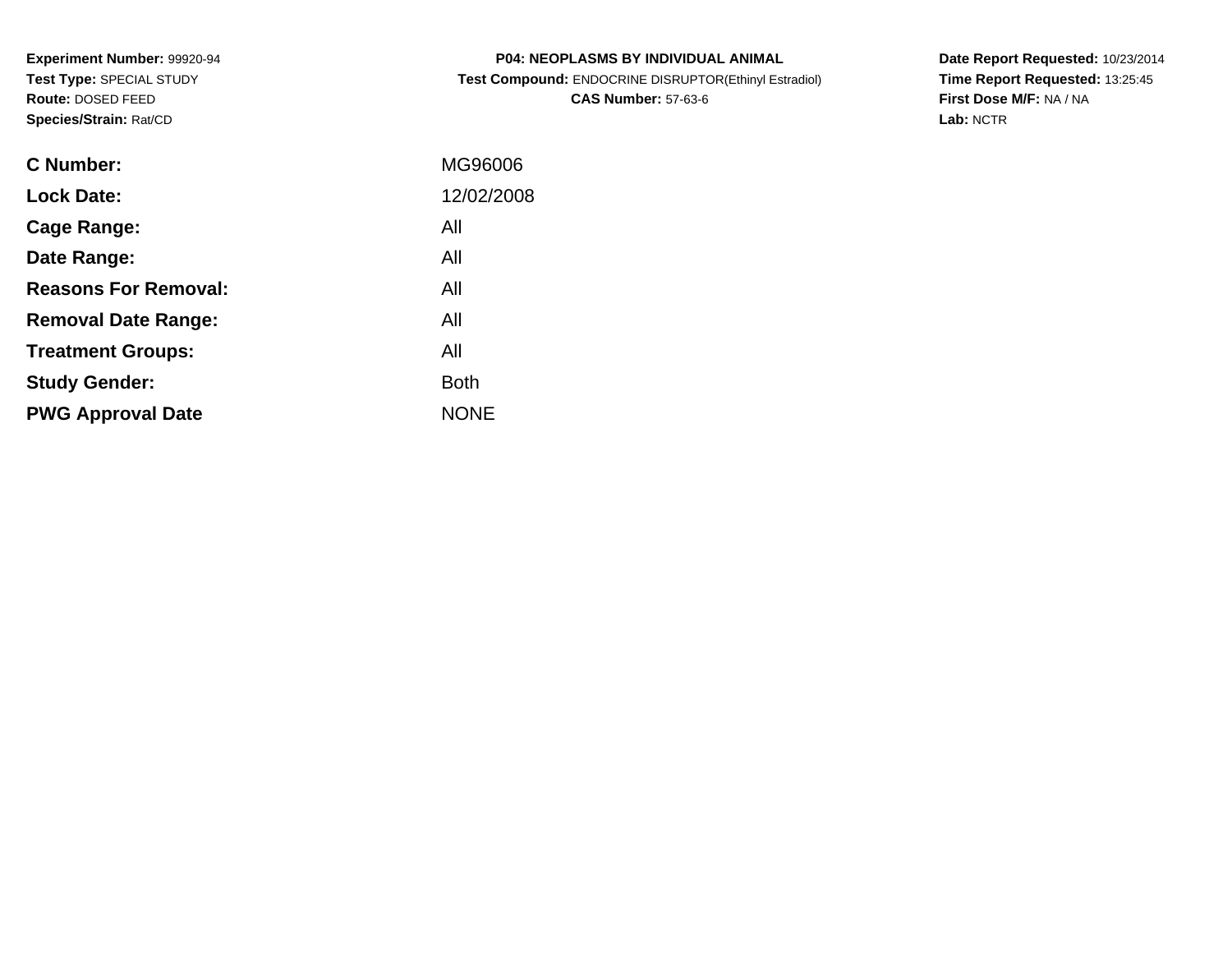**Route:** DOSED FEED

**Species/Strain:** Rat/CD

### **P04: NEOPLASMS BY INDIVIDUAL ANIMAL**

**Test Compound:** ENDOCRINE DISRUPTOR(Ethinyl Estradiol)

# **CAS Number:** 57-63-6

**Date Report Requested:** 10/23/2014**Time Report Requested:** 13:25:45**First Dose M/F:** NA / NA**Lab:** NCTR

| <b>CD Rat Male</b>                           | DAY ON TEST      | 0<br>$\boldsymbol{\beta}$<br>$\pmb{8}$                                  | 0<br>$\boldsymbol{4}$<br>$\boldsymbol{l}$                      | $\boldsymbol{\theta}$<br>$\boldsymbol{4}$<br>4                                | 0<br>$\boldsymbol{4}$<br>$\overline{\tau}$ | 0<br>$\mathfrak{s}$<br>$\boldsymbol{2}$         | $\frac{\theta}{5}$<br>$\sqrt{5}$                     | 0<br>$\mathfrak{s}$<br>$\boldsymbol{9}$                                                        | 0<br>6<br>$\boldsymbol{l}$                                                                 | 0<br>6<br>$\boldsymbol{\beta}$          | 0<br>6<br>$\boldsymbol{4}$                                                            | 0<br>6<br>8                                                                    | 0<br>$\overline{7}$<br>$\pmb{\theta}$                                        | 0<br>$\overline{7}$<br>$\boldsymbol{\theta}$                                    | 0<br>$\overline{7}$<br>$\boldsymbol{\beta}$    | $\boldsymbol{\theta}$<br>$\boldsymbol{7}$<br>$\boldsymbol{4}$       | $\frac{\theta}{7}$<br>4                                    | $\boldsymbol{\theta}$<br>$\boldsymbol{7}$<br>$\sqrt{5}$                | $\frac{\theta}{7}$<br>$\sqrt{5}$                                  | $\frac{\boldsymbol{\theta}}{\boldsymbol{7}}$<br>$\sqrt{5}$                | $\frac{\theta}{7}$<br>$\overline{5}$                                                   | $\frac{\boldsymbol{0}}{7}$<br>5                          | 0<br>$\boldsymbol{7}$<br>$\mathfrak{s}$             | 0<br>$\overline{7}$<br>5                                                          | $\frac{\boldsymbol{0}}{7}$<br>5                                                              | $\frac{\theta}{7}$<br>5                                                                  | 0<br>$\overline{7}$<br>$\sqrt{5}$                               | $\boldsymbol{\theta}$<br>$\overline{7}$<br>5                | $\frac{\boldsymbol{0}}{7}$<br>5                        | $\frac{\boldsymbol{\theta}}{\boldsymbol{7}}$<br>$\sqrt{5}$         | 0<br>$\boldsymbol{7}$<br>$\sqrt{5}$                                        | 0             |
|----------------------------------------------|------------------|-------------------------------------------------------------------------|----------------------------------------------------------------|-------------------------------------------------------------------------------|--------------------------------------------|-------------------------------------------------|------------------------------------------------------|------------------------------------------------------------------------------------------------|--------------------------------------------------------------------------------------------|-----------------------------------------|---------------------------------------------------------------------------------------|--------------------------------------------------------------------------------|------------------------------------------------------------------------------|---------------------------------------------------------------------------------|------------------------------------------------|---------------------------------------------------------------------|------------------------------------------------------------|------------------------------------------------------------------------|-------------------------------------------------------------------|---------------------------------------------------------------------------|----------------------------------------------------------------------------------------|----------------------------------------------------------|-----------------------------------------------------|-----------------------------------------------------------------------------------|----------------------------------------------------------------------------------------------|------------------------------------------------------------------------------------------|-----------------------------------------------------------------|-------------------------------------------------------------|--------------------------------------------------------|--------------------------------------------------------------------|----------------------------------------------------------------------------|---------------|
| 0PPB<br>F <sub>1</sub>                       | <b>ANIMAL ID</b> | $\mathfrak{z}$<br>$\mathbf 0$<br>$\pmb{0}$<br>$\pmb{0}$<br>$\mathbf{3}$ | $\mathbf{3}$<br>$\mathbf 0$<br>$\mathbf 0$<br>$\mathbf 0$<br>4 | $\boldsymbol{\mathfrak{z}}$<br>$\mathbf 0$<br>$\mathbf 0$<br>$\mathbf 0$<br>4 | 8<br>$\Omega$<br>0<br>0<br>5               | 6<br>$\pmb{0}$<br>0<br>0<br>$\overline{7}$<br>6 | 6<br>$\mathbf 0$<br>$\pmb{0}$<br>$\pmb{0}$<br>9<br>Δ | $\overline{2}$<br>$\pmb{0}$<br>$\mathbf 0$<br>$\overline{1}$<br>$\mathbf{3}$<br>$\mathfrak{p}$ | $\boldsymbol{9}$<br>$\pmb{0}$<br>$\mathbf 0$<br>$\mathbf{1}$<br>$\sqrt{5}$<br>$\mathbf{Q}$ | 0<br>$\mathbf 0$<br>$\overline{7}$<br>3 | $\overline{7}$<br>$\mathbf 0$<br>$\pmb{0}$<br>$\overline{c}$<br>$\pmb{0}$<br>$\Omega$ | 8<br>$\pmb{0}$<br>$\mathsf{O}\xspace$<br>$\overline{c}$<br>$\overline{7}$<br>4 | $\boldsymbol{2}$<br>0<br>0<br>$\overline{c}$<br>$\boldsymbol{9}$<br>$\Omega$ | 4<br>$\mathbf 0$<br>$\mathbf 0$<br>$\mathbf{3}$<br>$\mathbf 0$<br>$\mathcal{R}$ | 0<br>0<br>0<br>$\mathbf{3}$<br>$\sqrt{5}$<br>6 | $\boldsymbol{l}$<br>$\mathbf 0$<br>$\mathbf 0$<br>$\mathbf{3}$<br>8 | 4<br>$\mathbf 0$<br>0<br>$\sqrt{3}$<br>8<br>$\overline{ }$ | 6<br>$\mathbf 0$<br>0<br>4<br>$\overline{c}$<br>$\boldsymbol{\Lambda}$ | 6<br>$\pmb{0}$<br>$\mathsf{O}\xspace$<br>4<br>$\overline{c}$<br>5 | 6<br>$\pmb{0}$<br>$\pmb{0}$<br>$\overline{\mathbf{4}}$<br>$\sqrt{2}$<br>6 | $\overline{5}$<br>$\pmb{0}$<br>$\pmb{0}$<br>$\overline{\mathbf{4}}$<br>$\sqrt{5}$<br>4 | $\overline{7}$<br>0<br>$\mathbf 0$<br>4<br>8<br>$\Omega$ | $\overline{7}$<br>$\mathbf 0$<br>$\Omega$<br>4<br>8 | $\overline{7}$<br>$\mathbf 0$<br>$\mathbf 0$<br>$\sqrt{5}$<br>$\overline{c}$<br>8 | $\overline{7}$<br>0<br>$\mathsf{O}$<br>$5\phantom{.0}$<br>$\overline{2}$<br>$\boldsymbol{9}$ | $\overline{7}$<br>$\mathbf 0$<br>$\pmb{0}$<br>$\overline{5}$<br>$\mathbf{3}$<br>$\Omega$ | $\overline{7}$<br>$\mathbf 0$<br>$\mathbf 0$<br>$\sqrt{5}$<br>3 | 8<br>$\mathbf 0$<br>$\mathbf 0$<br>5<br>$\overline{7}$<br>3 | 8<br>$\mathbf 0$<br>$\mathbf 0$<br>5<br>$\overline{7}$ | 8<br>$\pmb{0}$<br>$\mathbf 0$<br>$\sqrt{5}$<br>$\overline{7}$<br>5 | $\pmb{8}$<br>$\pmb{0}$<br>$\mathsf 0$<br>$\sqrt{5}$<br>$\overline{7}$<br>6 | 8<br>$\Omega$ |
| <b>Alimentary System</b>                     |                  |                                                                         |                                                                |                                                                               |                                            |                                                 |                                                      |                                                                                                |                                                                                            |                                         |                                                                                       |                                                                                |                                                                              |                                                                                 |                                                |                                                                     |                                                            |                                                                        |                                                                   |                                                                           |                                                                                        |                                                          |                                                     |                                                                                   |                                                                                              |                                                                                          |                                                                 |                                                             |                                                        |                                                                    |                                                                            |               |
| Esophagus                                    |                  |                                                                         |                                                                |                                                                               |                                            |                                                 |                                                      |                                                                                                |                                                                                            |                                         |                                                                                       |                                                                                |                                                                              |                                                                                 |                                                |                                                                     |                                                            |                                                                        |                                                                   |                                                                           |                                                                                        |                                                          |                                                     |                                                                                   |                                                                                              |                                                                                          |                                                                 |                                                             |                                                        |                                                                    |                                                                            |               |
| Intestine Large, Cecum<br>Lymphoma Malignant |                  | A                                                                       | A                                                              |                                                                               |                                            |                                                 |                                                      | $\pmb{\times}$                                                                                 |                                                                                            |                                         |                                                                                       |                                                                                |                                                                              |                                                                                 |                                                |                                                                     |                                                            |                                                                        |                                                                   |                                                                           |                                                                                        |                                                          |                                                     |                                                                                   |                                                                                              |                                                                                          |                                                                 |                                                             |                                                        |                                                                    |                                                                            |               |
| Intestine Large, Colon                       |                  |                                                                         |                                                                |                                                                               |                                            |                                                 |                                                      |                                                                                                |                                                                                            |                                         |                                                                                       |                                                                                |                                                                              |                                                                                 |                                                |                                                                     |                                                            |                                                                        |                                                                   |                                                                           |                                                                                        |                                                          |                                                     |                                                                                   |                                                                                              |                                                                                          |                                                                 |                                                             |                                                        |                                                                    |                                                                            |               |
| Intestine Large, Rectum                      |                  | A                                                                       |                                                                |                                                                               |                                            |                                                 |                                                      |                                                                                                |                                                                                            |                                         |                                                                                       |                                                                                |                                                                              |                                                                                 |                                                |                                                                     |                                                            |                                                                        |                                                                   |                                                                           |                                                                                        |                                                          |                                                     |                                                                                   |                                                                                              |                                                                                          |                                                                 |                                                             |                                                        |                                                                    |                                                                            |               |
| Intestine Small, Duodenum<br>Adenocarcinoma  |                  | A                                                                       | A                                                              |                                                                               | A                                          | А                                               |                                                      |                                                                                                |                                                                                            |                                         |                                                                                       |                                                                                |                                                                              |                                                                                 |                                                |                                                                     |                                                            |                                                                        |                                                                   |                                                                           |                                                                                        |                                                          |                                                     |                                                                                   |                                                                                              |                                                                                          |                                                                 |                                                             |                                                        |                                                                    |                                                                            |               |
| Intestine Small, Ileum                       |                  | A                                                                       |                                                                |                                                                               |                                            |                                                 |                                                      |                                                                                                |                                                                                            |                                         |                                                                                       |                                                                                |                                                                              |                                                                                 |                                                |                                                                     |                                                            |                                                                        |                                                                   |                                                                           |                                                                                        |                                                          |                                                     |                                                                                   |                                                                                              |                                                                                          |                                                                 |                                                             |                                                        |                                                                    |                                                                            |               |
| Intestine Small, Jejunum                     |                  | A                                                                       |                                                                |                                                                               |                                            |                                                 |                                                      |                                                                                                |                                                                                            |                                         |                                                                                       |                                                                                |                                                                              |                                                                                 |                                                |                                                                     |                                                            |                                                                        |                                                                   |                                                                           |                                                                                        |                                                          |                                                     |                                                                                   |                                                                                              |                                                                                          |                                                                 |                                                             |                                                        |                                                                    |                                                                            |               |
| Liver                                        |                  |                                                                         |                                                                |                                                                               |                                            |                                                 |                                                      |                                                                                                |                                                                                            |                                         |                                                                                       |                                                                                |                                                                              |                                                                                 |                                                |                                                                     |                                                            |                                                                        |                                                                   |                                                                           |                                                                                        |                                                          |                                                     |                                                                                   |                                                                                              |                                                                                          |                                                                 |                                                             |                                                        |                                                                    |                                                                            |               |
| Lymphoma Malignant                           |                  |                                                                         |                                                                |                                                                               |                                            |                                                 |                                                      | X                                                                                              |                                                                                            |                                         |                                                                                       |                                                                                |                                                                              |                                                                                 |                                                |                                                                     |                                                            |                                                                        |                                                                   |                                                                           |                                                                                        |                                                          |                                                     |                                                                                   |                                                                                              |                                                                                          |                                                                 |                                                             |                                                        |                                                                    |                                                                            |               |
| Mesentery                                    |                  |                                                                         |                                                                |                                                                               |                                            |                                                 |                                                      |                                                                                                |                                                                                            |                                         |                                                                                       |                                                                                |                                                                              |                                                                                 |                                                |                                                                     |                                                            |                                                                        |                                                                   |                                                                           |                                                                                        |                                                          |                                                     |                                                                                   |                                                                                              |                                                                                          |                                                                 |                                                             |                                                        |                                                                    |                                                                            |               |
| Fat, Lymphoma Malignant                      |                  |                                                                         |                                                                |                                                                               |                                            |                                                 |                                                      | $\mathsf X$                                                                                    |                                                                                            |                                         |                                                                                       |                                                                                |                                                                              |                                                                                 |                                                |                                                                     |                                                            |                                                                        |                                                                   |                                                                           |                                                                                        |                                                          |                                                     |                                                                                   |                                                                                              |                                                                                          |                                                                 |                                                             |                                                        |                                                                    |                                                                            |               |
| Oral Mucosa                                  |                  |                                                                         |                                                                |                                                                               |                                            |                                                 |                                                      |                                                                                                |                                                                                            |                                         |                                                                                       | $+$                                                                            | $\ddot{}$                                                                    |                                                                                 |                                                |                                                                     |                                                            |                                                                        |                                                                   |                                                                           |                                                                                        |                                                          |                                                     |                                                                                   |                                                                                              |                                                                                          |                                                                 |                                                             |                                                        |                                                                    |                                                                            |               |
| Squamous Cell Carcinoma                      |                  |                                                                         |                                                                |                                                                               |                                            |                                                 |                                                      |                                                                                                |                                                                                            |                                         |                                                                                       | $\mathsf{X}$                                                                   | $\sf X$                                                                      |                                                                                 |                                                |                                                                     |                                                            |                                                                        |                                                                   |                                                                           |                                                                                        |                                                          |                                                     |                                                                                   |                                                                                              |                                                                                          |                                                                 |                                                             |                                                        |                                                                    |                                                                            |               |
| Pancreas<br>Lymphoma Malignant               |                  | A                                                                       | A                                                              |                                                                               |                                            |                                                 |                                                      | $\pmb{\times}$                                                                                 |                                                                                            |                                         |                                                                                       |                                                                                |                                                                              |                                                                                 |                                                |                                                                     |                                                            |                                                                        |                                                                   |                                                                           |                                                                                        |                                                          |                                                     |                                                                                   |                                                                                              |                                                                                          |                                                                 |                                                             |                                                        |                                                                    |                                                                            |               |
| Salivary Glands                              |                  | $\mathsf{A}$                                                            | A                                                              |                                                                               |                                            | A                                               |                                                      |                                                                                                |                                                                                            |                                         |                                                                                       |                                                                                |                                                                              |                                                                                 |                                                |                                                                     |                                                            |                                                                        |                                                                   |                                                                           |                                                                                        |                                                          |                                                     |                                                                                   |                                                                                              |                                                                                          |                                                                 |                                                             |                                                        |                                                                    |                                                                            |               |
| Lymphoma Malignant                           |                  |                                                                         |                                                                |                                                                               |                                            |                                                 |                                                      | х                                                                                              |                                                                                            |                                         |                                                                                       |                                                                                |                                                                              |                                                                                 |                                                |                                                                     |                                                            |                                                                        |                                                                   |                                                                           |                                                                                        |                                                          |                                                     |                                                                                   |                                                                                              |                                                                                          |                                                                 |                                                             |                                                        |                                                                    |                                                                            |               |
| Stomach, Forestomach                         |                  |                                                                         |                                                                |                                                                               |                                            |                                                 |                                                      |                                                                                                |                                                                                            |                                         |                                                                                       |                                                                                |                                                                              |                                                                                 |                                                |                                                                     |                                                            |                                                                        |                                                                   |                                                                           |                                                                                        |                                                          |                                                     |                                                                                   |                                                                                              |                                                                                          |                                                                 |                                                             |                                                        |                                                                    |                                                                            |               |
| Squamous Cell Papilloma                      |                  |                                                                         |                                                                |                                                                               |                                            |                                                 |                                                      |                                                                                                |                                                                                            |                                         |                                                                                       |                                                                                |                                                                              |                                                                                 |                                                |                                                                     |                                                            |                                                                        |                                                                   |                                                                           |                                                                                        |                                                          |                                                     |                                                                                   |                                                                                              |                                                                                          |                                                                 |                                                             |                                                        |                                                                    |                                                                            |               |

\* ..Total animals with tissue examined microscopically; Total animals with tumor **M** . Missing tissue M ..Missing tissue

+ ..Tissue examined microscopically

I ..Insufficient tissue

A ..Autolysis precludes evaluation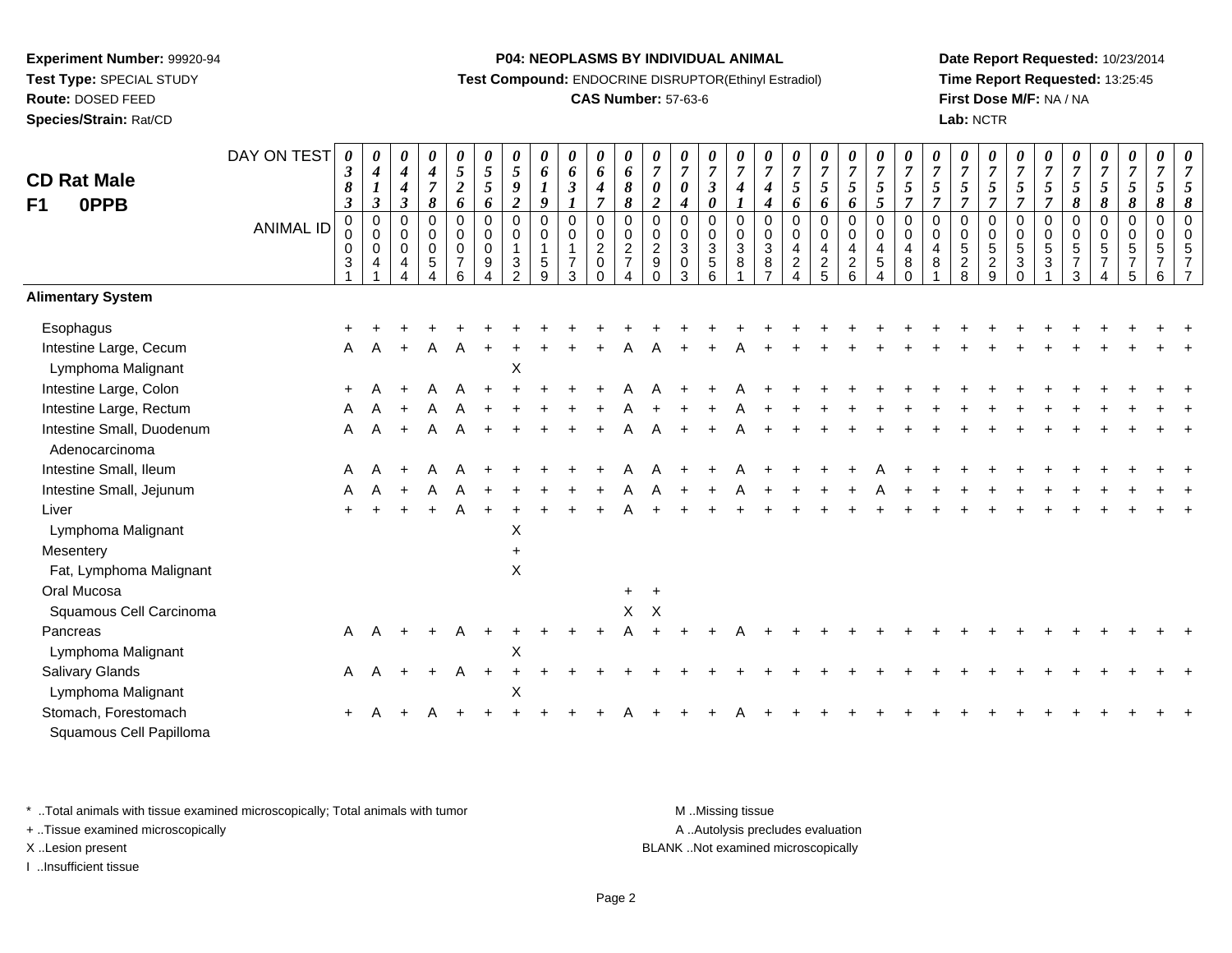**Route:** DOSED FEED**Species/Strain:** Rat/CD

#### **P04: NEOPLASMS BY INDIVIDUAL ANIMAL**

**Test Compound:** ENDOCRINE DISRUPTOR(Ethinyl Estradiol)

### **CAS Number:** 57-63-6

**Date Report Requested:** 10/23/2014**Time Report Requested:** 13:25:46**First Dose M/F:** NA / NA**Lab:** NCTR

| <b>CD Rat Male</b><br>0PPB<br>F <sub>1</sub>                                      | DAY ON TEST<br><b>ANIMAL ID</b> | 0<br>$\boldsymbol{\beta}$<br>8<br>$\boldsymbol{\beta}$<br>$\Omega$<br>0<br>0<br>3 | 0<br>$\boldsymbol{4}$<br>$\boldsymbol{l}$<br>$\mathfrak{z}$<br>$\pmb{0}$<br>$\pmb{0}$<br>$\pmb{0}$<br>$\overline{4}$ | 0<br>$\boldsymbol{4}$<br>$\boldsymbol{4}$<br>$\boldsymbol{\beta}$<br>$\pmb{0}$<br>$\mathbf 0$<br>$\mathsf{O}\xspace$<br>4<br>4 | $\boldsymbol{\theta}$<br>$\boldsymbol{4}$<br>$\overline{7}$<br>8<br>$\pmb{0}$<br>$\mathsf{O}\xspace$<br>$\mathbf 0$<br>$\,$ 5 $\,$<br>4 | 0<br>$\mathfrak{s}$<br>$\boldsymbol{2}$<br>$\boldsymbol{6}$<br>$\mathbf 0$<br>$\mathsf{O}\xspace$<br>$\mathbf 0$<br>$\overline{7}$<br>6 | 0<br>5<br>$\mathfrak{S}$<br>6<br>$\mathbf 0$<br>0<br>$\mathbf 0$<br>9<br>4 | 0<br>$\mathfrak{s}$<br>$\boldsymbol{9}$<br>$\overline{\mathbf{c}}$<br>$\mathbf 0$<br>$\mathbf 0$<br>$\overline{1}$<br>$\mathbf{3}$<br>$\overline{2}$ | 0<br>6<br>$\mathbf{I}$<br>$\boldsymbol{q}$<br>0<br>$\mathbf 0$<br>$\mathbf{1}$<br>5<br>9 | 0<br>6<br>$\boldsymbol{\beta}$<br>0<br>0<br>$\overline{7}$<br>3 | $\boldsymbol{\theta}$<br>$\pmb{6}$<br>$\boldsymbol{4}$<br>$\overline{7}$<br>$\pmb{0}$<br>$\pmb{0}$<br>$\overline{2}$<br>$\mathbf 0$<br>$\mathbf 0$ | 0<br>$\boldsymbol{6}$<br>$\pmb{8}$<br>$\pmb{8}$<br>$\mathbf 0$<br>$\mathbf 0$<br>$\sqrt{2}$<br>$\overline{7}$<br>4 | $\overline{7}$<br>$\boldsymbol{\theta}$<br>$\boldsymbol{2}$<br>$\Omega$<br>$\mathbf 0$<br>$\overline{2}$<br>9<br>$\Omega$ | 0<br>$\overline{7}$<br>0<br>4<br>$\Omega$<br>$\mathbf 0$<br>$\sqrt{3}$<br>$\mathbf 0$<br>3 | 0<br>$\boldsymbol{7}$<br>$\mathfrak{z}$<br>0<br>$\mathbf 0$<br>0<br>$\sqrt{3}$<br>$5\,$<br>6 | $\boldsymbol{\theta}$<br>$\boldsymbol{7}$<br>$\boldsymbol{4}$<br>$\mathbf 0$<br>$\pmb{0}$<br>$\sqrt{3}$<br>8 | $\theta$<br>$\boldsymbol{7}$<br>$\boldsymbol{4}$<br>$\boldsymbol{4}$<br>$\Omega$<br>$\mathbf 0$<br>$\mathbf{3}$<br>8 | $\boldsymbol{\theta}$<br>$\overline{7}$<br>5<br>6<br>$\mathbf 0$<br>$\mathbf 0$<br>4<br>$\overline{2}$<br>$\boldsymbol{\Lambda}$ | $\boldsymbol{\theta}$<br>$\overline{7}$<br>5<br>6<br>$\pmb{0}$<br>$\pmb{0}$<br>$\overline{4}$<br>$\overline{c}$<br>5 | 0<br>$\boldsymbol{7}$<br>5<br>6<br>$\pmb{0}$<br>$\mathbf 0$<br>4<br>$\overline{c}$<br>6 | $\frac{\theta}{7}$<br>5<br>$5\overline{)}$<br>$\mathbf 0$<br>$\mathbf 0$<br>4<br>5<br>4 | $\boldsymbol{\theta}$<br>$\boldsymbol{7}$<br>5<br>$\overline{7}$<br>$\mathbf 0$<br>$\mathbf 0$<br>4<br>8<br>$\Omega$ | $\boldsymbol{\theta}$<br>$\overline{7}$<br>5<br>$\overline{7}$<br>$\mathbf 0$<br>$\mathbf 0$<br>$\overline{4}$<br>8 | 0<br>$\boldsymbol{7}$<br>5<br>$\overline{7}$<br>$\mathbf 0$<br>$\mathsf{O}\xspace$<br>$\,$ 5 $\,$<br>$\overline{c}$<br>8 | $\boldsymbol{\theta}$<br>$\overline{7}$<br>$\mathfrak{s}$<br>$\overline{7}$<br>$\mathbf 0$<br>$\mathsf{O}\xspace$<br>$\overline{5}$<br>$\overline{2}$<br>9 | $\boldsymbol{\theta}$<br>$\boldsymbol{7}$<br>5<br>$\overline{7}$<br>$\Omega$<br>$\mathbf 0$<br>5<br>3<br>$\Omega$ | $\boldsymbol{\theta}$<br>$\boldsymbol{7}$<br>$\mathfrak{s}$<br>$\overline{7}$<br>0<br>0<br>$\sqrt{5}$<br>$\mathbf{3}$ | 0<br>$\overline{7}$<br>5<br>8<br>$\mathsf 0$<br>$\mathbf 0$<br>5<br>$\overline{7}$<br>3 | $\boldsymbol{\theta}$<br>$\boldsymbol{7}$<br>$\mathfrak{s}$<br>8<br>0<br>$\mathbf 0$<br>$5\phantom{.0}$<br>$\overline{7}$ | 0<br>$\boldsymbol{7}$<br>$\mathfrak{s}$<br>8<br>$\mathbf 0$<br>$\mathbf 0$<br>$\sqrt{5}$<br>$\overline{7}$<br>5 | 0<br>$\overline{7}$<br>5<br>8<br>$\mathbf 0$<br>0<br>5<br>$\overline{7}$<br>6 | 5<br>8<br>$\Omega$<br>$\Omega$<br>5 |
|-----------------------------------------------------------------------------------|---------------------------------|-----------------------------------------------------------------------------------|----------------------------------------------------------------------------------------------------------------------|--------------------------------------------------------------------------------------------------------------------------------|-----------------------------------------------------------------------------------------------------------------------------------------|-----------------------------------------------------------------------------------------------------------------------------------------|----------------------------------------------------------------------------|------------------------------------------------------------------------------------------------------------------------------------------------------|------------------------------------------------------------------------------------------|-----------------------------------------------------------------|----------------------------------------------------------------------------------------------------------------------------------------------------|--------------------------------------------------------------------------------------------------------------------|---------------------------------------------------------------------------------------------------------------------------|--------------------------------------------------------------------------------------------|----------------------------------------------------------------------------------------------|--------------------------------------------------------------------------------------------------------------|----------------------------------------------------------------------------------------------------------------------|----------------------------------------------------------------------------------------------------------------------------------|----------------------------------------------------------------------------------------------------------------------|-----------------------------------------------------------------------------------------|-----------------------------------------------------------------------------------------|----------------------------------------------------------------------------------------------------------------------|---------------------------------------------------------------------------------------------------------------------|--------------------------------------------------------------------------------------------------------------------------|------------------------------------------------------------------------------------------------------------------------------------------------------------|-------------------------------------------------------------------------------------------------------------------|-----------------------------------------------------------------------------------------------------------------------|-----------------------------------------------------------------------------------------|---------------------------------------------------------------------------------------------------------------------------|-----------------------------------------------------------------------------------------------------------------|-------------------------------------------------------------------------------|-------------------------------------|
| Stomach, Glandular                                                                |                                 | A                                                                                 | Α                                                                                                                    | $\ddot{}$                                                                                                                      | Α                                                                                                                                       | Α                                                                                                                                       | $\ddot{}$                                                                  |                                                                                                                                                      |                                                                                          |                                                                 | $\ddot{}$                                                                                                                                          | Α                                                                                                                  |                                                                                                                           |                                                                                            |                                                                                              |                                                                                                              |                                                                                                                      |                                                                                                                                  |                                                                                                                      |                                                                                         |                                                                                         |                                                                                                                      |                                                                                                                     |                                                                                                                          |                                                                                                                                                            |                                                                                                                   |                                                                                                                       |                                                                                         |                                                                                                                           |                                                                                                                 |                                                                               |                                     |
| <b>Cardiovascular System</b>                                                      |                                 |                                                                                   |                                                                                                                      |                                                                                                                                |                                                                                                                                         |                                                                                                                                         |                                                                            |                                                                                                                                                      |                                                                                          |                                                                 |                                                                                                                                                    |                                                                                                                    |                                                                                                                           |                                                                                            |                                                                                              |                                                                                                              |                                                                                                                      |                                                                                                                                  |                                                                                                                      |                                                                                         |                                                                                         |                                                                                                                      |                                                                                                                     |                                                                                                                          |                                                                                                                                                            |                                                                                                                   |                                                                                                                       |                                                                                         |                                                                                                                           |                                                                                                                 |                                                                               |                                     |
| <b>Blood Vessel</b>                                                               |                                 |                                                                                   |                                                                                                                      |                                                                                                                                |                                                                                                                                         |                                                                                                                                         |                                                                            |                                                                                                                                                      |                                                                                          |                                                                 |                                                                                                                                                    |                                                                                                                    |                                                                                                                           |                                                                                            |                                                                                              |                                                                                                              |                                                                                                                      |                                                                                                                                  |                                                                                                                      |                                                                                         |                                                                                         |                                                                                                                      |                                                                                                                     |                                                                                                                          |                                                                                                                                                            |                                                                                                                   |                                                                                                                       |                                                                                         |                                                                                                                           |                                                                                                                 |                                                                               |                                     |
| Heart                                                                             |                                 |                                                                                   |                                                                                                                      |                                                                                                                                |                                                                                                                                         |                                                                                                                                         |                                                                            |                                                                                                                                                      |                                                                                          |                                                                 |                                                                                                                                                    |                                                                                                                    |                                                                                                                           |                                                                                            |                                                                                              |                                                                                                              |                                                                                                                      |                                                                                                                                  |                                                                                                                      |                                                                                         |                                                                                         |                                                                                                                      |                                                                                                                     |                                                                                                                          |                                                                                                                                                            |                                                                                                                   |                                                                                                                       |                                                                                         |                                                                                                                           |                                                                                                                 |                                                                               |                                     |
| Endocardium, Schwannoma Malignant                                                 |                                 |                                                                                   |                                                                                                                      |                                                                                                                                |                                                                                                                                         |                                                                                                                                         |                                                                            |                                                                                                                                                      |                                                                                          |                                                                 |                                                                                                                                                    |                                                                                                                    |                                                                                                                           |                                                                                            |                                                                                              |                                                                                                              |                                                                                                                      |                                                                                                                                  |                                                                                                                      |                                                                                         |                                                                                         |                                                                                                                      |                                                                                                                     |                                                                                                                          |                                                                                                                                                            |                                                                                                                   | X                                                                                                                     |                                                                                         |                                                                                                                           |                                                                                                                 |                                                                               |                                     |
| <b>Endocrine System</b>                                                           |                                 |                                                                                   |                                                                                                                      |                                                                                                                                |                                                                                                                                         |                                                                                                                                         |                                                                            |                                                                                                                                                      |                                                                                          |                                                                 |                                                                                                                                                    |                                                                                                                    |                                                                                                                           |                                                                                            |                                                                                              |                                                                                                              |                                                                                                                      |                                                                                                                                  |                                                                                                                      |                                                                                         |                                                                                         |                                                                                                                      |                                                                                                                     |                                                                                                                          |                                                                                                                                                            |                                                                                                                   |                                                                                                                       |                                                                                         |                                                                                                                           |                                                                                                                 |                                                                               |                                     |
| <b>Adrenal Cortex</b>                                                             |                                 |                                                                                   |                                                                                                                      |                                                                                                                                |                                                                                                                                         |                                                                                                                                         |                                                                            |                                                                                                                                                      |                                                                                          |                                                                 |                                                                                                                                                    |                                                                                                                    |                                                                                                                           |                                                                                            |                                                                                              |                                                                                                              |                                                                                                                      |                                                                                                                                  |                                                                                                                      |                                                                                         |                                                                                         |                                                                                                                      |                                                                                                                     |                                                                                                                          |                                                                                                                                                            |                                                                                                                   |                                                                                                                       |                                                                                         |                                                                                                                           |                                                                                                                 |                                                                               |                                     |
| Adenoma<br>Adrenal Medulla<br>Pheochromocytoma Benign<br>Pheochromocytoma Complex |                                 | $\ddot{}$                                                                         |                                                                                                                      |                                                                                                                                |                                                                                                                                         |                                                                                                                                         |                                                                            |                                                                                                                                                      |                                                                                          |                                                                 |                                                                                                                                                    |                                                                                                                    |                                                                                                                           |                                                                                            |                                                                                              |                                                                                                              |                                                                                                                      |                                                                                                                                  |                                                                                                                      |                                                                                         |                                                                                         | X                                                                                                                    |                                                                                                                     | Χ                                                                                                                        |                                                                                                                                                            |                                                                                                                   |                                                                                                                       |                                                                                         |                                                                                                                           | X                                                                                                               |                                                                               |                                     |
| Pheochromocytoma Malignant                                                        |                                 |                                                                                   |                                                                                                                      |                                                                                                                                |                                                                                                                                         |                                                                                                                                         |                                                                            |                                                                                                                                                      |                                                                                          |                                                                 |                                                                                                                                                    |                                                                                                                    |                                                                                                                           |                                                                                            |                                                                                              |                                                                                                              |                                                                                                                      |                                                                                                                                  |                                                                                                                      |                                                                                         |                                                                                         |                                                                                                                      |                                                                                                                     |                                                                                                                          |                                                                                                                                                            |                                                                                                                   |                                                                                                                       |                                                                                         |                                                                                                                           |                                                                                                                 |                                                                               |                                     |
| Islets, Pancreatic                                                                |                                 |                                                                                   |                                                                                                                      |                                                                                                                                |                                                                                                                                         |                                                                                                                                         |                                                                            |                                                                                                                                                      |                                                                                          |                                                                 |                                                                                                                                                    |                                                                                                                    |                                                                                                                           |                                                                                            |                                                                                              |                                                                                                              |                                                                                                                      |                                                                                                                                  |                                                                                                                      |                                                                                         |                                                                                         |                                                                                                                      |                                                                                                                     |                                                                                                                          |                                                                                                                                                            |                                                                                                                   |                                                                                                                       |                                                                                         |                                                                                                                           |                                                                                                                 |                                                                               |                                     |
| Parathyroid Gland<br>Adenoma                                                      |                                 |                                                                                   |                                                                                                                      |                                                                                                                                |                                                                                                                                         |                                                                                                                                         |                                                                            |                                                                                                                                                      |                                                                                          | $\pm$                                                           | $\boldsymbol{\mathsf{X}}$                                                                                                                          | м                                                                                                                  |                                                                                                                           |                                                                                            |                                                                                              |                                                                                                              | X                                                                                                                    |                                                                                                                                  |                                                                                                                      |                                                                                         |                                                                                         |                                                                                                                      |                                                                                                                     |                                                                                                                          |                                                                                                                                                            |                                                                                                                   |                                                                                                                       |                                                                                         |                                                                                                                           |                                                                                                                 |                                                                               |                                     |
| <b>Pituitary Gland</b><br>Lymphoma Malignant                                      |                                 | $\ddot{}$                                                                         |                                                                                                                      |                                                                                                                                |                                                                                                                                         |                                                                                                                                         |                                                                            | X                                                                                                                                                    |                                                                                          |                                                                 |                                                                                                                                                    |                                                                                                                    |                                                                                                                           |                                                                                            |                                                                                              |                                                                                                              |                                                                                                                      |                                                                                                                                  |                                                                                                                      |                                                                                         |                                                                                         |                                                                                                                      |                                                                                                                     |                                                                                                                          |                                                                                                                                                            |                                                                                                                   |                                                                                                                       |                                                                                         |                                                                                                                           |                                                                                                                 |                                                                               |                                     |
| Pars Distalis, Adenoma<br>Schwannoma Malignant                                    |                                 |                                                                                   |                                                                                                                      |                                                                                                                                | X                                                                                                                                       |                                                                                                                                         |                                                                            |                                                                                                                                                      |                                                                                          |                                                                 | X                                                                                                                                                  |                                                                                                                    | $\mathsf{X}$                                                                                                              |                                                                                            |                                                                                              | X                                                                                                            | X                                                                                                                    | X                                                                                                                                |                                                                                                                      |                                                                                         | $\times$                                                                                |                                                                                                                      | $X$ $X$                                                                                                             |                                                                                                                          |                                                                                                                                                            | X X X X X                                                                                                         |                                                                                                                       |                                                                                         |                                                                                                                           | XX                                                                                                              |                                                                               |                                     |
| <b>Thyroid Gland</b><br>C Cell, Adenoma                                           |                                 | A                                                                                 |                                                                                                                      |                                                                                                                                |                                                                                                                                         |                                                                                                                                         |                                                                            |                                                                                                                                                      | X                                                                                        |                                                                 |                                                                                                                                                    |                                                                                                                    | X                                                                                                                         |                                                                                            |                                                                                              |                                                                                                              |                                                                                                                      |                                                                                                                                  |                                                                                                                      |                                                                                         |                                                                                         |                                                                                                                      |                                                                                                                     |                                                                                                                          |                                                                                                                                                            |                                                                                                                   |                                                                                                                       |                                                                                         |                                                                                                                           |                                                                                                                 |                                                                               | X                                   |

\* ..Total animals with tissue examined microscopically; Total animals with tumor **M** . Missing tissue M ..Missing tissue

+ ..Tissue examined microscopically

I ..Insufficient tissue

A ..Autolysis precludes evaluation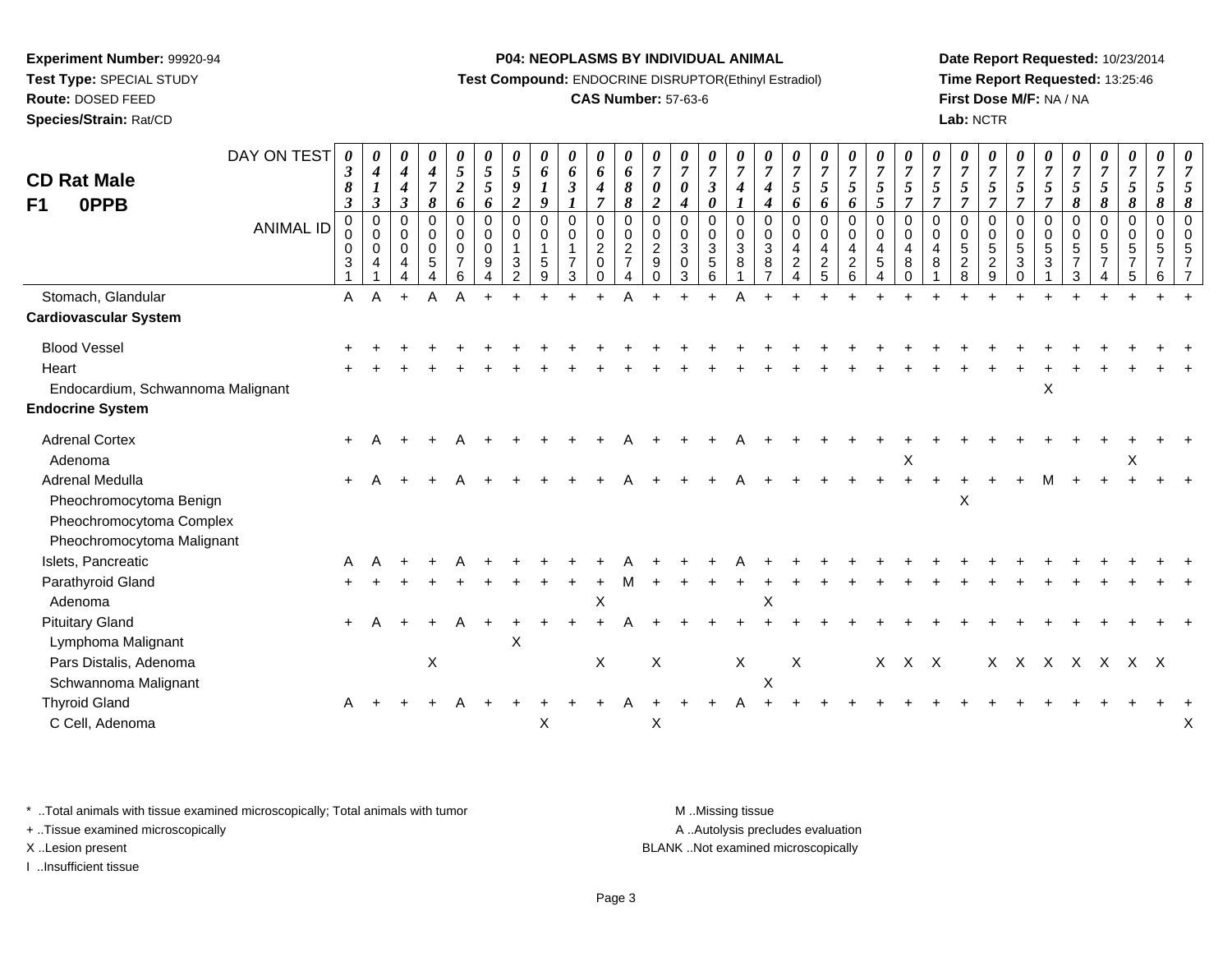**Route:** DOSED FEED

**Species/Strain:** Rat/CD

#### **P04: NEOPLASMS BY INDIVIDUAL ANIMAL**

**Test Compound:** ENDOCRINE DISRUPTOR(Ethinyl Estradiol)

### **CAS Number:** 57-63-6

**Date Report Requested:** 10/23/2014**Time Report Requested:** 13:25:46**First Dose M/F:** NA / NA**Lab:** NCTR

| <b>CD Rat Male</b><br>0PPB<br>F <sub>1</sub>                       | DAY ON TEST      | 0<br>$\mathfrak{z}$<br>$\pmb{8}$<br>$\mathfrak{z}$    | 0<br>$\boldsymbol{4}$<br>1<br>$\boldsymbol{\beta}$ | 0<br>$\boldsymbol{4}$<br>$\boldsymbol{4}$<br>$\mathfrak{z}$ | 0<br>$\boldsymbol{4}$<br>7<br>8             | 0<br>5<br>$\boldsymbol{2}$<br>6                              | 0<br>$\mathfrak{s}$<br>5<br>6                     | 0<br>$\mathfrak{s}$<br>9<br>$\overline{2}$                        | 0<br>6<br>9                                                | $\boldsymbol{\theta}$<br>6<br>$\boldsymbol{\beta}$<br>$\boldsymbol{l}$ | 0<br>6<br>$\boldsymbol{4}$<br>$\overline{7}$                          | $\boldsymbol{\theta}$<br>6<br>8<br>8                                                    | 0<br>$\overline{7}$<br>$\boldsymbol{\theta}$<br>$\boldsymbol{2}$       | 0<br>$\overline{7}$<br>0<br>$\boldsymbol{4}$ | 0<br>$\overline{7}$<br>$\boldsymbol{\beta}$<br>$\boldsymbol{\theta}$ | $\boldsymbol{\theta}$<br>$\overline{7}$<br>4    | 0<br>$\overline{7}$<br>$\boldsymbol{4}$<br>$\boldsymbol{4}$ | 0<br>$\overline{7}$<br>$\mathfrak{s}$<br>6      | 0<br>$\overline{7}$<br>$\sqrt{5}$<br>6            | 0<br>$\overline{7}$<br>$\mathfrak{s}$<br>6                        | 0<br>$\overline{7}$<br>5<br>5             | 0<br>$\boldsymbol{7}$<br>$\mathfrak{s}$<br>$\overline{7}$ | 0<br>$\overline{7}$<br>5<br>$\overline{7}$ | 0<br>$\overline{7}$<br>$\mathfrak{s}$<br>$\overline{7}$ | 0<br>$\overline{7}$<br>$\mathfrak{s}$<br>$\overline{7}$                          | 0<br>$\overline{7}$<br>$\mathfrak{s}$<br>$\overline{7}$ | $\boldsymbol{\theta}$<br>$\overline{7}$<br>$\overline{5}$<br>$\overline{7}$ | 0<br>$\overline{7}$<br>5<br>8                           | 0<br>$\boldsymbol{7}$<br>5<br>8                                       | 0<br>$\overline{7}$<br>5<br>$\pmb{8}$           | 0<br>$\overline{7}$<br>5<br>8                                   | 0<br>7<br>5<br>8                                                 |
|--------------------------------------------------------------------|------------------|-------------------------------------------------------|----------------------------------------------------|-------------------------------------------------------------|---------------------------------------------|--------------------------------------------------------------|---------------------------------------------------|-------------------------------------------------------------------|------------------------------------------------------------|------------------------------------------------------------------------|-----------------------------------------------------------------------|-----------------------------------------------------------------------------------------|------------------------------------------------------------------------|----------------------------------------------|----------------------------------------------------------------------|-------------------------------------------------|-------------------------------------------------------------|-------------------------------------------------|---------------------------------------------------|-------------------------------------------------------------------|-------------------------------------------|-----------------------------------------------------------|--------------------------------------------|---------------------------------------------------------|----------------------------------------------------------------------------------|---------------------------------------------------------|-----------------------------------------------------------------------------|---------------------------------------------------------|-----------------------------------------------------------------------|-------------------------------------------------|-----------------------------------------------------------------|------------------------------------------------------------------|
|                                                                    | <b>ANIMAL ID</b> | $\pmb{0}$<br>$\pmb{0}$<br>$\mathbf 0$<br>$\mathbf{3}$ | $\mathbf 0$<br>$\mathbf 0$<br>$\mathbf 0$<br>4     | $\pmb{0}$<br>$\mathbf 0$<br>$\mathbf 0$<br>4                | $\Omega$<br>$\mathbf 0$<br>$\mathbf 0$<br>5 | $\pmb{0}$<br>$\pmb{0}$<br>$\pmb{0}$<br>$\boldsymbol{7}$<br>6 | $\mathbf 0$<br>$\pmb{0}$<br>$\mathbf 0$<br>9<br>4 | $\mathbf 0$<br>$\mathbf 0$<br>$\mathbf{1}$<br>3<br>$\overline{2}$ | $\pmb{0}$<br>$\pmb{0}$<br>$\mathbf{1}$<br>$\,$ 5 $\,$<br>9 | $\pmb{0}$<br>$\pmb{0}$<br>$\overline{1}$<br>$\overline{7}$<br>3        | $\mathbf 0$<br>$\pmb{0}$<br>$\overline{2}$<br>$\mathbf 0$<br>$\Omega$ | $\mathbf 0$<br>$\pmb{0}$<br>$\overline{2}$<br>$\overline{7}$<br>$\overline{\mathbf{4}}$ | $\mathbf 0$<br>$\mathbf 0$<br>$\sqrt{2}$<br>$\boldsymbol{9}$<br>$\cap$ | $\mathbf 0$<br>0<br>3<br>0<br>3              | $\mathbf 0$<br>$\pmb{0}$<br>$\overline{3}$<br>5<br>6                 | $\mathbf 0$<br>$\pmb{0}$<br>$\overline{3}$<br>8 | $\mathbf 0$<br>$\mathbf 0$<br>$\mathbf{3}$<br>8             | $\mathbf 0$<br>$\pmb{0}$<br>4<br>$\overline{c}$ | 0<br>$\pmb{0}$<br>$\overline{4}$<br>$\frac{2}{5}$ | $\mathbf 0$<br>$\pmb{0}$<br>$\overline{4}$<br>$\overline{c}$<br>6 | $\mathbf 0$<br>$\mathbf 0$<br>4<br>5<br>4 | $\mathbf 0$<br>0<br>$\overline{4}$<br>$\bf 8$<br>$\Omega$ | $\mathsf 0$<br>0<br>$\overline{4}$<br>8    | 0<br>0<br>$\overline{5}$<br>$\overline{2}$<br>8         | $\mathbf 0$<br>$\pmb{0}$<br>$\overline{5}$<br>$\boldsymbol{2}$<br>$\overline{9}$ | 0<br>$\pmb{0}$<br>$\overline{5}$<br>3<br>$\Omega$       | $\boldsymbol{0}$<br>$\pmb{0}$<br>$\overline{5}$<br>$\sqrt{3}$               | 0<br>$\pmb{0}$<br>$\overline{5}$<br>$\overline{7}$<br>3 | $\mathbf 0$<br>$\mathbf 0$<br>$\overline{5}$<br>$\boldsymbol{7}$<br>4 | 0<br>0<br>$\overline{5}$<br>$\overline{7}$<br>5 | $\pmb{0}$<br>$\pmb{0}$<br>5<br>$\overline{7}$<br>$6\phantom{a}$ | $\Omega$<br>$\mathbf 0$<br>5<br>$\overline{7}$<br>$\overline{7}$ |
| <b>General Body System</b>                                         |                  |                                                       |                                                    |                                                             |                                             |                                                              |                                                   |                                                                   |                                                            |                                                                        |                                                                       |                                                                                         |                                                                        |                                              |                                                                      |                                                 |                                                             |                                                 |                                                   |                                                                   |                                           |                                                           |                                            |                                                         |                                                                                  |                                                         |                                                                             |                                                         |                                                                       |                                                 |                                                                 |                                                                  |
| <b>Tissue NOS</b><br><b>Genital System</b>                         |                  |                                                       |                                                    |                                                             |                                             |                                                              |                                                   |                                                                   |                                                            |                                                                        |                                                                       |                                                                                         |                                                                        |                                              |                                                                      |                                                 |                                                             |                                                 |                                                   |                                                                   |                                           |                                                           |                                            |                                                         |                                                                                  |                                                         |                                                                             |                                                         |                                                                       |                                                 |                                                                 |                                                                  |
| <b>Coagulating Gland</b><br>Lymphoma Malignant                     |                  | A                                                     | A                                                  |                                                             |                                             | A                                                            |                                                   | Χ                                                                 |                                                            |                                                                        |                                                                       |                                                                                         |                                                                        |                                              |                                                                      |                                                 |                                                             |                                                 |                                                   |                                                                   |                                           |                                                           |                                            |                                                         |                                                                                  |                                                         |                                                                             |                                                         |                                                                       |                                                 |                                                                 |                                                                  |
| Epididymis<br>Lymphoma Malignant                                   |                  |                                                       |                                                    |                                                             |                                             |                                                              |                                                   | Χ                                                                 |                                                            |                                                                        |                                                                       |                                                                                         |                                                                        |                                              |                                                                      |                                                 |                                                             |                                                 |                                                   |                                                                   |                                           |                                                           |                                            |                                                         |                                                                                  |                                                         |                                                                             |                                                         |                                                                       |                                                 |                                                                 |                                                                  |
| <b>Preputial Gland</b><br>Lymphoma Malignant                       |                  |                                                       |                                                    |                                                             |                                             |                                                              |                                                   | X                                                                 |                                                            |                                                                        |                                                                       |                                                                                         |                                                                        |                                              |                                                                      |                                                 |                                                             |                                                 |                                                   |                                                                   |                                           |                                                           |                                            |                                                         |                                                                                  |                                                         |                                                                             |                                                         |                                                                       |                                                 |                                                                 |                                                                  |
| Squamous Cell Carcinoma<br>Prostate, Dorsal/Lateral Lobe           |                  | $+$                                                   | A                                                  |                                                             | $+$                                         | - A                                                          |                                                   |                                                                   | $\overline{1}$                                             |                                                                        | $\ddot{}$                                                             | $\ddot{+}$                                                                              |                                                                        | $\mathsf{X}$                                 | $\mathsf{X}$<br>$+$                                                  |                                                 | $\ddot{}$                                                   |                                                 | $\ddot{}$                                         | $+$                                                               |                                           |                                                           |                                            | $+$                                                     |                                                                                  | $\boldsymbol{\mathsf{X}}$                               |                                                                             | $\ddot{}$                                               |                                                                       | $\ddot{}$                                       |                                                                 |                                                                  |
| Lymphoma Malignant<br>Prostate, Ventral Lobe<br>Lymphoma Malignant |                  |                                                       |                                                    |                                                             |                                             | A                                                            | $\ddot{}$                                         | $\boldsymbol{\mathsf{X}}$<br>X                                    |                                                            |                                                                        |                                                                       |                                                                                         |                                                                        |                                              |                                                                      |                                                 |                                                             |                                                 |                                                   |                                                                   |                                           |                                                           |                                            |                                                         |                                                                                  |                                                         |                                                                             |                                                         |                                                                       |                                                 |                                                                 |                                                                  |
| <b>Rete Testes</b><br>Seminal Vesicle                              |                  | A                                                     | Α                                                  | $\ddot{}$                                                   | A                                           |                                                              |                                                   |                                                                   |                                                            |                                                                        |                                                                       | А                                                                                       |                                                                        |                                              | $\overline{+}$                                                       | A                                               | $\ddot{}$                                                   |                                                 |                                                   |                                                                   |                                           |                                                           |                                            |                                                         |                                                                                  |                                                         |                                                                             |                                                         |                                                                       |                                                 |                                                                 |                                                                  |
| Adenoma<br><b>Testes</b>                                           |                  | $+$                                                   |                                                    |                                                             |                                             |                                                              |                                                   |                                                                   |                                                            |                                                                        |                                                                       |                                                                                         |                                                                        |                                              |                                                                      |                                                 |                                                             | X                                               |                                                   |                                                                   |                                           |                                                           |                                            |                                                         |                                                                                  |                                                         |                                                                             |                                                         |                                                                       |                                                 |                                                                 |                                                                  |
| Lymphoma Malignant<br><b>Hematopoietic System</b>                  |                  |                                                       |                                                    |                                                             |                                             |                                                              |                                                   | X                                                                 |                                                            |                                                                        |                                                                       |                                                                                         |                                                                        |                                              |                                                                      |                                                 |                                                             |                                                 |                                                   |                                                                   |                                           |                                                           |                                            |                                                         |                                                                                  |                                                         |                                                                             |                                                         |                                                                       |                                                 |                                                                 |                                                                  |
| <b>Bone Marrow</b>                                                 |                  | A                                                     | Α                                                  |                                                             |                                             |                                                              |                                                   |                                                                   |                                                            |                                                                        |                                                                       |                                                                                         |                                                                        |                                              |                                                                      |                                                 |                                                             |                                                 |                                                   |                                                                   |                                           |                                                           |                                            |                                                         |                                                                                  |                                                         |                                                                             |                                                         |                                                                       |                                                 |                                                                 |                                                                  |

\* ..Total animals with tissue examined microscopically; Total animals with tumor **M** . Missing tissue M ..Missing tissue A ..Autolysis precludes evaluation + ..Tissue examined microscopically X ..Lesion present BLANK ..Not examined microscopicallyI ..Insufficient tissue

Page 4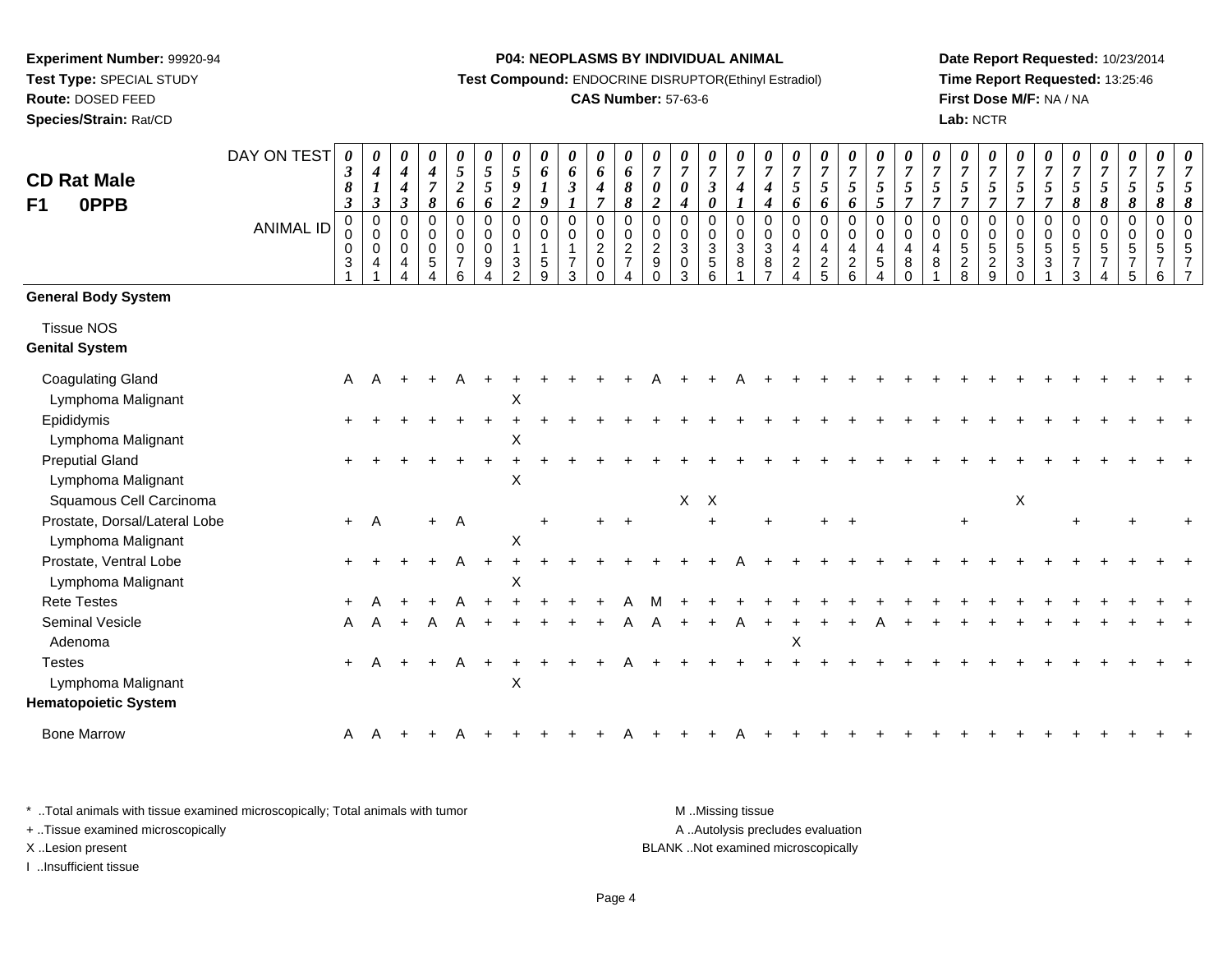**Route:** DOSED FEED

**Species/Strain:** Rat/CD

#### **P04: NEOPLASMS BY INDIVIDUAL ANIMAL**

**Test Compound:** ENDOCRINE DISRUPTOR(Ethinyl Estradiol)

### **CAS Number:** 57-63-6

**Date Report Requested:** 10/23/2014**Time Report Requested:** 13:25:47**First Dose M/F:** NA / NA**Lab:** NCTR

| <b>CD Rat Male</b><br>0PPB<br>F <sub>1</sub> | DAY ON TEST<br><b>ANIMAL ID</b> | 0<br>$\boldsymbol{\beta}$<br>8<br>$\boldsymbol{\beta}$<br>0<br>$\pmb{0}$<br>$\mathbf 0$<br>3 | 0<br>$\boldsymbol{4}$<br>$\boldsymbol{l}$<br>$\boldsymbol{\beta}$<br>$\mathbf 0$<br>$\mathbf 0$<br>$\mathbf 0$<br>4 | 0<br>$\boldsymbol{4}$<br>$\boldsymbol{4}$<br>$\boldsymbol{\beta}$<br>$\mathbf 0$<br>$\mathbf 0$<br>$\mathbf 0$<br>4 | 0<br>$\boldsymbol{4}$<br>$\overline{7}$<br>$\pmb{8}$<br>$\mathbf 0$<br>0<br>$\mathbf 0$<br>$\mathbf 5$ | 0<br>5<br>$\boldsymbol{2}$<br>6<br>0<br>0<br>$\mathbf 0$<br>$\overline{7}$ | 0<br>$\mathfrak{S}$<br>5<br>6<br>0<br>$\mathbf 0$<br>$\mathbf 0$<br>9 | $\boldsymbol{\theta}$<br>$\sqrt{5}$<br>9<br>$\boldsymbol{2}$<br>$\mathbf 0$<br>$\mathbf 0$<br>$\mathbf{1}$<br>3 | 0<br>6<br>9<br>$\mathbf 0$<br>$\pmb{0}$<br>$\,$ 5 $\,$ | 0<br>6<br>$\boldsymbol{\beta}$<br>$\boldsymbol{l}$<br>$\pmb{0}$<br>$\mathbf 0$<br>$\overline{1}$<br>$\overline{7}$ | 0<br>6<br>$\boldsymbol{4}$<br>$\overline{7}$<br>$\pmb{0}$<br>$\begin{smallmatrix} 0\\2 \end{smallmatrix}$<br>$\mathbf 0$ | 0<br>6<br>8<br>8<br>$\mathbf 0$<br>0<br>$\overline{2}$<br>$\overline{7}$ | $\boldsymbol{\theta}$<br>$\overline{7}$<br>$\pmb{\theta}$<br>$\boldsymbol{2}$<br>$\mathbf 0$<br>$\pmb{0}$<br>$\overline{2}$<br>$\boldsymbol{9}$ | 0<br>$\overline{7}$<br>$\boldsymbol{\theta}$<br>4<br>$\mathbf 0$<br>0<br>$\mathbf{3}$<br>0 | 0<br>$\overline{7}$<br>3<br>0<br>$\Omega$<br>$\mathbf 0$<br>3<br>$5\phantom{.0}$ | 0<br>$\overline{7}$<br>$\boldsymbol{4}$<br>$\mathbf 0$<br>$\boldsymbol{0}$<br>$\overline{3}$<br>8 | $\boldsymbol{\theta}$<br>$\overline{7}$<br>$\boldsymbol{4}$<br>4<br>$\mathbf 0$<br>$\mathbf 0$<br>3<br>8 | 7<br>$\sqrt{5}$<br>6<br>$\mathbf 0$<br>$\mathbf 0$<br>$\overline{4}$<br>$\overline{2}$ | 0<br>$\overline{7}$<br>5<br>6<br>0<br>0<br>4<br>$rac{2}{5}$ | 0<br>$\boldsymbol{7}$<br>$\sqrt{5}$<br>6<br>$\mathbf 0$<br>0<br>$\overline{4}$<br>$\overline{2}$ | 0<br>$\overline{7}$<br>$\mathfrak{s}$<br>5<br>$\mathbf 0$<br>$\mathbf 0$<br>$\overline{4}$<br>$\sqrt{5}$ | 0<br>$\overline{7}$<br>$\sqrt{5}$<br>$\overline{7}$<br>$\mathbf 0$<br>$\mathbf 0$<br>$\overline{4}$<br>8 | $\boldsymbol{\theta}$<br>$\overline{7}$<br>$\overline{5}$<br>$\overline{7}$<br>$\mathbf 0$<br>$\mathbf 0$<br>$\overline{4}$<br>8 | 0<br>$\boldsymbol{7}$<br>$\mathfrak{s}$<br>$\overline{7}$<br>$\mathbf 0$<br>0<br>5<br>$\overline{2}$ | 0<br>$\boldsymbol{7}$<br>5<br>$\overline{7}$<br>$\mathbf 0$<br>$\mathbf 0$<br>5<br>$\overline{2}$ | 0<br>$\overline{7}$<br>5<br>$\overline{7}$<br>$\mathbf 0$<br>$\pmb{0}$<br>5<br>3 | $\overline{7}$<br>$\mathfrak{s}$<br>$\overline{7}$<br>$\mathbf 0$<br>$\pmb{0}$<br>$\sqrt{5}$<br>$\mathbf{3}$ | 0<br>$\boldsymbol{7}$<br>$\sqrt{5}$<br>$\pmb{8}$<br>$\pmb{0}$<br>$\pmb{0}$<br>$\frac{5}{7}$ | 0<br>$\boldsymbol{7}$<br>$\overline{5}$<br>$\pmb{8}$<br>$\pmb{0}$<br>$\mathbf 0$<br>$\sqrt{5}$<br>$\overline{7}$ | 0<br>$\overline{7}$<br>5<br>8<br>$\mathbf 0$<br>$\boldsymbol{0}$<br>5<br>7 | U<br>$\overline{7}$<br>5<br>8<br>$\mathbf 0$<br>0<br>5<br>7 | $\overline{7}$<br>$\Omega$<br>$\Omega$ |
|----------------------------------------------|---------------------------------|----------------------------------------------------------------------------------------------|---------------------------------------------------------------------------------------------------------------------|---------------------------------------------------------------------------------------------------------------------|--------------------------------------------------------------------------------------------------------|----------------------------------------------------------------------------|-----------------------------------------------------------------------|-----------------------------------------------------------------------------------------------------------------|--------------------------------------------------------|--------------------------------------------------------------------------------------------------------------------|--------------------------------------------------------------------------------------------------------------------------|--------------------------------------------------------------------------|-------------------------------------------------------------------------------------------------------------------------------------------------|--------------------------------------------------------------------------------------------|----------------------------------------------------------------------------------|---------------------------------------------------------------------------------------------------|----------------------------------------------------------------------------------------------------------|----------------------------------------------------------------------------------------|-------------------------------------------------------------|--------------------------------------------------------------------------------------------------|----------------------------------------------------------------------------------------------------------|----------------------------------------------------------------------------------------------------------|----------------------------------------------------------------------------------------------------------------------------------|------------------------------------------------------------------------------------------------------|---------------------------------------------------------------------------------------------------|----------------------------------------------------------------------------------|--------------------------------------------------------------------------------------------------------------|---------------------------------------------------------------------------------------------|------------------------------------------------------------------------------------------------------------------|----------------------------------------------------------------------------|-------------------------------------------------------------|----------------------------------------|
|                                              |                                 |                                                                                              |                                                                                                                     |                                                                                                                     | 4                                                                                                      | 6                                                                          |                                                                       | $\overline{2}$                                                                                                  | 9                                                      | 3                                                                                                                  | $\Omega$                                                                                                                 | 4                                                                        |                                                                                                                                                 | 3                                                                                          | 6                                                                                |                                                                                                   | $\overline{ }$                                                                                           | $\lambda$                                                                              |                                                             | 6                                                                                                | 4                                                                                                        | $\Omega$                                                                                                 |                                                                                                                                  | 8                                                                                                    | 9                                                                                                 | $\Omega$                                                                         |                                                                                                              | 3                                                                                           | 4                                                                                                                | 5                                                                          |                                                             |                                        |
| Lymphoma Malignant                           |                                 |                                                                                              |                                                                                                                     |                                                                                                                     |                                                                                                        |                                                                            |                                                                       | X                                                                                                               |                                                        |                                                                                                                    |                                                                                                                          |                                                                          |                                                                                                                                                 |                                                                                            |                                                                                  |                                                                                                   |                                                                                                          |                                                                                        |                                                             |                                                                                                  |                                                                                                          |                                                                                                          |                                                                                                                                  |                                                                                                      |                                                                                                   |                                                                                  |                                                                                                              |                                                                                             |                                                                                                                  |                                                                            |                                                             |                                        |
| Lymph Node                                   |                                 |                                                                                              |                                                                                                                     |                                                                                                                     |                                                                                                        |                                                                            |                                                                       | $\pm$                                                                                                           |                                                        |                                                                                                                    |                                                                                                                          |                                                                          |                                                                                                                                                 |                                                                                            |                                                                                  |                                                                                                   | $+$                                                                                                      |                                                                                        |                                                             |                                                                                                  |                                                                                                          |                                                                                                          |                                                                                                                                  |                                                                                                      |                                                                                                   |                                                                                  |                                                                                                              |                                                                                             |                                                                                                                  |                                                                            |                                                             |                                        |
| Axillary, Lymphoma Malignant                 |                                 |                                                                                              |                                                                                                                     |                                                                                                                     |                                                                                                        |                                                                            |                                                                       | X                                                                                                               |                                                        |                                                                                                                    |                                                                                                                          |                                                                          |                                                                                                                                                 |                                                                                            |                                                                                  |                                                                                                   |                                                                                                          |                                                                                        |                                                             |                                                                                                  |                                                                                                          |                                                                                                          |                                                                                                                                  |                                                                                                      |                                                                                                   |                                                                                  |                                                                                                              |                                                                                             |                                                                                                                  |                                                                            |                                                             |                                        |
| Mediastinal, Lymphoma Malignant              |                                 |                                                                                              |                                                                                                                     |                                                                                                                     |                                                                                                        |                                                                            |                                                                       | X                                                                                                               |                                                        |                                                                                                                    |                                                                                                                          |                                                                          |                                                                                                                                                 |                                                                                            |                                                                                  |                                                                                                   |                                                                                                          |                                                                                        |                                                             |                                                                                                  |                                                                                                          |                                                                                                          |                                                                                                                                  |                                                                                                      |                                                                                                   |                                                                                  |                                                                                                              |                                                                                             |                                                                                                                  |                                                                            |                                                             |                                        |
| Renal, Lymphoma Malignant                    |                                 |                                                                                              |                                                                                                                     |                                                                                                                     |                                                                                                        |                                                                            |                                                                       | $\boldsymbol{\mathsf{X}}$                                                                                       |                                                        |                                                                                                                    |                                                                                                                          |                                                                          |                                                                                                                                                 |                                                                                            |                                                                                  |                                                                                                   |                                                                                                          |                                                                                        |                                                             |                                                                                                  |                                                                                                          |                                                                                                          |                                                                                                                                  |                                                                                                      |                                                                                                   |                                                                                  |                                                                                                              |                                                                                             |                                                                                                                  |                                                                            |                                                             |                                        |
| Lymph Node, Mandibular                       |                                 | A                                                                                            |                                                                                                                     |                                                                                                                     |                                                                                                        | A                                                                          | $\ddot{}$                                                             |                                                                                                                 |                                                        |                                                                                                                    |                                                                                                                          |                                                                          |                                                                                                                                                 |                                                                                            |                                                                                  |                                                                                                   |                                                                                                          |                                                                                        |                                                             |                                                                                                  |                                                                                                          |                                                                                                          |                                                                                                                                  |                                                                                                      |                                                                                                   |                                                                                  |                                                                                                              |                                                                                             |                                                                                                                  |                                                                            |                                                             |                                        |
| Lymphoma Malignant                           |                                 |                                                                                              |                                                                                                                     |                                                                                                                     |                                                                                                        |                                                                            |                                                                       | X                                                                                                               |                                                        |                                                                                                                    |                                                                                                                          |                                                                          |                                                                                                                                                 |                                                                                            |                                                                                  |                                                                                                   |                                                                                                          |                                                                                        |                                                             |                                                                                                  |                                                                                                          |                                                                                                          |                                                                                                                                  |                                                                                                      |                                                                                                   |                                                                                  |                                                                                                              |                                                                                             |                                                                                                                  |                                                                            |                                                             |                                        |
| Lymph Node, Mesenteric                       |                                 | A                                                                                            |                                                                                                                     |                                                                                                                     | A                                                                                                      | A                                                                          | $+$                                                                   |                                                                                                                 |                                                        |                                                                                                                    |                                                                                                                          |                                                                          |                                                                                                                                                 |                                                                                            |                                                                                  |                                                                                                   |                                                                                                          |                                                                                        |                                                             |                                                                                                  |                                                                                                          |                                                                                                          |                                                                                                                                  |                                                                                                      |                                                                                                   |                                                                                  |                                                                                                              |                                                                                             |                                                                                                                  |                                                                            |                                                             |                                        |
| Lymphoma Malignant                           |                                 |                                                                                              |                                                                                                                     |                                                                                                                     |                                                                                                        |                                                                            |                                                                       | X                                                                                                               |                                                        |                                                                                                                    |                                                                                                                          |                                                                          |                                                                                                                                                 |                                                                                            |                                                                                  |                                                                                                   |                                                                                                          |                                                                                        |                                                             |                                                                                                  |                                                                                                          |                                                                                                          |                                                                                                                                  |                                                                                                      |                                                                                                   |                                                                                  |                                                                                                              |                                                                                             |                                                                                                                  |                                                                            |                                                             |                                        |
| Spleen                                       |                                 | A                                                                                            |                                                                                                                     |                                                                                                                     | $\ddot{}$                                                                                              | $\mathsf{A}$                                                               | $\ddot{}$                                                             |                                                                                                                 |                                                        |                                                                                                                    |                                                                                                                          |                                                                          |                                                                                                                                                 |                                                                                            |                                                                                  |                                                                                                   |                                                                                                          |                                                                                        |                                                             |                                                                                                  |                                                                                                          |                                                                                                          |                                                                                                                                  |                                                                                                      |                                                                                                   |                                                                                  |                                                                                                              |                                                                                             |                                                                                                                  |                                                                            |                                                             |                                        |
| Lymphoma Malignant                           |                                 |                                                                                              |                                                                                                                     |                                                                                                                     |                                                                                                        |                                                                            |                                                                       | Χ                                                                                                               |                                                        |                                                                                                                    |                                                                                                                          |                                                                          |                                                                                                                                                 |                                                                                            |                                                                                  |                                                                                                   |                                                                                                          |                                                                                        |                                                             |                                                                                                  |                                                                                                          |                                                                                                          |                                                                                                                                  |                                                                                                      |                                                                                                   |                                                                                  |                                                                                                              |                                                                                             |                                                                                                                  |                                                                            |                                                             |                                        |
| Thymus                                       |                                 | A                                                                                            | A                                                                                                                   |                                                                                                                     | $\ddot{}$                                                                                              | A                                                                          | $\ddot{}$                                                             |                                                                                                                 |                                                        |                                                                                                                    |                                                                                                                          |                                                                          |                                                                                                                                                 |                                                                                            |                                                                                  |                                                                                                   |                                                                                                          |                                                                                        |                                                             |                                                                                                  |                                                                                                          |                                                                                                          |                                                                                                                                  |                                                                                                      |                                                                                                   |                                                                                  |                                                                                                              |                                                                                             |                                                                                                                  |                                                                            |                                                             |                                        |
| Lymphoma Malignant                           |                                 |                                                                                              |                                                                                                                     |                                                                                                                     |                                                                                                        |                                                                            |                                                                       | X                                                                                                               |                                                        |                                                                                                                    |                                                                                                                          |                                                                          |                                                                                                                                                 |                                                                                            |                                                                                  |                                                                                                   |                                                                                                          |                                                                                        |                                                             |                                                                                                  |                                                                                                          |                                                                                                          |                                                                                                                                  |                                                                                                      |                                                                                                   |                                                                                  |                                                                                                              |                                                                                             |                                                                                                                  |                                                                            |                                                             |                                        |
| <b>Integumentary System</b>                  |                                 |                                                                                              |                                                                                                                     |                                                                                                                     |                                                                                                        |                                                                            |                                                                       |                                                                                                                 |                                                        |                                                                                                                    |                                                                                                                          |                                                                          |                                                                                                                                                 |                                                                                            |                                                                                  |                                                                                                   |                                                                                                          |                                                                                        |                                                             |                                                                                                  |                                                                                                          |                                                                                                          |                                                                                                                                  |                                                                                                      |                                                                                                   |                                                                                  |                                                                                                              |                                                                                             |                                                                                                                  |                                                                            |                                                             |                                        |
| Mammary Gland                                |                                 | $\ddot{}$                                                                                    | A                                                                                                                   |                                                                                                                     | M                                                                                                      |                                                                            |                                                                       |                                                                                                                 |                                                        |                                                                                                                    |                                                                                                                          |                                                                          |                                                                                                                                                 |                                                                                            |                                                                                  |                                                                                                   | м                                                                                                        |                                                                                        |                                                             |                                                                                                  |                                                                                                          |                                                                                                          |                                                                                                                                  |                                                                                                      |                                                                                                   |                                                                                  |                                                                                                              |                                                                                             |                                                                                                                  |                                                                            |                                                             |                                        |
| Adenocarcinoma                               |                                 |                                                                                              |                                                                                                                     |                                                                                                                     |                                                                                                        |                                                                            |                                                                       |                                                                                                                 |                                                        |                                                                                                                    |                                                                                                                          |                                                                          |                                                                                                                                                 |                                                                                            |                                                                                  |                                                                                                   |                                                                                                          |                                                                                        |                                                             |                                                                                                  |                                                                                                          |                                                                                                          |                                                                                                                                  |                                                                                                      |                                                                                                   |                                                                                  |                                                                                                              |                                                                                             |                                                                                                                  |                                                                            |                                                             |                                        |
| Fibroadenoma                                 |                                 |                                                                                              |                                                                                                                     |                                                                                                                     |                                                                                                        |                                                                            |                                                                       |                                                                                                                 |                                                        |                                                                                                                    |                                                                                                                          |                                                                          |                                                                                                                                                 |                                                                                            |                                                                                  |                                                                                                   |                                                                                                          |                                                                                        |                                                             | X                                                                                                |                                                                                                          |                                                                                                          |                                                                                                                                  |                                                                                                      |                                                                                                   |                                                                                  |                                                                                                              |                                                                                             |                                                                                                                  |                                                                            |                                                             |                                        |
| Fibroma                                      |                                 |                                                                                              |                                                                                                                     |                                                                                                                     |                                                                                                        |                                                                            |                                                                       |                                                                                                                 |                                                        |                                                                                                                    |                                                                                                                          |                                                                          |                                                                                                                                                 |                                                                                            | X                                                                                |                                                                                                   |                                                                                                          |                                                                                        |                                                             |                                                                                                  |                                                                                                          |                                                                                                          |                                                                                                                                  |                                                                                                      |                                                                                                   |                                                                                  |                                                                                                              |                                                                                             |                                                                                                                  |                                                                            |                                                             |                                        |
| Lipoma                                       |                                 |                                                                                              |                                                                                                                     |                                                                                                                     |                                                                                                        |                                                                            |                                                                       |                                                                                                                 |                                                        |                                                                                                                    |                                                                                                                          |                                                                          |                                                                                                                                                 |                                                                                            |                                                                                  |                                                                                                   |                                                                                                          |                                                                                        |                                                             |                                                                                                  |                                                                                                          |                                                                                                          |                                                                                                                                  |                                                                                                      |                                                                                                   |                                                                                  |                                                                                                              |                                                                                             |                                                                                                                  |                                                                            |                                                             |                                        |
| Lymphoma Malignant                           |                                 |                                                                                              |                                                                                                                     |                                                                                                                     |                                                                                                        |                                                                            |                                                                       | $\boldsymbol{\mathsf{X}}$                                                                                       |                                                        |                                                                                                                    |                                                                                                                          |                                                                          |                                                                                                                                                 |                                                                                            |                                                                                  |                                                                                                   |                                                                                                          |                                                                                        |                                                             |                                                                                                  |                                                                                                          |                                                                                                          |                                                                                                                                  |                                                                                                      |                                                                                                   |                                                                                  |                                                                                                              |                                                                                             |                                                                                                                  |                                                                            |                                                             |                                        |
| Skin                                         |                                 |                                                                                              |                                                                                                                     |                                                                                                                     |                                                                                                        |                                                                            |                                                                       |                                                                                                                 |                                                        |                                                                                                                    |                                                                                                                          |                                                                          |                                                                                                                                                 |                                                                                            |                                                                                  |                                                                                                   |                                                                                                          |                                                                                        |                                                             |                                                                                                  |                                                                                                          |                                                                                                          |                                                                                                                                  |                                                                                                      |                                                                                                   |                                                                                  |                                                                                                              |                                                                                             |                                                                                                                  |                                                                            |                                                             |                                        |
| Basal Cell Adenoma                           |                                 |                                                                                              |                                                                                                                     |                                                                                                                     |                                                                                                        |                                                                            |                                                                       |                                                                                                                 |                                                        |                                                                                                                    |                                                                                                                          |                                                                          |                                                                                                                                                 |                                                                                            |                                                                                  |                                                                                                   |                                                                                                          |                                                                                        |                                                             |                                                                                                  |                                                                                                          |                                                                                                          |                                                                                                                                  |                                                                                                      |                                                                                                   |                                                                                  |                                                                                                              |                                                                                             |                                                                                                                  |                                                                            |                                                             |                                        |

\* ..Total animals with tissue examined microscopically; Total animals with tumor **M** . Missing tissue M ..Missing tissue

+ ..Tissue examined microscopically

X ..Lesion present BLANK ..Not examined microscopically

I ..Insufficient tissue

A ..Autolysis precludes evaluation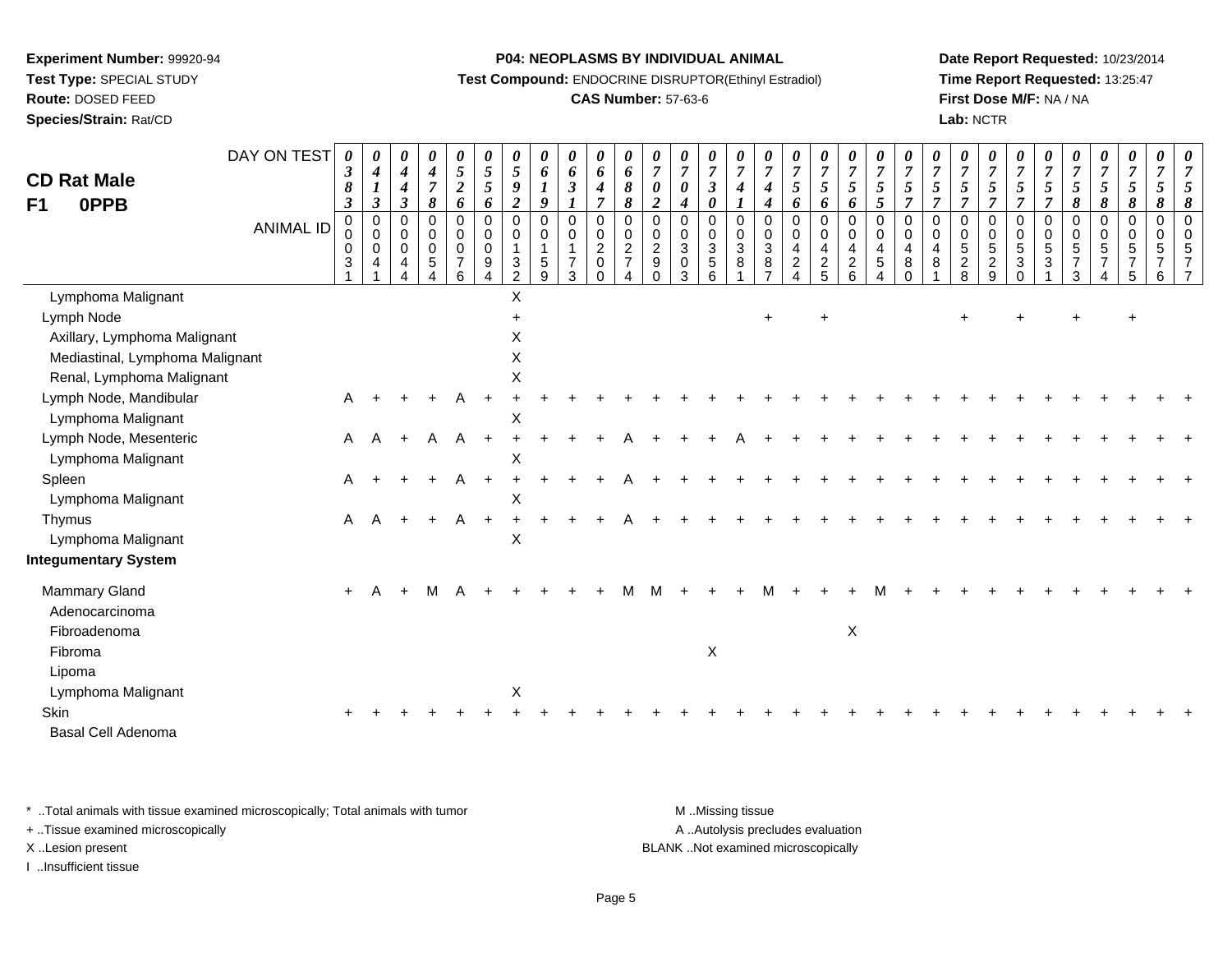**Test Type:** SPECIAL STUDY

**Route:** DOSED FEED

**Species/Strain:** Rat/CD

#### **P04: NEOPLASMS BY INDIVIDUAL ANIMAL**

**Test Compound:** ENDOCRINE DISRUPTOR(Ethinyl Estradiol)

# **CAS Number:** 57-63-6

**Date Report Requested:** 10/23/2014**Time Report Requested:** 13:25:47**First Dose M/F:** NA / NA**Lab:** NCTR

| <b>CD Rat Male</b>                                                   | DAY ON TEST      | 0<br>$\mathbf{3}$<br>8                                                          | 0<br>$\boldsymbol{4}$<br>$\boldsymbol{l}$  | 0<br>$\boldsymbol{4}$<br>$\boldsymbol{4}$                                    | 0<br>$\boldsymbol{4}$<br>$\overline{7}$                | $\boldsymbol{\theta}$<br>$\mathfrak{s}$<br>$\boldsymbol{2}$           | 0<br>$\mathfrak{s}$<br>$\mathfrak{s}$                    | 0<br>$\mathfrak{s}$<br>$\boldsymbol{9}$                        | 0<br>6<br>$\boldsymbol{l}$                                       | 0<br>6<br>$\boldsymbol{\mathfrak{z}}$ | 0<br>6<br>$\boldsymbol{4}$                                                               | $\boldsymbol{\theta}$<br>6<br>8                                          | $\boldsymbol{\theta}$<br>$\overline{7}$<br>$\boldsymbol{\theta}$                          | 0<br>$\overline{7}$<br>$\boldsymbol{\theta}$                                       | $\boldsymbol{\theta}$<br>$\boldsymbol{7}$<br>$\boldsymbol{\beta}$ | 0<br>$\boldsymbol{7}$<br>$\boldsymbol{4}$                           | 0<br>$\overline{7}$<br>$\boldsymbol{4}$                | $\boldsymbol{\theta}$<br>$\boldsymbol{7}$<br>$\mathfrak{S}$ | 0<br>$\overline{7}$<br>$\sqrt{5}$           | $\boldsymbol{\theta}$<br>$\boldsymbol{7}$<br>$\sqrt{5}$            | 0<br>$\overline{7}$                                                              | 0<br>$\overline{7}$<br>$\sqrt{5}$                                                  | 0<br>$\boldsymbol{7}$<br>$5\overline{)}$               | $\frac{\boldsymbol{0}}{7}$<br>5                | $\frac{\theta}{7}$<br>$\frac{5}{7}$                           | 0<br>$\overline{7}$<br>$\sqrt{5}$                                   | $\boldsymbol{\theta}$<br>$\overline{7}$                                         | 0<br>$\overline{7}$<br>$\sqrt{5}$                                             | $\boldsymbol{\theta}$<br>$\boldsymbol{7}$<br>$5\overline{)}$                             | 0<br>$\boldsymbol{7}$<br>$5\phantom{.0}$                                        | 0<br>$\overline{7}$<br>5                          | $\overline{7}$                  |
|----------------------------------------------------------------------|------------------|---------------------------------------------------------------------------------|--------------------------------------------|------------------------------------------------------------------------------|--------------------------------------------------------|-----------------------------------------------------------------------|----------------------------------------------------------|----------------------------------------------------------------|------------------------------------------------------------------|---------------------------------------|------------------------------------------------------------------------------------------|--------------------------------------------------------------------------|-------------------------------------------------------------------------------------------|------------------------------------------------------------------------------------|-------------------------------------------------------------------|---------------------------------------------------------------------|--------------------------------------------------------|-------------------------------------------------------------|---------------------------------------------|--------------------------------------------------------------------|----------------------------------------------------------------------------------|------------------------------------------------------------------------------------|--------------------------------------------------------|------------------------------------------------|---------------------------------------------------------------|---------------------------------------------------------------------|---------------------------------------------------------------------------------|-------------------------------------------------------------------------------|------------------------------------------------------------------------------------------|---------------------------------------------------------------------------------|---------------------------------------------------|---------------------------------|
| <b>OPPB</b><br>F <sub>1</sub>                                        | <b>ANIMAL ID</b> | $\boldsymbol{\beta}$<br>0<br>$\mathbf 0$<br>0<br>$\ensuremath{\mathsf{3}}$<br>1 | $\mathbf{3}$<br>$\mathbf 0$<br>0<br>0<br>4 | $\boldsymbol{\beta}$<br>$\mathbf 0$<br>0<br>0<br>4<br>$\boldsymbol{\Lambda}$ | $\pmb{8}$<br>$\mathbf 0$<br>0<br>0<br>$\,$ 5 $\,$<br>4 | 6<br>$\mathbf 0$<br>$\mathbf 0$<br>$\mathbf 0$<br>$\overline{7}$<br>6 | 6<br>$\mathbf 0$<br>$\mathbf 0$<br>$\mathbf 0$<br>9<br>4 | $\overline{2}$<br>$\mathbf 0$<br>0<br>1<br>3<br>$\overline{2}$ | 9<br>$\mathbf 0$<br>$\mathbf 0$<br>$\mathbf{1}$<br>$\frac{5}{9}$ | 0<br>0<br>$\overline{7}$<br>3         | $\overline{7}$<br>$\pmb{0}$<br>$\mathbf 0$<br>$\overline{c}$<br>$\pmb{0}$<br>$\mathbf 0$ | 8<br>$\mathbf 0$<br>$\mathsf 0$<br>$\overline{c}$<br>$\overline{7}$<br>4 | $\overline{2}$<br>$\mathbf 0$<br>0<br>$\boldsymbol{2}$<br>$\boldsymbol{9}$<br>$\mathbf 0$ | $\boldsymbol{4}$<br>$\mathbf 0$<br>$\mathbf 0$<br>$\mathbf{3}$<br>$\mathbf 0$<br>3 | 0<br>$\mathbf 0$<br>0<br>$\sqrt{3}$<br>5<br>6                     | $\boldsymbol{l}$<br>$\mathbf 0$<br>$\mathbf 0$<br>$\mathbf{3}$<br>8 | $\boldsymbol{4}$<br>0<br>0<br>3<br>8<br>$\overline{7}$ | 6<br>$\mathbf 0$<br>0<br>4<br>$\frac{2}{4}$                 | 6<br>$\mathbf 0$<br>0<br>4<br>$\frac{2}{5}$ | 6<br>$\mathbf 0$<br>$\mathbf 0$<br>$\overline{4}$<br>$\frac{2}{6}$ | $\frac{5}{5}$<br>$\mathbf 0$<br>$\mathbf 0$<br>$\overline{4}$<br>$\sqrt{5}$<br>4 | $\overline{7}$<br>$\mathbf 0$<br>$\mathbf 0$<br>$\overline{4}$<br>8<br>$\mathbf 0$ | $\overline{7}$<br>$\mathbf 0$<br>$\mathbf 0$<br>4<br>8 | $\overline{7}$<br>0<br>0<br>5<br>$\frac{2}{8}$ | $\mathbf 0$<br>$\mathbf 0$<br>$\overline{5}$<br>$\frac{2}{9}$ | $\overline{7}$<br>$\mathbf 0$<br>0<br>$\,$ 5 $\,$<br>$\overline{3}$ | $\frac{5}{7}$<br>$\mathbf 0$<br>0<br>$\sqrt{5}$<br>$\sqrt{3}$<br>$\overline{1}$ | $\pmb{8}$<br>$\mathbf 0$<br>$\mathbf 0$<br>$\,$ 5 $\,$<br>$\overline{7}$<br>3 | $\boldsymbol{\delta}$<br>$\mathbf 0$<br>$\mathbf 0$<br>$\sqrt{5}$<br>$\overline{7}$<br>4 | 8<br>$\pmb{0}$<br>$\mathbf 0$<br>$\sqrt{5}$<br>$\overline{7}$<br>$\overline{5}$ | 8<br>$\mathbf 0$<br>0<br>5<br>$\overline{7}$<br>6 | 8<br>$\Omega$<br>$\overline{7}$ |
| Fibroma<br>Keratoacanthoma<br>Sarcoma                                |                  | X                                                                               |                                            |                                                                              |                                                        |                                                                       | $\sf X$                                                  |                                                                |                                                                  | $\boldsymbol{\mathsf{X}}$             |                                                                                          |                                                                          |                                                                                           |                                                                                    |                                                                   |                                                                     |                                                        |                                                             |                                             |                                                                    |                                                                                  | X                                                                                  |                                                        |                                                |                                                               |                                                                     | $\times$<br>$\mathsf X$                                                         |                                                                               |                                                                                          |                                                                                 |                                                   |                                 |
| <b>Musculoskeletal System</b>                                        |                  |                                                                                 |                                            |                                                                              |                                                        |                                                                       |                                                          |                                                                |                                                                  |                                       |                                                                                          |                                                                          |                                                                                           |                                                                                    |                                                                   |                                                                     |                                                        |                                                             |                                             |                                                                    |                                                                                  |                                                                                    |                                                        |                                                |                                                               |                                                                     |                                                                                 |                                                                               |                                                                                          |                                                                                 |                                                   |                                 |
| <b>Bone</b><br>Cranium, Osteosarcoma                                 |                  |                                                                                 |                                            |                                                                              |                                                        |                                                                       |                                                          |                                                                |                                                                  | +<br>$\mathsf X$                      |                                                                                          |                                                                          |                                                                                           |                                                                                    |                                                                   |                                                                     | $\ddot{}$                                              |                                                             |                                             |                                                                    |                                                                                  |                                                                                    |                                                        |                                                |                                                               |                                                                     |                                                                                 |                                                                               |                                                                                          |                                                                                 |                                                   |                                 |
| Cranium, Schwannoma Malignant,<br>Metastatic, Uncertain Primary Site |                  |                                                                                 |                                            |                                                                              |                                                        |                                                                       |                                                          |                                                                |                                                                  |                                       |                                                                                          |                                                                          |                                                                                           |                                                                                    |                                                                   |                                                                     | X                                                      |                                                             |                                             |                                                                    |                                                                                  |                                                                                    |                                                        |                                                |                                                               |                                                                     |                                                                                 |                                                                               |                                                                                          |                                                                                 |                                                   |                                 |
| Bone, Femur<br><b>Skeletal Muscle</b>                                |                  |                                                                                 |                                            |                                                                              |                                                        |                                                                       |                                                          |                                                                |                                                                  |                                       |                                                                                          |                                                                          |                                                                                           |                                                                                    |                                                                   |                                                                     |                                                        |                                                             |                                             |                                                                    |                                                                                  |                                                                                    |                                                        | ÷                                              |                                                               |                                                                     |                                                                                 |                                                                               |                                                                                          |                                                                                 |                                                   |                                 |
| <b>Nervous System</b>                                                |                  |                                                                                 |                                            |                                                                              |                                                        |                                                                       |                                                          |                                                                |                                                                  |                                       |                                                                                          |                                                                          |                                                                                           |                                                                                    |                                                                   |                                                                     |                                                        |                                                             |                                             |                                                                    |                                                                                  |                                                                                    |                                                        |                                                |                                                               |                                                                     |                                                                                 |                                                                               |                                                                                          |                                                                                 |                                                   |                                 |
| Brain, Brain Stem<br>Astrocytoma Malignant                           |                  |                                                                                 |                                            |                                                                              |                                                        |                                                                       |                                                          |                                                                |                                                                  |                                       |                                                                                          |                                                                          |                                                                                           |                                                                                    |                                                                   |                                                                     |                                                        |                                                             |                                             |                                                                    |                                                                                  |                                                                                    | X                                                      |                                                |                                                               |                                                                     |                                                                                 |                                                                               |                                                                                          |                                                                                 |                                                   |                                 |
| Brain, Cerebellum                                                    |                  |                                                                                 |                                            |                                                                              |                                                        |                                                                       |                                                          |                                                                |                                                                  |                                       |                                                                                          |                                                                          |                                                                                           |                                                                                    |                                                                   |                                                                     |                                                        |                                                             |                                             |                                                                    |                                                                                  |                                                                                    |                                                        |                                                |                                                               |                                                                     |                                                                                 |                                                                               |                                                                                          |                                                                                 |                                                   |                                 |
| Brain, Cerebrum<br>Astrocytoma Malignant                             |                  |                                                                                 |                                            |                                                                              |                                                        |                                                                       |                                                          |                                                                |                                                                  |                                       |                                                                                          |                                                                          |                                                                                           |                                                                                    |                                                                   |                                                                     |                                                        |                                                             |                                             |                                                                    |                                                                                  |                                                                                    | X                                                      |                                                |                                                               |                                                                     |                                                                                 |                                                                               |                                                                                          |                                                                                 |                                                   |                                 |
| Lymphoma Malignant<br><b>Respiratory System</b>                      |                  |                                                                                 |                                            |                                                                              |                                                        |                                                                       |                                                          | $\mathsf X$                                                    |                                                                  |                                       |                                                                                          |                                                                          |                                                                                           |                                                                                    |                                                                   |                                                                     |                                                        |                                                             |                                             |                                                                    |                                                                                  |                                                                                    |                                                        |                                                |                                                               |                                                                     |                                                                                 |                                                                               |                                                                                          |                                                                                 |                                                   |                                 |
| Lung<br>Alveolar/Bronchiolar Adenoma                                 |                  |                                                                                 |                                            |                                                                              |                                                        |                                                                       |                                                          |                                                                |                                                                  |                                       |                                                                                          |                                                                          |                                                                                           |                                                                                    |                                                                   |                                                                     |                                                        |                                                             |                                             |                                                                    |                                                                                  |                                                                                    |                                                        |                                                |                                                               |                                                                     |                                                                                 |                                                                               |                                                                                          |                                                                                 | X                                                 |                                 |
| Lymphoma Malignant                                                   |                  |                                                                                 |                                            |                                                                              |                                                        |                                                                       |                                                          | X                                                              |                                                                  |                                       |                                                                                          |                                                                          |                                                                                           |                                                                                    |                                                                   |                                                                     |                                                        |                                                             |                                             |                                                                    |                                                                                  |                                                                                    |                                                        |                                                |                                                               |                                                                     |                                                                                 |                                                                               |                                                                                          |                                                                                 |                                                   |                                 |
|                                                                      |                  |                                                                                 |                                            |                                                                              |                                                        |                                                                       |                                                          |                                                                |                                                                  |                                       |                                                                                          |                                                                          |                                                                                           |                                                                                    |                                                                   |                                                                     |                                                        |                                                             |                                             |                                                                    |                                                                                  |                                                                                    |                                                        |                                                |                                                               |                                                                     |                                                                                 |                                                                               |                                                                                          |                                                                                 |                                                   |                                 |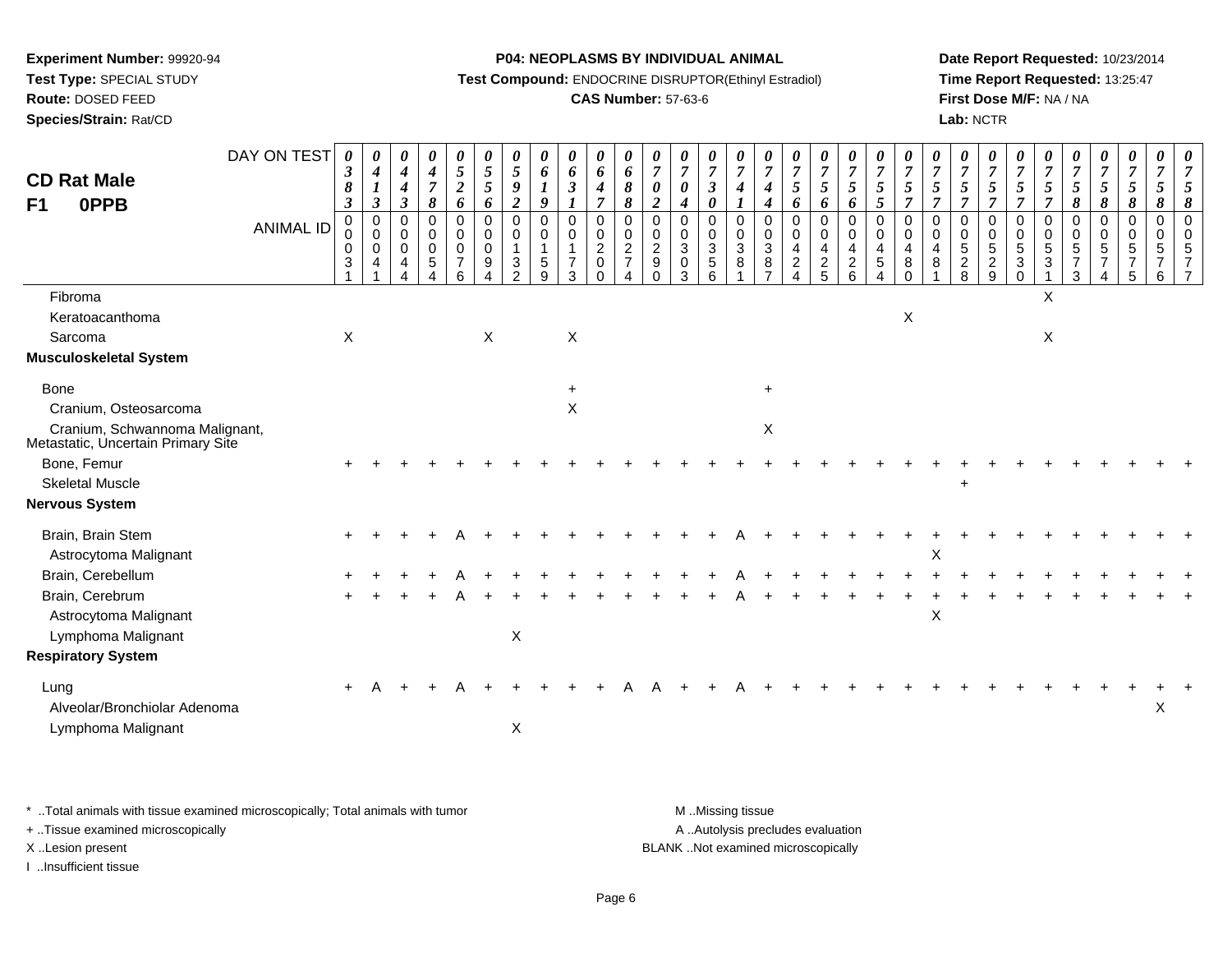**Test Type:** SPECIAL STUDY

**Route:** DOSED FEED

**Species/Strain:** Rat/CD

### **P04: NEOPLASMS BY INDIVIDUAL ANIMAL**

**Test Compound:** ENDOCRINE DISRUPTOR(Ethinyl Estradiol)

# **CAS Number:** 57-63-6

**Date Report Requested:** 10/23/2014**Time Report Requested:** 13:25:47**First Dose M/F:** NA / NA**Lab:** NCTR

| <b>CD Rat Male</b><br>0PPB<br>F <sub>1</sub>                         | DAY ON TEST<br><b>ANIMAL ID</b> | 0<br>$\boldsymbol{\beta}$<br>8<br>$\boldsymbol{\beta}$<br>0<br>0<br>0<br>3 | 0<br>$\boldsymbol{4}$<br>$\boldsymbol{l}$<br>$\mathfrak{z}$<br>0<br>$\mathbf 0$<br>0<br>4 | 0<br>$\boldsymbol{4}$<br>$\boldsymbol{4}$<br>$\boldsymbol{\beta}$<br>$\mathbf 0$<br>$\pmb{0}$<br>$\mathbf 0$<br>$\overline{4}$ | 0<br>$\boldsymbol{4}$<br>$\overline{7}$<br>8<br>0<br>0<br>0<br>5<br>4 | $\boldsymbol{\theta}$<br>$\mathfrak{s}$<br>$\boldsymbol{2}$<br>$\pmb{6}$<br>$\pmb{0}$<br>$\mathbf 0$<br>$\mathbf 0$<br>$\overline{7}$<br>6 | 0<br>5<br>$5\overline{)}$<br>6<br>$\mathbf 0$<br>0<br>0<br>9<br>4 | 0<br>$\mathfrak{s}$<br>9<br>$\overline{\mathbf{c}}$<br>$\mathbf 0$<br>0<br>3<br>$\overline{2}$ | 0<br>6<br>9<br>$\mathbf 0$<br>0<br>1<br>5<br>9 | 0<br>6<br>$\boldsymbol{\beta}$<br>0<br>0<br>$\mathbf{1}$<br>$\overline{7}$<br>3 | 0<br>6<br>$\boldsymbol{4}$<br>$\overline{7}$<br>$\pmb{0}$<br>$\mathbf 0$<br>$\overline{2}$<br>$\mathbf 0$<br>$\mathbf 0$ | $\boldsymbol{\theta}$<br>6<br>8<br>$\pmb{8}$<br>$\mathbf 0$<br>0<br>$\overline{2}$<br>$\overline{7}$<br>4 | $\boldsymbol{\theta}$<br>$\overline{7}$<br>$\boldsymbol{\theta}$<br>$\boldsymbol{2}$<br>$\Omega$<br>0<br>$\sqrt{2}$<br>9<br>$\Omega$ | 0<br>$\overline{7}$<br>0<br>4<br>$\mathbf 0$<br>0<br>3<br>0<br>3 | 0<br>$\boldsymbol{7}$<br>$\boldsymbol{\beta}$<br>$\pmb{\theta}$<br>$\mathbf 0$<br>0<br>$\overline{3}$<br>$\overline{5}$<br>6 | 0<br>$\overline{7}$<br>$\boldsymbol{4}$<br>$\mathbf 0$<br>0<br>$\overline{3}$<br>8 | $\boldsymbol{\theta}$<br>$\overline{7}$<br>$\boldsymbol{4}$<br>$\boldsymbol{4}$<br>$\mathbf 0$<br>0<br>$\overline{3}$<br>8<br>$\overline{7}$ | $\boldsymbol{\theta}$<br>$\overline{7}$<br>$\overline{5}$<br>6<br>$\mathbf 0$<br>0<br>$\overline{4}$<br>$\sqrt{2}$<br>4 | 0<br>$\boldsymbol{7}$<br>$5\overline{)}$<br>6<br>0<br>0<br>4<br>$\overline{c}$<br>5 | 0<br>$\boldsymbol{7}$<br>$5\overline{)}$<br>6<br>$\,0\,$<br>$\pmb{0}$<br>$\overline{4}$<br>$\frac{2}{6}$ | 0<br>$\overline{7}$<br>$5\overline{)}$<br>$5\phantom{.0}$<br>$\pmb{0}$<br>$\pmb{0}$<br>4<br>5<br>4 | 0<br>$\overline{7}$<br>5<br>$\overline{7}$<br>$\mathbf 0$<br>$\mathbf 0$<br>4<br>8<br>0 | $\boldsymbol{\theta}$<br>$\overline{7}$<br>5<br>$\overline{7}$<br>$\mathbf 0$<br>0<br>4<br>8 | 0<br>$\overline{7}$<br>$\mathfrak{s}$<br>$\overline{7}$<br>0<br>0<br>5<br>$\overline{2}$<br>8 | 0<br>$\overline{7}$<br>$\mathfrak{s}$<br>$\overline{7}$<br>$\mathbf 0$<br>$\mathbf 0$<br>$\overline{5}$<br>$\overline{c}$<br>9 | 0<br>$\overline{7}$<br>5<br>$\overline{7}$<br>$\Omega$<br>0<br>5<br>3<br>0 | 0<br>$\overline{7}$<br>$\mathfrak{s}$<br>$\overline{7}$<br>$\mathbf 0$<br>0<br>5<br>3 | $\boldsymbol{\theta}$<br>$\overline{7}$<br>$\mathfrak{s}$<br>8<br>$\mathbf 0$<br>0<br>$\sqrt{5}$<br>$\overline{7}$<br>3 | $\boldsymbol{\theta}$<br>$\overline{7}$<br>$\sqrt{5}$<br>8<br>0<br>0<br>$\,$ 5 $\,$<br>$\overline{7}$<br>4 | 0<br>$\overline{7}$<br>$\sqrt{5}$<br>$\pmb{8}$<br>$\pmb{0}$<br>$\mathbf 0$<br>$\sqrt{5}$<br>$\overline{7}$<br>5 | $\theta$<br>$\overline{7}$<br>5<br>8<br>$\mathbf 0$<br>0<br>5<br>$\overline{7}$<br>6 | 7<br>-5<br>8<br>$\Omega$<br>$\Omega$<br>5 |
|----------------------------------------------------------------------|---------------------------------|----------------------------------------------------------------------------|-------------------------------------------------------------------------------------------|--------------------------------------------------------------------------------------------------------------------------------|-----------------------------------------------------------------------|--------------------------------------------------------------------------------------------------------------------------------------------|-------------------------------------------------------------------|------------------------------------------------------------------------------------------------|------------------------------------------------|---------------------------------------------------------------------------------|--------------------------------------------------------------------------------------------------------------------------|-----------------------------------------------------------------------------------------------------------|--------------------------------------------------------------------------------------------------------------------------------------|------------------------------------------------------------------|------------------------------------------------------------------------------------------------------------------------------|------------------------------------------------------------------------------------|----------------------------------------------------------------------------------------------------------------------------------------------|-------------------------------------------------------------------------------------------------------------------------|-------------------------------------------------------------------------------------|----------------------------------------------------------------------------------------------------------|----------------------------------------------------------------------------------------------------|-----------------------------------------------------------------------------------------|----------------------------------------------------------------------------------------------|-----------------------------------------------------------------------------------------------|--------------------------------------------------------------------------------------------------------------------------------|----------------------------------------------------------------------------|---------------------------------------------------------------------------------------|-------------------------------------------------------------------------------------------------------------------------|------------------------------------------------------------------------------------------------------------|-----------------------------------------------------------------------------------------------------------------|--------------------------------------------------------------------------------------|-------------------------------------------|
| Nose<br>Adenoma<br>Lymphoma Malignant                                |                                 | $\ddot{}$                                                                  |                                                                                           |                                                                                                                                | $+$                                                                   |                                                                                                                                            |                                                                   | $\boldsymbol{\mathsf{X}}$                                                                      |                                                |                                                                                 |                                                                                                                          | А                                                                                                         |                                                                                                                                      |                                                                  |                                                                                                                              |                                                                                    |                                                                                                                                              |                                                                                                                         |                                                                                     |                                                                                                          |                                                                                                    | $\mathsf X$                                                                             |                                                                                              |                                                                                               |                                                                                                                                |                                                                            |                                                                                       |                                                                                                                         |                                                                                                            |                                                                                                                 |                                                                                      |                                           |
| Trachea<br>Lymphoma Malignant<br><b>Special Senses System</b>        |                                 |                                                                            |                                                                                           |                                                                                                                                |                                                                       |                                                                                                                                            |                                                                   | X                                                                                              |                                                |                                                                                 |                                                                                                                          |                                                                                                           |                                                                                                                                      |                                                                  |                                                                                                                              |                                                                                    |                                                                                                                                              |                                                                                                                         |                                                                                     |                                                                                                          |                                                                                                    |                                                                                         |                                                                                              |                                                                                               |                                                                                                                                |                                                                            |                                                                                       |                                                                                                                         |                                                                                                            |                                                                                                                 |                                                                                      |                                           |
| Eye<br>Lymphoma Malignant                                            |                                 | A                                                                          |                                                                                           |                                                                                                                                |                                                                       |                                                                                                                                            |                                                                   | X                                                                                              |                                                |                                                                                 |                                                                                                                          |                                                                                                           |                                                                                                                                      |                                                                  |                                                                                                                              |                                                                                    |                                                                                                                                              |                                                                                                                         |                                                                                     |                                                                                                          |                                                                                                    |                                                                                         |                                                                                              |                                                                                               |                                                                                                                                |                                                                            |                                                                                       |                                                                                                                         |                                                                                                            |                                                                                                                 |                                                                                      |                                           |
| Harderian Gland<br>Lymphoma Malignant<br>Zymbal's Gland<br>Carcinoma |                                 |                                                                            |                                                                                           |                                                                                                                                |                                                                       | A                                                                                                                                          | $+$                                                               | X                                                                                              | $\ddot{}$<br>$\mathsf{X}$                      |                                                                                 |                                                                                                                          |                                                                                                           |                                                                                                                                      |                                                                  |                                                                                                                              |                                                                                    |                                                                                                                                              |                                                                                                                         |                                                                                     |                                                                                                          |                                                                                                    |                                                                                         |                                                                                              |                                                                                               |                                                                                                                                |                                                                            |                                                                                       |                                                                                                                         |                                                                                                            |                                                                                                                 |                                                                                      |                                           |
| <b>Urinary System</b>                                                |                                 |                                                                            |                                                                                           |                                                                                                                                |                                                                       |                                                                                                                                            |                                                                   |                                                                                                |                                                |                                                                                 |                                                                                                                          |                                                                                                           |                                                                                                                                      |                                                                  |                                                                                                                              |                                                                                    |                                                                                                                                              |                                                                                                                         |                                                                                     |                                                                                                          |                                                                                                    |                                                                                         |                                                                                              |                                                                                               |                                                                                                                                |                                                                            |                                                                                       |                                                                                                                         |                                                                                                            |                                                                                                                 |                                                                                      |                                           |
| Kidney<br>Lymphoma Malignant<br>Transit Epithe, Papilloma            |                                 | Α                                                                          |                                                                                           |                                                                                                                                |                                                                       |                                                                                                                                            |                                                                   | $\mathsf X$                                                                                    |                                                |                                                                                 |                                                                                                                          |                                                                                                           |                                                                                                                                      |                                                                  |                                                                                                                              |                                                                                    |                                                                                                                                              |                                                                                                                         |                                                                                     |                                                                                                          |                                                                                                    |                                                                                         |                                                                                              |                                                                                               | $\boldsymbol{\mathsf{X}}$                                                                                                      |                                                                            |                                                                                       |                                                                                                                         |                                                                                                            |                                                                                                                 |                                                                                      |                                           |
| Urethra                                                              |                                 |                                                                            |                                                                                           |                                                                                                                                |                                                                       |                                                                                                                                            |                                                                   |                                                                                                |                                                |                                                                                 |                                                                                                                          |                                                                                                           |                                                                                                                                      |                                                                  |                                                                                                                              |                                                                                    |                                                                                                                                              |                                                                                                                         |                                                                                     |                                                                                                          |                                                                                                    |                                                                                         |                                                                                              |                                                                                               |                                                                                                                                |                                                                            |                                                                                       |                                                                                                                         |                                                                                                            |                                                                                                                 |                                                                                      |                                           |
| <b>Urinary Bladder</b><br><b>SYSTEMIC LESIONS</b>                    |                                 | Α                                                                          |                                                                                           |                                                                                                                                |                                                                       |                                                                                                                                            |                                                                   |                                                                                                |                                                |                                                                                 |                                                                                                                          |                                                                                                           |                                                                                                                                      |                                                                  |                                                                                                                              |                                                                                    |                                                                                                                                              |                                                                                                                         |                                                                                     |                                                                                                          |                                                                                                    |                                                                                         |                                                                                              |                                                                                               |                                                                                                                                |                                                                            |                                                                                       |                                                                                                                         |                                                                                                            |                                                                                                                 |                                                                                      |                                           |
| Multiple Organ<br>Lymphoma Malignant                                 |                                 |                                                                            |                                                                                           |                                                                                                                                |                                                                       |                                                                                                                                            |                                                                   | X                                                                                              |                                                |                                                                                 |                                                                                                                          |                                                                                                           |                                                                                                                                      |                                                                  |                                                                                                                              |                                                                                    |                                                                                                                                              |                                                                                                                         |                                                                                     |                                                                                                          |                                                                                                    |                                                                                         |                                                                                              |                                                                                               |                                                                                                                                |                                                                            |                                                                                       |                                                                                                                         |                                                                                                            |                                                                                                                 |                                                                                      |                                           |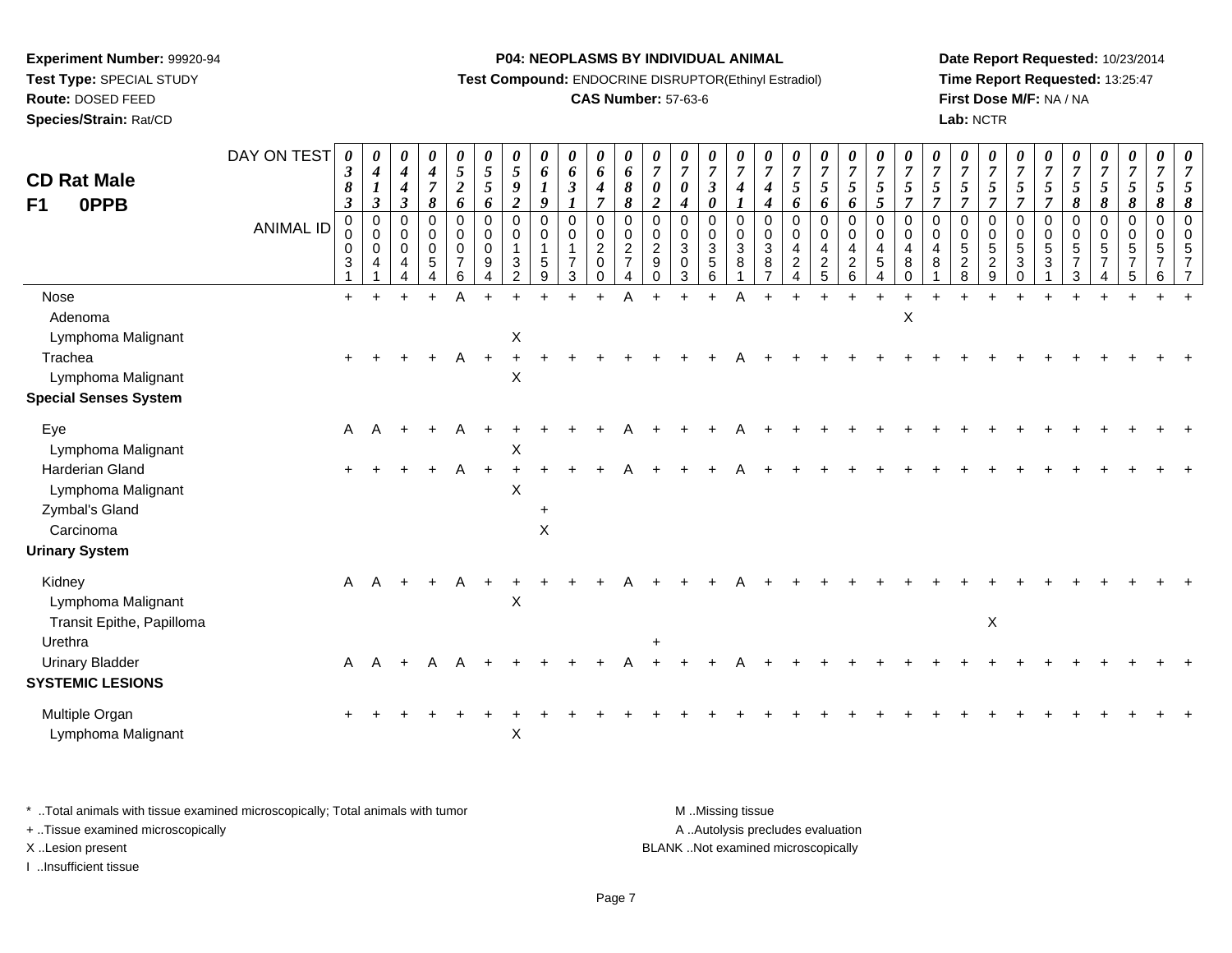**Route:** DOSED FEED

**Species/Strain:** Rat/CD

#### **P04: NEOPLASMS BY INDIVIDUAL ANIMAL**

**Test Compound:** ENDOCRINE DISRUPTOR(Ethinyl Estradiol)

### **CAS Number:** 57-63-6

**Date Report Requested:** 10/23/2014**Time Report Requested:** 13:25:47**First Dose M/F:** NA / NA**Lab:** NCTR

| DAY ON TEST<br>0<br>0<br>0<br>0<br>0<br>0<br>0<br>0<br>0<br>0<br>0<br>$\overline{7}$<br>$\overline{7}$<br>$\overline{7}$<br>$\overline{7}$<br>$\overline{7}$<br>$\overline{7}$<br>$\boldsymbol{7}$<br>$\overline{7}$<br>7<br>$\overline{7}$<br>7<br><b>CD Rat Male</b><br>5<br>6<br>6<br>6<br>6<br>6<br>6<br>6<br>6<br>6<br>6<br>$\overline{2}$<br>8<br>$\boldsymbol{l}$<br>$\boldsymbol{l}$<br>$\overline{2}$<br>$\boldsymbol{l}$<br>1<br>1<br>$\overline{2}$<br>$\overline{2}$<br>0PPB<br>F <sub>1</sub><br>$\mathbf 0$<br>$\pmb{0}$<br>$\pmb{0}$<br>$\pmb{0}$<br>0<br>$\Omega$<br>$\Omega$<br>$\mathbf 0$<br>0<br>$\mathbf 0$<br>$\mathbf 0$<br><b>ANIMAL ID</b><br>$\mathbf 0$<br>0<br>$\mathbf 0$<br>$\Omega$<br>$\mathbf 0$<br>$\mathbf 0$<br>$\Omega$<br>0<br>$\mathbf 0$<br>0<br>$\mathbf 0$<br>$\,6\,$<br>6<br>$\,6\,$<br>$\,6$<br>$\overline{7}$<br>6<br>$\overline{7}$<br>$\overline{7}$<br>5<br>6<br>$\overline{7}$<br>$\overline{7}$<br>$\overline{c}$<br>$\frac{2}{8}$<br>$\overline{7}$<br>3<br>$\mathbf{3}$<br>$\overline{7}$<br>$\overline{7}$<br>$\overline{c}$<br>$\overline{c}$<br>$\overline{c}$<br>5<br>6<br>$\overline{7}$<br>9<br>5<br>6<br>$\overline{7}$<br>8<br>$\Omega$ | 0<br>0<br>0<br>0<br>0<br>0<br>0<br>0<br>0<br>$\overline{7}$<br>$\overline{7}$<br>$\overline{7}$<br>$\boldsymbol{7}$<br>$\overline{7}$<br>$\overline{7}$<br>$\overline{7}$<br>$\overline{7}$<br>$\overline{7}$<br>6<br>6<br>6<br>6<br>6<br>6<br>6<br>6<br>6<br>$\overline{\mathbf{c}}$<br>$\mathfrak{z}$<br>$\boldsymbol{\beta}$<br>3<br>$\overline{c}$<br>$\boldsymbol{\beta}$<br>$\boldsymbol{\beta}$<br>$\boldsymbol{\beta}$<br>$\overline{2}$<br>$\pmb{0}$<br>$\mathbf 0$<br>$\mathsf 0$<br>0<br>$\Omega$<br>$\pmb{0}$<br>$\pmb{0}$<br>$\mathbf 0$<br>$\mathbf 0$<br>$\mathbf 0$<br>$\mathbf 0$<br>$\mathbf 0$<br>$\mathbf 0$<br>0<br>0<br>$\mathbf 0$<br>0<br>$\Omega$<br>$\overline{7}$<br>$\overline{7}$<br>$\overline{7}$<br>$\overline{7}$<br>7<br>$\overline{7}$<br>$\overline{\mathbf{7}}$<br>$\overline{7}$<br>7<br>$\mathbf 2$<br>$\overline{7}$<br>$\boldsymbol{7}$<br>$\boldsymbol{7}$<br>$\overline{7}$<br>$\boldsymbol{7}$<br>$\overline{7}$<br>$\overline{7}$<br>$\overline{7}$<br><i><b>*TOTALS</b></i><br>9<br>8<br>2<br>3<br>5<br>6<br>$\overline{7}$<br>9<br>4 |
|-----------------------------------------------------------------------------------------------------------------------------------------------------------------------------------------------------------------------------------------------------------------------------------------------------------------------------------------------------------------------------------------------------------------------------------------------------------------------------------------------------------------------------------------------------------------------------------------------------------------------------------------------------------------------------------------------------------------------------------------------------------------------------------------------------------------------------------------------------------------------------------------------------------------------------------------------------------------------------------------------------------------------------------------------------------------------------------------------------------------------------------------------------------------------------------------------------|-------------------------------------------------------------------------------------------------------------------------------------------------------------------------------------------------------------------------------------------------------------------------------------------------------------------------------------------------------------------------------------------------------------------------------------------------------------------------------------------------------------------------------------------------------------------------------------------------------------------------------------------------------------------------------------------------------------------------------------------------------------------------------------------------------------------------------------------------------------------------------------------------------------------------------------------------------------------------------------------------------------------------------------------------------------------------------------|
| <b>Alimentary System</b>                                                                                                                                                                                                                                                                                                                                                                                                                                                                                                                                                                                                                                                                                                                                                                                                                                                                                                                                                                                                                                                                                                                                                                            |                                                                                                                                                                                                                                                                                                                                                                                                                                                                                                                                                                                                                                                                                                                                                                                                                                                                                                                                                                                                                                                                                     |
| Esophagus                                                                                                                                                                                                                                                                                                                                                                                                                                                                                                                                                                                                                                                                                                                                                                                                                                                                                                                                                                                                                                                                                                                                                                                           | 51                                                                                                                                                                                                                                                                                                                                                                                                                                                                                                                                                                                                                                                                                                                                                                                                                                                                                                                                                                                                                                                                                  |
| Intestine Large, Cecum                                                                                                                                                                                                                                                                                                                                                                                                                                                                                                                                                                                                                                                                                                                                                                                                                                                                                                                                                                                                                                                                                                                                                                              | 44                                                                                                                                                                                                                                                                                                                                                                                                                                                                                                                                                                                                                                                                                                                                                                                                                                                                                                                                                                                                                                                                                  |
| Lymphoma Malignant                                                                                                                                                                                                                                                                                                                                                                                                                                                                                                                                                                                                                                                                                                                                                                                                                                                                                                                                                                                                                                                                                                                                                                                  |                                                                                                                                                                                                                                                                                                                                                                                                                                                                                                                                                                                                                                                                                                                                                                                                                                                                                                                                                                                                                                                                                     |
| Intestine Large, Colon                                                                                                                                                                                                                                                                                                                                                                                                                                                                                                                                                                                                                                                                                                                                                                                                                                                                                                                                                                                                                                                                                                                                                                              | 45                                                                                                                                                                                                                                                                                                                                                                                                                                                                                                                                                                                                                                                                                                                                                                                                                                                                                                                                                                                                                                                                                  |
| Intestine Large, Rectum                                                                                                                                                                                                                                                                                                                                                                                                                                                                                                                                                                                                                                                                                                                                                                                                                                                                                                                                                                                                                                                                                                                                                                             | 45                                                                                                                                                                                                                                                                                                                                                                                                                                                                                                                                                                                                                                                                                                                                                                                                                                                                                                                                                                                                                                                                                  |
| Intestine Small, Duodenum                                                                                                                                                                                                                                                                                                                                                                                                                                                                                                                                                                                                                                                                                                                                                                                                                                                                                                                                                                                                                                                                                                                                                                           | 44                                                                                                                                                                                                                                                                                                                                                                                                                                                                                                                                                                                                                                                                                                                                                                                                                                                                                                                                                                                                                                                                                  |
| Adenocarcinoma                                                                                                                                                                                                                                                                                                                                                                                                                                                                                                                                                                                                                                                                                                                                                                                                                                                                                                                                                                                                                                                                                                                                                                                      | X<br>1                                                                                                                                                                                                                                                                                                                                                                                                                                                                                                                                                                                                                                                                                                                                                                                                                                                                                                                                                                                                                                                                              |
| Intestine Small, Ileum                                                                                                                                                                                                                                                                                                                                                                                                                                                                                                                                                                                                                                                                                                                                                                                                                                                                                                                                                                                                                                                                                                                                                                              | 43                                                                                                                                                                                                                                                                                                                                                                                                                                                                                                                                                                                                                                                                                                                                                                                                                                                                                                                                                                                                                                                                                  |
| Intestine Small, Jejunum                                                                                                                                                                                                                                                                                                                                                                                                                                                                                                                                                                                                                                                                                                                                                                                                                                                                                                                                                                                                                                                                                                                                                                            | 43                                                                                                                                                                                                                                                                                                                                                                                                                                                                                                                                                                                                                                                                                                                                                                                                                                                                                                                                                                                                                                                                                  |
| Liver                                                                                                                                                                                                                                                                                                                                                                                                                                                                                                                                                                                                                                                                                                                                                                                                                                                                                                                                                                                                                                                                                                                                                                                               | 49                                                                                                                                                                                                                                                                                                                                                                                                                                                                                                                                                                                                                                                                                                                                                                                                                                                                                                                                                                                                                                                                                  |
| Lymphoma Malignant                                                                                                                                                                                                                                                                                                                                                                                                                                                                                                                                                                                                                                                                                                                                                                                                                                                                                                                                                                                                                                                                                                                                                                                  | 1                                                                                                                                                                                                                                                                                                                                                                                                                                                                                                                                                                                                                                                                                                                                                                                                                                                                                                                                                                                                                                                                                   |
| Mesentery                                                                                                                                                                                                                                                                                                                                                                                                                                                                                                                                                                                                                                                                                                                                                                                                                                                                                                                                                                                                                                                                                                                                                                                           |                                                                                                                                                                                                                                                                                                                                                                                                                                                                                                                                                                                                                                                                                                                                                                                                                                                                                                                                                                                                                                                                                     |
| Fat, Lymphoma Malignant                                                                                                                                                                                                                                                                                                                                                                                                                                                                                                                                                                                                                                                                                                                                                                                                                                                                                                                                                                                                                                                                                                                                                                             |                                                                                                                                                                                                                                                                                                                                                                                                                                                                                                                                                                                                                                                                                                                                                                                                                                                                                                                                                                                                                                                                                     |
| Oral Mucosa<br>$\ddot{}$                                                                                                                                                                                                                                                                                                                                                                                                                                                                                                                                                                                                                                                                                                                                                                                                                                                                                                                                                                                                                                                                                                                                                                            | 3                                                                                                                                                                                                                                                                                                                                                                                                                                                                                                                                                                                                                                                                                                                                                                                                                                                                                                                                                                                                                                                                                   |
| X<br>Squamous Cell Carcinoma                                                                                                                                                                                                                                                                                                                                                                                                                                                                                                                                                                                                                                                                                                                                                                                                                                                                                                                                                                                                                                                                                                                                                                        | 3                                                                                                                                                                                                                                                                                                                                                                                                                                                                                                                                                                                                                                                                                                                                                                                                                                                                                                                                                                                                                                                                                   |
| Pancreas                                                                                                                                                                                                                                                                                                                                                                                                                                                                                                                                                                                                                                                                                                                                                                                                                                                                                                                                                                                                                                                                                                                                                                                            | 46                                                                                                                                                                                                                                                                                                                                                                                                                                                                                                                                                                                                                                                                                                                                                                                                                                                                                                                                                                                                                                                                                  |
| Lymphoma Malignant                                                                                                                                                                                                                                                                                                                                                                                                                                                                                                                                                                                                                                                                                                                                                                                                                                                                                                                                                                                                                                                                                                                                                                                  |                                                                                                                                                                                                                                                                                                                                                                                                                                                                                                                                                                                                                                                                                                                                                                                                                                                                                                                                                                                                                                                                                     |
| <b>Salivary Glands</b>                                                                                                                                                                                                                                                                                                                                                                                                                                                                                                                                                                                                                                                                                                                                                                                                                                                                                                                                                                                                                                                                                                                                                                              | 48                                                                                                                                                                                                                                                                                                                                                                                                                                                                                                                                                                                                                                                                                                                                                                                                                                                                                                                                                                                                                                                                                  |
| Lymphoma Malignant                                                                                                                                                                                                                                                                                                                                                                                                                                                                                                                                                                                                                                                                                                                                                                                                                                                                                                                                                                                                                                                                                                                                                                                  |                                                                                                                                                                                                                                                                                                                                                                                                                                                                                                                                                                                                                                                                                                                                                                                                                                                                                                                                                                                                                                                                                     |
| Stomach, Forestomach<br>Squamous Cell Papilloma<br>X                                                                                                                                                                                                                                                                                                                                                                                                                                                                                                                                                                                                                                                                                                                                                                                                                                                                                                                                                                                                                                                                                                                                                | 47<br>1                                                                                                                                                                                                                                                                                                                                                                                                                                                                                                                                                                                                                                                                                                                                                                                                                                                                                                                                                                                                                                                                             |

\* ..Total animals with tissue examined microscopically; Total animals with tumor **M** . Missing tissue M ..Missing tissue

+ ..Tissue examined microscopically

I ..Insufficient tissue

A ..Autolysis precludes evaluation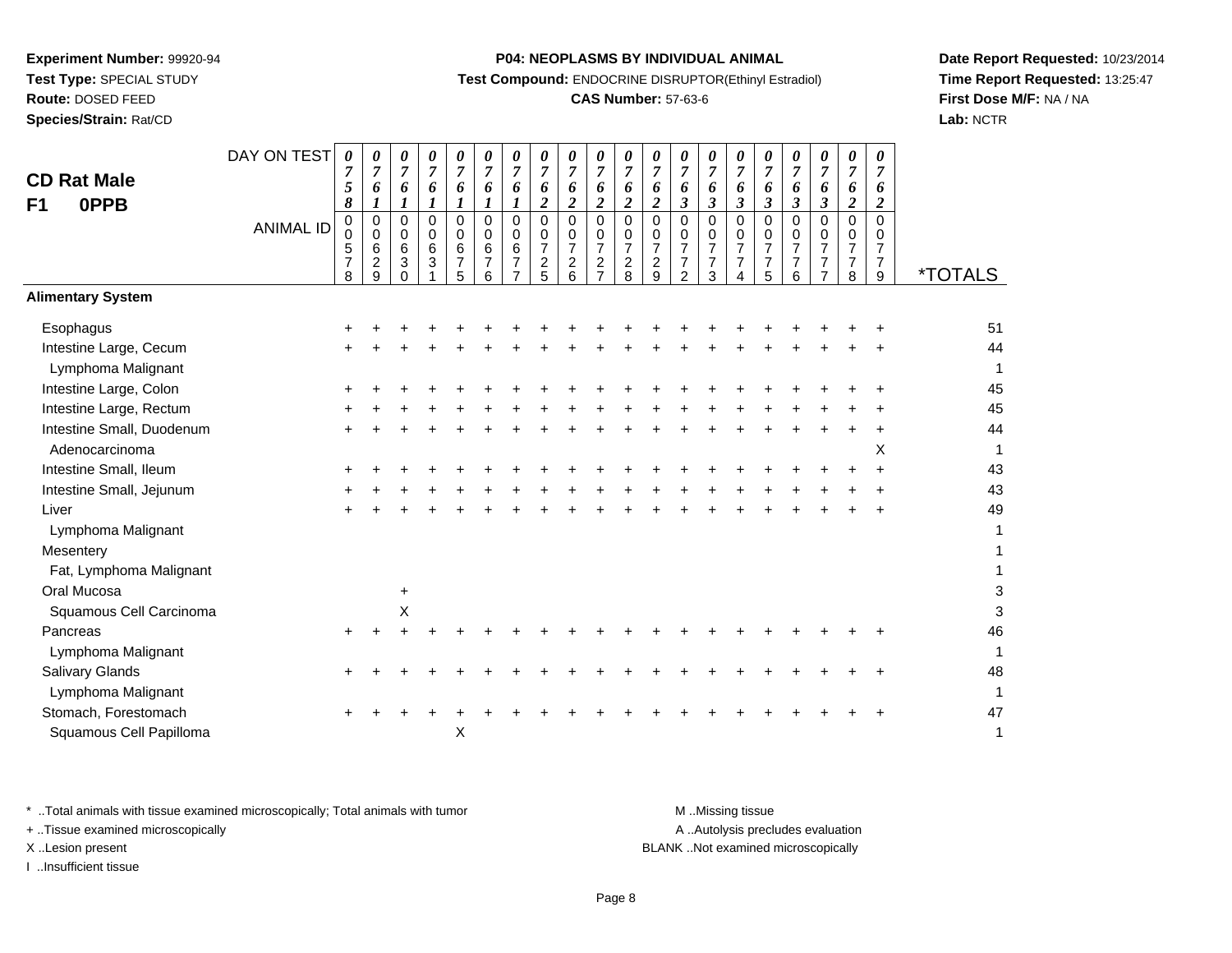**Route:** DOSED FEED

**Species/Strain:** Rat/CD

#### **P04: NEOPLASMS BY INDIVIDUAL ANIMAL**

**Test Compound:** ENDOCRINE DISRUPTOR(Ethinyl Estradiol)

### **CAS Number:** 57-63-6

**Date Report Requested:** 10/23/2014**Time Report Requested:** 13:25:48**First Dose M/F:** NA / NA**Lab:** NCTR

| <b>CD Rat Male</b><br>0PPB<br>F1<br>Stomach, Glandular                                       | DAY ON TEST<br><b>ANIMAL ID</b> | $\boldsymbol{\theta}$<br>$\overline{7}$<br>5<br>8<br>0<br>0<br>5<br>$\overline{7}$<br>8<br>$\ddot{}$ | 0<br>$\overline{7}$<br>6<br>1<br>$\mathbf 0$<br>0<br>$\,6$<br>$\boldsymbol{2}$<br>9<br>$\ddot{}$ | 0<br>$\overline{7}$<br>6<br>1<br>$\Omega$<br>$\mathbf 0$<br>6<br>3<br>0<br>$+$ | 0<br>$\overline{7}$<br>6<br>$\bm{l}$<br>$\mathbf 0$<br>$\mathbf 0$<br>$\,6\,$<br>$\mathbf{3}$<br>$\ddot{}$ | 0<br>$\overline{7}$<br>6<br>1<br>$\Omega$<br>0<br>6<br>$\overline{7}$<br>5<br>$\ddot{}$ | 0<br>$\overline{7}$<br>6<br>1<br>$\Omega$<br>0<br>$\,6$<br>$\overline{7}$<br>6 | 0<br>$\overline{7}$<br>6<br>1<br>$\mathbf 0$<br>0<br>6<br>$\overline{7}$<br>$\overline{7}$<br>+ | 0<br>$\boldsymbol{7}$<br>6<br>$\boldsymbol{2}$<br>$\mathbf 0$<br>0<br>$\overline{7}$<br>$\frac{2}{5}$<br>$\ddot{}$ | 0<br>$\overline{7}$<br>6<br>$\boldsymbol{2}$<br>$\Omega$<br>0<br>$\boldsymbol{7}$<br>$\frac{2}{6}$<br>$\ddot{}$ | 0<br>$\overline{7}$<br>6<br>$\boldsymbol{2}$<br>$\Omega$<br>0<br>7<br>$\overline{c}$<br>$\overline{7}$<br>$\ddot{}$ | 0<br>$\overline{7}$<br>6<br>$\boldsymbol{2}$<br>$\mathbf 0$<br>0<br>$\overline{7}$<br>$\frac{2}{8}$<br>$\ddot{}$ | 0<br>$\overline{7}$<br>6<br>$\overline{\mathbf{c}}$<br>$\Omega$<br>0<br>$\overline{7}$<br>$\frac{2}{9}$<br>$\ddot{}$ | 0<br>7<br>6<br>3<br>$\Omega$<br>0<br>7<br>$\overline{7}$<br>$\overline{2}$ | 0<br>7<br>6<br>3<br>$\Omega$<br>0<br>7<br>$\overline{7}$<br>3<br>$\ddot{}$ | 0<br>7<br>6<br>3<br>$\Omega$<br>0<br>7<br>$\overline{7}$<br>4<br>$+$ | 0<br>$\overline{7}$<br>6<br>$\boldsymbol{\beta}$<br>$\mathbf 0$<br>0<br>$\boldsymbol{7}$<br>$\overline{7}$<br>5<br>$+$ | 0<br>$\overline{7}$<br>6<br>$\boldsymbol{\beta}$<br>$\Omega$<br>$\mathbf 0$<br>$\overline{7}$<br>$\overline{7}$<br>6<br>$\ddot{}$ | 0<br>$\overline{7}$<br>6<br>$\boldsymbol{\mathfrak{z}}$<br>$\mathbf 0$<br>0<br>$\overline{7}$<br>$\overline{7}$<br>$\overline{7}$<br>+ | 0<br>$\overline{7}$<br>6<br>$\boldsymbol{2}$<br>$\Omega$<br>0<br>$\overline{7}$<br>$\overline{7}$<br>8 | 0<br>6<br>$\Omega$<br>0<br>7<br>$\overline{7}$<br>9<br>$+$ | <i><b>*TOTALS</b></i><br>45 |
|----------------------------------------------------------------------------------------------|---------------------------------|------------------------------------------------------------------------------------------------------|--------------------------------------------------------------------------------------------------|--------------------------------------------------------------------------------|------------------------------------------------------------------------------------------------------------|-----------------------------------------------------------------------------------------|--------------------------------------------------------------------------------|-------------------------------------------------------------------------------------------------|--------------------------------------------------------------------------------------------------------------------|-----------------------------------------------------------------------------------------------------------------|---------------------------------------------------------------------------------------------------------------------|------------------------------------------------------------------------------------------------------------------|----------------------------------------------------------------------------------------------------------------------|----------------------------------------------------------------------------|----------------------------------------------------------------------------|----------------------------------------------------------------------|------------------------------------------------------------------------------------------------------------------------|-----------------------------------------------------------------------------------------------------------------------------------|----------------------------------------------------------------------------------------------------------------------------------------|--------------------------------------------------------------------------------------------------------|------------------------------------------------------------|-----------------------------|
| <b>Cardiovascular System</b>                                                                 |                                 |                                                                                                      |                                                                                                  |                                                                                |                                                                                                            |                                                                                         |                                                                                |                                                                                                 |                                                                                                                    |                                                                                                                 |                                                                                                                     |                                                                                                                  |                                                                                                                      |                                                                            |                                                                            |                                                                      |                                                                                                                        |                                                                                                                                   |                                                                                                                                        |                                                                                                        |                                                            |                             |
| <b>Blood Vessel</b><br>Heart<br>Endocardium, Schwannoma Malignant<br><b>Endocrine System</b> |                                 |                                                                                                      |                                                                                                  |                                                                                |                                                                                                            |                                                                                         |                                                                                |                                                                                                 |                                                                                                                    |                                                                                                                 |                                                                                                                     |                                                                                                                  |                                                                                                                      |                                                                            |                                                                            |                                                                      |                                                                                                                        |                                                                                                                                   |                                                                                                                                        |                                                                                                        |                                                            | 51<br>51<br>1               |
| <b>Adrenal Cortex</b><br>Adenoma                                                             |                                 |                                                                                                      |                                                                                                  |                                                                                |                                                                                                            |                                                                                         |                                                                                |                                                                                                 |                                                                                                                    |                                                                                                                 |                                                                                                                     |                                                                                                                  |                                                                                                                      |                                                                            |                                                                            |                                                                      |                                                                                                                        |                                                                                                                                   |                                                                                                                                        |                                                                                                        |                                                            | 47<br>$\overline{c}$        |
| Adrenal Medulla<br>Pheochromocytoma Benign<br>Pheochromocytoma Complex                       |                                 | $\pmb{\times}$                                                                                       |                                                                                                  |                                                                                |                                                                                                            |                                                                                         |                                                                                |                                                                                                 |                                                                                                                    |                                                                                                                 |                                                                                                                     |                                                                                                                  |                                                                                                                      |                                                                            |                                                                            |                                                                      | X                                                                                                                      |                                                                                                                                   |                                                                                                                                        |                                                                                                        |                                                            | 46<br>$\overline{a}$<br>1   |
| Pheochromocytoma Malignant                                                                   |                                 |                                                                                                      |                                                                                                  |                                                                                |                                                                                                            |                                                                                         |                                                                                |                                                                                                 | X                                                                                                                  |                                                                                                                 |                                                                                                                     |                                                                                                                  |                                                                                                                      |                                                                            |                                                                            |                                                                      |                                                                                                                        |                                                                                                                                   |                                                                                                                                        |                                                                                                        |                                                            |                             |
| Islets, Pancreatic<br>Parathyroid Gland<br>Adenoma                                           |                                 |                                                                                                      |                                                                                                  |                                                                                |                                                                                                            |                                                                                         |                                                                                |                                                                                                 |                                                                                                                    |                                                                                                                 |                                                                                                                     |                                                                                                                  | м                                                                                                                    |                                                                            |                                                                            | $\ddot{}$                                                            | $\mathsf X$                                                                                                            |                                                                                                                                   |                                                                                                                                        |                                                                                                        | X                                                          | 46<br>49<br>4               |
| <b>Pituitary Gland</b><br>Lymphoma Malignant                                                 |                                 |                                                                                                      |                                                                                                  |                                                                                |                                                                                                            |                                                                                         |                                                                                |                                                                                                 |                                                                                                                    |                                                                                                                 |                                                                                                                     |                                                                                                                  |                                                                                                                      |                                                                            |                                                                            |                                                                      |                                                                                                                        |                                                                                                                                   |                                                                                                                                        |                                                                                                        |                                                            | 48<br>1                     |
| Pars Distalis, Adenoma<br>Schwannoma Malignant                                               |                                 |                                                                                                      | X                                                                                                | $\times$                                                                       | $\mathsf{X}$                                                                                               |                                                                                         | X                                                                              |                                                                                                 | $\times$                                                                                                           | $\mathsf{X}$                                                                                                    |                                                                                                                     |                                                                                                                  | X                                                                                                                    |                                                                            |                                                                            | $\times$                                                             | $\times$                                                                                                               |                                                                                                                                   |                                                                                                                                        | X                                                                                                      |                                                            | 25<br>1                     |
| <b>Thyroid Gland</b><br>C Cell, Adenoma                                                      |                                 |                                                                                                      |                                                                                                  |                                                                                |                                                                                                            |                                                                                         |                                                                                |                                                                                                 |                                                                                                                    |                                                                                                                 |                                                                                                                     |                                                                                                                  |                                                                                                                      |                                                                            |                                                                            |                                                                      |                                                                                                                        | Χ                                                                                                                                 |                                                                                                                                        |                                                                                                        | X                                                          | 47<br>5                     |

\* ..Total animals with tissue examined microscopically; Total animals with tumor **M** . Missing tissue M ..Missing tissue

+ ..Tissue examined microscopically

I ..Insufficient tissue

A ..Autolysis precludes evaluation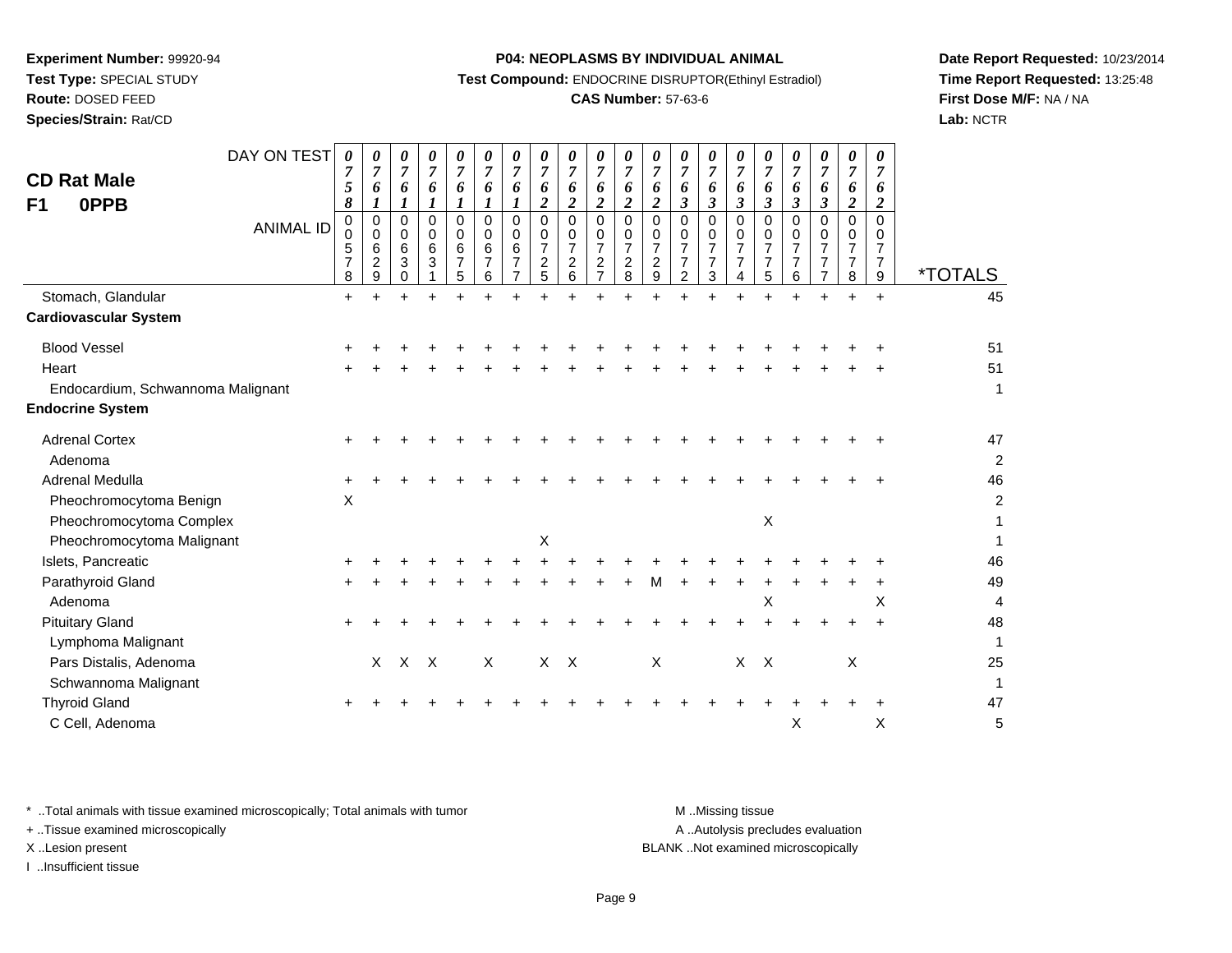**Route:** DOSED FEED

**Species/Strain:** Rat/CD

### **P04: NEOPLASMS BY INDIVIDUAL ANIMAL**

**Test Compound:** ENDOCRINE DISRUPTOR(Ethinyl Estradiol)

### **CAS Number:** 57-63-6

**Date Report Requested:** 10/23/2014**Time Report Requested:** 13:25:48**First Dose M/F:** NA / NA**Lab:** NCTR

| <b>CD Rat Male</b><br>0PPB<br>F <sub>1</sub>                                   | DAY ON TEST      | 0<br>$\overline{7}$<br>$\mathfrak{s}$<br>8 | 0<br>$\overline{7}$<br>6<br>1                | 0<br>$\overline{7}$<br>6<br>1 | 0<br>$\overline{7}$<br>6<br>1 | 0<br>$\overline{7}$<br>6<br>1      | $\boldsymbol{\theta}$<br>$\overline{7}$<br>6<br>1 | 0<br>$\overline{7}$<br>6                | 0<br>$\overline{7}$<br>6<br>$\boldsymbol{2}$              | 0<br>$\boldsymbol{7}$<br>6<br>$\boldsymbol{2}$            | 0<br>$\overline{7}$<br>6<br>$\overline{c}$                             | 0<br>$\overline{7}$<br>6<br>$\overline{c}$          | 0<br>$\overline{7}$<br>6<br>$\overline{c}$                         | 0<br>$\overline{7}$<br>6<br>$\mathfrak{z}$                   | 0<br>$\overline{7}$<br>6<br>$\mathfrak{z}$                  | 0<br>$\overline{7}$<br>6<br>$\mathfrak{z}$                | 0<br>$\overline{7}$<br>6<br>3                             | 0<br>$\overline{7}$<br>6<br>$\boldsymbol{\beta}$ | 0<br>$\overline{7}$<br>6<br>3                                          | $\pmb{\theta}$<br>$\overline{7}$<br>6<br>$\overline{a}$   | 0<br>$\overline{7}$<br>6<br>$\overline{c}$             |                       |
|--------------------------------------------------------------------------------|------------------|--------------------------------------------|----------------------------------------------|-------------------------------|-------------------------------|------------------------------------|---------------------------------------------------|-----------------------------------------|-----------------------------------------------------------|-----------------------------------------------------------|------------------------------------------------------------------------|-----------------------------------------------------|--------------------------------------------------------------------|--------------------------------------------------------------|-------------------------------------------------------------|-----------------------------------------------------------|-----------------------------------------------------------|--------------------------------------------------|------------------------------------------------------------------------|-----------------------------------------------------------|--------------------------------------------------------|-----------------------|
|                                                                                | <b>ANIMAL ID</b> | 0<br>0<br>5<br>$\overline{7}$<br>8         | $\mathbf 0$<br>0<br>6<br>$\overline{c}$<br>9 | 0<br>0<br>6<br>3<br>0         | $\mathbf 0$<br>0<br>6<br>3    | 0<br>0<br>6<br>$\overline{7}$<br>5 | $\Omega$<br>$\mathbf 0$<br>6<br>7<br>6            | $\mathbf 0$<br>0<br>6<br>$\overline{7}$ | $\mathbf 0$<br>0<br>$\overline{7}$<br>$\overline{2}$<br>5 | $\mathbf 0$<br>0<br>$\overline{7}$<br>$\overline{2}$<br>6 | $\mathbf 0$<br>0<br>$\overline{7}$<br>$\overline{c}$<br>$\overline{7}$ | $\mathbf 0$<br>0<br>$\overline{7}$<br>$\frac{2}{8}$ | $\mathbf 0$<br>0<br>$\overline{7}$<br>$\sqrt{2}$<br>$\overline{9}$ | 0<br>0<br>$\overline{7}$<br>$\overline{7}$<br>$\overline{2}$ | $\mathbf 0$<br>0<br>$\boldsymbol{7}$<br>$\overline{7}$<br>3 | $\mathbf 0$<br>0<br>$\overline{7}$<br>$\overline{7}$<br>4 | $\mathbf 0$<br>0<br>$\overline{7}$<br>$\overline{7}$<br>5 | 0<br>0<br>$\overline{7}$<br>$\overline{7}$<br>6  | $\mathbf 0$<br>0<br>$\overline{7}$<br>$\overline{7}$<br>$\overline{7}$ | $\mathbf 0$<br>0<br>$\overline{7}$<br>$\overline{7}$<br>8 | $\Omega$<br>0<br>$\overline{7}$<br>$\overline{7}$<br>9 | <i><b>*TOTALS</b></i> |
| <b>General Body System</b>                                                     |                  |                                            |                                              |                               |                               |                                    |                                                   |                                         |                                                           |                                                           |                                                                        |                                                     |                                                                    |                                                              |                                                             |                                                           |                                                           |                                                  |                                                                        |                                                           |                                                        |                       |
| <b>Tissue NOS</b><br><b>Genital System</b>                                     |                  |                                            |                                              |                               |                               |                                    |                                                   |                                         |                                                           |                                                           |                                                                        |                                                     |                                                                    |                                                              |                                                             |                                                           |                                                           |                                                  |                                                                        | $\ddot{}$                                                 |                                                        | 1                     |
| <b>Coagulating Gland</b><br>Lymphoma Malignant                                 |                  |                                            |                                              |                               |                               |                                    |                                                   |                                         |                                                           |                                                           |                                                                        |                                                     |                                                                    |                                                              |                                                             |                                                           |                                                           |                                                  |                                                                        |                                                           |                                                        | 46<br>$\mathbf{1}$    |
| Epididymis<br>Lymphoma Malignant                                               |                  |                                            |                                              |                               |                               |                                    |                                                   |                                         |                                                           |                                                           |                                                                        |                                                     |                                                                    |                                                              |                                                             |                                                           |                                                           |                                                  |                                                                        |                                                           |                                                        | 51<br>1               |
| <b>Preputial Gland</b><br>Lymphoma Malignant                                   |                  |                                            |                                              |                               |                               |                                    |                                                   |                                         |                                                           |                                                           |                                                                        |                                                     |                                                                    |                                                              |                                                             |                                                           |                                                           |                                                  |                                                                        |                                                           |                                                        | 51<br>1               |
| Squamous Cell Carcinoma<br>Prostate, Dorsal/Lateral Lobe<br>Lymphoma Malignant |                  |                                            |                                              |                               |                               |                                    |                                                   |                                         |                                                           |                                                           |                                                                        |                                                     |                                                                    | $\ddot{}$                                                    | $\pmb{\times}$                                              |                                                           |                                                           |                                                  |                                                                        |                                                           |                                                        | 4<br>49<br>1          |
| Prostate, Ventral Lobe<br>Lymphoma Malignant                                   |                  |                                            |                                              |                               |                               |                                    |                                                   |                                         |                                                           |                                                           |                                                                        |                                                     |                                                                    |                                                              |                                                             |                                                           |                                                           |                                                  |                                                                        |                                                           |                                                        | 49<br>$\mathbf{1}$    |
| <b>Rete Testes</b>                                                             |                  |                                            |                                              |                               |                               |                                    |                                                   |                                         |                                                           |                                                           |                                                                        |                                                     |                                                                    |                                                              |                                                             |                                                           |                                                           |                                                  |                                                                        |                                                           |                                                        | 46                    |
| <b>Seminal Vesicle</b><br>Adenoma                                              |                  | ٠                                          |                                              |                               |                               |                                    |                                                   |                                         |                                                           |                                                           |                                                                        |                                                     |                                                                    |                                                              |                                                             |                                                           |                                                           |                                                  |                                                                        |                                                           |                                                        | 43<br>$\mathbf{1}$    |
| <b>Testes</b><br>Lymphoma Malignant<br><b>Hematopoietic System</b>             |                  |                                            |                                              |                               |                               |                                    |                                                   |                                         |                                                           |                                                           |                                                                        |                                                     |                                                                    |                                                              |                                                             |                                                           |                                                           |                                                  |                                                                        |                                                           |                                                        | 48<br>1               |
| <b>Bone Marrow</b>                                                             |                  |                                            |                                              |                               |                               |                                    |                                                   |                                         |                                                           |                                                           |                                                                        |                                                     |                                                                    |                                                              |                                                             |                                                           |                                                           |                                                  |                                                                        |                                                           |                                                        | 46                    |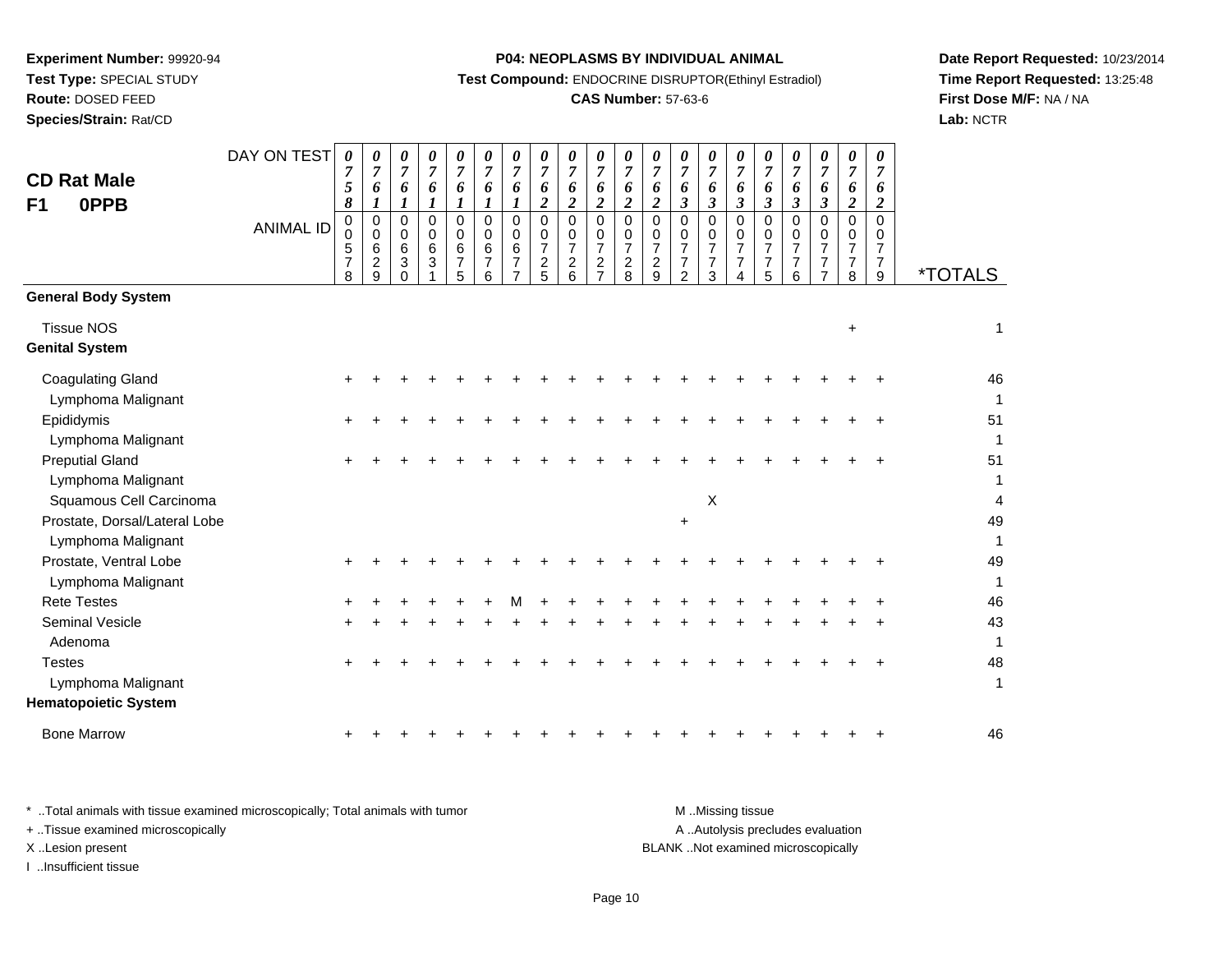**Route:** DOSED FEED

**Species/Strain:** Rat/CD

### **P04: NEOPLASMS BY INDIVIDUAL ANIMAL**

**Test Compound:** ENDOCRINE DISRUPTOR(Ethinyl Estradiol)

# **CAS Number:** 57-63-6

**Date Report Requested:** 10/23/2014**Time Report Requested:** 13:25:48**First Dose M/F:** NA / NA**Lab:** NCTR

| <b>CD Rat Male</b><br>0PPB<br>F1 | DAY ON TEST<br><b>ANIMAL ID</b> | 0<br>$\overline{7}$<br>5<br>8<br>0<br>0<br>5<br>$\overline{7}$<br>8 | 0<br>$\boldsymbol{7}$<br>6<br>1<br>0<br>0<br>6<br>$\overline{c}$<br>9 | 0<br>$\overline{7}$<br>6<br>1<br>0<br>0<br>6<br>3<br>$\Omega$ | 0<br>$\boldsymbol{7}$<br>6<br>1<br>0<br>0<br>6<br>3 | 0<br>$\overline{7}$<br>6<br>1<br>0<br>$\mathbf 0$<br>$\,6\,$<br>$\overline{7}$<br>5 | 0<br>$\overline{7}$<br>6<br>$\boldsymbol{l}$<br>0<br>$\mathbf 0$<br>$\,6$<br>$\overline{7}$<br>6 | 0<br>$\overline{7}$<br>6<br>1<br>$\pmb{0}$<br>0<br>6<br>$\overline{7}$<br>$\overline{7}$ | 0<br>$\overline{7}$<br>6<br>$\overline{c}$<br>$\mathbf 0$<br>0<br>$\overline{7}$<br>$\overline{c}$<br>5 | 0<br>$\boldsymbol{7}$<br>6<br>$\boldsymbol{2}$<br>$\pmb{0}$<br>0<br>$\boldsymbol{7}$<br>$\overline{c}$<br>6 | 0<br>$\overline{7}$<br>6<br>$\boldsymbol{2}$<br>$\mathbf 0$<br>0<br>$\overline{7}$<br>$\overline{2}$<br>$\overline{7}$ | 0<br>$\overline{7}$<br>6<br>2<br>0<br>0<br>$\overline{7}$<br>$\frac{2}{8}$ | 0<br>$\overline{7}$<br>6<br>$\overline{c}$<br>$\mathbf 0$<br>0<br>$\overline{7}$<br>$\overline{2}$<br>9 | 0<br>$\overline{7}$<br>6<br>3<br>0<br>0<br>7<br>$\overline{7}$<br>2 | 0<br>$\overline{7}$<br>6<br>$\boldsymbol{\beta}$<br>$\mathbf 0$<br>0<br>$\overline{7}$<br>$\overline{7}$<br>3 | 0<br>$\boldsymbol{7}$<br>6<br>3<br>$\mathbf 0$<br>0<br>$\overline{7}$<br>$\overline{7}$<br>4 | 0<br>$\overline{7}$<br>6<br>$\mathfrak{z}$<br>0<br>0<br>$\overline{7}$<br>$\overline{7}$<br>5 | 0<br>$\overline{7}$<br>6<br>3<br>$\pmb{0}$<br>0<br>$\overline{7}$<br>$\overline{7}$<br>6 | 0<br>$\overline{7}$<br>6<br>3<br>0<br>0<br>$\overline{7}$<br>7<br>$\overline{7}$ | 0<br>$\overline{7}$<br>6<br>$\overline{2}$<br>$\mathbf 0$<br>0<br>$\overline{7}$<br>$\overline{7}$<br>8 | 0<br>7<br>6<br>2<br>$\Omega$<br>0<br>$\overline{7}$<br>$\overline{7}$<br>9 | <i><b>*TOTALS</b></i> |
|----------------------------------|---------------------------------|---------------------------------------------------------------------|-----------------------------------------------------------------------|---------------------------------------------------------------|-----------------------------------------------------|-------------------------------------------------------------------------------------|--------------------------------------------------------------------------------------------------|------------------------------------------------------------------------------------------|---------------------------------------------------------------------------------------------------------|-------------------------------------------------------------------------------------------------------------|------------------------------------------------------------------------------------------------------------------------|----------------------------------------------------------------------------|---------------------------------------------------------------------------------------------------------|---------------------------------------------------------------------|---------------------------------------------------------------------------------------------------------------|----------------------------------------------------------------------------------------------|-----------------------------------------------------------------------------------------------|------------------------------------------------------------------------------------------|----------------------------------------------------------------------------------|---------------------------------------------------------------------------------------------------------|----------------------------------------------------------------------------|-----------------------|
| Lymphoma Malignant               |                                 |                                                                     |                                                                       |                                                               |                                                     |                                                                                     |                                                                                                  |                                                                                          |                                                                                                         |                                                                                                             |                                                                                                                        |                                                                            |                                                                                                         |                                                                     |                                                                                                               |                                                                                              |                                                                                               |                                                                                          |                                                                                  |                                                                                                         |                                                                            |                       |
| Lymph Node                       |                                 | $\ddot{}$                                                           |                                                                       |                                                               |                                                     |                                                                                     | $\ddot{}$                                                                                        |                                                                                          |                                                                                                         |                                                                                                             | $\ddot{}$                                                                                                              | $\ddot{}$                                                                  |                                                                                                         |                                                                     |                                                                                                               |                                                                                              |                                                                                               | $\ddot{}$                                                                                |                                                                                  |                                                                                                         |                                                                            | 14                    |
| Axillary, Lymphoma Malignant     |                                 |                                                                     |                                                                       |                                                               |                                                     |                                                                                     |                                                                                                  |                                                                                          |                                                                                                         |                                                                                                             |                                                                                                                        |                                                                            |                                                                                                         |                                                                     |                                                                                                               |                                                                                              |                                                                                               |                                                                                          |                                                                                  |                                                                                                         |                                                                            |                       |
| Mediastinal, Lymphoma Malignant  |                                 |                                                                     |                                                                       |                                                               |                                                     |                                                                                     |                                                                                                  |                                                                                          |                                                                                                         |                                                                                                             |                                                                                                                        |                                                                            |                                                                                                         |                                                                     |                                                                                                               |                                                                                              |                                                                                               |                                                                                          |                                                                                  |                                                                                                         |                                                                            |                       |
| Renal, Lymphoma Malignant        |                                 |                                                                     |                                                                       |                                                               |                                                     |                                                                                     |                                                                                                  |                                                                                          |                                                                                                         |                                                                                                             |                                                                                                                        |                                                                            |                                                                                                         |                                                                     |                                                                                                               |                                                                                              |                                                                                               |                                                                                          |                                                                                  |                                                                                                         |                                                                            |                       |
| Lymph Node, Mandibular           |                                 |                                                                     |                                                                       |                                                               |                                                     |                                                                                     |                                                                                                  |                                                                                          |                                                                                                         |                                                                                                             |                                                                                                                        |                                                                            |                                                                                                         |                                                                     |                                                                                                               |                                                                                              |                                                                                               |                                                                                          |                                                                                  |                                                                                                         |                                                                            | 49                    |
| Lymphoma Malignant               |                                 |                                                                     |                                                                       |                                                               |                                                     |                                                                                     |                                                                                                  |                                                                                          |                                                                                                         |                                                                                                             |                                                                                                                        |                                                                            |                                                                                                         |                                                                     |                                                                                                               |                                                                                              |                                                                                               |                                                                                          |                                                                                  |                                                                                                         |                                                                            | 1                     |
| Lymph Node, Mesenteric           |                                 |                                                                     |                                                                       |                                                               |                                                     |                                                                                     |                                                                                                  |                                                                                          |                                                                                                         |                                                                                                             |                                                                                                                        |                                                                            |                                                                                                         |                                                                     |                                                                                                               |                                                                                              |                                                                                               |                                                                                          |                                                                                  |                                                                                                         |                                                                            | 45                    |
| Lymphoma Malignant               |                                 |                                                                     |                                                                       |                                                               |                                                     |                                                                                     |                                                                                                  |                                                                                          |                                                                                                         |                                                                                                             |                                                                                                                        |                                                                            |                                                                                                         |                                                                     |                                                                                                               |                                                                                              |                                                                                               |                                                                                          |                                                                                  |                                                                                                         |                                                                            | 1                     |
| Spleen                           |                                 |                                                                     |                                                                       |                                                               |                                                     |                                                                                     |                                                                                                  |                                                                                          |                                                                                                         |                                                                                                             |                                                                                                                        |                                                                            |                                                                                                         |                                                                     |                                                                                                               |                                                                                              |                                                                                               |                                                                                          |                                                                                  |                                                                                                         |                                                                            | 48                    |
| Lymphoma Malignant               |                                 |                                                                     |                                                                       |                                                               |                                                     |                                                                                     |                                                                                                  |                                                                                          |                                                                                                         |                                                                                                             |                                                                                                                        |                                                                            |                                                                                                         |                                                                     |                                                                                                               |                                                                                              |                                                                                               |                                                                                          |                                                                                  |                                                                                                         | M                                                                          | $\mathbf{1}$<br>45    |
| Thymus<br>Lymphoma Malignant     |                                 | $\ddot{}$                                                           | м                                                                     |                                                               |                                                     |                                                                                     |                                                                                                  |                                                                                          |                                                                                                         |                                                                                                             |                                                                                                                        |                                                                            |                                                                                                         |                                                                     |                                                                                                               |                                                                                              |                                                                                               |                                                                                          |                                                                                  |                                                                                                         |                                                                            | 1                     |
| <b>Integumentary System</b>      |                                 |                                                                     |                                                                       |                                                               |                                                     |                                                                                     |                                                                                                  |                                                                                          |                                                                                                         |                                                                                                             |                                                                                                                        |                                                                            |                                                                                                         |                                                                     |                                                                                                               |                                                                                              |                                                                                               |                                                                                          |                                                                                  |                                                                                                         |                                                                            |                       |
| <b>Mammary Gland</b>             |                                 |                                                                     |                                                                       |                                                               |                                                     |                                                                                     |                                                                                                  |                                                                                          |                                                                                                         |                                                                                                             |                                                                                                                        |                                                                            |                                                                                                         |                                                                     |                                                                                                               |                                                                                              |                                                                                               |                                                                                          |                                                                                  |                                                                                                         |                                                                            | 44                    |
| Adenocarcinoma                   |                                 |                                                                     | $\times$                                                              |                                                               |                                                     |                                                                                     |                                                                                                  |                                                                                          |                                                                                                         |                                                                                                             |                                                                                                                        |                                                                            |                                                                                                         |                                                                     |                                                                                                               |                                                                                              |                                                                                               |                                                                                          |                                                                                  |                                                                                                         |                                                                            | 1                     |
| Fibroadenoma                     |                                 |                                                                     |                                                                       |                                                               |                                                     |                                                                                     |                                                                                                  |                                                                                          |                                                                                                         |                                                                                                             |                                                                                                                        |                                                                            |                                                                                                         |                                                                     |                                                                                                               |                                                                                              |                                                                                               |                                                                                          |                                                                                  |                                                                                                         |                                                                            | 1                     |
| Fibroma                          |                                 |                                                                     |                                                                       |                                                               |                                                     |                                                                                     |                                                                                                  |                                                                                          |                                                                                                         |                                                                                                             |                                                                                                                        |                                                                            |                                                                                                         |                                                                     |                                                                                                               |                                                                                              |                                                                                               |                                                                                          |                                                                                  |                                                                                                         |                                                                            |                       |
| Lipoma                           |                                 |                                                                     |                                                                       |                                                               |                                                     |                                                                                     |                                                                                                  |                                                                                          |                                                                                                         |                                                                                                             |                                                                                                                        |                                                                            |                                                                                                         |                                                                     |                                                                                                               |                                                                                              |                                                                                               |                                                                                          |                                                                                  |                                                                                                         | X                                                                          |                       |
| Lymphoma Malignant               |                                 |                                                                     |                                                                       |                                                               |                                                     |                                                                                     |                                                                                                  |                                                                                          |                                                                                                         |                                                                                                             |                                                                                                                        |                                                                            |                                                                                                         |                                                                     |                                                                                                               |                                                                                              |                                                                                               |                                                                                          |                                                                                  |                                                                                                         |                                                                            |                       |
| Skin                             |                                 |                                                                     |                                                                       |                                                               |                                                     |                                                                                     |                                                                                                  |                                                                                          |                                                                                                         |                                                                                                             |                                                                                                                        |                                                                            |                                                                                                         |                                                                     |                                                                                                               |                                                                                              |                                                                                               |                                                                                          |                                                                                  |                                                                                                         |                                                                            | 51                    |
| Basal Cell Adenoma               |                                 |                                                                     |                                                                       |                                                               |                                                     |                                                                                     |                                                                                                  |                                                                                          |                                                                                                         |                                                                                                             |                                                                                                                        |                                                                            |                                                                                                         |                                                                     | $\boldsymbol{\mathsf{X}}$                                                                                     |                                                                                              |                                                                                               |                                                                                          |                                                                                  |                                                                                                         |                                                                            | -1                    |
|                                  |                                 |                                                                     |                                                                       |                                                               |                                                     |                                                                                     |                                                                                                  |                                                                                          |                                                                                                         |                                                                                                             |                                                                                                                        |                                                                            |                                                                                                         |                                                                     |                                                                                                               |                                                                                              |                                                                                               |                                                                                          |                                                                                  |                                                                                                         |                                                                            |                       |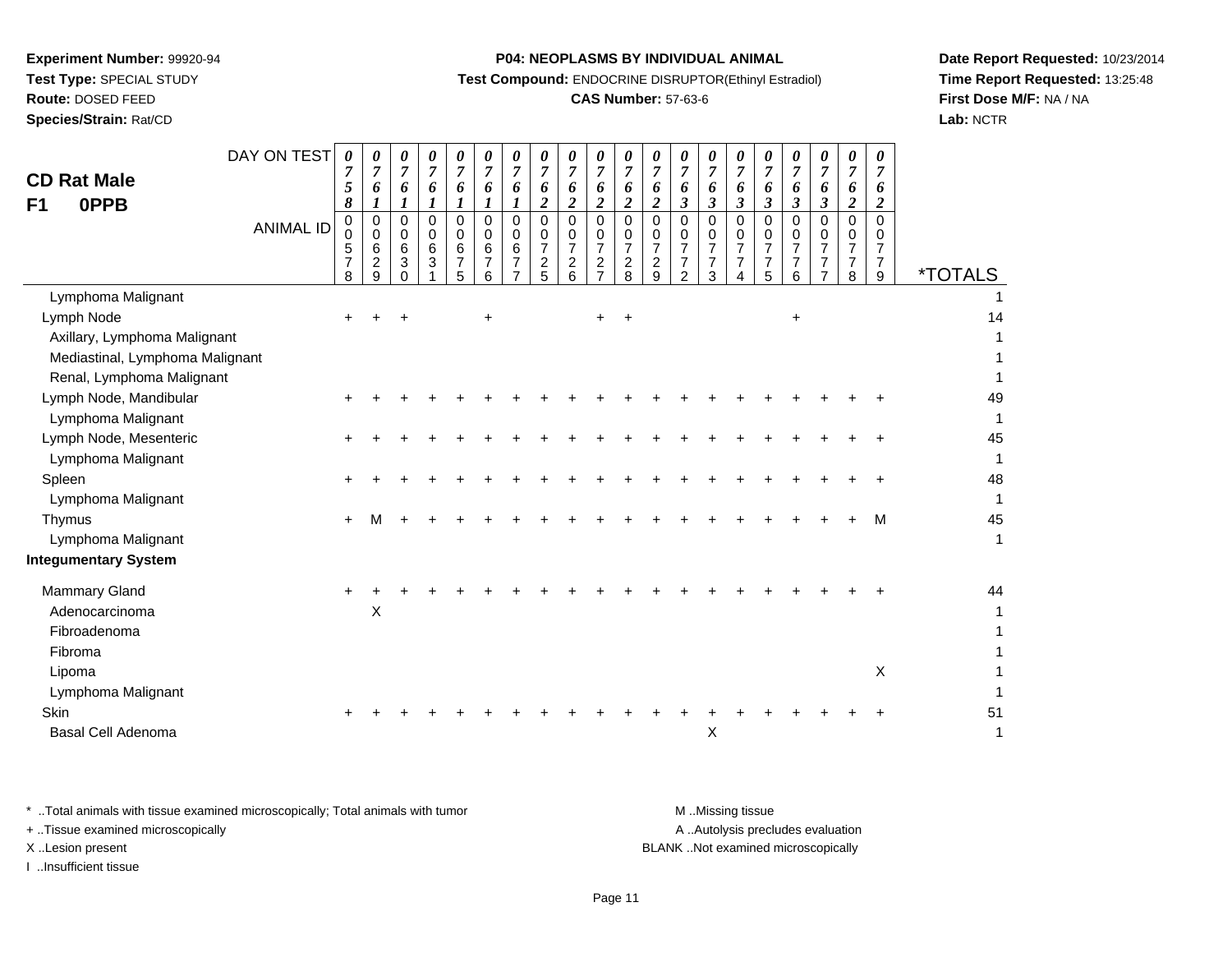**Route:** DOSED FEED

**Species/Strain:** Rat/CD

#### **P04: NEOPLASMS BY INDIVIDUAL ANIMAL**

**Test Compound:** ENDOCRINE DISRUPTOR(Ethinyl Estradiol)

### **CAS Number:** 57-63-6

**Date Report Requested:** 10/23/2014**Time Report Requested:** 13:25:48**First Dose M/F:** NA / NA**Lab:** NCTR

| <b>CD Rat Male</b><br>F1<br>0PPB                                     | DAY ON TEST<br><b>ANIMAL ID</b> | 0<br>7<br>5<br>8<br>0<br>0<br>5<br>$\overline{7}$<br>8 | 0<br>$\overline{7}$<br>6<br>1<br>0<br>0<br>6<br>2<br>9 | 0<br>7<br>6<br>1<br>0<br>0<br>6<br>3<br>0 | 0<br>$\overline{7}$<br>6<br>1<br>$\mathbf 0$<br>$\mathbf 0$<br>6<br>3 | 0<br>$\overline{7}$<br>6<br>$\mathbf 0$<br>0<br>6<br>$\overline{7}$<br>5 | 0<br>$\overline{7}$<br>6<br>1<br>$\mathbf 0$<br>0<br>6<br>$\overline{7}$<br>6 | 0<br>7<br>6<br>1<br>$\mathbf 0$<br>0<br>6<br>$\overline{7}$ | 0<br>$\overline{7}$<br>6<br>$\boldsymbol{2}$<br>0<br>0<br>$\overline{7}$<br>$\overline{\mathbf{c}}$<br>5 | 0<br>7<br>6<br>$\boldsymbol{2}$<br>$\Omega$<br>0<br>$\overline{7}$<br>$\overline{c}$<br>6 | 0<br>7<br>6<br>2<br>0<br>0<br>$\overline{7}$<br>$\overline{c}$<br>$\overline{ }$ | 0<br>$\overline{7}$<br>6<br>$\overline{c}$<br>0<br>0<br>$\overline{7}$<br>$\overline{2}$<br>8 | 0<br>7<br>6<br>$\boldsymbol{2}$<br>$\Omega$<br>0<br>$\overline{7}$<br>$\frac{2}{9}$ | 0<br>7<br>6<br>3<br>$\Omega$<br>0<br>7<br>$\overline{7}$<br>$\overline{2}$ | 0<br>7<br>6<br>3<br>$\Omega$<br>0<br>$\overline{7}$<br>$\overline{7}$<br>3 | 0<br>7<br>6<br>3<br>0<br>0<br>$\overline{7}$<br>$\overline{7}$ | 0<br>$\overline{7}$<br>6<br>$\boldsymbol{\beta}$<br>0<br>0<br>$\overline{7}$<br>$\overline{7}$<br>5 | 0<br>$\overline{7}$<br>6<br>3<br>0<br>0<br>$\overline{7}$<br>$\overline{7}$<br>6 | 0<br>$\overline{7}$<br>6<br>$\mathfrak{z}$<br>0<br>0<br>$\overline{7}$<br>7<br>$\overline{7}$ | 0<br>$\overline{7}$<br>6<br>$\boldsymbol{2}$<br>$\Omega$<br>0<br>$\overline{7}$<br>$\overline{7}$<br>8 | 0<br>6<br>2<br>$\Omega$<br>0<br>7<br>9 | <i><b>*TOTALS</b></i>   |
|----------------------------------------------------------------------|---------------------------------|--------------------------------------------------------|--------------------------------------------------------|-------------------------------------------|-----------------------------------------------------------------------|--------------------------------------------------------------------------|-------------------------------------------------------------------------------|-------------------------------------------------------------|----------------------------------------------------------------------------------------------------------|-------------------------------------------------------------------------------------------|----------------------------------------------------------------------------------|-----------------------------------------------------------------------------------------------|-------------------------------------------------------------------------------------|----------------------------------------------------------------------------|----------------------------------------------------------------------------|----------------------------------------------------------------|-----------------------------------------------------------------------------------------------------|----------------------------------------------------------------------------------|-----------------------------------------------------------------------------------------------|--------------------------------------------------------------------------------------------------------|----------------------------------------|-------------------------|
| Fibroma                                                              |                                 |                                                        |                                                        |                                           |                                                                       |                                                                          |                                                                               |                                                             |                                                                                                          |                                                                                           |                                                                                  |                                                                                               |                                                                                     |                                                                            |                                                                            | X                                                              |                                                                                                     |                                                                                  |                                                                                               |                                                                                                        |                                        |                         |
| Keratoacanthoma                                                      |                                 |                                                        |                                                        |                                           |                                                                       |                                                                          |                                                                               |                                                             |                                                                                                          |                                                                                           |                                                                                  |                                                                                               |                                                                                     |                                                                            |                                                                            |                                                                | Χ                                                                                                   |                                                                                  |                                                                                               |                                                                                                        |                                        | 2                       |
| Sarcoma                                                              |                                 |                                                        |                                                        |                                           |                                                                       |                                                                          |                                                                               |                                                             |                                                                                                          |                                                                                           |                                                                                  |                                                                                               |                                                                                     |                                                                            |                                                                            |                                                                |                                                                                                     |                                                                                  |                                                                                               |                                                                                                        |                                        | 4                       |
| <b>Musculoskeletal System</b>                                        |                                 |                                                        |                                                        |                                           |                                                                       |                                                                          |                                                                               |                                                             |                                                                                                          |                                                                                           |                                                                                  |                                                                                               |                                                                                     |                                                                            |                                                                            |                                                                |                                                                                                     |                                                                                  |                                                                                               |                                                                                                        |                                        |                         |
| <b>Bone</b>                                                          |                                 |                                                        |                                                        |                                           |                                                                       |                                                                          |                                                                               |                                                             |                                                                                                          |                                                                                           |                                                                                  |                                                                                               |                                                                                     |                                                                            |                                                                            |                                                                |                                                                                                     |                                                                                  |                                                                                               |                                                                                                        |                                        | $\overline{\mathbf{c}}$ |
| Cranium, Osteosarcoma                                                |                                 |                                                        |                                                        |                                           |                                                                       |                                                                          |                                                                               |                                                             |                                                                                                          |                                                                                           |                                                                                  |                                                                                               |                                                                                     |                                                                            |                                                                            |                                                                |                                                                                                     |                                                                                  |                                                                                               |                                                                                                        |                                        | 1                       |
| Cranium, Schwannoma Malignant,<br>Metastatic, Uncertain Primary Site |                                 |                                                        |                                                        |                                           |                                                                       |                                                                          |                                                                               |                                                             |                                                                                                          |                                                                                           |                                                                                  |                                                                                               |                                                                                     |                                                                            |                                                                            |                                                                |                                                                                                     |                                                                                  |                                                                                               |                                                                                                        |                                        | 1                       |
| Bone, Femur                                                          |                                 |                                                        |                                                        |                                           |                                                                       |                                                                          |                                                                               |                                                             |                                                                                                          |                                                                                           |                                                                                  |                                                                                               |                                                                                     |                                                                            |                                                                            |                                                                |                                                                                                     |                                                                                  |                                                                                               |                                                                                                        |                                        | 51                      |
| <b>Skeletal Muscle</b>                                               |                                 |                                                        |                                                        |                                           |                                                                       |                                                                          |                                                                               |                                                             |                                                                                                          |                                                                                           |                                                                                  |                                                                                               |                                                                                     |                                                                            |                                                                            |                                                                |                                                                                                     |                                                                                  |                                                                                               |                                                                                                        |                                        | $\mathbf{1}$            |
| <b>Nervous System</b>                                                |                                 |                                                        |                                                        |                                           |                                                                       |                                                                          |                                                                               |                                                             |                                                                                                          |                                                                                           |                                                                                  |                                                                                               |                                                                                     |                                                                            |                                                                            |                                                                |                                                                                                     |                                                                                  |                                                                                               |                                                                                                        |                                        |                         |
| Brain, Brain Stem<br>Astrocytoma Malignant                           |                                 |                                                        |                                                        |                                           |                                                                       |                                                                          |                                                                               |                                                             |                                                                                                          |                                                                                           |                                                                                  |                                                                                               |                                                                                     |                                                                            |                                                                            |                                                                |                                                                                                     |                                                                                  |                                                                                               |                                                                                                        |                                        | 49<br>1                 |
| Brain, Cerebellum                                                    |                                 |                                                        |                                                        |                                           |                                                                       |                                                                          |                                                                               |                                                             |                                                                                                          |                                                                                           |                                                                                  |                                                                                               |                                                                                     |                                                                            |                                                                            |                                                                |                                                                                                     |                                                                                  |                                                                                               |                                                                                                        |                                        | 49                      |
| Brain, Cerebrum<br>Astrocytoma Malignant<br>Lymphoma Malignant       |                                 |                                                        |                                                        |                                           |                                                                       |                                                                          |                                                                               |                                                             |                                                                                                          |                                                                                           |                                                                                  |                                                                                               |                                                                                     |                                                                            |                                                                            |                                                                |                                                                                                     |                                                                                  |                                                                                               |                                                                                                        |                                        | 49<br>$\mathbf 1$<br>1  |
| <b>Respiratory System</b>                                            |                                 |                                                        |                                                        |                                           |                                                                       |                                                                          |                                                                               |                                                             |                                                                                                          |                                                                                           |                                                                                  |                                                                                               |                                                                                     |                                                                            |                                                                            |                                                                |                                                                                                     |                                                                                  |                                                                                               |                                                                                                        |                                        |                         |
| Lung<br>Alveolar/Bronchiolar Adenoma<br>Lymphoma Malignant           |                                 |                                                        |                                                        |                                           |                                                                       |                                                                          |                                                                               |                                                             |                                                                                                          |                                                                                           |                                                                                  |                                                                                               |                                                                                     |                                                                            |                                                                            |                                                                |                                                                                                     |                                                                                  |                                                                                               |                                                                                                        |                                        | 46<br>1<br>1            |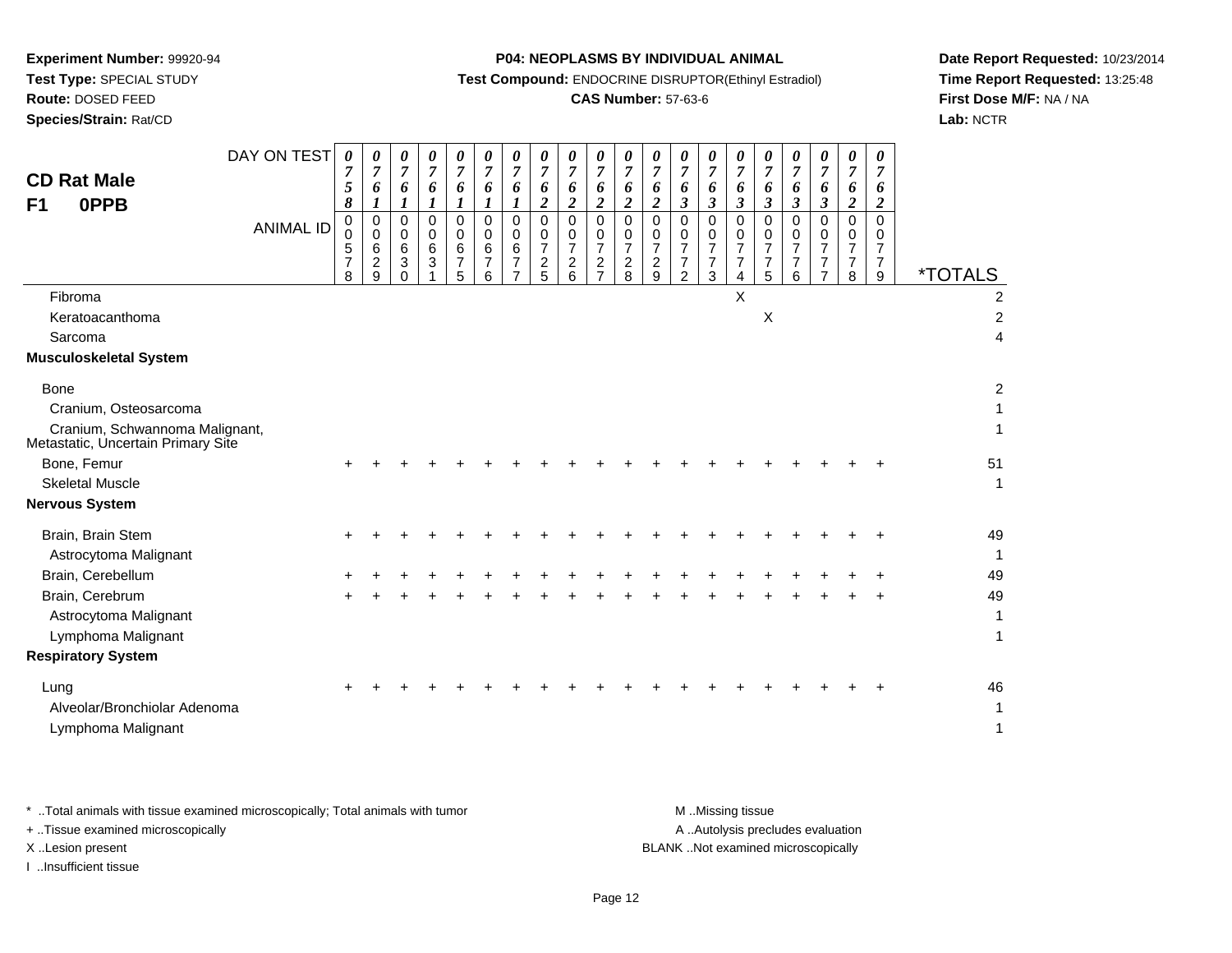**Route:** DOSED FEED**Species/Strain:** Rat/CD

#### **P04: NEOPLASMS BY INDIVIDUAL ANIMAL**

**Test Compound:** ENDOCRINE DISRUPTOR(Ethinyl Estradiol)

# **CAS Number:** 57-63-6

**Date Report Requested:** 10/23/2014**Time Report Requested:** 13:25:48**First Dose M/F:** NA / NA**Lab:** NCTR

| <b>CD Rat Male</b><br>0PPB<br>F1                                     | DAY ON TEST<br><b>ANIMAL ID</b> | 0<br>$\overline{7}$<br>5<br>8<br>0<br>$\mathbf 0$<br>5<br>$\overline{7}$<br>8 | 0<br>$\overline{7}$<br>6<br>1<br>$\pmb{0}$<br>$\mathbf 0$<br>$\,6\,$<br>$\boldsymbol{2}$<br>9 | 0<br>$\overline{7}$<br>6<br>$\Omega$<br>0<br>6<br>3<br>0 | 0<br>$\overline{7}$<br>6<br>1<br>$\Omega$<br>0<br>6<br>3 | 0<br>$\overline{7}$<br>6<br>1<br>$\Omega$<br>0<br>6<br>$\overline{7}$<br>5 | 0<br>$\boldsymbol{7}$<br>6<br>1<br>$\mathbf 0$<br>0<br>6<br>$\overline{7}$<br>6 | 0<br>$\overline{7}$<br>6<br>1<br>$\Omega$<br>0<br>6<br>7<br>$\overline{7}$ | 0<br>$\overline{7}$<br>6<br>$\overline{c}$<br>0<br>0<br>$\overline{7}$<br>$rac{2}{5}$ | 0<br>$\overline{7}$<br>6<br>$\overline{2}$<br>$\Omega$<br>$\mathbf 0$<br>$\overline{7}$<br>$\overline{2}$<br>6 | 0<br>$\overline{7}$<br>6<br>$\boldsymbol{2}$<br>$\Omega$<br>0<br>$\overline{7}$<br>$\overline{c}$<br>$\overline{7}$ | 0<br>7<br>6<br>$\boldsymbol{2}$<br>$\Omega$<br>0<br>$\overline{7}$<br>$\overline{c}$<br>8 | 0<br>7<br>6<br>$\boldsymbol{2}$<br>$\mathbf{0}$<br>0<br>$\overline{7}$<br>$\overline{c}$<br>9 | 0<br>7<br>6<br>$\boldsymbol{\beta}$<br>$\Omega$<br>0<br>$\overline{7}$<br>$\overline{7}$<br>$\overline{2}$ | 0<br>$\overline{7}$<br>6<br>$\boldsymbol{\beta}$<br>$\mathbf 0$<br>0<br>$\overline{7}$<br>$\overline{7}$<br>$\mathbf{3}$ | 0<br>$\overline{7}$<br>6<br>$\boldsymbol{\beta}$<br>$\Omega$<br>0<br>$\overline{7}$<br>$\overline{7}$<br>4 | 0<br>$\overline{7}$<br>6<br>$\boldsymbol{\beta}$<br>0<br>0<br>$\overline{7}$<br>$\overline{7}$<br>5 | 0<br>$\overline{7}$<br>6<br>$\boldsymbol{\beta}$<br>$\Omega$<br>0<br>$\overline{7}$<br>$\overline{7}$<br>6 | 0<br>$\overline{7}$<br>6<br>3<br>$\Omega$<br>0<br>$\overline{7}$<br>7<br>$\overline{7}$ | 0<br>$\overline{7}$<br>6<br>$\overline{2}$<br>$\Omega$<br>0<br>$\overline{7}$<br>$\boldsymbol{7}$<br>8 | 0<br>7<br>6<br>2<br>$\Omega$<br>0<br>$\overline{7}$<br>7<br>9 | <i><b>*TOTALS</b></i>                  |
|----------------------------------------------------------------------|---------------------------------|-------------------------------------------------------------------------------|-----------------------------------------------------------------------------------------------|----------------------------------------------------------|----------------------------------------------------------|----------------------------------------------------------------------------|---------------------------------------------------------------------------------|----------------------------------------------------------------------------|---------------------------------------------------------------------------------------|----------------------------------------------------------------------------------------------------------------|---------------------------------------------------------------------------------------------------------------------|-------------------------------------------------------------------------------------------|-----------------------------------------------------------------------------------------------|------------------------------------------------------------------------------------------------------------|--------------------------------------------------------------------------------------------------------------------------|------------------------------------------------------------------------------------------------------------|-----------------------------------------------------------------------------------------------------|------------------------------------------------------------------------------------------------------------|-----------------------------------------------------------------------------------------|--------------------------------------------------------------------------------------------------------|---------------------------------------------------------------|----------------------------------------|
| <b>Nose</b><br>Adenoma                                               |                                 | +                                                                             | 4                                                                                             |                                                          |                                                          |                                                                            |                                                                                 |                                                                            |                                                                                       |                                                                                                                |                                                                                                                     |                                                                                           |                                                                                               |                                                                                                            |                                                                                                                          |                                                                                                            |                                                                                                     |                                                                                                            |                                                                                         |                                                                                                        | $\ddot{}$                                                     | 48<br>1                                |
| Lymphoma Malignant                                                   |                                 |                                                                               |                                                                                               |                                                          |                                                          |                                                                            |                                                                                 |                                                                            |                                                                                       |                                                                                                                |                                                                                                                     |                                                                                           |                                                                                               |                                                                                                            |                                                                                                                          |                                                                                                            |                                                                                                     |                                                                                                            |                                                                                         |                                                                                                        |                                                               | 1                                      |
| Trachea<br>Lymphoma Malignant                                        |                                 | ÷.                                                                            |                                                                                               |                                                          |                                                          |                                                                            |                                                                                 |                                                                            |                                                                                       |                                                                                                                |                                                                                                                     |                                                                                           |                                                                                               |                                                                                                            |                                                                                                                          |                                                                                                            |                                                                                                     |                                                                                                            |                                                                                         |                                                                                                        |                                                               | 49<br>$\mathbf 1$                      |
| <b>Special Senses System</b>                                         |                                 |                                                                               |                                                                                               |                                                          |                                                          |                                                                            |                                                                                 |                                                                            |                                                                                       |                                                                                                                |                                                                                                                     |                                                                                           |                                                                                               |                                                                                                            |                                                                                                                          |                                                                                                            |                                                                                                     |                                                                                                            |                                                                                         |                                                                                                        |                                                               |                                        |
| Eye<br>Lymphoma Malignant                                            |                                 |                                                                               |                                                                                               |                                                          |                                                          |                                                                            |                                                                                 |                                                                            |                                                                                       |                                                                                                                |                                                                                                                     |                                                                                           |                                                                                               |                                                                                                            |                                                                                                                          |                                                                                                            |                                                                                                     |                                                                                                            |                                                                                         |                                                                                                        |                                                               | 46<br>$\mathbf 1$                      |
| Harderian Gland<br>Lymphoma Malignant<br>Zymbal's Gland<br>Carcinoma |                                 |                                                                               |                                                                                               |                                                          |                                                          |                                                                            |                                                                                 |                                                                            |                                                                                       |                                                                                                                |                                                                                                                     |                                                                                           |                                                                                               |                                                                                                            |                                                                                                                          |                                                                                                            |                                                                                                     |                                                                                                            |                                                                                         |                                                                                                        |                                                               | 48<br>1<br>$\mathbf 1$<br>$\mathbf{1}$ |
| <b>Urinary System</b>                                                |                                 |                                                                               |                                                                                               |                                                          |                                                          |                                                                            |                                                                                 |                                                                            |                                                                                       |                                                                                                                |                                                                                                                     |                                                                                           |                                                                                               |                                                                                                            |                                                                                                                          |                                                                                                            |                                                                                                     |                                                                                                            |                                                                                         |                                                                                                        |                                                               |                                        |
| Kidney<br>Lymphoma Malignant<br>Transit Epithe, Papilloma            |                                 |                                                                               |                                                                                               |                                                          |                                                          |                                                                            |                                                                                 |                                                                            |                                                                                       |                                                                                                                |                                                                                                                     |                                                                                           |                                                                                               |                                                                                                            |                                                                                                                          |                                                                                                            |                                                                                                     |                                                                                                            |                                                                                         |                                                                                                        |                                                               | 46<br>$\mathbf 1$<br>$\mathbf 1$       |
| Urethra                                                              |                                 |                                                                               |                                                                                               |                                                          |                                                          |                                                                            |                                                                                 |                                                                            |                                                                                       |                                                                                                                |                                                                                                                     |                                                                                           |                                                                                               |                                                                                                            |                                                                                                                          |                                                                                                            |                                                                                                     |                                                                                                            |                                                                                         | +                                                                                                      |                                                               | $\overline{a}$                         |
| <b>Urinary Bladder</b><br><b>SYSTEMIC LESIONS</b>                    |                                 |                                                                               |                                                                                               |                                                          |                                                          |                                                                            |                                                                                 |                                                                            |                                                                                       |                                                                                                                |                                                                                                                     |                                                                                           |                                                                                               |                                                                                                            |                                                                                                                          |                                                                                                            |                                                                                                     |                                                                                                            |                                                                                         |                                                                                                        |                                                               | 45                                     |
| Multiple Organ<br>Lymphoma Malignant                                 |                                 |                                                                               |                                                                                               |                                                          |                                                          |                                                                            |                                                                                 |                                                                            |                                                                                       |                                                                                                                |                                                                                                                     |                                                                                           |                                                                                               |                                                                                                            |                                                                                                                          |                                                                                                            |                                                                                                     |                                                                                                            |                                                                                         |                                                                                                        |                                                               | 51<br>$\mathbf 1$                      |

| * Total animals with tissue examined microscopically; Total animals with tumor | M Missing tissue                   |
|--------------------------------------------------------------------------------|------------------------------------|
| + Tissue examined microscopically                                              | A Autolysis precludes evaluation   |
| X Lesion present                                                               | BLANK Not examined microscopically |
| …Insufficient tissue                                                           |                                    |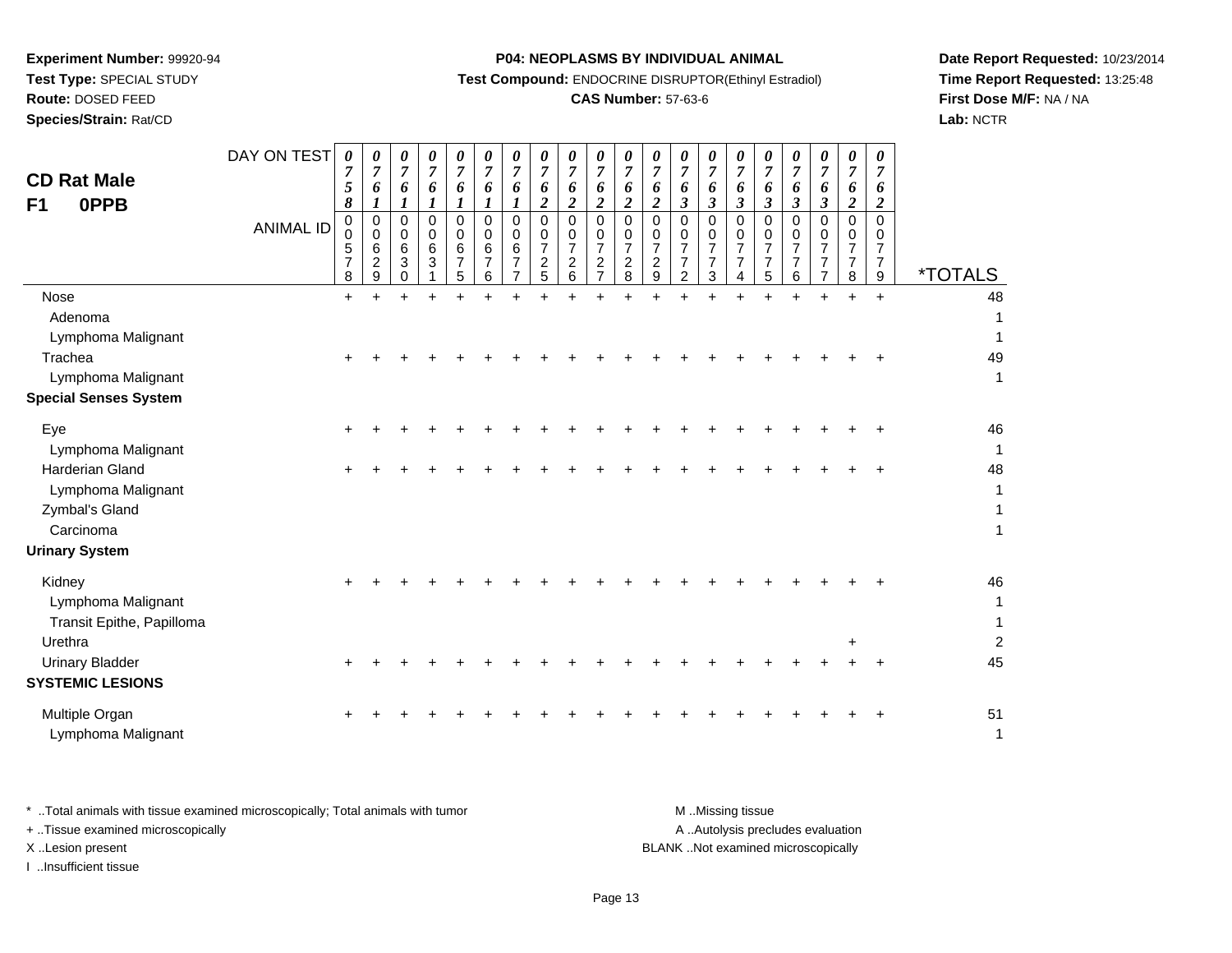**Route:** DOSED FEED

**Species/Strain:** Rat/CD

#### **P04: NEOPLASMS BY INDIVIDUAL ANIMAL**

**Test Compound:** ENDOCRINE DISRUPTOR(Ethinyl Estradiol)

# **CAS Number:** 57-63-6

**Date Report Requested:** 10/23/2014**Time Report Requested:** 13:25:48**First Dose M/F:** NA / NA**Lab:** NCTR

| <b>CD Rat Male</b><br>2PPB<br>F <sub>1</sub>    | DAY ON TEST<br><b>ANIMAL ID</b> | $\boldsymbol{\theta}$<br>$\boldsymbol{4}$<br>6<br>$\pmb{0}$<br>$\mathbf 0$<br>0<br>0<br>4 | 0<br>$\boldsymbol{l}$<br>9<br>8<br>$\pmb{0}$<br>0<br>0<br>0<br>5 | 0<br>$\mathfrak{z}$<br>$\pmb{8}$<br>6<br>$\pmb{0}$<br>$\mathbf 0$<br>$\mathbf 0$<br>$\mathbf{3}$<br>3 | 0<br>$\boldsymbol{4}$<br>9<br>$\overline{a}$<br>$\mathbf 0$<br>0<br>$\mathbf 0$<br>5 | $\boldsymbol{\theta}$<br>$\sqrt{5}$<br>$\sqrt{5}$<br>$\boldsymbol{4}$<br>$\boldsymbol{0}$<br>$\mathbf 0$<br>$\pmb{0}$<br>$\boldsymbol{9}$<br>$\Omega$ | $\pmb{\theta}$<br>5<br>9<br>8<br>$\pmb{0}$<br>$\pmb{0}$<br>$\mathbf{1}$<br>3<br>8 | 0<br>$\mathfrak{s}$<br>9<br>$\overline{7}$<br>0<br>0<br>$\mathbf{1}$<br>$\sqrt{3}$<br>9 | 0<br>$\sqrt{5}$<br>9<br>6<br>$\pmb{0}$<br>$\pmb{0}$<br>$\mathbf{1}$<br>4<br>$\Omega$ | $\boldsymbol{\theta}$<br>6<br>$\pmb{\theta}$<br>0<br>0<br>$\pmb{0}$<br>$\overline{1}$<br>4 | $\pmb{\theta}$<br>$\pmb{6}$<br>$\boldsymbol{l}$<br>$\overline{7}$<br>$\pmb{0}$<br>$\pmb{0}$<br>$\mathbf{1}$<br>$\sqrt{5}$<br>8 | 0<br>6<br>$\boldsymbol{\beta}$<br>8<br>0<br>0<br>1<br>8<br>3 | 0<br>6<br>$\boldsymbol{\beta}$<br>9<br>$\mathbf 0$<br>0<br>$\mathbf{1}$<br>8 | 0<br>6<br>5<br>0<br>$\mathsf 0$<br>0<br>$\overline{c}$<br>$\mathbf 0$ | 0<br>6<br>$\pmb{8}$<br>8<br>0<br>$\pmb{0}$<br>$\frac{2}{6}$<br>3 | 0<br>6<br>9<br>6<br>$\pmb{0}$<br>$\mathbf 0$<br>$\frac{2}{8}$<br>6 | 0<br>$\overline{7}$<br>$\pmb{\theta}$<br>$\boldsymbol{4}$<br>$\mathbf 0$<br>$\mathbf 0$<br>$\ensuremath{\mathsf{3}}$<br>0 | 0<br>$\overline{7}$<br>$\boldsymbol{l}$<br>6<br>$\pmb{0}$<br>$\mathbf 0$<br>$\sqrt{3}$<br>$\sqrt{2}$ | 0<br>$\boldsymbol{7}$<br>$\boldsymbol{\mathfrak{z}}$<br>$\overline{7}$<br>0<br>$\mathbf 0$<br>3<br>6<br>$\Omega$ | $\pmb{\theta}$<br>$\boldsymbol{7}$<br>$\boldsymbol{4}$<br>$\mathfrak{z}$<br>$\pmb{0}$<br>$\pmb{0}$<br>$\overline{3}$<br>8<br>6 | 0<br>$\overline{7}$<br>5<br>6<br>$\mathsf 0$<br>0<br>4<br>$\frac{2}{7}$ | 0<br>$\overline{7}$<br>$\sqrt{5}$<br>6<br>$\mathbf 0$<br>0<br>$\overline{\mathbf{4}}$<br>$\frac{2}{8}$ | 0<br>$\overline{7}$<br>5<br>6<br>$\pmb{0}$<br>$\mathbf 0$<br>4<br>$\frac{2}{9}$ | $\pmb{\theta}$<br>$\overline{7}$<br>$\mathfrak{s}$<br>$\overline{7}$<br>$\mathbf 0$<br>$\mathbf 0$<br>$\overline{\mathbf{4}}$<br>8<br>$\overline{2}$ | $\boldsymbol{\theta}$<br>$\overline{7}$<br>5<br>$\overline{7}$<br>$\mathbf 0$<br>$\mathbf 0$<br>$\overline{a}$<br>8<br>3 | 0<br>$\overline{7}$<br>$\mathfrak{s}$<br>$\overline{7}$<br>0<br>$\mathbf 0$<br>$\overline{4}$<br>8<br>4 | 0<br>$\overline{7}$<br>5<br>$\overline{7}$<br>$\mathbf 0$<br>$\mathbf 0$<br>4<br>8<br>5 | 0<br>$\overline{7}$<br>5<br>$\overline{7}$<br>0<br>0<br>5<br>3<br>$\mathcal{P}$ | $\pmb{\theta}$<br>$\boldsymbol{7}$<br>$\sqrt{5}$<br>$\overline{7}$<br>$\pmb{0}$<br>$\pmb{0}$<br>$\overline{5}$<br>$\frac{3}{3}$ | 0<br>$\overline{7}$<br>$\sqrt{5}$<br>$\pmb{8}$<br>$\pmb{0}$<br>$\mathbf 0$<br>$\,$ 5 $\,$<br>$\overline{7}$<br>9 | 0<br>$\overline{7}$<br>$\mathfrak{s}$<br>8<br>$\pmb{0}$<br>0<br>5<br>8<br>$\Omega$ | $\mathbf 0$<br>$\Omega$<br>6<br>3<br>$\mathcal{P}$ |
|-------------------------------------------------|---------------------------------|-------------------------------------------------------------------------------------------|------------------------------------------------------------------|-------------------------------------------------------------------------------------------------------|--------------------------------------------------------------------------------------|-------------------------------------------------------------------------------------------------------------------------------------------------------|-----------------------------------------------------------------------------------|-----------------------------------------------------------------------------------------|--------------------------------------------------------------------------------------|--------------------------------------------------------------------------------------------|--------------------------------------------------------------------------------------------------------------------------------|--------------------------------------------------------------|------------------------------------------------------------------------------|-----------------------------------------------------------------------|------------------------------------------------------------------|--------------------------------------------------------------------|---------------------------------------------------------------------------------------------------------------------------|------------------------------------------------------------------------------------------------------|------------------------------------------------------------------------------------------------------------------|--------------------------------------------------------------------------------------------------------------------------------|-------------------------------------------------------------------------|--------------------------------------------------------------------------------------------------------|---------------------------------------------------------------------------------|------------------------------------------------------------------------------------------------------------------------------------------------------|--------------------------------------------------------------------------------------------------------------------------|---------------------------------------------------------------------------------------------------------|-----------------------------------------------------------------------------------------|---------------------------------------------------------------------------------|---------------------------------------------------------------------------------------------------------------------------------|------------------------------------------------------------------------------------------------------------------|------------------------------------------------------------------------------------|----------------------------------------------------|
| <b>Alimentary System</b>                        |                                 |                                                                                           |                                                                  |                                                                                                       |                                                                                      |                                                                                                                                                       |                                                                                   |                                                                                         |                                                                                      |                                                                                            |                                                                                                                                |                                                              |                                                                              |                                                                       |                                                                  |                                                                    |                                                                                                                           |                                                                                                      |                                                                                                                  |                                                                                                                                |                                                                         |                                                                                                        |                                                                                 |                                                                                                                                                      |                                                                                                                          |                                                                                                         |                                                                                         |                                                                                 |                                                                                                                                 |                                                                                                                  |                                                                                    |                                                    |
| Esophagus                                       |                                 |                                                                                           |                                                                  |                                                                                                       |                                                                                      |                                                                                                                                                       |                                                                                   |                                                                                         |                                                                                      |                                                                                            |                                                                                                                                |                                                              |                                                                              |                                                                       |                                                                  |                                                                    |                                                                                                                           |                                                                                                      |                                                                                                                  |                                                                                                                                |                                                                         |                                                                                                        |                                                                                 |                                                                                                                                                      |                                                                                                                          |                                                                                                         |                                                                                         |                                                                                 |                                                                                                                                 |                                                                                                                  |                                                                                    |                                                    |
| Intestine Large, Cecum<br>Leukemia Granulocytic |                                 |                                                                                           |                                                                  |                                                                                                       |                                                                                      |                                                                                                                                                       | $\mathsf X$                                                                       |                                                                                         |                                                                                      |                                                                                            |                                                                                                                                |                                                              |                                                                              |                                                                       |                                                                  |                                                                    |                                                                                                                           |                                                                                                      |                                                                                                                  |                                                                                                                                |                                                                         |                                                                                                        |                                                                                 |                                                                                                                                                      |                                                                                                                          |                                                                                                         |                                                                                         |                                                                                 |                                                                                                                                 |                                                                                                                  |                                                                                    |                                                    |
| Intestine Large, Colon<br>Leukemia Granulocytic |                                 | A                                                                                         |                                                                  | X                                                                                                     |                                                                                      |                                                                                                                                                       | $\sf X$                                                                           |                                                                                         |                                                                                      |                                                                                            |                                                                                                                                |                                                              |                                                                              |                                                                       |                                                                  |                                                                    |                                                                                                                           |                                                                                                      |                                                                                                                  |                                                                                                                                |                                                                         |                                                                                                        |                                                                                 |                                                                                                                                                      |                                                                                                                          |                                                                                                         |                                                                                         |                                                                                 |                                                                                                                                 |                                                                                                                  |                                                                                    |                                                    |
| Intestine Large, Rectum                         |                                 | A                                                                                         |                                                                  |                                                                                                       |                                                                                      | А                                                                                                                                                     |                                                                                   |                                                                                         |                                                                                      |                                                                                            |                                                                                                                                |                                                              |                                                                              |                                                                       |                                                                  |                                                                    |                                                                                                                           |                                                                                                      |                                                                                                                  |                                                                                                                                |                                                                         |                                                                                                        |                                                                                 |                                                                                                                                                      |                                                                                                                          |                                                                                                         |                                                                                         |                                                                                 |                                                                                                                                 |                                                                                                                  |                                                                                    |                                                    |
| Intestine Small, Duodenum                       |                                 |                                                                                           |                                                                  |                                                                                                       |                                                                                      |                                                                                                                                                       |                                                                                   |                                                                                         |                                                                                      |                                                                                            |                                                                                                                                |                                                              |                                                                              |                                                                       |                                                                  |                                                                    |                                                                                                                           |                                                                                                      |                                                                                                                  |                                                                                                                                |                                                                         |                                                                                                        |                                                                                 |                                                                                                                                                      |                                                                                                                          |                                                                                                         |                                                                                         |                                                                                 |                                                                                                                                 |                                                                                                                  |                                                                                    |                                                    |
| Intestine Small, Ileum                          |                                 | A                                                                                         |                                                                  |                                                                                                       |                                                                                      |                                                                                                                                                       |                                                                                   |                                                                                         |                                                                                      |                                                                                            |                                                                                                                                |                                                              |                                                                              |                                                                       |                                                                  |                                                                    |                                                                                                                           |                                                                                                      |                                                                                                                  |                                                                                                                                |                                                                         |                                                                                                        |                                                                                 |                                                                                                                                                      |                                                                                                                          |                                                                                                         |                                                                                         |                                                                                 |                                                                                                                                 |                                                                                                                  |                                                                                    |                                                    |
| Intestine Small, Jejunum<br>Sarcoma             |                                 |                                                                                           |                                                                  |                                                                                                       |                                                                                      |                                                                                                                                                       |                                                                                   |                                                                                         |                                                                                      |                                                                                            |                                                                                                                                |                                                              |                                                                              |                                                                       |                                                                  |                                                                    |                                                                                                                           |                                                                                                      |                                                                                                                  |                                                                                                                                |                                                                         |                                                                                                        |                                                                                 |                                                                                                                                                      |                                                                                                                          |                                                                                                         |                                                                                         |                                                                                 |                                                                                                                                 |                                                                                                                  |                                                                                    |                                                    |
| Liver                                           |                                 | A                                                                                         |                                                                  |                                                                                                       |                                                                                      |                                                                                                                                                       |                                                                                   |                                                                                         |                                                                                      |                                                                                            |                                                                                                                                |                                                              |                                                                              |                                                                       |                                                                  |                                                                    |                                                                                                                           |                                                                                                      |                                                                                                                  |                                                                                                                                |                                                                         |                                                                                                        |                                                                                 |                                                                                                                                                      |                                                                                                                          |                                                                                                         |                                                                                         |                                                                                 |                                                                                                                                 |                                                                                                                  |                                                                                    |                                                    |
| Hepatocellular Adenoma                          |                                 |                                                                                           |                                                                  |                                                                                                       |                                                                                      |                                                                                                                                                       |                                                                                   |                                                                                         | X                                                                                    |                                                                                            |                                                                                                                                |                                                              |                                                                              |                                                                       |                                                                  |                                                                    | X                                                                                                                         |                                                                                                      |                                                                                                                  |                                                                                                                                |                                                                         |                                                                                                        |                                                                                 |                                                                                                                                                      |                                                                                                                          |                                                                                                         |                                                                                         |                                                                                 |                                                                                                                                 |                                                                                                                  |                                                                                    |                                                    |
| Leukemia Granulocytic<br>Mesentery              |                                 |                                                                                           |                                                                  | $\mathsf X$                                                                                           |                                                                                      |                                                                                                                                                       | $\mathsf X$                                                                       |                                                                                         |                                                                                      |                                                                                            |                                                                                                                                |                                                              |                                                                              |                                                                       |                                                                  |                                                                    |                                                                                                                           |                                                                                                      |                                                                                                                  |                                                                                                                                |                                                                         |                                                                                                        |                                                                                 |                                                                                                                                                      |                                                                                                                          |                                                                                                         |                                                                                         |                                                                                 |                                                                                                                                 |                                                                                                                  |                                                                                    |                                                    |
| Oral Mucosa                                     |                                 |                                                                                           |                                                                  |                                                                                                       |                                                                                      |                                                                                                                                                       |                                                                                   |                                                                                         |                                                                                      |                                                                                            |                                                                                                                                |                                                              |                                                                              |                                                                       | $\ddot{}$                                                        |                                                                    |                                                                                                                           |                                                                                                      |                                                                                                                  |                                                                                                                                |                                                                         |                                                                                                        |                                                                                 |                                                                                                                                                      |                                                                                                                          |                                                                                                         |                                                                                         |                                                                                 |                                                                                                                                 |                                                                                                                  |                                                                                    |                                                    |
| Sarcoma                                         |                                 |                                                                                           |                                                                  |                                                                                                       |                                                                                      |                                                                                                                                                       |                                                                                   |                                                                                         |                                                                                      |                                                                                            |                                                                                                                                |                                                              |                                                                              |                                                                       |                                                                  |                                                                    | Χ                                                                                                                         |                                                                                                      |                                                                                                                  |                                                                                                                                |                                                                         |                                                                                                        |                                                                                 |                                                                                                                                                      |                                                                                                                          |                                                                                                         |                                                                                         |                                                                                 |                                                                                                                                 |                                                                                                                  |                                                                                    |                                                    |
| Pancreas<br>Leukemia Granulocytic               |                                 | A                                                                                         |                                                                  | X                                                                                                     |                                                                                      |                                                                                                                                                       | $\sf X$                                                                           |                                                                                         |                                                                                      |                                                                                            |                                                                                                                                |                                                              |                                                                              |                                                                       |                                                                  |                                                                    |                                                                                                                           |                                                                                                      |                                                                                                                  |                                                                                                                                |                                                                         |                                                                                                        |                                                                                 |                                                                                                                                                      |                                                                                                                          |                                                                                                         |                                                                                         |                                                                                 |                                                                                                                                 |                                                                                                                  |                                                                                    |                                                    |
| <b>Salivary Glands</b><br>Leukemia Granulocytic |                                 |                                                                                           |                                                                  | Χ                                                                                                     |                                                                                      |                                                                                                                                                       | X                                                                                 |                                                                                         |                                                                                      |                                                                                            |                                                                                                                                |                                                              |                                                                              |                                                                       |                                                                  |                                                                    |                                                                                                                           |                                                                                                      |                                                                                                                  |                                                                                                                                |                                                                         |                                                                                                        |                                                                                 |                                                                                                                                                      |                                                                                                                          |                                                                                                         |                                                                                         |                                                                                 |                                                                                                                                 |                                                                                                                  |                                                                                    |                                                    |
| Stomach, Forestomach                            |                                 | A                                                                                         | $\ddot{}$                                                        |                                                                                                       |                                                                                      |                                                                                                                                                       |                                                                                   |                                                                                         |                                                                                      |                                                                                            |                                                                                                                                |                                                              |                                                                              |                                                                       |                                                                  |                                                                    |                                                                                                                           |                                                                                                      |                                                                                                                  |                                                                                                                                |                                                                         |                                                                                                        |                                                                                 |                                                                                                                                                      |                                                                                                                          |                                                                                                         |                                                                                         |                                                                                 |                                                                                                                                 |                                                                                                                  |                                                                                    |                                                    |

\* ..Total animals with tissue examined microscopically; Total animals with tumor **M** . Missing tissue M ..Missing tissue

+ ..Tissue examined microscopically

I ..Insufficient tissue

A ..Autolysis precludes evaluation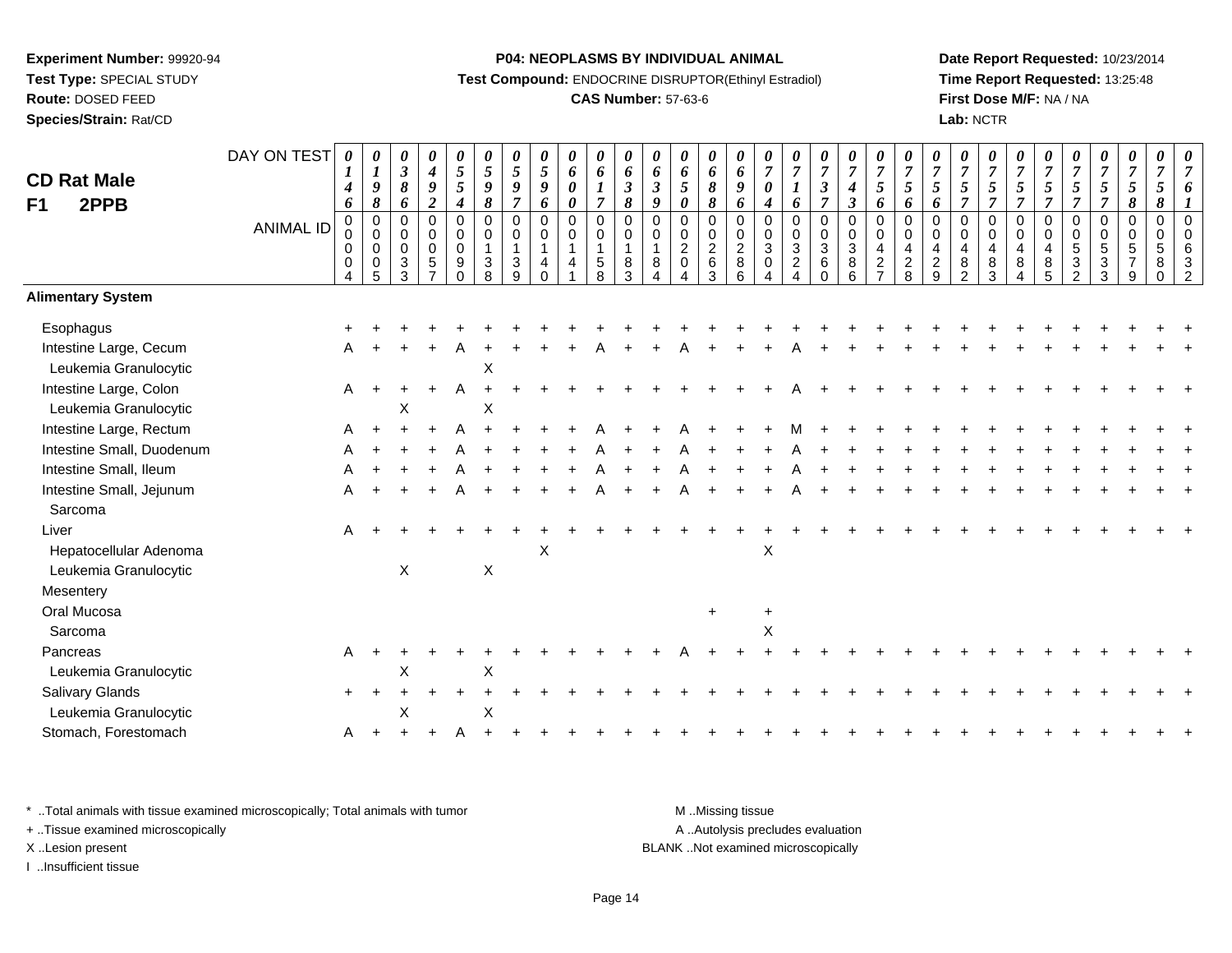**Test Type:** SPECIAL STUDY

**Route:** DOSED FEED

**Species/Strain:** Rat/CD

#### **P04: NEOPLASMS BY INDIVIDUAL ANIMAL**

**Test Compound:** ENDOCRINE DISRUPTOR(Ethinyl Estradiol)

### **CAS Number:** 57-63-6

**Date Report Requested:** 10/23/2014**Time Report Requested:** 13:25:49**First Dose M/F:** NA / NA**Lab:** NCTR

| <b>CD Rat Male</b><br>2PPB<br>F <sub>1</sub>                                                               | DAY ON TEST<br><b>ANIMAL ID</b> | 0<br>$\boldsymbol{4}$<br>6<br>$\mathbf 0$<br>$\mathbf 0$<br>$\mathbf 0$<br>$\mathbf 0$<br>4 | 0<br>$\boldsymbol{l}$<br>9<br>$\pmb{8}$<br>$\mathbf 0$<br>$\mathbf 0$<br>0<br>$\mathbf 0$<br>5 | 0<br>$\boldsymbol{\beta}$<br>8<br>6<br>$\Omega$<br>$\mathbf 0$<br>$\mathbf 0$<br>$\mathbf{3}$<br>3 | 0<br>$\boldsymbol{4}$<br>$\boldsymbol{g}$<br>$\overline{c}$<br>$\Omega$<br>0<br>$\mathbf 0$<br>5<br>$\overline{7}$ | 0<br>$\mathfrak{s}$<br>5<br>$\boldsymbol{4}$<br>$\Omega$<br>$\mathbf 0$<br>$\mathbf 0$<br>9<br>$\Omega$ | $\frac{\theta}{5}$<br>9<br>8<br>$\Omega$<br>0<br>1<br>3<br>8 | $\boldsymbol{\theta}$<br>$\sqrt{5}$<br>$\boldsymbol{g}$<br>$\overline{7}$<br>$\mathbf 0$<br>0<br>$\mathbf{1}$<br>3<br>9 | $\boldsymbol{\theta}$<br>5<br>9<br>6<br>$\mathbf 0$<br>$\mathbf 0$<br>4<br>$\Omega$ | 0<br>$\pmb{6}$<br>$\pmb{\theta}$<br>$\boldsymbol{\theta}$<br>$\mathbf 0$<br>$\mathbf 0$<br>$\overline{\mathbf{1}}$<br>4 | 0<br>$\boldsymbol{6}$<br>$\boldsymbol{l}$<br>$\overline{7}$<br>$\mathbf 0$<br>$\mathbf 0$<br>$\mathbf{1}$<br>$\sqrt{5}$<br>8 | 0<br>6<br>$\mathfrak{z}$<br>8<br>$\Omega$<br>$\mathbf 0$<br>1<br>8<br>3 | 0<br>6<br>$\mathfrak{z}$<br>$\boldsymbol{g}$<br>$\Omega$<br>$\Omega$<br>8<br>4 | $\boldsymbol{\theta}$<br>6<br>5<br>0<br>$\Omega$<br>0<br>$\overline{2}$<br>$\mathbf 0$<br>Δ | 0<br>6<br>8<br>$\pmb{8}$<br>$\Omega$<br>0<br>$\overline{c}$<br>6<br>$\mathbf{3}$ | 0<br>$\boldsymbol{6}$<br>$\boldsymbol{g}$<br>6<br>$\Omega$<br>$\mathbf 0$<br>$\overline{c}$<br>8<br>6 | $\boldsymbol{\theta}$<br>$\overline{7}$<br>$\boldsymbol{\theta}$<br>$\boldsymbol{4}$<br>$\Omega$<br>0<br>3<br>$\mathbf 0$<br>4 | $\overline{7}$<br>$\boldsymbol{l}$<br>6<br>$\Omega$<br>0<br>3<br>$\overline{c}$<br>4 | $\boldsymbol{\theta}$<br>$\overline{7}$<br>$\mathfrak{z}$<br>$\overline{7}$<br>$\mathbf 0$<br>0<br>3<br>6<br>$\Omega$ | $\boldsymbol{\theta}$<br>$\boldsymbol{7}$<br>$\boldsymbol{4}$<br>$\mathfrak{z}$<br>$\mathbf 0$<br>$\pmb{0}$<br>$\ensuremath{\mathsf{3}}$<br>8<br>$6\overline{6}$ | $\boldsymbol{\theta}$<br>$\overline{7}$<br>5<br>6<br>$\Omega$<br>$\mathbf 0$<br>4<br>$\frac{2}{7}$ | 0<br>$\boldsymbol{7}$<br>$\mathfrak{s}$<br>6<br>$\Omega$<br>0<br>4<br>$\frac{2}{8}$ | $\overline{7}$<br>$\overline{5}$<br>6<br>$\Omega$<br>$\mathbf 0$<br>$\overline{4}$<br>$\overline{c}$<br>$\overline{9}$ | 0<br>$\overline{7}$<br>5<br>$\overline{7}$<br>$\Omega$<br>$\mathbf 0$<br>$\overline{4}$<br>8<br>$\overline{2}$ | 0<br>$\frac{7}{5}$<br>$\overline{7}$<br>$\Omega$<br>0<br>4<br>8<br>3 | $\boldsymbol{\theta}$<br>$\boldsymbol{7}$<br>5<br>$\overline{7}$<br>$\Omega$<br>$\mathbf 0$<br>$\overline{4}$<br>8<br>$\overline{4}$ | $\boldsymbol{\theta}$<br>$\overline{7}$<br>5<br>$\overline{7}$<br>$\Omega$<br>0<br>4<br>8<br>5 | $\boldsymbol{\theta}$<br>$\overline{7}$<br>$\mathfrak{s}$<br>$\overline{7}$<br>$\mathbf 0$<br>$\mathbf 0$<br>5<br>$\sqrt{3}$<br>$\overline{2}$ | $\boldsymbol{\theta}$<br>$\overline{7}$<br>$\sqrt{5}$<br>$\overline{7}$<br>$\mathbf 0$<br>$\mathbf 0$<br>$\sqrt{5}$<br>3<br>3 | 0<br>$\boldsymbol{7}$<br>5<br>8<br>$\mathbf 0$<br>0<br>5<br>7<br>9 | 0<br>$\overline{7}$<br>$\mathfrak{s}$<br>8<br>$\mathbf 0$<br>0<br>5<br>8<br>$\Omega$ | $\Omega$<br>$\Omega$ |
|------------------------------------------------------------------------------------------------------------|---------------------------------|---------------------------------------------------------------------------------------------|------------------------------------------------------------------------------------------------|----------------------------------------------------------------------------------------------------|--------------------------------------------------------------------------------------------------------------------|---------------------------------------------------------------------------------------------------------|--------------------------------------------------------------|-------------------------------------------------------------------------------------------------------------------------|-------------------------------------------------------------------------------------|-------------------------------------------------------------------------------------------------------------------------|------------------------------------------------------------------------------------------------------------------------------|-------------------------------------------------------------------------|--------------------------------------------------------------------------------|---------------------------------------------------------------------------------------------|----------------------------------------------------------------------------------|-------------------------------------------------------------------------------------------------------|--------------------------------------------------------------------------------------------------------------------------------|--------------------------------------------------------------------------------------|-----------------------------------------------------------------------------------------------------------------------|------------------------------------------------------------------------------------------------------------------------------------------------------------------|----------------------------------------------------------------------------------------------------|-------------------------------------------------------------------------------------|------------------------------------------------------------------------------------------------------------------------|----------------------------------------------------------------------------------------------------------------|----------------------------------------------------------------------|--------------------------------------------------------------------------------------------------------------------------------------|------------------------------------------------------------------------------------------------|------------------------------------------------------------------------------------------------------------------------------------------------|-------------------------------------------------------------------------------------------------------------------------------|--------------------------------------------------------------------|--------------------------------------------------------------------------------------|----------------------|
| Stomach, Glandular                                                                                         |                                 | A                                                                                           | $+$                                                                                            |                                                                                                    | $\ddot{}$                                                                                                          | Α                                                                                                       |                                                              |                                                                                                                         |                                                                                     |                                                                                                                         |                                                                                                                              |                                                                         |                                                                                |                                                                                             |                                                                                  |                                                                                                       | ÷                                                                                                                              |                                                                                      |                                                                                                                       |                                                                                                                                                                  |                                                                                                    |                                                                                     |                                                                                                                        |                                                                                                                |                                                                      |                                                                                                                                      |                                                                                                |                                                                                                                                                |                                                                                                                               |                                                                    |                                                                                      |                      |
| <b>Cardiovascular System</b>                                                                               |                                 |                                                                                             |                                                                                                |                                                                                                    |                                                                                                                    |                                                                                                         |                                                              |                                                                                                                         |                                                                                     |                                                                                                                         |                                                                                                                              |                                                                         |                                                                                |                                                                                             |                                                                                  |                                                                                                       |                                                                                                                                |                                                                                      |                                                                                                                       |                                                                                                                                                                  |                                                                                                    |                                                                                     |                                                                                                                        |                                                                                                                |                                                                      |                                                                                                                                      |                                                                                                |                                                                                                                                                |                                                                                                                               |                                                                    |                                                                                      |                      |
| <b>Blood Vessel</b>                                                                                        |                                 |                                                                                             |                                                                                                |                                                                                                    |                                                                                                                    |                                                                                                         |                                                              |                                                                                                                         |                                                                                     |                                                                                                                         |                                                                                                                              |                                                                         |                                                                                |                                                                                             |                                                                                  |                                                                                                       |                                                                                                                                |                                                                                      |                                                                                                                       |                                                                                                                                                                  |                                                                                                    |                                                                                     |                                                                                                                        |                                                                                                                |                                                                      |                                                                                                                                      |                                                                                                |                                                                                                                                                |                                                                                                                               |                                                                    |                                                                                      |                      |
| Heart                                                                                                      |                                 |                                                                                             |                                                                                                |                                                                                                    |                                                                                                                    |                                                                                                         |                                                              |                                                                                                                         |                                                                                     |                                                                                                                         |                                                                                                                              |                                                                         |                                                                                |                                                                                             |                                                                                  |                                                                                                       |                                                                                                                                |                                                                                      |                                                                                                                       |                                                                                                                                                                  |                                                                                                    |                                                                                     |                                                                                                                        |                                                                                                                |                                                                      |                                                                                                                                      |                                                                                                |                                                                                                                                                |                                                                                                                               |                                                                    |                                                                                      |                      |
| Endocardium, Schwannoma Malignant                                                                          |                                 |                                                                                             |                                                                                                |                                                                                                    |                                                                                                                    | X                                                                                                       |                                                              |                                                                                                                         |                                                                                     |                                                                                                                         |                                                                                                                              |                                                                         |                                                                                |                                                                                             |                                                                                  |                                                                                                       |                                                                                                                                |                                                                                      |                                                                                                                       |                                                                                                                                                                  |                                                                                                    |                                                                                     |                                                                                                                        |                                                                                                                |                                                                      |                                                                                                                                      |                                                                                                |                                                                                                                                                |                                                                                                                               |                                                                    |                                                                                      |                      |
| Leukemia Granulocytic                                                                                      |                                 |                                                                                             |                                                                                                | $\mathsf X$                                                                                        |                                                                                                                    |                                                                                                         | X                                                            |                                                                                                                         |                                                                                     |                                                                                                                         |                                                                                                                              |                                                                         |                                                                                |                                                                                             |                                                                                  |                                                                                                       |                                                                                                                                |                                                                                      |                                                                                                                       |                                                                                                                                                                  |                                                                                                    |                                                                                     |                                                                                                                        |                                                                                                                |                                                                      |                                                                                                                                      |                                                                                                |                                                                                                                                                |                                                                                                                               |                                                                    |                                                                                      |                      |
| <b>Endocrine System</b>                                                                                    |                                 |                                                                                             |                                                                                                |                                                                                                    |                                                                                                                    |                                                                                                         |                                                              |                                                                                                                         |                                                                                     |                                                                                                                         |                                                                                                                              |                                                                         |                                                                                |                                                                                             |                                                                                  |                                                                                                       |                                                                                                                                |                                                                                      |                                                                                                                       |                                                                                                                                                                  |                                                                                                    |                                                                                     |                                                                                                                        |                                                                                                                |                                                                      |                                                                                                                                      |                                                                                                |                                                                                                                                                |                                                                                                                               |                                                                    |                                                                                      |                      |
| <b>Adrenal Cortex</b><br>Adenoma                                                                           |                                 |                                                                                             |                                                                                                |                                                                                                    |                                                                                                                    |                                                                                                         |                                                              |                                                                                                                         |                                                                                     |                                                                                                                         |                                                                                                                              |                                                                         |                                                                                |                                                                                             |                                                                                  |                                                                                                       |                                                                                                                                |                                                                                      |                                                                                                                       |                                                                                                                                                                  |                                                                                                    | X                                                                                   |                                                                                                                        |                                                                                                                |                                                                      |                                                                                                                                      |                                                                                                |                                                                                                                                                |                                                                                                                               |                                                                    |                                                                                      |                      |
| Leukemia Granulocytic                                                                                      |                                 |                                                                                             |                                                                                                | $\mathsf X$                                                                                        |                                                                                                                    |                                                                                                         | $\pmb{\times}$                                               |                                                                                                                         |                                                                                     |                                                                                                                         |                                                                                                                              |                                                                         |                                                                                |                                                                                             |                                                                                  |                                                                                                       |                                                                                                                                |                                                                                      |                                                                                                                       |                                                                                                                                                                  |                                                                                                    |                                                                                     |                                                                                                                        |                                                                                                                |                                                                      |                                                                                                                                      |                                                                                                |                                                                                                                                                |                                                                                                                               |                                                                    |                                                                                      |                      |
| Adrenal Medulla                                                                                            |                                 |                                                                                             |                                                                                                |                                                                                                    |                                                                                                                    |                                                                                                         |                                                              |                                                                                                                         |                                                                                     |                                                                                                                         |                                                                                                                              |                                                                         |                                                                                |                                                                                             |                                                                                  |                                                                                                       |                                                                                                                                |                                                                                      |                                                                                                                       |                                                                                                                                                                  |                                                                                                    |                                                                                     |                                                                                                                        |                                                                                                                |                                                                      |                                                                                                                                      |                                                                                                |                                                                                                                                                |                                                                                                                               |                                                                    |                                                                                      |                      |
| Leukemia Granulocytic<br>Pheochromocytoma Benign<br>Pheochromocytoma Complex<br>Pheochromocytoma Malignant |                                 |                                                                                             |                                                                                                | $\boldsymbol{\mathsf{X}}$                                                                          |                                                                                                                    |                                                                                                         |                                                              |                                                                                                                         |                                                                                     |                                                                                                                         |                                                                                                                              |                                                                         |                                                                                |                                                                                             |                                                                                  |                                                                                                       |                                                                                                                                |                                                                                      |                                                                                                                       |                                                                                                                                                                  |                                                                                                    |                                                                                     |                                                                                                                        | X                                                                                                              |                                                                      |                                                                                                                                      |                                                                                                |                                                                                                                                                |                                                                                                                               |                                                                    |                                                                                      |                      |
| Islets, Pancreatic                                                                                         |                                 | A                                                                                           |                                                                                                |                                                                                                    |                                                                                                                    |                                                                                                         |                                                              |                                                                                                                         |                                                                                     |                                                                                                                         |                                                                                                                              |                                                                         |                                                                                |                                                                                             |                                                                                  |                                                                                                       |                                                                                                                                |                                                                                      |                                                                                                                       |                                                                                                                                                                  |                                                                                                    |                                                                                     |                                                                                                                        |                                                                                                                |                                                                      |                                                                                                                                      |                                                                                                |                                                                                                                                                |                                                                                                                               |                                                                    |                                                                                      |                      |
| Leukemia Granulocytic                                                                                      |                                 |                                                                                             |                                                                                                |                                                                                                    |                                                                                                                    |                                                                                                         | X                                                            |                                                                                                                         |                                                                                     |                                                                                                                         |                                                                                                                              |                                                                         |                                                                                |                                                                                             |                                                                                  |                                                                                                       |                                                                                                                                |                                                                                      |                                                                                                                       |                                                                                                                                                                  |                                                                                                    |                                                                                     |                                                                                                                        |                                                                                                                |                                                                      |                                                                                                                                      |                                                                                                |                                                                                                                                                |                                                                                                                               |                                                                    |                                                                                      |                      |
| Parathyroid Gland<br>Leukemia Granulocytic                                                                 |                                 | м                                                                                           |                                                                                                |                                                                                                    |                                                                                                                    |                                                                                                         | X                                                            |                                                                                                                         |                                                                                     |                                                                                                                         |                                                                                                                              |                                                                         |                                                                                |                                                                                             |                                                                                  |                                                                                                       |                                                                                                                                |                                                                                      |                                                                                                                       |                                                                                                                                                                  |                                                                                                    |                                                                                     |                                                                                                                        |                                                                                                                |                                                                      |                                                                                                                                      |                                                                                                |                                                                                                                                                |                                                                                                                               |                                                                    |                                                                                      |                      |
| <b>Pituitary Gland</b>                                                                                     |                                 |                                                                                             |                                                                                                |                                                                                                    |                                                                                                                    |                                                                                                         |                                                              |                                                                                                                         |                                                                                     |                                                                                                                         |                                                                                                                              |                                                                         |                                                                                |                                                                                             |                                                                                  |                                                                                                       |                                                                                                                                |                                                                                      |                                                                                                                       |                                                                                                                                                                  |                                                                                                    |                                                                                     |                                                                                                                        |                                                                                                                |                                                                      |                                                                                                                                      |                                                                                                |                                                                                                                                                |                                                                                                                               |                                                                    |                                                                                      |                      |
| Leukemia Granulocytic                                                                                      |                                 |                                                                                             |                                                                                                | X                                                                                                  |                                                                                                                    |                                                                                                         | X                                                            |                                                                                                                         |                                                                                     |                                                                                                                         |                                                                                                                              |                                                                         |                                                                                |                                                                                             |                                                                                  |                                                                                                       |                                                                                                                                |                                                                                      |                                                                                                                       |                                                                                                                                                                  |                                                                                                    |                                                                                     |                                                                                                                        |                                                                                                                |                                                                      |                                                                                                                                      |                                                                                                |                                                                                                                                                |                                                                                                                               |                                                                    |                                                                                      |                      |
| Pars Distalis, Adenoma                                                                                     |                                 |                                                                                             |                                                                                                |                                                                                                    |                                                                                                                    |                                                                                                         |                                                              |                                                                                                                         | $X$ $X$                                                                             |                                                                                                                         |                                                                                                                              |                                                                         | X                                                                              |                                                                                             | X                                                                                |                                                                                                       |                                                                                                                                | $X$ $X$                                                                              |                                                                                                                       |                                                                                                                                                                  | X                                                                                                  |                                                                                     | $X$ $X$                                                                                                                |                                                                                                                |                                                                      |                                                                                                                                      | Χ                                                                                              |                                                                                                                                                |                                                                                                                               | X X X                                                              |                                                                                      |                      |

\* ..Total animals with tissue examined microscopically; Total animals with tumor **M** . Missing tissue M ..Missing tissue

+ ..Tissue examined microscopically

I ..Insufficient tissue

A ..Autolysis precludes evaluation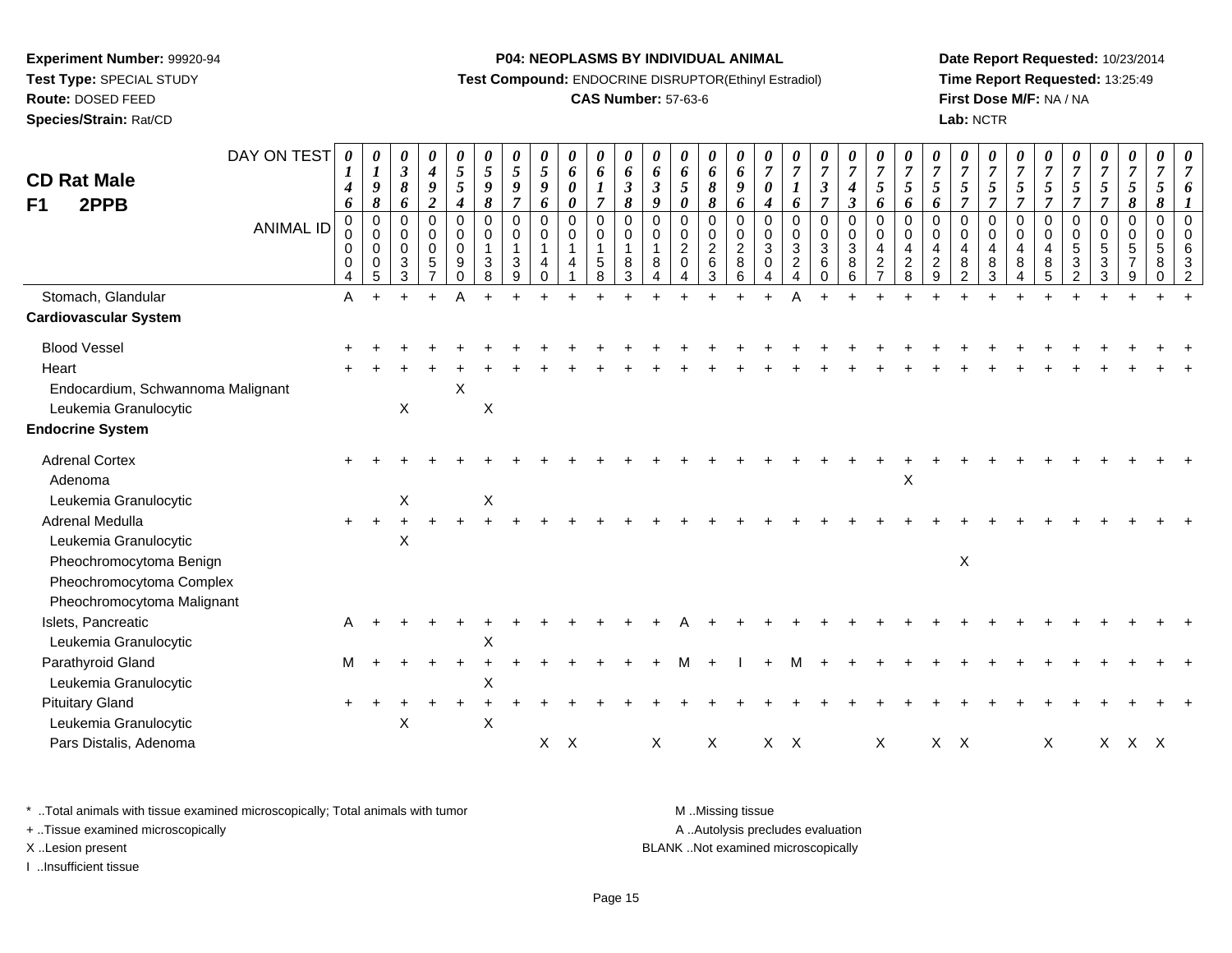**Route:** DOSED FEED

**Species/Strain:** Rat/CD

**P04: NEOPLASMS BY INDIVIDUAL ANIMAL**

**Test Compound:** ENDOCRINE DISRUPTOR(Ethinyl Estradiol)

# **CAS Number:** 57-63-6

**Date Report Requested:** 10/23/2014**Time Report Requested:** 13:25:49**First Dose M/F:** NA / NA**Lab:** NCTR

| <b>CD Rat Male</b><br>2PPB<br>F <sub>1</sub> | DAY ON TEST<br><b>ANIMAL ID</b> | 0<br>$\bm{l}$<br>$\boldsymbol{4}$<br>6<br>0<br>0<br>0<br>0 | $\boldsymbol{\theta}$<br>$\boldsymbol{l}$<br>9<br>8<br>$\pmb{0}$<br>0<br>0<br>0 | 0<br>$\boldsymbol{\beta}$<br>$\pmb{8}$<br>6<br>$\pmb{0}$<br>$\mathbf 0$<br>$\mathsf{O}\xspace$<br>$\sqrt{3}$ | 0<br>$\boldsymbol{4}$<br>$\pmb{9}$<br>$\overline{\mathbf{c}}$<br>0<br>0<br>$\pmb{0}$<br>$\sqrt{5}$ | $\boldsymbol{\theta}$<br>$\mathfrak{s}$<br>5<br>$\boldsymbol{4}$<br>$\mathbf 0$<br>$\mathbf 0$<br>$\mathbf 0$<br>9 | 0<br>5<br>9<br>8<br>$\mathbf 0$<br>$\mathbf 0$<br>$\mathbf{1}$<br>3 | 0<br>$\sqrt{5}$<br>9<br>$\overline{7}$<br>$\pmb{0}$<br>0<br>$\mathbf{1}$<br>3 | 0<br>$\mathfrak{s}$<br>$\boldsymbol{9}$<br>6<br>$\pmb{0}$<br>$\mathbf 0$<br>4 | $\boldsymbol{\theta}$<br>6<br>$\pmb{\theta}$<br>$\boldsymbol{\theta}$<br>$\pmb{0}$<br>0<br>$\mathbf 1$<br>4 | 0<br>6<br>$\boldsymbol{l}$<br>$\overline{7}$<br>$\pmb{0}$<br>$\mathbf 0$<br>$\mathbf{1}$<br>$\sqrt{5}$ | 0<br>$\pmb{6}$<br>$\boldsymbol{\beta}$<br>$\pmb{8}$<br>$\mathbf 0$<br>$\mathbf 0$<br>1<br>8 | $\boldsymbol{\theta}$<br>6<br>$\boldsymbol{\beta}$<br>9<br>$\mathbf 0$<br>$\Omega$<br>$\mathbf{1}$<br>8 | 0<br>6<br>5<br>$\boldsymbol{\theta}$<br>$\mathsf 0$<br>$\mathbf 0$<br>$\overline{c}$<br>$\mathbf 0$ | 0<br>6<br>$\pmb{8}$<br>$\pmb{8}$<br>$\mathbf 0$<br>$\pmb{0}$<br>$\overline{2}$<br>$\,6\,$ | 0<br>$\pmb{6}$<br>9<br>$\boldsymbol{6}$<br>$\pmb{0}$<br>$\pmb{0}$<br>$\overline{2}$<br>$\bf 8$ | $\boldsymbol{\theta}$<br>$\overline{7}$<br>$\boldsymbol{\theta}$<br>$\boldsymbol{4}$<br>$\mathbf 0$<br>0<br>$\mathbf{3}$<br>0 | $\boldsymbol{\theta}$<br>$\overline{7}$<br>6<br>$\mathbf 0$<br>$\mathbf 0$<br>$\mathbf{3}$<br>$\overline{c}$ | 0<br>$\overline{7}$<br>$\mathbf{3}$<br>$\overline{7}$<br>0<br>0<br>$\sqrt{3}$<br>6 | 0<br>$\overline{7}$<br>$\boldsymbol{4}$<br>$\mathfrak{z}$<br>$\pmb{0}$<br>$\boldsymbol{0}$<br>$\mathbf{3}$<br>8 | $\frac{\theta}{7}$<br>$\sqrt{5}$<br>6<br>$\pmb{0}$<br>$\mathbf 0$<br>4<br>$\overline{c}$ | 0<br>$\overline{7}$<br>$\mathfrak{s}$<br>6<br>$\mathbf 0$<br>$\mathbf 0$<br>$\overline{4}$<br>$\overline{c}$ | $\boldsymbol{\theta}$<br>$\overline{7}$<br>$\sqrt{5}$<br>6<br>$\mathbf 0$<br>$\mathbf 0$<br>$\overline{4}$<br>$\sqrt{2}$ | $\frac{\boldsymbol{0}}{7}$<br>$5\overline{)}$<br>$\overline{7}$<br>$\mathbf 0$<br>0<br>4<br>8 | 0<br>$\boldsymbol{7}$<br>$\sqrt{5}$<br>$\overline{7}$<br>0<br>$\pmb{0}$<br>$\overline{4}$<br>8 | 0<br>$\boldsymbol{7}$<br>5<br>$\overline{7}$<br>$\pmb{0}$<br>$\pmb{0}$<br>$\overline{4}$<br>$\bf 8$ | 0<br>$\overline{7}$<br>$\sqrt{5}$<br>$\overline{7}$<br>$\mathbf 0$<br>0<br>$\overline{\mathbf{4}}$<br>8 | $\boldsymbol{\theta}$<br>$\overline{7}$<br>$\mathfrak{s}$<br>$\overline{7}$<br>$\pmb{0}$<br>$\mathbf 0$<br>$\sqrt{5}$<br>$\mathbf{3}$ | 0<br>$\boldsymbol{7}$<br>$5\overline{)}$<br>$\overline{7}$<br>0<br>$\pmb{0}$<br>$\,$ 5 $\,$<br>$\ensuremath{\mathsf{3}}$ | 0<br>$\overline{7}$<br>5<br>8<br>$\mathbf 0$<br>$\mathbf 0$<br>5<br>$\overline{7}$ | 0<br>$\overline{7}$<br>$\mathfrak{s}$<br>$\pmb{8}$<br>$\mathsf 0$<br>$\begin{array}{c} 0 \\ 5 \end{array}$<br>8 | $\overline{7}$<br>$\Omega$<br>$\Omega$<br>6<br>3 |
|----------------------------------------------|---------------------------------|------------------------------------------------------------|---------------------------------------------------------------------------------|--------------------------------------------------------------------------------------------------------------|----------------------------------------------------------------------------------------------------|--------------------------------------------------------------------------------------------------------------------|---------------------------------------------------------------------|-------------------------------------------------------------------------------|-------------------------------------------------------------------------------|-------------------------------------------------------------------------------------------------------------|--------------------------------------------------------------------------------------------------------|---------------------------------------------------------------------------------------------|---------------------------------------------------------------------------------------------------------|-----------------------------------------------------------------------------------------------------|-------------------------------------------------------------------------------------------|------------------------------------------------------------------------------------------------|-------------------------------------------------------------------------------------------------------------------------------|--------------------------------------------------------------------------------------------------------------|------------------------------------------------------------------------------------|-----------------------------------------------------------------------------------------------------------------|------------------------------------------------------------------------------------------|--------------------------------------------------------------------------------------------------------------|--------------------------------------------------------------------------------------------------------------------------|-----------------------------------------------------------------------------------------------|------------------------------------------------------------------------------------------------|-----------------------------------------------------------------------------------------------------|---------------------------------------------------------------------------------------------------------|---------------------------------------------------------------------------------------------------------------------------------------|--------------------------------------------------------------------------------------------------------------------------|------------------------------------------------------------------------------------|-----------------------------------------------------------------------------------------------------------------|--------------------------------------------------|
| <b>Thyroid Gland</b>                         |                                 | 4<br>A                                                     | 5                                                                               | 3                                                                                                            | $\overline{ }$                                                                                     | $\Omega$                                                                                                           | 8                                                                   | 9                                                                             | $\Omega$                                                                      |                                                                                                             | 8                                                                                                      | 3                                                                                           |                                                                                                         |                                                                                                     | 3                                                                                         | 6                                                                                              | Δ                                                                                                                             |                                                                                                              | $\Omega$                                                                           | 6                                                                                                               | $\overline{ }$                                                                           | 8                                                                                                            | 9                                                                                                                        | 2                                                                                             | 3                                                                                              | 4                                                                                                   | 5                                                                                                       | $\mathcal{P}$                                                                                                                         | 3                                                                                                                        | 9                                                                                  | 0                                                                                                               |                                                  |
| C Cell, Carcinoma                            |                                 |                                                            |                                                                                 |                                                                                                              |                                                                                                    |                                                                                                                    |                                                                     |                                                                               |                                                                               |                                                                                                             |                                                                                                        |                                                                                             |                                                                                                         |                                                                                                     |                                                                                           |                                                                                                |                                                                                                                               |                                                                                                              |                                                                                    |                                                                                                                 |                                                                                          |                                                                                                              |                                                                                                                          |                                                                                               |                                                                                                |                                                                                                     |                                                                                                         |                                                                                                                                       |                                                                                                                          |                                                                                    |                                                                                                                 |                                                  |
| Leukemia Granulocytic                        |                                 |                                                            |                                                                                 | X                                                                                                            |                                                                                                    |                                                                                                                    | $\mathsf X$                                                         |                                                                               |                                                                               |                                                                                                             |                                                                                                        |                                                                                             |                                                                                                         |                                                                                                     |                                                                                           |                                                                                                |                                                                                                                               |                                                                                                              |                                                                                    |                                                                                                                 |                                                                                          |                                                                                                              |                                                                                                                          |                                                                                               |                                                                                                |                                                                                                     |                                                                                                         |                                                                                                                                       |                                                                                                                          |                                                                                    |                                                                                                                 |                                                  |
| <b>General Body System</b>                   |                                 |                                                            |                                                                                 |                                                                                                              |                                                                                                    |                                                                                                                    |                                                                     |                                                                               |                                                                               |                                                                                                             |                                                                                                        |                                                                                             |                                                                                                         |                                                                                                     |                                                                                           |                                                                                                |                                                                                                                               |                                                                                                              |                                                                                    |                                                                                                                 |                                                                                          |                                                                                                              |                                                                                                                          |                                                                                               |                                                                                                |                                                                                                     |                                                                                                         |                                                                                                                                       |                                                                                                                          |                                                                                    |                                                                                                                 |                                                  |
| <b>NONE</b>                                  |                                 |                                                            |                                                                                 |                                                                                                              |                                                                                                    |                                                                                                                    |                                                                     |                                                                               |                                                                               |                                                                                                             |                                                                                                        |                                                                                             |                                                                                                         |                                                                                                     |                                                                                           |                                                                                                |                                                                                                                               |                                                                                                              |                                                                                    |                                                                                                                 |                                                                                          |                                                                                                              |                                                                                                                          |                                                                                               |                                                                                                |                                                                                                     |                                                                                                         |                                                                                                                                       |                                                                                                                          |                                                                                    |                                                                                                                 |                                                  |
| <b>Genital System</b>                        |                                 |                                                            |                                                                                 |                                                                                                              |                                                                                                    |                                                                                                                    |                                                                     |                                                                               |                                                                               |                                                                                                             |                                                                                                        |                                                                                             |                                                                                                         |                                                                                                     |                                                                                           |                                                                                                |                                                                                                                               |                                                                                                              |                                                                                    |                                                                                                                 |                                                                                          |                                                                                                              |                                                                                                                          |                                                                                               |                                                                                                |                                                                                                     |                                                                                                         |                                                                                                                                       |                                                                                                                          |                                                                                    |                                                                                                                 |                                                  |
| <b>Coagulating Gland</b>                     |                                 |                                                            |                                                                                 |                                                                                                              |                                                                                                    |                                                                                                                    |                                                                     |                                                                               |                                                                               |                                                                                                             |                                                                                                        |                                                                                             |                                                                                                         |                                                                                                     |                                                                                           |                                                                                                |                                                                                                                               |                                                                                                              |                                                                                    |                                                                                                                 |                                                                                          |                                                                                                              |                                                                                                                          |                                                                                               |                                                                                                |                                                                                                     |                                                                                                         |                                                                                                                                       |                                                                                                                          |                                                                                    |                                                                                                                 |                                                  |
| Leukemia Granulocytic                        |                                 |                                                            |                                                                                 |                                                                                                              |                                                                                                    |                                                                                                                    | Χ                                                                   |                                                                               |                                                                               |                                                                                                             |                                                                                                        |                                                                                             |                                                                                                         |                                                                                                     |                                                                                           |                                                                                                |                                                                                                                               |                                                                                                              |                                                                                    |                                                                                                                 |                                                                                          |                                                                                                              |                                                                                                                          |                                                                                               |                                                                                                |                                                                                                     |                                                                                                         |                                                                                                                                       |                                                                                                                          |                                                                                    |                                                                                                                 |                                                  |
| Epididymis                                   |                                 |                                                            |                                                                                 |                                                                                                              |                                                                                                    |                                                                                                                    |                                                                     |                                                                               |                                                                               |                                                                                                             |                                                                                                        |                                                                                             |                                                                                                         |                                                                                                     |                                                                                           |                                                                                                |                                                                                                                               |                                                                                                              |                                                                                    |                                                                                                                 |                                                                                          |                                                                                                              |                                                                                                                          |                                                                                               |                                                                                                |                                                                                                     |                                                                                                         |                                                                                                                                       |                                                                                                                          |                                                                                    |                                                                                                                 |                                                  |
| Leukemia Granulocytic                        |                                 |                                                            |                                                                                 |                                                                                                              |                                                                                                    |                                                                                                                    | X                                                                   |                                                                               |                                                                               |                                                                                                             |                                                                                                        |                                                                                             |                                                                                                         |                                                                                                     |                                                                                           |                                                                                                |                                                                                                                               |                                                                                                              |                                                                                    |                                                                                                                 |                                                                                          |                                                                                                              |                                                                                                                          |                                                                                               |                                                                                                |                                                                                                     |                                                                                                         |                                                                                                                                       |                                                                                                                          |                                                                                    |                                                                                                                 |                                                  |
| Penis                                        |                                 |                                                            |                                                                                 |                                                                                                              |                                                                                                    |                                                                                                                    |                                                                     |                                                                               |                                                                               |                                                                                                             |                                                                                                        |                                                                                             | $\ddot{}$                                                                                               |                                                                                                     |                                                                                           |                                                                                                |                                                                                                                               |                                                                                                              |                                                                                    |                                                                                                                 |                                                                                          |                                                                                                              |                                                                                                                          |                                                                                               |                                                                                                |                                                                                                     |                                                                                                         |                                                                                                                                       |                                                                                                                          |                                                                                    |                                                                                                                 |                                                  |
| <b>Preputial Gland</b>                       |                                 |                                                            |                                                                                 |                                                                                                              |                                                                                                    |                                                                                                                    |                                                                     |                                                                               |                                                                               |                                                                                                             |                                                                                                        |                                                                                             |                                                                                                         |                                                                                                     |                                                                                           |                                                                                                |                                                                                                                               |                                                                                                              |                                                                                    |                                                                                                                 |                                                                                          |                                                                                                              |                                                                                                                          |                                                                                               |                                                                                                |                                                                                                     |                                                                                                         |                                                                                                                                       |                                                                                                                          |                                                                                    |                                                                                                                 |                                                  |
| Leukemia Granulocytic                        |                                 |                                                            |                                                                                 | $\boldsymbol{\mathsf{X}}$                                                                                    |                                                                                                    |                                                                                                                    | X                                                                   |                                                                               |                                                                               |                                                                                                             |                                                                                                        |                                                                                             |                                                                                                         |                                                                                                     |                                                                                           |                                                                                                |                                                                                                                               |                                                                                                              |                                                                                    |                                                                                                                 |                                                                                          |                                                                                                              |                                                                                                                          |                                                                                               |                                                                                                |                                                                                                     |                                                                                                         |                                                                                                                                       |                                                                                                                          |                                                                                    |                                                                                                                 |                                                  |
| Squamous Cell Carcinoma                      |                                 |                                                            |                                                                                 |                                                                                                              |                                                                                                    |                                                                                                                    |                                                                     |                                                                               | X                                                                             |                                                                                                             |                                                                                                        |                                                                                             |                                                                                                         |                                                                                                     |                                                                                           | X                                                                                              |                                                                                                                               |                                                                                                              | X                                                                                  | $\mathsf{X}$                                                                                                    |                                                                                          |                                                                                                              |                                                                                                                          |                                                                                               |                                                                                                |                                                                                                     |                                                                                                         |                                                                                                                                       |                                                                                                                          |                                                                                    |                                                                                                                 |                                                  |
| Prostate, Dorsal/Lateral Lobe                |                                 |                                                            |                                                                                 |                                                                                                              |                                                                                                    |                                                                                                                    |                                                                     |                                                                               |                                                                               |                                                                                                             |                                                                                                        |                                                                                             |                                                                                                         |                                                                                                     |                                                                                           |                                                                                                | $\ddot{}$                                                                                                                     |                                                                                                              |                                                                                    | $\ddot{}$                                                                                                       |                                                                                          |                                                                                                              |                                                                                                                          |                                                                                               |                                                                                                |                                                                                                     |                                                                                                         | $\ddot{}$                                                                                                                             |                                                                                                                          |                                                                                    |                                                                                                                 |                                                  |
| Leukemia Granulocytic                        |                                 |                                                            |                                                                                 | X                                                                                                            |                                                                                                    |                                                                                                                    | X                                                                   |                                                                               |                                                                               |                                                                                                             |                                                                                                        |                                                                                             |                                                                                                         |                                                                                                     |                                                                                           |                                                                                                |                                                                                                                               |                                                                                                              |                                                                                    |                                                                                                                 |                                                                                          |                                                                                                              |                                                                                                                          |                                                                                               |                                                                                                |                                                                                                     |                                                                                                         |                                                                                                                                       |                                                                                                                          |                                                                                    |                                                                                                                 |                                                  |
| Prostate, Ventral Lobe                       |                                 |                                                            |                                                                                 |                                                                                                              |                                                                                                    |                                                                                                                    |                                                                     |                                                                               |                                                                               |                                                                                                             |                                                                                                        |                                                                                             |                                                                                                         |                                                                                                     |                                                                                           |                                                                                                |                                                                                                                               |                                                                                                              |                                                                                    |                                                                                                                 |                                                                                          |                                                                                                              |                                                                                                                          |                                                                                               |                                                                                                |                                                                                                     |                                                                                                         |                                                                                                                                       |                                                                                                                          |                                                                                    |                                                                                                                 |                                                  |
| <b>Rete Testes</b>                           |                                 |                                                            |                                                                                 |                                                                                                              |                                                                                                    |                                                                                                                    |                                                                     |                                                                               |                                                                               |                                                                                                             |                                                                                                        |                                                                                             |                                                                                                         |                                                                                                     |                                                                                           |                                                                                                |                                                                                                                               |                                                                                                              |                                                                                    |                                                                                                                 |                                                                                          |                                                                                                              |                                                                                                                          |                                                                                               |                                                                                                |                                                                                                     |                                                                                                         |                                                                                                                                       |                                                                                                                          |                                                                                    |                                                                                                                 |                                                  |
| Seminal Vesicle                              |                                 | Α                                                          |                                                                                 |                                                                                                              |                                                                                                    |                                                                                                                    |                                                                     |                                                                               |                                                                               |                                                                                                             |                                                                                                        |                                                                                             |                                                                                                         |                                                                                                     |                                                                                           |                                                                                                |                                                                                                                               |                                                                                                              |                                                                                    |                                                                                                                 |                                                                                          |                                                                                                              |                                                                                                                          |                                                                                               |                                                                                                |                                                                                                     |                                                                                                         |                                                                                                                                       |                                                                                                                          |                                                                                    |                                                                                                                 |                                                  |
| Leukemia Granulocytic                        |                                 |                                                            |                                                                                 |                                                                                                              |                                                                                                    |                                                                                                                    | X                                                                   |                                                                               |                                                                               |                                                                                                             |                                                                                                        |                                                                                             |                                                                                                         |                                                                                                     |                                                                                           |                                                                                                |                                                                                                                               |                                                                                                              |                                                                                    |                                                                                                                 |                                                                                          |                                                                                                              |                                                                                                                          |                                                                                               |                                                                                                |                                                                                                     |                                                                                                         |                                                                                                                                       |                                                                                                                          |                                                                                    |                                                                                                                 |                                                  |
| <b>Testes</b>                                |                                 |                                                            |                                                                                 |                                                                                                              |                                                                                                    |                                                                                                                    |                                                                     |                                                                               |                                                                               |                                                                                                             |                                                                                                        |                                                                                             |                                                                                                         |                                                                                                     |                                                                                           |                                                                                                |                                                                                                                               |                                                                                                              |                                                                                    |                                                                                                                 |                                                                                          |                                                                                                              |                                                                                                                          |                                                                                               |                                                                                                |                                                                                                     |                                                                                                         |                                                                                                                                       |                                                                                                                          |                                                                                    |                                                                                                                 |                                                  |

\* ..Total animals with tissue examined microscopically; Total animals with tumor **M** . Missing tissue M ..Missing tissue

+ ..Tissue examined microscopically

I ..Insufficient tissue

A ..Autolysis precludes evaluation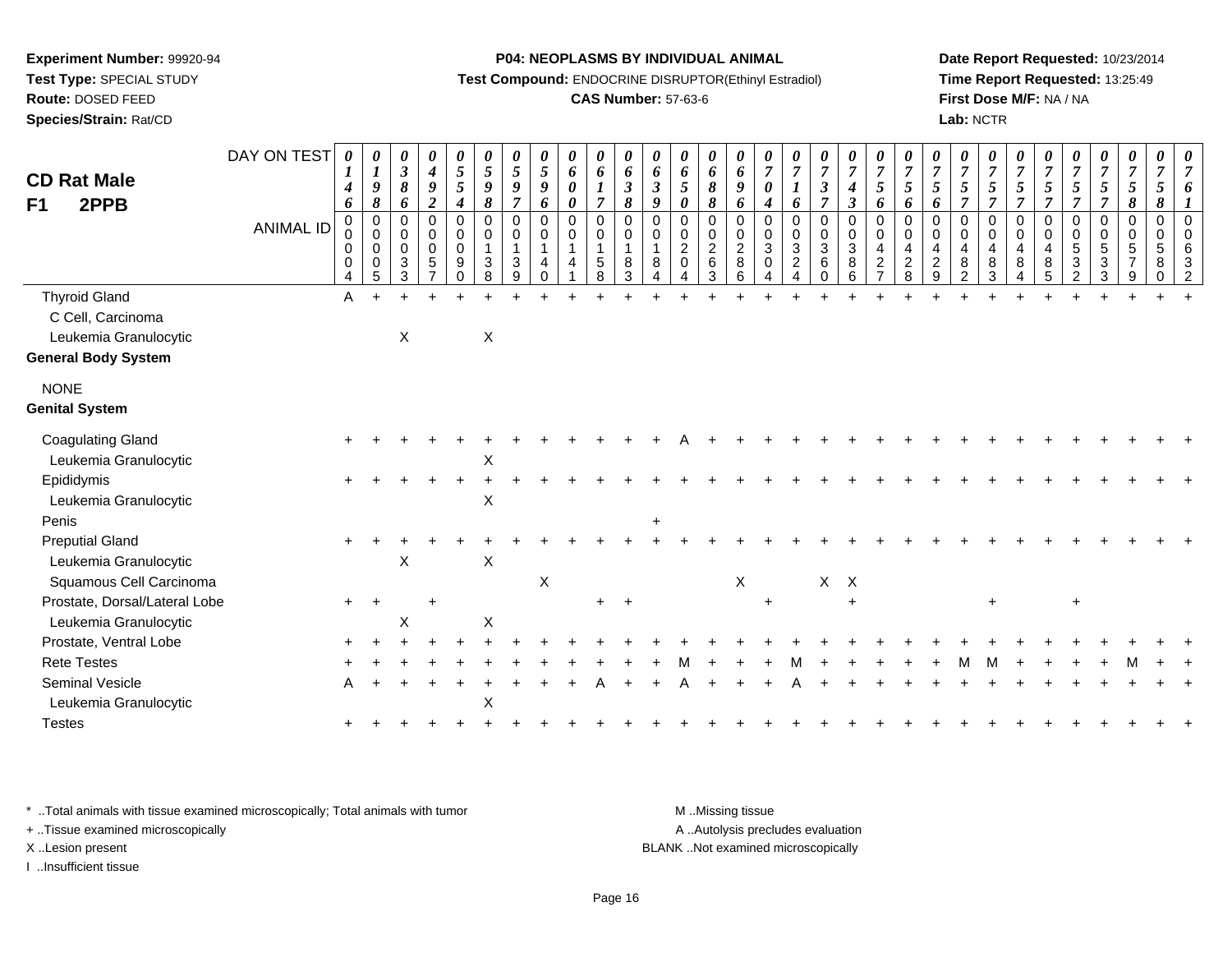**Route:** DOSED FEED

**Species/Strain:** Rat/CD

### **P04: NEOPLASMS BY INDIVIDUAL ANIMAL**

**Test Compound:** ENDOCRINE DISRUPTOR(Ethinyl Estradiol)

### **CAS Number:** 57-63-6

**Date Report Requested:** 10/23/2014**Time Report Requested:** 13:25:50**First Dose M/F:** NA / NA**Lab:** NCTR

| <b>CD Rat Male</b><br>2PPB<br>F <sub>1</sub><br><b>Hematopoietic System</b>                                                                                 | DAY ON TEST<br><b>ANIMAL ID</b> | 0<br>$\bm{l}$<br>$\boldsymbol{4}$<br>6<br>$\mathbf 0$<br>0<br>$\mathbf 0$<br>$\mathbf 0$<br>$\overline{4}$ | 0<br>$\boldsymbol{l}$<br>$\boldsymbol{9}$<br>8<br>$\overline{0}$<br>$\mathbf 0$<br>0<br>0<br>5 | 0<br>$\mathfrak{z}$<br>8<br>6<br>$\mathbf 0$<br>$\mathbf 0$<br>$\mathbf 0$<br>$\ensuremath{\mathsf{3}}$<br>3 | 0<br>$\boldsymbol{4}$<br>9<br>$\overline{2}$<br>$\mathbf 0$<br>0<br>$\mathbf 0$<br>5<br>$\overline{ }$ | $\frac{\theta}{5}$<br>5<br>$\boldsymbol{4}$<br>$\mathbf 0$<br>$\mathbf 0$<br>$\mathbf 0$<br>9<br>$\mathbf 0$ | $\boldsymbol{\theta}$<br>$\mathfrak{s}$<br>$\boldsymbol{g}$<br>$\pmb{8}$<br>$\mathbf 0$<br>0<br>$\mathbf{1}$<br>$\boldsymbol{3}$<br>8 | $\boldsymbol{\theta}$<br>$\mathfrak{s}$<br>$\boldsymbol{g}$<br>$\overline{7}$<br>$\mathbf 0$<br>0<br>$\overline{1}$<br>$\sqrt{3}$<br>9 | $\boldsymbol{\theta}$<br>$\overline{5}$<br>$\boldsymbol{9}$<br>$\boldsymbol{6}$<br>$\mathbf 0$<br>$\mathbf 0$<br>$\mathbf{1}$<br>4<br>$\Omega$ | 0<br>6<br>$\boldsymbol{\theta}$<br>0<br>0<br>0<br>$\mathbf{1}$<br>4 | $\boldsymbol{\theta}$<br>6<br>$\boldsymbol{l}$<br>$\overline{7}$<br>$\mathbf 0$<br>$\mathbf 0$<br>$\mathbf{1}$<br>$\mathbf 5$<br>8 | 0<br>6<br>$\boldsymbol{\beta}$<br>8<br>$\Omega$<br>0<br>$\mathbf{1}$<br>8<br>3 | 0<br>6<br>$\mathfrak{z}$<br>$\boldsymbol{g}$<br>$\mathbf 0$<br>0<br>1<br>8<br>$\boldsymbol{\Lambda}$ | 0<br>6<br>5<br>$\boldsymbol{\theta}$<br>$\mathbf 0$<br>0<br>$\overline{c}$<br>$\mathsf 0$<br>4 | 0<br>6<br>$\pmb{8}$<br>8<br>0<br>$\mathbf 0$<br>$\overline{a}$<br>$^6_3$ | $\boldsymbol{\theta}$<br>6<br>9<br>6<br>$\mathbf 0$<br>$\mathbf 0$<br>$\sqrt{2}$<br>$\bf 8$<br>6 | 0<br>$\overline{7}$<br>$\pmb{\theta}$<br>$\boldsymbol{4}$<br>$\mathbf 0$<br>0<br>$\ensuremath{\mathsf{3}}$<br>$\pmb{0}$<br>$\overline{4}$ | 0<br>$\overline{7}$<br>$\boldsymbol{l}$<br>6<br>$\mathbf 0$<br>$\mathbf 0$<br>$\sqrt{3}$<br>$\sqrt{2}$<br>$\Delta$ | $\frac{\boldsymbol{0}}{7}$<br>$\boldsymbol{\beta}$<br>$\overline{7}$<br>$\pmb{0}$<br>$\pmb{0}$<br>$\sqrt{3}$<br>$\,6$<br>$\mathbf 0$ | 0<br>$\boldsymbol{7}$<br>$\boldsymbol{4}$<br>$\boldsymbol{\beta}$<br>$\mathbf 0$<br>$\mathbf 0$<br>$\mathbf{3}$<br>8<br>6 | 0<br>$\overline{7}$<br>$\mathfrak{s}$<br>6<br>$\mathbf 0$<br>0<br>4<br>$\frac{2}{7}$ | 0<br>$\overline{7}$<br>$\sqrt{5}$<br>6<br>$\mathbf 0$<br>0<br>$\overline{4}$<br>$\frac{2}{8}$ | $\boldsymbol{\theta}$<br>$\overline{7}$<br>5<br>6<br>$\Omega$<br>0<br>$\overline{4}$<br>$\frac{2}{9}$ | $\frac{\boldsymbol{0}}{7}$<br>$\sqrt{5}$<br>$\overline{7}$<br>$\Omega$<br>$\mathbf 0$<br>$\overline{4}$<br>$\begin{smallmatrix} 8 \\ 2 \end{smallmatrix}$ | $\boldsymbol{\theta}$<br>$\overline{7}$<br>$\mathfrak{s}$<br>$\overline{7}$<br>$\mathbf 0$<br>$\mathsf{O}\xspace$<br>$\overline{4}$<br>$\, 8$<br>$\mathbf{3}$ | 0<br>$\overline{7}$<br>$\sqrt{5}$<br>$\overline{7}$<br>$\mathbf 0$<br>0<br>4<br>8<br>4 | 0<br>$\overline{7}$<br>$\mathfrak{s}$<br>$\overline{7}$<br>$\mathbf 0$<br>$\mathbf 0$<br>$\overline{4}$<br>$\bf8$<br>5 | 0<br>$\overline{7}$<br>$5\overline{)}$<br>$\overline{7}$<br>$\mathbf 0$<br>0<br>$5\phantom{.0}$<br>$\ensuremath{\mathsf{3}}$<br>$\overline{2}$ | $\frac{\boldsymbol{0}}{7}$<br>$rac{5}{7}$<br>$\mathsf 0$<br>$\mathbf 0$<br>5<br>$\frac{3}{3}$ | 0<br>$\overline{7}$<br>5<br>$\pmb{8}$<br>$\mathbf 0$<br>0<br>$5\phantom{.0}$<br>$\overline{7}$<br>9 | 0<br>$\overline{7}$<br>5<br>8<br>$\pmb{0}$<br>$\pmb{0}$<br>5<br>$\bf 8$<br>$\mathbf 0$ | $\boldsymbol{\theta}$<br>$\overline{7}$<br>6<br>$\mathbf 0$<br>$\mathbf 0$<br>6<br>$\frac{3}{2}$ |
|-------------------------------------------------------------------------------------------------------------------------------------------------------------|---------------------------------|------------------------------------------------------------------------------------------------------------|------------------------------------------------------------------------------------------------|--------------------------------------------------------------------------------------------------------------|--------------------------------------------------------------------------------------------------------|--------------------------------------------------------------------------------------------------------------|---------------------------------------------------------------------------------------------------------------------------------------|----------------------------------------------------------------------------------------------------------------------------------------|------------------------------------------------------------------------------------------------------------------------------------------------|---------------------------------------------------------------------|------------------------------------------------------------------------------------------------------------------------------------|--------------------------------------------------------------------------------|------------------------------------------------------------------------------------------------------|------------------------------------------------------------------------------------------------|--------------------------------------------------------------------------|--------------------------------------------------------------------------------------------------|-------------------------------------------------------------------------------------------------------------------------------------------|--------------------------------------------------------------------------------------------------------------------|--------------------------------------------------------------------------------------------------------------------------------------|---------------------------------------------------------------------------------------------------------------------------|--------------------------------------------------------------------------------------|-----------------------------------------------------------------------------------------------|-------------------------------------------------------------------------------------------------------|-----------------------------------------------------------------------------------------------------------------------------------------------------------|---------------------------------------------------------------------------------------------------------------------------------------------------------------|----------------------------------------------------------------------------------------|------------------------------------------------------------------------------------------------------------------------|------------------------------------------------------------------------------------------------------------------------------------------------|-----------------------------------------------------------------------------------------------|-----------------------------------------------------------------------------------------------------|----------------------------------------------------------------------------------------|--------------------------------------------------------------------------------------------------|
| <b>Bone Marrow</b><br>Leukemia Granulocytic                                                                                                                 |                                 | Α                                                                                                          |                                                                                                | X                                                                                                            |                                                                                                        |                                                                                                              | X                                                                                                                                     |                                                                                                                                        |                                                                                                                                                |                                                                     |                                                                                                                                    |                                                                                |                                                                                                      |                                                                                                |                                                                          |                                                                                                  |                                                                                                                                           |                                                                                                                    |                                                                                                                                      |                                                                                                                           |                                                                                      |                                                                                               |                                                                                                       |                                                                                                                                                           |                                                                                                                                                               |                                                                                        |                                                                                                                        |                                                                                                                                                |                                                                                               |                                                                                                     |                                                                                        |                                                                                                  |
| Lymph Node<br>Axillary, Leukemia Granulocytic<br>Deep Cervical, Leukemia Granulocytic<br>Lumbar, Leukemia Granulocytic<br>Pancreatic, Leukemia Granulocytic |                                 |                                                                                                            |                                                                                                | $\ddot{}$<br>$\pmb{\times}$                                                                                  |                                                                                                        |                                                                                                              | $\ddot{}$<br>X<br>X<br>X                                                                                                              | $+$                                                                                                                                    |                                                                                                                                                |                                                                     |                                                                                                                                    |                                                                                |                                                                                                      |                                                                                                |                                                                          | $\overline{+}$                                                                                   |                                                                                                                                           |                                                                                                                    |                                                                                                                                      |                                                                                                                           |                                                                                      | $\ddot{}$                                                                                     |                                                                                                       |                                                                                                                                                           |                                                                                                                                                               | $\ddot{}$                                                                              |                                                                                                                        |                                                                                                                                                |                                                                                               |                                                                                                     |                                                                                        |                                                                                                  |
| Renal, Leukemia Granulocytic<br>Lymph Node, Mandibular<br>Leukemia Granulocytic                                                                             |                                 |                                                                                                            |                                                                                                | X                                                                                                            |                                                                                                        |                                                                                                              | Χ<br>X                                                                                                                                |                                                                                                                                        |                                                                                                                                                |                                                                     |                                                                                                                                    |                                                                                |                                                                                                      |                                                                                                |                                                                          |                                                                                                  |                                                                                                                                           |                                                                                                                    |                                                                                                                                      |                                                                                                                           |                                                                                      |                                                                                               |                                                                                                       |                                                                                                                                                           |                                                                                                                                                               |                                                                                        |                                                                                                                        |                                                                                                                                                |                                                                                               |                                                                                                     |                                                                                        |                                                                                                  |
| Lymph Node, Mesenteric<br>Leukemia Granulocytic                                                                                                             |                                 | A                                                                                                          | $\ddot{}$                                                                                      | X                                                                                                            |                                                                                                        | Α                                                                                                            | $\ddot{}$<br>X                                                                                                                        |                                                                                                                                        |                                                                                                                                                |                                                                     |                                                                                                                                    |                                                                                |                                                                                                      |                                                                                                |                                                                          |                                                                                                  |                                                                                                                                           |                                                                                                                    |                                                                                                                                      |                                                                                                                           |                                                                                      |                                                                                               |                                                                                                       |                                                                                                                                                           |                                                                                                                                                               |                                                                                        |                                                                                                                        |                                                                                                                                                |                                                                                               |                                                                                                     |                                                                                        |                                                                                                  |
| Spleen<br>Leukemia Granulocytic                                                                                                                             |                                 | A                                                                                                          | $+$                                                                                            | X                                                                                                            |                                                                                                        | $\ddot{}$                                                                                                    | $\boldsymbol{\mathsf{X}}$                                                                                                             |                                                                                                                                        |                                                                                                                                                |                                                                     |                                                                                                                                    |                                                                                |                                                                                                      |                                                                                                |                                                                          |                                                                                                  |                                                                                                                                           |                                                                                                                    |                                                                                                                                      |                                                                                                                           |                                                                                      |                                                                                               |                                                                                                       |                                                                                                                                                           |                                                                                                                                                               |                                                                                        |                                                                                                                        |                                                                                                                                                |                                                                                               |                                                                                                     |                                                                                        |                                                                                                  |
| Thymus<br>Leukemia Granulocytic<br><b>Integumentary System</b>                                                                                              |                                 | A                                                                                                          | $\ddot{}$                                                                                      | X                                                                                                            |                                                                                                        |                                                                                                              | X                                                                                                                                     |                                                                                                                                        |                                                                                                                                                |                                                                     |                                                                                                                                    |                                                                                |                                                                                                      |                                                                                                |                                                                          |                                                                                                  |                                                                                                                                           |                                                                                                                    |                                                                                                                                      |                                                                                                                           |                                                                                      |                                                                                               |                                                                                                       |                                                                                                                                                           |                                                                                                                                                               |                                                                                        |                                                                                                                        |                                                                                                                                                |                                                                                               |                                                                                                     |                                                                                        |                                                                                                  |
| Mammary Gland<br>Fibroadenoma<br>Fibroma                                                                                                                    |                                 |                                                                                                            |                                                                                                |                                                                                                              |                                                                                                        |                                                                                                              |                                                                                                                                       |                                                                                                                                        |                                                                                                                                                |                                                                     |                                                                                                                                    |                                                                                |                                                                                                      |                                                                                                |                                                                          |                                                                                                  |                                                                                                                                           |                                                                                                                    |                                                                                                                                      |                                                                                                                           |                                                                                      |                                                                                               |                                                                                                       |                                                                                                                                                           |                                                                                                                                                               |                                                                                        |                                                                                                                        |                                                                                                                                                |                                                                                               |                                                                                                     | X                                                                                      |                                                                                                  |
| Leukemia Granulocytic                                                                                                                                       |                                 |                                                                                                            |                                                                                                | X                                                                                                            |                                                                                                        |                                                                                                              | X                                                                                                                                     |                                                                                                                                        |                                                                                                                                                |                                                                     |                                                                                                                                    |                                                                                |                                                                                                      |                                                                                                |                                                                          |                                                                                                  |                                                                                                                                           |                                                                                                                    |                                                                                                                                      |                                                                                                                           |                                                                                      |                                                                                               |                                                                                                       |                                                                                                                                                           |                                                                                                                                                               |                                                                                        |                                                                                                                        |                                                                                                                                                |                                                                                               |                                                                                                     |                                                                                        |                                                                                                  |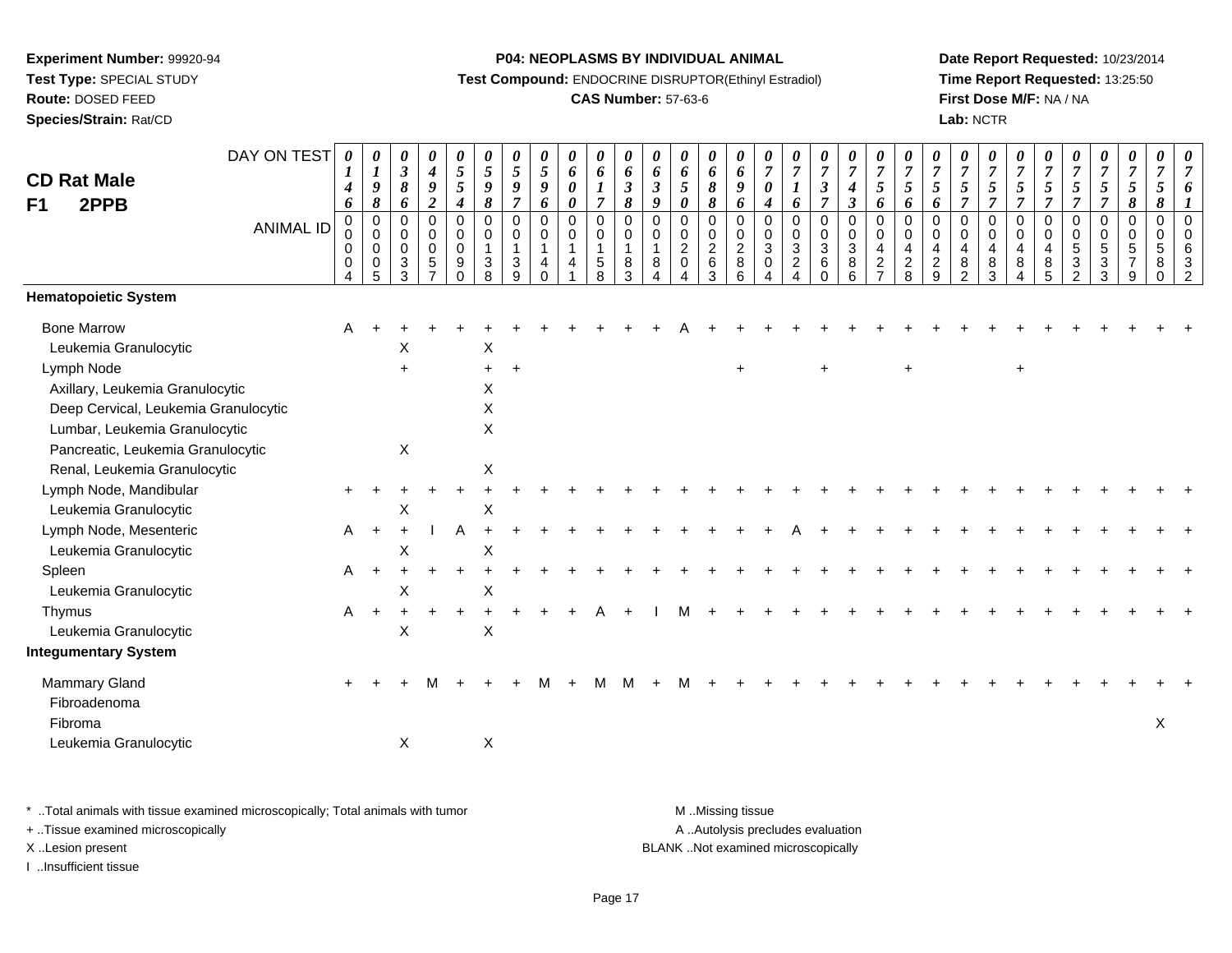**Test Type:** SPECIAL STUDY

**Route:** DOSED FEED**Species/Strain:** Rat/CD

#### **P04: NEOPLASMS BY INDIVIDUAL ANIMAL**

**Test Compound:** ENDOCRINE DISRUPTOR(Ethinyl Estradiol)

# **CAS Number:** 57-63-6

**Date Report Requested:** 10/23/2014**Time Report Requested:** 13:25:50**First Dose M/F:** NA / NA**Lab:** NCTR

| <b>CD Rat Male</b><br>2PPB<br>F <sub>1</sub><br>Skin<br><b>Basal Cell Adenoma</b>                                                                                          | DAY ON TEST<br><b>ANIMAL ID</b> | 0<br>1<br>$\boldsymbol{4}$<br>6<br>0<br>0<br>$\mathbf 0$<br>0<br>4<br>$+$ | 0<br>$\boldsymbol{l}$<br>9<br>8<br>$\mathbf 0$<br>$\mathbf 0$<br>$\mathbf 0$<br>0<br>5 | 0<br>$\mathfrak{z}$<br>$\pmb{8}$<br>6<br>$\mathbf 0$<br>$\mathbf 0$<br>$\mathbf 0$<br>3<br>3 | 0<br>$\boldsymbol{4}$<br>9<br>$\overline{\mathbf{c}}$<br>0<br>0<br>0<br>5 | 0<br>$\sqrt{5}$<br>$\mathfrak{S}$<br>$\boldsymbol{4}$<br>$\mathbf 0$<br>$\pmb{0}$<br>$\ddot{\mathbf{0}}$<br>9<br>$\Omega$ | 0<br>$\sqrt{5}$<br>9<br>$\pmb{8}$<br>$\pmb{0}$<br>$\pmb{0}$<br>$\mathbf{1}$<br>3<br>8 | 0<br>$\sqrt{5}$<br>$\boldsymbol{9}$<br>$\overline{7}$<br>$\pmb{0}$<br>$\mathbf 0$<br>$\overline{1}$<br>3<br>9 | 0<br>$\sqrt{5}$<br>$\pmb{9}$<br>6<br>$\mathbf 0$<br>$\pmb{0}$<br>$\mathbf{1}$<br>$\overline{4}$ | 0<br>$\boldsymbol{6}$<br>$\pmb{\theta}$<br>$\pmb{\theta}$<br>$\mathbf 0$<br>$\pmb{0}$<br>1<br>4 | 0<br>6<br>$\boldsymbol{l}$<br>$\overline{7}$<br>$\mathbf 0$<br>$\mathbf 0$<br>$\mathbf{1}$<br>5<br>8 | 0<br>$\boldsymbol{6}$<br>$\boldsymbol{\beta}$<br>$\boldsymbol{\delta}$<br>0<br>0<br>$\mathbf{1}$<br>8<br>3 | 0<br>6<br>$\boldsymbol{\beta}$<br>$\boldsymbol{g}$<br>$\mathbf 0$<br>$\pmb{0}$<br>$\mathbf{1}$<br>8<br>$\boldsymbol{\Lambda}$ | 0<br>6<br>$\sqrt{5}$<br>0<br>$\mathbf 0$<br>$^{\rm 0}_{\rm 2}$<br>$\pmb{0}$ | 0<br>6<br>$\pmb{8}$<br>$\pmb{8}$<br>$\pmb{0}$<br>$\frac{0}{2}$<br>3 | 0<br>6<br>9<br>6<br>$\mathbf 0$<br>$\pmb{0}$<br>$\overline{2}$<br>$\,8\,$<br>6 | 0<br>$\overline{7}$<br>$\boldsymbol{\theta}$<br>$\boldsymbol{4}$<br>$\mathbf 0$<br>$\pmb{0}$<br>$\mathbf{3}$<br>0<br>Δ | $\boldsymbol{\theta}$<br>$\boldsymbol{7}$<br>$\boldsymbol{l}$<br>6<br>$\mathbf 0$<br>$\pmb{0}$<br>$\mathbf{3}$<br>$\overline{2}$ | 0<br>$\overline{7}$<br>$\boldsymbol{\beta}$<br>$\overline{7}$<br>$\mathbf 0$<br>$\frac{0}{3}$<br>6<br>$\Omega$ | $\frac{\boldsymbol{0}}{7}$<br>$\boldsymbol{4}$<br>$\mathfrak{z}$<br>$\pmb{0}$<br>$_{3}^{\rm 0}$<br>8<br>6 | $\boldsymbol{\theta}$<br>$\overline{7}$<br>$\sqrt{5}$<br>6<br>$\pmb{0}$<br>$\pmb{0}$<br>$\overline{4}$<br>$\sqrt{2}$<br>$\overline{7}$ | 0<br>$\overline{7}$<br>$\mathfrak{s}$<br>6<br>$\mathbf 0$<br>$\pmb{0}$<br>$\overline{4}$<br>$\overline{2}$<br>8 | $\boldsymbol{\theta}$<br>$\overline{7}$<br>5<br>6<br>$\mathbf 0$<br>$\mathbf 0$<br>$\overline{4}$<br>$\overline{c}$<br>9 | 0<br>$\overline{7}$<br>$\mathfrak{s}$<br>$\overline{7}$<br>$\mathbf 0$<br>$\pmb{0}$<br>4<br>$\, 8$<br>2 | 0<br>$\boldsymbol{7}$<br>5<br>$\overline{7}$<br>$\mathbf 0$<br>$\mathbf 0$<br>$\overline{4}$<br>8<br>3 | 0<br>$\overline{7}$<br>$5\overline{)}$<br>$\overline{7}$<br>0<br>0<br>$\overline{4}$<br>8 | $\boldsymbol{\theta}$<br>$\boldsymbol{7}$<br>$\mathfrak{s}$<br>$\overline{7}$<br>$\mathbf 0$<br>$\pmb{0}$<br>$\overline{4}$<br>8<br>5 | 0<br>$\overline{7}$<br>$\mathfrak{s}$<br>$\overline{7}$<br>$\pmb{0}$<br>$\begin{array}{c} 0 \\ 5 \end{array}$<br>$\sqrt{3}$<br>$\mathcal{P}$ | $\boldsymbol{\theta}$<br>$\overline{7}$<br>$\sqrt{5}$<br>$\overline{7}$<br>$\pmb{0}$<br>$\frac{0}{5}$<br>3 | 0<br>$\boldsymbol{7}$<br>$\sqrt{5}$<br>8<br>$\pmb{0}$<br>$\pmb{0}$<br>$\overline{5}$<br>$\overline{7}$<br>9 | 0<br>$\overline{7}$<br>$\mathfrak{s}$<br>8<br>$\mathbf 0$<br>$\pmb{0}$<br>5<br>8<br>$\Omega$ | 7<br>$\Omega$<br>$\mathbf 0$<br>6<br>3 |
|----------------------------------------------------------------------------------------------------------------------------------------------------------------------------|---------------------------------|---------------------------------------------------------------------------|----------------------------------------------------------------------------------------|----------------------------------------------------------------------------------------------|---------------------------------------------------------------------------|---------------------------------------------------------------------------------------------------------------------------|---------------------------------------------------------------------------------------|---------------------------------------------------------------------------------------------------------------|-------------------------------------------------------------------------------------------------|-------------------------------------------------------------------------------------------------|------------------------------------------------------------------------------------------------------|------------------------------------------------------------------------------------------------------------|-------------------------------------------------------------------------------------------------------------------------------|-----------------------------------------------------------------------------|---------------------------------------------------------------------|--------------------------------------------------------------------------------|------------------------------------------------------------------------------------------------------------------------|----------------------------------------------------------------------------------------------------------------------------------|----------------------------------------------------------------------------------------------------------------|-----------------------------------------------------------------------------------------------------------|----------------------------------------------------------------------------------------------------------------------------------------|-----------------------------------------------------------------------------------------------------------------|--------------------------------------------------------------------------------------------------------------------------|---------------------------------------------------------------------------------------------------------|--------------------------------------------------------------------------------------------------------|-------------------------------------------------------------------------------------------|---------------------------------------------------------------------------------------------------------------------------------------|----------------------------------------------------------------------------------------------------------------------------------------------|------------------------------------------------------------------------------------------------------------|-------------------------------------------------------------------------------------------------------------|----------------------------------------------------------------------------------------------|----------------------------------------|
| Keratoacanthoma<br>Squamous Cell Carcinoma<br><b>Musculoskeletal System</b>                                                                                                |                                 |                                                                           |                                                                                        |                                                                                              |                                                                           |                                                                                                                           |                                                                                       | $\sf X$                                                                                                       | $\mathsf X$                                                                                     |                                                                                                 |                                                                                                      |                                                                                                            |                                                                                                                               |                                                                             |                                                                     |                                                                                |                                                                                                                        |                                                                                                                                  |                                                                                                                |                                                                                                           |                                                                                                                                        |                                                                                                                 |                                                                                                                          | X                                                                                                       |                                                                                                        |                                                                                           |                                                                                                                                       |                                                                                                                                              |                                                                                                            |                                                                                                             |                                                                                              |                                        |
| Bone, Femur<br>Leukemia Granulocytic<br><b>Skeletal Muscle</b><br><b>Nervous System</b>                                                                                    |                                 |                                                                           |                                                                                        |                                                                                              |                                                                           |                                                                                                                           | X                                                                                     |                                                                                                               |                                                                                                 |                                                                                                 |                                                                                                      | $\ddot{}$                                                                                                  |                                                                                                                               |                                                                             |                                                                     |                                                                                |                                                                                                                        |                                                                                                                                  |                                                                                                                |                                                                                                           |                                                                                                                                        |                                                                                                                 |                                                                                                                          |                                                                                                         |                                                                                                        |                                                                                           |                                                                                                                                       |                                                                                                                                              |                                                                                                            |                                                                                                             |                                                                                              |                                        |
| Brain, Brain Stem<br>Leukemia Granulocytic                                                                                                                                 |                                 |                                                                           |                                                                                        |                                                                                              |                                                                           |                                                                                                                           | X                                                                                     |                                                                                                               |                                                                                                 |                                                                                                 |                                                                                                      |                                                                                                            |                                                                                                                               |                                                                             |                                                                     |                                                                                |                                                                                                                        |                                                                                                                                  |                                                                                                                |                                                                                                           |                                                                                                                                        |                                                                                                                 |                                                                                                                          |                                                                                                         |                                                                                                        |                                                                                           |                                                                                                                                       |                                                                                                                                              |                                                                                                            |                                                                                                             |                                                                                              |                                        |
| Brain, Cerebellum<br>Brain, Cerebrum<br>Granular Cell Tumor Benign<br><b>Granular Cell Tumor Malignant</b><br>Peripheral Nerve<br>Spinal Cord<br><b>Respiratory System</b> |                                 |                                                                           |                                                                                        |                                                                                              |                                                                           |                                                                                                                           |                                                                                       |                                                                                                               |                                                                                                 | X                                                                                               |                                                                                                      | +<br>Α                                                                                                     |                                                                                                                               |                                                                             |                                                                     |                                                                                | $\boldsymbol{\mathsf{X}}$                                                                                              |                                                                                                                                  |                                                                                                                |                                                                                                           |                                                                                                                                        |                                                                                                                 |                                                                                                                          |                                                                                                         |                                                                                                        |                                                                                           |                                                                                                                                       |                                                                                                                                              |                                                                                                            |                                                                                                             |                                                                                              |                                        |
| Lung<br>Leukemia Granulocytic                                                                                                                                              |                                 | A                                                                         |                                                                                        | X                                                                                            |                                                                           |                                                                                                                           | X                                                                                     |                                                                                                               |                                                                                                 |                                                                                                 |                                                                                                      |                                                                                                            |                                                                                                                               |                                                                             |                                                                     |                                                                                |                                                                                                                        |                                                                                                                                  |                                                                                                                |                                                                                                           |                                                                                                                                        |                                                                                                                 |                                                                                                                          |                                                                                                         |                                                                                                        |                                                                                           |                                                                                                                                       |                                                                                                                                              |                                                                                                            |                                                                                                             |                                                                                              |                                        |

\* ..Total animals with tissue examined microscopically; Total animals with tumor **M** . Missing tissue M ..Missing tissue

+ ..Tissue examined microscopically

I ..Insufficient tissue

A ..Autolysis precludes evaluation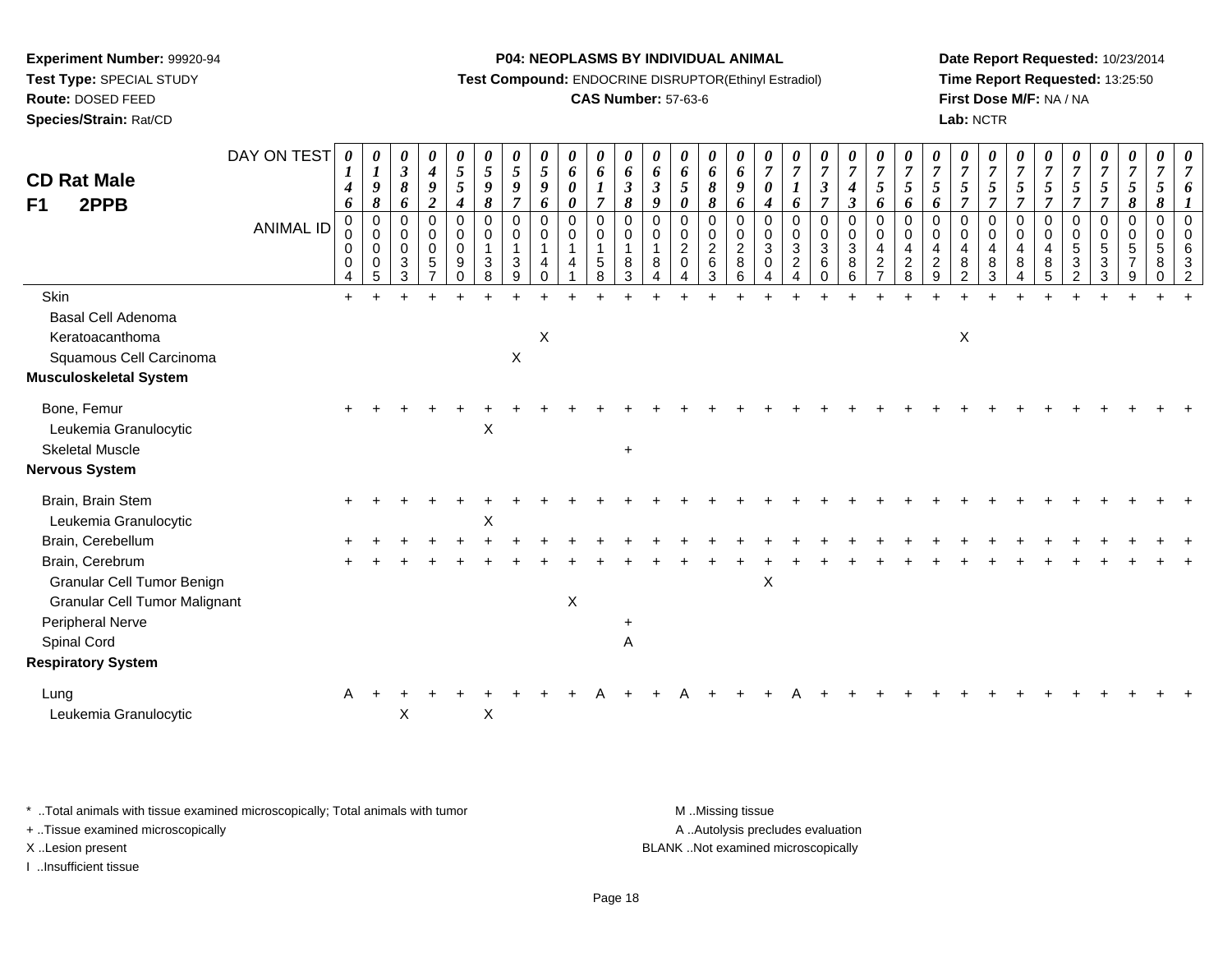**Test Type:** SPECIAL STUDY

**Route:** DOSED FEED

**Species/Strain:** Rat/CD

### **P04: NEOPLASMS BY INDIVIDUAL ANIMAL**

**Test Compound:** ENDOCRINE DISRUPTOR(Ethinyl Estradiol)

# **CAS Number:** 57-63-6

**Date Report Requested:** 10/23/2014**Time Report Requested:** 13:25:50**First Dose M/F:** NA / NA**Lab:** NCTR

| <b>CD Rat Male</b><br>2PPB<br>F <sub>1</sub>                          | DAY ON TEST<br><b>ANIMAL ID</b> | 0<br>$\boldsymbol{I}$<br>$\boldsymbol{4}$<br>6<br>0<br>$\pmb{0}$<br>$\mathbf 0$<br>0<br>4 | 0<br>$\boldsymbol{l}$<br>9<br>8<br>$\pmb{0}$<br>0<br>0<br>0<br>5 | 0<br>$\mathfrak{z}$<br>8<br>6<br>$\mathbf 0$<br>0<br>$\pmb{0}$<br>3<br>3 | 0<br>$\boldsymbol{4}$<br>9<br>$\boldsymbol{2}$<br>$\mathbf 0$<br>$\mathbf 0$<br>$\mathbf 0$<br>$\,$ 5 $\,$ | $\boldsymbol{\theta}$<br>$\sqrt{5}$<br>$\mathfrak{s}$<br>$\boldsymbol{4}$<br>0<br>0<br>$\mathbf 0$<br>9<br>$\Omega$ | 0<br>$\mathfrak{s}$<br>$\boldsymbol{9}$<br>$\boldsymbol{\delta}$<br>$\mathbf 0$<br>0<br>$\mathbf{1}$<br>3<br>8 | $\boldsymbol{\theta}$<br>5<br>$\boldsymbol{9}$<br>$\overline{7}$<br>$\mathbf 0$<br>0<br>$\mathbf{1}$<br>3<br>9 | 0<br>5<br>$\boldsymbol{9}$<br>6<br>$\mathbf 0$<br>0<br>$\mathbf{1}$<br>4 | 0<br>6<br>0<br>0<br>$\mathbf 0$<br>0<br>4 | 0<br>6<br>$\boldsymbol{l}$<br>$\overline{7}$<br>$\mathbf 0$<br>0<br>$\mathbf{1}$<br>5<br>8 | 0<br>6<br>$\boldsymbol{\beta}$<br>8<br>$\mathbf 0$<br>0<br>1<br>8<br>3 | 0<br>6<br>$\boldsymbol{\beta}$<br>9<br>$\mathbf 0$<br>0<br>8 | $\boldsymbol{\theta}$<br>6<br>5<br>0<br>$\mathbf 0$<br>$\mathbf 0$<br>$\overline{2}$<br>$\mathbf 0$ | 0<br>6<br>$\pmb{8}$<br>8<br>0<br>$\pmb{0}$<br>$\sqrt{2}$<br>6<br>3 | $\boldsymbol{\theta}$<br>6<br>9<br>6<br>$\mathbf 0$<br>$\overline{0}$<br>$\overline{c}$<br>8<br>6 | 0<br>$\overline{7}$<br>0<br>4<br>$\mathbf 0$<br>0<br>$\mathbf{3}$<br>0 | 0<br>$\overline{7}$<br>$\boldsymbol{l}$<br>6<br>$\mathbf 0$<br>0<br>$\sqrt{3}$<br>$\overline{2}$ | $\boldsymbol{\theta}$<br>$\overline{7}$<br>$\boldsymbol{\beta}$<br>$\overline{7}$<br>$\pmb{0}$<br>0<br>$\mathbf{3}$<br>6<br>$\Omega$ | 0<br>$\boldsymbol{7}$<br>$\boldsymbol{4}$<br>$\boldsymbol{\beta}$<br>0<br>0<br>3<br>8<br>6 | $\boldsymbol{\theta}$<br>$\overline{7}$<br>$\mathfrak{s}$<br>6<br>$\mathbf 0$<br>$\pmb{0}$<br>$\overline{4}$<br>$\overline{2}$<br>$\overline{ }$ | 0<br>$\overline{7}$<br>5<br>6<br>0<br>0<br>4<br>$\overline{c}$<br>8 | $\boldsymbol{\theta}$<br>$\overline{7}$<br>5<br>6<br>$\mathbf 0$<br>$\mathbf 0$<br>$\overline{4}$<br>$\overline{2}$<br>$\mathsf{Q}$ | 0<br>$\overline{7}$<br>5<br>7<br>$\mathbf 0$<br>0<br>$\overline{4}$<br>8<br>2 | 0<br>$\boldsymbol{7}$<br>$\sqrt{5}$<br>$\overline{7}$<br>0<br>$\pmb{0}$<br>$\overline{4}$<br>8<br>3 | 0<br>$\overline{7}$<br>5<br>$\overline{7}$<br>$\pmb{0}$<br>0<br>$\overline{4}$<br>8 | $\boldsymbol{\theta}$<br>$\overline{7}$<br>$\mathfrak{s}$<br>$\overline{7}$<br>$\mathbf 0$<br>0<br>4<br>8<br>5 | 0<br>$\overline{7}$<br>5<br>$\overline{7}$<br>$\mathbf 0$<br>$\mathsf 0$<br>$\sqrt{5}$<br>$\sqrt{3}$<br>$\mathfrak{p}$ | 0<br>$\overline{7}$<br>$\sqrt{5}$<br>$\overline{7}$<br>$\mathbf 0$<br>$\pmb{0}$<br>$\sqrt{5}$<br>$\ensuremath{\mathsf{3}}$<br>3 | 0<br>$\overline{7}$<br>$5\overline{)}$<br>$\boldsymbol{\delta}$<br>$\mathbf 0$<br>$\pmb{0}$<br>$\sqrt{5}$<br>$\overline{7}$<br>9 | $\theta$<br>$\overline{7}$<br>$\mathfrak{s}$<br>8<br>$\mathbf 0$<br>$\mathbf 0$<br>5<br>8<br>$\Omega$ | -7<br>$\Omega$<br>0<br>6<br>3<br>$\mathcal{P}$ |
|-----------------------------------------------------------------------|---------------------------------|-------------------------------------------------------------------------------------------|------------------------------------------------------------------|--------------------------------------------------------------------------|------------------------------------------------------------------------------------------------------------|---------------------------------------------------------------------------------------------------------------------|----------------------------------------------------------------------------------------------------------------|----------------------------------------------------------------------------------------------------------------|--------------------------------------------------------------------------|-------------------------------------------|--------------------------------------------------------------------------------------------|------------------------------------------------------------------------|--------------------------------------------------------------|-----------------------------------------------------------------------------------------------------|--------------------------------------------------------------------|---------------------------------------------------------------------------------------------------|------------------------------------------------------------------------|--------------------------------------------------------------------------------------------------|--------------------------------------------------------------------------------------------------------------------------------------|--------------------------------------------------------------------------------------------|--------------------------------------------------------------------------------------------------------------------------------------------------|---------------------------------------------------------------------|-------------------------------------------------------------------------------------------------------------------------------------|-------------------------------------------------------------------------------|-----------------------------------------------------------------------------------------------------|-------------------------------------------------------------------------------------|----------------------------------------------------------------------------------------------------------------|------------------------------------------------------------------------------------------------------------------------|---------------------------------------------------------------------------------------------------------------------------------|----------------------------------------------------------------------------------------------------------------------------------|-------------------------------------------------------------------------------------------------------|------------------------------------------------|
| Squamous Cell Carcinoma, Metastatic,<br><b>Preputial Gland</b>        |                                 |                                                                                           |                                                                  |                                                                          |                                                                                                            |                                                                                                                     |                                                                                                                |                                                                                                                |                                                                          |                                           |                                                                                            |                                                                        |                                                              |                                                                                                     |                                                                    | $\pmb{\times}$                                                                                    |                                                                        |                                                                                                  |                                                                                                                                      |                                                                                            |                                                                                                                                                  |                                                                     |                                                                                                                                     |                                                                               |                                                                                                     |                                                                                     |                                                                                                                |                                                                                                                        |                                                                                                                                 |                                                                                                                                  |                                                                                                       |                                                |
| Nose<br>Leukemia Granulocytic<br>Osteosarcoma                         |                                 | A                                                                                         |                                                                  | X                                                                        |                                                                                                            |                                                                                                                     | X                                                                                                              |                                                                                                                |                                                                          |                                           |                                                                                            |                                                                        |                                                              |                                                                                                     |                                                                    |                                                                                                   |                                                                        |                                                                                                  |                                                                                                                                      | X                                                                                          |                                                                                                                                                  |                                                                     |                                                                                                                                     |                                                                               |                                                                                                     |                                                                                     |                                                                                                                |                                                                                                                        |                                                                                                                                 |                                                                                                                                  |                                                                                                       |                                                |
| Trachea<br>Leukemia Granulocytic<br><b>Special Senses System</b>      |                                 |                                                                                           |                                                                  | X                                                                        |                                                                                                            |                                                                                                                     | X                                                                                                              |                                                                                                                |                                                                          |                                           |                                                                                            |                                                                        |                                                              |                                                                                                     |                                                                    |                                                                                                   |                                                                        |                                                                                                  |                                                                                                                                      |                                                                                            |                                                                                                                                                  |                                                                     |                                                                                                                                     |                                                                               |                                                                                                     |                                                                                     |                                                                                                                |                                                                                                                        |                                                                                                                                 |                                                                                                                                  |                                                                                                       |                                                |
| Eye<br>Leukemia Granulocytic                                          |                                 | A                                                                                         | $\div$                                                           | Х                                                                        |                                                                                                            |                                                                                                                     | X                                                                                                              |                                                                                                                |                                                                          |                                           |                                                                                            |                                                                        |                                                              |                                                                                                     |                                                                    |                                                                                                   |                                                                        |                                                                                                  |                                                                                                                                      |                                                                                            |                                                                                                                                                  |                                                                     |                                                                                                                                     |                                                                               |                                                                                                     |                                                                                     |                                                                                                                |                                                                                                                        |                                                                                                                                 |                                                                                                                                  |                                                                                                       |                                                |
| Harderian Gland<br>Leukemia Granulocytic<br><b>Urinary System</b>     |                                 | $\mathsf{A}$                                                                              | $\ddot{}$                                                        | X                                                                        |                                                                                                            |                                                                                                                     | X                                                                                                              |                                                                                                                |                                                                          |                                           |                                                                                            |                                                                        |                                                              |                                                                                                     |                                                                    |                                                                                                   |                                                                        |                                                                                                  |                                                                                                                                      |                                                                                            |                                                                                                                                                  |                                                                     |                                                                                                                                     |                                                                               |                                                                                                     |                                                                                     |                                                                                                                |                                                                                                                        |                                                                                                                                 |                                                                                                                                  |                                                                                                       |                                                |
| Kidney<br>Bilateral, Renal Tubule, Carcinoma<br>Leukemia Granulocytic |                                 | A                                                                                         |                                                                  | X                                                                        |                                                                                                            |                                                                                                                     | $\mathsf X$                                                                                                    |                                                                                                                |                                                                          |                                           |                                                                                            |                                                                        |                                                              |                                                                                                     |                                                                    |                                                                                                   |                                                                        |                                                                                                  |                                                                                                                                      |                                                                                            |                                                                                                                                                  |                                                                     |                                                                                                                                     |                                                                               |                                                                                                     |                                                                                     |                                                                                                                |                                                                                                                        |                                                                                                                                 |                                                                                                                                  |                                                                                                       |                                                |
| Urethra<br><b>Urinary Bladder</b><br><b>SYSTEMIC LESIONS</b>          |                                 | A                                                                                         |                                                                  |                                                                          |                                                                                                            |                                                                                                                     |                                                                                                                |                                                                                                                |                                                                          |                                           |                                                                                            |                                                                        |                                                              |                                                                                                     |                                                                    |                                                                                                   |                                                                        |                                                                                                  |                                                                                                                                      |                                                                                            |                                                                                                                                                  |                                                                     |                                                                                                                                     |                                                                               |                                                                                                     |                                                                                     |                                                                                                                |                                                                                                                        |                                                                                                                                 |                                                                                                                                  |                                                                                                       |                                                |
| Multiple Organ<br>Leukemia Granulocytic                               |                                 |                                                                                           |                                                                  | X                                                                        |                                                                                                            |                                                                                                                     | Χ                                                                                                              |                                                                                                                |                                                                          |                                           |                                                                                            |                                                                        |                                                              |                                                                                                     |                                                                    |                                                                                                   |                                                                        |                                                                                                  |                                                                                                                                      |                                                                                            |                                                                                                                                                  |                                                                     |                                                                                                                                     |                                                                               |                                                                                                     |                                                                                     |                                                                                                                |                                                                                                                        |                                                                                                                                 |                                                                                                                                  |                                                                                                       |                                                |

\* ..Total animals with tissue examined microscopically; Total animals with tumor **M** . Missing tissue M ..Missing tissue

+ ..Tissue examined microscopically

I ..Insufficient tissue

A ..Autolysis precludes evaluation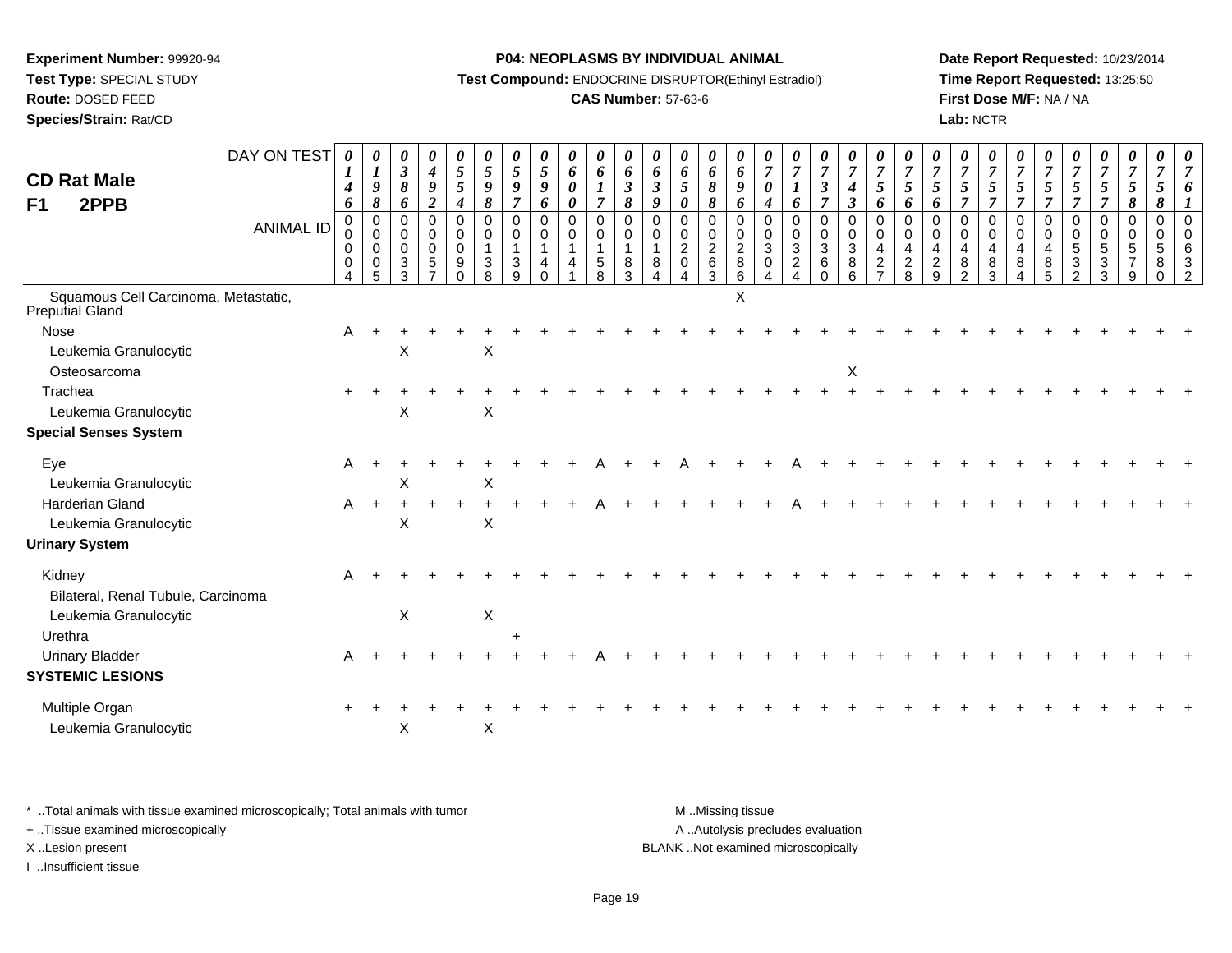**Route:** DOSED FEED

**Species/Strain:** Rat/CD

### **P04: NEOPLASMS BY INDIVIDUAL ANIMAL**

**Test Compound:** ENDOCRINE DISRUPTOR(Ethinyl Estradiol)

# **CAS Number:** 57-63-6

**Date Report Requested:** 10/23/2014**Time Report Requested:** 13:25:50**First Dose M/F:** NA / NA**Lab:** NCTR

| <b>CD Rat Male</b><br>2PPB<br>F <sub>1</sub> | DAY ON TEST<br><b>ANIMAL ID</b> | 0<br>$\overline{7}$<br>6<br>$\overline{\mathbf{c}}$<br>$\mathbf 0$<br>$\pmb{0}$<br>$\,6$<br>3<br>3 | 0<br>$\overline{7}$<br>6<br>$\boldsymbol{l}$<br>$\mathbf 0$<br>0<br>6<br>3<br>4 | 0<br>$\overline{7}$<br>6<br>$\boldsymbol{2}$<br>$\Omega$<br>0<br>6<br>7<br>8 | 0<br>$\overline{7}$<br>6<br>$\overline{c}$<br>0<br>0<br>6<br>7<br>9 | 0<br>$\boldsymbol{7}$<br>6<br>1<br>0<br>0<br>6<br>$\bf 8$<br>$\Omega$ | 0<br>$\overline{7}$<br>6<br>$\boldsymbol{\beta}$<br>$\mathbf 0$<br>0<br>$\overline{7}$<br>$\ensuremath{\mathsf{3}}$<br>$\Omega$ | 0<br>$\overline{7}$<br>6<br>$\boldsymbol{2}$<br>$\mathbf 0$<br>0<br>$\overline{7}$<br>3 | 0<br>$\overline{7}$<br>6<br>$\boldsymbol{\beta}$<br>$\mathbf 0$<br>0<br>$\boldsymbol{7}$<br>3<br>$\overline{2}$ | 0<br>$\overline{7}$<br>6<br>$\boldsymbol{2}$<br>0<br>0<br>$\overline{7}$<br>3<br>3 | 0<br>$\overline{7}$<br>6<br>$\overline{\mathbf{c}}$<br>0<br>0<br>$\overline{7}$<br>$\ensuremath{\mathsf{3}}$<br>4 | 0<br>$\overline{7}$<br>6<br>$\boldsymbol{2}$<br>$\mathbf 0$<br>0<br>$\overline{7}$<br>$\ensuremath{\mathsf{3}}$<br>5 | 0<br>$\overline{7}$<br>6<br>$\overline{\mathbf{c}}$<br>$\mathbf 0$<br>0<br>$\overline{7}$<br>3<br>6 | 0<br>$\overline{7}$<br>6<br>3<br>$\mathbf 0$<br>0<br>$\overline{7}$<br>$\bf8$<br>$\Omega$ | 0<br>$\overline{7}$<br>6<br>$\boldsymbol{2}$<br>$\Omega$<br>0<br>$\overline{7}$<br>8 | 0<br>$\overline{7}$<br>6<br>$\overline{c}$<br>0<br>0<br>$\overline{7}$<br>$\frac{8}{2}$ | 0<br>$\overline{7}$<br>6<br>$\boldsymbol{2}$<br>$\mathbf 0$<br>0<br>$\overline{7}$<br>8<br>3 | 0<br>$\boldsymbol{7}$<br>6<br>$\boldsymbol{2}$<br>$\mathbf 0$<br>0<br>$\overline{7}$<br>8<br>$\overline{4}$ | 0<br>$\overline{7}$<br>6<br>$\boldsymbol{\beta}$<br>$\mathbf 0$<br>0<br>$\overline{7}$<br>$\,8\,$<br>5 | 0<br>$\overline{7}$<br>6<br>1<br>$\Omega$<br>0<br>$\overline{7}$<br>8<br>6 | <i><b>*TOTALS</b></i> |
|----------------------------------------------|---------------------------------|----------------------------------------------------------------------------------------------------|---------------------------------------------------------------------------------|------------------------------------------------------------------------------|---------------------------------------------------------------------|-----------------------------------------------------------------------|---------------------------------------------------------------------------------------------------------------------------------|-----------------------------------------------------------------------------------------|-----------------------------------------------------------------------------------------------------------------|------------------------------------------------------------------------------------|-------------------------------------------------------------------------------------------------------------------|----------------------------------------------------------------------------------------------------------------------|-----------------------------------------------------------------------------------------------------|-------------------------------------------------------------------------------------------|--------------------------------------------------------------------------------------|-----------------------------------------------------------------------------------------|----------------------------------------------------------------------------------------------|-------------------------------------------------------------------------------------------------------------|--------------------------------------------------------------------------------------------------------|----------------------------------------------------------------------------|-----------------------|
| <b>Alimentary System</b>                     |                                 |                                                                                                    |                                                                                 |                                                                              |                                                                     |                                                                       |                                                                                                                                 |                                                                                         |                                                                                                                 |                                                                                    |                                                                                                                   |                                                                                                                      |                                                                                                     |                                                                                           |                                                                                      |                                                                                         |                                                                                              |                                                                                                             |                                                                                                        |                                                                            |                       |
| Esophagus                                    |                                 |                                                                                                    |                                                                                 |                                                                              |                                                                     |                                                                       |                                                                                                                                 |                                                                                         |                                                                                                                 |                                                                                    |                                                                                                                   |                                                                                                                      |                                                                                                     |                                                                                           |                                                                                      |                                                                                         |                                                                                              |                                                                                                             |                                                                                                        |                                                                            | 50                    |
| Intestine Large, Cecum                       |                                 |                                                                                                    |                                                                                 |                                                                              |                                                                     |                                                                       |                                                                                                                                 |                                                                                         |                                                                                                                 |                                                                                    |                                                                                                                   |                                                                                                                      |                                                                                                     |                                                                                           |                                                                                      |                                                                                         |                                                                                              |                                                                                                             |                                                                                                        |                                                                            | 45                    |
| Leukemia Granulocytic                        |                                 |                                                                                                    |                                                                                 |                                                                              |                                                                     |                                                                       |                                                                                                                                 |                                                                                         |                                                                                                                 |                                                                                    |                                                                                                                   |                                                                                                                      |                                                                                                     |                                                                                           |                                                                                      |                                                                                         |                                                                                              |                                                                                                             |                                                                                                        |                                                                            | $\mathbf{1}$          |
| Intestine Large, Colon                       |                                 |                                                                                                    |                                                                                 |                                                                              |                                                                     |                                                                       |                                                                                                                                 |                                                                                         |                                                                                                                 |                                                                                    |                                                                                                                   |                                                                                                                      |                                                                                                     |                                                                                           |                                                                                      |                                                                                         |                                                                                              |                                                                                                             |                                                                                                        |                                                                            | 47                    |
| Leukemia Granulocytic                        |                                 |                                                                                                    |                                                                                 |                                                                              |                                                                     |                                                                       |                                                                                                                                 |                                                                                         |                                                                                                                 |                                                                                    |                                                                                                                   |                                                                                                                      |                                                                                                     |                                                                                           |                                                                                      |                                                                                         |                                                                                              |                                                                                                             |                                                                                                        |                                                                            | $\overline{2}$        |
| Intestine Large, Rectum                      |                                 |                                                                                                    |                                                                                 |                                                                              |                                                                     |                                                                       |                                                                                                                                 |                                                                                         |                                                                                                                 |                                                                                    |                                                                                                                   |                                                                                                                      |                                                                                                     |                                                                                           |                                                                                      |                                                                                         |                                                                                              |                                                                                                             |                                                                                                        |                                                                            | 45                    |
| Intestine Small, Duodenum                    |                                 |                                                                                                    |                                                                                 |                                                                              |                                                                     |                                                                       |                                                                                                                                 |                                                                                         |                                                                                                                 |                                                                                    |                                                                                                                   |                                                                                                                      |                                                                                                     |                                                                                           |                                                                                      |                                                                                         |                                                                                              |                                                                                                             |                                                                                                        |                                                                            | 45                    |
| Intestine Small, Ileum                       |                                 |                                                                                                    |                                                                                 |                                                                              |                                                                     |                                                                       |                                                                                                                                 |                                                                                         |                                                                                                                 |                                                                                    |                                                                                                                   |                                                                                                                      |                                                                                                     |                                                                                           |                                                                                      |                                                                                         |                                                                                              |                                                                                                             |                                                                                                        |                                                                            | 45                    |
| Intestine Small, Jejunum                     |                                 |                                                                                                    |                                                                                 |                                                                              |                                                                     |                                                                       |                                                                                                                                 |                                                                                         |                                                                                                                 |                                                                                    |                                                                                                                   |                                                                                                                      |                                                                                                     |                                                                                           |                                                                                      |                                                                                         |                                                                                              |                                                                                                             |                                                                                                        |                                                                            | 45                    |
| Sarcoma                                      |                                 |                                                                                                    |                                                                                 | X                                                                            |                                                                     |                                                                       |                                                                                                                                 |                                                                                         |                                                                                                                 |                                                                                    |                                                                                                                   |                                                                                                                      |                                                                                                     |                                                                                           |                                                                                      |                                                                                         |                                                                                              |                                                                                                             |                                                                                                        |                                                                            | $\mathbf 1$           |
| Liver                                        |                                 | $\ddot{}$                                                                                          |                                                                                 |                                                                              |                                                                     |                                                                       |                                                                                                                                 |                                                                                         |                                                                                                                 |                                                                                    |                                                                                                                   |                                                                                                                      |                                                                                                     |                                                                                           |                                                                                      |                                                                                         |                                                                                              |                                                                                                             |                                                                                                        |                                                                            | 49                    |
| Hepatocellular Adenoma                       |                                 |                                                                                                    |                                                                                 |                                                                              |                                                                     |                                                                       |                                                                                                                                 |                                                                                         |                                                                                                                 |                                                                                    | X                                                                                                                 |                                                                                                                      |                                                                                                     |                                                                                           |                                                                                      |                                                                                         |                                                                                              |                                                                                                             |                                                                                                        |                                                                            | 3                     |
| Leukemia Granulocytic                        |                                 |                                                                                                    |                                                                                 |                                                                              |                                                                     |                                                                       |                                                                                                                                 |                                                                                         |                                                                                                                 |                                                                                    |                                                                                                                   |                                                                                                                      |                                                                                                     |                                                                                           |                                                                                      |                                                                                         |                                                                                              |                                                                                                             |                                                                                                        |                                                                            | $\overline{2}$        |
| Mesentery                                    |                                 |                                                                                                    |                                                                                 |                                                                              |                                                                     |                                                                       |                                                                                                                                 |                                                                                         |                                                                                                                 |                                                                                    |                                                                                                                   |                                                                                                                      |                                                                                                     | $\ddot{}$                                                                                 |                                                                                      |                                                                                         |                                                                                              |                                                                                                             |                                                                                                        |                                                                            | $\mathbf{1}$          |
| Oral Mucosa                                  |                                 |                                                                                                    |                                                                                 |                                                                              |                                                                     |                                                                       |                                                                                                                                 |                                                                                         |                                                                                                                 |                                                                                    |                                                                                                                   |                                                                                                                      |                                                                                                     |                                                                                           |                                                                                      |                                                                                         |                                                                                              |                                                                                                             |                                                                                                        |                                                                            | $\boldsymbol{2}$      |
| Sarcoma                                      |                                 |                                                                                                    |                                                                                 |                                                                              |                                                                     |                                                                       |                                                                                                                                 |                                                                                         |                                                                                                                 |                                                                                    |                                                                                                                   |                                                                                                                      |                                                                                                     |                                                                                           |                                                                                      |                                                                                         |                                                                                              |                                                                                                             |                                                                                                        |                                                                            | $\mathbf{1}$          |
| Pancreas                                     |                                 |                                                                                                    |                                                                                 |                                                                              |                                                                     |                                                                       |                                                                                                                                 |                                                                                         |                                                                                                                 |                                                                                    |                                                                                                                   |                                                                                                                      |                                                                                                     |                                                                                           |                                                                                      |                                                                                         |                                                                                              |                                                                                                             |                                                                                                        |                                                                            | 48                    |
| Leukemia Granulocytic                        |                                 |                                                                                                    |                                                                                 |                                                                              |                                                                     |                                                                       |                                                                                                                                 |                                                                                         |                                                                                                                 |                                                                                    |                                                                                                                   |                                                                                                                      |                                                                                                     |                                                                                           |                                                                                      |                                                                                         |                                                                                              |                                                                                                             |                                                                                                        |                                                                            | $\overline{2}$        |
| Salivary Glands                              |                                 |                                                                                                    |                                                                                 |                                                                              |                                                                     |                                                                       |                                                                                                                                 |                                                                                         |                                                                                                                 |                                                                                    |                                                                                                                   |                                                                                                                      |                                                                                                     |                                                                                           |                                                                                      |                                                                                         |                                                                                              |                                                                                                             |                                                                                                        |                                                                            | 50                    |
| Leukemia Granulocytic                        |                                 |                                                                                                    |                                                                                 |                                                                              |                                                                     |                                                                       |                                                                                                                                 |                                                                                         |                                                                                                                 |                                                                                    |                                                                                                                   |                                                                                                                      |                                                                                                     |                                                                                           |                                                                                      |                                                                                         |                                                                                              |                                                                                                             |                                                                                                        |                                                                            | $\overline{2}$        |
| Stomach, Forestomach                         |                                 |                                                                                                    |                                                                                 |                                                                              |                                                                     |                                                                       |                                                                                                                                 |                                                                                         |                                                                                                                 |                                                                                    |                                                                                                                   |                                                                                                                      |                                                                                                     |                                                                                           |                                                                                      |                                                                                         |                                                                                              |                                                                                                             |                                                                                                        |                                                                            | 48                    |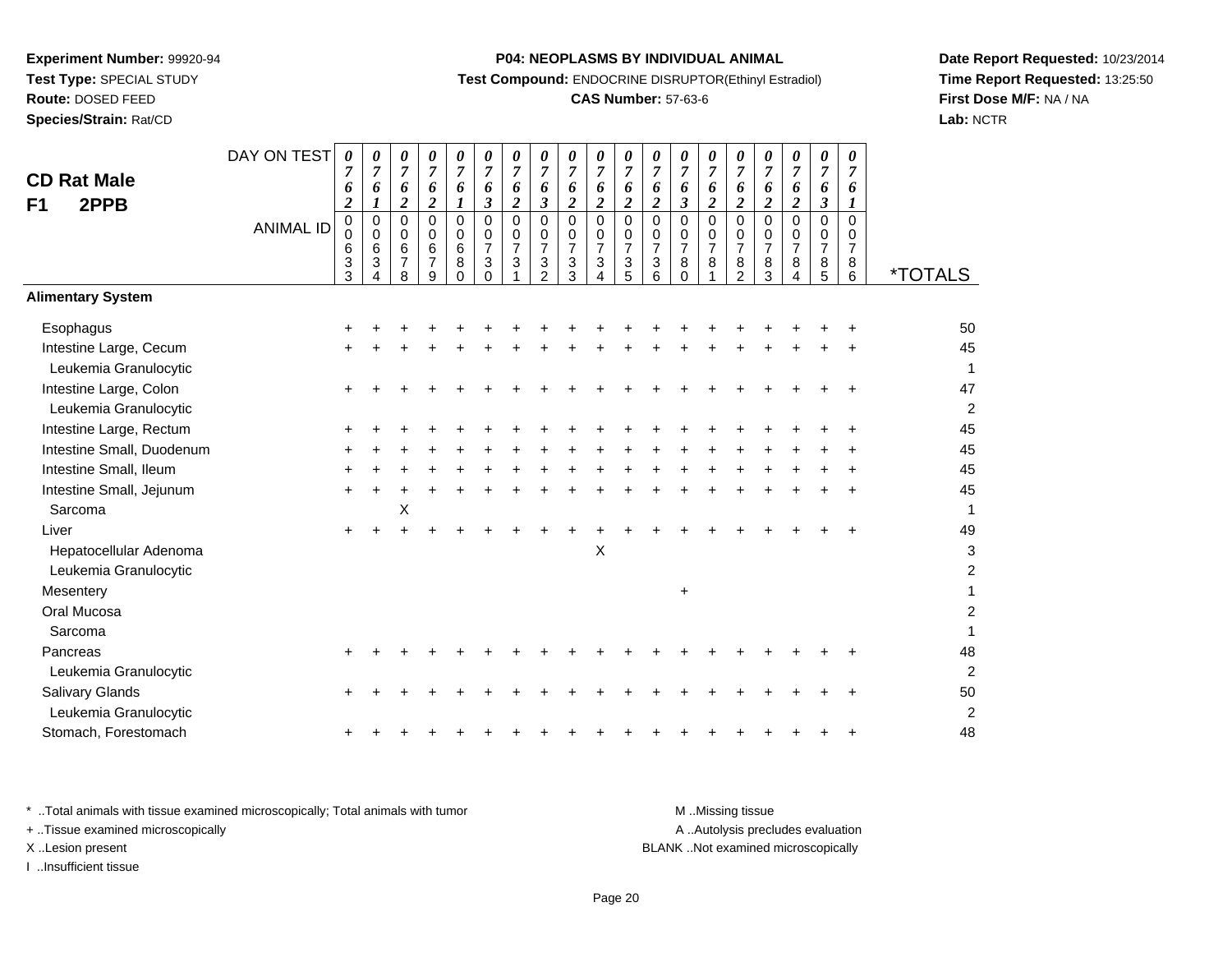**Route:** DOSED FEED**Species/Strain:** Rat/CD

#### **P04: NEOPLASMS BY INDIVIDUAL ANIMAL**

**Test Compound:** ENDOCRINE DISRUPTOR(Ethinyl Estradiol)

### **CAS Number:** 57-63-6

**Date Report Requested:** 10/23/2014**Time Report Requested:** 13:25:51**First Dose M/F:** NA / NA**Lab:** NCTR

| <b>CD Rat Male</b><br>F1<br>2PPB  | DAY ON TEST<br><b>ANIMAL ID</b> | 0<br>7<br>6<br>$\boldsymbol{2}$<br>$\pmb{0}$<br>0<br>6<br>3<br>3 | 0<br>$\overline{7}$<br>6<br>0<br>0<br>6<br>3<br>4 | 0<br>$\overline{7}$<br>6<br>2<br>0<br>0<br>6<br>7<br>8 | 0<br>$\overline{7}$<br>6<br>2<br>$\mathbf 0$<br>$\Omega$<br>6<br>7<br>9 | 0<br>$\overline{7}$<br>6<br>1<br>$\pmb{0}$<br>0<br>6<br>8<br>0 | 0<br>$\overline{7}$<br>6<br>$\boldsymbol{\beta}$<br>$\mathbf 0$<br>0<br>$\overline{7}$<br>3<br>$\pmb{0}$ | 0<br>7<br>6<br>$\boldsymbol{2}$<br>0<br>0<br>$\overline{7}$<br>3 | 0<br>$\overline{7}$<br>6<br>3<br>0<br>0<br>$\overline{7}$<br>3<br>$\overline{c}$ | 0<br>$\overline{7}$<br>6<br>$\overline{c}$<br>$\mathbf 0$<br>0<br>$\overline{7}$<br>3<br>3 | $\boldsymbol{\theta}$<br>$\overline{7}$<br>6<br>$\overline{c}$<br>$\mathbf 0$<br>0<br>$\overline{7}$<br>3<br>4 | 0<br>$\overline{7}$<br>6<br>$\boldsymbol{2}$<br>$\mathbf 0$<br>0<br>$\overline{7}$<br>3<br>5 | 0<br>$\overline{7}$<br>6<br>$\overline{c}$<br>0<br>0<br>$\overline{7}$<br>3<br>6 | 0<br>$\overline{7}$<br>6<br>3<br>0<br>0<br>$\overline{7}$<br>8<br>0 | 0<br>$\overline{7}$<br>6<br>$\boldsymbol{2}$<br>0<br>0<br>$\overline{7}$<br>8<br>1 | 0<br>$\overline{7}$<br>6<br>$\overline{c}$<br>$\mathbf 0$<br>0<br>$\overline{7}$<br>8<br>$\overline{c}$ | $\boldsymbol{\theta}$<br>$\overline{7}$<br>6<br>$\boldsymbol{2}$<br>$\Omega$<br>0<br>$\overline{7}$<br>8<br>3 | 0<br>$\overline{7}$<br>6<br>$\boldsymbol{2}$<br>$\mathbf 0$<br>0<br>$\overline{7}$<br>8<br>4 | 0<br>7<br>6<br>3<br>$\mathbf 0$<br>0<br>$\overline{7}$<br>8<br>5 | 0<br>7<br>6<br>1<br>$\Omega$<br>0<br>$\overline{7}$<br>8<br>6 | <i><b>*TOTALS</b></i> |
|-----------------------------------|---------------------------------|------------------------------------------------------------------|---------------------------------------------------|--------------------------------------------------------|-------------------------------------------------------------------------|----------------------------------------------------------------|----------------------------------------------------------------------------------------------------------|------------------------------------------------------------------|----------------------------------------------------------------------------------|--------------------------------------------------------------------------------------------|----------------------------------------------------------------------------------------------------------------|----------------------------------------------------------------------------------------------|----------------------------------------------------------------------------------|---------------------------------------------------------------------|------------------------------------------------------------------------------------|---------------------------------------------------------------------------------------------------------|---------------------------------------------------------------------------------------------------------------|----------------------------------------------------------------------------------------------|------------------------------------------------------------------|---------------------------------------------------------------|-----------------------|
| Stomach, Glandular                |                                 | $+$                                                              |                                                   |                                                        |                                                                         |                                                                |                                                                                                          |                                                                  | ÷                                                                                |                                                                                            |                                                                                                                |                                                                                              |                                                                                  |                                                                     |                                                                                    |                                                                                                         |                                                                                                               |                                                                                              | $+$                                                              | $+$                                                           | 47                    |
| <b>Cardiovascular System</b>      |                                 |                                                                  |                                                   |                                                        |                                                                         |                                                                |                                                                                                          |                                                                  |                                                                                  |                                                                                            |                                                                                                                |                                                                                              |                                                                                  |                                                                     |                                                                                    |                                                                                                         |                                                                                                               |                                                                                              |                                                                  |                                                               |                       |
| <b>Blood Vessel</b>               |                                 |                                                                  |                                                   |                                                        |                                                                         |                                                                |                                                                                                          |                                                                  |                                                                                  |                                                                                            |                                                                                                                |                                                                                              |                                                                                  |                                                                     |                                                                                    |                                                                                                         |                                                                                                               |                                                                                              |                                                                  |                                                               | 50                    |
| Heart                             |                                 |                                                                  |                                                   |                                                        |                                                                         |                                                                |                                                                                                          |                                                                  |                                                                                  |                                                                                            |                                                                                                                |                                                                                              |                                                                                  |                                                                     |                                                                                    |                                                                                                         |                                                                                                               |                                                                                              |                                                                  |                                                               | 50                    |
| Endocardium, Schwannoma Malignant |                                 |                                                                  |                                                   |                                                        | Χ                                                                       |                                                                |                                                                                                          |                                                                  |                                                                                  |                                                                                            |                                                                                                                |                                                                                              |                                                                                  |                                                                     |                                                                                    |                                                                                                         |                                                                                                               |                                                                                              |                                                                  |                                                               | $\boldsymbol{2}$      |
| Leukemia Granulocytic             |                                 |                                                                  |                                                   |                                                        |                                                                         |                                                                |                                                                                                          |                                                                  |                                                                                  |                                                                                            |                                                                                                                |                                                                                              |                                                                                  |                                                                     |                                                                                    |                                                                                                         |                                                                                                               |                                                                                              |                                                                  |                                                               | $\overline{2}$        |
| <b>Endocrine System</b>           |                                 |                                                                  |                                                   |                                                        |                                                                         |                                                                |                                                                                                          |                                                                  |                                                                                  |                                                                                            |                                                                                                                |                                                                                              |                                                                                  |                                                                     |                                                                                    |                                                                                                         |                                                                                                               |                                                                                              |                                                                  |                                                               |                       |
| <b>Adrenal Cortex</b>             |                                 |                                                                  |                                                   |                                                        |                                                                         |                                                                |                                                                                                          |                                                                  |                                                                                  |                                                                                            |                                                                                                                |                                                                                              |                                                                                  |                                                                     |                                                                                    |                                                                                                         |                                                                                                               |                                                                                              |                                                                  |                                                               | 50                    |
| Adenoma                           |                                 |                                                                  |                                                   |                                                        |                                                                         |                                                                |                                                                                                          |                                                                  |                                                                                  |                                                                                            |                                                                                                                |                                                                                              |                                                                                  |                                                                     |                                                                                    |                                                                                                         |                                                                                                               |                                                                                              |                                                                  |                                                               | 1                     |
| Leukemia Granulocytic             |                                 |                                                                  |                                                   |                                                        |                                                                         |                                                                |                                                                                                          |                                                                  |                                                                                  |                                                                                            |                                                                                                                |                                                                                              |                                                                                  |                                                                     |                                                                                    |                                                                                                         |                                                                                                               |                                                                                              |                                                                  |                                                               | $\overline{2}$        |
| Adrenal Medulla                   |                                 |                                                                  |                                                   |                                                        |                                                                         |                                                                |                                                                                                          |                                                                  |                                                                                  |                                                                                            |                                                                                                                |                                                                                              |                                                                                  |                                                                     |                                                                                    |                                                                                                         |                                                                                                               |                                                                                              |                                                                  |                                                               | 48                    |
| Leukemia Granulocytic             |                                 |                                                                  |                                                   |                                                        |                                                                         |                                                                |                                                                                                          |                                                                  |                                                                                  |                                                                                            |                                                                                                                |                                                                                              |                                                                                  |                                                                     |                                                                                    |                                                                                                         |                                                                                                               |                                                                                              |                                                                  |                                                               | $\mathbf{1}$          |
| Pheochromocytoma Benign           |                                 |                                                                  |                                                   |                                                        |                                                                         |                                                                |                                                                                                          |                                                                  |                                                                                  |                                                                                            |                                                                                                                |                                                                                              |                                                                                  | X                                                                   |                                                                                    |                                                                                                         |                                                                                                               |                                                                                              |                                                                  |                                                               | $\overline{c}$        |
| Pheochromocytoma Complex          |                                 |                                                                  |                                                   |                                                        |                                                                         |                                                                |                                                                                                          |                                                                  |                                                                                  |                                                                                            |                                                                                                                |                                                                                              |                                                                                  |                                                                     |                                                                                    |                                                                                                         |                                                                                                               |                                                                                              |                                                                  | X                                                             | $\mathbf 1$           |
| Pheochromocytoma Malignant        |                                 |                                                                  |                                                   |                                                        |                                                                         |                                                                |                                                                                                          |                                                                  |                                                                                  |                                                                                            |                                                                                                                |                                                                                              |                                                                                  |                                                                     |                                                                                    |                                                                                                         |                                                                                                               |                                                                                              |                                                                  | X                                                             | 1                     |
| Islets, Pancreatic                |                                 |                                                                  |                                                   |                                                        |                                                                         |                                                                |                                                                                                          |                                                                  |                                                                                  |                                                                                            |                                                                                                                |                                                                                              |                                                                                  |                                                                     |                                                                                    |                                                                                                         |                                                                                                               |                                                                                              |                                                                  |                                                               | 48                    |
| Leukemia Granulocytic             |                                 |                                                                  |                                                   |                                                        |                                                                         |                                                                |                                                                                                          |                                                                  |                                                                                  |                                                                                            |                                                                                                                |                                                                                              |                                                                                  |                                                                     |                                                                                    |                                                                                                         |                                                                                                               |                                                                                              |                                                                  |                                                               | 1                     |
| Parathyroid Gland                 |                                 |                                                                  |                                                   |                                                        |                                                                         |                                                                |                                                                                                          |                                                                  |                                                                                  |                                                                                            |                                                                                                                |                                                                                              |                                                                                  |                                                                     |                                                                                    |                                                                                                         |                                                                                                               |                                                                                              |                                                                  |                                                               | 46                    |
| Leukemia Granulocytic             |                                 |                                                                  |                                                   |                                                        |                                                                         |                                                                |                                                                                                          |                                                                  |                                                                                  |                                                                                            |                                                                                                                |                                                                                              |                                                                                  |                                                                     |                                                                                    |                                                                                                         |                                                                                                               |                                                                                              |                                                                  |                                                               | $\mathbf{1}$          |
| <b>Pituitary Gland</b>            |                                 |                                                                  |                                                   |                                                        |                                                                         |                                                                |                                                                                                          |                                                                  |                                                                                  |                                                                                            |                                                                                                                |                                                                                              |                                                                                  |                                                                     |                                                                                    |                                                                                                         |                                                                                                               |                                                                                              |                                                                  |                                                               | 50                    |
| Leukemia Granulocytic             |                                 |                                                                  |                                                   |                                                        |                                                                         |                                                                |                                                                                                          |                                                                  |                                                                                  |                                                                                            |                                                                                                                |                                                                                              |                                                                                  |                                                                     |                                                                                    |                                                                                                         |                                                                                                               |                                                                                              |                                                                  |                                                               | $\overline{2}$        |
| Pars Distalis, Adenoma            |                                 | X                                                                | X                                                 | $\times$                                               |                                                                         |                                                                |                                                                                                          | X X X X                                                          |                                                                                  |                                                                                            |                                                                                                                |                                                                                              |                                                                                  |                                                                     | X                                                                                  | $X \times$                                                                                              |                                                                                                               |                                                                                              |                                                                  | X                                                             | 24                    |

\* ..Total animals with tissue examined microscopically; Total animals with tumor **M** . Missing tissue M ..Missing tissue A ..Autolysis precludes evaluation + ..Tissue examined microscopically X ..Lesion present BLANK ..Not examined microscopicallyI ..Insufficient tissue

Page 21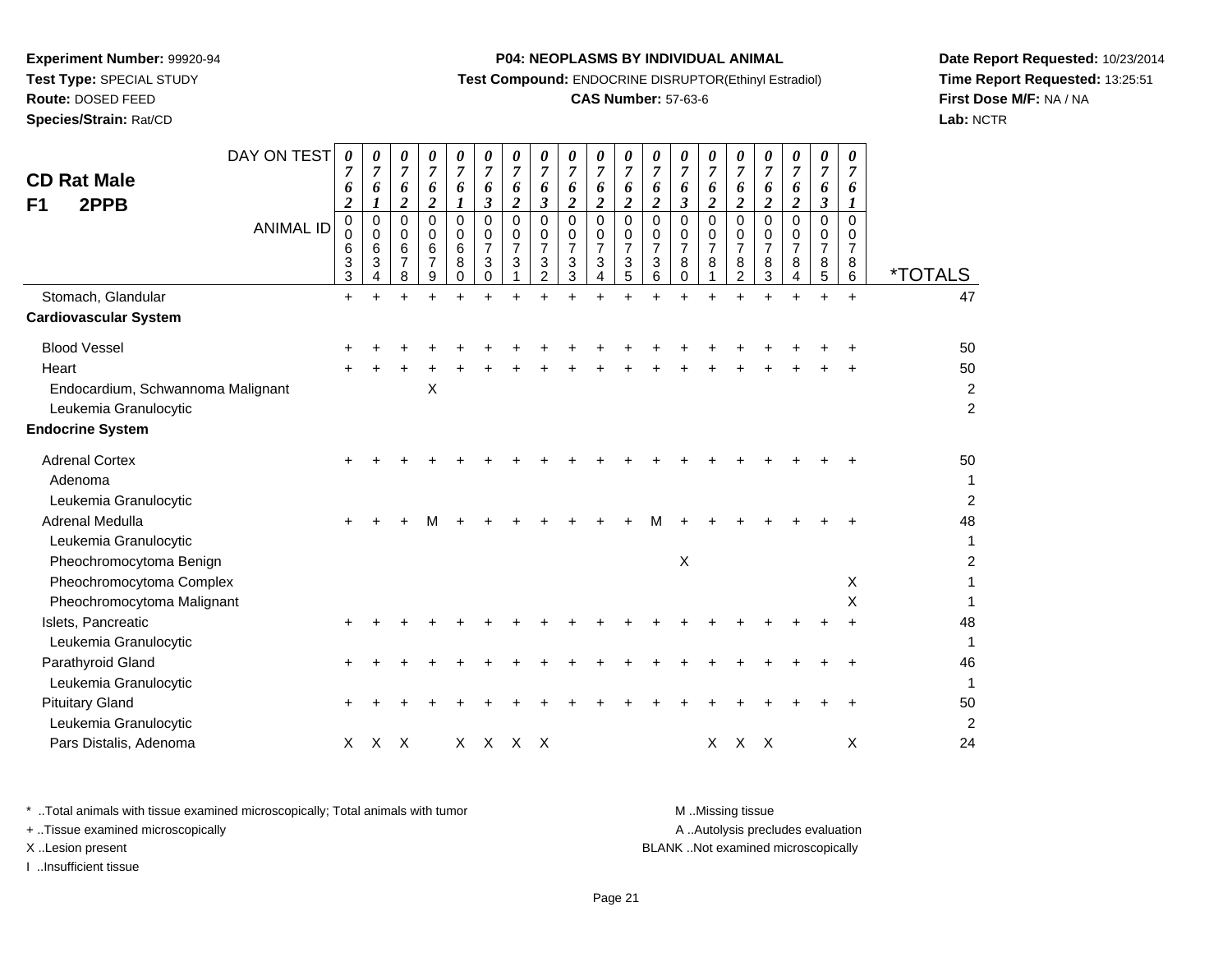**Route:** DOSED FEED

**Species/Strain:** Rat/CD

#### **P04: NEOPLASMS BY INDIVIDUAL ANIMAL**

**Test Compound:** ENDOCRINE DISRUPTOR(Ethinyl Estradiol)

# **CAS Number:** 57-63-6

**Date Report Requested:** 10/23/2014**Time Report Requested:** 13:25:51**First Dose M/F:** NA / NA**Lab:** NCTR

| <b>CD Rat Male</b><br>2PPB<br>F <sub>1</sub>                                                     | DAY ON TEST<br><b>ANIMAL ID</b> | 0<br>7<br>6<br>$\overline{\mathbf{2}}$<br>$\pmb{0}$<br>$\mathbf 0$<br>6<br>3<br>3 | 0<br>$\overline{7}$<br>6<br>$\pmb{0}$<br>$\mathbf 0$<br>6<br>$\ensuremath{\mathsf{3}}$<br>4 | 0<br>$\overline{7}$<br>6<br>$\boldsymbol{2}$<br>$\mathbf 0$<br>0<br>$\,6$<br>$\overline{7}$<br>8 | 0<br>$\overline{7}$<br>6<br>$\overline{\mathbf{c}}$<br>0<br>0<br>6<br>7<br>9 | 0<br>$\overline{7}$<br>6<br>1<br>$\Omega$<br>0<br>6<br>8<br>$\Omega$ | 0<br>$\overline{7}$<br>6<br>$\boldsymbol{\beta}$<br>$\Omega$<br>0<br>$\overline{7}$<br>3<br>$\mathbf 0$ | $\boldsymbol{\theta}$<br>$\overline{7}$<br>6<br>$\boldsymbol{2}$<br>$\mathbf 0$<br>0<br>$\overline{7}$<br>3 | 0<br>$\overline{7}$<br>6<br>$\boldsymbol{\beta}$<br>$\mathbf 0$<br>0<br>$\overline{7}$<br>3<br>$\overline{2}$ | 0<br>$\overline{7}$<br>6<br>$\overline{\mathbf{c}}$<br>0<br>0<br>7<br>3<br>3 | 0<br>$\overline{7}$<br>6<br>$\overline{\mathbf{c}}$<br>$\mathbf 0$<br>$\mathbf 0$<br>7<br>$\ensuremath{\mathsf{3}}$<br>4 | 0<br>$\overline{7}$<br>6<br>$\boldsymbol{2}$<br>$\mathbf 0$<br>0<br>$\overline{7}$<br>$\ensuremath{\mathsf{3}}$<br>5 | 0<br>$\overline{7}$<br>6<br>$\boldsymbol{2}$<br>$\mathbf 0$<br>0<br>$\overline{7}$<br>$\ensuremath{\mathsf{3}}$<br>$\,6$ | 0<br>$\overline{7}$<br>6<br>3<br>0<br>0<br>$\overline{7}$<br>8<br>$\mathbf 0$ | 0<br>$\overline{7}$<br>6<br>$\overline{\mathbf{c}}$<br>0<br>0<br>7<br>8 | 0<br>$\overline{7}$<br>6<br>$\overline{\mathbf{c}}$<br>$\mathbf 0$<br>0<br>$\overline{7}$<br>$\,$ 8 $\,$<br>$\overline{2}$ | 0<br>7<br>6<br>$\boldsymbol{2}$<br>$\Omega$<br>0<br>$\overline{7}$<br>8<br>$\mathbf{3}$ | 0<br>$\overline{7}$<br>6<br>$\boldsymbol{2}$<br>$\mathbf 0$<br>0<br>$\overline{7}$<br>8<br>4 | 0<br>$\overline{7}$<br>6<br>$\boldsymbol{\beta}$<br>0<br>0<br>$\overline{7}$<br>8<br>5 | 0<br>$\overline{7}$<br>6<br>1<br>$\Omega$<br>0<br>7<br>8<br>6 | <i><b>*TOTALS</b></i>                |
|--------------------------------------------------------------------------------------------------|---------------------------------|-----------------------------------------------------------------------------------|---------------------------------------------------------------------------------------------|--------------------------------------------------------------------------------------------------|------------------------------------------------------------------------------|----------------------------------------------------------------------|---------------------------------------------------------------------------------------------------------|-------------------------------------------------------------------------------------------------------------|---------------------------------------------------------------------------------------------------------------|------------------------------------------------------------------------------|--------------------------------------------------------------------------------------------------------------------------|----------------------------------------------------------------------------------------------------------------------|--------------------------------------------------------------------------------------------------------------------------|-------------------------------------------------------------------------------|-------------------------------------------------------------------------|----------------------------------------------------------------------------------------------------------------------------|-----------------------------------------------------------------------------------------|----------------------------------------------------------------------------------------------|----------------------------------------------------------------------------------------|---------------------------------------------------------------|--------------------------------------|
| <b>Thyroid Gland</b><br>C Cell, Carcinoma<br>Leukemia Granulocytic<br><b>General Body System</b> |                                 | $\ddot{}$                                                                         | $\ddot{}$<br>X                                                                              | $+$                                                                                              | $+$                                                                          | $\ddot{}$                                                            |                                                                                                         | ÷                                                                                                           | $\ddot{}$                                                                                                     | $\ddot{}$                                                                    | $\ddot{}$                                                                                                                |                                                                                                                      | ÷                                                                                                                        | $\ddot{}$                                                                     | $\ddot{}$                                                               | $\ddot{}$                                                                                                                  |                                                                                         | $\ddot{}$                                                                                    | $\ddot{}$                                                                              | $+$                                                           | 49<br>$\mathbf{1}$<br>$\overline{2}$ |
| <b>NONE</b><br><b>Genital System</b>                                                             |                                 |                                                                                   |                                                                                             |                                                                                                  |                                                                              |                                                                      |                                                                                                         |                                                                                                             |                                                                                                               |                                                                              |                                                                                                                          |                                                                                                                      |                                                                                                                          |                                                                               |                                                                         |                                                                                                                            |                                                                                         |                                                                                              |                                                                                        |                                                               |                                      |
| <b>Coagulating Gland</b><br>Leukemia Granulocytic                                                |                                 |                                                                                   |                                                                                             |                                                                                                  |                                                                              |                                                                      |                                                                                                         |                                                                                                             |                                                                                                               |                                                                              |                                                                                                                          |                                                                                                                      |                                                                                                                          |                                                                               |                                                                         |                                                                                                                            |                                                                                         |                                                                                              |                                                                                        |                                                               | 49<br>$\mathbf{1}$                   |
| Epididymis<br>Leukemia Granulocytic<br>Penis                                                     |                                 |                                                                                   |                                                                                             |                                                                                                  |                                                                              |                                                                      |                                                                                                         |                                                                                                             |                                                                                                               |                                                                              |                                                                                                                          |                                                                                                                      |                                                                                                                          |                                                                               |                                                                         |                                                                                                                            |                                                                                         |                                                                                              |                                                                                        |                                                               | 50<br>1<br>$\mathbf{1}$              |
| <b>Preputial Gland</b><br>Leukemia Granulocytic<br>Squamous Cell Carcinoma                       |                                 |                                                                                   |                                                                                             |                                                                                                  |                                                                              |                                                                      | $\mathsf X$                                                                                             |                                                                                                             |                                                                                                               |                                                                              |                                                                                                                          |                                                                                                                      |                                                                                                                          |                                                                               |                                                                         |                                                                                                                            |                                                                                         |                                                                                              |                                                                                        |                                                               | 50<br>$\overline{2}$<br>5            |
| Prostate, Dorsal/Lateral Lobe<br>Leukemia Granulocytic                                           |                                 |                                                                                   |                                                                                             |                                                                                                  |                                                                              |                                                                      |                                                                                                         |                                                                                                             |                                                                                                               | $\ddot{}$                                                                    |                                                                                                                          |                                                                                                                      |                                                                                                                          |                                                                               |                                                                         |                                                                                                                            |                                                                                         |                                                                                              |                                                                                        |                                                               | 50<br>$\overline{2}$                 |
| Prostate, Ventral Lobe                                                                           |                                 |                                                                                   |                                                                                             |                                                                                                  |                                                                              |                                                                      |                                                                                                         |                                                                                                             |                                                                                                               |                                                                              |                                                                                                                          |                                                                                                                      |                                                                                                                          |                                                                               |                                                                         |                                                                                                                            |                                                                                         |                                                                                              |                                                                                        |                                                               | 50                                   |
| <b>Rete Testes</b>                                                                               |                                 |                                                                                   |                                                                                             |                                                                                                  |                                                                              |                                                                      |                                                                                                         |                                                                                                             |                                                                                                               |                                                                              |                                                                                                                          |                                                                                                                      |                                                                                                                          |                                                                               |                                                                         |                                                                                                                            |                                                                                         |                                                                                              |                                                                                        |                                                               | 44                                   |
| <b>Seminal Vesicle</b><br>Leukemia Granulocytic<br><b>Testes</b>                                 |                                 |                                                                                   |                                                                                             |                                                                                                  |                                                                              |                                                                      |                                                                                                         |                                                                                                             |                                                                                                               |                                                                              |                                                                                                                          |                                                                                                                      |                                                                                                                          |                                                                               |                                                                         |                                                                                                                            |                                                                                         |                                                                                              |                                                                                        |                                                               | 46<br>$\mathbf 1$<br>50              |
|                                                                                                  |                                 |                                                                                   |                                                                                             |                                                                                                  |                                                                              |                                                                      |                                                                                                         |                                                                                                             |                                                                                                               |                                                                              |                                                                                                                          |                                                                                                                      |                                                                                                                          |                                                                               |                                                                         |                                                                                                                            |                                                                                         |                                                                                              |                                                                                        |                                                               |                                      |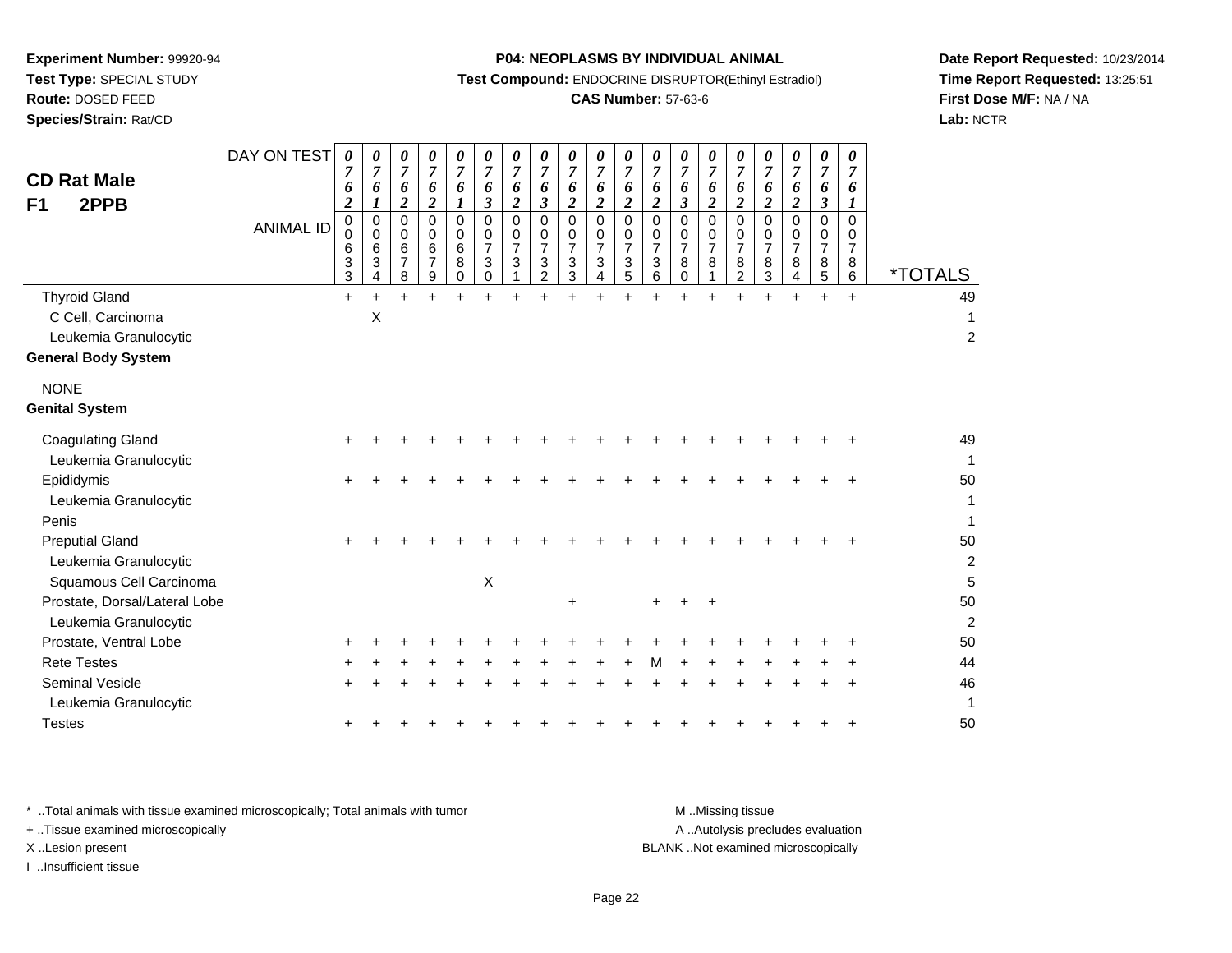**Route:** DOSED FEED

**Species/Strain:** Rat/CD

#### **P04: NEOPLASMS BY INDIVIDUAL ANIMAL**

**Test Compound:** ENDOCRINE DISRUPTOR(Ethinyl Estradiol)

# **CAS Number:** 57-63-6

**Date Report Requested:** 10/23/2014**Time Report Requested:** 13:25:51**First Dose M/F:** NA / NA**Lab:** NCTR

| <b>CD Rat Male</b><br>2PPB<br>F1<br><b>Hematopoietic System</b>                                                                                                               | DAY ON TEST<br><b>ANIMAL ID</b> | 0<br>7<br>6<br>2<br>$\pmb{0}$<br>$\mathbf 0$<br>6<br>3<br>3 | 0<br>7<br>6<br>$\boldsymbol{l}$<br>$\,0\,$<br>$\mathbf 0$<br>6<br>3<br>Δ | 0<br>$\overline{7}$<br>6<br>$\boldsymbol{2}$<br>$\mathbf 0$<br>$\mathbf 0$<br>6<br>7<br>8 | 0<br>$\overline{7}$<br>6<br>$\overline{\mathbf{c}}$<br>0<br>$\mathbf 0$<br>6<br>7<br>9 | 0<br>$\overline{7}$<br>6<br>1<br>0<br>0<br>$\,6\,$<br>8<br>$\Omega$ | 0<br>$\overline{7}$<br>6<br>3<br>$\mathbf 0$<br>0<br>$\overline{7}$<br>$\mathbf{3}$<br>$\Omega$ | 0<br>7<br>6<br>$\boldsymbol{2}$<br>$\mathbf 0$<br>0<br>$\overline{7}$<br>3 | 0<br>$\overline{7}$<br>6<br>$\boldsymbol{\beta}$<br>0<br>$\mathbf 0$<br>$\overline{7}$<br>3<br>$\mathfrak{p}$ | 0<br>7<br>6<br>$\overline{c}$<br>0<br>0<br>$\overline{7}$<br>3<br>3 | 0<br>$\overline{7}$<br>6<br>$\boldsymbol{2}$<br>$\pmb{0}$<br>$\mathbf 0$<br>$\overline{7}$<br>3<br>$\overline{4}$ | 0<br>$\overline{7}$<br>6<br>$\boldsymbol{2}$<br>$\mathbf 0$<br>0<br>$\overline{7}$<br>3<br>5 | 0<br>7<br>6<br>$\overline{2}$<br>$\mathbf 0$<br>0<br>$\overline{7}$<br>3<br>6 | 0<br>$\overline{7}$<br>6<br>3<br>0<br>0<br>$\overline{7}$<br>8<br>$\Omega$ | 0<br>$\overline{7}$<br>6<br>$\overline{\mathbf{c}}$<br>$\mathbf 0$<br>0<br>$\overline{7}$<br>8 | 0<br>7<br>6<br>$\overline{2}$<br>$\mathbf 0$<br>0<br>$\overline{7}$<br>8<br>$\overline{2}$ | 0<br>7<br>6<br>$\boldsymbol{2}$<br>$\Omega$<br>0<br>$\overline{7}$<br>8<br>3 | 0<br>7<br>6<br>2<br>0<br>0<br>$\overline{7}$<br>8<br>4 | 0<br>$\overline{7}$<br>6<br>$\boldsymbol{\beta}$<br>$\pmb{0}$<br>0<br>$\overline{7}$<br>8<br>5 | 0<br>7<br>6<br>1<br>$\Omega$<br>0<br>$\overline{7}$<br>8<br>6 | <i><b>*TOTALS</b></i>                                  |
|-------------------------------------------------------------------------------------------------------------------------------------------------------------------------------|---------------------------------|-------------------------------------------------------------|--------------------------------------------------------------------------|-------------------------------------------------------------------------------------------|----------------------------------------------------------------------------------------|---------------------------------------------------------------------|-------------------------------------------------------------------------------------------------|----------------------------------------------------------------------------|---------------------------------------------------------------------------------------------------------------|---------------------------------------------------------------------|-------------------------------------------------------------------------------------------------------------------|----------------------------------------------------------------------------------------------|-------------------------------------------------------------------------------|----------------------------------------------------------------------------|------------------------------------------------------------------------------------------------|--------------------------------------------------------------------------------------------|------------------------------------------------------------------------------|--------------------------------------------------------|------------------------------------------------------------------------------------------------|---------------------------------------------------------------|--------------------------------------------------------|
| <b>Bone Marrow</b>                                                                                                                                                            |                                 |                                                             |                                                                          |                                                                                           |                                                                                        |                                                                     |                                                                                                 |                                                                            |                                                                                                               |                                                                     |                                                                                                                   |                                                                                              |                                                                               |                                                                            |                                                                                                |                                                                                            |                                                                              |                                                        |                                                                                                |                                                               | 48                                                     |
| Leukemia Granulocytic                                                                                                                                                         |                                 |                                                             |                                                                          |                                                                                           |                                                                                        |                                                                     |                                                                                                 |                                                                            |                                                                                                               |                                                                     |                                                                                                                   |                                                                                              |                                                                               |                                                                            |                                                                                                |                                                                                            |                                                                              |                                                        |                                                                                                |                                                               | $\overline{c}$                                         |
| Lymph Node                                                                                                                                                                    |                                 |                                                             |                                                                          |                                                                                           |                                                                                        |                                                                     |                                                                                                 |                                                                            |                                                                                                               |                                                                     |                                                                                                                   |                                                                                              |                                                                               |                                                                            |                                                                                                |                                                                                            | $\ddot{}$                                                                    |                                                        |                                                                                                | $\ddot{}$                                                     | 16                                                     |
| Axillary, Leukemia Granulocytic<br>Deep Cervical, Leukemia Granulocytic<br>Lumbar, Leukemia Granulocytic<br>Pancreatic, Leukemia Granulocytic<br>Renal, Leukemia Granulocytic |                                 |                                                             |                                                                          |                                                                                           |                                                                                        |                                                                     |                                                                                                 |                                                                            |                                                                                                               |                                                                     |                                                                                                                   |                                                                                              |                                                                               |                                                                            |                                                                                                |                                                                                            |                                                                              |                                                        |                                                                                                |                                                               | 1<br>1<br>1                                            |
| Lymph Node, Mandibular<br>Leukemia Granulocytic                                                                                                                               |                                 |                                                             |                                                                          |                                                                                           |                                                                                        |                                                                     |                                                                                                 |                                                                            |                                                                                                               |                                                                     |                                                                                                                   |                                                                                              |                                                                               |                                                                            |                                                                                                |                                                                                            |                                                                              |                                                        |                                                                                                |                                                               | 50<br>$\overline{2}$                                   |
| Lymph Node, Mesenteric<br>Leukemia Granulocytic                                                                                                                               |                                 |                                                             |                                                                          |                                                                                           |                                                                                        |                                                                     |                                                                                                 |                                                                            |                                                                                                               |                                                                     |                                                                                                                   |                                                                                              |                                                                               |                                                                            |                                                                                                |                                                                                            |                                                                              |                                                        |                                                                                                |                                                               | 46<br>$\overline{2}$                                   |
| Spleen<br>Leukemia Granulocytic                                                                                                                                               |                                 |                                                             |                                                                          |                                                                                           |                                                                                        |                                                                     |                                                                                                 |                                                                            |                                                                                                               |                                                                     |                                                                                                                   |                                                                                              |                                                                               |                                                                            |                                                                                                |                                                                                            |                                                                              |                                                        |                                                                                                |                                                               | 49<br>$\overline{2}$                                   |
| Thymus<br>Leukemia Granulocytic                                                                                                                                               |                                 |                                                             |                                                                          |                                                                                           |                                                                                        |                                                                     |                                                                                                 |                                                                            |                                                                                                               |                                                                     |                                                                                                                   |                                                                                              |                                                                               |                                                                            |                                                                                                |                                                                                            |                                                                              |                                                        |                                                                                                |                                                               | 44<br>$\overline{c}$                                   |
| <b>Integumentary System</b>                                                                                                                                                   |                                 |                                                             |                                                                          |                                                                                           |                                                                                        |                                                                     |                                                                                                 |                                                                            |                                                                                                               |                                                                     |                                                                                                                   |                                                                                              |                                                                               |                                                                            |                                                                                                |                                                                                            |                                                                              |                                                        |                                                                                                |                                                               |                                                        |
| <b>Mammary Gland</b><br>Fibroadenoma<br>Fibroma<br>Leukemia Granulocytic                                                                                                      |                                 | $\mathsf{X}$                                                | X                                                                        |                                                                                           | $\boldsymbol{\mathsf{X}}$                                                              |                                                                     |                                                                                                 | Χ                                                                          |                                                                                                               |                                                                     |                                                                                                                   |                                                                                              |                                                                               |                                                                            | $\boldsymbol{\mathsf{X}}$                                                                      |                                                                                            |                                                                              |                                                        |                                                                                                |                                                               | 45<br>$\ensuremath{\mathsf{3}}$<br>3<br>$\overline{2}$ |

\* ..Total animals with tissue examined microscopically; Total animals with tumor **M** . Missing tissue M ..Missing tissue

+ ..Tissue examined microscopically

I ..Insufficient tissue

A ..Autolysis precludes evaluation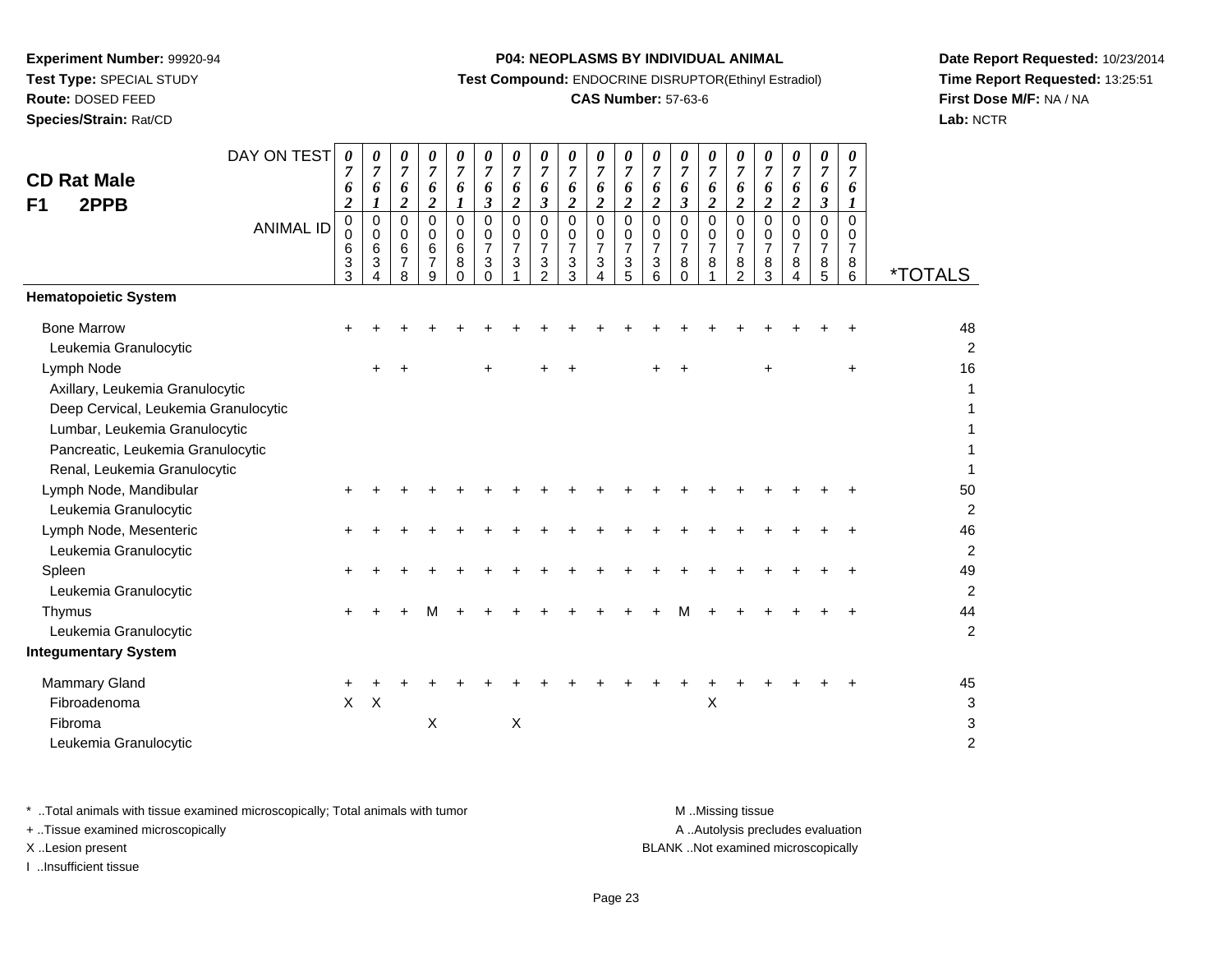**Route:** DOSED FEED

**Species/Strain:** Rat/CD

### **P04: NEOPLASMS BY INDIVIDUAL ANIMAL**

**Test Compound:** ENDOCRINE DISRUPTOR(Ethinyl Estradiol)

### **CAS Number:** 57-63-6

**Date Report Requested:** 10/23/2014**Time Report Requested:** 13:25:51**First Dose M/F:** NA / NA**Lab:** NCTR

| <b>CD Rat Male</b><br>2PPB<br>F <sub>1</sub>                                                                             | DAY ON TEST      | 0<br>7<br>6<br>$\boldsymbol{2}$<br>$\mathsf 0$ | 0<br>$\overline{7}$<br>6<br>1<br>$\pmb{0}$ | 0<br>$\overline{7}$<br>6<br>$\boldsymbol{2}$<br>0 | 0<br>$\overline{7}$<br>6<br>$\boldsymbol{2}$<br>0 | 0<br>7<br>6<br>1<br>$\Omega$   | 0<br>$\overline{7}$<br>6<br>$\boldsymbol{\beta}$<br>$\Omega$ | 0<br>$\overline{7}$<br>6<br>$\boldsymbol{2}$<br>$\mathbf 0$ | 0<br>$\overline{7}$<br>6<br>$\boldsymbol{\beta}$<br>0              | 0<br>$\overline{7}$<br>6<br>$\boldsymbol{2}$<br>0 | 0<br>$\overline{7}$<br>6<br>$\boldsymbol{2}$<br>$\mathbf 0$ | 0<br>$\overline{7}$<br>6<br>$\boldsymbol{2}$<br>$\mathbf 0$     | 0<br>$\overline{7}$<br>6<br>$\boldsymbol{2}$<br>$\mathbf 0$  | 0<br>$\overline{7}$<br>6<br>$\boldsymbol{\beta}$<br>0 | 0<br>$\overline{7}$<br>6<br>$\boldsymbol{2}$<br>0 | 0<br>$\overline{7}$<br>6<br>$\overline{\mathbf{c}}$<br>$\Omega$ | 0<br>7<br>6<br>$\boldsymbol{2}$<br>$\Omega$ | 0<br>$\overline{7}$<br>6<br>$\boldsymbol{2}$<br>$\Omega$ | 0<br>$\overline{7}$<br>6<br>$\boldsymbol{\beta}$<br>$\mathbf 0$ | 0<br>$\overline{7}$<br>6<br>1<br>$\Omega$ |                                  |
|--------------------------------------------------------------------------------------------------------------------------|------------------|------------------------------------------------|--------------------------------------------|---------------------------------------------------|---------------------------------------------------|--------------------------------|--------------------------------------------------------------|-------------------------------------------------------------|--------------------------------------------------------------------|---------------------------------------------------|-------------------------------------------------------------|-----------------------------------------------------------------|--------------------------------------------------------------|-------------------------------------------------------|---------------------------------------------------|-----------------------------------------------------------------|---------------------------------------------|----------------------------------------------------------|-----------------------------------------------------------------|-------------------------------------------|----------------------------------|
|                                                                                                                          | <b>ANIMAL ID</b> | $\Omega$<br>6<br>3<br>3                        | $\Omega$<br>6<br>$\mathbf{3}$<br>4         | 0<br>6<br>$\overline{7}$<br>8                     | 0<br>6<br>7<br>9                                  | $\Omega$<br>6<br>8<br>$\Omega$ | $\Omega$<br>$\overline{7}$<br>$\mathbf{3}$<br>$\mathbf 0$    | $\Omega$<br>$\overline{7}$<br>3                             | 0<br>$\overline{7}$<br>$\ensuremath{\mathsf{3}}$<br>$\overline{2}$ | 0<br>$\overline{7}$<br>3<br>3                     | $\mathbf 0$<br>$\overline{7}$<br>$\mathbf{3}$<br>4          | $\mathbf 0$<br>$\overline{7}$<br>$\ensuremath{\mathsf{3}}$<br>5 | $\Omega$<br>$\overline{7}$<br>$\ensuremath{\mathsf{3}}$<br>6 | 0<br>$\overline{7}$<br>$\bf 8$<br>$\mathbf 0$         | 0<br>$\overline{7}$<br>8                          | $\mathbf 0$<br>$\overline{7}$<br>$\bf 8$<br>$\overline{2}$      | $\Omega$<br>$\overline{7}$<br>8<br>3        | 0<br>$\overline{7}$<br>8<br>4                            | 0<br>$\overline{7}$<br>$\bf 8$<br>5                             | 0<br>$\overline{7}$<br>8<br>6             | <i><b>*TOTALS</b></i>            |
| Skin<br><b>Basal Cell Adenoma</b><br>Keratoacanthoma<br>Squamous Cell Carcinoma<br><b>Musculoskeletal System</b>         |                  | $\ddot{}$                                      |                                            |                                                   |                                                   |                                |                                                              |                                                             |                                                                    |                                                   |                                                             |                                                                 |                                                              |                                                       |                                                   | ÷                                                               | $\boldsymbol{\mathsf{X}}$                   | ÷.                                                       | $\ddot{}$<br>X                                                  | $+$                                       | 50<br>1<br>3<br>$\mathbf{1}$     |
| Bone, Femur<br>Leukemia Granulocytic<br><b>Skeletal Muscle</b><br><b>Nervous System</b>                                  |                  |                                                |                                            |                                                   |                                                   |                                |                                                              |                                                             |                                                                    |                                                   |                                                             |                                                                 |                                                              |                                                       |                                                   |                                                                 |                                             |                                                          |                                                                 |                                           | 50<br>1<br>$\mathbf{1}$          |
| Brain, Brain Stem<br>Leukemia Granulocytic<br>Brain, Cerebellum                                                          |                  |                                                |                                            |                                                   |                                                   |                                |                                                              |                                                             |                                                                    |                                                   |                                                             |                                                                 |                                                              |                                                       |                                                   |                                                                 |                                             |                                                          |                                                                 |                                           | 50<br>$\mathbf 1$<br>50          |
| Brain, Cerebrum<br>Granular Cell Tumor Benign<br><b>Granular Cell Tumor Malignant</b><br>Peripheral Nerve<br>Spinal Cord |                  |                                                |                                            |                                                   |                                                   |                                |                                                              |                                                             |                                                                    |                                                   |                                                             |                                                                 |                                                              |                                                       |                                                   |                                                                 |                                             |                                                          |                                                                 |                                           | 50<br>1<br>1<br>1<br>$\mathbf 0$ |
| <b>Respiratory System</b><br>Lung                                                                                        |                  |                                                |                                            |                                                   |                                                   |                                |                                                              |                                                             |                                                                    |                                                   |                                                             |                                                                 |                                                              |                                                       |                                                   |                                                                 |                                             |                                                          |                                                                 |                                           | 46                               |
| Leukemia Granulocytic                                                                                                    |                  |                                                |                                            |                                                   |                                                   |                                |                                                              |                                                             |                                                                    |                                                   |                                                             |                                                                 |                                                              |                                                       |                                                   |                                                                 |                                             |                                                          |                                                                 |                                           | $\overline{c}$                   |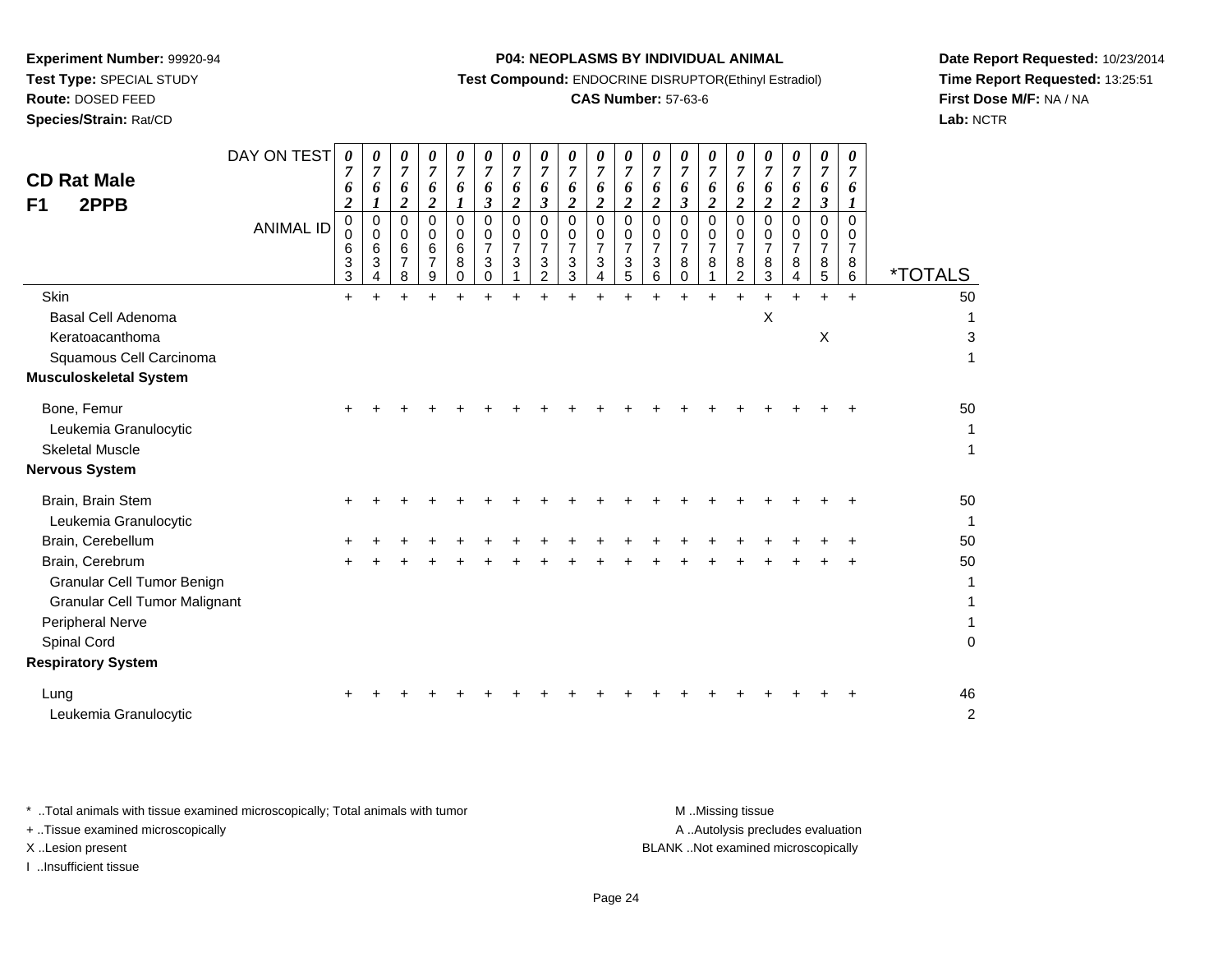**Test Type:** SPECIAL STUDY

**Route:** DOSED FEED

**Species/Strain:** Rat/CD

### **P04: NEOPLASMS BY INDIVIDUAL ANIMAL**

**Test Compound:** ENDOCRINE DISRUPTOR(Ethinyl Estradiol)

# **CAS Number:** 57-63-6

**Date Report Requested:** 10/23/2014**Time Report Requested:** 13:25:51**First Dose M/F:** NA / NA**Lab:** NCTR

| <b>CD Rat Male</b><br>2PPB<br>F <sub>1</sub>                   | DAY ON TEST      | 0<br>7<br>6<br>$\overline{2}$ | 0<br>6           | 0<br>$\overline{7}$<br>6<br>$\overline{\mathbf{c}}$ | 0<br>7<br>6<br>$\overline{\mathbf{c}}$             | 0<br>7<br>6                         | 0<br>7<br>6<br>$\boldsymbol{\beta}$                 | 0<br>$\overline{7}$<br>6<br>$\boldsymbol{2}$ | 0<br>$\overline{7}$<br>6<br>3                   | 0<br>$\overline{7}$<br>6<br>$\overline{c}$ | 0<br>7<br>6<br>$\boldsymbol{2}$              | 0<br>$\overline{7}$<br>6<br>$\overline{2}$ | 0<br>7<br>6<br>2                          | 0<br>$\overline{7}$<br>6<br>3                       | 0<br>7<br>6<br>$\boldsymbol{2}$ | 0<br>7<br>6<br>$\boldsymbol{2}$           | 0<br>7<br>6<br>$\boldsymbol{2}$              | 0<br>$\overline{7}$<br>6<br>$\boldsymbol{2}$ | 0<br>$\overline{7}$<br>6<br>3             | 0<br>7<br>6                               |                       |
|----------------------------------------------------------------|------------------|-------------------------------|------------------|-----------------------------------------------------|----------------------------------------------------|-------------------------------------|-----------------------------------------------------|----------------------------------------------|-------------------------------------------------|--------------------------------------------|----------------------------------------------|--------------------------------------------|-------------------------------------------|-----------------------------------------------------|---------------------------------|-------------------------------------------|----------------------------------------------|----------------------------------------------|-------------------------------------------|-------------------------------------------|-----------------------|
|                                                                | <b>ANIMAL ID</b> | 0<br>0<br>6<br>3<br>3         | 0<br>0<br>6<br>3 | 0<br>0<br>6<br>7<br>8                               | $\mathbf 0$<br>0<br>$\,6\,$<br>$\overline{7}$<br>9 | $\Omega$<br>0<br>6<br>8<br>$\Omega$ | $\mathbf 0$<br>0<br>$\overline{7}$<br>3<br>$\Omega$ | 0<br>0<br>$\overline{7}$<br>3                | 0<br>0<br>$\overline{7}$<br>3<br>$\overline{2}$ | 0<br>0<br>$\overline{7}$<br>3<br>3         | $\mathbf 0$<br>0<br>$\overline{7}$<br>3<br>4 | $\Omega$<br>0<br>$\overline{7}$<br>3<br>5  | $\Omega$<br>0<br>$\overline{7}$<br>3<br>6 | $\mathbf 0$<br>0<br>$\overline{7}$<br>8<br>$\Omega$ | 0<br>0<br>7<br>8                | $\Omega$<br>0<br>$\overline{7}$<br>8<br>2 | $\mathbf 0$<br>0<br>$\overline{7}$<br>8<br>3 | $\mathbf 0$<br>0<br>$\overline{7}$<br>8<br>4 | $\Omega$<br>0<br>$\overline{7}$<br>8<br>5 | $\Omega$<br>0<br>$\overline{7}$<br>8<br>6 | <i><b>*TOTALS</b></i> |
| Squamous Cell Carcinoma, Metastatic,<br><b>Preputial Gland</b> |                  |                               |                  |                                                     |                                                    |                                     |                                                     |                                              |                                                 |                                            |                                              |                                            |                                           |                                                     |                                 |                                           |                                              |                                              |                                           |                                           |                       |
| <b>Nose</b>                                                    |                  |                               |                  |                                                     |                                                    |                                     |                                                     |                                              |                                                 |                                            |                                              |                                            |                                           |                                                     |                                 |                                           |                                              |                                              |                                           |                                           | 49                    |
| Leukemia Granulocytic                                          |                  |                               |                  |                                                     |                                                    |                                     |                                                     |                                              |                                                 |                                            |                                              |                                            |                                           |                                                     |                                 |                                           |                                              |                                              |                                           |                                           | 2                     |
| Osteosarcoma                                                   |                  |                               |                  |                                                     |                                                    |                                     |                                                     |                                              |                                                 |                                            |                                              |                                            |                                           |                                                     |                                 |                                           |                                              |                                              |                                           |                                           | 1                     |
| Trachea                                                        |                  |                               |                  |                                                     |                                                    |                                     |                                                     |                                              |                                                 |                                            |                                              |                                            |                                           |                                                     |                                 |                                           |                                              |                                              |                                           |                                           | 50                    |
| Leukemia Granulocytic<br><b>Special Senses System</b>          |                  |                               |                  |                                                     |                                                    |                                     |                                                     |                                              |                                                 |                                            |                                              |                                            |                                           |                                                     |                                 |                                           |                                              |                                              |                                           |                                           | $\overline{a}$        |
| Eye                                                            |                  |                               |                  |                                                     |                                                    |                                     |                                                     |                                              |                                                 |                                            |                                              |                                            |                                           |                                                     |                                 |                                           |                                              |                                              |                                           |                                           | 46                    |
| Leukemia Granulocytic                                          |                  |                               |                  |                                                     |                                                    |                                     |                                                     |                                              |                                                 |                                            |                                              |                                            |                                           |                                                     |                                 |                                           |                                              |                                              |                                           |                                           | $\overline{a}$        |
| Harderian Gland                                                |                  |                               |                  |                                                     |                                                    |                                     |                                                     |                                              |                                                 |                                            |                                              |                                            |                                           |                                                     |                                 |                                           |                                              |                                              |                                           |                                           | 47                    |
| Leukemia Granulocytic                                          |                  |                               |                  |                                                     |                                                    |                                     |                                                     |                                              |                                                 |                                            |                                              |                                            |                                           |                                                     |                                 |                                           |                                              |                                              |                                           |                                           | $\overline{a}$        |
| <b>Urinary System</b>                                          |                  |                               |                  |                                                     |                                                    |                                     |                                                     |                                              |                                                 |                                            |                                              |                                            |                                           |                                                     |                                 |                                           |                                              |                                              |                                           |                                           |                       |
| Kidney                                                         |                  | ÷                             |                  |                                                     |                                                    |                                     |                                                     |                                              |                                                 |                                            |                                              |                                            |                                           |                                                     |                                 |                                           |                                              |                                              |                                           |                                           | 49                    |
| Bilateral, Renal Tubule, Carcinoma                             |                  |                               | X                |                                                     |                                                    |                                     |                                                     |                                              |                                                 |                                            |                                              |                                            |                                           |                                                     |                                 |                                           |                                              |                                              |                                           |                                           |                       |
| Leukemia Granulocytic                                          |                  |                               |                  |                                                     |                                                    |                                     |                                                     |                                              |                                                 |                                            |                                              |                                            |                                           |                                                     |                                 |                                           |                                              |                                              |                                           |                                           | $\overline{a}$        |
| Urethra                                                        |                  |                               |                  |                                                     |                                                    |                                     |                                                     |                                              |                                                 |                                            |                                              |                                            |                                           |                                                     | +                               |                                           |                                              |                                              |                                           |                                           |                       |
| <b>Urinary Bladder</b>                                         |                  | ÷                             |                  |                                                     |                                                    |                                     |                                                     |                                              |                                                 |                                            |                                              |                                            |                                           |                                                     |                                 |                                           |                                              |                                              |                                           |                                           | 48                    |
| <b>SYSTEMIC LESIONS</b>                                        |                  |                               |                  |                                                     |                                                    |                                     |                                                     |                                              |                                                 |                                            |                                              |                                            |                                           |                                                     |                                 |                                           |                                              |                                              |                                           |                                           |                       |
| Multiple Organ                                                 |                  |                               |                  |                                                     |                                                    |                                     |                                                     |                                              |                                                 |                                            |                                              |                                            |                                           |                                                     |                                 |                                           |                                              |                                              |                                           |                                           | 50                    |
| Leukemia Granulocytic                                          |                  |                               |                  |                                                     |                                                    |                                     |                                                     |                                              |                                                 |                                            |                                              |                                            |                                           |                                                     |                                 |                                           |                                              |                                              |                                           |                                           | $\overline{a}$        |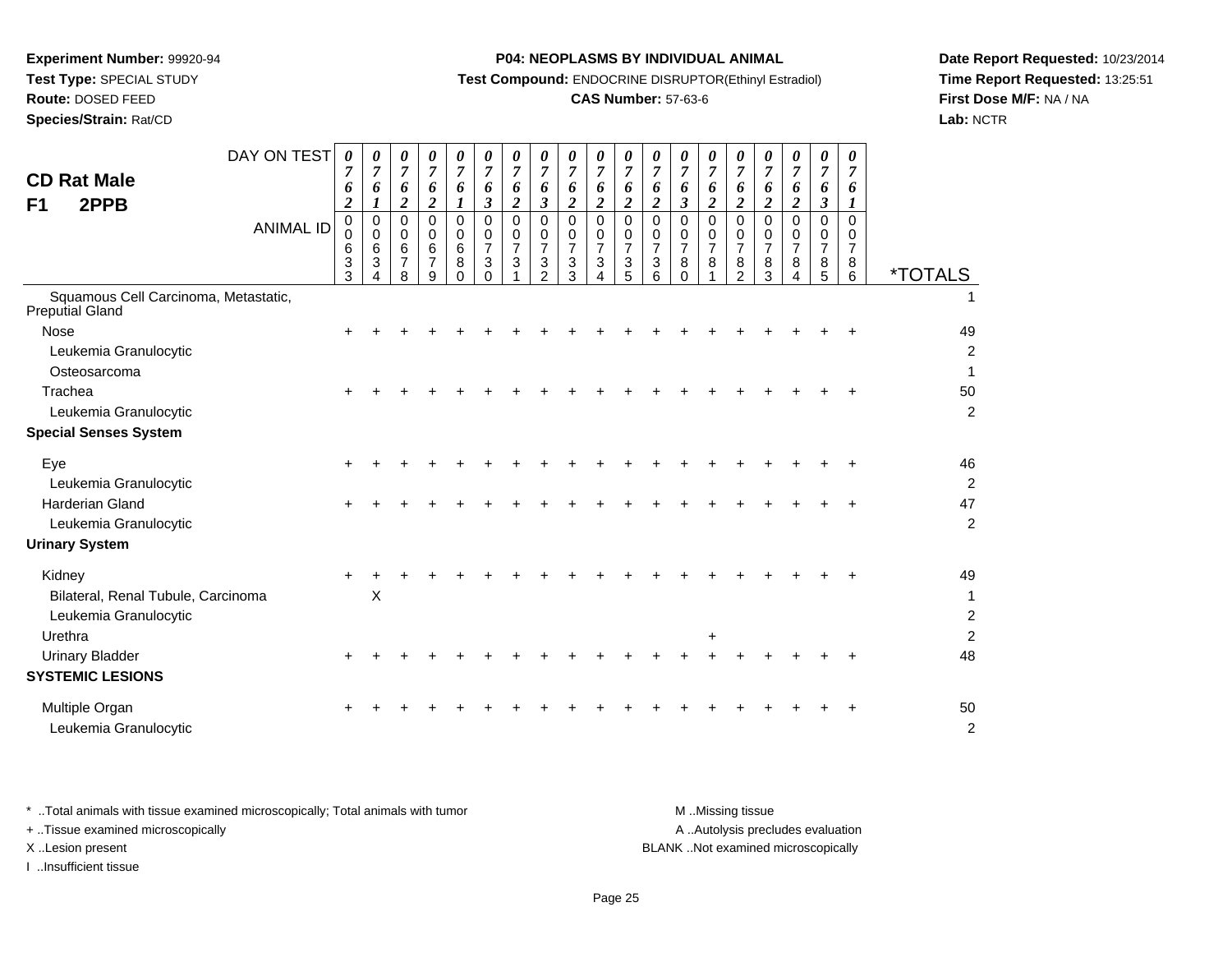**Route:** DOSED FEED

**Species/Strain:** Rat/CD

### **P04: NEOPLASMS BY INDIVIDUAL ANIMAL**

**Test Compound:** ENDOCRINE DISRUPTOR(Ethinyl Estradiol)

### **CAS Number:** 57-63-6

**Date Report Requested:** 10/23/2014**Time Report Requested:** 13:25:51**First Dose M/F:** NA / NA**Lab:** NCTR

| <b>CD Rat Male</b><br>10PPB<br>F <sub>1</sub>         | DAY ON TEST<br><b>ANIMAL ID</b> | 0<br>$\boldsymbol{4}$<br>6<br>$\overline{7}$<br>$\mathbf 0$<br>$\mathbf 0$<br>$\mathbf 0$<br>$\overline{4}$<br>9 | 0<br>$\boldsymbol{4}$<br>9<br>4<br>$\mathbf 0$<br>$\mathbf 0$<br>$\mathbf 0$<br>$\,$ 5 $\,$<br>9 | 0<br>$\sqrt{5}$<br>$\mathfrak{s}$<br>$\overline{2}$<br>$\pmb{0}$<br>$\mathbf 0$<br>$\mathbf 0$<br>8<br>8 | 0<br>5<br>6<br>$\overline{2}$<br>$\pmb{0}$<br>$\mathbf 0$<br>1<br>0<br>3 | 0<br>$\mathfrak{s}$<br>$\boldsymbol{g}$<br>6<br>0<br>0<br>$\frac{3}{5}$ | 0<br>6<br>$\boldsymbol{\theta}$<br>$\overline{2}$<br>$\pmb{0}$<br>$\pmb{0}$<br>$\mathbf{1}$<br>$\overline{4}$<br>$6\phantom{1}6$ | 0<br>6<br>$\boldsymbol{\theta}$<br>$\overline{2}$<br>$\pmb{0}$<br>0<br>$\overline{\mathbf{1}}$<br>4<br>9 | 0<br>6<br>$\boldsymbol{l}$<br>$\mathfrak{s}$<br>$\boldsymbol{0}$<br>$\mathbf 0$<br>$\mathbf{1}$<br>$\,$ 5 $\,$<br>6 | 0<br>6<br>$\boldsymbol{2}$<br>$\boldsymbol{4}$<br>$\pmb{0}$<br>0<br>1<br>$\,6\,$<br>8 | 0<br>6<br>$\boldsymbol{\beta}$<br>$\overline{2}$<br>$\pmb{0}$<br>$\mathbf 0$<br>$\mathbf{1}$<br>$\overline{7}$<br>$\overline{2}$ | 0<br>6<br>$\boldsymbol{\beta}$<br>$\mathfrak{z}$<br>0<br>0<br>$\mathbf{1}$<br>$\overline{7}$<br>9 | 0<br>6<br>6<br>$\overline{7}$<br>$\pmb{0}$<br>$\pmb{0}$<br>$\overline{2}$<br>$\boldsymbol{2}$<br>$6\phantom{a}$ | 0<br>6<br>6<br>$\boldsymbol{q}$<br>$\mathbf 0$<br>0<br>$\overline{2}$<br>$\ensuremath{\mathsf{3}}$<br>3 | 0<br>6<br>8<br>$\pmb{8}$<br>$\mathbf 0$<br>$\mathbf 0$<br>$\frac{2}{6}$<br>4 | 0<br>6<br>9<br>6<br>$\mathbf 0$<br>$\mathbf 0$<br>$\overline{2}$<br>$\, 8$<br>$\overline{7}$ | $\boldsymbol{\theta}$<br>$\overline{7}$<br>$\boldsymbol{\theta}$<br>9<br>$\pmb{0}$<br>0<br>$\mathbf{3}$<br>$\mathbf{1}$<br>$\Omega$ | $\overline{7}$<br>3<br>$\overline{7}$<br>$\overline{0}$<br>$\mathbf 0$<br>$\sqrt{3}$<br>5<br>9 | 0<br>$\boldsymbol{7}$<br>$\boldsymbol{\beta}$<br>$\overline{7}$<br>$\pmb{0}$<br>0<br>$\mathbf{3}$<br>6 | 0<br>$\boldsymbol{7}$<br>$\boldsymbol{4}$<br>$\boldsymbol{4}$<br>0<br>0<br>$\overline{3}$<br>$\,8\,$<br>3 | 0<br>$\boldsymbol{7}$<br>$\boldsymbol{4}$<br>$\boldsymbol{4}$<br>$\pmb{0}$<br>$\pmb{0}$<br>$\overline{3}$<br>9<br>$\Omega$ | 0<br>$\overline{7}$<br>$\mathfrak{s}$<br>6<br>$\mathbf 0$<br>0<br>$\overline{4}$<br>$\ensuremath{\mathsf{3}}$<br>$\overline{2}$ | 0<br>$\overline{7}$<br>$\sqrt{5}$<br>6<br>$\pmb{0}$<br>$\mathbf 0$<br>$\overline{4}$<br>$\sqrt{3}$<br>3 | 0<br>$\overline{7}$<br>5<br>6<br>0<br>0<br>$\overline{4}$<br>$\sqrt{3}$ | 0<br>$\overline{7}$<br>5<br>6<br>$\mathbf 0$<br>$\mathbf 0$<br>$\overline{4}$<br>$\mathbf{3}$<br>5 | 0<br>$\boldsymbol{7}$<br>5<br>6<br>$\mathbf 0$<br>0<br>4<br>3<br>6 | $\boldsymbol{\theta}$<br>$\boldsymbol{7}$<br>$\sqrt{5}$<br>$\overline{7}$<br>$\mathbf 0$<br>$\pmb{0}$<br>4<br>8<br>8 | 0<br>$\overline{7}$<br>5<br>$\overline{7}$<br>$\mathsf 0$<br>0<br>4<br>8<br>9 | 0<br>$\boldsymbol{7}$<br>$\sqrt{5}$<br>$\overline{7}$<br>0<br>$\pmb{0}$<br>$\overline{4}$<br>$\boldsymbol{9}$<br>$\mathbf 0$ | 0<br>$\overline{7}$<br>$\sqrt{5}$<br>$\overline{7}$<br>$\pmb{0}$<br>$\pmb{0}$<br>$\,$ 5 $\,$<br>$\ensuremath{\mathsf{3}}$<br>6 | $\boldsymbol{\theta}$<br>$\overline{7}$<br>$\mathfrak{s}$<br>$\overline{7}$<br>$\mathsf{O}\xspace$<br>$\mathbf 0$<br>$\,$ 5 $\,$<br>$\mathbf{3}$<br>$\overline{ }$ | $\overline{7}$<br>5<br>8<br>$\Omega$<br>$\Omega$<br>5<br>8 |
|-------------------------------------------------------|---------------------------------|------------------------------------------------------------------------------------------------------------------|--------------------------------------------------------------------------------------------------|----------------------------------------------------------------------------------------------------------|--------------------------------------------------------------------------|-------------------------------------------------------------------------|----------------------------------------------------------------------------------------------------------------------------------|----------------------------------------------------------------------------------------------------------|---------------------------------------------------------------------------------------------------------------------|---------------------------------------------------------------------------------------|----------------------------------------------------------------------------------------------------------------------------------|---------------------------------------------------------------------------------------------------|-----------------------------------------------------------------------------------------------------------------|---------------------------------------------------------------------------------------------------------|------------------------------------------------------------------------------|----------------------------------------------------------------------------------------------|-------------------------------------------------------------------------------------------------------------------------------------|------------------------------------------------------------------------------------------------|--------------------------------------------------------------------------------------------------------|-----------------------------------------------------------------------------------------------------------|----------------------------------------------------------------------------------------------------------------------------|---------------------------------------------------------------------------------------------------------------------------------|---------------------------------------------------------------------------------------------------------|-------------------------------------------------------------------------|----------------------------------------------------------------------------------------------------|--------------------------------------------------------------------|----------------------------------------------------------------------------------------------------------------------|-------------------------------------------------------------------------------|------------------------------------------------------------------------------------------------------------------------------|--------------------------------------------------------------------------------------------------------------------------------|--------------------------------------------------------------------------------------------------------------------------------------------------------------------|------------------------------------------------------------|
| <b>Alimentary System</b>                              |                                 |                                                                                                                  |                                                                                                  |                                                                                                          |                                                                          |                                                                         |                                                                                                                                  |                                                                                                          |                                                                                                                     |                                                                                       |                                                                                                                                  |                                                                                                   |                                                                                                                 |                                                                                                         |                                                                              |                                                                                              |                                                                                                                                     |                                                                                                |                                                                                                        |                                                                                                           |                                                                                                                            |                                                                                                                                 |                                                                                                         |                                                                         |                                                                                                    |                                                                    |                                                                                                                      |                                                                               |                                                                                                                              |                                                                                                                                |                                                                                                                                                                    |                                                            |
| Esophagus                                             |                                 |                                                                                                                  |                                                                                                  |                                                                                                          |                                                                          |                                                                         |                                                                                                                                  |                                                                                                          |                                                                                                                     |                                                                                       |                                                                                                                                  |                                                                                                   |                                                                                                                 |                                                                                                         |                                                                              |                                                                                              |                                                                                                                                     |                                                                                                |                                                                                                        |                                                                                                           |                                                                                                                            |                                                                                                                                 |                                                                                                         |                                                                         |                                                                                                    |                                                                    |                                                                                                                      |                                                                               |                                                                                                                              |                                                                                                                                |                                                                                                                                                                    |                                                            |
| Intestine Large, Cecum                                |                                 |                                                                                                                  |                                                                                                  |                                                                                                          |                                                                          |                                                                         |                                                                                                                                  |                                                                                                          |                                                                                                                     |                                                                                       |                                                                                                                                  |                                                                                                   |                                                                                                                 |                                                                                                         |                                                                              |                                                                                              |                                                                                                                                     |                                                                                                |                                                                                                        |                                                                                                           |                                                                                                                            |                                                                                                                                 |                                                                                                         |                                                                         |                                                                                                    |                                                                    |                                                                                                                      |                                                                               |                                                                                                                              |                                                                                                                                |                                                                                                                                                                    |                                                            |
| Intestine Large, Colon                                |                                 |                                                                                                                  |                                                                                                  |                                                                                                          |                                                                          |                                                                         |                                                                                                                                  |                                                                                                          |                                                                                                                     |                                                                                       |                                                                                                                                  |                                                                                                   |                                                                                                                 |                                                                                                         |                                                                              |                                                                                              |                                                                                                                                     |                                                                                                |                                                                                                        |                                                                                                           |                                                                                                                            |                                                                                                                                 |                                                                                                         |                                                                         |                                                                                                    |                                                                    |                                                                                                                      |                                                                               |                                                                                                                              |                                                                                                                                |                                                                                                                                                                    |                                                            |
| Intestine Large, Rectum                               |                                 |                                                                                                                  |                                                                                                  |                                                                                                          |                                                                          |                                                                         |                                                                                                                                  |                                                                                                          |                                                                                                                     |                                                                                       |                                                                                                                                  |                                                                                                   |                                                                                                                 |                                                                                                         |                                                                              |                                                                                              |                                                                                                                                     |                                                                                                |                                                                                                        |                                                                                                           |                                                                                                                            |                                                                                                                                 |                                                                                                         |                                                                         |                                                                                                    |                                                                    |                                                                                                                      |                                                                               |                                                                                                                              |                                                                                                                                |                                                                                                                                                                    |                                                            |
| Intestine Small, Duodenum                             |                                 |                                                                                                                  |                                                                                                  |                                                                                                          |                                                                          |                                                                         |                                                                                                                                  |                                                                                                          |                                                                                                                     |                                                                                       |                                                                                                                                  |                                                                                                   |                                                                                                                 |                                                                                                         |                                                                              |                                                                                              |                                                                                                                                     |                                                                                                |                                                                                                        |                                                                                                           |                                                                                                                            |                                                                                                                                 |                                                                                                         |                                                                         |                                                                                                    |                                                                    |                                                                                                                      |                                                                               |                                                                                                                              |                                                                                                                                |                                                                                                                                                                    |                                                            |
| Intestine Small, Ileum<br>Adenocarcinoma              |                                 |                                                                                                                  |                                                                                                  |                                                                                                          |                                                                          |                                                                         | X                                                                                                                                |                                                                                                          |                                                                                                                     |                                                                                       |                                                                                                                                  |                                                                                                   |                                                                                                                 |                                                                                                         |                                                                              |                                                                                              |                                                                                                                                     |                                                                                                |                                                                                                        |                                                                                                           |                                                                                                                            |                                                                                                                                 |                                                                                                         |                                                                         |                                                                                                    |                                                                    |                                                                                                                      |                                                                               |                                                                                                                              |                                                                                                                                |                                                                                                                                                                    |                                                            |
| Intestine Small, Jejunum                              |                                 |                                                                                                                  |                                                                                                  |                                                                                                          |                                                                          |                                                                         |                                                                                                                                  |                                                                                                          |                                                                                                                     |                                                                                       |                                                                                                                                  |                                                                                                   |                                                                                                                 |                                                                                                         |                                                                              |                                                                                              |                                                                                                                                     |                                                                                                |                                                                                                        |                                                                                                           |                                                                                                                            |                                                                                                                                 |                                                                                                         |                                                                         |                                                                                                    |                                                                    |                                                                                                                      |                                                                               |                                                                                                                              |                                                                                                                                |                                                                                                                                                                    |                                                            |
| Liver<br>Cholangiocarcinoma<br>Hepatocellular Adenoma |                                 |                                                                                                                  |                                                                                                  |                                                                                                          |                                                                          |                                                                         |                                                                                                                                  |                                                                                                          |                                                                                                                     |                                                                                       |                                                                                                                                  |                                                                                                   |                                                                                                                 |                                                                                                         |                                                                              |                                                                                              |                                                                                                                                     |                                                                                                |                                                                                                        |                                                                                                           |                                                                                                                            |                                                                                                                                 |                                                                                                         |                                                                         |                                                                                                    |                                                                    |                                                                                                                      |                                                                               |                                                                                                                              |                                                                                                                                |                                                                                                                                                                    | X                                                          |
| Mesentery                                             |                                 |                                                                                                                  |                                                                                                  | $\ddot{}$                                                                                                |                                                                          |                                                                         |                                                                                                                                  |                                                                                                          |                                                                                                                     |                                                                                       |                                                                                                                                  |                                                                                                   |                                                                                                                 |                                                                                                         |                                                                              |                                                                                              |                                                                                                                                     |                                                                                                |                                                                                                        |                                                                                                           |                                                                                                                            |                                                                                                                                 |                                                                                                         | $\ddot{}$                                                               |                                                                                                    |                                                                    |                                                                                                                      |                                                                               |                                                                                                                              |                                                                                                                                |                                                                                                                                                                    |                                                            |
| Oral Mucosa<br>Squamous Cell Carcinoma                |                                 |                                                                                                                  |                                                                                                  |                                                                                                          |                                                                          |                                                                         |                                                                                                                                  |                                                                                                          |                                                                                                                     |                                                                                       |                                                                                                                                  | $\ddot{}$<br>X                                                                                    |                                                                                                                 |                                                                                                         | $\ddot{}$<br>$\sf X$                                                         |                                                                                              |                                                                                                                                     |                                                                                                |                                                                                                        | $\pm$<br>X                                                                                                |                                                                                                                            | $\ddot{}$<br>$\mathsf X$                                                                                                        |                                                                                                         |                                                                         |                                                                                                    |                                                                    |                                                                                                                      |                                                                               |                                                                                                                              |                                                                                                                                |                                                                                                                                                                    |                                                            |
| Pancreas                                              |                                 |                                                                                                                  |                                                                                                  |                                                                                                          |                                                                          |                                                                         |                                                                                                                                  |                                                                                                          |                                                                                                                     |                                                                                       |                                                                                                                                  |                                                                                                   |                                                                                                                 |                                                                                                         |                                                                              |                                                                                              |                                                                                                                                     |                                                                                                |                                                                                                        |                                                                                                           |                                                                                                                            |                                                                                                                                 |                                                                                                         |                                                                         |                                                                                                    |                                                                    |                                                                                                                      |                                                                               |                                                                                                                              |                                                                                                                                |                                                                                                                                                                    |                                                            |
| Salivary Glands                                       |                                 |                                                                                                                  |                                                                                                  |                                                                                                          |                                                                          |                                                                         |                                                                                                                                  |                                                                                                          |                                                                                                                     |                                                                                       |                                                                                                                                  |                                                                                                   |                                                                                                                 |                                                                                                         |                                                                              |                                                                                              |                                                                                                                                     |                                                                                                |                                                                                                        |                                                                                                           |                                                                                                                            |                                                                                                                                 |                                                                                                         |                                                                         |                                                                                                    |                                                                    |                                                                                                                      |                                                                               |                                                                                                                              |                                                                                                                                |                                                                                                                                                                    |                                                            |
| Stomach, Forestomach                                  |                                 |                                                                                                                  |                                                                                                  |                                                                                                          |                                                                          |                                                                         |                                                                                                                                  |                                                                                                          |                                                                                                                     |                                                                                       |                                                                                                                                  |                                                                                                   |                                                                                                                 |                                                                                                         |                                                                              |                                                                                              |                                                                                                                                     |                                                                                                |                                                                                                        |                                                                                                           |                                                                                                                            |                                                                                                                                 |                                                                                                         |                                                                         |                                                                                                    |                                                                    |                                                                                                                      |                                                                               |                                                                                                                              |                                                                                                                                |                                                                                                                                                                    |                                                            |
| Stomach, Glandular                                    |                                 |                                                                                                                  |                                                                                                  |                                                                                                          |                                                                          |                                                                         |                                                                                                                                  |                                                                                                          |                                                                                                                     |                                                                                       |                                                                                                                                  |                                                                                                   |                                                                                                                 |                                                                                                         |                                                                              |                                                                                              |                                                                                                                                     |                                                                                                |                                                                                                        |                                                                                                           |                                                                                                                            |                                                                                                                                 |                                                                                                         |                                                                         |                                                                                                    |                                                                    |                                                                                                                      |                                                                               |                                                                                                                              |                                                                                                                                |                                                                                                                                                                    |                                                            |
| <b>Cardiovascular System</b>                          |                                 |                                                                                                                  |                                                                                                  |                                                                                                          |                                                                          |                                                                         |                                                                                                                                  |                                                                                                          |                                                                                                                     |                                                                                       |                                                                                                                                  |                                                                                                   |                                                                                                                 |                                                                                                         |                                                                              |                                                                                              |                                                                                                                                     |                                                                                                |                                                                                                        |                                                                                                           |                                                                                                                            |                                                                                                                                 |                                                                                                         |                                                                         |                                                                                                    |                                                                    |                                                                                                                      |                                                                               |                                                                                                                              |                                                                                                                                |                                                                                                                                                                    |                                                            |
| <b>Blood Vessel</b>                                   |                                 |                                                                                                                  |                                                                                                  |                                                                                                          |                                                                          |                                                                         |                                                                                                                                  |                                                                                                          |                                                                                                                     |                                                                                       |                                                                                                                                  |                                                                                                   |                                                                                                                 |                                                                                                         |                                                                              |                                                                                              |                                                                                                                                     |                                                                                                |                                                                                                        |                                                                                                           |                                                                                                                            |                                                                                                                                 |                                                                                                         |                                                                         |                                                                                                    |                                                                    |                                                                                                                      |                                                                               |                                                                                                                              |                                                                                                                                |                                                                                                                                                                    |                                                            |
| Heart                                                 |                                 |                                                                                                                  |                                                                                                  |                                                                                                          |                                                                          |                                                                         |                                                                                                                                  |                                                                                                          |                                                                                                                     |                                                                                       |                                                                                                                                  |                                                                                                   |                                                                                                                 |                                                                                                         |                                                                              |                                                                                              |                                                                                                                                     |                                                                                                |                                                                                                        |                                                                                                           |                                                                                                                            |                                                                                                                                 |                                                                                                         |                                                                         |                                                                                                    |                                                                    |                                                                                                                      |                                                                               |                                                                                                                              |                                                                                                                                |                                                                                                                                                                    |                                                            |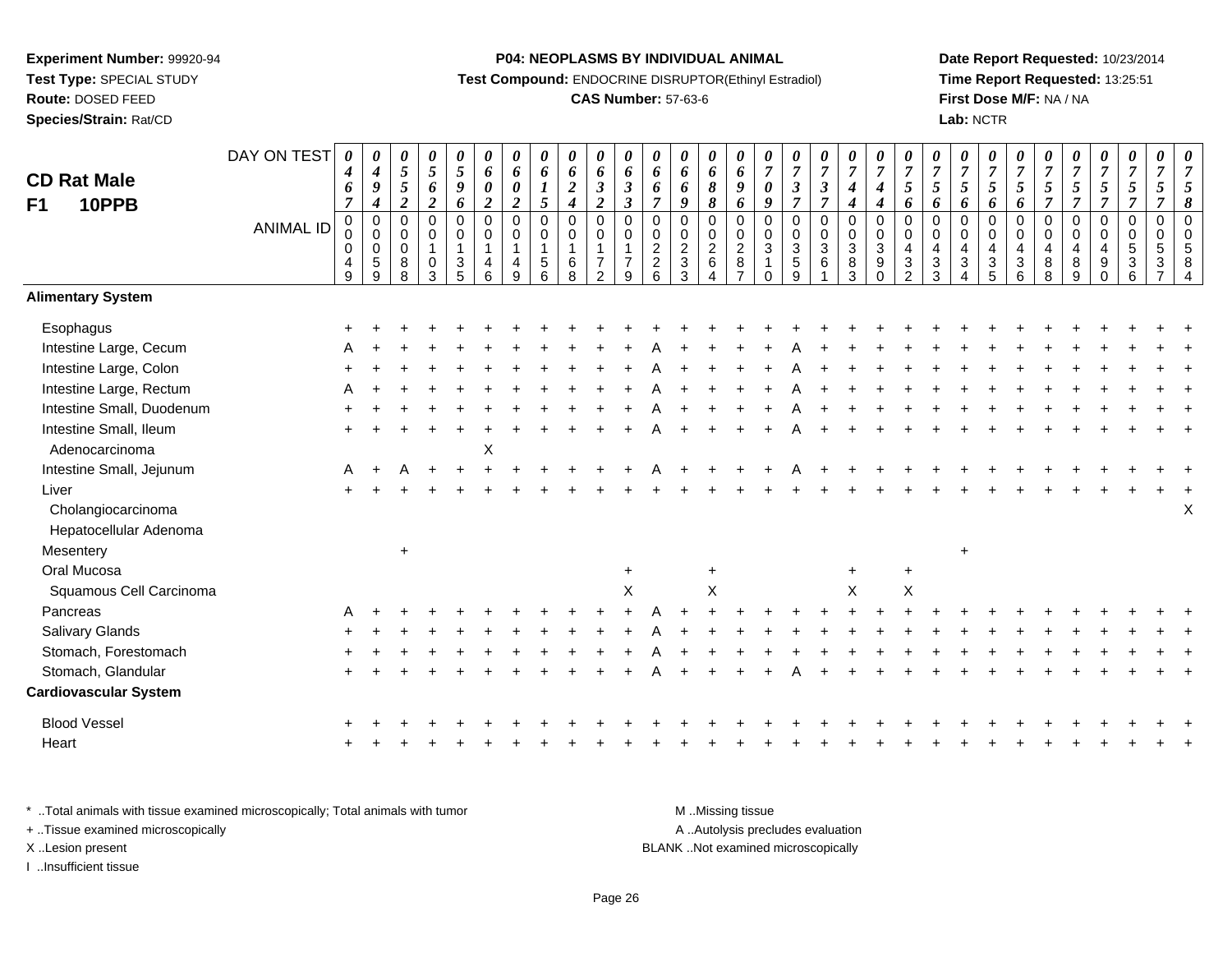**Route:** DOSED FEED

**Species/Strain:** Rat/CD

#### **P04: NEOPLASMS BY INDIVIDUAL ANIMAL**

**Test Compound:** ENDOCRINE DISRUPTOR(Ethinyl Estradiol)

### **CAS Number:** 57-63-6

**Date Report Requested:** 10/23/2014**Time Report Requested:** 13:25:52**First Dose M/F:** NA / NA**Lab:** NCTR

| <b>CD Rat Male</b><br>10PPB<br>F1                                                                    | DAY ON TEST<br><b>ANIMAL ID</b> | $\boldsymbol{\theta}$<br>4<br>6<br>$\overline{7}$<br>$\mathbf 0$<br>0<br>0<br>$\overline{4}$<br>9 | $\boldsymbol{\theta}$<br>$\boldsymbol{4}$<br>9<br>$\boldsymbol{4}$<br>$\mathbf 0$<br>$\mathbf 0$<br>$\mathbf 0$<br>$\sqrt{5}$<br>9 | $\boldsymbol{\theta}$<br>$\sqrt{5}$<br>$\sqrt{5}$<br>$\overline{2}$<br>$\mathbf 0$<br>0<br>$\mathbf 0$<br>8<br>8 | $\pmb{\theta}$<br>$\mathfrak{s}$<br>6<br>$\overline{2}$<br>$\mathbf 0$<br>0<br>1<br>$\pmb{0}$<br>3 | $\boldsymbol{\theta}$<br>5<br>9<br>6<br>$\mathbf 0$<br>$\mathbf 0$<br>$\mathbf{1}$<br>$\mathsf 3$<br>5 | 0<br>6<br>$\boldsymbol{\theta}$<br>$\overline{2}$<br>$\mathbf 0$<br>0<br>1<br>4<br>6 | 0<br>6<br>0<br>$\boldsymbol{2}$<br>$\mathbf 0$<br>0<br>$\mathbf{1}$<br>$\overline{4}$<br>9 | 0<br>6<br>5<br>$\mathbf 0$<br>0<br>$\mathbf 5$<br>$6\phantom{1}$ | $\pmb{\theta}$<br>6<br>$\overline{a}$<br>$\boldsymbol{4}$<br>0<br>0<br>$\,6$<br>8 | $\boldsymbol{\theta}$<br>6<br>$\mathfrak{z}$<br>$\overline{2}$<br>$\mathbf 0$<br>$\mathsf{O}\xspace$<br>$\mathbf{1}$<br>$\overline{7}$<br>$\overline{2}$ | $\pmb{\theta}$<br>6<br>$\boldsymbol{\beta}$<br>$\boldsymbol{\beta}$<br>$\Omega$<br>$\Omega$<br>$\overline{7}$<br>9 | $\boldsymbol{\theta}$<br>6<br>6<br>$\overline{7}$<br>$\mathbf 0$<br>$\mathbf 0$<br>$\overline{c}$<br>$\sqrt{2}$<br>6 | 0<br>6<br>6<br>9<br>$\Omega$<br>0<br>$\overline{c}$<br>$\ensuremath{\mathsf{3}}$<br>3 | 0<br>6<br>8<br>8<br>$\mathbf 0$<br>$\mathbf 0$<br>$\frac{2}{6}$<br>$\boldsymbol{\Lambda}$ | 0<br>6<br>9<br>6<br>$\mathbf 0$<br>0<br>$_{8}^{\rm 2}$<br>$\overline{7}$ | 0<br>$\boldsymbol{7}$<br>$\boldsymbol{\theta}$<br>9<br>$\mathbf 0$<br>0<br>$\sqrt{3}$<br>$\mathbf{1}$<br>$\mathbf 0$ | 0<br>$\overline{7}$<br>$\boldsymbol{\beta}$<br>$\overline{7}$<br>$\mathbf 0$<br>$_{3}^{\rm 0}$<br>$\,$ 5 $\,$<br>9 | 0<br>$\overline{7}$<br>$\boldsymbol{\beta}$<br>$\overline{7}$<br>0<br>$\mathbf 0$<br>$\sqrt{3}$<br>$\,6\,$ | 0<br>$\overline{7}$<br>$\boldsymbol{4}$<br>$\boldsymbol{4}$<br>$\mathbf 0$<br>$\mathsf 0$<br>$\overline{3}$<br>$^8_3$ | 0<br>$\overline{7}$<br>$\boldsymbol{4}$<br>$\boldsymbol{4}$<br>$\mathbf 0$<br>$\mathbf 0$<br>3<br>$\boldsymbol{9}$<br>$\Omega$ | 0<br>7<br>$\mathfrak{s}$<br>6<br>$\mathbf 0$<br>$\mathbf 0$<br>4<br>$\ensuremath{\mathsf{3}}$<br>$\overline{2}$ | 0<br>$\overline{7}$<br>5<br>6<br>$\Omega$<br>0<br>4<br>$\sqrt{3}$<br>3 | 0<br>$\boldsymbol{7}$<br>$\mathfrak{s}$<br>6<br>$\mathbf 0$<br>0<br>$\overline{4}$<br>3<br>$\overline{4}$ | 0<br>$\overline{7}$<br>5<br>6<br>$\mathbf 0$<br>$\pmb{0}$<br>$\overline{\mathbf{4}}$<br>$\frac{3}{5}$ | $\overline{7}$<br>5<br>6<br>$\Omega$<br>0<br>4<br>$\ensuremath{\mathsf{3}}$<br>6 | $\boldsymbol{\theta}$<br>$\overline{7}$<br>$\sqrt{5}$<br>$\overline{7}$<br>$\mathbf 0$<br>$\mathbf 0$<br>4<br>$\,8\,$<br>8 | $\pmb{\theta}$<br>$\boldsymbol{7}$<br>5<br>$\overline{7}$<br>0<br>0<br>$\overline{4}$<br>$^8_9$ | $\pmb{\theta}$<br>$\overline{7}$<br>$\mathfrak{s}$<br>$\overline{7}$<br>$\mathbf 0$<br>$\mathbf 0$<br>$\overline{4}$<br>$\boldsymbol{9}$<br>$\mathbf 0$ | $\boldsymbol{\theta}$<br>$\overline{7}$<br>5<br>$\overline{7}$<br>$\mathbf 0$<br>0<br>5<br>$\sqrt{3}$<br>6 | 0<br>$\overline{7}$<br>5<br>$\overline{7}$<br>$\mathbf 0$<br>0<br>5<br>3<br>$\overline{7}$ | 0<br>$\overline{7}$<br>5<br>8<br>$\mathsf 0$<br>$\mathbf 0$<br>5<br>8<br>$\overline{4}$ |
|------------------------------------------------------------------------------------------------------|---------------------------------|---------------------------------------------------------------------------------------------------|------------------------------------------------------------------------------------------------------------------------------------|------------------------------------------------------------------------------------------------------------------|----------------------------------------------------------------------------------------------------|--------------------------------------------------------------------------------------------------------|--------------------------------------------------------------------------------------|--------------------------------------------------------------------------------------------|------------------------------------------------------------------|-----------------------------------------------------------------------------------|----------------------------------------------------------------------------------------------------------------------------------------------------------|--------------------------------------------------------------------------------------------------------------------|----------------------------------------------------------------------------------------------------------------------|---------------------------------------------------------------------------------------|-------------------------------------------------------------------------------------------|--------------------------------------------------------------------------|----------------------------------------------------------------------------------------------------------------------|--------------------------------------------------------------------------------------------------------------------|------------------------------------------------------------------------------------------------------------|-----------------------------------------------------------------------------------------------------------------------|--------------------------------------------------------------------------------------------------------------------------------|-----------------------------------------------------------------------------------------------------------------|------------------------------------------------------------------------|-----------------------------------------------------------------------------------------------------------|-------------------------------------------------------------------------------------------------------|----------------------------------------------------------------------------------|----------------------------------------------------------------------------------------------------------------------------|-------------------------------------------------------------------------------------------------|---------------------------------------------------------------------------------------------------------------------------------------------------------|------------------------------------------------------------------------------------------------------------|--------------------------------------------------------------------------------------------|-----------------------------------------------------------------------------------------|
| Mesothelioma Benign                                                                                  |                                 |                                                                                                   |                                                                                                                                    |                                                                                                                  |                                                                                                    |                                                                                                        |                                                                                      |                                                                                            |                                                                  |                                                                                   |                                                                                                                                                          |                                                                                                                    |                                                                                                                      |                                                                                       |                                                                                           |                                                                          |                                                                                                                      |                                                                                                                    |                                                                                                            |                                                                                                                       |                                                                                                                                |                                                                                                                 |                                                                        |                                                                                                           |                                                                                                       |                                                                                  |                                                                                                                            |                                                                                                 |                                                                                                                                                         |                                                                                                            |                                                                                            | X                                                                                       |
| <b>Endocrine System</b>                                                                              |                                 |                                                                                                   |                                                                                                                                    |                                                                                                                  |                                                                                                    |                                                                                                        |                                                                                      |                                                                                            |                                                                  |                                                                                   |                                                                                                                                                          |                                                                                                                    |                                                                                                                      |                                                                                       |                                                                                           |                                                                          |                                                                                                                      |                                                                                                                    |                                                                                                            |                                                                                                                       |                                                                                                                                |                                                                                                                 |                                                                        |                                                                                                           |                                                                                                       |                                                                                  |                                                                                                                            |                                                                                                 |                                                                                                                                                         |                                                                                                            |                                                                                            |                                                                                         |
| <b>Adrenal Cortex</b><br>Adenoma                                                                     |                                 |                                                                                                   |                                                                                                                                    |                                                                                                                  |                                                                                                    |                                                                                                        |                                                                                      |                                                                                            |                                                                  |                                                                                   |                                                                                                                                                          |                                                                                                                    |                                                                                                                      |                                                                                       |                                                                                           |                                                                          |                                                                                                                      |                                                                                                                    |                                                                                                            |                                                                                                                       |                                                                                                                                |                                                                                                                 |                                                                        |                                                                                                           |                                                                                                       |                                                                                  |                                                                                                                            |                                                                                                 |                                                                                                                                                         |                                                                                                            |                                                                                            |                                                                                         |
| Carcinoma                                                                                            |                                 |                                                                                                   |                                                                                                                                    |                                                                                                                  |                                                                                                    |                                                                                                        |                                                                                      |                                                                                            | X                                                                |                                                                                   |                                                                                                                                                          |                                                                                                                    |                                                                                                                      |                                                                                       |                                                                                           |                                                                          |                                                                                                                      |                                                                                                                    |                                                                                                            |                                                                                                                       |                                                                                                                                |                                                                                                                 |                                                                        |                                                                                                           |                                                                                                       |                                                                                  |                                                                                                                            |                                                                                                 |                                                                                                                                                         |                                                                                                            |                                                                                            |                                                                                         |
| Adrenal Medulla<br>Pheochromocytoma Benign<br>Pheochromocytoma Complex<br>Pheochromocytoma Malignant |                                 |                                                                                                   |                                                                                                                                    |                                                                                                                  |                                                                                                    |                                                                                                        |                                                                                      |                                                                                            |                                                                  |                                                                                   |                                                                                                                                                          |                                                                                                                    |                                                                                                                      |                                                                                       |                                                                                           |                                                                          | $\boldsymbol{\mathsf{X}}$                                                                                            |                                                                                                                    |                                                                                                            |                                                                                                                       |                                                                                                                                |                                                                                                                 |                                                                        |                                                                                                           |                                                                                                       |                                                                                  |                                                                                                                            |                                                                                                 |                                                                                                                                                         | X                                                                                                          |                                                                                            | $\boldsymbol{\mathsf{X}}$                                                               |
| Islets, Pancreatic                                                                                   |                                 | A                                                                                                 |                                                                                                                                    |                                                                                                                  |                                                                                                    |                                                                                                        |                                                                                      |                                                                                            |                                                                  |                                                                                   |                                                                                                                                                          |                                                                                                                    |                                                                                                                      |                                                                                       |                                                                                           |                                                                          |                                                                                                                      |                                                                                                                    |                                                                                                            |                                                                                                                       |                                                                                                                                |                                                                                                                 |                                                                        |                                                                                                           |                                                                                                       |                                                                                  |                                                                                                                            |                                                                                                 |                                                                                                                                                         |                                                                                                            |                                                                                            |                                                                                         |
| Parathyroid Gland<br>Adenoma                                                                         |                                 |                                                                                                   |                                                                                                                                    |                                                                                                                  |                                                                                                    |                                                                                                        | м                                                                                    | м                                                                                          |                                                                  |                                                                                   |                                                                                                                                                          | м                                                                                                                  |                                                                                                                      |                                                                                       |                                                                                           |                                                                          |                                                                                                                      |                                                                                                                    |                                                                                                            |                                                                                                                       |                                                                                                                                |                                                                                                                 |                                                                        |                                                                                                           |                                                                                                       |                                                                                  |                                                                                                                            |                                                                                                 |                                                                                                                                                         |                                                                                                            |                                                                                            |                                                                                         |
| <b>Pituitary Gland</b>                                                                               |                                 |                                                                                                   |                                                                                                                                    |                                                                                                                  |                                                                                                    |                                                                                                        |                                                                                      |                                                                                            |                                                                  |                                                                                   |                                                                                                                                                          |                                                                                                                    |                                                                                                                      |                                                                                       |                                                                                           |                                                                          |                                                                                                                      |                                                                                                                    |                                                                                                            |                                                                                                                       |                                                                                                                                |                                                                                                                 |                                                                        |                                                                                                           |                                                                                                       |                                                                                  |                                                                                                                            |                                                                                                 |                                                                                                                                                         |                                                                                                            |                                                                                            |                                                                                         |
| Pars Distalis, Adenoma                                                                               |                                 |                                                                                                   |                                                                                                                                    | X                                                                                                                | $\mathsf{X}$                                                                                       | $\mathsf{X}$                                                                                           | $\mathsf{X}$                                                                         |                                                                                            |                                                                  | X                                                                                 | $\mathsf{X}$                                                                                                                                             |                                                                                                                    | X                                                                                                                    |                                                                                       |                                                                                           |                                                                          | X                                                                                                                    | $\mathsf{X}$                                                                                                       | $\mathsf{X}$                                                                                               |                                                                                                                       |                                                                                                                                | X                                                                                                               | $\mathsf{X}$                                                           | $\mathsf{X}$                                                                                              | $\mathsf{X}$                                                                                          |                                                                                  | X                                                                                                                          |                                                                                                 | X                                                                                                                                                       | $\times$                                                                                                   |                                                                                            | $\times$                                                                                |
| <b>Thyroid Gland</b><br>C Cell, Adenoma<br>Follicular Cel, Adenoma                                   |                                 |                                                                                                   |                                                                                                                                    |                                                                                                                  |                                                                                                    |                                                                                                        |                                                                                      |                                                                                            |                                                                  |                                                                                   |                                                                                                                                                          |                                                                                                                    |                                                                                                                      |                                                                                       | Χ                                                                                         |                                                                          |                                                                                                                      |                                                                                                                    |                                                                                                            |                                                                                                                       |                                                                                                                                |                                                                                                                 |                                                                        |                                                                                                           |                                                                                                       |                                                                                  |                                                                                                                            |                                                                                                 |                                                                                                                                                         |                                                                                                            |                                                                                            |                                                                                         |
| <b>General Body System</b>                                                                           |                                 |                                                                                                   |                                                                                                                                    |                                                                                                                  |                                                                                                    |                                                                                                        |                                                                                      |                                                                                            |                                                                  |                                                                                   |                                                                                                                                                          |                                                                                                                    |                                                                                                                      |                                                                                       |                                                                                           |                                                                          |                                                                                                                      |                                                                                                                    |                                                                                                            |                                                                                                                       |                                                                                                                                |                                                                                                                 |                                                                        |                                                                                                           |                                                                                                       |                                                                                  |                                                                                                                            |                                                                                                 |                                                                                                                                                         |                                                                                                            |                                                                                            |                                                                                         |
| <b>Tissue NOS</b><br>Lipoma                                                                          |                                 |                                                                                                   |                                                                                                                                    |                                                                                                                  |                                                                                                    | $\ddot{}$<br>$\pmb{\times}$                                                                            |                                                                                      |                                                                                            |                                                                  |                                                                                   |                                                                                                                                                          |                                                                                                                    |                                                                                                                      |                                                                                       |                                                                                           |                                                                          |                                                                                                                      |                                                                                                                    |                                                                                                            |                                                                                                                       |                                                                                                                                |                                                                                                                 |                                                                        |                                                                                                           |                                                                                                       |                                                                                  |                                                                                                                            |                                                                                                 |                                                                                                                                                         |                                                                                                            |                                                                                            |                                                                                         |
| <b>Genital System</b>                                                                                |                                 |                                                                                                   |                                                                                                                                    |                                                                                                                  |                                                                                                    |                                                                                                        |                                                                                      |                                                                                            |                                                                  |                                                                                   |                                                                                                                                                          |                                                                                                                    |                                                                                                                      |                                                                                       |                                                                                           |                                                                          |                                                                                                                      |                                                                                                                    |                                                                                                            |                                                                                                                       |                                                                                                                                |                                                                                                                 |                                                                        |                                                                                                           |                                                                                                       |                                                                                  |                                                                                                                            |                                                                                                 |                                                                                                                                                         |                                                                                                            |                                                                                            |                                                                                         |

\* ..Total animals with tissue examined microscopically; Total animals with tumor **M** . Missing tissue M ..Missing tissue

+ ..Tissue examined microscopically

I ..Insufficient tissue

A ..Autolysis precludes evaluation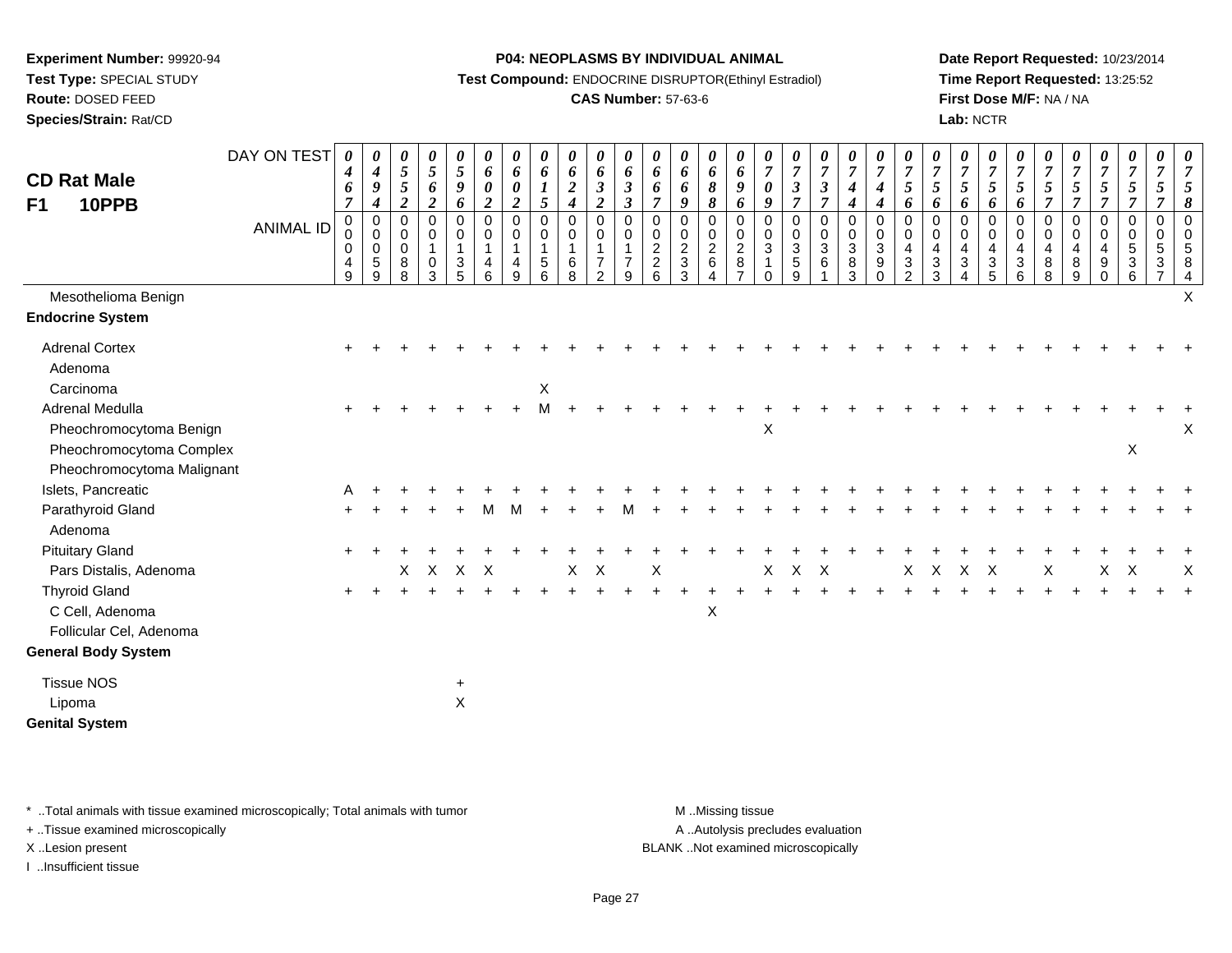**Route:** DOSED FEED

**Species/Strain:** Rat/CD

#### **P04: NEOPLASMS BY INDIVIDUAL ANIMAL**

**Test Compound:** ENDOCRINE DISRUPTOR(Ethinyl Estradiol)

### **CAS Number:** 57-63-6

**Date Report Requested:** 10/23/2014**Time Report Requested:** 13:25:52**First Dose M/F:** NA / NA**Lab:** NCTR

| <b>CD Rat Male</b><br>10PPB<br>F <sub>1</sub> | DAY ON TEST<br><b>ANIMAL ID</b> | 0<br>$\boldsymbol{4}$<br>6<br>$\overline{7}$<br>0<br>0<br>0<br>4 | 0<br>$\boldsymbol{4}$<br>9<br>4<br>$\mathbf 0$<br>0<br>$\overline{0}$<br>$\overline{5}$ | $\boldsymbol{\theta}$<br>5<br>5<br>$\overline{\mathbf{c}}$<br>$\mathbf 0$<br>0<br>$\mathbf 0$<br>8 | 0<br>$\mathfrak{S}$<br>6<br>$\boldsymbol{2}$<br>0<br>$\Omega$<br>$\Omega$ | $\pmb{\theta}$<br>$\sqrt{5}$<br>9<br>6<br>$\mathbf 0$<br>0<br>$\mathbf{1}$<br>$\mathbf{3}$ | 0<br>6<br>0<br>$\boldsymbol{2}$<br>$\mathbf 0$<br>0<br>$\mathbf{1}$<br>$\overline{4}$ | $\boldsymbol{\theta}$<br>6<br>0<br>$\boldsymbol{2}$<br>$\mathbf 0$<br>0<br>$\overline{1}$<br>4 | 0<br>6<br>1<br>$\overline{5}$<br>$\mathbf 0$<br>0<br>$\overline{1}$<br>$\sqrt{5}$ | 0<br>6<br>$\boldsymbol{2}$<br>4<br>0<br>0<br>$\mathbf{1}$<br>6 | $\boldsymbol{\theta}$<br>6<br>$\mathfrak{z}$<br>$\boldsymbol{2}$<br>$\mathbf 0$<br>$\pmb{0}$<br>$\mathbf{1}$<br>$\overline{7}$ | 0<br>6<br>$\mathbf{3}$<br>$\boldsymbol{\beta}$<br>$\mathbf 0$<br>0<br>1<br>$\overline{7}$ | 0<br>6<br>6<br>$\overline{7}$<br>$\mathbf 0$<br>0<br>$\overline{c}$<br>$\sqrt{2}$ | 0<br>6<br>6<br>$\boldsymbol{q}$<br>$\mathbf 0$<br>0<br>$\overline{2}$<br>$\mathbf{3}$ | 0<br>6<br>8<br>8<br>0<br>0<br>$\overline{c}$<br>6 | 0<br>6<br>9<br>6<br>$\mathbf 0$<br>$\pmb{0}$<br>$\boldsymbol{2}$<br>$\bf 8$ | 0<br>$\overline{7}$<br>$\boldsymbol{\theta}$<br>$\boldsymbol{g}$<br>$\mathbf 0$<br>0<br>$\sqrt{3}$ | 0<br>$\boldsymbol{7}$<br>$\boldsymbol{\beta}$<br>$\overline{7}$<br>$\mathbf 0$<br>$\pmb{0}$<br>$\sqrt{3}$<br>$\sqrt{5}$ | 0<br>$\boldsymbol{7}$<br>$\mathfrak{z}$<br>$\overline{7}$<br>$\mathbf 0$<br>0<br>$\sqrt{3}$<br>$\,6$ | 0<br>$\boldsymbol{7}$<br>$\boldsymbol{4}$<br>$\boldsymbol{4}$<br>$\mathbf 0$<br>$\pmb{0}$<br>$\ensuremath{\mathsf{3}}$<br>$8\phantom{1}$ | 0<br>$\boldsymbol{7}$<br>$\boldsymbol{4}$<br>$\boldsymbol{4}$<br>0<br>0<br>3<br>9 | 0<br>$\boldsymbol{7}$<br>5<br>6<br>$\mathbf 0$<br>0<br>4<br>$\ensuremath{\mathsf{3}}$ | 0<br>$\overline{7}$<br>5<br>6<br>$\mathbf 0$<br>$\Omega$<br>4<br>$\mathbf{3}$ | 0<br>$\boldsymbol{7}$<br>5<br>6<br>$\mathbf 0$<br>0<br>$\overline{4}$<br>$\ensuremath{\mathsf{3}}$ | 0<br>$\overline{7}$<br>5<br>6<br>$\mathbf 0$<br>0<br>$\overline{4}$<br>$\sqrt{3}$ | $\boldsymbol{\theta}$<br>$\overline{7}$<br>$\mathfrak{s}$<br>6<br>$\mathbf 0$<br>0<br>$\overline{4}$<br>$\ensuremath{\mathsf{3}}$ | 7<br>5<br>$\overline{7}$<br>$\mathbf 0$<br>$\mathbf 0$<br>4<br>8 | 0<br>$\overline{7}$<br>5<br>$\overline{7}$<br>$\mathbf 0$<br>0<br>4<br>8 | 0<br>$\overline{7}$<br>$\sqrt{5}$<br>$\overline{7}$<br>$\mathbf 0$<br>0<br>$\overline{4}$<br>9 | 0<br>$\overline{7}$<br>5<br>$\overline{7}$<br>$\mathbf 0$<br>0<br>$\sqrt{5}$<br>$\sqrt{3}$ | $\theta$<br>$\overline{7}$<br>5<br>$\mathbf 0$<br>0<br>5<br>3 | 0<br>7<br>8<br>$\Omega$<br>$\mathbf 0$<br>5<br>8 |
|-----------------------------------------------|---------------------------------|------------------------------------------------------------------|-----------------------------------------------------------------------------------------|----------------------------------------------------------------------------------------------------|---------------------------------------------------------------------------|--------------------------------------------------------------------------------------------|---------------------------------------------------------------------------------------|------------------------------------------------------------------------------------------------|-----------------------------------------------------------------------------------|----------------------------------------------------------------|--------------------------------------------------------------------------------------------------------------------------------|-------------------------------------------------------------------------------------------|-----------------------------------------------------------------------------------|---------------------------------------------------------------------------------------|---------------------------------------------------|-----------------------------------------------------------------------------|----------------------------------------------------------------------------------------------------|-------------------------------------------------------------------------------------------------------------------------|------------------------------------------------------------------------------------------------------|------------------------------------------------------------------------------------------------------------------------------------------|-----------------------------------------------------------------------------------|---------------------------------------------------------------------------------------|-------------------------------------------------------------------------------|----------------------------------------------------------------------------------------------------|-----------------------------------------------------------------------------------|-----------------------------------------------------------------------------------------------------------------------------------|------------------------------------------------------------------|--------------------------------------------------------------------------|------------------------------------------------------------------------------------------------|--------------------------------------------------------------------------------------------|---------------------------------------------------------------|--------------------------------------------------|
| <b>Coagulating Gland</b>                      |                                 | 9<br>$+$                                                         | 9                                                                                       | 8                                                                                                  | 3                                                                         | 5                                                                                          | 6                                                                                     | 9                                                                                              | 6                                                                                 | 8                                                              | $\overline{2}$                                                                                                                 | 9                                                                                         | 6                                                                                 | 3                                                                                     | Δ                                                 |                                                                             | 0                                                                                                  | 9                                                                                                                       |                                                                                                      | 3                                                                                                                                        | $\mathbf 0$                                                                       | $\overline{2}$                                                                        | 3                                                                             | 4                                                                                                  | 5                                                                                 | 6                                                                                                                                 | 8                                                                | 9                                                                        | $\Omega$                                                                                       | 6                                                                                          |                                                               |                                                  |
|                                               |                                 |                                                                  |                                                                                         |                                                                                                    |                                                                           |                                                                                            |                                                                                       |                                                                                                |                                                                                   |                                                                |                                                                                                                                |                                                                                           |                                                                                   |                                                                                       |                                                   |                                                                             |                                                                                                    |                                                                                                                         |                                                                                                      |                                                                                                                                          |                                                                                   |                                                                                       |                                                                               |                                                                                                    |                                                                                   |                                                                                                                                   |                                                                  |                                                                          |                                                                                                |                                                                                            |                                                               |                                                  |
| Epididymis                                    |                                 |                                                                  |                                                                                         |                                                                                                    |                                                                           |                                                                                            |                                                                                       |                                                                                                |                                                                                   |                                                                |                                                                                                                                |                                                                                           |                                                                                   |                                                                                       |                                                   |                                                                             |                                                                                                    |                                                                                                                         |                                                                                                      |                                                                                                                                          |                                                                                   |                                                                                       |                                                                               |                                                                                                    |                                                                                   |                                                                                                                                   |                                                                  |                                                                          |                                                                                                |                                                                                            |                                                               |                                                  |
| Mesothelioma Benign<br><b>Preputial Gland</b> |                                 |                                                                  |                                                                                         |                                                                                                    | X                                                                         |                                                                                            |                                                                                       |                                                                                                |                                                                                   |                                                                |                                                                                                                                |                                                                                           |                                                                                   |                                                                                       |                                                   |                                                                             |                                                                                                    |                                                                                                                         |                                                                                                      |                                                                                                                                          |                                                                                   |                                                                                       |                                                                               |                                                                                                    |                                                                                   |                                                                                                                                   |                                                                  |                                                                          |                                                                                                |                                                                                            |                                                               |                                                  |
| Squamous Cell Carcinoma                       |                                 |                                                                  |                                                                                         |                                                                                                    |                                                                           |                                                                                            | X                                                                                     |                                                                                                |                                                                                   |                                                                |                                                                                                                                |                                                                                           |                                                                                   |                                                                                       |                                                   | X                                                                           | $\times$                                                                                           |                                                                                                                         |                                                                                                      |                                                                                                                                          |                                                                                   |                                                                                       |                                                                               |                                                                                                    |                                                                                   |                                                                                                                                   |                                                                  |                                                                          | X                                                                                              |                                                                                            | X                                                             |                                                  |
| Prostate, Dorsal/Lateral Lobe                 |                                 |                                                                  |                                                                                         |                                                                                                    |                                                                           |                                                                                            |                                                                                       |                                                                                                |                                                                                   |                                                                |                                                                                                                                |                                                                                           |                                                                                   |                                                                                       |                                                   |                                                                             |                                                                                                    |                                                                                                                         |                                                                                                      |                                                                                                                                          |                                                                                   |                                                                                       |                                                                               |                                                                                                    |                                                                                   |                                                                                                                                   |                                                                  |                                                                          |                                                                                                |                                                                                            |                                                               |                                                  |
| Prostate, Ventral Lobe                        |                                 |                                                                  |                                                                                         |                                                                                                    |                                                                           |                                                                                            |                                                                                       |                                                                                                |                                                                                   |                                                                |                                                                                                                                |                                                                                           |                                                                                   |                                                                                       |                                                   |                                                                             |                                                                                                    |                                                                                                                         |                                                                                                      |                                                                                                                                          |                                                                                   |                                                                                       |                                                                               |                                                                                                    |                                                                                   |                                                                                                                                   |                                                                  |                                                                          |                                                                                                |                                                                                            |                                                               |                                                  |
| <b>Rete Testes</b>                            |                                 |                                                                  |                                                                                         |                                                                                                    |                                                                           |                                                                                            |                                                                                       |                                                                                                |                                                                                   |                                                                |                                                                                                                                |                                                                                           |                                                                                   |                                                                                       |                                                   |                                                                             |                                                                                                    |                                                                                                                         |                                                                                                      |                                                                                                                                          |                                                                                   |                                                                                       |                                                                               |                                                                                                    |                                                                                   |                                                                                                                                   |                                                                  |                                                                          |                                                                                                |                                                                                            |                                                               |                                                  |
| <b>Seminal Vesicle</b>                        |                                 |                                                                  |                                                                                         |                                                                                                    |                                                                           |                                                                                            |                                                                                       |                                                                                                |                                                                                   |                                                                |                                                                                                                                |                                                                                           |                                                                                   |                                                                                       |                                                   |                                                                             |                                                                                                    |                                                                                                                         |                                                                                                      |                                                                                                                                          |                                                                                   |                                                                                       |                                                                               |                                                                                                    |                                                                                   |                                                                                                                                   |                                                                  |                                                                          |                                                                                                |                                                                                            |                                                               |                                                  |
|                                               |                                 | A                                                                |                                                                                         |                                                                                                    |                                                                           |                                                                                            |                                                                                       |                                                                                                |                                                                                   |                                                                |                                                                                                                                |                                                                                           |                                                                                   |                                                                                       |                                                   |                                                                             |                                                                                                    |                                                                                                                         | X                                                                                                    |                                                                                                                                          |                                                                                   |                                                                                       |                                                                               |                                                                                                    |                                                                                   |                                                                                                                                   |                                                                  |                                                                          |                                                                                                |                                                                                            |                                                               |                                                  |
| Carcinoma                                     |                                 |                                                                  |                                                                                         |                                                                                                    |                                                                           |                                                                                            |                                                                                       |                                                                                                |                                                                                   |                                                                |                                                                                                                                |                                                                                           |                                                                                   |                                                                                       |                                                   |                                                                             |                                                                                                    |                                                                                                                         |                                                                                                      |                                                                                                                                          |                                                                                   |                                                                                       |                                                                               |                                                                                                    |                                                                                   |                                                                                                                                   |                                                                  |                                                                          |                                                                                                |                                                                                            |                                                               |                                                  |
| <b>Testes</b>                                 |                                 |                                                                  |                                                                                         |                                                                                                    |                                                                           |                                                                                            |                                                                                       |                                                                                                |                                                                                   |                                                                |                                                                                                                                |                                                                                           |                                                                                   |                                                                                       |                                                   |                                                                             |                                                                                                    |                                                                                                                         |                                                                                                      |                                                                                                                                          |                                                                                   |                                                                                       |                                                                               |                                                                                                    |                                                                                   |                                                                                                                                   |                                                                  |                                                                          |                                                                                                |                                                                                            |                                                               |                                                  |
| <b>Hematopoietic System</b>                   |                                 |                                                                  |                                                                                         |                                                                                                    |                                                                           |                                                                                            |                                                                                       |                                                                                                |                                                                                   |                                                                |                                                                                                                                |                                                                                           |                                                                                   |                                                                                       |                                                   |                                                                             |                                                                                                    |                                                                                                                         |                                                                                                      |                                                                                                                                          |                                                                                   |                                                                                       |                                                                               |                                                                                                    |                                                                                   |                                                                                                                                   |                                                                  |                                                                          |                                                                                                |                                                                                            |                                                               |                                                  |
| <b>Bone Marrow</b>                            |                                 | A                                                                |                                                                                         |                                                                                                    |                                                                           |                                                                                            |                                                                                       |                                                                                                |                                                                                   |                                                                |                                                                                                                                |                                                                                           |                                                                                   |                                                                                       |                                                   |                                                                             |                                                                                                    |                                                                                                                         |                                                                                                      |                                                                                                                                          |                                                                                   |                                                                                       |                                                                               |                                                                                                    |                                                                                   |                                                                                                                                   |                                                                  |                                                                          |                                                                                                |                                                                                            |                                                               |                                                  |
| Lymph Node                                    |                                 |                                                                  |                                                                                         |                                                                                                    |                                                                           |                                                                                            |                                                                                       |                                                                                                |                                                                                   |                                                                |                                                                                                                                |                                                                                           |                                                                                   |                                                                                       |                                                   |                                                                             |                                                                                                    |                                                                                                                         |                                                                                                      |                                                                                                                                          |                                                                                   |                                                                                       |                                                                               |                                                                                                    |                                                                                   |                                                                                                                                   |                                                                  |                                                                          |                                                                                                |                                                                                            |                                                               |                                                  |
| Lymph Node, Mandibular                        |                                 |                                                                  |                                                                                         |                                                                                                    |                                                                           |                                                                                            |                                                                                       |                                                                                                |                                                                                   |                                                                |                                                                                                                                |                                                                                           |                                                                                   |                                                                                       |                                                   |                                                                             |                                                                                                    |                                                                                                                         |                                                                                                      |                                                                                                                                          |                                                                                   |                                                                                       |                                                                               |                                                                                                    |                                                                                   |                                                                                                                                   |                                                                  |                                                                          |                                                                                                |                                                                                            |                                                               |                                                  |
| Lymph Node, Mesenteric                        |                                 |                                                                  |                                                                                         |                                                                                                    |                                                                           |                                                                                            |                                                                                       |                                                                                                |                                                                                   |                                                                |                                                                                                                                |                                                                                           |                                                                                   |                                                                                       |                                                   |                                                                             |                                                                                                    |                                                                                                                         |                                                                                                      |                                                                                                                                          |                                                                                   |                                                                                       |                                                                               |                                                                                                    |                                                                                   |                                                                                                                                   |                                                                  |                                                                          |                                                                                                |                                                                                            |                                                               |                                                  |
| Spleen                                        |                                 |                                                                  |                                                                                         |                                                                                                    |                                                                           |                                                                                            |                                                                                       |                                                                                                |                                                                                   |                                                                |                                                                                                                                |                                                                                           |                                                                                   |                                                                                       |                                                   |                                                                             |                                                                                                    |                                                                                                                         |                                                                                                      |                                                                                                                                          |                                                                                   |                                                                                       |                                                                               |                                                                                                    |                                                                                   |                                                                                                                                   |                                                                  |                                                                          |                                                                                                |                                                                                            |                                                               |                                                  |
| Thymus                                        |                                 |                                                                  |                                                                                         |                                                                                                    |                                                                           |                                                                                            |                                                                                       |                                                                                                |                                                                                   |                                                                |                                                                                                                                |                                                                                           |                                                                                   |                                                                                       |                                                   |                                                                             |                                                                                                    |                                                                                                                         |                                                                                                      |                                                                                                                                          |                                                                                   |                                                                                       |                                                                               |                                                                                                    |                                                                                   |                                                                                                                                   |                                                                  |                                                                          |                                                                                                |                                                                                            |                                                               |                                                  |
| Sarcoma                                       |                                 |                                                                  |                                                                                         |                                                                                                    |                                                                           |                                                                                            |                                                                                       |                                                                                                |                                                                                   |                                                                |                                                                                                                                |                                                                                           |                                                                                   |                                                                                       |                                                   |                                                                             |                                                                                                    |                                                                                                                         |                                                                                                      |                                                                                                                                          | X                                                                                 |                                                                                       |                                                                               |                                                                                                    |                                                                                   |                                                                                                                                   |                                                                  |                                                                          |                                                                                                |                                                                                            |                                                               |                                                  |
| <b>Integumentary System</b>                   |                                 |                                                                  |                                                                                         |                                                                                                    |                                                                           |                                                                                            |                                                                                       |                                                                                                |                                                                                   |                                                                |                                                                                                                                |                                                                                           |                                                                                   |                                                                                       |                                                   |                                                                             |                                                                                                    |                                                                                                                         |                                                                                                      |                                                                                                                                          |                                                                                   |                                                                                       |                                                                               |                                                                                                    |                                                                                   |                                                                                                                                   |                                                                  |                                                                          |                                                                                                |                                                                                            |                                                               |                                                  |
| Mammary Gland<br>Fibroadenoma                 |                                 |                                                                  |                                                                                         |                                                                                                    | Х                                                                         |                                                                                            |                                                                                       |                                                                                                |                                                                                   |                                                                |                                                                                                                                |                                                                                           |                                                                                   |                                                                                       |                                                   |                                                                             |                                                                                                    |                                                                                                                         |                                                                                                      |                                                                                                                                          |                                                                                   |                                                                                       |                                                                               |                                                                                                    |                                                                                   |                                                                                                                                   |                                                                  |                                                                          |                                                                                                |                                                                                            |                                                               |                                                  |
|                                               |                                 |                                                                  |                                                                                         |                                                                                                    |                                                                           |                                                                                            |                                                                                       |                                                                                                |                                                                                   |                                                                |                                                                                                                                |                                                                                           |                                                                                   |                                                                                       |                                                   |                                                                             |                                                                                                    |                                                                                                                         |                                                                                                      |                                                                                                                                          |                                                                                   |                                                                                       |                                                                               |                                                                                                    |                                                                                   |                                                                                                                                   |                                                                  |                                                                          |                                                                                                |                                                                                            |                                                               |                                                  |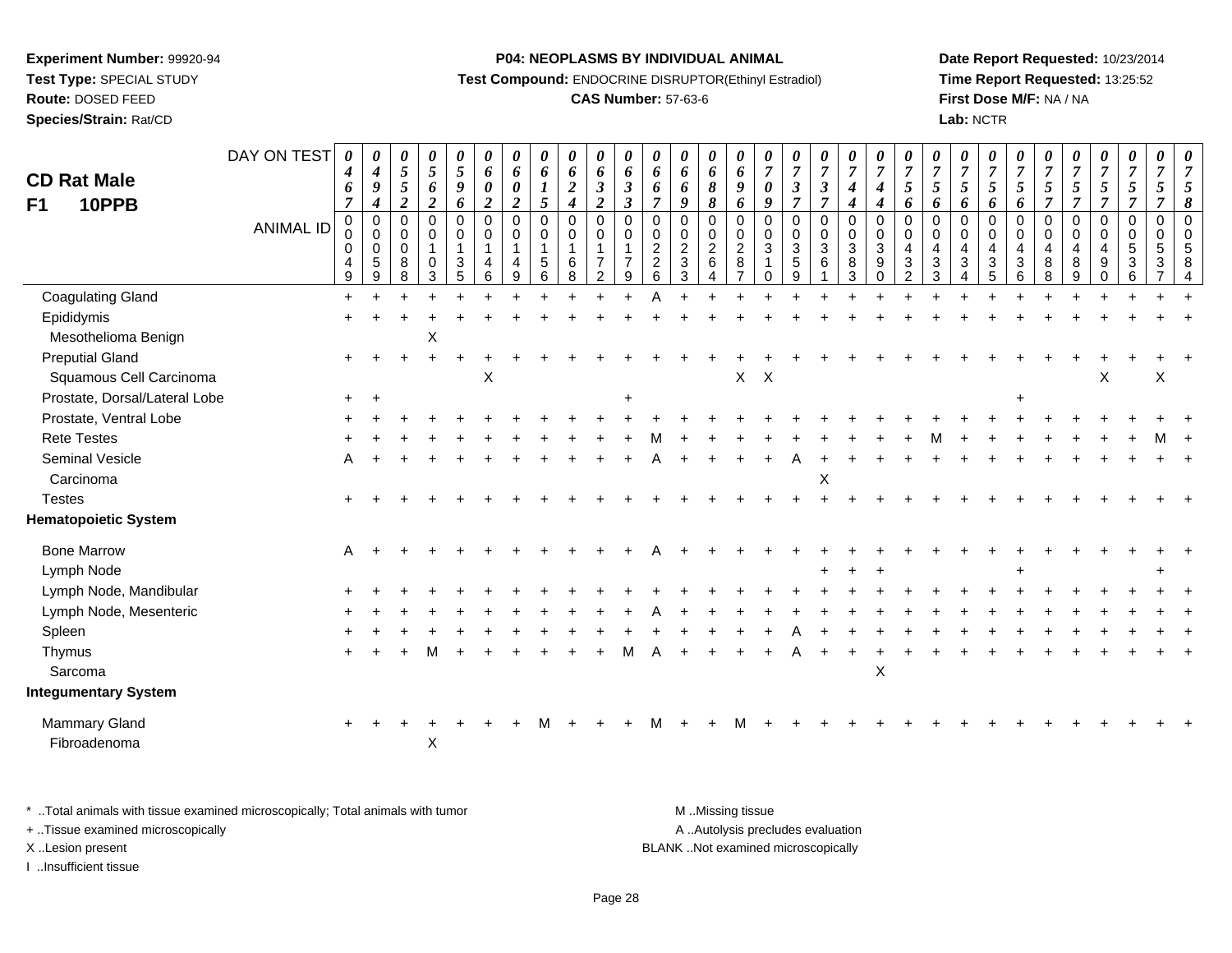**Test Type:** SPECIAL STUDY

**Route:** DOSED FEED

**Species/Strain:** Rat/CD

#### **P04: NEOPLASMS BY INDIVIDUAL ANIMAL**

**Test Compound:** ENDOCRINE DISRUPTOR(Ethinyl Estradiol)

# **CAS Number:** 57-63-6

**Date Report Requested:** 10/23/2014**Time Report Requested:** 13:25:52**First Dose M/F:** NA / NA**Lab:** NCTR

| <b>CD Rat Male</b><br>10PPB<br>F1     | DAY ON TEST<br><b>ANIMAL ID</b> | 0<br>$\boldsymbol{4}$<br>6<br>$\overline{7}$<br>0<br>$\pmb{0}$<br>$\mathbf 0$ | 0<br>$\boldsymbol{4}$<br>9<br>$\boldsymbol{4}$<br>0<br>$\mathbf 0$<br>0 | $\boldsymbol{\theta}$<br>$\mathfrak{s}$<br>$\overline{5}$<br>$\overline{2}$<br>$\mathbf 0$<br>$\mathsf{O}\xspace$<br>$\mathbf 0$ | 0<br>5<br>6<br>$\overline{2}$<br>0<br>$\mathsf 0$ | $\frac{\theta}{5}$<br>$\boldsymbol{g}$<br>6<br>0<br>$\pmb{0}$<br>$\mathbf{1}$ | 0<br>6<br>0<br>$\overline{2}$<br>$\mathbf 0$<br>$\mathsf 0$<br>$\mathbf{1}$ | 0<br>6<br>$\boldsymbol{\theta}$<br>$\overline{\mathbf{c}}$<br>$\mathbf 0$<br>$\mathbf 0$ | $\boldsymbol{\theta}$<br>6<br>5<br>$\pmb{0}$<br>$\mathbf 0$<br>$\mathbf{1}$ | $\boldsymbol{\theta}$<br>$\pmb{6}$<br>$\boldsymbol{2}$<br>$\boldsymbol{4}$<br>$\pmb{0}$<br>$\mathsf{O}\xspace$<br>$\overline{1}$ | 0<br>6<br>$\boldsymbol{\beta}$<br>$\boldsymbol{2}$<br>$\pmb{0}$<br>$\pmb{0}$<br>$\mathbf{1}$ | $\boldsymbol{\theta}$<br>$\pmb{6}$<br>$\boldsymbol{\beta}$<br>$\mathfrak{z}$<br>$\mathbf 0$<br>$\mathbf 0$<br>1 | 0<br>6<br>6<br>$\overline{7}$<br>0<br>$\mathbf 0$<br>$\overline{c}$ | 0<br>6<br>6<br>9<br>0<br>0<br>$\overline{a}$ | 0<br>6<br>8<br>8<br>0<br>$\pmb{0}$<br>$\overline{\mathbf{c}}$ | 0<br>6<br>$\boldsymbol{9}$<br>6<br>$\mathbf 0$<br>$\pmb{0}$<br>$\boldsymbol{2}$ | 0<br>$\overline{7}$<br>$\boldsymbol{\theta}$<br>$\boldsymbol{g}$<br>$\mathbf 0$<br>$\mathbf 0$<br>3 | $\boldsymbol{\theta}$<br>$\overline{7}$<br>$\boldsymbol{\beta}$<br>$\overline{7}$<br>$\mathbf 0$<br>$\mathsf{O}\xspace$<br>$\sqrt{3}$ | 0<br>$\boldsymbol{7}$<br>$\mathbf{3}$<br>$\overline{7}$<br>0<br>$\mathbf 0$<br>$\mathbf{3}$ | $\boldsymbol{\theta}$<br>$\boldsymbol{7}$<br>$\boldsymbol{4}$<br>$\boldsymbol{4}$<br>$\mathbf 0$<br>$\mathbf 0$<br>$\mathbf{3}$ | 0<br>$\overline{7}$<br>4<br>4<br>0<br>$\mathbf 0$<br>3 | 0<br>$\overline{7}$<br>$\mathfrak{s}$<br>6<br>$\Omega$<br>$\mathbf 0$<br>4 | $\boldsymbol{\theta}$<br>$\overline{7}$<br>5<br>6<br>$\mathbf 0$<br>0<br>4 | 0<br>$\boldsymbol{7}$<br>$\mathfrak{s}$<br>6<br>0<br>$\mathbf 0$<br>4 | $\frac{\theta}{7}$<br>$\mathfrak{s}$<br>6<br>$\mathbf 0$<br>$\mathsf{O}\xspace$<br>$\overline{4}$ | $\boldsymbol{\theta}$<br>$\overline{7}$<br>$\mathfrak{s}$<br>6<br>$\mathbf 0$<br>$\mathbf 0$<br>4 | $\boldsymbol{\theta}$<br>$\overline{7}$<br>$\overline{5}$<br>$\overline{7}$<br>$\pmb{0}$<br>$\mathbf 0$<br>$\overline{a}$ | 0<br>$\boldsymbol{7}$<br>$\mathfrak{S}$<br>$\overline{7}$<br>0<br>$\mathbf 0$<br>4 | $\begin{array}{c} 0 \\ 7 \\ 5 \end{array}$<br>$\overline{7}$<br>$\pmb{0}$<br>$\mathbf 0$<br>$\overline{\mathbf{4}}$ | $\frac{\theta}{7}$<br>5<br>$\overline{7}$<br>0<br>0<br>5 | 0<br>$\boldsymbol{7}$<br>$\mathfrak{s}$<br>$\overline{7}$<br>$\mathbf 0$<br>0<br>5 | 0<br>$\overline{7}$<br>5<br>8<br>$\mathbf 0$<br>$\pmb{0}$<br>5 |
|---------------------------------------|---------------------------------|-------------------------------------------------------------------------------|-------------------------------------------------------------------------|----------------------------------------------------------------------------------------------------------------------------------|---------------------------------------------------|-------------------------------------------------------------------------------|-----------------------------------------------------------------------------|------------------------------------------------------------------------------------------|-----------------------------------------------------------------------------|----------------------------------------------------------------------------------------------------------------------------------|----------------------------------------------------------------------------------------------|-----------------------------------------------------------------------------------------------------------------|---------------------------------------------------------------------|----------------------------------------------|---------------------------------------------------------------|---------------------------------------------------------------------------------|-----------------------------------------------------------------------------------------------------|---------------------------------------------------------------------------------------------------------------------------------------|---------------------------------------------------------------------------------------------|---------------------------------------------------------------------------------------------------------------------------------|--------------------------------------------------------|----------------------------------------------------------------------------|----------------------------------------------------------------------------|-----------------------------------------------------------------------|---------------------------------------------------------------------------------------------------|---------------------------------------------------------------------------------------------------|---------------------------------------------------------------------------------------------------------------------------|------------------------------------------------------------------------------------|---------------------------------------------------------------------------------------------------------------------|----------------------------------------------------------|------------------------------------------------------------------------------------|----------------------------------------------------------------|
|                                       |                                 | $\overline{\mathbf{4}}$<br>9                                                  | 5<br>9                                                                  | 8<br>8                                                                                                                           | 0<br>3                                            | $\frac{3}{5}$                                                                 | 4<br>6                                                                      | $\overline{4}$<br>9                                                                      | $\begin{array}{c} 5 \\ 6 \end{array}$                                       | 6<br>8                                                                                                                           | $\overline{7}$<br>$\overline{2}$                                                             | $\overline{7}$<br>9                                                                                             | $\overline{c}$<br>6                                                 | $\sqrt{3}$<br>3                              | $\,6$<br>Δ                                                    | $\bf 8$<br>$\overline{7}$                                                       | $\Omega$                                                                                            | $\overline{5}$<br>9                                                                                                                   | $\,6$                                                                                       | 8<br>3                                                                                                                          | 9<br>$\Omega$                                          | $\frac{3}{2}$                                                              | 3<br>3                                                                     | 3<br>$\overline{4}$                                                   | $\boldsymbol{3}$<br>5                                                                             | 3<br>6                                                                                            | 8<br>8                                                                                                                    | 8<br>9                                                                             | $\boldsymbol{9}$<br>$\Omega$                                                                                        | 3<br>6                                                   | $\frac{3}{7}$                                                                      | 8<br>$\overline{A}$                                            |
| Skin                                  |                                 | $+$                                                                           |                                                                         |                                                                                                                                  |                                                   |                                                                               |                                                                             |                                                                                          |                                                                             |                                                                                                                                  |                                                                                              |                                                                                                                 |                                                                     |                                              |                                                               |                                                                                 |                                                                                                     |                                                                                                                                       |                                                                                             |                                                                                                                                 |                                                        |                                                                            |                                                                            |                                                                       |                                                                                                   |                                                                                                   |                                                                                                                           |                                                                                    |                                                                                                                     |                                                          |                                                                                    |                                                                |
| Basal Cell Adenoma                    |                                 |                                                                               |                                                                         |                                                                                                                                  |                                                   |                                                                               |                                                                             |                                                                                          |                                                                             |                                                                                                                                  |                                                                                              |                                                                                                                 |                                                                     |                                              |                                                               |                                                                                 |                                                                                                     |                                                                                                                                       |                                                                                             |                                                                                                                                 |                                                        |                                                                            |                                                                            |                                                                       |                                                                                                   |                                                                                                   |                                                                                                                           |                                                                                    |                                                                                                                     |                                                          |                                                                                    |                                                                |
| Fibroma                               |                                 |                                                                               |                                                                         |                                                                                                                                  |                                                   |                                                                               |                                                                             | $\pmb{\times}$                                                                           |                                                                             |                                                                                                                                  |                                                                                              |                                                                                                                 |                                                                     |                                              |                                                               |                                                                                 |                                                                                                     |                                                                                                                                       |                                                                                             |                                                                                                                                 |                                                        |                                                                            |                                                                            |                                                                       |                                                                                                   |                                                                                                   |                                                                                                                           |                                                                                    |                                                                                                                     |                                                          |                                                                                    |                                                                |
| Hemangioma                            |                                 |                                                                               |                                                                         |                                                                                                                                  |                                                   |                                                                               |                                                                             |                                                                                          |                                                                             |                                                                                                                                  |                                                                                              |                                                                                                                 |                                                                     |                                              |                                                               |                                                                                 |                                                                                                     |                                                                                                                                       |                                                                                             |                                                                                                                                 |                                                        |                                                                            |                                                                            |                                                                       |                                                                                                   |                                                                                                   |                                                                                                                           | X                                                                                  |                                                                                                                     |                                                          |                                                                                    |                                                                |
| Keratoacanthoma                       |                                 |                                                                               |                                                                         |                                                                                                                                  |                                                   |                                                                               |                                                                             |                                                                                          |                                                                             |                                                                                                                                  |                                                                                              |                                                                                                                 |                                                                     |                                              |                                                               |                                                                                 |                                                                                                     |                                                                                                                                       | X                                                                                           |                                                                                                                                 |                                                        |                                                                            |                                                                            |                                                                       |                                                                                                   |                                                                                                   |                                                                                                                           |                                                                                    |                                                                                                                     |                                                          |                                                                                    |                                                                |
| Sarcoma                               |                                 |                                                                               | $\mathsf X$                                                             |                                                                                                                                  |                                                   |                                                                               |                                                                             |                                                                                          |                                                                             |                                                                                                                                  |                                                                                              |                                                                                                                 |                                                                     |                                              |                                                               |                                                                                 |                                                                                                     |                                                                                                                                       |                                                                                             |                                                                                                                                 |                                                        |                                                                            |                                                                            |                                                                       |                                                                                                   |                                                                                                   |                                                                                                                           |                                                                                    |                                                                                                                     |                                                          |                                                                                    |                                                                |
| Squamous Cell Papilloma               |                                 |                                                                               |                                                                         |                                                                                                                                  |                                                   |                                                                               |                                                                             |                                                                                          |                                                                             |                                                                                                                                  |                                                                                              |                                                                                                                 |                                                                     |                                              |                                                               |                                                                                 |                                                                                                     |                                                                                                                                       |                                                                                             |                                                                                                                                 |                                                        |                                                                            |                                                                            |                                                                       |                                                                                                   |                                                                                                   |                                                                                                                           |                                                                                    |                                                                                                                     |                                                          |                                                                                    |                                                                |
| <b>Musculoskeletal System</b>         |                                 |                                                                               |                                                                         |                                                                                                                                  |                                                   |                                                                               |                                                                             |                                                                                          |                                                                             |                                                                                                                                  |                                                                                              |                                                                                                                 |                                                                     |                                              |                                                               |                                                                                 |                                                                                                     |                                                                                                                                       |                                                                                             |                                                                                                                                 |                                                        |                                                                            |                                                                            |                                                                       |                                                                                                   |                                                                                                   |                                                                                                                           |                                                                                    |                                                                                                                     |                                                          |                                                                                    |                                                                |
| Bone, Femur                           |                                 |                                                                               |                                                                         |                                                                                                                                  |                                                   |                                                                               |                                                                             |                                                                                          |                                                                             |                                                                                                                                  |                                                                                              |                                                                                                                 |                                                                     |                                              |                                                               |                                                                                 |                                                                                                     |                                                                                                                                       |                                                                                             |                                                                                                                                 |                                                        |                                                                            |                                                                            |                                                                       |                                                                                                   |                                                                                                   |                                                                                                                           |                                                                                    |                                                                                                                     |                                                          |                                                                                    |                                                                |
| <b>Skeletal Muscle</b>                |                                 |                                                                               |                                                                         |                                                                                                                                  |                                                   |                                                                               |                                                                             |                                                                                          |                                                                             |                                                                                                                                  | $\div$                                                                                       |                                                                                                                 |                                                                     |                                              |                                                               |                                                                                 |                                                                                                     |                                                                                                                                       |                                                                                             |                                                                                                                                 |                                                        |                                                                            |                                                                            |                                                                       |                                                                                                   |                                                                                                   |                                                                                                                           |                                                                                    |                                                                                                                     |                                                          |                                                                                    |                                                                |
| <b>Nervous System</b>                 |                                 |                                                                               |                                                                         |                                                                                                                                  |                                                   |                                                                               |                                                                             |                                                                                          |                                                                             |                                                                                                                                  |                                                                                              |                                                                                                                 |                                                                     |                                              |                                                               |                                                                                 |                                                                                                     |                                                                                                                                       |                                                                                             |                                                                                                                                 |                                                        |                                                                            |                                                                            |                                                                       |                                                                                                   |                                                                                                   |                                                                                                                           |                                                                                    |                                                                                                                     |                                                          |                                                                                    |                                                                |
| Brain, Brain Stem                     |                                 |                                                                               |                                                                         |                                                                                                                                  |                                                   |                                                                               |                                                                             |                                                                                          |                                                                             |                                                                                                                                  |                                                                                              |                                                                                                                 |                                                                     |                                              |                                                               |                                                                                 |                                                                                                     |                                                                                                                                       |                                                                                             |                                                                                                                                 |                                                        |                                                                            |                                                                            |                                                                       |                                                                                                   |                                                                                                   |                                                                                                                           |                                                                                    |                                                                                                                     |                                                          |                                                                                    |                                                                |
| Brain, Cerebellum                     |                                 |                                                                               |                                                                         |                                                                                                                                  |                                                   |                                                                               |                                                                             |                                                                                          |                                                                             |                                                                                                                                  |                                                                                              |                                                                                                                 |                                                                     |                                              |                                                               |                                                                                 |                                                                                                     |                                                                                                                                       |                                                                                             |                                                                                                                                 |                                                        |                                                                            |                                                                            |                                                                       |                                                                                                   |                                                                                                   |                                                                                                                           |                                                                                    |                                                                                                                     |                                                          |                                                                                    |                                                                |
| Brain, Cerebrum                       |                                 |                                                                               |                                                                         |                                                                                                                                  |                                                   |                                                                               |                                                                             |                                                                                          |                                                                             |                                                                                                                                  |                                                                                              |                                                                                                                 |                                                                     |                                              |                                                               |                                                                                 |                                                                                                     |                                                                                                                                       |                                                                                             |                                                                                                                                 |                                                        |                                                                            |                                                                            |                                                                       |                                                                                                   |                                                                                                   |                                                                                                                           |                                                                                    |                                                                                                                     |                                                          |                                                                                    |                                                                |
| <b>Granular Cell Tumor Malignant</b>  |                                 |                                                                               | X                                                                       |                                                                                                                                  |                                                   |                                                                               |                                                                             |                                                                                          |                                                                             |                                                                                                                                  |                                                                                              |                                                                                                                 |                                                                     |                                              |                                                               |                                                                                 |                                                                                                     |                                                                                                                                       |                                                                                             |                                                                                                                                 |                                                        |                                                                            |                                                                            |                                                                       |                                                                                                   |                                                                                                   |                                                                                                                           |                                                                                    |                                                                                                                     |                                                          |                                                                                    |                                                                |
| Peripheral Nerve                      |                                 |                                                                               |                                                                         |                                                                                                                                  |                                                   |                                                                               |                                                                             |                                                                                          |                                                                             |                                                                                                                                  | $\ddot{}$                                                                                    |                                                                                                                 |                                                                     |                                              |                                                               |                                                                                 |                                                                                                     |                                                                                                                                       |                                                                                             |                                                                                                                                 |                                                        |                                                                            |                                                                            |                                                                       |                                                                                                   |                                                                                                   |                                                                                                                           |                                                                                    |                                                                                                                     |                                                          |                                                                                    |                                                                |
| Spinal Cord                           |                                 |                                                                               |                                                                         |                                                                                                                                  |                                                   |                                                                               |                                                                             |                                                                                          |                                                                             |                                                                                                                                  | $\overline{A}$                                                                               |                                                                                                                 |                                                                     |                                              |                                                               |                                                                                 |                                                                                                     |                                                                                                                                       |                                                                                             |                                                                                                                                 |                                                        |                                                                            |                                                                            |                                                                       |                                                                                                   |                                                                                                   |                                                                                                                           |                                                                                    |                                                                                                                     |                                                          |                                                                                    |                                                                |
| <b>Respiratory System</b>             |                                 |                                                                               |                                                                         |                                                                                                                                  |                                                   |                                                                               |                                                                             |                                                                                          |                                                                             |                                                                                                                                  |                                                                                              |                                                                                                                 |                                                                     |                                              |                                                               |                                                                                 |                                                                                                     |                                                                                                                                       |                                                                                             |                                                                                                                                 |                                                        |                                                                            |                                                                            |                                                                       |                                                                                                   |                                                                                                   |                                                                                                                           |                                                                                    |                                                                                                                     |                                                          |                                                                                    |                                                                |
| Lung                                  |                                 |                                                                               |                                                                         |                                                                                                                                  |                                                   |                                                                               |                                                                             |                                                                                          |                                                                             |                                                                                                                                  |                                                                                              |                                                                                                                 |                                                                     |                                              |                                                               |                                                                                 |                                                                                                     |                                                                                                                                       |                                                                                             |                                                                                                                                 |                                                        |                                                                            |                                                                            |                                                                       |                                                                                                   |                                                                                                   |                                                                                                                           |                                                                                    |                                                                                                                     |                                                          |                                                                                    |                                                                |
| Carcinoma, Metastatic, Adrenal Cortex |                                 |                                                                               |                                                                         |                                                                                                                                  |                                                   |                                                                               |                                                                             |                                                                                          | X                                                                           |                                                                                                                                  |                                                                                              |                                                                                                                 |                                                                     |                                              |                                                               |                                                                                 |                                                                                                     |                                                                                                                                       |                                                                                             |                                                                                                                                 |                                                        |                                                                            |                                                                            |                                                                       |                                                                                                   |                                                                                                   |                                                                                                                           |                                                                                    |                                                                                                                     |                                                          |                                                                                    |                                                                |
| Nose                                  |                                 |                                                                               |                                                                         |                                                                                                                                  |                                                   |                                                                               |                                                                             |                                                                                          |                                                                             |                                                                                                                                  |                                                                                              |                                                                                                                 |                                                                     |                                              |                                                               |                                                                                 |                                                                                                     |                                                                                                                                       |                                                                                             |                                                                                                                                 |                                                        |                                                                            |                                                                            |                                                                       |                                                                                                   |                                                                                                   |                                                                                                                           |                                                                                    |                                                                                                                     |                                                          |                                                                                    |                                                                |
|                                       |                                 |                                                                               |                                                                         |                                                                                                                                  |                                                   |                                                                               |                                                                             |                                                                                          |                                                                             |                                                                                                                                  |                                                                                              |                                                                                                                 |                                                                     |                                              |                                                               |                                                                                 |                                                                                                     |                                                                                                                                       |                                                                                             |                                                                                                                                 |                                                        |                                                                            |                                                                            |                                                                       |                                                                                                   |                                                                                                   |                                                                                                                           |                                                                                    |                                                                                                                     |                                                          |                                                                                    |                                                                |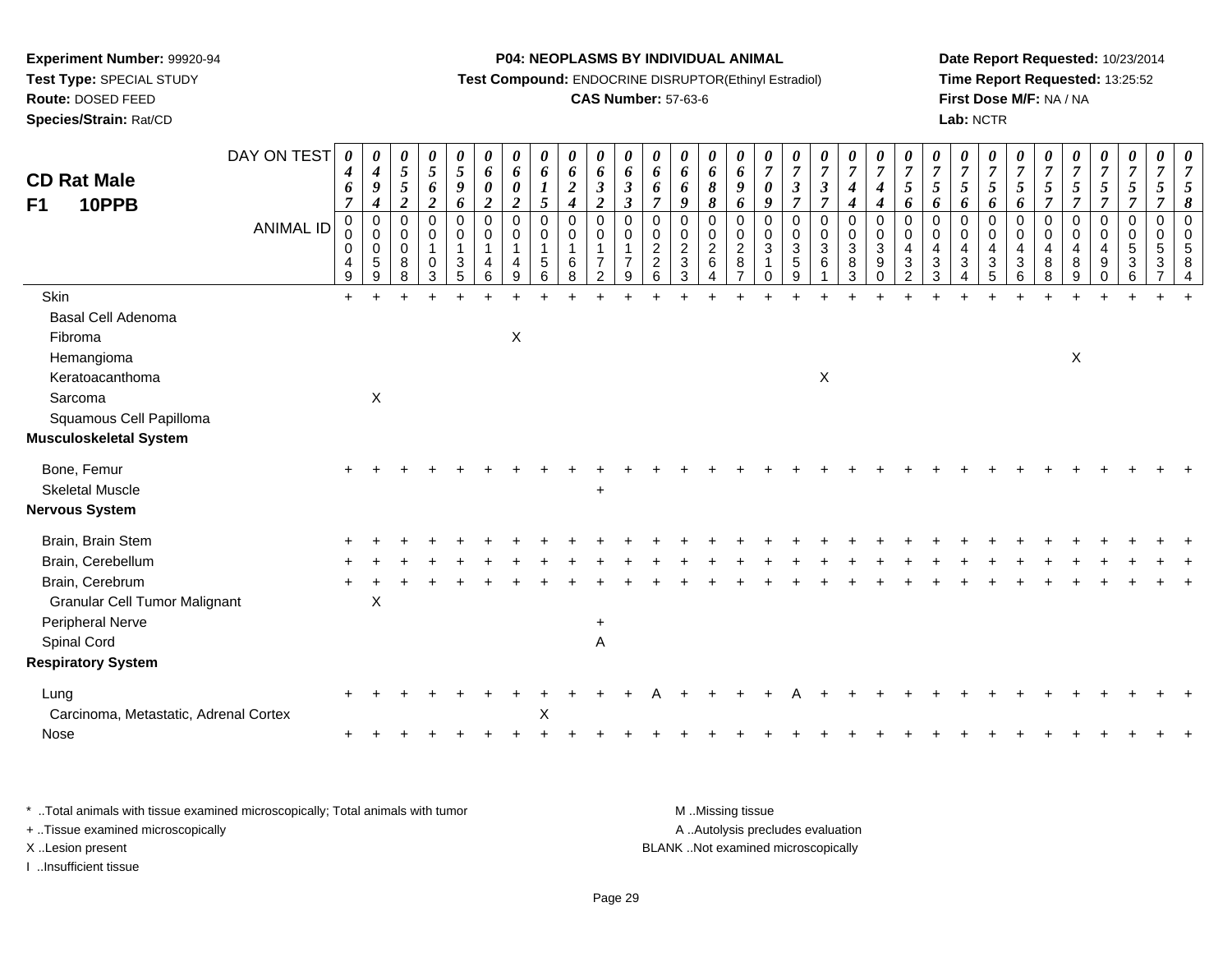**Test Type:** SPECIAL STUDY

**Route:** DOSED FEED

**Species/Strain:** Rat/CD

### **P04: NEOPLASMS BY INDIVIDUAL ANIMAL**

**Test Compound:** ENDOCRINE DISRUPTOR(Ethinyl Estradiol)

# **CAS Number:** 57-63-6

**Date Report Requested:** 10/23/2014**Time Report Requested:** 13:25:52**First Dose M/F:** NA / NA**Lab:** NCTR

| <b>CD Rat Male</b><br>10PPB<br>F <sub>1</sub>                                  | DAY ON TEST<br><b>ANIMAL ID</b> | $\boldsymbol{\theta}$<br>$\boldsymbol{4}$<br>6<br>$\overline{7}$<br>0<br>0<br>$\mathbf 0$<br>4<br>9 | 0<br>$\boldsymbol{4}$<br>9<br>4<br>$\mathbf 0$<br>$\boldsymbol{0}$<br>0<br>5<br>9 | $\sqrt{5}$<br>5<br>$\overline{2}$<br>0<br>$\pmb{0}$<br>$\mathbf 0$<br>8<br>8 | 0<br>5<br>6<br>ി<br>∠<br>$\mathbf 0$<br>0<br>3 | 0<br>$\overline{5}$<br>9<br>$\bm{o}$<br>0<br>$\mathbf 0$<br>3<br>5 | 0<br>6<br>$\boldsymbol{\theta}$<br>$\overline{2}$<br>0<br>$\mathbf 0$<br>4<br>6 | $\theta$<br>6<br>$\boldsymbol{\theta}$<br>$\boldsymbol{2}$<br>0<br>$\mathbf 0$<br>4<br>9 | o<br>Ć<br>$\mathbf 0$<br>$\mathbf 0$<br>5<br>6 | 0<br>6<br>$\overline{c}$<br>$\mathbf 0$<br>$\mathbf 0$<br>6<br>8 | 0<br>6<br>$\mathfrak{z}$<br>$\boldsymbol{2}$<br>0<br>0<br>$\overline{7}$<br>$\overline{2}$ | 0<br>6<br>$\mathfrak{z}$<br>$\boldsymbol{\beta}$<br>$\pmb{0}$<br>$\mathsf 0$<br>$\overline{7}$<br>9 | U<br>6<br>7<br>0<br>0<br>$\overline{c}$<br>$\overline{2}$<br>6 | 0<br>6<br>6<br>9<br>0<br>$\mathbf 0$<br>$\sqrt{2}$<br>$\ensuremath{\mathsf{3}}$<br>3 | 0<br>6<br>8<br>8<br>0<br>0<br>$\overline{c}$<br>$\,6\,$ | 0<br>6<br>$\boldsymbol{g}$<br>6<br>$\pmb{0}$<br>$\mathbf 0$<br>$\sqrt{2}$<br>8<br>$\overline{z}$ | $\theta$<br>$\overline{7}$<br>$\boldsymbol{\theta}$<br>9<br>0<br>$\mathbf 0$<br>3<br>$\Omega$ | $\boldsymbol{\beta}$<br>7<br>0<br>$\mathbf 0$<br>$\ensuremath{\mathsf{3}}$<br>$\,$ 5 $\,$<br>$\mathsf{Q}$ | 0<br>$\overline{\tau}$<br>$\overline{\mathbf{3}}$<br>$\mathbf 0$<br>$\mathsf 0$<br>$\mathbf{3}$<br>6 | 0<br>$\overline{7}$<br>$\boldsymbol{4}$<br>4<br>0<br>$\mathbf 0$<br>$\ensuremath{\mathsf{3}}$<br>8<br>3 | 0<br>$\overline{7}$<br>4<br>$\pmb{0}$<br>$\mathbf 0$<br>$\sqrt{3}$<br>9<br>$\Omega$ | 0<br>$\overline{7}$<br>6<br>0<br>$\pmb{0}$<br>$\overline{a}$<br>$\mathbf{3}$<br>$\overline{2}$ | 5<br>$\bm{b}$<br>0<br>$\pmb{0}$<br>4<br>$\sqrt{3}$<br>$\mathcal{R}$ | $\boldsymbol{\theta}$<br>7<br>$5\overline{)}$<br>6<br>0<br>0<br>$\overline{4}$<br>$\sqrt{3}$ | 0<br>$\overline{7}$<br>5<br>6<br>0<br>$\mathbf 0$<br>4<br>3<br>5 | 0<br>$\overline{7}$<br>5<br>6<br>0<br>0<br>4<br>$\mathbf{3}$<br>6 | 0<br>$\mathbf 0$<br>8<br>8 | 0<br>0<br>4<br>8<br>9 | $\boldsymbol{\theta}$<br>$\overline{7}$<br>5<br>7<br>0<br>0<br>$\overline{4}$<br>9<br>$\Omega$ | 0<br>$\overline{7}$<br>$\mathfrak{I}$<br>$\overline{ }$<br>0<br>$\boldsymbol{0}$<br>$\overline{5}$<br>$\ensuremath{\mathsf{3}}$<br>6 | 0<br>$\overline{7}$<br>0<br>$\mathbf 0$<br>5<br>3<br>$\overline{\phantom{0}}$ | $\boldsymbol{\theta}$<br>$\overline{7}$<br>8<br>$\mathbf 0$<br>$\mathbf 0$<br>5<br>8<br>$\boldsymbol{\varDelta}$ |
|--------------------------------------------------------------------------------|---------------------------------|-----------------------------------------------------------------------------------------------------|-----------------------------------------------------------------------------------|------------------------------------------------------------------------------|------------------------------------------------|--------------------------------------------------------------------|---------------------------------------------------------------------------------|------------------------------------------------------------------------------------------|------------------------------------------------|------------------------------------------------------------------|--------------------------------------------------------------------------------------------|-----------------------------------------------------------------------------------------------------|----------------------------------------------------------------|--------------------------------------------------------------------------------------|---------------------------------------------------------|--------------------------------------------------------------------------------------------------|-----------------------------------------------------------------------------------------------|-----------------------------------------------------------------------------------------------------------|------------------------------------------------------------------------------------------------------|---------------------------------------------------------------------------------------------------------|-------------------------------------------------------------------------------------|------------------------------------------------------------------------------------------------|---------------------------------------------------------------------|----------------------------------------------------------------------------------------------|------------------------------------------------------------------|-------------------------------------------------------------------|----------------------------|-----------------------|------------------------------------------------------------------------------------------------|--------------------------------------------------------------------------------------------------------------------------------------|-------------------------------------------------------------------------------|------------------------------------------------------------------------------------------------------------------|
| Schwannoma Malignant<br>Trachea                                                |                                 |                                                                                                     |                                                                                   |                                                                              |                                                |                                                                    |                                                                                 |                                                                                          |                                                |                                                                  |                                                                                            |                                                                                                     |                                                                | $\pmb{\times}$                                                                       |                                                         |                                                                                                  |                                                                                               |                                                                                                           |                                                                                                      |                                                                                                         |                                                                                     |                                                                                                |                                                                     |                                                                                              |                                                                  |                                                                   |                            |                       |                                                                                                |                                                                                                                                      |                                                                               |                                                                                                                  |
| <b>Special Senses System</b><br>Eye<br>Schwannoma Malignant<br>Harderian Gland |                                 | $\mathsf{A}$<br>$\mathsf{A}$                                                                        |                                                                                   |                                                                              |                                                |                                                                    |                                                                                 |                                                                                          |                                                |                                                                  |                                                                                            |                                                                                                     |                                                                | X                                                                                    |                                                         |                                                                                                  |                                                                                               |                                                                                                           |                                                                                                      |                                                                                                         |                                                                                     |                                                                                                |                                                                     |                                                                                              |                                                                  |                                                                   |                            |                       |                                                                                                |                                                                                                                                      |                                                                               |                                                                                                                  |
| Schwannoma Malignant<br><b>Urinary System</b>                                  |                                 |                                                                                                     |                                                                                   |                                                                              |                                                |                                                                    |                                                                                 |                                                                                          |                                                |                                                                  |                                                                                            |                                                                                                     |                                                                | X                                                                                    |                                                         |                                                                                                  |                                                                                               |                                                                                                           |                                                                                                      |                                                                                                         |                                                                                     |                                                                                                |                                                                     |                                                                                              |                                                                  |                                                                   |                            |                       |                                                                                                |                                                                                                                                      |                                                                               |                                                                                                                  |
| Kidney<br><b>Urinary Bladder</b><br><b>SYSTEMIC LESIONS</b>                    |                                 |                                                                                                     |                                                                                   |                                                                              |                                                |                                                                    |                                                                                 |                                                                                          |                                                |                                                                  |                                                                                            |                                                                                                     |                                                                |                                                                                      |                                                         |                                                                                                  |                                                                                               |                                                                                                           |                                                                                                      |                                                                                                         |                                                                                     |                                                                                                |                                                                     |                                                                                              |                                                                  |                                                                   |                            |                       |                                                                                                |                                                                                                                                      |                                                                               |                                                                                                                  |
| Multiple Organ<br>Mesothelioma Benign                                          |                                 |                                                                                                     |                                                                                   |                                                                              | X                                              |                                                                    |                                                                                 |                                                                                          |                                                |                                                                  |                                                                                            |                                                                                                     |                                                                |                                                                                      |                                                         |                                                                                                  |                                                                                               |                                                                                                           |                                                                                                      |                                                                                                         |                                                                                     |                                                                                                |                                                                     |                                                                                              |                                                                  |                                                                   |                            |                       |                                                                                                |                                                                                                                                      |                                                                               | X                                                                                                                |

\* ..Total animals with tissue examined microscopically; Total animals with tumor **M** . Missing tissue M ..Missing tissue

+ ..Tissue examined microscopically

I ..Insufficient tissue

A ..Autolysis precludes evaluation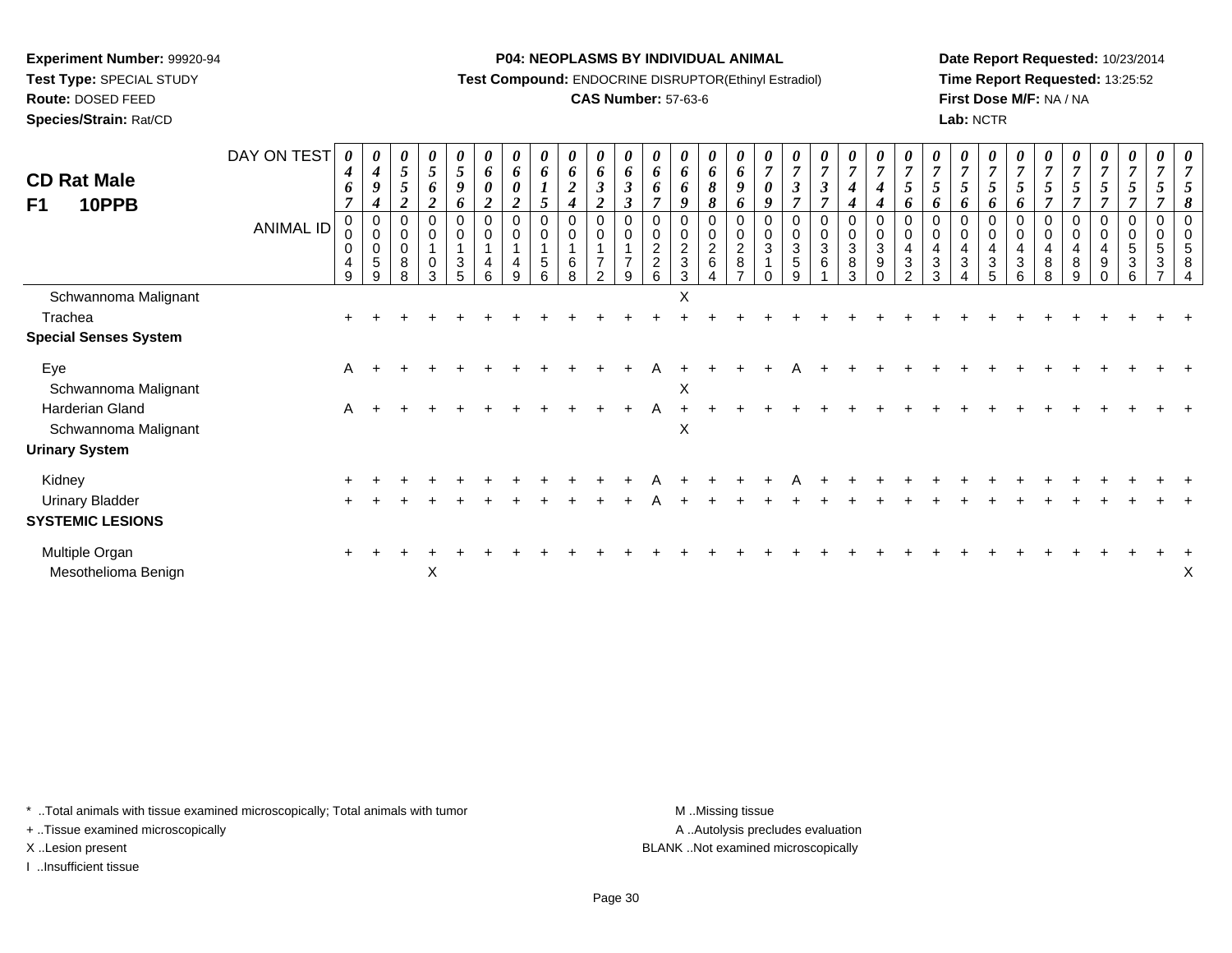**Route:** DOSED FEED

**Species/Strain:** Rat/CD

### **P04: NEOPLASMS BY INDIVIDUAL ANIMAL**

**Test Compound:** ENDOCRINE DISRUPTOR(Ethinyl Estradiol)

# **CAS Number:** 57-63-6

**Date Report Requested:** 10/23/2014**Time Report Requested:** 13:25:53**First Dose M/F:** NA / NA**Lab:** NCTR

| $\overline{7}$                                             | $\overline{7}$                     | $\overline{7}$             | $\overline{7}$             | $\overline{7}$                                                   | $\overline{7}$                                                   | $\boldsymbol{7}$                   | $\overline{7}$                       | $\overline{7}$                                                       | $\boldsymbol{7}$                                      | $\overline{7}$                                         | $\overline{7}$                  | $\overline{7}$                                          | $\overline{7}$                                    | $\overline{7}$                                                 | $\boldsymbol{7}$                                                              | $\overline{7}$                                                                       | $\overline{7}$                                                 | $\overline{7}$                                                       |                                                                |
|------------------------------------------------------------|------------------------------------|----------------------------|----------------------------|------------------------------------------------------------------|------------------------------------------------------------------|------------------------------------|--------------------------------------|----------------------------------------------------------------------|-------------------------------------------------------|--------------------------------------------------------|---------------------------------|---------------------------------------------------------|---------------------------------------------------|----------------------------------------------------------------|-------------------------------------------------------------------------------|--------------------------------------------------------------------------------------|----------------------------------------------------------------|----------------------------------------------------------------------|----------------------------------------------------------------|
|                                                            |                                    |                            |                            |                                                                  |                                                                  |                                    |                                      |                                                                      |                                                       | 6                                                      |                                 |                                                         |                                                   |                                                                |                                                                               |                                                                                      |                                                                |                                                                      |                                                                |
|                                                            |                                    |                            |                            |                                                                  |                                                                  |                                    |                                      |                                                                      |                                                       |                                                        |                                 |                                                         |                                                   |                                                                |                                                                               |                                                                                      |                                                                |                                                                      |                                                                |
| 0                                                          | $\pmb{0}$                          | 0                          | $\pmb{0}$                  | $\mathbf 0$                                                      | $\mathbf 0$                                                      | 0                                  | $\mathbf 0$                          | $\mathbf 0$                                                          | $\mathbf 0$                                           | 0                                                      | $\mathbf 0$                     | 0                                                       | $\mathbf 0$                                       | 0                                                              | 0                                                                             | 0                                                                                    | 0                                                              | $\mathbf 0$                                                          |                                                                |
|                                                            |                                    |                            |                            |                                                                  |                                                                  |                                    |                                      |                                                                      |                                                       |                                                        |                                 |                                                         |                                                   |                                                                |                                                                               |                                                                                      |                                                                |                                                                      |                                                                |
| 5                                                          | 6                                  | 7                          | 9                          | $\Omega$                                                         |                                                                  | $\overline{2}$                     | 3                                    | 6                                                                    | $\overline{7}$                                        | 8                                                      | 9                               | $\Omega$                                                | 3                                                 | $\overline{4}$                                                 | 5                                                                             | 4                                                                                    | 5                                                              | 6                                                                    | <i><b>*TOTALS</b></i>                                          |
|                                                            |                                    |                            |                            |                                                                  |                                                                  |                                    |                                      |                                                                      |                                                       |                                                        |                                 |                                                         |                                                   |                                                                |                                                                               |                                                                                      |                                                                |                                                                      |                                                                |
|                                                            |                                    |                            |                            |                                                                  |                                                                  |                                    |                                      |                                                                      |                                                       |                                                        |                                 |                                                         |                                                   |                                                                |                                                                               |                                                                                      |                                                                |                                                                      | 50                                                             |
|                                                            |                                    |                            |                            |                                                                  |                                                                  |                                    |                                      |                                                                      |                                                       |                                                        |                                 |                                                         |                                                   |                                                                |                                                                               |                                                                                      |                                                                |                                                                      | 47                                                             |
|                                                            |                                    |                            |                            |                                                                  |                                                                  |                                    |                                      |                                                                      |                                                       |                                                        |                                 |                                                         |                                                   |                                                                |                                                                               |                                                                                      |                                                                |                                                                      | 48                                                             |
|                                                            |                                    |                            |                            |                                                                  |                                                                  |                                    |                                      |                                                                      |                                                       |                                                        |                                 |                                                         |                                                   |                                                                |                                                                               |                                                                                      |                                                                |                                                                      | 47                                                             |
|                                                            |                                    |                            |                            |                                                                  |                                                                  |                                    |                                      |                                                                      |                                                       |                                                        |                                 |                                                         |                                                   |                                                                |                                                                               |                                                                                      |                                                                |                                                                      | 48                                                             |
| +                                                          |                                    |                            |                            |                                                                  |                                                                  |                                    |                                      |                                                                      |                                                       |                                                        |                                 |                                                         |                                                   |                                                                |                                                                               |                                                                                      |                                                                |                                                                      | 47                                                             |
|                                                            |                                    |                            |                            |                                                                  |                                                                  |                                    |                                      |                                                                      |                                                       |                                                        |                                 |                                                         |                                                   |                                                                |                                                                               |                                                                                      |                                                                |                                                                      | $\mathbf 1$                                                    |
|                                                            |                                    |                            |                            |                                                                  |                                                                  |                                    |                                      |                                                                      |                                                       |                                                        |                                 |                                                         |                                                   |                                                                |                                                                               |                                                                                      |                                                                |                                                                      | 46                                                             |
| $\div$                                                     |                                    |                            |                            |                                                                  |                                                                  |                                    |                                      |                                                                      |                                                       |                                                        |                                 |                                                         |                                                   |                                                                |                                                                               |                                                                                      |                                                                |                                                                      | 50                                                             |
|                                                            |                                    |                            |                            |                                                                  |                                                                  |                                    |                                      |                                                                      |                                                       |                                                        |                                 |                                                         |                                                   |                                                                |                                                                               |                                                                                      |                                                                |                                                                      | $\mathbf 1$                                                    |
|                                                            |                                    |                            |                            |                                                                  |                                                                  | $\pmb{\times}$                     |                                      |                                                                      |                                                       |                                                        |                                 |                                                         |                                                   |                                                                |                                                                               |                                                                                      |                                                                |                                                                      | $\mathbf{1}$                                                   |
|                                                            |                                    |                            |                            |                                                                  |                                                                  |                                    |                                      |                                                                      |                                                       |                                                        |                                 |                                                         |                                                   |                                                                |                                                                               |                                                                                      |                                                                |                                                                      | $\boldsymbol{2}$                                               |
|                                                            |                                    |                            |                            |                                                                  |                                                                  |                                    |                                      |                                                                      |                                                       |                                                        |                                 |                                                         |                                                   |                                                                |                                                                               |                                                                                      |                                                                |                                                                      | 4                                                              |
|                                                            |                                    |                            |                            |                                                                  |                                                                  |                                    |                                      |                                                                      |                                                       |                                                        |                                 |                                                         |                                                   |                                                                |                                                                               |                                                                                      |                                                                |                                                                      | $\overline{4}$                                                 |
|                                                            |                                    |                            |                            |                                                                  |                                                                  |                                    |                                      |                                                                      |                                                       |                                                        |                                 |                                                         |                                                   |                                                                |                                                                               |                                                                                      |                                                                |                                                                      | 48                                                             |
|                                                            |                                    |                            |                            |                                                                  |                                                                  |                                    |                                      |                                                                      |                                                       |                                                        |                                 |                                                         |                                                   |                                                                |                                                                               |                                                                                      |                                                                |                                                                      | 49                                                             |
|                                                            |                                    |                            |                            |                                                                  |                                                                  |                                    |                                      |                                                                      |                                                       |                                                        |                                 |                                                         |                                                   |                                                                |                                                                               |                                                                                      |                                                                |                                                                      | 49                                                             |
|                                                            |                                    |                            |                            |                                                                  |                                                                  |                                    |                                      |                                                                      |                                                       |                                                        |                                 |                                                         |                                                   |                                                                |                                                                               |                                                                                      |                                                                |                                                                      | 48                                                             |
|                                                            |                                    |                            |                            |                                                                  |                                                                  |                                    |                                      |                                                                      |                                                       |                                                        |                                 |                                                         |                                                   |                                                                |                                                                               |                                                                                      |                                                                |                                                                      |                                                                |
|                                                            |                                    |                            |                            |                                                                  |                                                                  |                                    |                                      |                                                                      |                                                       |                                                        |                                 |                                                         |                                                   |                                                                |                                                                               |                                                                                      |                                                                |                                                                      | 50                                                             |
|                                                            |                                    |                            |                            |                                                                  |                                                                  |                                    |                                      |                                                                      |                                                       |                                                        |                                 |                                                         |                                                   |                                                                |                                                                               |                                                                                      |                                                                |                                                                      | 50                                                             |
| DAY ON TEST<br><b>ANIMAL ID</b><br>Squamous Cell Carcinoma | 0<br>5<br>8<br>$\pmb{0}$<br>5<br>8 | 0<br>5<br>8<br>0<br>5<br>8 | 0<br>5<br>8<br>0<br>5<br>8 | 0<br>6<br>$\boldsymbol{l}$<br>$\pmb{0}$<br>$\,6\,$<br>$\sqrt{3}$ | 0<br>6<br>$\boldsymbol{l}$<br>$\mathbf 0$<br>6<br>$\overline{4}$ | 0<br>6<br>1<br>$\pmb{0}$<br>6<br>4 | 0<br>6<br>1<br>$\mathbf 0$<br>6<br>4 | 0<br>6<br>$\boldsymbol{l}$<br>$\pmb{0}$<br>$\,6\,$<br>$\overline{4}$ | 0<br>6<br>$\overline{2}$<br>$\pmb{0}$<br>$\,6\,$<br>8 | 0<br>6<br>$\boldsymbol{2}$<br>$\overline{0}$<br>6<br>8 | 0<br>2<br>$\mathbf 0$<br>6<br>8 | 0<br>6<br>$\boldsymbol{2}$<br>$\pmb{0}$<br>$\,6\,$<br>8 | 0<br>6<br>$\overline{c}$<br>$\mathbf 0$<br>6<br>9 | 0<br>6<br>$\overline{2}$<br>$\mathbf 0$<br>$\overline{7}$<br>4 | 0<br>6<br>$\boldsymbol{2}$<br>$\mathbf 0$<br>$\overline{7}$<br>$\overline{4}$ | 0<br>6<br>$\overline{c}$<br>$\mathbf 0$<br>$\overline{7}$<br>$\overline{\mathbf{4}}$ | 0<br>6<br>$\mathfrak{z}$<br>$\mathbf 0$<br>$\overline{7}$<br>9 | 0<br>6<br>$\boldsymbol{\beta}$<br>$\mathbf 0$<br>$\overline{7}$<br>9 | 0<br>6<br>$\mathfrak{z}$<br>$\mathbf 0$<br>$\overline{7}$<br>9 |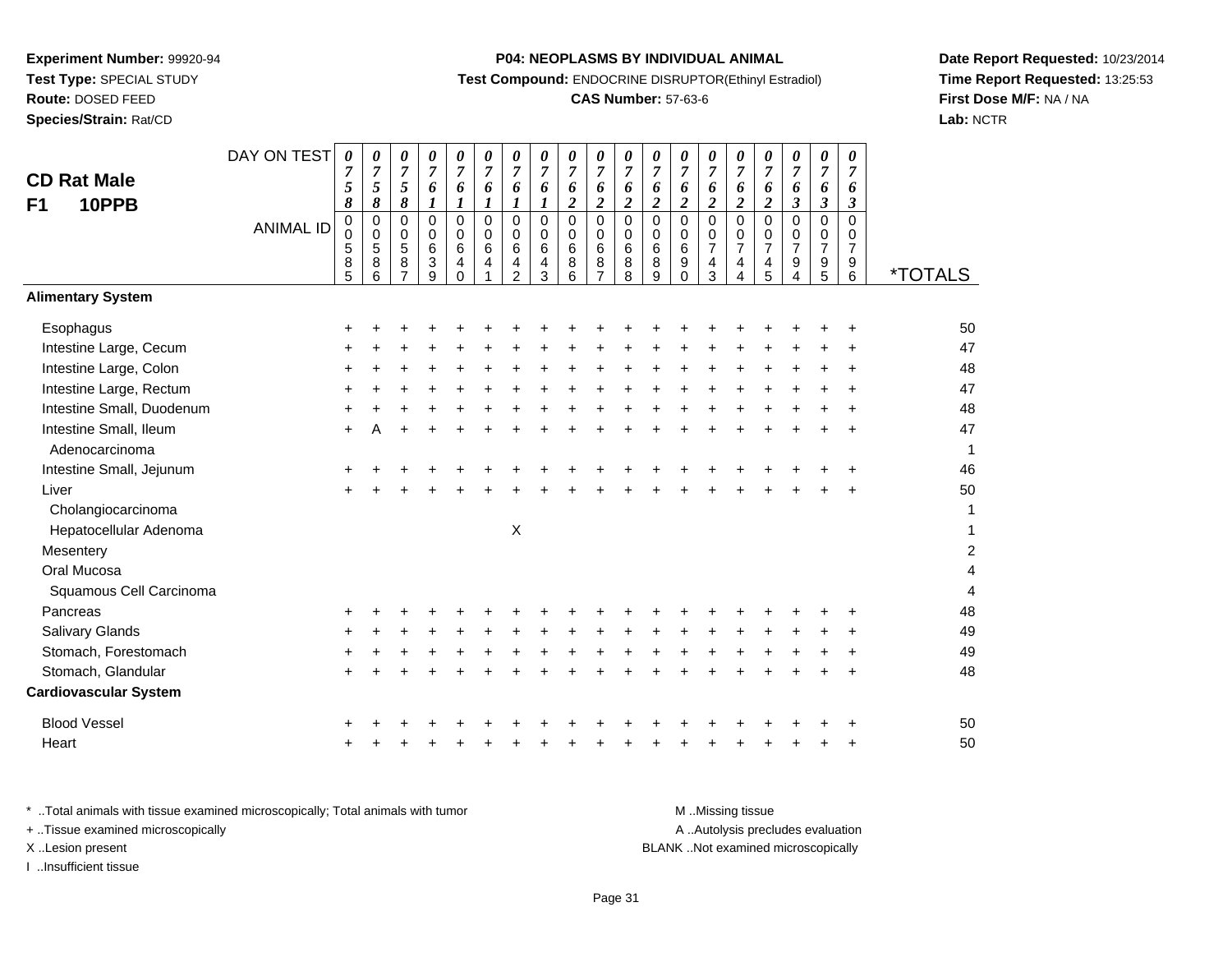**Route:** DOSED FEED**Species/Strain:** Rat/CD

#### **P04: NEOPLASMS BY INDIVIDUAL ANIMAL**

**Test Compound:** ENDOCRINE DISRUPTOR(Ethinyl Estradiol)

### **CAS Number:** 57-63-6

**Date Report Requested:** 10/23/2014**Time Report Requested:** 13:25:53**First Dose M/F:** NA / NA**Lab:** NCTR

| <b>CD Rat Male</b><br>10PPB<br>F <sub>1</sub><br>Mesothelioma Benign                                 | DAY ON TEST<br><b>ANIMAL ID</b> | $\boldsymbol{\theta}$<br>7<br>5<br>8<br>$\mathbf 0$<br>$\pmb{0}$<br>5<br>8<br>5 | $\boldsymbol{\theta}$<br>$\overline{7}$<br>5<br>8<br>$\mathbf 0$<br>$\Omega$<br>5<br>8<br>6 | $\boldsymbol{\theta}$<br>$\overline{7}$<br>$\mathfrak{s}$<br>8<br>0<br>0<br>$\mathbf 5$<br>8<br>$\overline{7}$ | 0<br>$\overline{7}$<br>6<br>0<br>0<br>6<br>3<br>9 | $\pmb{\theta}$<br>$\overline{7}$<br>6<br>1<br>$\Omega$<br>0<br>6<br>4<br>$\Omega$ | 0<br>$\overline{7}$<br>6<br>$\bm{l}$<br>0<br>$\mathbf 0$<br>6<br>4<br>1 | $\pmb{\theta}$<br>$\overline{7}$<br>6<br>1<br>$\Omega$<br>$\mathbf 0$<br>6<br>4<br>$\overline{2}$ | 0<br>$\overline{7}$<br>6<br>1<br>0<br>0<br>6<br>4<br>3 | 0<br>$\overline{7}$<br>6<br>$\overline{2}$<br>$\mathbf 0$<br>0<br>6<br>8<br>6 | 0<br>$\overline{7}$<br>6<br>$\boldsymbol{2}$<br>0<br>0<br>6<br>$\frac{8}{7}$ | 0<br>7<br>6<br>$\boldsymbol{2}$<br>$\mathbf 0$<br>$\mathbf 0$<br>6<br>$\bf 8$<br>8 | 0<br>$\overline{7}$<br>6<br>$\boldsymbol{2}$<br>$\mathbf 0$<br>$\Omega$<br>6<br>8<br>9 | 0<br>$\overline{7}$<br>6<br>$\boldsymbol{2}$<br>0<br>0<br>6<br>9<br>$\Omega$ | 0<br>$\overline{7}$<br>6<br>$\boldsymbol{2}$<br>0<br>0<br>$\overline{7}$<br>4<br>3 | 0<br>7<br>6<br>$\overline{c}$<br>$\Omega$<br>0<br>$\overline{7}$<br>4<br>4 | 0<br>7<br>6<br>$\boldsymbol{2}$<br>$\Omega$<br>0<br>7<br>$\begin{array}{c} 4 \\ 5 \end{array}$ | $\pmb{\theta}$<br>7<br>6<br>$\boldsymbol{\beta}$<br>0<br>$\Omega$<br>7<br>9<br>$\overline{4}$ | $\boldsymbol{\theta}$<br>$\overline{7}$<br>6<br>$\boldsymbol{\beta}$<br>0<br>0<br>$\overline{7}$<br>$\begin{array}{c} 9 \\ 5 \end{array}$ | 0<br>7<br>6<br>3<br>$\Omega$<br>0<br>$\overline{7}$<br>9<br>6 | <i><b>*TOTALS</b></i><br>1               |
|------------------------------------------------------------------------------------------------------|---------------------------------|---------------------------------------------------------------------------------|---------------------------------------------------------------------------------------------|----------------------------------------------------------------------------------------------------------------|---------------------------------------------------|-----------------------------------------------------------------------------------|-------------------------------------------------------------------------|---------------------------------------------------------------------------------------------------|--------------------------------------------------------|-------------------------------------------------------------------------------|------------------------------------------------------------------------------|------------------------------------------------------------------------------------|----------------------------------------------------------------------------------------|------------------------------------------------------------------------------|------------------------------------------------------------------------------------|----------------------------------------------------------------------------|------------------------------------------------------------------------------------------------|-----------------------------------------------------------------------------------------------|-------------------------------------------------------------------------------------------------------------------------------------------|---------------------------------------------------------------|------------------------------------------|
| <b>Endocrine System</b>                                                                              |                                 |                                                                                 |                                                                                             |                                                                                                                |                                                   |                                                                                   |                                                                         |                                                                                                   |                                                        |                                                                               |                                                                              |                                                                                    |                                                                                        |                                                                              |                                                                                    |                                                                            |                                                                                                |                                                                                               |                                                                                                                                           |                                                               |                                          |
| <b>Adrenal Cortex</b><br>Adenoma<br>Carcinoma                                                        |                                 |                                                                                 |                                                                                             |                                                                                                                | X                                                 |                                                                                   |                                                                         |                                                                                                   |                                                        |                                                                               |                                                                              |                                                                                    | Χ                                                                                      |                                                                              | X                                                                                  |                                                                            |                                                                                                |                                                                                               |                                                                                                                                           |                                                               | 50<br>$\overline{c}$<br>$\boldsymbol{2}$ |
| Adrenal Medulla<br>Pheochromocytoma Benign<br>Pheochromocytoma Complex<br>Pheochromocytoma Malignant |                                 |                                                                                 |                                                                                             |                                                                                                                |                                                   |                                                                                   |                                                                         |                                                                                                   |                                                        | X                                                                             | X                                                                            |                                                                                    |                                                                                        |                                                                              | $\ddot{}$                                                                          | $\sf X$                                                                    |                                                                                                |                                                                                               |                                                                                                                                           | X                                                             | 49<br>4<br>1<br>$\boldsymbol{2}$         |
| Islets, Pancreatic<br>Parathyroid Gland<br>Adenoma                                                   |                                 |                                                                                 |                                                                                             |                                                                                                                |                                                   |                                                                                   |                                                                         |                                                                                                   |                                                        |                                                                               | M                                                                            |                                                                                    |                                                                                        |                                                                              |                                                                                    |                                                                            |                                                                                                | X                                                                                             |                                                                                                                                           |                                                               | 49<br>46<br>$\mathbf 1$                  |
| <b>Pituitary Gland</b><br>Pars Distalis, Adenoma<br><b>Thyroid Gland</b>                             |                                 |                                                                                 | X                                                                                           |                                                                                                                | X                                                 | X                                                                                 |                                                                         |                                                                                                   |                                                        | X                                                                             | $\times$                                                                     | X                                                                                  |                                                                                        |                                                                              |                                                                                    | $\pmb{\times}$                                                             | $\mathsf{X}$                                                                                   | $\mathsf{X}$                                                                                  | X                                                                                                                                         |                                                               | 50<br>28<br>50                           |
| C Cell, Adenoma<br>Follicular Cel, Adenoma<br><b>General Body System</b>                             |                                 |                                                                                 |                                                                                             |                                                                                                                |                                                   | X                                                                                 |                                                                         |                                                                                                   |                                                        |                                                                               |                                                                              |                                                                                    |                                                                                        |                                                                              |                                                                                    |                                                                            |                                                                                                |                                                                                               |                                                                                                                                           |                                                               | $\mathbf{1}$<br>$\mathbf{1}$             |
| <b>Tissue NOS</b><br>Lipoma<br><b>Genital System</b>                                                 |                                 |                                                                                 |                                                                                             |                                                                                                                |                                                   |                                                                                   |                                                                         |                                                                                                   |                                                        |                                                                               |                                                                              |                                                                                    |                                                                                        |                                                                              |                                                                                    |                                                                            |                                                                                                |                                                                                               |                                                                                                                                           |                                                               | 1<br>$\mathbf{1}$                        |

\* ..Total animals with tissue examined microscopically; Total animals with tumor **M** . Missing tissue M ..Missing tissue

+ ..Tissue examined microscopically

I ..Insufficient tissue

A ..Autolysis precludes evaluation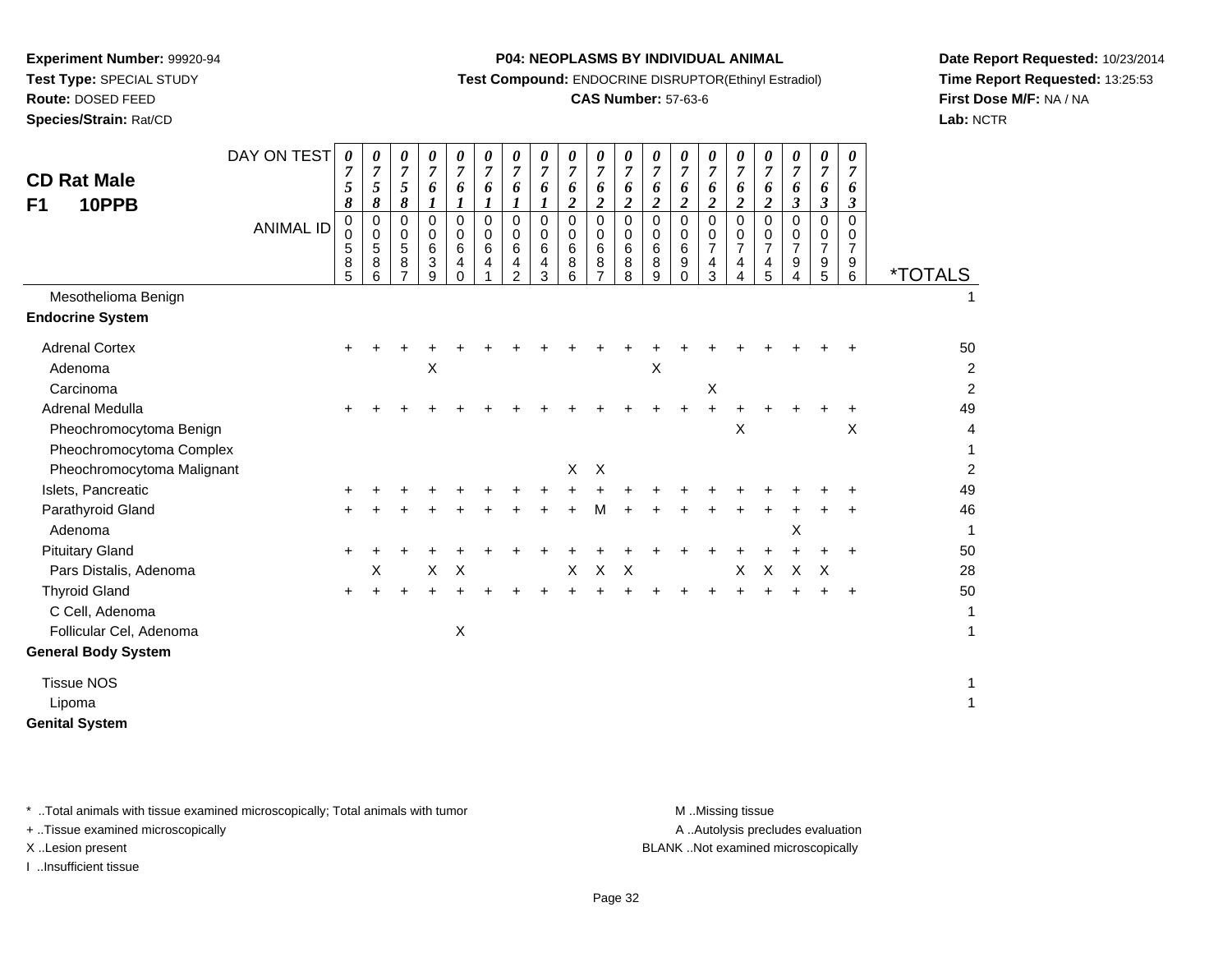**Route:** DOSED FEED

**Species/Strain:** Rat/CD

### **P04: NEOPLASMS BY INDIVIDUAL ANIMAL**

**Test Compound:** ENDOCRINE DISRUPTOR(Ethinyl Estradiol)

### **CAS Number:** 57-63-6

**Date Report Requested:** 10/23/2014**Time Report Requested:** 13:25:53**First Dose M/F:** NA / NA**Lab:** NCTR

| <b>CD Rat Male</b><br>10PPB<br>F <sub>1</sub> | DAY ON TEST      | 0<br>$\overline{7}$<br>5<br>8      | 0<br>$\overline{7}$<br>5<br>8   | 0<br>$\overline{7}$<br>5<br>8      | 0<br>$\boldsymbol{7}$<br>6<br>$\boldsymbol{l}$       | 0<br>$\overline{7}$<br>6<br>$\boldsymbol{l}$ | 0<br>$\overline{7}$<br>6<br>$\boldsymbol{l}$ | 0<br>$\boldsymbol{7}$<br>6<br>$\boldsymbol{l}$       | 0<br>$\overline{7}$<br>6<br>1 | 0<br>$\boldsymbol{7}$<br>6<br>$\overline{\mathbf{c}}$ | 0<br>$\overline{7}$<br>6<br>$\boldsymbol{2}$           | 0<br>$\overline{7}$<br>6<br>$\boldsymbol{2}$ | 0<br>$\overline{7}$<br>6<br>2          | 0<br>$\overline{7}$<br>6<br>$\overline{\mathbf{c}}$ | 0<br>7<br>6<br>$\overline{c}$      | 0<br>$\overline{7}$<br>6<br>$\boldsymbol{2}$     | 0<br>$\overline{7}$<br>6<br>$\boldsymbol{2}$        | 0<br>$\overline{7}$<br>6<br>$\boldsymbol{\beta}$    | 0<br>$\overline{7}$<br>6<br>$\boldsymbol{\beta}$    | 0<br>$\overline{7}$<br>6<br>3             |                       |
|-----------------------------------------------|------------------|------------------------------------|---------------------------------|------------------------------------|------------------------------------------------------|----------------------------------------------|----------------------------------------------|------------------------------------------------------|-------------------------------|-------------------------------------------------------|--------------------------------------------------------|----------------------------------------------|----------------------------------------|-----------------------------------------------------|------------------------------------|--------------------------------------------------|-----------------------------------------------------|-----------------------------------------------------|-----------------------------------------------------|-------------------------------------------|-----------------------|
|                                               | <b>ANIMAL ID</b> | 0<br>0<br>5<br>8<br>$\overline{5}$ | 0<br>$\mathbf 0$<br>5<br>8<br>6 | 0<br>0<br>5<br>8<br>$\overline{7}$ | $\mathbf 0$<br>$\mathbf 0$<br>6<br>$\mathbf{3}$<br>9 | $\Omega$<br>$\Omega$<br>6<br>4<br>$\Omega$   | $\mathbf 0$<br>$\Omega$<br>6<br>4            | $\pmb{0}$<br>$\mathbf 0$<br>6<br>4<br>$\overline{2}$ | 0<br>0<br>6<br>4<br>3         | 0<br>$\mathbf 0$<br>6<br>8<br>6                       | $\mathbf 0$<br>$\mathbf 0$<br>6<br>8<br>$\overline{7}$ | $\mathbf 0$<br>0<br>6<br>8<br>8              | $\mathbf 0$<br>$\Omega$<br>6<br>8<br>9 | 0<br>$\Omega$<br>6<br>9<br>$\mathbf 0$              | 0<br>0<br>$\overline{7}$<br>4<br>3 | $\Omega$<br>$\Omega$<br>$\overline{7}$<br>4<br>4 | $\mathbf 0$<br>$\Omega$<br>$\overline{7}$<br>4<br>5 | $\mathbf 0$<br>$\Omega$<br>$\overline{7}$<br>9<br>4 | $\mathbf 0$<br>0<br>$\overline{7}$<br>$\frac{9}{5}$ | $\Omega$<br>0<br>$\overline{7}$<br>9<br>6 | <i><b>*TOTALS</b></i> |
| <b>Coagulating Gland</b>                      |                  | $\ddot{}$                          | $\ddot{}$                       | $\div$                             | ÷                                                    | ÷                                            | $\div$                                       | $\div$                                               | $+$                           | $\ddot{}$                                             | ┹                                                      | ÷                                            | $\div$                                 | $\div$                                              | $\ddot{}$                          | +                                                | $\ddot{}$                                           | $\div$                                              | $+$                                                 | $\ddot{}$                                 | 49                    |
| Epididymis                                    |                  |                                    |                                 |                                    |                                                      |                                              |                                              |                                                      |                               |                                                       |                                                        |                                              |                                        |                                                     |                                    |                                                  |                                                     |                                                     |                                                     |                                           | 50                    |
| Mesothelioma Benign                           |                  |                                    |                                 |                                    |                                                      |                                              |                                              |                                                      |                               |                                                       |                                                        |                                              |                                        |                                                     |                                    |                                                  |                                                     |                                                     |                                                     |                                           |                       |
| <b>Preputial Gland</b>                        |                  |                                    |                                 |                                    |                                                      |                                              |                                              |                                                      |                               |                                                       |                                                        |                                              |                                        |                                                     |                                    |                                                  |                                                     |                                                     |                                                     |                                           | 50                    |
| Squamous Cell Carcinoma                       |                  |                                    |                                 |                                    |                                                      |                                              |                                              |                                                      |                               |                                                       |                                                        |                                              |                                        |                                                     |                                    |                                                  |                                                     |                                                     |                                                     |                                           | 5                     |
| Prostate, Dorsal/Lateral Lobe                 |                  |                                    |                                 | +                                  |                                                      |                                              |                                              |                                                      |                               |                                                       | $\ddot{}$                                              |                                              |                                        |                                                     |                                    |                                                  |                                                     |                                                     |                                                     |                                           | 50                    |
| Prostate, Ventral Lobe                        |                  | $\pm$                              |                                 |                                    |                                                      |                                              |                                              |                                                      |                               |                                                       |                                                        |                                              |                                        |                                                     |                                    |                                                  |                                                     |                                                     |                                                     |                                           | 50                    |
| <b>Rete Testes</b>                            |                  |                                    |                                 |                                    |                                                      |                                              |                                              |                                                      |                               | м                                                     |                                                        |                                              |                                        |                                                     |                                    |                                                  |                                                     |                                                     |                                                     |                                           | 46                    |
| Seminal Vesicle<br>Carcinoma                  |                  |                                    |                                 |                                    |                                                      |                                              |                                              |                                                      |                               |                                                       |                                                        |                                              |                                        |                                                     |                                    |                                                  |                                                     |                                                     |                                                     |                                           | 47<br>1               |
| <b>Testes</b>                                 |                  |                                    |                                 |                                    |                                                      |                                              |                                              |                                                      |                               |                                                       |                                                        |                                              |                                        |                                                     |                                    |                                                  |                                                     |                                                     |                                                     |                                           | 50                    |
| <b>Hematopoietic System</b>                   |                  |                                    |                                 |                                    |                                                      |                                              |                                              |                                                      |                               |                                                       |                                                        |                                              |                                        |                                                     |                                    |                                                  |                                                     |                                                     |                                                     |                                           |                       |
| <b>Bone Marrow</b>                            |                  | +                                  |                                 |                                    |                                                      |                                              |                                              |                                                      |                               |                                                       |                                                        |                                              |                                        |                                                     |                                    |                                                  |                                                     |                                                     |                                                     |                                           | 48                    |
| Lymph Node                                    |                  |                                    |                                 |                                    |                                                      |                                              |                                              |                                                      |                               | +                                                     |                                                        |                                              |                                        |                                                     |                                    |                                                  |                                                     |                                                     |                                                     |                                           | 16                    |
| Lymph Node, Mandibular                        |                  | ÷                                  |                                 |                                    |                                                      |                                              |                                              |                                                      |                               |                                                       |                                                        |                                              |                                        |                                                     |                                    |                                                  |                                                     |                                                     |                                                     | $\ddot{}$                                 | 50                    |
| Lymph Node, Mesenteric                        |                  | ÷                                  |                                 |                                    |                                                      |                                              |                                              |                                                      |                               |                                                       |                                                        |                                              |                                        |                                                     |                                    |                                                  |                                                     |                                                     |                                                     |                                           | 49                    |
| Spleen                                        |                  |                                    |                                 |                                    |                                                      |                                              |                                              |                                                      |                               |                                                       |                                                        |                                              |                                        |                                                     |                                    |                                                  |                                                     |                                                     |                                                     |                                           | 49                    |
| Thymus<br>Sarcoma                             |                  |                                    |                                 |                                    |                                                      |                                              |                                              |                                                      |                               |                                                       |                                                        |                                              |                                        |                                                     |                                    |                                                  |                                                     |                                                     |                                                     |                                           | 46<br>1               |
| <b>Integumentary System</b>                   |                  |                                    |                                 |                                    |                                                      |                                              |                                              |                                                      |                               |                                                       |                                                        |                                              |                                        |                                                     |                                    |                                                  |                                                     |                                                     |                                                     |                                           |                       |
| <b>Mammary Gland</b><br>Fibroadenoma          |                  | ÷                                  |                                 |                                    |                                                      |                                              |                                              |                                                      |                               |                                                       |                                                        |                                              |                                        |                                                     |                                    |                                                  |                                                     |                                                     |                                                     |                                           | 47<br>1               |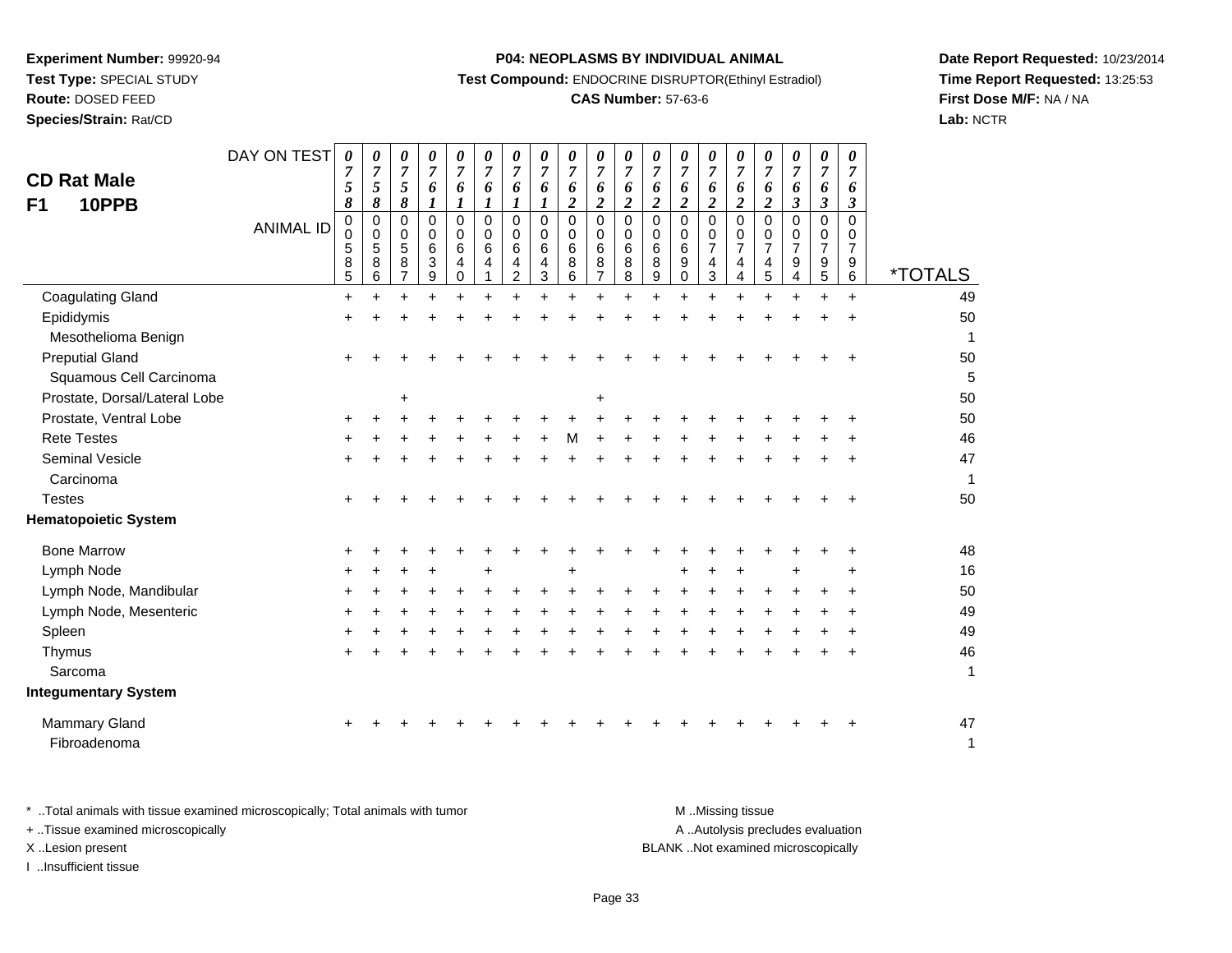**Route:** DOSED FEED

**Species/Strain:** Rat/CD

### **P04: NEOPLASMS BY INDIVIDUAL ANIMAL**

**Test Compound:** ENDOCRINE DISRUPTOR(Ethinyl Estradiol)

# **CAS Number:** 57-63-6

**Date Report Requested:** 10/23/2014 **Time Report Requested:** 13:25:53**First Dose M/F:** NA / NA**Lab:** NCTR

| <b>CD Rat Male</b><br>10PPB<br>F1     | DAY ON TEST<br><b>ANIMAL ID</b> | 0<br>$\overline{7}$<br>5<br>8<br>0<br>0<br>5<br>8<br>5 | 0<br>7<br>5<br>8<br>$\mathbf 0$<br>0<br>5<br>8<br>6 | 0<br>$\overline{7}$<br>5<br>8<br>$\mathbf 0$<br>$\Omega$<br>5<br>8<br>7 | 0<br>$\overline{7}$<br>6<br>1<br>0<br>0<br>$\,6$<br>3<br>9 | 0<br>$\overline{7}$<br>6<br>0<br>0<br>6<br>4<br>0 | 0<br>$\overline{7}$<br>6<br>1<br>$\mathbf 0$<br>0<br>6<br>4 | 0<br>7<br>6<br>1<br>$\Omega$<br>0<br>6<br>4<br>$\overline{c}$ | 0<br>7<br>6<br>1<br>$\mathbf 0$<br>$\Omega$<br>6<br>4<br>3 | 0<br>$\overline{7}$<br>6<br>$\boldsymbol{2}$<br>$\mathbf 0$<br>$\mathbf 0$<br>$6\phantom{1}6$<br>8<br>6 | 0<br>$\overline{7}$<br>6<br>$\boldsymbol{2}$<br>0<br>0<br>6<br>8<br>7 | 0<br>$\overline{7}$<br>6<br>$\overline{c}$<br>0<br>0<br>$\,6\,$<br>8<br>8 | 0<br>$\overline{7}$<br>6<br>$\boldsymbol{2}$<br>$\mathbf 0$<br>0<br>$\,6$<br>8<br>9 | 0<br>$\overline{7}$<br>6<br>$\boldsymbol{2}$<br>$\mathbf 0$<br>0<br>6<br>9<br>0 | 0<br>7<br>6<br>2<br>0<br>0<br>7<br>4<br>3 | 0<br>$\boldsymbol{7}$<br>6<br>2<br>$\mathbf 0$<br>0<br>$\overline{7}$<br>4<br>4 | 0<br>$\overline{7}$<br>6<br>$\overline{c}$<br>$\mathbf 0$<br>0<br>$\overline{7}$<br>4<br>$\sqrt{5}$ | 0<br>7<br>6<br>3<br>$\Omega$<br>0<br>$\overline{7}$<br>9<br>4 | 0<br>$\overline{7}$<br>6<br>$\boldsymbol{\beta}$<br>$\mathbf 0$<br>0<br>$\overline{7}$<br>9<br>5 | 0<br>7<br>6<br>3<br>0<br>0<br>$\overline{7}$<br>9<br>6 | <i><b>*TOTALS</b></i> |
|---------------------------------------|---------------------------------|--------------------------------------------------------|-----------------------------------------------------|-------------------------------------------------------------------------|------------------------------------------------------------|---------------------------------------------------|-------------------------------------------------------------|---------------------------------------------------------------|------------------------------------------------------------|---------------------------------------------------------------------------------------------------------|-----------------------------------------------------------------------|---------------------------------------------------------------------------|-------------------------------------------------------------------------------------|---------------------------------------------------------------------------------|-------------------------------------------|---------------------------------------------------------------------------------|-----------------------------------------------------------------------------------------------------|---------------------------------------------------------------|--------------------------------------------------------------------------------------------------|--------------------------------------------------------|-----------------------|
| Skin                                  |                                 | $+$                                                    |                                                     |                                                                         |                                                            | $\pm$                                             |                                                             |                                                               |                                                            | $\ddot{}$                                                                                               |                                                                       |                                                                           |                                                                                     |                                                                                 | $\ddot{}$                                 |                                                                                 | ÷                                                                                                   |                                                               |                                                                                                  | $\ddot{}$                                              | 50                    |
| <b>Basal Cell Adenoma</b>             |                                 |                                                        |                                                     |                                                                         |                                                            | Χ                                                 |                                                             |                                                               |                                                            |                                                                                                         |                                                                       |                                                                           |                                                                                     |                                                                                 |                                           |                                                                                 |                                                                                                     |                                                               |                                                                                                  |                                                        |                       |
| Fibroma                               |                                 |                                                        |                                                     |                                                                         |                                                            |                                                   |                                                             |                                                               |                                                            |                                                                                                         |                                                                       |                                                                           |                                                                                     |                                                                                 |                                           |                                                                                 |                                                                                                     |                                                               |                                                                                                  |                                                        |                       |
| Hemangioma                            |                                 |                                                        |                                                     |                                                                         |                                                            |                                                   |                                                             |                                                               |                                                            |                                                                                                         |                                                                       |                                                                           |                                                                                     |                                                                                 |                                           |                                                                                 |                                                                                                     |                                                               |                                                                                                  |                                                        |                       |
| Keratoacanthoma                       |                                 |                                                        |                                                     |                                                                         |                                                            |                                                   |                                                             |                                                               |                                                            |                                                                                                         |                                                                       |                                                                           |                                                                                     |                                                                                 |                                           |                                                                                 |                                                                                                     |                                                               |                                                                                                  |                                                        |                       |
| Sarcoma                               |                                 |                                                        |                                                     |                                                                         |                                                            |                                                   |                                                             |                                                               |                                                            |                                                                                                         |                                                                       |                                                                           |                                                                                     |                                                                                 |                                           |                                                                                 |                                                                                                     |                                                               |                                                                                                  |                                                        | 1                     |
| Squamous Cell Papilloma               |                                 |                                                        |                                                     |                                                                         |                                                            |                                                   |                                                             |                                                               |                                                            |                                                                                                         |                                                                       |                                                                           |                                                                                     |                                                                                 |                                           | $\boldsymbol{\mathsf{X}}$                                                       |                                                                                                     |                                                               |                                                                                                  |                                                        | 1                     |
| <b>Musculoskeletal System</b>         |                                 |                                                        |                                                     |                                                                         |                                                            |                                                   |                                                             |                                                               |                                                            |                                                                                                         |                                                                       |                                                                           |                                                                                     |                                                                                 |                                           |                                                                                 |                                                                                                     |                                                               |                                                                                                  |                                                        |                       |
| Bone, Femur                           |                                 |                                                        |                                                     |                                                                         |                                                            |                                                   |                                                             |                                                               |                                                            |                                                                                                         |                                                                       |                                                                           |                                                                                     |                                                                                 |                                           |                                                                                 |                                                                                                     |                                                               |                                                                                                  |                                                        | 50                    |
| <b>Skeletal Muscle</b>                |                                 |                                                        |                                                     |                                                                         |                                                            |                                                   |                                                             |                                                               |                                                            |                                                                                                         |                                                                       |                                                                           |                                                                                     |                                                                                 |                                           |                                                                                 |                                                                                                     |                                                               |                                                                                                  |                                                        | 1                     |
| <b>Nervous System</b>                 |                                 |                                                        |                                                     |                                                                         |                                                            |                                                   |                                                             |                                                               |                                                            |                                                                                                         |                                                                       |                                                                           |                                                                                     |                                                                                 |                                           |                                                                                 |                                                                                                     |                                                               |                                                                                                  |                                                        |                       |
| Brain, Brain Stem                     |                                 |                                                        |                                                     |                                                                         |                                                            |                                                   |                                                             |                                                               |                                                            |                                                                                                         |                                                                       |                                                                           |                                                                                     |                                                                                 |                                           |                                                                                 |                                                                                                     |                                                               |                                                                                                  |                                                        | 50                    |
| Brain, Cerebellum                     |                                 |                                                        |                                                     |                                                                         |                                                            |                                                   |                                                             |                                                               |                                                            |                                                                                                         |                                                                       |                                                                           |                                                                                     |                                                                                 |                                           |                                                                                 |                                                                                                     |                                                               |                                                                                                  |                                                        | 50                    |
| Brain, Cerebrum                       |                                 |                                                        |                                                     |                                                                         |                                                            |                                                   |                                                             |                                                               |                                                            |                                                                                                         |                                                                       |                                                                           |                                                                                     |                                                                                 |                                           |                                                                                 |                                                                                                     |                                                               |                                                                                                  | +                                                      | 50                    |
| <b>Granular Cell Tumor Malignant</b>  |                                 |                                                        |                                                     |                                                                         |                                                            |                                                   |                                                             |                                                               |                                                            |                                                                                                         |                                                                       |                                                                           |                                                                                     |                                                                                 |                                           |                                                                                 |                                                                                                     |                                                               |                                                                                                  |                                                        | 1                     |
| Peripheral Nerve                      |                                 |                                                        |                                                     |                                                                         |                                                            |                                                   |                                                             |                                                               |                                                            |                                                                                                         |                                                                       |                                                                           |                                                                                     |                                                                                 |                                           |                                                                                 |                                                                                                     |                                                               |                                                                                                  |                                                        | 1                     |
| Spinal Cord                           |                                 |                                                        |                                                     |                                                                         |                                                            |                                                   |                                                             |                                                               |                                                            |                                                                                                         |                                                                       |                                                                           |                                                                                     |                                                                                 |                                           |                                                                                 |                                                                                                     |                                                               |                                                                                                  |                                                        | 0                     |
| <b>Respiratory System</b>             |                                 |                                                        |                                                     |                                                                         |                                                            |                                                   |                                                             |                                                               |                                                            |                                                                                                         |                                                                       |                                                                           |                                                                                     |                                                                                 |                                           |                                                                                 |                                                                                                     |                                                               |                                                                                                  |                                                        |                       |
| Lung                                  |                                 |                                                        |                                                     |                                                                         |                                                            |                                                   |                                                             |                                                               |                                                            |                                                                                                         |                                                                       |                                                                           |                                                                                     |                                                                                 |                                           |                                                                                 |                                                                                                     |                                                               |                                                                                                  |                                                        | 48                    |
| Carcinoma, Metastatic, Adrenal Cortex |                                 |                                                        |                                                     |                                                                         |                                                            |                                                   |                                                             |                                                               |                                                            |                                                                                                         |                                                                       |                                                                           |                                                                                     |                                                                                 |                                           |                                                                                 |                                                                                                     |                                                               |                                                                                                  |                                                        | 1                     |
| Nose                                  |                                 |                                                        |                                                     |                                                                         |                                                            |                                                   |                                                             |                                                               |                                                            |                                                                                                         |                                                                       |                                                                           |                                                                                     |                                                                                 |                                           |                                                                                 |                                                                                                     |                                                               |                                                                                                  |                                                        | 50                    |

| * Total animals with tissue examined microscopically; Total animals with tumor | M Missing tissue                   |
|--------------------------------------------------------------------------------|------------------------------------|
| + Tissue examined microscopically                                              | A Autolysis precludes evaluation   |
| X Lesion present                                                               | BLANK Not examined microscopically |
| Insufficient tissue                                                            |                                    |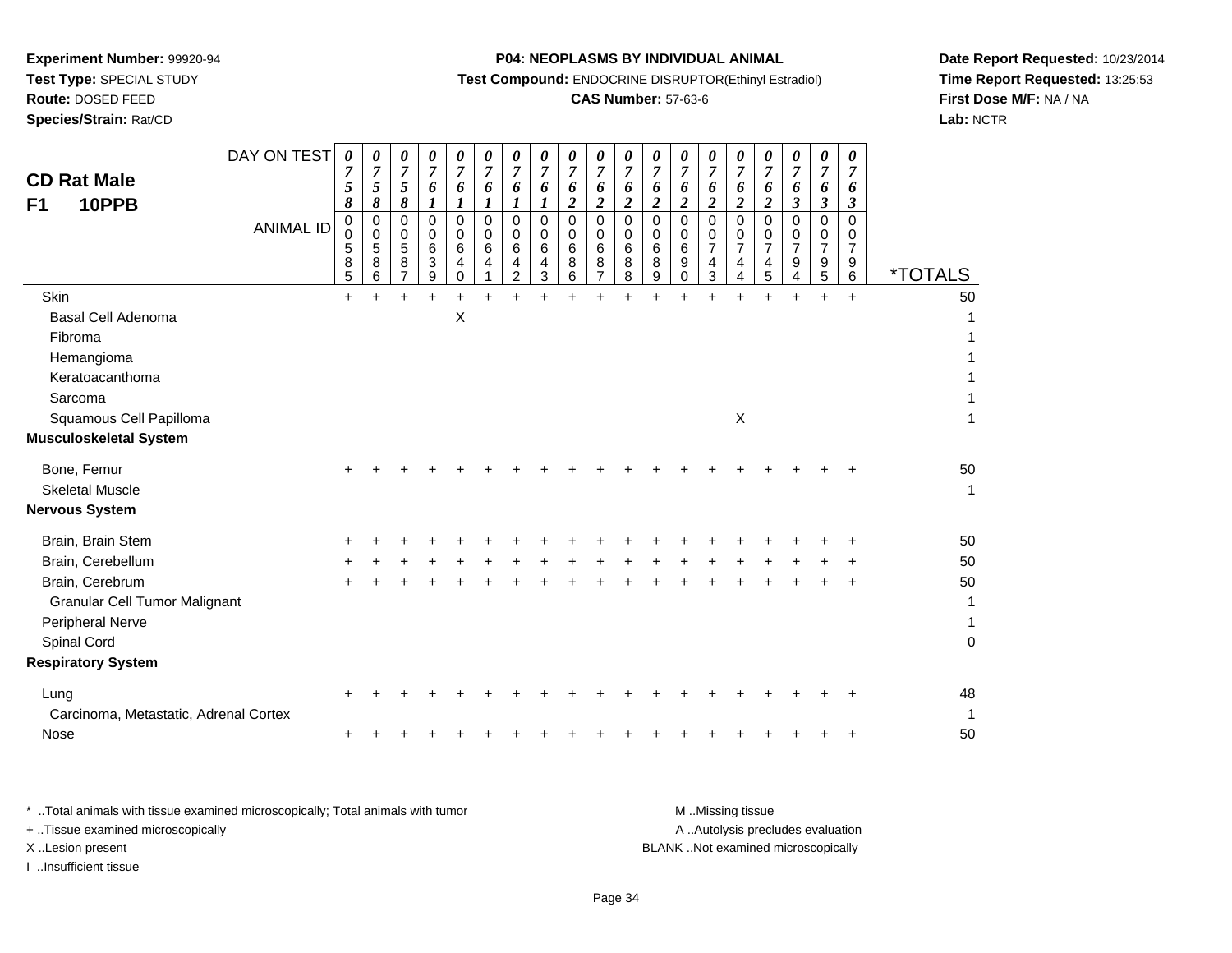**Test Type:** SPECIAL STUDY

# **Route:** DOSED FEED

**Species/Strain:** Rat/CD

### **P04: NEOPLASMS BY INDIVIDUAL ANIMAL**

**Test Compound:** ENDOCRINE DISRUPTOR(Ethinyl Estradiol)

# **CAS Number:** 57-63-6

**Date Report Requested:** 10/23/2014**Time Report Requested:** 13:25:53**First Dose M/F:** NA / NA**Lab:** NCTR

| <b>CD Rat Male</b><br>10PPB<br>F <sub>1</sub> | DAY ON TEST<br><b>ANIMAL ID</b> | $\boldsymbol{\theta}$<br>$\overline{7}$<br>$\mathfrak{H}$<br>8<br>0<br>$\mathbf 0$<br>5<br>8<br>5 | $\boldsymbol{\theta}$<br>$\overline{7}$<br>5<br>8<br>0<br>$\mathbf 0$<br>5<br>8<br>6 | 0<br>$\overline{7}$<br>5<br>8<br>0<br>0<br>5<br>8 | 0<br>$\overline{7}$<br>6<br>0<br>0<br>6<br>3<br>9 | 0<br>$\overline{7}$<br>6<br>0<br>0<br>6<br>4 | 0<br>$\overline{7}$<br>6<br>$\Omega$<br>0<br>6<br>4 | 0<br>$\overline{7}$<br>o<br>$\Omega$<br>0<br>6<br>4<br>$\overline{2}$ | $\boldsymbol{\theta}$<br>$\overline{7}$<br>6<br>$\mathbf 0$<br>0<br>6<br>4<br>3 | 0<br>$\overline{7}$<br>6<br>$\overline{\mathbf{c}}$<br>0<br>$\Omega$<br>6<br>8<br>6 | 0<br>$\overline{7}$<br>6<br>$\boldsymbol{2}$<br>0<br>$\pmb{0}$<br>$\,6\,$<br>8<br>$\overline{ }$ | $\boldsymbol{\theta}$<br>$\overline{7}$<br>6<br>$\overline{2}$<br>$\mathbf 0$<br>0<br>6<br>8<br>8 | 0<br>$\overline{7}$<br>6<br>2<br>$\Omega$<br>0<br>6<br>8<br>9 | 0<br>$\overline{7}$<br>6<br>0<br>0<br>6<br>9 | 0<br>$\overline{7}$<br>6<br>$\overline{c}$<br>$\Omega$<br>0<br>$\overline{7}$<br>4<br>3 | $\boldsymbol{\theta}$<br>$\overline{7}$<br>6<br>$\overline{\mathbf{c}}$<br>0<br>0<br>7<br>$\overline{4}$<br>4 | 0<br>$\overline{7}$<br>6<br>2<br>$\Omega$<br>0<br>$\overline{7}$<br>4<br>5 | 0<br>$\overline{7}$<br>6<br>3<br>$\Omega$<br>0<br>$\overline{7}$<br>9 | 0<br>7<br>6<br>3<br>0<br>0<br>$\overline{7}$<br>9<br>5 | 0<br>7<br>6<br>3<br>0<br>0<br>$\overline{7}$<br>9<br>6 | <i><b>*TOTALS</b></i> |
|-----------------------------------------------|---------------------------------|---------------------------------------------------------------------------------------------------|--------------------------------------------------------------------------------------|---------------------------------------------------|---------------------------------------------------|----------------------------------------------|-----------------------------------------------------|-----------------------------------------------------------------------|---------------------------------------------------------------------------------|-------------------------------------------------------------------------------------|--------------------------------------------------------------------------------------------------|---------------------------------------------------------------------------------------------------|---------------------------------------------------------------|----------------------------------------------|-----------------------------------------------------------------------------------------|---------------------------------------------------------------------------------------------------------------|----------------------------------------------------------------------------|-----------------------------------------------------------------------|--------------------------------------------------------|--------------------------------------------------------|-----------------------|
| Schwannoma Malignant                          |                                 |                                                                                                   |                                                                                      |                                                   |                                                   |                                              |                                                     |                                                                       |                                                                                 |                                                                                     |                                                                                                  |                                                                                                   |                                                               |                                              |                                                                                         |                                                                                                               |                                                                            |                                                                       |                                                        |                                                        |                       |
| Trachea                                       |                                 | $\ddot{}$                                                                                         |                                                                                      |                                                   |                                                   |                                              |                                                     |                                                                       |                                                                                 |                                                                                     |                                                                                                  |                                                                                                   |                                                               |                                              |                                                                                         |                                                                                                               |                                                                            |                                                                       |                                                        |                                                        | 50                    |
| <b>Special Senses System</b>                  |                                 |                                                                                                   |                                                                                      |                                                   |                                                   |                                              |                                                     |                                                                       |                                                                                 |                                                                                     |                                                                                                  |                                                                                                   |                                                               |                                              |                                                                                         |                                                                                                               |                                                                            |                                                                       |                                                        |                                                        |                       |
| Eye                                           |                                 | ÷                                                                                                 |                                                                                      |                                                   |                                                   |                                              |                                                     |                                                                       |                                                                                 |                                                                                     |                                                                                                  |                                                                                                   |                                                               |                                              |                                                                                         |                                                                                                               |                                                                            |                                                                       |                                                        |                                                        | 47                    |
| Schwannoma Malignant                          |                                 |                                                                                                   |                                                                                      |                                                   |                                                   |                                              |                                                     |                                                                       |                                                                                 |                                                                                     |                                                                                                  |                                                                                                   |                                                               |                                              |                                                                                         |                                                                                                               |                                                                            |                                                                       |                                                        |                                                        | 1                     |
| Harderian Gland                               |                                 | $\pm$                                                                                             |                                                                                      |                                                   |                                                   |                                              |                                                     |                                                                       |                                                                                 |                                                                                     |                                                                                                  |                                                                                                   |                                                               |                                              |                                                                                         |                                                                                                               |                                                                            |                                                                       |                                                        |                                                        | 48                    |
| Schwannoma Malignant                          |                                 |                                                                                                   |                                                                                      |                                                   |                                                   |                                              |                                                     |                                                                       |                                                                                 |                                                                                     |                                                                                                  |                                                                                                   |                                                               |                                              |                                                                                         |                                                                                                               |                                                                            |                                                                       |                                                        |                                                        | 1                     |
| <b>Urinary System</b>                         |                                 |                                                                                                   |                                                                                      |                                                   |                                                   |                                              |                                                     |                                                                       |                                                                                 |                                                                                     |                                                                                                  |                                                                                                   |                                                               |                                              |                                                                                         |                                                                                                               |                                                                            |                                                                       |                                                        |                                                        |                       |
| Kidney                                        |                                 |                                                                                                   |                                                                                      |                                                   |                                                   |                                              |                                                     |                                                                       |                                                                                 |                                                                                     |                                                                                                  |                                                                                                   |                                                               |                                              |                                                                                         |                                                                                                               |                                                                            |                                                                       |                                                        |                                                        | 48                    |
| <b>Urinary Bladder</b>                        |                                 | $\ddot{}$                                                                                         |                                                                                      |                                                   |                                                   |                                              |                                                     |                                                                       |                                                                                 |                                                                                     |                                                                                                  |                                                                                                   |                                                               |                                              |                                                                                         |                                                                                                               |                                                                            |                                                                       |                                                        |                                                        | 49                    |
| <b>SYSTEMIC LESIONS</b>                       |                                 |                                                                                                   |                                                                                      |                                                   |                                                   |                                              |                                                     |                                                                       |                                                                                 |                                                                                     |                                                                                                  |                                                                                                   |                                                               |                                              |                                                                                         |                                                                                                               |                                                                            |                                                                       |                                                        |                                                        |                       |
| Multiple Organ<br>Mesothelioma Benign         |                                 | $\pm$                                                                                             |                                                                                      |                                                   |                                                   |                                              |                                                     |                                                                       |                                                                                 |                                                                                     |                                                                                                  |                                                                                                   |                                                               |                                              |                                                                                         |                                                                                                               |                                                                            |                                                                       |                                                        |                                                        | 50<br>$\overline{2}$  |

\* ..Total animals with tissue examined microscopically; Total animals with tumor **M** . Missing tissue M ..Missing tissue

+ ..Tissue examined microscopically

I ..Insufficient tissue

A ..Autolysis precludes evaluation X ..Lesion present BLANK ..Not examined microscopically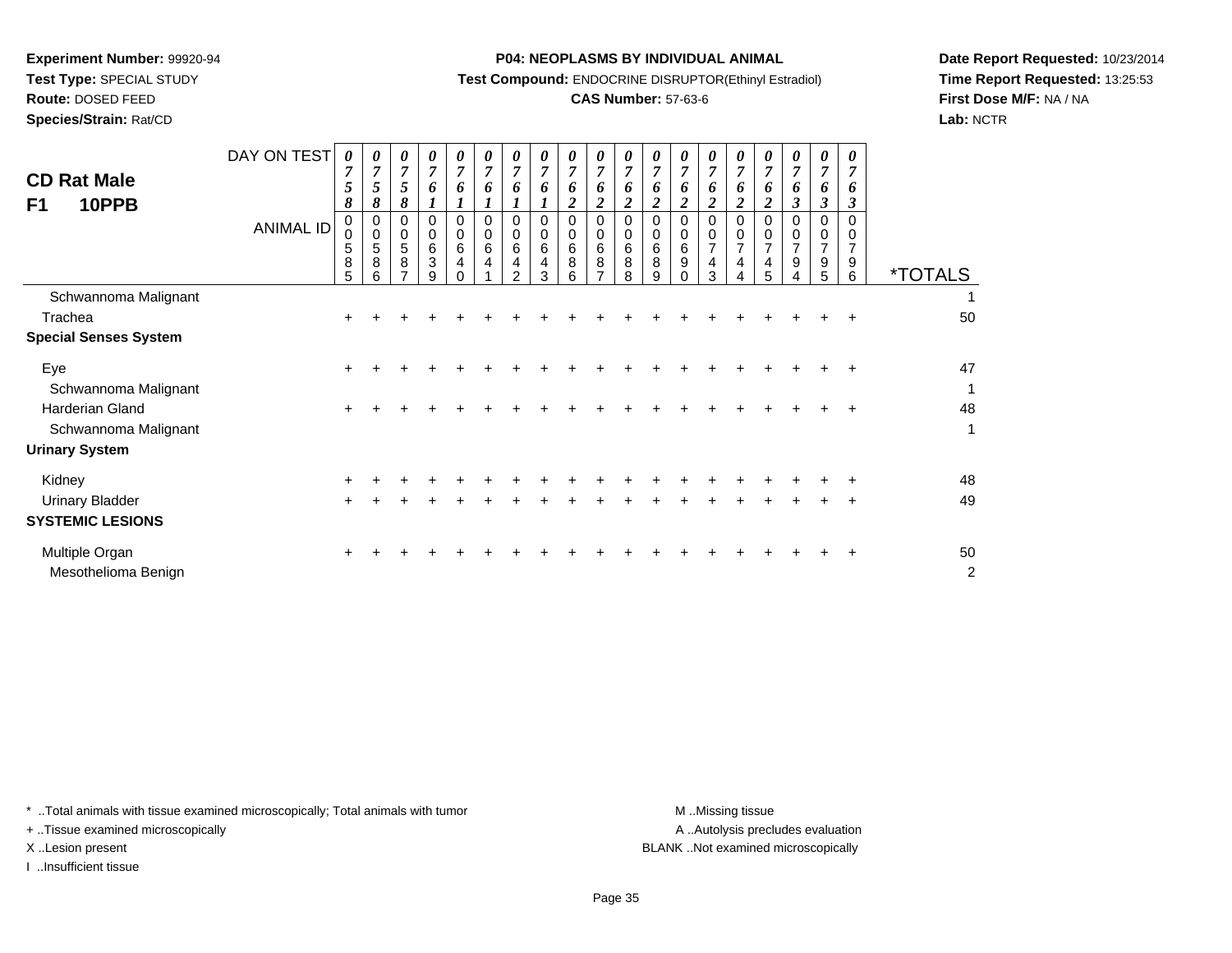**Route:** DOSED FEED

**Species/Strain:** Rat/CD

### **P04: NEOPLASMS BY INDIVIDUAL ANIMAL**

**Test Compound:** ENDOCRINE DISRUPTOR(Ethinyl Estradiol)

# **CAS Number:** 57-63-6

**Date Report Requested:** 10/23/2014**Time Report Requested:** 13:25:53**First Dose M/F:** NA / NA**Lab:** NCTR

| <b>CD Rat Male</b><br>50PPB<br>F <sub>1</sub>  | DAY ON TEST<br>ANIMAL ID | 0<br>$\boldsymbol{2}$<br>$\boldsymbol{\beta}$<br>$\boldsymbol{\beta}$<br>$\pmb{0}$<br>0<br>0<br>2 | $\boldsymbol{\theta}$<br>$\boldsymbol{2}$<br>$\mathfrak{s}$<br>8<br>$\pmb{0}$<br>$\pmb{0}$<br>$\mathbf 0$<br>$\overline{1}$<br>6 | 0<br>$\boldsymbol{4}$<br>1<br>$\overline{7}$<br>$\mathsf 0$<br>0<br>$\mathbf 0$<br>4<br>$\overline{2}$ | $\boldsymbol{\theta}$<br>5<br>$\boldsymbol{\theta}$<br>0<br>0<br>0<br>$\mathbf 0$<br>$\,6$<br>$\overline{2}$ | 0<br>5<br>8<br>5<br>$\mathbf 0$<br>0<br>$\mathbf{1}$<br>$\overline{c}$<br>$\overline{2}$ | 0<br>6<br>$\boldsymbol{\beta}$<br>6<br>$\mathbf 0$<br>0<br>1<br>8<br>2 | 0<br>6<br>$\boldsymbol{4}$<br>$\overline{7}$<br>$\mathbf 0$<br>0<br>$\mathbf{1}$<br>9<br>8 | 0<br>6<br>$\mathfrak{s}$<br>3<br>$\mathbf 0$<br>0<br>$\boldsymbol{2}$ | 0<br>6<br>6<br>$\pmb{0}$<br>0<br>$\boldsymbol{2}$<br>$\overline{1}$<br>8 | $\pmb{\theta}$<br>6<br>8<br>$\boldsymbol{2}$<br>$\pmb{0}$<br>$\boldsymbol{0}$<br>$\overline{c}$<br>$\overline{5}$<br>9 | $\boldsymbol{\theta}$<br>6<br>8<br>5<br>$\pmb{0}$<br>$\pmb{0}$<br>$\boldsymbol{2}$<br>$\,6\,$ | $\boldsymbol{\theta}$<br>6<br>8<br>9<br>$\mathbf 0$<br>0<br>$\overline{2}$<br>$\overline{7}$ | $\pmb{\theta}$<br>$\overline{7}$<br>0<br>$\overline{2}$<br>0<br>0<br>$\mathfrak{S}$<br>$\mathbf 0$ | 0<br>$\boldsymbol{7}$<br>$\pmb{\theta}$<br>3<br>0<br>0<br>$\mathbf 3$<br>0<br>5 | $\pmb{\theta}$<br>$\boldsymbol{7}$<br>$\boldsymbol{\beta}$<br>7<br>$\mathbf 0$<br>$\pmb{0}$<br>$\sqrt{3}$<br>$\overline{7}$<br>3 | 0<br>$\overline{7}$<br>5<br>0<br>$\mathbf 0$<br>0<br>$\overline{4}$<br>$\mathbf 0$<br>2 | $\boldsymbol{\theta}$<br>$\overline{7}$<br>5<br>6<br>$\pmb{0}$<br>$\pmb{0}$<br>$\overline{4}$<br>$\overline{4}$ | 0<br>$\overline{7}$<br>5<br>6<br>0<br>$\pmb{0}$<br>4<br>4<br>$\overline{2}$ | $\boldsymbol{\theta}$<br>$\overline{7}$<br>$\mathfrak{s}$<br>6<br>$\pmb{0}$<br>$\pmb{0}$<br>$\overline{a}$<br>$\overline{4}$<br>$\mathbf{3}$ | 0<br>$\overline{7}$<br>5<br>6<br>$\mathbf 0$<br>0<br>4<br>4<br>4 | 0<br>$\overline{7}$<br>5<br>6<br>$\mathbf 0$<br>$\mathbf 0$<br>4<br>4<br>5 | 0<br>$\overline{7}$<br>5<br>$\overline{7}$<br>$\pmb{0}$<br>$\mathbf 0$<br>$\overline{4}$<br>9<br>6 | 0<br>$\boldsymbol{7}$<br>$\mathfrak{s}$<br>$\overline{7}$<br>0<br>0<br>$\overline{4}$<br>9<br>$\overline{7}$ | 0<br>$\overline{7}$<br>5<br>7<br>$\pmb{0}$<br>$\pmb{0}$<br>$\overline{a}$<br>9<br>8 | $\pmb{\theta}$<br>$\overline{7}$<br>$\mathfrak{s}$<br>$\overline{7}$<br>$\pmb{0}$<br>$\pmb{0}$<br>$\overline{4}$<br>9<br>$\boldsymbol{9}$ | $\pmb{\theta}$<br>$\overline{7}$<br>5<br>$\overline{7}$<br>$\mathbf 0$<br>$\pmb{0}$<br>$\sqrt{5}$<br>$\mathbf 0$<br>0 | 0<br>$\overline{7}$<br>$\mathfrak{s}$<br>$\overline{7}$<br>0<br>$\pmb{0}$<br>$\sqrt{5}$<br>4<br>$\overline{c}$ | 0<br>$\boldsymbol{7}$<br>5<br>$\overline{7}$<br>$\pmb{0}$<br>$\pmb{0}$<br>5<br>4<br>$\mathbf{3}$ | $\frac{\boldsymbol{0}}{7}$<br>5<br>$\overline{7}$<br>0<br>0<br>5<br>4<br>4 | 0<br>$\overline{7}$<br>5<br>$\overline{7}$<br>$\pmb{0}$<br>0<br>5<br>4<br>5 | 0<br>7<br>5<br>$\overline{0}$<br>$\mathbf 0$<br>5<br>4<br>6 |
|------------------------------------------------|--------------------------|---------------------------------------------------------------------------------------------------|----------------------------------------------------------------------------------------------------------------------------------|--------------------------------------------------------------------------------------------------------|--------------------------------------------------------------------------------------------------------------|------------------------------------------------------------------------------------------|------------------------------------------------------------------------|--------------------------------------------------------------------------------------------|-----------------------------------------------------------------------|--------------------------------------------------------------------------|------------------------------------------------------------------------------------------------------------------------|-----------------------------------------------------------------------------------------------|----------------------------------------------------------------------------------------------|----------------------------------------------------------------------------------------------------|---------------------------------------------------------------------------------|----------------------------------------------------------------------------------------------------------------------------------|-----------------------------------------------------------------------------------------|-----------------------------------------------------------------------------------------------------------------|-----------------------------------------------------------------------------|----------------------------------------------------------------------------------------------------------------------------------------------|------------------------------------------------------------------|----------------------------------------------------------------------------|----------------------------------------------------------------------------------------------------|--------------------------------------------------------------------------------------------------------------|-------------------------------------------------------------------------------------|-------------------------------------------------------------------------------------------------------------------------------------------|-----------------------------------------------------------------------------------------------------------------------|----------------------------------------------------------------------------------------------------------------|--------------------------------------------------------------------------------------------------|----------------------------------------------------------------------------|-----------------------------------------------------------------------------|-------------------------------------------------------------|
| <b>Alimentary System</b>                       |                          |                                                                                                   |                                                                                                                                  |                                                                                                        |                                                                                                              |                                                                                          |                                                                        |                                                                                            |                                                                       |                                                                          |                                                                                                                        |                                                                                               |                                                                                              |                                                                                                    |                                                                                 |                                                                                                                                  |                                                                                         |                                                                                                                 |                                                                             |                                                                                                                                              |                                                                  |                                                                            |                                                                                                    |                                                                                                              |                                                                                     |                                                                                                                                           |                                                                                                                       |                                                                                                                |                                                                                                  |                                                                            |                                                                             |                                                             |
| Esophagus                                      |                          |                                                                                                   |                                                                                                                                  |                                                                                                        |                                                                                                              |                                                                                          |                                                                        |                                                                                            |                                                                       |                                                                          |                                                                                                                        |                                                                                               |                                                                                              |                                                                                                    |                                                                                 |                                                                                                                                  |                                                                                         |                                                                                                                 |                                                                             |                                                                                                                                              |                                                                  |                                                                            |                                                                                                    |                                                                                                              |                                                                                     |                                                                                                                                           |                                                                                                                       |                                                                                                                |                                                                                                  |                                                                            |                                                                             |                                                             |
| Intestine Large, Cecum<br>Lymphoma Malignant   |                          |                                                                                                   |                                                                                                                                  |                                                                                                        |                                                                                                              |                                                                                          |                                                                        |                                                                                            |                                                                       |                                                                          |                                                                                                                        |                                                                                               |                                                                                              |                                                                                                    | X                                                                               |                                                                                                                                  |                                                                                         |                                                                                                                 |                                                                             |                                                                                                                                              |                                                                  |                                                                            |                                                                                                    |                                                                                                              |                                                                                     |                                                                                                                                           |                                                                                                                       |                                                                                                                |                                                                                                  |                                                                            |                                                                             |                                                             |
| Intestine Large, Colon<br>Lymphoma Malignant   |                          | A                                                                                                 | $\mathsf{A}$                                                                                                                     |                                                                                                        |                                                                                                              |                                                                                          |                                                                        | X                                                                                          |                                                                       |                                                                          |                                                                                                                        |                                                                                               |                                                                                              |                                                                                                    | X                                                                               |                                                                                                                                  |                                                                                         |                                                                                                                 |                                                                             |                                                                                                                                              |                                                                  |                                                                            |                                                                                                    |                                                                                                              |                                                                                     |                                                                                                                                           |                                                                                                                       |                                                                                                                |                                                                                                  |                                                                            |                                                                             |                                                             |
| Intestine Large, Rectum                        |                          | A                                                                                                 |                                                                                                                                  |                                                                                                        |                                                                                                              |                                                                                          |                                                                        |                                                                                            |                                                                       |                                                                          |                                                                                                                        |                                                                                               |                                                                                              |                                                                                                    |                                                                                 |                                                                                                                                  |                                                                                         |                                                                                                                 |                                                                             |                                                                                                                                              |                                                                  |                                                                            |                                                                                                    |                                                                                                              |                                                                                     |                                                                                                                                           |                                                                                                                       |                                                                                                                |                                                                                                  |                                                                            |                                                                             |                                                             |
| Intestine Small, Duodenum                      |                          |                                                                                                   |                                                                                                                                  |                                                                                                        |                                                                                                              |                                                                                          |                                                                        |                                                                                            |                                                                       |                                                                          |                                                                                                                        |                                                                                               |                                                                                              |                                                                                                    |                                                                                 |                                                                                                                                  |                                                                                         |                                                                                                                 |                                                                             |                                                                                                                                              |                                                                  |                                                                            |                                                                                                    |                                                                                                              |                                                                                     |                                                                                                                                           |                                                                                                                       |                                                                                                                |                                                                                                  |                                                                            |                                                                             |                                                             |
| Intestine Small, Ileum<br>Lymphoma Malignant   |                          | A                                                                                                 | Α                                                                                                                                | $\ddot{}$                                                                                              | $+$                                                                                                          | $\ddot{}$                                                                                | Α                                                                      |                                                                                            |                                                                       |                                                                          |                                                                                                                        |                                                                                               |                                                                                              |                                                                                                    | X                                                                               |                                                                                                                                  |                                                                                         |                                                                                                                 |                                                                             |                                                                                                                                              |                                                                  |                                                                            |                                                                                                    |                                                                                                              |                                                                                     |                                                                                                                                           |                                                                                                                       |                                                                                                                |                                                                                                  |                                                                            |                                                                             |                                                             |
| Intestine Small, Jejunum<br>Lymphoma Malignant |                          | A                                                                                                 | A                                                                                                                                |                                                                                                        |                                                                                                              |                                                                                          |                                                                        |                                                                                            |                                                                       |                                                                          |                                                                                                                        |                                                                                               |                                                                                              |                                                                                                    | X                                                                               |                                                                                                                                  |                                                                                         |                                                                                                                 |                                                                             |                                                                                                                                              |                                                                  |                                                                            |                                                                                                    |                                                                                                              |                                                                                     |                                                                                                                                           |                                                                                                                       |                                                                                                                |                                                                                                  |                                                                            |                                                                             |                                                             |
| Liver<br>Hepatocellular Carcinoma              |                          | A                                                                                                 |                                                                                                                                  |                                                                                                        |                                                                                                              |                                                                                          |                                                                        |                                                                                            |                                                                       |                                                                          |                                                                                                                        |                                                                                               |                                                                                              |                                                                                                    |                                                                                 |                                                                                                                                  |                                                                                         |                                                                                                                 |                                                                             |                                                                                                                                              |                                                                  |                                                                            |                                                                                                    |                                                                                                              |                                                                                     | X                                                                                                                                         |                                                                                                                       |                                                                                                                |                                                                                                  |                                                                            |                                                                             |                                                             |
| Lymphoma Malignant                             |                          |                                                                                                   |                                                                                                                                  |                                                                                                        |                                                                                                              |                                                                                          |                                                                        | $\mathsf X$                                                                                |                                                                       |                                                                          |                                                                                                                        |                                                                                               |                                                                                              |                                                                                                    | X                                                                               |                                                                                                                                  |                                                                                         |                                                                                                                 |                                                                             |                                                                                                                                              |                                                                  |                                                                            |                                                                                                    |                                                                                                              |                                                                                     |                                                                                                                                           |                                                                                                                       |                                                                                                                |                                                                                                  |                                                                            |                                                                             |                                                             |
| Mesentery                                      |                          |                                                                                                   |                                                                                                                                  |                                                                                                        |                                                                                                              |                                                                                          |                                                                        |                                                                                            |                                                                       |                                                                          |                                                                                                                        |                                                                                               |                                                                                              |                                                                                                    |                                                                                 |                                                                                                                                  |                                                                                         |                                                                                                                 |                                                                             |                                                                                                                                              |                                                                  |                                                                            |                                                                                                    |                                                                                                              |                                                                                     |                                                                                                                                           |                                                                                                                       |                                                                                                                |                                                                                                  |                                                                            |                                                                             |                                                             |
| Oral Mucosa                                    |                          |                                                                                                   |                                                                                                                                  |                                                                                                        |                                                                                                              |                                                                                          |                                                                        |                                                                                            |                                                                       |                                                                          |                                                                                                                        | ÷                                                                                             |                                                                                              |                                                                                                    |                                                                                 |                                                                                                                                  |                                                                                         |                                                                                                                 |                                                                             |                                                                                                                                              |                                                                  |                                                                            | $+$                                                                                                |                                                                                                              |                                                                                     |                                                                                                                                           |                                                                                                                       |                                                                                                                |                                                                                                  |                                                                            |                                                                             |                                                             |
| Squamous Cell Carcinoma                        |                          |                                                                                                   |                                                                                                                                  |                                                                                                        |                                                                                                              |                                                                                          |                                                                        |                                                                                            |                                                                       |                                                                          |                                                                                                                        | X                                                                                             | X.                                                                                           | $\boldsymbol{\mathsf{X}}$                                                                          |                                                                                 |                                                                                                                                  | $\mathsf X$                                                                             | X                                                                                                               |                                                                             |                                                                                                                                              |                                                                  |                                                                            |                                                                                                    |                                                                                                              |                                                                                     |                                                                                                                                           |                                                                                                                       |                                                                                                                |                                                                                                  |                                                                            |                                                                             |                                                             |
| Pancreas<br>Lymphoma Malignant                 |                          | A                                                                                                 |                                                                                                                                  |                                                                                                        |                                                                                                              |                                                                                          |                                                                        | X                                                                                          |                                                                       |                                                                          |                                                                                                                        |                                                                                               |                                                                                              |                                                                                                    | X                                                                               |                                                                                                                                  |                                                                                         |                                                                                                                 |                                                                             |                                                                                                                                              |                                                                  |                                                                            |                                                                                                    |                                                                                                              |                                                                                     |                                                                                                                                           |                                                                                                                       |                                                                                                                |                                                                                                  |                                                                            |                                                                             |                                                             |
| <b>Salivary Glands</b>                         |                          |                                                                                                   |                                                                                                                                  |                                                                                                        |                                                                                                              |                                                                                          |                                                                        |                                                                                            |                                                                       |                                                                          |                                                                                                                        |                                                                                               |                                                                                              |                                                                                                    |                                                                                 |                                                                                                                                  |                                                                                         |                                                                                                                 |                                                                             |                                                                                                                                              |                                                                  |                                                                            |                                                                                                    |                                                                                                              |                                                                                     |                                                                                                                                           |                                                                                                                       |                                                                                                                |                                                                                                  |                                                                            |                                                                             |                                                             |
| Stomach, Forestomach                           |                          |                                                                                                   |                                                                                                                                  |                                                                                                        |                                                                                                              |                                                                                          |                                                                        |                                                                                            |                                                                       |                                                                          |                                                                                                                        |                                                                                               |                                                                                              |                                                                                                    |                                                                                 |                                                                                                                                  |                                                                                         |                                                                                                                 |                                                                             |                                                                                                                                              |                                                                  |                                                                            |                                                                                                    |                                                                                                              |                                                                                     |                                                                                                                                           |                                                                                                                       |                                                                                                                |                                                                                                  |                                                                            |                                                                             |                                                             |

\* ..Total animals with tissue examined microscopically; Total animals with tumor **M** . Missing tissue M ..Missing tissue A ..Autolysis precludes evaluation + ..Tissue examined microscopically X ..Lesion present BLANK ..Not examined microscopicallyI ..Insufficient tissue

Page 36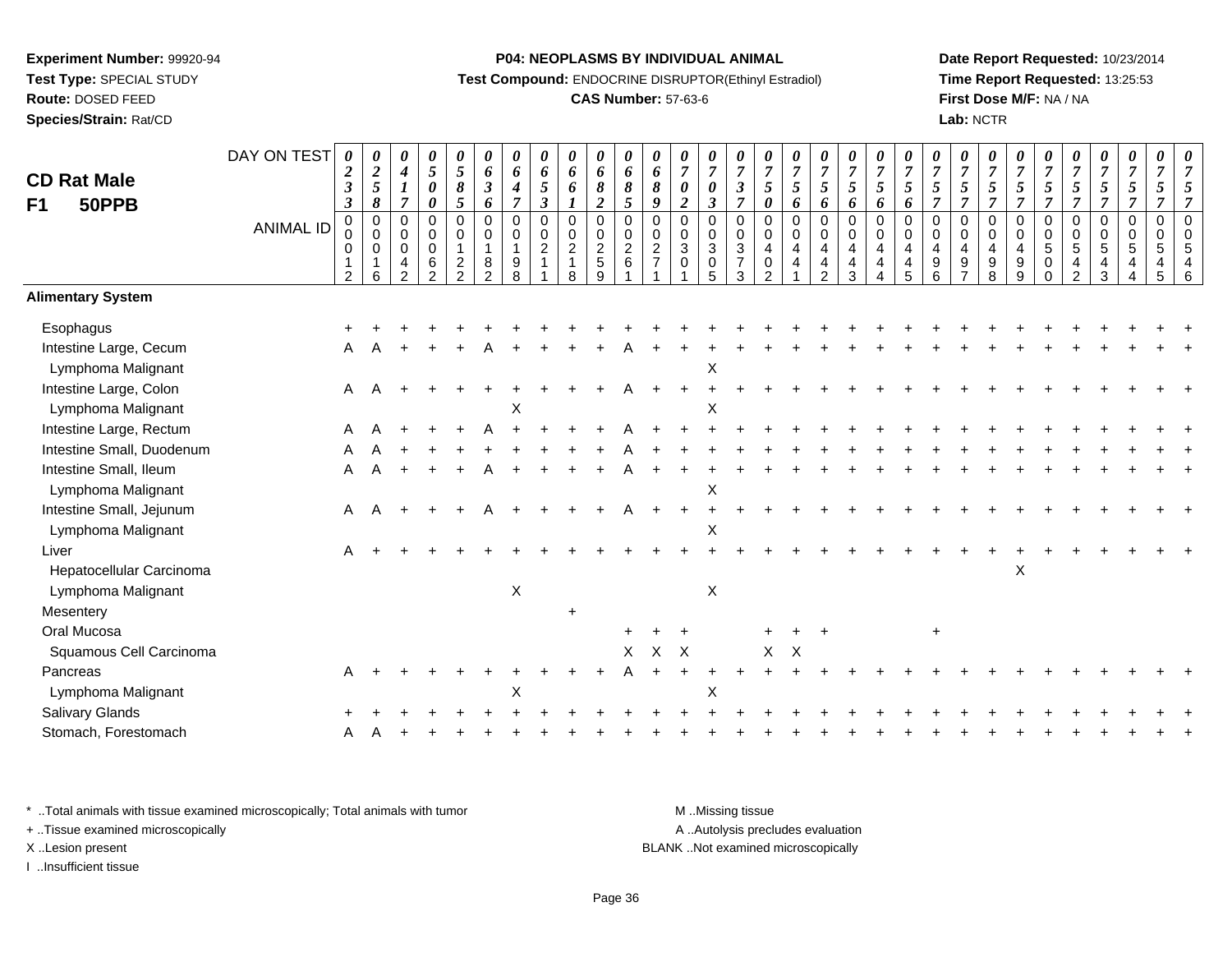**Route:** DOSED FEED

**Species/Strain:** Rat/CD

#### **P04: NEOPLASMS BY INDIVIDUAL ANIMAL**

**Test Compound:** ENDOCRINE DISRUPTOR(Ethinyl Estradiol)

### **CAS Number:** 57-63-6

**Date Report Requested:** 10/23/2014**Time Report Requested:** 13:25:54**First Dose M/F:** NA / NA**Lab:** NCTR

| <b>CD Rat Male</b><br>50PPB<br>F <sub>1</sub>            | DAY ON TEST      | 0<br>$\boldsymbol{2}$<br>$\boldsymbol{\beta}$<br>$\boldsymbol{\beta}$<br>0 | 0<br>$\boldsymbol{2}$<br>$\mathfrak{s}$<br>8<br>$\mathbf 0$ | $\boldsymbol{\theta}$<br>$\boldsymbol{4}$<br>$\boldsymbol{l}$<br>$\overline{7}$<br>$\mathbf 0$ | $\pmb{\theta}$<br>5<br>$\boldsymbol{\theta}$<br>$\boldsymbol{\theta}$<br>0 | $\pmb{\theta}$<br>5<br>$\pmb{8}$<br>$\overline{5}$<br>$\mathbf 0$ | 0<br>6<br>$\boldsymbol{\beta}$<br>6<br>0 | 0<br>6<br>4<br>$\overline{7}$<br>$\mathbf 0$ | $\pmb{\theta}$<br>6<br>5<br>$\mathfrak{z}$<br>0 | 0<br>6<br>6<br>0         | $\boldsymbol{\theta}$<br>6<br>8<br>$\boldsymbol{2}$<br>$\mathbf 0$ | $\pmb{\theta}$<br>6<br>8<br>5<br>0 | 0<br>6<br>8<br>9<br>$\Omega$          | 0<br>7<br>$\boldsymbol{\theta}$<br>$\overline{2}$<br>0 | 0<br>$\boldsymbol{7}$<br>0<br>3<br>0 | 0<br>$\overline{7}$<br>$\boldsymbol{\beta}$<br>$\overline{7}$<br>$\mathbf 0$ | 0<br>$\overline{7}$<br>5<br>0<br>0 | 0<br>$\overline{7}$<br>5<br>6<br>$\mathbf 0$ | 0<br>$\boldsymbol{7}$<br>5<br>6<br>0 | 0<br>$\overline{7}$<br>5<br>6<br>$\mathbf 0$ | 0<br>$\overline{7}$<br>5<br>6<br>$\Omega$ | 0<br>$\overline{7}$<br>5<br>6<br>$\Omega$  | 0<br>$\overline{7}$<br>5<br>$\Omega$      | $\pmb{\theta}$<br>$\overline{7}$<br>5<br>$\Omega$ | $\boldsymbol{\theta}$<br>$\overline{7}$<br>5<br>$\overline{7}$<br>$\Omega$ | 0<br>$\overline{7}$<br>5<br>7<br>$\mathbf 0$           | 7<br>5<br>7<br>$\Omega$ | 0<br>$\overline{7}$<br>5<br>7<br>0        | 0<br>$\boldsymbol{7}$<br>5<br>$\overline{7}$<br>0 | 0<br>$\overline{7}$<br>5<br>$\overline{7}$<br>0 | $\boldsymbol{\theta}$<br>$\overline{7}$<br>5<br>$\overline{7}$<br>0 | 0<br>$\overline{7}$<br>5<br>$\Omega$    |
|----------------------------------------------------------|------------------|----------------------------------------------------------------------------|-------------------------------------------------------------|------------------------------------------------------------------------------------------------|----------------------------------------------------------------------------|-------------------------------------------------------------------|------------------------------------------|----------------------------------------------|-------------------------------------------------|--------------------------|--------------------------------------------------------------------|------------------------------------|---------------------------------------|--------------------------------------------------------|--------------------------------------|------------------------------------------------------------------------------|------------------------------------|----------------------------------------------|--------------------------------------|----------------------------------------------|-------------------------------------------|--------------------------------------------|-------------------------------------------|---------------------------------------------------|----------------------------------------------------------------------------|--------------------------------------------------------|-------------------------|-------------------------------------------|---------------------------------------------------|-------------------------------------------------|---------------------------------------------------------------------|-----------------------------------------|
|                                                          | <b>ANIMAL ID</b> | 0<br>0<br>1<br>2                                                           | $\mathbf 0$<br>$\mathbf 0$<br>6                             | $\mathbf 0$<br>$\mathbf 0$<br>4<br>$\mathcal{P}$                                               | $\mathbf 0$<br>0<br>$\,6$<br>$\overline{2}$                                | $\pmb{0}$<br>$\mathbf{1}$<br>$\frac{2}{2}$                        | 0<br>1<br>8<br>$\overline{2}$            | 0<br>9<br>8                                  | 0<br>$\overline{c}$                             | 0<br>$\overline{c}$<br>8 | $\pmb{0}$<br>$rac{2}{5}$<br>9                                      | 0<br>$\overline{c}$<br>6           | 0<br>$\overline{2}$<br>$\overline{7}$ | 0<br>3<br>0                                            | 0<br>$\sqrt{3}$<br>$\pmb{0}$<br>5    | $\pmb{0}$<br>$\ensuremath{\mathsf{3}}$<br>$\overline{7}$<br>3                | 0<br>4<br>$\mathbf 0$<br>2         | $\mathbf 0$<br>4<br>$\overline{4}$           | 0<br>4<br>4<br>$\overline{2}$        | $\mathbf 0$<br>4<br>4<br>3                   | 0<br>4<br>4<br>4                          | 0<br>$\overline{4}$<br>$\overline{4}$<br>5 | $\mathbf 0$<br>4<br>$\boldsymbol{9}$<br>6 | $\mathbf 0$<br>$\overline{4}$<br>9                | $\mathbf 0$<br>4<br>$\boldsymbol{9}$<br>8                                  | $\mathbf 0$<br>$\overline{4}$<br>$\boldsymbol{9}$<br>9 | 0<br>5<br>0<br>$\Omega$ | 0<br>$\overline{5}$<br>4<br>$\mathcal{P}$ | $\mathbf 0$<br>$\,$ 5 $\,$<br>4<br>3              | $\mathbf 0$<br>$\sqrt{5}$<br>4<br>4             | $\mathbf 0$<br>$\sqrt{5}$<br>4<br>$\sqrt{5}$                        | $\mathbf 0$<br>5<br>$\overline{4}$<br>6 |
| Stomach, Glandular<br><b>Cardiovascular System</b>       |                  | Α                                                                          | Α                                                           |                                                                                                | $\ddot{}$                                                                  |                                                                   |                                          |                                              |                                                 |                          |                                                                    | Α                                  |                                       |                                                        |                                      |                                                                              |                                    |                                              |                                      |                                              |                                           |                                            |                                           |                                                   |                                                                            |                                                        |                         |                                           |                                                   |                                                 |                                                                     |                                         |
| <b>Blood Vessel</b>                                      |                  |                                                                            |                                                             |                                                                                                |                                                                            |                                                                   |                                          |                                              |                                                 |                          |                                                                    |                                    |                                       |                                                        |                                      |                                                                              |                                    |                                              |                                      |                                              |                                           |                                            |                                           |                                                   |                                                                            |                                                        |                         |                                           |                                                   |                                                 |                                                                     |                                         |
| Heart                                                    |                  |                                                                            |                                                             |                                                                                                |                                                                            |                                                                   |                                          |                                              |                                                 |                          |                                                                    |                                    |                                       |                                                        |                                      |                                                                              |                                    |                                              |                                      |                                              |                                           |                                            |                                           |                                                   |                                                                            |                                                        |                         |                                           |                                                   |                                                 |                                                                     |                                         |
| Schwannoma Benign<br><b>Endocrine System</b>             |                  |                                                                            |                                                             |                                                                                                |                                                                            |                                                                   |                                          |                                              |                                                 |                          |                                                                    |                                    |                                       |                                                        |                                      |                                                                              |                                    |                                              |                                      |                                              |                                           |                                            |                                           |                                                   |                                                                            |                                                        |                         |                                           |                                                   |                                                 |                                                                     |                                         |
| <b>Adrenal Cortex</b>                                    |                  |                                                                            |                                                             |                                                                                                |                                                                            |                                                                   |                                          |                                              |                                                 |                          |                                                                    |                                    |                                       |                                                        |                                      |                                                                              |                                    |                                              |                                      |                                              |                                           |                                            |                                           |                                                   |                                                                            |                                                        |                         |                                           |                                                   |                                                 |                                                                     |                                         |
| Adenoma                                                  |                  |                                                                            |                                                             |                                                                                                |                                                                            |                                                                   |                                          |                                              |                                                 |                          |                                                                    |                                    |                                       |                                                        |                                      |                                                                              |                                    |                                              |                                      |                                              |                                           |                                            |                                           |                                                   |                                                                            |                                                        |                         |                                           |                                                   |                                                 |                                                                     |                                         |
| Adrenal Medulla                                          |                  |                                                                            |                                                             |                                                                                                |                                                                            |                                                                   |                                          |                                              |                                                 |                          |                                                                    |                                    |                                       |                                                        |                                      |                                                                              |                                    |                                              |                                      |                                              |                                           | м                                          |                                           |                                                   |                                                                            |                                                        |                         |                                           |                                                   |                                                 |                                                                     |                                         |
| Pheochromocytoma Benign<br>Islets, Pancreatic<br>Adenoma |                  | A                                                                          |                                                             |                                                                                                |                                                                            |                                                                   |                                          |                                              |                                                 | X                        |                                                                    |                                    |                                       |                                                        |                                      |                                                                              |                                    |                                              |                                      |                                              |                                           |                                            |                                           |                                                   |                                                                            | X                                                      |                         |                                           |                                                   |                                                 |                                                                     |                                         |
| Parathyroid Gland<br>Adenoma                             |                  |                                                                            |                                                             |                                                                                                |                                                                            |                                                                   |                                          |                                              |                                                 | X                        |                                                                    |                                    |                                       |                                                        |                                      |                                                                              |                                    |                                              | м                                    |                                              |                                           |                                            | м                                         |                                                   |                                                                            |                                                        |                         |                                           |                                                   |                                                 |                                                                     |                                         |
| <b>Pituitary Gland</b><br>Lymphoma Malignant             |                  |                                                                            |                                                             |                                                                                                |                                                                            |                                                                   |                                          |                                              |                                                 |                          |                                                                    |                                    |                                       |                                                        | X                                    |                                                                              |                                    |                                              |                                      |                                              |                                           |                                            |                                           |                                                   |                                                                            |                                                        |                         |                                           |                                                   |                                                 |                                                                     |                                         |
| Pars Distalis, Adenoma                                   |                  |                                                                            |                                                             |                                                                                                |                                                                            | $X$ $X$                                                           |                                          |                                              |                                                 |                          |                                                                    |                                    |                                       |                                                        |                                      | $\pmb{\times}$                                                               |                                    |                                              |                                      |                                              |                                           |                                            | X                                         |                                                   |                                                                            |                                                        |                         |                                           | X                                                 |                                                 | $X$ $X$                                                             |                                         |
| <b>Thyroid Gland</b>                                     |                  | Α                                                                          |                                                             |                                                                                                |                                                                            |                                                                   |                                          |                                              |                                                 |                          |                                                                    |                                    |                                       |                                                        |                                      |                                                                              |                                    |                                              |                                      |                                              |                                           |                                            |                                           |                                                   |                                                                            |                                                        |                         |                                           |                                                   |                                                 |                                                                     |                                         |
| Follicular Cel, Carcinoma<br>Lymphoma Malignant          |                  |                                                                            |                                                             |                                                                                                |                                                                            |                                                                   |                                          |                                              |                                                 |                          |                                                                    |                                    |                                       |                                                        | X                                    |                                                                              |                                    |                                              |                                      |                                              |                                           |                                            |                                           |                                                   |                                                                            |                                                        |                         |                                           |                                                   |                                                 |                                                                     |                                         |
| <b>General Body System</b>                               |                  |                                                                            |                                                             |                                                                                                |                                                                            |                                                                   |                                          |                                              |                                                 |                          |                                                                    |                                    |                                       |                                                        |                                      |                                                                              |                                    |                                              |                                      |                                              |                                           |                                            |                                           |                                                   |                                                                            |                                                        |                         |                                           |                                                   |                                                 |                                                                     |                                         |

\* ..Total animals with tissue examined microscopically; Total animals with tumor **M** . Missing tissue M ..Missing tissue

+ ..Tissue examined microscopically

I ..Insufficient tissue

A ..Autolysis precludes evaluation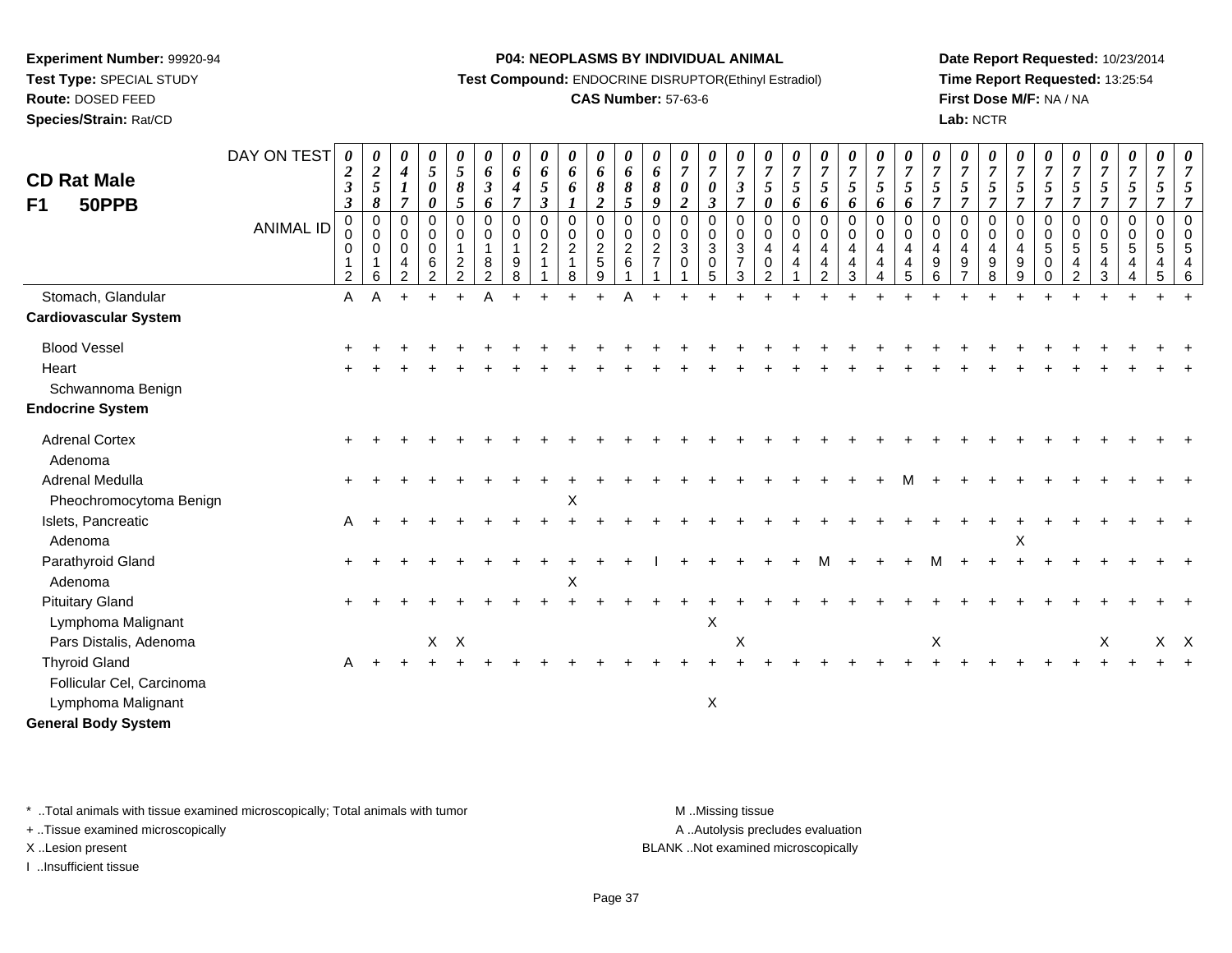**Route:** DOSED FEED

**Species/Strain:** Rat/CD

#### **P04: NEOPLASMS BY INDIVIDUAL ANIMAL**

**Test Compound:** ENDOCRINE DISRUPTOR(Ethinyl Estradiol)

### **CAS Number:** 57-63-6

**Date Report Requested:** 10/23/2014**Time Report Requested:** 13:25:54**First Dose M/F:** NA / NA**Lab:** NCTR

| <b>CD Rat Male</b>                             | DAY ON TEST      | 0<br>$\boldsymbol{2}$<br>$\overline{\mathbf{3}}$                                | 0<br>$\frac{2}{5}$                              | 0<br>$\boldsymbol{4}$<br>$\boldsymbol{l}$                                             | 0<br>5<br>$\boldsymbol{\theta}$                               | 0<br>$\sqrt{5}$<br>$\pmb{8}$                                      | 0<br>$\boldsymbol{6}$<br>$\mathfrak{z}$                                      | 0<br>6<br>$\boldsymbol{4}$                                  | 0<br>$\pmb{6}$<br>$\mathfrak{s}$                                           | 0<br>6<br>6                                                           | 0<br>6<br>8                                                       | $\frac{\theta}{6}$<br>$\boldsymbol{\delta}$            | 0<br>6<br>$\boldsymbol{\delta}$                                  | $\boldsymbol{\theta}$<br>$\overline{7}$<br>$\boldsymbol{\theta}$      | 0<br>$\overline{7}$<br>$\boldsymbol{\theta}$                                        | 0<br>$\overline{7}$<br>$\mathfrak{z}$                                       | 0<br>$\boldsymbol{7}$<br>$\overline{5}$                                                | $\boldsymbol{\theta}$<br>$\overline{7}$<br>$\overline{5}$           | 0<br>$\overline{7}$<br>5                                                 | $\begin{array}{c} 0 \\ 7 \\ 5 \end{array}$                            | $\frac{\boldsymbol{\theta}}{\boldsymbol{7}}$<br>5 | $\boldsymbol{\theta}$<br>$\boldsymbol{7}$<br>$\mathfrak{s}$                           | $\boldsymbol{\theta}$<br>$\overline{7}$<br>5   | $\frac{\boldsymbol{0}}{7}$<br>5                                                      | 0<br>$\overline{7}$<br>$\overline{5}$                                                   | 0<br>$\overline{7}$<br>$\mathfrak{s}$                               | $\boldsymbol{\theta}$<br>$\overline{7}$<br>$\sqrt{5}$                           | 0<br>$\overline{7}$<br>5                                                 | $\begin{array}{c} 0 \\ 7 \\ 5 \end{array}$                                                     | 0<br>$\overline{7}$<br>5                                                 | 0<br>$\boldsymbol{7}$<br>5                                                | 0<br>$\overline{7}$<br>5                                                              |
|------------------------------------------------|------------------|---------------------------------------------------------------------------------|-------------------------------------------------|---------------------------------------------------------------------------------------|---------------------------------------------------------------|-------------------------------------------------------------------|------------------------------------------------------------------------------|-------------------------------------------------------------|----------------------------------------------------------------------------|-----------------------------------------------------------------------|-------------------------------------------------------------------|--------------------------------------------------------|------------------------------------------------------------------|-----------------------------------------------------------------------|-------------------------------------------------------------------------------------|-----------------------------------------------------------------------------|----------------------------------------------------------------------------------------|---------------------------------------------------------------------|--------------------------------------------------------------------------|-----------------------------------------------------------------------|---------------------------------------------------|---------------------------------------------------------------------------------------|------------------------------------------------|--------------------------------------------------------------------------------------|-----------------------------------------------------------------------------------------|---------------------------------------------------------------------|---------------------------------------------------------------------------------|--------------------------------------------------------------------------|------------------------------------------------------------------------------------------------|--------------------------------------------------------------------------|---------------------------------------------------------------------------|---------------------------------------------------------------------------------------|
| 50PPB<br>F1                                    | <b>ANIMAL ID</b> | $\mathbf{3}$<br>0<br>$\pmb{0}$<br>$\mathbf 0$<br>$\mathbf{1}$<br>$\overline{2}$ | $\pmb{8}$<br>$\mathbf 0$<br>$\pmb{0}$<br>0<br>6 | $\overline{7}$<br>$\mathbf 0$<br>0<br>$\mathbf 0$<br>$\overline{4}$<br>$\overline{2}$ | $\boldsymbol{\theta}$<br>$\Omega$<br>0<br>$\pmb{0}$<br>6<br>2 | $5\overline{)}$<br>$\Omega$<br>0<br>$\mathbf{1}$<br>$\frac{2}{2}$ | 6<br>$\mathbf 0$<br>$\pmb{0}$<br>$\overline{1}$<br>$\bf 8$<br>$\overline{2}$ | $\overline{7}$<br>$\Omega$<br>0<br>$\overline{1}$<br>9<br>8 | $\mathfrak{z}$<br>$\mathbf 0$<br>$\mathbf 0$<br>$\sqrt{2}$<br>$\mathbf{1}$ | $\boldsymbol{l}$<br>$\mathbf 0$<br>$\mathbf 0$<br>$\overline{c}$<br>8 | $\overline{2}$<br>$\pmb{0}$<br>$\mathsf{O}\xspace$<br>$rac{2}{9}$ | 5<br>$\mathbf 0$<br>$\mathbf 0$<br>$\overline{c}$<br>6 | 9<br>$\Omega$<br>$\mathbf 0$<br>$\overline{2}$<br>$\overline{7}$ | $\overline{\mathbf{c}}$<br>$\Omega$<br>0<br>$\sqrt{3}$<br>$\mathbf 0$ | $\mathbf{3}$<br>$\Omega$<br>$\mathbf 0$<br>$\mathsf 3$<br>$\mathbf 0$<br>$\sqrt{5}$ | $\overline{7}$<br>$\mathbf 0$<br>$\pmb{0}$<br>$\frac{3}{7}$<br>$\mathbf{3}$ | $\boldsymbol{\theta}$<br>$\Omega$<br>$\mathbf 0$<br>4<br>$\mathbf 0$<br>$\overline{2}$ | 6<br>$\mathbf 0$<br>$\mathbf 0$<br>$\overline{4}$<br>$\overline{a}$ | 6<br>$\mathbf 0$<br>$\mathbf 0$<br>$\overline{4}$<br>4<br>$\overline{2}$ | 6<br>$\pmb{0}$<br>$\boldsymbol{0}$<br>$\overline{4}$<br>$\frac{4}{3}$ | 6<br>$\mathbf 0$<br>$\mathbf 0$<br>4<br>4<br>4    | 6<br>$\mathbf 0$<br>$\mathbf 0$<br>$\overline{4}$<br>$\overline{a}$<br>$\overline{5}$ | $\overline{7}$<br>$\Omega$<br>0<br>4<br>9<br>6 | $\overline{7}$<br>$\Omega$<br>$\mathbf 0$<br>4<br>$\boldsymbol{9}$<br>$\overline{7}$ | $\overline{7}$<br>$\mathbf 0$<br>$\mathbf 0$<br>$\overline{4}$<br>$\boldsymbol{9}$<br>8 | $\overline{7}$<br>$\Omega$<br>$\pmb{0}$<br>$\overline{4}$<br>9<br>9 | $\overline{7}$<br>$\mathbf 0$<br>$\mathbf 0$<br>$\overline{5}$<br>0<br>$\Omega$ | $\overline{7}$<br>$\mathbf 0$<br>$\mathbf 0$<br>5<br>4<br>$\overline{2}$ | $\overline{7}$<br>$\pmb{0}$<br>$\pmb{0}$<br>$\overline{5}$<br>$\overline{4}$<br>$\overline{3}$ | $\overline{7}$<br>$\mathbf 0$<br>$\mathbf 0$<br>5<br>$\overline{4}$<br>4 | $\overline{7}$<br>$\mathbf 0$<br>$\pmb{0}$<br>$\sqrt{5}$<br>$\frac{4}{5}$ | $\overline{7}$<br>$\mathbf 0$<br>$\mathbf 0$<br>5<br>$\overline{4}$<br>$\overline{6}$ |
| <b>NONE</b>                                    |                  |                                                                                 |                                                 |                                                                                       |                                                               |                                                                   |                                                                              |                                                             |                                                                            |                                                                       |                                                                   |                                                        |                                                                  |                                                                       |                                                                                     |                                                                             |                                                                                        |                                                                     |                                                                          |                                                                       |                                                   |                                                                                       |                                                |                                                                                      |                                                                                         |                                                                     |                                                                                 |                                                                          |                                                                                                |                                                                          |                                                                           |                                                                                       |
| <b>Genital System</b>                          |                  |                                                                                 |                                                 |                                                                                       |                                                               |                                                                   |                                                                              |                                                             |                                                                            |                                                                       |                                                                   |                                                        |                                                                  |                                                                       |                                                                                     |                                                                             |                                                                                        |                                                                     |                                                                          |                                                                       |                                                   |                                                                                       |                                                |                                                                                      |                                                                                         |                                                                     |                                                                                 |                                                                          |                                                                                                |                                                                          |                                                                           |                                                                                       |
| <b>Coagulating Gland</b>                       |                  |                                                                                 |                                                 |                                                                                       |                                                               |                                                                   |                                                                              |                                                             |                                                                            |                                                                       |                                                                   |                                                        |                                                                  |                                                                       |                                                                                     |                                                                             |                                                                                        |                                                                     |                                                                          |                                                                       |                                                   |                                                                                       |                                                |                                                                                      |                                                                                         |                                                                     |                                                                                 |                                                                          |                                                                                                |                                                                          |                                                                           |                                                                                       |
| Epididymis                                     |                  |                                                                                 |                                                 |                                                                                       |                                                               |                                                                   |                                                                              |                                                             |                                                                            |                                                                       |                                                                   |                                                        |                                                                  |                                                                       |                                                                                     |                                                                             |                                                                                        |                                                                     |                                                                          |                                                                       |                                                   |                                                                                       |                                                |                                                                                      |                                                                                         |                                                                     |                                                                                 |                                                                          |                                                                                                |                                                                          |                                                                           |                                                                                       |
| Lymphoma Malignant                             |                  |                                                                                 |                                                 |                                                                                       |                                                               |                                                                   |                                                                              |                                                             |                                                                            |                                                                       |                                                                   |                                                        |                                                                  |                                                                       | X                                                                                   |                                                                             |                                                                                        |                                                                     |                                                                          |                                                                       |                                                   |                                                                                       |                                                |                                                                                      |                                                                                         |                                                                     |                                                                                 |                                                                          |                                                                                                |                                                                          |                                                                           |                                                                                       |
| <b>Preputial Gland</b>                         |                  |                                                                                 |                                                 |                                                                                       |                                                               |                                                                   |                                                                              |                                                             |                                                                            |                                                                       |                                                                   |                                                        |                                                                  |                                                                       |                                                                                     |                                                                             |                                                                                        |                                                                     |                                                                          |                                                                       |                                                   |                                                                                       |                                                |                                                                                      |                                                                                         |                                                                     |                                                                                 |                                                                          |                                                                                                |                                                                          |                                                                           |                                                                                       |
| Lymphoma Malignant                             |                  |                                                                                 |                                                 |                                                                                       |                                                               |                                                                   |                                                                              |                                                             |                                                                            |                                                                       |                                                                   |                                                        |                                                                  |                                                                       | X                                                                                   |                                                                             |                                                                                        |                                                                     |                                                                          |                                                                       |                                                   |                                                                                       |                                                |                                                                                      |                                                                                         |                                                                     |                                                                                 |                                                                          |                                                                                                |                                                                          |                                                                           |                                                                                       |
| Squamous Cell Carcinoma                        |                  |                                                                                 |                                                 |                                                                                       |                                                               |                                                                   |                                                                              |                                                             |                                                                            |                                                                       |                                                                   |                                                        |                                                                  |                                                                       |                                                                                     |                                                                             |                                                                                        |                                                                     |                                                                          |                                                                       |                                                   |                                                                                       |                                                |                                                                                      |                                                                                         |                                                                     |                                                                                 |                                                                          |                                                                                                | X                                                                        |                                                                           |                                                                                       |
| Prostate, Dorsal/Lateral Lobe                  |                  | $\ddot{}$                                                                       |                                                 |                                                                                       |                                                               |                                                                   | $+$                                                                          |                                                             |                                                                            |                                                                       |                                                                   |                                                        |                                                                  |                                                                       |                                                                                     |                                                                             | $\ddot{}$                                                                              |                                                                     |                                                                          |                                                                       |                                                   | $\ddot{}$                                                                             |                                                |                                                                                      |                                                                                         |                                                                     |                                                                                 | $\ddot{}$                                                                |                                                                                                |                                                                          |                                                                           |                                                                                       |
| Lymphoma Malignant                             |                  |                                                                                 |                                                 |                                                                                       |                                                               |                                                                   |                                                                              |                                                             |                                                                            |                                                                       |                                                                   |                                                        |                                                                  |                                                                       | X                                                                                   |                                                                             |                                                                                        |                                                                     |                                                                          |                                                                       |                                                   |                                                                                       |                                                |                                                                                      |                                                                                         |                                                                     |                                                                                 |                                                                          |                                                                                                |                                                                          |                                                                           |                                                                                       |
| Prostate, Ventral Lobe<br>Lymphoma Malignant   |                  |                                                                                 |                                                 |                                                                                       |                                                               |                                                                   |                                                                              |                                                             |                                                                            |                                                                       |                                                                   |                                                        |                                                                  |                                                                       | +<br>X                                                                              |                                                                             |                                                                                        |                                                                     |                                                                          |                                                                       |                                                   |                                                                                       |                                                |                                                                                      |                                                                                         |                                                                     |                                                                                 |                                                                          |                                                                                                |                                                                          |                                                                           |                                                                                       |
| <b>Rete Testes</b>                             |                  |                                                                                 |                                                 |                                                                                       |                                                               |                                                                   |                                                                              |                                                             |                                                                            |                                                                       |                                                                   |                                                        |                                                                  |                                                                       |                                                                                     |                                                                             |                                                                                        |                                                                     |                                                                          |                                                                       |                                                   |                                                                                       |                                                |                                                                                      |                                                                                         |                                                                     |                                                                                 |                                                                          |                                                                                                |                                                                          |                                                                           |                                                                                       |
| Seminal Vesicle                                |                  |                                                                                 |                                                 |                                                                                       |                                                               |                                                                   |                                                                              |                                                             |                                                                            |                                                                       |                                                                   |                                                        |                                                                  |                                                                       |                                                                                     |                                                                             |                                                                                        |                                                                     |                                                                          |                                                                       |                                                   |                                                                                       |                                                |                                                                                      |                                                                                         |                                                                     |                                                                                 |                                                                          |                                                                                                |                                                                          |                                                                           |                                                                                       |
| Carcinoma                                      |                  |                                                                                 |                                                 |                                                                                       |                                                               |                                                                   |                                                                              |                                                             |                                                                            |                                                                       |                                                                   |                                                        |                                                                  |                                                                       |                                                                                     |                                                                             |                                                                                        |                                                                     |                                                                          |                                                                       |                                                   |                                                                                       |                                                |                                                                                      |                                                                                         |                                                                     |                                                                                 |                                                                          |                                                                                                |                                                                          |                                                                           |                                                                                       |
| <b>Testes</b>                                  |                  |                                                                                 |                                                 |                                                                                       |                                                               |                                                                   |                                                                              |                                                             |                                                                            |                                                                       |                                                                   |                                                        |                                                                  |                                                                       |                                                                                     |                                                                             |                                                                                        |                                                                     |                                                                          |                                                                       |                                                   |                                                                                       |                                                |                                                                                      |                                                                                         |                                                                     |                                                                                 |                                                                          |                                                                                                |                                                                          |                                                                           |                                                                                       |
| Seminoma Benign<br><b>Hematopoietic System</b> |                  |                                                                                 |                                                 |                                                                                       |                                                               |                                                                   |                                                                              |                                                             |                                                                            |                                                                       |                                                                   |                                                        |                                                                  |                                                                       |                                                                                     |                                                                             |                                                                                        |                                                                     |                                                                          |                                                                       |                                                   |                                                                                       |                                                |                                                                                      |                                                                                         |                                                                     |                                                                                 |                                                                          |                                                                                                |                                                                          |                                                                           |                                                                                       |
| <b>Bone Marrow</b>                             |                  | $\mathsf{A}$                                                                    | Α                                               |                                                                                       |                                                               |                                                                   |                                                                              |                                                             |                                                                            |                                                                       |                                                                   |                                                        |                                                                  |                                                                       |                                                                                     |                                                                             |                                                                                        |                                                                     |                                                                          |                                                                       |                                                   |                                                                                       |                                                |                                                                                      |                                                                                         |                                                                     |                                                                                 |                                                                          |                                                                                                |                                                                          |                                                                           |                                                                                       |
| Lymphoma Malignant                             |                  |                                                                                 |                                                 |                                                                                       |                                                               |                                                                   |                                                                              | X                                                           |                                                                            |                                                                       |                                                                   |                                                        |                                                                  |                                                                       | X                                                                                   |                                                                             |                                                                                        |                                                                     |                                                                          |                                                                       |                                                   |                                                                                       |                                                |                                                                                      |                                                                                         |                                                                     |                                                                                 |                                                                          |                                                                                                |                                                                          |                                                                           |                                                                                       |
| Lymph Node                                     |                  |                                                                                 |                                                 |                                                                                       |                                                               |                                                                   |                                                                              |                                                             |                                                                            |                                                                       |                                                                   | $\ddot{}$                                              |                                                                  |                                                                       | $\ddot{}$                                                                           |                                                                             |                                                                                        |                                                                     |                                                                          |                                                                       |                                                   |                                                                                       |                                                |                                                                                      |                                                                                         |                                                                     |                                                                                 |                                                                          |                                                                                                |                                                                          |                                                                           |                                                                                       |
| Axillary, Lymphoma Malignant                   |                  |                                                                                 |                                                 |                                                                                       |                                                               |                                                                   |                                                                              | Χ                                                           |                                                                            |                                                                       |                                                                   |                                                        |                                                                  |                                                                       |                                                                                     |                                                                             |                                                                                        |                                                                     |                                                                          |                                                                       |                                                   |                                                                                       |                                                |                                                                                      |                                                                                         |                                                                     |                                                                                 |                                                                          |                                                                                                |                                                                          |                                                                           |                                                                                       |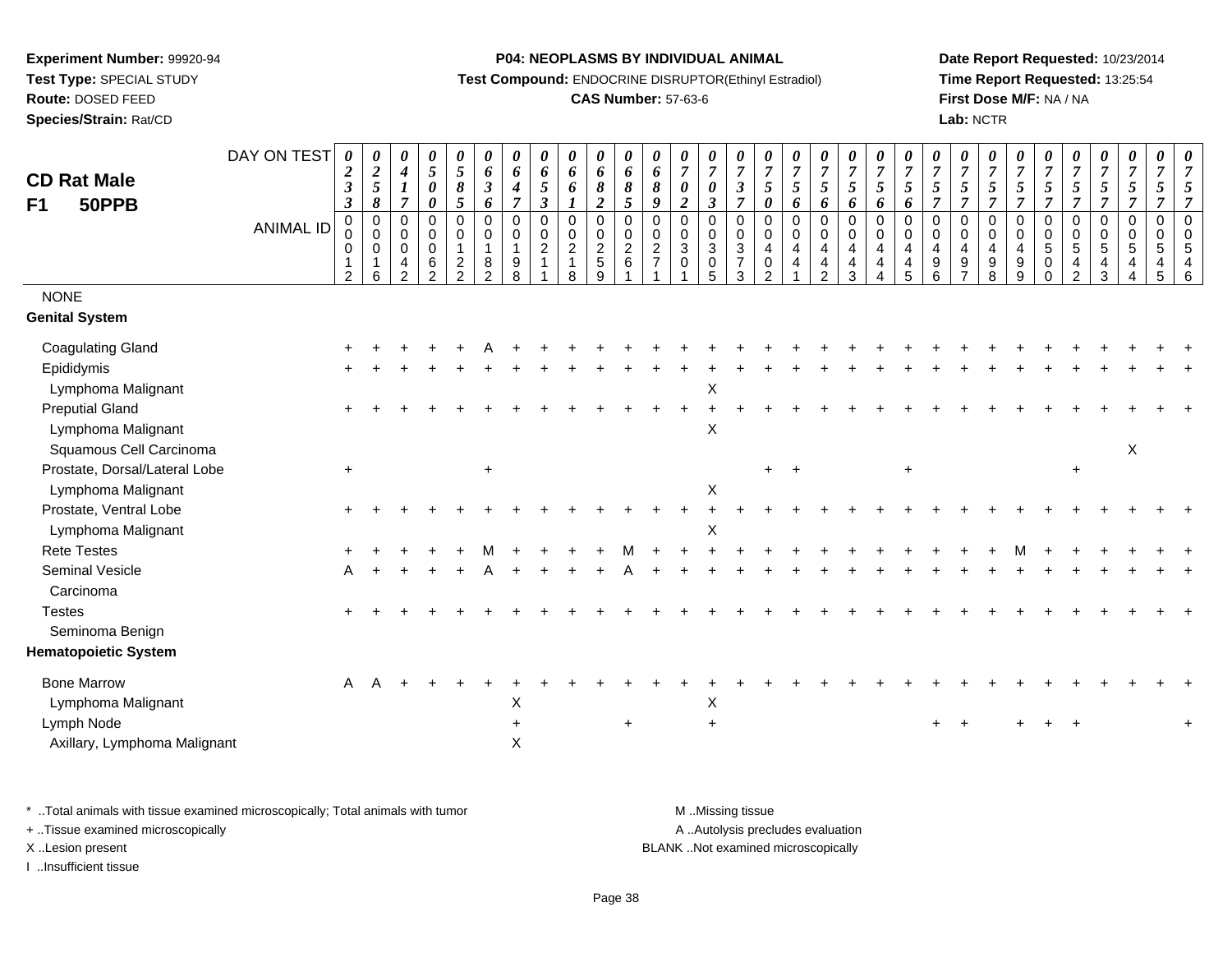**Route:** DOSED FEED

**Species/Strain:** Rat/CD

#### **P04: NEOPLASMS BY INDIVIDUAL ANIMAL**

**Test Compound:** ENDOCRINE DISRUPTOR(Ethinyl Estradiol)

### **CAS Number:** 57-63-6

**Date Report Requested:** 10/23/2014**Time Report Requested:** 13:25:54**First Dose M/F:** NA / NA**Lab:** NCTR

|                                | DAY ON TEST      | 0                                        | 0                          | 0                                    | 0                | 0                       | 0                           | $\boldsymbol{\theta}$                  | 0                       | $\boldsymbol{\theta}$         | 0                                          | 0                  | 0              | 0                                       | 0                           | 0                                      | $\boldsymbol{\theta}$            | 0                     | 0                   | 0                              | 0                              | $\boldsymbol{\theta}$            | $\boldsymbol{\theta}$         | $\boldsymbol{\theta}$          | 0                             | 0                   | $\boldsymbol{\theta}$          | 0                                     | 0                                     | 0                                     | $\boldsymbol{\theta}$ |                |
|--------------------------------|------------------|------------------------------------------|----------------------------|--------------------------------------|------------------|-------------------------|-----------------------------|----------------------------------------|-------------------------|-------------------------------|--------------------------------------------|--------------------|----------------|-----------------------------------------|-----------------------------|----------------------------------------|----------------------------------|-----------------------|---------------------|--------------------------------|--------------------------------|----------------------------------|-------------------------------|--------------------------------|-------------------------------|---------------------|--------------------------------|---------------------------------------|---------------------------------------|---------------------------------------|-----------------------|----------------|
| <b>CD Rat Male</b>             |                  | $\boldsymbol{2}$<br>$\boldsymbol{\beta}$ | $\boldsymbol{2}$<br>5      | $\boldsymbol{4}$<br>$\boldsymbol{l}$ | 5<br>0           | $\sqrt{5}$<br>$\pmb{8}$ | 6<br>$\boldsymbol{\beta}$   | 6<br>$\boldsymbol{4}$                  | 6<br>$\sqrt{5}$         | 6<br>6                        | 6<br>$\boldsymbol{\delta}$                 | 6<br>$\pmb{8}$     | 6<br>$\pmb{8}$ | $\overline{7}$<br>$\boldsymbol{\theta}$ | $\overline{7}$<br>0         | $\overline{7}$<br>$\boldsymbol{\beta}$ | $\overline{7}$<br>$\mathfrak{s}$ | $\boldsymbol{7}$<br>5 | $\overline{7}$<br>5 | $\boldsymbol{7}$<br>$\sqrt{5}$ | $\boldsymbol{7}$<br>$\sqrt{5}$ | $\overline{7}$<br>$\mathfrak{s}$ | $\overline{7}$<br>$\sqrt{5}$  | $\boldsymbol{7}$<br>$\sqrt{5}$ | $\boldsymbol{7}$<br>5         | $\overline{7}$<br>5 | $\boldsymbol{7}$<br>$\sqrt{5}$ | $\overline{7}$<br>$\sqrt{5}$          | $\overline{7}$<br>$\sqrt{5}$          | $\boldsymbol{7}$<br>$\sqrt{5}$        | $\overline{7}$<br>5   | $\overline{7}$ |
| 50PPB<br>F <sub>1</sub>        |                  | $\boldsymbol{\beta}$                     | 8                          | $\boldsymbol{7}$                     | $\pmb{\theta}$   | 5                       | 6                           | $\overline{7}$                         | $\mathfrak{z}$          |                               | $\boldsymbol{2}$                           | 5                  | 9              | $\boldsymbol{2}$                        | $\mathfrak{z}$              | $\overline{7}$                         | $\boldsymbol{\theta}$            | 6                     | 6                   | 6                              | 6                              | 6                                | $\overline{7}$                | $\overline{7}$                 | $\overline{7}$                | $\overline{7}$      | $\overline{7}$                 | $\overline{7}$                        | $\overline{7}$                        | $\overline{7}$                        | $\overline{7}$        |                |
|                                | <b>ANIMAL ID</b> | 0                                        | $\mathbf 0$                | $\mathbf 0$                          | 0                | $\mathbf 0$             | $\mathbf 0$                 | $\mathbf 0$                            | $\mathbf 0$             | $\mathbf 0$                   | $\pmb{0}$                                  | 0                  | $\mathbf 0$    | $\mathbf 0$                             | $\pmb{0}$                   | $\mathbf 0$                            | $\mathbf 0$                      | 0                     | 0                   | $\pmb{0}$                      | $\mathbf 0$                    | $\mathbf 0$                      | $\mathbf 0$                   | $\mathbf 0$                    | $\mathbf 0$                   | 0                   | $\mathbf 0$                    | $\mathbf 0$                           | $\pmb{0}$                             | $\mathbf 0$                           | $\mathbf 0$           | $\Omega$       |
|                                |                  | 0<br>$\mathbf 0$                         | $\mathbf 0$<br>$\mathbf 0$ | $\mathbf 0$<br>$\mathbf 0$           | 0<br>$\mathbf 0$ | 0<br>$\mathbf{1}$       | $\pmb{0}$<br>$\overline{1}$ | $\mathbf 0$<br>$\overline{\mathbf{1}}$ | $\pmb{0}$<br>$\sqrt{2}$ | $\pmb{0}$<br>$\boldsymbol{2}$ | $\begin{array}{c} 0 \\ 2 \\ 5 \end{array}$ | $^{\rm 0}_{\rm 2}$ | $\pmb{0}$      | $_{3}^{\rm 0}$                          | $\mathbf 0$<br>$\mathbf{3}$ | $\pmb{0}$<br>$\sqrt{3}$                | 0<br>$\overline{4}$              | 0<br>$\overline{4}$   | 0<br>4              | $\pmb{0}$<br>$\overline{a}$    | $\mathbf 0$<br>4               | $\mathbf 0$<br>$\overline{a}$    | $\mathbf 0$<br>$\overline{4}$ | 0<br>4                         | $\mathbf 0$<br>$\overline{4}$ | 0<br>4              | $\pmb{0}$<br>5                 | $\begin{array}{c} 0 \\ 5 \end{array}$ | $\begin{array}{c} 0 \\ 5 \end{array}$ | $\begin{array}{c} 0 \\ 5 \end{array}$ | 0<br>5                | $\Omega$<br>5  |
|                                |                  | 1                                        | -1                         | 4                                    | 6                | $\overline{2}$          | 8                           | 9                                      | 1                       | $\mathbf{1}$                  |                                            | 6                  | $\frac{2}{7}$  | $\mathbf 0$                             | $\mathbf 0$                 | $\overline{7}$                         | 0                                | 4                     | 4                   | $\overline{\mathbf{4}}$        | 4                              | $\overline{4}$                   | 9                             | $\boldsymbol{9}$               | $\boldsymbol{9}$              | 9                   | $\pmb{0}$                      | 4                                     | $\overline{4}$                        | 4                                     | 4                     |                |
|                                |                  | $\overline{2}$                           | 6                          | $\mathcal{P}$                        | $\mathcal{P}$    | 2                       | 2                           | 8                                      |                         | 8                             | 9                                          |                    |                |                                         | 5                           | 3                                      | $\mathcal{P}$                    |                       | $\mathfrak{p}$      | 3                              | Δ                              | 5                                | 6                             | $\overline{ }$                 | 8                             | 9                   | $\Omega$                       | $\mathcal{P}$                         | 3                                     | 4                                     | 5                     |                |
| Lumbar, Lymphoma Malignant     |                  |                                          |                            |                                      |                  |                         |                             | Χ                                      |                         |                               |                                            |                    |                |                                         |                             |                                        |                                  |                       |                     |                                |                                |                                  |                               |                                |                               |                     |                                |                                       |                                       |                                       |                       |                |
| Pancreatic, Lymphoma Malignant |                  |                                          |                            |                                      |                  |                         |                             |                                        |                         |                               |                                            |                    |                |                                         | X                           |                                        |                                  |                       |                     |                                |                                |                                  |                               |                                |                               |                     |                                |                                       |                                       |                                       |                       |                |
| Renal, Lymphoma Malignant      |                  |                                          |                            |                                      |                  |                         |                             |                                        |                         |                               |                                            |                    |                |                                         | X                           |                                        |                                  |                       |                     |                                |                                |                                  |                               |                                |                               |                     |                                |                                       |                                       |                                       |                       |                |
| Lymph Node, Mandibular         |                  | A                                        |                            |                                      |                  |                         |                             |                                        |                         |                               |                                            |                    |                |                                         |                             |                                        |                                  |                       |                     |                                |                                |                                  |                               |                                |                               |                     |                                |                                       |                                       |                                       |                       |                |
| Lymphoma Malignant             |                  |                                          |                            |                                      |                  |                         |                             | X                                      |                         |                               |                                            |                    |                |                                         | X                           |                                        |                                  |                       |                     |                                |                                |                                  |                               |                                |                               |                     |                                |                                       |                                       |                                       |                       |                |
| Lymph Node, Mesenteric         |                  | A                                        |                            |                                      |                  | $\pm$                   | Α                           |                                        |                         |                               |                                            |                    |                |                                         |                             |                                        |                                  |                       |                     |                                |                                |                                  |                               |                                |                               |                     |                                |                                       |                                       |                                       |                       |                |
| Lymphoma Malignant             |                  |                                          |                            |                                      |                  |                         |                             | х                                      |                         |                               |                                            |                    |                |                                         | Χ                           |                                        |                                  |                       |                     |                                |                                |                                  |                               |                                |                               |                     |                                |                                       |                                       |                                       |                       |                |
| Spleen                         |                  | A                                        |                            |                                      |                  |                         |                             |                                        |                         |                               |                                            |                    |                |                                         |                             |                                        |                                  |                       |                     |                                |                                |                                  |                               |                                |                               |                     |                                |                                       |                                       |                                       |                       |                |
| Lymphoma Malignant             |                  |                                          |                            |                                      |                  |                         |                             | X                                      |                         |                               |                                            |                    |                |                                         | X                           |                                        |                                  |                       |                     |                                |                                |                                  |                               |                                |                               |                     |                                |                                       |                                       |                                       |                       |                |
| Thymus                         |                  | $\mathsf{A}$                             |                            |                                      |                  |                         |                             | M                                      |                         |                               |                                            |                    |                |                                         |                             |                                        |                                  |                       |                     |                                |                                |                                  |                               |                                |                               |                     |                                |                                       |                                       |                                       |                       |                |
| Lymphoma Malignant             |                  |                                          |                            |                                      |                  |                         |                             |                                        |                         |                               |                                            |                    |                |                                         | $\boldsymbol{\mathsf{X}}$   |                                        |                                  |                       |                     |                                |                                |                                  |                               |                                |                               |                     |                                |                                       |                                       |                                       |                       |                |
| Sarcoma                        |                  |                                          |                            |                                      |                  |                         |                             |                                        |                         | X                             |                                            |                    |                |                                         |                             |                                        |                                  |                       |                     |                                |                                |                                  |                               |                                |                               |                     |                                |                                       |                                       |                                       |                       |                |
| <b>Integumentary System</b>    |                  |                                          |                            |                                      |                  |                         |                             |                                        |                         |                               |                                            |                    |                |                                         |                             |                                        |                                  |                       |                     |                                |                                |                                  |                               |                                |                               |                     |                                |                                       |                                       |                                       |                       |                |
| <b>Mammary Gland</b>           |                  | A                                        |                            |                                      |                  |                         |                             |                                        | м                       |                               |                                            |                    |                |                                         |                             |                                        |                                  |                       |                     |                                |                                |                                  |                               |                                |                               |                     |                                |                                       |                                       |                                       |                       |                |
| Fibroadenoma                   |                  |                                          |                            |                                      |                  |                         |                             |                                        |                         |                               |                                            |                    |                |                                         |                             | X                                      |                                  |                       |                     |                                |                                |                                  |                               |                                |                               |                     |                                |                                       |                                       |                                       |                       |                |
| Lymphoma Malignant             |                  |                                          |                            |                                      |                  |                         |                             |                                        |                         |                               |                                            |                    |                |                                         | $\sf X$                     |                                        |                                  |                       |                     |                                |                                |                                  |                               |                                |                               |                     |                                |                                       |                                       |                                       |                       |                |
| Skin                           |                  |                                          |                            |                                      |                  |                         |                             |                                        |                         |                               |                                            |                    |                |                                         |                             |                                        |                                  |                       |                     |                                |                                |                                  |                               |                                |                               |                     |                                |                                       |                                       |                                       |                       |                |
| Fibroma                        |                  |                                          |                            |                                      |                  |                         |                             |                                        |                         |                               |                                            |                    |                |                                         |                             |                                        |                                  | Χ                     |                     |                                |                                |                                  |                               |                                |                               |                     |                                |                                       |                                       |                                       |                       |                |
| Keratoacanthoma                |                  |                                          |                            |                                      |                  |                         |                             |                                        |                         |                               |                                            |                    |                |                                         |                             |                                        |                                  |                       |                     |                                |                                |                                  |                               |                                |                               |                     |                                |                                       |                                       |                                       |                       |                |
| Lymphoma Malignant             |                  |                                          |                            |                                      |                  |                         |                             |                                        |                         |                               |                                            |                    |                |                                         | X                           |                                        |                                  |                       |                     |                                |                                |                                  |                               |                                |                               |                     |                                |                                       |                                       |                                       |                       |                |
| Schwannoma Malignant           |                  |                                          |                            |                                      |                  |                         |                             |                                        |                         |                               | X                                          |                    |                |                                         |                             |                                        |                                  |                       |                     |                                |                                |                                  |                               |                                |                               |                     |                                |                                       |                                       |                                       |                       |                |
| <b>Musculoskeletal System</b>  |                  |                                          |                            |                                      |                  |                         |                             |                                        |                         |                               |                                            |                    |                |                                         |                             |                                        |                                  |                       |                     |                                |                                |                                  |                               |                                |                               |                     |                                |                                       |                                       |                                       |                       |                |

\* ..Total animals with tissue examined microscopically; Total animals with tumor **M** . Missing tissue M ..Missing tissue

+ ..Tissue examined microscopically

I ..Insufficient tissue

A ..Autolysis precludes evaluation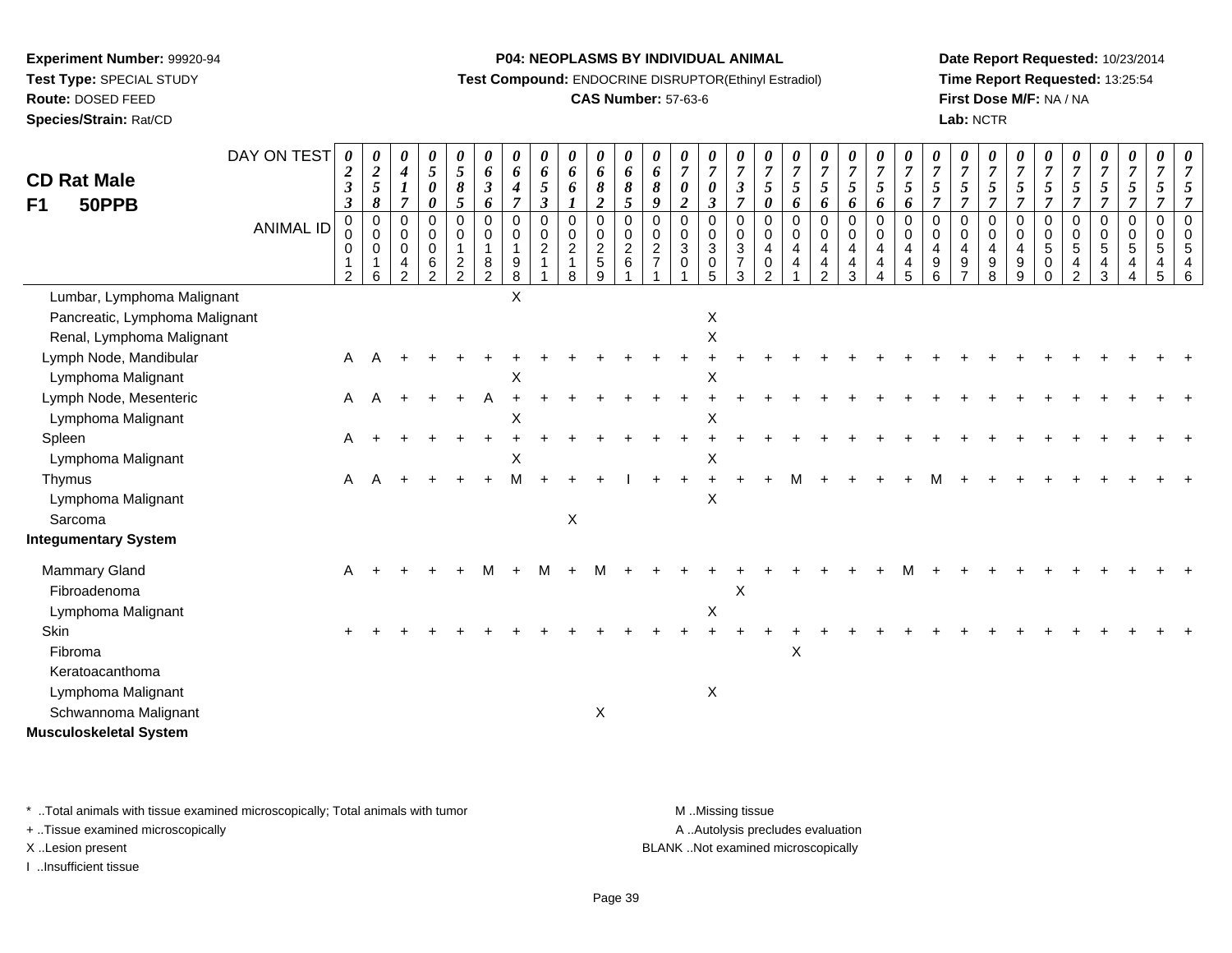**Test Type:** SPECIAL STUDY

**Route:** DOSED FEED

**Species/Strain:** Rat/CD

#### **P04: NEOPLASMS BY INDIVIDUAL ANIMAL**

**Test Compound:** ENDOCRINE DISRUPTOR(Ethinyl Estradiol)

### **CAS Number:** 57-63-6

**Date Report Requested:** 10/23/2014**Time Report Requested:** 13:25:55**First Dose M/F:** NA / NA**Lab:** NCTR

| <b>CD Rat Male</b><br>50PPB<br>F <sub>1</sub> | DAY ON TEST      | 0<br>$\boldsymbol{2}$<br>$\mathfrak{z}$<br>$\boldsymbol{\beta}$ | $\boldsymbol{\theta}$<br>$\boldsymbol{2}$<br>$\mathfrak{s}$<br>$\boldsymbol{\delta}$ | $\boldsymbol{\theta}$<br>$\boldsymbol{4}$<br>$\boldsymbol{l}$<br>$\overline{7}$ | 0<br>$\mathfrak{z}$<br>$\boldsymbol{\theta}$<br>0 | 0<br>$\sqrt{5}$<br>$\pmb{8}$<br>$\sqrt{5}$                           | 0<br>6<br>$\boldsymbol{\beta}$<br>6      | $\boldsymbol{\theta}$<br>6<br>$\boldsymbol{4}$<br>$\overline{7}$ | 0<br>6<br>$\sqrt{5}$<br>$\boldsymbol{\beta}$                | $\boldsymbol{\theta}$<br>6<br>6                                | 0<br>6<br>$\pmb{8}$<br>$\boldsymbol{2}$                       | 0<br>$\boldsymbol{6}$<br>$\boldsymbol{\delta}$<br>$\mathfrak{s}$ | $\boldsymbol{\theta}$<br>6<br>8<br>9                          | 0<br>$\overline{7}$<br>0<br>$\boldsymbol{2}$ | 0<br>$\overline{7}$<br>$\boldsymbol{\theta}$<br>$\boldsymbol{\beta}$ | $\boldsymbol{\theta}$<br>$\overline{7}$<br>$\boldsymbol{\beta}$<br>$\overline{7}$ | $\boldsymbol{\theta}$<br>$\overline{7}$<br>$\mathfrak{s}$<br>$\boldsymbol{\theta}$ | $\boldsymbol{\theta}$<br>$\overline{7}$<br>5<br>6              | $\frac{\theta}{7}$<br>$5\overline{)}$<br>6 | $\boldsymbol{\theta}$<br>$\overline{7}$<br>$\mathfrak{s}$<br>6    | 0<br>$\overline{7}$<br>5<br>6                       | $\boldsymbol{\theta}$<br>$\overline{7}$<br>5<br>6   | $\boldsymbol{\theta}$<br>$\overline{7}$<br>5<br>$\overline{7}$ | 0<br>$\overline{7}$<br>5<br>$\overline{7}$ | $\boldsymbol{\theta}$<br>$\overline{7}$<br>5<br>$\overline{7}$ | $\boldsymbol{\theta}$<br>$\overline{7}$<br>$5\overline{)}$<br>$\overline{7}$ | $\boldsymbol{\theta}$<br>$\overline{7}$<br>$\overline{\mathbf{5}}$<br>$\overline{7}$ | 0<br>$\overline{7}$<br>$5\overline{)}$<br>$\overline{7}$ | $\frac{\boldsymbol{0}}{7}$<br>$\mathfrak{S}$<br>$\overline{7}$ | $\frac{\theta}{7}$<br>5<br>$\overline{7}$ | 0<br>$\overline{7}$<br>5<br>$\overline{7}$   | 0<br>7<br>5                               |
|-----------------------------------------------|------------------|-----------------------------------------------------------------|--------------------------------------------------------------------------------------|---------------------------------------------------------------------------------|---------------------------------------------------|----------------------------------------------------------------------|------------------------------------------|------------------------------------------------------------------|-------------------------------------------------------------|----------------------------------------------------------------|---------------------------------------------------------------|------------------------------------------------------------------|---------------------------------------------------------------|----------------------------------------------|----------------------------------------------------------------------|-----------------------------------------------------------------------------------|------------------------------------------------------------------------------------|----------------------------------------------------------------|--------------------------------------------|-------------------------------------------------------------------|-----------------------------------------------------|-----------------------------------------------------|----------------------------------------------------------------|--------------------------------------------|----------------------------------------------------------------|------------------------------------------------------------------------------|--------------------------------------------------------------------------------------|----------------------------------------------------------|----------------------------------------------------------------|-------------------------------------------|----------------------------------------------|-------------------------------------------|
|                                               | <b>ANIMAL ID</b> | 0<br>$\pmb{0}$<br>$\mathbf 0$<br>-1<br>$\overline{2}$           | $\mathbf 0$<br>$\mathbf 0$<br>0<br>6                                                 | $\mathbf 0$<br>$\mathbf 0$<br>$\mathbf 0$<br>4<br>$\mathcal{P}$                 | $\Omega$<br>0<br>$\Omega$<br>6<br>$\mathcal{P}$   | 0<br>$\pmb{0}$<br>$\mathbf{1}$<br>$\boldsymbol{2}$<br>$\overline{2}$ | $\pmb{0}$<br>0<br>$\mathbf{1}$<br>8<br>2 | $\mathbf 0$<br>0<br>9<br>8                                       | $\mathbf 0$<br>$\begin{smallmatrix} 0\\2 \end{smallmatrix}$ | $\pmb{0}$<br>$\begin{smallmatrix} 0\\2 \end{smallmatrix}$<br>8 | $\mathsf 0$<br>$\pmb{0}$<br>$\overline{2}$<br>$\sqrt{5}$<br>9 | $\mathbf 0$<br>0<br>$\overline{2}$<br>6                          | $\Omega$<br>$\mathbf 0$<br>$\boldsymbol{2}$<br>$\overline{7}$ | $\Omega$<br>0<br>3<br>$\mathbf 0$            | 0<br>0<br>$\mathbf{3}$<br>$\pmb{0}$<br>5                             | $\mathbf 0$<br>$\begin{array}{c} 0 \\ 3 \\ 7 \end{array}$<br>3                    | $\mathbf 0$<br>0<br>$\overline{4}$<br>$\mathbf 0$<br>2                             | $\mathbf 0$<br>$\mathbf 0$<br>$\overline{4}$<br>$\overline{4}$ | 0<br>0<br>4<br>4<br>$\overline{2}$         | $\mathbf 0$<br>$\pmb{0}$<br>$\overline{4}$<br>$\overline{4}$<br>3 | $\Omega$<br>$\mathbf 0$<br>$\overline{4}$<br>4<br>Δ | $\Omega$<br>$\mathbf 0$<br>$\overline{4}$<br>4<br>5 | $\mathbf 0$<br>$\mathbf 0$<br>$\overline{4}$<br>9<br>6         | 0<br>0<br>4<br>$\boldsymbol{9}$            | $\mathbf 0$<br>$\mathbf 0$<br>$\overline{4}$<br>$9\,$<br>8     | 0<br>0<br>4<br>9<br>9                                                        | $\mathbf 0$<br>$\mathbf 0$<br>5<br>$\mathbf 0$                                       | $\mathbf 0$<br>0<br>5<br>4<br>2                          | $\pmb{0}$<br>$\overline{0}$<br>$\sqrt{5}$<br>4<br>3            | 0<br>0<br>5<br>4                          | $\mathbf 0$<br>0<br>5<br>$\overline{4}$<br>5 | $\Omega$<br>0<br>5<br>$\overline{4}$<br>6 |
| <b>Bone</b>                                   |                  |                                                                 |                                                                                      |                                                                                 |                                                   |                                                                      |                                          |                                                                  |                                                             |                                                                |                                                               |                                                                  |                                                               |                                              | $+$                                                                  |                                                                                   |                                                                                    |                                                                |                                            |                                                                   |                                                     |                                                     |                                                                |                                            |                                                                |                                                                              |                                                                                      |                                                          |                                                                |                                           |                                              |                                           |
| Bone, Femur                                   |                  |                                                                 |                                                                                      |                                                                                 |                                                   |                                                                      |                                          |                                                                  |                                                             |                                                                |                                                               |                                                                  |                                                               |                                              |                                                                      |                                                                                   |                                                                                    |                                                                |                                            |                                                                   |                                                     |                                                     |                                                                |                                            |                                                                |                                                                              |                                                                                      |                                                          |                                                                |                                           |                                              |                                           |
| <b>Skeletal Muscle</b>                        |                  |                                                                 |                                                                                      |                                                                                 |                                                   |                                                                      |                                          |                                                                  |                                                             |                                                                |                                                               |                                                                  |                                                               | $\ddot{}$                                    |                                                                      |                                                                                   |                                                                                    |                                                                |                                            |                                                                   |                                                     |                                                     |                                                                |                                            |                                                                |                                                                              |                                                                                      |                                                          |                                                                |                                           |                                              |                                           |
| <b>Nervous System</b>                         |                  |                                                                 |                                                                                      |                                                                                 |                                                   |                                                                      |                                          |                                                                  |                                                             |                                                                |                                                               |                                                                  |                                                               |                                              |                                                                      |                                                                                   |                                                                                    |                                                                |                                            |                                                                   |                                                     |                                                     |                                                                |                                            |                                                                |                                                                              |                                                                                      |                                                          |                                                                |                                           |                                              |                                           |
| Brain, Brain Stem<br>Lymphoma Malignant       |                  |                                                                 |                                                                                      |                                                                                 |                                                   |                                                                      |                                          |                                                                  |                                                             |                                                                |                                                               |                                                                  |                                                               |                                              | X                                                                    |                                                                                   |                                                                                    |                                                                |                                            |                                                                   |                                                     |                                                     |                                                                |                                            |                                                                |                                                                              |                                                                                      |                                                          |                                                                |                                           |                                              |                                           |
| Brain, Cerebellum                             |                  |                                                                 |                                                                                      |                                                                                 |                                                   |                                                                      |                                          |                                                                  |                                                             |                                                                |                                                               |                                                                  |                                                               |                                              |                                                                      |                                                                                   |                                                                                    |                                                                |                                            |                                                                   |                                                     |                                                     |                                                                |                                            |                                                                |                                                                              |                                                                                      |                                                          |                                                                |                                           |                                              |                                           |
| Brain, Cerebrum                               |                  |                                                                 |                                                                                      |                                                                                 |                                                   |                                                                      |                                          |                                                                  |                                                             |                                                                |                                                               |                                                                  |                                                               |                                              |                                                                      |                                                                                   |                                                                                    |                                                                |                                            |                                                                   |                                                     |                                                     |                                                                |                                            |                                                                |                                                                              |                                                                                      |                                                          |                                                                |                                           |                                              |                                           |
| <b>Peripheral Nerve</b>                       |                  |                                                                 |                                                                                      | $\pm$                                                                           |                                                   |                                                                      |                                          |                                                                  |                                                             |                                                                |                                                               |                                                                  |                                                               | $\ddot{}$                                    |                                                                      |                                                                                   |                                                                                    |                                                                |                                            |                                                                   |                                                     |                                                     |                                                                |                                            |                                                                |                                                                              |                                                                                      |                                                          |                                                                |                                           |                                              |                                           |
| Spinal Cord                                   |                  |                                                                 |                                                                                      | A                                                                               |                                                   |                                                                      |                                          |                                                                  |                                                             |                                                                |                                                               |                                                                  |                                                               | A                                            |                                                                      |                                                                                   |                                                                                    |                                                                |                                            |                                                                   |                                                     |                                                     |                                                                |                                            |                                                                |                                                                              |                                                                                      |                                                          |                                                                |                                           |                                              |                                           |
| <b>Respiratory System</b>                     |                  |                                                                 |                                                                                      |                                                                                 |                                                   |                                                                      |                                          |                                                                  |                                                             |                                                                |                                                               |                                                                  |                                                               |                                              |                                                                      |                                                                                   |                                                                                    |                                                                |                                            |                                                                   |                                                     |                                                     |                                                                |                                            |                                                                |                                                                              |                                                                                      |                                                          |                                                                |                                           |                                              |                                           |
| Lung<br>Lymphoma Malignant                    |                  | $\mathsf{A}$                                                    | A                                                                                    |                                                                                 |                                                   |                                                                      |                                          | X                                                                |                                                             |                                                                |                                                               |                                                                  |                                                               |                                              | X                                                                    |                                                                                   |                                                                                    |                                                                |                                            |                                                                   |                                                     |                                                     |                                                                |                                            |                                                                |                                                                              |                                                                                      |                                                          |                                                                |                                           |                                              |                                           |
| Sarcoma, Metastatic, Thymus                   |                  |                                                                 |                                                                                      |                                                                                 |                                                   |                                                                      |                                          |                                                                  |                                                             | $\pmb{\times}$                                                 |                                                               |                                                                  |                                                               |                                              |                                                                      |                                                                                   |                                                                                    |                                                                |                                            |                                                                   |                                                     |                                                     |                                                                |                                            |                                                                |                                                                              |                                                                                      |                                                          |                                                                |                                           |                                              |                                           |
| Nose                                          |                  | A                                                               |                                                                                      |                                                                                 |                                                   |                                                                      |                                          |                                                                  |                                                             |                                                                |                                                               |                                                                  |                                                               |                                              |                                                                      |                                                                                   |                                                                                    |                                                                |                                            |                                                                   |                                                     |                                                     |                                                                |                                            |                                                                |                                                                              |                                                                                      |                                                          |                                                                |                                           |                                              |                                           |
| Lymphoma Malignant                            |                  |                                                                 |                                                                                      |                                                                                 |                                                   |                                                                      |                                          |                                                                  |                                                             |                                                                |                                                               |                                                                  |                                                               |                                              | X                                                                    |                                                                                   |                                                                                    |                                                                |                                            |                                                                   |                                                     |                                                     |                                                                |                                            |                                                                |                                                                              |                                                                                      |                                                          |                                                                |                                           |                                              |                                           |
| Trachea                                       |                  |                                                                 |                                                                                      |                                                                                 |                                                   |                                                                      |                                          |                                                                  |                                                             |                                                                |                                                               |                                                                  |                                                               |                                              |                                                                      |                                                                                   |                                                                                    |                                                                |                                            |                                                                   |                                                     |                                                     |                                                                |                                            |                                                                |                                                                              |                                                                                      |                                                          |                                                                |                                           |                                              |                                           |
| <b>Special Senses System</b>                  |                  |                                                                 |                                                                                      |                                                                                 |                                                   |                                                                      |                                          |                                                                  |                                                             |                                                                |                                                               |                                                                  |                                                               |                                              |                                                                      |                                                                                   |                                                                                    |                                                                |                                            |                                                                   |                                                     |                                                     |                                                                |                                            |                                                                |                                                                              |                                                                                      |                                                          |                                                                |                                           |                                              |                                           |
| Eye<br>Lymphoma Malignant                     |                  | A                                                               |                                                                                      |                                                                                 |                                                   |                                                                      |                                          |                                                                  |                                                             |                                                                |                                                               |                                                                  |                                                               |                                              | X                                                                    |                                                                                   |                                                                                    |                                                                |                                            |                                                                   |                                                     |                                                     |                                                                |                                            |                                                                |                                                                              |                                                                                      |                                                          |                                                                |                                           |                                              |                                           |

\* ..Total animals with tissue examined microscopically; Total animals with tumor **M** . Missing tissue M ..Missing tissue

+ ..Tissue examined microscopically

I ..Insufficient tissue

A ..Autolysis precludes evaluation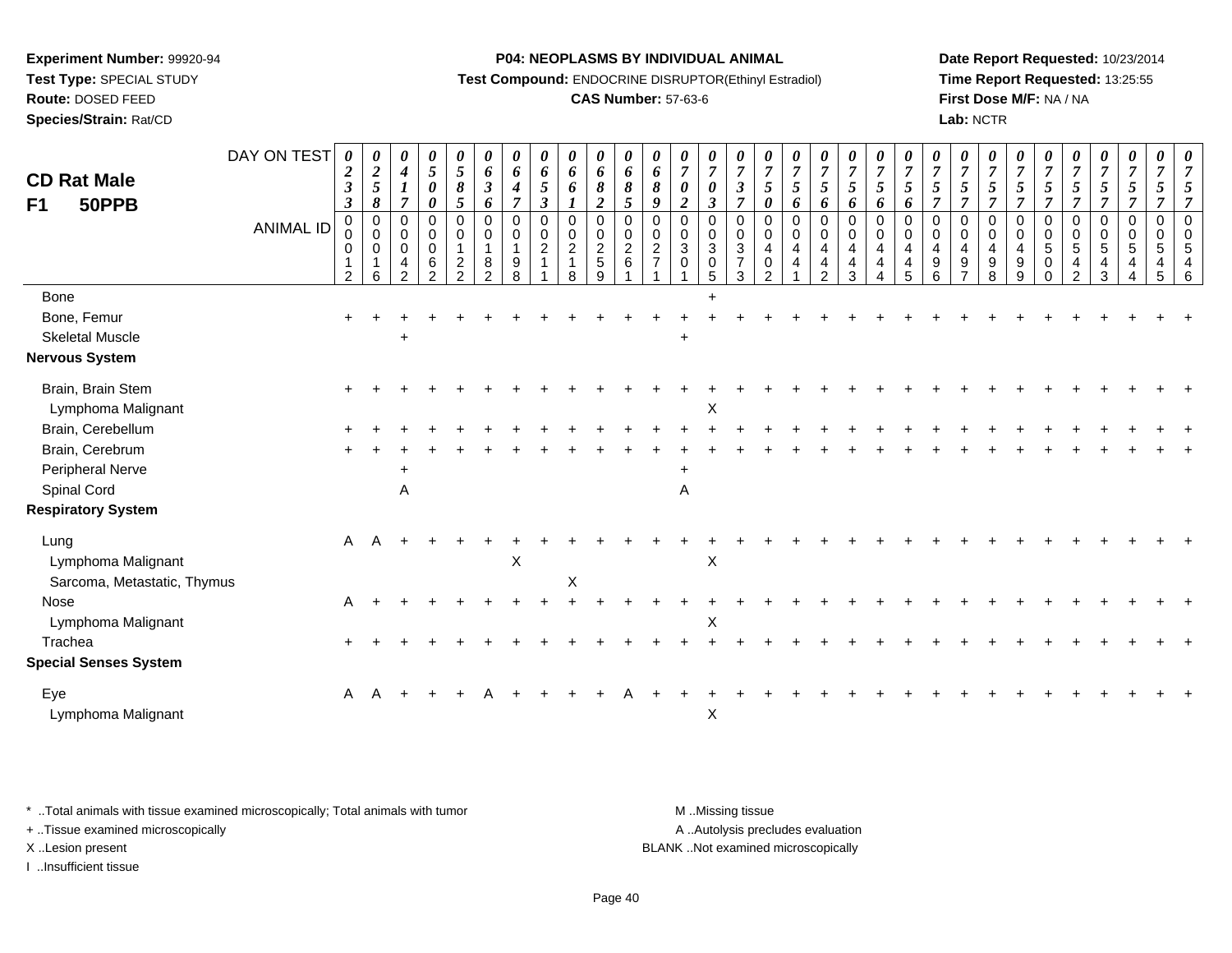**Test Type:** SPECIAL STUDY

**Route:** DOSED FEED

**Species/Strain:** Rat/CD

#### **P04: NEOPLASMS BY INDIVIDUAL ANIMAL**

**Test Compound:** ENDOCRINE DISRUPTOR(Ethinyl Estradiol)

### **CAS Number:** 57-63-6

**Date Report Requested:** 10/23/2014**Time Report Requested:** 13:25:55**First Dose M/F:** NA / NA**Lab:** NCTR

| <b>CD Rat Male</b><br>50PPB<br>F1                                                                                                                                                                                                 | DAY ON TEST<br><b>ANIMAL ID</b> | 0<br>$\boldsymbol{2}$<br>$\boldsymbol{\beta}$<br>$\boldsymbol{\beta}$<br>0<br>$\mathbf 0$<br>0<br>1<br>$\overline{2}$ | 0<br>$\boldsymbol{2}$<br>5<br>8<br>0<br>$\mathbf 0$<br>$\mathbf 0$<br>1<br>6 | 0<br>4<br>$\overline{7}$<br>0<br>0<br>$\mathbf 0$<br>4<br>$\mathfrak{p}$ | $\boldsymbol{\theta}$<br>$\mathfrak{s}$<br>$\boldsymbol{\theta}$<br>0<br>0<br>0<br>$\mathbf 0$<br>$\,6$<br>$\mathfrak{p}$ | $\boldsymbol{\theta}$<br>5<br>8<br>5<br>$\Omega$<br>0<br>2<br>$\Omega$ | 0<br>6<br>$\boldsymbol{\beta}$<br>6<br>0<br>0<br>8<br>$\mathfrak{p}$ | 0<br>6<br>$\boldsymbol{4}$<br>$\overline{7}$<br>$\mathbf 0$<br>$\pmb{0}$<br>$\overline{1}$<br>9<br>8 | 0<br>6<br>5<br>$\mathbf{3}$<br>0<br>0<br>$\overline{c}$ | $\boldsymbol{\theta}$<br>6<br>6<br>$\boldsymbol{l}$<br>$\mathbf 0$<br>0<br>$\overline{2}$<br>8 | 0<br>6<br>8<br>$\overline{c}$<br>0<br>0<br>$\overline{c}$<br>5<br>$\mathbf{Q}$ | 0<br>6<br>$\pmb{8}$<br>$5\overline{)}$<br>0<br>$\frac{0}{2}$<br>$\,6\,$ | 0<br>6<br>8<br>9<br>$\pmb{0}$<br>$\mathsf{O}\xspace$<br>$\overline{c}$<br>$\overline{7}$ | $\overline{7}$<br>0<br>$\boldsymbol{2}$<br>0<br>$\mathbf 0$<br>$\mathbf{3}$<br>$\Omega$ | $\boldsymbol{\theta}$<br>$\overline{7}$<br>$\boldsymbol{\theta}$<br>$\mathfrak{z}$<br>$\mathbf 0$<br>$\mathbf 0$<br>$\mathbf{3}$<br>$\pmb{0}$<br>5 | 0<br>$\overline{7}$<br>$\boldsymbol{\beta}$<br>$\overline{7}$<br>0<br>0<br>$\mathbf{3}$<br>$\overline{7}$<br>3 | $\boldsymbol{\theta}$<br>$\overline{7}$<br>$\mathfrak{s}$<br>$\boldsymbol{\theta}$<br>$\mathbf 0$<br>$\mathbf 0$<br>$\overline{a}$<br>$\pmb{0}$<br>$\mathcal{P}$ | $\boldsymbol{\theta}$<br>$\overline{7}$<br>$5\overline{)}$<br>6<br>0<br>$\mathbf 0$<br>4<br>4 | $\boldsymbol{\theta}$<br>$\overline{7}$<br>$\overline{5}$<br>6<br>0<br>0<br>$\overline{4}$<br>4<br>$\mathcal{P}$ | 0<br>$\overline{7}$<br>5<br>6<br>0<br>0<br>4<br>4<br>3 | 0<br>$\boldsymbol{7}$<br>5<br>6<br>0<br>$\pmb{0}$<br>$\overline{\mathbf{4}}$<br>$\overline{\mathbf{4}}$<br>$\Delta$ | 0<br>$\boldsymbol{7}$<br>5<br>6<br>0<br>$\pmb{0}$<br>$\overline{4}$<br>$\overline{\mathbf{4}}$<br>5 | $\boldsymbol{\theta}$<br>$\overline{7}$<br>5<br>$\overline{7}$<br>0<br>$\mathsf{O}\xspace$<br>$\overline{4}$<br>$9\,$<br>6 | $\boldsymbol{\theta}$<br>$\overline{7}$<br>5<br>$\overline{7}$<br>$\Omega$<br>4<br>9 | $\frac{\boldsymbol{\theta}}{\boldsymbol{7}}$<br>$\mathfrak{s}$<br>$\overline{7}$<br>0<br>$\mathbf 0$<br>4<br>9<br>8 | 0<br>$\overline{7}$<br>5<br>$\overline{7}$<br>0<br>$\mathbf 0$<br>$\overline{4}$<br>$\boldsymbol{9}$<br>9 | $\boldsymbol{\theta}$<br>$\overline{7}$<br>5<br>$\overline{7}$<br>0<br>0<br>$\sqrt{5}$<br>0<br>$\Omega$ | 5<br>$\overline{7}$<br>$\Omega$<br>0<br>5<br>4<br>$\mathfrak{p}$ | $\boldsymbol{\theta}$<br>$\overline{7}$<br>$\mathfrak{s}$<br>$\overline{7}$<br>0<br>$\mathbf 0$<br>5<br>4<br>3 | 0<br>$\overline{7}$<br>5<br>$\overline{7}$<br>0<br>$\mathbf 0$<br>5<br>4 | $\boldsymbol{\theta}$<br>$\overline{7}$<br>5<br>0<br>$\mathbf 0$<br>5<br>4<br>5 | 6 |
|-----------------------------------------------------------------------------------------------------------------------------------------------------------------------------------------------------------------------------------|---------------------------------|-----------------------------------------------------------------------------------------------------------------------|------------------------------------------------------------------------------|--------------------------------------------------------------------------|---------------------------------------------------------------------------------------------------------------------------|------------------------------------------------------------------------|----------------------------------------------------------------------|------------------------------------------------------------------------------------------------------|---------------------------------------------------------|------------------------------------------------------------------------------------------------|--------------------------------------------------------------------------------|-------------------------------------------------------------------------|------------------------------------------------------------------------------------------|-----------------------------------------------------------------------------------------|----------------------------------------------------------------------------------------------------------------------------------------------------|----------------------------------------------------------------------------------------------------------------|------------------------------------------------------------------------------------------------------------------------------------------------------------------|-----------------------------------------------------------------------------------------------|------------------------------------------------------------------------------------------------------------------|--------------------------------------------------------|---------------------------------------------------------------------------------------------------------------------|-----------------------------------------------------------------------------------------------------|----------------------------------------------------------------------------------------------------------------------------|--------------------------------------------------------------------------------------|---------------------------------------------------------------------------------------------------------------------|-----------------------------------------------------------------------------------------------------------|---------------------------------------------------------------------------------------------------------|------------------------------------------------------------------|----------------------------------------------------------------------------------------------------------------|--------------------------------------------------------------------------|---------------------------------------------------------------------------------|---|
| Retrobulbar, Squamous Cell Carcinoma,<br>Deep Invasion<br>Harderian Gland<br>Lymphoma Malignant<br><b>Lacrimal Gland</b><br>Lymphoma Malignant<br>Zymbal's Gland<br>Carcinoma<br>Squamous Cell Carcinoma<br><b>Urinary System</b> |                                 | A                                                                                                                     |                                                                              |                                                                          |                                                                                                                           |                                                                        |                                                                      |                                                                                                      | $\ddot{}$<br>X                                          |                                                                                                |                                                                                |                                                                         |                                                                                          | $+$                                                                                     | X<br>X                                                                                                                                             | X                                                                                                              |                                                                                                                                                                  |                                                                                               |                                                                                                                  |                                                        |                                                                                                                     |                                                                                                     |                                                                                                                            |                                                                                      |                                                                                                                     |                                                                                                           |                                                                                                         |                                                                  |                                                                                                                |                                                                          |                                                                                 |   |
| Kidney<br>Bilateral, Renal Tubule, Carcinoma<br>Lymphoma Malignant<br>Mesenchymal Tumor Malignant<br>Urethra<br><b>Urinary Bladder</b><br><b>SYSTEMIC LESIONS</b>                                                                 |                                 | A<br>A                                                                                                                |                                                                              | $\ddot{}$                                                                | X                                                                                                                         |                                                                        |                                                                      | $\pmb{\times}$                                                                                       |                                                         |                                                                                                |                                                                                |                                                                         |                                                                                          |                                                                                         | X                                                                                                                                                  |                                                                                                                |                                                                                                                                                                  |                                                                                               |                                                                                                                  |                                                        |                                                                                                                     |                                                                                                     |                                                                                                                            |                                                                                      | $\pmb{\times}$                                                                                                      |                                                                                                           |                                                                                                         |                                                                  |                                                                                                                |                                                                          |                                                                                 |   |
| Multiple Organ<br>Lymphoma Malignant                                                                                                                                                                                              |                                 |                                                                                                                       |                                                                              |                                                                          |                                                                                                                           |                                                                        |                                                                      | X                                                                                                    |                                                         |                                                                                                |                                                                                |                                                                         |                                                                                          |                                                                                         | X                                                                                                                                                  |                                                                                                                |                                                                                                                                                                  |                                                                                               |                                                                                                                  |                                                        |                                                                                                                     |                                                                                                     |                                                                                                                            |                                                                                      |                                                                                                                     |                                                                                                           |                                                                                                         |                                                                  |                                                                                                                |                                                                          |                                                                                 |   |

\* ..Total animals with tissue examined microscopically; Total animals with tumor **M** . Missing tissue M ..Missing tissue

+ ..Tissue examined microscopically

I ..Insufficient tissue

A ..Autolysis precludes evaluation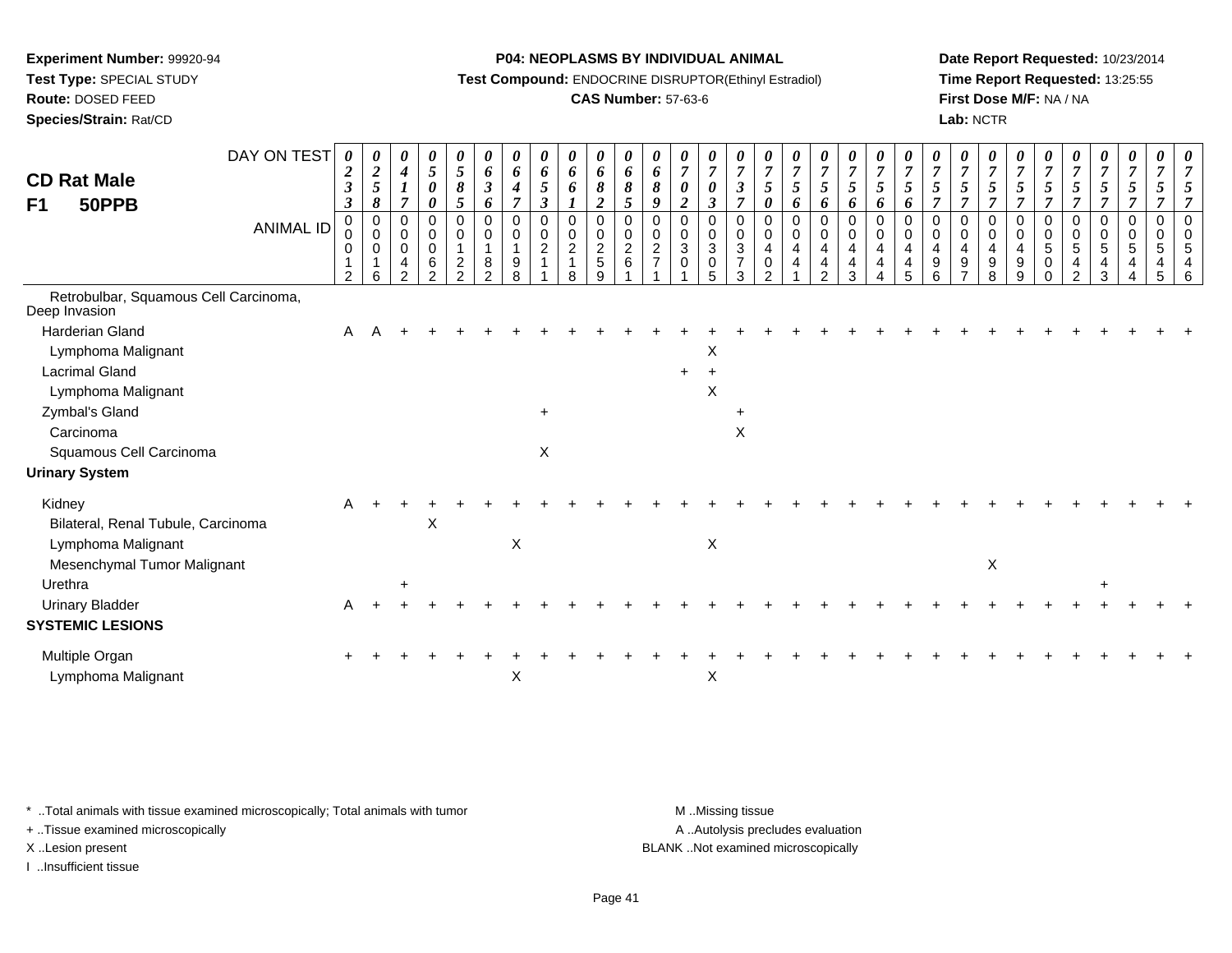**Route:** DOSED FEED

**Species/Strain:** Rat/CD

#### **P04: NEOPLASMS BY INDIVIDUAL ANIMAL**

**Test Compound:** ENDOCRINE DISRUPTOR(Ethinyl Estradiol)

### **CAS Number:** 57-63-6

**Date Report Requested:** 10/23/2014**Time Report Requested:** 13:25:55**First Dose M/F:** NA / NA**Lab:** NCTR

| <b>CD Rat Male</b><br>50PPB<br>F <sub>1</sub> | DAY ON TEST      | 0<br>7<br>5<br>$\pmb{8}$      | 0<br>$\overline{7}$<br>5<br>8        | 0<br>$\overline{7}$<br>5<br>8   | 0<br>$\overline{7}$<br>5<br>8      | 0<br>$\boldsymbol{7}$<br>5<br>8 | 0<br>$\boldsymbol{7}$<br>$\mathfrak{s}$<br>8        | 0<br>$\overline{7}$<br>6<br>$\boldsymbol{2}$ | 0<br>$\overline{7}$<br>6<br>1 | 0<br>$\overline{7}$<br>6<br>1              | 0<br>$\overline{7}$<br>6<br>1 | 0<br>$\overline{7}$<br>6<br>$\boldsymbol{2}$       | 0<br>$\overline{7}$<br>6<br>$\overline{2}$ | 0<br>$\overline{7}$<br>6<br>$\boldsymbol{2}$                | 0<br>$\overline{7}$<br>6<br>$\overline{c}$ | 0<br>$\overline{7}$<br>6<br>$\overline{c}$ | 0<br>$\overline{7}$<br>6<br>$\boldsymbol{2}$                       | 0<br>$\overline{7}$<br>6<br>$\boldsymbol{2}$        | 0<br>$\overline{7}$<br>6<br>$\boldsymbol{\beta}$     | 0<br>7<br>5<br>6 |                       |
|-----------------------------------------------|------------------|-------------------------------|--------------------------------------|---------------------------------|------------------------------------|---------------------------------|-----------------------------------------------------|----------------------------------------------|-------------------------------|--------------------------------------------|-------------------------------|----------------------------------------------------|--------------------------------------------|-------------------------------------------------------------|--------------------------------------------|--------------------------------------------|--------------------------------------------------------------------|-----------------------------------------------------|------------------------------------------------------|------------------|-----------------------|
|                                               | <b>ANIMAL ID</b> | $\pmb{0}$<br>0<br>5<br>9<br>4 | 0<br>0<br>5<br>$\boldsymbol{9}$<br>5 | 0<br>$\mathbf 0$<br>5<br>9<br>6 | 0<br>0<br>5<br>9<br>$\overline{7}$ | 0<br>0<br>6<br>$\mathbf 0$<br>4 | $\mathbf 0$<br>$\mathbf 0$<br>6<br>$\mathbf 0$<br>6 | $\mathbf 0$<br>0<br>6<br>4<br>8              | 0<br>0<br>6<br>4<br>9         | $\mathbf 0$<br>0<br>$\,6$<br>5<br>$\Omega$ | $\mathbf 0$<br>0<br>6<br>5    | $\mathbf 0$<br>0<br>$\,6$<br>$\boldsymbol{9}$<br>5 | $\mathbf 0$<br>$\mathbf 0$<br>6<br>9<br>6  | $\mathbf 0$<br>0<br>6<br>$\boldsymbol{9}$<br>$\overline{7}$ | 0<br>0<br>6<br>9<br>8                      | 0<br>0<br>$\,6$<br>$\boldsymbol{9}$<br>9   | $\mathbf 0$<br>0<br>$\overline{7}$<br>$\overline{\mathbf{4}}$<br>9 | $\mathbf 0$<br>0<br>$\overline{7}$<br>5<br>$\Omega$ | $\mathbf 0$<br>0<br>$\bf8$<br>$\,0\,$<br>$\mathbf 0$ | 0<br>0<br>8<br>0 | <i><b>*TOTALS</b></i> |
| <b>Alimentary System</b>                      |                  |                               |                                      |                                 |                                    |                                 |                                                     |                                              |                               |                                            |                               |                                                    |                                            |                                                             |                                            |                                            |                                                                    |                                                     |                                                      |                  |                       |
| Esophagus                                     |                  |                               |                                      |                                 |                                    |                                 |                                                     |                                              |                               |                                            |                               |                                                    |                                            |                                                             |                                            |                                            |                                                                    |                                                     |                                                      |                  | 50                    |
| Intestine Large, Cecum                        |                  |                               |                                      |                                 |                                    |                                 |                                                     |                                              |                               |                                            |                               |                                                    |                                            |                                                             |                                            |                                            |                                                                    |                                                     |                                                      |                  | 46                    |
| Lymphoma Malignant                            |                  |                               |                                      |                                 |                                    |                                 |                                                     |                                              |                               |                                            |                               |                                                    |                                            |                                                             |                                            |                                            |                                                                    |                                                     |                                                      |                  | -1                    |
| Intestine Large, Colon                        |                  |                               |                                      |                                 |                                    |                                 |                                                     |                                              |                               |                                            |                               |                                                    |                                            |                                                             |                                            |                                            |                                                                    |                                                     |                                                      |                  | 47                    |
| Lymphoma Malignant                            |                  |                               |                                      |                                 |                                    |                                 |                                                     |                                              |                               |                                            |                               |                                                    |                                            |                                                             |                                            |                                            |                                                                    |                                                     |                                                      |                  | $\overline{c}$        |
| Intestine Large, Rectum                       |                  |                               |                                      |                                 |                                    |                                 |                                                     |                                              |                               |                                            |                               |                                                    |                                            |                                                             |                                            |                                            |                                                                    |                                                     |                                                      |                  | 46                    |
| Intestine Small, Duodenum                     |                  |                               |                                      |                                 |                                    |                                 |                                                     |                                              |                               |                                            |                               |                                                    |                                            |                                                             |                                            |                                            |                                                                    |                                                     |                                                      |                  | 47                    |
| Intestine Small, Ileum                        |                  |                               |                                      |                                 |                                    |                                 |                                                     |                                              |                               |                                            |                               |                                                    |                                            |                                                             |                                            |                                            |                                                                    |                                                     |                                                      |                  | 46                    |
| Lymphoma Malignant                            |                  |                               |                                      |                                 |                                    |                                 |                                                     |                                              |                               |                                            |                               |                                                    |                                            |                                                             |                                            |                                            |                                                                    |                                                     |                                                      |                  | $\mathbf{1}$          |
| Intestine Small, Jejunum                      |                  |                               |                                      |                                 |                                    |                                 |                                                     |                                              |                               |                                            |                               |                                                    |                                            |                                                             |                                            |                                            |                                                                    |                                                     |                                                      |                  | 46                    |
| Lymphoma Malignant                            |                  |                               |                                      |                                 |                                    |                                 |                                                     |                                              |                               |                                            |                               |                                                    |                                            |                                                             |                                            |                                            |                                                                    |                                                     |                                                      |                  | 1                     |
| Liver                                         |                  |                               |                                      |                                 |                                    |                                 |                                                     |                                              |                               |                                            |                               |                                                    |                                            |                                                             |                                            |                                            |                                                                    |                                                     |                                                      |                  | 49                    |
| Hepatocellular Carcinoma                      |                  |                               |                                      |                                 |                                    |                                 |                                                     |                                              |                               |                                            |                               |                                                    |                                            |                                                             |                                            |                                            |                                                                    |                                                     |                                                      |                  | $\mathbf{1}$          |
| Lymphoma Malignant                            |                  |                               |                                      |                                 |                                    |                                 |                                                     |                                              |                               |                                            |                               |                                                    |                                            |                                                             |                                            |                                            |                                                                    |                                                     |                                                      |                  | $\boldsymbol{2}$      |
| Mesentery                                     |                  |                               |                                      |                                 |                                    |                                 |                                                     |                                              |                               |                                            |                               |                                                    |                                            |                                                             |                                            |                                            |                                                                    |                                                     |                                                      |                  | $\mathbf{1}$          |
| Oral Mucosa                                   |                  |                               |                                      |                                 |                                    |                                 | $\ddot{}$                                           |                                              |                               |                                            |                               |                                                    |                                            |                                                             |                                            |                                            |                                                                    |                                                     | $\ddot{}$                                            |                  | 9                     |
| Squamous Cell Carcinoma                       |                  |                               |                                      |                                 |                                    |                                 | Χ                                                   |                                              |                               |                                            |                               |                                                    |                                            |                                                             |                                            |                                            |                                                                    |                                                     | X                                                    |                  | $\overline{7}$        |
| Pancreas                                      |                  |                               |                                      |                                 |                                    |                                 |                                                     |                                              |                               |                                            |                               |                                                    |                                            |                                                             |                                            |                                            |                                                                    |                                                     |                                                      |                  | 48                    |
| Lymphoma Malignant                            |                  |                               |                                      |                                 |                                    |                                 |                                                     |                                              |                               |                                            |                               |                                                    |                                            |                                                             |                                            |                                            |                                                                    |                                                     |                                                      |                  | $\overline{2}$        |
| <b>Salivary Glands</b>                        |                  |                               |                                      |                                 |                                    |                                 |                                                     |                                              |                               |                                            |                               |                                                    |                                            |                                                             |                                            |                                            |                                                                    |                                                     |                                                      |                  | 50                    |
| Stomach, Forestomach                          |                  |                               |                                      |                                 |                                    |                                 |                                                     |                                              |                               |                                            |                               |                                                    |                                            |                                                             |                                            |                                            |                                                                    |                                                     |                                                      |                  | 48                    |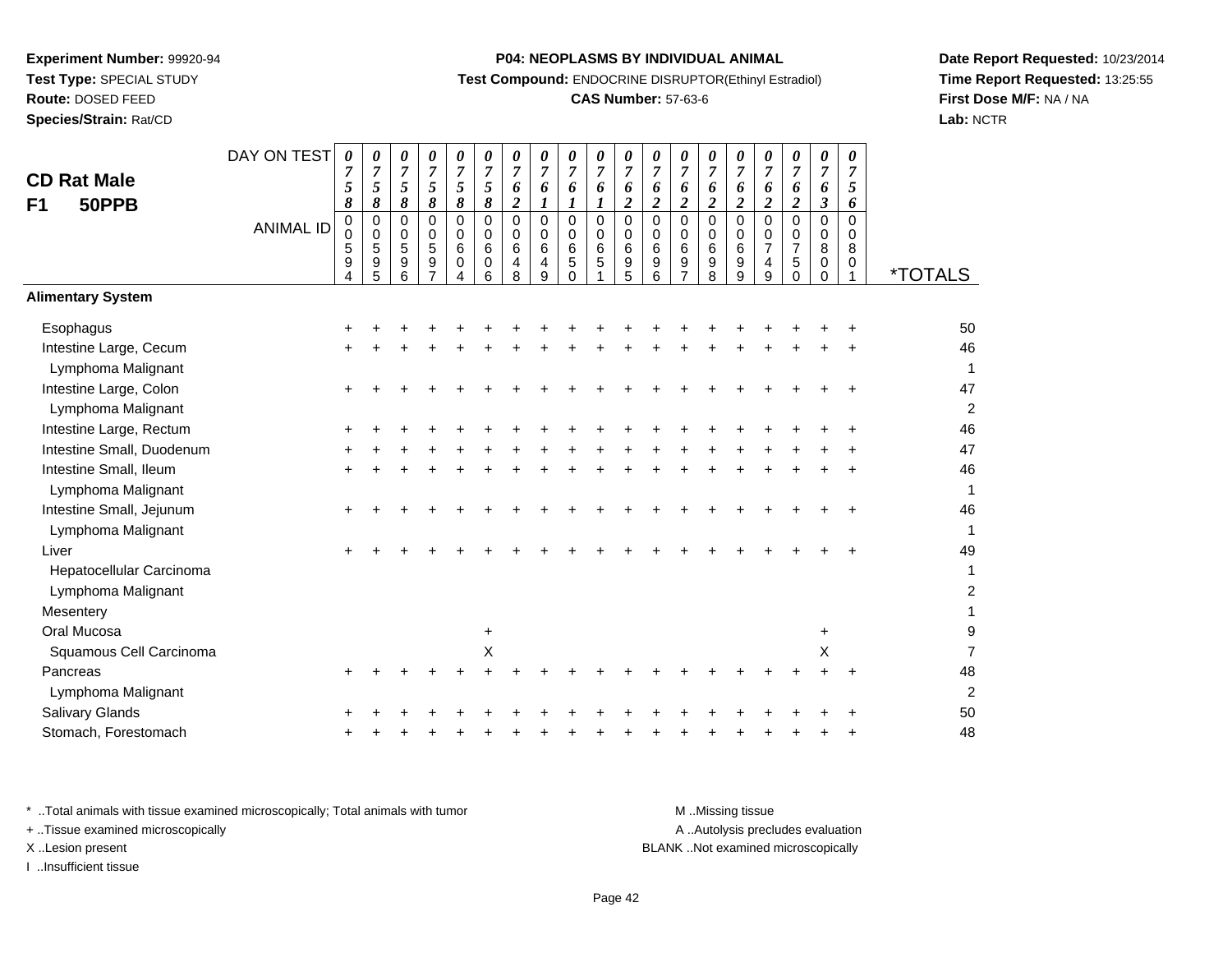**Route:** DOSED FEED

**Species/Strain:** Rat/CD

#### **P04: NEOPLASMS BY INDIVIDUAL ANIMAL**

**Test Compound:** ENDOCRINE DISRUPTOR(Ethinyl Estradiol)

### **CAS Number:** 57-63-6

**Date Report Requested:** 10/23/2014**Time Report Requested:** 13:25:55**First Dose M/F:** NA / NA**Lab:** NCTR

| <b>CD Rat Male</b><br>50PPB<br>F <sub>1</sub> | DAY ON TEST      | 0<br>7<br>5<br>8      | 0<br>$\overline{7}$<br>5<br>8 | 0<br>$\overline{7}$<br>5<br>8 | 0<br>$\boldsymbol{7}$<br>5<br>8    | 0<br>7<br>5<br>8      | 0<br>$\overline{7}$<br>$\mathfrak{s}$<br>$\pmb{8}$ | 0<br>7<br>6<br>$\boldsymbol{2}$ | 0<br>$\overline{7}$<br>6     | 0<br>$\overline{7}$<br>6<br>1 | 0<br>$\overline{7}$<br>6<br>1 | 0<br>7<br>6<br>$\boldsymbol{2}$                | 0<br>$\overline{7}$<br>6<br>$\boldsymbol{2}$ | 0<br>$\overline{7}$<br>6<br>$\boldsymbol{2}$ | 0<br>$\overline{7}$<br>6<br>$\overline{\mathbf{c}}$ | 0<br>$\overline{7}$<br>6<br>$\boldsymbol{2}$                              | 0<br>7<br>6<br>$\boldsymbol{2}$     | 0<br>7<br>6<br>$\boldsymbol{2}$           | 0<br>$\overline{7}$<br>6<br>3 | 0<br>$\overline{7}$<br>5<br>6 |                       |
|-----------------------------------------------|------------------|-----------------------|-------------------------------|-------------------------------|------------------------------------|-----------------------|----------------------------------------------------|---------------------------------|------------------------------|-------------------------------|-------------------------------|------------------------------------------------|----------------------------------------------|----------------------------------------------|-----------------------------------------------------|---------------------------------------------------------------------------|-------------------------------------|-------------------------------------------|-------------------------------|-------------------------------|-----------------------|
|                                               | <b>ANIMAL ID</b> | 0<br>0<br>5<br>9<br>4 | 0<br>0<br>5<br>9<br>5         | 0<br>0<br>5<br>9<br>6         | 0<br>0<br>5<br>9<br>$\overline{7}$ | 0<br>0<br>6<br>0<br>4 | $\Omega$<br>0<br>6<br>0<br>6                       | $\Omega$<br>0<br>6<br>4<br>8    | $\Omega$<br>0<br>6<br>4<br>9 | $\Omega$<br>0<br>6<br>5<br>0  | 0<br>0<br>$\,6\,$<br>5        | $\mathbf 0$<br>0<br>6<br>$\boldsymbol{9}$<br>5 | $\mathbf 0$<br>0<br>6<br>9<br>6              | 0<br>$\mathbf 0$<br>6<br>9<br>$\overline{7}$ | 0<br>0<br>6<br>9<br>8                               | $\mathbf 0$<br>0<br>$\,6$<br>$\begin{smallmatrix} 9\\9 \end{smallmatrix}$ | $\Omega$<br>$\Omega$<br>7<br>4<br>9 | $\mathbf 0$<br>0<br>7<br>5<br>$\mathbf 0$ | 0<br>0<br>8<br>0<br>0         | $\Omega$<br>0<br>8<br>0<br>1  | <i><b>*TOTALS</b></i> |
| Stomach, Glandular                            |                  | $\ddot{}$             | $\ddot{}$                     | $\ddot{}$                     | $\ddot{}$                          | $\ddot{}$             |                                                    | $\ddot{}$                       | $+$                          | $\ddot{}$                     | $\ddot{}$                     |                                                | $\ddot{}$                                    | $\ddot{}$                                    | +                                                   | $\ddot{}$                                                                 |                                     | $\ddot{}$                                 | $\ddot{}$                     | $\ddot{}$                     | 46                    |
| <b>Cardiovascular System</b>                  |                  |                       |                               |                               |                                    |                       |                                                    |                                 |                              |                               |                               |                                                |                                              |                                              |                                                     |                                                                           |                                     |                                           |                               |                               |                       |
| <b>Blood Vessel</b>                           |                  |                       |                               |                               |                                    |                       |                                                    |                                 |                              |                               |                               |                                                |                                              |                                              |                                                     |                                                                           |                                     |                                           |                               |                               | 50                    |
| Heart                                         |                  |                       |                               |                               |                                    |                       |                                                    |                                 |                              |                               |                               |                                                |                                              |                                              |                                                     |                                                                           |                                     |                                           |                               |                               | 50                    |
| Schwannoma Benign                             |                  |                       |                               |                               |                                    |                       |                                                    |                                 |                              |                               |                               |                                                |                                              |                                              |                                                     |                                                                           |                                     | Χ                                         |                               |                               | 1                     |
| <b>Endocrine System</b>                       |                  |                       |                               |                               |                                    |                       |                                                    |                                 |                              |                               |                               |                                                |                                              |                                              |                                                     |                                                                           |                                     |                                           |                               |                               |                       |
| <b>Adrenal Cortex</b>                         |                  | $\ddot{}$             |                               |                               |                                    |                       |                                                    |                                 |                              |                               |                               |                                                |                                              |                                              |                                                     |                                                                           |                                     |                                           |                               |                               | 50                    |
| Adenoma                                       |                  |                       |                               |                               |                                    |                       |                                                    |                                 |                              |                               |                               | X                                              |                                              |                                              |                                                     |                                                                           |                                     |                                           |                               |                               | 1                     |
| Adrenal Medulla                               |                  |                       |                               |                               |                                    |                       |                                                    |                                 |                              |                               |                               |                                                |                                              |                                              |                                                     |                                                                           |                                     |                                           |                               |                               | 49                    |
| Pheochromocytoma Benign                       |                  |                       |                               |                               |                                    |                       |                                                    |                                 |                              |                               |                               |                                                |                                              |                                              |                                                     |                                                                           |                                     |                                           |                               |                               | $\mathbf{1}$          |
| Islets, Pancreatic                            |                  | +                     |                               |                               |                                    |                       |                                                    |                                 |                              |                               |                               |                                                |                                              |                                              |                                                     |                                                                           |                                     |                                           |                               |                               | 49                    |
| Adenoma                                       |                  |                       | X                             |                               |                                    |                       |                                                    |                                 |                              |                               |                               |                                                |                                              |                                              |                                                     |                                                                           |                                     |                                           |                               |                               | $\overline{c}$        |
| Parathyroid Gland                             |                  | $+$                   |                               |                               |                                    |                       |                                                    |                                 |                              |                               |                               |                                                |                                              | м                                            |                                                     |                                                                           |                                     |                                           |                               |                               | 46                    |
| Adenoma                                       |                  |                       |                               |                               |                                    |                       |                                                    |                                 |                              |                               |                               |                                                |                                              |                                              |                                                     |                                                                           |                                     |                                           |                               |                               | $\mathbf{1}$          |
| <b>Pituitary Gland</b>                        |                  | $\ddot{}$             |                               |                               |                                    |                       |                                                    |                                 |                              |                               |                               |                                                |                                              |                                              |                                                     |                                                                           |                                     |                                           |                               |                               | 50                    |
| Lymphoma Malignant                            |                  |                       |                               |                               |                                    |                       |                                                    |                                 |                              |                               |                               |                                                |                                              |                                              |                                                     |                                                                           |                                     |                                           |                               |                               | 1                     |
| Pars Distalis, Adenoma                        |                  | X                     | Χ                             | X                             |                                    | X                     |                                                    | X                               | X                            |                               |                               |                                                |                                              |                                              |                                                     | X                                                                         | X                                   | $\boldsymbol{\mathsf{X}}$                 |                               |                               | 16                    |
| <b>Thyroid Gland</b>                          |                  | ÷                     |                               |                               |                                    |                       |                                                    |                                 |                              |                               |                               |                                                |                                              |                                              |                                                     | +                                                                         |                                     |                                           |                               |                               | 49                    |
| Follicular Cel, Carcinoma                     |                  |                       |                               |                               |                                    |                       |                                                    |                                 |                              |                               |                               |                                                |                                              |                                              |                                                     | X                                                                         |                                     |                                           |                               |                               | 1                     |
| Lymphoma Malignant                            |                  |                       |                               |                               |                                    |                       |                                                    |                                 |                              |                               |                               |                                                |                                              |                                              |                                                     |                                                                           |                                     |                                           |                               |                               | 1                     |
| <b>General Body System</b>                    |                  |                       |                               |                               |                                    |                       |                                                    |                                 |                              |                               |                               |                                                |                                              |                                              |                                                     |                                                                           |                                     |                                           |                               |                               |                       |

\* ..Total animals with tissue examined microscopically; Total animals with tumor **M** . Missing tissue M ..Missing tissue

+ ..Tissue examined microscopically

I ..Insufficient tissue

A ..Autolysis precludes evaluation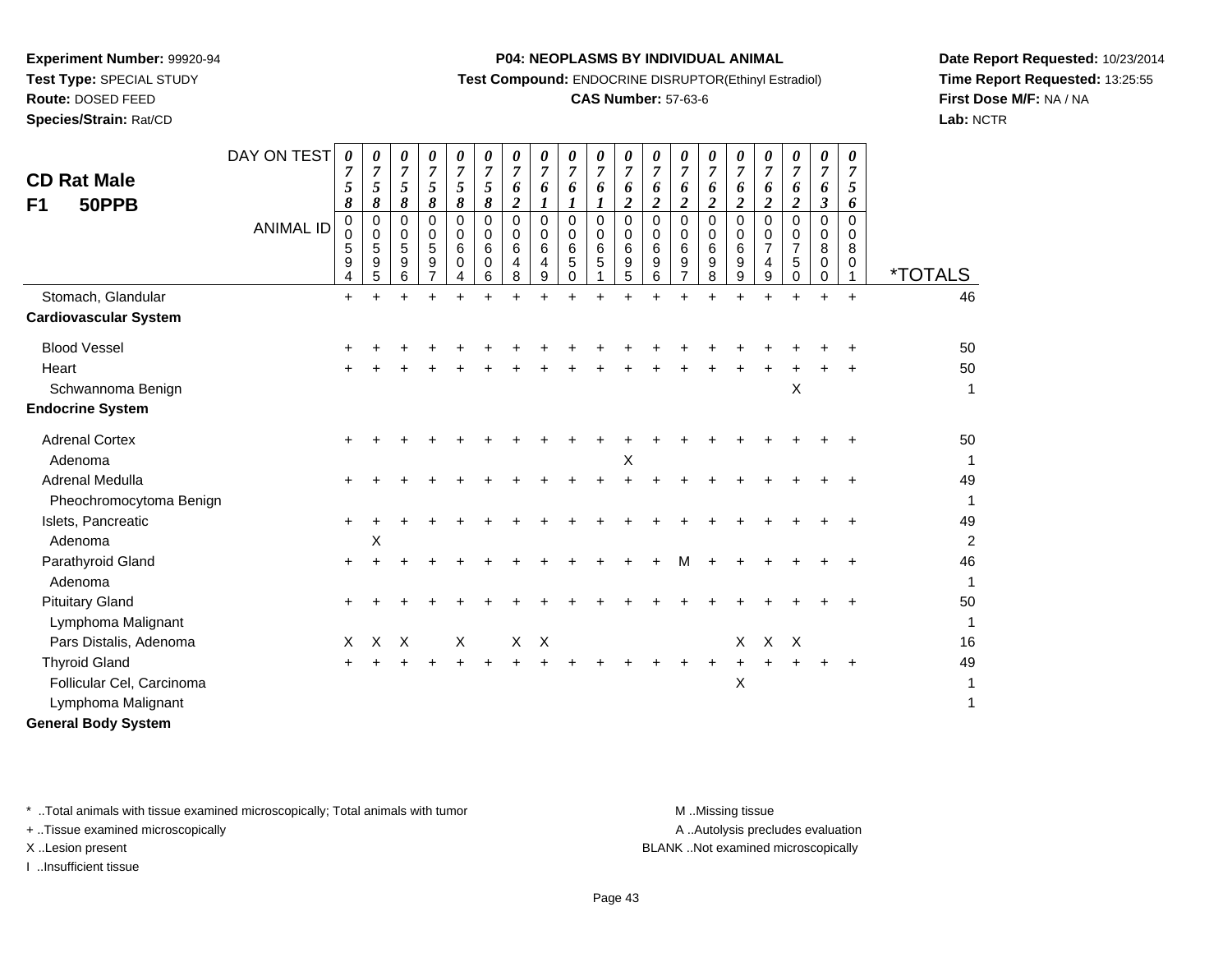**Route:** DOSED FEED

**Species/Strain:** Rat/CD

#### **P04: NEOPLASMS BY INDIVIDUAL ANIMAL**

**Test Compound:** ENDOCRINE DISRUPTOR(Ethinyl Estradiol)

### **CAS Number:** 57-63-6

**Date Report Requested:** 10/23/2014**Time Report Requested:** 13:25:55**First Dose M/F:** NA / NA**Lab:** NCTR

| F1            | <b>CD Rat Male</b><br>50PPB   | DAY ON TEST<br><b>ANIMAL ID</b> | 0<br>$\overline{7}$<br>5<br>8<br>0<br>0 | 0<br>$\overline{7}$<br>$\mathfrak{s}$<br>8<br>0<br>$\mathbf 0$ | 0<br>$\overline{7}$<br>5<br>8<br>0<br>0 | 0<br>$\boldsymbol{7}$<br>5<br>$\pmb{\delta}$<br>$\pmb{0}$<br>0 | 0<br>$\overline{7}$<br>5<br>8<br>$\mathbf 0$<br>$\mathbf 0$ | 0<br>$\overline{7}$<br>5<br>8<br>$\mathbf 0$<br>$\mathbf 0$ | 0<br>$\overline{7}$<br>6<br>$\boldsymbol{2}$<br>$\mathbf 0$<br>$\mathbf 0$ | 0<br>$\overline{7}$<br>6<br>$\boldsymbol{l}$<br>$\mathbf 0$<br>$\mathbf 0$ | 0<br>$\overline{7}$<br>6<br>$\boldsymbol{l}$<br>$\pmb{0}$<br>0 | 0<br>$\overline{7}$<br>6<br>$\boldsymbol{l}$<br>$\mathbf 0$<br>$\mathbf 0$ | 0<br>$\overline{7}$<br>6<br>$\boldsymbol{2}$<br>$\Omega$<br>0 | 0<br>$\overline{7}$<br>6<br>$\boldsymbol{2}$<br>$\mathbf 0$<br>0 | 0<br>$\overline{7}$<br>6<br>$\overline{\mathbf{c}}$<br>0<br>0 | 0<br>7<br>6<br>$\overline{\mathbf{c}}$<br>$\mathbf 0$<br>$\mathbf 0$ | 0<br>$\overline{7}$<br>6<br>$\overline{2}$<br>$\Omega$<br>0 | 0<br>$\overline{7}$<br>6<br>$\boldsymbol{2}$<br>$\Omega$<br>$\Omega$ | 0<br>$\boldsymbol{7}$<br>6<br>$\boldsymbol{2}$<br>$\pmb{0}$<br>$\mathbf 0$ | 0<br>$\overline{7}$<br>6<br>3<br>0<br>0 | 0<br>$\overline{7}$<br>5<br>6<br>0<br>$\Omega$ |                       |
|---------------|-------------------------------|---------------------------------|-----------------------------------------|----------------------------------------------------------------|-----------------------------------------|----------------------------------------------------------------|-------------------------------------------------------------|-------------------------------------------------------------|----------------------------------------------------------------------------|----------------------------------------------------------------------------|----------------------------------------------------------------|----------------------------------------------------------------------------|---------------------------------------------------------------|------------------------------------------------------------------|---------------------------------------------------------------|----------------------------------------------------------------------|-------------------------------------------------------------|----------------------------------------------------------------------|----------------------------------------------------------------------------|-----------------------------------------|------------------------------------------------|-----------------------|
|               |                               |                                 | 5<br>9<br>4                             | $\sqrt{5}$<br>9<br>5                                           | 5<br>9<br>6                             | $\sqrt{5}$<br>$\mathsf g$<br>$\overline{7}$                    | 6<br>0<br>4                                                 | 6<br>0<br>6                                                 | 6<br>4<br>8                                                                | 6<br>9                                                                     | $\,6\,$<br>5<br>$\Omega$                                       | 6<br>5                                                                     | 6<br>9<br>5                                                   | 6<br>9<br>6                                                      | 6<br>9<br>$\overline{7}$                                      | 6<br>$\boldsymbol{9}$<br>$\mathbf{8}$                                | 6<br>9<br>9                                                 | $\overline{7}$<br>4<br>9                                             | $\overline{7}$<br>5<br>$\Omega$                                            | 8<br>0<br>0                             | 8<br>0                                         | <i><b>*TOTALS</b></i> |
| <b>NONE</b>   |                               |                                 |                                         |                                                                |                                         |                                                                |                                                             |                                                             |                                                                            |                                                                            |                                                                |                                                                            |                                                               |                                                                  |                                                               |                                                                      |                                                             |                                                                      |                                                                            |                                         |                                                |                       |
|               | <b>Genital System</b>         |                                 |                                         |                                                                |                                         |                                                                |                                                             |                                                             |                                                                            |                                                                            |                                                                |                                                                            |                                                               |                                                                  |                                                               |                                                                      |                                                             |                                                                      |                                                                            |                                         |                                                |                       |
|               | <b>Coagulating Gland</b>      |                                 |                                         |                                                                |                                         |                                                                |                                                             |                                                             |                                                                            |                                                                            |                                                                |                                                                            |                                                               |                                                                  |                                                               |                                                                      |                                                             |                                                                      |                                                                            |                                         |                                                | 49                    |
|               | Epididymis                    |                                 | ÷                                       |                                                                |                                         |                                                                |                                                             |                                                             |                                                                            |                                                                            |                                                                |                                                                            |                                                               |                                                                  |                                                               |                                                                      |                                                             |                                                                      |                                                                            |                                         |                                                | 50                    |
|               | Lymphoma Malignant            |                                 |                                         |                                                                |                                         |                                                                |                                                             |                                                             |                                                                            |                                                                            |                                                                |                                                                            |                                                               |                                                                  |                                                               |                                                                      |                                                             |                                                                      |                                                                            |                                         |                                                |                       |
|               | <b>Preputial Gland</b>        |                                 | $\ddot{}$                               |                                                                |                                         |                                                                |                                                             |                                                             |                                                                            |                                                                            |                                                                |                                                                            |                                                               |                                                                  |                                                               |                                                                      |                                                             |                                                                      |                                                                            |                                         | $\ddot{}$                                      | 50                    |
|               | Lymphoma Malignant            |                                 |                                         |                                                                |                                         |                                                                |                                                             |                                                             |                                                                            |                                                                            |                                                                |                                                                            |                                                               |                                                                  |                                                               |                                                                      |                                                             |                                                                      |                                                                            |                                         |                                                | 1                     |
|               | Squamous Cell Carcinoma       |                                 | $\pmb{\times}$                          |                                                                |                                         |                                                                |                                                             |                                                             |                                                                            |                                                                            |                                                                |                                                                            |                                                               |                                                                  |                                                               |                                                                      |                                                             |                                                                      |                                                                            |                                         |                                                | $\overline{c}$        |
|               | Prostate, Dorsal/Lateral Lobe |                                 |                                         |                                                                | $\pm$                                   | $\ddot{}$                                                      |                                                             |                                                             |                                                                            |                                                                            |                                                                | +                                                                          |                                                               |                                                                  |                                                               |                                                                      |                                                             |                                                                      |                                                                            |                                         |                                                | 50                    |
|               | Lymphoma Malignant            |                                 |                                         |                                                                |                                         |                                                                |                                                             |                                                             |                                                                            |                                                                            |                                                                |                                                                            |                                                               |                                                                  |                                                               |                                                                      |                                                             |                                                                      |                                                                            |                                         |                                                |                       |
|               | Prostate, Ventral Lobe        |                                 | $\ddot{}$                               |                                                                |                                         |                                                                |                                                             |                                                             |                                                                            |                                                                            |                                                                |                                                                            |                                                               |                                                                  |                                                               |                                                                      |                                                             |                                                                      |                                                                            |                                         |                                                | 50                    |
|               | Lymphoma Malignant            |                                 |                                         |                                                                |                                         |                                                                |                                                             |                                                             |                                                                            |                                                                            |                                                                |                                                                            |                                                               |                                                                  |                                                               |                                                                      |                                                             |                                                                      |                                                                            |                                         |                                                |                       |
|               | <b>Rete Testes</b>            |                                 |                                         |                                                                |                                         |                                                                |                                                             |                                                             |                                                                            |                                                                            |                                                                |                                                                            |                                                               |                                                                  |                                                               |                                                                      |                                                             |                                                                      |                                                                            |                                         |                                                | 47                    |
|               | <b>Seminal Vesicle</b>        |                                 |                                         |                                                                |                                         |                                                                |                                                             |                                                             |                                                                            |                                                                            |                                                                |                                                                            |                                                               |                                                                  |                                                               |                                                                      |                                                             |                                                                      |                                                                            |                                         | $\ddot{}$                                      | 47                    |
|               | Carcinoma                     |                                 |                                         |                                                                |                                         |                                                                |                                                             |                                                             |                                                                            |                                                                            |                                                                |                                                                            |                                                               |                                                                  |                                                               |                                                                      |                                                             |                                                                      |                                                                            | Χ                                       |                                                | 1                     |
| <b>Testes</b> |                               |                                 |                                         |                                                                |                                         |                                                                |                                                             |                                                             |                                                                            |                                                                            |                                                                |                                                                            |                                                               |                                                                  |                                                               |                                                                      |                                                             |                                                                      |                                                                            |                                         |                                                | 50                    |
|               | Seminoma Benign               |                                 |                                         |                                                                |                                         |                                                                |                                                             |                                                             |                                                                            |                                                                            |                                                                |                                                                            |                                                               |                                                                  | Χ                                                             |                                                                      |                                                             |                                                                      |                                                                            |                                         |                                                | $\mathbf 1$           |
|               | <b>Hematopoietic System</b>   |                                 |                                         |                                                                |                                         |                                                                |                                                             |                                                             |                                                                            |                                                                            |                                                                |                                                                            |                                                               |                                                                  |                                                               |                                                                      |                                                             |                                                                      |                                                                            |                                         |                                                |                       |
|               | <b>Bone Marrow</b>            |                                 |                                         |                                                                |                                         |                                                                |                                                             |                                                             |                                                                            |                                                                            |                                                                |                                                                            |                                                               |                                                                  |                                                               |                                                                      |                                                             |                                                                      |                                                                            |                                         |                                                | 48                    |
|               | Lymphoma Malignant            |                                 |                                         |                                                                |                                         |                                                                |                                                             |                                                             |                                                                            |                                                                            |                                                                |                                                                            |                                                               |                                                                  |                                                               |                                                                      |                                                             |                                                                      |                                                                            |                                         |                                                | $\overline{c}$        |
|               | Lymph Node                    |                                 | $\ddot{}$                               |                                                                |                                         |                                                                |                                                             |                                                             | $\ddot{}$                                                                  |                                                                            |                                                                |                                                                            |                                                               |                                                                  |                                                               | +                                                                    |                                                             | $\ddot{}$                                                            |                                                                            |                                         | $\ddot{}$                                      | 15                    |
|               | Axillary, Lymphoma Malignant  |                                 |                                         |                                                                |                                         |                                                                |                                                             |                                                             |                                                                            |                                                                            |                                                                |                                                                            |                                                               |                                                                  |                                                               |                                                                      |                                                             |                                                                      |                                                                            |                                         |                                                | 1                     |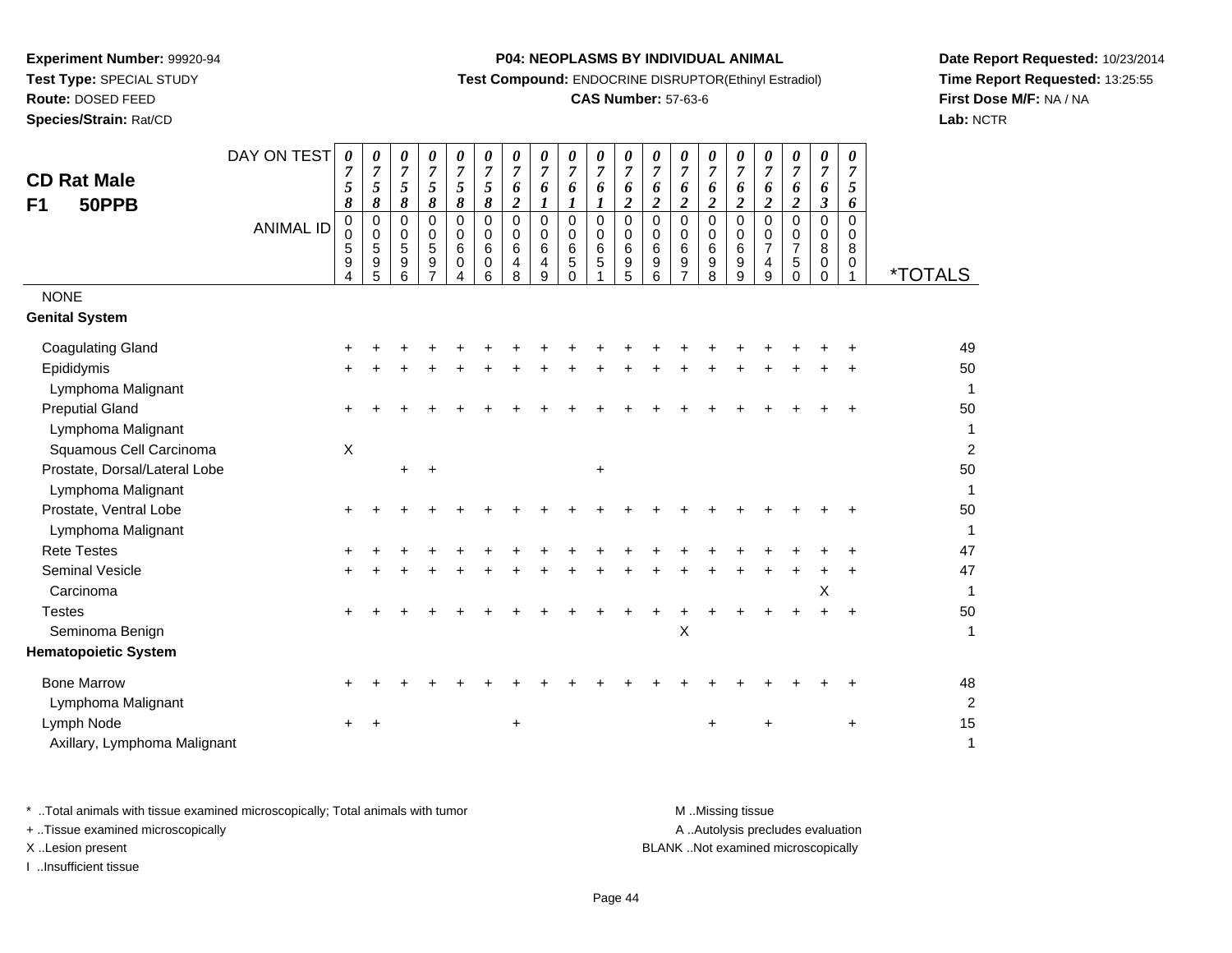**Experiment Number:** 99920-94**Test Type:** SPECIAL STUDY**Route:** DOSED FEED

### **Species/Strain:** Rat/CD

#### **P04: NEOPLASMS BY INDIVIDUAL ANIMAL**

**Test Compound:** ENDOCRINE DISRUPTOR(Ethinyl Estradiol)

### **CAS Number:** 57-63-6

**Date Report Requested:** 10/23/2014**Time Report Requested:** 13:25:56**First Dose M/F:** NA / NA**Lab:** NCTR

| <b>CD Rat Male</b><br>50PPB<br>F <sub>1</sub>                                             | DAY ON TEST      | 0<br>7<br>5<br>8      | 0<br>$\sqrt{5}$<br>8  | 0<br>$\overline{7}$<br>5<br>8 | 0<br>$\overline{7}$<br>5<br>8      | 0<br>$\overline{7}$<br>$\mathfrak{s}$<br>8 | 0<br>$\overline{7}$<br>$\sqrt{5}$<br>8 | 0<br>$\overline{7}$<br>6<br>$\boldsymbol{2}$ | 0<br>$\overline{7}$<br>6 | 0<br>$\overline{7}$<br>6<br>1      | 0<br>$\overline{7}$<br>6<br>1    | 0<br>$\overline{7}$<br>6<br>2          | 0<br>$\boldsymbol{7}$<br>6<br>2 | 0<br>7<br>6<br>$\overline{2}$      | 0<br>7<br>6<br>$\overline{2}$         | 0<br>7<br>6<br>$\overline{2}$ | 0<br>7<br>6<br>$\overline{2}$                | 0<br>$\overline{7}$<br>6<br>$\boldsymbol{2}$ | 0<br>7<br>6<br>3      | 0<br>$\overline{7}$<br>5<br>6 |                                               |
|-------------------------------------------------------------------------------------------|------------------|-----------------------|-----------------------|-------------------------------|------------------------------------|--------------------------------------------|----------------------------------------|----------------------------------------------|--------------------------|------------------------------------|----------------------------------|----------------------------------------|---------------------------------|------------------------------------|---------------------------------------|-------------------------------|----------------------------------------------|----------------------------------------------|-----------------------|-------------------------------|-----------------------------------------------|
|                                                                                           | <b>ANIMAL ID</b> | 0<br>0<br>5<br>9<br>4 | 0<br>0<br>5<br>9<br>5 | 0<br>0<br>5<br>9<br>6         | 0<br>0<br>5<br>9<br>$\overline{7}$ | $\Omega$<br>$\Omega$<br>6<br>0<br>4        | $\mathbf 0$<br>$\Omega$<br>6<br>0<br>6 | $\mathbf 0$<br>0<br>6<br>4<br>8              | 0<br>0<br>6<br>4<br>9    | 0<br>0<br>$\,6\,$<br>5<br>$\Omega$ | $\mathbf 0$<br>0<br>$\,6\,$<br>5 | $\mathbf 0$<br>$\Omega$<br>6<br>9<br>5 | $\mathbf 0$<br>0<br>6<br>9<br>6 | 0<br>0<br>6<br>9<br>$\overline{7}$ | $\mathbf 0$<br>0<br>$\,6\,$<br>9<br>8 | $\Omega$<br>0<br>6<br>9<br>9  | $\mathbf 0$<br>0<br>$\overline{7}$<br>4<br>9 | $\pmb{0}$<br>0<br>$\overline{7}$<br>5<br>0   | 0<br>0<br>8<br>0<br>0 | $\Omega$<br>0<br>8<br>0       | <i><b>*TOTALS</b></i>                         |
| Lumbar, Lymphoma Malignant<br>Pancreatic, Lymphoma Malignant<br>Renal, Lymphoma Malignant |                  |                       |                       |                               |                                    |                                            |                                        |                                              |                          |                                    |                                  |                                        |                                 |                                    |                                       |                               |                                              |                                              |                       |                               |                                               |
| Lymph Node, Mandibular<br>Lymphoma Malignant                                              |                  |                       |                       |                               |                                    |                                            |                                        |                                              |                          |                                    |                                  |                                        |                                 |                                    |                                       |                               |                                              |                                              |                       |                               | 48<br>$\overline{2}$                          |
| Lymph Node, Mesenteric<br>Lymphoma Malignant                                              |                  |                       |                       |                               |                                    |                                            |                                        |                                              |                          |                                    |                                  |                                        |                                 |                                    |                                       |                               |                                              |                                              |                       |                               | 47<br>$\overline{c}$                          |
| Spleen<br>Lymphoma Malignant                                                              |                  |                       |                       |                               |                                    |                                            |                                        |                                              |                          |                                    |                                  |                                        |                                 |                                    |                                       |                               |                                              |                                              |                       |                               | 49<br>$\overline{c}$                          |
| Thymus<br>Lymphoma Malignant                                                              |                  |                       |                       |                               |                                    |                                            |                                        |                                              |                          |                                    |                                  |                                        |                                 |                                    |                                       |                               |                                              |                                              |                       |                               | 44<br>1                                       |
| Sarcoma<br><b>Integumentary System</b>                                                    |                  |                       |                       |                               |                                    |                                            |                                        |                                              |                          |                                    |                                  |                                        |                                 |                                    |                                       |                               |                                              |                                              |                       |                               | 1                                             |
| <b>Mammary Gland</b><br>Fibroadenoma<br>Lymphoma Malignant                                |                  | $\ddot{}$             |                       |                               |                                    |                                            |                                        | X                                            |                          |                                    |                                  |                                        |                                 |                                    |                                       |                               |                                              |                                              |                       |                               | 44<br>$\overline{\mathbf{c}}$<br>$\mathbf{1}$ |
| <b>Skin</b><br>Fibroma                                                                    |                  |                       |                       |                               |                                    |                                            |                                        |                                              |                          |                                    |                                  | X                                      |                                 |                                    |                                       |                               |                                              |                                              |                       |                               | 50<br>$\overline{c}$                          |
| Keratoacanthoma<br>Lymphoma Malignant<br>Schwannoma Malignant                             |                  |                       |                       |                               | X                                  |                                            |                                        |                                              |                          |                                    |                                  |                                        |                                 |                                    |                                       |                               |                                              |                                              |                       | $\boldsymbol{\mathsf{X}}$     | 2                                             |
| <b>Musculoskeletal System</b>                                                             |                  |                       |                       |                               |                                    |                                            |                                        |                                              |                          |                                    |                                  |                                        |                                 |                                    |                                       |                               |                                              |                                              |                       |                               |                                               |

\* ..Total animals with tissue examined microscopically; Total animals with tumor **M** . Missing tissue M ..Missing tissue

+ ..Tissue examined microscopically

I ..Insufficient tissue

A ..Autolysis precludes evaluation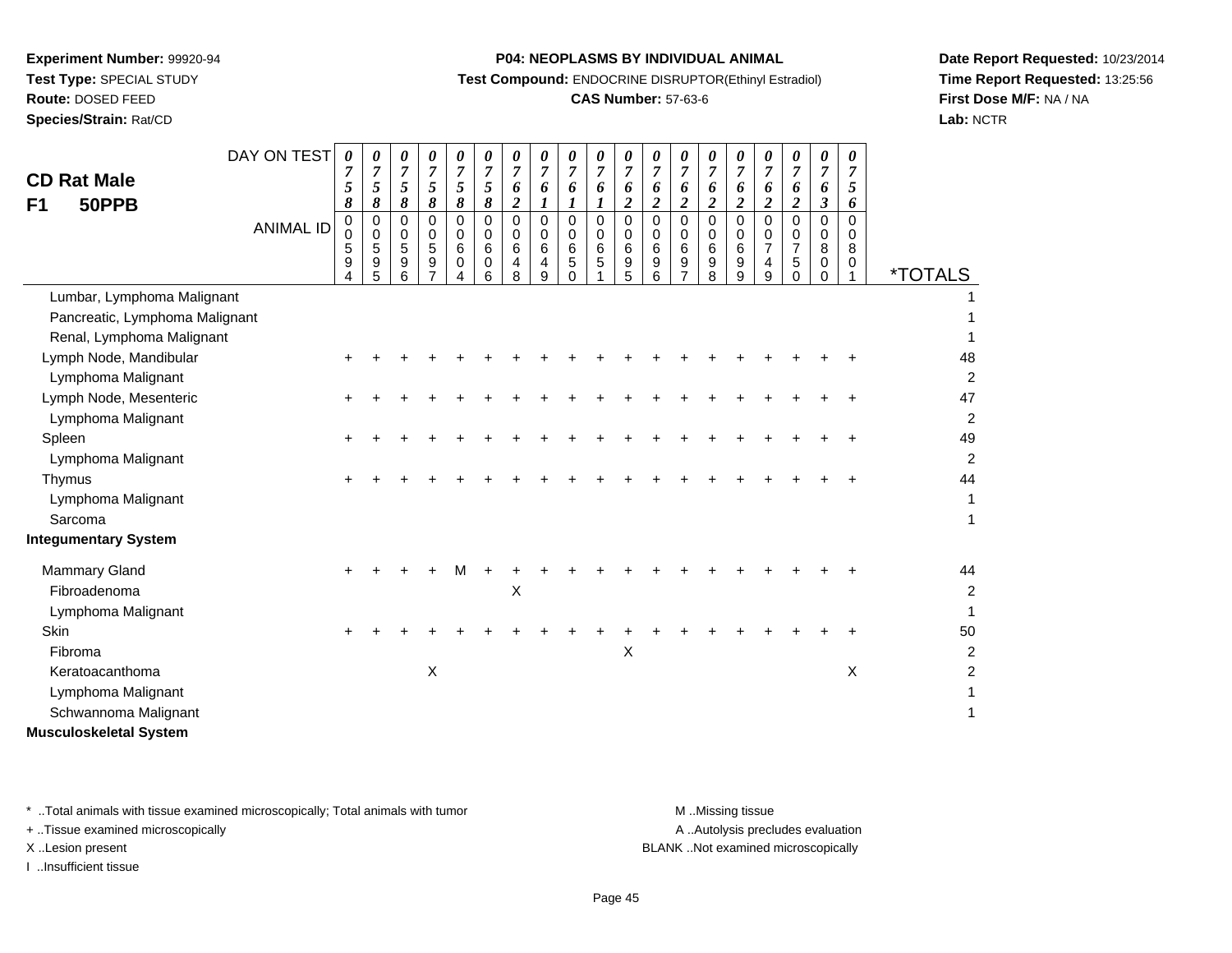**Route:** DOSED FEED

**Species/Strain:** Rat/CD

#### **P04: NEOPLASMS BY INDIVIDUAL ANIMAL**

**Test Compound:** ENDOCRINE DISRUPTOR(Ethinyl Estradiol)

### **CAS Number:** 57-63-6

**Date Report Requested:** 10/23/2014**Time Report Requested:** 13:25:56**First Dose M/F:** NA / NA**Lab:** NCTR

| <b>CD Rat Male</b><br>50PPB<br>F <sub>1</sub>             | DAY ON TEST      | $\boldsymbol{\theta}$<br>7<br>5<br>8 | 0<br>$\overline{7}$<br>5<br>8 | 0<br>$\overline{7}$<br>5<br>8 | 0<br>$\overline{7}$<br>5<br>8 | 0<br>$\overline{7}$<br>5<br>$\pmb{8}$ | 0<br>$\overline{7}$<br>5<br>8   | 0<br>$\overline{7}$<br>6<br>$\boldsymbol{2}$ | 0<br>$\overline{7}$<br>6                      | 0<br>$\overline{7}$<br>6        | 0<br>$\boldsymbol{7}$<br>6<br>$\boldsymbol{l}$ | 0<br>$\overline{7}$<br>6<br>$\boldsymbol{2}$ | 0<br>$\boldsymbol{7}$<br>6<br>$\boldsymbol{2}$ | 0<br>$\overline{7}$<br>6<br>$\overline{\mathbf{2}}$ | 0<br>$\overline{7}$<br>6<br>$\overline{\mathbf{c}}$ | 0<br>$\overline{7}$<br>6<br>$\overline{c}$           | 0<br>$\overline{7}$<br>6<br>$\boldsymbol{2}$     | 0<br>$\overline{7}$<br>6<br>$\boldsymbol{2}$        | 0<br>$\overline{7}$<br>6<br>3 | 0<br>$\overline{7}$<br>5<br>6 |                                      |
|-----------------------------------------------------------|------------------|--------------------------------------|-------------------------------|-------------------------------|-------------------------------|---------------------------------------|---------------------------------|----------------------------------------------|-----------------------------------------------|---------------------------------|------------------------------------------------|----------------------------------------------|------------------------------------------------|-----------------------------------------------------|-----------------------------------------------------|------------------------------------------------------|--------------------------------------------------|-----------------------------------------------------|-------------------------------|-------------------------------|--------------------------------------|
|                                                           | <b>ANIMAL ID</b> | $\mathbf 0$<br>0<br>5<br>9<br>4      | 0<br>0<br>5<br>9<br>5         | 0<br>0<br>5<br>9<br>6         | 0<br>0<br>5<br>9              | 0<br>0<br>6<br>0<br>4                 | $\mathbf 0$<br>0<br>6<br>0<br>6 | $\mathbf 0$<br>$\Omega$<br>6<br>4<br>8       | 0<br>$\mathbf 0$<br>$6\phantom{1}6$<br>4<br>9 | 0<br>$\mathbf 0$<br>6<br>5<br>0 | 0<br>0<br>$\,6\,$<br>$\sqrt{5}$                | $\mathbf 0$<br>0<br>6<br>9<br>5              | $\mathbf 0$<br>0<br>6<br>9<br>6                | 0<br>0<br>6<br>9<br>7                               | $\mathbf 0$<br>0<br>6<br>9<br>8                     | $\mathbf 0$<br>0<br>$\,6\,$<br>$\boldsymbol{9}$<br>9 | $\Omega$<br>$\Omega$<br>$\overline{7}$<br>4<br>9 | $\mathbf 0$<br>0<br>$\overline{7}$<br>5<br>$\Omega$ | 0<br>0<br>8<br>0<br>$\Omega$  | 0<br>0<br>8<br>0              | <i><b>*TOTALS</b></i>                |
| <b>Bone</b>                                               |                  |                                      |                               |                               |                               |                                       |                                 |                                              |                                               |                                 |                                                |                                              |                                                |                                                     |                                                     |                                                      |                                                  |                                                     |                               |                               |                                      |
| Bone, Femur                                               |                  | $\pm$                                |                               |                               |                               |                                       |                                 |                                              |                                               |                                 |                                                |                                              |                                                |                                                     |                                                     |                                                      |                                                  |                                                     |                               | $\div$                        | 50                                   |
| <b>Skeletal Muscle</b>                                    |                  |                                      |                               |                               |                               |                                       |                                 |                                              |                                               |                                 |                                                |                                              |                                                |                                                     |                                                     |                                                      |                                                  |                                                     |                               |                               | $\overline{c}$                       |
| <b>Nervous System</b>                                     |                  |                                      |                               |                               |                               |                                       |                                 |                                              |                                               |                                 |                                                |                                              |                                                |                                                     |                                                     |                                                      |                                                  |                                                     |                               |                               |                                      |
| Brain, Brain Stem<br>Lymphoma Malignant                   |                  |                                      |                               |                               |                               |                                       |                                 |                                              |                                               |                                 |                                                |                                              |                                                |                                                     |                                                     |                                                      |                                                  |                                                     |                               |                               | 50<br>$\mathbf{1}$                   |
| Brain, Cerebellum                                         |                  |                                      |                               |                               |                               |                                       |                                 |                                              |                                               |                                 |                                                |                                              |                                                |                                                     |                                                     |                                                      |                                                  |                                                     |                               |                               | 50                                   |
| Brain, Cerebrum<br>Peripheral Nerve<br>Spinal Cord        |                  |                                      |                               |                               |                               |                                       |                                 |                                              |                                               |                                 |                                                |                                              |                                                |                                                     |                                                     |                                                      |                                                  |                                                     |                               |                               | 50<br>$\boldsymbol{2}$<br>0          |
| <b>Respiratory System</b>                                 |                  |                                      |                               |                               |                               |                                       |                                 |                                              |                                               |                                 |                                                |                                              |                                                |                                                     |                                                     |                                                      |                                                  |                                                     |                               |                               |                                      |
| Lung<br>Lymphoma Malignant<br>Sarcoma, Metastatic, Thymus |                  |                                      |                               |                               |                               |                                       |                                 |                                              |                                               |                                 |                                                |                                              |                                                |                                                     |                                                     |                                                      |                                                  |                                                     |                               |                               | 48<br>$\overline{c}$<br>$\mathbf{1}$ |
| <b>Nose</b><br>Lymphoma Malignant                         |                  |                                      |                               |                               |                               |                                       |                                 |                                              |                                               |                                 |                                                |                                              |                                                |                                                     |                                                     |                                                      |                                                  |                                                     |                               |                               | 49<br>$\mathbf{1}$                   |
| Trachea                                                   |                  | $\pm$                                |                               |                               |                               |                                       |                                 |                                              |                                               |                                 |                                                |                                              |                                                |                                                     |                                                     |                                                      |                                                  |                                                     |                               |                               | 50                                   |
| <b>Special Senses System</b>                              |                  |                                      |                               |                               |                               |                                       |                                 |                                              |                                               |                                 |                                                |                                              |                                                |                                                     |                                                     |                                                      |                                                  |                                                     |                               |                               |                                      |
| Eye<br>Lymphoma Malignant                                 |                  |                                      |                               |                               |                               |                                       |                                 |                                              |                                               |                                 |                                                |                                              |                                                |                                                     |                                                     |                                                      |                                                  |                                                     |                               |                               | 46<br>1                              |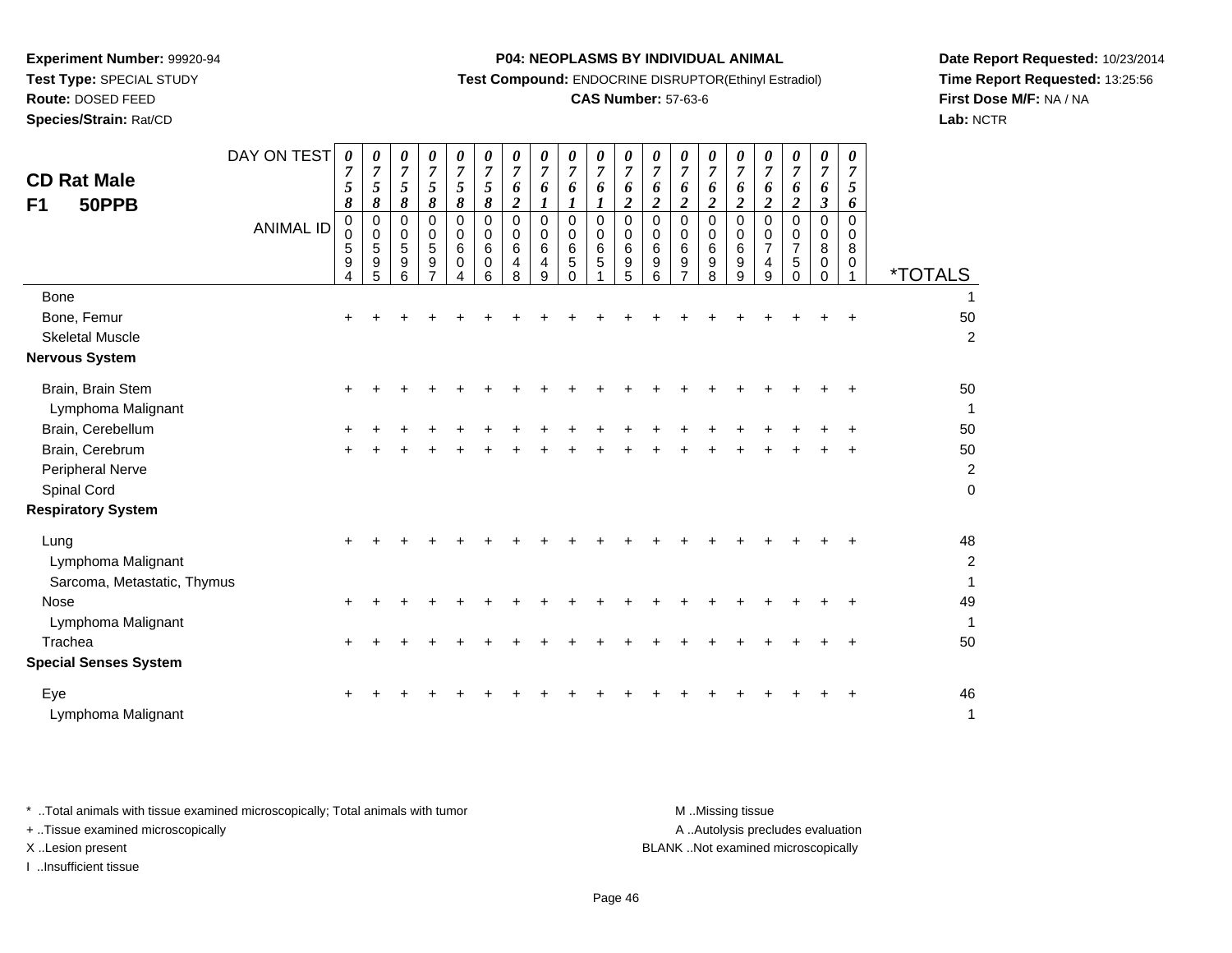**Test Type:** SPECIAL STUDY

**Route:** DOSED FEED

**Species/Strain:** Rat/CD

#### **P04: NEOPLASMS BY INDIVIDUAL ANIMAL**

**Test Compound:** ENDOCRINE DISRUPTOR(Ethinyl Estradiol)

### **CAS Number:** 57-63-6

**Date Report Requested:** 10/23/2014**Time Report Requested:** 13:25:56**First Dose M/F:** NA / NA**Lab:** NCTR

| <b>CD Rat Male</b><br>50PPB<br>F <sub>1</sub>                                                                                                                                  | DAY ON TEST<br><b>ANIMAL ID</b> | 0<br>7<br>5<br>8<br>0<br>0<br>5<br>9<br>4 | 0<br>$\overline{7}$<br>5<br>8<br>0<br>$\mathbf 0$<br>$\overline{5}$<br>9<br>5 | 0<br>$\overline{7}$<br>5<br>8<br>0<br>0<br>5<br>9<br>6 | 0<br>$\overline{7}$<br>5<br>8<br>$\Omega$<br>0<br>5<br>9 | 0<br>$\overline{7}$<br>5<br>8<br>$\Omega$<br>0<br>6<br>0<br>4 | 0<br>$\overline{7}$<br>5<br>8<br>$\Omega$<br>0<br>6<br>0<br>6 | 0<br>$\overline{7}$<br>6<br>$\boldsymbol{2}$<br>0<br>0<br>6<br>$\overline{4}$<br>8 | 0<br>$\overline{7}$<br>6<br>$\Omega$<br>0<br>6<br>4<br>9 | 0<br>$\overline{7}$<br>6<br>1<br>$\Omega$<br>$\mathbf 0$<br>6<br>$5\phantom{.0}$<br>$\Omega$ | 0<br>7<br>6<br>$\Omega$<br>0<br>$\,6$<br>5 | 0<br>$\overline{7}$<br>6<br>$\boldsymbol{2}$<br>$\Omega$<br>0<br>$\,6$<br>9<br>5 | 0<br>$\overline{7}$<br>6<br>$\boldsymbol{2}$<br>$\Omega$<br>0<br>6<br>9<br>6 | 0<br>$\overline{7}$<br>6<br>$\boldsymbol{2}$<br>$\Omega$<br>0<br>6<br>9<br>$\overline{ }$ | 0<br>$\overline{7}$<br>6<br>$\overline{\mathbf{c}}$<br>0<br>0<br>6<br>9<br>8 | 0<br>$\overline{7}$<br>6<br>$\boldsymbol{2}$<br>$\Omega$<br>0<br>6<br>9<br>9 | 0<br>$\overline{7}$<br>6<br>$\boldsymbol{2}$<br>$\Omega$<br>0<br>$\overline{7}$<br>4<br>9 | 0<br>$\overline{7}$<br>6<br>$\boldsymbol{2}$<br>$\Omega$<br>0<br>$\overline{7}$<br>$\,$ 5 $\,$<br>$\Omega$ | 0<br>$\overline{7}$<br>6<br>3<br>$\Omega$<br>0<br>8<br>0<br>$\Omega$ | 0<br>$\overline{7}$<br>5<br>6<br>$\Omega$<br>0<br>8<br>0 | <i><b>*TOTALS</b></i>                                             |
|--------------------------------------------------------------------------------------------------------------------------------------------------------------------------------|---------------------------------|-------------------------------------------|-------------------------------------------------------------------------------|--------------------------------------------------------|----------------------------------------------------------|---------------------------------------------------------------|---------------------------------------------------------------|------------------------------------------------------------------------------------|----------------------------------------------------------|----------------------------------------------------------------------------------------------|--------------------------------------------|----------------------------------------------------------------------------------|------------------------------------------------------------------------------|-------------------------------------------------------------------------------------------|------------------------------------------------------------------------------|------------------------------------------------------------------------------|-------------------------------------------------------------------------------------------|------------------------------------------------------------------------------------------------------------|----------------------------------------------------------------------|----------------------------------------------------------|-------------------------------------------------------------------|
| Retrobulbar, Squamous Cell Carcinoma,<br>Deep Invasion                                                                                                                         |                                 |                                           |                                                                               |                                                        |                                                          |                                                               | X                                                             |                                                                                    |                                                          |                                                                                              |                                            |                                                                                  |                                                                              |                                                                                           |                                                                              |                                                                              |                                                                                           |                                                                                                            |                                                                      |                                                          |                                                                   |
| <b>Harderian Gland</b><br>Lymphoma Malignant<br><b>Lacrimal Gland</b><br>Lymphoma Malignant<br>Zymbal's Gland<br>Carcinoma<br>Squamous Cell Carcinoma<br><b>Urinary System</b> |                                 |                                           |                                                                               |                                                        |                                                          |                                                               |                                                               |                                                                                    |                                                          |                                                                                              |                                            |                                                                                  |                                                                              |                                                                                           |                                                                              |                                                                              |                                                                                           |                                                                                                            |                                                                      |                                                          | 48<br>1<br>2<br>$\overline{c}$<br>$\mathbf{1}$<br>1               |
| Kidney<br>Bilateral, Renal Tubule, Carcinoma<br>Lymphoma Malignant<br>Mesenchymal Tumor Malignant<br>Urethra<br><b>Urinary Bladder</b><br><b>SYSTEMIC LESIONS</b>              |                                 |                                           |                                                                               |                                                        |                                                          |                                                               |                                                               |                                                                                    |                                                          |                                                                                              |                                            |                                                                                  |                                                                              |                                                                                           |                                                                              |                                                                              |                                                                                           |                                                                                                            |                                                                      |                                                          | 49<br>1<br>$\overline{c}$<br>$\mathbf{1}$<br>$\overline{2}$<br>49 |
| Multiple Organ<br>Lymphoma Malignant                                                                                                                                           |                                 |                                           |                                                                               |                                                        |                                                          |                                                               |                                                               |                                                                                    |                                                          |                                                                                              |                                            |                                                                                  |                                                                              |                                                                                           |                                                                              |                                                                              |                                                                                           |                                                                                                            |                                                                      |                                                          | 50<br>$\overline{c}$                                              |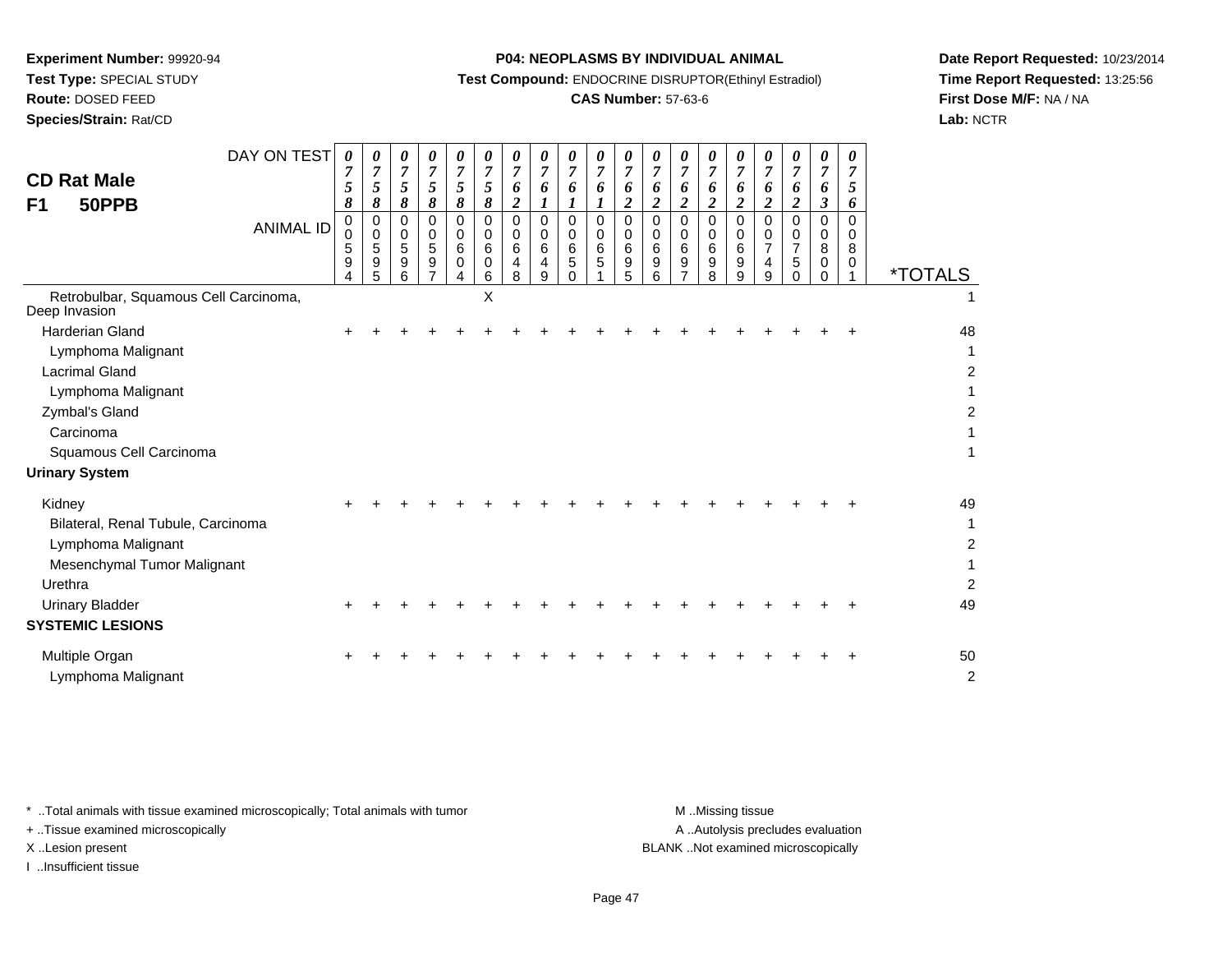**Route:** DOSED FEED

**Species/Strain:** Rat/CD

#### **P04: NEOPLASMS BY INDIVIDUAL ANIMAL**

**Test Compound:** ENDOCRINE DISRUPTOR(Ethinyl Estradiol)

### **CAS Number:** 57-63-6

**Date Report Requested:** 10/23/2014**Time Report Requested:** 13:25:56**First Dose M/F:** NA / NA**Lab:** NCTR

| <b>CD Rat Male</b><br><b>F1/2PPB TO CTL</b> | DAY ON TEST<br><b>ANIMAL ID</b> | 0<br>$\boldsymbol{4}$<br>8<br>5<br>0<br>$\mathbf 0$<br>0<br>$\frac{5}{5}$ | 0<br>5<br>$\boldsymbol{l}$<br>0<br>$\overline{0}$<br>$\pmb{0}$<br>$\pmb{0}$<br>6<br>$\overline{8}$ | 0<br>$\mathfrak{s}$<br>$\boldsymbol{\beta}$<br>4<br>$\mathbf 0$<br>0<br>$\mathbf 0$<br>$\overline{7}$<br>9 | $\boldsymbol{\theta}$<br>$\sqrt{5}$<br>$\boldsymbol{4}$<br>9<br>$\overline{0}$<br>$\mathbf 0$<br>$\pmb{0}$<br>8 | $\pmb{\theta}$<br>$\mathfrak{s}$<br>6<br>9<br>$\pmb{0}$<br>$\mathbf 0$<br>$\overline{1}$<br>0<br>$\overline{ }$ | 0<br>6<br>$\boldsymbol{\theta}$<br>$\boldsymbol{\beta}$<br>$\mathbf 0$<br>$\mathbf 0$<br>$\mathbf{1}$<br>5<br>$\Omega$ | 0<br>6<br>$\boldsymbol{l}$<br>$\boldsymbol{\theta}$<br>$\mathbf 0$<br>0<br>$\mathbf{1}$<br>$\mathbf 5$<br>3 | 0<br>6<br>1<br>9<br>$\mathbf 0$<br>$\Omega$<br>$\overline{1}$<br>6<br>$\Omega$ | 0<br>6<br>$\boldsymbol{2}$<br>$\boldsymbol{\beta}$<br>$\mathbf 0$<br>$\mathbf 0$<br>1<br>6 | 0<br>6<br>$\boldsymbol{4}$<br>$\boldsymbol{2}$<br>$\mathbf 0$<br>0<br>$\mathbf{1}$<br>8<br>$\overline{z}$ | $\pmb{\theta}$<br>6<br>$\boldsymbol{4}$<br>6<br>$\overline{0}$<br>$\pmb{0}$<br>$\mathbf{1}$<br>9<br>$\overline{ }$ | 0<br>6<br>5<br>6<br>$\mathbf 0$<br>0<br>$\overline{2}$<br>5 | $\boldsymbol{\theta}$<br>6<br>8<br>$\mathbf 0$<br>$\begin{array}{c} 0 \\ 2 \\ 5 \end{array}$<br>5 | $\pmb{\theta}$<br>6<br>$\boldsymbol{g}$<br>5<br>0<br>$\pmb{0}$<br>$\frac{2}{8}$<br>5 | 0<br>$\overline{7}$<br>$\boldsymbol{l}$<br>9<br>$\pmb{0}$<br>$\mathbf 0$<br>$\sqrt{3}$<br>$\frac{2}{6}$ | 0<br>$\overline{7}$<br>$\sqrt{2}$<br>5<br>$\mathbf 0$<br>$\mathbf 0$<br>$\sqrt{3}$<br>4<br>$\Omega$ | 0<br>$\overline{7}$<br>$\boldsymbol{\beta}$<br>$\overline{7}$<br>$\mathbf 0$<br>$\Omega$<br>3<br>6<br>ົ | 0<br>$\overline{7}$<br>$\boldsymbol{\mathfrak{z}}$<br>6<br>0<br>0<br>3<br>$\overline{7}$<br>$\mathcal{P}$ | $\pmb{\theta}$<br>$\boldsymbol{7}$<br>$\boldsymbol{4}$<br>$\overline{7}$<br>$\pmb{0}$<br>0<br>$\sqrt{3}$<br>8<br>9 | $\pmb{\theta}$<br>$\boldsymbol{7}$<br>5<br>6<br>$\overline{0}$<br>$\pmb{0}$<br>$\overline{\mathbf{4}}$<br>$\sqrt{3}$<br>$\Omega$ | 0<br>$\overline{7}$<br>5<br>6<br>$\mathbf 0$<br>0<br>4<br>3 | $\boldsymbol{\theta}$<br>$\overline{7}$<br>$\sqrt{5}$<br>$\overline{7}$<br>$\mathbf 0$<br>$\mathbf 0$<br>$\overline{\mathbf{4}}$<br>$\bf 8$<br>6 | $\pmb{\theta}$<br>$\boldsymbol{7}$<br>$\mathfrak{I}$<br>$\overline{7}$<br>0<br>0<br>4<br>8<br>$\overline{ }$ | 0<br>$\overline{7}$<br>$\overline{\mathbf{5}}$<br>$\overline{7}$<br>$\pmb{0}$<br>$\mathbf 0$<br>$\overline{5}$<br>$\sqrt{3}$<br>4 | 0<br>$\overline{7}$<br>5<br>$\overline{7}$<br>$\mathbf 0$<br>$\mathbf 0$<br>5<br>3<br>5 | 0<br>$\overline{7}$<br>5<br>8<br>$\mathbf 0$<br>0<br>5<br>8 | 0<br>$\boldsymbol{7}$<br>5<br>8<br>0<br>0<br>5<br>8<br>$\mathfrak{p}$ | $\pmb{\theta}$<br>$\boldsymbol{7}$<br>$\sqrt{5}$<br>8<br>$\pmb{0}$<br>$\mathbf 0$<br>5<br>8<br>3 | $\boldsymbol{\theta}$<br>$\overline{7}$<br>6<br>$\overline{\mathbf{c}}$<br>$\pmb{0}$<br>$\mathbf 0$<br>$\,6$<br>$\sqrt{3}$<br>5 | 0<br>7<br>6<br>$\boldsymbol{2}$<br>$\mathbf 0$<br>$\Omega$<br>6<br>3<br>6 | $\boldsymbol{\theta}$<br>$\overline{7}$<br>$\mathbf 0$<br>$\Omega$<br>6 |
|---------------------------------------------|---------------------------------|---------------------------------------------------------------------------|----------------------------------------------------------------------------------------------------|------------------------------------------------------------------------------------------------------------|-----------------------------------------------------------------------------------------------------------------|-----------------------------------------------------------------------------------------------------------------|------------------------------------------------------------------------------------------------------------------------|-------------------------------------------------------------------------------------------------------------|--------------------------------------------------------------------------------|--------------------------------------------------------------------------------------------|-----------------------------------------------------------------------------------------------------------|--------------------------------------------------------------------------------------------------------------------|-------------------------------------------------------------|---------------------------------------------------------------------------------------------------|--------------------------------------------------------------------------------------|---------------------------------------------------------------------------------------------------------|-----------------------------------------------------------------------------------------------------|---------------------------------------------------------------------------------------------------------|-----------------------------------------------------------------------------------------------------------|--------------------------------------------------------------------------------------------------------------------|----------------------------------------------------------------------------------------------------------------------------------|-------------------------------------------------------------|--------------------------------------------------------------------------------------------------------------------------------------------------|--------------------------------------------------------------------------------------------------------------|-----------------------------------------------------------------------------------------------------------------------------------|-----------------------------------------------------------------------------------------|-------------------------------------------------------------|-----------------------------------------------------------------------|--------------------------------------------------------------------------------------------------|---------------------------------------------------------------------------------------------------------------------------------|---------------------------------------------------------------------------|-------------------------------------------------------------------------|
| <b>Alimentary System</b>                    |                                 |                                                                           |                                                                                                    |                                                                                                            |                                                                                                                 |                                                                                                                 |                                                                                                                        |                                                                                                             |                                                                                |                                                                                            |                                                                                                           |                                                                                                                    |                                                             |                                                                                                   |                                                                                      |                                                                                                         |                                                                                                     |                                                                                                         |                                                                                                           |                                                                                                                    |                                                                                                                                  |                                                             |                                                                                                                                                  |                                                                                                              |                                                                                                                                   |                                                                                         |                                                             |                                                                       |                                                                                                  |                                                                                                                                 |                                                                           |                                                                         |
| Esophagus                                   |                                 |                                                                           |                                                                                                    |                                                                                                            |                                                                                                                 |                                                                                                                 |                                                                                                                        |                                                                                                             |                                                                                |                                                                                            |                                                                                                           |                                                                                                                    |                                                             |                                                                                                   |                                                                                      |                                                                                                         |                                                                                                     |                                                                                                         |                                                                                                           |                                                                                                                    |                                                                                                                                  |                                                             |                                                                                                                                                  |                                                                                                              |                                                                                                                                   |                                                                                         |                                                             |                                                                       |                                                                                                  |                                                                                                                                 |                                                                           |                                                                         |
| Intestine Large, Cecum                      |                                 |                                                                           |                                                                                                    |                                                                                                            |                                                                                                                 |                                                                                                                 |                                                                                                                        |                                                                                                             |                                                                                |                                                                                            |                                                                                                           |                                                                                                                    |                                                             |                                                                                                   |                                                                                      |                                                                                                         |                                                                                                     |                                                                                                         |                                                                                                           |                                                                                                                    |                                                                                                                                  |                                                             |                                                                                                                                                  |                                                                                                              |                                                                                                                                   |                                                                                         |                                                             |                                                                       |                                                                                                  |                                                                                                                                 |                                                                           |                                                                         |
| Intestine Large, Colon                      |                                 |                                                                           |                                                                                                    |                                                                                                            |                                                                                                                 |                                                                                                                 |                                                                                                                        |                                                                                                             |                                                                                |                                                                                            |                                                                                                           |                                                                                                                    |                                                             |                                                                                                   |                                                                                      |                                                                                                         |                                                                                                     |                                                                                                         |                                                                                                           |                                                                                                                    |                                                                                                                                  |                                                             |                                                                                                                                                  |                                                                                                              |                                                                                                                                   |                                                                                         |                                                             |                                                                       |                                                                                                  |                                                                                                                                 |                                                                           |                                                                         |
| Intestine Large, Rectum                     |                                 |                                                                           |                                                                                                    |                                                                                                            |                                                                                                                 |                                                                                                                 |                                                                                                                        |                                                                                                             |                                                                                |                                                                                            |                                                                                                           |                                                                                                                    |                                                             |                                                                                                   |                                                                                      |                                                                                                         |                                                                                                     |                                                                                                         |                                                                                                           |                                                                                                                    |                                                                                                                                  |                                                             |                                                                                                                                                  |                                                                                                              |                                                                                                                                   |                                                                                         |                                                             |                                                                       |                                                                                                  |                                                                                                                                 |                                                                           |                                                                         |
| Intestine Small, Duodenum<br>Adenocarcinoma |                                 |                                                                           |                                                                                                    |                                                                                                            |                                                                                                                 |                                                                                                                 |                                                                                                                        |                                                                                                             |                                                                                |                                                                                            |                                                                                                           |                                                                                                                    |                                                             |                                                                                                   |                                                                                      |                                                                                                         |                                                                                                     |                                                                                                         |                                                                                                           | X                                                                                                                  |                                                                                                                                  |                                                             |                                                                                                                                                  |                                                                                                              |                                                                                                                                   |                                                                                         |                                                             | Χ                                                                     |                                                                                                  |                                                                                                                                 |                                                                           |                                                                         |
| Intestine Small, Ileum                      |                                 |                                                                           |                                                                                                    |                                                                                                            |                                                                                                                 |                                                                                                                 |                                                                                                                        |                                                                                                             |                                                                                |                                                                                            |                                                                                                           |                                                                                                                    |                                                             |                                                                                                   |                                                                                      |                                                                                                         |                                                                                                     |                                                                                                         |                                                                                                           |                                                                                                                    |                                                                                                                                  |                                                             |                                                                                                                                                  |                                                                                                              |                                                                                                                                   |                                                                                         |                                                             |                                                                       |                                                                                                  |                                                                                                                                 |                                                                           |                                                                         |
| Intestine Small, Jejunum                    |                                 |                                                                           |                                                                                                    |                                                                                                            |                                                                                                                 |                                                                                                                 |                                                                                                                        |                                                                                                             |                                                                                |                                                                                            |                                                                                                           |                                                                                                                    |                                                             |                                                                                                   |                                                                                      |                                                                                                         |                                                                                                     |                                                                                                         |                                                                                                           |                                                                                                                    |                                                                                                                                  |                                                             |                                                                                                                                                  |                                                                                                              |                                                                                                                                   |                                                                                         |                                                             |                                                                       |                                                                                                  |                                                                                                                                 |                                                                           |                                                                         |
| Liver                                       |                                 |                                                                           |                                                                                                    |                                                                                                            |                                                                                                                 |                                                                                                                 |                                                                                                                        |                                                                                                             |                                                                                |                                                                                            |                                                                                                           |                                                                                                                    |                                                             |                                                                                                   |                                                                                      |                                                                                                         |                                                                                                     |                                                                                                         |                                                                                                           |                                                                                                                    |                                                                                                                                  |                                                             |                                                                                                                                                  |                                                                                                              |                                                                                                                                   |                                                                                         |                                                             |                                                                       |                                                                                                  |                                                                                                                                 |                                                                           |                                                                         |
| Cholangiocarcinoma                          |                                 |                                                                           |                                                                                                    |                                                                                                            |                                                                                                                 |                                                                                                                 |                                                                                                                        |                                                                                                             |                                                                                |                                                                                            |                                                                                                           |                                                                                                                    |                                                             |                                                                                                   | $\times$                                                                             |                                                                                                         |                                                                                                     |                                                                                                         |                                                                                                           |                                                                                                                    |                                                                                                                                  |                                                             |                                                                                                                                                  |                                                                                                              |                                                                                                                                   |                                                                                         |                                                             |                                                                       |                                                                                                  |                                                                                                                                 |                                                                           |                                                                         |
| Lymphoma Malignant                          |                                 | $\boldsymbol{\mathsf{X}}$                                                 |                                                                                                    |                                                                                                            |                                                                                                                 |                                                                                                                 |                                                                                                                        |                                                                                                             |                                                                                |                                                                                            |                                                                                                           |                                                                                                                    |                                                             |                                                                                                   |                                                                                      |                                                                                                         |                                                                                                     |                                                                                                         |                                                                                                           |                                                                                                                    |                                                                                                                                  |                                                             |                                                                                                                                                  |                                                                                                              |                                                                                                                                   |                                                                                         |                                                             |                                                                       |                                                                                                  |                                                                                                                                 |                                                                           |                                                                         |
| Mesentery                                   |                                 |                                                                           |                                                                                                    |                                                                                                            |                                                                                                                 |                                                                                                                 |                                                                                                                        |                                                                                                             |                                                                                |                                                                                            |                                                                                                           |                                                                                                                    |                                                             | $\overline{\phantom{a}}$                                                                          |                                                                                      |                                                                                                         |                                                                                                     |                                                                                                         |                                                                                                           |                                                                                                                    |                                                                                                                                  |                                                             |                                                                                                                                                  |                                                                                                              |                                                                                                                                   |                                                                                         |                                                             |                                                                       |                                                                                                  |                                                                                                                                 |                                                                           |                                                                         |
| Oral Mucosa                                 |                                 |                                                                           |                                                                                                    |                                                                                                            |                                                                                                                 |                                                                                                                 |                                                                                                                        | $\ddot{}$                                                                                                   |                                                                                |                                                                                            |                                                                                                           |                                                                                                                    | $\ddot{}$                                                   |                                                                                                   |                                                                                      |                                                                                                         | $\ddot{}$                                                                                           |                                                                                                         |                                                                                                           |                                                                                                                    |                                                                                                                                  |                                                             |                                                                                                                                                  |                                                                                                              |                                                                                                                                   |                                                                                         |                                                             |                                                                       |                                                                                                  |                                                                                                                                 |                                                                           |                                                                         |
| Squamous Cell Carcinoma                     |                                 |                                                                           |                                                                                                    |                                                                                                            |                                                                                                                 |                                                                                                                 |                                                                                                                        | X                                                                                                           |                                                                                |                                                                                            |                                                                                                           |                                                                                                                    | X                                                           |                                                                                                   | X                                                                                    |                                                                                                         |                                                                                                     |                                                                                                         |                                                                                                           |                                                                                                                    |                                                                                                                                  |                                                             |                                                                                                                                                  |                                                                                                              |                                                                                                                                   |                                                                                         |                                                             |                                                                       |                                                                                                  |                                                                                                                                 |                                                                           |                                                                         |
| Pancreas                                    |                                 |                                                                           |                                                                                                    |                                                                                                            |                                                                                                                 |                                                                                                                 |                                                                                                                        |                                                                                                             |                                                                                |                                                                                            |                                                                                                           |                                                                                                                    |                                                             |                                                                                                   |                                                                                      |                                                                                                         |                                                                                                     |                                                                                                         |                                                                                                           |                                                                                                                    |                                                                                                                                  |                                                             |                                                                                                                                                  |                                                                                                              |                                                                                                                                   |                                                                                         |                                                             |                                                                       |                                                                                                  |                                                                                                                                 |                                                                           |                                                                         |
| <b>Salivary Glands</b>                      |                                 |                                                                           |                                                                                                    |                                                                                                            |                                                                                                                 |                                                                                                                 |                                                                                                                        |                                                                                                             |                                                                                |                                                                                            |                                                                                                           |                                                                                                                    |                                                             |                                                                                                   |                                                                                      |                                                                                                         |                                                                                                     |                                                                                                         |                                                                                                           |                                                                                                                    |                                                                                                                                  |                                                             |                                                                                                                                                  |                                                                                                              |                                                                                                                                   |                                                                                         |                                                             |                                                                       |                                                                                                  |                                                                                                                                 |                                                                           |                                                                         |
| Stomach, Forestomach                        |                                 |                                                                           |                                                                                                    |                                                                                                            |                                                                                                                 |                                                                                                                 |                                                                                                                        |                                                                                                             |                                                                                |                                                                                            |                                                                                                           |                                                                                                                    |                                                             |                                                                                                   |                                                                                      |                                                                                                         |                                                                                                     |                                                                                                         |                                                                                                           |                                                                                                                    |                                                                                                                                  |                                                             |                                                                                                                                                  |                                                                                                              |                                                                                                                                   |                                                                                         |                                                             |                                                                       |                                                                                                  |                                                                                                                                 |                                                                           |                                                                         |
| Stomach, Glandular                          |                                 |                                                                           |                                                                                                    |                                                                                                            |                                                                                                                 |                                                                                                                 |                                                                                                                        |                                                                                                             |                                                                                |                                                                                            |                                                                                                           |                                                                                                                    |                                                             |                                                                                                   |                                                                                      |                                                                                                         |                                                                                                     |                                                                                                         |                                                                                                           |                                                                                                                    |                                                                                                                                  |                                                             |                                                                                                                                                  |                                                                                                              |                                                                                                                                   |                                                                                         |                                                             |                                                                       |                                                                                                  |                                                                                                                                 |                                                                           |                                                                         |
| Adenoma<br><b>Cardiovascular System</b>     |                                 |                                                                           |                                                                                                    |                                                                                                            |                                                                                                                 |                                                                                                                 |                                                                                                                        |                                                                                                             |                                                                                |                                                                                            |                                                                                                           |                                                                                                                    |                                                             |                                                                                                   |                                                                                      |                                                                                                         |                                                                                                     |                                                                                                         |                                                                                                           |                                                                                                                    |                                                                                                                                  |                                                             | $\pmb{\times}$                                                                                                                                   |                                                                                                              |                                                                                                                                   |                                                                                         |                                                             |                                                                       |                                                                                                  |                                                                                                                                 |                                                                           |                                                                         |
| <b>Blood Vessel</b>                         |                                 |                                                                           |                                                                                                    |                                                                                                            |                                                                                                                 |                                                                                                                 |                                                                                                                        |                                                                                                             |                                                                                |                                                                                            |                                                                                                           |                                                                                                                    |                                                             |                                                                                                   |                                                                                      |                                                                                                         |                                                                                                     |                                                                                                         |                                                                                                           |                                                                                                                    |                                                                                                                                  |                                                             |                                                                                                                                                  |                                                                                                              |                                                                                                                                   |                                                                                         |                                                             |                                                                       |                                                                                                  |                                                                                                                                 |                                                                           |                                                                         |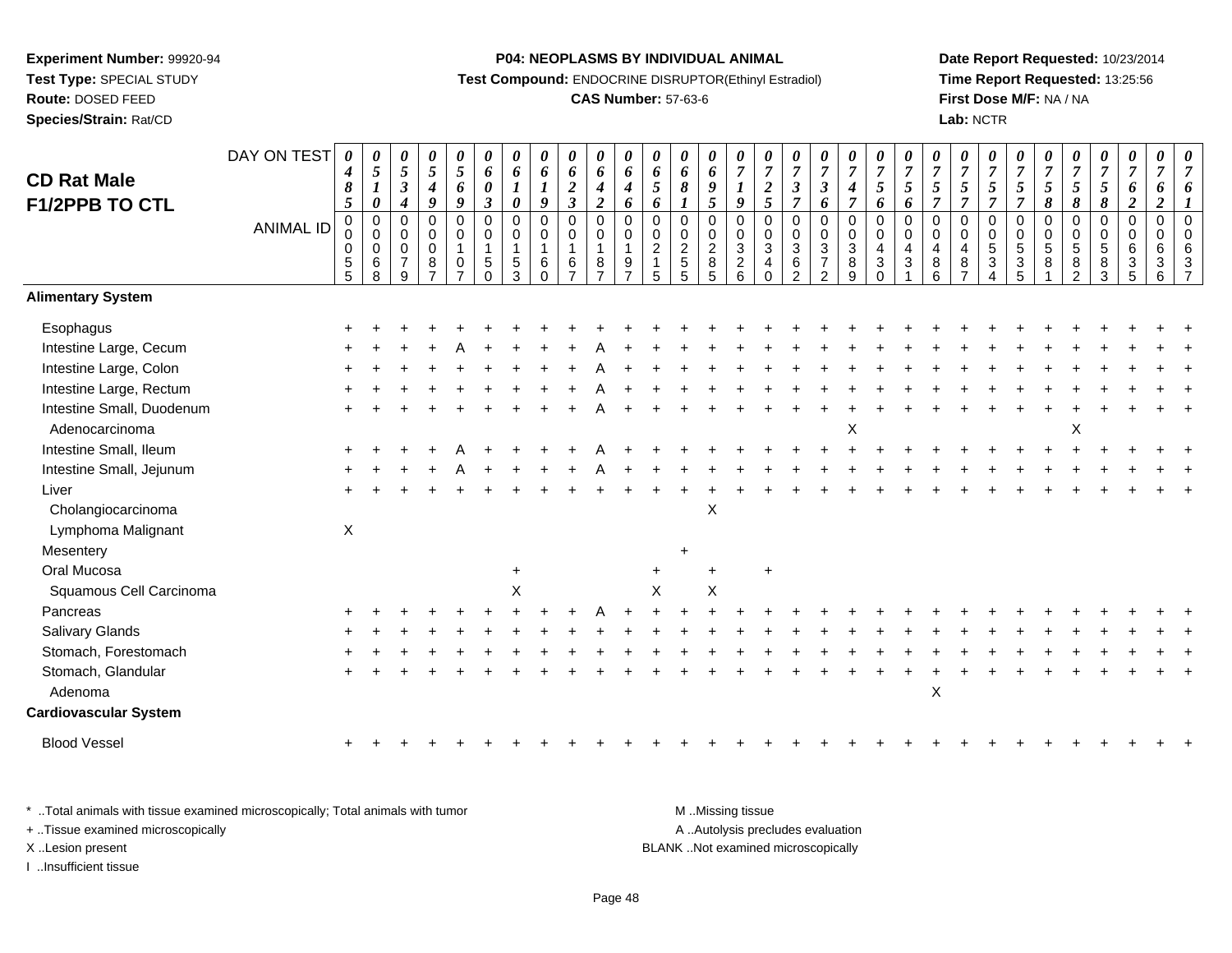**Test Type:** SPECIAL STUDY**Route:** DOSED FEED

**Species/Strain:** Rat/CD

#### **P04: NEOPLASMS BY INDIVIDUAL ANIMAL**

**Test Compound:** ENDOCRINE DISRUPTOR(Ethinyl Estradiol)

### **CAS Number:** 57-63-6

**Date Report Requested:** 10/23/2014**Time Report Requested:** 13:25:57**First Dose M/F:** NA / NA**Lab:** NCTR

| <b>CD Rat Male</b><br><b>F1/2PPB TO CTL</b>                   | DAY ON TEST<br><b>ANIMAL ID</b> | 0<br>$\boldsymbol{4}$<br>$\pmb{8}$<br>$\overline{5}$<br>$\pmb{0}$<br>$\pmb{0}$<br>$\pmb{0}$<br>$\sqrt{5}$<br>5 | 0<br>5<br>$\boldsymbol{l}$<br>$\boldsymbol{\theta}$<br>0<br>0<br>0<br>6<br>8 | 0<br>$5\overline{)}$<br>$\boldsymbol{\beta}$<br>$\boldsymbol{4}$<br>$\mathbf 0$<br>$\mathbf 0$<br>$\mathbf 0$<br>$\overline{7}$<br>9 | 0<br>5<br>$\boldsymbol{4}$<br>9<br>0<br>$\mathbf 0$<br>$\mathbf 0$<br>8 | 0<br>$\sqrt{5}$<br>6<br>9<br>0<br>0<br>0 | 0<br>6<br>$\boldsymbol{\theta}$<br>$\mathfrak{z}$<br>$\mathbf 0$<br>$\mathbf 0$<br>$\overline{1}$<br>$\sqrt{5}$<br>$\Omega$ | 0<br>6<br>1<br>0<br>0<br>0<br>$\mathbf{1}$<br>5<br>3 | 0<br>6<br>$\boldsymbol{l}$<br>9<br>$\mathbf 0$<br>$\mathbf 0$<br>1<br>6<br>$\Omega$ | 0<br>6<br>$\overline{2}$<br>$\overline{\mathbf{3}}$<br>0<br>$\mathbf 0$<br>6 | 0<br>6<br>$\boldsymbol{4}$<br>$\boldsymbol{2}$<br>$\mathsf 0$<br>0<br>$\mathbf{1}$<br>8<br>$\overline{7}$ | 0<br>6<br>$\boldsymbol{4}$<br>6<br>$\mathbf 0$<br>$\pmb{0}$<br>$\mathbf{1}$<br>$\boldsymbol{9}$<br>$\overline{7}$ | 0<br>6<br>5<br>6<br>$\mathbf 0$<br>0<br>$\overline{2}$<br>$\overline{1}$<br>5 | 0<br>6<br>8<br>$\mathbf 0$<br>$\mathbf 0$<br>$\overline{c}$<br>$\overline{5}$<br>5 | 0<br>6<br>9<br>5<br>0<br>0<br>$\overline{c}$<br>$\bf 8$<br>5 | 0<br>$\boldsymbol{7}$<br>$\boldsymbol{l}$<br>9<br>$\mathbf 0$<br>$\mathbf 0$<br>$\mathbf{3}$<br>$\boldsymbol{2}$<br>6 | 0<br>$\boldsymbol{7}$<br>$\boldsymbol{2}$<br>5<br>$\Omega$<br>0<br>3<br>4<br>$\Omega$ | $\boldsymbol{\theta}$<br>$\overline{7}$<br>$\boldsymbol{\beta}$<br>$\overline{7}$<br>$\mathbf 0$<br>0<br>3<br>$\,6$<br>2 | $\boldsymbol{\theta}$<br>$\overline{7}$<br>$\boldsymbol{\beta}$<br>6<br>$\mathbf 0$<br>$\pmb{0}$<br>$\sqrt{3}$<br>$\overline{7}$<br>2 | 0<br>$\overline{7}$<br>$\boldsymbol{4}$<br>$\overline{7}$<br>0<br>$\mathbf 0$<br>$\sqrt{3}$<br>8<br>9 | $\frac{\theta}{7}$<br>5<br>6<br>$\pmb{0}$<br>$\mathbf 0$<br>$\overline{4}$<br>$\sqrt{3}$<br>$\Omega$ | $\boldsymbol{\theta}$<br>$\overline{7}$<br>$\mathfrak{s}$<br>6<br>$\pmb{0}$<br>$\mathbf 0$<br>$\overline{4}$<br>3 | $\overline{7}$<br>5<br>$\overline{7}$<br>$\mathbf 0$<br>$\mathbf 0$<br>$\overline{4}$<br>8<br>6 | 0<br>$\overline{7}$<br>5<br>$\overline{7}$<br>$\Omega$<br>$\Omega$<br>4<br>8 | 0<br>$\overline{7}$<br>5<br>$\overline{7}$<br>0<br>$\mathsf 0$<br>5<br>$\mathbf{3}$ | $\boldsymbol{\theta}$<br>$\overline{7}$<br>$\mathfrak{H}$<br>$\overline{7}$<br>$\mathbf 0$<br>$\pmb{0}$<br>$\sqrt{5}$<br>$\ensuremath{\mathsf{3}}$<br>5 | 0<br>$\overline{7}$<br>$\mathfrak{s}$<br>8<br>$\mathbf 0$<br>$\mathbf 0$<br>5<br>8 | $\boldsymbol{\theta}$<br>$\overline{7}$<br>5<br>$\pmb{8}$<br>$\mathbf 0$<br>$\mathbf 0$<br>5<br>8<br>$\overline{2}$ | $\boldsymbol{\theta}$<br>$\boldsymbol{7}$<br>$5\phantom{.0}$<br>$\pmb{8}$<br>0<br>$\pmb{0}$<br>$\sqrt{5}$<br>$\bf 8$<br>3 | 0<br>$\boldsymbol{7}$<br>6<br>$\overline{2}$<br>$\pmb{0}$<br>$\mathsf 0$<br>6<br>$\ensuremath{\mathsf{3}}$<br>5 | 0<br>$\overline{7}$<br>6<br>$\boldsymbol{2}$<br>0<br>0<br>6<br>3<br>6 | 0<br>$\Omega$ |
|---------------------------------------------------------------|---------------------------------|----------------------------------------------------------------------------------------------------------------|------------------------------------------------------------------------------|--------------------------------------------------------------------------------------------------------------------------------------|-------------------------------------------------------------------------|------------------------------------------|-----------------------------------------------------------------------------------------------------------------------------|------------------------------------------------------|-------------------------------------------------------------------------------------|------------------------------------------------------------------------------|-----------------------------------------------------------------------------------------------------------|-------------------------------------------------------------------------------------------------------------------|-------------------------------------------------------------------------------|------------------------------------------------------------------------------------|--------------------------------------------------------------|-----------------------------------------------------------------------------------------------------------------------|---------------------------------------------------------------------------------------|--------------------------------------------------------------------------------------------------------------------------|---------------------------------------------------------------------------------------------------------------------------------------|-------------------------------------------------------------------------------------------------------|------------------------------------------------------------------------------------------------------|-------------------------------------------------------------------------------------------------------------------|-------------------------------------------------------------------------------------------------|------------------------------------------------------------------------------|-------------------------------------------------------------------------------------|---------------------------------------------------------------------------------------------------------------------------------------------------------|------------------------------------------------------------------------------------|---------------------------------------------------------------------------------------------------------------------|---------------------------------------------------------------------------------------------------------------------------|-----------------------------------------------------------------------------------------------------------------|-----------------------------------------------------------------------|---------------|
| Heart                                                         |                                 | $+$                                                                                                            |                                                                              |                                                                                                                                      |                                                                         |                                          |                                                                                                                             |                                                      |                                                                                     |                                                                              |                                                                                                           |                                                                                                                   |                                                                               |                                                                                    |                                                              |                                                                                                                       |                                                                                       |                                                                                                                          |                                                                                                                                       |                                                                                                       |                                                                                                      |                                                                                                                   |                                                                                                 |                                                                              |                                                                                     |                                                                                                                                                         |                                                                                    |                                                                                                                     |                                                                                                                           |                                                                                                                 |                                                                       |               |
| <b>Endocrine System</b>                                       |                                 |                                                                                                                |                                                                              |                                                                                                                                      |                                                                         |                                          |                                                                                                                             |                                                      |                                                                                     |                                                                              |                                                                                                           |                                                                                                                   |                                                                               |                                                                                    |                                                              |                                                                                                                       |                                                                                       |                                                                                                                          |                                                                                                                                       |                                                                                                       |                                                                                                      |                                                                                                                   |                                                                                                 |                                                                              |                                                                                     |                                                                                                                                                         |                                                                                    |                                                                                                                     |                                                                                                                           |                                                                                                                 |                                                                       |               |
| <b>Adrenal Cortex</b>                                         |                                 |                                                                                                                |                                                                              |                                                                                                                                      |                                                                         |                                          |                                                                                                                             |                                                      |                                                                                     |                                                                              |                                                                                                           |                                                                                                                   |                                                                               |                                                                                    |                                                              |                                                                                                                       |                                                                                       |                                                                                                                          |                                                                                                                                       |                                                                                                       |                                                                                                      |                                                                                                                   |                                                                                                 |                                                                              |                                                                                     |                                                                                                                                                         |                                                                                    |                                                                                                                     |                                                                                                                           |                                                                                                                 |                                                                       |               |
| Adrenal Medulla                                               |                                 |                                                                                                                |                                                                              |                                                                                                                                      |                                                                         |                                          |                                                                                                                             |                                                      |                                                                                     |                                                                              |                                                                                                           |                                                                                                                   |                                                                               |                                                                                    |                                                              |                                                                                                                       |                                                                                       |                                                                                                                          |                                                                                                                                       |                                                                                                       |                                                                                                      |                                                                                                                   |                                                                                                 |                                                                              |                                                                                     |                                                                                                                                                         |                                                                                    |                                                                                                                     |                                                                                                                           |                                                                                                                 |                                                                       |               |
| Bilateral, Pheochromocytoma Benign<br>Pheochromocytoma Benign |                                 |                                                                                                                |                                                                              |                                                                                                                                      |                                                                         |                                          |                                                                                                                             |                                                      |                                                                                     |                                                                              |                                                                                                           |                                                                                                                   |                                                                               |                                                                                    |                                                              |                                                                                                                       |                                                                                       |                                                                                                                          |                                                                                                                                       |                                                                                                       | $\times$                                                                                             |                                                                                                                   |                                                                                                 |                                                                              |                                                                                     |                                                                                                                                                         |                                                                                    |                                                                                                                     |                                                                                                                           |                                                                                                                 |                                                                       |               |
| Islets, Pancreatic                                            |                                 |                                                                                                                |                                                                              |                                                                                                                                      |                                                                         |                                          |                                                                                                                             |                                                      |                                                                                     |                                                                              |                                                                                                           |                                                                                                                   |                                                                               |                                                                                    |                                                              |                                                                                                                       |                                                                                       |                                                                                                                          |                                                                                                                                       |                                                                                                       |                                                                                                      |                                                                                                                   |                                                                                                 |                                                                              |                                                                                     |                                                                                                                                                         |                                                                                    |                                                                                                                     |                                                                                                                           |                                                                                                                 |                                                                       |               |
| Parathyroid Gland<br>Adenoma                                  |                                 |                                                                                                                |                                                                              |                                                                                                                                      |                                                                         |                                          |                                                                                                                             |                                                      |                                                                                     |                                                                              |                                                                                                           |                                                                                                                   |                                                                               |                                                                                    |                                                              |                                                                                                                       |                                                                                       |                                                                                                                          |                                                                                                                                       |                                                                                                       |                                                                                                      |                                                                                                                   |                                                                                                 |                                                                              |                                                                                     |                                                                                                                                                         |                                                                                    |                                                                                                                     |                                                                                                                           |                                                                                                                 |                                                                       |               |
| <b>Pituitary Gland</b>                                        |                                 |                                                                                                                |                                                                              |                                                                                                                                      |                                                                         |                                          |                                                                                                                             |                                                      |                                                                                     |                                                                              |                                                                                                           |                                                                                                                   |                                                                               |                                                                                    |                                                              |                                                                                                                       |                                                                                       |                                                                                                                          |                                                                                                                                       |                                                                                                       |                                                                                                      |                                                                                                                   |                                                                                                 |                                                                              |                                                                                     |                                                                                                                                                         |                                                                                    |                                                                                                                     |                                                                                                                           |                                                                                                                 |                                                                       |               |
| Pars Distalis, Adenoma                                        |                                 |                                                                                                                |                                                                              | X                                                                                                                                    | $\times$                                                                | $\times$                                 | X                                                                                                                           |                                                      |                                                                                     | X                                                                            | $\times$                                                                                                  | X                                                                                                                 |                                                                               |                                                                                    | X                                                            | $\times$                                                                                                              |                                                                                       | X                                                                                                                        | X                                                                                                                                     | X                                                                                                     | X                                                                                                    |                                                                                                                   | X                                                                                               | $\times$                                                                     | $\times$                                                                            | $\mathsf{X}$                                                                                                                                            |                                                                                    | X                                                                                                                   | X                                                                                                                         |                                                                                                                 | Χ                                                                     |               |
| <b>Thyroid Gland</b>                                          |                                 |                                                                                                                |                                                                              |                                                                                                                                      |                                                                         |                                          |                                                                                                                             |                                                      |                                                                                     |                                                                              |                                                                                                           |                                                                                                                   |                                                                               |                                                                                    |                                                              |                                                                                                                       |                                                                                       |                                                                                                                          |                                                                                                                                       |                                                                                                       |                                                                                                      |                                                                                                                   |                                                                                                 |                                                                              |                                                                                     |                                                                                                                                                         |                                                                                    |                                                                                                                     |                                                                                                                           |                                                                                                                 |                                                                       |               |
| C Cell, Adenoma                                               |                                 |                                                                                                                |                                                                              |                                                                                                                                      |                                                                         |                                          |                                                                                                                             |                                                      |                                                                                     |                                                                              |                                                                                                           |                                                                                                                   |                                                                               |                                                                                    |                                                              |                                                                                                                       |                                                                                       |                                                                                                                          |                                                                                                                                       |                                                                                                       |                                                                                                      |                                                                                                                   |                                                                                                 |                                                                              |                                                                                     |                                                                                                                                                         |                                                                                    | X                                                                                                                   |                                                                                                                           |                                                                                                                 |                                                                       |               |
| C Cell, Carcinoma                                             |                                 |                                                                                                                |                                                                              |                                                                                                                                      |                                                                         |                                          |                                                                                                                             |                                                      |                                                                                     |                                                                              |                                                                                                           |                                                                                                                   |                                                                               |                                                                                    |                                                              |                                                                                                                       |                                                                                       |                                                                                                                          |                                                                                                                                       |                                                                                                       |                                                                                                      |                                                                                                                   |                                                                                                 |                                                                              |                                                                                     |                                                                                                                                                         |                                                                                    | $\mathsf X$                                                                                                         |                                                                                                                           |                                                                                                                 |                                                                       |               |
| <b>General Body System</b>                                    |                                 |                                                                                                                |                                                                              |                                                                                                                                      |                                                                         |                                          |                                                                                                                             |                                                      |                                                                                     |                                                                              |                                                                                                           |                                                                                                                   |                                                                               |                                                                                    |                                                              |                                                                                                                       |                                                                                       |                                                                                                                          |                                                                                                                                       |                                                                                                       |                                                                                                      |                                                                                                                   |                                                                                                 |                                                                              |                                                                                     |                                                                                                                                                         |                                                                                    |                                                                                                                     |                                                                                                                           |                                                                                                                 |                                                                       |               |
| <b>Tissue NOS</b>                                             |                                 |                                                                                                                |                                                                              |                                                                                                                                      |                                                                         |                                          |                                                                                                                             |                                                      |                                                                                     |                                                                              |                                                                                                           |                                                                                                                   |                                                                               |                                                                                    |                                                              |                                                                                                                       |                                                                                       |                                                                                                                          |                                                                                                                                       |                                                                                                       |                                                                                                      |                                                                                                                   |                                                                                                 |                                                                              |                                                                                     |                                                                                                                                                         |                                                                                    |                                                                                                                     |                                                                                                                           |                                                                                                                 |                                                                       |               |
| Schwannoma Malignant                                          |                                 |                                                                                                                |                                                                              |                                                                                                                                      |                                                                         |                                          |                                                                                                                             |                                                      |                                                                                     |                                                                              |                                                                                                           |                                                                                                                   |                                                                               |                                                                                    |                                                              |                                                                                                                       |                                                                                       |                                                                                                                          |                                                                                                                                       |                                                                                                       |                                                                                                      |                                                                                                                   |                                                                                                 |                                                                              |                                                                                     |                                                                                                                                                         |                                                                                    |                                                                                                                     | X                                                                                                                         |                                                                                                                 |                                                                       |               |
| <b>Genital System</b>                                         |                                 |                                                                                                                |                                                                              |                                                                                                                                      |                                                                         |                                          |                                                                                                                             |                                                      |                                                                                     |                                                                              |                                                                                                           |                                                                                                                   |                                                                               |                                                                                    |                                                              |                                                                                                                       |                                                                                       |                                                                                                                          |                                                                                                                                       |                                                                                                       |                                                                                                      |                                                                                                                   |                                                                                                 |                                                                              |                                                                                     |                                                                                                                                                         |                                                                                    |                                                                                                                     |                                                                                                                           |                                                                                                                 |                                                                       |               |
| <b>Coagulating Gland</b>                                      |                                 |                                                                                                                |                                                                              |                                                                                                                                      |                                                                         |                                          |                                                                                                                             |                                                      |                                                                                     |                                                                              |                                                                                                           |                                                                                                                   |                                                                               |                                                                                    |                                                              |                                                                                                                       |                                                                                       |                                                                                                                          |                                                                                                                                       |                                                                                                       |                                                                                                      |                                                                                                                   |                                                                                                 |                                                                              |                                                                                     |                                                                                                                                                         |                                                                                    |                                                                                                                     |                                                                                                                           |                                                                                                                 |                                                                       |               |
| Epididymis                                                    |                                 |                                                                                                                |                                                                              |                                                                                                                                      |                                                                         |                                          |                                                                                                                             |                                                      |                                                                                     |                                                                              |                                                                                                           |                                                                                                                   |                                                                               |                                                                                    |                                                              |                                                                                                                       |                                                                                       |                                                                                                                          |                                                                                                                                       |                                                                                                       |                                                                                                      |                                                                                                                   |                                                                                                 |                                                                              |                                                                                     |                                                                                                                                                         |                                                                                    |                                                                                                                     |                                                                                                                           |                                                                                                                 |                                                                       |               |
| Lymphoma Malignant                                            |                                 | X                                                                                                              |                                                                              |                                                                                                                                      |                                                                         |                                          |                                                                                                                             |                                                      |                                                                                     |                                                                              |                                                                                                           |                                                                                                                   |                                                                               |                                                                                    |                                                              |                                                                                                                       |                                                                                       |                                                                                                                          |                                                                                                                                       |                                                                                                       |                                                                                                      |                                                                                                                   |                                                                                                 |                                                                              |                                                                                     |                                                                                                                                                         |                                                                                    |                                                                                                                     |                                                                                                                           |                                                                                                                 |                                                                       |               |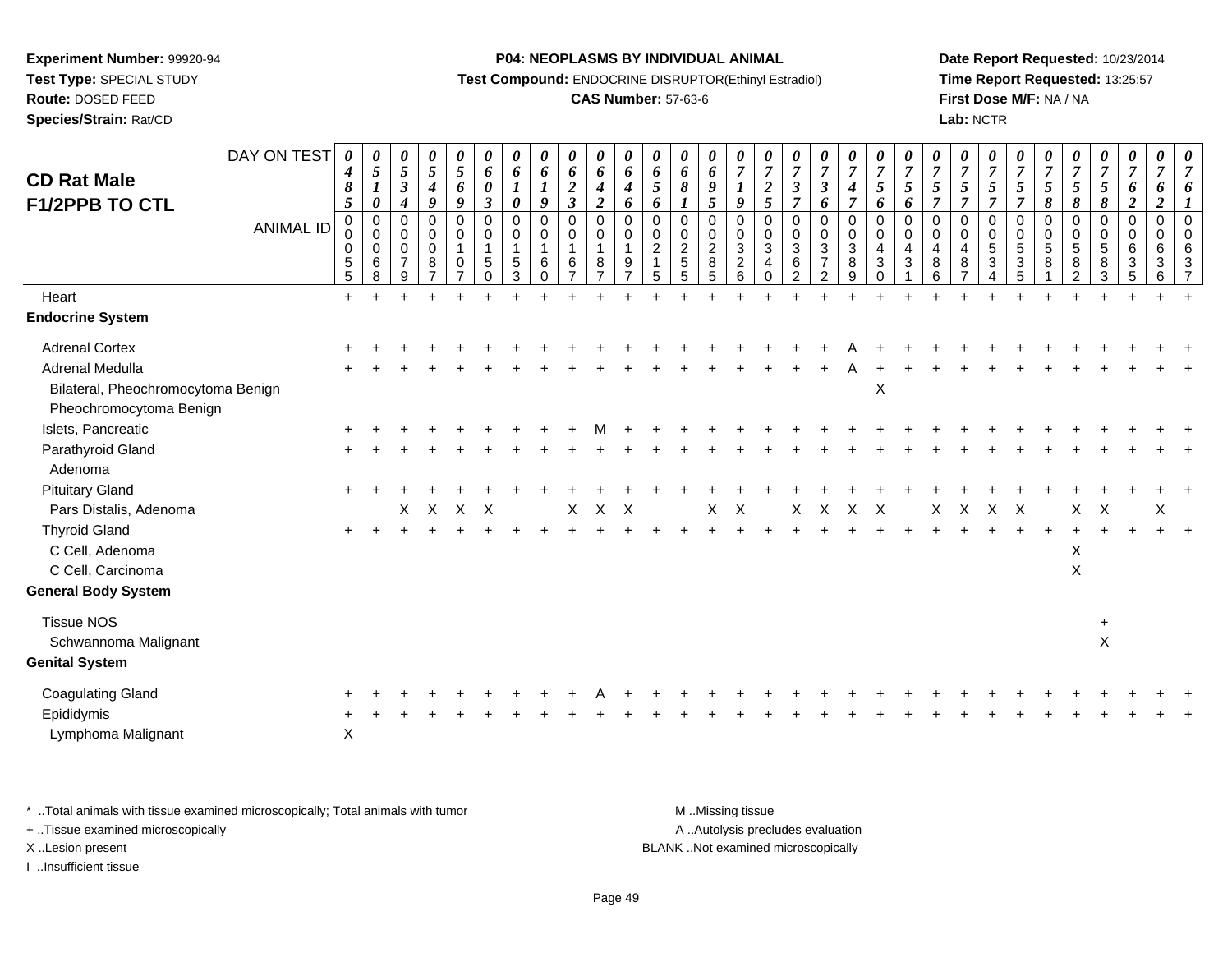**Test Type:** SPECIAL STUDY

# **Route:** DOSED FEED

**Species/Strain:** Rat/CD

#### **P04: NEOPLASMS BY INDIVIDUAL ANIMAL**

**Test Compound:** ENDOCRINE DISRUPTOR(Ethinyl Estradiol)

### **CAS Number:** 57-63-6

**Date Report Requested:** 10/23/2014**Time Report Requested:** 13:25:57**First Dose M/F:** NA / NA**Lab:** NCTR

| <b>CD Rat Male</b><br><b>F1/2PPB TO CTL</b>                    | DAY ON TEST      | 0<br>4<br>8<br>5                                    | 0<br>$\sqrt{5}$<br>$\boldsymbol{l}$<br>0 | 0<br>$5\phantom{.0}$<br>$\boldsymbol{\beta}$<br>$\boldsymbol{4}$ | 0<br>5<br>4<br>9                  | $\boldsymbol{\theta}$<br>$\mathfrak{s}$<br>6<br>9 | 0<br>6<br>$\boldsymbol{\theta}$<br>$\mathfrak{z}$        | $\boldsymbol{\theta}$<br>6<br>$\boldsymbol{\theta}$ | 0<br>6<br>9                         | 0<br>6<br>$\boldsymbol{2}$<br>$\overline{\mathbf{3}}$ | 0<br>6<br>$\boldsymbol{4}$<br>$\overline{2}$            | 0<br>6<br>4<br>6                                         | $\boldsymbol{\theta}$<br>6<br>$\mathfrak{s}$<br>6               | $\boldsymbol{\theta}$<br>6<br>8                                | 0<br>6<br>9<br>5                                | 0<br>$\boldsymbol{7}$<br>1<br>9                 | 0<br>$\overline{7}$<br>$\boldsymbol{2}$<br>5 | $\boldsymbol{\theta}$<br>$\overline{7}$<br>$\boldsymbol{\beta}$<br>$\overline{7}$ | 0<br>$\overline{7}$<br>$\boldsymbol{\beta}$<br>6                            | $\boldsymbol{\theta}$<br>$\overline{7}$<br>$\boldsymbol{4}$<br>$\overline{7}$ | $\boldsymbol{\theta}$<br>$\overline{7}$<br>$\mathfrak{s}$<br>6         | 0<br>$\overline{7}$<br>5<br>6     | 0<br>$\overline{7}$<br>5<br>$\overline{7}$ | 0<br>$\overline{7}$<br>5<br>$\overline{7}$ | 0<br>$\overline{7}$<br>5<br>$\overline{7}$ | 0<br>$\overline{7}$<br>5<br>$\overline{7}$                            | 0<br>$\overline{7}$<br>5<br>$\pmb{8}$           | $\boldsymbol{\theta}$<br>$\overline{7}$<br>5<br>8 | 0<br>$\overline{7}$<br>5<br>8 | 0<br>$\boldsymbol{7}$<br>6<br>$\overline{2}$ | 0<br>$\overline{7}$<br>6<br>$\overline{2}$          |  |
|----------------------------------------------------------------|------------------|-----------------------------------------------------|------------------------------------------|------------------------------------------------------------------|-----------------------------------|---------------------------------------------------|----------------------------------------------------------|-----------------------------------------------------|-------------------------------------|-------------------------------------------------------|---------------------------------------------------------|----------------------------------------------------------|-----------------------------------------------------------------|----------------------------------------------------------------|-------------------------------------------------|-------------------------------------------------|----------------------------------------------|-----------------------------------------------------------------------------------|-----------------------------------------------------------------------------|-------------------------------------------------------------------------------|------------------------------------------------------------------------|-----------------------------------|--------------------------------------------|--------------------------------------------|--------------------------------------------|-----------------------------------------------------------------------|-------------------------------------------------|---------------------------------------------------|-------------------------------|----------------------------------------------|-----------------------------------------------------|--|
|                                                                | <b>ANIMAL ID</b> | $\Omega$<br>$\mathbf 0$<br>0<br>5<br>$\overline{5}$ | $\Omega$<br>0<br>0<br>6<br>8             | $\Omega$<br>0<br>$\mathbf 0$<br>$\overline{7}$<br>9              | 0<br>$\mathbf 0$<br>$\Omega$<br>8 | $\Omega$<br>$\mathbf 0$<br>0<br>$\overline{z}$    | $\Omega$<br>$\mathbf 0$<br>$\mathbf{1}$<br>5<br>$\Omega$ | $\Omega$<br>$\mathbf 0$<br>5<br>3                   | $\Omega$<br>0<br>1<br>6<br>$\Omega$ | $\Omega$<br>0<br>$\frac{6}{7}$                        | $\pmb{0}$<br>$\pmb{0}$<br>$\mathbf{1}$<br>$\frac{8}{7}$ | $\Omega$<br>$\mathbf 0$<br>$\mathbf{1}$<br>$\frac{9}{7}$ | $\Omega$<br>0<br>$\overline{2}$<br>$\overline{\mathbf{1}}$<br>5 | 0<br>$\mathbf 0$<br>$\sqrt{2}$<br>$\sqrt{5}$<br>$\overline{5}$ | $\Omega$<br>0<br>$\overline{a}$<br>$\bf 8$<br>5 | 0<br>$\pmb{0}$<br>$\mathbf{3}$<br>$\frac{2}{6}$ | 0<br>0<br>$\mathbf{3}$<br>4<br>$\Omega$      | $\Omega$<br>0<br>3<br>6<br>$\overline{2}$                                         | $\mathbf 0$<br>$\mathbf 0$<br>$\sqrt{3}$<br>$\overline{7}$<br>$\mathcal{P}$ | 0<br>0<br>$\sqrt{3}$<br>$\frac{8}{9}$                                         | $\mathbf 0$<br>$\mathbf 0$<br>$\overline{4}$<br>$\sqrt{3}$<br>$\Omega$ | $\Omega$<br>$\mathbf 0$<br>4<br>3 | 0<br>$\mathbf 0$<br>4<br>8<br>6            | $\Omega$<br>$\mathbf 0$<br>8               | 0<br>0<br>5<br>$\mathbf{3}$<br>Δ           | $\Omega$<br>$\mathbf 0$<br>$\sqrt{5}$<br>$\sqrt{3}$<br>$\overline{5}$ | $\Omega$<br>$\mathbf 0$<br>$5\phantom{.0}$<br>8 | $\Omega$<br>$\Omega$<br>5<br>8<br>$\overline{2}$  | 0<br>0<br>5<br>8<br>3         | 0<br>0<br>6<br>$\frac{3}{5}$                 | $\mathbf 0$<br>$\mathbf 0$<br>6<br>3<br>$6^{\circ}$ |  |
| Penis                                                          |                  |                                                     |                                          |                                                                  |                                   |                                                   |                                                          |                                                     |                                     |                                                       |                                                         |                                                          |                                                                 |                                                                |                                                 |                                                 |                                              |                                                                                   |                                                                             |                                                                               |                                                                        |                                   |                                            |                                            |                                            |                                                                       |                                                 |                                                   |                               |                                              |                                                     |  |
| Squamous Cell Carcinoma, Metastatic,<br><b>Preputial Gland</b> |                  |                                                     |                                          |                                                                  |                                   |                                                   |                                                          |                                                     |                                     |                                                       |                                                         |                                                          |                                                                 |                                                                |                                                 |                                                 |                                              | X                                                                                 |                                                                             |                                                                               |                                                                        |                                   |                                            |                                            |                                            |                                                                       |                                                 |                                                   |                               |                                              |                                                     |  |
| <b>Preputial Gland</b><br>Adenoma                              |                  |                                                     |                                          |                                                                  |                                   |                                                   |                                                          |                                                     |                                     |                                                       |                                                         |                                                          |                                                                 |                                                                |                                                 |                                                 |                                              |                                                                                   |                                                                             |                                                                               |                                                                        |                                   |                                            |                                            |                                            |                                                                       |                                                 |                                                   |                               | x                                            |                                                     |  |
| Lymphoma Malignant<br>Squamous Cell Carcinoma                  |                  | $\sf X$                                             |                                          |                                                                  |                                   |                                                   |                                                          |                                                     |                                     |                                                       | X                                                       |                                                          |                                                                 |                                                                |                                                 |                                                 |                                              |                                                                                   | $X$ $X$                                                                     |                                                                               |                                                                        |                                   |                                            |                                            |                                            |                                                                       | X                                               |                                                   |                               |                                              |                                                     |  |
| Prostate, Dorsal/Lateral Lobe                                  |                  |                                                     |                                          |                                                                  |                                   |                                                   |                                                          |                                                     |                                     |                                                       |                                                         |                                                          |                                                                 |                                                                |                                                 |                                                 |                                              |                                                                                   |                                                                             |                                                                               |                                                                        |                                   |                                            |                                            |                                            |                                                                       |                                                 |                                                   |                               |                                              |                                                     |  |
| Prostate, Ventral Lobe                                         |                  |                                                     |                                          |                                                                  |                                   |                                                   |                                                          |                                                     |                                     |                                                       |                                                         |                                                          |                                                                 |                                                                |                                                 |                                                 |                                              |                                                                                   |                                                                             |                                                                               |                                                                        |                                   |                                            |                                            |                                            |                                                                       |                                                 |                                                   |                               |                                              |                                                     |  |
| <b>Rete Testes</b>                                             |                  |                                                     |                                          |                                                                  |                                   |                                                   |                                                          |                                                     |                                     |                                                       |                                                         |                                                          |                                                                 |                                                                |                                                 |                                                 |                                              |                                                                                   |                                                                             |                                                                               |                                                                        |                                   |                                            |                                            |                                            |                                                                       |                                                 |                                                   |                               |                                              |                                                     |  |
| <b>Seminal Vesicle</b>                                         |                  |                                                     |                                          |                                                                  |                                   |                                                   |                                                          |                                                     |                                     |                                                       |                                                         |                                                          |                                                                 |                                                                |                                                 |                                                 |                                              |                                                                                   |                                                                             |                                                                               |                                                                        |                                   |                                            |                                            |                                            |                                                                       |                                                 |                                                   |                               |                                              |                                                     |  |
| <b>Testes</b>                                                  |                  |                                                     |                                          |                                                                  |                                   |                                                   |                                                          |                                                     |                                     |                                                       |                                                         |                                                          |                                                                 |                                                                |                                                 |                                                 |                                              |                                                                                   |                                                                             |                                                                               |                                                                        |                                   |                                            |                                            |                                            |                                                                       |                                                 |                                                   |                               |                                              |                                                     |  |
| Sarcoma                                                        |                  |                                                     |                                          |                                                                  |                                   |                                                   |                                                          |                                                     |                                     |                                                       | $\boldsymbol{\mathsf{X}}$                               |                                                          |                                                                 |                                                                |                                                 |                                                 |                                              |                                                                                   |                                                                             |                                                                               |                                                                        |                                   |                                            |                                            |                                            |                                                                       |                                                 |                                                   |                               |                                              |                                                     |  |
| <b>Hematopoietic System</b>                                    |                  |                                                     |                                          |                                                                  |                                   |                                                   |                                                          |                                                     |                                     |                                                       |                                                         |                                                          |                                                                 |                                                                |                                                 |                                                 |                                              |                                                                                   |                                                                             |                                                                               |                                                                        |                                   |                                            |                                            |                                            |                                                                       |                                                 |                                                   |                               |                                              |                                                     |  |
| <b>Bone Marrow</b>                                             |                  |                                                     |                                          |                                                                  |                                   |                                                   |                                                          |                                                     |                                     |                                                       |                                                         |                                                          |                                                                 |                                                                |                                                 |                                                 |                                              |                                                                                   |                                                                             |                                                                               |                                                                        |                                   |                                            |                                            |                                            |                                                                       |                                                 |                                                   |                               |                                              |                                                     |  |
| Lymphoma Malignant                                             |                  | X                                                   |                                          |                                                                  |                                   |                                                   |                                                          |                                                     |                                     |                                                       |                                                         |                                                          |                                                                 |                                                                |                                                 |                                                 |                                              |                                                                                   |                                                                             |                                                                               |                                                                        |                                   |                                            |                                            |                                            |                                                                       |                                                 |                                                   |                               |                                              |                                                     |  |
| Lymph Node                                                     |                  |                                                     |                                          |                                                                  |                                   |                                                   |                                                          |                                                     |                                     |                                                       |                                                         |                                                          |                                                                 |                                                                | $\ddot{}$                                       |                                                 |                                              |                                                                                   |                                                                             |                                                                               |                                                                        |                                   |                                            |                                            |                                            |                                                                       |                                                 |                                                   |                               |                                              |                                                     |  |
| Squamous Cell Carcinoma, Metastatic,<br><b>Preputial Gland</b> |                  |                                                     |                                          |                                                                  |                                   |                                                   |                                                          |                                                     |                                     |                                                       |                                                         |                                                          |                                                                 |                                                                |                                                 |                                                 |                                              |                                                                                   | $\boldsymbol{\mathsf{X}}$                                                   |                                                                               |                                                                        |                                   |                                            |                                            |                                            |                                                                       |                                                 |                                                   |                               |                                              |                                                     |  |
| Lymph Node, Mandibular                                         |                  |                                                     |                                          |                                                                  |                                   |                                                   |                                                          |                                                     |                                     |                                                       |                                                         |                                                          |                                                                 |                                                                |                                                 |                                                 |                                              |                                                                                   |                                                                             |                                                                               |                                                                        |                                   |                                            |                                            |                                            |                                                                       |                                                 |                                                   |                               |                                              |                                                     |  |
| Lymphoma Malignant                                             |                  | X                                                   |                                          |                                                                  |                                   |                                                   |                                                          |                                                     |                                     |                                                       |                                                         |                                                          |                                                                 |                                                                |                                                 |                                                 |                                              |                                                                                   |                                                                             |                                                                               |                                                                        |                                   |                                            |                                            |                                            |                                                                       |                                                 |                                                   |                               |                                              |                                                     |  |
| Lymph Node, Mesenteric                                         |                  |                                                     |                                          |                                                                  |                                   |                                                   |                                                          |                                                     |                                     |                                                       |                                                         |                                                          |                                                                 |                                                                |                                                 |                                                 |                                              |                                                                                   |                                                                             |                                                                               |                                                                        |                                   |                                            |                                            |                                            |                                                                       |                                                 |                                                   |                               |                                              |                                                     |  |
| Lymphoma Malignant                                             |                  | X                                                   |                                          |                                                                  |                                   |                                                   |                                                          |                                                     |                                     |                                                       |                                                         |                                                          |                                                                 |                                                                |                                                 |                                                 |                                              |                                                                                   |                                                                             |                                                                               |                                                                        |                                   |                                            |                                            |                                            |                                                                       |                                                 |                                                   |                               |                                              |                                                     |  |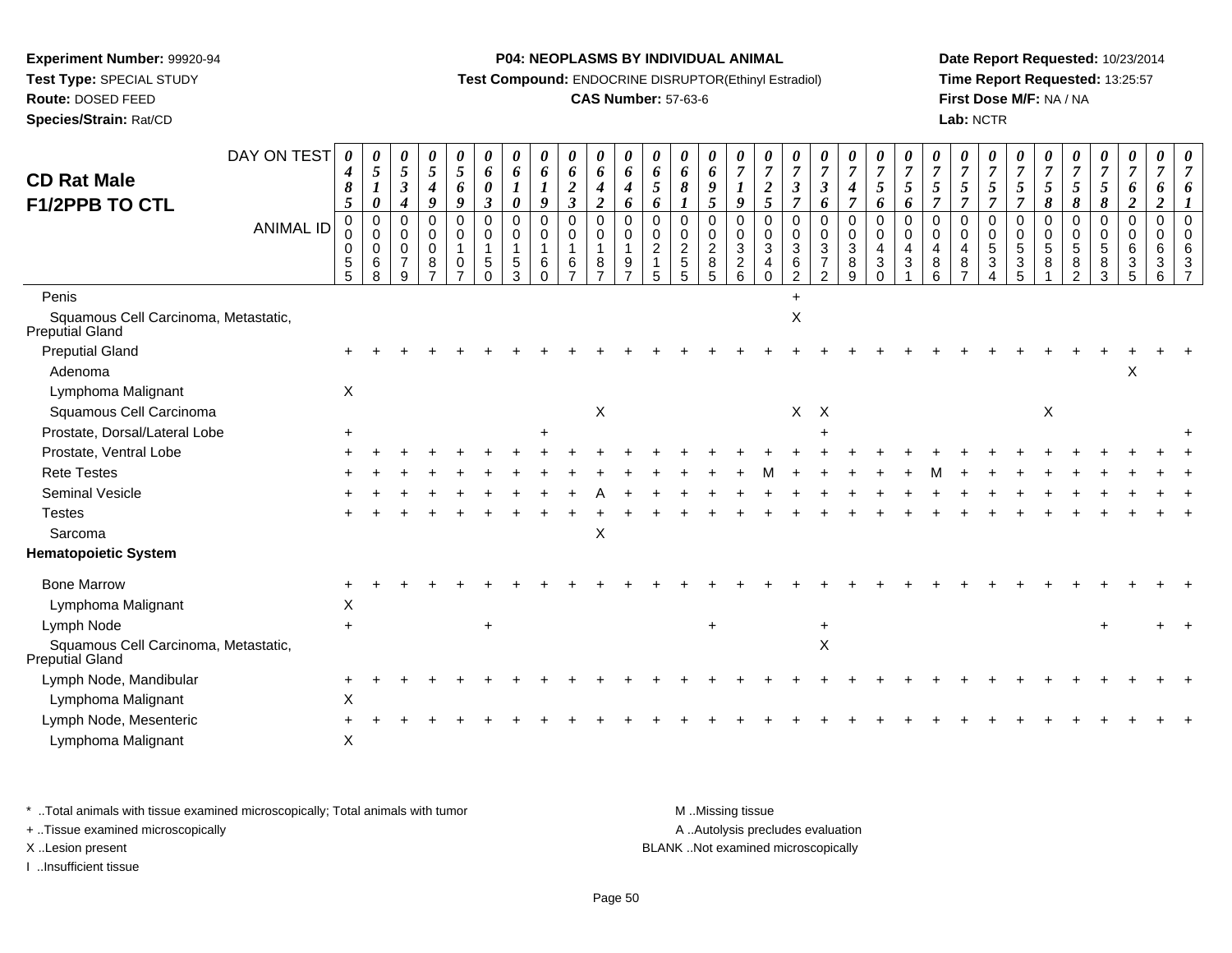**Route:** DOSED FEED

**Species/Strain:** Rat/CD

#### **P04: NEOPLASMS BY INDIVIDUAL ANIMAL**

**Test Compound:** ENDOCRINE DISRUPTOR(Ethinyl Estradiol)

### **CAS Number:** 57-63-6

**Date Report Requested:** 10/23/2014**Time Report Requested:** 13:25:57**First Dose M/F:** NA / NA**Lab:** NCTR

| <b>CD Rat Male</b><br><b>F1/2PPB TO CTL</b> | DAY ON TEST<br><b>ANIMAL ID</b> | 0<br>4<br>$\pmb{8}$<br>5<br>0<br>0<br>0<br>$\,$ 5 $\,$<br>$\overline{5}$ | 0<br>$5\overline{)}$<br>1<br>$\boldsymbol{\theta}$<br>0<br>0<br>0<br>6<br>8 | 0<br>$5\overline{)}$<br>$\boldsymbol{\beta}$<br>$\boldsymbol{4}$<br>$\Omega$<br>0<br>$\mathbf 0$<br>$\overline{7}$<br>9 | 0<br>$\mathfrak{s}$<br>$\boldsymbol{4}$<br>9<br>$\Omega$<br>0<br>$\mathbf 0$<br>8<br>$\overline{7}$ | 0<br>$\sqrt{5}$<br>6<br>9<br>$\Omega$<br>$\mathbf 0$<br>$\overline{1}$<br>0<br>$\overline{7}$ | 0<br>6<br>$\boldsymbol{\theta}$<br>$\mathfrak{z}$<br>$\mathbf 0$<br>$\mathbf 0$<br>$\overline{1}$<br>$\sqrt{5}$<br>$\Omega$ | 0<br>6<br>$\boldsymbol{\theta}$<br>$\Omega$<br>$\mathbf 0$<br>$\mathbf{1}$<br>5<br>3 | 0<br>6<br>9<br>$\Omega$<br>$\mathbf 0$<br>1<br>6<br>$\Omega$ | 0<br>6<br>$\boldsymbol{2}$<br>$\mathfrak{z}$<br>$\mathbf 0$<br>0<br>6<br>$\overline{7}$ | 0<br>6<br>$\boldsymbol{4}$<br>$\overline{2}$<br>0<br>0<br>$\mathbf{1}$<br>$\frac{8}{7}$ | 0<br>6<br>$\boldsymbol{4}$<br>6<br>$\pmb{0}$<br>$\pmb{0}$<br>$\mathbf{1}$<br>$\frac{9}{7}$ | 0<br>6<br>5<br>6<br>$\Omega$<br>0<br>$\overline{2}$<br>5 | $\boldsymbol{\theta}$<br>6<br>8<br>$\Omega$<br>$\mathbf 0$<br>$rac{2}{5}$ | 0<br>6<br>9<br>5<br>0<br>0<br>$\overline{2}$<br>8<br>5 | $\boldsymbol{\theta}$<br>$\overline{7}$<br>$\boldsymbol{l}$<br>$\boldsymbol{g}$<br>$\mathbf 0$<br>$\mathbf 0$<br>$\mathbf{3}$<br>$\frac{2}{6}$ | 0<br>$\overline{7}$<br>$\boldsymbol{2}$<br>5<br>$\Omega$<br>0<br>3<br>4<br>$\Omega$ | 0<br>$\overline{7}$<br>$\boldsymbol{\beta}$<br>$\overline{7}$<br>$\Omega$<br>$\mathbf 0$<br>$\mathbf{3}$<br>$\,6\,$<br>$\mathcal{P}$ | 0<br>$\overline{7}$<br>$\boldsymbol{\beta}$<br>6<br>$\mathbf 0$<br>$\mathbf 0$<br>$\mathbf{3}$<br>$\overline{7}$<br>$\mathcal{P}$ | 0<br>$\overline{7}$<br>$\boldsymbol{4}$<br>$\overline{7}$<br>0<br>$\mathbf 0$<br>$\mathbf{3}$<br>8<br>$\overline{9}$ | $\frac{\boldsymbol{\theta}}{\boldsymbol{7}}$<br>$\sqrt{5}$<br>6<br>$\pmb{0}$<br>$\mathsf{O}\xspace$<br>$\overline{4}$<br>$\sqrt{3}$<br>$\mathbf{0}$ | $\boldsymbol{\theta}$<br>$\overline{7}$<br>$\mathfrak{s}$<br>6<br>$\mathbf 0$<br>$\mathbf 0$<br>4<br>3 | 0<br>$\overline{7}$<br>$\mathfrak{s}$<br>$\overline{7}$<br>$\mathbf 0$<br>$\mathbf 0$<br>$\overline{a}$<br>$\bf8$<br>6 | 0<br>$\overline{7}$<br>5<br>$\overline{7}$<br>$\Omega$<br>0<br>4<br>8<br>7 | 0<br>$\boldsymbol{7}$<br>$\mathfrak{s}$<br>$\overline{7}$<br>0<br>$\mathbf 0$<br>5<br>$\ensuremath{\mathsf{3}}$<br>$\overline{\mathbf{4}}$ | $\frac{\boldsymbol{\theta}}{\boldsymbol{7}}$<br>5<br>$\overline{7}$<br>$\Omega$<br>0<br>$5\phantom{.0}$<br>$\frac{3}{5}$ | $\boldsymbol{\theta}$<br>$\overline{7}$<br>5<br>8<br>$\Omega$<br>0<br>$\overline{5}$<br>8 | $\boldsymbol{\theta}$<br>$\overline{7}$<br>$\sqrt{5}$<br>$\pmb{8}$<br>$\mathbf 0$<br>0<br>$\sqrt{5}$<br>8<br>$\mathfrak{p}$ | $\boldsymbol{\theta}$<br>$\boldsymbol{7}$<br>$\sqrt{5}$<br>$\pmb{8}$<br>$\pmb{0}$<br>$\mathbf 0$<br>$\,$ 5 $\,$<br>8<br>3 | 0<br>$\overline{7}$<br>$\boldsymbol{6}$<br>$\boldsymbol{2}$<br>$\pmb{0}$<br>$\mathbf 0$<br>6<br>$\mathbf{3}$<br>$5\phantom{.0}$ | 0<br>$\overline{7}$<br>6<br>$\boldsymbol{2}$<br>$\mathbf 0$<br>0<br>6<br>3<br>6 | 7<br>$\Omega$<br>$\Omega$<br>6<br>3<br>$\overline{7}$ |
|---------------------------------------------|---------------------------------|--------------------------------------------------------------------------|-----------------------------------------------------------------------------|-------------------------------------------------------------------------------------------------------------------------|-----------------------------------------------------------------------------------------------------|-----------------------------------------------------------------------------------------------|-----------------------------------------------------------------------------------------------------------------------------|--------------------------------------------------------------------------------------|--------------------------------------------------------------|-----------------------------------------------------------------------------------------|-----------------------------------------------------------------------------------------|--------------------------------------------------------------------------------------------|----------------------------------------------------------|---------------------------------------------------------------------------|--------------------------------------------------------|------------------------------------------------------------------------------------------------------------------------------------------------|-------------------------------------------------------------------------------------|--------------------------------------------------------------------------------------------------------------------------------------|-----------------------------------------------------------------------------------------------------------------------------------|----------------------------------------------------------------------------------------------------------------------|-----------------------------------------------------------------------------------------------------------------------------------------------------|--------------------------------------------------------------------------------------------------------|------------------------------------------------------------------------------------------------------------------------|----------------------------------------------------------------------------|--------------------------------------------------------------------------------------------------------------------------------------------|--------------------------------------------------------------------------------------------------------------------------|-------------------------------------------------------------------------------------------|-----------------------------------------------------------------------------------------------------------------------------|---------------------------------------------------------------------------------------------------------------------------|---------------------------------------------------------------------------------------------------------------------------------|---------------------------------------------------------------------------------|-------------------------------------------------------|
| Spleen                                      |                                 | $+$                                                                      |                                                                             |                                                                                                                         |                                                                                                     |                                                                                               |                                                                                                                             |                                                                                      |                                                              |                                                                                         |                                                                                         |                                                                                            |                                                          |                                                                           |                                                        |                                                                                                                                                |                                                                                     |                                                                                                                                      |                                                                                                                                   |                                                                                                                      |                                                                                                                                                     |                                                                                                        |                                                                                                                        |                                                                            |                                                                                                                                            |                                                                                                                          |                                                                                           |                                                                                                                             |                                                                                                                           |                                                                                                                                 |                                                                                 |                                                       |
| Lymphoma Malignant                          |                                 | $\sf X$                                                                  |                                                                             |                                                                                                                         |                                                                                                     |                                                                                               |                                                                                                                             |                                                                                      |                                                              |                                                                                         |                                                                                         |                                                                                            |                                                          |                                                                           |                                                        |                                                                                                                                                |                                                                                     |                                                                                                                                      |                                                                                                                                   |                                                                                                                      |                                                                                                                                                     |                                                                                                        |                                                                                                                        |                                                                            |                                                                                                                                            |                                                                                                                          |                                                                                           |                                                                                                                             |                                                                                                                           |                                                                                                                                 |                                                                                 |                                                       |
| Thymus                                      |                                 | $\ddot{}$                                                                |                                                                             |                                                                                                                         |                                                                                                     |                                                                                               |                                                                                                                             |                                                                                      |                                                              |                                                                                         |                                                                                         |                                                                                            |                                                          |                                                                           |                                                        |                                                                                                                                                | Μ                                                                                   |                                                                                                                                      | $\ddot{}$                                                                                                                         | $\ddot{}$                                                                                                            | М                                                                                                                                                   |                                                                                                        |                                                                                                                        |                                                                            |                                                                                                                                            |                                                                                                                          |                                                                                           |                                                                                                                             |                                                                                                                           |                                                                                                                                 |                                                                                 |                                                       |
| Thymoma Benign                              |                                 |                                                                          |                                                                             |                                                                                                                         |                                                                                                     |                                                                                               |                                                                                                                             |                                                                                      |                                                              |                                                                                         |                                                                                         |                                                                                            |                                                          |                                                                           |                                                        |                                                                                                                                                |                                                                                     |                                                                                                                                      |                                                                                                                                   | X                                                                                                                    |                                                                                                                                                     |                                                                                                        |                                                                                                                        |                                                                            |                                                                                                                                            |                                                                                                                          |                                                                                           |                                                                                                                             |                                                                                                                           |                                                                                                                                 |                                                                                 |                                                       |
| <b>Integumentary System</b>                 |                                 |                                                                          |                                                                             |                                                                                                                         |                                                                                                     |                                                                                               |                                                                                                                             |                                                                                      |                                                              |                                                                                         |                                                                                         |                                                                                            |                                                          |                                                                           |                                                        |                                                                                                                                                |                                                                                     |                                                                                                                                      |                                                                                                                                   |                                                                                                                      |                                                                                                                                                     |                                                                                                        |                                                                                                                        |                                                                            |                                                                                                                                            |                                                                                                                          |                                                                                           |                                                                                                                             |                                                                                                                           |                                                                                                                                 |                                                                                 |                                                       |
| Mammary Gland<br>Adenoma                    |                                 |                                                                          |                                                                             |                                                                                                                         |                                                                                                     |                                                                                               |                                                                                                                             | м                                                                                    | м                                                            |                                                                                         |                                                                                         |                                                                                            | X                                                        |                                                                           |                                                        |                                                                                                                                                |                                                                                     |                                                                                                                                      |                                                                                                                                   |                                                                                                                      |                                                                                                                                                     |                                                                                                        |                                                                                                                        |                                                                            |                                                                                                                                            |                                                                                                                          |                                                                                           |                                                                                                                             |                                                                                                                           |                                                                                                                                 |                                                                                 |                                                       |
| Fibroma                                     |                                 |                                                                          |                                                                             |                                                                                                                         |                                                                                                     |                                                                                               |                                                                                                                             |                                                                                      |                                                              |                                                                                         |                                                                                         |                                                                                            |                                                          | $\mathsf X$                                                               |                                                        |                                                                                                                                                |                                                                                     |                                                                                                                                      |                                                                                                                                   |                                                                                                                      |                                                                                                                                                     |                                                                                                        |                                                                                                                        |                                                                            |                                                                                                                                            |                                                                                                                          |                                                                                           |                                                                                                                             |                                                                                                                           |                                                                                                                                 |                                                                                 |                                                       |
| Skin                                        |                                 |                                                                          |                                                                             |                                                                                                                         |                                                                                                     |                                                                                               |                                                                                                                             |                                                                                      |                                                              |                                                                                         |                                                                                         |                                                                                            |                                                          |                                                                           |                                                        |                                                                                                                                                |                                                                                     |                                                                                                                                      |                                                                                                                                   |                                                                                                                      |                                                                                                                                                     |                                                                                                        |                                                                                                                        |                                                                            |                                                                                                                                            |                                                                                                                          |                                                                                           |                                                                                                                             |                                                                                                                           |                                                                                                                                 |                                                                                 |                                                       |
| Keratoacanthoma                             |                                 |                                                                          |                                                                             |                                                                                                                         |                                                                                                     |                                                                                               | X                                                                                                                           |                                                                                      |                                                              |                                                                                         |                                                                                         |                                                                                            |                                                          |                                                                           |                                                        |                                                                                                                                                |                                                                                     |                                                                                                                                      |                                                                                                                                   |                                                                                                                      |                                                                                                                                                     |                                                                                                        |                                                                                                                        |                                                                            |                                                                                                                                            |                                                                                                                          |                                                                                           |                                                                                                                             |                                                                                                                           |                                                                                                                                 |                                                                                 |                                                       |
| Lipoma                                      |                                 |                                                                          |                                                                             |                                                                                                                         |                                                                                                     |                                                                                               |                                                                                                                             |                                                                                      |                                                              |                                                                                         |                                                                                         |                                                                                            |                                                          |                                                                           |                                                        |                                                                                                                                                |                                                                                     |                                                                                                                                      |                                                                                                                                   |                                                                                                                      |                                                                                                                                                     |                                                                                                        |                                                                                                                        |                                                                            |                                                                                                                                            |                                                                                                                          |                                                                                           | $\pmb{\times}$                                                                                                              |                                                                                                                           |                                                                                                                                 |                                                                                 |                                                       |
| Sarcoma                                     |                                 |                                                                          |                                                                             |                                                                                                                         |                                                                                                     |                                                                                               |                                                                                                                             |                                                                                      | $\mathsf X$                                                  |                                                                                         |                                                                                         |                                                                                            |                                                          |                                                                           |                                                        |                                                                                                                                                |                                                                                     |                                                                                                                                      |                                                                                                                                   |                                                                                                                      |                                                                                                                                                     |                                                                                                        |                                                                                                                        |                                                                            |                                                                                                                                            |                                                                                                                          |                                                                                           |                                                                                                                             |                                                                                                                           |                                                                                                                                 |                                                                                 |                                                       |
| Sebaceous Gl, Adenoma                       |                                 |                                                                          |                                                                             |                                                                                                                         |                                                                                                     |                                                                                               |                                                                                                                             |                                                                                      |                                                              |                                                                                         |                                                                                         |                                                                                            |                                                          |                                                                           |                                                        |                                                                                                                                                |                                                                                     |                                                                                                                                      |                                                                                                                                   |                                                                                                                      | $\boldsymbol{\mathsf{X}}$                                                                                                                           |                                                                                                        |                                                                                                                        |                                                                            |                                                                                                                                            |                                                                                                                          |                                                                                           |                                                                                                                             |                                                                                                                           |                                                                                                                                 |                                                                                 |                                                       |
| Squamous Cell Papilloma                     |                                 |                                                                          |                                                                             |                                                                                                                         |                                                                                                     |                                                                                               |                                                                                                                             |                                                                                      |                                                              |                                                                                         |                                                                                         |                                                                                            |                                                          |                                                                           |                                                        |                                                                                                                                                |                                                                                     |                                                                                                                                      |                                                                                                                                   |                                                                                                                      |                                                                                                                                                     |                                                                                                        |                                                                                                                        |                                                                            |                                                                                                                                            |                                                                                                                          |                                                                                           |                                                                                                                             |                                                                                                                           |                                                                                                                                 |                                                                                 | $\pmb{\mathsf{X}}$                                    |
| <b>Musculoskeletal System</b>               |                                 |                                                                          |                                                                             |                                                                                                                         |                                                                                                     |                                                                                               |                                                                                                                             |                                                                                      |                                                              |                                                                                         |                                                                                         |                                                                                            |                                                          |                                                                           |                                                        |                                                                                                                                                |                                                                                     |                                                                                                                                      |                                                                                                                                   |                                                                                                                      |                                                                                                                                                     |                                                                                                        |                                                                                                                        |                                                                            |                                                                                                                                            |                                                                                                                          |                                                                                           |                                                                                                                             |                                                                                                                           |                                                                                                                                 |                                                                                 |                                                       |
| Bone, Femur                                 |                                 |                                                                          |                                                                             |                                                                                                                         |                                                                                                     |                                                                                               |                                                                                                                             |                                                                                      |                                                              |                                                                                         |                                                                                         |                                                                                            |                                                          |                                                                           |                                                        |                                                                                                                                                |                                                                                     |                                                                                                                                      |                                                                                                                                   |                                                                                                                      |                                                                                                                                                     |                                                                                                        |                                                                                                                        |                                                                            |                                                                                                                                            |                                                                                                                          |                                                                                           |                                                                                                                             |                                                                                                                           |                                                                                                                                 |                                                                                 |                                                       |
| <b>Skeletal Muscle</b>                      |                                 |                                                                          | $\ddot{}$                                                                   |                                                                                                                         |                                                                                                     |                                                                                               |                                                                                                                             |                                                                                      |                                                              |                                                                                         |                                                                                         |                                                                                            |                                                          |                                                                           |                                                        |                                                                                                                                                |                                                                                     |                                                                                                                                      |                                                                                                                                   |                                                                                                                      |                                                                                                                                                     |                                                                                                        |                                                                                                                        |                                                                            |                                                                                                                                            |                                                                                                                          |                                                                                           |                                                                                                                             |                                                                                                                           |                                                                                                                                 |                                                                                 |                                                       |
| <b>Nervous System</b>                       |                                 |                                                                          |                                                                             |                                                                                                                         |                                                                                                     |                                                                                               |                                                                                                                             |                                                                                      |                                                              |                                                                                         |                                                                                         |                                                                                            |                                                          |                                                                           |                                                        |                                                                                                                                                |                                                                                     |                                                                                                                                      |                                                                                                                                   |                                                                                                                      |                                                                                                                                                     |                                                                                                        |                                                                                                                        |                                                                            |                                                                                                                                            |                                                                                                                          |                                                                                           |                                                                                                                             |                                                                                                                           |                                                                                                                                 |                                                                                 |                                                       |
| Brain, Brain Stem                           |                                 |                                                                          |                                                                             |                                                                                                                         |                                                                                                     |                                                                                               |                                                                                                                             |                                                                                      |                                                              |                                                                                         |                                                                                         |                                                                                            |                                                          |                                                                           |                                                        |                                                                                                                                                |                                                                                     |                                                                                                                                      |                                                                                                                                   |                                                                                                                      |                                                                                                                                                     |                                                                                                        |                                                                                                                        |                                                                            |                                                                                                                                            |                                                                                                                          |                                                                                           |                                                                                                                             |                                                                                                                           |                                                                                                                                 |                                                                                 |                                                       |
| Brain, Cerebellum                           |                                 |                                                                          |                                                                             |                                                                                                                         |                                                                                                     |                                                                                               |                                                                                                                             |                                                                                      |                                                              |                                                                                         |                                                                                         |                                                                                            |                                                          |                                                                           |                                                        |                                                                                                                                                |                                                                                     |                                                                                                                                      |                                                                                                                                   |                                                                                                                      |                                                                                                                                                     |                                                                                                        |                                                                                                                        |                                                                            |                                                                                                                                            |                                                                                                                          |                                                                                           |                                                                                                                             |                                                                                                                           |                                                                                                                                 |                                                                                 |                                                       |
| Brain, Cerebrum                             |                                 |                                                                          |                                                                             |                                                                                                                         |                                                                                                     |                                                                                               |                                                                                                                             |                                                                                      |                                                              |                                                                                         |                                                                                         |                                                                                            |                                                          |                                                                           |                                                        |                                                                                                                                                |                                                                                     |                                                                                                                                      |                                                                                                                                   |                                                                                                                      |                                                                                                                                                     |                                                                                                        |                                                                                                                        |                                                                            |                                                                                                                                            |                                                                                                                          |                                                                                           |                                                                                                                             |                                                                                                                           |                                                                                                                                 |                                                                                 |                                                       |
|                                             |                                 |                                                                          |                                                                             |                                                                                                                         |                                                                                                     |                                                                                               |                                                                                                                             |                                                                                      |                                                              |                                                                                         |                                                                                         |                                                                                            |                                                          |                                                                           |                                                        |                                                                                                                                                |                                                                                     |                                                                                                                                      |                                                                                                                                   |                                                                                                                      |                                                                                                                                                     |                                                                                                        |                                                                                                                        |                                                                            |                                                                                                                                            |                                                                                                                          |                                                                                           |                                                                                                                             |                                                                                                                           |                                                                                                                                 |                                                                                 |                                                       |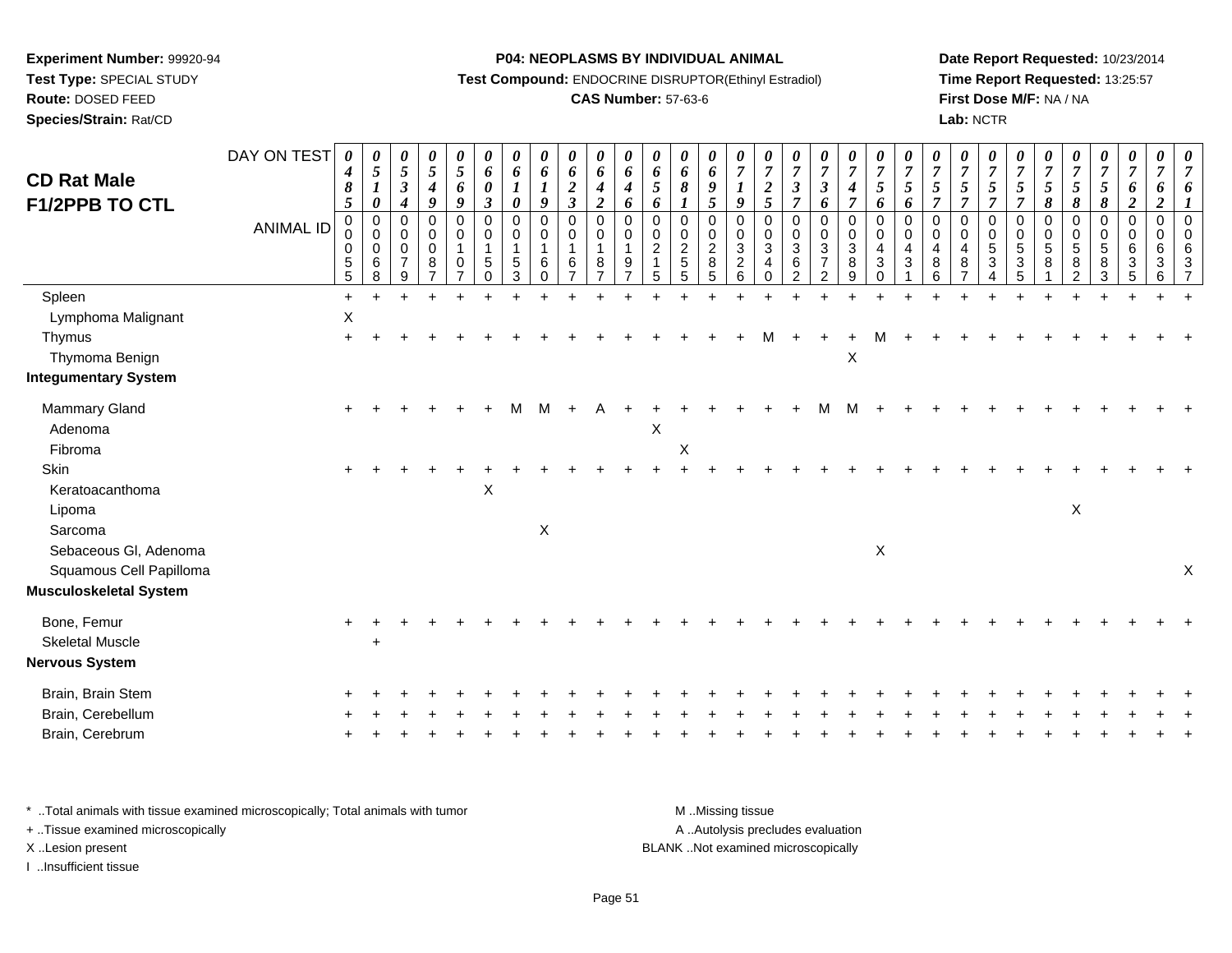**Test Type:** SPECIAL STUDY

**Route:** DOSED FEED**Species/Strain:** Rat/CD

#### **P04: NEOPLASMS BY INDIVIDUAL ANIMAL**

**Test Compound:** ENDOCRINE DISRUPTOR(Ethinyl Estradiol)

### **CAS Number:** 57-63-6

**Date Report Requested:** 10/23/2014**Time Report Requested:** 13:25:57**First Dose M/F:** NA / NA**Lab:** NCTR

| <b>CD Rat Male</b>                                                                                                            | DAY ON TEST      | 0<br>4<br>8                                    | $\boldsymbol{\theta}$<br>$\overline{5}$<br>$\boldsymbol{l}$              | 0<br>$\mathfrak{s}$<br>$\boldsymbol{\beta}$                                          | $\frac{\theta}{5}$<br>$\boldsymbol{4}$                              | 0<br>5<br>6                                                          | 0<br>6<br>$\boldsymbol{\theta}$                                     | 0<br>6<br>$\boldsymbol{l}$                                        | 0<br>6                                                             | $\boldsymbol{\theta}$<br>6<br>$\boldsymbol{2}$                                      | $\pmb{\theta}$<br>6<br>$\boldsymbol{4}$                                             | $\boldsymbol{\theta}$<br>6<br>$\boldsymbol{4}$                         | 0<br>6<br>5                                                            | 0<br>6<br>$\pmb{8}$                                            | 0<br>6<br>9                                            | 0<br>$\overline{7}$                                                           | 0<br>$\overline{7}$<br>$\boldsymbol{2}$                                        | 0<br>$\overline{7}$<br>$\boldsymbol{\beta}$                                           | $\frac{\boldsymbol{0}}{7}$<br>$\boldsymbol{\beta}$                                   | 0<br>$\boldsymbol{7}$<br>4                                           | $\frac{\theta}{7}$<br>$5\overline{)}$ | 0<br>$\overline{7}$<br>$\sqrt{5}$                     | 0<br>$\overline{7}$<br>5                                                 | $\frac{\boldsymbol{0}}{7}$<br>$\mathfrak{s}$                                          | 0<br>$\overline{7}$<br>5                                                 | 0<br>$\overline{7}$<br>$\mathfrak{s}$                                               | 0<br>$\overline{7}$<br>5                  | $\frac{\boldsymbol{0}}{7}$<br>5         | $\frac{\boldsymbol{0}}{7}$<br>$\sqrt{5}$                                | $\boldsymbol{\theta}$<br>$\overline{7}$<br>6                             | $\boldsymbol{\theta}$<br>$\overline{7}$<br>6               | $\overline{7}$<br>6                                 |
|-------------------------------------------------------------------------------------------------------------------------------|------------------|------------------------------------------------|--------------------------------------------------------------------------|--------------------------------------------------------------------------------------|---------------------------------------------------------------------|----------------------------------------------------------------------|---------------------------------------------------------------------|-------------------------------------------------------------------|--------------------------------------------------------------------|-------------------------------------------------------------------------------------|-------------------------------------------------------------------------------------|------------------------------------------------------------------------|------------------------------------------------------------------------|----------------------------------------------------------------|--------------------------------------------------------|-------------------------------------------------------------------------------|--------------------------------------------------------------------------------|---------------------------------------------------------------------------------------|--------------------------------------------------------------------------------------|----------------------------------------------------------------------|---------------------------------------|-------------------------------------------------------|--------------------------------------------------------------------------|---------------------------------------------------------------------------------------|--------------------------------------------------------------------------|-------------------------------------------------------------------------------------|-------------------------------------------|-----------------------------------------|-------------------------------------------------------------------------|--------------------------------------------------------------------------|------------------------------------------------------------|-----------------------------------------------------|
| <b>F1/2PPB TO CTL</b>                                                                                                         | <b>ANIMAL ID</b> | 5<br>$\mathbf 0$<br>0<br>0<br>$\,$ 5 $\,$<br>5 | $\boldsymbol{\theta}$<br>$\pmb{0}$<br>$\pmb{0}$<br>$\mathbf 0$<br>6<br>8 | $\boldsymbol{4}$<br>$\mathbf 0$<br>$\mathbf 0$<br>$\mathbf 0$<br>$\overline{7}$<br>9 | 9<br>0<br>$\mathbf 0$<br>$\mathsf{O}\xspace$<br>8<br>$\overline{ }$ | 9<br>$\mathbf 0$<br>$\pmb{0}$<br>$\mathbf{1}$<br>0<br>$\overline{7}$ | $\mathfrak{z}$<br>$\mathbf 0$<br>0<br>$\mathbf{1}$<br>5<br>$\Omega$ | 0<br>$\pmb{0}$<br>$\mathbf 0$<br>$\mathbf{1}$<br>$\mathbf 5$<br>3 | 9<br>$\pmb{0}$<br>$\mathbf 0$<br>$\mathbf{1}$<br>$\,6$<br>$\Omega$ | $\mathfrak{z}$<br>$\pmb{0}$<br>$\mathbf 0$<br>$\overline{1}$<br>6<br>$\overline{7}$ | $\boldsymbol{2}$<br>$\pmb{0}$<br>$\mathbf 0$<br>$\mathbf{1}$<br>8<br>$\overline{7}$ | 6<br>$\mathbf 0$<br>$\mathbf 0$<br>$\mathbf{1}$<br>9<br>$\overline{ }$ | 6<br>$\mathbf 0$<br>$\mathbf 0$<br>$\overline{c}$<br>$\mathbf{1}$<br>5 | $\mathbf 0$<br>$\begin{array}{c} 0 \\ 2 \\ 5 \end{array}$<br>5 | 5<br>0<br>$\begin{array}{c}\n0 \\ 2 \\ 5\n\end{array}$ | 9<br>$\mathbf 0$<br>$\mathbf 0$<br>$\ensuremath{\mathsf{3}}$<br>$\frac{2}{6}$ | 5<br>$\mathbf 0$<br>$\mathbf 0$<br>$\sqrt{3}$<br>$\overline{4}$<br>$\mathbf 0$ | $\overline{7}$<br>$\mathbf 0$<br>$\mathbf 0$<br>$\sqrt{3}$<br>$\,6$<br>$\overline{2}$ | 6<br>0<br>$\pmb{0}$<br>$\ensuremath{\mathsf{3}}$<br>$\overline{7}$<br>$\overline{2}$ | $\overline{7}$<br>$\pmb{0}$<br>$\mathbf 0$<br>$\mathbf{3}$<br>8<br>9 | 6<br>0<br>0<br>4<br>3<br>$\Omega$     | 6<br>$\mathbf 0$<br>0<br>$\overline{4}$<br>$\sqrt{3}$ | $\overline{7}$<br>$\mathbf 0$<br>$\mathbf 0$<br>$\overline{4}$<br>8<br>6 | $\overline{7}$<br>$\mathbf 0$<br>$\mathbf 0$<br>$\overline{4}$<br>8<br>$\overline{ }$ | $\overline{7}$<br>$\mathbf 0$<br>$\mathbf 0$<br>$\overline{5}$<br>3<br>4 | $\overline{7}$<br>$\mathbf 0$<br>$\mathbf 0$<br>$\overline{5}$<br>$\mathbf{3}$<br>5 | 8<br>$\mathbf 0$<br>$\mathbf 0$<br>5<br>8 | 8<br>0<br>0<br>5<br>8<br>$\mathfrak{p}$ | 8<br>$\pmb{0}$<br>$\begin{smallmatrix}0\0\5\end{smallmatrix}$<br>8<br>3 | $\boldsymbol{2}$<br>$\pmb{0}$<br>$\pmb{0}$<br>$\,6\,$<br>$\sqrt{3}$<br>5 | $\overline{2}$<br>$\pmb{0}$<br>0<br>6<br>$\mathbf{3}$<br>6 | $\Omega$<br>$\mathbf 0$<br>6<br>3<br>$\overline{7}$ |
| Reticulosis Malignant<br><b>Peripheral Nerve</b><br>Spinal Cord<br><b>Respiratory System</b>                                  |                  |                                                | $\ddot{}$<br>A                                                           |                                                                                      |                                                                     |                                                                      |                                                                     |                                                                   |                                                                    |                                                                                     |                                                                                     |                                                                        |                                                                        |                                                                |                                                        | X                                                                             |                                                                                |                                                                                       |                                                                                      |                                                                      |                                       |                                                       |                                                                          |                                                                                       |                                                                          |                                                                                     |                                           |                                         |                                                                         |                                                                          |                                                            |                                                     |
| Lung<br>Alveolar/Bronchiolar Carcinoma                                                                                        |                  |                                                |                                                                          |                                                                                      |                                                                     |                                                                      |                                                                     |                                                                   |                                                                    |                                                                                     |                                                                                     |                                                                        |                                                                        |                                                                |                                                        |                                                                               |                                                                                |                                                                                       |                                                                                      |                                                                      | Х                                     |                                                       |                                                                          |                                                                                       |                                                                          |                                                                                     |                                           |                                         |                                                                         |                                                                          |                                                            |                                                     |
| Nose<br>Lymphoma Malignant                                                                                                    |                  | X                                              |                                                                          |                                                                                      |                                                                     |                                                                      |                                                                     |                                                                   |                                                                    |                                                                                     |                                                                                     |                                                                        |                                                                        |                                                                |                                                        |                                                                               |                                                                                |                                                                                       |                                                                                      |                                                                      |                                       |                                                       |                                                                          |                                                                                       |                                                                          |                                                                                     |                                           |                                         |                                                                         |                                                                          |                                                            |                                                     |
| Trachea<br><b>Special Senses System</b>                                                                                       |                  |                                                |                                                                          |                                                                                      |                                                                     |                                                                      |                                                                     |                                                                   |                                                                    |                                                                                     |                                                                                     |                                                                        |                                                                        |                                                                |                                                        |                                                                               |                                                                                |                                                                                       |                                                                                      |                                                                      |                                       |                                                       |                                                                          |                                                                                       |                                                                          |                                                                                     |                                           |                                         |                                                                         |                                                                          |                                                            |                                                     |
| Eye<br>Harderian Gland<br>Squamous Cell Carcinoma, Deep Invasion<br>Zymbal's Gland<br>Adenoma<br><b>Urinary System</b>        |                  |                                                |                                                                          |                                                                                      |                                                                     |                                                                      |                                                                     |                                                                   |                                                                    |                                                                                     |                                                                                     |                                                                        | X<br>÷<br>X                                                            |                                                                |                                                        |                                                                               |                                                                                |                                                                                       |                                                                                      |                                                                      |                                       |                                                       |                                                                          |                                                                                       |                                                                          |                                                                                     |                                           |                                         |                                                                         |                                                                          |                                                            |                                                     |
| Kidney<br>Bilateral, Renal Tubule, Adenoma<br>Mesenchymal Tumor Malignant<br>Renal Tubule, Adenoma<br>Renal Tubule, Carcinoma |                  |                                                |                                                                          | X<br>X                                                                               | Χ                                                                   |                                                                      |                                                                     |                                                                   |                                                                    |                                                                                     |                                                                                     |                                                                        |                                                                        |                                                                |                                                        |                                                                               |                                                                                |                                                                                       |                                                                                      |                                                                      |                                       |                                                       |                                                                          |                                                                                       |                                                                          |                                                                                     |                                           |                                         |                                                                         |                                                                          |                                                            | X                                                   |

\* ..Total animals with tissue examined microscopically; Total animals with tumor **M** . Missing tissue M ..Missing tissue

+ ..Tissue examined microscopically

I ..Insufficient tissue

A ..Autolysis precludes evaluation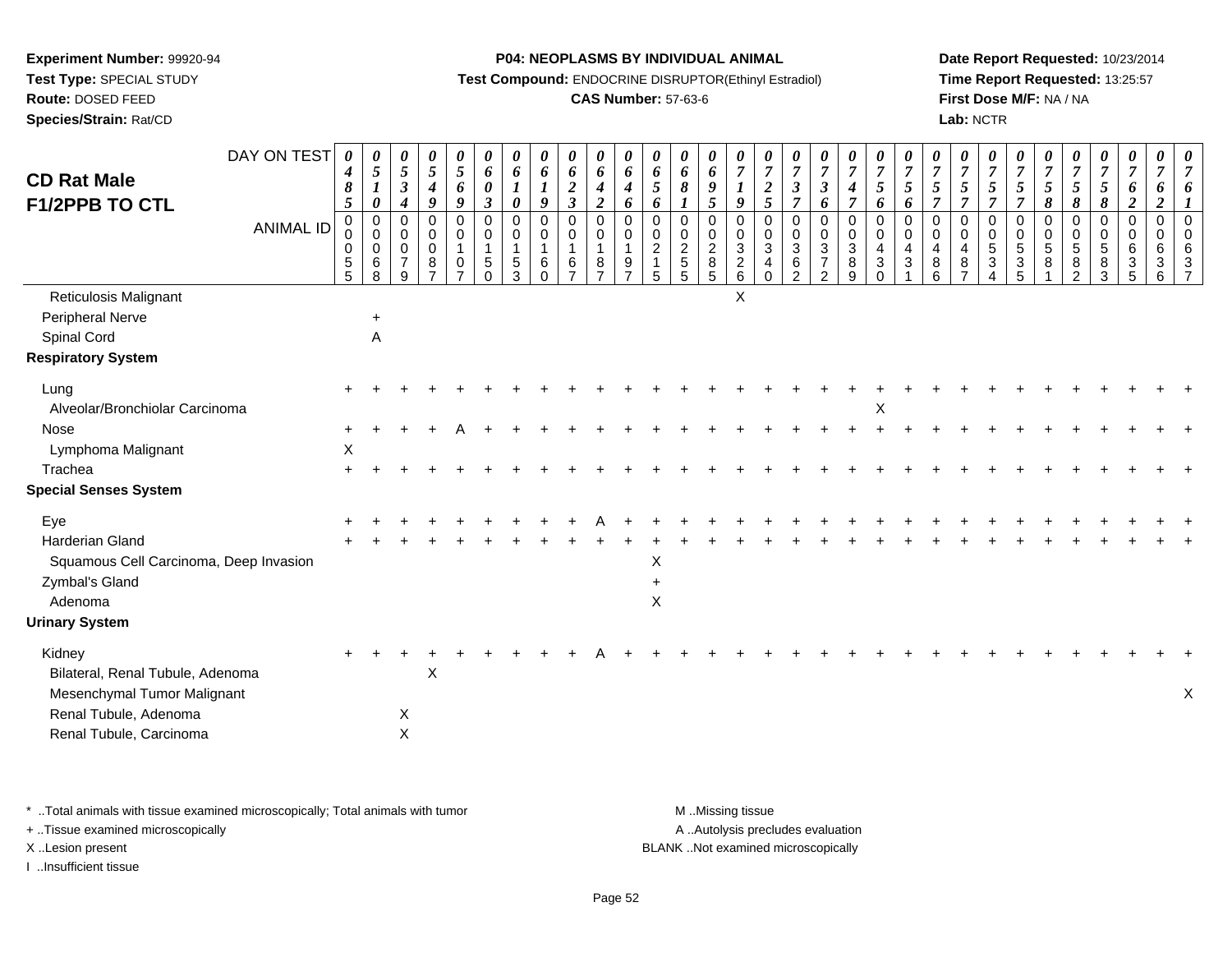**Test Type:** SPECIAL STUDY

**Route:** DOSED FEED

**Species/Strain:** Rat/CD

#### **P04: NEOPLASMS BY INDIVIDUAL ANIMAL**

**Test Compound:** ENDOCRINE DISRUPTOR(Ethinyl Estradiol)

### **CAS Number:** 57-63-6

**Date Report Requested:** 10/23/2014**Time Report Requested:** 13:25:58**First Dose M/F:** NA / NA**Lab:** NCTR

| <b>CD Rat Male</b><br><b>F1/2PPB TO CTL</b>                  | DAY ON TEST<br>ANIMAL ID | 0<br>4<br>8<br>$\mathfrak{p}$<br>U<br>0<br>$\overline{5}$<br>5 | 0<br>$\overline{5}$<br>$\overline{\mathbf{r}}$<br>0<br>0<br>0<br>0<br>6<br>8 | 0<br>C<br>$\boldsymbol{\beta}$<br>$\boldsymbol{4}$<br>$\mathbf 0$<br>0<br>$\mathbf 0$<br>⇁<br>9 | $\boldsymbol{\theta}$<br>$\overline{ }$<br>J<br>0<br>$\sim$<br>⌒<br>8<br>- | $\boldsymbol{\theta}$<br>$\overline{ }$<br>$\mathcal{L}$<br>6<br>0<br>$\rightarrow$ | $\boldsymbol{\theta}$<br>6<br>0<br>$\cdot$<br>0<br>0<br>$\sqrt{5}$<br>U | 0<br>6<br>x.<br>0<br>0<br>0<br>$\sqrt{5}$<br>3 | 0<br>6<br>Q<br>0<br>0<br>6<br>$\Omega$ | $\boldsymbol{\theta}$<br>6<br>2<br>3<br>0<br>0<br>6<br>$\rightarrow$ | $\boldsymbol{\theta}$<br>6<br>$\boldsymbol{4}$<br>$\overline{2}$<br>0<br>0<br>8<br>$\overline{ }$ | 0<br>$\bm{b}$<br>4<br>$\bm{o}$<br>0<br>0<br>9<br>– | 0<br>6<br>$\mathcal{L}$<br>O<br>$\mathbf 0$<br>0<br>$\sim$ | $\boldsymbol{\theta}$<br>6<br>8<br>0<br>◠<br>▃<br>5<br><b>-</b> | 0<br>6<br>9<br>.,<br>0<br>$\overline{c}$<br>8<br>- | $\boldsymbol{\theta}$<br>$\mathbf{r}$<br>O.<br>0<br>0<br>3<br>$\overline{2}$<br>6 | 0<br>$\mathbf{r}$<br>$\mathbf{\Omega}$<br>◢<br>Ć<br>0<br>0<br>$\sqrt{3}$<br>4<br>$\Omega$ | 0<br>$\overline{ }$<br>$\rightarrow$<br>J<br>$\mathbf{r}$<br>0<br>0<br>3<br>$\,6$<br>$\sim$ | $\boldsymbol{\theta}$<br>$\overline{ }$<br>$\mathbf{\Omega}$<br>J<br>$\bm{b}$<br>0<br>0<br>$\ensuremath{\mathsf{3}}$<br>$\overline{ }$<br>$\Omega$ | 0<br>$\overline{7}$<br>$\boldsymbol{4}$<br>$\overline{a}$<br>0<br>0<br>$\mathbf{3}$<br>8<br>9 | 0<br>$\overline{5}$<br>O<br>0<br>0<br>4<br>3 | 0<br>7<br>C<br>$\bm{o}$<br>0<br>0<br>4<br>$\sim$<br>చ | $\boldsymbol{\theta}$<br>$\mathbf{r}$<br>J<br>0<br>4<br>8<br>Р. | $\boldsymbol{\theta}$<br>$\overline{ }$<br>$\overline{ }$<br>$\mathfrak{p}$<br>0<br>4<br>8<br>$\rightarrow$ | $\boldsymbol{\theta}$<br>$\mathbf{r}$<br>$\epsilon$<br>J<br>0<br>0<br>$\mathbf 5$<br>3 | 0<br>$\mathbf{r}$<br>$\mathfrak{I}$<br>0<br>0<br>$\sqrt{5}$<br>$\sqrt{3}$<br>5 | $\boldsymbol{\theta}$<br>$\overline{ }$<br>$\mathfrak{I}$<br>8<br>0<br>0<br>$\sqrt{5}$<br>8 | $\boldsymbol{\theta}$<br>$\overline{ }$<br>$\overline{5}$<br>8<br>0<br>0<br>$\sqrt{5}$<br>8<br>ົ | $\boldsymbol{\theta}$<br>$\overline{7}$<br>$\overline{5}$<br>8<br>0<br>$\mathbf 0$<br>$\overline{5}$<br>8<br>3 | $\boldsymbol{\theta}$<br>$\overline{ }$<br>6<br>2<br>0<br>0<br>6<br>3<br>5 | $\boldsymbol{\theta}$<br>7<br>6<br>$\mathbf{\hat{}}$<br>∠<br>0<br>0<br>6<br>3<br>6 | $\boldsymbol{\theta}$<br>o<br>- 0<br>6<br>3 |
|--------------------------------------------------------------|--------------------------|----------------------------------------------------------------|------------------------------------------------------------------------------|-------------------------------------------------------------------------------------------------|----------------------------------------------------------------------------|-------------------------------------------------------------------------------------|-------------------------------------------------------------------------|------------------------------------------------|----------------------------------------|----------------------------------------------------------------------|---------------------------------------------------------------------------------------------------|----------------------------------------------------|------------------------------------------------------------|-----------------------------------------------------------------|----------------------------------------------------|-----------------------------------------------------------------------------------|-------------------------------------------------------------------------------------------|---------------------------------------------------------------------------------------------|----------------------------------------------------------------------------------------------------------------------------------------------------|-----------------------------------------------------------------------------------------------|----------------------------------------------|-------------------------------------------------------|-----------------------------------------------------------------|-------------------------------------------------------------------------------------------------------------|----------------------------------------------------------------------------------------|--------------------------------------------------------------------------------|---------------------------------------------------------------------------------------------|--------------------------------------------------------------------------------------------------|----------------------------------------------------------------------------------------------------------------|----------------------------------------------------------------------------|------------------------------------------------------------------------------------|---------------------------------------------|
| Urethra<br><b>Urinary Bladder</b><br><b>SYSTEMIC LESIONS</b> |                          |                                                                |                                                                              |                                                                                                 |                                                                            | $+$                                                                                 |                                                                         |                                                |                                        |                                                                      |                                                                                                   |                                                    |                                                            |                                                                 |                                                    |                                                                                   |                                                                                           |                                                                                             |                                                                                                                                                    |                                                                                               |                                              |                                                       |                                                                 |                                                                                                             |                                                                                        |                                                                                |                                                                                             |                                                                                                  |                                                                                                                |                                                                            |                                                                                    |                                             |
| Multiple Organ<br>Lymphoma Malignant                         |                          | X                                                              |                                                                              |                                                                                                 |                                                                            |                                                                                     |                                                                         |                                                |                                        |                                                                      |                                                                                                   |                                                    |                                                            |                                                                 |                                                    |                                                                                   |                                                                                           |                                                                                             |                                                                                                                                                    |                                                                                               |                                              |                                                       |                                                                 |                                                                                                             |                                                                                        |                                                                                |                                                                                             |                                                                                                  |                                                                                                                |                                                                            |                                                                                    |                                             |

\* ..Total animals with tissue examined microscopically; Total animals with tumor **M** . Missing tissue M ..Missing tissue

+ ..Tissue examined microscopically

I ..Insufficient tissue

A ..Autolysis precludes evaluation X ..Lesion present BLANK ..Not examined microscopically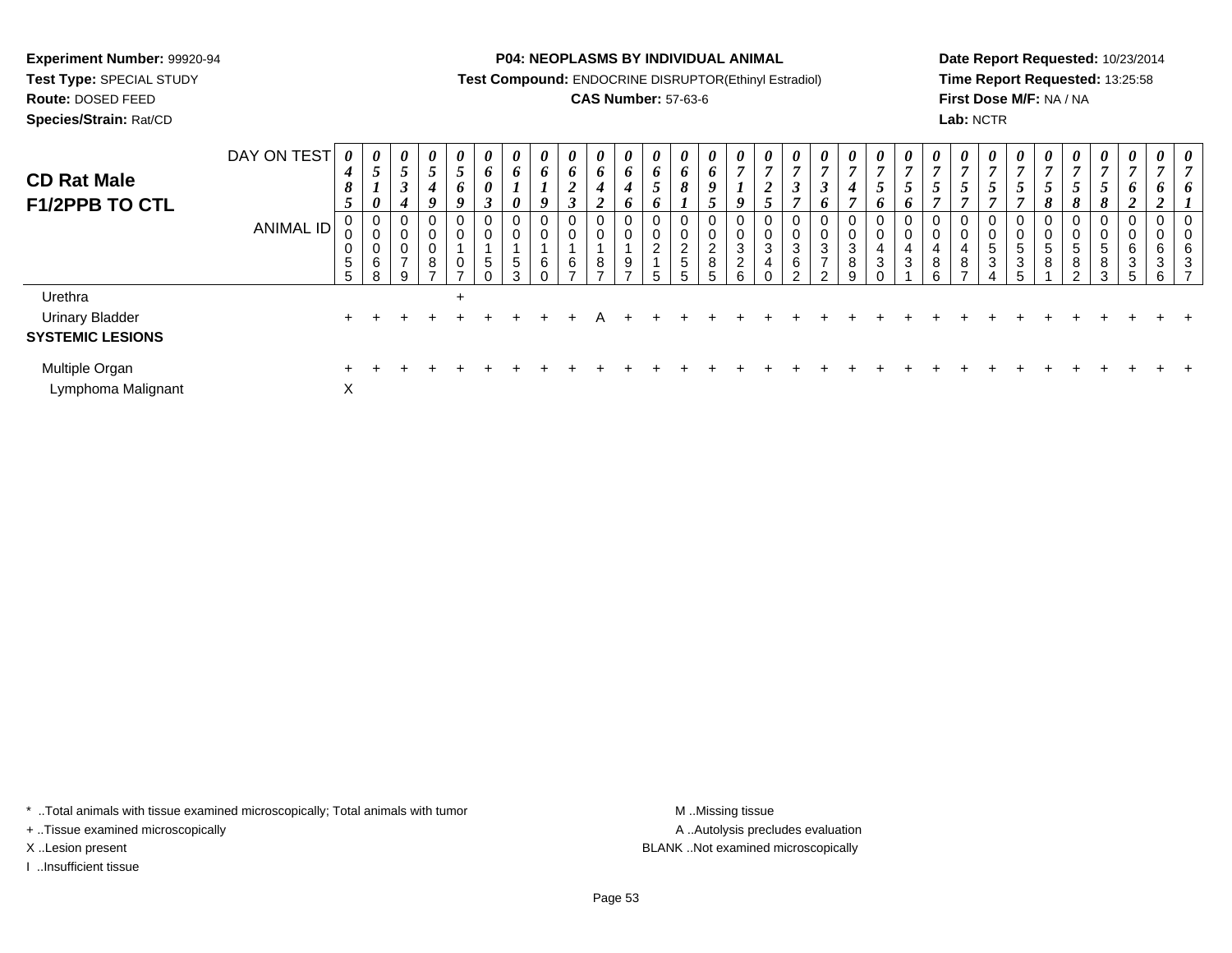# **Route:** DOSED FEED

**Species/Strain:** Rat/CD

#### **P04: NEOPLASMS BY INDIVIDUAL ANIMAL**

**Test Compound:** ENDOCRINE DISRUPTOR(Ethinyl Estradiol)

### **CAS Number:** 57-63-6

**Date Report Requested:** 10/23/2014**Time Report Requested:** 13:25:58**First Dose M/F:** NA / NA**Lab:** NCTR

| <b>CD Rat Male</b>                          | DAY ON TEST      | $\boldsymbol{\theta}$<br>7<br>6 | 0<br>$\overline{7}$<br>6 | 0<br>$\overline{7}$<br>6                            | $\pmb{\theta}$<br>$\overline{7}$<br>6 | 0<br>$\overline{7}$<br>6                        | 0<br>7<br>6                     | $\boldsymbol{\theta}$<br>$\overline{7}$<br>6            | 0<br>$\overline{7}$<br>6                               | 0<br>$\overline{7}$<br>6                     | 0<br>$\overline{7}$<br>6     | 0<br>7<br>6                             | 0<br>$\overline{7}$<br>6                                  | 0<br>$\overline{7}$<br>6                                  | 0<br>$\overline{7}$<br>6                     | 0<br>7<br>6                        | 0<br>$\overline{7}$<br>6                            | $\boldsymbol{\theta}$<br>7<br>6         | 0<br>$\overline{7}$<br>6                        | 0<br>$\overline{7}$<br>6                        |                       |
|---------------------------------------------|------------------|---------------------------------|--------------------------|-----------------------------------------------------|---------------------------------------|-------------------------------------------------|---------------------------------|---------------------------------------------------------|--------------------------------------------------------|----------------------------------------------|------------------------------|-----------------------------------------|-----------------------------------------------------------|-----------------------------------------------------------|----------------------------------------------|------------------------------------|-----------------------------------------------------|-----------------------------------------|-------------------------------------------------|-------------------------------------------------|-----------------------|
| <b>F1/2PPB TO CTL</b>                       |                  | 1                               | $\boldsymbol{2}$         | $\boldsymbol{2}$                                    | $\overline{\mathbf{c}}$               | $\boldsymbol{2}$                                | 1                               | $\boldsymbol{\beta}$                                    | $\boldsymbol{2}$                                       | $\overline{\mathbf{c}}$                      | $\overline{c}$               | $\overline{c}$                          | $\boldsymbol{2}$                                          | $\boldsymbol{\beta}$                                      | $\overline{c}$                               | $\overline{c}$                     | $\overline{2}$                                      | $\boldsymbol{2}$                        | $\boldsymbol{2}$                                | 1                                               |                       |
|                                             | <b>ANIMAL ID</b> | $\pmb{0}$<br>0<br>6<br>3<br>8   | $\pmb{0}$<br>0<br>6<br>8 | $\mathbf 0$<br>$\Omega$<br>6<br>8<br>$\overline{2}$ | $\mathbf 0$<br>0<br>6<br>8<br>3       | $\overline{0}$<br>0<br>6<br>8<br>$\overline{4}$ | $\mathbf 0$<br>0<br>6<br>8<br>5 | $\pmb{0}$<br>0<br>$\overline{7}$<br>3<br>$\overline{7}$ | $\mathbf 0$<br>$\mathbf 0$<br>$\overline{7}$<br>3<br>8 | $\mathbf 0$<br>0<br>$\overline{7}$<br>3<br>9 | 0<br>0<br>7<br>4<br>$\Omega$ | $\mathbf 0$<br>0<br>$\overline{7}$<br>4 | $\mathbf 0$<br>0<br>$\overline{7}$<br>4<br>$\overline{2}$ | $\mathbf 0$<br>0<br>$\overline{7}$<br>8<br>$\overline{7}$ | $\mathbf 0$<br>0<br>$\overline{7}$<br>8<br>8 | 0<br>0<br>$\overline{7}$<br>8<br>9 | $\mathbf 0$<br>0<br>$\overline{7}$<br>9<br>$\Omega$ | $\mathbf 0$<br>0<br>$\overline{7}$<br>9 | 0<br>0<br>$\overline{7}$<br>9<br>$\overline{2}$ | 0<br>0<br>$\overline{7}$<br>9<br>$\overline{3}$ | <i><b>*TOTALS</b></i> |
| <b>Alimentary System</b>                    |                  |                                 |                          |                                                     |                                       |                                                 |                                 |                                                         |                                                        |                                              |                              |                                         |                                                           |                                                           |                                              |                                    |                                                     |                                         |                                                 |                                                 |                       |
| Esophagus                                   |                  | ٠                               |                          |                                                     |                                       |                                                 |                                 |                                                         |                                                        |                                              |                              |                                         |                                                           |                                                           |                                              |                                    |                                                     |                                         |                                                 |                                                 | 50                    |
| Intestine Large, Cecum                      |                  |                                 |                          |                                                     |                                       |                                                 |                                 |                                                         |                                                        |                                              |                              |                                         |                                                           |                                                           |                                              |                                    |                                                     |                                         |                                                 |                                                 | 48                    |
| Intestine Large, Colon                      |                  | +                               |                          |                                                     |                                       |                                                 |                                 |                                                         |                                                        |                                              |                              |                                         |                                                           |                                                           |                                              |                                    |                                                     |                                         |                                                 |                                                 | 49                    |
| Intestine Large, Rectum                     |                  |                                 |                          |                                                     |                                       |                                                 |                                 |                                                         |                                                        |                                              |                              |                                         |                                                           |                                                           |                                              |                                    |                                                     |                                         |                                                 |                                                 | 49                    |
| Intestine Small, Duodenum<br>Adenocarcinoma |                  | $+$                             |                          |                                                     |                                       |                                                 |                                 |                                                         |                                                        |                                              |                              |                                         |                                                           |                                                           |                                              |                                    |                                                     |                                         |                                                 |                                                 | 49<br>$\overline{2}$  |
| Intestine Small, Ileum                      |                  | +                               |                          |                                                     |                                       |                                                 |                                 |                                                         |                                                        |                                              |                              |                                         |                                                           |                                                           |                                              |                                    |                                                     |                                         |                                                 |                                                 | 48                    |
| Intestine Small, Jejunum                    |                  |                                 |                          |                                                     |                                       |                                                 |                                 |                                                         |                                                        |                                              |                              |                                         |                                                           |                                                           |                                              |                                    |                                                     |                                         |                                                 |                                                 | 48                    |
| Liver                                       |                  | $\pm$                           |                          |                                                     |                                       |                                                 |                                 |                                                         |                                                        |                                              |                              |                                         |                                                           |                                                           |                                              |                                    |                                                     |                                         |                                                 | $\ddot{}$                                       | 50                    |
| Cholangiocarcinoma                          |                  |                                 |                          |                                                     |                                       |                                                 |                                 |                                                         |                                                        |                                              |                              |                                         |                                                           |                                                           |                                              |                                    |                                                     |                                         |                                                 |                                                 | 1                     |
| Lymphoma Malignant                          |                  |                                 |                          |                                                     |                                       |                                                 |                                 |                                                         |                                                        |                                              |                              |                                         |                                                           |                                                           |                                              |                                    |                                                     |                                         |                                                 |                                                 | 1                     |
| Mesentery                                   |                  |                                 |                          |                                                     |                                       |                                                 |                                 |                                                         |                                                        |                                              |                              |                                         |                                                           |                                                           |                                              |                                    |                                                     |                                         |                                                 |                                                 | $\mathbf{1}$          |
| Oral Mucosa                                 |                  | $\ddot{}$                       |                          |                                                     |                                       |                                                 |                                 |                                                         |                                                        |                                              |                              |                                         |                                                           |                                                           |                                              |                                    |                                                     |                                         |                                                 |                                                 | 5                     |
| Squamous Cell Carcinoma                     |                  |                                 |                          |                                                     |                                       |                                                 |                                 |                                                         |                                                        |                                              |                              |                                         |                                                           |                                                           |                                              |                                    |                                                     |                                         |                                                 |                                                 | 3                     |
| Pancreas                                    |                  |                                 |                          |                                                     |                                       |                                                 |                                 |                                                         |                                                        |                                              |                              |                                         |                                                           |                                                           |                                              |                                    |                                                     |                                         |                                                 |                                                 | 49                    |
| <b>Salivary Glands</b>                      |                  |                                 |                          |                                                     |                                       |                                                 |                                 |                                                         |                                                        |                                              |                              |                                         |                                                           |                                                           |                                              |                                    |                                                     |                                         |                                                 |                                                 | 50                    |
| Stomach, Forestomach                        |                  |                                 |                          |                                                     |                                       |                                                 |                                 |                                                         |                                                        |                                              |                              |                                         |                                                           |                                                           |                                              |                                    |                                                     |                                         |                                                 |                                                 | 50                    |
| Stomach, Glandular                          |                  |                                 |                          |                                                     |                                       |                                                 |                                 |                                                         |                                                        |                                              |                              |                                         |                                                           |                                                           |                                              |                                    |                                                     |                                         |                                                 |                                                 | 50                    |
| Adenoma                                     |                  |                                 |                          |                                                     |                                       |                                                 |                                 |                                                         |                                                        |                                              |                              |                                         |                                                           |                                                           |                                              |                                    |                                                     |                                         |                                                 |                                                 | 1                     |
| <b>Cardiovascular System</b>                |                  |                                 |                          |                                                     |                                       |                                                 |                                 |                                                         |                                                        |                                              |                              |                                         |                                                           |                                                           |                                              |                                    |                                                     |                                         |                                                 |                                                 |                       |
| <b>Blood Vessel</b>                         |                  | +                               |                          |                                                     |                                       |                                                 |                                 |                                                         |                                                        |                                              |                              |                                         |                                                           |                                                           |                                              |                                    |                                                     |                                         |                                                 |                                                 | 50                    |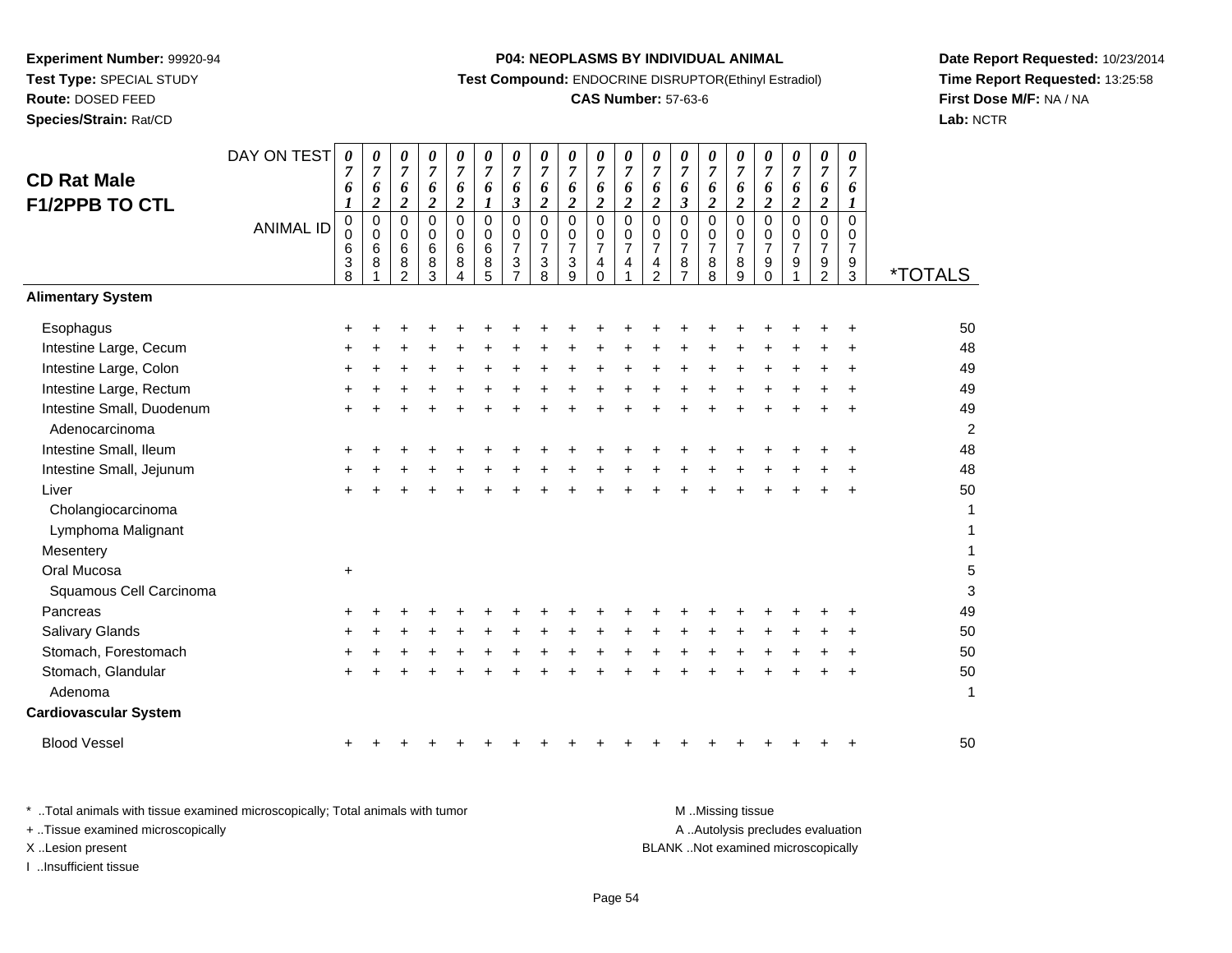**Route:** DOSED FEED

**Species/Strain:** Rat/CD

#### **P04: NEOPLASMS BY INDIVIDUAL ANIMAL**

**Test Compound:** ENDOCRINE DISRUPTOR(Ethinyl Estradiol)

### **CAS Number:** 57-63-6

**Date Report Requested:** 10/23/2014**Time Report Requested:** 13:25:58**First Dose M/F:** NA / NA**Lab:** NCTR

| <b>CD Rat Male</b><br><b>F1/2PPB TO CTL</b><br>Heart                                  | DAY ON TEST<br><b>ANIMAL ID</b> | $\boldsymbol{\theta}$<br>7<br>6<br>1<br>0<br>0<br>6<br>3<br>8<br>$\ddot{}$ | 0<br>$\overline{7}$<br>6<br>$\boldsymbol{2}$<br>$\pmb{0}$<br>0<br>6<br>8 | 0<br>$\overline{7}$<br>6<br>$\overline{c}$<br>0<br>0<br>6<br>8<br>$\overline{2}$ | 0<br>7<br>6<br>$\boldsymbol{2}$<br>$\Omega$<br>0<br>6<br>8<br>$\mathbf{3}$ | 0<br>$\overline{7}$<br>6<br>$\boldsymbol{2}$<br>$\Omega$<br>0<br>6<br>8<br>4 | $\boldsymbol{\theta}$<br>7<br>6<br>1<br>$\Omega$<br>0<br>6<br>8<br>5<br>+ | 0<br>$\overline{7}$<br>6<br>3<br>$\mathbf 0$<br>0<br>$\overline{7}$<br>3<br>$\div$ | 0<br>$\overline{7}$<br>6<br>$\boldsymbol{2}$<br>0<br>0<br>$\overline{7}$<br>3<br>8<br>$\div$ | 0<br>$\overline{7}$<br>6<br>$\boldsymbol{2}$<br>$\mathbf 0$<br>0<br>$\overline{7}$<br>$\ensuremath{\mathsf{3}}$<br>9 | 0<br>7<br>6<br>$\boldsymbol{2}$<br>$\mathbf 0$<br>0<br>$\overline{7}$<br>4<br>$\mathbf 0$ | 0<br>7<br>6<br>$\overline{\mathbf{2}}$<br>$\Omega$<br>0<br>$\overline{7}$<br>4 | 0<br>$\overline{7}$<br>6<br>$\boldsymbol{2}$<br>$\Omega$<br>0<br>$\overline{7}$<br>4<br>2 | 0<br>$\overline{7}$<br>6<br>$\boldsymbol{\beta}$<br>$\Omega$<br>0<br>$\overline{7}$<br>8<br>$\overline{7}$ | 0<br>7<br>6<br>$\boldsymbol{2}$<br>$\overline{0}$<br>0<br>$\overline{7}$<br>8<br>8 | 0<br>7<br>6<br>2<br>$\Omega$<br>0<br>$\overline{7}$<br>8<br>9 | 0<br>$\overline{7}$<br>6<br>$\boldsymbol{2}$<br>$\mathbf 0$<br>0<br>$\overline{7}$<br>9<br>0<br>$\ddot{}$ | $\boldsymbol{\theta}$<br>$\overline{7}$<br>6<br>$\boldsymbol{2}$<br>$\Omega$<br>0<br>$\overline{7}$<br>9<br>+ | 0<br>$\overline{7}$<br>6<br>$\boldsymbol{2}$<br>$\Omega$<br>0<br>$\overline{7}$<br>9<br>$\overline{2}$<br>+ | 0<br>7<br>6<br>$\mathbf 0$<br>0<br>$\overline{7}$<br>9<br>$\mathbf{3}$<br>$\ddot{}$ | <i><b>*TOTALS</b></i><br>50 |
|---------------------------------------------------------------------------------------|---------------------------------|----------------------------------------------------------------------------|--------------------------------------------------------------------------|----------------------------------------------------------------------------------|----------------------------------------------------------------------------|------------------------------------------------------------------------------|---------------------------------------------------------------------------|------------------------------------------------------------------------------------|----------------------------------------------------------------------------------------------|----------------------------------------------------------------------------------------------------------------------|-------------------------------------------------------------------------------------------|--------------------------------------------------------------------------------|-------------------------------------------------------------------------------------------|------------------------------------------------------------------------------------------------------------|------------------------------------------------------------------------------------|---------------------------------------------------------------|-----------------------------------------------------------------------------------------------------------|---------------------------------------------------------------------------------------------------------------|-------------------------------------------------------------------------------------------------------------|-------------------------------------------------------------------------------------|-----------------------------|
| <b>Endocrine System</b>                                                               |                                 |                                                                            |                                                                          |                                                                                  |                                                                            |                                                                              |                                                                           |                                                                                    |                                                                                              |                                                                                                                      |                                                                                           |                                                                                |                                                                                           |                                                                                                            |                                                                                    |                                                               |                                                                                                           |                                                                                                               |                                                                                                             |                                                                                     |                             |
| <b>Adrenal Cortex</b><br><b>Adrenal Medulla</b><br>Bilateral, Pheochromocytoma Benign |                                 |                                                                            |                                                                          |                                                                                  |                                                                            |                                                                              |                                                                           |                                                                                    |                                                                                              |                                                                                                                      |                                                                                           |                                                                                |                                                                                           |                                                                                                            |                                                                                    |                                                               |                                                                                                           |                                                                                                               |                                                                                                             |                                                                                     | 49<br>49<br>1               |
| Pheochromocytoma Benign                                                               |                                 |                                                                            |                                                                          |                                                                                  |                                                                            |                                                                              |                                                                           | X                                                                                  |                                                                                              |                                                                                                                      |                                                                                           |                                                                                |                                                                                           | Χ                                                                                                          |                                                                                    |                                                               | $\boldsymbol{\mathsf{X}}$                                                                                 |                                                                                                               |                                                                                                             |                                                                                     | 3                           |
| Islets, Pancreatic                                                                    |                                 |                                                                            |                                                                          |                                                                                  |                                                                            |                                                                              |                                                                           |                                                                                    |                                                                                              |                                                                                                                      |                                                                                           |                                                                                |                                                                                           |                                                                                                            |                                                                                    |                                                               |                                                                                                           |                                                                                                               |                                                                                                             | ÷                                                                                   | 49                          |
| Parathyroid Gland<br>Adenoma                                                          |                                 |                                                                            | X                                                                        | $\times$                                                                         |                                                                            |                                                                              |                                                                           | X                                                                                  |                                                                                              |                                                                                                                      |                                                                                           |                                                                                |                                                                                           |                                                                                                            |                                                                                    |                                                               |                                                                                                           |                                                                                                               |                                                                                                             |                                                                                     | 50<br>3                     |
| <b>Pituitary Gland</b><br>Pars Distalis, Adenoma                                      |                                 | $\ddot{}$<br>X                                                             | $\boldsymbol{\mathsf{X}}$                                                |                                                                                  |                                                                            |                                                                              |                                                                           | X                                                                                  | $\boldsymbol{\mathsf{X}}$                                                                    | $\boldsymbol{\mathsf{X}}$                                                                                            | X                                                                                         | Χ                                                                              |                                                                                           | х                                                                                                          | X                                                                                  |                                                               |                                                                                                           |                                                                                                               |                                                                                                             |                                                                                     | 50<br>29                    |
| <b>Thyroid Gland</b><br>C Cell, Adenoma<br>C Cell, Carcinoma                          |                                 | $\ddot{}$                                                                  |                                                                          |                                                                                  | Χ                                                                          |                                                                              |                                                                           |                                                                                    |                                                                                              |                                                                                                                      |                                                                                           |                                                                                |                                                                                           |                                                                                                            |                                                                                    |                                                               |                                                                                                           |                                                                                                               | ÷                                                                                                           | $\ddot{}$<br>Χ<br>X                                                                 | 50<br>3<br>2                |
| <b>General Body System</b>                                                            |                                 |                                                                            |                                                                          |                                                                                  |                                                                            |                                                                              |                                                                           |                                                                                    |                                                                                              |                                                                                                                      |                                                                                           |                                                                                |                                                                                           |                                                                                                            |                                                                                    |                                                               |                                                                                                           |                                                                                                               |                                                                                                             |                                                                                     |                             |
| <b>Tissue NOS</b><br>Schwannoma Malignant                                             |                                 |                                                                            |                                                                          |                                                                                  |                                                                            |                                                                              |                                                                           |                                                                                    |                                                                                              |                                                                                                                      |                                                                                           |                                                                                |                                                                                           |                                                                                                            |                                                                                    |                                                               |                                                                                                           |                                                                                                               |                                                                                                             |                                                                                     | 1<br>1                      |
| <b>Genital System</b>                                                                 |                                 |                                                                            |                                                                          |                                                                                  |                                                                            |                                                                              |                                                                           |                                                                                    |                                                                                              |                                                                                                                      |                                                                                           |                                                                                |                                                                                           |                                                                                                            |                                                                                    |                                                               |                                                                                                           |                                                                                                               |                                                                                                             |                                                                                     |                             |
| <b>Coagulating Gland</b>                                                              |                                 |                                                                            |                                                                          |                                                                                  |                                                                            |                                                                              |                                                                           |                                                                                    |                                                                                              |                                                                                                                      |                                                                                           |                                                                                |                                                                                           |                                                                                                            |                                                                                    |                                                               |                                                                                                           |                                                                                                               |                                                                                                             |                                                                                     | 49                          |
| Epididymis<br>Lymphoma Malignant                                                      |                                 |                                                                            |                                                                          |                                                                                  |                                                                            |                                                                              |                                                                           |                                                                                    |                                                                                              |                                                                                                                      |                                                                                           |                                                                                |                                                                                           |                                                                                                            |                                                                                    |                                                               |                                                                                                           |                                                                                                               |                                                                                                             |                                                                                     | 50<br>1                     |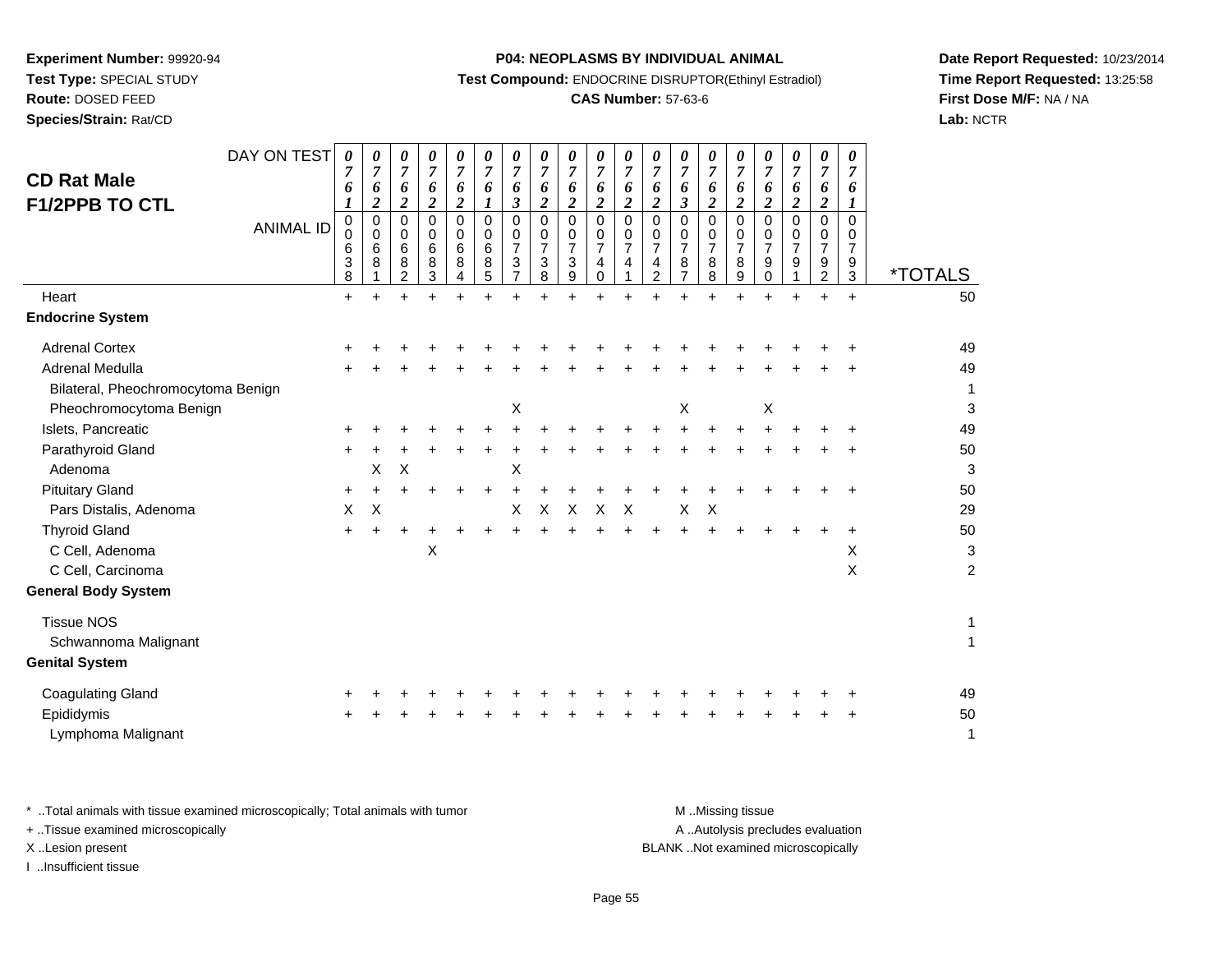**Test Type:** SPECIAL STUDY

# **Route:** DOSED FEED

**Species/Strain:** Rat/CD

#### **P04: NEOPLASMS BY INDIVIDUAL ANIMAL**

**Test Compound:** ENDOCRINE DISRUPTOR(Ethinyl Estradiol)

### **CAS Number:** 57-63-6

**Date Report Requested:** 10/23/2014**Time Report Requested:** 13:25:58**First Dose M/F:** NA / NA**Lab:** NCTR

| <b>CD Rat Male</b><br><b>F1/2PPB TO CTL</b><br>Penis                               | DAY ON TEST<br><b>ANIMAL ID</b> | $\boldsymbol{\theta}$<br>7<br>6<br>1<br>0<br>$\Omega$<br>6<br>3<br>8 | 0<br>$\overline{7}$<br>6<br>$\overline{2}$<br>0<br>0<br>6<br>8 | 0<br>7<br>6<br>$\overline{2}$<br>0<br>0<br>6<br>8<br>$\overline{2}$ | 0<br>$\overline{7}$<br>6<br>$\overline{2}$<br>0<br>$\Omega$<br>6<br>8<br>3 | 0<br>$\overline{7}$<br>6<br>$\overline{2}$<br>$\Omega$<br>$\Omega$<br>6<br>8 | 0<br>$\overline{7}$<br>6<br>1<br>$\mathbf 0$<br>$\Omega$<br>6<br>8<br>5 | 0<br>$\overline{7}$<br>6<br>3<br>$\mathbf 0$<br>0<br>$\overline{7}$<br>3 | 0<br>$\overline{7}$<br>6<br>$\overline{2}$<br>$\mathbf 0$<br>0<br>$\overline{7}$<br>3<br>8 | 0<br>$\overline{7}$<br>6<br>$\boldsymbol{2}$<br>$\mathbf 0$<br>0<br>$\overline{7}$<br>3<br>9 | 0<br>$\overline{7}$<br>6<br>$\boldsymbol{2}$<br>$\mathbf 0$<br>0<br>$\overline{7}$<br>4<br>$\Omega$ | 0<br>$\overline{7}$<br>6<br>2<br>$\Omega$<br>$\Omega$<br>$\overline{7}$<br>4 | 0<br>$\overline{7}$<br>6<br>$\overline{2}$<br>$\Omega$<br>0<br>$\overline{7}$<br>4<br>$\mathcal{P}$ | 0<br>$\overline{7}$<br>6<br>3<br>$\mathbf 0$<br>0<br>$\overline{7}$<br>8<br>$\overline{7}$ | 0<br>7<br>6<br>$\overline{\mathbf{2}}$<br>$\Omega$<br>0<br>7<br>8<br>8 | 0<br>7<br>6<br>$\overline{2}$<br>$\Omega$<br>0<br>$\overline{7}$<br>8<br>9 | 0<br>$\overline{7}$<br>6<br>2<br>0<br>0<br>$\overline{7}$<br>9<br>$\Omega$ | 0<br>$\overline{7}$<br>6<br>$\overline{c}$<br>$\Omega$<br>$\Omega$<br>$\overline{7}$<br>9 | 0<br>$\overline{7}$<br>6<br>2<br>$\Omega$<br>0<br>$\overline{7}$<br>9<br>2 | 0<br>$\overline{7}$<br>6<br>$\Omega$<br>0<br>$\overline{7}$<br>9<br>3 | <i><b>*TOTALS</b></i> |
|------------------------------------------------------------------------------------|---------------------------------|----------------------------------------------------------------------|----------------------------------------------------------------|---------------------------------------------------------------------|----------------------------------------------------------------------------|------------------------------------------------------------------------------|-------------------------------------------------------------------------|--------------------------------------------------------------------------|--------------------------------------------------------------------------------------------|----------------------------------------------------------------------------------------------|-----------------------------------------------------------------------------------------------------|------------------------------------------------------------------------------|-----------------------------------------------------------------------------------------------------|--------------------------------------------------------------------------------------------|------------------------------------------------------------------------|----------------------------------------------------------------------------|----------------------------------------------------------------------------|-------------------------------------------------------------------------------------------|----------------------------------------------------------------------------|-----------------------------------------------------------------------|-----------------------|
| Squamous Cell Carcinoma, Metastatic,<br><b>Preputial Gland</b>                     |                                 |                                                                      |                                                                |                                                                     |                                                                            |                                                                              |                                                                         |                                                                          |                                                                                            |                                                                                              |                                                                                                     |                                                                              |                                                                                                     |                                                                                            |                                                                        |                                                                            |                                                                            |                                                                                           |                                                                            |                                                                       |                       |
| <b>Preputial Gland</b><br>Adenoma<br>Lymphoma Malignant<br>Squamous Cell Carcinoma |                                 |                                                                      |                                                                |                                                                     |                                                                            |                                                                              |                                                                         |                                                                          |                                                                                            |                                                                                              |                                                                                                     |                                                                              |                                                                                                     |                                                                                            |                                                                        |                                                                            |                                                                            |                                                                                           |                                                                            |                                                                       | 50                    |
| Prostate, Dorsal/Lateral Lobe                                                      |                                 |                                                                      |                                                                |                                                                     | +                                                                          |                                                                              |                                                                         |                                                                          |                                                                                            |                                                                                              |                                                                                                     |                                                                              |                                                                                                     |                                                                                            |                                                                        |                                                                            |                                                                            |                                                                                           |                                                                            |                                                                       | 50                    |
| Prostate, Ventral Lobe                                                             |                                 |                                                                      |                                                                |                                                                     |                                                                            |                                                                              |                                                                         |                                                                          |                                                                                            |                                                                                              |                                                                                                     |                                                                              |                                                                                                     |                                                                                            |                                                                        |                                                                            |                                                                            |                                                                                           |                                                                            |                                                                       | 50                    |
| <b>Rete Testes</b>                                                                 |                                 |                                                                      |                                                                |                                                                     |                                                                            |                                                                              |                                                                         |                                                                          |                                                                                            |                                                                                              |                                                                                                     |                                                                              |                                                                                                     |                                                                                            |                                                                        |                                                                            |                                                                            |                                                                                           |                                                                            | М                                                                     | 47                    |
| <b>Seminal Vesicle</b>                                                             |                                 |                                                                      |                                                                |                                                                     |                                                                            |                                                                              |                                                                         |                                                                          |                                                                                            |                                                                                              |                                                                                                     |                                                                              |                                                                                                     |                                                                                            |                                                                        |                                                                            |                                                                            |                                                                                           |                                                                            |                                                                       | 49                    |
| <b>Testes</b>                                                                      |                                 |                                                                      |                                                                |                                                                     |                                                                            |                                                                              |                                                                         |                                                                          |                                                                                            |                                                                                              |                                                                                                     |                                                                              |                                                                                                     |                                                                                            |                                                                        |                                                                            |                                                                            |                                                                                           |                                                                            |                                                                       | 50                    |
| Sarcoma                                                                            |                                 |                                                                      |                                                                |                                                                     |                                                                            |                                                                              |                                                                         |                                                                          |                                                                                            |                                                                                              |                                                                                                     |                                                                              |                                                                                                     |                                                                                            |                                                                        |                                                                            |                                                                            |                                                                                           |                                                                            |                                                                       | 1                     |
| <b>Hematopoietic System</b>                                                        |                                 |                                                                      |                                                                |                                                                     |                                                                            |                                                                              |                                                                         |                                                                          |                                                                                            |                                                                                              |                                                                                                     |                                                                              |                                                                                                     |                                                                                            |                                                                        |                                                                            |                                                                            |                                                                                           |                                                                            |                                                                       |                       |
| <b>Bone Marrow</b><br>Lymphoma Malignant                                           |                                 |                                                                      |                                                                |                                                                     |                                                                            |                                                                              |                                                                         |                                                                          |                                                                                            |                                                                                              |                                                                                                     |                                                                              |                                                                                                     |                                                                                            |                                                                        |                                                                            |                                                                            |                                                                                           |                                                                            |                                                                       | 50<br>1               |
| Lymph Node                                                                         |                                 |                                                                      |                                                                |                                                                     |                                                                            |                                                                              |                                                                         |                                                                          |                                                                                            |                                                                                              |                                                                                                     |                                                                              |                                                                                                     |                                                                                            |                                                                        |                                                                            |                                                                            |                                                                                           |                                                                            | $\ddot{}$                                                             | 19                    |
| Squamous Cell Carcinoma, Metastatic,<br><b>Preputial Gland</b>                     |                                 |                                                                      |                                                                |                                                                     |                                                                            |                                                                              |                                                                         |                                                                          |                                                                                            |                                                                                              |                                                                                                     |                                                                              |                                                                                                     |                                                                                            |                                                                        |                                                                            |                                                                            |                                                                                           |                                                                            |                                                                       | 1                     |
| Lymph Node, Mandibular                                                             |                                 |                                                                      |                                                                |                                                                     |                                                                            |                                                                              |                                                                         |                                                                          |                                                                                            |                                                                                              |                                                                                                     |                                                                              |                                                                                                     |                                                                                            |                                                                        |                                                                            |                                                                            |                                                                                           |                                                                            |                                                                       | 50                    |
| Lymphoma Malignant                                                                 |                                 |                                                                      |                                                                |                                                                     |                                                                            |                                                                              |                                                                         |                                                                          |                                                                                            |                                                                                              |                                                                                                     |                                                                              |                                                                                                     |                                                                                            |                                                                        |                                                                            |                                                                            |                                                                                           |                                                                            |                                                                       | 1                     |
| Lymph Node, Mesenteric<br>Lymphoma Malignant                                       |                                 |                                                                      |                                                                |                                                                     |                                                                            |                                                                              |                                                                         |                                                                          |                                                                                            |                                                                                              |                                                                                                     |                                                                              |                                                                                                     |                                                                                            |                                                                        |                                                                            |                                                                            |                                                                                           |                                                                            |                                                                       | 50<br>1               |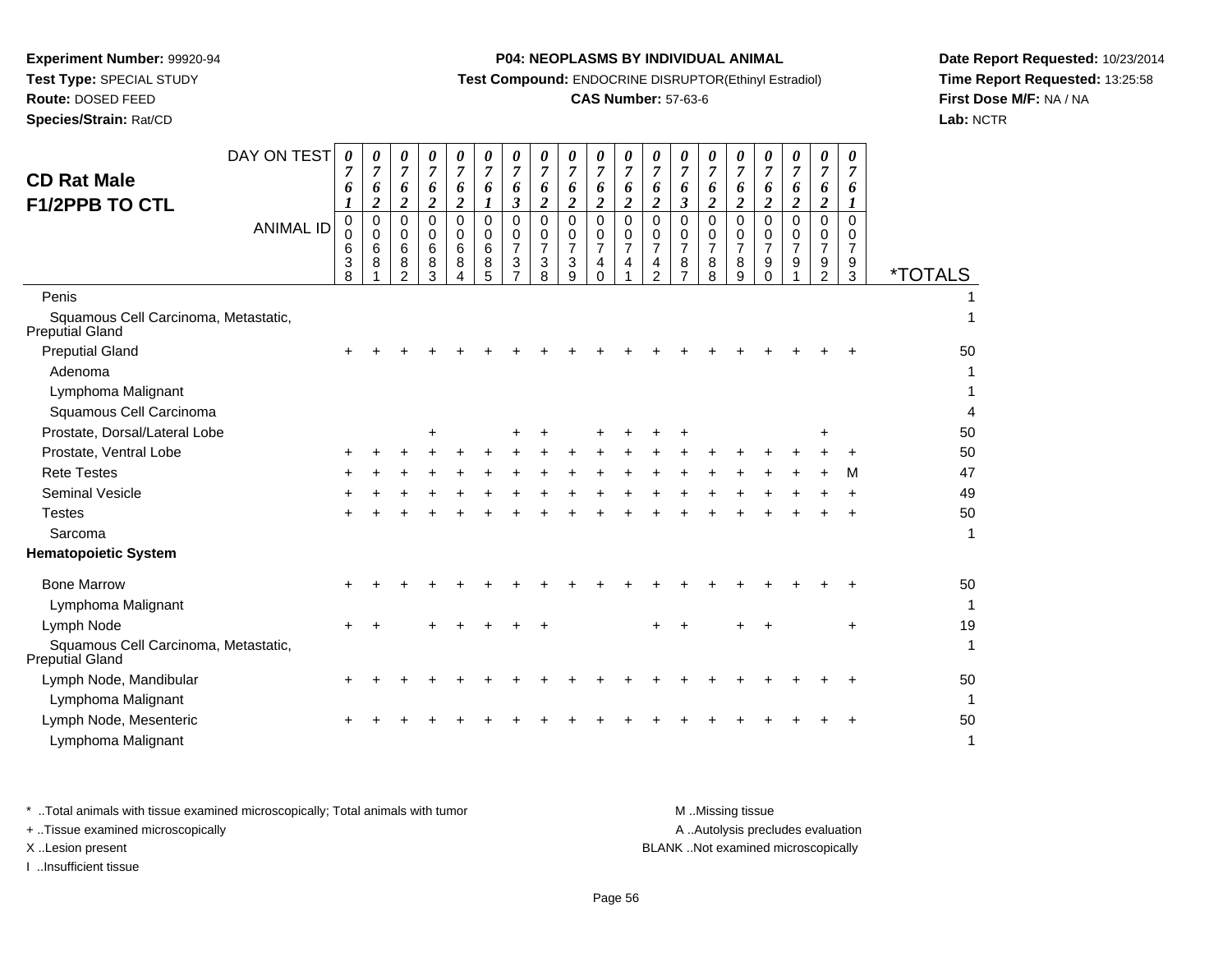**Route:** DOSED FEED

**Species/Strain:** Rat/CD

### **P04: NEOPLASMS BY INDIVIDUAL ANIMAL**

**Test Compound:** ENDOCRINE DISRUPTOR(Ethinyl Estradiol)

## **CAS Number:** 57-63-6

**Date Report Requested:** 10/23/2014**Time Report Requested:** 13:25:58**First Dose M/F:** NA / NA**Lab:** NCTR

| <b>CD Rat Male</b><br><b>F1/2PPB TO CTL</b> | DAY ON TEST<br><b>ANIMAL ID</b> | $\boldsymbol{\theta}$<br>$\overline{7}$<br>6<br>$\pmb{0}$<br>$\Omega$<br>6<br>3<br>8 | 0<br>$\overline{7}$<br>6<br>$\boldsymbol{2}$<br>0<br>$\Omega$<br>6<br>8 | 0<br>$\overline{7}$<br>6<br>$\boldsymbol{2}$<br>0<br>$\Omega$<br>6<br>8<br>$\overline{2}$ | 0<br>$\overline{7}$<br>6<br>$\overline{\mathbf{c}}$<br>0<br>$\Omega$<br>6<br>8<br>3 | $\boldsymbol{\theta}$<br>$\overline{7}$<br>6<br>$\overline{\mathbf{c}}$<br>$\mathbf 0$<br>$\Omega$<br>6<br>8<br>4 | 0<br>$\overline{7}$<br>6<br>$\Omega$<br>$\Omega$<br>6<br>8<br>5 | 0<br>$\overline{7}$<br>6<br>3<br>$\mathbf 0$<br>0<br>$\overline{7}$<br>3 | 0<br>$\overline{7}$<br>6<br>$\boldsymbol{2}$<br>0<br>0<br>$\overline{7}$<br>3<br>8 | 0<br>$\overline{7}$<br>6<br>$\overline{2}$<br>0<br>$\mathbf 0$<br>$\overline{7}$<br>3<br>9 | 0<br>$\overline{7}$<br>6<br>$\overline{c}$<br>$\mathbf 0$<br>$\mathbf 0$<br>$\overline{7}$<br>4<br>$\mathbf 0$ | 0<br>$\overline{7}$<br>6<br>$\boldsymbol{2}$<br>$\mathbf 0$<br>0<br>$\overline{7}$<br>4 | 0<br>$\overline{7}$<br>6<br>$\boldsymbol{2}$<br>0<br>0<br>7<br>4<br>$\overline{a}$ | 0<br>$\overline{7}$<br>6<br>3<br>0<br>0<br>$\overline{7}$<br>8<br>7 | 0<br>$\overline{7}$<br>6<br>$\overline{c}$<br>$\mathbf 0$<br>$\Omega$<br>$\overline{7}$<br>8<br>8 | 0<br>$\overline{7}$<br>6<br>$\overline{c}$<br>$\mathbf 0$<br>$\Omega$<br>$\overline{7}$<br>8<br>9 | 0<br>$\overline{7}$<br>6<br>$\boldsymbol{2}$<br>$\mathbf 0$<br>0<br>$\overline{7}$<br>9<br>$\mathbf 0$ | 0<br>$\overline{7}$<br>6<br>$\overline{\mathbf{c}}$<br>$\mathbf 0$<br>0<br>$\overline{7}$<br>9 | 0<br>$\overline{7}$<br>6<br>$\boldsymbol{2}$<br>0<br>0<br>$\overline{7}$<br>9<br>$\overline{2}$ | 0<br>7<br>6<br>$\Omega$<br>$\Omega$<br>$\overline{7}$<br>9<br>3 | <i><b>*TOTALS</b></i> |
|---------------------------------------------|---------------------------------|--------------------------------------------------------------------------------------|-------------------------------------------------------------------------|-------------------------------------------------------------------------------------------|-------------------------------------------------------------------------------------|-------------------------------------------------------------------------------------------------------------------|-----------------------------------------------------------------|--------------------------------------------------------------------------|------------------------------------------------------------------------------------|--------------------------------------------------------------------------------------------|----------------------------------------------------------------------------------------------------------------|-----------------------------------------------------------------------------------------|------------------------------------------------------------------------------------|---------------------------------------------------------------------|---------------------------------------------------------------------------------------------------|---------------------------------------------------------------------------------------------------|--------------------------------------------------------------------------------------------------------|------------------------------------------------------------------------------------------------|-------------------------------------------------------------------------------------------------|-----------------------------------------------------------------|-----------------------|
| Spleen                                      |                                 | $+$                                                                                  |                                                                         |                                                                                           |                                                                                     |                                                                                                                   |                                                                 |                                                                          | $\ddot{}$                                                                          |                                                                                            | ÷                                                                                                              |                                                                                         |                                                                                    |                                                                     |                                                                                                   |                                                                                                   | $\ddot{}$                                                                                              |                                                                                                | $\ddot{}$                                                                                       | $\ddot{}$                                                       | 50                    |
| Lymphoma Malignant                          |                                 |                                                                                      |                                                                         |                                                                                           |                                                                                     |                                                                                                                   |                                                                 |                                                                          |                                                                                    |                                                                                            |                                                                                                                |                                                                                         |                                                                                    |                                                                     |                                                                                                   |                                                                                                   |                                                                                                        |                                                                                                |                                                                                                 |                                                                 | 1                     |
| Thymus                                      |                                 |                                                                                      |                                                                         |                                                                                           |                                                                                     |                                                                                                                   |                                                                 |                                                                          |                                                                                    |                                                                                            |                                                                                                                | M                                                                                       |                                                                                    |                                                                     | м                                                                                                 |                                                                                                   |                                                                                                        |                                                                                                |                                                                                                 |                                                                 | 46                    |
| Thymoma Benign                              |                                 |                                                                                      |                                                                         |                                                                                           |                                                                                     |                                                                                                                   |                                                                 |                                                                          |                                                                                    |                                                                                            |                                                                                                                |                                                                                         |                                                                                    |                                                                     |                                                                                                   |                                                                                                   |                                                                                                        |                                                                                                |                                                                                                 |                                                                 | 1                     |
| <b>Integumentary System</b>                 |                                 |                                                                                      |                                                                         |                                                                                           |                                                                                     |                                                                                                                   |                                                                 |                                                                          |                                                                                    |                                                                                            |                                                                                                                |                                                                                         |                                                                                    |                                                                     |                                                                                                   |                                                                                                   |                                                                                                        |                                                                                                |                                                                                                 |                                                                 |                       |
| Mammary Gland                               |                                 |                                                                                      |                                                                         |                                                                                           |                                                                                     |                                                                                                                   |                                                                 |                                                                          |                                                                                    |                                                                                            |                                                                                                                |                                                                                         |                                                                                    |                                                                     |                                                                                                   |                                                                                                   |                                                                                                        |                                                                                                |                                                                                                 |                                                                 | 45                    |
| Adenoma                                     |                                 |                                                                                      |                                                                         |                                                                                           |                                                                                     |                                                                                                                   |                                                                 |                                                                          |                                                                                    |                                                                                            |                                                                                                                |                                                                                         |                                                                                    |                                                                     |                                                                                                   |                                                                                                   |                                                                                                        |                                                                                                |                                                                                                 |                                                                 | 1                     |
| Fibroma                                     |                                 |                                                                                      |                                                                         |                                                                                           |                                                                                     |                                                                                                                   |                                                                 |                                                                          |                                                                                    |                                                                                            |                                                                                                                |                                                                                         |                                                                                    |                                                                     |                                                                                                   |                                                                                                   |                                                                                                        |                                                                                                |                                                                                                 |                                                                 | 1                     |
| <b>Skin</b>                                 |                                 |                                                                                      |                                                                         |                                                                                           |                                                                                     |                                                                                                                   |                                                                 |                                                                          |                                                                                    |                                                                                            |                                                                                                                |                                                                                         |                                                                                    |                                                                     |                                                                                                   |                                                                                                   |                                                                                                        |                                                                                                |                                                                                                 |                                                                 | 50                    |
| Keratoacanthoma                             |                                 |                                                                                      |                                                                         |                                                                                           |                                                                                     |                                                                                                                   |                                                                 |                                                                          |                                                                                    |                                                                                            |                                                                                                                |                                                                                         |                                                                                    |                                                                     |                                                                                                   |                                                                                                   |                                                                                                        |                                                                                                |                                                                                                 |                                                                 | 1                     |
| Lipoma                                      |                                 |                                                                                      |                                                                         |                                                                                           |                                                                                     |                                                                                                                   |                                                                 |                                                                          |                                                                                    |                                                                                            |                                                                                                                |                                                                                         |                                                                                    |                                                                     |                                                                                                   |                                                                                                   |                                                                                                        |                                                                                                |                                                                                                 |                                                                 | 1                     |
| Sarcoma                                     |                                 |                                                                                      |                                                                         |                                                                                           |                                                                                     |                                                                                                                   |                                                                 |                                                                          |                                                                                    |                                                                                            |                                                                                                                |                                                                                         |                                                                                    |                                                                     |                                                                                                   |                                                                                                   |                                                                                                        |                                                                                                |                                                                                                 |                                                                 | 1                     |
| Sebaceous Gl, Adenoma                       |                                 |                                                                                      |                                                                         |                                                                                           |                                                                                     |                                                                                                                   |                                                                 |                                                                          |                                                                                    |                                                                                            |                                                                                                                |                                                                                         |                                                                                    |                                                                     |                                                                                                   |                                                                                                   |                                                                                                        |                                                                                                |                                                                                                 |                                                                 | 1                     |
| Squamous Cell Papilloma                     |                                 |                                                                                      |                                                                         |                                                                                           |                                                                                     |                                                                                                                   |                                                                 |                                                                          |                                                                                    | $\boldsymbol{\mathsf{X}}$                                                                  |                                                                                                                |                                                                                         |                                                                                    |                                                                     |                                                                                                   |                                                                                                   |                                                                                                        |                                                                                                |                                                                                                 |                                                                 | $\overline{c}$        |
| <b>Musculoskeletal System</b>               |                                 |                                                                                      |                                                                         |                                                                                           |                                                                                     |                                                                                                                   |                                                                 |                                                                          |                                                                                    |                                                                                            |                                                                                                                |                                                                                         |                                                                                    |                                                                     |                                                                                                   |                                                                                                   |                                                                                                        |                                                                                                |                                                                                                 |                                                                 |                       |
| Bone, Femur                                 |                                 |                                                                                      |                                                                         |                                                                                           |                                                                                     |                                                                                                                   |                                                                 |                                                                          |                                                                                    |                                                                                            |                                                                                                                |                                                                                         |                                                                                    |                                                                     |                                                                                                   |                                                                                                   |                                                                                                        |                                                                                                |                                                                                                 |                                                                 | 50                    |
| <b>Skeletal Muscle</b>                      |                                 |                                                                                      |                                                                         |                                                                                           |                                                                                     |                                                                                                                   |                                                                 |                                                                          |                                                                                    |                                                                                            |                                                                                                                |                                                                                         | $\ddot{}$                                                                          |                                                                     |                                                                                                   |                                                                                                   |                                                                                                        |                                                                                                |                                                                                                 |                                                                 | $\overline{c}$        |
| <b>Nervous System</b>                       |                                 |                                                                                      |                                                                         |                                                                                           |                                                                                     |                                                                                                                   |                                                                 |                                                                          |                                                                                    |                                                                                            |                                                                                                                |                                                                                         |                                                                                    |                                                                     |                                                                                                   |                                                                                                   |                                                                                                        |                                                                                                |                                                                                                 |                                                                 |                       |
| Brain, Brain Stem                           |                                 |                                                                                      |                                                                         |                                                                                           |                                                                                     |                                                                                                                   |                                                                 |                                                                          |                                                                                    |                                                                                            |                                                                                                                |                                                                                         |                                                                                    |                                                                     |                                                                                                   |                                                                                                   |                                                                                                        |                                                                                                |                                                                                                 |                                                                 | 50                    |
| Brain, Cerebellum                           |                                 |                                                                                      |                                                                         |                                                                                           |                                                                                     |                                                                                                                   |                                                                 |                                                                          |                                                                                    |                                                                                            |                                                                                                                |                                                                                         |                                                                                    |                                                                     |                                                                                                   |                                                                                                   |                                                                                                        |                                                                                                |                                                                                                 |                                                                 | 50                    |
| Brain, Cerebrum                             |                                 |                                                                                      |                                                                         |                                                                                           |                                                                                     |                                                                                                                   |                                                                 |                                                                          |                                                                                    |                                                                                            |                                                                                                                |                                                                                         |                                                                                    |                                                                     |                                                                                                   |                                                                                                   |                                                                                                        |                                                                                                |                                                                                                 |                                                                 | 50                    |
|                                             |                                 |                                                                                      |                                                                         |                                                                                           |                                                                                     |                                                                                                                   |                                                                 |                                                                          |                                                                                    |                                                                                            |                                                                                                                |                                                                                         |                                                                                    |                                                                     |                                                                                                   |                                                                                                   |                                                                                                        |                                                                                                |                                                                                                 |                                                                 |                       |

| * Total animals with tissue examined microscopically; Total animals with tumor | M Missing tissue                   |
|--------------------------------------------------------------------------------|------------------------------------|
| + Tissue examined microscopically                                              | A Autolysis precludes evaluation   |
| X Lesion present                                                               | BLANK Not examined microscopically |
| Insufficient tissue                                                            |                                    |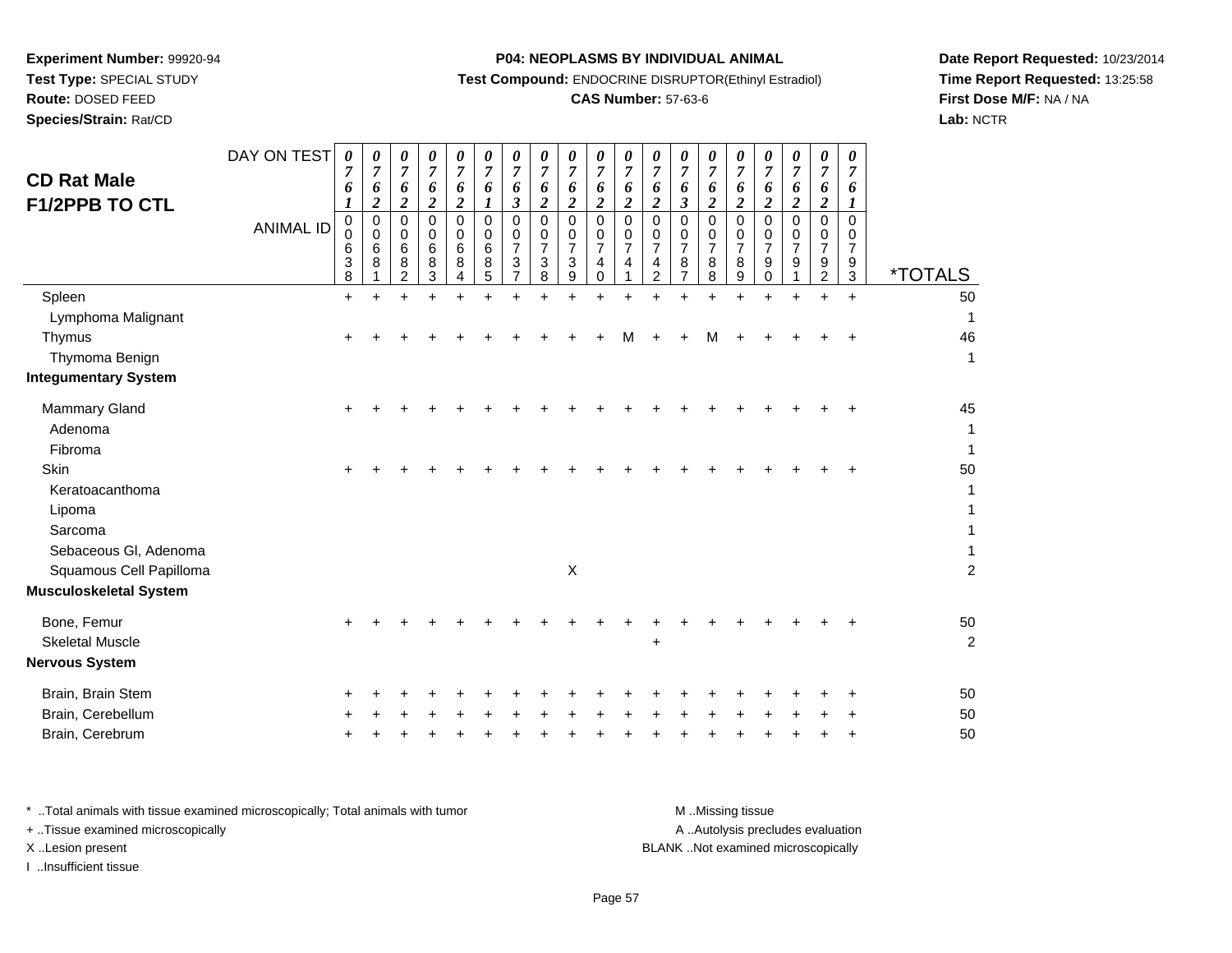**Route:** DOSED FEED

**Species/Strain:** Rat/CD

#### **P04: NEOPLASMS BY INDIVIDUAL ANIMAL**

**Test Compound:** ENDOCRINE DISRUPTOR(Ethinyl Estradiol)

### **CAS Number:** 57-63-6

**Date Report Requested:** 10/23/2014**Time Report Requested:** 13:25:58**First Dose M/F:** NA / NA**Lab:** NCTR

| <b>CD Rat Male</b><br>F1/2PPB TO CTL                                                                                          | DAY ON TEST<br><b>ANIMAL ID</b> | $\boldsymbol{\theta}$<br>7<br>6<br>0<br>$\Omega$<br>6<br>3 | 0<br>$\overline{7}$<br>6<br>$\boldsymbol{2}$<br>$\pmb{0}$<br>$\mathbf 0$<br>6<br>8 | 0<br>$\overline{7}$<br>6<br>$\boldsymbol{2}$<br>$\mathbf 0$<br>0<br>6<br>8 | 0<br>$\overline{7}$<br>6<br>$\boldsymbol{2}$<br>0<br>0<br>6<br>8 | 0<br>$\overline{7}$<br>6<br>$\overline{c}$<br>0<br>$\mathbf 0$<br>$\,6$<br>8 | 0<br>$\overline{7}$<br>6<br>1<br>0<br>0<br>6<br>8 | 0<br>$\boldsymbol{7}$<br>6<br>$\mathfrak{z}$<br>$\mathbf 0$<br>$\Omega$<br>$\overline{7}$<br>$\ensuremath{\mathsf{3}}$ | 0<br>$\overline{7}$<br>6<br>$\overline{2}$<br>$\mathbf 0$<br>0<br>$\overline{7}$<br>3 | 0<br>$\overline{7}$<br>6<br>$\boldsymbol{2}$<br>$\mathbf 0$<br>0<br>$\overline{7}$<br>3 | 0<br>$\overline{7}$<br>6<br>$\overline{c}$<br>0<br>0<br>$\overline{7}$<br>4 | 0<br>$\overline{7}$<br>6<br>$\overline{c}$<br>$\mathbf 0$<br>0<br>7<br>4 | 0<br>$\overline{7}$<br>6<br>$\overline{\mathbf{c}}$<br>$\mathbf 0$<br>0<br>$\overline{7}$<br>4 | 0<br>$\overline{7}$<br>6<br>$\boldsymbol{\beta}$<br>0<br>0<br>$\overline{7}$<br>8 | 0<br>$\overline{7}$<br>6<br>$\overline{\mathbf{c}}$<br>$\Omega$<br>0<br>$\overline{7}$<br>8 | 0<br>$\overline{7}$<br>6<br>$\overline{c}$<br>$\mathbf 0$<br>0<br>$\overline{7}$<br>8 | 0<br>7<br>6<br>$\boldsymbol{2}$<br>0<br>0<br>7<br>9 | 0<br>$\overline{7}$<br>6<br>$\overline{\mathbf{2}}$<br>$\mathbf 0$<br>0<br>7<br>9 | 0<br>$\overline{7}$<br>6<br>$\boldsymbol{2}$<br>0<br>0<br>$\overline{7}$<br>9 | 0<br>7<br>6<br>1<br>$\Omega$<br>0<br>7<br>9 |                                                |
|-------------------------------------------------------------------------------------------------------------------------------|---------------------------------|------------------------------------------------------------|------------------------------------------------------------------------------------|----------------------------------------------------------------------------|------------------------------------------------------------------|------------------------------------------------------------------------------|---------------------------------------------------|------------------------------------------------------------------------------------------------------------------------|---------------------------------------------------------------------------------------|-----------------------------------------------------------------------------------------|-----------------------------------------------------------------------------|--------------------------------------------------------------------------|------------------------------------------------------------------------------------------------|-----------------------------------------------------------------------------------|---------------------------------------------------------------------------------------------|---------------------------------------------------------------------------------------|-----------------------------------------------------|-----------------------------------------------------------------------------------|-------------------------------------------------------------------------------|---------------------------------------------|------------------------------------------------|
|                                                                                                                               |                                 | 8                                                          |                                                                                    | $\overline{2}$                                                             | 3                                                                | 4                                                                            | 5                                                 | $\overline{7}$                                                                                                         | 8                                                                                     | 9                                                                                       | $\Omega$                                                                    |                                                                          | $\overline{2}$                                                                                 | $\overline{7}$                                                                    | 8                                                                                           | 9                                                                                     | $\Omega$                                            |                                                                                   | $\overline{2}$                                                                | 3                                           | <i><b>*TOTALS</b></i>                          |
| Reticulosis Malignant<br>Peripheral Nerve<br>Spinal Cord<br><b>Respiratory System</b>                                         |                                 |                                                            |                                                                                    |                                                                            |                                                                  |                                                                              |                                                   |                                                                                                                        |                                                                                       |                                                                                         |                                                                             |                                                                          | +<br>A                                                                                         |                                                                                   |                                                                                             |                                                                                       |                                                     |                                                                                   |                                                                               |                                             | $\overline{c}$<br>$\mathbf 0$                  |
| Lung<br>Alveolar/Bronchiolar Carcinoma                                                                                        |                                 |                                                            |                                                                                    |                                                                            |                                                                  |                                                                              |                                                   |                                                                                                                        |                                                                                       |                                                                                         |                                                                             |                                                                          |                                                                                                |                                                                                   |                                                                                             |                                                                                       |                                                     |                                                                                   |                                                                               |                                             | 50<br>1                                        |
| <b>Nose</b><br>Lymphoma Malignant                                                                                             |                                 |                                                            |                                                                                    |                                                                            |                                                                  |                                                                              |                                                   |                                                                                                                        |                                                                                       |                                                                                         |                                                                             |                                                                          |                                                                                                |                                                                                   |                                                                                             |                                                                                       |                                                     |                                                                                   |                                                                               |                                             | 49<br>$\mathbf{1}$                             |
| Trachea<br><b>Special Senses System</b>                                                                                       |                                 |                                                            |                                                                                    |                                                                            |                                                                  |                                                                              |                                                   |                                                                                                                        |                                                                                       |                                                                                         |                                                                             |                                                                          |                                                                                                |                                                                                   |                                                                                             |                                                                                       |                                                     |                                                                                   |                                                                               |                                             | 50                                             |
| Eye<br><b>Harderian Gland</b><br>Squamous Cell Carcinoma, Deep Invasion<br>Zymbal's Gland<br>Adenoma<br><b>Urinary System</b> |                                 |                                                            |                                                                                    |                                                                            |                                                                  |                                                                              |                                                   |                                                                                                                        |                                                                                       |                                                                                         |                                                                             |                                                                          |                                                                                                |                                                                                   |                                                                                             |                                                                                       |                                                     |                                                                                   |                                                                               |                                             | 49<br>50<br>$\mathbf{1}$<br>1<br>$\mathbf{1}$  |
| Kidney<br>Bilateral, Renal Tubule, Adenoma<br>Mesenchymal Tumor Malignant<br>Renal Tubule, Adenoma<br>Renal Tubule, Carcinoma |                                 |                                                            |                                                                                    |                                                                            |                                                                  |                                                                              |                                                   | $\boldsymbol{\mathsf{X}}$                                                                                              |                                                                                       |                                                                                         |                                                                             |                                                                          |                                                                                                |                                                                                   |                                                                                             |                                                                                       |                                                     |                                                                                   |                                                                               |                                             | 49<br>1<br>1<br>$\overline{c}$<br>$\mathbf{1}$ |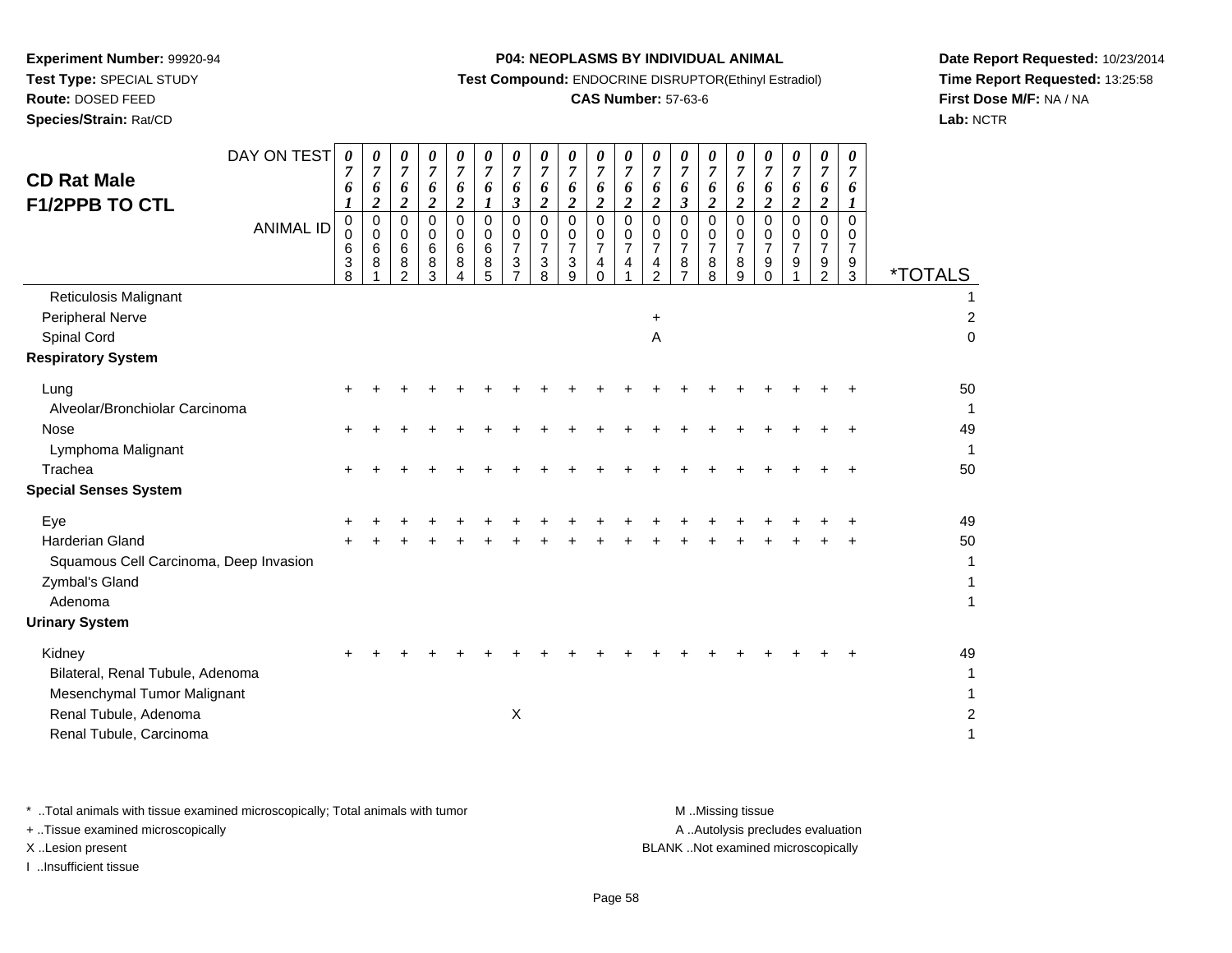**Route:** DOSED FEED

**Species/Strain:** Rat/CD

#### **P04: NEOPLASMS BY INDIVIDUAL ANIMAL**

**Test Compound:** ENDOCRINE DISRUPTOR(Ethinyl Estradiol)

### **CAS Number:** 57-63-6

**Date Report Requested:** 10/23/2014**Time Report Requested:** 13:25:58**First Dose M/F:** NA / NA**Lab:** NCTR

| <b>CD Rat Male</b><br><b>F1/2PPB TO CTL</b> | DAY ON TEST<br><b>ANIMAL ID</b> | 0<br>7<br>6<br>0<br>U<br>6<br>3<br>8 | 0<br>6<br>◢<br>0<br>0<br>6<br>8 | $\boldsymbol{\theta}$<br>7<br>6<br>2<br>0<br>6<br>8<br>◠ | $\boldsymbol{\theta}$<br>7<br>6<br>2<br>$\mathbf 0$<br>0<br>6<br>8<br>3 | 0<br>$\overline{7}$<br>6<br>0<br>$\mathbf 0$<br>6<br>8<br>$\overline{4}$ | 0<br>$\overline{7}$<br>6<br>0<br>0<br>6<br>8<br>5 | $\boldsymbol{\theta}$<br>7<br>6<br>0<br>0<br>$\overline{ }$<br>3 | $\boldsymbol{\theta}$<br>$\overline{ }$<br>o<br>0<br>0<br>3<br>8 | $\boldsymbol{\theta}$<br>7<br>6<br>ി<br>0<br>0<br>$\overline{ }$<br>3<br>9 | 0<br>7<br>6<br>2<br>0<br>$\mathbf 0$<br>$\overline{ }$<br>4<br>$\Omega$ | $\boldsymbol{\theta}$<br>7<br>6<br>0<br>0<br>$\overline{\phantom{a}}$<br>$\overline{4}$ | 0<br>7<br>6<br>2<br>0<br>0<br>$\overline{ }$<br>4<br>っ | $\boldsymbol{\theta}$<br>7<br>6<br>0<br>0<br>8 | 0<br>7<br>6<br><u>า</u><br>0<br>0<br>$\overline{ }$<br>8<br>8 | $\boldsymbol{\theta}$<br>7<br>6<br>$\boldsymbol{2}$<br>0<br>$\pmb{0}$<br>$\overline{7}$<br>8<br>9 | $\boldsymbol{\theta}$<br>7<br>6<br>0<br>0<br>$\overline{ }$<br>9 | $\boldsymbol{\theta}$<br>7<br>6<br>0<br>0<br>9 | $\boldsymbol{\theta}$<br>$\overline{ }$<br>6<br>0<br>0<br>$\overline{ }$<br>9<br>2 | 0<br>$\overline{ }$<br>6<br>0<br>0<br>9<br>3 | <i><b>*TOTALS</b></i> |
|---------------------------------------------|---------------------------------|--------------------------------------|---------------------------------|----------------------------------------------------------|-------------------------------------------------------------------------|--------------------------------------------------------------------------|---------------------------------------------------|------------------------------------------------------------------|------------------------------------------------------------------|----------------------------------------------------------------------------|-------------------------------------------------------------------------|-----------------------------------------------------------------------------------------|--------------------------------------------------------|------------------------------------------------|---------------------------------------------------------------|---------------------------------------------------------------------------------------------------|------------------------------------------------------------------|------------------------------------------------|------------------------------------------------------------------------------------|----------------------------------------------|-----------------------|
| Urethra                                     |                                 |                                      |                                 |                                                          |                                                                         |                                                                          |                                                   |                                                                  |                                                                  |                                                                            |                                                                         |                                                                                         |                                                        |                                                |                                                               |                                                                                                   |                                                                  |                                                |                                                                                    |                                              |                       |
| <b>Urinary Bladder</b>                      |                                 | $\pm$                                |                                 |                                                          |                                                                         |                                                                          |                                                   |                                                                  |                                                                  |                                                                            |                                                                         |                                                                                         |                                                        |                                                |                                                               |                                                                                                   |                                                                  |                                                | ÷                                                                                  | $\div$                                       | 49                    |
| <b>SYSTEMIC LESIONS</b>                     |                                 |                                      |                                 |                                                          |                                                                         |                                                                          |                                                   |                                                                  |                                                                  |                                                                            |                                                                         |                                                                                         |                                                        |                                                |                                                               |                                                                                                   |                                                                  |                                                |                                                                                    |                                              |                       |
| Multiple Organ<br>Lymphoma Malignant        |                                 | $\pm$                                |                                 |                                                          |                                                                         |                                                                          |                                                   |                                                                  |                                                                  |                                                                            |                                                                         |                                                                                         |                                                        |                                                |                                                               |                                                                                                   |                                                                  |                                                | ÷                                                                                  | $\div$                                       | 50<br>1               |

\* ..Total animals with tissue examined microscopically; Total animals with tumor **M** . Missing tissue M ..Missing tissue

+ ..Tissue examined microscopically

I ..Insufficient tissue

A ..Autolysis precludes evaluation X ..Lesion present BLANK ..Not examined microscopically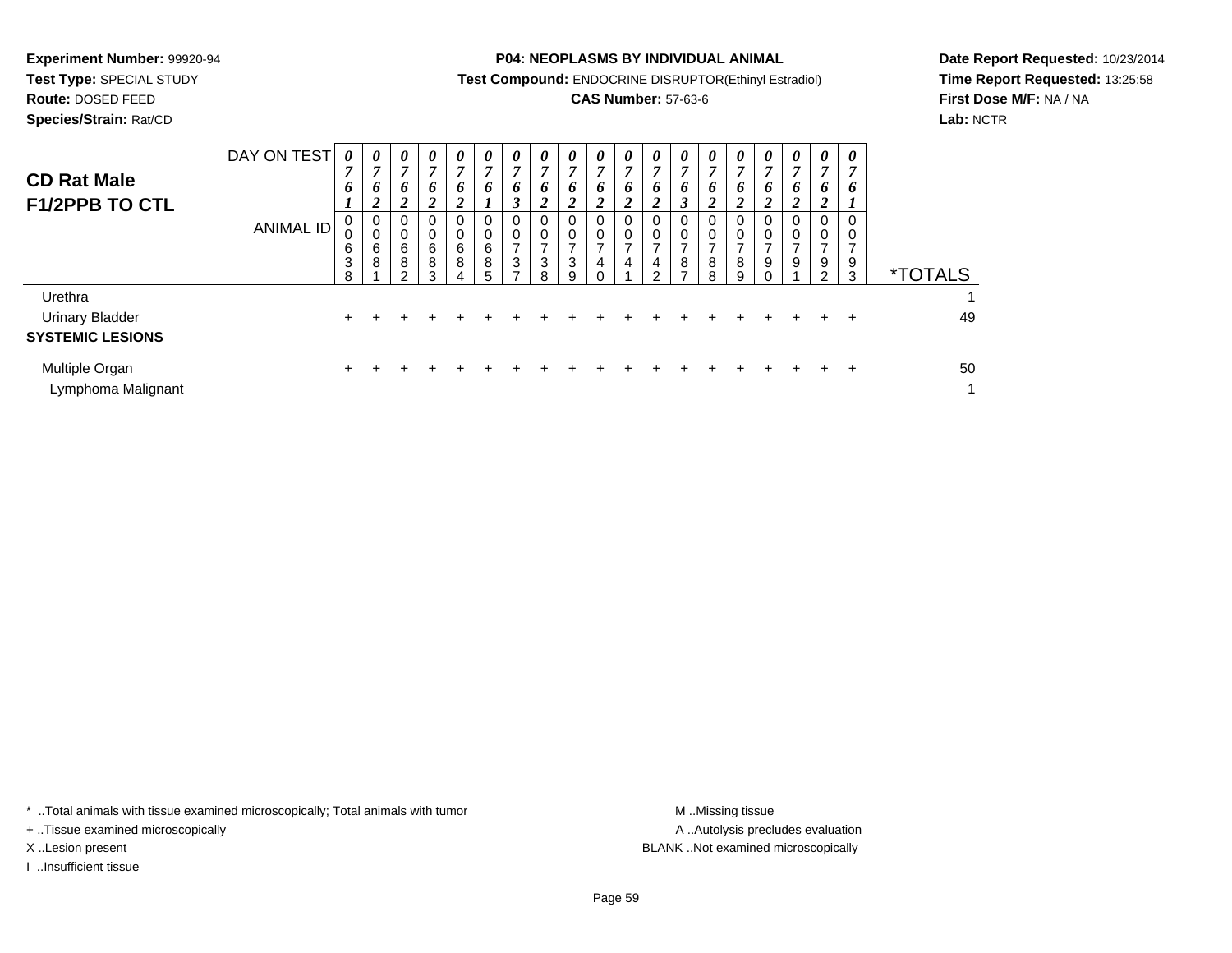**Route:** DOSED FEED

**Species/Strain:** Rat/CD

#### **P04: NEOPLASMS BY INDIVIDUAL ANIMAL**

**Test Compound:** ENDOCRINE DISRUPTOR(Ethinyl Estradiol)

### **CAS Number:** 57-63-6

**Date Report Requested:** 10/23/2014**Time Report Requested:** 13:25:58**First Dose M/F:** NA / NA**Lab:** NCTR

| <b>CD Rat Male</b><br>F1/10PPB TO CTL            | DAY ON TEST<br><b>ANIMAL ID</b> | $\boldsymbol{\theta}$<br>$\boldsymbol{2}$<br>$\boldsymbol{l}$<br>9<br>$_{\rm 0}^{\rm 0}$<br>0<br>$\pmb{0}$<br>$\overline{7}$ | 0<br>$\boldsymbol{2}$<br>$\boldsymbol{4}$<br>$\pmb{0}$<br>0<br>0<br>1<br>3 | 0<br>$\mathfrak{z}$<br>8<br>6<br>$\mathbf 0$<br>$\mathbf 0$<br>0<br>3<br>$\overline{2}$ | $\boldsymbol{\theta}$<br>$\boldsymbol{4}$<br>5<br>$\boldsymbol{4}$<br>$\Omega$<br>0<br>$\mathbf 0$<br>4<br>6 | 0<br>$\mathfrak{s}$<br>$\boldsymbol{l}$<br>$\boldsymbol{2}$<br>$\mathbf 0$<br>0<br>$\mathbf 0$<br>6<br>9 | $\boldsymbol{\theta}$<br>5<br>$\mathbf 0$<br>$\mathbf 0$<br>$\mathbf 0$<br>$\overline{7}$<br>$\mathbf 0$ | 0<br>$\mathfrak{s}$<br>7<br>6<br>0<br>0<br>$\mathbf{1}$<br>3 | $\boldsymbol{\theta}$<br>6<br>5<br>9<br>$\mathbf 0$<br>$\mathbf 0$<br>$\boldsymbol{2}$<br>1 | 0<br>6<br>6<br>9<br>0<br>0<br>$\overline{c}$<br>3<br>4 | 0<br>6<br>$\boldsymbol{7}$<br>$\overline{7}$<br>0<br>$\pmb{0}$<br>$\frac{2}{5}$ | $\pmb{\theta}$<br>$\overline{7}$<br>$\boldsymbol{2}$<br>5<br>$\pmb{0}$<br>$\pmb{0}$<br>$\mathbf{3}$<br>$\mathbf{3}$<br>6 | $\boldsymbol{\theta}$<br>$\overline{7}$<br>$\boldsymbol{\beta}$<br>$\boldsymbol{\theta}$<br>$\mathbf 0$<br>$\mathbf 0$<br>$\sqrt{3}$<br>$\overline{\mathbf{4}}$<br>$\overline{7}$ | $\boldsymbol{\theta}$<br>$\overline{7}$<br>$\boldsymbol{2}$<br>9<br>$\mathbf 0$<br>$\pmb{0}$<br>$\sqrt{3}$<br>$\overline{\mathbf{4}}$<br>8 | $\pmb{\theta}$<br>$\overline{7}$<br>$\mathfrak{z}$<br>6<br>$\pmb{0}$<br>$\boldsymbol{0}$<br>$\sqrt{3}$<br>$\,6\,$<br>5 | $\pmb{\theta}$<br>$\overline{7}$<br>$\boldsymbol{4}$<br>$\boldsymbol{\beta}$<br>0<br>$\mathbf 0$<br>$\sqrt{3}$<br>8<br>$\mathbf 0$ | 0<br>$\overline{7}$<br>4<br>6<br>$\mathbf 0$<br>$\mathbf 0$<br>$\ensuremath{\mathsf{3}}$<br>8<br>4 | 0<br>$\overline{7}$<br>4<br>6<br>$\Omega$<br>$\mathbf 0$<br>$\mathbf{3}$<br>$\boldsymbol{9}$<br>5 | $\pmb{\theta}$<br>$\overline{7}$<br>$5\overline{)}$<br>6<br>0<br>0<br>4<br>3<br>$\overline{ }$ | 0<br>$\overline{7}$<br>$\mathfrak{s}$<br>6<br>0<br>0<br>4<br>$\sqrt{3}$<br>8 | $\pmb{\theta}$<br>$\overline{7}$<br>5<br>6<br>$\mathbf 0$<br>$\pmb{0}$<br>$\overline{\mathbf{4}}$<br>$\sqrt{3}$<br>9 | 0<br>$\overline{7}$<br>5<br>6<br>$\Omega$<br>0<br>4<br>$\overline{4}$<br>$\mathbf 0$ | $\boldsymbol{\theta}$<br>$\overline{7}$<br>5<br>$\overline{7}$<br>$\mathbf 0$<br>$\mathbf 0$<br>$\overline{4}$<br>9 | $\pmb{\theta}$<br>$\overline{7}$<br>5<br>$\overline{7}$<br>0<br>$\mathbf 0$<br>4<br>$9\,$<br>$\overline{2}$ | $\pmb{\theta}$<br>$\overline{7}$<br>5<br>$\overline{7}$<br>0<br>$\mathbf 0$<br>$\overline{4}$<br>$\boldsymbol{9}$<br>$\mathbf{3}$ | 0<br>$\overline{7}$<br>5<br>7<br>$\mathbf 0$<br>0<br>4<br>$\boldsymbol{9}$<br>$\overline{4}$ | 0<br>$\overline{7}$<br>5<br>$\overline{7}$<br>0<br>$\mathbf 0$<br>4<br>9<br>5 | 0<br>$\overline{7}$<br>5<br>$\overline{7}$<br>$\mathbf 0$<br>0<br>5<br>3<br>8 | 0<br>$\overline{7}$<br>$\sqrt{5}$<br>$\overline{7}$<br>$\mathbf 0$<br>$\mathbf 0$<br>$\sqrt{5}$<br>3<br>9 | $\boldsymbol{\theta}$<br>$\overline{7}$<br>$\mathfrak{s}$<br>$\overline{7}$<br>$\pmb{0}$<br>$\mathbf 0$<br>$\overline{5}$<br>4<br>$\mathbf 0$ | 0<br>$\overline{7}$<br>5<br>$\mathbf 0$<br>$\mathbf 0$<br>5 | $\boldsymbol{\theta}$<br>$\overline{7}$<br>5<br>8<br>$\overline{0}$<br>$\boldsymbol{0}$<br>5<br>8<br>8 |
|--------------------------------------------------|---------------------------------|------------------------------------------------------------------------------------------------------------------------------|----------------------------------------------------------------------------|-----------------------------------------------------------------------------------------|--------------------------------------------------------------------------------------------------------------|----------------------------------------------------------------------------------------------------------|----------------------------------------------------------------------------------------------------------|--------------------------------------------------------------|---------------------------------------------------------------------------------------------|--------------------------------------------------------|---------------------------------------------------------------------------------|--------------------------------------------------------------------------------------------------------------------------|-----------------------------------------------------------------------------------------------------------------------------------------------------------------------------------|--------------------------------------------------------------------------------------------------------------------------------------------|------------------------------------------------------------------------------------------------------------------------|------------------------------------------------------------------------------------------------------------------------------------|----------------------------------------------------------------------------------------------------|---------------------------------------------------------------------------------------------------|------------------------------------------------------------------------------------------------|------------------------------------------------------------------------------|----------------------------------------------------------------------------------------------------------------------|--------------------------------------------------------------------------------------|---------------------------------------------------------------------------------------------------------------------|-------------------------------------------------------------------------------------------------------------|-----------------------------------------------------------------------------------------------------------------------------------|----------------------------------------------------------------------------------------------|-------------------------------------------------------------------------------|-------------------------------------------------------------------------------|-----------------------------------------------------------------------------------------------------------|-----------------------------------------------------------------------------------------------------------------------------------------------|-------------------------------------------------------------|--------------------------------------------------------------------------------------------------------|
| <b>Alimentary System</b>                         |                                 |                                                                                                                              |                                                                            |                                                                                         |                                                                                                              |                                                                                                          |                                                                                                          |                                                              |                                                                                             |                                                        |                                                                                 |                                                                                                                          |                                                                                                                                                                                   |                                                                                                                                            |                                                                                                                        |                                                                                                                                    |                                                                                                    |                                                                                                   |                                                                                                |                                                                              |                                                                                                                      |                                                                                      |                                                                                                                     |                                                                                                             |                                                                                                                                   |                                                                                              |                                                                               |                                                                               |                                                                                                           |                                                                                                                                               |                                                             |                                                                                                        |
| Esophagus                                        |                                 |                                                                                                                              |                                                                            |                                                                                         |                                                                                                              |                                                                                                          |                                                                                                          |                                                              |                                                                                             |                                                        |                                                                                 |                                                                                                                          |                                                                                                                                                                                   |                                                                                                                                            |                                                                                                                        |                                                                                                                                    |                                                                                                    |                                                                                                   |                                                                                                |                                                                              |                                                                                                                      |                                                                                      |                                                                                                                     |                                                                                                             |                                                                                                                                   |                                                                                              |                                                                               |                                                                               |                                                                                                           |                                                                                                                                               |                                                             |                                                                                                        |
| Intestine Large, Cecum                           |                                 |                                                                                                                              |                                                                            |                                                                                         |                                                                                                              |                                                                                                          |                                                                                                          |                                                              |                                                                                             |                                                        |                                                                                 |                                                                                                                          |                                                                                                                                                                                   |                                                                                                                                            |                                                                                                                        |                                                                                                                                    |                                                                                                    |                                                                                                   |                                                                                                |                                                                              |                                                                                                                      |                                                                                      |                                                                                                                     |                                                                                                             |                                                                                                                                   |                                                                                              |                                                                               |                                                                               |                                                                                                           |                                                                                                                                               |                                                             |                                                                                                        |
| Intestine Large, Colon                           |                                 |                                                                                                                              |                                                                            |                                                                                         |                                                                                                              |                                                                                                          | А                                                                                                        |                                                              |                                                                                             |                                                        |                                                                                 |                                                                                                                          |                                                                                                                                                                                   |                                                                                                                                            |                                                                                                                        |                                                                                                                                    |                                                                                                    |                                                                                                   |                                                                                                |                                                                              |                                                                                                                      |                                                                                      |                                                                                                                     |                                                                                                             |                                                                                                                                   |                                                                                              |                                                                               |                                                                               |                                                                                                           |                                                                                                                                               |                                                             |                                                                                                        |
| Intestine Large, Rectum                          |                                 |                                                                                                                              |                                                                            |                                                                                         |                                                                                                              |                                                                                                          |                                                                                                          |                                                              |                                                                                             |                                                        |                                                                                 |                                                                                                                          |                                                                                                                                                                                   |                                                                                                                                            |                                                                                                                        |                                                                                                                                    |                                                                                                    |                                                                                                   |                                                                                                |                                                                              |                                                                                                                      |                                                                                      |                                                                                                                     |                                                                                                             |                                                                                                                                   |                                                                                              |                                                                               |                                                                               |                                                                                                           |                                                                                                                                               |                                                             |                                                                                                        |
| Intestine Small, Duodenum                        |                                 |                                                                                                                              |                                                                            |                                                                                         |                                                                                                              |                                                                                                          |                                                                                                          |                                                              |                                                                                             |                                                        |                                                                                 |                                                                                                                          |                                                                                                                                                                                   |                                                                                                                                            |                                                                                                                        |                                                                                                                                    |                                                                                                    |                                                                                                   |                                                                                                |                                                                              |                                                                                                                      |                                                                                      |                                                                                                                     |                                                                                                             |                                                                                                                                   |                                                                                              |                                                                               |                                                                               |                                                                                                           |                                                                                                                                               |                                                             |                                                                                                        |
| Intestine Small, Ileum                           |                                 |                                                                                                                              |                                                                            |                                                                                         |                                                                                                              |                                                                                                          |                                                                                                          |                                                              |                                                                                             |                                                        |                                                                                 |                                                                                                                          |                                                                                                                                                                                   |                                                                                                                                            |                                                                                                                        |                                                                                                                                    |                                                                                                    |                                                                                                   |                                                                                                |                                                                              |                                                                                                                      |                                                                                      |                                                                                                                     |                                                                                                             |                                                                                                                                   |                                                                                              |                                                                               |                                                                               |                                                                                                           |                                                                                                                                               |                                                             |                                                                                                        |
| Intestine Small, Jejunum                         |                                 |                                                                                                                              |                                                                            |                                                                                         |                                                                                                              |                                                                                                          |                                                                                                          |                                                              |                                                                                             |                                                        |                                                                                 |                                                                                                                          |                                                                                                                                                                                   |                                                                                                                                            |                                                                                                                        |                                                                                                                                    |                                                                                                    |                                                                                                   |                                                                                                |                                                                              |                                                                                                                      |                                                                                      |                                                                                                                     |                                                                                                             |                                                                                                                                   |                                                                                              |                                                                               |                                                                               |                                                                                                           |                                                                                                                                               |                                                             |                                                                                                        |
| Liver                                            |                                 |                                                                                                                              |                                                                            |                                                                                         |                                                                                                              |                                                                                                          |                                                                                                          |                                                              |                                                                                             |                                                        |                                                                                 |                                                                                                                          |                                                                                                                                                                                   |                                                                                                                                            |                                                                                                                        |                                                                                                                                    |                                                                                                    |                                                                                                   |                                                                                                |                                                                              |                                                                                                                      |                                                                                      |                                                                                                                     |                                                                                                             |                                                                                                                                   |                                                                                              |                                                                               |                                                                               |                                                                                                           |                                                                                                                                               |                                                             |                                                                                                        |
| Hepatocellular Carcinoma                         |                                 |                                                                                                                              |                                                                            |                                                                                         |                                                                                                              |                                                                                                          |                                                                                                          |                                                              |                                                                                             |                                                        |                                                                                 |                                                                                                                          |                                                                                                                                                                                   |                                                                                                                                            |                                                                                                                        |                                                                                                                                    |                                                                                                    |                                                                                                   |                                                                                                |                                                                              |                                                                                                                      |                                                                                      |                                                                                                                     |                                                                                                             |                                                                                                                                   |                                                                                              |                                                                               |                                                                               |                                                                                                           |                                                                                                                                               |                                                             |                                                                                                        |
| Lymphoma Malignant                               |                                 |                                                                                                                              | $X$ $X$                                                                    |                                                                                         |                                                                                                              |                                                                                                          |                                                                                                          |                                                              |                                                                                             |                                                        |                                                                                 |                                                                                                                          |                                                                                                                                                                                   |                                                                                                                                            |                                                                                                                        |                                                                                                                                    |                                                                                                    |                                                                                                   |                                                                                                |                                                                              |                                                                                                                      |                                                                                      |                                                                                                                     |                                                                                                             |                                                                                                                                   |                                                                                              |                                                                               |                                                                               |                                                                                                           |                                                                                                                                               |                                                             |                                                                                                        |
| Mesentery                                        |                                 |                                                                                                                              |                                                                            |                                                                                         |                                                                                                              |                                                                                                          |                                                                                                          |                                                              |                                                                                             |                                                        | $\ddot{}$                                                                       |                                                                                                                          |                                                                                                                                                                                   |                                                                                                                                            |                                                                                                                        |                                                                                                                                    |                                                                                                    |                                                                                                   |                                                                                                |                                                                              |                                                                                                                      |                                                                                      |                                                                                                                     |                                                                                                             |                                                                                                                                   |                                                                                              |                                                                               |                                                                               |                                                                                                           |                                                                                                                                               |                                                             |                                                                                                        |
| Carcinoma, Metastatic, Uncertain Primary<br>Site |                                 |                                                                                                                              |                                                                            |                                                                                         |                                                                                                              |                                                                                                          |                                                                                                          |                                                              |                                                                                             |                                                        | X                                                                               |                                                                                                                          |                                                                                                                                                                                   |                                                                                                                                            |                                                                                                                        |                                                                                                                                    |                                                                                                    |                                                                                                   |                                                                                                |                                                                              |                                                                                                                      |                                                                                      |                                                                                                                     |                                                                                                             |                                                                                                                                   |                                                                                              |                                                                               |                                                                               |                                                                                                           |                                                                                                                                               |                                                             |                                                                                                        |
| Oral Mucosa                                      |                                 |                                                                                                                              |                                                                            |                                                                                         |                                                                                                              |                                                                                                          |                                                                                                          |                                                              |                                                                                             |                                                        |                                                                                 |                                                                                                                          |                                                                                                                                                                                   |                                                                                                                                            |                                                                                                                        |                                                                                                                                    |                                                                                                    |                                                                                                   |                                                                                                |                                                                              |                                                                                                                      |                                                                                      |                                                                                                                     |                                                                                                             |                                                                                                                                   |                                                                                              |                                                                               |                                                                               |                                                                                                           |                                                                                                                                               |                                                             |                                                                                                        |
| Pancreas                                         |                                 | $+$                                                                                                                          | $\ddot{}$                                                                  | A                                                                                       |                                                                                                              | $\ddot{}$                                                                                                |                                                                                                          |                                                              |                                                                                             |                                                        |                                                                                 |                                                                                                                          |                                                                                                                                                                                   |                                                                                                                                            |                                                                                                                        |                                                                                                                                    |                                                                                                    |                                                                                                   |                                                                                                |                                                                              |                                                                                                                      |                                                                                      |                                                                                                                     |                                                                                                             |                                                                                                                                   |                                                                                              |                                                                               |                                                                               |                                                                                                           |                                                                                                                                               |                                                             |                                                                                                        |
| Lymphoma Malignant                               |                                 | $\mathsf{X}$                                                                                                                 | $\mathsf{X}$                                                               |                                                                                         |                                                                                                              |                                                                                                          |                                                                                                          |                                                              |                                                                                             |                                                        |                                                                                 |                                                                                                                          |                                                                                                                                                                                   |                                                                                                                                            |                                                                                                                        |                                                                                                                                    |                                                                                                    |                                                                                                   |                                                                                                |                                                                              |                                                                                                                      |                                                                                      |                                                                                                                     |                                                                                                             |                                                                                                                                   |                                                                                              |                                                                               |                                                                               |                                                                                                           |                                                                                                                                               |                                                             |                                                                                                        |
| <b>Salivary Glands</b>                           |                                 | $\ddot{}$                                                                                                                    |                                                                            |                                                                                         |                                                                                                              |                                                                                                          |                                                                                                          |                                                              |                                                                                             |                                                        |                                                                                 |                                                                                                                          |                                                                                                                                                                                   |                                                                                                                                            |                                                                                                                        |                                                                                                                                    |                                                                                                    |                                                                                                   |                                                                                                |                                                                              |                                                                                                                      |                                                                                      |                                                                                                                     |                                                                                                             |                                                                                                                                   |                                                                                              |                                                                               |                                                                               |                                                                                                           |                                                                                                                                               |                                                             |                                                                                                        |
| Lymphoma Malignant                               |                                 | $\boldsymbol{\mathsf{X}}$                                                                                                    |                                                                            |                                                                                         |                                                                                                              |                                                                                                          |                                                                                                          |                                                              |                                                                                             |                                                        |                                                                                 |                                                                                                                          |                                                                                                                                                                                   |                                                                                                                                            |                                                                                                                        |                                                                                                                                    |                                                                                                    |                                                                                                   |                                                                                                |                                                                              |                                                                                                                      |                                                                                      |                                                                                                                     |                                                                                                             |                                                                                                                                   |                                                                                              |                                                                               |                                                                               |                                                                                                           |                                                                                                                                               |                                                             |                                                                                                        |
| Stomach, Forestomach                             |                                 |                                                                                                                              |                                                                            |                                                                                         |                                                                                                              |                                                                                                          |                                                                                                          |                                                              |                                                                                             |                                                        |                                                                                 |                                                                                                                          |                                                                                                                                                                                   |                                                                                                                                            |                                                                                                                        |                                                                                                                                    |                                                                                                    |                                                                                                   |                                                                                                |                                                                              |                                                                                                                      |                                                                                      |                                                                                                                     |                                                                                                             |                                                                                                                                   |                                                                                              |                                                                               |                                                                               |                                                                                                           |                                                                                                                                               |                                                             |                                                                                                        |
| Stomach, Glandular                               |                                 |                                                                                                                              |                                                                            |                                                                                         |                                                                                                              |                                                                                                          |                                                                                                          |                                                              |                                                                                             |                                                        |                                                                                 |                                                                                                                          |                                                                                                                                                                                   |                                                                                                                                            |                                                                                                                        |                                                                                                                                    |                                                                                                    |                                                                                                   |                                                                                                |                                                                              |                                                                                                                      |                                                                                      |                                                                                                                     |                                                                                                             |                                                                                                                                   |                                                                                              |                                                                               |                                                                               |                                                                                                           |                                                                                                                                               |                                                             |                                                                                                        |
| <b>Cardiovascular System</b>                     |                                 |                                                                                                                              |                                                                            |                                                                                         |                                                                                                              |                                                                                                          |                                                                                                          |                                                              |                                                                                             |                                                        |                                                                                 |                                                                                                                          |                                                                                                                                                                                   |                                                                                                                                            |                                                                                                                        |                                                                                                                                    |                                                                                                    |                                                                                                   |                                                                                                |                                                                              |                                                                                                                      |                                                                                      |                                                                                                                     |                                                                                                             |                                                                                                                                   |                                                                                              |                                                                               |                                                                               |                                                                                                           |                                                                                                                                               |                                                             |                                                                                                        |

\* ..Total animals with tissue examined microscopically; Total animals with tumor **M** . Missing tissue M ..Missing tissue

+ ..Tissue examined microscopically

I ..Insufficient tissue

A ..Autolysis precludes evaluation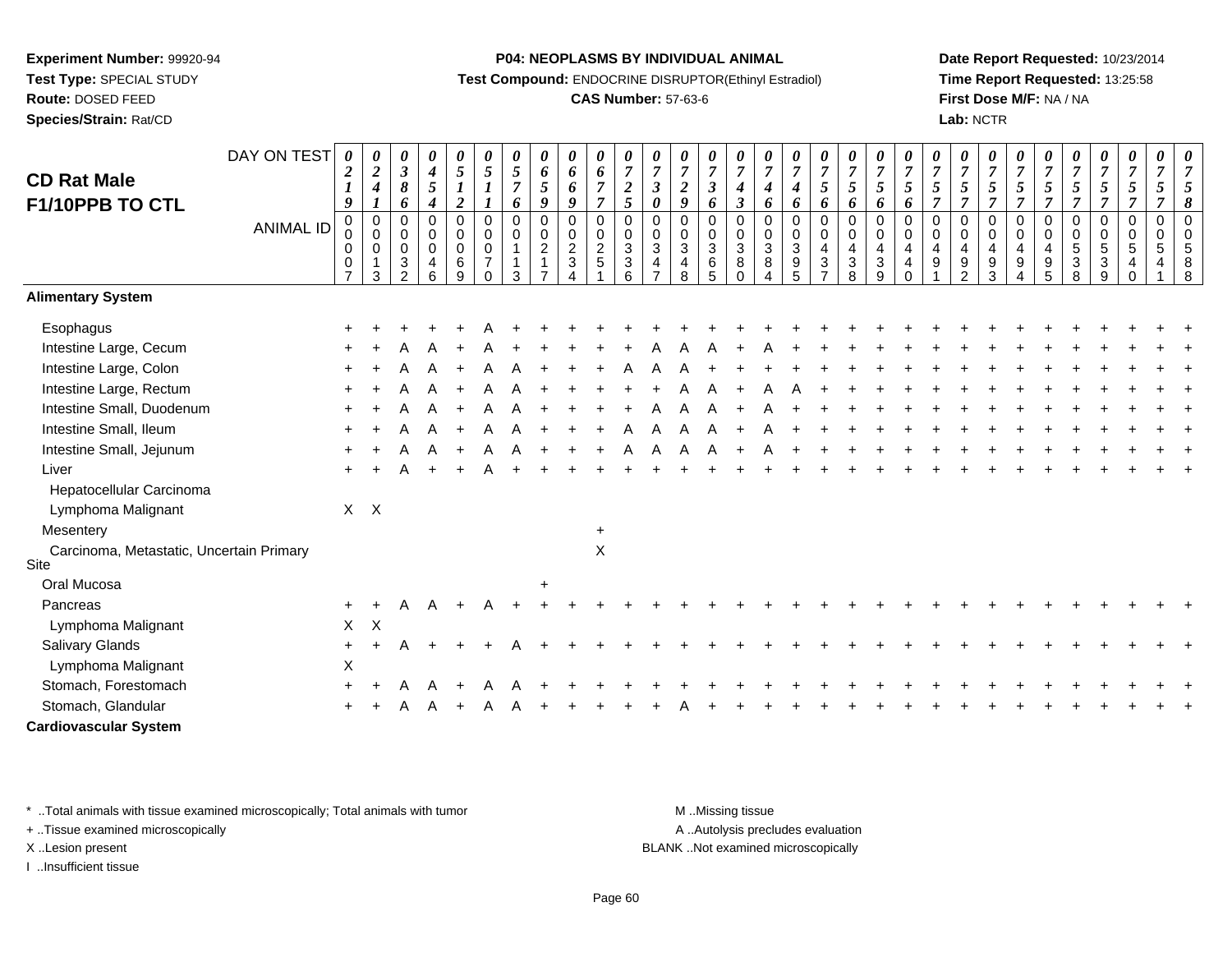**Test Type:** SPECIAL STUDY

**Route:** DOSED FEED**Species/Strain:** Rat/CD **P04: NEOPLASMS BY INDIVIDUAL ANIMAL**

**Test Compound:** ENDOCRINE DISRUPTOR(Ethinyl Estradiol)

### **CAS Number:** 57-63-6

**Date Report Requested:** 10/23/2014**Time Report Requested:** 13:25:59**First Dose M/F:** NA / NA**Lab:** NCTR

| <b>CD Rat Male</b>                               | DAY ON TEST      | 0<br>$\boldsymbol{2}$<br>1                                          | 0<br>$\boldsymbol{2}$<br>4            | 0<br>$\boldsymbol{\beta}$<br>8                                                | 0<br>$\boldsymbol{4}$<br>$\mathfrak{s}$ | 0<br>5<br>$\boldsymbol{l}$                                              | 0<br>$\mathfrak{z}$                                 | 0<br>$\sqrt{5}$<br>$\overline{7}$                                   | 0<br>6<br>5                                                       | 0<br>6<br>6                                                                     | 0<br>6<br>$\overline{7}$                                                                     | 0<br>$\overline{7}$<br>$\boldsymbol{2}$        | 0<br>$\overline{7}$<br>$\mathfrak{z}$               | 0<br>$\overline{7}$<br>$\overline{2}$ | 0<br>$\boldsymbol{7}$<br>$\mathfrak{z}$        | $\boldsymbol{\theta}$<br>$\overline{7}$<br>$\boldsymbol{4}$                   | 0<br>$\overline{7}$<br>4                    | 0<br>$\overline{7}$<br>4                    | 0<br>$\overline{7}$<br>5                                       | 0<br>$\boldsymbol{7}$<br>$\mathfrak{H}$                   | 0<br>$\overline{7}$<br>5                                                 | 0<br>$\overline{7}$<br>$5\overline{)}$                             | 0<br>$\overline{7}$<br>$\mathfrak{s}$                            | 0<br>$\overline{7}$<br>$5\overline{)}$                                            | 0<br>$\overline{7}$<br>5                                              | 0<br>$\overline{7}$<br>5                                                                       | 0<br>$\overline{7}$<br>5                                                       | 0<br>$\overline{7}$<br>5                                             | $\boldsymbol{\theta}$<br>$\boldsymbol{7}$<br>$\mathfrak{I}$ | 0<br>$\boldsymbol{7}$<br>$5\overline{)}$                           | 0<br>$\overline{7}$<br>5                               |          |
|--------------------------------------------------|------------------|---------------------------------------------------------------------|---------------------------------------|-------------------------------------------------------------------------------|-----------------------------------------|-------------------------------------------------------------------------|-----------------------------------------------------|---------------------------------------------------------------------|-------------------------------------------------------------------|---------------------------------------------------------------------------------|----------------------------------------------------------------------------------------------|------------------------------------------------|-----------------------------------------------------|---------------------------------------|------------------------------------------------|-------------------------------------------------------------------------------|---------------------------------------------|---------------------------------------------|----------------------------------------------------------------|-----------------------------------------------------------|--------------------------------------------------------------------------|--------------------------------------------------------------------|------------------------------------------------------------------|-----------------------------------------------------------------------------------|-----------------------------------------------------------------------|------------------------------------------------------------------------------------------------|--------------------------------------------------------------------------------|----------------------------------------------------------------------|-------------------------------------------------------------|--------------------------------------------------------------------|--------------------------------------------------------|----------|
| F1/10PPB TO CTL                                  | <b>ANIMAL ID</b> | 9<br>$\mathbf 0$<br>0<br>$\mathbf 0$<br>$\pmb{0}$<br>$\overline{7}$ | $\Omega$<br>$\Omega$<br>$\Omega$<br>3 | 6<br>$\Omega$<br>$\mathbf 0$<br>$\mathbf 0$<br>$\mathbf{3}$<br>$\overline{2}$ | 4<br>0<br>0<br>$\mathbf 0$<br>4<br>6    | $\boldsymbol{2}$<br>$\mathbf 0$<br>$\mathbf 0$<br>$\mathbf 0$<br>6<br>9 | $\Omega$<br>0<br>0<br>$\overline{7}$<br>$\mathbf 0$ | 6<br>$\mathbf 0$<br>$\mathbf 0$<br>$\mathbf{1}$<br>$\mathbf 1$<br>3 | 9<br>$\pmb{0}$<br>$\mathbf 0$<br>$\overline{2}$<br>$\overline{ }$ | 9<br>$\pmb{0}$<br>$\mathbf 0$<br>$\overline{c}$<br>$\sqrt{3}$<br>$\overline{4}$ | $\overline{7}$<br>$\pmb{0}$<br>$\mathbf 0$<br>$\sqrt{2}$<br>$\overline{5}$<br>$\overline{1}$ | 5<br>$\mathbf 0$<br>$\mathbf 0$<br>3<br>3<br>6 | 0<br>$\Omega$<br>$\mathbf 0$<br>3<br>$\overline{4}$ | 9<br>$\Omega$<br>0<br>3<br>4<br>8     | 6<br>$\Omega$<br>0<br>3<br>6<br>$\overline{5}$ | $\mathfrak{z}$<br>$\Omega$<br>$\mathbf 0$<br>$\mathbf{3}$<br>8<br>$\mathbf 0$ | 6<br>$\Omega$<br>$\mathbf 0$<br>3<br>8<br>4 | 6<br>$\Omega$<br>$\mathbf 0$<br>3<br>9<br>5 | 6<br>$\overline{0}$<br>$\mathbf 0$<br>4<br>3<br>$\overline{7}$ | 6<br>$\mathsf 0$<br>$\pmb{0}$<br>$\overline{4}$<br>3<br>8 | 6<br>$\mathbf 0$<br>$\mathbf 0$<br>$\overline{4}$<br>$\sqrt{3}$<br>$9\,$ | 6<br>$\mathbf 0$<br>$\mathbf 0$<br>$\overline{4}$<br>4<br>$\Omega$ | $\overline{7}$<br>$\Omega$<br>$\mathbf 0$<br>$\overline{4}$<br>9 | $\overline{7}$<br>$\Omega$<br>$\mathbf 0$<br>$\overline{4}$<br>9<br>$\mathcal{P}$ | $\overline{7}$<br>$\Omega$<br>$\mathbf 0$<br>$\overline{4}$<br>9<br>3 | $\overline{7}$<br>$\mathbf 0$<br>$\mathbf 0$<br>$\overline{4}$<br>9<br>$\overline{\mathbf{4}}$ | $\overline{7}$<br>$\Omega$<br>$\mathbf 0$<br>$\overline{4}$<br>9<br>$\sqrt{5}$ | $\overline{7}$<br>$\mathbf 0$<br>$\mathbf 0$<br>5<br>$\sqrt{3}$<br>8 | $\overline{7}$<br>0<br>$\mathbf 0$<br>$\,$ 5 $\,$<br>3<br>9 | $\overline{7}$<br>$\mathbf 0$<br>$\mathbf 0$<br>5<br>4<br>$\Omega$ | $\overline{7}$<br>$\mathbf 0$<br>$\mathbf 0$<br>5<br>4 | $\Omega$ |
| <b>Blood Vessel</b>                              |                  | $\ddot{}$                                                           |                                       |                                                                               |                                         |                                                                         |                                                     |                                                                     |                                                                   |                                                                                 |                                                                                              |                                                |                                                     |                                       |                                                |                                                                               |                                             |                                             |                                                                |                                                           |                                                                          |                                                                    |                                                                  |                                                                                   |                                                                       |                                                                                                |                                                                                |                                                                      |                                                             |                                                                    |                                                        |          |
| Heart                                            |                  | $\ddot{}$                                                           |                                       |                                                                               |                                         |                                                                         |                                                     |                                                                     |                                                                   |                                                                                 |                                                                                              |                                                |                                                     |                                       |                                                |                                                                               |                                             |                                             |                                                                |                                                           |                                                                          |                                                                    |                                                                  |                                                                                   |                                                                       |                                                                                                |                                                                                |                                                                      |                                                             |                                                                    |                                                        |          |
| <b>Endocrine System</b>                          |                  |                                                                     |                                       |                                                                               |                                         |                                                                         |                                                     |                                                                     |                                                                   |                                                                                 |                                                                                              |                                                |                                                     |                                       |                                                |                                                                               |                                             |                                             |                                                                |                                                           |                                                                          |                                                                    |                                                                  |                                                                                   |                                                                       |                                                                                                |                                                                                |                                                                      |                                                             |                                                                    |                                                        |          |
| <b>Adrenal Cortex</b><br>Adenoma                 |                  | $\pm$                                                               |                                       |                                                                               | A                                       |                                                                         |                                                     |                                                                     |                                                                   |                                                                                 |                                                                                              |                                                |                                                     |                                       |                                                |                                                                               |                                             |                                             |                                                                |                                                           |                                                                          |                                                                    |                                                                  |                                                                                   |                                                                       |                                                                                                |                                                                                |                                                                      |                                                             |                                                                    |                                                        |          |
| Adrenal Medulla<br>Pheochromocytoma Benign       |                  | $\ddot{}$                                                           |                                       |                                                                               |                                         |                                                                         | A                                                   |                                                                     |                                                                   |                                                                                 |                                                                                              |                                                |                                                     |                                       |                                                |                                                                               |                                             |                                             |                                                                |                                                           |                                                                          |                                                                    |                                                                  |                                                                                   |                                                                       |                                                                                                |                                                                                |                                                                      |                                                             |                                                                    |                                                        |          |
| Islets, Pancreatic<br>Adenoma                    |                  | $\pm$                                                               |                                       | Α                                                                             | A                                       |                                                                         |                                                     |                                                                     |                                                                   |                                                                                 |                                                                                              |                                                |                                                     |                                       |                                                |                                                                               |                                             |                                             |                                                                |                                                           |                                                                          |                                                                    |                                                                  |                                                                                   |                                                                       |                                                                                                |                                                                                |                                                                      |                                                             |                                                                    |                                                        | X        |
| Parathyroid Gland<br>Adenoma                     |                  |                                                                     |                                       |                                                                               |                                         |                                                                         |                                                     |                                                                     |                                                                   |                                                                                 |                                                                                              |                                                |                                                     |                                       |                                                |                                                                               |                                             |                                             |                                                                |                                                           |                                                                          |                                                                    |                                                                  | M                                                                                 | X                                                                     |                                                                                                |                                                                                |                                                                      | М                                                           |                                                                    |                                                        |          |
| <b>Pituitary Gland</b>                           |                  |                                                                     |                                       |                                                                               |                                         |                                                                         |                                                     |                                                                     |                                                                   |                                                                                 |                                                                                              |                                                |                                                     |                                       |                                                |                                                                               |                                             |                                             |                                                                |                                                           |                                                                          |                                                                    |                                                                  |                                                                                   |                                                                       |                                                                                                |                                                                                |                                                                      |                                                             |                                                                    |                                                        |          |
| Lymphoma Malignant                               |                  |                                                                     | $X$ $X$                               |                                                                               |                                         |                                                                         |                                                     |                                                                     |                                                                   |                                                                                 |                                                                                              |                                                |                                                     |                                       |                                                |                                                                               |                                             |                                             |                                                                |                                                           |                                                                          |                                                                    |                                                                  |                                                                                   |                                                                       |                                                                                                |                                                                                |                                                                      |                                                             |                                                                    |                                                        |          |
| Pars Distalis, Adenoma                           |                  |                                                                     |                                       |                                                                               |                                         |                                                                         |                                                     |                                                                     |                                                                   | $X$ $X$ $X$ $X$ $X$                                                             |                                                                                              |                                                |                                                     |                                       |                                                | X X X X                                                                       |                                             |                                             | $\mathsf{X}$                                                   | $\mathsf{X}$                                              |                                                                          |                                                                    | X                                                                |                                                                                   | X                                                                     | $\mathsf{X}$                                                                                   | $\mathsf{X}$                                                                   |                                                                      |                                                             | $\mathsf{X}$                                                       | X X                                                    |          |
| <b>Thyroid Gland</b><br>C Cell, Adenoma          |                  | $+$                                                                 |                                       |                                                                               |                                         |                                                                         |                                                     |                                                                     |                                                                   |                                                                                 |                                                                                              |                                                |                                                     |                                       |                                                |                                                                               |                                             |                                             |                                                                |                                                           |                                                                          |                                                                    |                                                                  |                                                                                   |                                                                       |                                                                                                |                                                                                |                                                                      |                                                             |                                                                    |                                                        |          |
| Lymphoma Malignant<br><b>General Body System</b> |                  | X                                                                   |                                       |                                                                               |                                         |                                                                         |                                                     |                                                                     |                                                                   |                                                                                 |                                                                                              |                                                |                                                     |                                       |                                                |                                                                               |                                             |                                             |                                                                |                                                           |                                                                          |                                                                    |                                                                  |                                                                                   |                                                                       |                                                                                                |                                                                                |                                                                      |                                                             |                                                                    |                                                        |          |
| <b>NONE</b>                                      |                  |                                                                     |                                       |                                                                               |                                         |                                                                         |                                                     |                                                                     |                                                                   |                                                                                 |                                                                                              |                                                |                                                     |                                       |                                                |                                                                               |                                             |                                             |                                                                |                                                           |                                                                          |                                                                    |                                                                  |                                                                                   |                                                                       |                                                                                                |                                                                                |                                                                      |                                                             |                                                                    |                                                        |          |
| <b>Genital System</b>                            |                  |                                                                     |                                       |                                                                               |                                         |                                                                         |                                                     |                                                                     |                                                                   |                                                                                 |                                                                                              |                                                |                                                     |                                       |                                                |                                                                               |                                             |                                             |                                                                |                                                           |                                                                          |                                                                    |                                                                  |                                                                                   |                                                                       |                                                                                                |                                                                                |                                                                      |                                                             |                                                                    |                                                        |          |
| <b>Coagulating Gland</b>                         |                  | $+$                                                                 |                                       |                                                                               |                                         |                                                                         |                                                     |                                                                     |                                                                   |                                                                                 |                                                                                              |                                                |                                                     |                                       |                                                |                                                                               |                                             |                                             |                                                                |                                                           |                                                                          |                                                                    |                                                                  |                                                                                   |                                                                       |                                                                                                |                                                                                |                                                                      |                                                             |                                                                    |                                                        |          |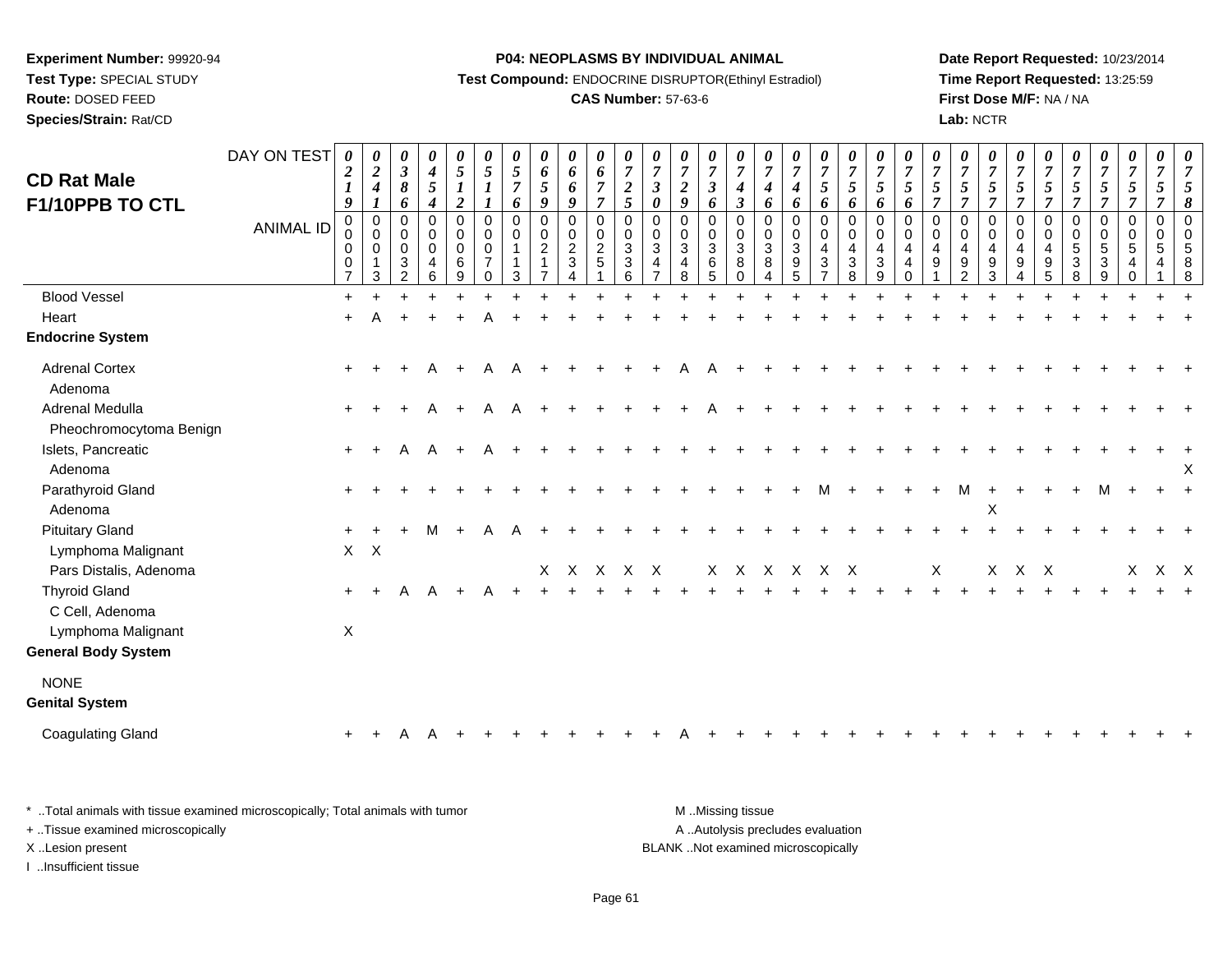**Test Type:** SPECIAL STUDY

## **Route:** DOSED FEED

**Species/Strain:** Rat/CD

#### **P04: NEOPLASMS BY INDIVIDUAL ANIMAL**

**Test Compound:** ENDOCRINE DISRUPTOR(Ethinyl Estradiol)

### **CAS Number:** 57-63-6

**Date Report Requested:** 10/23/2014**Time Report Requested:** 13:25:59**First Dose M/F:** NA / NA**Lab:** NCTR

| DAY ON TEST<br><b>CD Rat Male</b><br>F1/10PPB TO CTL    | <b>ANIMAL ID</b> | 0<br>$\boldsymbol{2}$<br>$\boldsymbol{l}$<br>9<br>0<br>$\mathbf 0$<br>$\mathbf 0$<br>0<br>$\overline{7}$ | 0<br>$\boldsymbol{2}$<br>$\boldsymbol{4}$<br>$\mathsf 0$<br>0<br>0<br>$\mathbf{1}$<br>3 | $\theta$<br>$\boldsymbol{\beta}$<br>8<br>6<br>$\mathbf 0$<br>0<br>0<br>3<br>$\overline{2}$ | 0<br>$\boldsymbol{4}$<br>5<br>4<br>$\mathbf 0$<br>$\mathbf 0$<br>$\mathbf 0$<br>$\overline{4}$<br>6 | 0<br>$5\overline{)}$<br>$\boldsymbol{l}$<br>$\boldsymbol{2}$<br>$\mathbf 0$<br>$\mathbf 0$<br>$\mathbf 0$<br>6<br>9 | 0<br>$\mathfrak{s}$<br>1<br>$\mathbf 0$<br>$\mathbf 0$<br>$\mathbf 0$<br>$\overline{7}$<br>0 | 0<br>$\mathfrak{s}$<br>$\overline{7}$<br>6<br>$\mathbf 0$<br>$\mathbf 0$<br>$\mathbf{1}$<br>3 | 0<br>6<br>5<br>9<br>$\mathbf 0$<br>0<br>$\overline{2}$<br>$\mathbf{1}$<br>$\overline{ }$ | 0<br>6<br>6<br>9<br>0<br>0<br>$\overline{a}$<br>3 | 0<br>6<br>$\overline{7}$<br>$\overline{7}$<br>0<br>0<br>$\overline{2}$<br>5 | 0<br>$\overline{7}$<br>$\boldsymbol{2}$<br>5<br>$\mathbf 0$<br>$\pmb{0}$<br>$\mathbf{3}$<br>$\mathbf{3}$<br>6 | $\boldsymbol{\theta}$<br>$\overline{7}$<br>$\boldsymbol{\beta}$<br>0<br>$\mathbf 0$<br>$\mathbf 0$<br>3<br>$\overline{4}$ | $\boldsymbol{\theta}$<br>$\overline{7}$<br>$\boldsymbol{2}$<br>9<br>$\mathbf 0$<br>$\mathbf 0$<br>3<br>4<br>8 | 0<br>$\overline{7}$<br>$\boldsymbol{\beta}$<br>6<br>0<br>0<br>3<br>6<br>5 | 0<br>$\overline{7}$<br>$\boldsymbol{4}$<br>$\mathfrak{z}$<br>$\mathbf 0$<br>$\mathbf 0$<br>3<br>8<br>$\Omega$ | $\boldsymbol{\theta}$<br>$\overline{7}$<br>4<br>6<br>$\mathbf 0$<br>0<br>$\mathbf{3}$<br>8<br>4 | $\theta$<br>$\overline{7}$<br>$\boldsymbol{4}$<br>6<br>$\mathbf 0$<br>$\mathbf 0$<br>$\mathbf{3}$<br>9<br>5 | 0<br>$\overline{7}$<br>5<br>6<br>$\mathbf 0$<br>0<br>$\overline{4}$<br>3 | 0<br>$\overline{7}$<br>5<br>6<br>$\mathbf 0$<br>0<br>$\overline{4}$<br>3<br>8 | 0<br>$\overline{7}$<br>5<br>6<br>$\mathbf 0$<br>$\mathbf 0$<br>$\overline{4}$<br>$\sqrt{3}$<br>9 | $\boldsymbol{\theta}$<br>$\overline{7}$<br>5<br>6<br>$\mathbf 0$<br>0<br>$\overline{4}$<br>4<br>$\Omega$ | $\theta$<br>$\overline{7}$<br>5<br>$\mathbf 0$<br>$\mathbf 0$<br>$\overline{4}$<br>9 | 0<br>$\overline{7}$<br>5<br>$\overline{7}$<br>$\mathbf 0$<br>0<br>$\overline{4}$<br>9<br>$\mathcal{P}$ | 0<br>$\overline{7}$<br>5<br>$\overline{7}$<br>$\mathbf 0$<br>0<br>$\overline{4}$<br>9<br>3 | 0<br>$\overline{7}$<br>5<br>$\overline{7}$<br>$\mathbf 0$<br>$\mathbf 0$<br>$\overline{4}$<br>9 | $\overline{7}$<br>5<br>$\overline{7}$<br>$\mathbf 0$<br>0<br>$\overline{4}$<br>9<br>5 | $\boldsymbol{\theta}$<br>$\overline{7}$<br>5<br>$\mathbf 0$<br>0<br>$\sqrt{5}$<br>$\mathbf{3}$<br>8 | 0<br>$\overline{7}$<br>$5\overline{)}$<br>$\overline{\tau}$<br>$\mathbf 0$<br>0<br>$\sqrt{5}$<br>3<br>9 | 0<br>$\overline{7}$<br>5<br>$\overline{7}$<br>$\mathbf 0$<br>$\mathbf 0$<br>$\overline{5}$<br>$\overline{4}$<br>$\Omega$ | $\theta$<br>$\overline{7}$<br>5<br>$\mathbf 0$<br>0<br>5<br>4 | $\overline{7}$<br>5<br>8<br>$\mathbf 0$<br>$\Omega$<br>5<br>8<br>8 |
|---------------------------------------------------------|------------------|----------------------------------------------------------------------------------------------------------|-----------------------------------------------------------------------------------------|--------------------------------------------------------------------------------------------|-----------------------------------------------------------------------------------------------------|---------------------------------------------------------------------------------------------------------------------|----------------------------------------------------------------------------------------------|-----------------------------------------------------------------------------------------------|------------------------------------------------------------------------------------------|---------------------------------------------------|-----------------------------------------------------------------------------|---------------------------------------------------------------------------------------------------------------|---------------------------------------------------------------------------------------------------------------------------|---------------------------------------------------------------------------------------------------------------|---------------------------------------------------------------------------|---------------------------------------------------------------------------------------------------------------|-------------------------------------------------------------------------------------------------|-------------------------------------------------------------------------------------------------------------|--------------------------------------------------------------------------|-------------------------------------------------------------------------------|--------------------------------------------------------------------------------------------------|----------------------------------------------------------------------------------------------------------|--------------------------------------------------------------------------------------|--------------------------------------------------------------------------------------------------------|--------------------------------------------------------------------------------------------|-------------------------------------------------------------------------------------------------|---------------------------------------------------------------------------------------|-----------------------------------------------------------------------------------------------------|---------------------------------------------------------------------------------------------------------|--------------------------------------------------------------------------------------------------------------------------|---------------------------------------------------------------|--------------------------------------------------------------------|
| Carcinoma, Metastatic, Prostate,<br>Dorsal/Lateral Lobe |                  |                                                                                                          |                                                                                         |                                                                                            |                                                                                                     |                                                                                                                     | $\pmb{\times}$                                                                               |                                                                                               |                                                                                          |                                                   |                                                                             |                                                                                                               |                                                                                                                           |                                                                                                               |                                                                           |                                                                                                               |                                                                                                 |                                                                                                             |                                                                          |                                                                               |                                                                                                  |                                                                                                          |                                                                                      |                                                                                                        |                                                                                            |                                                                                                 |                                                                                       |                                                                                                     |                                                                                                         |                                                                                                                          |                                                               |                                                                    |
| Carcinoma, Metastatic, Uncertain Primary<br>Site        |                  |                                                                                                          |                                                                                         |                                                                                            |                                                                                                     |                                                                                                                     |                                                                                              |                                                                                               |                                                                                          |                                                   | X                                                                           |                                                                                                               |                                                                                                                           |                                                                                                               |                                                                           |                                                                                                               |                                                                                                 |                                                                                                             |                                                                          |                                                                               |                                                                                                  |                                                                                                          |                                                                                      |                                                                                                        |                                                                                            |                                                                                                 |                                                                                       |                                                                                                     |                                                                                                         |                                                                                                                          |                                                               |                                                                    |
| <b>Ductus Deferens</b>                                  |                  |                                                                                                          |                                                                                         |                                                                                            |                                                                                                     |                                                                                                                     | ÷                                                                                            |                                                                                               |                                                                                          |                                                   |                                                                             |                                                                                                               |                                                                                                                           |                                                                                                               |                                                                           |                                                                                                               |                                                                                                 |                                                                                                             |                                                                          |                                                                               |                                                                                                  |                                                                                                          |                                                                                      |                                                                                                        |                                                                                            |                                                                                                 |                                                                                       |                                                                                                     |                                                                                                         |                                                                                                                          |                                                               |                                                                    |
| Epididymis                                              |                  |                                                                                                          |                                                                                         |                                                                                            |                                                                                                     |                                                                                                                     |                                                                                              |                                                                                               |                                                                                          |                                                   |                                                                             |                                                                                                               |                                                                                                                           |                                                                                                               |                                                                           |                                                                                                               |                                                                                                 |                                                                                                             |                                                                          |                                                                               |                                                                                                  |                                                                                                          |                                                                                      |                                                                                                        |                                                                                            |                                                                                                 |                                                                                       |                                                                                                     |                                                                                                         |                                                                                                                          |                                                               |                                                                    |
| Lymphoma Malignant                                      |                  | X                                                                                                        |                                                                                         |                                                                                            |                                                                                                     |                                                                                                                     |                                                                                              |                                                                                               |                                                                                          |                                                   |                                                                             |                                                                                                               |                                                                                                                           |                                                                                                               |                                                                           |                                                                                                               |                                                                                                 |                                                                                                             |                                                                          |                                                                               |                                                                                                  |                                                                                                          |                                                                                      |                                                                                                        |                                                                                            |                                                                                                 |                                                                                       |                                                                                                     |                                                                                                         |                                                                                                                          |                                                               |                                                                    |
| Penis                                                   |                  |                                                                                                          |                                                                                         |                                                                                            |                                                                                                     |                                                                                                                     |                                                                                              |                                                                                               |                                                                                          |                                                   |                                                                             |                                                                                                               |                                                                                                                           |                                                                                                               | +                                                                         |                                                                                                               |                                                                                                 |                                                                                                             |                                                                          |                                                                               |                                                                                                  |                                                                                                          |                                                                                      |                                                                                                        |                                                                                            |                                                                                                 |                                                                                       |                                                                                                     |                                                                                                         |                                                                                                                          |                                                               |                                                                    |
| <b>Preputial Gland</b>                                  |                  |                                                                                                          |                                                                                         |                                                                                            |                                                                                                     |                                                                                                                     |                                                                                              |                                                                                               |                                                                                          |                                                   |                                                                             |                                                                                                               |                                                                                                                           |                                                                                                               |                                                                           |                                                                                                               |                                                                                                 |                                                                                                             |                                                                          |                                                                               |                                                                                                  |                                                                                                          |                                                                                      |                                                                                                        |                                                                                            |                                                                                                 |                                                                                       |                                                                                                     |                                                                                                         |                                                                                                                          |                                                               |                                                                    |
| Lymphoma Malignant                                      |                  | $\mathsf{X}$                                                                                             |                                                                                         |                                                                                            |                                                                                                     |                                                                                                                     |                                                                                              |                                                                                               |                                                                                          |                                                   |                                                                             |                                                                                                               |                                                                                                                           |                                                                                                               |                                                                           |                                                                                                               |                                                                                                 |                                                                                                             |                                                                          |                                                                               |                                                                                                  |                                                                                                          |                                                                                      |                                                                                                        |                                                                                            |                                                                                                 |                                                                                       |                                                                                                     |                                                                                                         |                                                                                                                          |                                                               |                                                                    |
| Squamous Cell Carcinoma                                 |                  |                                                                                                          |                                                                                         |                                                                                            |                                                                                                     |                                                                                                                     |                                                                                              |                                                                                               |                                                                                          |                                                   | $X$ $X$                                                                     |                                                                                                               |                                                                                                                           |                                                                                                               |                                                                           |                                                                                                               |                                                                                                 |                                                                                                             |                                                                          |                                                                               |                                                                                                  | $\mathsf X$                                                                                              |                                                                                      |                                                                                                        |                                                                                            |                                                                                                 |                                                                                       |                                                                                                     |                                                                                                         |                                                                                                                          |                                                               |                                                                    |
| Prostate, Dorsal/Lateral Lobe                           |                  |                                                                                                          |                                                                                         |                                                                                            | A                                                                                                   |                                                                                                                     |                                                                                              |                                                                                               |                                                                                          |                                                   |                                                                             |                                                                                                               |                                                                                                                           |                                                                                                               |                                                                           |                                                                                                               |                                                                                                 |                                                                                                             |                                                                          |                                                                               |                                                                                                  |                                                                                                          |                                                                                      |                                                                                                        |                                                                                            |                                                                                                 |                                                                                       |                                                                                                     |                                                                                                         |                                                                                                                          |                                                               |                                                                    |
| Carcinoma                                               |                  |                                                                                                          |                                                                                         |                                                                                            |                                                                                                     |                                                                                                                     | X                                                                                            |                                                                                               |                                                                                          |                                                   |                                                                             |                                                                                                               |                                                                                                                           |                                                                                                               |                                                                           |                                                                                                               |                                                                                                 |                                                                                                             |                                                                          |                                                                               |                                                                                                  |                                                                                                          |                                                                                      |                                                                                                        |                                                                                            |                                                                                                 |                                                                                       |                                                                                                     |                                                                                                         |                                                                                                                          |                                                               |                                                                    |
| Carcinoma, Metastatic, Uncertain Primary<br>Site        |                  |                                                                                                          |                                                                                         |                                                                                            |                                                                                                     |                                                                                                                     |                                                                                              |                                                                                               |                                                                                          |                                                   | X                                                                           |                                                                                                               |                                                                                                                           |                                                                                                               |                                                                           |                                                                                                               |                                                                                                 |                                                                                                             |                                                                          |                                                                               |                                                                                                  |                                                                                                          |                                                                                      |                                                                                                        |                                                                                            |                                                                                                 |                                                                                       |                                                                                                     |                                                                                                         |                                                                                                                          |                                                               |                                                                    |
| Prostate, Ventral Lobe                                  |                  |                                                                                                          |                                                                                         |                                                                                            |                                                                                                     |                                                                                                                     |                                                                                              |                                                                                               |                                                                                          |                                                   |                                                                             |                                                                                                               |                                                                                                                           |                                                                                                               |                                                                           |                                                                                                               |                                                                                                 |                                                                                                             |                                                                          |                                                                               |                                                                                                  |                                                                                                          |                                                                                      |                                                                                                        |                                                                                            |                                                                                                 |                                                                                       |                                                                                                     |                                                                                                         |                                                                                                                          |                                                               |                                                                    |
| Carcinoma                                               |                  |                                                                                                          |                                                                                         |                                                                                            |                                                                                                     |                                                                                                                     | X                                                                                            |                                                                                               |                                                                                          |                                                   |                                                                             |                                                                                                               |                                                                                                                           |                                                                                                               |                                                                           |                                                                                                               |                                                                                                 |                                                                                                             |                                                                          |                                                                               |                                                                                                  |                                                                                                          |                                                                                      |                                                                                                        |                                                                                            |                                                                                                 |                                                                                       |                                                                                                     |                                                                                                         |                                                                                                                          |                                                               |                                                                    |
| <b>Rete Testes</b>                                      |                  |                                                                                                          |                                                                                         |                                                                                            |                                                                                                     |                                                                                                                     |                                                                                              |                                                                                               |                                                                                          |                                                   |                                                                             |                                                                                                               |                                                                                                                           |                                                                                                               |                                                                           |                                                                                                               |                                                                                                 |                                                                                                             |                                                                          |                                                                               |                                                                                                  |                                                                                                          |                                                                                      |                                                                                                        |                                                                                            |                                                                                                 |                                                                                       |                                                                                                     |                                                                                                         |                                                                                                                          |                                                               |                                                                    |
| <b>Seminal Vesicle</b>                                  |                  |                                                                                                          |                                                                                         | A                                                                                          | A                                                                                                   |                                                                                                                     |                                                                                              |                                                                                               |                                                                                          |                                                   |                                                                             |                                                                                                               |                                                                                                                           |                                                                                                               |                                                                           |                                                                                                               |                                                                                                 |                                                                                                             |                                                                          |                                                                               |                                                                                                  |                                                                                                          |                                                                                      |                                                                                                        |                                                                                            |                                                                                                 |                                                                                       |                                                                                                     |                                                                                                         |                                                                                                                          |                                                               |                                                                    |
| Carcinoma, Metastatic, Prostate,<br>Dorsal/Lateral Lobe |                  |                                                                                                          |                                                                                         |                                                                                            |                                                                                                     |                                                                                                                     | X                                                                                            |                                                                                               |                                                                                          |                                                   |                                                                             |                                                                                                               |                                                                                                                           |                                                                                                               |                                                                           |                                                                                                               |                                                                                                 |                                                                                                             |                                                                          |                                                                               |                                                                                                  |                                                                                                          |                                                                                      |                                                                                                        |                                                                                            |                                                                                                 |                                                                                       |                                                                                                     |                                                                                                         |                                                                                                                          |                                                               |                                                                    |
| Carcinoma, Metastatic, Uncertain Primary<br>Site        |                  |                                                                                                          |                                                                                         |                                                                                            |                                                                                                     |                                                                                                                     |                                                                                              |                                                                                               |                                                                                          |                                                   | X                                                                           |                                                                                                               |                                                                                                                           |                                                                                                               |                                                                           |                                                                                                               |                                                                                                 |                                                                                                             |                                                                          |                                                                               |                                                                                                  |                                                                                                          |                                                                                      |                                                                                                        |                                                                                            |                                                                                                 |                                                                                       |                                                                                                     |                                                                                                         |                                                                                                                          |                                                               |                                                                    |
| <b>Testes</b>                                           |                  |                                                                                                          |                                                                                         |                                                                                            |                                                                                                     |                                                                                                                     |                                                                                              |                                                                                               |                                                                                          |                                                   |                                                                             |                                                                                                               |                                                                                                                           |                                                                                                               |                                                                           |                                                                                                               |                                                                                                 |                                                                                                             |                                                                          |                                                                               |                                                                                                  |                                                                                                          |                                                                                      |                                                                                                        |                                                                                            |                                                                                                 |                                                                                       |                                                                                                     |                                                                                                         |                                                                                                                          |                                                               |                                                                    |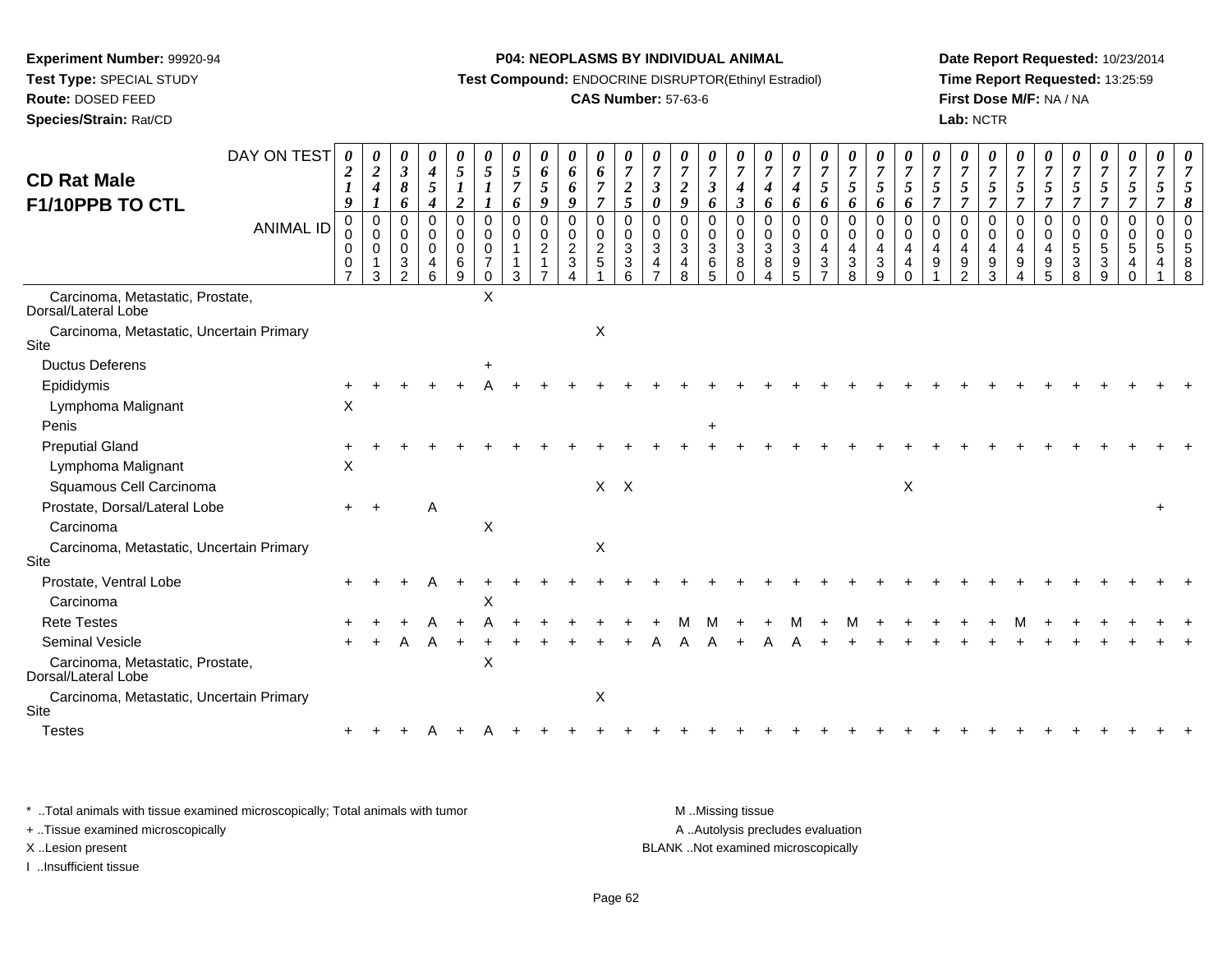**Test Type:** SPECIAL STUDY

**Route:** DOSED FEED

**Species/Strain:** Rat/CD

#### **P04: NEOPLASMS BY INDIVIDUAL ANIMAL**

**Test Compound:** ENDOCRINE DISRUPTOR(Ethinyl Estradiol)

### **CAS Number:** 57-63-6

**Date Report Requested:** 10/23/2014**Time Report Requested:** 13:26:00**First Dose M/F:** NA / NA**Lab:** NCTR

| DAY ON TEST<br><b>CD Rat Male</b>                 | $\boldsymbol{\theta}$<br>$\boldsymbol{2}$<br>$\boldsymbol{l}$      | 0<br>$\boldsymbol{2}$<br>$\boldsymbol{4}$                | 0<br>$\mathfrak{z}$<br>8                                                     | 0<br>$\boldsymbol{4}$<br>5                  | 0<br>$\sqrt{5}$<br>$\boldsymbol{l}$                       | 0<br>5                                              | 0<br>$\mathfrak{s}$<br>$\overline{7}$                        | 0<br>6<br>5                                                                         | 0<br>6<br>6                                                         | 0<br>$\boldsymbol{6}$<br>$\overline{7}$         | 0<br>$\boldsymbol{7}$<br>$\boldsymbol{2}$                                       | 0<br>$\overline{7}$<br>$\boldsymbol{\beta}$                                     | $\boldsymbol{\theta}$<br>$\overline{7}$<br>$\boldsymbol{2}$ | $\boldsymbol{\theta}$<br>$\overline{7}$<br>$\boldsymbol{\beta}$                     | 0<br>$\overline{7}$<br>$\boldsymbol{4}$                                             | 0<br>$\overline{7}$<br>$\boldsymbol{4}$ | $\boldsymbol{\theta}$<br>$\overline{7}$<br>$\boldsymbol{4}$                    | 0<br>$\overline{7}$<br>$\sqrt{5}$                                  | 0<br>$\overline{7}$<br>$\sqrt{5}$ | 0<br>$\overline{7}$<br>5                                             | 0<br>$\boldsymbol{7}$<br>$5\overline{)}$ | 0<br>$\overline{7}$<br>$5\phantom{.0}$                                | 0<br>$\overline{7}$<br>5                                                 | 0<br>$\overline{7}$<br>$\sqrt{5}$                                            | 0<br>$\boldsymbol{7}$<br>$\sqrt{5}$                                                | 0<br>$\overline{7}$<br>$5\overline{)}$                          | $\boldsymbol{\theta}$<br>$\overline{7}$<br>$\mathfrak{s}$   | 0<br>$\overline{7}$<br>5                                                           | 0<br>$\overline{7}$<br>$\sqrt{5}$                            | 0<br>$\overline{7}$<br>5                                               |                   |
|---------------------------------------------------|--------------------------------------------------------------------|----------------------------------------------------------|------------------------------------------------------------------------------|---------------------------------------------|-----------------------------------------------------------|-----------------------------------------------------|--------------------------------------------------------------|-------------------------------------------------------------------------------------|---------------------------------------------------------------------|-------------------------------------------------|---------------------------------------------------------------------------------|---------------------------------------------------------------------------------|-------------------------------------------------------------|-------------------------------------------------------------------------------------|-------------------------------------------------------------------------------------|-----------------------------------------|--------------------------------------------------------------------------------|--------------------------------------------------------------------|-----------------------------------|----------------------------------------------------------------------|------------------------------------------|-----------------------------------------------------------------------|--------------------------------------------------------------------------|------------------------------------------------------------------------------|------------------------------------------------------------------------------------|-----------------------------------------------------------------|-------------------------------------------------------------|------------------------------------------------------------------------------------|--------------------------------------------------------------|------------------------------------------------------------------------|-------------------|
| F1/10PPB TO CTL<br><b>ANIMAL ID</b>               | 9<br>$\Omega$<br>$\mathbf 0$<br>0<br>$\mathbf 0$<br>$\overline{7}$ | $\boldsymbol{l}$<br>$\mathbf 0$<br>$\mathbf 0$<br>0<br>3 | 6<br>$\Omega$<br>$\mathbf 0$<br>$\mathbf 0$<br>$\mathsf 3$<br>$\overline{2}$ | 4<br>$\Omega$<br>0<br>$\mathbf 0$<br>4<br>6 | $\boldsymbol{2}$<br>$\mathbf 0$<br>0<br>0<br>$\,6\,$<br>9 | $\Omega$<br>0<br>0<br>$\overline{7}$<br>$\mathbf 0$ | 6<br>$\mathbf 0$<br>$\mathbf 0$<br>$\overline{1}$<br>-1<br>3 | 9<br>$\mathbf 0$<br>$\mathbf 0$<br>$\overline{c}$<br>$\mathbf{1}$<br>$\overline{7}$ | 9<br>$\mathbf 0$<br>0<br>$\overline{c}$<br>$\mathbf{3}$<br>$\Delta$ | $\overline{7}$<br>0<br>0<br>$\overline{c}$<br>5 | 5<br>$\mathbf 0$<br>$\mathbf 0$<br>$\sqrt{3}$<br>$\ensuremath{\mathsf{3}}$<br>6 | $\boldsymbol{\theta}$<br>$\Omega$<br>0<br>3<br>$\overline{4}$<br>$\overline{7}$ | 9<br>$\Omega$<br>$\mathbf 0$<br>$\mathbf{3}$<br>4<br>8      | 6<br>$\Omega$<br>$\mathbf 0$<br>$\sqrt{3}$<br>$\begin{array}{c} 6 \\ 5 \end{array}$ | $\mathfrak{z}$<br>$\mathbf 0$<br>$\mathbf 0$<br>$\mathbf{3}$<br>$\bf 8$<br>$\Omega$ | 6<br>0<br>0<br>3<br>8<br>4              | 6<br>$\mathbf 0$<br>0<br>$\mathbf{3}$<br>$\begin{array}{c} 9 \\ 5 \end{array}$ | 6<br>$\mathbf 0$<br>$\mathbf 0$<br>$\overline{a}$<br>$\frac{3}{7}$ | 6<br>0<br>0<br>4<br>$_8^3$        | 6<br>$\mathbf 0$<br>$\mathbf 0$<br>$\overline{a}$<br>$\sqrt{3}$<br>9 | 6<br>$\Omega$<br>0<br>4<br>4<br>$\Omega$ | $\overline{7}$<br>$\Omega$<br>0<br>$\overline{4}$<br>$\boldsymbol{9}$ | $\overline{7}$<br>$\Omega$<br>0<br>$\overline{4}$<br>9<br>$\mathfrak{p}$ | $\overline{7}$<br>$\Omega$<br>$\mathbf 0$<br>$\overline{4}$<br>$\frac{9}{3}$ | $\overline{7}$<br>$\Omega$<br>$\mathbf 0$<br>$\overline{4}$<br>9<br>$\overline{A}$ | $\overline{7}$<br>$\Omega$<br>$\mathbf 0$<br>4<br>$\frac{9}{5}$ | $\overline{7}$<br>$\mathbf 0$<br>$\mathbf 0$<br>5<br>$_8^3$ | $\overline{7}$<br>$\mathsf 0$<br>0<br>$\sqrt{5}$<br>$\ensuremath{\mathsf{3}}$<br>9 | $\overline{7}$<br>$\mathbf 0$<br>0<br>$5\,$<br>4<br>$\Omega$ | $\overline{7}$<br>$\mathbf 0$<br>$\mathsf{O}\xspace$<br>$\overline{5}$ | 8<br>$\mathsf{R}$ |
| Lymphoma Malignant<br><b>Hematopoietic System</b> | $\times$                                                           |                                                          |                                                                              |                                             |                                                           |                                                     |                                                              |                                                                                     |                                                                     |                                                 |                                                                                 |                                                                                 |                                                             |                                                                                     |                                                                                     |                                         |                                                                                |                                                                    |                                   |                                                                      |                                          |                                                                       |                                                                          |                                                                              |                                                                                    |                                                                 |                                                             |                                                                                    |                                                              |                                                                        |                   |
| <b>Bone Marrow</b>                                |                                                                    |                                                          |                                                                              | A                                           |                                                           |                                                     |                                                              |                                                                                     |                                                                     |                                                 |                                                                                 |                                                                                 |                                                             |                                                                                     |                                                                                     |                                         |                                                                                |                                                                    |                                   |                                                                      |                                          |                                                                       |                                                                          |                                                                              |                                                                                    |                                                                 |                                                             |                                                                                    |                                                              |                                                                        |                   |
| Lymphoma Malignant                                | X                                                                  | $\times$                                                 |                                                                              |                                             |                                                           |                                                     |                                                              |                                                                                     |                                                                     |                                                 |                                                                                 |                                                                                 |                                                             |                                                                                     |                                                                                     |                                         |                                                                                |                                                                    |                                   |                                                                      |                                          |                                                                       |                                                                          |                                                                              |                                                                                    |                                                                 |                                                             |                                                                                    |                                                              |                                                                        |                   |
| Lymph Node                                        | $\pm$                                                              |                                                          |                                                                              |                                             | $+$                                                       |                                                     |                                                              |                                                                                     |                                                                     |                                                 | $\ddot{}$                                                                       |                                                                                 |                                                             |                                                                                     |                                                                                     |                                         |                                                                                |                                                                    |                                   |                                                                      |                                          |                                                                       |                                                                          |                                                                              |                                                                                    | $\ddot{}$                                                       |                                                             | $\ddot{}$                                                                          |                                                              |                                                                        |                   |
| Axillary, Lymphoma Malignant                      | X                                                                  |                                                          |                                                                              |                                             |                                                           |                                                     |                                                              |                                                                                     |                                                                     |                                                 |                                                                                 |                                                                                 |                                                             |                                                                                     |                                                                                     |                                         |                                                                                |                                                                    |                                   |                                                                      |                                          |                                                                       |                                                                          |                                                                              |                                                                                    |                                                                 |                                                             |                                                                                    |                                                              |                                                                        |                   |
| Deep Cervical, Lymphoma Malignant                 | X                                                                  |                                                          |                                                                              |                                             |                                                           |                                                     |                                                              |                                                                                     |                                                                     |                                                 |                                                                                 |                                                                                 |                                                             |                                                                                     |                                                                                     |                                         |                                                                                |                                                                    |                                   |                                                                      |                                          |                                                                       |                                                                          |                                                                              |                                                                                    |                                                                 |                                                             |                                                                                    |                                                              |                                                                        |                   |
| Inguinal, Lymphoma Malignant                      | X                                                                  |                                                          |                                                                              |                                             |                                                           |                                                     |                                                              |                                                                                     |                                                                     |                                                 |                                                                                 |                                                                                 |                                                             |                                                                                     |                                                                                     |                                         |                                                                                |                                                                    |                                   |                                                                      |                                          |                                                                       |                                                                          |                                                                              |                                                                                    |                                                                 |                                                             |                                                                                    |                                                              |                                                                        |                   |
| Lumbar, Lymphoma Malignant                        | $\mathsf X$                                                        |                                                          |                                                                              |                                             |                                                           |                                                     |                                                              |                                                                                     |                                                                     |                                                 |                                                                                 |                                                                                 |                                                             |                                                                                     |                                                                                     |                                         |                                                                                |                                                                    |                                   |                                                                      |                                          |                                                                       |                                                                          |                                                                              |                                                                                    |                                                                 |                                                             |                                                                                    |                                                              |                                                                        |                   |
| Mediastinal, Lymphoma Malignant                   | X                                                                  |                                                          |                                                                              |                                             |                                                           |                                                     |                                                              |                                                                                     |                                                                     |                                                 |                                                                                 |                                                                                 |                                                             |                                                                                     |                                                                                     |                                         |                                                                                |                                                                    |                                   |                                                                      |                                          |                                                                       |                                                                          |                                                                              |                                                                                    |                                                                 |                                                             |                                                                                    |                                                              |                                                                        |                   |
| Renal, Lymphoma Malignant                         | $\pmb{\times}$                                                     |                                                          |                                                                              |                                             |                                                           |                                                     |                                                              |                                                                                     |                                                                     |                                                 |                                                                                 |                                                                                 |                                                             |                                                                                     |                                                                                     |                                         |                                                                                |                                                                    |                                   |                                                                      |                                          |                                                                       |                                                                          |                                                                              |                                                                                    |                                                                 |                                                             |                                                                                    |                                                              |                                                                        |                   |
| Lymph Node, Mandibular                            | $\ddot{}$                                                          | $\ddot{}$                                                |                                                                              |                                             |                                                           |                                                     |                                                              |                                                                                     |                                                                     |                                                 |                                                                                 |                                                                                 |                                                             |                                                                                     |                                                                                     |                                         |                                                                                |                                                                    |                                   |                                                                      |                                          |                                                                       |                                                                          |                                                                              |                                                                                    |                                                                 |                                                             |                                                                                    |                                                              |                                                                        |                   |
| Lymphoma Malignant                                | $\mathsf{X}$                                                       | $\boldsymbol{\mathsf{X}}$                                |                                                                              |                                             |                                                           |                                                     |                                                              |                                                                                     |                                                                     |                                                 |                                                                                 |                                                                                 |                                                             |                                                                                     |                                                                                     |                                         |                                                                                |                                                                    |                                   |                                                                      |                                          |                                                                       |                                                                          |                                                                              |                                                                                    |                                                                 |                                                             |                                                                                    |                                                              |                                                                        |                   |
| Lymph Node, Mesenteric                            | $\ddot{}$                                                          | $+$                                                      | A                                                                            | A                                           |                                                           | A                                                   |                                                              |                                                                                     |                                                                     |                                                 |                                                                                 |                                                                                 |                                                             |                                                                                     |                                                                                     |                                         |                                                                                |                                                                    |                                   |                                                                      |                                          |                                                                       |                                                                          |                                                                              |                                                                                    |                                                                 |                                                             |                                                                                    |                                                              |                                                                        |                   |
| Lymphoma Malignant                                | X                                                                  | $\boldsymbol{\mathsf{X}}$                                |                                                                              |                                             |                                                           |                                                     |                                                              |                                                                                     |                                                                     |                                                 |                                                                                 |                                                                                 |                                                             |                                                                                     |                                                                                     |                                         |                                                                                |                                                                    |                                   |                                                                      |                                          |                                                                       |                                                                          |                                                                              |                                                                                    |                                                                 |                                                             |                                                                                    |                                                              |                                                                        |                   |
| Spleen                                            | $\ddot{}$                                                          | $\ddot{}$                                                | A                                                                            | A                                           | $+$                                                       |                                                     |                                                              |                                                                                     |                                                                     |                                                 |                                                                                 |                                                                                 |                                                             |                                                                                     |                                                                                     |                                         |                                                                                |                                                                    |                                   |                                                                      |                                          |                                                                       |                                                                          |                                                                              |                                                                                    |                                                                 |                                                             |                                                                                    |                                                              |                                                                        |                   |
| Lymphoma Malignant                                | X                                                                  | $\times$                                                 |                                                                              |                                             |                                                           |                                                     |                                                              |                                                                                     |                                                                     |                                                 |                                                                                 |                                                                                 |                                                             |                                                                                     |                                                                                     |                                         |                                                                                |                                                                    |                                   |                                                                      |                                          |                                                                       |                                                                          |                                                                              |                                                                                    |                                                                 |                                                             |                                                                                    |                                                              |                                                                        |                   |
| Thymus                                            | $+$                                                                | $\ddot{}$                                                | A                                                                            | $\mathsf{A}$                                | M                                                         | $\mathsf{A}$                                        | м                                                            | M                                                                                   |                                                                     |                                                 |                                                                                 |                                                                                 |                                                             |                                                                                     |                                                                                     |                                         |                                                                                |                                                                    |                                   |                                                                      |                                          |                                                                       |                                                                          |                                                                              |                                                                                    |                                                                 |                                                             |                                                                                    |                                                              |                                                                        |                   |
| Lymphoma Malignant                                | X                                                                  |                                                          |                                                                              |                                             |                                                           |                                                     |                                                              |                                                                                     |                                                                     |                                                 |                                                                                 |                                                                                 |                                                             |                                                                                     |                                                                                     |                                         |                                                                                |                                                                    |                                   |                                                                      |                                          |                                                                       |                                                                          |                                                                              |                                                                                    |                                                                 |                                                             |                                                                                    |                                                              |                                                                        |                   |
| <b>Integumentary System</b>                       |                                                                    |                                                          |                                                                              |                                             |                                                           |                                                     |                                                              |                                                                                     |                                                                     |                                                 |                                                                                 |                                                                                 |                                                             |                                                                                     |                                                                                     |                                         |                                                                                |                                                                    |                                   |                                                                      |                                          |                                                                       |                                                                          |                                                                              |                                                                                    |                                                                 |                                                             |                                                                                    |                                                              |                                                                        |                   |
| Mammary Gland<br>Adenoma                          |                                                                    |                                                          | Α                                                                            | A                                           |                                                           |                                                     |                                                              |                                                                                     |                                                                     |                                                 |                                                                                 |                                                                                 |                                                             |                                                                                     |                                                                                     | X                                       |                                                                                |                                                                    |                                   |                                                                      |                                          |                                                                       |                                                                          |                                                                              |                                                                                    |                                                                 |                                                             |                                                                                    |                                                              |                                                                        |                   |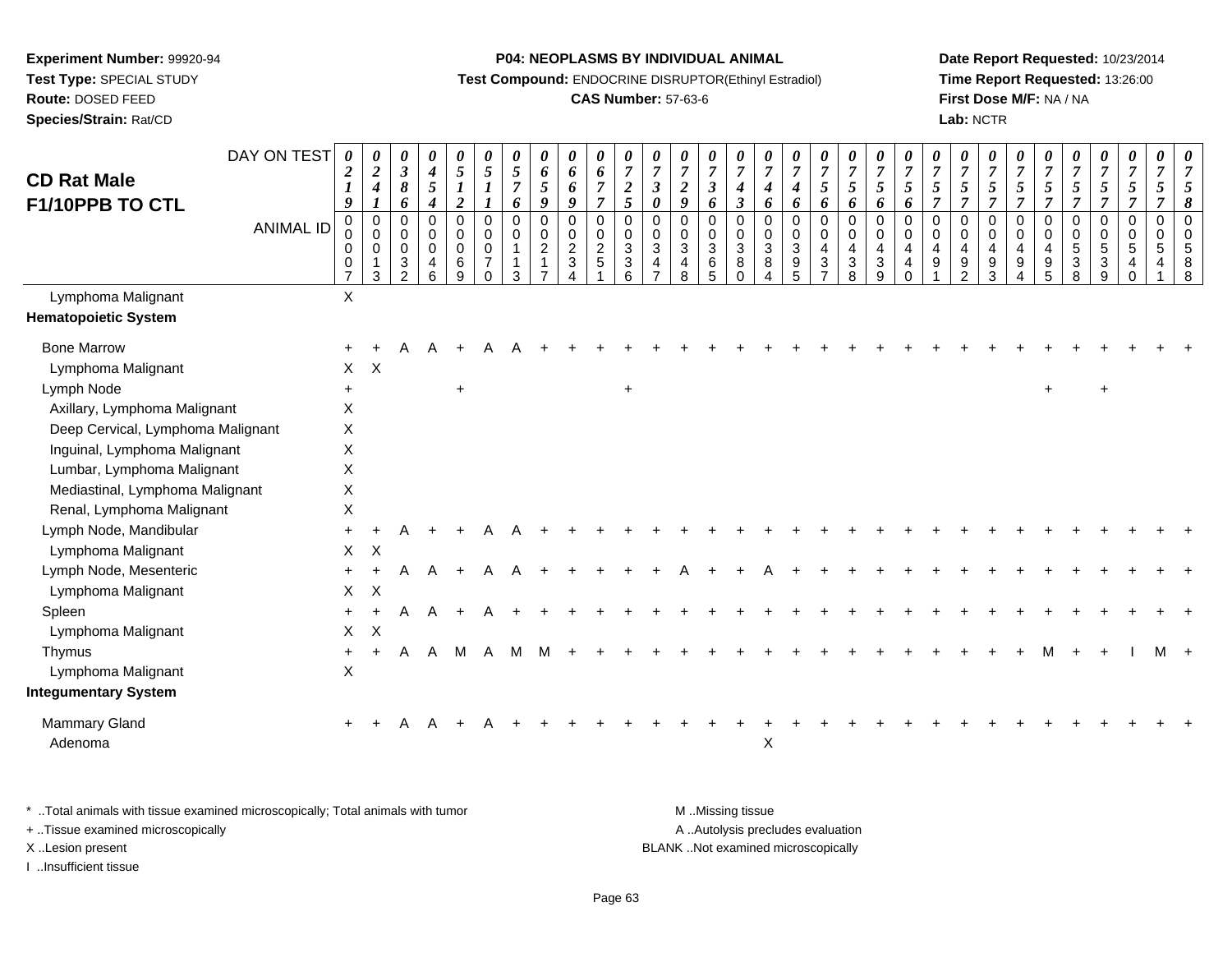**Route:** DOSED FEED

**Species/Strain:** Rat/CD

#### **P04: NEOPLASMS BY INDIVIDUAL ANIMAL**

**Test Compound:** ENDOCRINE DISRUPTOR(Ethinyl Estradiol)

### **CAS Number:** 57-63-6

**Date Report Requested:** 10/23/2014**Time Report Requested:** 13:26:00**First Dose M/F:** NA / NA**Lab:** NCTR

| <b>CD Rat Male</b><br>F1/10PPB TO CTL                                     | DAY ON TEST<br><b>ANIMAL ID</b> | 0<br>$\boldsymbol{2}$<br>$\boldsymbol{l}$<br>9<br>0<br>0<br>$\mathbf 0$<br>$\mathbf 0$ | 0<br>$\boldsymbol{2}$<br>$\boldsymbol{4}$<br>$\boldsymbol{l}$<br>$\mathbf 0$<br>0<br>$\overline{0}$<br>$\mathbf 1$ | U<br>$\boldsymbol{\beta}$<br>8<br>6<br>$\mathbf 0$<br>0<br>$\overline{0}$<br>3 | 0<br>$\boldsymbol{4}$<br>5<br>$\boldsymbol{4}$<br>0<br>0<br>$\mathbf 0$<br>4 | 0<br>$\sqrt{5}$<br>$\boldsymbol{l}$<br>$\boldsymbol{2}$<br>$\pmb{0}$<br>$\pmb{0}$<br>$\pmb{0}$<br>6 | 0<br>$\sqrt{5}$<br>$\mathbf 0$<br>$\pmb{0}$<br>$\mathbf 0$<br>$\overline{7}$ | $\boldsymbol{\theta}$<br>$\mathfrak{s}$<br>$\overline{7}$<br>6<br>0<br>0<br>$\mathbf{1}$<br>-1 | $\boldsymbol{\theta}$<br>6<br>$\overline{5}$<br>9<br>$\mathbf 0$<br>0<br>$\overline{c}$<br>$\overline{1}$ | 0<br>6<br>6<br>9<br>$\mathbf 0$<br>0<br>$\overline{c}$<br>$\mathbf{3}$ | 0<br>6<br>$\overline{7}$<br>$\overline{7}$<br>0<br>$_{2}^{\rm 0}$<br>$\overline{5}$ | 0<br>$\boldsymbol{7}$<br>$\boldsymbol{2}$<br>5<br>$\mathbf 0$<br>$\,0\,$<br>$\sqrt{3}$<br>$\ensuremath{\mathsf{3}}$ | U<br>$\overline{7}$<br>$\mathfrak{z}$<br>$\boldsymbol{\theta}$<br>$\mathbf 0$<br>0<br>$\mathbf{3}$<br>4 | $\boldsymbol{\theta}$<br>$\overline{7}$<br>$\boldsymbol{2}$<br>9<br>$\mathbf 0$<br>0<br>3<br>$\overline{4}$ | $\boldsymbol{\theta}$<br>$\overline{7}$<br>$\mathfrak{z}$<br>6<br>$\mathbf 0$<br>0<br>$\sqrt{3}$<br>$\,6\,$ | 0<br>$\boldsymbol{7}$<br>$\boldsymbol{4}$<br>$\boldsymbol{\beta}$<br>$\mathbf 0$<br>0<br>$\mathbf{3}$<br>8 | 0<br>$\overline{7}$<br>4<br>6<br>0<br>0<br>$\mathbf{3}$<br>8 | $\overline{7}$<br>$\boldsymbol{4}$<br>6<br>$\mathbf 0$<br>0<br>$\ensuremath{\mathsf{3}}$ | $\boldsymbol{\theta}$<br>$\overline{7}$<br>$\sqrt{5}$<br>6<br>$\mathsf 0$<br>$\pmb{0}$<br>$\overline{4}$<br>$\sqrt{3}$ | 0<br>$\boldsymbol{7}$<br>$\sqrt{5}$<br>6<br>$\pmb{0}$<br>$\pmb{0}$<br>$\overline{4}$<br>$\sqrt{3}$ | 0<br>$\overline{7}$<br>$\overline{5}$<br>6<br>$\mathsf 0$<br>$\pmb{0}$<br>$\overline{\mathbf{4}}$<br>$\mathbf{3}$ | $\boldsymbol{\theta}$<br>$\overline{7}$<br>5<br>6<br>$\mathbf 0$<br>0<br>4<br>$\overline{4}$ | $\overline{7}$<br>$5\phantom{.0}$<br>$\overline{7}$<br>$\mathbf 0$<br>$\mathbf 0$<br>4<br>9 | $\theta$<br>$\overline{\tau}$<br>5<br>$\overline{7}$<br>$\mathbf 0$<br>$\mathbf 0$<br>4<br>9 | 0<br>$\boldsymbol{7}$<br>5<br>$\overline{7}$<br>0<br>0<br>$\overline{4}$<br>9 | 0<br>$\overline{7}$<br>$\mathfrak{s}$<br>$\overline{7}$<br>$\boldsymbol{0}$<br>$\mathbf 0$<br>$\overline{4}$<br>9 | $\overline{7}$<br>$\sqrt{5}$<br>$\overline{7}$<br>$\mathbf 0$<br>0<br>$\overline{4}$<br>$\boldsymbol{9}$ | 7<br>5<br>$\overline{7}$<br>$\mathbf 0$<br>$\mathbf 0$<br>5<br>$\sqrt{3}$ | $\boldsymbol{\theta}$<br>$\overline{7}$<br>5<br>$\overline{7}$<br>0<br>0<br>$5\phantom{.0}$<br>3 | 0<br>$\boldsymbol{7}$<br>$\mathfrak{H}$<br>$\overline{7}$<br>$\pmb{0}$<br>$\pmb{0}$<br>$\sqrt{5}$<br>4 | $\boldsymbol{\theta}$<br>$\overline{7}$<br>5<br>$\overline{7}$<br>$\pmb{0}$<br>$\pmb{0}$<br>$\sqrt{5}$<br>4 | 8<br>$\Omega$<br>0<br>8 |
|---------------------------------------------------------------------------|---------------------------------|----------------------------------------------------------------------------------------|--------------------------------------------------------------------------------------------------------------------|--------------------------------------------------------------------------------|------------------------------------------------------------------------------|-----------------------------------------------------------------------------------------------------|------------------------------------------------------------------------------|------------------------------------------------------------------------------------------------|-----------------------------------------------------------------------------------------------------------|------------------------------------------------------------------------|-------------------------------------------------------------------------------------|---------------------------------------------------------------------------------------------------------------------|---------------------------------------------------------------------------------------------------------|-------------------------------------------------------------------------------------------------------------|-------------------------------------------------------------------------------------------------------------|------------------------------------------------------------------------------------------------------------|--------------------------------------------------------------|------------------------------------------------------------------------------------------|------------------------------------------------------------------------------------------------------------------------|----------------------------------------------------------------------------------------------------|-------------------------------------------------------------------------------------------------------------------|----------------------------------------------------------------------------------------------|---------------------------------------------------------------------------------------------|----------------------------------------------------------------------------------------------|-------------------------------------------------------------------------------|-------------------------------------------------------------------------------------------------------------------|----------------------------------------------------------------------------------------------------------|---------------------------------------------------------------------------|--------------------------------------------------------------------------------------------------|--------------------------------------------------------------------------------------------------------|-------------------------------------------------------------------------------------------------------------|-------------------------|
|                                                                           |                                 | $\overline{7}$                                                                         | 3                                                                                                                  | $\mathfrak{p}$                                                                 | 6                                                                            | 9                                                                                                   | $\mathbf 0$                                                                  | 3                                                                                              | $\overline{ }$                                                                                            |                                                                        |                                                                                     | 6                                                                                                                   |                                                                                                         | 8                                                                                                           | 5                                                                                                           | $\Omega$                                                                                                   | 4                                                            | $\frac{9}{5}$                                                                            |                                                                                                                        | 8                                                                                                  | 9                                                                                                                 | $\Omega$                                                                                     |                                                                                             | $\overline{2}$                                                                               | 3                                                                             | 4                                                                                                                 | 5                                                                                                        | 8                                                                         | 9                                                                                                | $\Omega$                                                                                               |                                                                                                             | 8                       |
| Fibroadenoma<br>Lymphoma Malignant                                        |                                 | $\mathsf X$                                                                            |                                                                                                                    |                                                                                |                                                                              |                                                                                                     |                                                                              |                                                                                                |                                                                                                           |                                                                        |                                                                                     |                                                                                                                     |                                                                                                         |                                                                                                             |                                                                                                             |                                                                                                            |                                                              |                                                                                          |                                                                                                                        |                                                                                                    |                                                                                                                   |                                                                                              |                                                                                             |                                                                                              | $\mathsf X$                                                                   |                                                                                                                   |                                                                                                          |                                                                           |                                                                                                  |                                                                                                        |                                                                                                             |                         |
| Skin                                                                      |                                 | $+$                                                                                    |                                                                                                                    |                                                                                |                                                                              |                                                                                                     |                                                                              |                                                                                                |                                                                                                           |                                                                        |                                                                                     |                                                                                                                     |                                                                                                         |                                                                                                             |                                                                                                             |                                                                                                            |                                                              |                                                                                          |                                                                                                                        |                                                                                                    |                                                                                                                   |                                                                                              |                                                                                             |                                                                                              |                                                                               |                                                                                                                   |                                                                                                          |                                                                           |                                                                                                  |                                                                                                        |                                                                                                             |                         |
| Fibroma<br>Keratoacanthoma                                                |                                 |                                                                                        |                                                                                                                    |                                                                                |                                                                              |                                                                                                     |                                                                              |                                                                                                |                                                                                                           |                                                                        | X                                                                                   |                                                                                                                     |                                                                                                         |                                                                                                             |                                                                                                             |                                                                                                            |                                                              | $\mathsf X$                                                                              |                                                                                                                        |                                                                                                    |                                                                                                                   |                                                                                              |                                                                                             |                                                                                              | $\mathsf X$                                                                   |                                                                                                                   |                                                                                                          |                                                                           |                                                                                                  |                                                                                                        |                                                                                                             |                         |
| Lymphoma Malignant<br>Prepuce, Keratoacanthoma<br>Squamous Cell Carcinoma |                                 | $\mathsf X$                                                                            |                                                                                                                    |                                                                                |                                                                              |                                                                                                     |                                                                              |                                                                                                |                                                                                                           | X                                                                      |                                                                                     |                                                                                                                     |                                                                                                         |                                                                                                             |                                                                                                             |                                                                                                            |                                                              |                                                                                          |                                                                                                                        |                                                                                                    |                                                                                                                   |                                                                                              |                                                                                             |                                                                                              |                                                                               |                                                                                                                   |                                                                                                          |                                                                           |                                                                                                  |                                                                                                        |                                                                                                             |                         |
| Squamous Cell Papilloma                                                   |                                 |                                                                                        |                                                                                                                    |                                                                                |                                                                              |                                                                                                     |                                                                              |                                                                                                |                                                                                                           |                                                                        |                                                                                     |                                                                                                                     |                                                                                                         |                                                                                                             |                                                                                                             |                                                                                                            |                                                              |                                                                                          |                                                                                                                        |                                                                                                    |                                                                                                                   |                                                                                              |                                                                                             |                                                                                              |                                                                               | X                                                                                                                 |                                                                                                          |                                                                           |                                                                                                  |                                                                                                        |                                                                                                             |                         |
| <b>Musculoskeletal System</b>                                             |                                 |                                                                                        |                                                                                                                    |                                                                                |                                                                              |                                                                                                     |                                                                              |                                                                                                |                                                                                                           |                                                                        |                                                                                     |                                                                                                                     |                                                                                                         |                                                                                                             |                                                                                                             |                                                                                                            |                                                              |                                                                                          |                                                                                                                        |                                                                                                    |                                                                                                                   |                                                                                              |                                                                                             |                                                                                              |                                                                               |                                                                                                                   |                                                                                                          |                                                                           |                                                                                                  |                                                                                                        |                                                                                                             |                         |
| Bone, Femur                                                               |                                 |                                                                                        |                                                                                                                    |                                                                                |                                                                              |                                                                                                     |                                                                              |                                                                                                |                                                                                                           |                                                                        |                                                                                     |                                                                                                                     |                                                                                                         |                                                                                                             |                                                                                                             |                                                                                                            |                                                              |                                                                                          |                                                                                                                        |                                                                                                    |                                                                                                                   |                                                                                              |                                                                                             |                                                                                              |                                                                               |                                                                                                                   |                                                                                                          |                                                                           |                                                                                                  |                                                                                                        |                                                                                                             |                         |
| <b>Nervous System</b>                                                     |                                 |                                                                                        |                                                                                                                    |                                                                                |                                                                              |                                                                                                     |                                                                              |                                                                                                |                                                                                                           |                                                                        |                                                                                     |                                                                                                                     |                                                                                                         |                                                                                                             |                                                                                                             |                                                                                                            |                                                              |                                                                                          |                                                                                                                        |                                                                                                    |                                                                                                                   |                                                                                              |                                                                                             |                                                                                              |                                                                               |                                                                                                                   |                                                                                                          |                                                                           |                                                                                                  |                                                                                                        |                                                                                                             |                         |
| Brain, Brain Stem                                                         |                                 |                                                                                        |                                                                                                                    |                                                                                |                                                                              |                                                                                                     |                                                                              |                                                                                                |                                                                                                           |                                                                        |                                                                                     |                                                                                                                     |                                                                                                         |                                                                                                             |                                                                                                             |                                                                                                            |                                                              |                                                                                          |                                                                                                                        |                                                                                                    |                                                                                                                   |                                                                                              |                                                                                             |                                                                                              |                                                                               |                                                                                                                   |                                                                                                          |                                                                           |                                                                                                  |                                                                                                        |                                                                                                             |                         |
| Brain, Cerebellum                                                         |                                 |                                                                                        |                                                                                                                    |                                                                                |                                                                              |                                                                                                     |                                                                              |                                                                                                |                                                                                                           |                                                                        |                                                                                     |                                                                                                                     |                                                                                                         |                                                                                                             |                                                                                                             |                                                                                                            |                                                              |                                                                                          |                                                                                                                        |                                                                                                    |                                                                                                                   |                                                                                              |                                                                                             |                                                                                              |                                                                               |                                                                                                                   |                                                                                                          |                                                                           |                                                                                                  |                                                                                                        |                                                                                                             |                         |
| Brain, Cerebrum                                                           |                                 |                                                                                        |                                                                                                                    |                                                                                |                                                                              |                                                                                                     |                                                                              |                                                                                                |                                                                                                           |                                                                        |                                                                                     |                                                                                                                     |                                                                                                         |                                                                                                             |                                                                                                             |                                                                                                            |                                                              |                                                                                          |                                                                                                                        |                                                                                                    |                                                                                                                   |                                                                                              |                                                                                             |                                                                                              |                                                                               |                                                                                                                   |                                                                                                          |                                                                           |                                                                                                  |                                                                                                        |                                                                                                             |                         |
| <b>Respiratory System</b>                                                 |                                 |                                                                                        |                                                                                                                    |                                                                                |                                                                              |                                                                                                     |                                                                              |                                                                                                |                                                                                                           |                                                                        |                                                                                     |                                                                                                                     |                                                                                                         |                                                                                                             |                                                                                                             |                                                                                                            |                                                              |                                                                                          |                                                                                                                        |                                                                                                    |                                                                                                                   |                                                                                              |                                                                                             |                                                                                              |                                                                               |                                                                                                                   |                                                                                                          |                                                                           |                                                                                                  |                                                                                                        |                                                                                                             |                         |
| Lung                                                                      |                                 | $\pm$                                                                                  | $\ddot{}$                                                                                                          |                                                                                | A                                                                            |                                                                                                     |                                                                              |                                                                                                |                                                                                                           |                                                                        |                                                                                     |                                                                                                                     |                                                                                                         |                                                                                                             |                                                                                                             |                                                                                                            |                                                              |                                                                                          |                                                                                                                        |                                                                                                    |                                                                                                                   |                                                                                              |                                                                                             |                                                                                              |                                                                               |                                                                                                                   |                                                                                                          |                                                                           |                                                                                                  |                                                                                                        |                                                                                                             |                         |
| Lymphoma Malignant                                                        |                                 | $\times$                                                                               | $\boldsymbol{X}$                                                                                                   |                                                                                |                                                                              |                                                                                                     |                                                                              |                                                                                                |                                                                                                           |                                                                        |                                                                                     |                                                                                                                     |                                                                                                         |                                                                                                             |                                                                                                             |                                                                                                            |                                                              |                                                                                          |                                                                                                                        |                                                                                                    |                                                                                                                   |                                                                                              |                                                                                             |                                                                                              |                                                                               |                                                                                                                   |                                                                                                          |                                                                           |                                                                                                  |                                                                                                        |                                                                                                             |                         |
| Nose                                                                      |                                 | $\ddot{}$                                                                              | $\ddot{}$                                                                                                          | ÷                                                                              | Α                                                                            |                                                                                                     |                                                                              |                                                                                                |                                                                                                           |                                                                        |                                                                                     |                                                                                                                     |                                                                                                         |                                                                                                             |                                                                                                             |                                                                                                            |                                                              |                                                                                          |                                                                                                                        |                                                                                                    |                                                                                                                   |                                                                                              |                                                                                             |                                                                                              |                                                                               |                                                                                                                   |                                                                                                          |                                                                           |                                                                                                  |                                                                                                        |                                                                                                             |                         |
| Lymphoma Malignant                                                        |                                 | $\mathsf{X}$                                                                           | $\boldsymbol{\mathsf{X}}$                                                                                          |                                                                                |                                                                              |                                                                                                     |                                                                              |                                                                                                |                                                                                                           |                                                                        |                                                                                     |                                                                                                                     |                                                                                                         |                                                                                                             |                                                                                                             |                                                                                                            |                                                              |                                                                                          |                                                                                                                        |                                                                                                    |                                                                                                                   |                                                                                              |                                                                                             |                                                                                              |                                                                               |                                                                                                                   |                                                                                                          |                                                                           |                                                                                                  |                                                                                                        |                                                                                                             |                         |
| Trachea                                                                   |                                 | $\ddot{}$                                                                              | $\ddot{}$                                                                                                          | A                                                                              | A                                                                            | $\pm$                                                                                               | A                                                                            |                                                                                                |                                                                                                           |                                                                        |                                                                                     |                                                                                                                     |                                                                                                         |                                                                                                             |                                                                                                             |                                                                                                            |                                                              |                                                                                          |                                                                                                                        |                                                                                                    |                                                                                                                   |                                                                                              |                                                                                             |                                                                                              |                                                                               |                                                                                                                   |                                                                                                          |                                                                           |                                                                                                  |                                                                                                        |                                                                                                             |                         |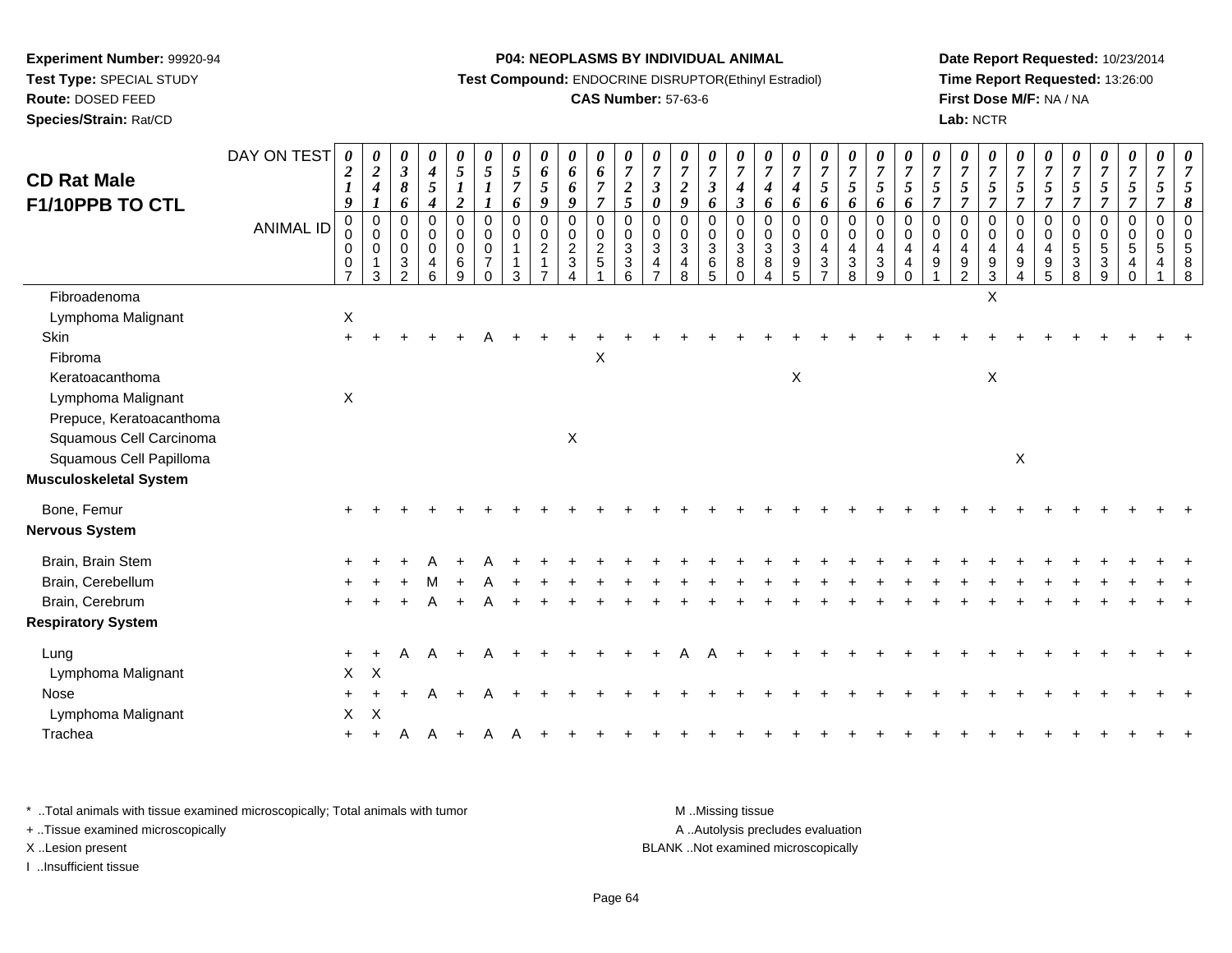**Test Type:** SPECIAL STUDY

**Route:** DOSED FEED

**Species/Strain:** Rat/CD

#### **P04: NEOPLASMS BY INDIVIDUAL ANIMAL**

**Test Compound:** ENDOCRINE DISRUPTOR(Ethinyl Estradiol)

### **CAS Number:** 57-63-6

**Date Report Requested:** 10/23/2014**Time Report Requested:** 13:26:00**First Dose M/F:** NA / NA**Lab:** NCTR

| <b>CD Rat Male</b><br>F1/10PPB TO CTL                                                                                | DAY ON TEST<br><b>ANIMAL ID</b> | 0<br>$\boldsymbol{2}$<br>$\boldsymbol{l}$<br>9<br>0 | 0<br>$\boldsymbol{2}$<br>4<br>0<br>$\ddot{\mathbf{0}}$ | 0<br>$\boldsymbol{\beta}$<br>$\pmb{8}$<br>6<br>0<br>$\mathbf 0$ | $\boldsymbol{\theta}$<br>$\boldsymbol{4}$<br>$\overline{5}$<br>$\boldsymbol{4}$<br>$\mathbf 0$<br>$\mathbf 0$ | $\boldsymbol{\theta}$<br>5<br>$\overline{2}$<br>0<br>0 | $\boldsymbol{\theta}$<br>5<br>$\boldsymbol{l}$<br>$\mathbf 0$<br>$\pmb{0}$ | $\boldsymbol{\theta}$<br>5<br>$\overline{7}$<br>6<br>$\mathbf 0$<br>$\mathbf 0$ | $\boldsymbol{\theta}$<br>6<br>5<br>9<br>$\pmb{0}$ | $\boldsymbol{\theta}$<br>6<br>6<br>$\boldsymbol{q}$<br>0<br>0 | $\boldsymbol{\theta}$<br>6<br>$\overline{7}$<br>$\overline{ }$<br>0<br>$\pmb{0}$ | $\boldsymbol{\theta}$<br>$\overline{\tau}$<br>$\boldsymbol{2}$<br>5<br>$\mathbf 0$<br>$\frac{0}{3}$ | $\overline{7}$<br>$\boldsymbol{\beta}$<br>0<br>0<br>$\pmb{0}$ | $\boldsymbol{\theta}$<br>$\overline{7}$<br>$\boldsymbol{2}$<br>9<br>$\mathbf 0$<br>$\mathbf 0$ | $\boldsymbol{\theta}$<br>$\overline{7}$<br>$\boldsymbol{\beta}$<br>6<br>0<br>0 | $\boldsymbol{\theta}$<br>$\boldsymbol{7}$<br>$\boldsymbol{4}$<br>$\mathbf{3}$<br>$\mathbf 0$<br>$\pmb{0}$ | $\boldsymbol{\theta}$<br>7<br>4<br>6<br>$\mathbf 0$<br>$\pmb{0}$ | 7<br>4<br>6<br>$\mathbf 0$ | $\theta$<br>$\overline{7}$<br>5<br>6<br>0 | 0<br>$\boldsymbol{7}$<br>$\mathfrak{s}$<br>6<br>0<br>$\mathsf 0$ | $\boldsymbol{\theta}$<br>$\overline{7}$<br>5<br>6<br>$\pmb{0}$<br>$\pmb{0}$ | 5<br>6<br>0         | $\boldsymbol{\theta}$<br>$\overline{7}$<br>5<br>$\overline{ }$<br>$\mathbf 0$<br>$\mathbf 0$ | $\boldsymbol{\theta}$<br>$\overline{7}$<br>$\mathfrak{s}$<br>$\overline{7}$<br>$\mathbf 0$<br>$\pmb{0}$ | 0<br>$\overline{7}$<br>$\mathfrak{s}$<br>$\overline{7}$<br>0<br>$\mathbf 0$ | $\boldsymbol{\theta}$<br>$5\overline{)}$<br>7<br>0<br>$\mathbf 0$ | 5<br>$\mathbf 0$ | $\boldsymbol{\theta}$<br>$\overline{7}$<br>5<br>$\mathbf 0$ | 0<br>$\boldsymbol{7}$<br>$\mathfrak{s}$<br>$\overline{ }$<br>0<br>$\mathsf{O}\xspace$ | 0<br>$\overline{7}$<br>5<br>$\overline{7}$<br>0<br>$\mathsf{O}\xspace$ | 0<br>$\overline{7}$<br>$\mathfrak{s}$<br>$\overline{7}$<br>0<br>$\pmb{0}$ | O<br>8<br>$\mathbf 0$<br>$\mathbf 0$ |
|----------------------------------------------------------------------------------------------------------------------|---------------------------------|-----------------------------------------------------|--------------------------------------------------------|-----------------------------------------------------------------|---------------------------------------------------------------------------------------------------------------|--------------------------------------------------------|----------------------------------------------------------------------------|---------------------------------------------------------------------------------|---------------------------------------------------|---------------------------------------------------------------|----------------------------------------------------------------------------------|-----------------------------------------------------------------------------------------------------|---------------------------------------------------------------|------------------------------------------------------------------------------------------------|--------------------------------------------------------------------------------|-----------------------------------------------------------------------------------------------------------|------------------------------------------------------------------|----------------------------|-------------------------------------------|------------------------------------------------------------------|-----------------------------------------------------------------------------|---------------------|----------------------------------------------------------------------------------------------|---------------------------------------------------------------------------------------------------------|-----------------------------------------------------------------------------|-------------------------------------------------------------------|------------------|-------------------------------------------------------------|---------------------------------------------------------------------------------------|------------------------------------------------------------------------|---------------------------------------------------------------------------|--------------------------------------|
|                                                                                                                      |                                 | 0<br>$\pmb{0}$<br>$\overline{7}$                    | 0<br>3                                                 | $\pmb{0}$<br>$\mathbf{3}$<br>$\mathcal{P}$                      | $\mathbf 0$<br>4                                                                                              | 0<br>6<br>g                                            | $\boldsymbol{0}$<br>$\overline{7}$<br>$\Omega$                             | 3                                                                               | $\sqrt{2}$                                        | $\overline{a}$<br>3                                           | $\overline{c}$<br>5                                                              | $\sqrt{3}$<br>6                                                                                     | $\sqrt{3}$<br>4                                               | $\overline{3}$<br>4<br>R                                                                       | $\sqrt{3}$<br>6<br>5                                                           | $\sqrt{3}$<br>8<br>$\Omega$                                                                               | $\sqrt{3}$<br>8                                                  | 3<br>9                     | 4<br>3                                    | $\overline{4}$<br>$\ensuremath{\mathsf{3}}$<br>8                 | $\overline{\mathbf{4}}$<br>$\ensuremath{\mathsf{3}}$<br>9                   | 4<br>$\overline{4}$ | 4<br>9                                                                                       | 4<br>9<br>$\mathcal{P}$                                                                                 | $\overline{4}$<br>9<br>3                                                    | $\overline{4}$<br>9                                               | 9                | 5<br>3                                                      | 5<br>$\sqrt{3}$<br>9                                                                  | 5<br>4                                                                 | 5<br>4                                                                    | 5<br>8<br>8                          |
| <b>Special Senses System</b>                                                                                         |                                 |                                                     |                                                        |                                                                 |                                                                                                               |                                                        |                                                                            |                                                                                 |                                                   |                                                               |                                                                                  |                                                                                                     |                                                               |                                                                                                |                                                                                |                                                                                                           |                                                                  |                            |                                           |                                                                  |                                                                             |                     |                                                                                              |                                                                                                         |                                                                             |                                                                   |                  |                                                             |                                                                                       |                                                                        |                                                                           |                                      |
| Eye<br>Lymphoma Malignant<br>Harderian Gland<br>Lymphoma Malignant<br><b>Lacrimal Gland</b><br><b>Urinary System</b> |                                 | $+$<br>$+$<br>X                                     | $\pm$<br>$X$ $X$<br>$+$                                | A<br>A                                                          | A<br>A                                                                                                        | $+$<br>$+$                                             | A<br>A                                                                     | A<br>$\ddot{}$                                                                  |                                                   |                                                               |                                                                                  |                                                                                                     |                                                               |                                                                                                |                                                                                |                                                                                                           |                                                                  |                            |                                           |                                                                  |                                                                             |                     |                                                                                              |                                                                                                         |                                                                             |                                                                   |                  |                                                             |                                                                                       |                                                                        |                                                                           |                                      |
| Kidney<br>Lymphoma Malignant<br>Urethra<br><b>Urinary Bladder</b><br><b>SYSTEMIC LESIONS</b>                         |                                 | $+$                                                 | $X$ $X$<br>A                                           | A<br>A                                                          | A<br>A                                                                                                        |                                                        |                                                                            |                                                                                 |                                                   |                                                               |                                                                                  |                                                                                                     |                                                               |                                                                                                |                                                                                |                                                                                                           |                                                                  |                            |                                           |                                                                  | $+$                                                                         |                     |                                                                                              |                                                                                                         |                                                                             |                                                                   |                  |                                                             | $\ddot{}$                                                                             |                                                                        |                                                                           |                                      |
| Multiple Organ<br>Lymphoma Malignant                                                                                 |                                 |                                                     | $X$ $X$                                                |                                                                 |                                                                                                               |                                                        |                                                                            |                                                                                 |                                                   |                                                               |                                                                                  |                                                                                                     |                                                               |                                                                                                |                                                                                |                                                                                                           |                                                                  |                            |                                           |                                                                  |                                                                             |                     |                                                                                              |                                                                                                         |                                                                             |                                                                   |                  |                                                             |                                                                                       |                                                                        |                                                                           |                                      |

\* ..Total animals with tissue examined microscopically; Total animals with tumor **M** . Missing tissue M ..Missing tissue

+ ..Tissue examined microscopically

I ..Insufficient tissue

A ..Autolysis precludes evaluation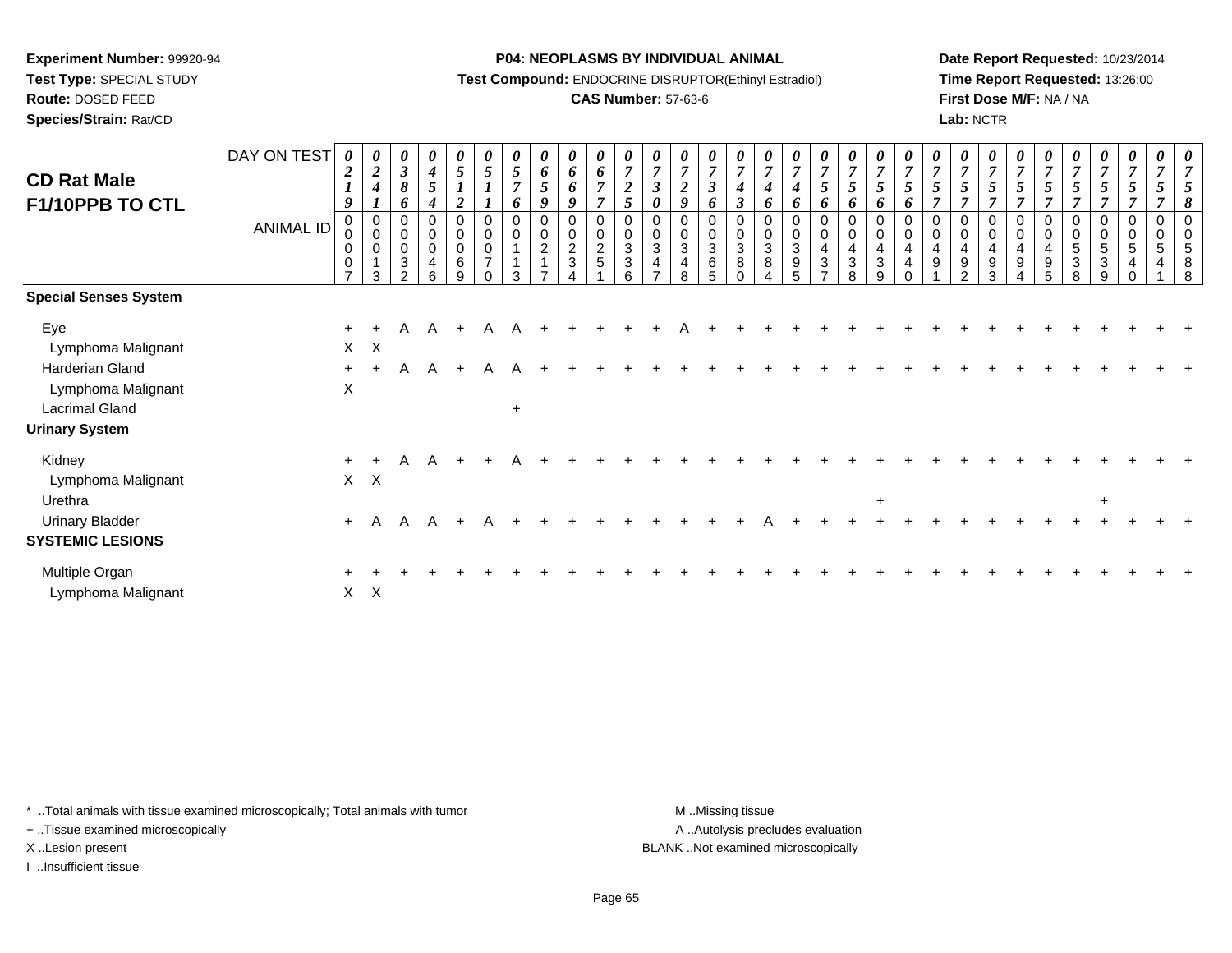**Route:** DOSED FEED

**Species/Strain:** Rat/CD

#### **P04: NEOPLASMS BY INDIVIDUAL ANIMAL**

**Test Compound:** ENDOCRINE DISRUPTOR(Ethinyl Estradiol)

### **CAS Number:** 57-63-6

**Date Report Requested:** 10/23/2014**Time Report Requested:** 13:26:00**First Dose M/F:** NA / NA**Lab:** NCTR

| <b>CD Rat Male</b><br>F1/10PPB TO CTL            | DAY ON TEST<br><b>ANIMAL ID</b> | 0<br>7<br>5<br>8<br>0<br>0<br>5<br>8<br>9 | 0<br>$\overline{7}$<br>5<br>8<br>$\pmb{0}$<br>0<br>$\overline{5}$<br>9<br>$\Omega$ | 0<br>$\overline{7}$<br>5<br>8<br>$\mathbf 0$<br>0<br>5<br>9 | 0<br>$\boldsymbol{7}$<br>5<br>$\boldsymbol{\delta}$<br>0<br>0<br>5<br>9<br>$\mathfrak{p}$ | 0<br>$\overline{7}$<br>5<br>8<br>$\Omega$<br>0<br>5<br>9<br>3 | 0<br>$\boldsymbol{7}$<br>6<br>$\mathbf 0$<br>0<br>6<br>4<br>4 | 0<br>$\boldsymbol{7}$<br>6<br>1<br>0<br>0<br>6<br>4<br>5 | 0<br>$\boldsymbol{7}$<br>6<br>1<br>$\pmb{0}$<br>0<br>6<br>$\overline{\mathbf{4}}$<br>6 | 0<br>$\boldsymbol{7}$<br>6<br>1<br>$\pmb{0}$<br>0<br>6<br>4<br>$\overline{7}$ | 0<br>$\overline{7}$<br>6<br>$\boldsymbol{2}$<br>$\overline{0}$<br>0<br>$\,6$<br>9 | 0<br>$\overline{7}$<br>6<br>$\boldsymbol{2}$<br>$\mathbf 0$<br>0<br>6<br>9<br>$\overline{2}$ | 0<br>$\boldsymbol{7}$<br>6<br>$\overline{c}$<br>$\mathbf 0$<br>0<br>$\,6\,$<br>9<br>3 | 0<br>$\overline{7}$<br>6<br>$\boldsymbol{2}$<br>$\Omega$<br>0<br>6<br>9<br>4 | 0<br>$\overline{7}$<br>6<br>$\boldsymbol{\beta}$<br>$\Omega$<br>0<br>$\overline{7}$<br>4<br>6 | 0<br>$\overline{7}$<br>6<br>$\overline{c}$<br>$\Omega$<br>0<br>$\overline{7}$<br>4<br>$\overline{7}$ | 0<br>7<br>6<br>$\boldsymbol{2}$<br>$\Omega$<br>0<br>$\overline{7}$<br>$\overline{4}$<br>8 | 0<br>$\overline{7}$<br>6<br>$\mathfrak{z}$<br>$\Omega$<br>0<br>$\overline{7}$<br>9<br>$\overline{7}$ | 0<br>$\overline{7}$<br>6<br>$\boldsymbol{\beta}$<br>$\Omega$<br>0<br>$\overline{7}$<br>9<br>8 | 0<br>$\overline{7}$<br>6<br>3<br>$\Omega$<br>0<br>$\overline{7}$<br>9<br>9 | <i><b>*TOTALS</b></i> |
|--------------------------------------------------|---------------------------------|-------------------------------------------|------------------------------------------------------------------------------------|-------------------------------------------------------------|-------------------------------------------------------------------------------------------|---------------------------------------------------------------|---------------------------------------------------------------|----------------------------------------------------------|----------------------------------------------------------------------------------------|-------------------------------------------------------------------------------|-----------------------------------------------------------------------------------|----------------------------------------------------------------------------------------------|---------------------------------------------------------------------------------------|------------------------------------------------------------------------------|-----------------------------------------------------------------------------------------------|------------------------------------------------------------------------------------------------------|-------------------------------------------------------------------------------------------|------------------------------------------------------------------------------------------------------|-----------------------------------------------------------------------------------------------|----------------------------------------------------------------------------|-----------------------|
| <b>Alimentary System</b>                         |                                 |                                           |                                                                                    |                                                             |                                                                                           |                                                               |                                                               |                                                          |                                                                                        |                                                                               |                                                                                   |                                                                                              |                                                                                       |                                                                              |                                                                                               |                                                                                                      |                                                                                           |                                                                                                      |                                                                                               |                                                                            |                       |
| Esophagus                                        |                                 |                                           |                                                                                    |                                                             |                                                                                           |                                                               |                                                               |                                                          |                                                                                        |                                                                               |                                                                                   |                                                                                              |                                                                                       |                                                                              |                                                                                               |                                                                                                      |                                                                                           |                                                                                                      |                                                                                               |                                                                            | 49                    |
| Intestine Large, Cecum                           |                                 |                                           |                                                                                    |                                                             |                                                                                           |                                                               |                                                               |                                                          |                                                                                        |                                                                               |                                                                                   |                                                                                              |                                                                                       |                                                                              |                                                                                               |                                                                                                      |                                                                                           |                                                                                                      |                                                                                               |                                                                            | 43                    |
| Intestine Large, Colon                           |                                 |                                           |                                                                                    |                                                             |                                                                                           |                                                               |                                                               |                                                          |                                                                                        |                                                                               |                                                                                   |                                                                                              |                                                                                       |                                                                              |                                                                                               |                                                                                                      |                                                                                           |                                                                                                      |                                                                                               |                                                                            | 43                    |
| Intestine Large, Rectum                          |                                 |                                           |                                                                                    |                                                             |                                                                                           |                                                               |                                                               |                                                          |                                                                                        |                                                                               |                                                                                   |                                                                                              |                                                                                       |                                                                              |                                                                                               |                                                                                                      |                                                                                           |                                                                                                      |                                                                                               |                                                                            | 42                    |
| Intestine Small, Duodenum                        |                                 |                                           |                                                                                    |                                                             |                                                                                           |                                                               |                                                               |                                                          |                                                                                        |                                                                               |                                                                                   |                                                                                              |                                                                                       |                                                                              |                                                                                               |                                                                                                      |                                                                                           |                                                                                                      |                                                                                               |                                                                            | 42                    |
| Intestine Small, Ileum                           |                                 | +                                         |                                                                                    |                                                             |                                                                                           |                                                               |                                                               |                                                          |                                                                                        |                                                                               |                                                                                   |                                                                                              |                                                                                       |                                                                              |                                                                                               |                                                                                                      |                                                                                           |                                                                                                      |                                                                                               |                                                                            | 41                    |
| Intestine Small, Jejunum                         |                                 |                                           |                                                                                    |                                                             |                                                                                           |                                                               |                                                               |                                                          |                                                                                        |                                                                               |                                                                                   |                                                                                              |                                                                                       |                                                                              |                                                                                               |                                                                                                      |                                                                                           |                                                                                                      |                                                                                               |                                                                            | 41                    |
| Liver                                            |                                 |                                           |                                                                                    |                                                             |                                                                                           |                                                               |                                                               |                                                          |                                                                                        |                                                                               |                                                                                   |                                                                                              |                                                                                       |                                                                              |                                                                                               |                                                                                                      |                                                                                           |                                                                                                      |                                                                                               |                                                                            | 48                    |
| Hepatocellular Carcinoma                         |                                 | $\boldsymbol{\mathsf{X}}$                 |                                                                                    |                                                             |                                                                                           |                                                               |                                                               |                                                          |                                                                                        |                                                                               |                                                                                   |                                                                                              |                                                                                       |                                                                              |                                                                                               |                                                                                                      |                                                                                           |                                                                                                      |                                                                                               |                                                                            | $\mathbf{1}$          |
| Lymphoma Malignant                               |                                 |                                           |                                                                                    |                                                             |                                                                                           |                                                               |                                                               |                                                          |                                                                                        |                                                                               |                                                                                   |                                                                                              |                                                                                       |                                                                              |                                                                                               |                                                                                                      |                                                                                           |                                                                                                      |                                                                                               |                                                                            | $\overline{c}$        |
| Mesentery                                        |                                 |                                           | $\pm$                                                                              |                                                             |                                                                                           |                                                               |                                                               |                                                          |                                                                                        |                                                                               |                                                                                   |                                                                                              |                                                                                       |                                                                              |                                                                                               |                                                                                                      |                                                                                           |                                                                                                      |                                                                                               |                                                                            | $\overline{2}$        |
| Carcinoma, Metastatic, Uncertain Primary<br>Site |                                 |                                           |                                                                                    |                                                             |                                                                                           |                                                               |                                                               |                                                          |                                                                                        |                                                                               |                                                                                   |                                                                                              |                                                                                       |                                                                              |                                                                                               |                                                                                                      |                                                                                           |                                                                                                      |                                                                                               |                                                                            | 1                     |
| Oral Mucosa                                      |                                 |                                           |                                                                                    |                                                             |                                                                                           |                                                               |                                                               |                                                          |                                                                                        |                                                                               |                                                                                   |                                                                                              |                                                                                       |                                                                              |                                                                                               |                                                                                                      |                                                                                           |                                                                                                      |                                                                                               |                                                                            | 1                     |
| Pancreas                                         |                                 |                                           |                                                                                    |                                                             |                                                                                           |                                                               |                                                               |                                                          |                                                                                        |                                                                               |                                                                                   |                                                                                              |                                                                                       |                                                                              |                                                                                               |                                                                                                      |                                                                                           |                                                                                                      |                                                                                               |                                                                            | 47                    |
| Lymphoma Malignant                               |                                 |                                           |                                                                                    |                                                             |                                                                                           |                                                               |                                                               |                                                          |                                                                                        |                                                                               |                                                                                   |                                                                                              |                                                                                       |                                                                              |                                                                                               |                                                                                                      |                                                                                           |                                                                                                      |                                                                                               |                                                                            | $\overline{2}$        |
| Salivary Glands                                  |                                 |                                           |                                                                                    |                                                             |                                                                                           |                                                               |                                                               |                                                          |                                                                                        |                                                                               |                                                                                   |                                                                                              |                                                                                       |                                                                              |                                                                                               |                                                                                                      |                                                                                           |                                                                                                      |                                                                                               |                                                                            | 48                    |
| Lymphoma Malignant                               |                                 |                                           |                                                                                    |                                                             |                                                                                           |                                                               |                                                               |                                                          |                                                                                        |                                                                               |                                                                                   |                                                                                              |                                                                                       |                                                                              |                                                                                               |                                                                                                      |                                                                                           |                                                                                                      |                                                                                               |                                                                            | $\mathbf 1$           |
| Stomach, Forestomach                             |                                 |                                           |                                                                                    |                                                             |                                                                                           |                                                               |                                                               |                                                          |                                                                                        |                                                                               |                                                                                   |                                                                                              |                                                                                       |                                                                              |                                                                                               |                                                                                                      |                                                                                           |                                                                                                      |                                                                                               |                                                                            | 46                    |
| Stomach, Glandular                               |                                 |                                           |                                                                                    |                                                             |                                                                                           |                                                               |                                                               |                                                          |                                                                                        |                                                                               |                                                                                   |                                                                                              |                                                                                       |                                                                              |                                                                                               |                                                                                                      |                                                                                           |                                                                                                      |                                                                                               |                                                                            | 45                    |
|                                                  |                                 |                                           |                                                                                    |                                                             |                                                                                           |                                                               |                                                               |                                                          |                                                                                        |                                                                               |                                                                                   |                                                                                              |                                                                                       |                                                                              |                                                                                               |                                                                                                      |                                                                                           |                                                                                                      |                                                                                               |                                                                            |                       |

**Cardiovascular System**

\* ..Total animals with tissue examined microscopically; Total animals with tumor **M** . Missing tissue M ..Missing tissue

+ ..Tissue examined microscopically

I ..Insufficient tissue

A ..Autolysis precludes evaluation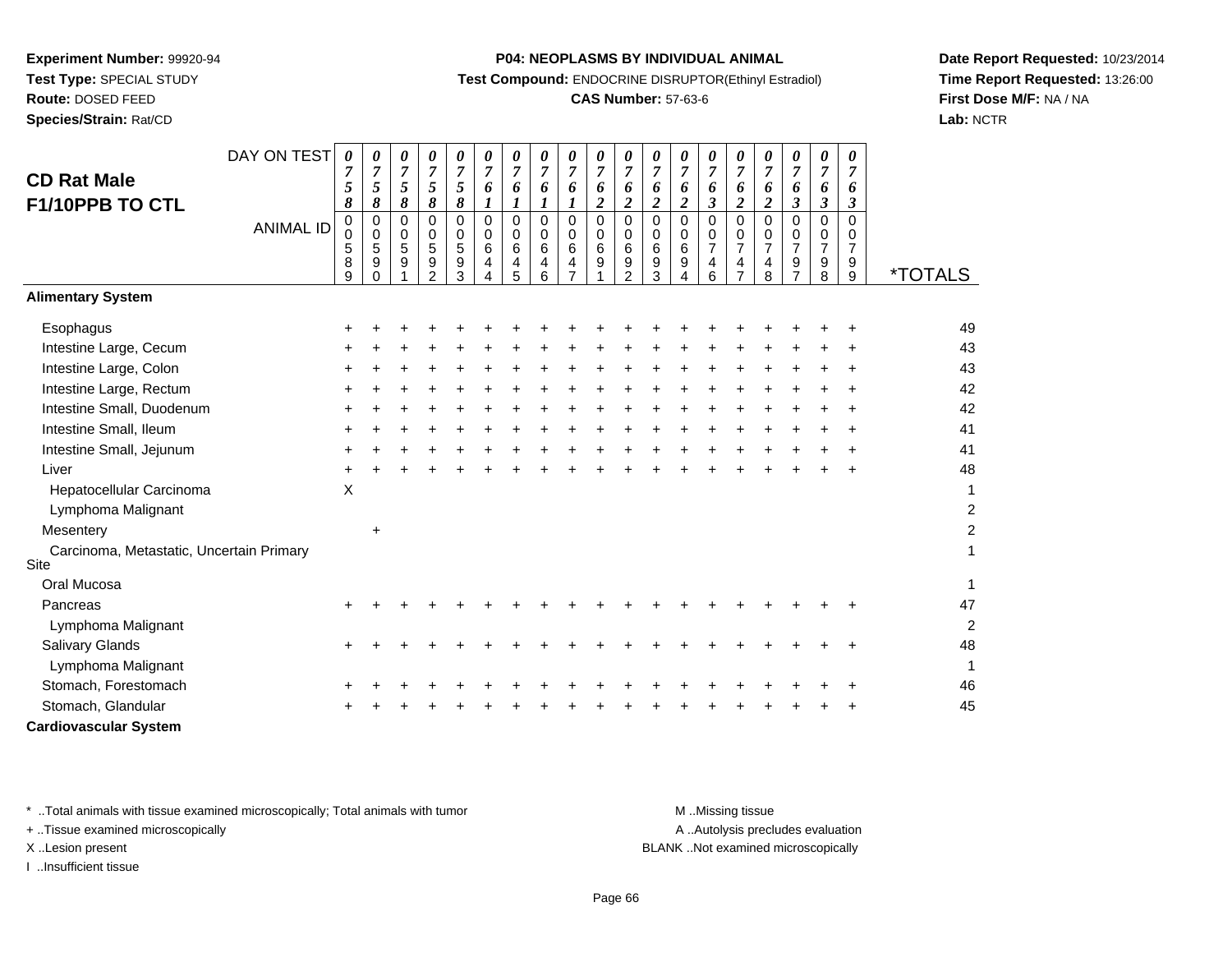**Test Type:** SPECIAL STUDY

**Route:** DOSED FEED

**Species/Strain:** Rat/CD

### **P04: NEOPLASMS BY INDIVIDUAL ANIMAL**

**Test Compound:** ENDOCRINE DISRUPTOR(Ethinyl Estradiol)

## **CAS Number:** 57-63-6

**Date Report Requested:** 10/23/2014**Time Report Requested:** 13:26:00**First Dose M/F:** NA / NA**Lab:** NCTR

| <b>CD Rat Male</b><br>F1/10PPB TO CTL<br><b>Blood Vessel</b> | DAY ON TEST<br><b>ANIMAL ID</b> | $\boldsymbol{\theta}$<br>7<br>5<br>8<br>$\pmb{0}$<br>$\mathbf 0$<br>5<br>8<br>9<br>$\ddot{}$ | 0<br>7<br>5<br>8<br>$\pmb{0}$<br>0<br>$\sqrt{5}$<br>9<br>0 | 0<br>$\overline{7}$<br>5<br>$\pmb{8}$<br>0<br>0<br>5<br>9 | 0<br>$\overline{7}$<br>5<br>8<br>$\Omega$<br>0<br>5<br>9<br>$\overline{2}$ | 0<br>$\overline{7}$<br>5<br>8<br>$\Omega$<br>0<br>$\overline{5}$<br>9<br>$\mathbf{3}$<br>$\ddot{}$ | 0<br>$\overline{7}$<br>6<br>0<br>0<br>$\,6\,$<br>4<br>4 | 0<br>$\overline{7}$<br>6<br>1<br>$\mathbf 0$<br>0<br>6<br>4<br>5 | 0<br>$\overline{7}$<br>6<br>1<br>$\Omega$<br>0<br>6<br>$\overline{4}$<br>6 | 0<br>$\overline{7}$<br>6<br>1<br>$\mathbf 0$<br>0<br>6<br>4<br>$\overline{7}$ | 0<br>$\overline{7}$<br>6<br>$\boldsymbol{2}$<br>0<br>0<br>6<br>9<br>$+$ | 0<br>$\overline{7}$<br>6<br>$\overline{2}$<br>0<br>0<br>$\,6\,$<br>9<br>2<br>÷ | 0<br>$\overline{7}$<br>6<br>$\boldsymbol{2}$<br>$\mathbf 0$<br>0<br>$\,6\,$<br>9<br>3 | 0<br>$\overline{7}$<br>6<br>$\boldsymbol{2}$<br>$\Omega$<br>0<br>6<br>9<br>4 | 0<br>$\overline{7}$<br>6<br>3<br>0<br>0<br>7<br>4<br>6 | 0<br>$\overline{7}$<br>6<br>$\boldsymbol{2}$<br>0<br>0<br>$\overline{7}$<br>4<br>$\overline{7}$ | 0<br>$\overline{7}$<br>6<br>$\boldsymbol{2}$<br>0<br>0<br>$\overline{7}$<br>4<br>8 | 0<br>$\overline{7}$<br>6<br>$\boldsymbol{\beta}$<br>$\mathbf 0$<br>0<br>$\overline{7}$<br>9<br>$\overline{7}$ | 0<br>$\overline{7}$<br>6<br>3<br>$\overline{0}$<br>0<br>$\overline{7}$<br>9<br>8 | 0<br>$\overline{7}$<br>6<br>$\boldsymbol{\beta}$<br>$\Omega$<br>0<br>$\overline{7}$<br>9<br>9<br>$+$ | <i><b>*TOTALS</b></i><br>50 |
|--------------------------------------------------------------|---------------------------------|----------------------------------------------------------------------------------------------|------------------------------------------------------------|-----------------------------------------------------------|----------------------------------------------------------------------------|----------------------------------------------------------------------------------------------------|---------------------------------------------------------|------------------------------------------------------------------|----------------------------------------------------------------------------|-------------------------------------------------------------------------------|-------------------------------------------------------------------------|--------------------------------------------------------------------------------|---------------------------------------------------------------------------------------|------------------------------------------------------------------------------|--------------------------------------------------------|-------------------------------------------------------------------------------------------------|------------------------------------------------------------------------------------|---------------------------------------------------------------------------------------------------------------|----------------------------------------------------------------------------------|------------------------------------------------------------------------------------------------------|-----------------------------|
| Heart                                                        |                                 | +                                                                                            |                                                            |                                                           |                                                                            |                                                                                                    |                                                         |                                                                  |                                                                            |                                                                               |                                                                         |                                                                                |                                                                                       |                                                                              |                                                        |                                                                                                 |                                                                                    |                                                                                                               |                                                                                  |                                                                                                      | 48                          |
| <b>Endocrine System</b>                                      |                                 |                                                                                              |                                                            |                                                           |                                                                            |                                                                                                    |                                                         |                                                                  |                                                                            |                                                                               |                                                                         |                                                                                |                                                                                       |                                                                              |                                                        |                                                                                                 |                                                                                    |                                                                                                               |                                                                                  |                                                                                                      |                             |
| <b>Adrenal Cortex</b><br>Adenoma                             |                                 | ÷                                                                                            |                                                            | X                                                         |                                                                            |                                                                                                    |                                                         |                                                                  |                                                                            |                                                                               |                                                                         |                                                                                |                                                                                       |                                                                              |                                                        |                                                                                                 |                                                                                    |                                                                                                               |                                                                                  |                                                                                                      | 45<br>1                     |
| <b>Adrenal Medulla</b>                                       |                                 | $\ddot{}$                                                                                    |                                                            |                                                           |                                                                            |                                                                                                    |                                                         |                                                                  |                                                                            |                                                                               |                                                                         |                                                                                |                                                                                       |                                                                              |                                                        |                                                                                                 |                                                                                    |                                                                                                               |                                                                                  |                                                                                                      | 45                          |
| Pheochromocytoma Benign                                      |                                 |                                                                                              |                                                            |                                                           |                                                                            |                                                                                                    |                                                         |                                                                  |                                                                            | X                                                                             |                                                                         |                                                                                |                                                                                       |                                                                              |                                                        |                                                                                                 |                                                                                    |                                                                                                               |                                                                                  |                                                                                                      | 1                           |
| Islets, Pancreatic<br>Adenoma                                |                                 |                                                                                              |                                                            |                                                           |                                                                            |                                                                                                    |                                                         |                                                                  |                                                                            |                                                                               |                                                                         |                                                                                |                                                                                       |                                                                              |                                                        | X                                                                                               |                                                                                    |                                                                                                               |                                                                                  |                                                                                                      | 47<br>$\overline{2}$        |
| Parathyroid Gland<br>Adenoma                                 |                                 |                                                                                              |                                                            |                                                           |                                                                            |                                                                                                    | м                                                       |                                                                  |                                                                            | M                                                                             |                                                                         |                                                                                |                                                                                       |                                                                              |                                                        |                                                                                                 |                                                                                    | M                                                                                                             | $\pm$                                                                            | $\ddot{}$                                                                                            | 44<br>1                     |
| <b>Pituitary Gland</b><br>Lymphoma Malignant                 |                                 |                                                                                              |                                                            |                                                           |                                                                            |                                                                                                    |                                                         |                                                                  |                                                                            |                                                                               |                                                                         |                                                                                |                                                                                       |                                                                              |                                                        |                                                                                                 |                                                                                    |                                                                                                               |                                                                                  |                                                                                                      | 47<br>$\overline{c}$        |
| Pars Distalis, Adenoma                                       |                                 | X                                                                                            | X                                                          |                                                           | X                                                                          | $\boldsymbol{\mathsf{X}}$                                                                          |                                                         |                                                                  |                                                                            | $\times$                                                                      | $\boldsymbol{\mathsf{X}}$                                               | $\times$                                                                       |                                                                                       |                                                                              |                                                        | X                                                                                               | $\mathsf{X}$                                                                       | $\times$                                                                                                      |                                                                                  |                                                                                                      | 28                          |
| <b>Thyroid Gland</b>                                         |                                 | ÷                                                                                            |                                                            |                                                           |                                                                            |                                                                                                    |                                                         |                                                                  |                                                                            |                                                                               |                                                                         |                                                                                |                                                                                       |                                                                              |                                                        |                                                                                                 |                                                                                    |                                                                                                               |                                                                                  |                                                                                                      | 47                          |
| C Cell, Adenoma<br>Lymphoma Malignant                        |                                 | X                                                                                            |                                                            |                                                           |                                                                            |                                                                                                    |                                                         |                                                                  |                                                                            |                                                                               |                                                                         |                                                                                |                                                                                       |                                                                              |                                                        |                                                                                                 |                                                                                    |                                                                                                               |                                                                                  |                                                                                                      | 1<br>1                      |
| <b>General Body System</b>                                   |                                 |                                                                                              |                                                            |                                                           |                                                                            |                                                                                                    |                                                         |                                                                  |                                                                            |                                                                               |                                                                         |                                                                                |                                                                                       |                                                                              |                                                        |                                                                                                 |                                                                                    |                                                                                                               |                                                                                  |                                                                                                      |                             |
| <b>NONE</b><br><b>Genital System</b>                         |                                 |                                                                                              |                                                            |                                                           |                                                                            |                                                                                                    |                                                         |                                                                  |                                                                            |                                                                               |                                                                         |                                                                                |                                                                                       |                                                                              |                                                        |                                                                                                 |                                                                                    |                                                                                                               |                                                                                  |                                                                                                      |                             |
| <b>Coagulating Gland</b>                                     |                                 |                                                                                              |                                                            |                                                           |                                                                            |                                                                                                    |                                                         |                                                                  |                                                                            |                                                                               |                                                                         |                                                                                |                                                                                       |                                                                              |                                                        |                                                                                                 |                                                                                    |                                                                                                               |                                                                                  |                                                                                                      | 47                          |

| * Total animals with tissue examined microscopically; Total animals with tumor | M Missing tissue                   |
|--------------------------------------------------------------------------------|------------------------------------|
| + Tissue examined microscopically                                              | A Autolysis precludes evaluation   |
| X Lesion present                                                               | BLANK Not examined microscopically |
| Insufficient tissue                                                            |                                    |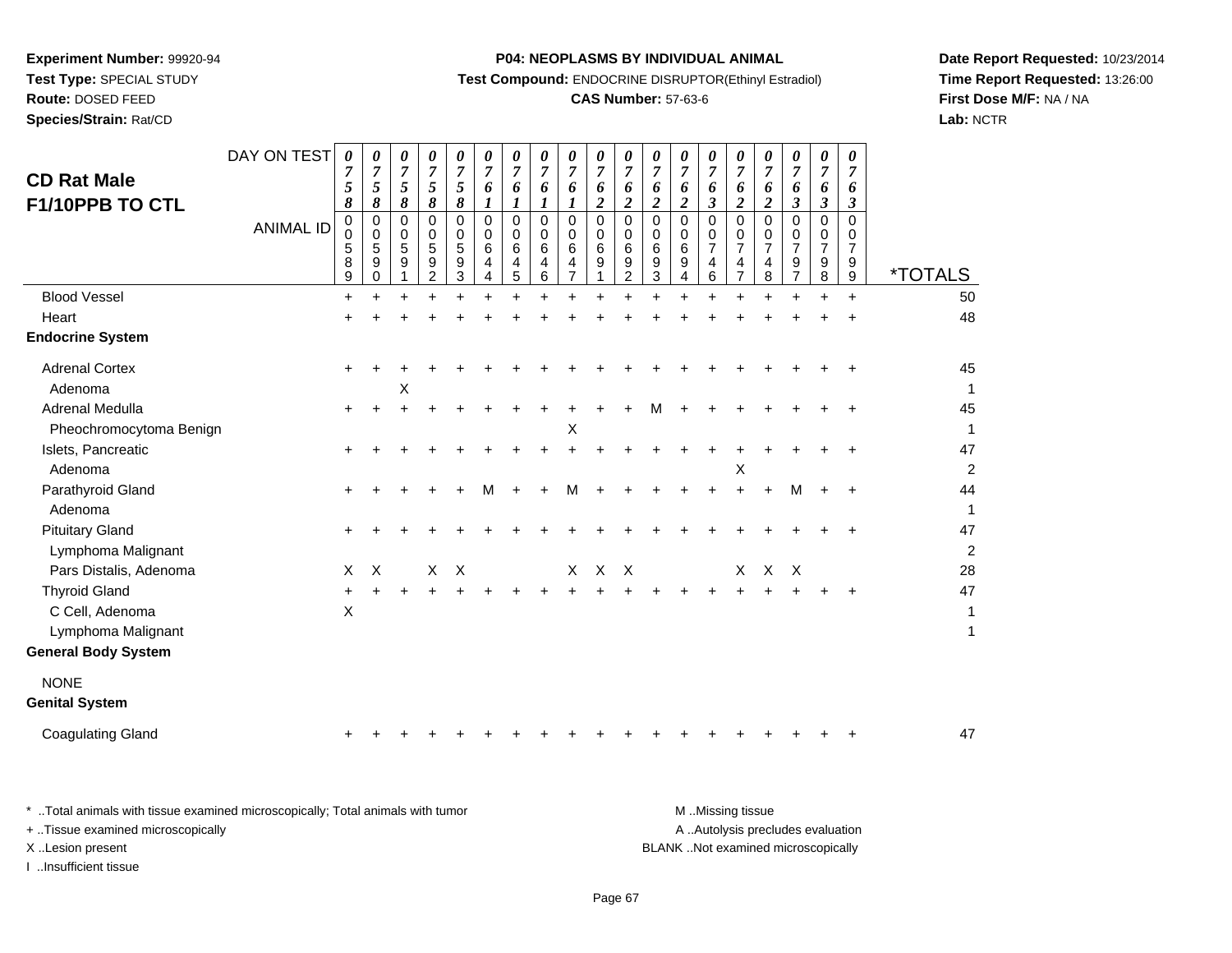**Test Type:** SPECIAL STUDY

# **Route:** DOSED FEED

**Species/Strain:** Rat/CD

### **P04: NEOPLASMS BY INDIVIDUAL ANIMAL**

**Test Compound:** ENDOCRINE DISRUPTOR(Ethinyl Estradiol)

# **CAS Number:** 57-63-6

**Date Report Requested:** 10/23/2014**Time Report Requested:** 13:26:01**First Dose M/F:** NA / NA**Lab:** NCTR

| <b>CD Rat Male</b><br>F1/10PPB TO CTL                   | DAY ON TEST<br><b>ANIMAL ID</b> | 0<br>$\overline{7}$<br>5<br>8<br>0<br>0<br>5<br>8<br>9 | 0<br>$\overline{7}$<br>5<br>8<br>0<br>0<br>5<br>9<br>0 | $\theta$<br>$\boldsymbol{7}$<br>5<br>8<br>$\Omega$<br>0<br>5<br>9 | $\theta$<br>$\overline{7}$<br>5<br>8<br>0<br>0<br>5<br>9<br>$\mathfrak{p}$ | $\boldsymbol{\theta}$<br>$\overline{7}$<br>5<br>8<br>$\Omega$<br>$\Omega$<br>5<br>9<br>3 | 0<br>$\boldsymbol{7}$<br>6<br>$\boldsymbol{I}$<br>$\Omega$<br>0<br>6<br>4<br>4 | $\boldsymbol{\theta}$<br>$\overline{7}$<br>6<br>1<br>$\Omega$<br>0<br>6<br>4<br>5 | $\theta$<br>$\boldsymbol{7}$<br>6<br>1<br>$\Omega$<br>$\mathbf 0$<br>6<br>4<br>6 | $\theta$<br>$\overline{7}$<br>6<br>1<br>$\Omega$<br>$\mathbf 0$<br>6<br>4<br>$\overline{7}$ | 0<br>$\overline{7}$<br>6<br>2<br>$\Omega$<br>0<br>6<br>9 | 0<br>$\overline{7}$<br>6<br>$\boldsymbol{2}$<br>$\Omega$<br>0<br>6<br>9<br>$\overline{2}$ | 0<br>$\overline{7}$<br>6<br>2<br>$\Omega$<br>0<br>6<br>9<br>3 | 0<br>$\overline{7}$<br>6<br>$\boldsymbol{2}$<br>$\Omega$<br>0<br>6<br>9<br>4 | 0<br>$\overline{7}$<br>6<br>3<br>$\Omega$<br>$\mathbf 0$<br>$\overline{7}$<br>4<br>6 | $\boldsymbol{\theta}$<br>$\overline{7}$<br>6<br>$\boldsymbol{2}$<br>$\Omega$<br>0<br>$\overline{7}$<br>4<br>$\overline{7}$ | 0<br>$\overline{7}$<br>6<br>$\boldsymbol{2}$<br>$\Omega$<br>0<br>7<br>4<br>8 | $\boldsymbol{\theta}$<br>$\overline{7}$<br>6<br>$\boldsymbol{\beta}$<br>$\Omega$<br>$\mathbf 0$<br>$\overline{7}$<br>9<br>$\overline{7}$ | 0<br>$\overline{7}$<br>6<br>$\boldsymbol{\beta}$<br>$\Omega$<br>$\Omega$<br>$\overline{7}$<br>9<br>8 | 0<br>$\overline{7}$<br>6<br>3<br>$\Omega$<br>$\Omega$<br>$\overline{7}$<br>9<br>9 | <i><b>*TOTALS</b></i> |
|---------------------------------------------------------|---------------------------------|--------------------------------------------------------|--------------------------------------------------------|-------------------------------------------------------------------|----------------------------------------------------------------------------|------------------------------------------------------------------------------------------|--------------------------------------------------------------------------------|-----------------------------------------------------------------------------------|----------------------------------------------------------------------------------|---------------------------------------------------------------------------------------------|----------------------------------------------------------|-------------------------------------------------------------------------------------------|---------------------------------------------------------------|------------------------------------------------------------------------------|--------------------------------------------------------------------------------------|----------------------------------------------------------------------------------------------------------------------------|------------------------------------------------------------------------------|------------------------------------------------------------------------------------------------------------------------------------------|------------------------------------------------------------------------------------------------------|-----------------------------------------------------------------------------------|-----------------------|
| Carcinoma, Metastatic, Prostate,<br>Dorsal/Lateral Lobe |                                 |                                                        |                                                        |                                                                   |                                                                            |                                                                                          |                                                                                |                                                                                   |                                                                                  |                                                                                             |                                                          |                                                                                           |                                                               |                                                                              |                                                                                      |                                                                                                                            |                                                                              |                                                                                                                                          |                                                                                                      |                                                                                   |                       |
| Carcinoma, Metastatic, Uncertain Primary<br><b>Site</b> |                                 |                                                        |                                                        |                                                                   |                                                                            |                                                                                          |                                                                                |                                                                                   |                                                                                  |                                                                                             |                                                          |                                                                                           |                                                               |                                                                              |                                                                                      |                                                                                                                            |                                                                              |                                                                                                                                          |                                                                                                      |                                                                                   | 1                     |
| <b>Ductus Deferens</b>                                  |                                 |                                                        |                                                        |                                                                   |                                                                            |                                                                                          |                                                                                |                                                                                   |                                                                                  |                                                                                             |                                                          |                                                                                           |                                                               |                                                                              |                                                                                      |                                                                                                                            |                                                                              |                                                                                                                                          |                                                                                                      |                                                                                   |                       |
| Epididymis                                              |                                 |                                                        |                                                        |                                                                   |                                                                            |                                                                                          |                                                                                |                                                                                   |                                                                                  |                                                                                             |                                                          |                                                                                           |                                                               |                                                                              |                                                                                      |                                                                                                                            |                                                                              |                                                                                                                                          |                                                                                                      |                                                                                   | 49                    |
| Lymphoma Malignant                                      |                                 |                                                        |                                                        |                                                                   |                                                                            |                                                                                          |                                                                                |                                                                                   |                                                                                  |                                                                                             |                                                          |                                                                                           |                                                               |                                                                              |                                                                                      |                                                                                                                            |                                                                              |                                                                                                                                          |                                                                                                      |                                                                                   |                       |
| Penis                                                   |                                 |                                                        |                                                        |                                                                   |                                                                            |                                                                                          |                                                                                |                                                                                   |                                                                                  |                                                                                             |                                                          |                                                                                           |                                                               |                                                                              |                                                                                      |                                                                                                                            |                                                                              |                                                                                                                                          |                                                                                                      |                                                                                   |                       |
| <b>Preputial Gland</b>                                  |                                 |                                                        |                                                        |                                                                   |                                                                            |                                                                                          |                                                                                |                                                                                   |                                                                                  |                                                                                             |                                                          |                                                                                           |                                                               |                                                                              |                                                                                      |                                                                                                                            |                                                                              |                                                                                                                                          |                                                                                                      |                                                                                   | 50                    |
| Lymphoma Malignant                                      |                                 |                                                        |                                                        |                                                                   |                                                                            |                                                                                          |                                                                                |                                                                                   |                                                                                  |                                                                                             |                                                          |                                                                                           |                                                               |                                                                              |                                                                                      |                                                                                                                            |                                                                              |                                                                                                                                          |                                                                                                      |                                                                                   | 1                     |
| Squamous Cell Carcinoma                                 |                                 |                                                        |                                                        |                                                                   |                                                                            |                                                                                          |                                                                                |                                                                                   |                                                                                  |                                                                                             |                                                          |                                                                                           |                                                               |                                                                              |                                                                                      |                                                                                                                            |                                                                              |                                                                                                                                          |                                                                                                      |                                                                                   | 3                     |
| Prostate, Dorsal/Lateral Lobe                           |                                 |                                                        |                                                        | $+$                                                               |                                                                            |                                                                                          | $\ddot{}$                                                                      |                                                                                   |                                                                                  |                                                                                             |                                                          |                                                                                           |                                                               |                                                                              |                                                                                      | $\ddot{}$                                                                                                                  |                                                                              |                                                                                                                                          |                                                                                                      |                                                                                   | 49                    |
| Carcinoma                                               |                                 |                                                        |                                                        |                                                                   |                                                                            |                                                                                          |                                                                                |                                                                                   |                                                                                  |                                                                                             |                                                          |                                                                                           |                                                               |                                                                              |                                                                                      |                                                                                                                            |                                                                              |                                                                                                                                          |                                                                                                      |                                                                                   | 1                     |
| Carcinoma, Metastatic, Uncertain Primary<br>Site        |                                 |                                                        |                                                        |                                                                   |                                                                            |                                                                                          |                                                                                |                                                                                   |                                                                                  |                                                                                             |                                                          |                                                                                           |                                                               |                                                                              |                                                                                      |                                                                                                                            |                                                                              |                                                                                                                                          |                                                                                                      |                                                                                   | 1                     |
| Prostate, Ventral Lobe                                  |                                 |                                                        |                                                        |                                                                   |                                                                            |                                                                                          |                                                                                |                                                                                   |                                                                                  |                                                                                             |                                                          |                                                                                           |                                                               |                                                                              |                                                                                      |                                                                                                                            |                                                                              |                                                                                                                                          |                                                                                                      |                                                                                   | 49                    |
| Carcinoma                                               |                                 |                                                        |                                                        |                                                                   |                                                                            |                                                                                          |                                                                                |                                                                                   |                                                                                  |                                                                                             |                                                          |                                                                                           |                                                               |                                                                              |                                                                                      |                                                                                                                            |                                                                              |                                                                                                                                          |                                                                                                      |                                                                                   | 1                     |
| <b>Rete Testes</b>                                      |                                 |                                                        |                                                        |                                                                   |                                                                            |                                                                                          |                                                                                |                                                                                   |                                                                                  |                                                                                             |                                                          |                                                                                           |                                                               |                                                                              |                                                                                      |                                                                                                                            |                                                                              |                                                                                                                                          |                                                                                                      |                                                                                   | 43                    |
| <b>Seminal Vesicle</b>                                  |                                 |                                                        |                                                        |                                                                   |                                                                            |                                                                                          |                                                                                |                                                                                   |                                                                                  |                                                                                             |                                                          |                                                                                           |                                                               |                                                                              |                                                                                      |                                                                                                                            |                                                                              |                                                                                                                                          |                                                                                                      |                                                                                   | 43                    |
| Carcinoma, Metastatic, Prostate,<br>Dorsal/Lateral Lobe |                                 |                                                        |                                                        |                                                                   |                                                                            |                                                                                          |                                                                                |                                                                                   |                                                                                  |                                                                                             |                                                          |                                                                                           |                                                               |                                                                              |                                                                                      |                                                                                                                            |                                                                              |                                                                                                                                          |                                                                                                      |                                                                                   | $\mathbf{1}$          |
| Carcinoma, Metastatic, Uncertain Primary<br>Site        |                                 |                                                        |                                                        |                                                                   |                                                                            |                                                                                          |                                                                                |                                                                                   |                                                                                  |                                                                                             |                                                          |                                                                                           |                                                               |                                                                              |                                                                                      |                                                                                                                            |                                                                              |                                                                                                                                          |                                                                                                      |                                                                                   | 1                     |
| <b>Testes</b>                                           |                                 |                                                        |                                                        |                                                                   |                                                                            |                                                                                          |                                                                                |                                                                                   |                                                                                  |                                                                                             |                                                          |                                                                                           |                                                               |                                                                              |                                                                                      |                                                                                                                            |                                                                              |                                                                                                                                          |                                                                                                      |                                                                                   | 48                    |

| Total animals with tissue examined microscopically; Total animals with tumor | M Missing tissue                   |
|------------------------------------------------------------------------------|------------------------------------|
| + Tissue examined microscopically                                            | A Autolysis precludes evaluation   |
| X Lesion present                                                             | BLANK Not examined microscopically |
| Insufficient tissue                                                          |                                    |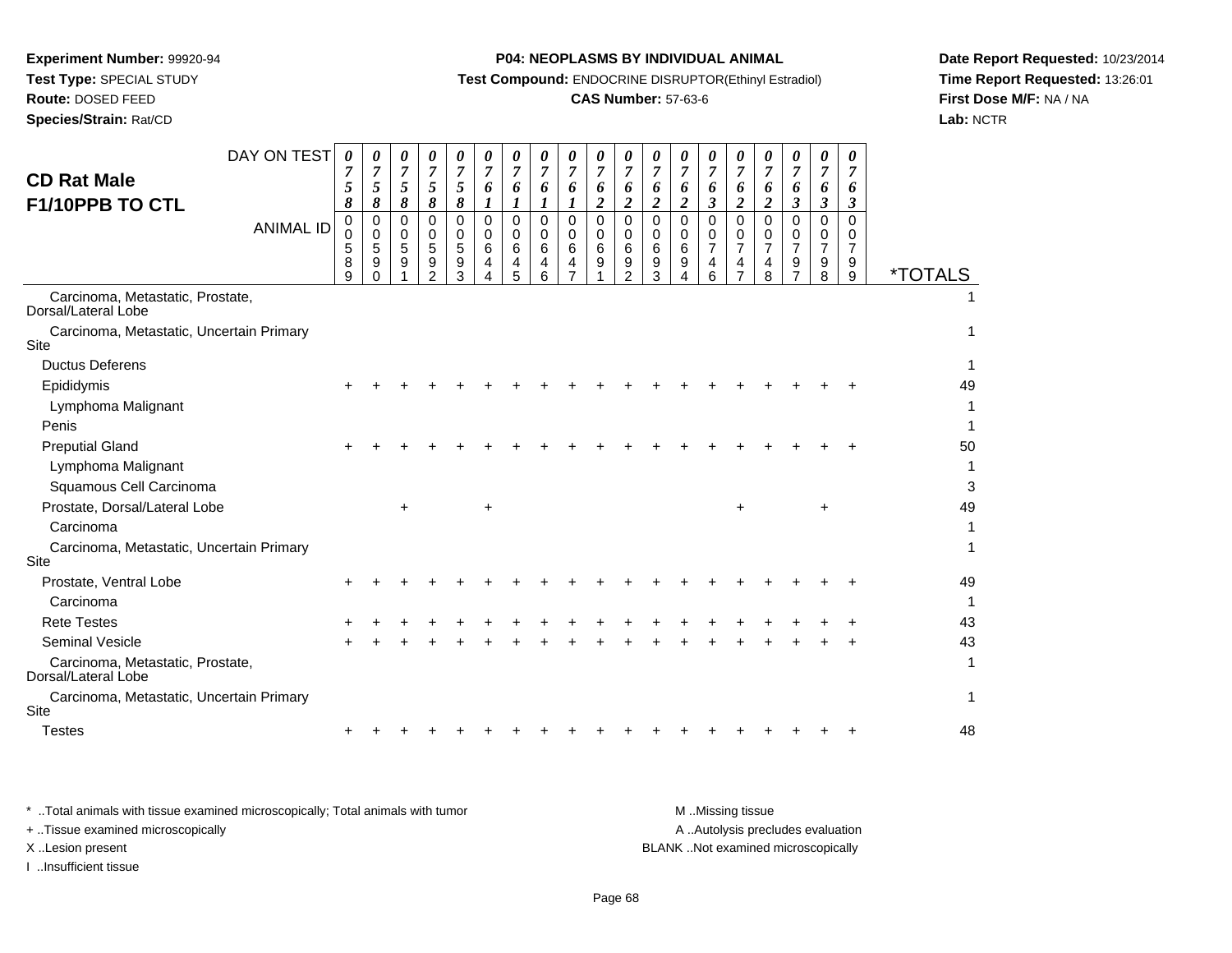**Route:** DOSED FEED

**Species/Strain:** Rat/CD

#### **P04: NEOPLASMS BY INDIVIDUAL ANIMAL**

**Test Compound:** ENDOCRINE DISRUPTOR(Ethinyl Estradiol)

### **CAS Number:** 57-63-6

**Date Report Requested:** 10/23/2014**Time Report Requested:** 13:26:01**First Dose M/F:** NA / NA**Lab:** NCTR

| <b>CD Rat Male</b><br>F1/10PPB TO CTL<br>Lymphoma Malignant<br><b>Hematopoietic System</b>                                                                                                                                                                | DAY ON TEST<br><b>ANIMAL ID</b> | 0<br>7<br>5<br>8<br>0<br>0<br>5<br>8<br>9 | 0<br>$\overline{7}$<br>5<br>8<br>0<br>$\Omega$<br>5<br>9<br>$\Omega$ | 0<br>$\overline{7}$<br>5<br>8<br>$\mathbf 0$<br>$\Omega$<br>5<br>9 | 0<br>$\overline{7}$<br>$\mathfrak{s}$<br>8<br>$\mathbf 0$<br>$\Omega$<br>5<br>9<br>$\mathcal{P}$ | 0<br>$\overline{7}$<br>5<br>8<br>$\mathbf 0$<br>$\Omega$<br>5<br>9<br>3 | 0<br>7<br>6<br>1<br>$\mathbf 0$<br>0<br>6<br>4<br>4 | 0<br>$\overline{7}$<br>6<br>1<br>$\mathbf 0$<br>$\Omega$<br>6<br>4<br>5 | 0<br>$\overline{7}$<br>6<br>$\mathbf 0$<br>0<br>6<br>4<br>6 | 0<br>$\overline{7}$<br>6<br>1<br>0<br>0<br>6<br>4<br>$\overline{7}$ | 0<br>$\overline{7}$<br>6<br>$\boldsymbol{2}$<br>$\mathbf 0$<br>$\Omega$<br>6<br>9 | 0<br>7<br>6<br>2<br>$\mathbf 0$<br>$\Omega$<br>6<br>9<br>$\mathcal{P}$ | 0<br>$\overline{7}$<br>6<br>2<br>$\mathbf 0$<br>$\Omega$<br>6<br>9<br>3 | 0<br>$\overline{7}$<br>6<br>$\overline{2}$<br>0<br>0<br>6<br>9<br>4 | 0<br>$\overline{7}$<br>6<br>3<br>0<br>0<br>$\overline{7}$<br>4<br>6 | 0<br>7<br>6<br>$\overline{2}$<br>$\mathbf 0$<br>$\Omega$<br>$\overline{7}$<br>4<br>$\overline{7}$ | 0<br>7<br>6<br>$\boldsymbol{2}$<br>$\mathbf 0$<br>0<br>$\overline{7}$<br>4<br>8 | 0<br>$\overline{7}$<br>6<br>3<br>$\mathbf 0$<br>$\Omega$<br>$\overline{7}$<br>9<br>$\overline{7}$ | 0<br>$\overline{7}$<br>6<br>$\boldsymbol{\beta}$<br>0<br>0<br>$\overline{7}$<br>9<br>8 | 0<br>$\overline{\tau}$<br>6<br>3<br>$\Omega$<br>0<br>7<br>9<br>9 | <i><b>*TOTALS</b></i>                                                           |
|-----------------------------------------------------------------------------------------------------------------------------------------------------------------------------------------------------------------------------------------------------------|---------------------------------|-------------------------------------------|----------------------------------------------------------------------|--------------------------------------------------------------------|--------------------------------------------------------------------------------------------------|-------------------------------------------------------------------------|-----------------------------------------------------|-------------------------------------------------------------------------|-------------------------------------------------------------|---------------------------------------------------------------------|-----------------------------------------------------------------------------------|------------------------------------------------------------------------|-------------------------------------------------------------------------|---------------------------------------------------------------------|---------------------------------------------------------------------|---------------------------------------------------------------------------------------------------|---------------------------------------------------------------------------------|---------------------------------------------------------------------------------------------------|----------------------------------------------------------------------------------------|------------------------------------------------------------------|---------------------------------------------------------------------------------|
| <b>Bone Marrow</b><br>Lymphoma Malignant<br>Lymph Node<br>Axillary, Lymphoma Malignant<br>Deep Cervical, Lymphoma Malignant<br>Inguinal, Lymphoma Malignant<br>Lumbar, Lymphoma Malignant<br>Mediastinal, Lymphoma Malignant<br>Renal, Lymphoma Malignant |                                 |                                           |                                                                      |                                                                    |                                                                                                  |                                                                         |                                                     |                                                                         |                                                             |                                                                     |                                                                                   |                                                                        |                                                                         |                                                                     |                                                                     |                                                                                                   |                                                                                 |                                                                                                   |                                                                                        |                                                                  | 46<br>$\overline{2}$<br>14                                                      |
| Lymph Node, Mandibular<br>Lymphoma Malignant<br>Lymph Node, Mesenteric<br>Lymphoma Malignant<br>Spleen<br>Lymphoma Malignant<br>Thymus<br>Lymphoma Malignant<br><b>Integumentary System</b>                                                               |                                 | $\ddot{}$                                 |                                                                      |                                                                    |                                                                                                  |                                                                         |                                                     |                                                                         |                                                             |                                                                     |                                                                                   |                                                                        |                                                                         |                                                                     |                                                                     |                                                                                                   |                                                                                 |                                                                                                   |                                                                                        |                                                                  | 47<br>$\overline{2}$<br>44<br>$\overline{c}$<br>47<br>$\overline{2}$<br>40<br>1 |
| Mammary Gland<br>Adenoma                                                                                                                                                                                                                                  |                                 |                                           |                                                                      |                                                                    |                                                                                                  |                                                                         |                                                     |                                                                         |                                                             |                                                                     |                                                                                   |                                                                        |                                                                         |                                                                     |                                                                     |                                                                                                   |                                                                                 |                                                                                                   |                                                                                        |                                                                  | 47<br>$\mathbf{1}$                                                              |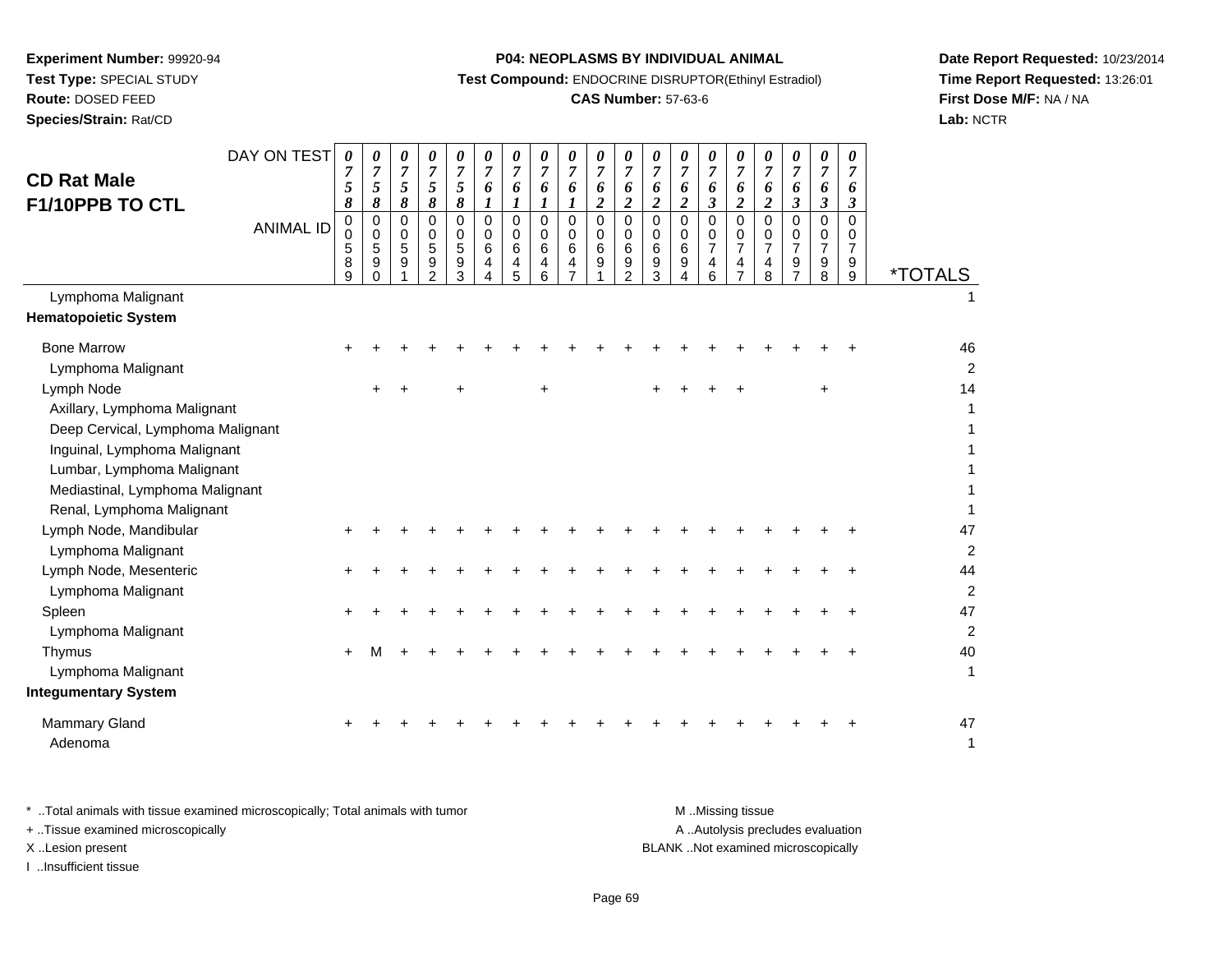**Route:** DOSED FEED

**Species/Strain:** Rat/CD

### **P04: NEOPLASMS BY INDIVIDUAL ANIMAL**

**Test Compound:** ENDOCRINE DISRUPTOR(Ethinyl Estradiol)

## **CAS Number:** 57-63-6

**Date Report Requested:** 10/23/2014**Time Report Requested:** 13:26:01**First Dose M/F:** NA / NA**Lab:** NCTR

| <b>CD Rat Male</b><br>F1/10PPB TO CTL                    | DAY ON TEST<br><b>ANIMAL ID</b> | $\boldsymbol{\theta}$<br>$\overline{7}$<br>5<br>8<br>0<br>0<br>5<br>8<br>9 | 0<br>$\overline{7}$<br>5<br>8<br>0<br>0<br>5<br>9<br>0 | 0<br>$\overline{7}$<br>5<br>8<br>0<br>0<br>5<br>9 | 0<br>$\overline{7}$<br>5<br>8<br>$\mathbf 0$<br>0<br>5<br>9<br>2 | $\boldsymbol{\theta}$<br>$\boldsymbol{7}$<br>5<br>8<br>$\mathbf 0$<br>0<br>$\sqrt{5}$<br>9<br>3 | 0<br>$\overline{7}$<br>6<br>1<br>$\Omega$<br>$\Omega$<br>6<br>4<br>4 | 0<br>$\overline{7}$<br>6<br>$\Omega$<br>0<br>6<br>4<br>5 | 0<br>$\overline{7}$<br>6<br>1<br>0<br>0<br>6<br>4<br>6 | 0<br>$\boldsymbol{7}$<br>6<br>1<br>$\mathbf 0$<br>0<br>$\,6\,$<br>4<br>$\overline{7}$ | $\pmb{\theta}$<br>$\overline{7}$<br>6<br>$\overline{\mathbf{c}}$<br>$\mathbf 0$<br>0<br>6<br>9<br>1 | 0<br>$\overline{7}$<br>6<br>$\boldsymbol{2}$<br>$\Omega$<br>0<br>6<br>9<br>$\overline{2}$ | 0<br>$\overline{7}$<br>6<br>$\boldsymbol{2}$<br>$\mathbf 0$<br>0<br>6<br>9<br>3 | 0<br>$\overline{7}$<br>6<br>2<br>0<br>0<br>6<br>9<br>4 | 0<br>$\boldsymbol{7}$<br>6<br>3<br>$\mathbf 0$<br>0<br>$\overline{7}$<br>4<br>6 | 0<br>$\overline{7}$<br>6<br>$\overline{c}$<br>$\mathbf 0$<br>0<br>$\overline{7}$<br>4<br>$\overline{7}$ | 0<br>$\overline{7}$<br>6<br>$\boldsymbol{2}$<br>$\Omega$<br>0<br>$\overline{7}$<br>4<br>8 | 0<br>$\overline{7}$<br>6<br>3<br>$\Omega$<br>0<br>$\overline{7}$<br>9<br>$\overline{7}$ | 0<br>$\overline{7}$<br>6<br>3<br>$\mathbf 0$<br>0<br>$\overline{7}$<br>9<br>8 | 0<br>$\overline{7}$<br>6<br>3<br>$\Omega$<br>0<br>$\overline{7}$<br>9<br>9 | <i><b>*TOTALS</b></i>        |
|----------------------------------------------------------|---------------------------------|----------------------------------------------------------------------------|--------------------------------------------------------|---------------------------------------------------|------------------------------------------------------------------|-------------------------------------------------------------------------------------------------|----------------------------------------------------------------------|----------------------------------------------------------|--------------------------------------------------------|---------------------------------------------------------------------------------------|-----------------------------------------------------------------------------------------------------|-------------------------------------------------------------------------------------------|---------------------------------------------------------------------------------|--------------------------------------------------------|---------------------------------------------------------------------------------|---------------------------------------------------------------------------------------------------------|-------------------------------------------------------------------------------------------|-----------------------------------------------------------------------------------------|-------------------------------------------------------------------------------|----------------------------------------------------------------------------|------------------------------|
| Fibroadenoma                                             |                                 |                                                                            |                                                        |                                                   |                                                                  |                                                                                                 |                                                                      |                                                          |                                                        |                                                                                       |                                                                                                     |                                                                                           |                                                                                 |                                                        |                                                                                 |                                                                                                         |                                                                                           |                                                                                         |                                                                               |                                                                            |                              |
| Lymphoma Malignant                                       |                                 |                                                                            |                                                        |                                                   |                                                                  |                                                                                                 |                                                                      |                                                          |                                                        |                                                                                       |                                                                                                     |                                                                                           |                                                                                 |                                                        |                                                                                 |                                                                                                         |                                                                                           |                                                                                         |                                                                               |                                                                            | -1                           |
| Skin                                                     |                                 |                                                                            |                                                        |                                                   |                                                                  |                                                                                                 |                                                                      |                                                          |                                                        |                                                                                       |                                                                                                     |                                                                                           |                                                                                 |                                                        |                                                                                 |                                                                                                         |                                                                                           |                                                                                         |                                                                               |                                                                            | 49                           |
| Fibroma                                                  |                                 |                                                                            |                                                        |                                                   |                                                                  |                                                                                                 |                                                                      |                                                          |                                                        |                                                                                       |                                                                                                     |                                                                                           |                                                                                 |                                                        |                                                                                 |                                                                                                         |                                                                                           |                                                                                         |                                                                               |                                                                            | 1                            |
| Keratoacanthoma                                          |                                 |                                                                            |                                                        |                                                   |                                                                  |                                                                                                 |                                                                      |                                                          |                                                        |                                                                                       |                                                                                                     |                                                                                           |                                                                                 |                                                        |                                                                                 |                                                                                                         |                                                                                           |                                                                                         |                                                                               |                                                                            | $\overline{2}$               |
| Lymphoma Malignant                                       |                                 |                                                                            |                                                        |                                                   |                                                                  |                                                                                                 |                                                                      |                                                          |                                                        |                                                                                       |                                                                                                     |                                                                                           |                                                                                 |                                                        |                                                                                 |                                                                                                         |                                                                                           |                                                                                         |                                                                               |                                                                            |                              |
| Prepuce, Keratoacanthoma                                 |                                 |                                                                            | $\boldsymbol{\mathsf{X}}$                              |                                                   |                                                                  |                                                                                                 |                                                                      |                                                          |                                                        |                                                                                       |                                                                                                     |                                                                                           |                                                                                 |                                                        |                                                                                 |                                                                                                         |                                                                                           |                                                                                         |                                                                               |                                                                            |                              |
| Squamous Cell Carcinoma                                  |                                 |                                                                            |                                                        |                                                   |                                                                  |                                                                                                 |                                                                      |                                                          |                                                        |                                                                                       |                                                                                                     |                                                                                           |                                                                                 |                                                        |                                                                                 |                                                                                                         |                                                                                           |                                                                                         |                                                                               |                                                                            | $\mathbf{1}$<br>$\mathbf{1}$ |
| Squamous Cell Papilloma<br><b>Musculoskeletal System</b> |                                 |                                                                            |                                                        |                                                   |                                                                  |                                                                                                 |                                                                      |                                                          |                                                        |                                                                                       |                                                                                                     |                                                                                           |                                                                                 |                                                        |                                                                                 |                                                                                                         |                                                                                           |                                                                                         |                                                                               |                                                                            |                              |
|                                                          |                                 |                                                                            |                                                        |                                                   |                                                                  |                                                                                                 |                                                                      |                                                          |                                                        |                                                                                       |                                                                                                     |                                                                                           |                                                                                 |                                                        |                                                                                 |                                                                                                         |                                                                                           |                                                                                         |                                                                               |                                                                            |                              |
| Bone, Femur                                              |                                 |                                                                            |                                                        |                                                   |                                                                  |                                                                                                 |                                                                      |                                                          |                                                        |                                                                                       |                                                                                                     |                                                                                           |                                                                                 |                                                        |                                                                                 |                                                                                                         |                                                                                           |                                                                                         |                                                                               |                                                                            | 50                           |
| <b>Nervous System</b>                                    |                                 |                                                                            |                                                        |                                                   |                                                                  |                                                                                                 |                                                                      |                                                          |                                                        |                                                                                       |                                                                                                     |                                                                                           |                                                                                 |                                                        |                                                                                 |                                                                                                         |                                                                                           |                                                                                         |                                                                               |                                                                            |                              |
| Brain, Brain Stem                                        |                                 |                                                                            |                                                        |                                                   |                                                                  |                                                                                                 |                                                                      |                                                          |                                                        |                                                                                       |                                                                                                     |                                                                                           |                                                                                 |                                                        |                                                                                 |                                                                                                         |                                                                                           |                                                                                         |                                                                               |                                                                            | 48                           |
| Brain, Cerebellum                                        |                                 |                                                                            |                                                        |                                                   |                                                                  |                                                                                                 |                                                                      |                                                          |                                                        |                                                                                       |                                                                                                     |                                                                                           |                                                                                 |                                                        |                                                                                 |                                                                                                         |                                                                                           |                                                                                         |                                                                               |                                                                            | 48                           |
| Brain, Cerebrum                                          |                                 |                                                                            |                                                        |                                                   |                                                                  |                                                                                                 |                                                                      |                                                          |                                                        |                                                                                       |                                                                                                     |                                                                                           |                                                                                 |                                                        |                                                                                 |                                                                                                         |                                                                                           |                                                                                         |                                                                               |                                                                            | 48                           |
| <b>Respiratory System</b>                                |                                 |                                                                            |                                                        |                                                   |                                                                  |                                                                                                 |                                                                      |                                                          |                                                        |                                                                                       |                                                                                                     |                                                                                           |                                                                                 |                                                        |                                                                                 |                                                                                                         |                                                                                           |                                                                                         |                                                                               |                                                                            |                              |
| Lung                                                     |                                 | ÷                                                                          |                                                        |                                                   |                                                                  |                                                                                                 |                                                                      |                                                          |                                                        |                                                                                       |                                                                                                     |                                                                                           |                                                                                 |                                                        |                                                                                 |                                                                                                         |                                                                                           |                                                                                         |                                                                               |                                                                            | 45                           |
| Lymphoma Malignant                                       |                                 |                                                                            |                                                        |                                                   |                                                                  |                                                                                                 |                                                                      |                                                          |                                                        |                                                                                       |                                                                                                     |                                                                                           |                                                                                 |                                                        |                                                                                 |                                                                                                         |                                                                                           |                                                                                         |                                                                               |                                                                            | $\overline{2}$               |
| <b>Nose</b>                                              |                                 | ÷                                                                          |                                                        |                                                   |                                                                  |                                                                                                 |                                                                      |                                                          |                                                        |                                                                                       |                                                                                                     |                                                                                           |                                                                                 |                                                        |                                                                                 |                                                                                                         |                                                                                           |                                                                                         |                                                                               |                                                                            | 48                           |
| Lymphoma Malignant                                       |                                 |                                                                            |                                                        |                                                   |                                                                  |                                                                                                 |                                                                      |                                                          |                                                        |                                                                                       |                                                                                                     |                                                                                           |                                                                                 |                                                        |                                                                                 |                                                                                                         |                                                                                           |                                                                                         |                                                                               |                                                                            | $\overline{2}$               |
| Trachea                                                  |                                 |                                                                            |                                                        |                                                   |                                                                  |                                                                                                 |                                                                      |                                                          |                                                        |                                                                                       |                                                                                                     |                                                                                           |                                                                                 |                                                        |                                                                                 |                                                                                                         |                                                                                           |                                                                                         |                                                                               |                                                                            | 46                           |
|                                                          |                                 |                                                                            |                                                        |                                                   |                                                                  |                                                                                                 |                                                                      |                                                          |                                                        |                                                                                       |                                                                                                     |                                                                                           |                                                                                 |                                                        |                                                                                 |                                                                                                         |                                                                                           |                                                                                         |                                                                               |                                                                            |                              |

| * Total animals with tissue examined microscopically; Total animals with tumor | M Missing tissue                   |
|--------------------------------------------------------------------------------|------------------------------------|
| + Tissue examined microscopically                                              | A Autolysis precludes evaluation   |
| X Lesion present                                                               | BLANK Not examined microscopically |
| Insufficient tissue                                                            |                                    |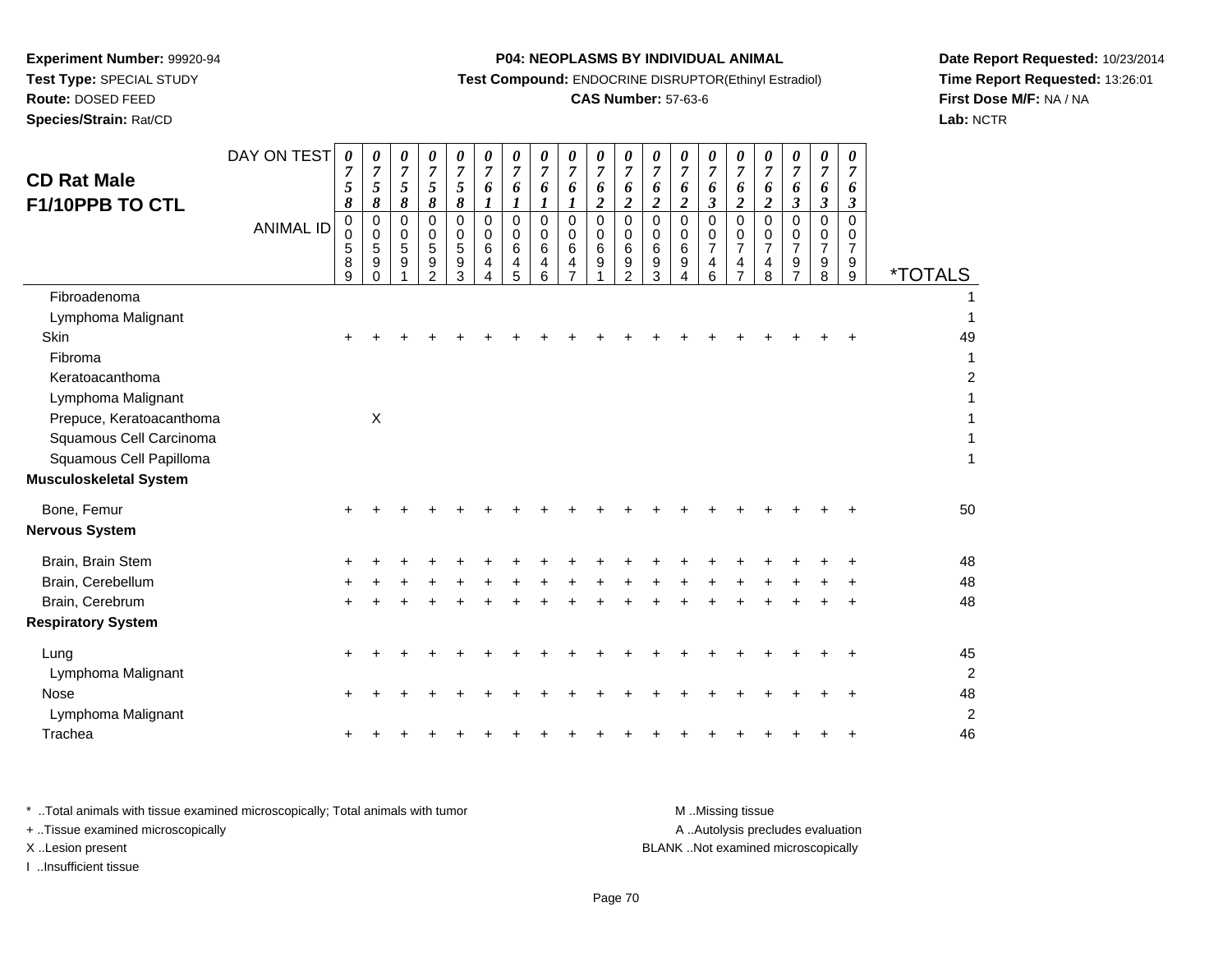**Test Type:** SPECIAL STUDY

**Route:** DOSED FEED

**Species/Strain:** Rat/CD

#### **P04: NEOPLASMS BY INDIVIDUAL ANIMAL**

**Test Compound:** ENDOCRINE DISRUPTOR(Ethinyl Estradiol)

### **CAS Number:** 57-63-6

**Date Report Requested:** 10/23/2014**Time Report Requested:** 13:26:01**First Dose M/F:** NA / NA**Lab:** NCTR

| <b>CD Rat Male</b><br>F1/10PPB TO CTL                          | DAY ON TEST<br><b>ANIMAL ID</b> | 0<br>7<br>5<br>8<br>0<br>$\mathbf 0$<br>5<br>8<br>9 | $\boldsymbol{\theta}$<br>$\overline{7}$<br>5<br>8<br>0<br>$\mathbf 0$<br>5<br>9 | 0<br>$\overline{7}$<br>5<br>8<br>0<br>$\mathbf 0$<br>$\sqrt{5}$<br>9 | 0<br>$\overline{7}$<br>5<br>8<br>0<br>0<br>$\sqrt{5}$<br>$\boldsymbol{9}$<br>$\mathcal{P}$ | 0<br>$\overline{7}$<br>5<br>8<br>0<br>$\pmb{0}$<br>$\sqrt{5}$<br>9<br>3 | 0<br>$\overline{7}$<br>6<br>$\Omega$<br>0<br>6<br>4 | 0<br>$\overline{7}$<br>6<br>0<br>$\mathbf 0$<br>6<br>4<br>5 | 0<br>$\overline{7}$<br>6<br>0<br>$\mathbf 0$<br>$\,6\,$<br>4<br>6 | 0<br>$\overline{7}$<br>6<br>$\Omega$<br>$\mathbf 0$<br>$6\phantom{1}$<br>$\overline{4}$<br>$\overline{ }$ | 0<br>$\overline{7}$<br>6<br>2<br>$\Omega$<br>$\mathbf 0$<br>6<br>9 | $\overline{7}$<br>6<br>$\overline{\mathbf{c}}$<br>0<br>0<br>6<br>9<br>$\mathcal{P}$ | $\theta$<br>$\overline{7}$<br>6<br>$\overline{c}$<br>$\Omega$<br>$\mathbf 0$<br>6<br>9<br>3 | $\boldsymbol{\theta}$<br>$\overline{7}$<br>6<br>$\overline{2}$<br>$\Omega$<br>$\mathbf 0$<br>$\,6\,$<br>9 | $\boldsymbol{\theta}$<br>$\overline{7}$<br>6<br>3<br>0<br>0<br>$\overline{7}$<br>4<br>6 | 0<br>$\overline{7}$<br>6<br>2<br>0<br>0<br>$\overline{7}$<br>4<br>$\overline{\phantom{0}}$ | $\boldsymbol{\theta}$<br>$\overline{7}$<br>6<br>$\boldsymbol{2}$<br>$\Omega$<br>$\mathbf 0$<br>$\overline{7}$<br>4<br>8 | 0<br>$\overline{7}$<br>6<br>3<br>$\Omega$<br>$\Omega$<br>$\overline{7}$<br>9 | 0<br>$\overline{7}$<br>6<br>3<br>0<br>$\pmb{0}$<br>$\overline{7}$<br>9<br>8 | 0<br>$\overline{\tau}$<br>6<br>3<br>0<br>0<br>9<br>9 | <i><b>*TOTALS</b></i> |
|----------------------------------------------------------------|---------------------------------|-----------------------------------------------------|---------------------------------------------------------------------------------|----------------------------------------------------------------------|--------------------------------------------------------------------------------------------|-------------------------------------------------------------------------|-----------------------------------------------------|-------------------------------------------------------------|-------------------------------------------------------------------|-----------------------------------------------------------------------------------------------------------|--------------------------------------------------------------------|-------------------------------------------------------------------------------------|---------------------------------------------------------------------------------------------|-----------------------------------------------------------------------------------------------------------|-----------------------------------------------------------------------------------------|--------------------------------------------------------------------------------------------|-------------------------------------------------------------------------------------------------------------------------|------------------------------------------------------------------------------|-----------------------------------------------------------------------------|------------------------------------------------------|-----------------------|
| <b>Special Senses System</b>                                   |                                 |                                                     |                                                                                 |                                                                      |                                                                                            |                                                                         |                                                     |                                                             |                                                                   |                                                                                                           |                                                                    |                                                                                     |                                                                                             |                                                                                                           |                                                                                         |                                                                                            |                                                                                                                         |                                                                              |                                                                             |                                                      |                       |
| Eye<br>Lymphoma Malignant                                      |                                 | $\div$                                              |                                                                                 |                                                                      |                                                                                            |                                                                         |                                                     |                                                             |                                                                   |                                                                                                           |                                                                    |                                                                                     |                                                                                             |                                                                                                           |                                                                                         |                                                                                            |                                                                                                                         |                                                                              |                                                                             |                                                      | 45<br>$\overline{c}$  |
| Harderian Gland<br>Lymphoma Malignant<br><b>Lacrimal Gland</b> |                                 | $\ddot{}$                                           |                                                                                 |                                                                      |                                                                                            |                                                                         |                                                     |                                                             |                                                                   |                                                                                                           |                                                                    |                                                                                     |                                                                                             |                                                                                                           |                                                                                         |                                                                                            |                                                                                                                         |                                                                              |                                                                             |                                                      | 46<br>1<br>1          |
| <b>Urinary System</b>                                          |                                 |                                                     |                                                                                 |                                                                      |                                                                                            |                                                                         |                                                     |                                                             |                                                                   |                                                                                                           |                                                                    |                                                                                     |                                                                                             |                                                                                                           |                                                                                         |                                                                                            |                                                                                                                         |                                                                              |                                                                             |                                                      |                       |
| Kidney<br>Lymphoma Malignant                                   |                                 | $\ddot{}$                                           |                                                                                 |                                                                      |                                                                                            |                                                                         |                                                     |                                                             |                                                                   |                                                                                                           |                                                                    |                                                                                     |                                                                                             |                                                                                                           |                                                                                         |                                                                                            |                                                                                                                         |                                                                              |                                                                             |                                                      | 47<br>$\overline{c}$  |
| Urethra<br><b>Urinary Bladder</b>                              |                                 | $\ddot{}$                                           |                                                                                 |                                                                      |                                                                                            | $\ddot{}$                                                               |                                                     |                                                             |                                                                   |                                                                                                           |                                                                    |                                                                                     |                                                                                             |                                                                                                           | $\ddot{}$                                                                               |                                                                                            |                                                                                                                         |                                                                              | $\ddot{}$                                                                   |                                                      | 5<br>45               |
| <b>SYSTEMIC LESIONS</b>                                        |                                 |                                                     |                                                                                 |                                                                      |                                                                                            |                                                                         |                                                     |                                                             |                                                                   |                                                                                                           |                                                                    |                                                                                     |                                                                                             |                                                                                                           |                                                                                         |                                                                                            |                                                                                                                         |                                                                              |                                                                             |                                                      |                       |
| Multiple Organ<br>Lymphoma Malignant                           |                                 | ÷                                                   |                                                                                 |                                                                      |                                                                                            |                                                                         |                                                     |                                                             |                                                                   |                                                                                                           |                                                                    |                                                                                     |                                                                                             |                                                                                                           |                                                                                         |                                                                                            |                                                                                                                         |                                                                              |                                                                             |                                                      | 50<br>$\overline{c}$  |

\* ..Total animals with tissue examined microscopically; Total animals with tumor **M** . Missing tissue M ..Missing tissue

+ ..Tissue examined microscopically

I ..Insufficient tissue

A ..Autolysis precludes evaluation X ..Lesion present BLANK ..Not examined microscopically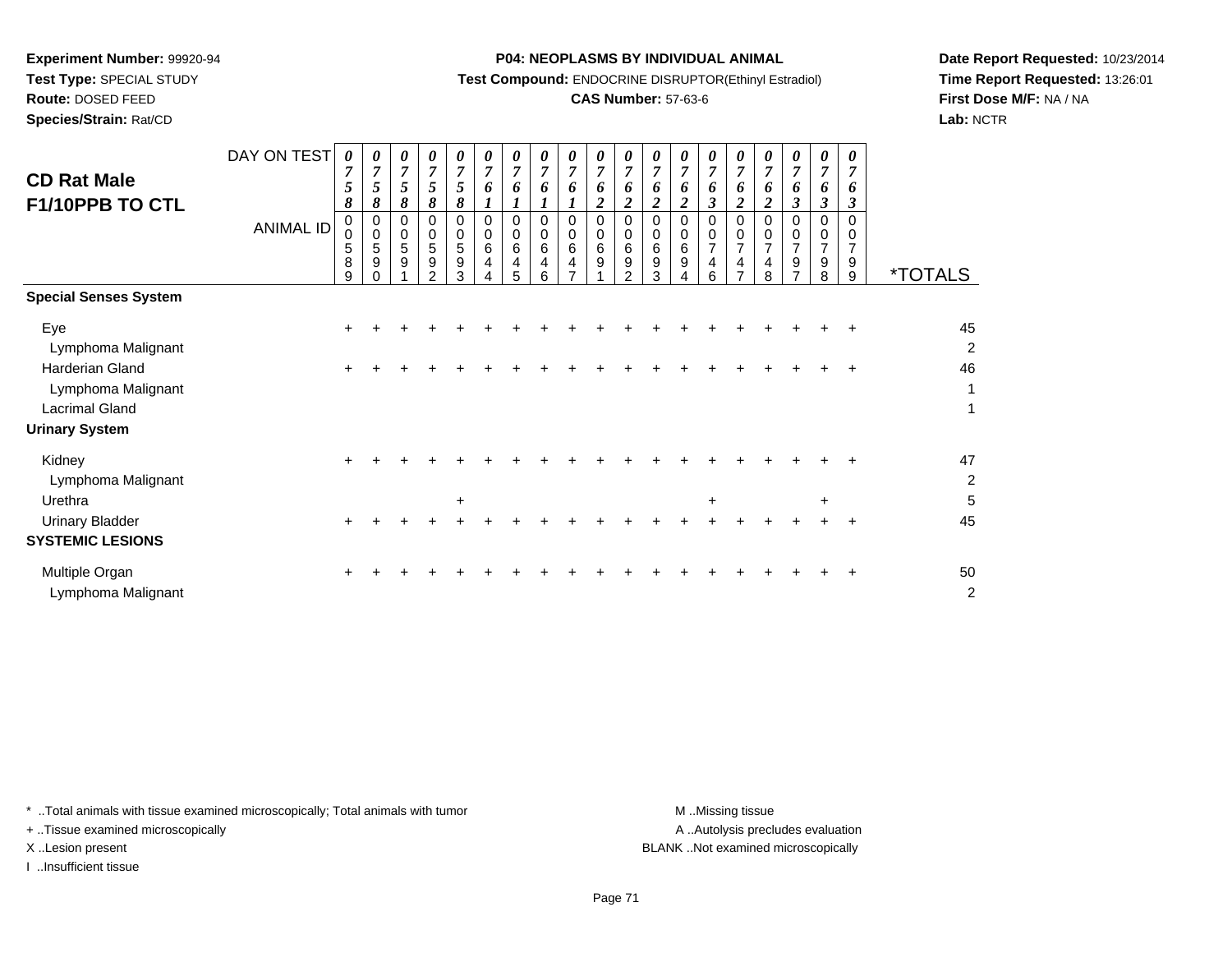**Route:** DOSED FEED

**Species/Strain:** Rat/CD

#### **P04: NEOPLASMS BY INDIVIDUAL ANIMAL**

**Test Compound:** ENDOCRINE DISRUPTOR(Ethinyl Estradiol)

### **CAS Number:** 57-63-6

**Date Report Requested:** 10/23/2014**Time Report Requested:** 13:26:01**First Dose M/F:** NA / NA**Lab:** NCTR

| <b>CD Rat Male</b><br><b>F1/50PPB TO CTL</b>                             | DAY ON TEST      | 0<br>$\boldsymbol{4}$<br>6<br>$\boldsymbol{9}$                          | 0<br>$5\overline{)}$<br>5<br>6                         | 0<br>$5\overline{)}$<br>$\overline{7}$<br>$\mathfrak{z}$ | $\pmb{\theta}$<br>5<br>9<br>$\boldsymbol{4}$ | 0<br>6<br>0                                         | 0<br>$\pmb{6}$<br>$\boldsymbol{\theta}$<br>$\boldsymbol{\mathit{1}}$ | 0<br>6<br>$\boldsymbol{l}$<br>$\boldsymbol{9}$                  | 0<br>6<br>$\boldsymbol{4}$<br>6                       | 0<br>6<br>$\boldsymbol{4}$<br>6                             | 0<br>6<br>$\sqrt{5}$<br>$\boldsymbol{4}$                       | 0<br>$\pmb{6}$<br>$\overline{7}$<br>$5\overline{)}$                        | 0<br>$\overline{7}$<br>$\boldsymbol{l}$<br>$\overline{5}$      | $\boldsymbol{\theta}$<br>$\overline{7}$<br>$\boldsymbol{\beta}$<br>$\boldsymbol{\delta}$ | $\frac{\boldsymbol{\theta}}{\boldsymbol{7}}$<br>$\mathfrak{z}$<br>$\boldsymbol{\delta}$ | $\frac{\theta}{7}$<br>$\boldsymbol{4}$<br>6                | $\frac{\boldsymbol{0}}{7}$<br>5<br>$\pmb{\theta}$             | $\boldsymbol{\theta}$<br>$\overline{7}$<br>$\sqrt{5}$<br>$\overline{2}$ | $\frac{\boldsymbol{0}}{7}$<br>$\sqrt{5}$<br>6        | $\boldsymbol{\theta}$<br>$\boldsymbol{7}$<br>$\sqrt{5}$<br>6         | $\frac{\theta}{7}$<br>5<br>6                                                          | $\begin{array}{c} \boldsymbol{\mathit{0}} \\ \boldsymbol{\mathit{7}} \end{array}$<br>5<br>6 | 0<br>$\boldsymbol{7}$<br>5<br>$\overline{7}$ | $\boldsymbol{\theta}$<br>$\overline{7}$<br>5<br>$\overline{7}$ | 0<br>$\boldsymbol{7}$<br>$\sqrt{5}$<br>$\overline{7}$ | $\frac{\theta}{7}$<br>$\mathfrak{s}$<br>$\overline{7}$               | 0<br>$\overline{7}$<br>$\sqrt{5}$<br>$\overline{7}$       | 0<br>$\overline{7}$<br>$\sqrt{5}$<br>$\overline{7}$ | $\frac{\boldsymbol{0}}{7}$<br>5<br>$\overline{7}$              | 0<br>$\boldsymbol{7}$<br>$\sqrt{5}$<br>$\overline{7}$            | 0<br>$\boldsymbol{7}$<br>$\sqrt{5}$<br>$\overline{7}$ | $\boldsymbol{\theta}$<br>$\overline{7}$<br>5<br>8 |
|--------------------------------------------------------------------------|------------------|-------------------------------------------------------------------------|--------------------------------------------------------|----------------------------------------------------------|----------------------------------------------|-----------------------------------------------------|----------------------------------------------------------------------|-----------------------------------------------------------------|-------------------------------------------------------|-------------------------------------------------------------|----------------------------------------------------------------|----------------------------------------------------------------------------|----------------------------------------------------------------|------------------------------------------------------------------------------------------|-----------------------------------------------------------------------------------------|------------------------------------------------------------|---------------------------------------------------------------|-------------------------------------------------------------------------|------------------------------------------------------|----------------------------------------------------------------------|---------------------------------------------------------------------------------------|---------------------------------------------------------------------------------------------|----------------------------------------------|----------------------------------------------------------------|-------------------------------------------------------|----------------------------------------------------------------------|-----------------------------------------------------------|-----------------------------------------------------|----------------------------------------------------------------|------------------------------------------------------------------|-------------------------------------------------------|---------------------------------------------------|
|                                                                          | <b>ANIMAL ID</b> | $\mathbf 0$<br>$\boldsymbol{0}$<br>$\pmb{0}$<br>$\,$ 5 $\,$<br>$\Omega$ | $\mathbf 0$<br>$\mathbf 0$<br>0<br>9<br>$\overline{2}$ | $\Omega$<br>$\mathbf 0$<br>1<br>$\Omega$                 | $\mathbf 0$<br>0<br>$\mathbf{1}$<br>3        | $\Omega$<br>$\mathbf 0$<br>1<br>4<br>$\overline{ }$ | $\mathbf 0$<br>$\pmb{0}$<br>$\mathbf{1}$<br>4<br>8                   | $\mathbf 0$<br>$\pmb{0}$<br>$\mathbf{1}$<br>6<br>$\overline{2}$ | $\mathbf 0$<br>$\mathbf 0$<br>1<br>9<br>$\mathcal{P}$ | $\mathbf 0$<br>$\mathbf 0$<br>$\overline{c}$<br>$\mathbf 0$ | $\mathbf 0$<br>$\mathbf 0$<br>$\overline{2}$<br>$\pmb{0}$<br>6 | $\mathbf 0$<br>$\pmb{0}$<br>$\overline{c}$<br>$\overline{\mathbf{4}}$<br>3 | $\mathbf 0$<br>$\mathbf 0$<br>$\overline{3}$<br>$\overline{7}$ | $\mathbf 0$<br>$\pmb{0}$<br>$\sqrt{3}$<br>$\,6\,$<br>$\Delta$                            | $\mathbf 0$<br>$\mathbf 0$<br>$\sqrt{3}$<br>$\overline{7}$                              | $\mathbf 0$<br>$\pmb{0}$<br>$\overline{3}$<br>$\bf 8$<br>8 | $\mathbf 0$<br>$\pmb{0}$<br>4<br>$\boldsymbol{0}$<br>$\Omega$ | $\mathbf 0$<br>0<br>$\overline{4}$<br>0<br>$\boldsymbol{\Lambda}$       | $\mathbf 0$<br>$\pmb{0}$<br>4<br>$\overline{4}$<br>6 | 0<br>$\mathsf{O}\xspace$<br>$\overline{\mathbf{4}}$<br>$\frac{4}{7}$ | $\mathbf 0$<br>$\mathbf 0$<br>$\overline{4}$<br>$\begin{array}{c} 4 \\ 8 \end{array}$ | $\Omega$<br>0<br>4<br>4<br>9                                                                | 0<br>0<br>$\overline{5}$<br>$\mathbf 0$      | $\Omega$<br>0<br>$\sqrt{5}$<br>$\,0\,$<br>2                    | $\mathbf 0$<br>$\mathbf 0$<br>$5\,$<br>$_{3}^{\rm 0}$ | $\Omega$<br>$\mathbf 0$<br>$\sqrt{5}$<br>$\pmb{0}$<br>$\overline{A}$ | $\mathbf 0$<br>$\mathbf 0$<br>$\sqrt{5}$<br>$\frac{4}{7}$ | $\Omega$<br>$\mathbf 0$<br>5<br>4<br>8              | $\mathbf 0$<br>0<br>5<br>$\begin{array}{c} 4 \\ 9 \end{array}$ | 0<br>$\mathbf 0$<br>$\overline{5}$<br>$\,$ 5 $\,$<br>$\mathbf 0$ | $\mathbf 0$<br>$\pmb{0}$<br>$\,$ 5 $\,$<br>$\sqrt{5}$ | $\Omega$<br>9<br>$\mathsf{R}$                     |
| <b>Alimentary System</b>                                                 |                  |                                                                         |                                                        |                                                          |                                              |                                                     |                                                                      |                                                                 |                                                       |                                                             |                                                                |                                                                            |                                                                |                                                                                          |                                                                                         |                                                            |                                                               |                                                                         |                                                      |                                                                      |                                                                                       |                                                                                             |                                              |                                                                |                                                       |                                                                      |                                                           |                                                     |                                                                |                                                                  |                                                       |                                                   |
| Esophagus                                                                |                  |                                                                         |                                                        |                                                          |                                              |                                                     |                                                                      |                                                                 |                                                       |                                                             |                                                                |                                                                            |                                                                |                                                                                          |                                                                                         |                                                            |                                                               |                                                                         |                                                      |                                                                      |                                                                                       |                                                                                             |                                              |                                                                |                                                       |                                                                      |                                                           |                                                     |                                                                |                                                                  |                                                       |                                                   |
| Intestine Large, Cecum                                                   |                  |                                                                         |                                                        |                                                          |                                              |                                                     |                                                                      |                                                                 |                                                       |                                                             |                                                                |                                                                            |                                                                |                                                                                          |                                                                                         |                                                            |                                                               |                                                                         |                                                      |                                                                      |                                                                                       |                                                                                             |                                              |                                                                |                                                       |                                                                      |                                                           |                                                     |                                                                |                                                                  |                                                       |                                                   |
| Intestine Large, Colon                                                   |                  |                                                                         |                                                        |                                                          |                                              |                                                     |                                                                      |                                                                 |                                                       |                                                             |                                                                |                                                                            |                                                                |                                                                                          |                                                                                         |                                                            |                                                               |                                                                         |                                                      |                                                                      |                                                                                       |                                                                                             |                                              |                                                                |                                                       |                                                                      |                                                           |                                                     |                                                                |                                                                  |                                                       |                                                   |
| Intestine Large, Rectum                                                  |                  |                                                                         |                                                        |                                                          |                                              |                                                     |                                                                      |                                                                 |                                                       |                                                             |                                                                |                                                                            |                                                                |                                                                                          |                                                                                         |                                                            |                                                               |                                                                         |                                                      |                                                                      |                                                                                       |                                                                                             |                                              |                                                                |                                                       |                                                                      |                                                           |                                                     |                                                                |                                                                  |                                                       |                                                   |
| Intestine Small, Duodenum                                                |                  |                                                                         |                                                        |                                                          |                                              |                                                     |                                                                      |                                                                 |                                                       |                                                             |                                                                |                                                                            |                                                                |                                                                                          |                                                                                         |                                                            |                                                               |                                                                         |                                                      |                                                                      |                                                                                       |                                                                                             |                                              |                                                                |                                                       |                                                                      |                                                           |                                                     |                                                                |                                                                  |                                                       |                                                   |
| Intestine Small, Ileum                                                   |                  |                                                                         |                                                        |                                                          |                                              |                                                     |                                                                      |                                                                 |                                                       |                                                             |                                                                |                                                                            |                                                                |                                                                                          |                                                                                         |                                                            |                                                               |                                                                         |                                                      |                                                                      |                                                                                       |                                                                                             |                                              |                                                                |                                                       |                                                                      |                                                           |                                                     |                                                                |                                                                  |                                                       |                                                   |
| Intestine Small, Jejunum<br>Adenocarcinoma                               |                  | A                                                                       |                                                        |                                                          |                                              |                                                     |                                                                      |                                                                 |                                                       | Χ                                                           |                                                                |                                                                            |                                                                |                                                                                          |                                                                                         |                                                            |                                                               |                                                                         |                                                      |                                                                      |                                                                                       |                                                                                             |                                              |                                                                |                                                       |                                                                      |                                                           |                                                     |                                                                |                                                                  |                                                       |                                                   |
| Liver                                                                    |                  |                                                                         |                                                        |                                                          |                                              |                                                     |                                                                      |                                                                 |                                                       |                                                             |                                                                |                                                                            |                                                                |                                                                                          |                                                                                         |                                                            |                                                               |                                                                         |                                                      |                                                                      |                                                                                       |                                                                                             |                                              |                                                                |                                                       |                                                                      |                                                           |                                                     |                                                                |                                                                  |                                                       |                                                   |
| Cholangiocarcinoma<br>Hepatocellular Adenoma<br>Hepatocellular Carcinoma |                  |                                                                         |                                                        |                                                          |                                              |                                                     |                                                                      |                                                                 |                                                       |                                                             |                                                                |                                                                            |                                                                |                                                                                          |                                                                                         |                                                            |                                                               |                                                                         | X                                                    |                                                                      |                                                                                       |                                                                                             |                                              |                                                                |                                                       |                                                                      |                                                           |                                                     |                                                                |                                                                  |                                                       |                                                   |
| Oral Mucosa                                                              |                  | $\ddot{}$                                                               |                                                        |                                                          |                                              |                                                     |                                                                      |                                                                 |                                                       |                                                             | $\ddot{}$                                                      |                                                                            | $\ddot{}$                                                      |                                                                                          |                                                                                         |                                                            | $\ddot{}$                                                     |                                                                         |                                                      |                                                                      |                                                                                       |                                                                                             |                                              |                                                                |                                                       |                                                                      |                                                           |                                                     |                                                                |                                                                  |                                                       |                                                   |
| Squamous Cell Carcinoma                                                  |                  | X                                                                       |                                                        |                                                          |                                              |                                                     |                                                                      |                                                                 |                                                       |                                                             | X                                                              |                                                                            | $\mathsf X$                                                    |                                                                                          |                                                                                         |                                                            |                                                               |                                                                         |                                                      |                                                                      |                                                                                       |                                                                                             |                                              |                                                                |                                                       |                                                                      |                                                           |                                                     |                                                                |                                                                  |                                                       |                                                   |
| Pancreas                                                                 |                  |                                                                         |                                                        |                                                          |                                              |                                                     |                                                                      |                                                                 |                                                       |                                                             |                                                                |                                                                            |                                                                |                                                                                          |                                                                                         |                                                            |                                                               |                                                                         |                                                      |                                                                      |                                                                                       |                                                                                             |                                              |                                                                |                                                       |                                                                      |                                                           |                                                     |                                                                |                                                                  |                                                       |                                                   |
| <b>Salivary Glands</b>                                                   |                  |                                                                         |                                                        |                                                          |                                              |                                                     |                                                                      |                                                                 |                                                       |                                                             |                                                                |                                                                            |                                                                |                                                                                          |                                                                                         |                                                            |                                                               |                                                                         |                                                      |                                                                      |                                                                                       |                                                                                             |                                              |                                                                |                                                       |                                                                      |                                                           |                                                     |                                                                |                                                                  |                                                       |                                                   |
| Stomach, Forestomach                                                     |                  |                                                                         |                                                        |                                                          |                                              |                                                     |                                                                      |                                                                 |                                                       |                                                             |                                                                |                                                                            |                                                                |                                                                                          |                                                                                         |                                                            |                                                               |                                                                         |                                                      |                                                                      |                                                                                       |                                                                                             |                                              |                                                                |                                                       |                                                                      |                                                           |                                                     |                                                                |                                                                  |                                                       |                                                   |
| Stomach, Glandular                                                       |                  |                                                                         |                                                        |                                                          |                                              |                                                     |                                                                      |                                                                 |                                                       |                                                             |                                                                |                                                                            |                                                                |                                                                                          |                                                                                         |                                                            |                                                               |                                                                         |                                                      |                                                                      |                                                                                       |                                                                                             |                                              |                                                                |                                                       |                                                                      |                                                           |                                                     |                                                                |                                                                  |                                                       |                                                   |
| Tongue                                                                   |                  |                                                                         |                                                        |                                                          |                                              |                                                     |                                                                      |                                                                 |                                                       |                                                             | $\div$                                                         |                                                                            |                                                                |                                                                                          |                                                                                         |                                                            |                                                               |                                                                         |                                                      |                                                                      |                                                                                       |                                                                                             |                                              |                                                                |                                                       |                                                                      |                                                           |                                                     |                                                                |                                                                  |                                                       |                                                   |
| <b>Cardiovascular System</b>                                             |                  |                                                                         |                                                        |                                                          |                                              |                                                     |                                                                      |                                                                 |                                                       |                                                             |                                                                |                                                                            |                                                                |                                                                                          |                                                                                         |                                                            |                                                               |                                                                         |                                                      |                                                                      |                                                                                       |                                                                                             |                                              |                                                                |                                                       |                                                                      |                                                           |                                                     |                                                                |                                                                  |                                                       |                                                   |
| <b>Blood Vessel</b>                                                      |                  |                                                                         |                                                        |                                                          |                                              |                                                     |                                                                      |                                                                 |                                                       |                                                             |                                                                |                                                                            |                                                                |                                                                                          |                                                                                         |                                                            |                                                               |                                                                         |                                                      |                                                                      |                                                                                       |                                                                                             |                                              |                                                                |                                                       |                                                                      |                                                           |                                                     |                                                                |                                                                  |                                                       |                                                   |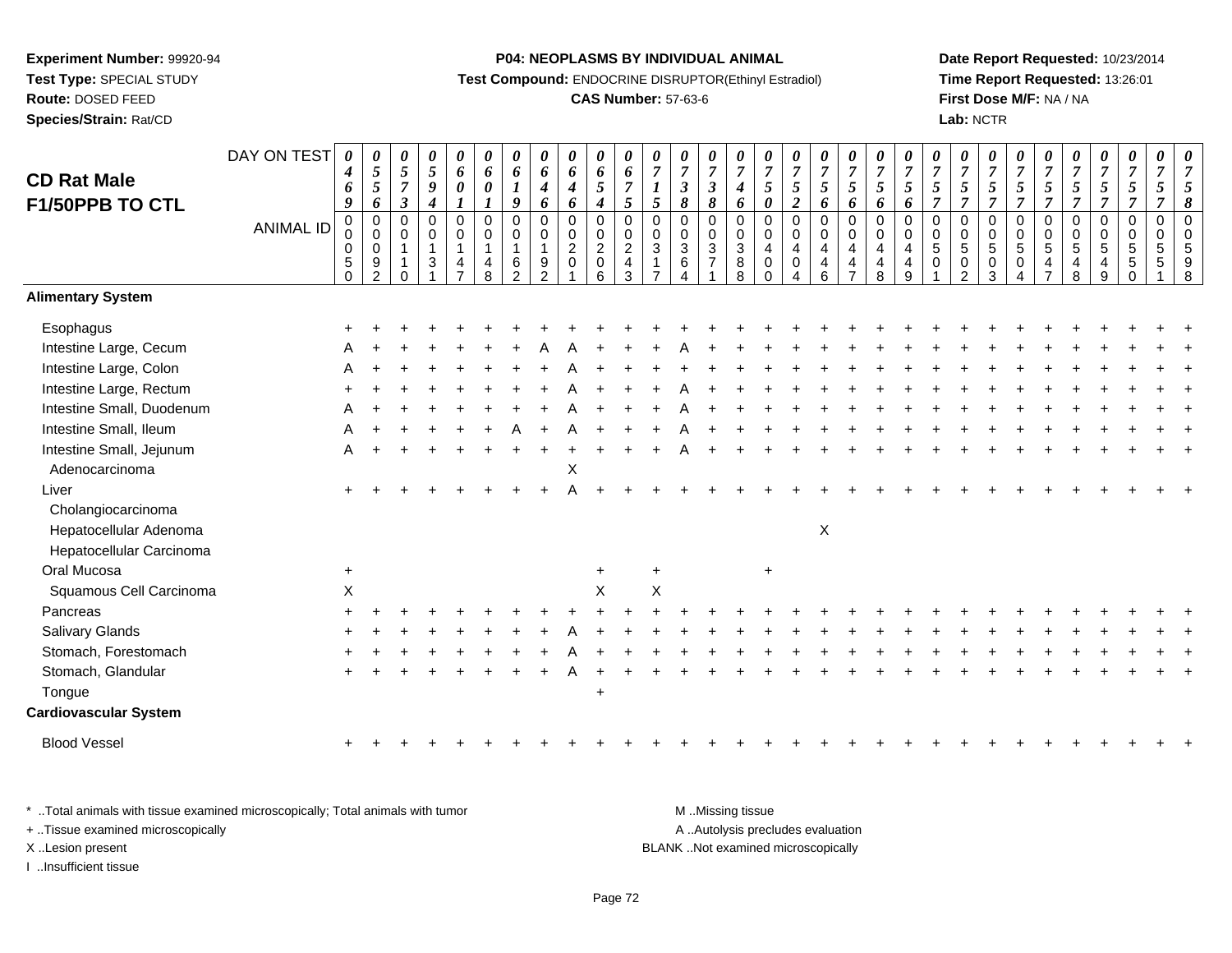**Test Type:** SPECIAL STUDY

# **Route:** DOSED FEED

**Species/Strain:** Rat/CD

#### **P04: NEOPLASMS BY INDIVIDUAL ANIMAL**

**Test Compound:** ENDOCRINE DISRUPTOR(Ethinyl Estradiol)

## **CAS Number:** 57-63-6

**Date Report Requested:** 10/23/2014**Time Report Requested:** 13:26:02**First Dose M/F:** NA / NA**Lab:** NCTR

| <b>CD Rat Male</b>                         | DAY ON TEST      | 0<br>$\boldsymbol{4}$<br>6                                        | 0<br>5<br>5                                                             | 0<br>$\mathfrak{z}$<br>$\overline{7}$       | 0<br>5<br>9                            | 0<br>6<br>$\boldsymbol{\theta}$ | 0<br>$\boldsymbol{6}$<br>$\boldsymbol{\theta}$    | 0<br>6<br>$\boldsymbol{l}$                           | 0<br>6<br>$\boldsymbol{4}$                                                | 0<br>6<br>$\boldsymbol{4}$                | 0<br>$\boldsymbol{6}$<br>5                                                             | 0<br>$\boldsymbol{6}$<br>$\overline{7}$                        | $\overline{7}$<br>$\boldsymbol{l}$                   | $\boldsymbol{\theta}$<br>$\overline{7}$<br>$\mathfrak{z}$                       | $\frac{\theta}{7}$<br>$\mathfrak{z}$                                         | 0<br>$\overline{7}$<br>$\boldsymbol{4}$                          | $\boldsymbol{\theta}$<br>$\overline{7}$<br>$\sqrt{5}$                     | 0<br>$\overline{7}$<br>$\mathfrak{s}$                               | $\frac{\boldsymbol{0}}{7}$<br>5                | $\frac{\boldsymbol{\theta}}{\boldsymbol{7}}$<br>$\mathfrak{s}$                                 | $\frac{\theta}{7}$<br>5                                  | $\boldsymbol{\theta}$<br>$\overline{7}$<br>5       | $\overline{7}$<br>5<br>$\overline{7}$    | $\frac{\boldsymbol{0}}{7}$<br>$\sqrt{5}$                                              | 0<br>$\overline{7}$<br>5                                                  | $\boldsymbol{\theta}$<br>$\overline{7}$<br>5   | $\overline{7}$<br>$\sqrt{5}$                                     | $\boldsymbol{\theta}$<br>$\overline{7}$<br>5<br>$\overline{7}$ | 0<br>$\overline{7}$<br>5<br>$\overline{7}$                        | 0<br>$\overline{7}$<br>5<br>$\overline{7}$                                         | 0<br>$\overline{7}$<br>5                  | $\overline{7}$<br>5                      |
|--------------------------------------------|------------------|-------------------------------------------------------------------|-------------------------------------------------------------------------|---------------------------------------------|----------------------------------------|---------------------------------|---------------------------------------------------|------------------------------------------------------|---------------------------------------------------------------------------|-------------------------------------------|----------------------------------------------------------------------------------------|----------------------------------------------------------------|------------------------------------------------------|---------------------------------------------------------------------------------|------------------------------------------------------------------------------|------------------------------------------------------------------|---------------------------------------------------------------------------|---------------------------------------------------------------------|------------------------------------------------|------------------------------------------------------------------------------------------------|----------------------------------------------------------|----------------------------------------------------|------------------------------------------|---------------------------------------------------------------------------------------|---------------------------------------------------------------------------|------------------------------------------------|------------------------------------------------------------------|----------------------------------------------------------------|-------------------------------------------------------------------|------------------------------------------------------------------------------------|-------------------------------------------|------------------------------------------|
| F1/50PPB TO CTL                            | <b>ANIMAL ID</b> | 9<br>$\mathbf 0$<br>$\mathbf 0$<br>0<br>$\sqrt{5}$<br>$\mathbf 0$ | 6<br>$\Omega$<br>$\mathbf 0$<br>0<br>$\boldsymbol{9}$<br>$\overline{2}$ | $\mathfrak{z}$<br>$\Omega$<br>0<br>$\Omega$ | $\boldsymbol{4}$<br>$\Omega$<br>0<br>3 | 0<br>0<br>1<br>4                | $\Omega$<br>$\pmb{0}$<br>$\overline{1}$<br>4<br>8 | $\boldsymbol{9}$<br>0<br>0<br>$\mathbf{1}$<br>6<br>2 | 6<br>$\mathbf 0$<br>$\mathbf 0$<br>$\mathbf{1}$<br>$9\,$<br>$\mathcal{P}$ | 6<br>0<br>0<br>$\overline{c}$<br>$\Omega$ | $\boldsymbol{4}$<br>$\mathbf 0$<br>$\mathsf{O}\xspace$<br>$\overline{c}$<br>$0\over 6$ | 5<br>$\mathbf 0$<br>0<br>$\overline{c}$<br>$\overline{4}$<br>3 | 5<br>$\Omega$<br>0<br>$\mathbf{3}$<br>$\overline{7}$ | $\pmb{8}$<br>$\Omega$<br>$\mathbf 0$<br>$\sqrt{3}$<br>$\,6\,$<br>$\overline{A}$ | 8<br>$\mathbf 0$<br>$\pmb{0}$<br>$\ensuremath{\mathsf{3}}$<br>$\overline{7}$ | 6<br>$\mathbf 0$<br>$\pmb{0}$<br>$\sqrt{3}$<br>$\,8\,$<br>$\bf8$ | $\boldsymbol{\theta}$<br>$\Omega$<br>0<br>4<br>$\mathbf 0$<br>$\mathbf 0$ | $\overline{2}$<br>$\Omega$<br>0<br>4<br>0<br>$\boldsymbol{\Lambda}$ | 6<br>$\mathbf 0$<br>$\mathbf 0$<br>4<br>4<br>6 | 6<br>$\mathbf 0$<br>$\mathbf 0$<br>$\overline{\mathbf{4}}$<br>$\overline{4}$<br>$\overline{7}$ | 6<br>$\Omega$<br>$\mathbf 0$<br>4<br>$\overline{4}$<br>8 | 6<br>$\Omega$<br>0<br>4<br>$\overline{4}$<br>$9\,$ | $\Omega$<br>$\mathbf 0$<br>5<br>$\Omega$ | $\overline{7}$<br>$\Omega$<br>$\pmb{0}$<br>$\,$ 5 $\,$<br>$\pmb{0}$<br>$\overline{c}$ | $\overline{7}$<br>$\Omega$<br>$\pmb{0}$<br>$\sqrt{5}$<br>$\mathbf 0$<br>3 | $\overline{7}$<br>$\Omega$<br>0<br>5<br>0<br>Δ | $\overline{7}$<br>$\Omega$<br>0<br>5<br>$\overline{\mathcal{A}}$ | $\mathbf 0$<br>0<br>$\sqrt{5}$<br>4<br>8                       | $\Omega$<br>$\mathbf 0$<br>$5\phantom{.0}$<br>$\overline{4}$<br>9 | $\Omega$<br>$\mathsf{O}\xspace$<br>$\overline{5}$<br>$\overline{5}$<br>$\mathbf 0$ | $\overline{7}$<br>$\Omega$<br>0<br>5<br>5 | 8<br>$\Omega$<br>$\Omega$<br>5<br>9<br>8 |
| Heart                                      |                  | $+$                                                               | $+$                                                                     |                                             |                                        |                                 |                                                   |                                                      |                                                                           |                                           |                                                                                        |                                                                |                                                      |                                                                                 |                                                                              |                                                                  |                                                                           |                                                                     |                                                |                                                                                                |                                                          |                                                    |                                          |                                                                                       |                                                                           |                                                |                                                                  |                                                                |                                                                   |                                                                                    |                                           |                                          |
| <b>Endocrine System</b>                    |                  |                                                                   |                                                                         |                                             |                                        |                                 |                                                   |                                                      |                                                                           |                                           |                                                                                        |                                                                |                                                      |                                                                                 |                                                                              |                                                                  |                                                                           |                                                                     |                                                |                                                                                                |                                                          |                                                    |                                          |                                                                                       |                                                                           |                                                |                                                                  |                                                                |                                                                   |                                                                                    |                                           |                                          |
| <b>Adrenal Cortex</b><br>Adenoma           |                  |                                                                   |                                                                         |                                             |                                        |                                 |                                                   |                                                      |                                                                           |                                           |                                                                                        |                                                                |                                                      |                                                                                 |                                                                              |                                                                  |                                                                           |                                                                     |                                                |                                                                                                |                                                          |                                                    |                                          |                                                                                       |                                                                           | X                                              |                                                                  |                                                                |                                                                   |                                                                                    |                                           |                                          |
| Adrenal Medulla<br>Pheochromocytoma Benign |                  |                                                                   |                                                                         |                                             |                                        |                                 |                                                   |                                                      |                                                                           |                                           |                                                                                        |                                                                |                                                      |                                                                                 |                                                                              |                                                                  |                                                                           |                                                                     |                                                |                                                                                                |                                                          |                                                    |                                          |                                                                                       |                                                                           |                                                |                                                                  |                                                                |                                                                   |                                                                                    |                                           |                                          |
| Islets, Pancreatic                         |                  |                                                                   |                                                                         |                                             |                                        |                                 |                                                   |                                                      |                                                                           |                                           |                                                                                        |                                                                |                                                      |                                                                                 |                                                                              |                                                                  |                                                                           |                                                                     |                                                |                                                                                                |                                                          |                                                    |                                          |                                                                                       |                                                                           |                                                |                                                                  |                                                                |                                                                   |                                                                                    |                                           |                                          |
| Parathyroid Gland                          |                  |                                                                   |                                                                         |                                             |                                        |                                 |                                                   |                                                      |                                                                           |                                           |                                                                                        |                                                                |                                                      |                                                                                 |                                                                              |                                                                  |                                                                           |                                                                     |                                                |                                                                                                |                                                          |                                                    |                                          |                                                                                       |                                                                           |                                                |                                                                  |                                                                |                                                                   |                                                                                    |                                           |                                          |
| <b>Pituitary Gland</b>                     |                  |                                                                   |                                                                         |                                             |                                        |                                 |                                                   |                                                      |                                                                           |                                           |                                                                                        |                                                                |                                                      |                                                                                 |                                                                              |                                                                  |                                                                           |                                                                     |                                                |                                                                                                |                                                          |                                                    |                                          |                                                                                       |                                                                           |                                                |                                                                  |                                                                |                                                                   |                                                                                    |                                           |                                          |
| Pars Distalis, Adenoma                     |                  |                                                                   | Χ                                                                       | X                                           | $\times$                               |                                 | X                                                 |                                                      |                                                                           |                                           | X                                                                                      | $\boldsymbol{\mathsf{X}}$                                      |                                                      | X                                                                               |                                                                              | X                                                                | $\mathsf{X}$                                                              | $\times$                                                            |                                                |                                                                                                |                                                          | Χ                                                  |                                          |                                                                                       | X                                                                         |                                                |                                                                  | X                                                              |                                                                   |                                                                                    | X                                         |                                          |
| <b>Thyroid Gland</b><br>C Cell, Adenoma    |                  |                                                                   |                                                                         |                                             |                                        |                                 |                                                   |                                                      |                                                                           |                                           |                                                                                        |                                                                |                                                      |                                                                                 |                                                                              |                                                                  |                                                                           |                                                                     | X                                              |                                                                                                |                                                          |                                                    |                                          |                                                                                       |                                                                           |                                                |                                                                  |                                                                |                                                                   |                                                                                    |                                           |                                          |
| C Cell, Carcinoma                          |                  |                                                                   | $\boldsymbol{\mathsf{X}}$                                               |                                             |                                        |                                 |                                                   |                                                      |                                                                           |                                           |                                                                                        |                                                                |                                                      |                                                                                 |                                                                              |                                                                  |                                                                           |                                                                     |                                                |                                                                                                |                                                          |                                                    |                                          |                                                                                       |                                                                           |                                                |                                                                  |                                                                |                                                                   |                                                                                    |                                           |                                          |
| <b>General Body System</b>                 |                  |                                                                   |                                                                         |                                             |                                        |                                 |                                                   |                                                      |                                                                           |                                           |                                                                                        |                                                                |                                                      |                                                                                 |                                                                              |                                                                  |                                                                           |                                                                     |                                                |                                                                                                |                                                          |                                                    |                                          |                                                                                       |                                                                           |                                                |                                                                  |                                                                |                                                                   |                                                                                    |                                           |                                          |
| <b>NONE</b>                                |                  |                                                                   |                                                                         |                                             |                                        |                                 |                                                   |                                                      |                                                                           |                                           |                                                                                        |                                                                |                                                      |                                                                                 |                                                                              |                                                                  |                                                                           |                                                                     |                                                |                                                                                                |                                                          |                                                    |                                          |                                                                                       |                                                                           |                                                |                                                                  |                                                                |                                                                   |                                                                                    |                                           |                                          |
| <b>Genital System</b>                      |                  |                                                                   |                                                                         |                                             |                                        |                                 |                                                   |                                                      |                                                                           |                                           |                                                                                        |                                                                |                                                      |                                                                                 |                                                                              |                                                                  |                                                                           |                                                                     |                                                |                                                                                                |                                                          |                                                    |                                          |                                                                                       |                                                                           |                                                |                                                                  |                                                                |                                                                   |                                                                                    |                                           |                                          |
| <b>Coagulating Gland</b>                   |                  |                                                                   |                                                                         |                                             |                                        |                                 |                                                   |                                                      |                                                                           |                                           |                                                                                        |                                                                |                                                      |                                                                                 |                                                                              |                                                                  |                                                                           |                                                                     |                                                |                                                                                                |                                                          |                                                    |                                          |                                                                                       |                                                                           |                                                |                                                                  |                                                                |                                                                   |                                                                                    |                                           |                                          |
| Epididymis                                 |                  |                                                                   |                                                                         |                                             |                                        |                                 |                                                   |                                                      |                                                                           |                                           |                                                                                        |                                                                |                                                      |                                                                                 |                                                                              |                                                                  |                                                                           |                                                                     |                                                |                                                                                                |                                                          |                                                    |                                          |                                                                                       |                                                                           |                                                |                                                                  |                                                                |                                                                   |                                                                                    |                                           |                                          |
| <b>Preputial Gland</b>                     |                  |                                                                   |                                                                         |                                             |                                        |                                 |                                                   |                                                      |                                                                           |                                           |                                                                                        |                                                                |                                                      |                                                                                 |                                                                              |                                                                  |                                                                           |                                                                     |                                                |                                                                                                |                                                          |                                                    |                                          |                                                                                       |                                                                           |                                                |                                                                  |                                                                |                                                                   |                                                                                    |                                           |                                          |
| Squamous Cell Carcinoma                    |                  |                                                                   |                                                                         |                                             |                                        |                                 |                                                   |                                                      |                                                                           |                                           |                                                                                        |                                                                |                                                      |                                                                                 |                                                                              |                                                                  |                                                                           |                                                                     |                                                |                                                                                                |                                                          |                                                    |                                          |                                                                                       |                                                                           |                                                |                                                                  |                                                                |                                                                   |                                                                                    |                                           |                                          |
| Prostate, Dorsal/Lateral Lobe              |                  |                                                                   |                                                                         |                                             |                                        |                                 |                                                   |                                                      |                                                                           |                                           |                                                                                        |                                                                |                                                      |                                                                                 | $\ddot{}$                                                                    |                                                                  |                                                                           |                                                                     | $+$                                            | $+$                                                                                            | $+$                                                      |                                                    |                                          |                                                                                       |                                                                           |                                                |                                                                  | $\ddot{}$                                                      |                                                                   |                                                                                    |                                           |                                          |

\* ..Total animals with tissue examined microscopically; Total animals with tumor **M** . Missing tissue M ..Missing tissue

+ ..Tissue examined microscopically

I ..Insufficient tissue

A ..Autolysis precludes evaluation

X ..Lesion present BLANK ..Not examined microscopically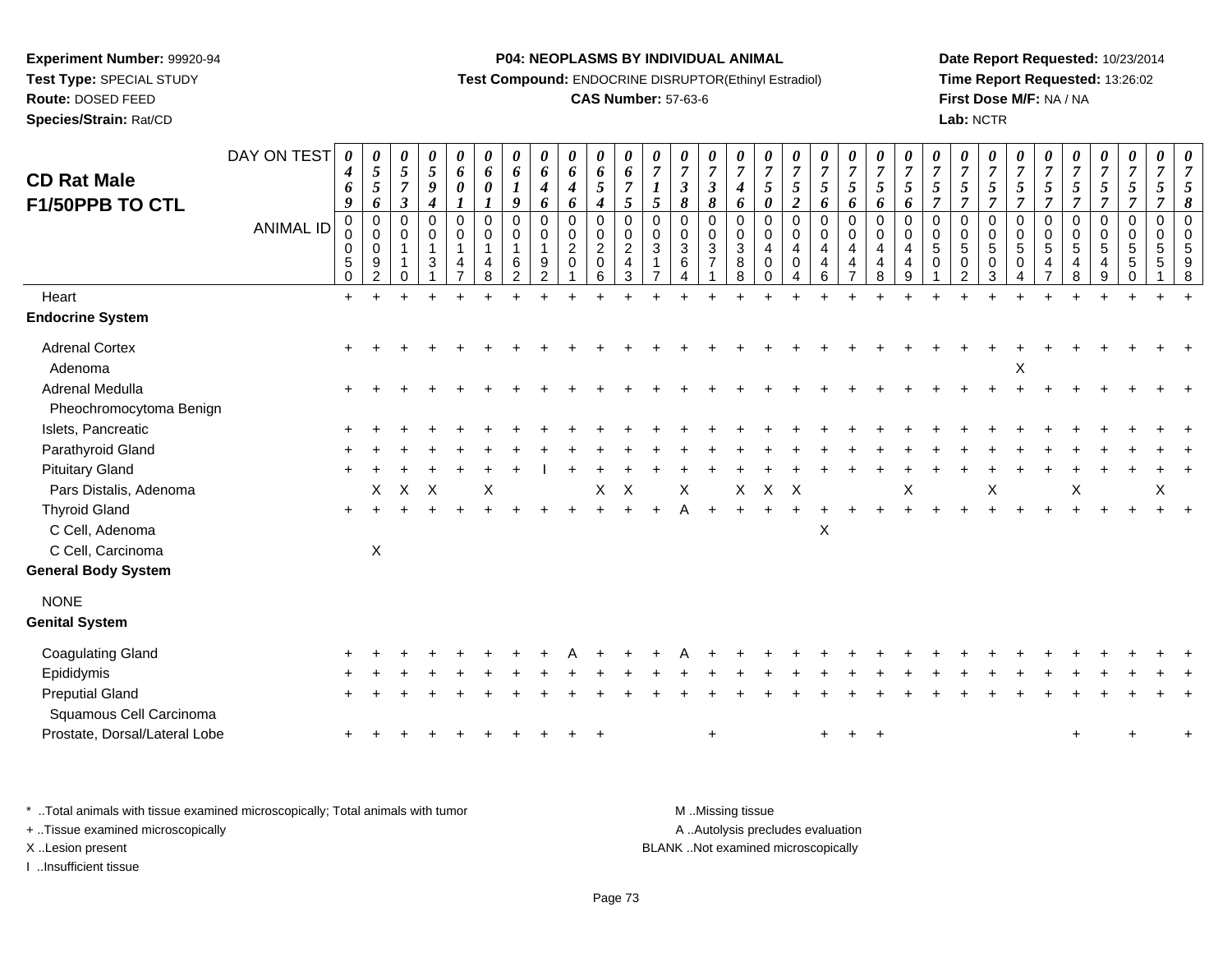**Test Type:** SPECIAL STUDY

**Route:** DOSED FEED**Species/Strain:** Rat/CD

#### **P04: NEOPLASMS BY INDIVIDUAL ANIMAL**

**Test Compound:** ENDOCRINE DISRUPTOR(Ethinyl Estradiol)

## **CAS Number:** 57-63-6

**Date Report Requested:** 10/23/2014**Time Report Requested:** 13:26:02**First Dose M/F:** NA / NA**Lab:** NCTR

| <b>CD Rat Male</b><br>F1/50PPB TO CTL | DAY ON TEST<br>ANIMAL ID | $\boldsymbol{\theta}$<br>$\boldsymbol{4}$<br>6<br>9<br>0<br>$\pmb{0}$<br>$\pmb{0}$<br>$\sqrt{5}$<br>$\mathbf 0$ | $\boldsymbol{\theta}$<br>$\sqrt{5}$<br>$\mathfrak{s}$<br>6<br>$\mathbf 0$<br>$\mathsf{O}\xspace$<br>$\mathbf 0$<br>9<br>$\overline{2}$ | $\pmb{\theta}$<br>$\sqrt{5}$<br>$\overline{7}$<br>$\boldsymbol{\beta}$<br>$\mathbf 0$<br>$\mathbf 0$<br>1<br>1<br>$\Omega$ | $\pmb{\theta}$<br>$\mathfrak{s}$<br>9<br>$\boldsymbol{4}$<br>$\mathbf 0$<br>$\mathbf 0$<br>1<br>3 | 0<br>6<br>$\boldsymbol{\theta}$<br>$\mathbf{I}$<br>$\mathbf 0$<br>$\mathbf 0$<br>$\mathbf{1}$<br>4<br>7 | 0<br>6<br>0<br>0<br>$\mathbf 0$<br>1<br>4<br>8 | 0<br>6<br>$\boldsymbol{l}$<br>$\boldsymbol{g}$<br>0<br>0<br>1<br>6<br>2 | 0<br>6<br>4<br>6<br>$\pmb{0}$<br>$\mathbf 0$<br>9<br>2 | 0<br>6<br>4<br>6<br>0<br>$\mathbf 0$<br>$\overline{2}$<br>$\Omega$ | 0<br>6<br>$\sqrt{5}$<br>$\boldsymbol{4}$<br>$\mathsf 0$<br>$\pmb{0}$<br>$\sqrt{2}$<br>$\mathbf 0$<br>6 | $\boldsymbol{\theta}$<br>$\pmb{6}$<br>$\overline{7}$<br>$\mathfrak{s}$<br>0<br>$\mathbf 0$<br>$\overline{2}$<br>$\overline{4}$<br>3 | 0<br>$\overline{7}$<br>1<br>5<br>$\mathbf 0$<br>$\mathbf 0$<br>3 | $\boldsymbol{\theta}$<br>$\overline{7}$<br>$\boldsymbol{\beta}$<br>$\pmb{8}$<br>$\mathbf 0$<br>$\pmb{0}$<br>$\sqrt{3}$<br>6<br>$\boldsymbol{\Lambda}$ | $\pmb{\theta}$<br>$\overline{7}$<br>$\boldsymbol{\beta}$<br>8<br>$\mathbf 0$<br>$\pmb{0}$<br>$\ensuremath{\mathsf{3}}$<br>$\overline{7}$ | 0<br>$\boldsymbol{7}$<br>$\boldsymbol{4}$<br>6<br>0<br>0<br>3<br>8<br>8 | 0<br>$\overline{7}$<br>$\mathfrak{s}$<br>0<br>0<br>$\mathbf 0$<br>4<br>$\Omega$ | 0<br>$\overline{7}$<br>5<br>$\overline{a}$<br>$\pmb{0}$<br>0<br>4<br>$\Omega$<br>Δ | 0<br>$\overline{7}$<br>$\mathfrak{s}$<br>6<br>0<br>$\mathbf 0$<br>$\overline{4}$<br>$\overline{4}$<br>6 | 0<br>$\overline{7}$<br>$\mathfrak{H}$<br>6<br>$\mathbf 0$<br>$\mathbf 0$<br>4<br>$\overline{4}$<br>$\overline{7}$ | $\boldsymbol{\theta}$<br>$\overline{7}$<br>$\mathfrak{s}$<br>6<br>0<br>0<br>4<br>4<br>8 | $\pmb{\theta}$<br>$\overline{7}$<br>5<br>6<br>$\mathbf 0$<br>$\Omega$<br>4<br>$\overline{4}$<br>9 | $\pmb{\theta}$<br>$\boldsymbol{7}$<br>$\mathfrak{s}$<br>$\overline{7}$<br>$\mathbf 0$<br>$\mathbf 0$<br>$\overline{5}$<br>$\mathbf 0$ | $\pmb{\theta}$<br>$\overline{7}$<br>5<br>$\overline{7}$<br>$\mathbf 0$<br>$\mathbf 0$<br>$\sqrt{5}$<br>$\mathbf 0$<br>2 | 0<br>$\overline{7}$<br>5<br>$\overline{7}$<br>0<br>0<br>5<br>$\Omega$<br>3 | 0<br>$\overline{7}$<br>$\sqrt{5}$<br>$\overline{7}$<br>0<br>0<br>5<br>$\Omega$ | 0<br>$\overline{7}$<br>5<br>$\overline{7}$<br>0<br>$\pmb{0}$<br>5<br>$\overline{4}$ | 0<br>$\overline{7}$<br>$\sqrt{5}$<br>$\overline{7}$<br>0<br>0<br>$\sqrt{5}$<br>$\overline{4}$<br>8 | 0<br>$\overline{7}$<br>$\sqrt{5}$<br>$\overline{7}$<br>$\mathbf 0$<br>$\pmb{0}$<br>$\sqrt{5}$<br>$\overline{4}$<br>9 | $\pmb{\theta}$<br>$\boldsymbol{7}$<br>$\sqrt{5}$<br>$\overline{7}$<br>$\mathbf 0$<br>0<br>$\sqrt{5}$<br>$\sqrt{5}$<br>$\Omega$ | $\pmb{\theta}$<br>$\boldsymbol{7}$<br>$\sqrt{5}$<br>$\overline{7}$<br>0<br>$\mathbf 0$<br>$\,$ 5 $\,$<br>5<br>1 | $\boldsymbol{\theta}$<br>$\overline{7}$<br>5<br>$\pmb{8}$<br>$\mathbf 0$<br>$\pmb{0}$<br>$\overline{5}$<br>$\boldsymbol{9}$<br>$\, 8$ |
|---------------------------------------|--------------------------|-----------------------------------------------------------------------------------------------------------------|----------------------------------------------------------------------------------------------------------------------------------------|----------------------------------------------------------------------------------------------------------------------------|---------------------------------------------------------------------------------------------------|---------------------------------------------------------------------------------------------------------|------------------------------------------------|-------------------------------------------------------------------------|--------------------------------------------------------|--------------------------------------------------------------------|--------------------------------------------------------------------------------------------------------|-------------------------------------------------------------------------------------------------------------------------------------|------------------------------------------------------------------|-------------------------------------------------------------------------------------------------------------------------------------------------------|------------------------------------------------------------------------------------------------------------------------------------------|-------------------------------------------------------------------------|---------------------------------------------------------------------------------|------------------------------------------------------------------------------------|---------------------------------------------------------------------------------------------------------|-------------------------------------------------------------------------------------------------------------------|-----------------------------------------------------------------------------------------|---------------------------------------------------------------------------------------------------|---------------------------------------------------------------------------------------------------------------------------------------|-------------------------------------------------------------------------------------------------------------------------|----------------------------------------------------------------------------|--------------------------------------------------------------------------------|-------------------------------------------------------------------------------------|----------------------------------------------------------------------------------------------------|----------------------------------------------------------------------------------------------------------------------|--------------------------------------------------------------------------------------------------------------------------------|-----------------------------------------------------------------------------------------------------------------|---------------------------------------------------------------------------------------------------------------------------------------|
| Prostate, Ventral Lobe                |                          | $\ddot{}$                                                                                                       |                                                                                                                                        |                                                                                                                            |                                                                                                   |                                                                                                         |                                                |                                                                         |                                                        |                                                                    |                                                                                                        |                                                                                                                                     |                                                                  |                                                                                                                                                       |                                                                                                                                          |                                                                         |                                                                                 |                                                                                    |                                                                                                         |                                                                                                                   |                                                                                         |                                                                                                   |                                                                                                                                       |                                                                                                                         |                                                                            |                                                                                |                                                                                     |                                                                                                    |                                                                                                                      |                                                                                                                                |                                                                                                                 |                                                                                                                                       |
| <b>Rete Testes</b>                    |                          | м                                                                                                               |                                                                                                                                        |                                                                                                                            |                                                                                                   |                                                                                                         |                                                |                                                                         |                                                        |                                                                    |                                                                                                        |                                                                                                                                     | м                                                                | м                                                                                                                                                     |                                                                                                                                          |                                                                         |                                                                                 |                                                                                    |                                                                                                         |                                                                                                                   |                                                                                         |                                                                                                   |                                                                                                                                       |                                                                                                                         |                                                                            |                                                                                |                                                                                     |                                                                                                    |                                                                                                                      |                                                                                                                                |                                                                                                                 |                                                                                                                                       |
| Seminal Vesicle                       |                          |                                                                                                                 |                                                                                                                                        |                                                                                                                            |                                                                                                   |                                                                                                         |                                                |                                                                         |                                                        |                                                                    |                                                                                                        |                                                                                                                                     |                                                                  |                                                                                                                                                       |                                                                                                                                          |                                                                         |                                                                                 |                                                                                    |                                                                                                         |                                                                                                                   |                                                                                         |                                                                                                   |                                                                                                                                       |                                                                                                                         |                                                                            |                                                                                |                                                                                     |                                                                                                    |                                                                                                                      |                                                                                                                                |                                                                                                                 |                                                                                                                                       |
| <b>Testes</b>                         |                          |                                                                                                                 |                                                                                                                                        |                                                                                                                            |                                                                                                   |                                                                                                         |                                                |                                                                         |                                                        |                                                                    |                                                                                                        |                                                                                                                                     |                                                                  |                                                                                                                                                       |                                                                                                                                          |                                                                         |                                                                                 |                                                                                    |                                                                                                         |                                                                                                                   |                                                                                         |                                                                                                   |                                                                                                                                       |                                                                                                                         |                                                                            |                                                                                |                                                                                     |                                                                                                    |                                                                                                                      |                                                                                                                                |                                                                                                                 |                                                                                                                                       |
| <b>Hematopoietic System</b>           |                          |                                                                                                                 |                                                                                                                                        |                                                                                                                            |                                                                                                   |                                                                                                         |                                                |                                                                         |                                                        |                                                                    |                                                                                                        |                                                                                                                                     |                                                                  |                                                                                                                                                       |                                                                                                                                          |                                                                         |                                                                                 |                                                                                    |                                                                                                         |                                                                                                                   |                                                                                         |                                                                                                   |                                                                                                                                       |                                                                                                                         |                                                                            |                                                                                |                                                                                     |                                                                                                    |                                                                                                                      |                                                                                                                                |                                                                                                                 |                                                                                                                                       |
| <b>Bone Marrow</b>                    |                          |                                                                                                                 |                                                                                                                                        |                                                                                                                            |                                                                                                   |                                                                                                         |                                                |                                                                         |                                                        |                                                                    |                                                                                                        |                                                                                                                                     |                                                                  |                                                                                                                                                       |                                                                                                                                          |                                                                         |                                                                                 |                                                                                    |                                                                                                         |                                                                                                                   |                                                                                         |                                                                                                   |                                                                                                                                       |                                                                                                                         |                                                                            |                                                                                |                                                                                     |                                                                                                    |                                                                                                                      |                                                                                                                                |                                                                                                                 |                                                                                                                                       |
| Lymph Node                            |                          |                                                                                                                 |                                                                                                                                        |                                                                                                                            |                                                                                                   |                                                                                                         |                                                |                                                                         |                                                        |                                                                    |                                                                                                        |                                                                                                                                     |                                                                  |                                                                                                                                                       |                                                                                                                                          |                                                                         |                                                                                 |                                                                                    |                                                                                                         |                                                                                                                   |                                                                                         |                                                                                                   |                                                                                                                                       |                                                                                                                         |                                                                            |                                                                                |                                                                                     |                                                                                                    |                                                                                                                      |                                                                                                                                |                                                                                                                 |                                                                                                                                       |
| Lymph Node, Mandibular                |                          |                                                                                                                 |                                                                                                                                        |                                                                                                                            |                                                                                                   |                                                                                                         |                                                |                                                                         |                                                        |                                                                    |                                                                                                        |                                                                                                                                     |                                                                  |                                                                                                                                                       |                                                                                                                                          |                                                                         |                                                                                 |                                                                                    |                                                                                                         |                                                                                                                   |                                                                                         |                                                                                                   |                                                                                                                                       |                                                                                                                         |                                                                            |                                                                                |                                                                                     |                                                                                                    |                                                                                                                      |                                                                                                                                |                                                                                                                 |                                                                                                                                       |
| Lymph Node, Mesenteric                |                          |                                                                                                                 |                                                                                                                                        |                                                                                                                            |                                                                                                   |                                                                                                         |                                                |                                                                         |                                                        |                                                                    |                                                                                                        |                                                                                                                                     |                                                                  |                                                                                                                                                       |                                                                                                                                          |                                                                         |                                                                                 |                                                                                    |                                                                                                         |                                                                                                                   |                                                                                         |                                                                                                   |                                                                                                                                       |                                                                                                                         |                                                                            |                                                                                |                                                                                     |                                                                                                    |                                                                                                                      |                                                                                                                                |                                                                                                                 |                                                                                                                                       |
| Spleen                                |                          |                                                                                                                 |                                                                                                                                        |                                                                                                                            |                                                                                                   |                                                                                                         |                                                |                                                                         |                                                        |                                                                    |                                                                                                        |                                                                                                                                     |                                                                  |                                                                                                                                                       |                                                                                                                                          |                                                                         |                                                                                 |                                                                                    |                                                                                                         |                                                                                                                   |                                                                                         |                                                                                                   |                                                                                                                                       |                                                                                                                         |                                                                            |                                                                                |                                                                                     |                                                                                                    |                                                                                                                      |                                                                                                                                |                                                                                                                 |                                                                                                                                       |
| Hemangiosarcoma                       |                          |                                                                                                                 |                                                                                                                                        |                                                                                                                            |                                                                                                   |                                                                                                         |                                                |                                                                         |                                                        |                                                                    |                                                                                                        | $\mathsf X$                                                                                                                         |                                                                  |                                                                                                                                                       |                                                                                                                                          |                                                                         |                                                                                 |                                                                                    |                                                                                                         |                                                                                                                   |                                                                                         |                                                                                                   |                                                                                                                                       |                                                                                                                         |                                                                            |                                                                                |                                                                                     |                                                                                                    |                                                                                                                      |                                                                                                                                |                                                                                                                 |                                                                                                                                       |
| Thymus                                |                          |                                                                                                                 |                                                                                                                                        |                                                                                                                            |                                                                                                   |                                                                                                         |                                                |                                                                         |                                                        |                                                                    |                                                                                                        |                                                                                                                                     |                                                                  |                                                                                                                                                       |                                                                                                                                          |                                                                         |                                                                                 |                                                                                    |                                                                                                         |                                                                                                                   |                                                                                         |                                                                                                   |                                                                                                                                       |                                                                                                                         |                                                                            |                                                                                |                                                                                     |                                                                                                    |                                                                                                                      |                                                                                                                                |                                                                                                                 |                                                                                                                                       |
| <b>Integumentary System</b>           |                          |                                                                                                                 |                                                                                                                                        |                                                                                                                            |                                                                                                   |                                                                                                         |                                                |                                                                         |                                                        |                                                                    |                                                                                                        |                                                                                                                                     |                                                                  |                                                                                                                                                       |                                                                                                                                          |                                                                         |                                                                                 |                                                                                    |                                                                                                         |                                                                                                                   |                                                                                         |                                                                                                   |                                                                                                                                       |                                                                                                                         |                                                                            |                                                                                |                                                                                     |                                                                                                    |                                                                                                                      |                                                                                                                                |                                                                                                                 |                                                                                                                                       |
| Mammary Gland                         |                          |                                                                                                                 |                                                                                                                                        |                                                                                                                            |                                                                                                   |                                                                                                         |                                                |                                                                         |                                                        |                                                                    |                                                                                                        |                                                                                                                                     |                                                                  |                                                                                                                                                       |                                                                                                                                          |                                                                         |                                                                                 |                                                                                    |                                                                                                         |                                                                                                                   |                                                                                         |                                                                                                   |                                                                                                                                       |                                                                                                                         |                                                                            |                                                                                |                                                                                     |                                                                                                    |                                                                                                                      |                                                                                                                                |                                                                                                                 |                                                                                                                                       |
| Adenoma                               |                          |                                                                                                                 |                                                                                                                                        |                                                                                                                            |                                                                                                   |                                                                                                         |                                                |                                                                         |                                                        |                                                                    |                                                                                                        |                                                                                                                                     |                                                                  |                                                                                                                                                       |                                                                                                                                          |                                                                         |                                                                                 |                                                                                    |                                                                                                         |                                                                                                                   |                                                                                         |                                                                                                   |                                                                                                                                       |                                                                                                                         |                                                                            |                                                                                |                                                                                     |                                                                                                    | X                                                                                                                    |                                                                                                                                |                                                                                                                 |                                                                                                                                       |
| Fibroadenoma                          |                          |                                                                                                                 |                                                                                                                                        |                                                                                                                            |                                                                                                   |                                                                                                         |                                                |                                                                         |                                                        |                                                                    |                                                                                                        |                                                                                                                                     |                                                                  |                                                                                                                                                       |                                                                                                                                          | $\boldsymbol{\mathsf{X}}$                                               |                                                                                 |                                                                                    |                                                                                                         |                                                                                                                   |                                                                                         |                                                                                                   |                                                                                                                                       |                                                                                                                         |                                                                            |                                                                                |                                                                                     |                                                                                                    |                                                                                                                      |                                                                                                                                |                                                                                                                 |                                                                                                                                       |
| Fibroma                               |                          |                                                                                                                 |                                                                                                                                        |                                                                                                                            |                                                                                                   |                                                                                                         |                                                |                                                                         |                                                        |                                                                    |                                                                                                        |                                                                                                                                     |                                                                  |                                                                                                                                                       |                                                                                                                                          |                                                                         |                                                                                 |                                                                                    |                                                                                                         |                                                                                                                   |                                                                                         |                                                                                                   |                                                                                                                                       |                                                                                                                         |                                                                            |                                                                                |                                                                                     |                                                                                                    |                                                                                                                      |                                                                                                                                |                                                                                                                 |                                                                                                                                       |
| Skin                                  |                          |                                                                                                                 |                                                                                                                                        |                                                                                                                            |                                                                                                   |                                                                                                         |                                                |                                                                         |                                                        |                                                                    |                                                                                                        |                                                                                                                                     |                                                                  |                                                                                                                                                       |                                                                                                                                          |                                                                         |                                                                                 |                                                                                    |                                                                                                         |                                                                                                                   |                                                                                         |                                                                                                   |                                                                                                                                       |                                                                                                                         |                                                                            |                                                                                |                                                                                     |                                                                                                    |                                                                                                                      |                                                                                                                                |                                                                                                                 |                                                                                                                                       |
| Basal Cell Adenoma                    |                          |                                                                                                                 |                                                                                                                                        |                                                                                                                            |                                                                                                   |                                                                                                         |                                                |                                                                         |                                                        |                                                                    |                                                                                                        |                                                                                                                                     |                                                                  |                                                                                                                                                       |                                                                                                                                          |                                                                         |                                                                                 |                                                                                    | X                                                                                                       |                                                                                                                   |                                                                                         |                                                                                                   | $\pmb{\times}$                                                                                                                        |                                                                                                                         |                                                                            |                                                                                |                                                                                     |                                                                                                    |                                                                                                                      |                                                                                                                                |                                                                                                                 |                                                                                                                                       |
| Keratoacanthoma                       |                          |                                                                                                                 |                                                                                                                                        |                                                                                                                            |                                                                                                   |                                                                                                         |                                                |                                                                         |                                                        |                                                                    |                                                                                                        |                                                                                                                                     |                                                                  |                                                                                                                                                       |                                                                                                                                          |                                                                         |                                                                                 |                                                                                    |                                                                                                         |                                                                                                                   |                                                                                         |                                                                                                   |                                                                                                                                       |                                                                                                                         |                                                                            |                                                                                |                                                                                     |                                                                                                    |                                                                                                                      |                                                                                                                                |                                                                                                                 |                                                                                                                                       |
| Osteosarcoma                          |                          |                                                                                                                 |                                                                                                                                        |                                                                                                                            |                                                                                                   |                                                                                                         |                                                | $\boldsymbol{\mathsf{X}}$                                               |                                                        |                                                                    |                                                                                                        |                                                                                                                                     |                                                                  |                                                                                                                                                       |                                                                                                                                          |                                                                         |                                                                                 |                                                                                    |                                                                                                         |                                                                                                                   |                                                                                         |                                                                                                   |                                                                                                                                       |                                                                                                                         |                                                                            |                                                                                |                                                                                     |                                                                                                    |                                                                                                                      |                                                                                                                                |                                                                                                                 |                                                                                                                                       |
| Prepuce, Squamous Cell Carcinoma      |                          |                                                                                                                 |                                                                                                                                        |                                                                                                                            |                                                                                                   |                                                                                                         |                                                |                                                                         |                                                        |                                                                    |                                                                                                        |                                                                                                                                     |                                                                  |                                                                                                                                                       |                                                                                                                                          |                                                                         |                                                                                 |                                                                                    |                                                                                                         |                                                                                                                   |                                                                                         |                                                                                                   |                                                                                                                                       |                                                                                                                         |                                                                            | X                                                                              |                                                                                     |                                                                                                    |                                                                                                                      |                                                                                                                                |                                                                                                                 |                                                                                                                                       |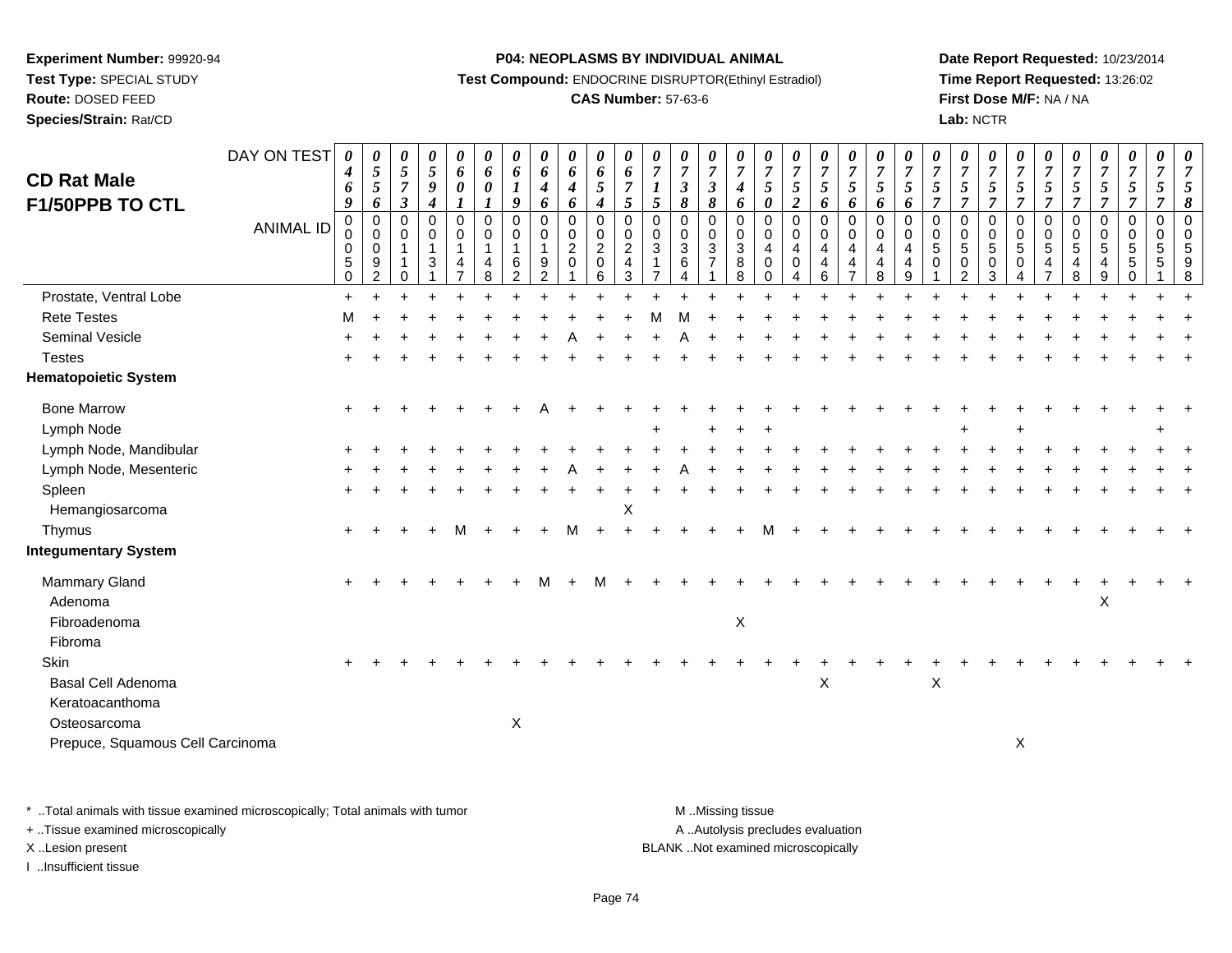**Test Type:** SPECIAL STUDY

**Route:** DOSED FEED

**Species/Strain:** Rat/CD

#### **P04: NEOPLASMS BY INDIVIDUAL ANIMAL**

**Test Compound:** ENDOCRINE DISRUPTOR(Ethinyl Estradiol)

## **CAS Number:** 57-63-6

**Date Report Requested:** 10/23/2014**Time Report Requested:** 13:26:02**First Dose M/F:** NA / NA**Lab:** NCTR

| <b>CD Rat Male</b><br>F1/50PPB TO CTL                     | DAY ON TEST<br><b>ANIMAL ID</b> | $\boldsymbol{\theta}$<br>$\boldsymbol{4}$<br>6<br>9<br>$\Omega$<br>$\mathbf 0$<br>0<br>$\,$ 5 $\,$<br>$\mathbf 0$ | $\boldsymbol{\theta}$<br>$\sqrt{5}$<br>$\sqrt{5}$<br>6<br>$\Omega$<br>0<br>$\mathbf 0$<br>9<br>$\overline{2}$ | 0<br>$\overline{5}$<br>$\overline{7}$<br>$\boldsymbol{\beta}$<br>$\Omega$<br>$\mathbf 0$<br>$\mathbf{1}$<br>1<br>$\Omega$ | 5<br>9<br>$\boldsymbol{4}$<br>$\Omega$<br>$\Omega$<br>1<br>3 | 0<br>6<br>$\boldsymbol{\theta}$<br>$\Omega$<br>0<br>1<br>4<br>$\overline{ }$ | 0<br>6<br>$\boldsymbol{\theta}$<br>$\mathbf{I}$<br>$\Omega$<br>0<br>$\mathbf{1}$<br>4<br>8 | 0<br>6<br>$\boldsymbol{l}$<br>9<br>$\Omega$<br>0<br>$\mathbf{1}$<br>6<br>$\overline{2}$ | $\boldsymbol{\theta}$<br>6<br>$\boldsymbol{4}$<br>6<br>$\Omega$<br>0<br>$\mathbf{1}$<br>$\frac{9}{2}$ | $\boldsymbol{\theta}$<br>6<br>$\boldsymbol{4}$<br>6<br>$\mathbf 0$<br>$\pmb{0}$<br>$\sqrt{2}$<br>$\mathbf 0$ | $\boldsymbol{\theta}$<br>6<br>$\sqrt{5}$<br>$\boldsymbol{4}$<br>$\mathbf 0$<br>$\mathbf 0$<br>$\overline{c}$<br>$\mathbf 0$<br>6 | 0<br>$\boldsymbol{6}$<br>$\overline{7}$<br>$\mathfrak{s}$<br>$\Omega$<br>$\mathbf 0$<br>$\boldsymbol{2}$<br>$\overline{4}$<br>$\mathbf{3}$ | $\boldsymbol{\theta}$<br>$\overline{7}$<br>$\boldsymbol{l}$<br>$5\overline{)}$<br>$\Omega$<br>$\mathbf 0$<br>3<br>$\mathbf{1}$<br>$\overline{7}$ | $\overline{7}$<br>$\mathfrak{z}$<br>8<br>$\Omega$<br>0<br>3<br>6<br>Δ | 0<br>$\overline{7}$<br>$\mathfrak{z}$<br>8<br>$\Omega$<br>$\mathbf 0$<br>3<br>$\overline{7}$ | $\frac{\boldsymbol{0}}{7}$<br>$\boldsymbol{4}$<br>6<br>$\mathbf 0$<br>$\pmb{0}$<br>$\ensuremath{\mathsf{3}}$<br>8<br>$\overline{8}$ | $\frac{\boldsymbol{\theta}}{\boldsymbol{7}}$<br>5<br>$\boldsymbol{\theta}$<br>$\Omega$<br>0<br>4<br>0<br>$\Omega$ | $\overline{7}$<br>$\mathfrak{s}$<br>$\boldsymbol{2}$<br>$\mathbf 0$<br>0<br>$\overline{4}$<br>0<br>$\overline{4}$ | $\overline{7}$<br>$\mathfrak{s}$<br>6<br>$\Omega$<br>$\mathbf 0$<br>4<br>$\overline{4}$<br>6 | U<br>$\overline{7}$<br>5<br>6<br>$\Omega$<br>$\overline{0}$<br>4<br>$\overline{a}$<br>$\overline{z}$ | $\boldsymbol{\theta}$<br>$\overline{7}$<br>5<br>6<br>$\Omega$<br>$\mathbf 0$<br>$\overline{4}$<br>$\overline{4}$<br>8 | U<br>$\overline{7}$<br>$\overline{5}$<br>6<br>$\Omega$<br>$\Omega$<br>4<br>4<br>9 | $\overline{7}$<br>$\overline{5}$<br>$\overline{7}$<br>$\Omega$<br>$\mathbf 0$<br>$\sqrt{5}$<br>$\mathbf 0$ | $\frac{\boldsymbol{0}}{7}$<br>$5\overline{)}$<br>$\overline{7}$<br>$\Omega$<br>0<br>$\sqrt{5}$<br>$\mathbf 0$<br>$\overline{2}$ | $\frac{\boldsymbol{0}}{7}$<br>$\overline{5}$<br>$\overline{7}$<br>$\Omega$<br>$\mathbf 0$<br>$\sqrt{5}$<br>$\pmb{0}$<br>3 | $\frac{\boldsymbol{\theta}}{\boldsymbol{7}}$<br>5<br>$\overline{7}$<br>$\Omega$<br>0<br>$\sqrt{5}$<br>$\mathbf 0$<br>4 | $\overline{7}$<br>$\sqrt{5}$<br>$\overline{7}$<br>$\Omega$<br>0<br>5<br>4 | $\overline{7}$<br>5<br>$\overline{\tau}$<br>$\mathbf 0$<br>0<br>5<br>4<br>8 | U<br>$\overline{7}$<br>$\mathfrak{s}$<br>$\overline{7}$<br>0<br>0<br>$\overline{5}$<br>4<br>$9\,$ | $\boldsymbol{\theta}$<br>$\overline{7}$<br>$\mathfrak{H}$<br>$\overline{7}$<br>$\Omega$<br>$\mathbf 0$<br>$\sqrt{5}$<br>$\sqrt{5}$<br>$\pmb{0}$ | 0<br>$\overline{7}$<br>$\sqrt{5}$<br>$\overline{7}$<br>$\mathbf 0$<br>$\mathbf 0$<br>$\sqrt{5}$<br>5 | 0<br>$\overline{7}$<br>5<br>8<br>$\Omega$<br>$\Omega$<br>5<br>9<br>8 |
|-----------------------------------------------------------|---------------------------------|-------------------------------------------------------------------------------------------------------------------|---------------------------------------------------------------------------------------------------------------|---------------------------------------------------------------------------------------------------------------------------|--------------------------------------------------------------|------------------------------------------------------------------------------|--------------------------------------------------------------------------------------------|-----------------------------------------------------------------------------------------|-------------------------------------------------------------------------------------------------------|--------------------------------------------------------------------------------------------------------------|----------------------------------------------------------------------------------------------------------------------------------|--------------------------------------------------------------------------------------------------------------------------------------------|--------------------------------------------------------------------------------------------------------------------------------------------------|-----------------------------------------------------------------------|----------------------------------------------------------------------------------------------|-------------------------------------------------------------------------------------------------------------------------------------|-------------------------------------------------------------------------------------------------------------------|-------------------------------------------------------------------------------------------------------------------|----------------------------------------------------------------------------------------------|------------------------------------------------------------------------------------------------------|-----------------------------------------------------------------------------------------------------------------------|-----------------------------------------------------------------------------------|------------------------------------------------------------------------------------------------------------|---------------------------------------------------------------------------------------------------------------------------------|---------------------------------------------------------------------------------------------------------------------------|------------------------------------------------------------------------------------------------------------------------|---------------------------------------------------------------------------|-----------------------------------------------------------------------------|---------------------------------------------------------------------------------------------------|-------------------------------------------------------------------------------------------------------------------------------------------------|------------------------------------------------------------------------------------------------------|----------------------------------------------------------------------|
| Squamous Cell Carcinoma                                   |                                 |                                                                                                                   |                                                                                                               |                                                                                                                           |                                                              |                                                                              |                                                                                            |                                                                                         |                                                                                                       |                                                                                                              |                                                                                                                                  |                                                                                                                                            |                                                                                                                                                  |                                                                       |                                                                                              |                                                                                                                                     |                                                                                                                   |                                                                                                                   |                                                                                              |                                                                                                      |                                                                                                                       |                                                                                   |                                                                                                            |                                                                                                                                 |                                                                                                                           |                                                                                                                        |                                                                           |                                                                             |                                                                                                   | X                                                                                                                                               |                                                                                                      |                                                                      |
| <b>Musculoskeletal System</b>                             |                                 |                                                                                                                   |                                                                                                               |                                                                                                                           |                                                              |                                                                              |                                                                                            |                                                                                         |                                                                                                       |                                                                                                              |                                                                                                                                  |                                                                                                                                            |                                                                                                                                                  |                                                                       |                                                                                              |                                                                                                                                     |                                                                                                                   |                                                                                                                   |                                                                                              |                                                                                                      |                                                                                                                       |                                                                                   |                                                                                                            |                                                                                                                                 |                                                                                                                           |                                                                                                                        |                                                                           |                                                                             |                                                                                                   |                                                                                                                                                 |                                                                                                      |                                                                      |
| Bone                                                      |                                 |                                                                                                                   |                                                                                                               |                                                                                                                           |                                                              |                                                                              |                                                                                            |                                                                                         |                                                                                                       |                                                                                                              |                                                                                                                                  |                                                                                                                                            | $\ddot{}$                                                                                                                                        |                                                                       |                                                                                              |                                                                                                                                     |                                                                                                                   |                                                                                                                   |                                                                                              |                                                                                                      |                                                                                                                       |                                                                                   |                                                                                                            |                                                                                                                                 |                                                                                                                           |                                                                                                                        |                                                                           |                                                                             |                                                                                                   |                                                                                                                                                 |                                                                                                      |                                                                      |
| Cranium, Nerve, Squamous Cell Carcinoma,<br>Deep Invasion |                                 |                                                                                                                   |                                                                                                               |                                                                                                                           |                                                              |                                                                              |                                                                                            |                                                                                         |                                                                                                       |                                                                                                              |                                                                                                                                  |                                                                                                                                            | $\mathsf X$                                                                                                                                      |                                                                       |                                                                                              |                                                                                                                                     |                                                                                                                   |                                                                                                                   |                                                                                              |                                                                                                      |                                                                                                                       |                                                                                   |                                                                                                            |                                                                                                                                 |                                                                                                                           |                                                                                                                        |                                                                           |                                                                             |                                                                                                   |                                                                                                                                                 |                                                                                                      |                                                                      |
| Bone, Femur                                               |                                 |                                                                                                                   |                                                                                                               |                                                                                                                           |                                                              |                                                                              |                                                                                            |                                                                                         |                                                                                                       |                                                                                                              |                                                                                                                                  |                                                                                                                                            |                                                                                                                                                  |                                                                       |                                                                                              |                                                                                                                                     |                                                                                                                   |                                                                                                                   |                                                                                              |                                                                                                      |                                                                                                                       |                                                                                   |                                                                                                            |                                                                                                                                 |                                                                                                                           |                                                                                                                        |                                                                           |                                                                             |                                                                                                   |                                                                                                                                                 |                                                                                                      |                                                                      |
| <b>Skeletal Muscle</b>                                    |                                 |                                                                                                                   |                                                                                                               |                                                                                                                           |                                                              |                                                                              |                                                                                            |                                                                                         |                                                                                                       |                                                                                                              |                                                                                                                                  |                                                                                                                                            |                                                                                                                                                  |                                                                       |                                                                                              | $\ddot{}$                                                                                                                           |                                                                                                                   |                                                                                                                   |                                                                                              |                                                                                                      |                                                                                                                       |                                                                                   |                                                                                                            |                                                                                                                                 |                                                                                                                           |                                                                                                                        |                                                                           |                                                                             |                                                                                                   |                                                                                                                                                 |                                                                                                      |                                                                      |
| <b>Nervous System</b>                                     |                                 |                                                                                                                   |                                                                                                               |                                                                                                                           |                                                              |                                                                              |                                                                                            |                                                                                         |                                                                                                       |                                                                                                              |                                                                                                                                  |                                                                                                                                            |                                                                                                                                                  |                                                                       |                                                                                              |                                                                                                                                     |                                                                                                                   |                                                                                                                   |                                                                                              |                                                                                                      |                                                                                                                       |                                                                                   |                                                                                                            |                                                                                                                                 |                                                                                                                           |                                                                                                                        |                                                                           |                                                                             |                                                                                                   |                                                                                                                                                 |                                                                                                      |                                                                      |
| Brain, Brain Stem<br>Astrocytoma Malignant                |                                 |                                                                                                                   |                                                                                                               |                                                                                                                           | X                                                            |                                                                              |                                                                                            |                                                                                         |                                                                                                       |                                                                                                              |                                                                                                                                  |                                                                                                                                            |                                                                                                                                                  |                                                                       |                                                                                              |                                                                                                                                     |                                                                                                                   |                                                                                                                   |                                                                                              |                                                                                                      |                                                                                                                       |                                                                                   |                                                                                                            |                                                                                                                                 |                                                                                                                           |                                                                                                                        |                                                                           |                                                                             |                                                                                                   |                                                                                                                                                 |                                                                                                      |                                                                      |
| Brain, Cerebellum<br>Astrocytoma Malignant                |                                 |                                                                                                                   |                                                                                                               |                                                                                                                           | X                                                            |                                                                              |                                                                                            |                                                                                         |                                                                                                       |                                                                                                              |                                                                                                                                  |                                                                                                                                            |                                                                                                                                                  |                                                                       |                                                                                              |                                                                                                                                     |                                                                                                                   |                                                                                                                   |                                                                                              |                                                                                                      |                                                                                                                       |                                                                                   |                                                                                                            |                                                                                                                                 |                                                                                                                           |                                                                                                                        |                                                                           |                                                                             |                                                                                                   |                                                                                                                                                 |                                                                                                      |                                                                      |
| Brain, Cerebrum<br>Astrocytoma Malignant                  |                                 |                                                                                                                   |                                                                                                               |                                                                                                                           | $\times$                                                     |                                                                              |                                                                                            |                                                                                         |                                                                                                       |                                                                                                              |                                                                                                                                  |                                                                                                                                            |                                                                                                                                                  |                                                                       |                                                                                              |                                                                                                                                     |                                                                                                                   |                                                                                                                   |                                                                                              |                                                                                                      |                                                                                                                       |                                                                                   |                                                                                                            |                                                                                                                                 |                                                                                                                           |                                                                                                                        |                                                                           |                                                                             |                                                                                                   |                                                                                                                                                 |                                                                                                      |                                                                      |
| Granular Cell Tumor Benign                                |                                 |                                                                                                                   |                                                                                                               | X                                                                                                                         |                                                              |                                                                              |                                                                                            |                                                                                         |                                                                                                       |                                                                                                              |                                                                                                                                  |                                                                                                                                            |                                                                                                                                                  |                                                                       |                                                                                              |                                                                                                                                     |                                                                                                                   |                                                                                                                   |                                                                                              |                                                                                                      |                                                                                                                       |                                                                                   |                                                                                                            |                                                                                                                                 |                                                                                                                           |                                                                                                                        |                                                                           |                                                                             |                                                                                                   |                                                                                                                                                 |                                                                                                      |                                                                      |
| <b>Respiratory System</b>                                 |                                 |                                                                                                                   |                                                                                                               |                                                                                                                           |                                                              |                                                                              |                                                                                            |                                                                                         |                                                                                                       |                                                                                                              |                                                                                                                                  |                                                                                                                                            |                                                                                                                                                  |                                                                       |                                                                                              |                                                                                                                                     |                                                                                                                   |                                                                                                                   |                                                                                              |                                                                                                      |                                                                                                                       |                                                                                   |                                                                                                            |                                                                                                                                 |                                                                                                                           |                                                                                                                        |                                                                           |                                                                             |                                                                                                   |                                                                                                                                                 |                                                                                                      |                                                                      |
| Lung                                                      |                                 |                                                                                                                   |                                                                                                               |                                                                                                                           |                                                              |                                                                              |                                                                                            |                                                                                         |                                                                                                       |                                                                                                              |                                                                                                                                  |                                                                                                                                            |                                                                                                                                                  |                                                                       |                                                                                              |                                                                                                                                     |                                                                                                                   |                                                                                                                   |                                                                                              |                                                                                                      |                                                                                                                       |                                                                                   |                                                                                                            |                                                                                                                                 |                                                                                                                           |                                                                                                                        |                                                                           |                                                                             |                                                                                                   |                                                                                                                                                 |                                                                                                      |                                                                      |
| Nose                                                      |                                 |                                                                                                                   |                                                                                                               |                                                                                                                           |                                                              |                                                                              |                                                                                            |                                                                                         |                                                                                                       |                                                                                                              |                                                                                                                                  |                                                                                                                                            |                                                                                                                                                  |                                                                       |                                                                                              |                                                                                                                                     |                                                                                                                   |                                                                                                                   |                                                                                              |                                                                                                      |                                                                                                                       |                                                                                   |                                                                                                            |                                                                                                                                 |                                                                                                                           |                                                                                                                        |                                                                           |                                                                             |                                                                                                   |                                                                                                                                                 |                                                                                                      |                                                                      |
| Trachea                                                   |                                 |                                                                                                                   |                                                                                                               |                                                                                                                           |                                                              |                                                                              |                                                                                            |                                                                                         |                                                                                                       |                                                                                                              |                                                                                                                                  |                                                                                                                                            |                                                                                                                                                  |                                                                       |                                                                                              |                                                                                                                                     |                                                                                                                   |                                                                                                                   |                                                                                              |                                                                                                      |                                                                                                                       |                                                                                   |                                                                                                            |                                                                                                                                 |                                                                                                                           |                                                                                                                        |                                                                           |                                                                             |                                                                                                   |                                                                                                                                                 |                                                                                                      |                                                                      |
| <b>Special Senses System</b>                              |                                 |                                                                                                                   |                                                                                                               |                                                                                                                           |                                                              |                                                                              |                                                                                            |                                                                                         |                                                                                                       |                                                                                                              |                                                                                                                                  |                                                                                                                                            |                                                                                                                                                  |                                                                       |                                                                                              |                                                                                                                                     |                                                                                                                   |                                                                                                                   |                                                                                              |                                                                                                      |                                                                                                                       |                                                                                   |                                                                                                            |                                                                                                                                 |                                                                                                                           |                                                                                                                        |                                                                           |                                                                             |                                                                                                   |                                                                                                                                                 |                                                                                                      |                                                                      |
| Eye                                                       |                                 |                                                                                                                   |                                                                                                               |                                                                                                                           |                                                              |                                                                              |                                                                                            |                                                                                         |                                                                                                       |                                                                                                              |                                                                                                                                  |                                                                                                                                            |                                                                                                                                                  |                                                                       |                                                                                              |                                                                                                                                     |                                                                                                                   |                                                                                                                   |                                                                                              |                                                                                                      |                                                                                                                       |                                                                                   |                                                                                                            |                                                                                                                                 |                                                                                                                           |                                                                                                                        |                                                                           |                                                                             |                                                                                                   |                                                                                                                                                 |                                                                                                      |                                                                      |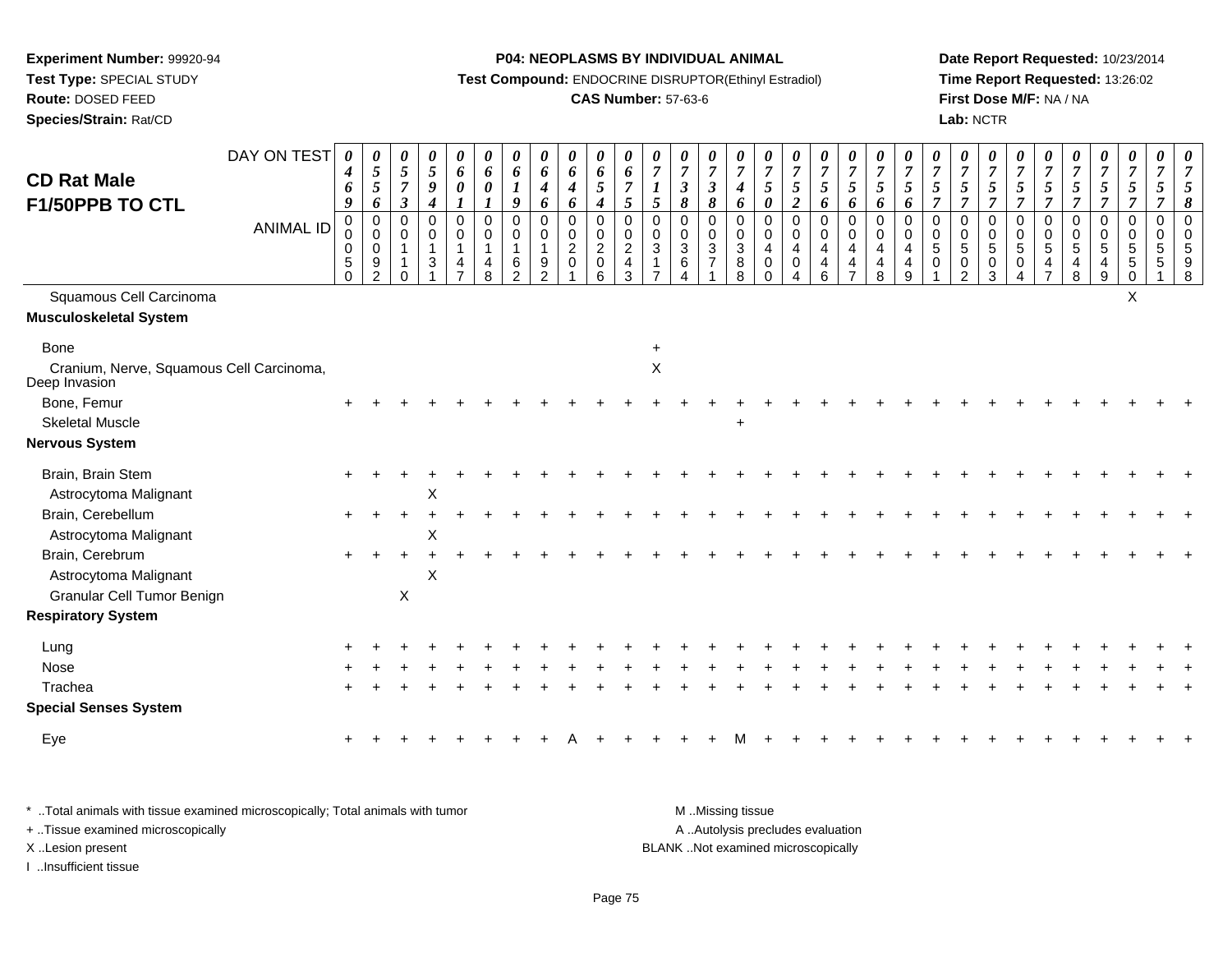**Test Type:** SPECIAL STUDY

## **Route:** DOSED FEED

**Species/Strain:** Rat/CD

#### **P04: NEOPLASMS BY INDIVIDUAL ANIMAL**

**Test Compound:** ENDOCRINE DISRUPTOR(Ethinyl Estradiol)

## **CAS Number:** 57-63-6

**Date Report Requested:** 10/23/2014**Time Report Requested:** 13:26:02**First Dose M/F:** NA / NA**Lab:** NCTR

| <b>CD Rat Male</b><br>F1/50PPB TO CTL                                                                                 | DAY ON TEST<br><b>ANIMAL ID</b> | 0<br>4<br>6<br>9<br>$\mathbf 0$<br>$\mathbf 0$<br>5 | 0<br>$5\overline{)}$<br>5<br>6<br>$\begin{smallmatrix}0\0\0\end{smallmatrix}$<br>$\pmb{0}$<br>9<br>ົ | 0<br>$\sqrt{5}$<br>$\overline{7}$<br>$\boldsymbol{\beta}$<br>$\mathbf 0$ | 0<br>5<br>$\boldsymbol{0}$<br>0<br>3 | $\boldsymbol{\theta}$<br>6<br>0<br>0<br>$\mathbf 0$<br>$\overline{4}$ | 0<br>6<br>$\boldsymbol{\theta}$<br>$\pmb{0}$<br>4<br>8 | 6<br>9<br>$\pmb{0}$<br>6<br>ົ | 6<br>$\boldsymbol{4}$<br>6<br>0<br>$\boldsymbol{0}$<br>1<br>9<br>◠ | $\boldsymbol{\theta}$<br>6<br>4<br>6<br>0<br>$\pmb{0}$<br>$\boldsymbol{2}$<br>0 | $\boldsymbol{\theta}$<br>6<br>$\sqrt{5}$<br>4<br>$\mathbf 0$<br>$\boldsymbol{2}$<br>$\pmb{0}$<br>6 | $\boldsymbol{\theta}$<br>6<br>0<br>$\overline{c}$<br>4<br>વ | 0<br>3 | 0<br>3<br>8<br>0<br>$\mathbf{3}$<br>6 | 0<br>$\overline{7}$<br>$\boldsymbol{\beta}$<br>8<br>$\pmb{0}$<br>$\sqrt{3}$<br>$\overline{ }$ | $\overline{ }$<br>0<br>$\pmb{0}$<br>3<br>8<br>8 | $\overline{ }$<br>5<br>0<br>0<br>$\mathbf 0$<br>0 | $\boldsymbol{\theta}$<br>$\overline{ }$<br>5<br>$\overline{2}$<br>$\pmb{0}$<br>4<br>$\mathbf 0$ | 0<br>$\overline{7}$<br>$\mathfrak{s}$<br>6<br>0<br>0<br>4<br>4<br>6 | 0<br>$\overline{7}$<br>5<br>6<br>$\boldsymbol{0}$<br>$\pmb{0}$<br>$\overline{4}$<br>$\overline{4}$<br>$\overline{ }$ | 0<br>$\overline{7}$<br>5<br>6<br>0<br>$\pmb{0}$<br>4<br>4<br>8 | 6<br>$\mathbf 0$<br>$\Omega$ | $\boldsymbol{\theta}$<br>5 | 0<br>$\overline{7}$<br>5<br>$\mathbf 0$<br>$\sqrt{5}$<br>$\mathbf 0$ | 0<br>$\overline{ }$<br>$\overline{ }$<br>0<br>$\mathsf 0$<br>$\sqrt{5}$<br>0<br>3 | 0<br>$\overline{ }$<br>5<br>$\overline{ }$<br>$\mathbf 0$<br>$\sqrt{5}$<br>$\mathbf 0$ | 0<br>5<br>$\mathbf{r}$<br>0<br>5<br>4 | $\boldsymbol{\theta}$<br>$\overline{ }$<br>5<br>$\overline{ }$<br>0<br>0<br>$\sqrt{5}$<br>4<br>8 | 0<br>$\overline{7}$<br>5<br>$\overline{ }$<br>0<br>$\pmb{0}$<br>$\overline{5}$<br>4<br>9 | 0<br>0<br>5<br>5 | 7<br>$\mathbf 0$<br>5 | $\boldsymbol{\theta}$<br>$\overline{7}$<br>5<br>8<br>0<br>$\pmb{0}$<br>5<br>9<br>8 |
|-----------------------------------------------------------------------------------------------------------------------|---------------------------------|-----------------------------------------------------|------------------------------------------------------------------------------------------------------|--------------------------------------------------------------------------|--------------------------------------|-----------------------------------------------------------------------|--------------------------------------------------------|-------------------------------|--------------------------------------------------------------------|---------------------------------------------------------------------------------|----------------------------------------------------------------------------------------------------|-------------------------------------------------------------|--------|---------------------------------------|-----------------------------------------------------------------------------------------------|-------------------------------------------------|---------------------------------------------------|-------------------------------------------------------------------------------------------------|---------------------------------------------------------------------|----------------------------------------------------------------------------------------------------------------------|----------------------------------------------------------------|------------------------------|----------------------------|----------------------------------------------------------------------|-----------------------------------------------------------------------------------|----------------------------------------------------------------------------------------|---------------------------------------|--------------------------------------------------------------------------------------------------|------------------------------------------------------------------------------------------|------------------|-----------------------|------------------------------------------------------------------------------------|
| Harderian Gland<br>Squamous Cell Carcinoma, Deep Invasion<br><b>Lacrimal Gland</b><br><b>Urinary System</b>           |                                 |                                                     |                                                                                                      |                                                                          |                                      |                                                                       |                                                        |                               |                                                                    |                                                                                 | X                                                                                                  |                                                             |        | $\ddot{}$                             |                                                                                               |                                                 |                                                   |                                                                                                 |                                                                     |                                                                                                                      |                                                                |                              |                            |                                                                      |                                                                                   |                                                                                        |                                       |                                                                                                  |                                                                                          |                  |                       |                                                                                    |
| Kidney<br>Bilateral, Renal Tubule, Adenoma<br>Sarcoma<br>Urethra<br><b>Urinary Bladder</b><br><b>SYSTEMIC LESIONS</b> |                                 | $+$                                                 | X                                                                                                    |                                                                          |                                      |                                                                       |                                                        |                               |                                                                    |                                                                                 |                                                                                                    | $\sf X$                                                     |        |                                       | X                                                                                             |                                                 |                                                   |                                                                                                 | $\ddot{}$                                                           |                                                                                                                      |                                                                |                              |                            |                                                                      |                                                                                   |                                                                                        |                                       |                                                                                                  |                                                                                          |                  |                       |                                                                                    |
| Multiple Organ                                                                                                        |                                 |                                                     |                                                                                                      |                                                                          |                                      |                                                                       |                                                        |                               |                                                                    |                                                                                 |                                                                                                    |                                                             |        |                                       |                                                                                               |                                                 |                                                   |                                                                                                 |                                                                     |                                                                                                                      |                                                                |                              |                            |                                                                      |                                                                                   |                                                                                        |                                       |                                                                                                  |                                                                                          |                  |                       |                                                                                    |

\* ..Total animals with tissue examined microscopically; Total animals with tumor **M** . Missing tissue M ..Missing tissue

+ ..Tissue examined microscopically

I ..Insufficient tissue

A ..Autolysis precludes evaluation X ..Lesion present BLANK ..Not examined microscopically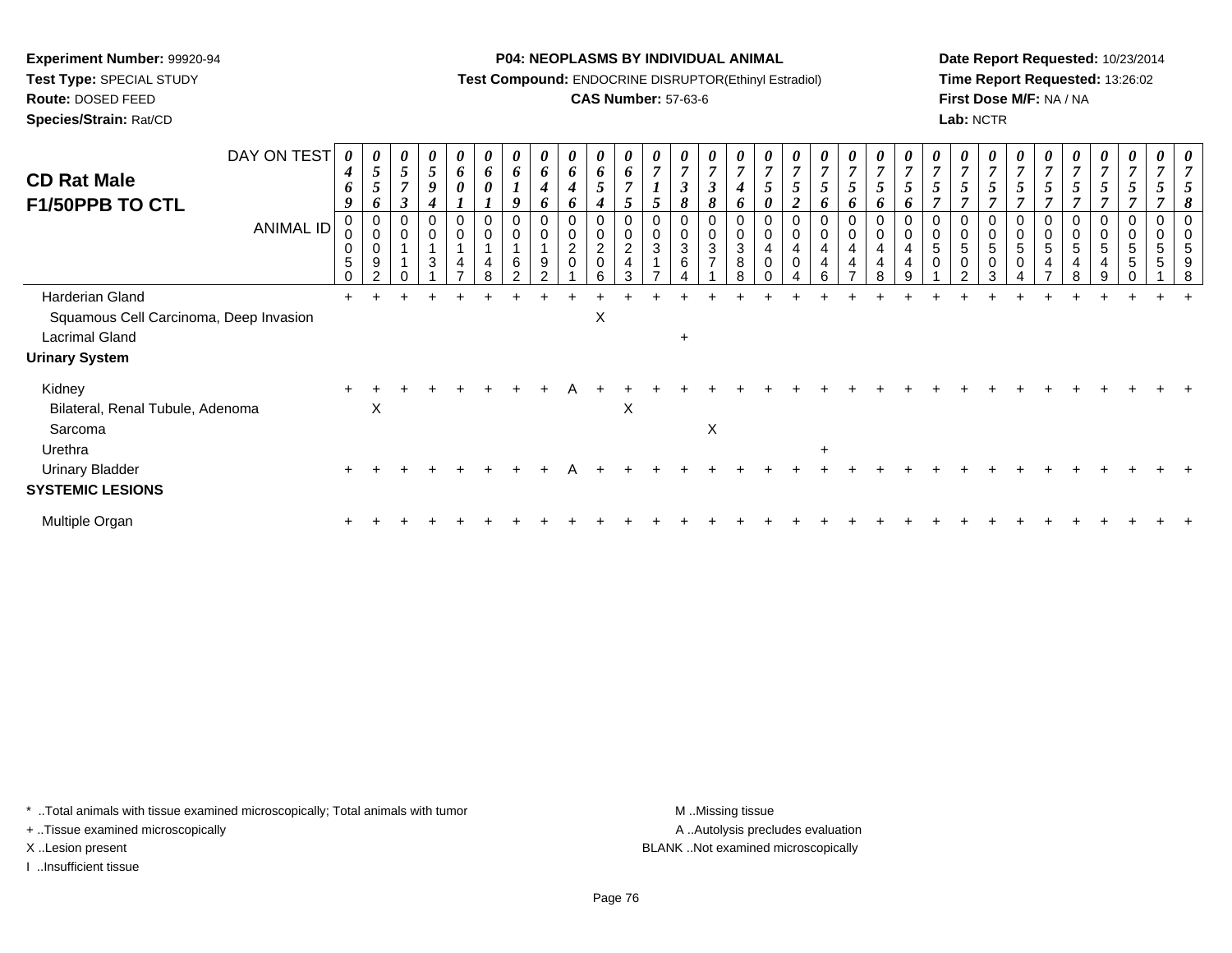**Route:** DOSED FEED

**Species/Strain:** Rat/CD

#### **P04: NEOPLASMS BY INDIVIDUAL ANIMAL**

**Test Compound:** ENDOCRINE DISRUPTOR(Ethinyl Estradiol)

### **CAS Number:** 57-63-6

**Date Report Requested:** 10/23/2014**Time Report Requested:** 13:26:02**First Dose M/F:** NA / NA**Lab:** NCTR

| <b>CD Rat Male</b><br>F1/50PPB TO CTL | DAY ON TEST<br><b>ANIMAL ID</b> | 0<br>$\overline{7}$<br>5<br>8<br>$\mathbf 0$<br>0<br>5<br>$\boldsymbol{9}$<br>9 | $\boldsymbol{\theta}$<br>$\overline{7}$<br>5<br>8<br>$\mathbf 0$<br>0<br>6<br>$\mathbf 0$<br>$\Omega$ | 0<br>$\overline{7}$<br>5<br>8<br>0<br>0<br>6<br>0 | 0<br>$\boldsymbol{7}$<br>$\overline{5}$<br>8<br>$\pmb{0}$<br>$\mathbf 0$<br>$\,6\,$<br>$\pmb{0}$<br>2 | 0<br>$\overline{7}$<br>6<br>$\bm{l}$<br>$\mathbf 0$<br>0<br>6<br>5<br>$\overline{2}$ | $\pmb{\theta}$<br>$\boldsymbol{7}$<br>6<br>1<br>$\mathbf 0$<br>0<br>6<br>$\sqrt{5}$<br>3 | 0<br>$\overline{7}$<br>6<br>1<br>$\mathbf 0$<br>0<br>6<br>5<br>4 | 0<br>$\overline{7}$<br>6<br>$\bm{l}$<br>$\overline{0}$<br>0<br>$\,6$<br>5<br>5 | $\pmb{\theta}$<br>$\overline{7}$<br>6<br>$\boldsymbol{l}$<br>$\mathbf 0$<br>0<br>$\,6\,$<br>$\sqrt{5}$<br>6 | 0<br>$\overline{7}$<br>6<br>$\boldsymbol{2}$<br>$\overline{0}$<br>0<br>$\overline{7}$<br>$\pmb{0}$<br>$\Omega$ | 0<br>$\overline{7}$<br>6<br>$\overline{c}$<br>$\mathbf 0$<br>0<br>$\overline{7}$<br>$\mathbf 0$ | 0<br>$\overline{7}$<br>6<br>$\boldsymbol{2}$<br>$\mathbf 0$<br>0<br>$\boldsymbol{7}$<br>$\mathbf 0$<br>$\overline{2}$ | 0<br>$\overline{7}$<br>6<br>$\overline{c}$<br>$\mathbf 0$<br>0<br>$\overline{7}$<br>$\mathbf 0$<br>3 | 0<br>$\overline{7}$<br>6<br>$\overline{c}$<br>0<br>0<br>$\overline{7}$<br>0 | 0<br>$\boldsymbol{7}$<br>6<br>$\boldsymbol{\beta}$<br>$\mathbf 0$<br>0<br>$\overline{7}$<br>5 | 0<br>$\overline{7}$<br>6<br>$\boldsymbol{2}$<br>$\overline{0}$<br>0<br>$\boldsymbol{7}$<br>$\sqrt{5}$<br>$\overline{2}$ | 0<br>$\overline{7}$<br>6<br>$\boldsymbol{2}$<br>$\mathbf 0$<br>0<br>$\overline{7}$<br>$\sqrt{5}$<br>3 | $\pmb{\theta}$<br>$\overline{7}$<br>6<br>$\boldsymbol{2}$<br>$\mathbf 0$<br>0<br>$\overline{7}$<br>$\sqrt{5}$<br>4 | 0<br>$\overline{7}$<br>5<br>6<br>$\Omega$<br>0<br>8<br>0<br>$\overline{2}$ | <i><b>*TOTALS</b></i> |
|---------------------------------------|---------------------------------|---------------------------------------------------------------------------------|-------------------------------------------------------------------------------------------------------|---------------------------------------------------|-------------------------------------------------------------------------------------------------------|--------------------------------------------------------------------------------------|------------------------------------------------------------------------------------------|------------------------------------------------------------------|--------------------------------------------------------------------------------|-------------------------------------------------------------------------------------------------------------|----------------------------------------------------------------------------------------------------------------|-------------------------------------------------------------------------------------------------|-----------------------------------------------------------------------------------------------------------------------|------------------------------------------------------------------------------------------------------|-----------------------------------------------------------------------------|-----------------------------------------------------------------------------------------------|-------------------------------------------------------------------------------------------------------------------------|-------------------------------------------------------------------------------------------------------|--------------------------------------------------------------------------------------------------------------------|----------------------------------------------------------------------------|-----------------------|
| <b>Alimentary System</b>              |                                 |                                                                                 |                                                                                                       |                                                   |                                                                                                       |                                                                                      |                                                                                          |                                                                  |                                                                                |                                                                                                             |                                                                                                                |                                                                                                 |                                                                                                                       |                                                                                                      |                                                                             |                                                                                               |                                                                                                                         |                                                                                                       |                                                                                                                    |                                                                            |                       |
| Esophagus                             |                                 |                                                                                 |                                                                                                       |                                                   |                                                                                                       |                                                                                      |                                                                                          |                                                                  |                                                                                |                                                                                                             |                                                                                                                |                                                                                                 |                                                                                                                       |                                                                                                      |                                                                             |                                                                                               |                                                                                                                         |                                                                                                       |                                                                                                                    |                                                                            | 50                    |
| Intestine Large, Cecum                |                                 |                                                                                 |                                                                                                       |                                                   |                                                                                                       |                                                                                      |                                                                                          |                                                                  |                                                                                |                                                                                                             |                                                                                                                |                                                                                                 |                                                                                                                       |                                                                                                      |                                                                             |                                                                                               |                                                                                                                         |                                                                                                       |                                                                                                                    |                                                                            | 46                    |
| Intestine Large, Colon                |                                 |                                                                                 |                                                                                                       |                                                   |                                                                                                       |                                                                                      |                                                                                          |                                                                  |                                                                                |                                                                                                             |                                                                                                                |                                                                                                 |                                                                                                                       |                                                                                                      |                                                                             |                                                                                               |                                                                                                                         |                                                                                                       |                                                                                                                    |                                                                            | 48                    |
| Intestine Large, Rectum               |                                 |                                                                                 |                                                                                                       |                                                   |                                                                                                       |                                                                                      |                                                                                          |                                                                  |                                                                                |                                                                                                             |                                                                                                                |                                                                                                 |                                                                                                                       |                                                                                                      |                                                                             |                                                                                               |                                                                                                                         |                                                                                                       |                                                                                                                    |                                                                            | 48                    |
| Intestine Small, Duodenum             |                                 | ÷                                                                               |                                                                                                       |                                                   |                                                                                                       |                                                                                      |                                                                                          |                                                                  |                                                                                |                                                                                                             |                                                                                                                |                                                                                                 |                                                                                                                       |                                                                                                      |                                                                             |                                                                                               |                                                                                                                         |                                                                                                       |                                                                                                                    |                                                                            | 47                    |
| Intestine Small, Ileum                |                                 |                                                                                 |                                                                                                       |                                                   |                                                                                                       |                                                                                      |                                                                                          |                                                                  |                                                                                |                                                                                                             |                                                                                                                |                                                                                                 |                                                                                                                       |                                                                                                      |                                                                             |                                                                                               |                                                                                                                         |                                                                                                       |                                                                                                                    |                                                                            | 45                    |
| Intestine Small, Jejunum              |                                 |                                                                                 |                                                                                                       |                                                   |                                                                                                       |                                                                                      |                                                                                          |                                                                  |                                                                                |                                                                                                             |                                                                                                                |                                                                                                 |                                                                                                                       |                                                                                                      |                                                                             |                                                                                               |                                                                                                                         |                                                                                                       |                                                                                                                    |                                                                            | 48                    |
| Adenocarcinoma                        |                                 |                                                                                 |                                                                                                       |                                                   |                                                                                                       |                                                                                      |                                                                                          |                                                                  |                                                                                |                                                                                                             |                                                                                                                |                                                                                                 |                                                                                                                       |                                                                                                      |                                                                             |                                                                                               |                                                                                                                         |                                                                                                       |                                                                                                                    |                                                                            | $\mathbf{1}$          |
| Liver                                 |                                 |                                                                                 |                                                                                                       |                                                   |                                                                                                       |                                                                                      |                                                                                          |                                                                  |                                                                                |                                                                                                             |                                                                                                                |                                                                                                 |                                                                                                                       |                                                                                                      |                                                                             |                                                                                               |                                                                                                                         |                                                                                                       |                                                                                                                    |                                                                            | 49                    |
| Cholangiocarcinoma                    |                                 |                                                                                 | X                                                                                                     |                                                   |                                                                                                       |                                                                                      |                                                                                          |                                                                  |                                                                                |                                                                                                             |                                                                                                                |                                                                                                 |                                                                                                                       |                                                                                                      |                                                                             |                                                                                               |                                                                                                                         |                                                                                                       |                                                                                                                    |                                                                            | 1                     |
| Hepatocellular Adenoma                |                                 |                                                                                 |                                                                                                       |                                                   |                                                                                                       |                                                                                      |                                                                                          |                                                                  |                                                                                |                                                                                                             |                                                                                                                |                                                                                                 |                                                                                                                       |                                                                                                      |                                                                             |                                                                                               |                                                                                                                         |                                                                                                       |                                                                                                                    |                                                                            | 1                     |
| Hepatocellular Carcinoma              |                                 |                                                                                 |                                                                                                       |                                                   |                                                                                                       | $\pmb{\times}$                                                                       |                                                                                          |                                                                  |                                                                                |                                                                                                             |                                                                                                                |                                                                                                 |                                                                                                                       |                                                                                                      |                                                                             |                                                                                               |                                                                                                                         |                                                                                                       |                                                                                                                    |                                                                            | 1                     |
| Oral Mucosa                           |                                 |                                                                                 |                                                                                                       |                                                   |                                                                                                       |                                                                                      |                                                                                          |                                                                  |                                                                                | $\ddot{}$                                                                                                   |                                                                                                                |                                                                                                 |                                                                                                                       |                                                                                                      |                                                                             |                                                                                               |                                                                                                                         |                                                                                                       |                                                                                                                    | $\ddot{}$                                                                  | $\,6$                 |
| Squamous Cell Carcinoma               |                                 |                                                                                 |                                                                                                       |                                                   |                                                                                                       |                                                                                      |                                                                                          |                                                                  |                                                                                |                                                                                                             |                                                                                                                |                                                                                                 |                                                                                                                       |                                                                                                      |                                                                             |                                                                                               |                                                                                                                         |                                                                                                       |                                                                                                                    | X                                                                          | $\overline{4}$        |
| Pancreas                              |                                 |                                                                                 |                                                                                                       |                                                   |                                                                                                       |                                                                                      |                                                                                          |                                                                  |                                                                                |                                                                                                             |                                                                                                                |                                                                                                 |                                                                                                                       |                                                                                                      |                                                                             |                                                                                               |                                                                                                                         |                                                                                                       |                                                                                                                    |                                                                            | 50                    |
| Salivary Glands                       |                                 |                                                                                 |                                                                                                       |                                                   |                                                                                                       |                                                                                      |                                                                                          |                                                                  |                                                                                |                                                                                                             |                                                                                                                |                                                                                                 |                                                                                                                       |                                                                                                      |                                                                             |                                                                                               |                                                                                                                         |                                                                                                       |                                                                                                                    |                                                                            | 49                    |
| Stomach, Forestomach                  |                                 |                                                                                 |                                                                                                       |                                                   |                                                                                                       |                                                                                      |                                                                                          |                                                                  |                                                                                |                                                                                                             |                                                                                                                |                                                                                                 |                                                                                                                       |                                                                                                      |                                                                             |                                                                                               |                                                                                                                         |                                                                                                       |                                                                                                                    |                                                                            | 49                    |
| Stomach, Glandular                    |                                 |                                                                                 |                                                                                                       |                                                   |                                                                                                       |                                                                                      |                                                                                          |                                                                  |                                                                                |                                                                                                             |                                                                                                                |                                                                                                 |                                                                                                                       |                                                                                                      |                                                                             |                                                                                               |                                                                                                                         |                                                                                                       |                                                                                                                    |                                                                            | 49                    |
| Tongue                                |                                 |                                                                                 |                                                                                                       |                                                   |                                                                                                       |                                                                                      |                                                                                          |                                                                  |                                                                                |                                                                                                             |                                                                                                                |                                                                                                 |                                                                                                                       |                                                                                                      |                                                                             |                                                                                               |                                                                                                                         |                                                                                                       |                                                                                                                    |                                                                            | 1                     |
| <b>Cardiovascular System</b>          |                                 |                                                                                 |                                                                                                       |                                                   |                                                                                                       |                                                                                      |                                                                                          |                                                                  |                                                                                |                                                                                                             |                                                                                                                |                                                                                                 |                                                                                                                       |                                                                                                      |                                                                             |                                                                                               |                                                                                                                         |                                                                                                       |                                                                                                                    |                                                                            |                       |
| <b>Blood Vessel</b>                   |                                 |                                                                                 |                                                                                                       |                                                   |                                                                                                       |                                                                                      |                                                                                          |                                                                  |                                                                                |                                                                                                             |                                                                                                                |                                                                                                 |                                                                                                                       |                                                                                                      |                                                                             |                                                                                               |                                                                                                                         |                                                                                                       |                                                                                                                    |                                                                            | 50                    |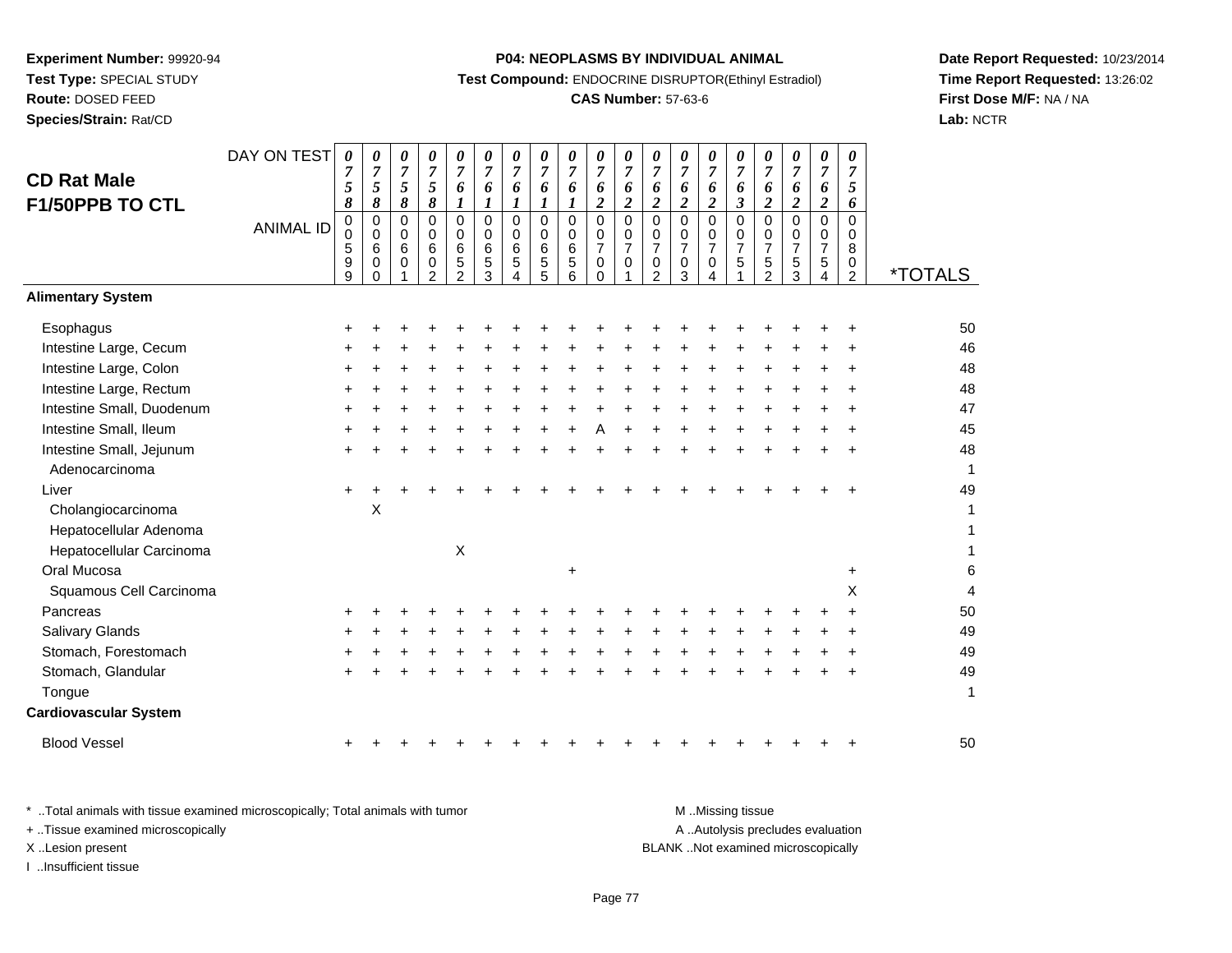**Test Type:** SPECIAL STUDY

**Route:** DOSED FEED

**Species/Strain:** Rat/CD

#### **P04: NEOPLASMS BY INDIVIDUAL ANIMAL**

**Test Compound:** ENDOCRINE DISRUPTOR(Ethinyl Estradiol)

## **CAS Number:** 57-63-6

**Date Report Requested:** 10/23/2014**Time Report Requested:** 13:26:03**First Dose M/F:** NA / NA**Lab:** NCTR

| <b>CD Rat Male</b><br>F1/50PPB TO CTL<br>Heart | DAY ON TEST<br><b>ANIMAL ID</b> | $\pmb{\theta}$<br>7<br>5<br>8<br>$\pmb{0}$<br>$\mathbf 0$<br>5<br>9<br>9<br>$\ddot{}$ | 0<br>$\overline{7}$<br>5<br>8<br>0<br>$\mathbf 0$<br>6<br>0<br>$\Omega$ | 0<br>$\overline{7}$<br>5<br>8<br>0<br>0<br>6<br>$\mathbf 0$ | 0<br>7<br>5<br>8<br>$\Omega$<br>$\Omega$<br>6<br>0<br>$\overline{2}$ | 0<br>7<br>6<br>1<br>$\Omega$<br>0<br>6<br>5<br>$\overline{2}$ | 0<br>7<br>6<br>1<br>$\mathbf 0$<br>0<br>6<br>$\sqrt{5}$<br>3<br>4 | 0<br>$\overline{7}$<br>6<br>1<br>$\Omega$<br>$\mathbf 0$<br>6<br>5<br>4 | 0<br>$\overline{7}$<br>6<br>$\boldsymbol{l}$<br>$\Omega$<br>$\mathbf 0$<br>6<br>$\sqrt{5}$<br>5<br>$\ddot{}$ | 0<br>$\overline{7}$<br>6<br>$\overline{0}$<br>0<br>6<br>$\sqrt{5}$<br>6 | 0<br>7<br>6<br>2<br>0<br>0<br>7<br>0<br>0 | 0<br>$\overline{7}$<br>6<br>$\boldsymbol{2}$<br>$\pmb{0}$<br>0<br>$\overline{7}$<br>0 | 0<br>7<br>6<br>2<br>$\Omega$<br>0<br>$\overline{7}$<br>0<br>2 | 0<br>7<br>6<br>$\boldsymbol{2}$<br>$\Omega$<br>$\Omega$<br>7<br>0<br>3<br>$\ddot{}$ | 0<br>$\overline{7}$<br>6<br>$\boldsymbol{2}$<br>$\mathbf{0}$<br>$\Omega$<br>$\overline{7}$<br>0<br>4 | 0<br>7<br>6<br>3<br>$\mathbf{0}$<br>0<br>$\overline{7}$<br>5 | 0<br>7<br>6<br>$\overline{\mathbf{c}}$<br>$\mathbf 0$<br>0<br>$\overline{7}$<br>5<br>$\overline{2}$<br>÷ | 0<br>7<br>6<br>$\boldsymbol{2}$<br>$\Omega$<br>0<br>$\overline{7}$<br>5<br>3 | $\boldsymbol{\theta}$<br>$\overline{7}$<br>6<br>$\boldsymbol{2}$<br>$\mathbf 0$<br>$\mathbf 0$<br>7<br>5<br>4<br>+ | 0<br>$\overline{7}$<br>5<br>6<br>$\Omega$<br>0<br>8<br>0<br>$\overline{2}$<br>$\ddot{}$ | <i><b>*TOTALS</b></i><br>50 |
|------------------------------------------------|---------------------------------|---------------------------------------------------------------------------------------|-------------------------------------------------------------------------|-------------------------------------------------------------|----------------------------------------------------------------------|---------------------------------------------------------------|-------------------------------------------------------------------|-------------------------------------------------------------------------|--------------------------------------------------------------------------------------------------------------|-------------------------------------------------------------------------|-------------------------------------------|---------------------------------------------------------------------------------------|---------------------------------------------------------------|-------------------------------------------------------------------------------------|------------------------------------------------------------------------------------------------------|--------------------------------------------------------------|----------------------------------------------------------------------------------------------------------|------------------------------------------------------------------------------|--------------------------------------------------------------------------------------------------------------------|-----------------------------------------------------------------------------------------|-----------------------------|
| <b>Endocrine System</b>                        |                                 |                                                                                       |                                                                         |                                                             |                                                                      |                                                               |                                                                   |                                                                         |                                                                                                              |                                                                         |                                           |                                                                                       |                                                               |                                                                                     |                                                                                                      |                                                              |                                                                                                          |                                                                              |                                                                                                                    |                                                                                         |                             |
| <b>Adrenal Cortex</b><br>Adenoma               |                                 |                                                                                       |                                                                         |                                                             |                                                                      |                                                               |                                                                   |                                                                         |                                                                                                              |                                                                         |                                           |                                                                                       |                                                               |                                                                                     |                                                                                                      |                                                              |                                                                                                          |                                                                              |                                                                                                                    |                                                                                         | 50<br>1                     |
| Adrenal Medulla                                |                                 | $\ddot{}$                                                                             |                                                                         |                                                             |                                                                      |                                                               |                                                                   |                                                                         |                                                                                                              |                                                                         |                                           |                                                                                       |                                                               |                                                                                     |                                                                                                      |                                                              |                                                                                                          |                                                                              |                                                                                                                    |                                                                                         | 50                          |
| Pheochromocytoma Benign                        |                                 |                                                                                       |                                                                         |                                                             |                                                                      |                                                               |                                                                   |                                                                         |                                                                                                              |                                                                         |                                           |                                                                                       |                                                               |                                                                                     |                                                                                                      | х                                                            |                                                                                                          |                                                                              |                                                                                                                    |                                                                                         | 1                           |
| Islets, Pancreatic                             |                                 |                                                                                       |                                                                         |                                                             |                                                                      |                                                               |                                                                   |                                                                         |                                                                                                              |                                                                         |                                           |                                                                                       |                                                               |                                                                                     |                                                                                                      |                                                              |                                                                                                          |                                                                              |                                                                                                                    |                                                                                         | 50                          |
| Parathyroid Gland                              |                                 |                                                                                       |                                                                         |                                                             |                                                                      |                                                               |                                                                   |                                                                         |                                                                                                              |                                                                         |                                           |                                                                                       |                                                               |                                                                                     |                                                                                                      |                                                              |                                                                                                          |                                                                              |                                                                                                                    |                                                                                         | 50                          |
| <b>Pituitary Gland</b>                         |                                 |                                                                                       |                                                                         |                                                             |                                                                      |                                                               |                                                                   |                                                                         | +                                                                                                            |                                                                         |                                           |                                                                                       |                                                               | ٠                                                                                   | $\ddot{}$                                                                                            |                                                              |                                                                                                          |                                                                              |                                                                                                                    | +                                                                                       | 49                          |
| Pars Distalis, Adenoma                         |                                 | Х                                                                                     |                                                                         | Χ                                                           | X                                                                    | $\times$                                                      |                                                                   |                                                                         |                                                                                                              | X                                                                       | X                                         |                                                                                       | X                                                             |                                                                                     |                                                                                                      | X                                                            |                                                                                                          |                                                                              | X                                                                                                                  | X                                                                                       | 24                          |
| <b>Thyroid Gland</b>                           |                                 | $\ddot{}$                                                                             |                                                                         |                                                             |                                                                      |                                                               |                                                                   |                                                                         |                                                                                                              |                                                                         |                                           |                                                                                       |                                                               |                                                                                     |                                                                                                      |                                                              |                                                                                                          |                                                                              |                                                                                                                    | $\ddot{}$                                                                               | 49                          |
| C Cell, Adenoma                                |                                 |                                                                                       |                                                                         |                                                             |                                                                      |                                                               |                                                                   |                                                                         |                                                                                                              |                                                                         |                                           |                                                                                       |                                                               |                                                                                     |                                                                                                      |                                                              |                                                                                                          |                                                                              |                                                                                                                    |                                                                                         | 1                           |
| C Cell, Carcinoma                              |                                 |                                                                                       |                                                                         |                                                             |                                                                      |                                                               |                                                                   |                                                                         |                                                                                                              |                                                                         |                                           |                                                                                       |                                                               |                                                                                     |                                                                                                      |                                                              |                                                                                                          |                                                                              |                                                                                                                    |                                                                                         | 1                           |
| <b>General Body System</b>                     |                                 |                                                                                       |                                                                         |                                                             |                                                                      |                                                               |                                                                   |                                                                         |                                                                                                              |                                                                         |                                           |                                                                                       |                                                               |                                                                                     |                                                                                                      |                                                              |                                                                                                          |                                                                              |                                                                                                                    |                                                                                         |                             |
| <b>NONE</b>                                    |                                 |                                                                                       |                                                                         |                                                             |                                                                      |                                                               |                                                                   |                                                                         |                                                                                                              |                                                                         |                                           |                                                                                       |                                                               |                                                                                     |                                                                                                      |                                                              |                                                                                                          |                                                                              |                                                                                                                    |                                                                                         |                             |
| <b>Genital System</b>                          |                                 |                                                                                       |                                                                         |                                                             |                                                                      |                                                               |                                                                   |                                                                         |                                                                                                              |                                                                         |                                           |                                                                                       |                                                               |                                                                                     |                                                                                                      |                                                              |                                                                                                          |                                                                              |                                                                                                                    |                                                                                         |                             |
| <b>Coagulating Gland</b>                       |                                 |                                                                                       |                                                                         |                                                             |                                                                      |                                                               |                                                                   |                                                                         |                                                                                                              |                                                                         |                                           |                                                                                       |                                                               |                                                                                     |                                                                                                      |                                                              |                                                                                                          |                                                                              |                                                                                                                    |                                                                                         | 48                          |
| Epididymis                                     |                                 |                                                                                       |                                                                         |                                                             |                                                                      |                                                               |                                                                   |                                                                         |                                                                                                              |                                                                         |                                           |                                                                                       |                                                               |                                                                                     |                                                                                                      |                                                              |                                                                                                          |                                                                              |                                                                                                                    |                                                                                         | 50                          |
| <b>Preputial Gland</b>                         |                                 | ٠                                                                                     |                                                                         |                                                             |                                                                      |                                                               |                                                                   |                                                                         |                                                                                                              |                                                                         |                                           |                                                                                       |                                                               |                                                                                     |                                                                                                      |                                                              |                                                                                                          |                                                                              |                                                                                                                    |                                                                                         | 50                          |
| Squamous Cell Carcinoma                        |                                 |                                                                                       |                                                                         |                                                             |                                                                      |                                                               |                                                                   |                                                                         |                                                                                                              |                                                                         |                                           |                                                                                       |                                                               |                                                                                     |                                                                                                      | $\boldsymbol{\mathsf{X}}$                                    |                                                                                                          |                                                                              |                                                                                                                    |                                                                                         |                             |
| Prostate, Dorsal/Lateral Lobe                  |                                 |                                                                                       |                                                                         | ÷                                                           |                                                                      |                                                               |                                                                   | +                                                                       |                                                                                                              |                                                                         |                                           |                                                                                       |                                                               |                                                                                     | +                                                                                                    |                                                              |                                                                                                          |                                                                              |                                                                                                                    |                                                                                         | 50                          |
|                                                |                                 |                                                                                       |                                                                         |                                                             |                                                                      |                                                               |                                                                   |                                                                         |                                                                                                              |                                                                         |                                           |                                                                                       |                                                               |                                                                                     |                                                                                                      |                                                              |                                                                                                          |                                                                              |                                                                                                                    |                                                                                         |                             |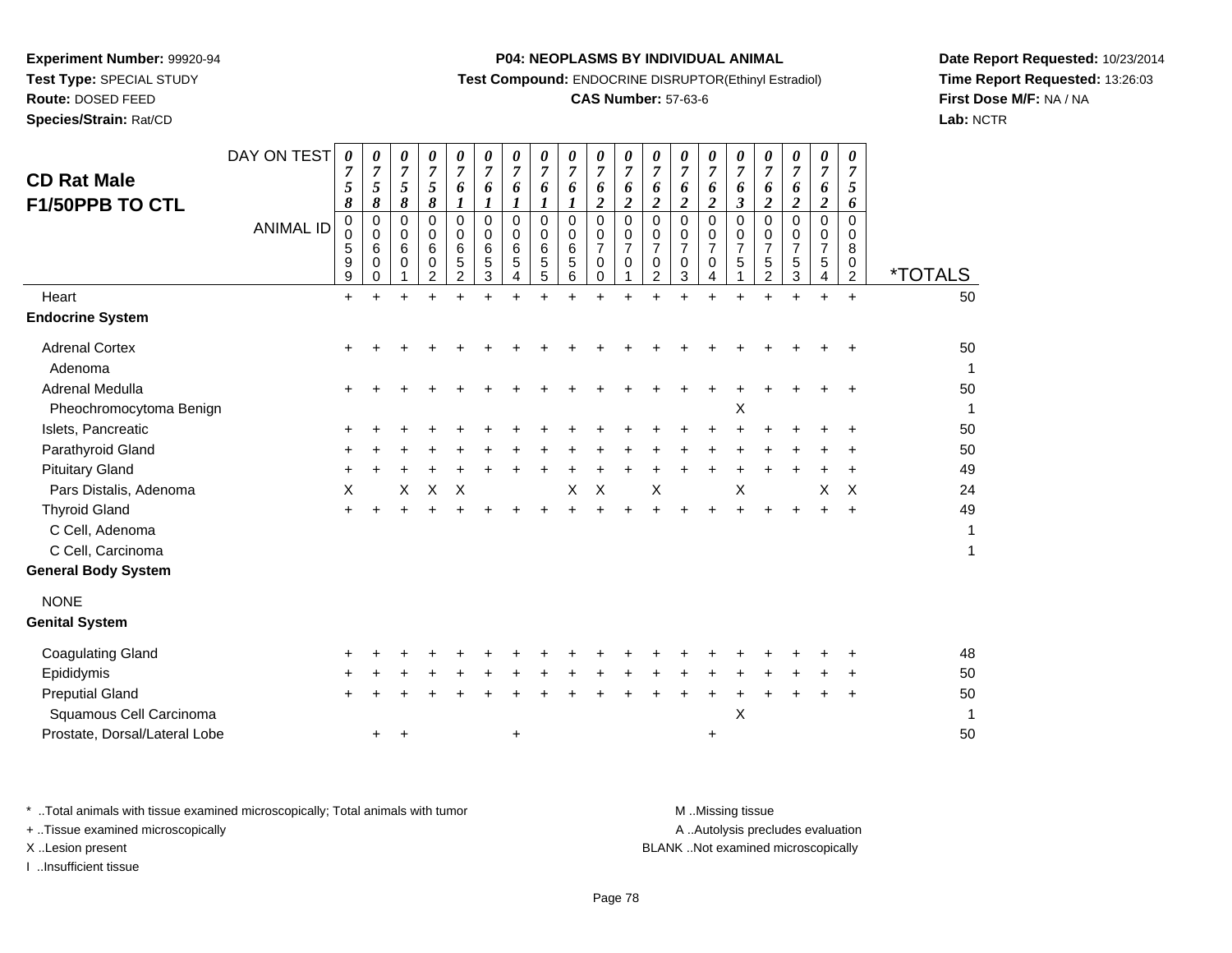**Route:** DOSED FEED

**Species/Strain:** Rat/CD

#### **P04: NEOPLASMS BY INDIVIDUAL ANIMAL**

**Test Compound:** ENDOCRINE DISRUPTOR(Ethinyl Estradiol)

### **CAS Number:** 57-63-6

**Date Report Requested:** 10/23/2014**Time Report Requested:** 13:26:03**First Dose M/F:** NA / NA**Lab:** NCTR

|                                  | DAY ON TEST      | $\pmb{\theta}$                        | 0                               | 0                | 0                                  | 0                                         | 0                            | $\boldsymbol{\theta}$           | 0                               | 0                         | 0                                  | 0                                       | 0                                            | 0                                  | 0                                  | 0                                    | 0                                         | $\pmb{\theta}$                               | $\boldsymbol{\theta}$                        | 0                                         |                       |
|----------------------------------|------------------|---------------------------------------|---------------------------------|------------------|------------------------------------|-------------------------------------------|------------------------------|---------------------------------|---------------------------------|---------------------------|------------------------------------|-----------------------------------------|----------------------------------------------|------------------------------------|------------------------------------|--------------------------------------|-------------------------------------------|----------------------------------------------|----------------------------------------------|-------------------------------------------|-----------------------|
| <b>CD Rat Male</b>               |                  | $\overline{7}$                        | $\overline{7}$                  | $\overline{7}$   | 7                                  | $\overline{7}$                            | $\overline{7}$               | $\overline{7}$                  | $\overline{7}$                  | $\overline{7}$            | 7                                  | $\overline{7}$                          | $\overline{7}$                               | $\overline{7}$                     | $\overline{7}$                     | $\overline{7}$                       | 7                                         | 7                                            | $\overline{7}$                               | $\overline{\mathcal{I}}$                  |                       |
| F1/50PPB TO CTL                  |                  | 5<br>8                                | 5<br>8                          | 5<br>8           | 5<br>8                             | 6<br>1                                    | 6<br>1                       | 6<br>1                          | 6<br>$\boldsymbol{l}$           | 6<br>1                    | 6<br>$\overline{\mathbf{c}}$       | 6<br>$\overline{2}$                     | 6<br>$\boldsymbol{2}$                        | 6<br>$\boldsymbol{2}$              | 6<br>2                             | 6<br>3                               | 6<br>$\boldsymbol{2}$                     | 6<br>$\boldsymbol{2}$                        | 6<br>$\boldsymbol{2}$                        | 5<br>6                                    |                       |
|                                  | <b>ANIMAL ID</b> | $\pmb{0}$<br>$\pmb{0}$<br>5<br>9<br>9 | $\mathbf 0$<br>0<br>6<br>0<br>0 | 0<br>0<br>6<br>0 | 0<br>0<br>6<br>0<br>$\overline{2}$ | $\Omega$<br>0<br>6<br>5<br>$\overline{2}$ | $\Omega$<br>0<br>6<br>5<br>3 | $\mathbf 0$<br>0<br>6<br>5<br>4 | $\mathbf 0$<br>0<br>6<br>5<br>5 | 0<br>0<br>$\,6$<br>5<br>6 | 0<br>0<br>$\overline{7}$<br>0<br>0 | $\mathbf 0$<br>0<br>$\overline{7}$<br>0 | $\mathbf 0$<br>0<br>$\overline{7}$<br>0<br>2 | 0<br>0<br>$\overline{7}$<br>0<br>3 | 0<br>0<br>$\overline{7}$<br>0<br>4 | $\Omega$<br>0<br>$\overline{7}$<br>5 | $\Omega$<br>0<br>$\overline{7}$<br>5<br>2 | $\mathbf 0$<br>0<br>$\overline{7}$<br>5<br>3 | $\mathbf 0$<br>0<br>$\overline{7}$<br>5<br>4 | $\Omega$<br>0<br>8<br>0<br>$\overline{2}$ | <i><b>*TOTALS</b></i> |
| Prostate, Ventral Lobe           |                  | $\ddot{}$                             | ÷                               |                  |                                    |                                           |                              |                                 |                                 | $\ddot{}$                 | $\ddot{}$                          |                                         |                                              |                                    |                                    | ÷                                    |                                           | ÷                                            | $\ddot{}$                                    | $+$                                       | 50                    |
| <b>Rete Testes</b>               |                  |                                       |                                 |                  |                                    |                                           |                              |                                 |                                 |                           | M                                  |                                         |                                              |                                    |                                    |                                      |                                           |                                              |                                              |                                           | 46                    |
| <b>Seminal Vesicle</b>           |                  |                                       |                                 |                  |                                    |                                           |                              |                                 |                                 |                           |                                    |                                         |                                              |                                    |                                    |                                      |                                           |                                              |                                              |                                           | 48                    |
| <b>Testes</b>                    |                  |                                       |                                 |                  |                                    |                                           |                              |                                 |                                 |                           |                                    |                                         |                                              |                                    |                                    |                                      |                                           |                                              |                                              | ÷                                         | 50                    |
| <b>Hematopoietic System</b>      |                  |                                       |                                 |                  |                                    |                                           |                              |                                 |                                 |                           |                                    |                                         |                                              |                                    |                                    |                                      |                                           |                                              |                                              |                                           |                       |
| <b>Bone Marrow</b>               |                  |                                       |                                 |                  |                                    |                                           |                              |                                 |                                 |                           |                                    |                                         |                                              |                                    |                                    |                                      |                                           |                                              |                                              |                                           | 49                    |
| Lymph Node                       |                  |                                       |                                 |                  |                                    |                                           |                              |                                 |                                 |                           |                                    |                                         |                                              |                                    |                                    |                                      |                                           |                                              |                                              |                                           | 19                    |
| Lymph Node, Mandibular           |                  |                                       |                                 |                  |                                    |                                           |                              |                                 |                                 |                           |                                    |                                         |                                              |                                    |                                    |                                      |                                           |                                              |                                              |                                           | 50                    |
| Lymph Node, Mesenteric           |                  |                                       |                                 |                  |                                    |                                           |                              |                                 |                                 |                           |                                    |                                         |                                              |                                    |                                    |                                      |                                           |                                              |                                              |                                           | 48                    |
| Spleen                           |                  | +                                     |                                 |                  |                                    |                                           |                              |                                 |                                 |                           |                                    |                                         |                                              |                                    |                                    |                                      |                                           |                                              |                                              |                                           | 50                    |
| Hemangiosarcoma                  |                  |                                       |                                 |                  |                                    |                                           |                              |                                 |                                 |                           |                                    |                                         |                                              |                                    |                                    |                                      |                                           |                                              |                                              |                                           | $\mathbf 1$           |
| Thymus                           |                  |                                       |                                 |                  |                                    |                                           |                              |                                 |                                 |                           |                                    |                                         |                                              |                                    |                                    |                                      |                                           |                                              |                                              |                                           | 47                    |
| <b>Integumentary System</b>      |                  |                                       |                                 |                  |                                    |                                           |                              |                                 |                                 |                           |                                    |                                         |                                              |                                    |                                    |                                      |                                           |                                              |                                              |                                           |                       |
| <b>Mammary Gland</b>             |                  |                                       |                                 |                  |                                    |                                           |                              |                                 |                                 |                           |                                    |                                         |                                              |                                    |                                    |                                      |                                           |                                              |                                              |                                           | 48                    |
| Adenoma                          |                  |                                       |                                 |                  |                                    |                                           |                              |                                 |                                 |                           |                                    |                                         |                                              |                                    |                                    |                                      |                                           |                                              | X                                            |                                           | $\overline{c}$        |
| Fibroadenoma                     |                  |                                       |                                 |                  |                                    |                                           |                              |                                 |                                 |                           |                                    |                                         |                                              |                                    |                                    |                                      |                                           |                                              |                                              |                                           | 1                     |
| Fibroma                          |                  |                                       |                                 |                  |                                    |                                           |                              |                                 |                                 |                           | X                                  |                                         |                                              |                                    |                                    |                                      |                                           |                                              |                                              |                                           | $\mathbf 1$           |
| Skin                             |                  |                                       |                                 |                  |                                    |                                           |                              |                                 |                                 |                           |                                    |                                         |                                              |                                    |                                    |                                      |                                           |                                              |                                              |                                           | 50                    |
| <b>Basal Cell Adenoma</b>        |                  |                                       |                                 |                  |                                    |                                           |                              |                                 |                                 |                           |                                    |                                         |                                              |                                    |                                    |                                      |                                           |                                              |                                              |                                           | $\overline{2}$        |
| Keratoacanthoma                  |                  |                                       | Χ                               |                  |                                    |                                           |                              |                                 |                                 |                           |                                    |                                         |                                              |                                    |                                    |                                      |                                           |                                              |                                              |                                           | 1                     |
| Osteosarcoma                     |                  |                                       |                                 |                  |                                    |                                           |                              |                                 |                                 |                           |                                    |                                         |                                              |                                    |                                    |                                      |                                           |                                              |                                              |                                           | 1                     |
| Prepuce, Squamous Cell Carcinoma |                  |                                       |                                 |                  |                                    |                                           |                              |                                 |                                 |                           |                                    |                                         |                                              |                                    |                                    |                                      |                                           |                                              |                                              |                                           | 1                     |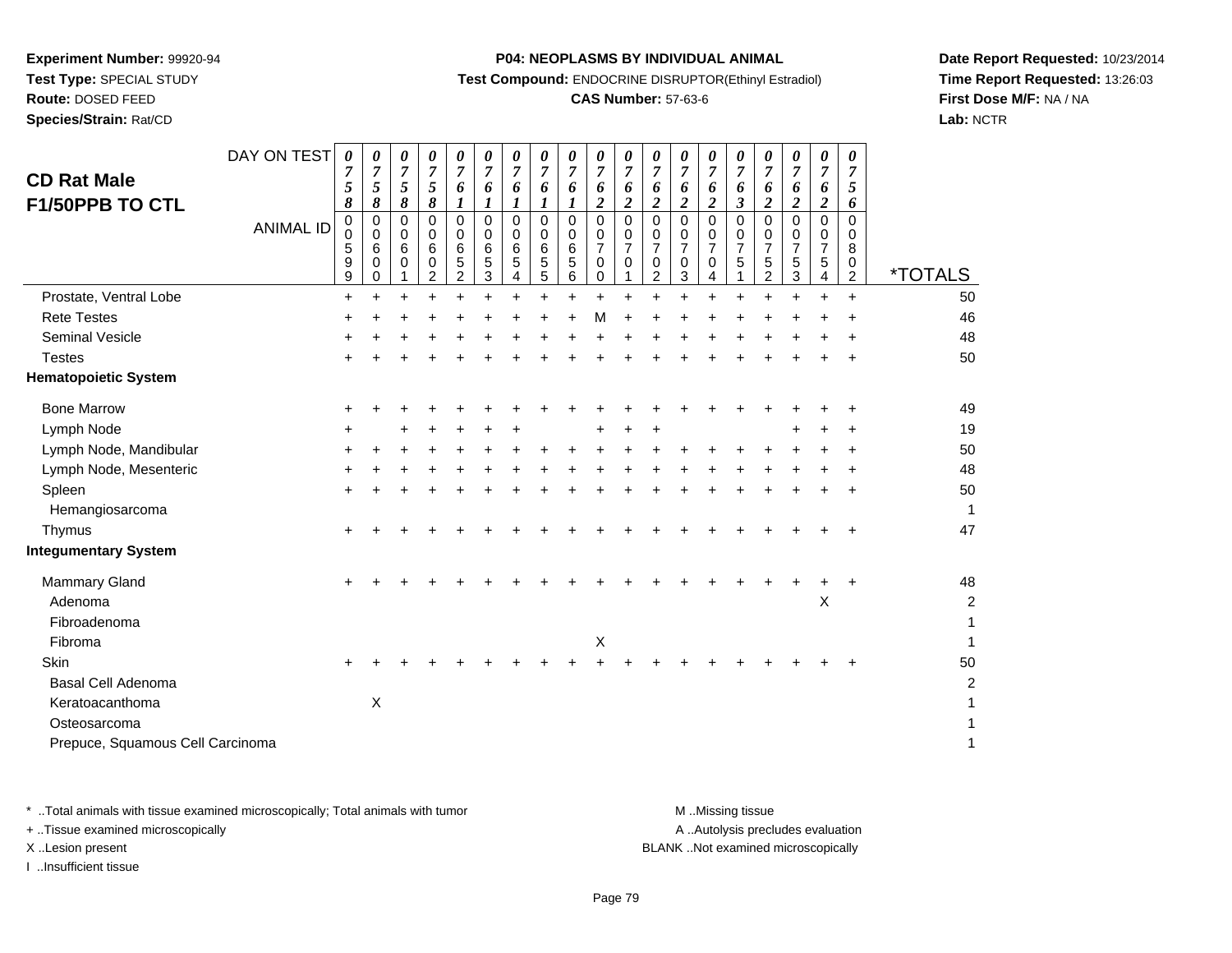**Test Type:** SPECIAL STUDY

**Route:** DOSED FEED

### **Species/Strain:** Rat/CD

## **P04: NEOPLASMS BY INDIVIDUAL ANIMAL**

**Test Compound:** ENDOCRINE DISRUPTOR(Ethinyl Estradiol)

## **CAS Number:** 57-63-6

**Date Report Requested:** 10/23/2014**Time Report Requested:** 13:26:03**First Dose M/F:** NA / NA**Lab:** NCTR

| <b>CD Rat Male</b><br>F1/50PPB TO CTL<br>Squamous Cell Carcinoma | DAY ON TEST<br><b>ANIMAL ID</b> | 0<br>$\overline{7}$<br>5<br>8<br>0<br>0<br>5<br>$\boldsymbol{9}$<br>9 | 0<br>$\overline{7}$<br>5<br>8<br>0<br>$\mathbf 0$<br>6<br>$\mathbf 0$<br>$\Omega$ | 0<br>$\boldsymbol{7}$<br>5<br>8<br>0<br>$\mathbf 0$<br>6<br>$\Omega$ | 0<br>$\overline{7}$<br>5<br>8<br>$\Omega$<br>0<br>6<br>0<br>$\mathcal{P}$ | 0<br>$\overline{7}$<br>6<br>$\bm{l}$<br>$\mathbf 0$<br>$\mathbf 0$<br>6<br>$\sqrt{5}$<br>$\overline{2}$ | 0<br>$\overline{7}$<br>6<br>$\boldsymbol{I}$<br>$\Omega$<br>$\mathbf 0$<br>6<br>5<br>3 | 0<br>$\overline{7}$<br>6<br>1<br>$\mathbf 0$<br>$\mathbf 0$<br>6<br>5<br>4 | 0<br>$\overline{7}$<br>6<br>1<br>$\mathbf 0$<br>0<br>6<br>$\overline{5}$<br>5 | 0<br>$\boldsymbol{7}$<br>6<br>1<br>$\Omega$<br>0<br>6<br>$\sqrt{5}$<br>6 | 0<br>$\overline{7}$<br>6<br>$\boldsymbol{2}$<br>$\Omega$<br>$\mathbf 0$<br>$\overline{7}$<br>$\mathbf 0$<br>$\Omega$ | 0<br>$\overline{7}$<br>6<br>$\overline{2}$<br>$\mathbf 0$<br>$\mathbf 0$<br>$\overline{7}$<br>$\Omega$ | 0<br>$\overline{7}$<br>6<br>$\overline{2}$<br>0<br>0<br>$\overline{7}$<br>$\mathbf 0$<br>$\overline{c}$ | 0<br>$\overline{7}$<br>6<br>$\overline{2}$<br>$\Omega$<br>0<br>$\overline{7}$<br>$\mathbf 0$<br>3 | 0<br>$\boldsymbol{7}$<br>6<br>$\overline{2}$<br>$\mathbf 0$<br>0<br>$\overline{7}$<br>$\mathbf 0$<br>4 | 0<br>$\overline{7}$<br>6<br>$\boldsymbol{\beta}$<br>$\Omega$<br>$\mathbf 0$<br>$\overline{7}$<br>5 | 0<br>$\overline{7}$<br>6<br>$\boldsymbol{2}$<br>$\Omega$<br>0<br>$\overline{7}$<br>5<br>$\overline{2}$ | 0<br>$\boldsymbol{7}$<br>6<br>$\overline{\mathbf{2}}$<br>$\mathbf 0$<br>0<br>$\overline{7}$<br>5<br>3 | 0<br>7<br>6<br>$\overline{2}$<br>$\Omega$<br>0<br>$\overline{7}$<br>5<br>4 | 0<br>$\overline{7}$<br>5<br>6<br>$\mathbf 0$<br>$\mathbf 0$<br>8<br>$\mathbf 0$<br>2 | <i><b>*TOTALS</b></i> |
|------------------------------------------------------------------|---------------------------------|-----------------------------------------------------------------------|-----------------------------------------------------------------------------------|----------------------------------------------------------------------|---------------------------------------------------------------------------|---------------------------------------------------------------------------------------------------------|----------------------------------------------------------------------------------------|----------------------------------------------------------------------------|-------------------------------------------------------------------------------|--------------------------------------------------------------------------|----------------------------------------------------------------------------------------------------------------------|--------------------------------------------------------------------------------------------------------|---------------------------------------------------------------------------------------------------------|---------------------------------------------------------------------------------------------------|--------------------------------------------------------------------------------------------------------|----------------------------------------------------------------------------------------------------|--------------------------------------------------------------------------------------------------------|-------------------------------------------------------------------------------------------------------|----------------------------------------------------------------------------|--------------------------------------------------------------------------------------|-----------------------|
| <b>Musculoskeletal System</b>                                    |                                 |                                                                       |                                                                                   |                                                                      |                                                                           |                                                                                                         |                                                                                        |                                                                            |                                                                               |                                                                          |                                                                                                                      |                                                                                                        |                                                                                                         |                                                                                                   |                                                                                                        |                                                                                                    |                                                                                                        |                                                                                                       |                                                                            |                                                                                      |                       |
| Bone                                                             |                                 |                                                                       |                                                                                   |                                                                      |                                                                           |                                                                                                         |                                                                                        |                                                                            |                                                                               |                                                                          |                                                                                                                      |                                                                                                        |                                                                                                         |                                                                                                   |                                                                                                        |                                                                                                    |                                                                                                        |                                                                                                       |                                                                            |                                                                                      | 1                     |
| Cranium, Nerve, Squamous Cell Carcinoma,<br>Deep Invasion        |                                 |                                                                       |                                                                                   |                                                                      |                                                                           |                                                                                                         |                                                                                        |                                                                            |                                                                               |                                                                          |                                                                                                                      |                                                                                                        |                                                                                                         |                                                                                                   |                                                                                                        |                                                                                                    |                                                                                                        |                                                                                                       |                                                                            |                                                                                      | 1                     |
| Bone, Femur                                                      |                                 |                                                                       |                                                                                   |                                                                      |                                                                           |                                                                                                         |                                                                                        |                                                                            |                                                                               |                                                                          |                                                                                                                      |                                                                                                        |                                                                                                         |                                                                                                   |                                                                                                        |                                                                                                    |                                                                                                        |                                                                                                       |                                                                            |                                                                                      | 50                    |
| <b>Skeletal Muscle</b>                                           |                                 |                                                                       |                                                                                   |                                                                      |                                                                           |                                                                                                         |                                                                                        |                                                                            |                                                                               |                                                                          |                                                                                                                      |                                                                                                        |                                                                                                         |                                                                                                   |                                                                                                        |                                                                                                    |                                                                                                        |                                                                                                       |                                                                            |                                                                                      | 1                     |
| <b>Nervous System</b>                                            |                                 |                                                                       |                                                                                   |                                                                      |                                                                           |                                                                                                         |                                                                                        |                                                                            |                                                                               |                                                                          |                                                                                                                      |                                                                                                        |                                                                                                         |                                                                                                   |                                                                                                        |                                                                                                    |                                                                                                        |                                                                                                       |                                                                            |                                                                                      |                       |
| Brain, Brain Stem<br>Astrocytoma Malignant                       |                                 |                                                                       |                                                                                   |                                                                      |                                                                           |                                                                                                         |                                                                                        |                                                                            |                                                                               |                                                                          |                                                                                                                      |                                                                                                        |                                                                                                         |                                                                                                   |                                                                                                        |                                                                                                    |                                                                                                        |                                                                                                       |                                                                            |                                                                                      | 50<br>1               |
| Brain, Cerebellum<br>Astrocytoma Malignant                       |                                 |                                                                       |                                                                                   |                                                                      |                                                                           |                                                                                                         |                                                                                        |                                                                            |                                                                               |                                                                          |                                                                                                                      |                                                                                                        |                                                                                                         |                                                                                                   |                                                                                                        |                                                                                                    |                                                                                                        |                                                                                                       |                                                                            |                                                                                      | 50<br>1               |
| Brain, Cerebrum                                                  |                                 |                                                                       |                                                                                   |                                                                      |                                                                           |                                                                                                         |                                                                                        |                                                                            |                                                                               |                                                                          |                                                                                                                      |                                                                                                        |                                                                                                         |                                                                                                   |                                                                                                        |                                                                                                    |                                                                                                        |                                                                                                       |                                                                            |                                                                                      | 50                    |
| Astrocytoma Malignant<br>Granular Cell Tumor Benign              |                                 |                                                                       |                                                                                   |                                                                      |                                                                           |                                                                                                         |                                                                                        |                                                                            |                                                                               |                                                                          |                                                                                                                      |                                                                                                        |                                                                                                         |                                                                                                   |                                                                                                        |                                                                                                    |                                                                                                        |                                                                                                       |                                                                            |                                                                                      | 1<br>1                |
| <b>Respiratory System</b>                                        |                                 |                                                                       |                                                                                   |                                                                      |                                                                           |                                                                                                         |                                                                                        |                                                                            |                                                                               |                                                                          |                                                                                                                      |                                                                                                        |                                                                                                         |                                                                                                   |                                                                                                        |                                                                                                    |                                                                                                        |                                                                                                       |                                                                            |                                                                                      |                       |
| Lung                                                             |                                 |                                                                       |                                                                                   |                                                                      |                                                                           |                                                                                                         |                                                                                        |                                                                            |                                                                               |                                                                          |                                                                                                                      |                                                                                                        |                                                                                                         |                                                                                                   |                                                                                                        |                                                                                                    |                                                                                                        |                                                                                                       |                                                                            |                                                                                      | 50                    |
| <b>Nose</b>                                                      |                                 |                                                                       |                                                                                   |                                                                      |                                                                           |                                                                                                         |                                                                                        |                                                                            |                                                                               |                                                                          |                                                                                                                      |                                                                                                        |                                                                                                         |                                                                                                   |                                                                                                        |                                                                                                    |                                                                                                        |                                                                                                       |                                                                            |                                                                                      | 50                    |
| Trachea                                                          |                                 |                                                                       |                                                                                   |                                                                      |                                                                           |                                                                                                         |                                                                                        |                                                                            |                                                                               |                                                                          |                                                                                                                      |                                                                                                        |                                                                                                         |                                                                                                   |                                                                                                        |                                                                                                    |                                                                                                        |                                                                                                       |                                                                            |                                                                                      | 50                    |
| <b>Special Senses System</b>                                     |                                 |                                                                       |                                                                                   |                                                                      |                                                                           |                                                                                                         |                                                                                        |                                                                            |                                                                               |                                                                          |                                                                                                                      |                                                                                                        |                                                                                                         |                                                                                                   |                                                                                                        |                                                                                                    |                                                                                                        |                                                                                                       |                                                                            |                                                                                      |                       |
| Eye                                                              |                                 |                                                                       |                                                                                   |                                                                      |                                                                           |                                                                                                         |                                                                                        |                                                                            |                                                                               |                                                                          |                                                                                                                      |                                                                                                        |                                                                                                         |                                                                                                   |                                                                                                        |                                                                                                    |                                                                                                        |                                                                                                       |                                                                            |                                                                                      | 48                    |

| Total animals with tissue examined microscopically; Total animals with tumor | M Missing tissue                   |
|------------------------------------------------------------------------------|------------------------------------|
| + Tissue examined microscopically                                            | A Autolysis precludes evaluation   |
| X Lesion present                                                             | BLANK Not examined microscopically |
| Insufficient tissue                                                          |                                    |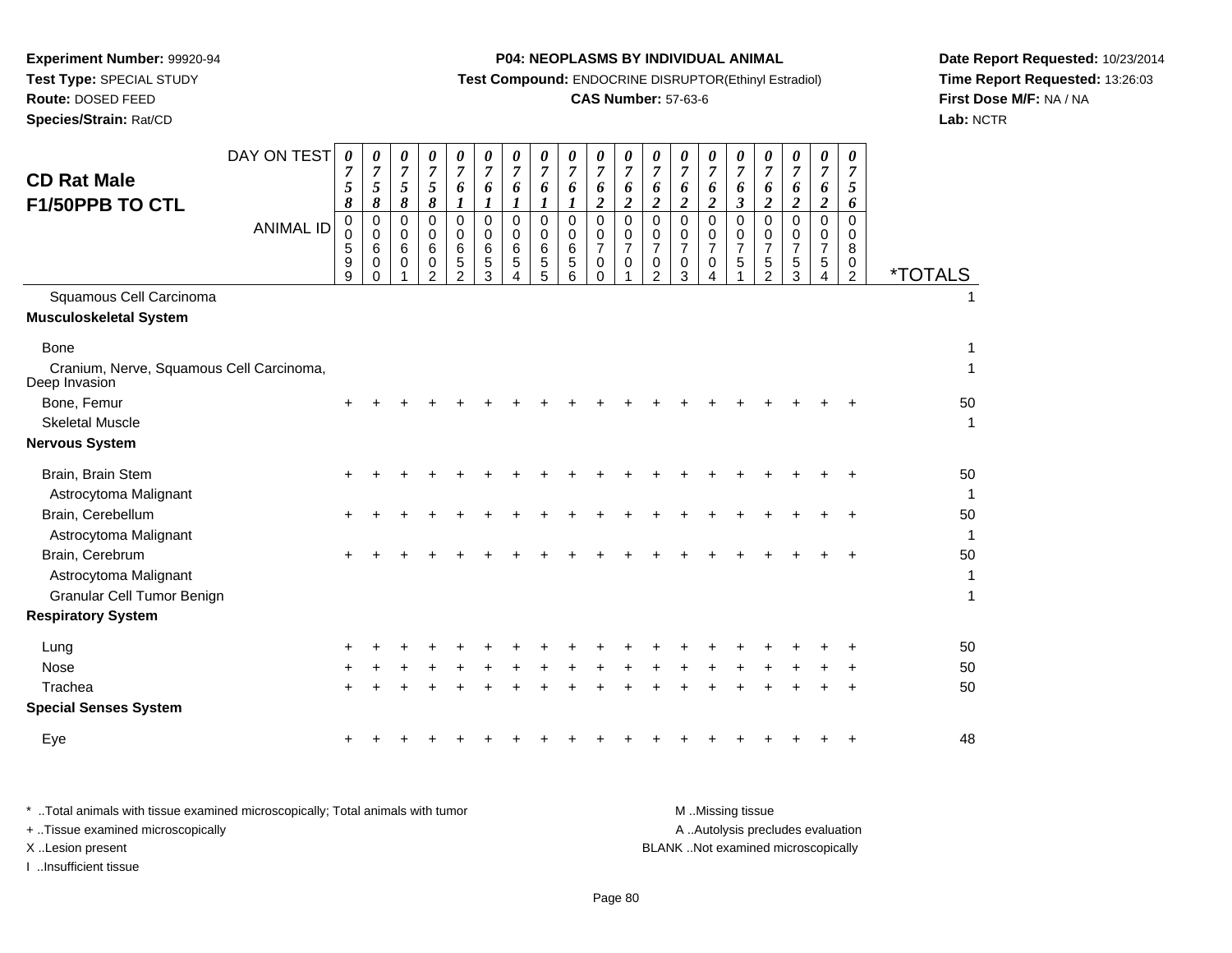**Test Type:** SPECIAL STUDY

# **Route:** DOSED FEED

**Species/Strain:** Rat/CD

#### **P04: NEOPLASMS BY INDIVIDUAL ANIMAL**

**Test Compound:** ENDOCRINE DISRUPTOR(Ethinyl Estradiol)

## **CAS Number:** 57-63-6

**Date Report Requested:** 10/23/2014**Time Report Requested:** 13:26:03**First Dose M/F:** NA / NA**Lab:** NCTR

| <b>CD Rat Male</b><br>F1/50PPB TO CTL                                                                              | DAY ON TEST<br><b>ANIMAL ID</b> | 0<br>7<br>5<br>8<br>0<br>0<br>5<br>9<br>9 | 0<br>$\overline{7}$<br>5<br>8<br>0<br>0<br>6<br>$\Omega$ | 0<br>7<br>5<br>8<br>0<br>0<br>6<br>$\Omega$ | 0<br>7<br>5<br>8<br>0<br>0<br>6<br>$\Omega$<br>ົ | 0<br>o<br>0<br>0<br>6<br>5<br>っ | $\boldsymbol{\theta}$<br>$\overline{7}$<br>6<br>0<br>0<br>6<br>5<br>3 | 0<br>$\overline{7}$<br>6<br>0<br>$\mathbf 0$<br>6<br>5 | 0<br>$\overline{7}$<br>6<br>0<br>$\mathbf 0$<br>6<br>5<br>5 | 0<br>7<br>6<br>0<br>0<br>6<br>5<br>6 | 0<br>0<br>2<br>0<br>0<br>$\overline{7}$ | 0<br>$\overline{7}$<br>6<br>0<br>0<br>$\overline{7}$<br>$\Omega$ | 0<br>7<br>o<br>0<br>$\overline{7}$<br>◠ | 0<br>7<br>n<br>$\overline{\mathbf{c}}$<br>0<br>$\overline{7}$<br>$\Omega$<br>3 | 0<br>2<br>0<br>0<br>$\overline{7}$<br>$\mathbf 0$ | 0<br>3<br>0<br>0<br>$\overline{7}$<br>5 | 0<br>$\overline{7}$<br>o<br>0<br>0<br>$\overline{7}$<br>5<br>2 | 0<br>7<br>o<br>2<br>$\Omega$<br>7<br>5<br>3 | 0<br>$\overline{7}$<br>o<br>$\boldsymbol{2}$<br>0<br>0<br>$\overline{7}$<br>5 | 0<br>$\mathcal{L}$<br>6<br>0<br>0<br>8<br>0<br>$\overline{2}$ | <i><b>*TOTALS</b></i>      |
|--------------------------------------------------------------------------------------------------------------------|---------------------------------|-------------------------------------------|----------------------------------------------------------|---------------------------------------------|--------------------------------------------------|---------------------------------|-----------------------------------------------------------------------|--------------------------------------------------------|-------------------------------------------------------------|--------------------------------------|-----------------------------------------|------------------------------------------------------------------|-----------------------------------------|--------------------------------------------------------------------------------|---------------------------------------------------|-----------------------------------------|----------------------------------------------------------------|---------------------------------------------|-------------------------------------------------------------------------------|---------------------------------------------------------------|----------------------------|
| <b>Harderian Gland</b><br>Squamous Cell Carcinoma, Deep Invasion<br><b>Lacrimal Gland</b><br><b>Urinary System</b> |                                 | 4                                         |                                                          |                                             |                                                  |                                 |                                                                       |                                                        |                                                             |                                      |                                         |                                                                  |                                         |                                                                                |                                                   |                                         |                                                                |                                             |                                                                               | $\ddot{}$                                                     | 50                         |
| Kidney<br>Bilateral, Renal Tubule, Adenoma<br>Sarcoma<br>Urethra<br>Urinary Bladder<br><b>SYSTEMIC LESIONS</b>     |                                 | +                                         |                                                          |                                             |                                                  |                                 |                                                                       |                                                        |                                                             |                                      |                                         |                                                                  |                                         |                                                                                |                                                   |                                         |                                                                |                                             |                                                                               |                                                               | 49<br>$\overline{a}$<br>49 |
| Multiple Organ                                                                                                     |                                 |                                           |                                                          |                                             |                                                  |                                 |                                                                       |                                                        |                                                             |                                      |                                         |                                                                  |                                         | *** END OF MALE DATA***                                                        |                                                   |                                         |                                                                |                                             |                                                                               |                                                               | 50                         |

\* ..Total animals with tissue examined microscopically; Total animals with tumor **M** . Missing tissue M ..Missing tissue

+ ..Tissue examined microscopically

I ..Insufficient tissue

A ..Autolysis precludes evaluation X ..Lesion present BLANK ..Not examined microscopically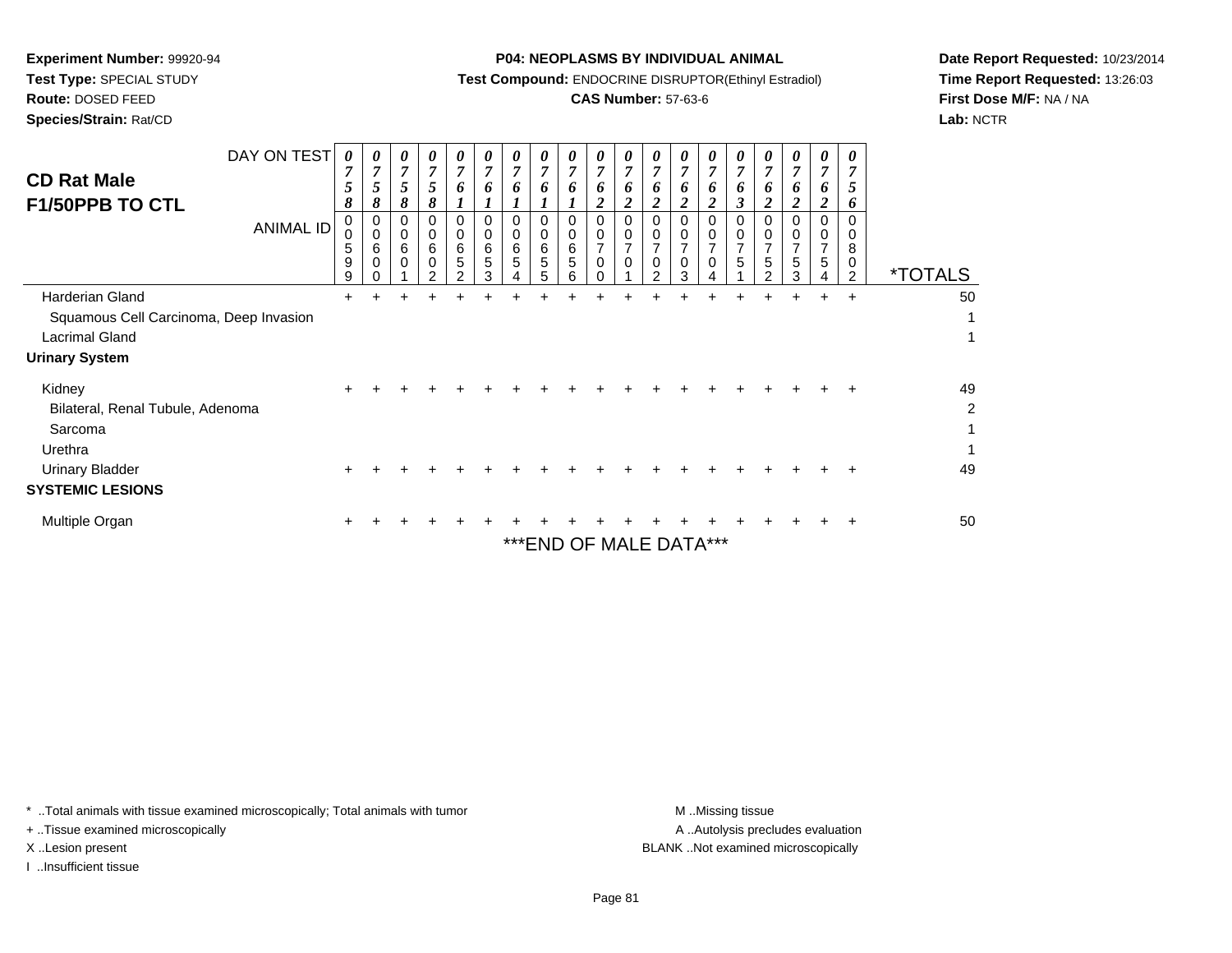**Route:** DOSED FEED

**Species/Strain:** Rat/CD

#### **P04: NEOPLASMS BY INDIVIDUAL ANIMAL**

**Test Compound:** ENDOCRINE DISRUPTOR(Ethinyl Estradiol)

### **CAS Number:** 57-63-6

**Date Report Requested:** 10/23/2014**Time Report Requested:** 13:26:03**First Dose M/F:** NA / NA**Lab:** NCTR

| <b>CD Rat Female</b>                | DAY ON TEST      | $\pmb{\theta}$<br>$\mathfrak{H}$<br>$\boldsymbol{2}$<br>$\boldsymbol{g}$ | 0<br>$\mathfrak{H}$<br>$\boldsymbol{\mathfrak{z}}$<br>9 | 0<br>$\mathfrak{s}$<br>6<br>8                      | 0<br>$\mathfrak{s}$<br>9<br>5                                              | $\boldsymbol{\theta}$<br>$\sqrt{5}$<br>$\boldsymbol{g}$<br>$\pmb{8}$ | 0<br>$\boldsymbol{6}$<br>$\boldsymbol{l}$<br>$\boldsymbol{4}$                  | 0<br>6<br>$\boldsymbol{\beta}$<br>$\boldsymbol{l}$ | 0<br>6<br>$\boldsymbol{4}$<br>5                    | 0<br>6<br>$\boldsymbol{4}$<br>9                                    | 0<br>6<br>$\frac{5}{3}$                                                 | 0<br>6<br>6<br>9                                       | $\boldsymbol{\theta}$<br>$\pmb{6}$<br>6<br>8                        | 0<br>6<br>$\overline{7}$<br>$\overline{2}$                                 | 0<br>$\boldsymbol{6}$<br>$\boldsymbol{7}$<br>5                          | 0<br>6<br>$\boldsymbol{7}$<br>$\boldsymbol{g}$ | 0<br>$\boldsymbol{6}$<br>$\overline{7}$<br>$\boldsymbol{g}$ | 0<br>6<br>8<br>6                                             | 0<br>$\boldsymbol{6}$<br>$\boldsymbol{9}$<br>$\boldsymbol{\theta}$ | 0<br>$\boldsymbol{7}$<br>$\pmb{\theta}$<br>$\pmb{\theta}$              | $\frac{\theta}{7}$<br>$\pmb{\theta}$<br>$\overline{\mathbf{c}}$        | $\boldsymbol{\theta}$<br>$\overline{7}$<br>$\boldsymbol{l}$<br>$\mathfrak{z}$ | 0<br>$\overline{7}$<br>$\boldsymbol{l}$<br>$\overline{7}$ | $\frac{\boldsymbol{0}}{7}$<br>$\boldsymbol{2}$<br>$\boldsymbol{\theta}$ | $\frac{\boldsymbol{\theta}}{\boldsymbol{7}}$<br>$\boldsymbol{2}$<br>$\boldsymbol{\theta}$ | 0<br>$\boldsymbol{7}$<br>$\mathfrak{S}$<br>6                                     | 0<br>$\overline{7}$<br>$\sqrt{5}$<br>6                                                 | 0<br>$\overline{7}$<br>$\sqrt{5}$<br>6                              | $\frac{\boldsymbol{\theta}}{\boldsymbol{7}}$<br>$\mathfrak{z}$<br>$\overline{7}$ | $\pmb{\theta}$<br>$\begin{array}{c} 7 \\ 5 \end{array}$<br>$\overline{7}$ | 0<br>$\overline{7}$<br>5<br>$\overline{7}$ | 0<br>$\overline{7}$ |
|-------------------------------------|------------------|--------------------------------------------------------------------------|---------------------------------------------------------|----------------------------------------------------|----------------------------------------------------------------------------|----------------------------------------------------------------------|--------------------------------------------------------------------------------|----------------------------------------------------|----------------------------------------------------|--------------------------------------------------------------------|-------------------------------------------------------------------------|--------------------------------------------------------|---------------------------------------------------------------------|----------------------------------------------------------------------------|-------------------------------------------------------------------------|------------------------------------------------|-------------------------------------------------------------|--------------------------------------------------------------|--------------------------------------------------------------------|------------------------------------------------------------------------|------------------------------------------------------------------------|-------------------------------------------------------------------------------|-----------------------------------------------------------|-------------------------------------------------------------------------|-------------------------------------------------------------------------------------------|----------------------------------------------------------------------------------|----------------------------------------------------------------------------------------|---------------------------------------------------------------------|----------------------------------------------------------------------------------|---------------------------------------------------------------------------|--------------------------------------------|---------------------|
| <b>OPPB</b><br>F <sub>1</sub>       | <b>ANIMAL ID</b> | 0<br>$\mathbf 0$<br>$\pmb{0}$<br>$\frac{7}{7}$                           | $\mathbf 0$<br>0<br>0<br>8                              | $\mathbf 0$<br>0<br>$\mathbf{1}$<br>$_{9}^{\rm 0}$ | $\mathbf 0$<br>$\mathbf 0$<br>$\mathbf{1}$<br>$\sqrt{3}$<br>$\overline{z}$ | $\pmb{0}$<br>$\mathbf 0$<br>$\overline{1}$<br>$\frac{4}{5}$          | $\mathbf 0$<br>$\mathbf 0$<br>$\mathbf{1}$<br>$\overline{5}$<br>$\overline{7}$ | $\mathbf 0$<br>$\mathbf 0$<br>1<br>7<br>6          | $\pmb{0}$<br>$\mathbf 0$<br>$\mathbf{1}$<br>8<br>8 | 0<br>$\mathbf 0$<br>$\overline{a}$<br>$\mathbf 0$<br>$\mathcal{P}$ | $\pmb{0}$<br>$\pmb{0}$<br>$\overline{2}$<br>$\mathbf{1}$<br>$\mathbf 0$ | $\pmb{0}$<br>$\pmb{0}$<br>$\frac{2}{3}$<br>$\mathbf 0$ | $\boldsymbol{0}$<br>$\begin{smallmatrix} 0\\2\\3 \end{smallmatrix}$ | $\mathbf 0$<br>$\mathbf 0$<br>$\overline{c}$<br>$\overline{4}$<br>$\Omega$ | $\mathbf 0$<br>$\mathbf 0$<br>$\overline{c}$<br>$\overline{\mathbf{4}}$ | $\mathbf 0$<br>$\mathbf 0$<br>$\frac{2}{2}$    | $\mathsf 0$<br>0<br>$\frac{2}{5}$<br>$\overline{4}$         | $\pmb{0}$<br>0<br>$\begin{array}{c} 2 \\ 6 \\ 8 \end{array}$ | $\mathbf 0$<br>$\mathsf{O}\xspace$<br>$\frac{2}{7}$<br>5           | $\pmb{0}$<br>$\mathbf 0$<br>$\begin{array}{c} 2 \\ 9 \\ 4 \end{array}$ | $\pmb{0}$<br>$\mathbf 0$<br>$\mathsf 3$<br>$\pmb{0}$<br>$\overline{2}$ | $\Omega$<br>$\mathbf 0$<br>$\mathbf{3}$<br>5                                  | $\Omega$<br>$\mathbf 0$<br>$\sqrt{3}$<br>$\frac{2}{3}$    | 0<br>0<br>3<br>$\frac{2}{8}$                                            | $\pmb{0}$<br>$_{3}^{\rm 0}$<br>$\frac{2}{9}$                                              | $\mathbf 0$<br>$\mathsf{O}\xspace$<br>4<br>$\begin{array}{c} 0 \\ 5 \end{array}$ | $\boldsymbol{0}$<br>$\boldsymbol{0}$<br>$\overline{4}$<br>$\pmb{0}$<br>$6\phantom{1}6$ | $\mathbf 0$<br>$\mathbf 0$<br>$\overline{4}$<br>0<br>$\overline{7}$ | $\pmb{0}$<br>$\mathbf 0$<br>4<br>$\mathbf 5$<br>9                                | $\pmb{0}$<br>$\mathbf 0$<br>5<br>$\pmb{0}$<br>6                           | 0<br>0<br>5<br>0<br>$\overline{7}$         | $\mathsf{R}$        |
| <b>Alimentary System</b>            |                  |                                                                          |                                                         |                                                    |                                                                            |                                                                      |                                                                                |                                                    |                                                    |                                                                    |                                                                         |                                                        |                                                                     |                                                                            |                                                                         |                                                |                                                             |                                                              |                                                                    |                                                                        |                                                                        |                                                                               |                                                           |                                                                         |                                                                                           |                                                                                  |                                                                                        |                                                                     |                                                                                  |                                                                           |                                            |                     |
| Esophagus                           |                  |                                                                          |                                                         |                                                    |                                                                            |                                                                      |                                                                                |                                                    |                                                    |                                                                    |                                                                         |                                                        |                                                                     |                                                                            |                                                                         |                                                |                                                             |                                                              |                                                                    |                                                                        |                                                                        |                                                                               |                                                           |                                                                         |                                                                                           |                                                                                  |                                                                                        |                                                                     |                                                                                  |                                                                           |                                            |                     |
| Intestine Large, Cecum              |                  |                                                                          |                                                         |                                                    |                                                                            |                                                                      |                                                                                |                                                    |                                                    |                                                                    |                                                                         |                                                        |                                                                     |                                                                            |                                                                         |                                                |                                                             |                                                              |                                                                    |                                                                        |                                                                        |                                                                               |                                                           |                                                                         |                                                                                           |                                                                                  |                                                                                        |                                                                     |                                                                                  |                                                                           |                                            |                     |
| Intestine Large, Colon              |                  |                                                                          |                                                         |                                                    |                                                                            |                                                                      |                                                                                |                                                    |                                                    |                                                                    |                                                                         |                                                        |                                                                     |                                                                            |                                                                         |                                                |                                                             |                                                              |                                                                    |                                                                        |                                                                        |                                                                               |                                                           |                                                                         |                                                                                           |                                                                                  |                                                                                        |                                                                     |                                                                                  |                                                                           |                                            |                     |
| Intestine Large, Rectum             |                  |                                                                          |                                                         |                                                    |                                                                            |                                                                      |                                                                                |                                                    |                                                    |                                                                    |                                                                         |                                                        |                                                                     |                                                                            |                                                                         |                                                |                                                             |                                                              |                                                                    |                                                                        |                                                                        |                                                                               |                                                           |                                                                         |                                                                                           |                                                                                  |                                                                                        |                                                                     |                                                                                  |                                                                           |                                            |                     |
| Intestine Small, Duodenum           |                  |                                                                          |                                                         |                                                    |                                                                            |                                                                      |                                                                                |                                                    |                                                    |                                                                    |                                                                         |                                                        |                                                                     |                                                                            |                                                                         |                                                |                                                             |                                                              |                                                                    |                                                                        |                                                                        |                                                                               |                                                           |                                                                         |                                                                                           |                                                                                  |                                                                                        |                                                                     |                                                                                  |                                                                           |                                            |                     |
| Intestine Small, Ileum              |                  |                                                                          |                                                         |                                                    |                                                                            |                                                                      |                                                                                |                                                    |                                                    |                                                                    |                                                                         |                                                        |                                                                     |                                                                            |                                                                         |                                                |                                                             |                                                              |                                                                    |                                                                        |                                                                        |                                                                               |                                                           |                                                                         |                                                                                           |                                                                                  |                                                                                        |                                                                     |                                                                                  |                                                                           |                                            |                     |
| Intestine Small, Jejunum            |                  |                                                                          |                                                         |                                                    |                                                                            |                                                                      |                                                                                |                                                    |                                                    |                                                                    |                                                                         |                                                        |                                                                     |                                                                            |                                                                         |                                                |                                                             |                                                              |                                                                    |                                                                        |                                                                        |                                                                               |                                                           |                                                                         |                                                                                           |                                                                                  |                                                                                        |                                                                     |                                                                                  |                                                                           |                                            |                     |
| Liver                               |                  |                                                                          |                                                         |                                                    |                                                                            |                                                                      |                                                                                |                                                    |                                                    |                                                                    |                                                                         |                                                        |                                                                     |                                                                            |                                                                         |                                                |                                                             |                                                              |                                                                    |                                                                        |                                                                        |                                                                               |                                                           |                                                                         |                                                                                           |                                                                                  |                                                                                        |                                                                     |                                                                                  |                                                                           |                                            |                     |
| Cholangiocarcinoma                  |                  |                                                                          |                                                         |                                                    |                                                                            |                                                                      |                                                                                |                                                    |                                                    |                                                                    |                                                                         |                                                        |                                                                     |                                                                            |                                                                         |                                                |                                                             |                                                              |                                                                    |                                                                        |                                                                        |                                                                               | X                                                         |                                                                         |                                                                                           |                                                                                  |                                                                                        |                                                                     |                                                                                  |                                                                           |                                            |                     |
| Hepatocellular Adenoma<br>Mesentery |                  |                                                                          |                                                         |                                                    |                                                                            |                                                                      |                                                                                |                                                    |                                                    |                                                                    |                                                                         |                                                        |                                                                     |                                                                            |                                                                         |                                                |                                                             |                                                              |                                                                    |                                                                        |                                                                        |                                                                               |                                                           |                                                                         |                                                                                           |                                                                                  |                                                                                        |                                                                     |                                                                                  |                                                                           |                                            |                     |
| Oral Mucosa                         |                  |                                                                          |                                                         |                                                    |                                                                            |                                                                      |                                                                                |                                                    |                                                    |                                                                    |                                                                         |                                                        |                                                                     | $+$                                                                        | $+$                                                                     |                                                | $\ddot{}$                                                   |                                                              |                                                                    |                                                                        |                                                                        |                                                                               |                                                           |                                                                         |                                                                                           |                                                                                  |                                                                                        |                                                                     | ÷                                                                                |                                                                           |                                            |                     |
| Squamous Cell Carcinoma             |                  |                                                                          |                                                         |                                                    |                                                                            |                                                                      |                                                                                |                                                    |                                                    |                                                                    |                                                                         |                                                        |                                                                     | X                                                                          | $\times$                                                                |                                                |                                                             |                                                              |                                                                    |                                                                        |                                                                        |                                                                               |                                                           |                                                                         |                                                                                           |                                                                                  |                                                                                        | $\ddot{}$<br>X                                                      |                                                                                  |                                                                           |                                            |                     |
| Pancreas                            |                  |                                                                          |                                                         |                                                    |                                                                            |                                                                      |                                                                                |                                                    |                                                    |                                                                    |                                                                         |                                                        |                                                                     |                                                                            |                                                                         |                                                |                                                             |                                                              |                                                                    |                                                                        |                                                                        |                                                                               |                                                           |                                                                         |                                                                                           |                                                                                  |                                                                                        |                                                                     |                                                                                  |                                                                           |                                            |                     |
| Salivary Glands                     |                  |                                                                          |                                                         |                                                    |                                                                            |                                                                      |                                                                                |                                                    |                                                    |                                                                    |                                                                         |                                                        |                                                                     |                                                                            |                                                                         |                                                |                                                             |                                                              |                                                                    |                                                                        |                                                                        |                                                                               |                                                           |                                                                         |                                                                                           |                                                                                  |                                                                                        |                                                                     |                                                                                  |                                                                           |                                            |                     |
| Stomach, Forestomach                |                  |                                                                          |                                                         |                                                    |                                                                            |                                                                      |                                                                                |                                                    |                                                    |                                                                    |                                                                         |                                                        |                                                                     |                                                                            |                                                                         |                                                |                                                             |                                                              |                                                                    |                                                                        |                                                                        |                                                                               |                                                           |                                                                         |                                                                                           |                                                                                  |                                                                                        |                                                                     |                                                                                  |                                                                           |                                            |                     |
| Squamous Cell Papilloma             |                  |                                                                          |                                                         |                                                    |                                                                            |                                                                      |                                                                                |                                                    |                                                    |                                                                    |                                                                         |                                                        |                                                                     |                                                                            |                                                                         |                                                |                                                             |                                                              |                                                                    |                                                                        |                                                                        |                                                                               |                                                           |                                                                         |                                                                                           |                                                                                  |                                                                                        |                                                                     |                                                                                  |                                                                           |                                            |                     |
| Stomach, Glandular                  |                  |                                                                          |                                                         |                                                    |                                                                            |                                                                      |                                                                                |                                                    |                                                    |                                                                    |                                                                         |                                                        |                                                                     |                                                                            |                                                                         |                                                |                                                             |                                                              |                                                                    |                                                                        |                                                                        |                                                                               |                                                           |                                                                         |                                                                                           |                                                                                  |                                                                                        |                                                                     |                                                                                  |                                                                           |                                            |                     |
| <b>Cardiovascular System</b>        |                  |                                                                          |                                                         |                                                    |                                                                            |                                                                      |                                                                                |                                                    |                                                    |                                                                    |                                                                         |                                                        |                                                                     |                                                                            |                                                                         |                                                |                                                             |                                                              |                                                                    |                                                                        |                                                                        |                                                                               |                                                           |                                                                         |                                                                                           |                                                                                  |                                                                                        |                                                                     |                                                                                  |                                                                           |                                            |                     |
| <b>Blood Vessel</b>                 |                  |                                                                          |                                                         |                                                    |                                                                            |                                                                      |                                                                                |                                                    |                                                    |                                                                    |                                                                         |                                                        |                                                                     |                                                                            |                                                                         |                                                |                                                             |                                                              |                                                                    |                                                                        |                                                                        |                                                                               |                                                           |                                                                         |                                                                                           |                                                                                  |                                                                                        |                                                                     |                                                                                  |                                                                           |                                            |                     |
| Heart                               |                  |                                                                          |                                                         |                                                    |                                                                            |                                                                      |                                                                                |                                                    |                                                    |                                                                    |                                                                         |                                                        |                                                                     |                                                                            |                                                                         |                                                |                                                             |                                                              |                                                                    |                                                                        |                                                                        |                                                                               |                                                           |                                                                         |                                                                                           |                                                                                  |                                                                                        |                                                                     |                                                                                  |                                                                           |                                            |                     |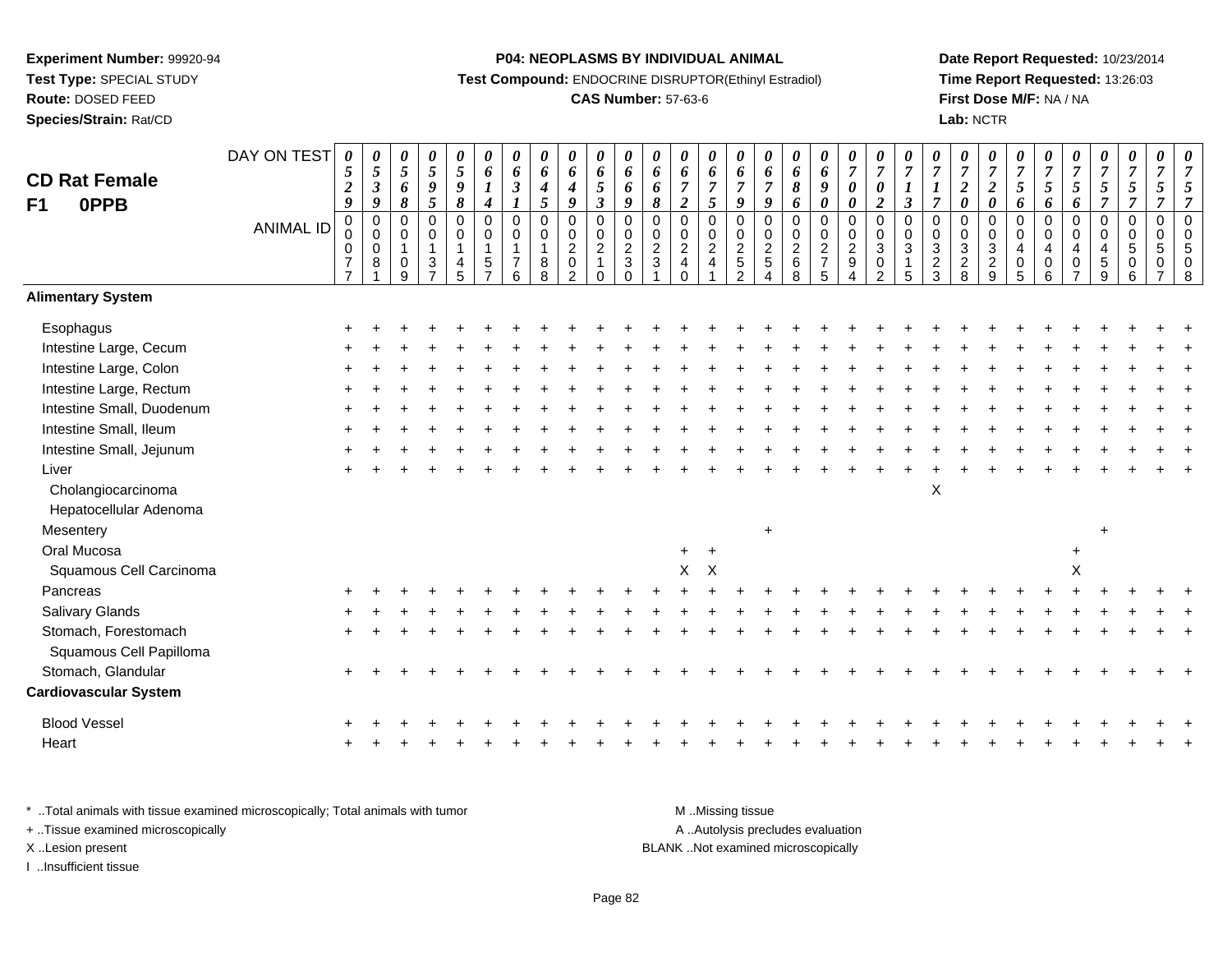**Test Type:** SPECIAL STUDY

**Route:** DOSED FEED

**Species/Strain:** Rat/CD

#### **P04: NEOPLASMS BY INDIVIDUAL ANIMAL**

**Test Compound:** ENDOCRINE DISRUPTOR(Ethinyl Estradiol)

## **CAS Number:** 57-63-6

**Date Report Requested:** 10/23/2014**Time Report Requested:** 13:26:04**First Dose M/F:** NA / NA**Lab:** NCTR

| <b>CD Rat Female</b><br>0PPB<br>F1                                 | DAY ON TEST      | $\boldsymbol{\theta}$<br>5<br>$\boldsymbol{2}$<br>9                 | 0<br>$\mathfrak{s}$<br>$\mathbf{3}$<br>9 | 0<br>$5\overline{)}$<br>6<br>8 | 0<br>5<br>9<br>5      | 0<br>$\mathfrak{s}$<br>$\boldsymbol{g}$<br>8 | 0<br>6<br>1<br>$\boldsymbol{4}$                                   | 0<br>6<br>$\mathfrak{z}$                | 0<br>6<br>$\boldsymbol{4}$<br>5                      | 0<br>$\pmb{6}$<br>$\boldsymbol{4}$<br>9                             | 0<br>6<br>5<br>$\boldsymbol{\beta}$                          | 0<br>6<br>6<br>9                            | 0<br>6<br>6<br>8                                 | 0<br>6<br>$\boldsymbol{2}$                         | 0<br>6<br>7<br>5                           | 0<br>6<br>$\overline{7}$<br>9                     | 0<br>6<br>$\overline{7}$<br>9                   | 0<br>6<br>8<br>6                                       | 0<br>6<br>9<br>0                     | 0<br>$\overline{7}$<br>0<br>$\boldsymbol{\theta}$ | 0<br>$\overline{7}$<br>0<br>$\overline{c}$           | 0<br>$\overline{7}$<br>1<br>$\boldsymbol{\beta}$ | 0<br>$\overline{7}$<br>$\overline{7}$         | 0<br>$\boldsymbol{7}$<br>$\boldsymbol{2}$<br>0 | 0<br>$\overline{7}$<br>$\boldsymbol{2}$<br>$\boldsymbol{\theta}$ | 0<br>$\overline{7}$<br>5<br>6 | $\overline{7}$<br>$\mathfrak{s}$<br>6                  | 0<br>$\overline{7}$<br>5<br>6 | 0<br>$\overline{7}$<br>$\mathfrak{S}$<br>$\overline{7}$ | 0<br>$\overline{7}$<br>5<br>$\overline{7}$ | 0<br>$\boldsymbol{7}$<br>5<br>$\overline{7}$       | 0<br>7<br>5<br>7                                |
|--------------------------------------------------------------------|------------------|---------------------------------------------------------------------|------------------------------------------|--------------------------------|-----------------------|----------------------------------------------|-------------------------------------------------------------------|-----------------------------------------|------------------------------------------------------|---------------------------------------------------------------------|--------------------------------------------------------------|---------------------------------------------|--------------------------------------------------|----------------------------------------------------|--------------------------------------------|---------------------------------------------------|-------------------------------------------------|--------------------------------------------------------|--------------------------------------|---------------------------------------------------|------------------------------------------------------|--------------------------------------------------|-----------------------------------------------|------------------------------------------------|------------------------------------------------------------------|-------------------------------|--------------------------------------------------------|-------------------------------|---------------------------------------------------------|--------------------------------------------|----------------------------------------------------|-------------------------------------------------|
|                                                                    | <b>ANIMAL ID</b> | 0<br>$\mathbf 0$<br>$\mathbf 0$<br>$\overline{7}$<br>$\overline{7}$ | 0<br>$\mathbf 0$<br>$\mathbf 0$<br>8     | 0<br>$\Omega$<br>1<br>0<br>9   | 0<br>$\mathbf 0$<br>3 | 0<br>0<br>4<br>5                             | 0<br>$\pmb{0}$<br>$\overline{1}$<br>$\,$ 5 $\,$<br>$\overline{7}$ | 0<br>$\mathbf 0$<br>$\overline{7}$<br>6 | $\mathbf 0$<br>$\mathbf 0$<br>$\mathbf{1}$<br>8<br>8 | 0<br>$\pmb{0}$<br>$\boldsymbol{2}$<br>$\mathbf 0$<br>$\overline{2}$ | 0<br>$\pmb{0}$<br>$\overline{c}$<br>$\mathbf{1}$<br>$\Omega$ | 0<br>$\pmb{0}$<br>$\frac{2}{3}$<br>$\Omega$ | 0<br>$\mathbf 0$<br>$\overline{c}$<br>$\sqrt{3}$ | 0<br>$\pmb{0}$<br>$\overline{a}$<br>$\overline{4}$ | 0<br>0<br>$\overline{a}$<br>$\overline{4}$ | 0<br>$\pmb{0}$<br>$\frac{2}{5}$<br>$\overline{2}$ | 0<br>$\pmb{0}$<br>$\sqrt{2}$<br>$\sqrt{5}$<br>4 | $\mathbf 0$<br>$\pmb{0}$<br>$\sqrt{2}$<br>$\,6\,$<br>8 | 0<br>$\pmb{0}$<br>$\frac{2}{7}$<br>5 | 0<br>$\mathsf 0$<br>$\overline{c}$<br>9           | 0<br>$\mathbf 0$<br>3<br>$\pmb{0}$<br>$\overline{2}$ | 0<br>$\mathbf 0$<br>3<br>1<br>5                  | 0<br>0<br>$\sqrt{3}$<br>$\boldsymbol{2}$<br>3 | 0<br>$\mathbf 0$<br>3<br>$\overline{c}$<br>8   | $\mathbf 0$<br>$\mathbf 0$<br>$\sqrt{3}$<br>$\overline{c}$<br>9  | 0<br>0<br>4<br>0<br>5         | $\mathbf 0$<br>$\mathbf 0$<br>$\overline{4}$<br>0<br>6 | 0<br>$\mathbf 0$<br>4<br>0    | 0<br>$\mathbf 0$<br>$\frac{4}{5}$<br>9                  | 0<br>$\mathbf 0$<br>5<br>0<br>6            | $\pmb{0}$<br>$\pmb{0}$<br>5<br>0<br>$\overline{7}$ | $\mathbf 0$<br>$\pmb{0}$<br>5<br>$\pmb{0}$<br>8 |
| <b>Endocrine System</b>                                            |                  |                                                                     |                                          |                                |                       |                                              |                                                                   |                                         |                                                      |                                                                     |                                                              |                                             |                                                  |                                                    |                                            |                                                   |                                                 |                                                        |                                      |                                                   |                                                      |                                                  |                                               |                                                |                                                                  |                               |                                                        |                               |                                                         |                                            |                                                    |                                                 |
| <b>Adrenal Cortex</b><br>Adenoma                                   |                  |                                                                     |                                          |                                |                       |                                              |                                                                   |                                         |                                                      |                                                                     |                                                              |                                             |                                                  |                                                    |                                            |                                                   |                                                 |                                                        |                                      |                                                   |                                                      |                                                  |                                               |                                                |                                                                  |                               |                                                        |                               |                                                         |                                            |                                                    |                                                 |
| <b>Adrenal Medulla</b><br>Pheochromocytoma Benign                  |                  |                                                                     |                                          |                                |                       |                                              |                                                                   |                                         |                                                      |                                                                     |                                                              |                                             |                                                  |                                                    |                                            |                                                   |                                                 |                                                        |                                      |                                                   |                                                      |                                                  |                                               |                                                |                                                                  |                               | X                                                      |                               |                                                         |                                            |                                                    |                                                 |
| Islets, Pancreatic<br>Adenoma                                      |                  |                                                                     |                                          |                                |                       |                                              |                                                                   |                                         |                                                      |                                                                     |                                                              |                                             |                                                  |                                                    |                                            |                                                   |                                                 |                                                        |                                      |                                                   |                                                      |                                                  |                                               |                                                |                                                                  |                               |                                                        |                               |                                                         |                                            |                                                    |                                                 |
| Parathyroid Gland                                                  |                  |                                                                     |                                          |                                |                       |                                              |                                                                   |                                         |                                                      |                                                                     |                                                              |                                             |                                                  |                                                    |                                            |                                                   |                                                 |                                                        |                                      |                                                   |                                                      |                                                  |                                               |                                                |                                                                  |                               |                                                        |                               |                                                         |                                            |                                                    |                                                 |
| <b>Pituitary Gland</b>                                             |                  |                                                                     |                                          |                                |                       |                                              |                                                                   |                                         |                                                      |                                                                     |                                                              |                                             |                                                  |                                                    |                                            |                                                   |                                                 |                                                        |                                      |                                                   |                                                      |                                                  |                                               |                                                |                                                                  |                               |                                                        |                               |                                                         |                                            |                                                    |                                                 |
| Pars Distalis, Adenoma                                             |                  |                                                                     | X                                        | X                              | $\times$              |                                              | X                                                                 |                                         |                                                      | X                                                                   | X                                                            | $\times$                                    |                                                  |                                                    |                                            | X                                                 | X                                               |                                                        | X                                    | $\times$                                          |                                                      | X                                                | X                                             | X                                              |                                                                  | Χ                             |                                                        | X                             | X                                                       | X                                          |                                                    | $X \times$                                      |
| <b>Thyroid Gland</b><br>C Cell, Adenoma<br>Follicular Cel, Adenoma |                  |                                                                     |                                          |                                |                       |                                              |                                                                   |                                         |                                                      |                                                                     |                                                              |                                             | $\boldsymbol{\mathsf{X}}$                        |                                                    |                                            |                                                   |                                                 |                                                        |                                      |                                                   |                                                      |                                                  |                                               |                                                |                                                                  |                               |                                                        |                               |                                                         |                                            |                                                    | X                                               |
| <b>General Body System</b>                                         |                  |                                                                     |                                          |                                |                       |                                              |                                                                   |                                         |                                                      |                                                                     |                                                              |                                             |                                                  |                                                    |                                            |                                                   |                                                 |                                                        |                                      |                                                   |                                                      |                                                  |                                               |                                                |                                                                  |                               |                                                        |                               |                                                         |                                            |                                                    |                                                 |
| <b>NONE</b>                                                        |                  |                                                                     |                                          |                                |                       |                                              |                                                                   |                                         |                                                      |                                                                     |                                                              |                                             |                                                  |                                                    |                                            |                                                   |                                                 |                                                        |                                      |                                                   |                                                      |                                                  |                                               |                                                |                                                                  |                               |                                                        |                               |                                                         |                                            |                                                    |                                                 |
| <b>Genital System</b>                                              |                  |                                                                     |                                          |                                |                       |                                              |                                                                   |                                         |                                                      |                                                                     |                                                              |                                             |                                                  |                                                    |                                            |                                                   |                                                 |                                                        |                                      |                                                   |                                                      |                                                  |                                               |                                                |                                                                  |                               |                                                        |                               |                                                         |                                            |                                                    |                                                 |
| <b>Clitoral Gland</b><br>Squamous Cell Papilloma                   |                  |                                                                     |                                          |                                |                       |                                              |                                                                   |                                         |                                                      |                                                                     |                                                              |                                             |                                                  |                                                    |                                            |                                                   |                                                 |                                                        |                                      |                                                   |                                                      |                                                  |                                               |                                                |                                                                  |                               |                                                        |                               |                                                         |                                            |                                                    |                                                 |
| Ovary<br>Sertoli Cell Tumor Benign                                 |                  |                                                                     |                                          |                                |                       |                                              |                                                                   |                                         |                                                      |                                                                     |                                                              |                                             |                                                  |                                                    |                                            |                                                   |                                                 |                                                        |                                      |                                                   |                                                      |                                                  |                                               |                                                |                                                                  |                               |                                                        |                               |                                                         |                                            |                                                    |                                                 |
| Oviduct                                                            |                  |                                                                     |                                          |                                |                       |                                              |                                                                   |                                         |                                                      |                                                                     |                                                              |                                             |                                                  |                                                    |                                            |                                                   |                                                 |                                                        |                                      |                                                   |                                                      |                                                  |                                               |                                                |                                                                  |                               |                                                        |                               |                                                         |                                            |                                                    |                                                 |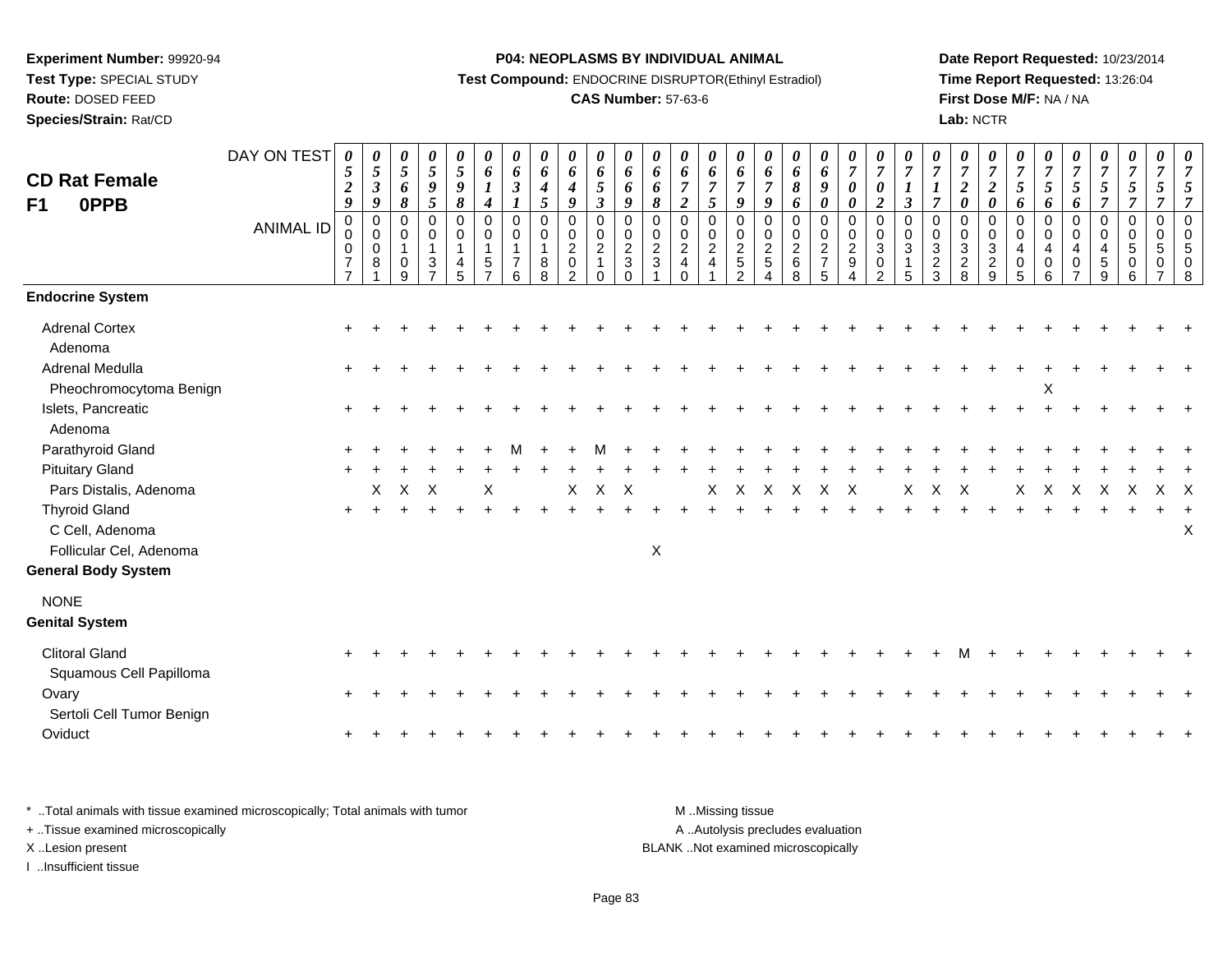**Test Type:** SPECIAL STUDY

## **Route:** DOSED FEED

**Species/Strain:** Rat/CD

#### **P04: NEOPLASMS BY INDIVIDUAL ANIMAL**

**Test Compound:** ENDOCRINE DISRUPTOR(Ethinyl Estradiol)

## **CAS Number:** 57-63-6

**Date Report Requested:** 10/23/2014**Time Report Requested:** 13:26:04**First Dose M/F:** NA / NA**Lab:** NCTR

| <b>CD Rat Female</b>                                                                        | DAY ON TEST      | 0<br>5<br>$\boldsymbol{2}$                                               | 0<br>$5\overline{)}$<br>$\boldsymbol{\beta}$        | $\boldsymbol{\theta}$<br>5<br>6                                     | 0<br>5<br>9                               | 0<br>$\mathfrak{s}$<br>9                                                       | 0<br>6                                                        | 0<br>6<br>$\boldsymbol{\beta}$          | $\boldsymbol{\theta}$<br>6<br>$\boldsymbol{4}$                           | 0<br>6<br>4                                                    | 0<br>6<br>$\sqrt{5}$                                                                       | 0<br>6<br>6                                                                   | 0<br>6<br>6                                             | 0<br>6<br>$\overline{7}$                                                    | 0<br>6<br>7                                     | 0<br>6<br>$\overline{7}$                                             | 0<br>6<br>$\overline{7}$                                             | $\boldsymbol{\theta}$<br>6<br>$\pmb{8}$                                | 0<br>6<br>9                                                                        | $\frac{\theta}{7}$<br>$\pmb{\theta}$                                                                 | 0<br>$\overline{7}$<br>0                                                  | $\overline{7}$                                                  | $\boldsymbol{\theta}$<br>$\overline{7}$                                           | 0<br>$\boldsymbol{7}$<br>$\boldsymbol{2}$                                 | 0<br>$\overline{7}$<br>$\boldsymbol{2}$                                         | $\boldsymbol{\theta}$<br>$\boldsymbol{7}$<br>$\sqrt{5}$     | $\boldsymbol{\theta}$<br>$\boldsymbol{7}$<br>$\sqrt{5}$     | 0<br>$\overline{7}$<br>5  | $\frac{\boldsymbol{0}}{7}$<br>$\sqrt{5}$                                               | 0<br>$\boldsymbol{7}$<br>$\mathfrak{S}$                                     | 0<br>$\overline{7}$<br>$\sqrt{5}$                                                  | $\overline{7}$<br>5                                                   |
|---------------------------------------------------------------------------------------------|------------------|--------------------------------------------------------------------------|-----------------------------------------------------|---------------------------------------------------------------------|-------------------------------------------|--------------------------------------------------------------------------------|---------------------------------------------------------------|-----------------------------------------|--------------------------------------------------------------------------|----------------------------------------------------------------|--------------------------------------------------------------------------------------------|-------------------------------------------------------------------------------|---------------------------------------------------------|-----------------------------------------------------------------------------|-------------------------------------------------|----------------------------------------------------------------------|----------------------------------------------------------------------|------------------------------------------------------------------------|------------------------------------------------------------------------------------|------------------------------------------------------------------------------------------------------|---------------------------------------------------------------------------|-----------------------------------------------------------------|-----------------------------------------------------------------------------------|---------------------------------------------------------------------------|---------------------------------------------------------------------------------|-------------------------------------------------------------|-------------------------------------------------------------|---------------------------|----------------------------------------------------------------------------------------|-----------------------------------------------------------------------------|------------------------------------------------------------------------------------|-----------------------------------------------------------------------|
| 0PPB<br>F1                                                                                  | <b>ANIMAL ID</b> | 9<br>0<br>$\mathbf 0$<br>$\mathbf 0$<br>$\overline{7}$<br>$\overline{7}$ | 9<br>$\mathbf 0$<br>$\mathbf 0$<br>$\mathbf 0$<br>8 | 8<br>$\mathbf 0$<br>$\mathbf 0$<br>$\mathbf{1}$<br>$\mathbf 0$<br>9 | 5<br>$\mathbf 0$<br>$\mathbf 0$<br>1<br>3 | $\pmb{8}$<br>$\mathbf 0$<br>$\mathbf 0$<br>$\mathbf{1}$<br>$\overline{4}$<br>5 | $\boldsymbol{4}$<br>$\pmb{0}$<br>$\,0\,$<br>$\mathbf{1}$<br>5 | $\mathbf 0$<br>0<br>$\overline{7}$<br>6 | $\overline{5}$<br>$\mathbf 0$<br>$\mathbf 0$<br>$\overline{1}$<br>8<br>8 | 9<br>0<br>0<br>$\overline{c}$<br>$\mathbf 0$<br>$\overline{2}$ | $\mathfrak{z}$<br>$\pmb{0}$<br>$\mathbf 0$<br>$\overline{c}$<br>$\overline{1}$<br>$\Omega$ | 9<br>$\mathbf 0$<br>$\mathbf 0$<br>$\overline{c}$<br>$\mathbf{3}$<br>$\Omega$ | 8<br>$\mathbf 0$<br>0<br>$\overline{c}$<br>$\mathbf{3}$ | $\overline{2}$<br>$\mathbf 0$<br>0<br>$\overline{c}$<br>$\overline{4}$<br>∩ | 5<br>0<br>0<br>$\overline{c}$<br>$\overline{4}$ | 9<br>$\mathbf 0$<br>$\mathbf 0$<br>$\overline{2}$<br>$\sqrt{5}$<br>2 | 9<br>$\mathbf 0$<br>$\mathbf 0$<br>$\overline{c}$<br>$\sqrt{5}$<br>Δ | 6<br>$\boldsymbol{0}$<br>$\mathbf 0$<br>$\overline{c}$<br>$\,6\,$<br>8 | $\boldsymbol{\theta}$<br>$\mathbf 0$<br>0<br>$\overline{c}$<br>$\overline{7}$<br>5 | $\pmb{\theta}$<br>$\pmb{0}$<br>$\begin{smallmatrix} 0\\2 \end{smallmatrix}$<br>$\boldsymbol{9}$<br>4 | $\overline{2}$<br>$\pmb{0}$<br>$\boldsymbol{0}$<br>$\mathbf{3}$<br>0<br>2 | $\mathfrak{z}$<br>$\mathbf 0$<br>$\mathbf 0$<br>$\sqrt{3}$<br>5 | $\overline{7}$<br>$\mathbf 0$<br>$\mathbf 0$<br>$\sqrt{3}$<br>$\overline{c}$<br>3 | $\pmb{\theta}$<br>$\mathbf 0$<br>0<br>$\mathbf{3}$<br>$\overline{c}$<br>8 | $\pmb{\theta}$<br>$\pmb{0}$<br>$\pmb{0}$<br>$\mathbf{3}$<br>$\overline{2}$<br>9 | 6<br>$\mathbf 0$<br>$\mathbf 0$<br>$\overline{4}$<br>0<br>5 | 6<br>$\mathbf 0$<br>$\mathbf 0$<br>$\overline{4}$<br>0<br>6 | 6<br>0<br>0<br>4<br>0     | $\overline{7}$<br>$\pmb{0}$<br>$\pmb{0}$<br>$\overline{\mathbf{4}}$<br>$\sqrt{5}$<br>9 | $\overline{7}$<br>$\pmb{0}$<br>$\pmb{0}$<br>$\,$ 5 $\,$<br>$\mathbf 0$<br>6 | $\overline{7}$<br>$\mathbf 0$<br>$\mathbf 0$<br>$\,$ 5 $\,$<br>0<br>$\overline{7}$ | $\overline{7}$<br>$\mathbf 0$<br>$\mathbf 0$<br>5<br>$\mathbf 0$<br>8 |
| <b>Uterus</b><br>Endometrium, Adenoma<br>Polyp Stromal                                      |                  | $+$                                                                      |                                                     |                                                                     |                                           |                                                                                |                                                               |                                         | $\pmb{\times}$                                                           |                                                                |                                                                                            |                                                                               |                                                         |                                                                             |                                                 |                                                                      |                                                                      |                                                                        |                                                                                    |                                                                                                      |                                                                           |                                                                 |                                                                                   |                                                                           |                                                                                 |                                                             |                                                             | $\boldsymbol{\mathsf{X}}$ |                                                                                        |                                                                             |                                                                                    |                                                                       |
| Vagina<br><b>Hematopoietic System</b>                                                       |                  |                                                                          |                                                     |                                                                     |                                           |                                                                                |                                                               |                                         |                                                                          |                                                                |                                                                                            |                                                                               |                                                         |                                                                             |                                                 |                                                                      |                                                                      |                                                                        |                                                                                    |                                                                                                      |                                                                           |                                                                 |                                                                                   |                                                                           |                                                                                 |                                                             |                                                             |                           |                                                                                        |                                                                             |                                                                                    |                                                                       |
| <b>Bone Marrow</b><br>Lymph Node                                                            |                  |                                                                          |                                                     |                                                                     |                                           |                                                                                |                                                               |                                         |                                                                          |                                                                |                                                                                            |                                                                               |                                                         |                                                                             |                                                 |                                                                      |                                                                      |                                                                        |                                                                                    |                                                                                                      |                                                                           |                                                                 |                                                                                   |                                                                           |                                                                                 |                                                             |                                                             |                           |                                                                                        |                                                                             |                                                                                    |                                                                       |
| Lymph Node, Mandibular<br>Lymph Node, Mesenteric                                            |                  |                                                                          |                                                     |                                                                     |                                           |                                                                                |                                                               |                                         |                                                                          |                                                                |                                                                                            |                                                                               |                                                         |                                                                             |                                                 |                                                                      |                                                                      |                                                                        |                                                                                    |                                                                                                      |                                                                           |                                                                 |                                                                                   |                                                                           |                                                                                 |                                                             |                                                             |                           |                                                                                        |                                                                             |                                                                                    |                                                                       |
| Spleen<br>Thymus                                                                            |                  |                                                                          |                                                     |                                                                     |                                           |                                                                                |                                                               |                                         |                                                                          |                                                                |                                                                                            |                                                                               |                                                         |                                                                             |                                                 |                                                                      |                                                                      |                                                                        |                                                                                    |                                                                                                      |                                                                           |                                                                 |                                                                                   |                                                                           |                                                                                 |                                                             |                                                             |                           |                                                                                        |                                                                             |                                                                                    |                                                                       |
| <b>Integumentary System</b>                                                                 |                  |                                                                          |                                                     |                                                                     |                                           |                                                                                |                                                               |                                         |                                                                          |                                                                |                                                                                            |                                                                               |                                                         |                                                                             |                                                 |                                                                      |                                                                      |                                                                        |                                                                                    |                                                                                                      |                                                                           |                                                                 |                                                                                   |                                                                           |                                                                                 |                                                             |                                                             |                           |                                                                                        |                                                                             |                                                                                    |                                                                       |
| Mammary Gland<br>Adenocarcinoma<br>Adenocarcinoma, Multiple                                 |                  |                                                                          |                                                     |                                                                     |                                           |                                                                                |                                                               |                                         |                                                                          |                                                                |                                                                                            |                                                                               |                                                         |                                                                             | X                                               |                                                                      |                                                                      |                                                                        |                                                                                    | $\mathsf X$                                                                                          |                                                                           |                                                                 | $X -$                                                                             | $\times$                                                                  |                                                                                 |                                                             |                                                             |                           |                                                                                        | X                                                                           |                                                                                    |                                                                       |
| Fibroadenoma<br>Fibroadenoma, Multiple                                                      |                  | X                                                                        |                                                     | $\boldsymbol{\mathsf{X}}$                                           |                                           |                                                                                | $X$ $X$                                                       | $\boldsymbol{\mathsf{X}}$               |                                                                          | $\mathsf{X}$                                                   | $\boldsymbol{\mathsf{X}}$                                                                  |                                                                               | X X X                                                   |                                                                             |                                                 |                                                                      | $\mathsf{X}$                                                         |                                                                        |                                                                                    | $X$ $X$                                                                                              |                                                                           |                                                                 | $X$ $X$                                                                           |                                                                           | $X$ $X$                                                                         | X                                                           |                                                             | X X                       | X                                                                                      | X                                                                           | X                                                                                  |                                                                       |
| Skin<br>Sebaceous GI, Carcinoma<br>Squamous Cell Papilloma<br><b>Musculoskeletal System</b> |                  |                                                                          |                                                     |                                                                     |                                           |                                                                                |                                                               |                                         |                                                                          |                                                                |                                                                                            |                                                                               |                                                         |                                                                             |                                                 |                                                                      |                                                                      |                                                                        |                                                                                    |                                                                                                      |                                                                           |                                                                 |                                                                                   |                                                                           |                                                                                 | X                                                           |                                                             |                           |                                                                                        |                                                                             |                                                                                    |                                                                       |

\* ..Total animals with tissue examined microscopically; Total animals with tumor **M** . Missing tissue M ..Missing tissue

+ ..Tissue examined microscopically

I ..Insufficient tissue

A ..Autolysis precludes evaluation

X ..Lesion present BLANK ..Not examined microscopically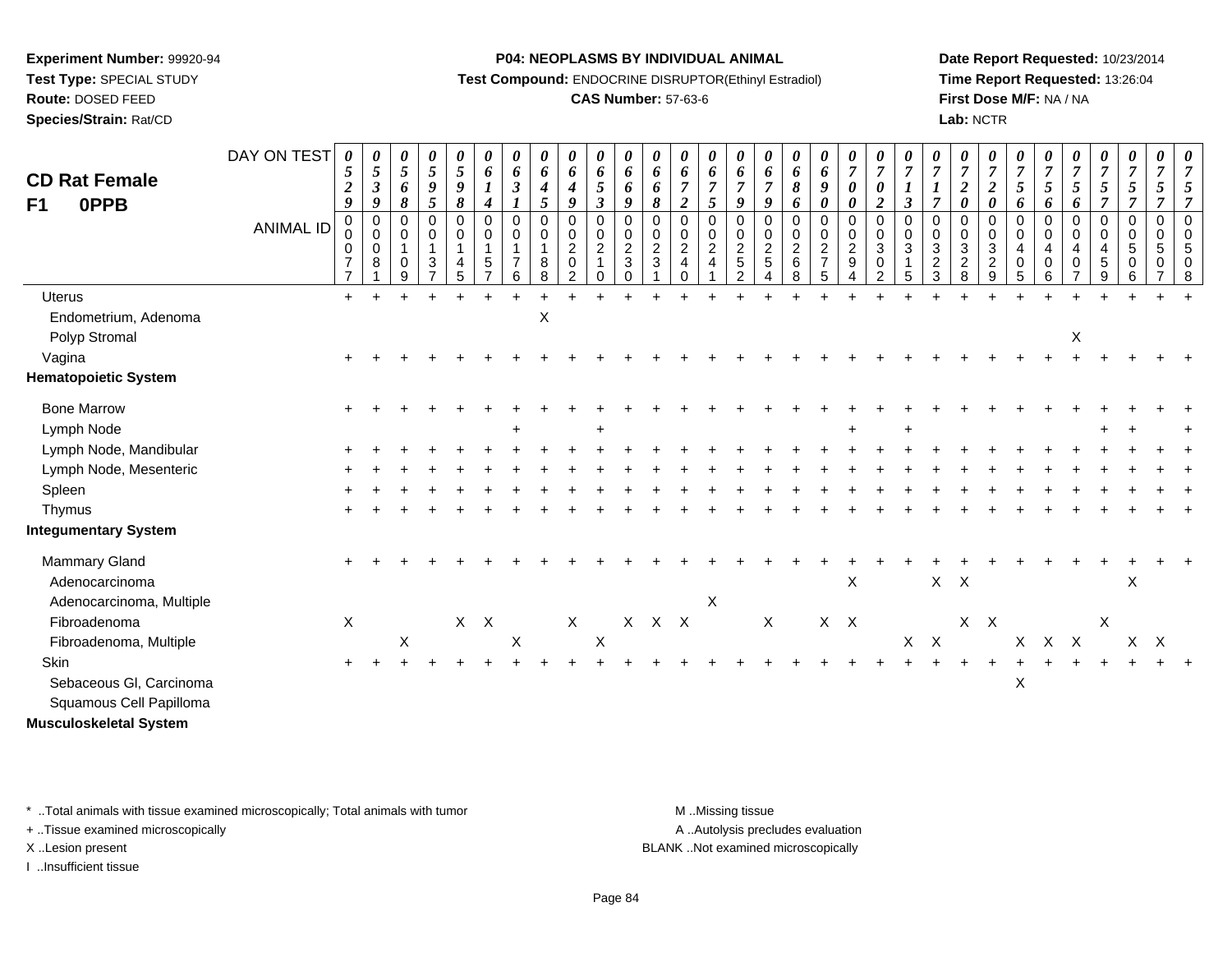**Route:** DOSED FEED

**Species/Strain:** Rat/CD

#### **P04: NEOPLASMS BY INDIVIDUAL ANIMAL**

**Test Compound:** ENDOCRINE DISRUPTOR(Ethinyl Estradiol)

## **CAS Number:** 57-63-6

**Date Report Requested:** 10/23/2014**Time Report Requested:** 13:26:04**First Dose M/F:** NA / NA**Lab:** NCTR

| <b>CD Rat Female</b>                                           | DAY ON TEST      | 0<br>$\mathfrak{s}$<br>$\boldsymbol{2}$                                                     | 0<br>$\overline{5}$<br>$\boldsymbol{\beta}$         | 5<br>6                                                                   | 0<br>5<br>9                                          | 0<br>$\mathfrak{s}$<br>$\boldsymbol{g}$ | 0<br>6<br>$\boldsymbol{l}$                                                        | 0<br>6<br>$\boldsymbol{\beta}$ | $\boldsymbol{\theta}$<br>6<br>$\boldsymbol{4}$                         | 0<br>6<br>4                                                                     | 0<br>$\pmb{6}$                                                            | 0<br>6<br>6                                                        | 0<br>6<br>6                        | 0<br>6<br>$\overline{7}$                                     | 0<br>6<br>$\boldsymbol{7}$                                               | 0<br>6<br>$\overline{7}$                                                            | 0<br>6<br>$\overline{7}$                                                   | $\boldsymbol{\theta}$<br>6<br>$\pmb{8}$                     | 0<br>6<br>9                                          | $\frac{\theta}{7}$<br>$\pmb{\theta}$                                            | 0<br>$\overline{7}$<br>$\pmb{\theta}$                                                 | 0<br>$\overline{7}$                       | $\boldsymbol{\theta}$<br>$\overline{7}$                                       | 0<br>$\overline{7}$<br>$\boldsymbol{2}$                                          | $\boldsymbol{\theta}$<br>$\overline{7}$<br>$\boldsymbol{2}$                              | 0<br>$\overline{7}$<br>5                                              | $\boldsymbol{7}$<br>$\mathfrak{s}$   | $\boldsymbol{\theta}$<br>$\overline{7}$<br>5 | 0<br>$\boldsymbol{7}$<br>$\sqrt{5}$     | 0<br>$\boldsymbol{7}$<br>$\mathfrak{s}$                                        | 0<br>$\overline{7}$<br>$\sqrt{5}$            | 7<br>5                                                       |
|----------------------------------------------------------------|------------------|---------------------------------------------------------------------------------------------|-----------------------------------------------------|--------------------------------------------------------------------------|------------------------------------------------------|-----------------------------------------|-----------------------------------------------------------------------------------|--------------------------------|------------------------------------------------------------------------|---------------------------------------------------------------------------------|---------------------------------------------------------------------------|--------------------------------------------------------------------|------------------------------------|--------------------------------------------------------------|--------------------------------------------------------------------------|-------------------------------------------------------------------------------------|----------------------------------------------------------------------------|-------------------------------------------------------------|------------------------------------------------------|---------------------------------------------------------------------------------|---------------------------------------------------------------------------------------|-------------------------------------------|-------------------------------------------------------------------------------|----------------------------------------------------------------------------------|------------------------------------------------------------------------------------------|-----------------------------------------------------------------------|--------------------------------------|----------------------------------------------|-----------------------------------------|--------------------------------------------------------------------------------|----------------------------------------------|--------------------------------------------------------------|
| <b>OPPB</b><br>F1                                              | <b>ANIMAL ID</b> | $\boldsymbol{g}$<br>$\pmb{0}$<br>$\pmb{0}$<br>$\pmb{0}$<br>$\overline{7}$<br>$\overline{7}$ | 9<br>$\mathbf 0$<br>$\mathbf 0$<br>$\mathbf 0$<br>8 | 8<br>$\overline{0}$<br>$\mathbf 0$<br>$\overline{1}$<br>$\mathbf 0$<br>9 | $5\overline{)}$<br>$\mathbf 0$<br>$\Omega$<br>1<br>3 | 8<br>0<br>0<br>$\mathbf{1}$<br>4<br>5   | $\boldsymbol{4}$<br>$\pmb{0}$<br>$\pmb{0}$<br>$\mathbf{1}$<br>5<br>$\overline{7}$ | $\mathbf 0$<br>0<br>6          | $\mathfrak{s}$<br>$\pmb{0}$<br>$\mathbf 0$<br>$\overline{1}$<br>8<br>8 | 9<br>0<br>$\boldsymbol{0}$<br>$\boldsymbol{2}$<br>$\mathbf 0$<br>$\overline{2}$ | $\frac{5}{3}$<br>$\pmb{0}$<br>$\frac{0}{2}$<br>$\overline{1}$<br>$\Omega$ | 9<br>$\mathbf 0$<br>$\mathbf 0$<br>$\overline{c}$<br>3<br>$\Omega$ | 8<br>0<br>0<br>$\overline{2}$<br>3 | $\overline{2}$<br>0<br>0<br>$\overline{c}$<br>$\overline{4}$ | 5<br>0<br>$\begin{smallmatrix} 0\\2 \end{smallmatrix}$<br>$\overline{4}$ | $\boldsymbol{g}$<br>$\mathbf 0$<br>$\frac{0}{2}$<br>$\overline{5}$<br>$\mathcal{P}$ | $\boldsymbol{9}$<br>$\mathbf 0$<br>$\mathbf 0$<br>$\overline{c}$<br>5<br>Δ | 6<br>$\mathbf 0$<br>$\mathbf 0$<br>$\overline{2}$<br>6<br>8 | 0<br>0<br>0<br>$\overline{c}$<br>$\overline{7}$<br>5 | $\boldsymbol{\theta}$<br>0<br>$_{2}^{\rm 0}$<br>$9\,$<br>$\boldsymbol{\Lambda}$ | $\overline{2}$<br>$\pmb{0}$<br>$\pmb{0}$<br>$\sqrt{3}$<br>$\pmb{0}$<br>$\overline{2}$ | 3<br>$\mathbf 0$<br>$\mathbf 0$<br>3<br>5 | $\overline{7}$<br>$\mathbf 0$<br>$\mathbf 0$<br>$\sqrt{3}$<br>$\sqrt{2}$<br>3 | $\boldsymbol{\theta}$<br>0<br>$\mathbf 0$<br>$\mathbf{3}$<br>$\overline{2}$<br>8 | $\boldsymbol{\theta}$<br>$\mathbf 0$<br>$\pmb{0}$<br>$\mathbf{3}$<br>$\overline{c}$<br>9 | 6<br>$\mathbf 0$<br>$\mathbf 0$<br>$\overline{4}$<br>$\mathbf 0$<br>5 | 6<br>0<br>$\mathbf 0$<br>4<br>0<br>6 | 6<br>0<br>0<br>$\overline{4}$<br>$\mathbf 0$ | $\overline{7}$<br>0<br>0<br>4<br>5<br>9 | $\overline{7}$<br>$\pmb{0}$<br>$\pmb{0}$<br>$\overline{5}$<br>$\mathbf 0$<br>6 | $\overline{7}$<br>$\mathbf 0$<br>0<br>5<br>0 | $\overline{7}$<br>$\Omega$<br>$\Omega$<br>5<br>$\Omega$<br>8 |
| Bone, Femur<br><b>Skeletal Muscle</b><br><b>Nervous System</b> |                  | $+$                                                                                         | $+$                                                 |                                                                          |                                                      |                                         |                                                                                   |                                |                                                                        |                                                                                 |                                                                           |                                                                    |                                    |                                                              |                                                                          |                                                                                     |                                                                            |                                                             |                                                      |                                                                                 | $+$                                                                                   |                                           |                                                                               |                                                                                  |                                                                                          |                                                                       |                                      |                                              |                                         |                                                                                |                                              |                                                              |
|                                                                |                  |                                                                                             |                                                     |                                                                          |                                                      |                                         |                                                                                   |                                |                                                                        |                                                                                 |                                                                           |                                                                    |                                    |                                                              |                                                                          |                                                                                     |                                                                            |                                                             |                                                      |                                                                                 |                                                                                       |                                           |                                                                               |                                                                                  |                                                                                          |                                                                       |                                      |                                              |                                         |                                                                                |                                              |                                                              |
| Brain, Brain Stem                                              |                  |                                                                                             |                                                     |                                                                          |                                                      |                                         |                                                                                   |                                |                                                                        |                                                                                 |                                                                           |                                                                    |                                    |                                                              |                                                                          |                                                                                     |                                                                            |                                                             |                                                      |                                                                                 |                                                                                       |                                           |                                                                               |                                                                                  |                                                                                          |                                                                       |                                      |                                              |                                         |                                                                                |                                              |                                                              |
| Brain, Cerebellum<br>Brain, Cerebrum                           |                  |                                                                                             |                                                     |                                                                          |                                                      |                                         |                                                                                   |                                |                                                                        |                                                                                 |                                                                           |                                                                    |                                    |                                                              |                                                                          |                                                                                     |                                                                            |                                                             |                                                      |                                                                                 |                                                                                       |                                           |                                                                               |                                                                                  |                                                                                          |                                                                       |                                      |                                              |                                         |                                                                                |                                              |                                                              |
| Granular Cell Tumor Benign                                     |                  |                                                                                             |                                                     |                                                                          |                                                      |                                         |                                                                                   |                                | $\mathsf X$                                                            |                                                                                 |                                                                           |                                                                    |                                    |                                                              |                                                                          |                                                                                     |                                                                            |                                                             |                                                      |                                                                                 |                                                                                       |                                           |                                                                               |                                                                                  |                                                                                          |                                                                       |                                      |                                              |                                         |                                                                                |                                              |                                                              |
| Peripheral Nerve                                               |                  |                                                                                             |                                                     |                                                                          |                                                      |                                         |                                                                                   |                                |                                                                        |                                                                                 |                                                                           |                                                                    |                                    |                                                              |                                                                          |                                                                                     |                                                                            |                                                             |                                                      |                                                                                 | $\ddot{}$                                                                             |                                           |                                                                               |                                                                                  |                                                                                          |                                                                       |                                      |                                              |                                         |                                                                                |                                              |                                                              |
| Spinal Cord<br><b>Respiratory System</b>                       |                  |                                                                                             |                                                     |                                                                          |                                                      |                                         |                                                                                   |                                |                                                                        |                                                                                 |                                                                           |                                                                    |                                    |                                                              |                                                                          |                                                                                     |                                                                            |                                                             |                                                      |                                                                                 | $\mathsf A$                                                                           |                                           |                                                                               |                                                                                  |                                                                                          |                                                                       |                                      |                                              |                                         |                                                                                |                                              |                                                              |
|                                                                |                  |                                                                                             |                                                     |                                                                          |                                                      |                                         |                                                                                   |                                |                                                                        |                                                                                 |                                                                           |                                                                    |                                    |                                                              |                                                                          |                                                                                     |                                                                            |                                                             |                                                      |                                                                                 |                                                                                       |                                           |                                                                               |                                                                                  |                                                                                          |                                                                       |                                      |                                              |                                         |                                                                                |                                              |                                                              |
| Lung                                                           |                  |                                                                                             |                                                     |                                                                          |                                                      |                                         |                                                                                   |                                |                                                                        |                                                                                 |                                                                           |                                                                    |                                    |                                                              |                                                                          |                                                                                     |                                                                            |                                                             |                                                      |                                                                                 |                                                                                       |                                           |                                                                               |                                                                                  |                                                                                          |                                                                       |                                      |                                              |                                         |                                                                                |                                              |                                                              |
| Nose                                                           |                  |                                                                                             |                                                     |                                                                          |                                                      |                                         |                                                                                   |                                |                                                                        |                                                                                 |                                                                           |                                                                    |                                    |                                                              |                                                                          |                                                                                     |                                                                            |                                                             |                                                      |                                                                                 |                                                                                       |                                           |                                                                               |                                                                                  |                                                                                          |                                                                       |                                      |                                              |                                         |                                                                                |                                              |                                                              |
| Trachea                                                        |                  |                                                                                             |                                                     |                                                                          |                                                      |                                         |                                                                                   |                                |                                                                        |                                                                                 |                                                                           |                                                                    |                                    |                                                              |                                                                          |                                                                                     |                                                                            |                                                             |                                                      |                                                                                 |                                                                                       |                                           |                                                                               |                                                                                  |                                                                                          |                                                                       |                                      |                                              |                                         |                                                                                |                                              |                                                              |
| <b>Special Senses System</b>                                   |                  |                                                                                             |                                                     |                                                                          |                                                      |                                         |                                                                                   |                                |                                                                        |                                                                                 |                                                                           |                                                                    |                                    |                                                              |                                                                          |                                                                                     |                                                                            |                                                             |                                                      |                                                                                 |                                                                                       |                                           |                                                                               |                                                                                  |                                                                                          |                                                                       |                                      |                                              |                                         |                                                                                |                                              |                                                              |
| Eye                                                            |                  |                                                                                             |                                                     |                                                                          |                                                      |                                         |                                                                                   |                                |                                                                        |                                                                                 |                                                                           |                                                                    |                                    |                                                              |                                                                          |                                                                                     |                                                                            |                                                             |                                                      |                                                                                 |                                                                                       |                                           |                                                                               |                                                                                  |                                                                                          |                                                                       |                                      |                                              |                                         |                                                                                |                                              |                                                              |
| Harderian Gland                                                |                  |                                                                                             |                                                     |                                                                          |                                                      |                                         |                                                                                   |                                |                                                                        |                                                                                 |                                                                           |                                                                    |                                    |                                                              |                                                                          |                                                                                     |                                                                            |                                                             |                                                      |                                                                                 |                                                                                       |                                           |                                                                               |                                                                                  |                                                                                          |                                                                       |                                      |                                              |                                         |                                                                                |                                              |                                                              |
| <b>Urinary System</b>                                          |                  |                                                                                             |                                                     |                                                                          |                                                      |                                         |                                                                                   |                                |                                                                        |                                                                                 |                                                                           |                                                                    |                                    |                                                              |                                                                          |                                                                                     |                                                                            |                                                             |                                                      |                                                                                 |                                                                                       |                                           |                                                                               |                                                                                  |                                                                                          |                                                                       |                                      |                                              |                                         |                                                                                |                                              |                                                              |
| Kidney                                                         |                  |                                                                                             |                                                     |                                                                          |                                                      |                                         |                                                                                   |                                |                                                                        |                                                                                 |                                                                           |                                                                    |                                    |                                                              |                                                                          |                                                                                     |                                                                            |                                                             |                                                      |                                                                                 |                                                                                       |                                           |                                                                               |                                                                                  |                                                                                          |                                                                       |                                      |                                              |                                         |                                                                                |                                              |                                                              |
| <b>Urinary Bladder</b>                                         |                  |                                                                                             |                                                     |                                                                          |                                                      |                                         |                                                                                   |                                |                                                                        |                                                                                 |                                                                           |                                                                    |                                    |                                                              |                                                                          |                                                                                     |                                                                            |                                                             |                                                      |                                                                                 |                                                                                       |                                           |                                                                               |                                                                                  |                                                                                          |                                                                       |                                      |                                              |                                         |                                                                                |                                              |                                                              |
| <b>SYSTEMIC LESIONS</b>                                        |                  |                                                                                             |                                                     |                                                                          |                                                      |                                         |                                                                                   |                                |                                                                        |                                                                                 |                                                                           |                                                                    |                                    |                                                              |                                                                          |                                                                                     |                                                                            |                                                             |                                                      |                                                                                 |                                                                                       |                                           |                                                                               |                                                                                  |                                                                                          |                                                                       |                                      |                                              |                                         |                                                                                |                                              |                                                              |

\* ..Total animals with tissue examined microscopically; Total animals with tumor **M** . Missing tissue M ..Missing tissue

+ ..Tissue examined microscopically

I ..Insufficient tissue

A ..Autolysis precludes evaluation

X ..Lesion present BLANK ..Not examined microscopically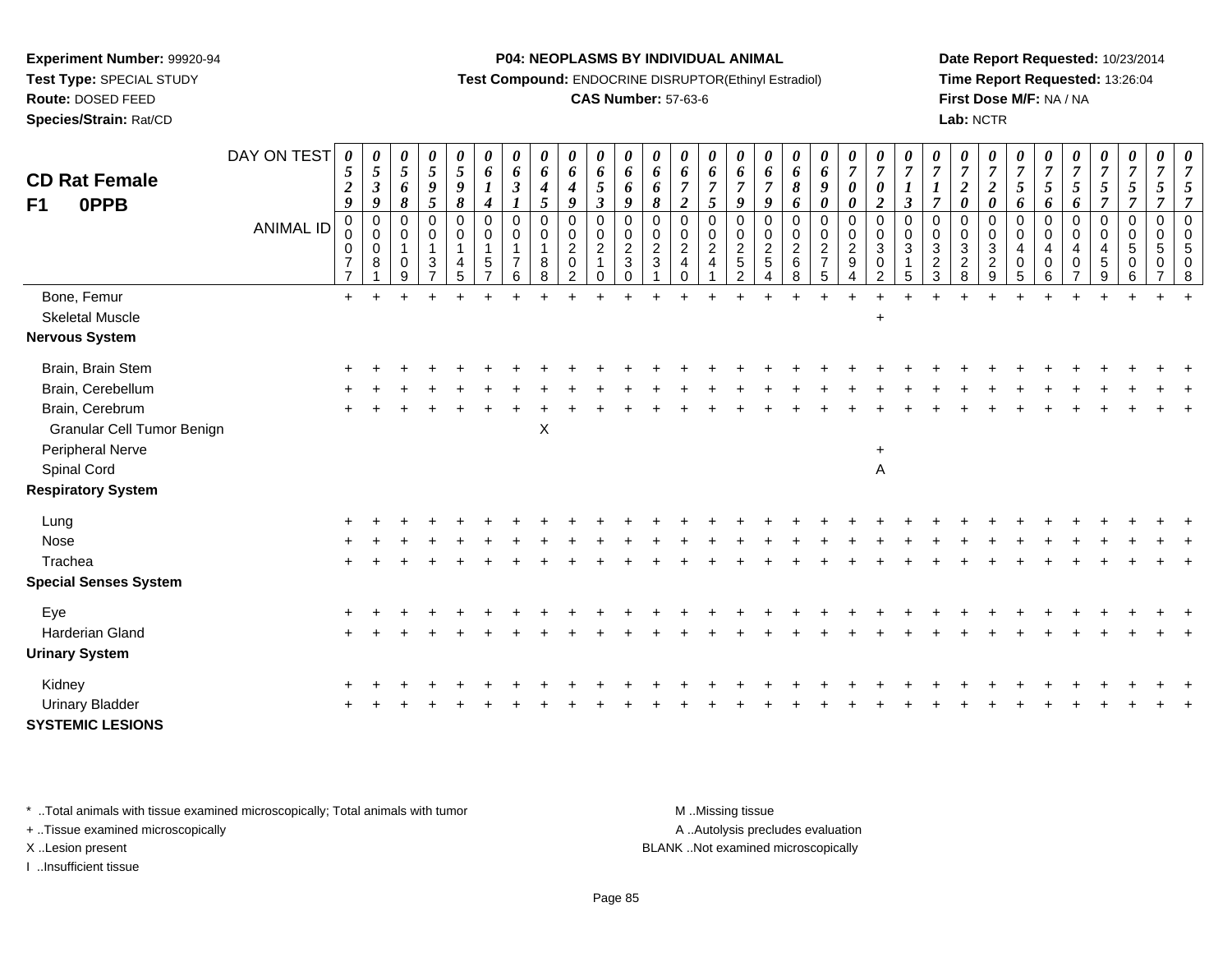**Test Type:** SPECIAL STUDY

**Route:** DOSED FEED

**Species/Strain:** Rat/CD

**P04: NEOPLASMS BY INDIVIDUAL ANIMAL**

**Test Compound:** ENDOCRINE DISRUPTOR(Ethinyl Estradiol)

## **CAS Number:** 57-63-6

**Date Report Requested:** 10/23/2014**Time Report Requested:** 13:26:04**First Dose M/F:** NA / NA**Lab:** NCTR

| <b>CD Rat Female</b><br>0PPB<br>F <sub>1</sub> | DAY ON TEST | $\boldsymbol{\mathit{U}}$<br>◡ | 0<br>ູ<br>◡      | 0<br>◡<br>6<br>8 | 0<br>ັ<br>o      | $\boldsymbol{\theta}$<br>$\mathcal{L}$<br>9 | U<br>o | 0<br>o | $\boldsymbol{\theta}$ | 0<br>o | $\boldsymbol{\theta}$<br>0 | 0<br>o<br>o<br>o | $\boldsymbol{\theta}$<br>6<br>o<br>8 | $\boldsymbol{\theta}$<br>$\bm{o}$ | 0<br>$\bm{o}$<br>J | $\boldsymbol{\theta}$<br>$\bm{o}$<br>o                  | $\boldsymbol{\theta}$<br>$\bm{o}$<br><b>Q</b> | 0<br>o<br>o<br>6 | $\boldsymbol{\theta}$<br>6<br>0 | $\boldsymbol{\theta}$<br>$\boldsymbol{\theta}$<br>0 | 0           | $\boldsymbol{\theta}$ | $\theta$                | $\boldsymbol{\theta}$<br>$\boldsymbol{\theta}$ | $\boldsymbol{\theta}$<br>$\theta$ | 0<br>6                      | $\boldsymbol{\theta}$<br>-<br>ັ<br>O | $\boldsymbol{\theta}$<br>$\overline{ }$<br>O | $\boldsymbol{\mathit{U}}$ | 0<br>◡ | $\boldsymbol{\theta}$ | $\boldsymbol{\theta}$ |
|------------------------------------------------|-------------|--------------------------------|------------------|------------------|------------------|---------------------------------------------|--------|--------|-----------------------|--------|----------------------------|------------------|--------------------------------------|-----------------------------------|--------------------|---------------------------------------------------------|-----------------------------------------------|------------------|---------------------------------|-----------------------------------------------------|-------------|-----------------------|-------------------------|------------------------------------------------|-----------------------------------|-----------------------------|--------------------------------------|----------------------------------------------|---------------------------|--------|-----------------------|-----------------------|
|                                                | ANIMAL ID   | 0<br>0<br>$\mathbf{0}$         | 0<br>0<br>0<br>8 | U<br>a           | 0<br>0<br>ົ<br>J | 0<br>0<br>4                                 | ◡      |        |                       | $\sim$ | v<br>v<br>$\sim$           | ີ<br>J           | 0<br>0<br>റ<br>3                     | 0<br>0<br>$\sim$<br>4             | v<br>ົ<br>4        | 0<br>0<br><sup>o</sup><br>$\mathcal{D}$<br><sup>o</sup> | U<br>υ<br>ົ<br><sub>5</sub>                   | 6<br>$\circ$     |                                 | 9                                                   | $\sim$<br>◡ | ົ                     | ົ<br>ົ<br><u>_</u><br>ົ | -3<br>ົ<br>8                                   | J.<br>$\sim$<br>$\epsilon$<br>9   | 0<br>0<br>0<br><sub>5</sub> | 0<br>0<br>4<br>0<br>6                | v                                            |                           |        | 0                     | 8                     |
| Multiple Organ                                 |             |                                |                  |                  |                  |                                             |        |        |                       |        |                            |                  |                                      |                                   |                    |                                                         |                                               |                  |                                 |                                                     |             |                       |                         |                                                |                                   |                             |                                      |                                              |                           |        |                       |                       |

\* ..Total animals with tissue examined microscopically; Total animals with tumor **M** . Missing tissue M ..Missing tissue

+ ..Tissue examined microscopically

I ..Insufficient tissue

A ..Autolysis precludes evaluation X ..Lesion present BLANK ..Not examined microscopically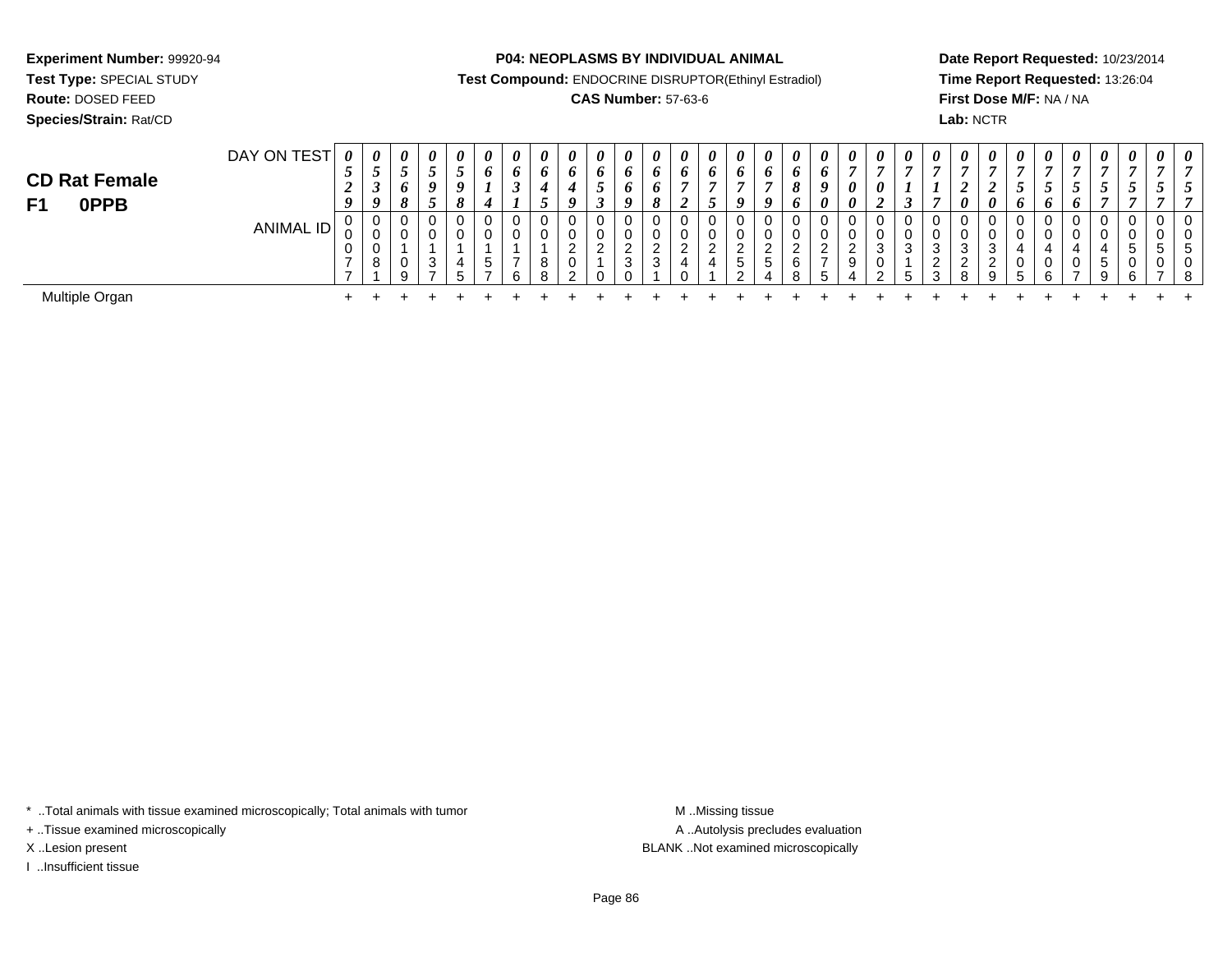**Route:** DOSED FEED

**Species/Strain:** Rat/CD

#### **P04: NEOPLASMS BY INDIVIDUAL ANIMAL**

**Test Compound:** ENDOCRINE DISRUPTOR(Ethinyl Estradiol)

## **CAS Number:** 57-63-6

**Date Report Requested:** 10/23/2014**Time Report Requested:** 13:26:04**First Dose M/F:** NA / NA**Lab:** NCTR

| <b>CD Rat Female</b>         | DAY ON TEST      | $\boldsymbol{\theta}$<br>$\overline{7}$   | 0<br>$\overline{7}$                    | 0<br>$\boldsymbol{7}$                                 | 0<br>$\overline{7}$                | 0<br>$\boldsymbol{7}$                                       | 0<br>$\overline{7}$                                 | 0<br>$\boldsymbol{7}$           | 0<br>$\overline{7}$                           | 0<br>$\overline{7}$     | 0<br>$\overline{7}$                          | 0<br>$\boldsymbol{7}$                                | 0<br>$\boldsymbol{7}$                                 | 0<br>$\overline{7}$                          | 0<br>$\boldsymbol{7}$                                    | 0<br>$\overline{7}$                                   | 0<br>$\overline{7}$                | 0<br>$\overline{7}$                                              | 0<br>$\boldsymbol{7}$                        | 0<br>$\overline{7}$                                           | 0<br>$\overline{7}$                              |                         |
|------------------------------|------------------|-------------------------------------------|----------------------------------------|-------------------------------------------------------|------------------------------------|-------------------------------------------------------------|-----------------------------------------------------|---------------------------------|-----------------------------------------------|-------------------------|----------------------------------------------|------------------------------------------------------|-------------------------------------------------------|----------------------------------------------|----------------------------------------------------------|-------------------------------------------------------|------------------------------------|------------------------------------------------------------------|----------------------------------------------|---------------------------------------------------------------|--------------------------------------------------|-------------------------|
| 0PPB<br>F <sub>1</sub>       |                  | 5<br>$\overline{7}$                       | 5<br>8                                 | 5<br>8                                                | 5<br>8                             | $\sqrt{5}$<br>8                                             | $\sqrt{5}$<br>9                                     | 6<br>1                          | 6<br>1                                        | 6                       | $\boldsymbol{6}$<br>$\overline{2}$           | 6<br>$\boldsymbol{2}$                                | 6<br>$\boldsymbol{\beta}$                             | 6<br>$\mathfrak{z}$                          | 6<br>$\mathfrak{z}$                                      | 6<br>$\boldsymbol{\beta}$                             | 6<br>$\mathfrak{z}$                | 6<br>$\mathbf{3}$                                                | 6<br>$\boldsymbol{\beta}$                    | 6<br>$\boldsymbol{2}$                                         | 6<br>$\boldsymbol{2}$                            |                         |
|                              | <b>ANIMAL ID</b> | 0<br>$\mathbf 0$<br>5<br>$\mathbf 0$<br>9 | $\mathbf 0$<br>0<br>$\frac{5}{5}$<br>4 | $\mathbf 0$<br>0<br>$\sqrt{5}$<br>$\overline{5}$<br>5 | 0<br>0<br>5<br>$\overline{5}$<br>6 | $\mathbf 0$<br>$\mathbf 0$<br>$\sqrt{5}$<br>$\sqrt{5}$<br>7 | $\mathbf 0$<br>$\Omega$<br>6<br>0<br>$\overline{7}$ | 0<br>0<br>6<br>$\mathbf 0$<br>8 | $\Omega$<br>$\mathbf 0$<br>6<br>1<br>$\Omega$ | $\Omega$<br>0<br>6<br>5 | $\mathbf 0$<br>0<br>$\overline{7}$<br>0<br>8 | $\mathbf 0$<br>0<br>$\overline{7}$<br>$\pmb{0}$<br>9 | $\mathbf 0$<br>0<br>$\overline{7}$<br>$\sqrt{5}$<br>5 | $\mathbf 0$<br>0<br>$\overline{7}$<br>5<br>6 | 0<br>0<br>$\overline{7}$<br>$\sqrt{5}$<br>$\overline{7}$ | $\mathbf 0$<br>0<br>$\overline{7}$<br>$\sqrt{5}$<br>8 | 0<br>0<br>$\overline{7}$<br>5<br>9 | $\mathbf 0$<br>$\mathbf 0$<br>$\overline{7}$<br>6<br>$\mathbf 0$ | $\mathbf 0$<br>0<br>$\overline{7}$<br>6<br>1 | $\mathbf 0$<br>0<br>$\overline{7}$<br>$\,6$<br>$\overline{2}$ | $\Omega$<br>$\Omega$<br>$\overline{7}$<br>6<br>3 | <i><b>*TOTALS</b></i>   |
| <b>Alimentary System</b>     |                  |                                           |                                        |                                                       |                                    |                                                             |                                                     |                                 |                                               |                         |                                              |                                                      |                                                       |                                              |                                                          |                                                       |                                    |                                                                  |                                              |                                                               |                                                  |                         |
| Esophagus                    |                  |                                           |                                        |                                                       |                                    |                                                             |                                                     |                                 |                                               |                         |                                              |                                                      |                                                       |                                              |                                                          |                                                       |                                    |                                                                  |                                              |                                                               |                                                  | 51                      |
| Intestine Large, Cecum       |                  |                                           |                                        |                                                       |                                    |                                                             |                                                     |                                 |                                               |                         |                                              |                                                      |                                                       |                                              |                                                          |                                                       |                                    |                                                                  |                                              |                                                               |                                                  | 51                      |
| Intestine Large, Colon       |                  |                                           |                                        |                                                       |                                    |                                                             |                                                     |                                 |                                               |                         |                                              |                                                      |                                                       |                                              |                                                          |                                                       |                                    |                                                                  |                                              |                                                               |                                                  | 51                      |
| Intestine Large, Rectum      |                  |                                           |                                        |                                                       |                                    |                                                             |                                                     |                                 |                                               |                         |                                              |                                                      |                                                       |                                              |                                                          |                                                       |                                    |                                                                  |                                              |                                                               |                                                  | 51                      |
| Intestine Small, Duodenum    |                  |                                           |                                        |                                                       |                                    |                                                             |                                                     |                                 |                                               |                         |                                              |                                                      |                                                       |                                              |                                                          |                                                       |                                    |                                                                  |                                              |                                                               |                                                  | 51                      |
| Intestine Small, Ileum       |                  | +                                         |                                        |                                                       |                                    |                                                             |                                                     |                                 |                                               |                         |                                              |                                                      |                                                       |                                              |                                                          |                                                       |                                    |                                                                  |                                              |                                                               |                                                  | 51                      |
| Intestine Small, Jejunum     |                  |                                           |                                        |                                                       |                                    |                                                             |                                                     |                                 |                                               |                         |                                              |                                                      |                                                       |                                              |                                                          |                                                       |                                    |                                                                  |                                              |                                                               |                                                  | 51                      |
| Liver                        |                  |                                           |                                        |                                                       |                                    |                                                             |                                                     |                                 |                                               |                         |                                              |                                                      |                                                       |                                              |                                                          |                                                       |                                    |                                                                  |                                              |                                                               |                                                  | 51                      |
| Cholangiocarcinoma           |                  |                                           |                                        |                                                       |                                    |                                                             |                                                     |                                 |                                               |                         |                                              |                                                      |                                                       |                                              |                                                          |                                                       |                                    |                                                                  |                                              |                                                               |                                                  |                         |
| Hepatocellular Adenoma       |                  |                                           | X                                      |                                                       |                                    |                                                             |                                                     |                                 |                                               |                         |                                              |                                                      |                                                       |                                              |                                                          |                                                       |                                    |                                                                  |                                              |                                                               |                                                  |                         |
| Mesentery                    |                  |                                           |                                        |                                                       |                                    |                                                             |                                                     |                                 |                                               |                         |                                              |                                                      |                                                       |                                              |                                                          |                                                       |                                    |                                                                  |                                              |                                                               |                                                  | $\overline{\mathbf{c}}$ |
| Oral Mucosa                  |                  |                                           |                                        |                                                       |                                    |                                                             |                                                     |                                 |                                               |                         |                                              |                                                      |                                                       |                                              |                                                          |                                                       |                                    |                                                                  |                                              |                                                               |                                                  | 3                       |
| Squamous Cell Carcinoma      |                  |                                           |                                        |                                                       |                                    |                                                             |                                                     |                                 |                                               |                         |                                              |                                                      |                                                       |                                              |                                                          |                                                       |                                    |                                                                  |                                              |                                                               |                                                  | 3                       |
| Pancreas                     |                  |                                           |                                        |                                                       |                                    |                                                             |                                                     |                                 |                                               |                         |                                              |                                                      |                                                       |                                              |                                                          |                                                       |                                    |                                                                  |                                              |                                                               |                                                  | 51                      |
| Salivary Glands              |                  |                                           |                                        |                                                       |                                    |                                                             |                                                     |                                 |                                               |                         |                                              |                                                      |                                                       |                                              |                                                          |                                                       |                                    |                                                                  |                                              |                                                               |                                                  | 51                      |
| Stomach, Forestomach         |                  |                                           |                                        |                                                       |                                    |                                                             |                                                     |                                 |                                               |                         |                                              |                                                      |                                                       |                                              |                                                          |                                                       |                                    |                                                                  |                                              |                                                               |                                                  | 51                      |
| Squamous Cell Papilloma      |                  |                                           |                                        |                                                       |                                    |                                                             |                                                     |                                 |                                               |                         | X                                            |                                                      |                                                       |                                              |                                                          |                                                       |                                    |                                                                  |                                              |                                                               |                                                  | 1                       |
| Stomach, Glandular           |                  |                                           |                                        |                                                       |                                    |                                                             |                                                     |                                 |                                               |                         |                                              |                                                      |                                                       |                                              |                                                          |                                                       |                                    |                                                                  |                                              |                                                               |                                                  | 51                      |
| <b>Cardiovascular System</b> |                  |                                           |                                        |                                                       |                                    |                                                             |                                                     |                                 |                                               |                         |                                              |                                                      |                                                       |                                              |                                                          |                                                       |                                    |                                                                  |                                              |                                                               |                                                  |                         |
| <b>Blood Vessel</b>          |                  |                                           |                                        |                                                       |                                    |                                                             |                                                     |                                 |                                               |                         |                                              |                                                      |                                                       |                                              |                                                          |                                                       |                                    |                                                                  |                                              |                                                               |                                                  | 51                      |
| Heart                        |                  |                                           |                                        |                                                       |                                    |                                                             |                                                     |                                 |                                               |                         |                                              |                                                      |                                                       |                                              |                                                          |                                                       |                                    |                                                                  |                                              |                                                               |                                                  | 51                      |

| * Total animals with tissue examined microscopically; Total animals with tumor | M Missing tissue                   |
|--------------------------------------------------------------------------------|------------------------------------|
| + Tissue examined microscopically                                              | A Autolysis precludes evaluation   |
| X Lesion present                                                               | BLANK Not examined microscopically |
| Insufficient tissue                                                            |                                    |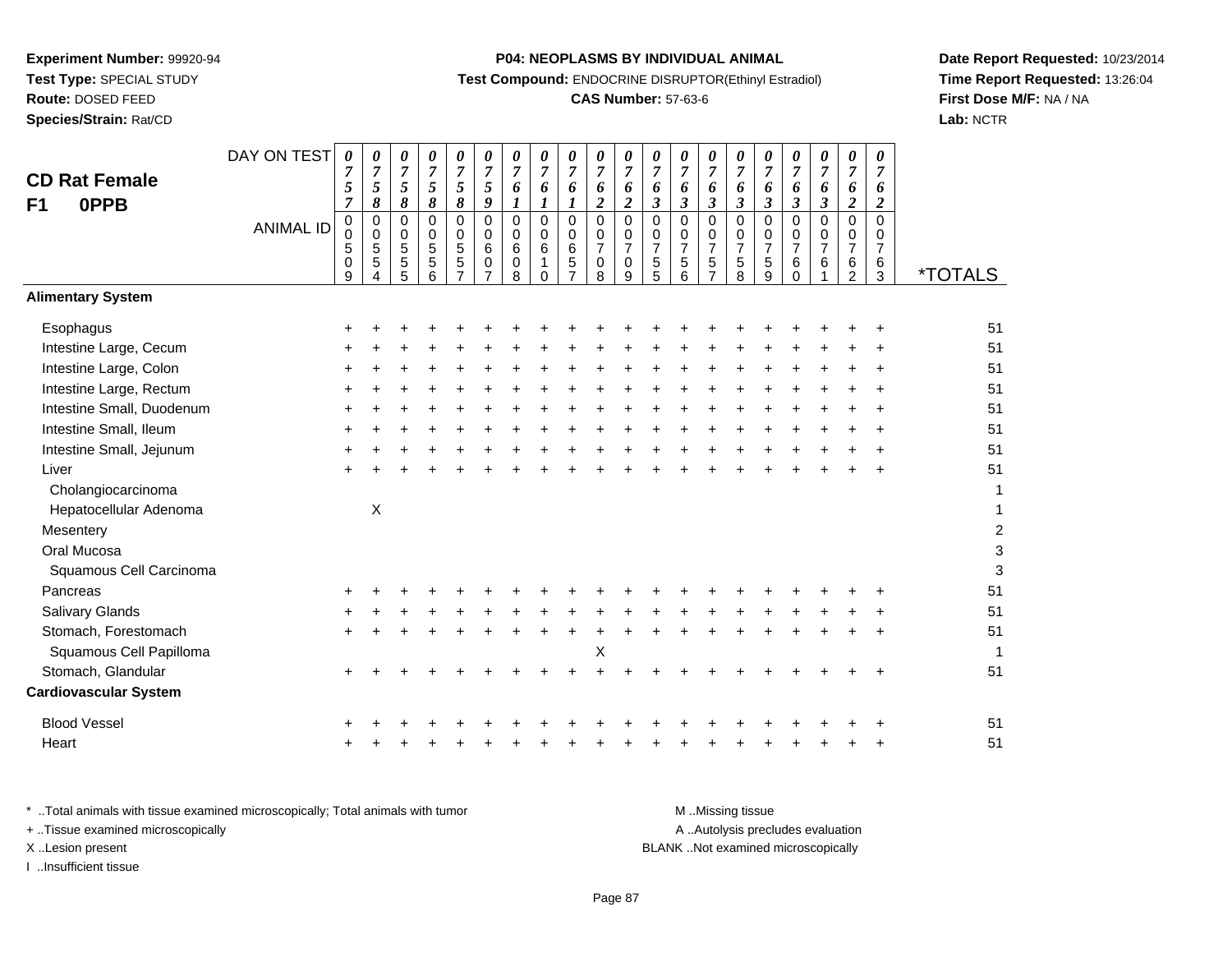**Test Type:** SPECIAL STUDY

**Route:** DOSED FEED

**Species/Strain:** Rat/CD

### **P04: NEOPLASMS BY INDIVIDUAL ANIMAL**

**Test Compound:** ENDOCRINE DISRUPTOR(Ethinyl Estradiol)

## **CAS Number:** 57-63-6

**Date Report Requested:** 10/23/2014**Time Report Requested:** 13:26:04**First Dose M/F:** NA / NA**Lab:** NCTR

| <b>CD Rat Female</b><br>0PPB<br>F1         | DAY ON TEST<br><b>ANIMAL ID</b> | 0<br>$\overline{7}$<br>5<br>7<br>$\mathbf 0$<br>0<br>5<br>0<br>9 | 0<br>$\overline{7}$<br>5<br>8<br>0<br>0<br>5<br>$\sqrt{5}$<br>4 | 0<br>$\overline{7}$<br>5<br>8<br>$\mathsf 0$<br>$\mathsf 0$<br>5<br>$\frac{5}{5}$ | 0<br>$\overline{7}$<br>$\sqrt{5}$<br>8<br>$\Omega$<br>$\mathbf 0$<br>5<br>5<br>6 | 0<br>$\boldsymbol{7}$<br>$\sqrt{5}$<br>8<br>$\Omega$<br>0<br>$\mathbf 5$<br>$\sqrt{5}$<br>$\overline{7}$ | 0<br>$\overline{7}$<br>$\mathfrak{s}$<br>9<br>0<br>0<br>6<br>0<br>$\overline{7}$ | 0<br>$\overline{7}$<br>6<br>1<br>0<br>0<br>6<br>$\mathbf 0$<br>8 | 0<br>$\overline{7}$<br>6<br>1<br>$\Omega$<br>$\mathbf 0$<br>6<br>1<br>$\Omega$ | 0<br>$\overline{7}$<br>6<br>1<br>$\Omega$<br>0<br>6<br>5<br>$\overline{7}$ | 0<br>$\overline{7}$<br>6<br>$\boldsymbol{2}$<br>0<br>0<br>$\overline{7}$<br>0<br>8 | 0<br>$\overline{7}$<br>6<br>$\boldsymbol{2}$<br>$\mathbf 0$<br>0<br>$\overline{7}$<br>$\pmb{0}$<br>9 | 0<br>$\boldsymbol{7}$<br>6<br>$\boldsymbol{\beta}$<br>$\mathbf 0$<br>0<br>$\overline{7}$<br>5<br>5 | 0<br>$\overline{7}$<br>6<br>$\boldsymbol{\beta}$<br>$\Omega$<br>0<br>7<br>5<br>6 | $\boldsymbol{\theta}$<br>$\overline{7}$<br>6<br>$\mathfrak{z}$<br>0<br>$\mathbf 0$<br>7<br>$\mathbf 5$<br>$\overline{7}$ | 0<br>$\overline{7}$<br>6<br>$\boldsymbol{\beta}$<br>$\Omega$<br>0<br>7<br>$\sqrt{5}$<br>8 | 0<br>$\overline{7}$<br>6<br>3<br>$\mathbf 0$<br>$\mathbf 0$<br>$\overline{7}$<br>$\sqrt{5}$<br>9 | 0<br>$\overline{7}$<br>6<br>$\mathfrak{z}$<br>$\mathbf 0$<br>0<br>$\overline{7}$<br>6<br>$\Omega$ | 0<br>$\overline{7}$<br>6<br>$\boldsymbol{\beta}$<br>$\mathbf 0$<br>0<br>$\overline{7}$<br>6 | 0<br>$\overline{7}$<br>6<br>$\boldsymbol{2}$<br>$\mathbf 0$<br>$\mathbf 0$<br>$\overline{7}$<br>6<br>$\overline{2}$ | 0<br>$\overline{7}$<br>6<br>$\boldsymbol{2}$<br>$\Omega$<br>$\Omega$<br>$\overline{7}$<br>6<br>3 | <i><b>*TOTALS</b></i> |
|--------------------------------------------|---------------------------------|------------------------------------------------------------------|-----------------------------------------------------------------|-----------------------------------------------------------------------------------|----------------------------------------------------------------------------------|----------------------------------------------------------------------------------------------------------|----------------------------------------------------------------------------------|------------------------------------------------------------------|--------------------------------------------------------------------------------|----------------------------------------------------------------------------|------------------------------------------------------------------------------------|------------------------------------------------------------------------------------------------------|----------------------------------------------------------------------------------------------------|----------------------------------------------------------------------------------|--------------------------------------------------------------------------------------------------------------------------|-------------------------------------------------------------------------------------------|--------------------------------------------------------------------------------------------------|---------------------------------------------------------------------------------------------------|---------------------------------------------------------------------------------------------|---------------------------------------------------------------------------------------------------------------------|--------------------------------------------------------------------------------------------------|-----------------------|
| <b>Endocrine System</b>                    |                                 |                                                                  |                                                                 |                                                                                   |                                                                                  |                                                                                                          |                                                                                  |                                                                  |                                                                                |                                                                            |                                                                                    |                                                                                                      |                                                                                                    |                                                                                  |                                                                                                                          |                                                                                           |                                                                                                  |                                                                                                   |                                                                                             |                                                                                                                     |                                                                                                  |                       |
| <b>Adrenal Cortex</b><br>Adenoma           |                                 | ÷.                                                               |                                                                 |                                                                                   | X                                                                                |                                                                                                          |                                                                                  |                                                                  |                                                                                |                                                                            |                                                                                    |                                                                                                      |                                                                                                    |                                                                                  |                                                                                                                          |                                                                                           |                                                                                                  |                                                                                                   |                                                                                             |                                                                                                                     |                                                                                                  | 51                    |
| Adrenal Medulla<br>Pheochromocytoma Benign |                                 |                                                                  | м                                                               | $\ddot{}$                                                                         | $\div$                                                                           | M                                                                                                        |                                                                                  |                                                                  |                                                                                |                                                                            |                                                                                    | X                                                                                                    |                                                                                                    |                                                                                  |                                                                                                                          |                                                                                           |                                                                                                  |                                                                                                   |                                                                                             | M                                                                                                                   | $\ddot{}$                                                                                        | 48<br>2               |
| Islets, Pancreatic<br>Adenoma              |                                 |                                                                  |                                                                 |                                                                                   |                                                                                  |                                                                                                          |                                                                                  |                                                                  |                                                                                |                                                                            |                                                                                    | $\ddot{}$                                                                                            | X                                                                                                  |                                                                                  |                                                                                                                          |                                                                                           |                                                                                                  |                                                                                                   |                                                                                             |                                                                                                                     |                                                                                                  | 51<br>1               |
| Parathyroid Gland                          |                                 |                                                                  |                                                                 |                                                                                   |                                                                                  |                                                                                                          |                                                                                  |                                                                  |                                                                                |                                                                            |                                                                                    |                                                                                                      |                                                                                                    |                                                                                  |                                                                                                                          |                                                                                           |                                                                                                  |                                                                                                   |                                                                                             |                                                                                                                     | м                                                                                                | 48                    |
| <b>Pituitary Gland</b>                     |                                 |                                                                  |                                                                 |                                                                                   |                                                                                  |                                                                                                          |                                                                                  |                                                                  |                                                                                |                                                                            |                                                                                    |                                                                                                      |                                                                                                    |                                                                                  |                                                                                                                          |                                                                                           |                                                                                                  |                                                                                                   |                                                                                             |                                                                                                                     |                                                                                                  | 51                    |
| Pars Distalis, Adenoma                     |                                 | X                                                                | Χ                                                               |                                                                                   | X                                                                                |                                                                                                          | X                                                                                | X                                                                |                                                                                | Χ                                                                          | X                                                                                  | X                                                                                                    | $\times$                                                                                           |                                                                                  | Χ                                                                                                                        | $\times$                                                                                  |                                                                                                  | Χ                                                                                                 | X                                                                                           | X                                                                                                                   | X                                                                                                | 38                    |
| <b>Thyroid Gland</b>                       |                                 |                                                                  |                                                                 |                                                                                   |                                                                                  |                                                                                                          |                                                                                  |                                                                  |                                                                                |                                                                            |                                                                                    |                                                                                                      |                                                                                                    |                                                                                  |                                                                                                                          |                                                                                           |                                                                                                  |                                                                                                   |                                                                                             |                                                                                                                     | $\ddot{}$                                                                                        | 51                    |
| C Cell, Adenoma                            |                                 |                                                                  |                                                                 |                                                                                   |                                                                                  |                                                                                                          |                                                                                  |                                                                  |                                                                                |                                                                            |                                                                                    |                                                                                                      |                                                                                                    |                                                                                  |                                                                                                                          |                                                                                           |                                                                                                  |                                                                                                   |                                                                                             |                                                                                                                     | Χ                                                                                                | $\overline{c}$        |
| Follicular Cel, Adenoma                    |                                 |                                                                  |                                                                 |                                                                                   |                                                                                  |                                                                                                          |                                                                                  |                                                                  |                                                                                |                                                                            |                                                                                    |                                                                                                      |                                                                                                    |                                                                                  |                                                                                                                          |                                                                                           |                                                                                                  |                                                                                                   |                                                                                             |                                                                                                                     |                                                                                                  | 1                     |
| <b>General Body System</b>                 |                                 |                                                                  |                                                                 |                                                                                   |                                                                                  |                                                                                                          |                                                                                  |                                                                  |                                                                                |                                                                            |                                                                                    |                                                                                                      |                                                                                                    |                                                                                  |                                                                                                                          |                                                                                           |                                                                                                  |                                                                                                   |                                                                                             |                                                                                                                     |                                                                                                  |                       |
| <b>NONE</b>                                |                                 |                                                                  |                                                                 |                                                                                   |                                                                                  |                                                                                                          |                                                                                  |                                                                  |                                                                                |                                                                            |                                                                                    |                                                                                                      |                                                                                                    |                                                                                  |                                                                                                                          |                                                                                           |                                                                                                  |                                                                                                   |                                                                                             |                                                                                                                     |                                                                                                  |                       |
| <b>Genital System</b>                      |                                 |                                                                  |                                                                 |                                                                                   |                                                                                  |                                                                                                          |                                                                                  |                                                                  |                                                                                |                                                                            |                                                                                    |                                                                                                      |                                                                                                    |                                                                                  |                                                                                                                          |                                                                                           |                                                                                                  |                                                                                                   |                                                                                             |                                                                                                                     |                                                                                                  |                       |
| <b>Clitoral Gland</b>                      |                                 | $\ddot{}$                                                        |                                                                 |                                                                                   |                                                                                  |                                                                                                          |                                                                                  |                                                                  |                                                                                |                                                                            |                                                                                    |                                                                                                      |                                                                                                    |                                                                                  |                                                                                                                          |                                                                                           |                                                                                                  |                                                                                                   |                                                                                             |                                                                                                                     |                                                                                                  | 50                    |
| Squamous Cell Papilloma                    |                                 | X                                                                |                                                                 |                                                                                   |                                                                                  |                                                                                                          |                                                                                  |                                                                  |                                                                                |                                                                            |                                                                                    |                                                                                                      |                                                                                                    |                                                                                  |                                                                                                                          |                                                                                           |                                                                                                  |                                                                                                   |                                                                                             |                                                                                                                     |                                                                                                  |                       |
| Ovary                                      |                                 |                                                                  |                                                                 |                                                                                   |                                                                                  |                                                                                                          |                                                                                  |                                                                  |                                                                                |                                                                            |                                                                                    |                                                                                                      |                                                                                                    |                                                                                  |                                                                                                                          |                                                                                           |                                                                                                  |                                                                                                   |                                                                                             |                                                                                                                     |                                                                                                  | 51                    |
| Sertoli Cell Tumor Benign                  |                                 |                                                                  |                                                                 |                                                                                   |                                                                                  |                                                                                                          |                                                                                  |                                                                  |                                                                                |                                                                            |                                                                                    |                                                                                                      |                                                                                                    |                                                                                  |                                                                                                                          | X                                                                                         |                                                                                                  |                                                                                                   |                                                                                             |                                                                                                                     |                                                                                                  |                       |
| Oviduct                                    |                                 |                                                                  |                                                                 |                                                                                   |                                                                                  |                                                                                                          |                                                                                  |                                                                  |                                                                                |                                                                            |                                                                                    |                                                                                                      |                                                                                                    |                                                                                  |                                                                                                                          |                                                                                           |                                                                                                  |                                                                                                   |                                                                                             |                                                                                                                     |                                                                                                  | 51                    |

| * Total animals with tissue examined microscopically; Total animals with tumor | M Missing tissue                   |
|--------------------------------------------------------------------------------|------------------------------------|
| + Tissue examined microscopically                                              | A Autolysis precludes evaluation   |
| X Lesion present                                                               | BLANK Not examined microscopically |
| …Insufficient tissue                                                           |                                    |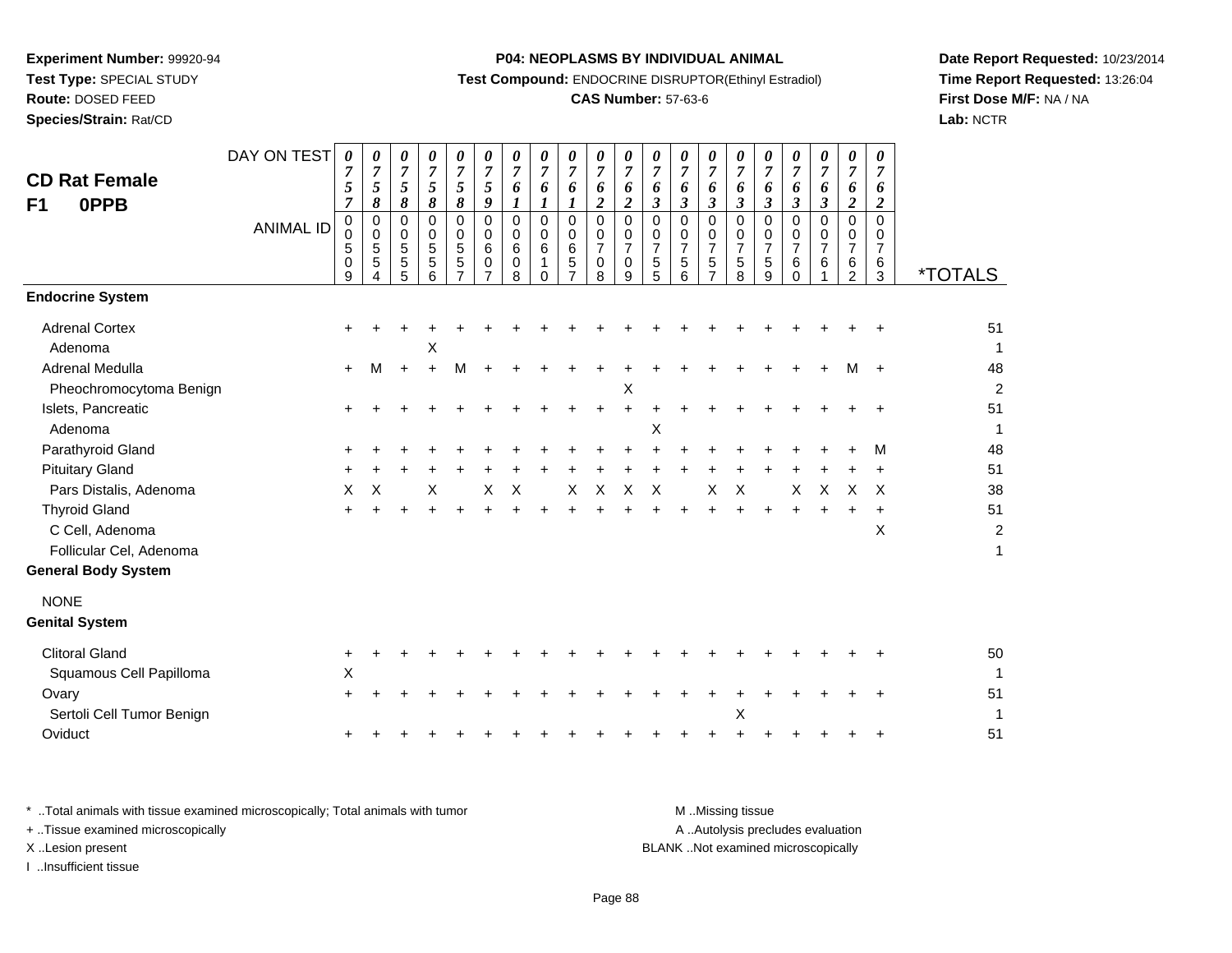**Test Type:** SPECIAL STUDY

**Route:** DOSED FEED

**Species/Strain:** Rat/CD

#### **P04: NEOPLASMS BY INDIVIDUAL ANIMAL**

**Test Compound:** ENDOCRINE DISRUPTOR(Ethinyl Estradiol)

## **CAS Number:** 57-63-6

**Date Report Requested:** 10/23/2014**Time Report Requested:** 13:26:05**First Dose M/F:** NA / NA**Lab:** NCTR

| <b>CD Rat Female</b><br>0PPB<br>F <sub>1</sub> | DAY ON TEST      | $\boldsymbol{\theta}$<br>7<br>5<br>7 | 0<br>7<br>5<br>8 | 0<br>$\boldsymbol{7}$<br>5<br>8                       | 0<br>$\overline{7}$<br>5<br>8   | 0<br>$\overline{7}$<br>5<br>8             | 0<br>$\overline{7}$<br>$\sqrt{5}$<br>9    | 0<br>$\overline{7}$<br>6<br>1 | 0<br>$\overline{7}$<br>6 | 0<br>$\overline{7}$<br>6<br>1                    | 0<br>$\overline{7}$<br>6<br>$\overline{a}$                    | 0<br>$\overline{7}$<br>6<br>$\boldsymbol{2}$ | 0<br>$\overline{7}$<br>6<br>3                          | 0<br>7<br>6<br>3             | 0<br>7<br>6<br>$\boldsymbol{\beta}$       | 0<br>7<br>6<br>3               | 0<br>$\overline{7}$<br>6<br>$\boldsymbol{\beta}$ | 0<br>$\overline{7}$<br>6<br>$\boldsymbol{\beta}$ | 0<br>$\overline{7}$<br>6<br>3        | 0<br>$\overline{7}$<br>6<br>$\boldsymbol{2}$           | 0<br>7<br>6<br>$\overline{\mathbf{2}}$ |                       |
|------------------------------------------------|------------------|--------------------------------------|------------------|-------------------------------------------------------|---------------------------------|-------------------------------------------|-------------------------------------------|-------------------------------|--------------------------|--------------------------------------------------|---------------------------------------------------------------|----------------------------------------------|--------------------------------------------------------|------------------------------|-------------------------------------------|--------------------------------|--------------------------------------------------|--------------------------------------------------|--------------------------------------|--------------------------------------------------------|----------------------------------------|-----------------------|
|                                                | <b>ANIMAL ID</b> | 0<br>$\mathbf 0$<br>5<br>0<br>9      | 0<br>0<br>5<br>5 | $\mathbf 0$<br>$\overline{0}$<br>5<br>$\sqrt{5}$<br>5 | 0<br>$\mathbf 0$<br>5<br>5<br>6 | $\Omega$<br>0<br>5<br>5<br>$\overline{7}$ | $\Omega$<br>0<br>6<br>0<br>$\overline{7}$ | 0<br>0<br>6<br>0<br>8         | 0<br>0<br>6<br>0         | $\mathbf 0$<br>0<br>$\,6$<br>5<br>$\overline{7}$ | $\mathbf 0$<br>$\mathbf 0$<br>$\overline{7}$<br>$\Omega$<br>8 | 0<br>0<br>7<br>0<br>9                        | $\Omega$<br>0<br>$\overline{7}$<br>$\overline{5}$<br>5 | $\Omega$<br>0<br>7<br>5<br>6 | $\Omega$<br>0<br>7<br>5<br>$\overline{7}$ | 0<br>0<br>7<br>$\sqrt{5}$<br>8 | 0<br>0<br>$\overline{7}$<br>5<br>9               | $\Omega$<br>0<br>$\overline{7}$<br>6<br>0        | $\Omega$<br>0<br>$\overline{7}$<br>6 | $\Omega$<br>0<br>$\overline{7}$<br>6<br>$\overline{c}$ | $\Omega$<br>0<br>7<br>6<br>3           | <i><b>*TOTALS</b></i> |
| <b>Uterus</b>                                  |                  | $\ddot{}$                            | $\ddot{}$        | $\ddot{}$                                             | $\ddot{}$                       |                                           |                                           |                               |                          |                                                  | $\ddot{}$                                                     | $\ddot{}$                                    |                                                        |                              |                                           | $\ddot{}$                      | $\ddot{}$                                        | $+$                                              | $\ddot{}$                            |                                                        | $+$                                    | 51                    |
| Endometrium, Adenoma<br>Polyp Stromal          |                  |                                      |                  |                                                       |                                 |                                           |                                           |                               |                          |                                                  |                                                               | X                                            |                                                        |                              |                                           |                                |                                                  |                                                  |                                      |                                                        |                                        | $\overline{2}$        |
| Vagina                                         |                  |                                      |                  |                                                       |                                 |                                           |                                           |                               |                          |                                                  |                                                               |                                              |                                                        |                              |                                           |                                |                                                  |                                                  |                                      |                                                        |                                        | 51                    |
| <b>Hematopoietic System</b>                    |                  |                                      |                  |                                                       |                                 |                                           |                                           |                               |                          |                                                  |                                                               |                                              |                                                        |                              |                                           |                                |                                                  |                                                  |                                      |                                                        |                                        |                       |
| <b>Bone Marrow</b>                             |                  | ÷                                    |                  |                                                       |                                 |                                           |                                           |                               |                          |                                                  |                                                               |                                              |                                                        |                              |                                           |                                |                                                  |                                                  |                                      |                                                        |                                        | 51                    |
| Lymph Node                                     |                  |                                      |                  |                                                       |                                 |                                           |                                           |                               |                          |                                                  |                                                               |                                              |                                                        |                              |                                           |                                |                                                  |                                                  |                                      |                                                        |                                        | 16                    |
| Lymph Node, Mandibular                         |                  |                                      |                  |                                                       |                                 |                                           |                                           |                               |                          |                                                  |                                                               |                                              |                                                        |                              |                                           |                                |                                                  |                                                  |                                      |                                                        |                                        | 51                    |
| Lymph Node, Mesenteric                         |                  |                                      |                  |                                                       |                                 |                                           |                                           |                               |                          |                                                  |                                                               |                                              |                                                        |                              |                                           |                                |                                                  |                                                  |                                      |                                                        |                                        | 51                    |
| Spleen                                         |                  |                                      |                  |                                                       |                                 |                                           |                                           |                               |                          |                                                  |                                                               |                                              |                                                        |                              |                                           |                                |                                                  |                                                  |                                      |                                                        |                                        | 51                    |
| Thymus                                         |                  |                                      |                  |                                                       |                                 |                                           |                                           |                               |                          |                                                  |                                                               |                                              |                                                        |                              |                                           |                                |                                                  |                                                  |                                      |                                                        |                                        | 51                    |
| <b>Integumentary System</b>                    |                  |                                      |                  |                                                       |                                 |                                           |                                           |                               |                          |                                                  |                                                               |                                              |                                                        |                              |                                           |                                |                                                  |                                                  |                                      |                                                        |                                        |                       |
| Mammary Gland                                  |                  | $\pm$                                |                  |                                                       |                                 |                                           |                                           |                               |                          |                                                  |                                                               |                                              |                                                        |                              |                                           |                                |                                                  |                                                  |                                      |                                                        |                                        | 51                    |
| Adenocarcinoma                                 |                  |                                      | Χ                |                                                       |                                 |                                           |                                           |                               |                          |                                                  |                                                               |                                              |                                                        |                              |                                           |                                |                                                  |                                                  |                                      |                                                        |                                        | 5                     |
| Adenocarcinoma, Multiple                       |                  | $\mathsf X$                          |                  |                                                       |                                 |                                           |                                           |                               |                          |                                                  |                                                               |                                              |                                                        |                              |                                           |                                |                                                  |                                                  |                                      |                                                        | $\boldsymbol{\mathsf{X}}$              | 3                     |
| Fibroadenoma                                   |                  |                                      |                  |                                                       |                                 |                                           | $\boldsymbol{\mathsf{X}}$                 |                               | X                        |                                                  |                                                               | X                                            |                                                        |                              |                                           |                                |                                                  | $\mathsf{X}$                                     | $\mathsf{X}$                         |                                                        |                                        | 18                    |
| Fibroadenoma, Multiple                         |                  |                                      | X.               | X                                                     | $\boldsymbol{\mathsf{X}}$       |                                           |                                           |                               |                          |                                                  |                                                               |                                              |                                                        |                              |                                           |                                | X                                                |                                                  |                                      |                                                        |                                        | 14                    |
| Skin                                           |                  | $\div$                               |                  |                                                       |                                 |                                           |                                           |                               |                          |                                                  |                                                               |                                              |                                                        |                              |                                           |                                |                                                  |                                                  |                                      |                                                        |                                        | 51                    |
| Sebaceous Gl, Carcinoma                        |                  |                                      |                  |                                                       |                                 |                                           |                                           |                               |                          |                                                  |                                                               |                                              |                                                        |                              |                                           |                                |                                                  |                                                  |                                      |                                                        |                                        |                       |
| Squamous Cell Papilloma                        |                  |                                      |                  |                                                       |                                 |                                           |                                           |                               |                          |                                                  |                                                               | X                                            |                                                        |                              |                                           |                                |                                                  |                                                  |                                      |                                                        |                                        | 1                     |
| <b>Musculoskeletal System</b>                  |                  |                                      |                  |                                                       |                                 |                                           |                                           |                               |                          |                                                  |                                                               |                                              |                                                        |                              |                                           |                                |                                                  |                                                  |                                      |                                                        |                                        |                       |

\* ..Total animals with tissue examined microscopically; Total animals with tumor **M** . Missing tissue M ..Missing tissue

+ ..Tissue examined microscopically

I ..Insufficient tissue

A ..Autolysis precludes evaluation

X ..Lesion present BLANK ..Not examined microscopically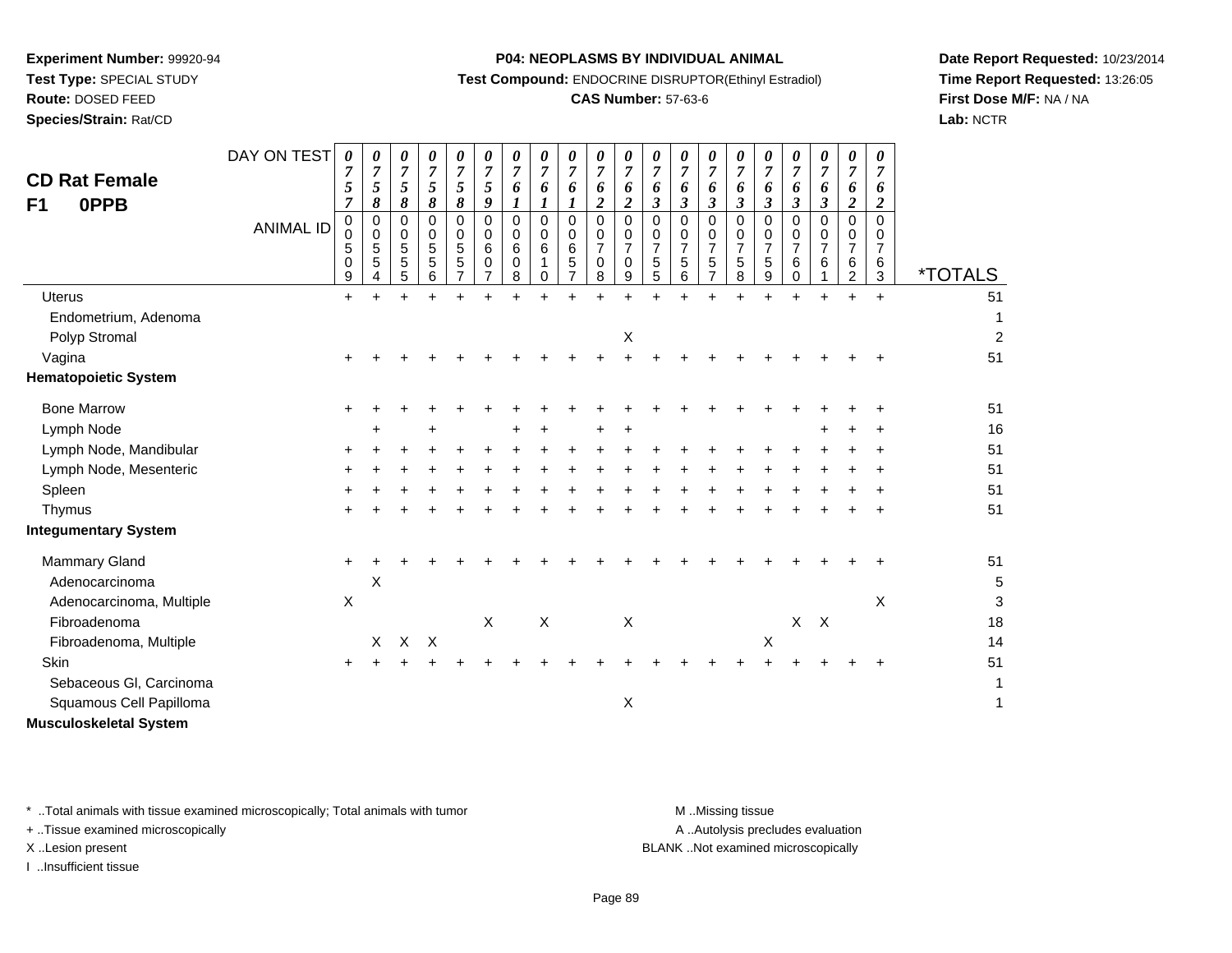**Route:** DOSED FEED

**Species/Strain:** Rat/CD

#### **P04: NEOPLASMS BY INDIVIDUAL ANIMAL**

**Test Compound:** ENDOCRINE DISRUPTOR(Ethinyl Estradiol)

### **CAS Number:** 57-63-6

**Date Report Requested:** 10/23/2014**Time Report Requested:** 13:26:05**First Dose M/F:** NA / NA**Lab:** NCTR

| <b>CD Rat Female</b><br>0PPB<br>F <sub>1</sub> | DAY ON TEST<br><b>ANIMAL ID</b> | 0<br>$\overline{7}$<br>5<br>$\overline{7}$<br>0<br>$\mathbf 0$<br>5<br>$\mathbf 0$<br>9 | 0<br>$\overline{7}$<br>5<br>8<br>0<br>$\mathbf 0$<br>5<br>5<br>4 | 0<br>$\overline{7}$<br>5<br>8<br>$\mathbf 0$<br>$\mathbf 0$<br>$\sqrt{5}$<br>$\sqrt{5}$<br>5 | 0<br>$\boldsymbol{7}$<br>5<br>8<br>$\mathbf 0$<br>0<br>5<br>5<br>6 | 0<br>$\overline{7}$<br>5<br>8<br>$\Omega$<br>0<br>5<br>5<br>$\overline{7}$ | 0<br>$\overline{7}$<br>5<br>9<br>$\Omega$<br>0<br>6<br>$\mathbf 0$<br>$\overline{7}$ | 0<br>$\overline{7}$<br>6<br>$\Omega$<br>0<br>6<br>$\mathbf 0$<br>8 | 0<br>$\overline{7}$<br>6<br>$\mathbf 0$<br>0<br>6<br>1<br>0 | 0<br>$\overline{7}$<br>6<br>1<br>$\Omega$<br>0<br>6<br>$\sqrt{5}$<br>$\overline{7}$ | 0<br>$\overline{7}$<br>6<br>$\overline{2}$<br>$\Omega$<br>$\mathbf 0$<br>$\overline{7}$<br>$\mathbf 0$<br>8 | 0<br>$\overline{7}$<br>6<br>$\boldsymbol{2}$<br>$\mathbf 0$<br>0<br>$\overline{7}$<br>0<br>9 | 0<br>$\overline{7}$<br>6<br>$\mathfrak{z}$<br>$\Omega$<br>0<br>$\overline{7}$<br>$\sqrt{5}$<br>5 | 0<br>$\overline{7}$<br>6<br>$\boldsymbol{\beta}$<br>$\Omega$<br>0<br>$\overline{7}$<br>$\sqrt{5}$<br>6 | 0<br>$\overline{7}$<br>6<br>$\boldsymbol{\beta}$<br>$\Omega$<br>0<br>7<br>$\sqrt{5}$<br>$\overline{7}$ | 0<br>$\overline{7}$<br>6<br>$\boldsymbol{\beta}$<br>$\mathbf 0$<br>0<br>$\overline{7}$<br>$\sqrt{5}$<br>8 | 0<br>$\overline{7}$<br>6<br>$\boldsymbol{\beta}$<br>$\Omega$<br>0<br>7<br>5<br>9 | 0<br>$\overline{7}$<br>6<br>$\boldsymbol{\beta}$<br>$\Omega$<br>$\mathbf 0$<br>$\overline{7}$<br>6<br>$\mathsf 0$ | 0<br>$\overline{7}$<br>6<br>$\boldsymbol{\beta}$<br>0<br>0<br>$\overline{7}$<br>6 | $\boldsymbol{\theta}$<br>$\overline{7}$<br>6<br>$\boldsymbol{2}$<br>$\Omega$<br>0<br>$\overline{7}$<br>$\,6$<br>$\overline{2}$ | 0<br>6<br>2<br>$\Omega$<br>0<br>$\overline{7}$<br>6<br>3 | <i><b>*TOTALS</b></i> |
|------------------------------------------------|---------------------------------|-----------------------------------------------------------------------------------------|------------------------------------------------------------------|----------------------------------------------------------------------------------------------|--------------------------------------------------------------------|----------------------------------------------------------------------------|--------------------------------------------------------------------------------------|--------------------------------------------------------------------|-------------------------------------------------------------|-------------------------------------------------------------------------------------|-------------------------------------------------------------------------------------------------------------|----------------------------------------------------------------------------------------------|--------------------------------------------------------------------------------------------------|--------------------------------------------------------------------------------------------------------|--------------------------------------------------------------------------------------------------------|-----------------------------------------------------------------------------------------------------------|----------------------------------------------------------------------------------|-------------------------------------------------------------------------------------------------------------------|-----------------------------------------------------------------------------------|--------------------------------------------------------------------------------------------------------------------------------|----------------------------------------------------------|-----------------------|
| Bone, Femur                                    |                                 | $+$                                                                                     | $+$                                                              | $+$                                                                                          | $\ddot{}$                                                          | $\ddot{}$                                                                  |                                                                                      | ÷                                                                  | $\ddot{}$                                                   | $\ddot{}$                                                                           | $\ddot{}$                                                                                                   | $+$                                                                                          |                                                                                                  | $\ddot{}$                                                                                              | $\ddot{}$                                                                                              | $\ddot{}$                                                                                                 | $+$                                                                              | $\ddot{}$                                                                                                         | $\ddot{}$                                                                         | $\ddot{}$                                                                                                                      | $+$                                                      | 51                    |
| <b>Skeletal Muscle</b>                         |                                 |                                                                                         |                                                                  |                                                                                              |                                                                    |                                                                            |                                                                                      |                                                                    |                                                             |                                                                                     |                                                                                                             |                                                                                              |                                                                                                  |                                                                                                        |                                                                                                        |                                                                                                           |                                                                                  |                                                                                                                   |                                                                                   |                                                                                                                                |                                                          | 1                     |
| <b>Nervous System</b>                          |                                 |                                                                                         |                                                                  |                                                                                              |                                                                    |                                                                            |                                                                                      |                                                                    |                                                             |                                                                                     |                                                                                                             |                                                                                              |                                                                                                  |                                                                                                        |                                                                                                        |                                                                                                           |                                                                                  |                                                                                                                   |                                                                                   |                                                                                                                                |                                                          |                       |
| Brain, Brain Stem                              |                                 |                                                                                         |                                                                  |                                                                                              |                                                                    |                                                                            |                                                                                      |                                                                    |                                                             |                                                                                     |                                                                                                             |                                                                                              |                                                                                                  |                                                                                                        |                                                                                                        |                                                                                                           |                                                                                  |                                                                                                                   |                                                                                   |                                                                                                                                |                                                          | 51                    |
| Brain, Cerebellum                              |                                 |                                                                                         |                                                                  |                                                                                              |                                                                    |                                                                            |                                                                                      |                                                                    |                                                             |                                                                                     |                                                                                                             |                                                                                              |                                                                                                  |                                                                                                        |                                                                                                        |                                                                                                           |                                                                                  |                                                                                                                   |                                                                                   |                                                                                                                                |                                                          | 51                    |
| Brain, Cerebrum                                |                                 |                                                                                         |                                                                  |                                                                                              |                                                                    |                                                                            |                                                                                      |                                                                    |                                                             |                                                                                     |                                                                                                             |                                                                                              |                                                                                                  |                                                                                                        |                                                                                                        |                                                                                                           |                                                                                  |                                                                                                                   |                                                                                   |                                                                                                                                |                                                          | 51                    |
| Granular Cell Tumor Benign                     |                                 |                                                                                         |                                                                  |                                                                                              |                                                                    |                                                                            |                                                                                      |                                                                    |                                                             |                                                                                     |                                                                                                             |                                                                                              |                                                                                                  |                                                                                                        |                                                                                                        |                                                                                                           |                                                                                  |                                                                                                                   |                                                                                   |                                                                                                                                |                                                          | 1                     |
| Peripheral Nerve                               |                                 |                                                                                         |                                                                  |                                                                                              |                                                                    |                                                                            |                                                                                      |                                                                    |                                                             |                                                                                     |                                                                                                             |                                                                                              |                                                                                                  |                                                                                                        |                                                                                                        |                                                                                                           |                                                                                  |                                                                                                                   |                                                                                   |                                                                                                                                |                                                          | $\mathbf 1$           |
| Spinal Cord                                    |                                 |                                                                                         |                                                                  |                                                                                              |                                                                    |                                                                            |                                                                                      |                                                                    |                                                             |                                                                                     |                                                                                                             |                                                                                              |                                                                                                  |                                                                                                        |                                                                                                        |                                                                                                           |                                                                                  |                                                                                                                   |                                                                                   |                                                                                                                                |                                                          | $\mathbf 0$           |
| <b>Respiratory System</b>                      |                                 |                                                                                         |                                                                  |                                                                                              |                                                                    |                                                                            |                                                                                      |                                                                    |                                                             |                                                                                     |                                                                                                             |                                                                                              |                                                                                                  |                                                                                                        |                                                                                                        |                                                                                                           |                                                                                  |                                                                                                                   |                                                                                   |                                                                                                                                |                                                          |                       |
| Lung                                           |                                 |                                                                                         |                                                                  |                                                                                              |                                                                    |                                                                            |                                                                                      |                                                                    |                                                             |                                                                                     |                                                                                                             |                                                                                              |                                                                                                  |                                                                                                        |                                                                                                        |                                                                                                           |                                                                                  |                                                                                                                   |                                                                                   |                                                                                                                                |                                                          | 51                    |
| Nose                                           |                                 |                                                                                         |                                                                  |                                                                                              |                                                                    |                                                                            |                                                                                      |                                                                    |                                                             |                                                                                     |                                                                                                             |                                                                                              |                                                                                                  |                                                                                                        |                                                                                                        |                                                                                                           |                                                                                  |                                                                                                                   |                                                                                   |                                                                                                                                |                                                          | 51                    |
| Trachea                                        |                                 |                                                                                         |                                                                  |                                                                                              |                                                                    |                                                                            |                                                                                      |                                                                    |                                                             |                                                                                     |                                                                                                             |                                                                                              |                                                                                                  |                                                                                                        |                                                                                                        |                                                                                                           |                                                                                  |                                                                                                                   |                                                                                   |                                                                                                                                |                                                          | 51                    |
| <b>Special Senses System</b>                   |                                 |                                                                                         |                                                                  |                                                                                              |                                                                    |                                                                            |                                                                                      |                                                                    |                                                             |                                                                                     |                                                                                                             |                                                                                              |                                                                                                  |                                                                                                        |                                                                                                        |                                                                                                           |                                                                                  |                                                                                                                   |                                                                                   |                                                                                                                                |                                                          |                       |
| Eye                                            |                                 |                                                                                         |                                                                  |                                                                                              |                                                                    |                                                                            |                                                                                      |                                                                    |                                                             |                                                                                     |                                                                                                             |                                                                                              |                                                                                                  |                                                                                                        |                                                                                                        |                                                                                                           |                                                                                  |                                                                                                                   |                                                                                   |                                                                                                                                |                                                          | 51                    |
| Harderian Gland                                |                                 |                                                                                         |                                                                  |                                                                                              |                                                                    |                                                                            |                                                                                      |                                                                    |                                                             |                                                                                     |                                                                                                             |                                                                                              |                                                                                                  |                                                                                                        |                                                                                                        |                                                                                                           |                                                                                  |                                                                                                                   |                                                                                   |                                                                                                                                |                                                          | 51                    |
| <b>Urinary System</b>                          |                                 |                                                                                         |                                                                  |                                                                                              |                                                                    |                                                                            |                                                                                      |                                                                    |                                                             |                                                                                     |                                                                                                             |                                                                                              |                                                                                                  |                                                                                                        |                                                                                                        |                                                                                                           |                                                                                  |                                                                                                                   |                                                                                   |                                                                                                                                |                                                          |                       |
| Kidney                                         |                                 |                                                                                         |                                                                  |                                                                                              |                                                                    |                                                                            |                                                                                      |                                                                    |                                                             |                                                                                     |                                                                                                             |                                                                                              |                                                                                                  |                                                                                                        |                                                                                                        |                                                                                                           |                                                                                  |                                                                                                                   |                                                                                   |                                                                                                                                |                                                          | 51                    |
| <b>Urinary Bladder</b>                         |                                 |                                                                                         |                                                                  |                                                                                              |                                                                    |                                                                            |                                                                                      |                                                                    |                                                             |                                                                                     |                                                                                                             |                                                                                              |                                                                                                  |                                                                                                        |                                                                                                        |                                                                                                           |                                                                                  |                                                                                                                   |                                                                                   |                                                                                                                                |                                                          | 51                    |
| <b>SYSTEMIC LESIONS</b>                        |                                 |                                                                                         |                                                                  |                                                                                              |                                                                    |                                                                            |                                                                                      |                                                                    |                                                             |                                                                                     |                                                                                                             |                                                                                              |                                                                                                  |                                                                                                        |                                                                                                        |                                                                                                           |                                                                                  |                                                                                                                   |                                                                                   |                                                                                                                                |                                                          |                       |

\* ..Total animals with tissue examined microscopically; Total animals with tumor **M** . Missing tissue M ..Missing tissue

+ ..Tissue examined microscopically

I ..Insufficient tissue

A ..Autolysis precludes evaluation

X ..Lesion present BLANK ..Not examined microscopically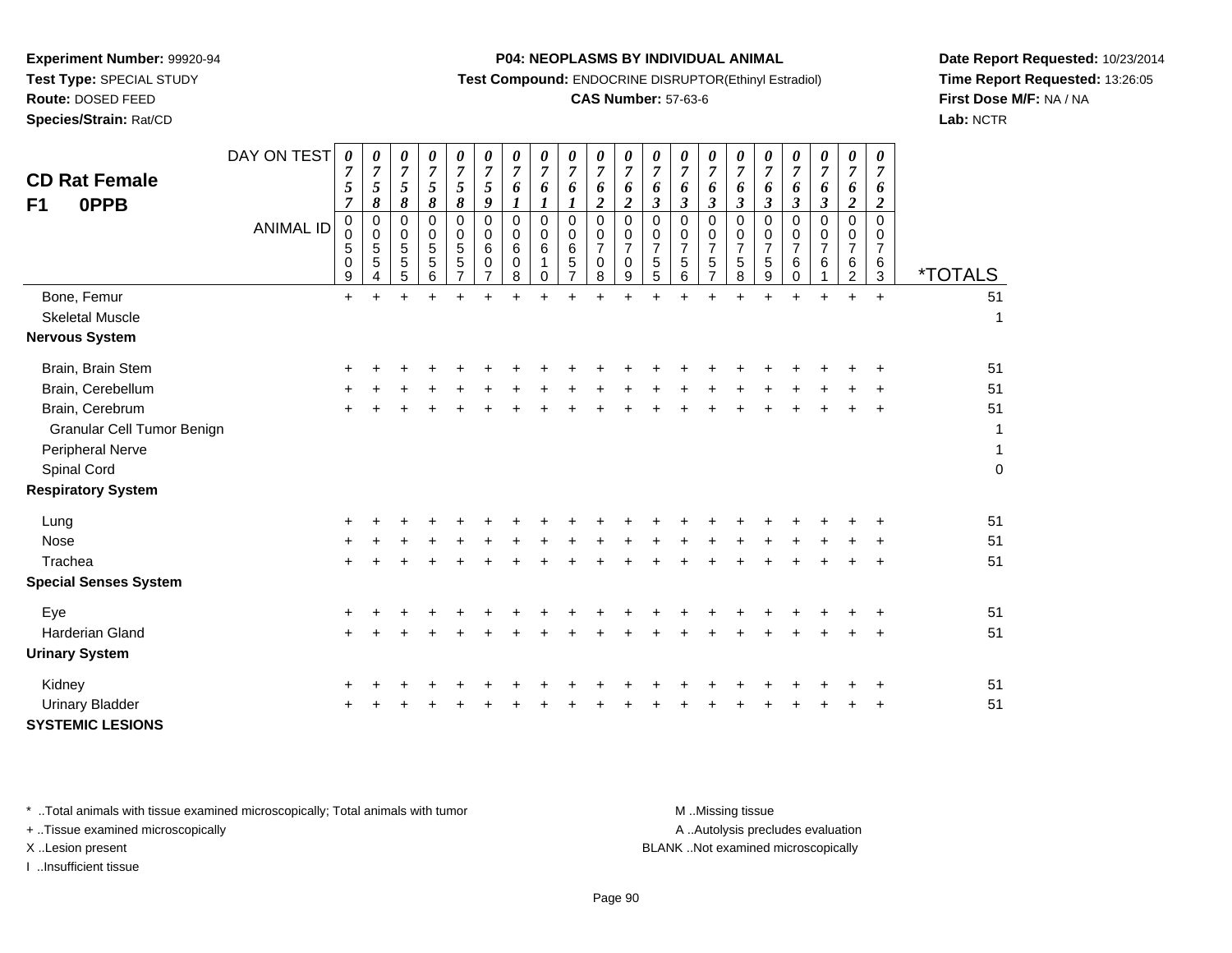**Test Type:** SPECIAL STUDY

**Route:** DOSED FEED

**Species/Strain:** Rat/CD

#### **P04: NEOPLASMS BY INDIVIDUAL ANIMAL**

**Test Compound:** ENDOCRINE DISRUPTOR(Ethinyl Estradiol)

## **CAS Number:** 57-63-6

**Date Report Requested:** 10/23/2014**Time Report Requested:** 13:26:05**First Dose M/F:** NA / NA**Lab:** NCTR

| <b>CD Rat Female</b><br>0PPB<br>F <sub>1</sub> | DAY ON TEST      | $\boldsymbol{\theta}$<br>◡ | 0<br>J<br>8                      | 0<br>8                   | 0<br>⇁<br>8                      | 0<br>$\overline{ }$<br>ັ<br>8 | 0<br>$\overline{ }$<br>C<br>o | 0<br>0 | 0<br>6 | 0<br>−<br>O            | 0<br>o | 0<br>O | $\boldsymbol{\theta}$<br>o | $\boldsymbol{\theta}$<br>$\overline{ }$<br>6<br>◡ | $\boldsymbol{\theta}$<br>F.<br>o<br>J | $\boldsymbol{\theta}$<br>o<br>J    | 0<br>o<br>J | 0<br>−<br>o<br>3 | $\boldsymbol{\theta}$<br>o<br>◡ | $\theta$<br>o<br>ി<br>◢ | 0<br>Đ |      |
|------------------------------------------------|------------------|----------------------------|----------------------------------|--------------------------|----------------------------------|-------------------------------|-------------------------------|--------|--------|------------------------|--------|--------|----------------------------|---------------------------------------------------|---------------------------------------|------------------------------------|-------------|------------------|---------------------------------|-------------------------|--------|------|
|                                                | <b>ANIMAL ID</b> | v<br><sub>5</sub><br>9     | 0<br>υ<br><sub>5</sub><br>5<br>4 | D.<br>b.<br>$\mathbf{b}$ | 0<br>0<br>$5^{\circ}$<br>5<br>6. | 0<br>0<br>5<br>5              | 0<br>0<br>6<br>0              | 6<br>o | 6      | 0<br>6<br><sub>5</sub> | 0<br>8 |        | $5^{\circ}$                | v<br>U<br><sub>5</sub><br>6                       | 0<br>0<br>5                           | <u>0</u><br>υ<br><sub>5</sub><br>8 | 5           | 0<br>0<br>6      | -6                              | 0<br>0<br>6<br>◠        | 6      | TALS |
| Multiple Organ                                 |                  |                            |                                  |                          |                                  |                               |                               |        |        |                        |        |        |                            |                                                   |                                       |                                    |             |                  |                                 |                         | ÷      | 51   |

\* ..Total animals with tissue examined microscopically; Total animals with tumor **M** . Missing tissue M ..Missing tissue

+ ..Tissue examined microscopically

I ..Insufficient tissue

A ..Autolysis precludes evaluation X ..Lesion present BLANK ..Not examined microscopically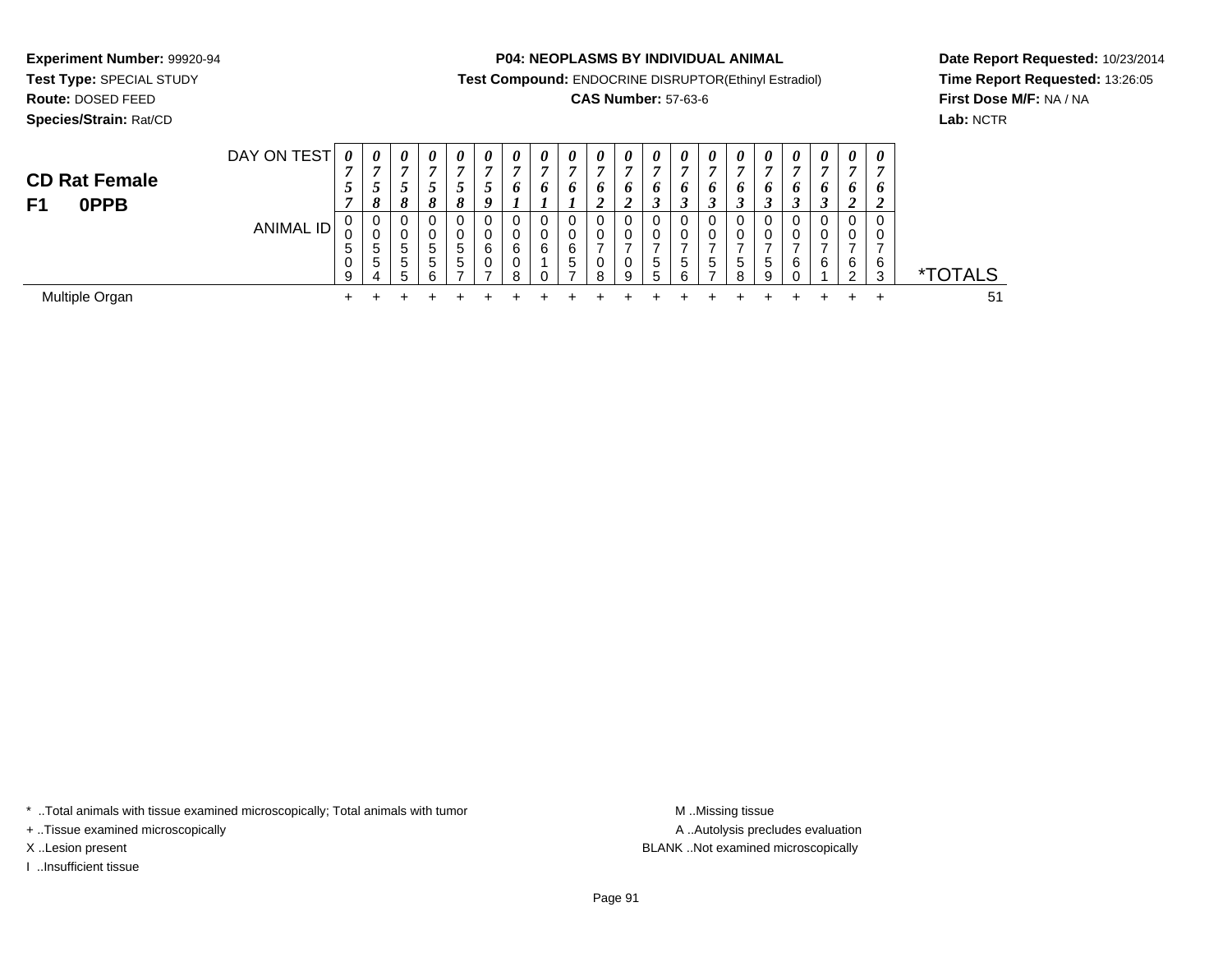**Test Type:** SPECIAL STUDY

**Route:** DOSED FEED

**Species/Strain:** Rat/CD

#### **P04: NEOPLASMS BY INDIVIDUAL ANIMAL**

**Test Compound:** ENDOCRINE DISRUPTOR(Ethinyl Estradiol)

## **CAS Number:** 57-63-6

**Date Report Requested:** 10/23/2014**Time Report Requested:** 13:26:05**First Dose M/F:** NA / NA**Lab:** NCTR

| <b>CD Rat Female</b>               | DAY ON TEST      | 0<br>$\boldsymbol{\theta}$<br>$\pmb{8}$<br>$\overline{7}$              | 0<br>$\boldsymbol{\beta}$<br>4<br>9                              | 0<br>$\boldsymbol{4}$<br>6<br>$\pmb{8}$        | 0<br>$\boldsymbol{4}$<br>9<br>$\boldsymbol{q}$ | 0<br>$\sqrt{5}$<br>0<br>4                            | 0<br>$\mathfrak{s}$<br>6<br>$\mathfrak{z}$                          | 0<br>$\mathfrak{s}$<br>9<br>5                        | 0<br>$\overline{5}$<br>9<br>$\boldsymbol{4}$          | 0<br>6<br>$\pmb{\theta}$<br>$\overline{c}$ | 0<br>6<br>$\frac{2}{4}$                         | 0<br>$\pmb{6}$<br>$\boldsymbol{4}$<br>$\boldsymbol{4}$                           | 0<br>6<br>4<br>$\boldsymbol{\beta}$                        | 0<br>6<br>$\mathfrak{s}$<br>$\overline{2}$                             | 0<br>6<br>6<br>$\overline{7}$                                            | 0<br>6<br>6<br>$\overline{7}$                    | 0<br>6<br>$\boldsymbol{7}$<br>8                           | 0<br>6<br>$\pmb{8}$<br>$\boldsymbol{4}$                           | 0<br>6<br>$\pmb{8}$<br>6                                                | $\boldsymbol{\theta}$<br>6<br>9                                     | $\boldsymbol{\theta}$<br>$\overline{7}$<br>$\pmb{\theta}$<br>$\overline{2}$ | $\boldsymbol{\theta}$<br>$\overline{7}$<br>$\boldsymbol{\theta}$<br>5                  | $\overline{7}$<br>$\overline{2}$       | 0<br>$\overline{7}$<br>$\boldsymbol{2}$<br>$\boldsymbol{g}$ | 0<br>$\boldsymbol{7}$<br>$\boldsymbol{\mathfrak{z}}$<br>0      | 0<br>$\overline{7}$<br>$\boldsymbol{2}$<br>$\boldsymbol{\delta}$ | 0<br>$\overline{7}$<br>$\boldsymbol{\beta}$<br>9                | 0<br>$\overline{7}$<br>$\boldsymbol{4}$<br>$\overline{7}$ | 0<br>$\boldsymbol{7}$<br>$5\overline{)}$<br>6   | 0<br>$\boldsymbol{7}$<br>$\mathfrak{S}$<br>6 | 0<br>$\overline{7}$<br>$\mathfrak{z}$<br>6 |  |
|------------------------------------|------------------|------------------------------------------------------------------------|------------------------------------------------------------------|------------------------------------------------|------------------------------------------------|------------------------------------------------------|---------------------------------------------------------------------|------------------------------------------------------|-------------------------------------------------------|--------------------------------------------|-------------------------------------------------|----------------------------------------------------------------------------------|------------------------------------------------------------|------------------------------------------------------------------------|--------------------------------------------------------------------------|--------------------------------------------------|-----------------------------------------------------------|-------------------------------------------------------------------|-------------------------------------------------------------------------|---------------------------------------------------------------------|-----------------------------------------------------------------------------|----------------------------------------------------------------------------------------|----------------------------------------|-------------------------------------------------------------|----------------------------------------------------------------|------------------------------------------------------------------|-----------------------------------------------------------------|-----------------------------------------------------------|-------------------------------------------------|----------------------------------------------|--------------------------------------------|--|
| 2PPB<br>F1                         | <b>ANIMAL ID</b> | $\pmb{0}$<br>$\mathbf 0$<br>$\mathbf 0$<br>$\pmb{0}$<br>$\overline{2}$ | $\mathbf 0$<br>$\mathbf 0$<br>$\mathbf 0$<br>$\overline{c}$<br>3 | $\mathbf 0$<br>$\mathbf 0$<br>$\mathbf 0$<br>5 | $\mathbf 0$<br>$\mathbf 0$<br>0<br>6           | $\mathbf 0$<br>$\mathbf 0$<br>0<br>$\,6$<br>$\Delta$ | $\pmb{0}$<br>$\mathbf 0$<br>$\overline{1}$<br>$\pmb{0}$<br>$\Delta$ | $\mathbf 0$<br>$\mathbf 0$<br>$\mathbf{1}$<br>3<br>4 | $\mathbf 0$<br>$\mathbf 0$<br>-1<br>$\mathbf{3}$<br>6 | $\mathbf 0$<br>$\mathbf 0$<br>5            | 0<br>$\boldsymbol{0}$<br>$\mathbf{1}$<br>$^6_9$ | $\mathbf 0$<br>$\pmb{0}$<br>$\mathbf{1}$<br>$\begin{matrix} 9 \\ 0 \end{matrix}$ | $\Omega$<br>$\mathbf 0$<br>$\overline{1}$<br>9<br>$\Delta$ | $\Omega$<br>$\mathbf 0$<br>$\overline{c}$<br>$\pmb{0}$<br>$\mathsf{Q}$ | 0<br>$\mathbf 0$<br>$\overline{c}$<br>$\boldsymbol{2}$<br>$\overline{7}$ | $\mathbf 0$<br>$\mathbf 0$<br>$\frac{2}{2}$<br>9 | $\Omega$<br>$\boldsymbol{0}$<br>$\frac{2}{5}$<br>$\Omega$ | $\mathbf 0$<br>$\pmb{0}$<br>$\overline{c}$<br>$\,6\,$<br>$\Omega$ | $\mathbf 0$<br>$\pmb{0}$<br>$\boldsymbol{2}$<br>$\,6$<br>$\overline{ }$ | $\mathsf 0$<br>$\mathbf 0$<br>$\overline{c}$<br>$\overline{7}$<br>9 | $\pmb{0}$<br>$\mathbf 0$<br>$\mathbf{3}$<br>$\pmb{0}$<br>6                  | $\mathbf 0$<br>$\mathbf 0$<br>$\ensuremath{\mathsf{3}}$<br>$\pmb{0}$<br>$\overline{7}$ | $\Omega$<br>$\mathbf 0$<br>3<br>1<br>6 | $\Omega$<br>0<br>3<br>4<br>$\mathfrak{p}$                   | 0<br>$\pmb{0}$<br>$\mathbf{3}$<br>$\overline{\mathbf{4}}$<br>9 | $\mathbf 0$<br>$\pmb{0}$<br>$\frac{3}{5}$                        | $\mathbf 0$<br>$\mathbf 0$<br>$\sqrt{3}$<br>$\overline{7}$<br>9 | $\mathbf 0$<br>$\mathbf 0$<br>3<br>9<br>$\Delta$          | $\pmb{0}$<br>$\mathbf 0$<br>4<br>$\pmb{0}$<br>8 | $\pmb{0}$<br>$\mathbf 0$<br>4<br>0<br>9      | 0<br>0<br>4<br>$\Omega$                    |  |
| <b>Alimentary System</b>           |                  |                                                                        |                                                                  |                                                |                                                |                                                      |                                                                     |                                                      |                                                       |                                            |                                                 |                                                                                  |                                                            |                                                                        |                                                                          |                                                  |                                                           |                                                                   |                                                                         |                                                                     |                                                                             |                                                                                        |                                        |                                                             |                                                                |                                                                  |                                                                 |                                                           |                                                 |                                              |                                            |  |
| Esophagus                          |                  |                                                                        |                                                                  |                                                |                                                |                                                      |                                                                     |                                                      |                                                       |                                            |                                                 |                                                                                  |                                                            |                                                                        |                                                                          |                                                  |                                                           |                                                                   |                                                                         |                                                                     |                                                                             |                                                                                        |                                        |                                                             |                                                                |                                                                  |                                                                 |                                                           |                                                 |                                              |                                            |  |
| Intestine Large, Cecum             |                  |                                                                        |                                                                  |                                                |                                                |                                                      |                                                                     |                                                      |                                                       |                                            |                                                 |                                                                                  |                                                            |                                                                        |                                                                          |                                                  |                                                           |                                                                   |                                                                         |                                                                     |                                                                             |                                                                                        |                                        |                                                             |                                                                |                                                                  |                                                                 |                                                           |                                                 |                                              |                                            |  |
| Intestine Large, Colon             |                  |                                                                        |                                                                  |                                                |                                                |                                                      |                                                                     |                                                      |                                                       |                                            |                                                 |                                                                                  |                                                            |                                                                        |                                                                          |                                                  |                                                           |                                                                   |                                                                         |                                                                     |                                                                             |                                                                                        |                                        |                                                             |                                                                |                                                                  |                                                                 |                                                           |                                                 |                                              |                                            |  |
| Intestine Large, Rectum            |                  |                                                                        |                                                                  |                                                |                                                |                                                      |                                                                     |                                                      |                                                       |                                            |                                                 |                                                                                  |                                                            |                                                                        |                                                                          |                                                  |                                                           |                                                                   |                                                                         |                                                                     |                                                                             |                                                                                        |                                        |                                                             |                                                                |                                                                  |                                                                 |                                                           |                                                 |                                              |                                            |  |
| Leiomyosarcoma, Metastatic, Uterus |                  |                                                                        |                                                                  |                                                |                                                |                                                      |                                                                     |                                                      |                                                       | X                                          |                                                 |                                                                                  |                                                            |                                                                        |                                                                          |                                                  |                                                           |                                                                   |                                                                         |                                                                     |                                                                             |                                                                                        |                                        |                                                             |                                                                |                                                                  |                                                                 |                                                           |                                                 |                                              |                                            |  |
| Intestine Small, Duodenum          |                  |                                                                        |                                                                  |                                                |                                                |                                                      |                                                                     |                                                      |                                                       |                                            |                                                 |                                                                                  |                                                            |                                                                        |                                                                          |                                                  |                                                           |                                                                   |                                                                         |                                                                     |                                                                             |                                                                                        |                                        |                                                             |                                                                |                                                                  |                                                                 |                                                           |                                                 |                                              |                                            |  |
| Intestine Small, Ileum             |                  |                                                                        |                                                                  |                                                |                                                |                                                      |                                                                     |                                                      |                                                       |                                            |                                                 |                                                                                  |                                                            |                                                                        |                                                                          |                                                  |                                                           |                                                                   |                                                                         |                                                                     |                                                                             |                                                                                        |                                        |                                                             |                                                                |                                                                  |                                                                 |                                                           |                                                 |                                              |                                            |  |
| Intestine Small, Jejunum           |                  |                                                                        |                                                                  |                                                |                                                |                                                      |                                                                     |                                                      |                                                       |                                            |                                                 |                                                                                  |                                                            |                                                                        |                                                                          |                                                  |                                                           |                                                                   |                                                                         |                                                                     |                                                                             |                                                                                        |                                        |                                                             |                                                                |                                                                  |                                                                 |                                                           |                                                 |                                              |                                            |  |
| Liver                              |                  |                                                                        |                                                                  |                                                |                                                |                                                      |                                                                     |                                                      |                                                       |                                            |                                                 |                                                                                  |                                                            |                                                                        |                                                                          |                                                  |                                                           |                                                                   |                                                                         |                                                                     |                                                                             |                                                                                        |                                        |                                                             |                                                                |                                                                  |                                                                 |                                                           |                                                 |                                              |                                            |  |
| Hepatocellular Adenoma             |                  |                                                                        |                                                                  |                                                |                                                |                                                      |                                                                     |                                                      |                                                       |                                            |                                                 |                                                                                  |                                                            |                                                                        |                                                                          |                                                  |                                                           |                                                                   |                                                                         |                                                                     |                                                                             |                                                                                        |                                        |                                                             |                                                                |                                                                  |                                                                 |                                                           |                                                 |                                              |                                            |  |
| Mesentery                          |                  |                                                                        |                                                                  |                                                |                                                |                                                      |                                                                     |                                                      |                                                       | +                                          |                                                 |                                                                                  |                                                            |                                                                        |                                                                          |                                                  |                                                           |                                                                   |                                                                         |                                                                     |                                                                             |                                                                                        | $\ddot{}$                              |                                                             |                                                                |                                                                  |                                                                 |                                                           |                                                 |                                              |                                            |  |
| Leiomyosarcoma, Metastatic, Uterus |                  |                                                                        |                                                                  |                                                |                                                |                                                      |                                                                     |                                                      |                                                       | X                                          |                                                 |                                                                                  |                                                            |                                                                        |                                                                          |                                                  |                                                           |                                                                   |                                                                         |                                                                     |                                                                             |                                                                                        |                                        |                                                             |                                                                |                                                                  |                                                                 |                                                           |                                                 |                                              |                                            |  |
| Oral Mucosa                        |                  |                                                                        |                                                                  |                                                |                                                |                                                      |                                                                     |                                                      |                                                       |                                            |                                                 |                                                                                  |                                                            |                                                                        |                                                                          |                                                  |                                                           |                                                                   |                                                                         |                                                                     | $\ddot{}$                                                                   |                                                                                        |                                        |                                                             |                                                                |                                                                  |                                                                 |                                                           |                                                 |                                              |                                            |  |
| Squamous Cell Carcinoma            |                  |                                                                        |                                                                  |                                                |                                                |                                                      |                                                                     |                                                      |                                                       |                                            |                                                 |                                                                                  |                                                            |                                                                        |                                                                          |                                                  |                                                           |                                                                   |                                                                         |                                                                     | X                                                                           |                                                                                        |                                        |                                                             |                                                                |                                                                  |                                                                 |                                                           |                                                 |                                              |                                            |  |
| Pancreas                           |                  |                                                                        |                                                                  |                                                |                                                |                                                      |                                                                     |                                                      |                                                       |                                            |                                                 |                                                                                  |                                                            |                                                                        |                                                                          |                                                  |                                                           |                                                                   |                                                                         |                                                                     |                                                                             |                                                                                        |                                        |                                                             |                                                                |                                                                  |                                                                 |                                                           |                                                 |                                              |                                            |  |
| Acinar Cell, Adenoma               |                  |                                                                        |                                                                  |                                                |                                                |                                                      |                                                                     |                                                      |                                                       |                                            |                                                 |                                                                                  |                                                            |                                                                        |                                                                          |                                                  |                                                           |                                                                   |                                                                         |                                                                     |                                                                             |                                                                                        |                                        |                                                             |                                                                |                                                                  |                                                                 |                                                           |                                                 |                                              |                                            |  |
| <b>Salivary Glands</b>             |                  |                                                                        |                                                                  |                                                |                                                |                                                      |                                                                     |                                                      |                                                       |                                            |                                                 |                                                                                  |                                                            |                                                                        |                                                                          |                                                  |                                                           |                                                                   |                                                                         |                                                                     |                                                                             |                                                                                        |                                        |                                                             |                                                                |                                                                  |                                                                 |                                                           |                                                 |                                              |                                            |  |
| Stomach, Forestomach               |                  |                                                                        |                                                                  |                                                |                                                |                                                      |                                                                     |                                                      |                                                       |                                            |                                                 |                                                                                  |                                                            |                                                                        |                                                                          |                                                  |                                                           |                                                                   |                                                                         |                                                                     |                                                                             |                                                                                        |                                        |                                                             |                                                                |                                                                  |                                                                 |                                                           |                                                 |                                              |                                            |  |
| Stomach, Glandular                 |                  |                                                                        |                                                                  |                                                |                                                |                                                      |                                                                     |                                                      |                                                       |                                            |                                                 |                                                                                  |                                                            |                                                                        |                                                                          |                                                  |                                                           |                                                                   |                                                                         |                                                                     |                                                                             |                                                                                        |                                        |                                                             |                                                                |                                                                  |                                                                 |                                                           |                                                 |                                              |                                            |  |
| <b>Cardiovascular System</b>       |                  |                                                                        |                                                                  |                                                |                                                |                                                      |                                                                     |                                                      |                                                       |                                            |                                                 |                                                                                  |                                                            |                                                                        |                                                                          |                                                  |                                                           |                                                                   |                                                                         |                                                                     |                                                                             |                                                                                        |                                        |                                                             |                                                                |                                                                  |                                                                 |                                                           |                                                 |                                              |                                            |  |
| <b>Blood Vessel</b>                |                  |                                                                        |                                                                  |                                                |                                                |                                                      |                                                                     |                                                      |                                                       |                                            |                                                 |                                                                                  |                                                            |                                                                        |                                                                          |                                                  |                                                           |                                                                   |                                                                         |                                                                     |                                                                             |                                                                                        |                                        |                                                             |                                                                |                                                                  |                                                                 |                                                           |                                                 |                                              |                                            |  |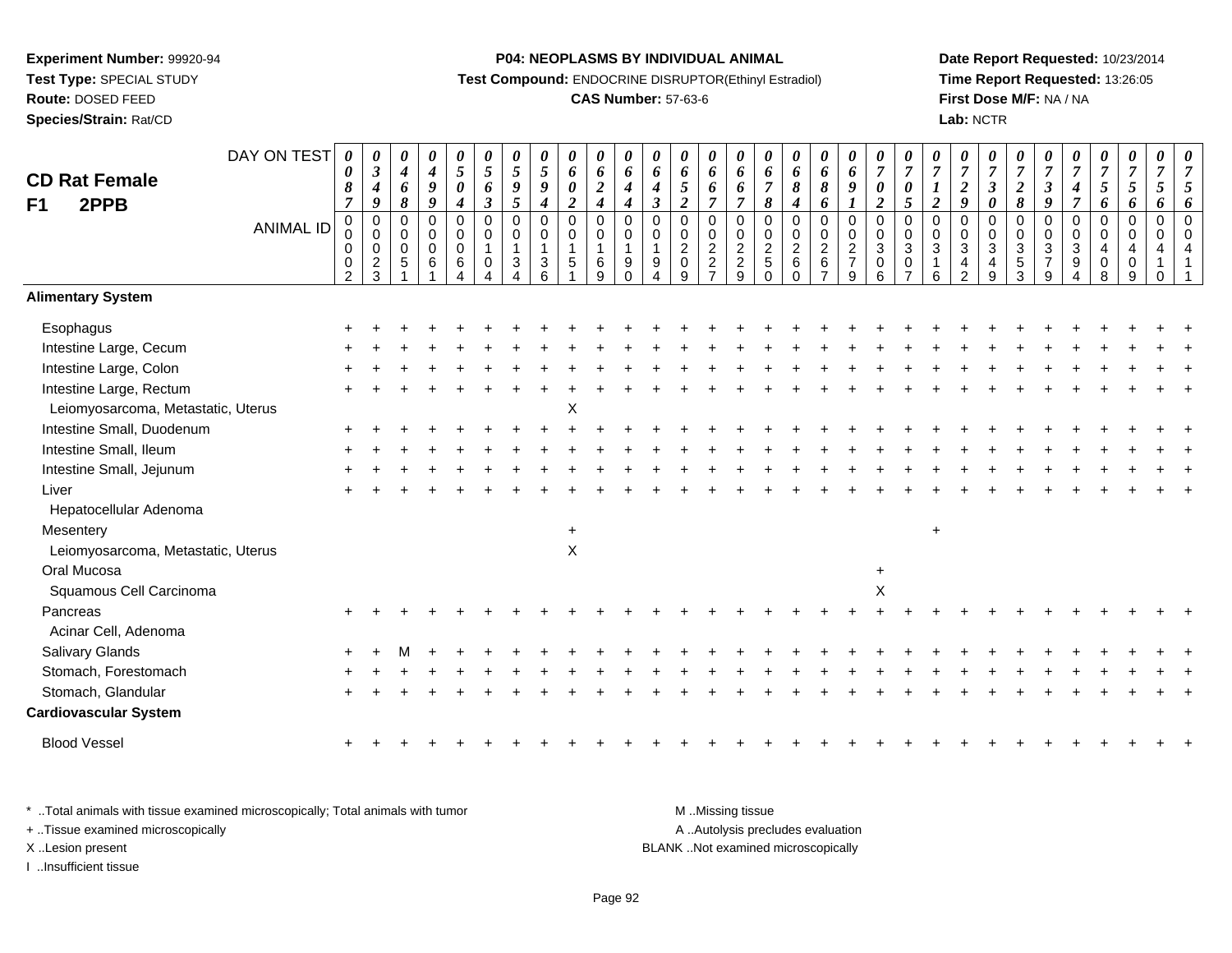**Test Type:** SPECIAL STUDY

## **Route:** DOSED FEED

**Species/Strain:** Rat/CD

#### **P04: NEOPLASMS BY INDIVIDUAL ANIMAL**

**Test Compound:** ENDOCRINE DISRUPTOR(Ethinyl Estradiol)

## **CAS Number:** 57-63-6

**Date Report Requested:** 10/23/2014**Time Report Requested:** 13:26:05**First Dose M/F:** NA / NA**Lab:** NCTR

| DAY ON TEST<br><b>CD Rat Female</b><br>2PPB<br>F1<br><b>ANIMAL ID</b> | 0<br>0<br>$\pmb{8}$<br>$\overline{7}$<br>0<br>0<br>$\mathbf 0$<br>$\pmb{0}$<br>$\overline{2}$ | 0<br>$\mathbf{3}$<br>$\boldsymbol{4}$<br>$\boldsymbol{g}$<br>$\Omega$<br>$\mathbf 0$<br>$\mathbf 0$<br>$\overline{c}$<br>3 | 0<br>$\boldsymbol{4}$<br>6<br>8<br>$\Omega$<br>$\mathbf 0$<br>$\mathbf 0$<br>5<br>1 | 0<br>9<br>9<br>$\mathbf 0$<br>$\mathbf 0$<br>6 | $\boldsymbol{4}$<br>0 | 0<br>$\mathfrak{s}$<br>$\boldsymbol{\theta}$<br>$\boldsymbol{4}$<br>$\mathbf 0$<br>$\mathbf 0$<br>$\mathbf 0$<br>6<br>$\overline{4}$ | $\boldsymbol{\theta}$<br>$\mathfrak{s}$<br>6<br>$\mathfrak{z}$<br>$\Omega$<br>$\mathbf 0$<br>1<br>0<br>4 | 0<br>$\sqrt{5}$<br>$\boldsymbol{g}$<br>$5\overline{)}$<br>$\Omega$<br>0<br>$\overline{1}$<br>3<br>4 | 0<br>$\mathfrak{s}$<br>9<br>$\boldsymbol{4}$<br>$\Omega$<br>$\mathbf 0$<br>$\mathbf{1}$<br>3<br>6 | 0<br>6<br>$\boldsymbol{\theta}$<br>$\overline{2}$<br>0<br>$\mathbf 0$<br>$\mathbf{1}$<br>5<br>$\blacktriangleleft$ | 0<br>$\pmb{6}$<br>$\boldsymbol{2}$<br>$\overline{\boldsymbol{4}}$<br>$\Omega$<br>$\mathbf 0$<br>$\overline{1}$<br>$\,6$<br>9 | $\boldsymbol{\theta}$<br>6<br>4<br>4<br>$\Omega$<br>0<br>1<br>9<br>$\Omega$ | 0<br>6<br>$\boldsymbol{4}$<br>$\mathfrak{z}$<br>$\Omega$<br>0<br>9<br>4 | 0<br>6<br>5<br>$\overline{2}$<br>$\Omega$<br>0<br>$\overline{2}$<br>$\mathbf 0$<br>9 | 0<br>6<br>6<br>$\overline{7}$<br>$\Omega$<br>$\mathbf 0$<br>$\frac{2}{2}$<br>$\overline{7}$ | $\boldsymbol{\theta}$<br>6<br>6<br>$\overline{7}$<br>$\Omega$<br>$0$<br>$2$<br>$9$ | $\boldsymbol{\theta}$<br>6<br>$\overline{7}$<br>8<br>$\mathbf 0$<br>$\begin{array}{c} 0 \\ 2 \\ 5 \end{array}$<br>$\mathbf 0$ | $\boldsymbol{\theta}$<br>6<br>$\pmb{8}$<br>$\boldsymbol{4}$<br>$\Omega$<br>$\mathbf 0$<br>$\overline{2}$<br>$\,6\,$<br>$\Omega$ | $\boldsymbol{\theta}$<br>6<br>$\pmb{8}$<br>6<br>$\mathbf 0$<br>$\mathbf 0$<br>$\overline{c}$<br>$\,6\,$<br>$\overline{7}$ | $\boldsymbol{\theta}$<br>6<br>9<br>$\boldsymbol{l}$<br>$\mathbf 0$<br>$\mathbf 0$<br>$\overline{c}$<br>$\boldsymbol{7}$<br>9 | 0<br>$\boldsymbol{7}$<br>$\pmb{\theta}$<br>$\overline{\mathbf{c}}$<br>$\Omega$<br>$\pmb{0}$<br>3<br>0<br>6 | $\overline{7}$<br>$\boldsymbol{\theta}$<br>5<br>$\Omega$<br>$\mathbf 0$<br>$\sqrt{3}$<br>0<br>$\overline{7}$ | $\overline{7}$<br>$\overline{2}$<br>$\Omega$<br>0<br>3<br>6 | 0<br>$\boldsymbol{7}$<br>$\boldsymbol{2}$<br>9<br>$\Omega$<br>$\mathbf 0$<br>3<br>4<br>$\overline{2}$ | 0<br>$\overline{7}$<br>$\mathfrak{z}$<br>$\boldsymbol{\theta}$<br>$\Omega$<br>$_{3}^{\rm 0}$<br>4<br>9 | $\boldsymbol{\theta}$<br>$\overline{7}$<br>$\boldsymbol{2}$<br>$\pmb{8}$<br>$\Omega$<br>0<br>3<br>$\,$ 5 $\,$<br>3 | $\boldsymbol{\theta}$<br>$\overline{7}$<br>$\boldsymbol{\beta}$<br>9<br>$\Omega$<br>$\mathbf 0$<br>$\mathbf{3}$<br>$\overline{7}$<br>9 | $\boldsymbol{\theta}$<br>$\boldsymbol{7}$<br>$\boldsymbol{4}$<br>$\overline{7}$<br>0<br>$\mathbf 0$<br>3<br>9<br>$\overline{A}$ | $\begin{array}{c} 0 \\ 7 \\ 5 \end{array}$<br>6<br>$\mathbf 0$<br>$\mathbf 0$<br>$\overline{4}$<br>$\pmb{0}$<br>8 | 0<br>$\boldsymbol{7}$<br>$\mathfrak{S}$<br>6<br>$\mathbf 0$<br>0<br>$\overline{4}$<br>0 | 0<br>$\overline{7}$<br>$\mathfrak{H}$<br>6<br>0<br>0<br>4<br>1<br>0 | 0<br>$\overline{7}$<br>5<br>6<br>$\Omega$<br>$\Omega$<br>$\overline{\mathcal{L}}$ |
|-----------------------------------------------------------------------|-----------------------------------------------------------------------------------------------|----------------------------------------------------------------------------------------------------------------------------|-------------------------------------------------------------------------------------|------------------------------------------------|-----------------------|--------------------------------------------------------------------------------------------------------------------------------------|----------------------------------------------------------------------------------------------------------|-----------------------------------------------------------------------------------------------------|---------------------------------------------------------------------------------------------------|--------------------------------------------------------------------------------------------------------------------|------------------------------------------------------------------------------------------------------------------------------|-----------------------------------------------------------------------------|-------------------------------------------------------------------------|--------------------------------------------------------------------------------------|---------------------------------------------------------------------------------------------|------------------------------------------------------------------------------------|-------------------------------------------------------------------------------------------------------------------------------|---------------------------------------------------------------------------------------------------------------------------------|---------------------------------------------------------------------------------------------------------------------------|------------------------------------------------------------------------------------------------------------------------------|------------------------------------------------------------------------------------------------------------|--------------------------------------------------------------------------------------------------------------|-------------------------------------------------------------|-------------------------------------------------------------------------------------------------------|--------------------------------------------------------------------------------------------------------|--------------------------------------------------------------------------------------------------------------------|----------------------------------------------------------------------------------------------------------------------------------------|---------------------------------------------------------------------------------------------------------------------------------|-------------------------------------------------------------------------------------------------------------------|-----------------------------------------------------------------------------------------|---------------------------------------------------------------------|-----------------------------------------------------------------------------------|
| Heart                                                                 | $+$                                                                                           |                                                                                                                            |                                                                                     |                                                |                       |                                                                                                                                      |                                                                                                          |                                                                                                     |                                                                                                   |                                                                                                                    |                                                                                                                              |                                                                             |                                                                         |                                                                                      |                                                                                             |                                                                                    |                                                                                                                               |                                                                                                                                 |                                                                                                                           |                                                                                                                              |                                                                                                            |                                                                                                              |                                                             |                                                                                                       |                                                                                                        |                                                                                                                    |                                                                                                                                        |                                                                                                                                 |                                                                                                                   | 9                                                                                       |                                                                     |                                                                                   |
| Endocardium, Schwannoma Malignant<br><b>Endocrine System</b>          |                                                                                               |                                                                                                                            |                                                                                     |                                                |                       |                                                                                                                                      |                                                                                                          |                                                                                                     |                                                                                                   |                                                                                                                    |                                                                                                                              |                                                                             |                                                                         |                                                                                      |                                                                                             |                                                                                    |                                                                                                                               |                                                                                                                                 |                                                                                                                           |                                                                                                                              |                                                                                                            |                                                                                                              |                                                             |                                                                                                       |                                                                                                        |                                                                                                                    |                                                                                                                                        |                                                                                                                                 |                                                                                                                   |                                                                                         | X                                                                   |                                                                                   |
| <b>Adrenal Cortex</b><br>Adenoma                                      |                                                                                               |                                                                                                                            |                                                                                     |                                                |                       |                                                                                                                                      |                                                                                                          |                                                                                                     |                                                                                                   |                                                                                                                    |                                                                                                                              |                                                                             |                                                                         |                                                                                      |                                                                                             |                                                                                    |                                                                                                                               |                                                                                                                                 |                                                                                                                           | X                                                                                                                            |                                                                                                            |                                                                                                              |                                                             |                                                                                                       |                                                                                                        |                                                                                                                    |                                                                                                                                        |                                                                                                                                 |                                                                                                                   |                                                                                         |                                                                     |                                                                                   |
| <b>Adrenal Medulla</b>                                                |                                                                                               |                                                                                                                            |                                                                                     |                                                |                       |                                                                                                                                      |                                                                                                          |                                                                                                     |                                                                                                   |                                                                                                                    |                                                                                                                              |                                                                             |                                                                         |                                                                                      |                                                                                             |                                                                                    |                                                                                                                               |                                                                                                                                 |                                                                                                                           |                                                                                                                              |                                                                                                            |                                                                                                              |                                                             |                                                                                                       |                                                                                                        |                                                                                                                    |                                                                                                                                        |                                                                                                                                 |                                                                                                                   |                                                                                         |                                                                     |                                                                                   |
| Islets, Pancreatic<br>Adenoma                                         |                                                                                               |                                                                                                                            |                                                                                     |                                                |                       |                                                                                                                                      |                                                                                                          |                                                                                                     |                                                                                                   |                                                                                                                    |                                                                                                                              |                                                                             |                                                                         |                                                                                      |                                                                                             |                                                                                    |                                                                                                                               |                                                                                                                                 |                                                                                                                           |                                                                                                                              |                                                                                                            |                                                                                                              |                                                             |                                                                                                       |                                                                                                        |                                                                                                                    |                                                                                                                                        |                                                                                                                                 |                                                                                                                   |                                                                                         |                                                                     |                                                                                   |
| Parathyroid Gland<br>Adenoma                                          |                                                                                               |                                                                                                                            |                                                                                     |                                                |                       |                                                                                                                                      |                                                                                                          |                                                                                                     |                                                                                                   |                                                                                                                    |                                                                                                                              |                                                                             |                                                                         |                                                                                      |                                                                                             |                                                                                    | X                                                                                                                             |                                                                                                                                 |                                                                                                                           |                                                                                                                              |                                                                                                            |                                                                                                              |                                                             |                                                                                                       |                                                                                                        |                                                                                                                    |                                                                                                                                        |                                                                                                                                 |                                                                                                                   |                                                                                         |                                                                     |                                                                                   |
| Carcinoma, Metastatic, Thyroid Gland                                  |                                                                                               |                                                                                                                            |                                                                                     |                                                |                       |                                                                                                                                      |                                                                                                          |                                                                                                     |                                                                                                   |                                                                                                                    |                                                                                                                              |                                                                             |                                                                         |                                                                                      |                                                                                             | X                                                                                  |                                                                                                                               |                                                                                                                                 |                                                                                                                           |                                                                                                                              |                                                                                                            |                                                                                                              |                                                             |                                                                                                       |                                                                                                        |                                                                                                                    |                                                                                                                                        |                                                                                                                                 |                                                                                                                   |                                                                                         |                                                                     |                                                                                   |
| <b>Pituitary Gland</b>                                                |                                                                                               |                                                                                                                            |                                                                                     |                                                |                       |                                                                                                                                      |                                                                                                          |                                                                                                     |                                                                                                   |                                                                                                                    |                                                                                                                              |                                                                             |                                                                         |                                                                                      |                                                                                             |                                                                                    |                                                                                                                               |                                                                                                                                 |                                                                                                                           |                                                                                                                              |                                                                                                            |                                                                                                              |                                                             |                                                                                                       |                                                                                                        |                                                                                                                    |                                                                                                                                        |                                                                                                                                 |                                                                                                                   |                                                                                         |                                                                     |                                                                                   |
| Pars Distalis, Adenoma<br>Pars Distalis, Carcinoma                    |                                                                                               |                                                                                                                            |                                                                                     |                                                |                       |                                                                                                                                      |                                                                                                          | X X X X X X X                                                                                       |                                                                                                   |                                                                                                                    |                                                                                                                              |                                                                             |                                                                         |                                                                                      |                                                                                             |                                                                                    | $X$ $X$                                                                                                                       | $X$ $X$                                                                                                                         |                                                                                                                           |                                                                                                                              | X                                                                                                          |                                                                                                              |                                                             |                                                                                                       | X X X X                                                                                                | X                                                                                                                  | $\mathsf{X}$                                                                                                                           | X                                                                                                                               | $X$ $X$                                                                                                           |                                                                                         |                                                                     |                                                                                   |
| <b>Thyroid Gland</b><br>Bilateral, C Cell, Carcinoma                  |                                                                                               |                                                                                                                            |                                                                                     |                                                |                       |                                                                                                                                      |                                                                                                          |                                                                                                     |                                                                                                   |                                                                                                                    |                                                                                                                              |                                                                             |                                                                         |                                                                                      |                                                                                             | X                                                                                  |                                                                                                                               |                                                                                                                                 |                                                                                                                           |                                                                                                                              |                                                                                                            |                                                                                                              |                                                             |                                                                                                       |                                                                                                        |                                                                                                                    |                                                                                                                                        |                                                                                                                                 |                                                                                                                   |                                                                                         |                                                                     |                                                                                   |
| C Cell, Adenoma                                                       |                                                                                               |                                                                                                                            |                                                                                     |                                                |                       |                                                                                                                                      |                                                                                                          |                                                                                                     |                                                                                                   |                                                                                                                    |                                                                                                                              |                                                                             |                                                                         |                                                                                      |                                                                                             |                                                                                    |                                                                                                                               |                                                                                                                                 |                                                                                                                           |                                                                                                                              |                                                                                                            |                                                                                                              |                                                             |                                                                                                       |                                                                                                        |                                                                                                                    |                                                                                                                                        |                                                                                                                                 |                                                                                                                   | $X$ $X$                                                                                 |                                                                     |                                                                                   |
| <b>General Body System</b>                                            |                                                                                               |                                                                                                                            |                                                                                     |                                                |                       |                                                                                                                                      |                                                                                                          |                                                                                                     |                                                                                                   |                                                                                                                    |                                                                                                                              |                                                                             |                                                                         |                                                                                      |                                                                                             |                                                                                    |                                                                                                                               |                                                                                                                                 |                                                                                                                           |                                                                                                                              |                                                                                                            |                                                                                                              |                                                             |                                                                                                       |                                                                                                        |                                                                                                                    |                                                                                                                                        |                                                                                                                                 |                                                                                                                   |                                                                                         |                                                                     |                                                                                   |
| <b>NONE</b><br><b>Genital System</b>                                  |                                                                                               |                                                                                                                            |                                                                                     |                                                |                       |                                                                                                                                      |                                                                                                          |                                                                                                     |                                                                                                   |                                                                                                                    |                                                                                                                              |                                                                             |                                                                         |                                                                                      |                                                                                             |                                                                                    |                                                                                                                               |                                                                                                                                 |                                                                                                                           |                                                                                                                              |                                                                                                            |                                                                                                              |                                                             |                                                                                                       |                                                                                                        |                                                                                                                    |                                                                                                                                        |                                                                                                                                 |                                                                                                                   |                                                                                         |                                                                     |                                                                                   |
| <b>Clitoral Gland</b>                                                 |                                                                                               |                                                                                                                            |                                                                                     |                                                |                       |                                                                                                                                      |                                                                                                          |                                                                                                     |                                                                                                   |                                                                                                                    |                                                                                                                              |                                                                             |                                                                         |                                                                                      |                                                                                             |                                                                                    |                                                                                                                               |                                                                                                                                 |                                                                                                                           |                                                                                                                              |                                                                                                            |                                                                                                              |                                                             |                                                                                                       |                                                                                                        |                                                                                                                    |                                                                                                                                        |                                                                                                                                 |                                                                                                                   |                                                                                         |                                                                     |                                                                                   |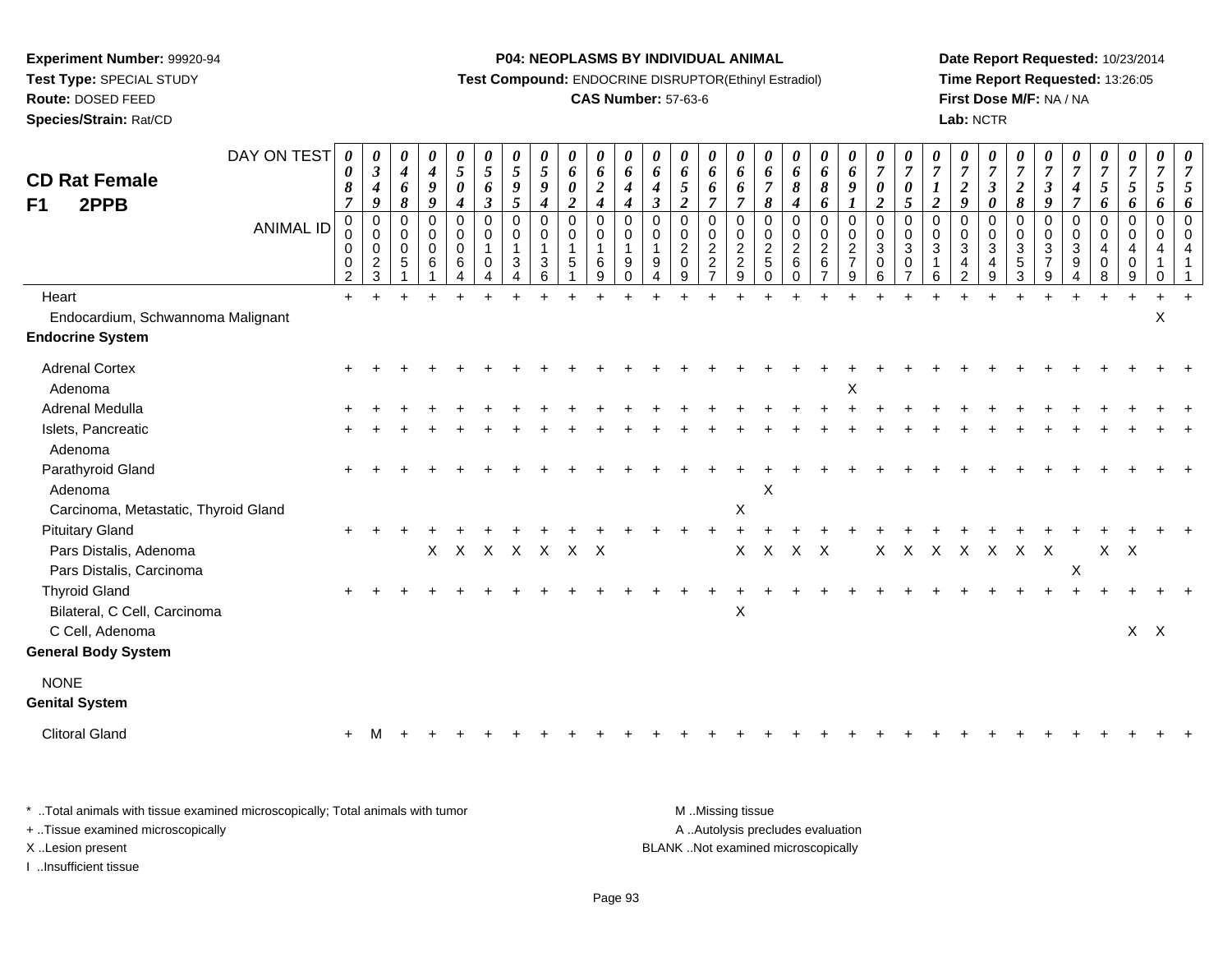**Test Type:** SPECIAL STUDY

**Route:** DOSED FEED

**Species/Strain:** Rat/CD

#### **P04: NEOPLASMS BY INDIVIDUAL ANIMAL**

**Test Compound:** ENDOCRINE DISRUPTOR(Ethinyl Estradiol)

## **CAS Number:** 57-63-6

**Date Report Requested:** 10/23/2014**Time Report Requested:** 13:26:06**First Dose M/F:** NA / NA**Lab:** NCTR

| <b>CD Rat Female</b><br>2PPB<br>F <sub>1</sub> | DAY ON TEST<br>ANIMAL ID | 0<br>0<br>8<br>$\overline{7}$<br>$\pmb{0}$<br>$\mathbf 0$<br>$\mathbf 0$<br>0<br>$\overline{2}$ | $\boldsymbol{\theta}$<br>$\mathfrak{z}$<br>$\boldsymbol{4}$<br>9<br>$\pmb{0}$<br>$\pmb{0}$<br>$\mathbf 0$<br>$\frac{2}{3}$ | 0<br>$\boldsymbol{4}$<br>6<br>$\pmb{8}$<br>$\mathbf 0$<br>0<br>$\mathbf 0$<br>5 | $\pmb{\theta}$<br>$\boldsymbol{4}$<br>$\boldsymbol{9}$<br>9<br>$\mathbf 0$<br>$\mathbf 0$<br>$\pmb{0}$<br>6 | 0<br>5<br>$\boldsymbol{\theta}$<br>4<br>$\pmb{0}$<br>$\mathbf 0$<br>$\mathbf 0$<br>6<br>4 | 0<br>$\mathfrak{z}$<br>6<br>$\boldsymbol{\beta}$<br>0<br>0<br>$\mathbf{1}$<br>0 | 0<br>$\sqrt{5}$<br>9<br>5<br>$\pmb{0}$<br>$\pmb{0}$<br>$\mathbf{1}$<br>3<br>$\Delta$ | 0<br>$\sqrt{5}$<br>9<br>$\boldsymbol{4}$<br>$\mathsf 0$<br>$\mathbf 0$<br>$\mathbf{1}$<br>3<br>6 | $\boldsymbol{\theta}$<br>6<br>$\boldsymbol{\theta}$<br>$\boldsymbol{2}$<br>$\pmb{0}$<br>$\mathbf 0$<br>$\overline{1}$<br>$\sqrt{5}$ | $\pmb{\theta}$<br>6<br>$\boldsymbol{2}$<br>$\boldsymbol{4}$<br>$\pmb{0}$<br>$\pmb{0}$<br>$\mathbf{1}$<br>6<br>9 | $\boldsymbol{\theta}$<br>6<br>$\boldsymbol{4}$<br>4<br>$\mathbf 0$<br>$\mathbf 0$<br>$\overline{1}$<br>9<br>$\Omega$ | 0<br>6<br>$\boldsymbol{4}$<br>$\boldsymbol{\beta}$<br>$\mathbf 0$<br>$\Omega$<br>$\mathbf{1}$<br>9 | 0<br>6<br>5<br>$\overline{\mathbf{c}}$<br>0<br>0<br>$\overline{a}$<br>0<br>9 | $\pmb{\theta}$<br>6<br>6<br>$\overline{7}$<br>$\pmb{0}$<br>$\begin{smallmatrix} 0\\2 \end{smallmatrix}$<br>$\overline{c}$<br>$\overline{7}$ | 0<br>6<br>6<br>$\overline{7}$<br>$\pmb{0}$<br>$\pmb{0}$<br>$\boldsymbol{2}$<br>$\frac{2}{9}$ | $\boldsymbol{\theta}$<br>6<br>$\overline{7}$<br>$\pmb{8}$<br>$\pmb{0}$<br>$\mathbf 0$<br>$rac{2}{5}$<br>$\Omega$ | 0<br>6<br>$\pmb{8}$<br>$\boldsymbol{4}$<br>$\mathbf 0$<br>$\pmb{0}$<br>$\overline{2}$<br>6 | $\boldsymbol{\theta}$<br>6<br>$\pmb{8}$<br>6<br>$\pmb{0}$<br>$\begin{array}{c} 0 \\ 2 \\ 6 \end{array}$<br>$\overline{ }$ | 0<br>6<br>9<br>$\boldsymbol{l}$<br>$\pmb{0}$<br>$\pmb{0}$<br>$\frac{2}{7}$<br>9 | 0<br>$\boldsymbol{7}$<br>$\boldsymbol{\theta}$<br>$\overline{2}$<br>0<br>0<br>3<br>$\mathbf 0$<br>6 | 0<br>$\boldsymbol{7}$<br>$\boldsymbol{\theta}$<br>5<br>$\mathbf 0$<br>0<br>$\ensuremath{\mathsf{3}}$<br>0<br>$\overline{z}$ | 0<br>$\overline{7}$<br>$\boldsymbol{2}$<br>$\mathbf 0$<br>$\mathbf 0$<br>$\sqrt{3}$<br>6 | $\boldsymbol{\theta}$<br>$\overline{7}$<br>$\boldsymbol{2}$<br>9<br>$\pmb{0}$<br>$\mathbf 0$<br>$\overline{3}$<br>$\overline{4}$<br>$\overline{2}$ | 0<br>$\overline{7}$<br>$\boldsymbol{\beta}$<br>$\boldsymbol{\theta}$<br>$\mathbf 0$<br>$\mathbf 0$<br>$\sqrt{3}$<br>4<br>9 | 0<br>$\overline{7}$<br>$\overline{2}$<br>8<br>$\mathbf 0$<br>$\mathbf 0$<br>$\mathbf{3}$<br>$\sqrt{5}$<br>3 | 0<br>$\overline{7}$<br>$\boldsymbol{\beta}$<br>9<br>$\mathbf 0$<br>$\Omega$<br>$\mathbf{3}$<br>7<br>$\mathbf{Q}$ | 0<br>$\overline{7}$<br>4<br>$\overline{7}$<br>0<br>0<br>3<br>9 | $\pmb{\theta}$<br>$\boldsymbol{7}$<br>$\sqrt{5}$<br>6<br>$\pmb{0}$<br>$\pmb{0}$<br>$\overline{4}$<br>$\pmb{0}$<br>8 | 0<br>$\overline{7}$<br>5<br>6<br>$\pmb{0}$<br>$\pmb{0}$<br>4<br>0<br>9 | $\boldsymbol{\theta}$<br>$\overline{7}$<br>$\mathfrak{s}$<br>6<br>$\pmb{0}$<br>$\mathbf 0$<br>4<br>$\Omega$ | $\boldsymbol{\theta}$<br>$\overline{7}$<br>5<br>6<br>$\overline{0}$<br>$\mathbf 0$<br>$\overline{4}$ |
|------------------------------------------------|--------------------------|-------------------------------------------------------------------------------------------------|----------------------------------------------------------------------------------------------------------------------------|---------------------------------------------------------------------------------|-------------------------------------------------------------------------------------------------------------|-------------------------------------------------------------------------------------------|---------------------------------------------------------------------------------|--------------------------------------------------------------------------------------|--------------------------------------------------------------------------------------------------|-------------------------------------------------------------------------------------------------------------------------------------|-----------------------------------------------------------------------------------------------------------------|----------------------------------------------------------------------------------------------------------------------|----------------------------------------------------------------------------------------------------|------------------------------------------------------------------------------|---------------------------------------------------------------------------------------------------------------------------------------------|----------------------------------------------------------------------------------------------|------------------------------------------------------------------------------------------------------------------|--------------------------------------------------------------------------------------------|---------------------------------------------------------------------------------------------------------------------------|---------------------------------------------------------------------------------|-----------------------------------------------------------------------------------------------------|-----------------------------------------------------------------------------------------------------------------------------|------------------------------------------------------------------------------------------|----------------------------------------------------------------------------------------------------------------------------------------------------|----------------------------------------------------------------------------------------------------------------------------|-------------------------------------------------------------------------------------------------------------|------------------------------------------------------------------------------------------------------------------|----------------------------------------------------------------|---------------------------------------------------------------------------------------------------------------------|------------------------------------------------------------------------|-------------------------------------------------------------------------------------------------------------|------------------------------------------------------------------------------------------------------|
| Carcinoma                                      |                          |                                                                                                 |                                                                                                                            |                                                                                 |                                                                                                             |                                                                                           |                                                                                 |                                                                                      |                                                                                                  |                                                                                                                                     |                                                                                                                 |                                                                                                                      |                                                                                                    |                                                                              |                                                                                                                                             |                                                                                              |                                                                                                                  |                                                                                            |                                                                                                                           |                                                                                 |                                                                                                     |                                                                                                                             |                                                                                          |                                                                                                                                                    |                                                                                                                            |                                                                                                             |                                                                                                                  |                                                                |                                                                                                                     |                                                                        |                                                                                                             |                                                                                                      |
| Squamous Cell Carcinoma                        |                          |                                                                                                 |                                                                                                                            |                                                                                 |                                                                                                             |                                                                                           |                                                                                 |                                                                                      |                                                                                                  |                                                                                                                                     |                                                                                                                 |                                                                                                                      |                                                                                                    |                                                                              |                                                                                                                                             |                                                                                              |                                                                                                                  |                                                                                            |                                                                                                                           |                                                                                 |                                                                                                     |                                                                                                                             |                                                                                          |                                                                                                                                                    |                                                                                                                            |                                                                                                             |                                                                                                                  |                                                                |                                                                                                                     |                                                                        |                                                                                                             |                                                                                                      |
| Ovary                                          |                          |                                                                                                 |                                                                                                                            |                                                                                 |                                                                                                             |                                                                                           |                                                                                 |                                                                                      |                                                                                                  |                                                                                                                                     |                                                                                                                 |                                                                                                                      |                                                                                                    |                                                                              |                                                                                                                                             |                                                                                              |                                                                                                                  |                                                                                            |                                                                                                                           |                                                                                 |                                                                                                     |                                                                                                                             |                                                                                          |                                                                                                                                                    |                                                                                                                            |                                                                                                             |                                                                                                                  |                                                                |                                                                                                                     |                                                                        |                                                                                                             |                                                                                                      |
| Sertoli Cell Tumor Benign                      |                          |                                                                                                 |                                                                                                                            |                                                                                 |                                                                                                             |                                                                                           |                                                                                 |                                                                                      |                                                                                                  |                                                                                                                                     |                                                                                                                 |                                                                                                                      |                                                                                                    |                                                                              |                                                                                                                                             |                                                                                              |                                                                                                                  |                                                                                            |                                                                                                                           |                                                                                 |                                                                                                     |                                                                                                                             |                                                                                          |                                                                                                                                                    |                                                                                                                            |                                                                                                             |                                                                                                                  |                                                                |                                                                                                                     |                                                                        |                                                                                                             |                                                                                                      |
| Oviduct                                        |                          |                                                                                                 |                                                                                                                            |                                                                                 |                                                                                                             |                                                                                           |                                                                                 |                                                                                      |                                                                                                  |                                                                                                                                     |                                                                                                                 |                                                                                                                      |                                                                                                    |                                                                              |                                                                                                                                             |                                                                                              |                                                                                                                  |                                                                                            |                                                                                                                           |                                                                                 |                                                                                                     |                                                                                                                             |                                                                                          |                                                                                                                                                    |                                                                                                                            |                                                                                                             |                                                                                                                  |                                                                |                                                                                                                     |                                                                        |                                                                                                             |                                                                                                      |
| <b>Uterus</b>                                  |                          |                                                                                                 |                                                                                                                            |                                                                                 |                                                                                                             |                                                                                           |                                                                                 |                                                                                      |                                                                                                  |                                                                                                                                     |                                                                                                                 |                                                                                                                      |                                                                                                    |                                                                              |                                                                                                                                             |                                                                                              |                                                                                                                  |                                                                                            |                                                                                                                           |                                                                                 |                                                                                                     |                                                                                                                             |                                                                                          |                                                                                                                                                    |                                                                                                                            |                                                                                                             |                                                                                                                  |                                                                |                                                                                                                     |                                                                        |                                                                                                             |                                                                                                      |
| Endometrium, Adenocarcinoma                    |                          |                                                                                                 |                                                                                                                            |                                                                                 |                                                                                                             |                                                                                           |                                                                                 |                                                                                      |                                                                                                  |                                                                                                                                     |                                                                                                                 |                                                                                                                      |                                                                                                    |                                                                              |                                                                                                                                             |                                                                                              |                                                                                                                  |                                                                                            |                                                                                                                           |                                                                                 |                                                                                                     |                                                                                                                             |                                                                                          |                                                                                                                                                    |                                                                                                                            |                                                                                                             |                                                                                                                  |                                                                |                                                                                                                     |                                                                        |                                                                                                             |                                                                                                      |
| Leiomyoma                                      |                          |                                                                                                 |                                                                                                                            |                                                                                 |                                                                                                             |                                                                                           |                                                                                 |                                                                                      |                                                                                                  |                                                                                                                                     |                                                                                                                 |                                                                                                                      |                                                                                                    |                                                                              |                                                                                                                                             |                                                                                              |                                                                                                                  |                                                                                            |                                                                                                                           |                                                                                 |                                                                                                     |                                                                                                                             | $\boldsymbol{\mathsf{X}}$                                                                |                                                                                                                                                    |                                                                                                                            |                                                                                                             |                                                                                                                  |                                                                |                                                                                                                     |                                                                        |                                                                                                             |                                                                                                      |
| Leiomyosarcoma                                 |                          |                                                                                                 |                                                                                                                            |                                                                                 |                                                                                                             |                                                                                           |                                                                                 |                                                                                      |                                                                                                  | $\boldsymbol{\mathsf{X}}$                                                                                                           |                                                                                                                 |                                                                                                                      |                                                                                                    |                                                                              |                                                                                                                                             |                                                                                              |                                                                                                                  |                                                                                            |                                                                                                                           |                                                                                 |                                                                                                     |                                                                                                                             |                                                                                          |                                                                                                                                                    |                                                                                                                            |                                                                                                             |                                                                                                                  |                                                                |                                                                                                                     |                                                                        |                                                                                                             |                                                                                                      |
| Polyp Stromal                                  |                          |                                                                                                 |                                                                                                                            |                                                                                 |                                                                                                             |                                                                                           | $\mathsf X$                                                                     |                                                                                      |                                                                                                  |                                                                                                                                     |                                                                                                                 |                                                                                                                      |                                                                                                    |                                                                              |                                                                                                                                             |                                                                                              |                                                                                                                  |                                                                                            |                                                                                                                           |                                                                                 |                                                                                                     |                                                                                                                             |                                                                                          |                                                                                                                                                    |                                                                                                                            |                                                                                                             |                                                                                                                  |                                                                |                                                                                                                     |                                                                        | X                                                                                                           |                                                                                                      |
| Vagina                                         |                          |                                                                                                 |                                                                                                                            |                                                                                 |                                                                                                             |                                                                                           |                                                                                 |                                                                                      |                                                                                                  |                                                                                                                                     |                                                                                                                 |                                                                                                                      |                                                                                                    |                                                                              |                                                                                                                                             |                                                                                              |                                                                                                                  |                                                                                            |                                                                                                                           |                                                                                 |                                                                                                     |                                                                                                                             |                                                                                          |                                                                                                                                                    |                                                                                                                            |                                                                                                             |                                                                                                                  |                                                                |                                                                                                                     |                                                                        |                                                                                                             |                                                                                                      |
| Polyp                                          |                          |                                                                                                 |                                                                                                                            |                                                                                 |                                                                                                             |                                                                                           |                                                                                 |                                                                                      |                                                                                                  |                                                                                                                                     |                                                                                                                 |                                                                                                                      |                                                                                                    |                                                                              |                                                                                                                                             |                                                                                              |                                                                                                                  |                                                                                            |                                                                                                                           |                                                                                 |                                                                                                     |                                                                                                                             |                                                                                          |                                                                                                                                                    |                                                                                                                            |                                                                                                             |                                                                                                                  |                                                                |                                                                                                                     |                                                                        |                                                                                                             |                                                                                                      |
| <b>Hematopoietic System</b>                    |                          |                                                                                                 |                                                                                                                            |                                                                                 |                                                                                                             |                                                                                           |                                                                                 |                                                                                      |                                                                                                  |                                                                                                                                     |                                                                                                                 |                                                                                                                      |                                                                                                    |                                                                              |                                                                                                                                             |                                                                                              |                                                                                                                  |                                                                                            |                                                                                                                           |                                                                                 |                                                                                                     |                                                                                                                             |                                                                                          |                                                                                                                                                    |                                                                                                                            |                                                                                                             |                                                                                                                  |                                                                |                                                                                                                     |                                                                        |                                                                                                             |                                                                                                      |
| <b>Bone Marrow</b>                             |                          |                                                                                                 |                                                                                                                            |                                                                                 |                                                                                                             |                                                                                           |                                                                                 |                                                                                      |                                                                                                  |                                                                                                                                     |                                                                                                                 |                                                                                                                      |                                                                                                    |                                                                              |                                                                                                                                             |                                                                                              |                                                                                                                  |                                                                                            |                                                                                                                           |                                                                                 |                                                                                                     |                                                                                                                             |                                                                                          |                                                                                                                                                    |                                                                                                                            |                                                                                                             |                                                                                                                  |                                                                |                                                                                                                     |                                                                        |                                                                                                             |                                                                                                      |
| Lymph Node                                     |                          | $\ddot{}$                                                                                       |                                                                                                                            |                                                                                 |                                                                                                             |                                                                                           |                                                                                 |                                                                                      |                                                                                                  |                                                                                                                                     |                                                                                                                 |                                                                                                                      |                                                                                                    |                                                                              |                                                                                                                                             |                                                                                              |                                                                                                                  |                                                                                            |                                                                                                                           |                                                                                 |                                                                                                     |                                                                                                                             | $\ddot{}$                                                                                | $\div$                                                                                                                                             |                                                                                                                            |                                                                                                             |                                                                                                                  |                                                                |                                                                                                                     |                                                                        |                                                                                                             |                                                                                                      |
| Lymph Node, Mandibular                         |                          |                                                                                                 |                                                                                                                            |                                                                                 |                                                                                                             |                                                                                           |                                                                                 |                                                                                      |                                                                                                  |                                                                                                                                     |                                                                                                                 |                                                                                                                      |                                                                                                    |                                                                              |                                                                                                                                             |                                                                                              |                                                                                                                  |                                                                                            |                                                                                                                           |                                                                                 |                                                                                                     |                                                                                                                             |                                                                                          |                                                                                                                                                    |                                                                                                                            |                                                                                                             |                                                                                                                  |                                                                |                                                                                                                     |                                                                        |                                                                                                             |                                                                                                      |
| Lymph Node, Mesenteric                         |                          |                                                                                                 |                                                                                                                            |                                                                                 |                                                                                                             |                                                                                           |                                                                                 |                                                                                      |                                                                                                  |                                                                                                                                     |                                                                                                                 |                                                                                                                      |                                                                                                    |                                                                              |                                                                                                                                             |                                                                                              |                                                                                                                  |                                                                                            |                                                                                                                           |                                                                                 |                                                                                                     |                                                                                                                             |                                                                                          |                                                                                                                                                    |                                                                                                                            |                                                                                                             |                                                                                                                  |                                                                |                                                                                                                     |                                                                        |                                                                                                             |                                                                                                      |
| Spleen                                         |                          |                                                                                                 |                                                                                                                            |                                                                                 |                                                                                                             |                                                                                           |                                                                                 |                                                                                      |                                                                                                  |                                                                                                                                     |                                                                                                                 |                                                                                                                      |                                                                                                    |                                                                              |                                                                                                                                             |                                                                                              |                                                                                                                  |                                                                                            |                                                                                                                           |                                                                                 |                                                                                                     |                                                                                                                             |                                                                                          |                                                                                                                                                    |                                                                                                                            |                                                                                                             |                                                                                                                  |                                                                |                                                                                                                     |                                                                        |                                                                                                             |                                                                                                      |
| Thymus                                         |                          | $\pm$                                                                                           |                                                                                                                            | M                                                                               | м                                                                                                           |                                                                                           |                                                                                 |                                                                                      |                                                                                                  |                                                                                                                                     |                                                                                                                 |                                                                                                                      |                                                                                                    |                                                                              |                                                                                                                                             |                                                                                              |                                                                                                                  |                                                                                            |                                                                                                                           |                                                                                 |                                                                                                     |                                                                                                                             |                                                                                          |                                                                                                                                                    |                                                                                                                            |                                                                                                             |                                                                                                                  |                                                                |                                                                                                                     |                                                                        |                                                                                                             |                                                                                                      |
| <b>Integumentary System</b>                    |                          |                                                                                                 |                                                                                                                            |                                                                                 |                                                                                                             |                                                                                           |                                                                                 |                                                                                      |                                                                                                  |                                                                                                                                     |                                                                                                                 |                                                                                                                      |                                                                                                    |                                                                              |                                                                                                                                             |                                                                                              |                                                                                                                  |                                                                                            |                                                                                                                           |                                                                                 |                                                                                                     |                                                                                                                             |                                                                                          |                                                                                                                                                    |                                                                                                                            |                                                                                                             |                                                                                                                  |                                                                |                                                                                                                     |                                                                        |                                                                                                             |                                                                                                      |
| Mammary Gland<br>Adenocarcinoma                |                          | $\pm$                                                                                           | М                                                                                                                          | X                                                                               |                                                                                                             |                                                                                           |                                                                                 |                                                                                      |                                                                                                  |                                                                                                                                     |                                                                                                                 |                                                                                                                      |                                                                                                    |                                                                              |                                                                                                                                             |                                                                                              |                                                                                                                  |                                                                                            | X                                                                                                                         |                                                                                 |                                                                                                     |                                                                                                                             |                                                                                          |                                                                                                                                                    |                                                                                                                            | X                                                                                                           |                                                                                                                  |                                                                | $\times$                                                                                                            |                                                                        |                                                                                                             |                                                                                                      |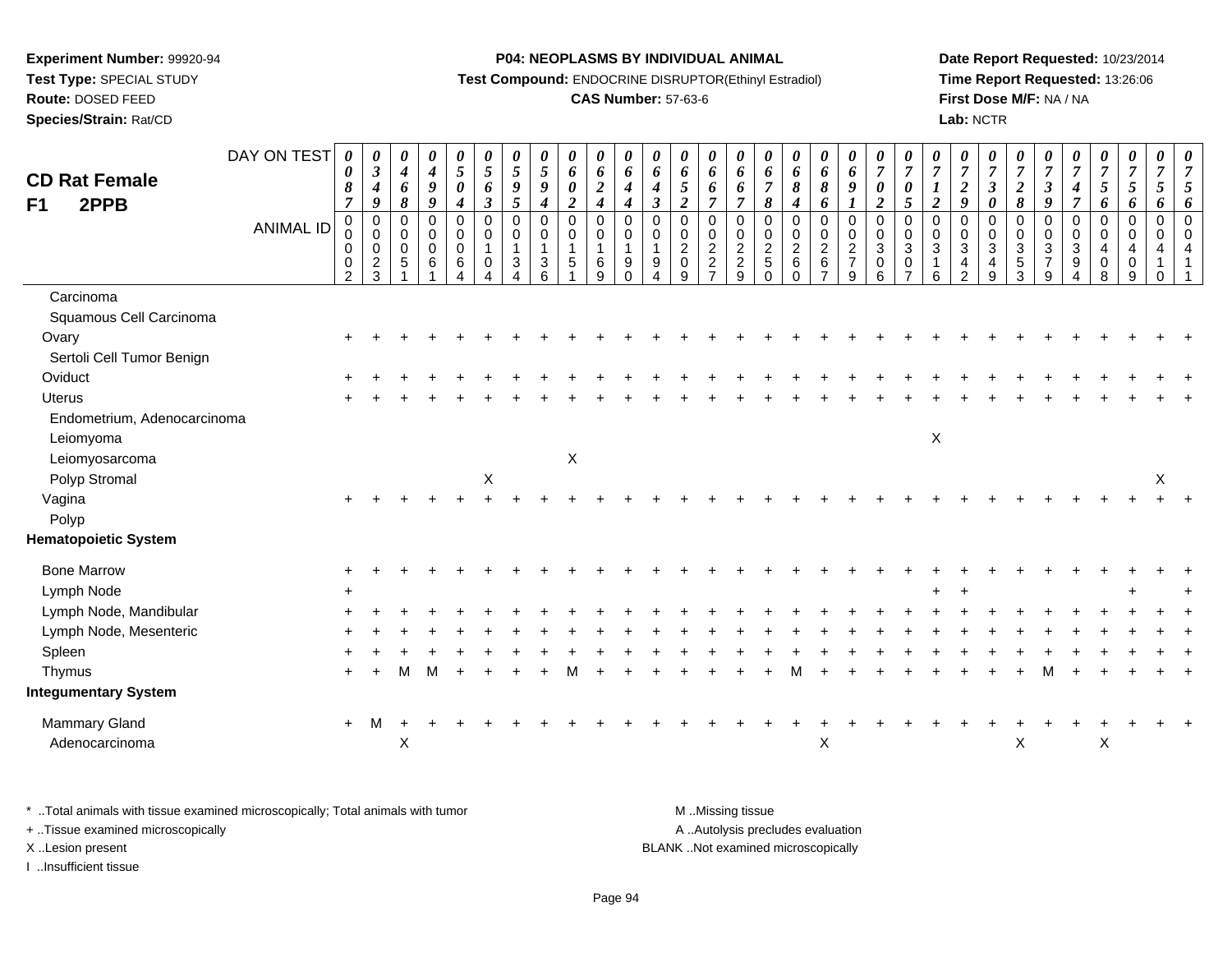**Test Type:** SPECIAL STUDY

## **Route:** DOSED FEED

**Species/Strain:** Rat/CD

#### **P04: NEOPLASMS BY INDIVIDUAL ANIMAL**

**Test Compound:** ENDOCRINE DISRUPTOR(Ethinyl Estradiol)

## **CAS Number:** 57-63-6

**Date Report Requested:** 10/23/2014**Time Report Requested:** 13:26:06**First Dose M/F:** NA / NA**Lab:** NCTR

| <b>CD Rat Female</b><br>2PPB<br>F <sub>1</sub>                               | DAY ON TEST<br><b>ANIMAL ID</b> | 0<br>0<br>8<br>$\overline{7}$<br>0<br>0<br>0<br>0<br>$\overline{2}$ | 0<br>$\boldsymbol{\beta}$<br>$\boldsymbol{4}$<br>9<br>$\mathbf 0$<br>$\pmb{0}$<br>$\pmb{0}$<br>$\overline{c}$<br>3 | 0<br>$\boldsymbol{4}$<br>6<br>8<br>$\Omega$<br>0<br>0<br>5 | 0<br>$\boldsymbol{4}$<br>9<br>$\boldsymbol{g}$<br>$\Omega$<br>$\mathbf 0$<br>$\mathbf 0$<br>6 | 0<br>$\sqrt{5}$<br>$\pmb{\theta}$<br>$\boldsymbol{4}$<br>0<br>0<br>0<br>$\,6$<br>4 | 0<br>$5\phantom{.0}$<br>6<br>$\mathfrak{z}$<br>$\Omega$<br>$\mathbf 0$<br>$\mathbf{1}$<br>$\overline{0}$<br>$\Delta$ | 0<br>$\mathfrak{s}$<br>9<br>5<br>$\mathbf 0$<br>0<br>1<br>3 | $\overline{5}$<br>9<br>$\boldsymbol{4}$<br>$\mathbf 0$<br>0<br>$\mathbf{1}$<br>3<br>6 | $\boldsymbol{\theta}$<br>6<br>0<br>$\overline{2}$<br>$\mathbf 0$<br>$\mathbf 0$<br>5 | 0<br>6<br>$\overline{2}$<br>$\boldsymbol{4}$<br>$\mathbf 0$<br>$\mathbf 0$<br>$\overline{1}$<br>$\,6$<br>9 | 0<br>6<br>$\boldsymbol{4}$<br>$\boldsymbol{4}$<br>$\mathbf 0$<br>0<br>$\mathbf{1}$<br>$\boldsymbol{9}$<br>$\Omega$ | $\boldsymbol{\theta}$<br>6<br>$\boldsymbol{4}$<br>$\mathfrak{z}$<br>$\mathbf 0$<br>$\mathbf 0$<br>$\mathbf{1}$<br>$\boldsymbol{9}$<br>$\Delta$ | $\boldsymbol{\theta}$<br>6<br>5<br>$\overline{2}$<br>$\Omega$<br>$\mathbf 0$<br>$\overline{c}$<br>$\pmb{0}$<br>q | 0<br>6<br>6<br>$\overline{7}$<br>0<br>0<br>$\overline{a}$<br>$\overline{c}$<br>$\overline{ }$ | 0<br>6<br>6<br>$\overline{7}$<br>0<br>$\begin{smallmatrix} 0\\2 \end{smallmatrix}$<br>$\overline{a}$<br>9 | 0<br>6<br>$\overline{7}$<br>8<br>$\mathbf 0$<br>$\pmb{0}$<br>$\frac{2}{5}$<br>$\Omega$ | $\boldsymbol{\theta}$<br>$\pmb{6}$<br>$\pmb{8}$<br>$\boldsymbol{4}$<br>$\mathbf 0$<br>$\begin{array}{c} 0 \\ 2 \\ 6 \end{array}$<br>$\Omega$ | $\boldsymbol{\theta}$<br>6<br>$\pmb{8}$<br>6<br>$\mathbf 0$<br>$\mathbf 0$<br>$\sqrt{2}$<br>$\,6\,$<br>$\overline{z}$ | 0<br>6<br>9<br>0<br>$\mathbf 0$<br>$\overline{2}$<br>$\overline{7}$<br>9 | 0<br>$\overline{7}$<br>$\pmb{\theta}$<br>$\overline{2}$<br>$\pmb{0}$<br>$_{3}^{\rm 0}$<br>$\pmb{0}$<br>6 | 0<br>$\overline{7}$<br>$\boldsymbol{\theta}$<br>$5\overline{)}$<br>$\pmb{0}$<br>$\mathbf 0$<br>$\mathbf{3}$<br>$\mathsf 0$<br>$\overline{7}$ | $\overline{7}$<br>$\boldsymbol{l}$<br>$\overline{2}$<br>$\Omega$<br>0<br>$\mathbf{3}$<br>6 | $\overline{7}$<br>$\boldsymbol{2}$<br>$\boldsymbol{g}$<br>$\Omega$<br>$\pmb{0}$<br>$\sqrt{3}$<br>$\overline{4}$<br>$\mathcal{P}$ | 0<br>$\boldsymbol{7}$<br>$\boldsymbol{\beta}$<br>$\boldsymbol{\theta}$<br>0<br>0<br>$\mathbf{3}$<br>4<br>9 | 0<br>$\overline{7}$<br>$\frac{2}{8}$<br>$\overline{0}$<br>$\boldsymbol{0}$<br>$\sqrt{3}$<br>$\overline{5}$<br>$\mathbf{3}$ | $\boldsymbol{\theta}$<br>$\overline{7}$<br>$\boldsymbol{\beta}$<br>9<br>$\Omega$<br>$\mathbf 0$<br>$\mathbf{3}$<br>$\overline{7}$<br>9 | $\overline{7}$<br>4<br>$\overline{7}$<br>$\mathbf 0$<br>$\mathbf 0$<br>3<br>9 | $\overline{7}$<br>5<br>6<br>$\mathbf 0$<br>$\mathbf 0$<br>0<br>8 | 0<br>$\overline{7}$<br>5<br>6<br>$\mathbf{0}$<br>$\mathbf 0$<br>4<br>0<br>9 | $\overline{7}$<br>$\mathfrak{s}$<br>6<br>$\mathbf 0$<br>$\mathbf 0$<br>$\overline{4}$ |  |
|------------------------------------------------------------------------------|---------------------------------|---------------------------------------------------------------------|--------------------------------------------------------------------------------------------------------------------|------------------------------------------------------------|-----------------------------------------------------------------------------------------------|------------------------------------------------------------------------------------|----------------------------------------------------------------------------------------------------------------------|-------------------------------------------------------------|---------------------------------------------------------------------------------------|--------------------------------------------------------------------------------------|------------------------------------------------------------------------------------------------------------|--------------------------------------------------------------------------------------------------------------------|------------------------------------------------------------------------------------------------------------------------------------------------|------------------------------------------------------------------------------------------------------------------|-----------------------------------------------------------------------------------------------|-----------------------------------------------------------------------------------------------------------|----------------------------------------------------------------------------------------|----------------------------------------------------------------------------------------------------------------------------------------------|-----------------------------------------------------------------------------------------------------------------------|--------------------------------------------------------------------------|----------------------------------------------------------------------------------------------------------|----------------------------------------------------------------------------------------------------------------------------------------------|--------------------------------------------------------------------------------------------|----------------------------------------------------------------------------------------------------------------------------------|------------------------------------------------------------------------------------------------------------|----------------------------------------------------------------------------------------------------------------------------|----------------------------------------------------------------------------------------------------------------------------------------|-------------------------------------------------------------------------------|------------------------------------------------------------------|-----------------------------------------------------------------------------|---------------------------------------------------------------------------------------|--|
| Adenocarcinoma, Multiple<br>Fibroadenoma<br>Fibroadenoma, Multiple           |                                 |                                                                     |                                                                                                                    |                                                            |                                                                                               |                                                                                    | X                                                                                                                    |                                                             |                                                                                       | X                                                                                    |                                                                                                            | X                                                                                                                  |                                                                                                                                                |                                                                                                                  | $X$ $X$                                                                                       |                                                                                                           |                                                                                        | $X$ $X$                                                                                                                                      |                                                                                                                       | X                                                                        |                                                                                                          |                                                                                                                                              |                                                                                            |                                                                                                                                  | X X X X X X                                                                                                |                                                                                                                            |                                                                                                                                        |                                                                               |                                                                  | X                                                                           |                                                                                       |  |
| Skin<br>Sarcoma<br>Subcut Tiss, Leiomyosarcoma, Metastatic,<br><b>Uterus</b> |                                 |                                                                     | X                                                                                                                  |                                                            |                                                                                               |                                                                                    |                                                                                                                      |                                                             |                                                                                       | X                                                                                    |                                                                                                            |                                                                                                                    |                                                                                                                                                |                                                                                                                  |                                                                                               |                                                                                                           |                                                                                        |                                                                                                                                              |                                                                                                                       |                                                                          |                                                                                                          |                                                                                                                                              |                                                                                            |                                                                                                                                  |                                                                                                            |                                                                                                                            |                                                                                                                                        |                                                                               |                                                                  |                                                                             |                                                                                       |  |
| <b>Musculoskeletal System</b><br>Bone, Femur<br><b>Nervous System</b>        |                                 |                                                                     |                                                                                                                    |                                                            |                                                                                               |                                                                                    |                                                                                                                      |                                                             |                                                                                       |                                                                                      |                                                                                                            |                                                                                                                    |                                                                                                                                                |                                                                                                                  |                                                                                               |                                                                                                           |                                                                                        |                                                                                                                                              |                                                                                                                       |                                                                          |                                                                                                          |                                                                                                                                              |                                                                                            |                                                                                                                                  |                                                                                                            |                                                                                                                            |                                                                                                                                        |                                                                               |                                                                  |                                                                             |                                                                                       |  |
| Brain, Brain Stem<br>Carcinoma, Metastatic, Pituitary Gland                  |                                 |                                                                     |                                                                                                                    |                                                            |                                                                                               |                                                                                    |                                                                                                                      |                                                             |                                                                                       |                                                                                      |                                                                                                            |                                                                                                                    |                                                                                                                                                |                                                                                                                  |                                                                                               |                                                                                                           |                                                                                        |                                                                                                                                              |                                                                                                                       |                                                                          |                                                                                                          |                                                                                                                                              |                                                                                            |                                                                                                                                  |                                                                                                            |                                                                                                                            |                                                                                                                                        | X                                                                             |                                                                  |                                                                             |                                                                                       |  |
| Brain, Cerebellum<br>Brain, Cerebrum<br><b>Respiratory System</b>            |                                 |                                                                     |                                                                                                                    |                                                            |                                                                                               |                                                                                    |                                                                                                                      |                                                             |                                                                                       |                                                                                      |                                                                                                            |                                                                                                                    |                                                                                                                                                |                                                                                                                  |                                                                                               |                                                                                                           |                                                                                        |                                                                                                                                              |                                                                                                                       |                                                                          |                                                                                                          |                                                                                                                                              |                                                                                            |                                                                                                                                  |                                                                                                            |                                                                                                                            |                                                                                                                                        |                                                                               |                                                                  |                                                                             |                                                                                       |  |
| Lung<br>Alveolar/Bronchiolar Adenoma                                         |                                 |                                                                     |                                                                                                                    |                                                            |                                                                                               |                                                                                    |                                                                                                                      |                                                             |                                                                                       |                                                                                      |                                                                                                            |                                                                                                                    |                                                                                                                                                |                                                                                                                  |                                                                                               |                                                                                                           |                                                                                        |                                                                                                                                              |                                                                                                                       |                                                                          |                                                                                                          |                                                                                                                                              |                                                                                            |                                                                                                                                  |                                                                                                            |                                                                                                                            |                                                                                                                                        |                                                                               |                                                                  |                                                                             |                                                                                       |  |
| Nose<br>Trachea<br><b>Special Senses System</b>                              |                                 |                                                                     |                                                                                                                    |                                                            |                                                                                               |                                                                                    |                                                                                                                      |                                                             |                                                                                       |                                                                                      |                                                                                                            |                                                                                                                    |                                                                                                                                                |                                                                                                                  |                                                                                               |                                                                                                           |                                                                                        |                                                                                                                                              |                                                                                                                       |                                                                          |                                                                                                          |                                                                                                                                              |                                                                                            |                                                                                                                                  |                                                                                                            |                                                                                                                            |                                                                                                                                        |                                                                               |                                                                  |                                                                             |                                                                                       |  |

Eart and the contract of the contract of the contract of the contract of the contract of the contract of the contract of the contract of the contract of the contract of the contract of the contract of the contract of the cont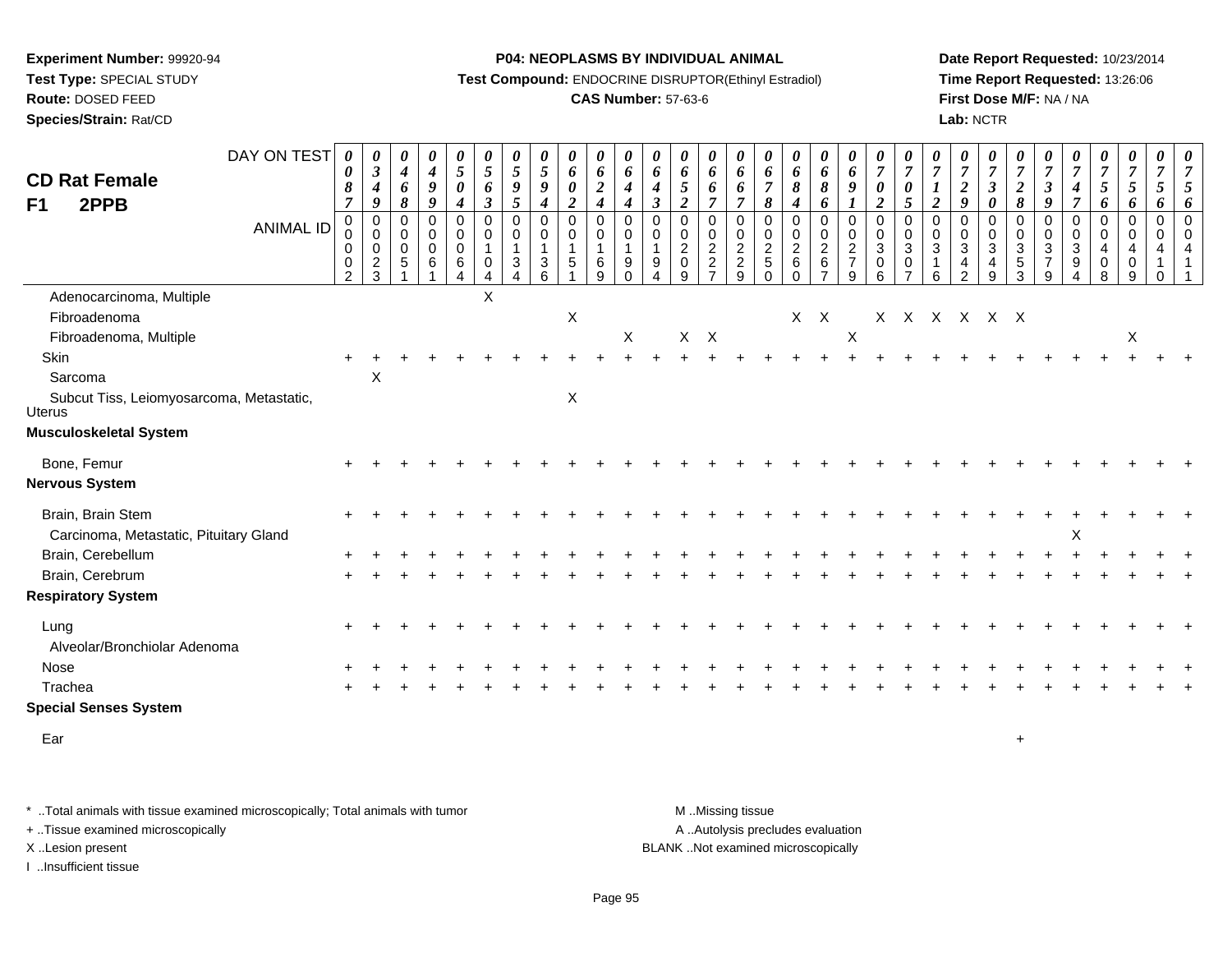**Test Type:** SPECIAL STUDY

## **Route:** DOSED FEED

**Species/Strain:** Rat/CD

#### **P04: NEOPLASMS BY INDIVIDUAL ANIMAL**

**Test Compound:** ENDOCRINE DISRUPTOR(Ethinyl Estradiol)

## **CAS Number:** 57-63-6

**Date Report Requested:** 10/23/2014**Time Report Requested:** 13:26:06**First Dose M/F:** NA / NA**Lab:** NCTR

| <b>CD Rat Female</b><br>2PPB<br>F <sub>1</sub>                                                    | DAY ON TEST<br>ANIMAL ID | $\boldsymbol{\theta}$<br>$\boldsymbol{\theta}$<br>8<br>$\overline{ }$<br>$\mathbf 0$<br>$\mathbf 0$<br>2 | U<br>$\boldsymbol{\beta}$<br>Q<br>0<br>$\overline{\mathbf{c}}$<br>વ | $\boldsymbol{\mathit{U}}$<br>$\boldsymbol{4}$<br>$\pmb{8}$<br>$\mathbf 0$<br>5 | 0<br>4<br><sub>Q</sub><br>$\boldsymbol{Q}$<br>0<br>0<br>6 | $\boldsymbol{\theta}$<br>$5\overline{)}$<br>$\boldsymbol{\theta}$<br>4<br>0<br>6 | $\boldsymbol{\theta}$<br>$\mathfrak{F}$<br>6<br>$\boldsymbol{\beta}$<br>0<br>$\mathbf 0$<br>0 | $\overline{5}$<br>9<br>$\overline{5}$<br>0<br>$\mathbf 0$<br>$\mathbf{3}$ | 5<br>$\boldsymbol{9}$<br>4<br>0<br>0<br>3 | $\boldsymbol{\theta}$<br>$\pmb{6}$<br>$\boldsymbol{\theta}$<br>$\overline{\mathbf{c}}$<br>0<br>$\pmb{0}$<br>$\sqrt{5}$ | U<br>6<br>$\mathbf{\Omega}$<br>◢<br>4<br>$\mathbf 0$<br>6 | U<br>6<br>9 | J.<br>9 | 6<br>◠<br>$\overline{c}$<br>0 | $\boldsymbol{\theta}$<br>6<br>6<br>$\overline{ }$<br>$\frac{2}{2}$ | $\boldsymbol{\theta}$<br>6<br>6<br>$\overline{ }$<br>0<br>$\mathbf 0$<br>$\frac{2}{2}$<br>$\circ$ | U<br>6<br>$\overline{ }$<br>8<br>0<br>$\frac{2}{5}$ | $\boldsymbol{\boldsymbol{\upsilon}}$<br>6<br>$\boldsymbol{\delta}$<br>$\boldsymbol{4}$<br>0<br>$\pmb{0}$<br>$\frac{2}{6}$ | $\boldsymbol{\theta}$<br>6<br>8<br>6<br>0<br>0<br>$\frac{2}{6}$ | $\boldsymbol{\theta}$<br>6<br>$\boldsymbol{9}$<br>$\pmb{0}$<br>$\frac{2}{7}$ | $\boldsymbol{\theta}$<br>$\overline{ }$<br>0<br>◠<br>◢<br>0<br>3<br>0 | 5<br>3 | $\overline{ }$<br>3 | $\boldsymbol{\theta}$<br>$\overline{ }$<br>◠<br>9<br>0<br>0<br>3<br>$\overline{4}$<br>ົ | $\boldsymbol{\theta}$<br>$\overline{ }$<br>$\boldsymbol{\beta}$<br>$\boldsymbol{\theta}$<br>0<br>$\pmb{0}$<br>$\mathbf{3}$<br>$\overline{a}$<br>9 | $\boldsymbol{2}$<br>$\pmb{8}$<br>0<br>$\sqrt{3}$<br>5<br>3 | $\overline{ }$<br>$\boldsymbol{\beta}$<br>9<br>$\mathbf{3}$<br>$\rightarrow$ | $\overline{ }$<br>4<br>3<br>9 | $\boldsymbol{\theta}$<br>$\boldsymbol{7}$<br>$5\overline{)}$<br>6<br>$\pmb{0}$<br>$\overline{\mathbf{4}}$<br>$\mathbf 0$ | 0<br>$\overline{ }$<br>5<br>6<br>0<br>$\pmb{0}$<br>$\overline{4}$<br>0<br>9 | $\overline{ }$<br>5 | $\boldsymbol{\theta}$ |
|---------------------------------------------------------------------------------------------------|--------------------------|----------------------------------------------------------------------------------------------------------|---------------------------------------------------------------------|--------------------------------------------------------------------------------|-----------------------------------------------------------|----------------------------------------------------------------------------------|-----------------------------------------------------------------------------------------------|---------------------------------------------------------------------------|-------------------------------------------|------------------------------------------------------------------------------------------------------------------------|-----------------------------------------------------------|-------------|---------|-------------------------------|--------------------------------------------------------------------|---------------------------------------------------------------------------------------------------|-----------------------------------------------------|---------------------------------------------------------------------------------------------------------------------------|-----------------------------------------------------------------|------------------------------------------------------------------------------|-----------------------------------------------------------------------|--------|---------------------|-----------------------------------------------------------------------------------------|---------------------------------------------------------------------------------------------------------------------------------------------------|------------------------------------------------------------|------------------------------------------------------------------------------|-------------------------------|--------------------------------------------------------------------------------------------------------------------------|-----------------------------------------------------------------------------|---------------------|-----------------------|
| Neural Crest Tumor<br>Eye<br>Harderian Gland<br><b>Urinary System</b>                             |                          |                                                                                                          |                                                                     |                                                                                |                                                           |                                                                                  |                                                                                               |                                                                           |                                           |                                                                                                                        |                                                           |             |         |                               |                                                                    |                                                                                                   |                                                     |                                                                                                                           |                                                                 | M                                                                            |                                                                       |        |                     |                                                                                         |                                                                                                                                                   | Χ                                                          |                                                                              |                               |                                                                                                                          |                                                                             |                     |                       |
| Kidney<br>Bilateral, Renal Tubule, Carcinoma<br><b>Urinary Bladder</b><br><b>SYSTEMIC LESIONS</b> |                          |                                                                                                          |                                                                     |                                                                                |                                                           | X                                                                                |                                                                                               |                                                                           |                                           |                                                                                                                        |                                                           |             |         |                               |                                                                    | X                                                                                                 |                                                     |                                                                                                                           |                                                                 |                                                                              |                                                                       |        |                     |                                                                                         |                                                                                                                                                   |                                                            |                                                                              |                               |                                                                                                                          |                                                                             |                     |                       |
| Multiple Organ                                                                                    |                          |                                                                                                          |                                                                     |                                                                                |                                                           |                                                                                  |                                                                                               |                                                                           |                                           |                                                                                                                        |                                                           |             |         |                               |                                                                    |                                                                                                   |                                                     |                                                                                                                           |                                                                 |                                                                              |                                                                       |        |                     |                                                                                         |                                                                                                                                                   |                                                            |                                                                              |                               |                                                                                                                          |                                                                             |                     |                       |

\* ..Total animals with tissue examined microscopically; Total animals with tumor **M** . Missing tissue M ..Missing tissue

+ ..Tissue examined microscopically

I ..Insufficient tissue

A ..Autolysis precludes evaluation X ..Lesion present BLANK ..Not examined microscopically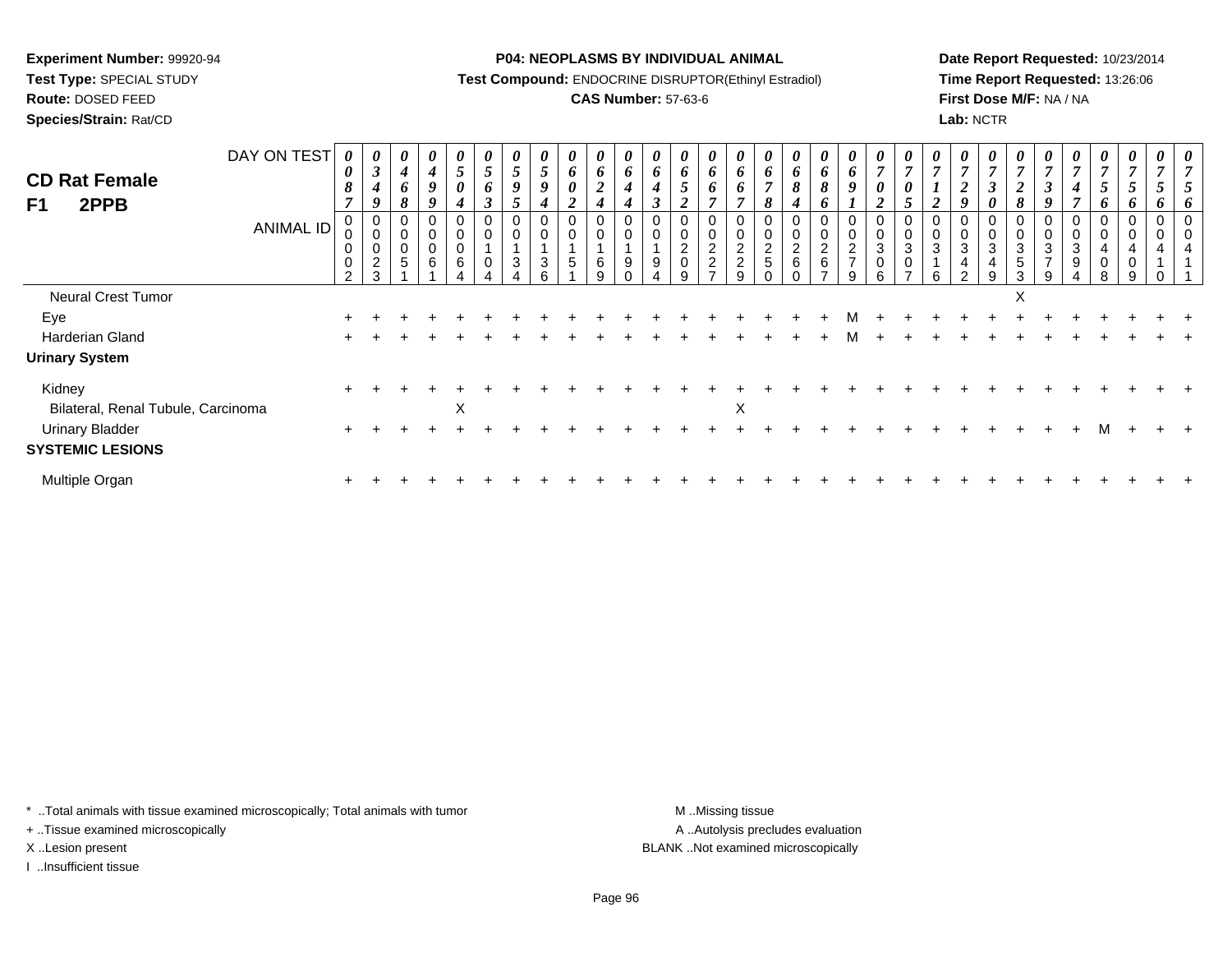**Test Type:** SPECIAL STUDY

**Route:** DOSED FEED**Species/Strain:** Rat/CD

#### **P04: NEOPLASMS BY INDIVIDUAL ANIMAL**

**Test Compound:** ENDOCRINE DISRUPTOR(Ethinyl Estradiol)

## **CAS Number:** 57-63-6

**Date Report Requested:** 10/23/2014**Time Report Requested:** 13:26:06**First Dose M/F:** NA / NA**Lab:** NCTR

| <b>CD Rat Female</b><br>2PPB<br>F <sub>1</sub> | DAY ON TEST      | 0<br>7<br>5<br>$\overline{7}$   | 0<br>$\overline{7}$<br>5<br>$\overline{7}$ | 0<br>$\overline{7}$<br>5<br>$\overline{7}$                        | 0<br>$\overline{7}$<br>5<br>$\overline{7}$ | 0<br>$\overline{7}$<br>5<br>$\overline{7}$   | 0<br>$\overline{7}$<br>5<br>$\boldsymbol{7}$     | 0<br>$\overline{7}$<br>5<br>$\boldsymbol{7}$ | 0<br>$\overline{7}$<br>5<br>8                                 | 0<br>$\overline{7}$<br>5<br>$\boldsymbol{\delta}$ | 0<br>$\overline{7}$<br>6<br>$\overline{\mathbf{c}}$ | 0<br>$\overline{7}$<br>6<br>$\boldsymbol{l}$             | 0<br>$\overline{7}$<br>6<br>$\overline{\mathbf{c}}$ | 0<br>$\overline{7}$<br>6<br>$\boldsymbol{\beta}$                         | 0<br>$\overline{7}$<br>6<br>$\boldsymbol{\beta}$ | 0<br>$\overline{7}$<br>6<br>$\overline{c}$      | 0<br>$\overline{7}$<br>6<br>$\overline{2}$   | 0<br>$\overline{7}$<br>6<br>$\boldsymbol{2}$ | 0<br>$\overline{7}$<br>6<br>$\boldsymbol{2}$                            | 0<br>$\overline{7}$<br>6<br>$\overline{c}$ |                       |
|------------------------------------------------|------------------|---------------------------------|--------------------------------------------|-------------------------------------------------------------------|--------------------------------------------|----------------------------------------------|--------------------------------------------------|----------------------------------------------|---------------------------------------------------------------|---------------------------------------------------|-----------------------------------------------------|----------------------------------------------------------|-----------------------------------------------------|--------------------------------------------------------------------------|--------------------------------------------------|-------------------------------------------------|----------------------------------------------|----------------------------------------------|-------------------------------------------------------------------------|--------------------------------------------|-----------------------|
|                                                | <b>ANIMAL ID</b> | $\mathbf 0$<br>0<br>4<br>6<br>0 | $\mathbf 0$<br>$\mathbf 0$<br>4<br>6       | $\pmb{0}$<br>$\mathbf 0$<br>$\overline{4}$<br>6<br>$\overline{2}$ | 0<br>0<br>4<br>6<br>3                      | 0<br>$\mathbf 0$<br>$\overline{4}$<br>6<br>4 | $\mathbf 0$<br>$\mathbf 0$<br>5<br>1<br>$\Omega$ | $\mathbf 0$<br>$\mathbf 0$<br>5              | $\pmb{0}$<br>$\mathbf 0$<br>$\sqrt{5}$<br>$\overline{5}$<br>8 | 0<br>0<br>$\frac{5}{5}$<br>9                      | $\mathsf 0$<br>$\pmb{0}$<br>$\,6\,$<br>1            | $\pmb{0}$<br>$\mathbf 0$<br>$\,6$<br>1<br>$\overline{2}$ | $\pmb{0}$<br>$\mathbf 0$<br>6<br>$\,$ 5 $\,$<br>8   | $\mathbf 0$<br>$\mathbf 0$<br>$\overline{7}$<br>$\mathbf{1}$<br>$\Omega$ | 0<br>0<br>7                                      | 0<br>0<br>$\overline{7}$<br>1<br>$\overline{2}$ | $\mathbf 0$<br>0<br>$\overline{7}$<br>1<br>3 | $\mathbf 0$<br>0<br>$\overline{7}$<br>6<br>4 | $\mathbf 0$<br>$\mathbf 0$<br>$\overline{7}$<br>$\,6$<br>$\overline{5}$ | 0<br>0<br>$\overline{7}$<br>6<br>6         | <i><b>*TOTALS</b></i> |
| <b>Alimentary System</b>                       |                  |                                 |                                            |                                                                   |                                            |                                              |                                                  |                                              |                                                               |                                                   |                                                     |                                                          |                                                     |                                                                          |                                                  |                                                 |                                              |                                              |                                                                         |                                            |                       |
| Esophagus                                      |                  |                                 |                                            |                                                                   |                                            |                                              |                                                  |                                              |                                                               |                                                   |                                                     |                                                          |                                                     |                                                                          |                                                  |                                                 |                                              |                                              |                                                                         |                                            | 50                    |
| Intestine Large, Cecum                         |                  |                                 |                                            |                                                                   |                                            |                                              |                                                  |                                              |                                                               |                                                   |                                                     |                                                          |                                                     |                                                                          |                                                  |                                                 |                                              |                                              |                                                                         |                                            | 50                    |
| Intestine Large, Colon                         |                  |                                 |                                            |                                                                   |                                            |                                              |                                                  |                                              |                                                               |                                                   |                                                     |                                                          |                                                     |                                                                          |                                                  |                                                 |                                              |                                              |                                                                         |                                            | 50                    |
| Intestine Large, Rectum                        |                  |                                 |                                            |                                                                   |                                            |                                              |                                                  |                                              |                                                               |                                                   |                                                     |                                                          |                                                     |                                                                          |                                                  |                                                 |                                              |                                              |                                                                         |                                            | 50                    |
| Leiomyosarcoma, Metastatic, Uterus             |                  |                                 |                                            |                                                                   |                                            |                                              |                                                  |                                              |                                                               |                                                   |                                                     |                                                          |                                                     |                                                                          |                                                  |                                                 |                                              |                                              |                                                                         |                                            | -1                    |
| Intestine Small, Duodenum                      |                  |                                 |                                            |                                                                   |                                            |                                              |                                                  |                                              |                                                               |                                                   |                                                     |                                                          |                                                     |                                                                          |                                                  |                                                 |                                              |                                              |                                                                         |                                            | 50                    |
| Intestine Small, Ileum                         |                  |                                 |                                            |                                                                   |                                            |                                              |                                                  |                                              |                                                               |                                                   |                                                     |                                                          |                                                     |                                                                          |                                                  |                                                 |                                              |                                              |                                                                         |                                            | 50                    |
| Intestine Small, Jejunum                       |                  |                                 |                                            |                                                                   |                                            |                                              |                                                  |                                              |                                                               |                                                   |                                                     |                                                          |                                                     |                                                                          |                                                  |                                                 |                                              |                                              |                                                                         |                                            | 50                    |
| Liver                                          |                  |                                 |                                            |                                                                   |                                            |                                              |                                                  |                                              |                                                               |                                                   |                                                     |                                                          |                                                     |                                                                          |                                                  |                                                 |                                              |                                              |                                                                         |                                            | 50                    |
| Hepatocellular Adenoma                         |                  |                                 |                                            |                                                                   |                                            |                                              |                                                  |                                              |                                                               |                                                   |                                                     |                                                          | X                                                   |                                                                          |                                                  |                                                 |                                              |                                              |                                                                         |                                            | 1                     |
| Mesentery                                      |                  |                                 |                                            |                                                                   |                                            |                                              |                                                  |                                              |                                                               |                                                   |                                                     |                                                          |                                                     |                                                                          |                                                  |                                                 |                                              |                                              |                                                                         |                                            | $\overline{2}$        |
| Leiomyosarcoma, Metastatic, Uterus             |                  |                                 |                                            |                                                                   |                                            |                                              |                                                  |                                              |                                                               |                                                   |                                                     |                                                          |                                                     |                                                                          |                                                  |                                                 |                                              |                                              |                                                                         |                                            | 1                     |
| Oral Mucosa                                    |                  |                                 |                                            |                                                                   |                                            |                                              |                                                  |                                              |                                                               |                                                   |                                                     |                                                          |                                                     |                                                                          |                                                  |                                                 |                                              |                                              |                                                                         |                                            | 1                     |
| Squamous Cell Carcinoma                        |                  |                                 |                                            |                                                                   |                                            |                                              |                                                  |                                              |                                                               |                                                   |                                                     |                                                          |                                                     |                                                                          |                                                  |                                                 |                                              |                                              |                                                                         |                                            | 1                     |
| Pancreas                                       |                  |                                 |                                            |                                                                   |                                            |                                              |                                                  |                                              |                                                               |                                                   |                                                     |                                                          |                                                     |                                                                          |                                                  |                                                 |                                              |                                              |                                                                         |                                            | 50                    |
| Acinar Cell, Adenoma                           |                  |                                 |                                            |                                                                   |                                            |                                              |                                                  |                                              | X                                                             |                                                   |                                                     |                                                          |                                                     |                                                                          |                                                  |                                                 |                                              |                                              |                                                                         |                                            | $\mathbf 1$           |
| Salivary Glands                                |                  |                                 |                                            |                                                                   |                                            |                                              |                                                  |                                              |                                                               |                                                   |                                                     |                                                          |                                                     |                                                                          |                                                  |                                                 |                                              |                                              |                                                                         |                                            | 49                    |
| Stomach, Forestomach                           |                  |                                 |                                            |                                                                   |                                            |                                              |                                                  |                                              |                                                               |                                                   |                                                     |                                                          |                                                     |                                                                          |                                                  |                                                 |                                              |                                              |                                                                         |                                            | 50                    |
| Stomach, Glandular                             |                  |                                 |                                            |                                                                   |                                            |                                              |                                                  |                                              |                                                               |                                                   |                                                     |                                                          |                                                     |                                                                          |                                                  |                                                 |                                              |                                              |                                                                         |                                            | 50                    |
| <b>Cardiovascular System</b>                   |                  |                                 |                                            |                                                                   |                                            |                                              |                                                  |                                              |                                                               |                                                   |                                                     |                                                          |                                                     |                                                                          |                                                  |                                                 |                                              |                                              |                                                                         |                                            |                       |
| <b>Blood Vessel</b>                            |                  |                                 |                                            |                                                                   |                                            |                                              |                                                  |                                              |                                                               |                                                   |                                                     |                                                          |                                                     |                                                                          |                                                  |                                                 |                                              |                                              |                                                                         |                                            | 50                    |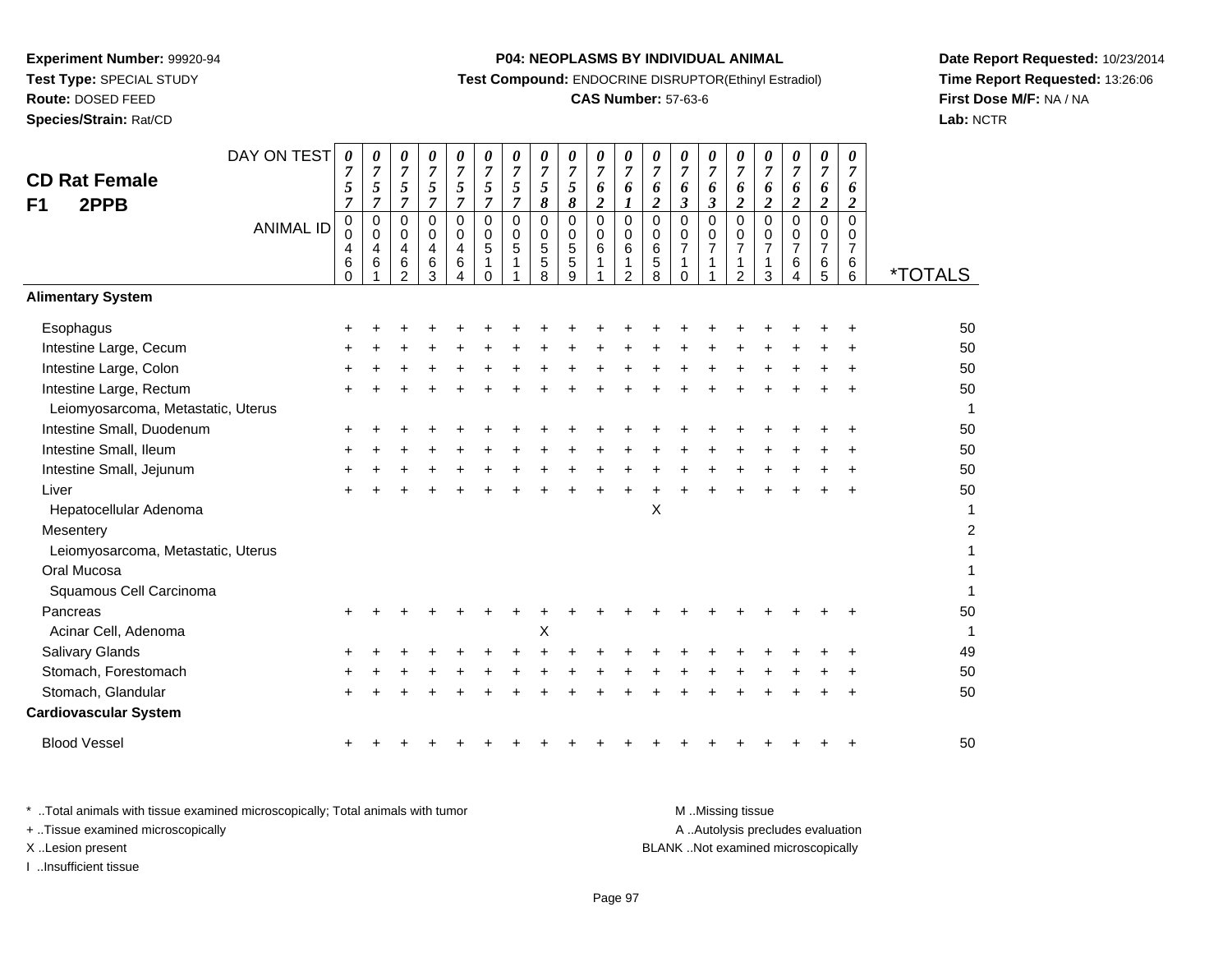**Test Type:** SPECIAL STUDY

## **Route:** DOSED FEED

**Species/Strain:** Rat/CD

#### **P04: NEOPLASMS BY INDIVIDUAL ANIMAL**

**Test Compound:** ENDOCRINE DISRUPTOR(Ethinyl Estradiol)

## **CAS Number:** 57-63-6

**Date Report Requested:** 10/23/2014**Time Report Requested:** 13:26:06**First Dose M/F:** NA / NA**Lab:** NCTR

| <b>CD Rat Female</b><br>2PPB<br>F1                                                                    | DAY ON TEST<br><b>ANIMAL ID</b> | 0<br>$\overline{7}$<br>5<br>7<br>0<br>$\Omega$<br>4<br>6<br>$\Omega$ | 0<br>$\overline{7}$<br>5<br>$\overline{7}$<br>0<br>0<br>4<br>6 | 0<br>$\overline{7}$<br>5<br>$\overline{7}$<br>0<br>0<br>4<br>6<br>$\overline{a}$ | 0<br>$\overline{7}$<br>5<br>7<br>0<br>0<br>4<br>$\,6$<br>3 | 0<br>$\overline{7}$<br>5<br>$\overline{7}$<br>$\Omega$<br>0<br>4<br>6<br>4 | 0<br>$\overline{7}$<br>5<br>7<br>$\Omega$<br>0<br>5<br>1<br>0 | 0<br>$\overline{7}$<br>5<br>7<br>0<br>0<br>5<br>1 | 0<br>$\overline{7}$<br>5<br>8<br>$\mathbf 0$<br>0<br>5<br>5<br>8 | 0<br>$\overline{7}$<br>5<br>8<br>$\mathbf 0$<br>0<br>5<br>$\mathbf 5$<br>9 | 0<br>$\overline{7}$<br>6<br>$\boldsymbol{2}$<br>$\mathbf 0$<br>0<br>6<br>1<br>1 | 0<br>$\overline{7}$<br>6<br>$\Omega$<br>0<br>6<br>1<br>$\overline{c}$ | 0<br>$\overline{7}$<br>6<br>$\boldsymbol{2}$<br>$\Omega$<br>0<br>6<br>5<br>8 | 0<br>$\overline{7}$<br>6<br>$\boldsymbol{\beta}$<br>$\mathbf 0$<br>0<br>$\overline{7}$<br>0 | 0<br>$\overline{7}$<br>6<br>3<br>$\overline{0}$<br>0<br>$\overline{7}$ | 0<br>7<br>6<br>2<br>$\Omega$<br>0<br>7<br>1<br>2 | 0<br>$\overline{7}$<br>6<br>$\boldsymbol{2}$<br>0<br>0<br>$\overline{7}$<br>$\mathbf{1}$<br>$\mathbf{3}$ | 0<br>$\overline{7}$<br>6<br>$\boldsymbol{2}$<br>$\Omega$<br>0<br>$\overline{7}$<br>6<br>4 | 0<br>$\overline{7}$<br>6<br>$\boldsymbol{2}$<br>$\Omega$<br>0<br>$\overline{7}$<br>6<br>5 | 0<br>$\overline{7}$<br>6<br>$\boldsymbol{2}$<br>$\Omega$<br>0<br>$\overline{7}$<br>6<br>$\,6\,$ | <i><b>*TOTALS</b></i>         |
|-------------------------------------------------------------------------------------------------------|---------------------------------|----------------------------------------------------------------------|----------------------------------------------------------------|----------------------------------------------------------------------------------|------------------------------------------------------------|----------------------------------------------------------------------------|---------------------------------------------------------------|---------------------------------------------------|------------------------------------------------------------------|----------------------------------------------------------------------------|---------------------------------------------------------------------------------|-----------------------------------------------------------------------|------------------------------------------------------------------------------|---------------------------------------------------------------------------------------------|------------------------------------------------------------------------|--------------------------------------------------|----------------------------------------------------------------------------------------------------------|-------------------------------------------------------------------------------------------|-------------------------------------------------------------------------------------------|-------------------------------------------------------------------------------------------------|-------------------------------|
| Heart                                                                                                 |                                 | +                                                                    |                                                                |                                                                                  |                                                            |                                                                            |                                                               |                                                   |                                                                  |                                                                            |                                                                                 |                                                                       |                                                                              |                                                                                             |                                                                        |                                                  | Ŧ.                                                                                                       |                                                                                           | $\ddot{}$                                                                                 | $\ddot{}$                                                                                       | 50                            |
| Endocardium, Schwannoma Malignant<br><b>Endocrine System</b>                                          |                                 |                                                                      |                                                                |                                                                                  |                                                            |                                                                            |                                                               |                                                   |                                                                  |                                                                            |                                                                                 |                                                                       |                                                                              |                                                                                             |                                                                        |                                                  |                                                                                                          |                                                                                           |                                                                                           |                                                                                                 | 1                             |
| <b>Adrenal Cortex</b><br>Adenoma                                                                      |                                 |                                                                      |                                                                |                                                                                  |                                                            | $\boldsymbol{\mathsf{X}}$                                                  |                                                               |                                                   |                                                                  |                                                                            |                                                                                 |                                                                       |                                                                              |                                                                                             |                                                                        |                                                  |                                                                                                          |                                                                                           |                                                                                           |                                                                                                 | 50<br>$\overline{\mathbf{c}}$ |
| Adrenal Medulla                                                                                       |                                 |                                                                      |                                                                |                                                                                  |                                                            |                                                                            |                                                               |                                                   |                                                                  |                                                                            |                                                                                 |                                                                       |                                                                              |                                                                                             |                                                                        |                                                  |                                                                                                          |                                                                                           |                                                                                           |                                                                                                 | 50                            |
| Islets, Pancreatic<br>Adenoma                                                                         |                                 | $\div$                                                               |                                                                |                                                                                  |                                                            |                                                                            |                                                               |                                                   |                                                                  | $\ddot{}$                                                                  | $\sf X$                                                                         |                                                                       |                                                                              |                                                                                             |                                                                        |                                                  |                                                                                                          |                                                                                           |                                                                                           |                                                                                                 | 50<br>1                       |
| Parathyroid Gland<br>Adenoma<br>Carcinoma, Metastatic, Thyroid Gland                                  |                                 | +                                                                    |                                                                |                                                                                  | м                                                          |                                                                            |                                                               |                                                   |                                                                  |                                                                            |                                                                                 |                                                                       |                                                                              | м                                                                                           |                                                                        |                                                  |                                                                                                          |                                                                                           | м                                                                                         | $\ddot{}$                                                                                       | 47<br>1<br>1                  |
| <b>Pituitary Gland</b>                                                                                |                                 |                                                                      |                                                                |                                                                                  |                                                            |                                                                            |                                                               |                                                   |                                                                  |                                                                            |                                                                                 |                                                                       |                                                                              |                                                                                             |                                                                        |                                                  |                                                                                                          |                                                                                           |                                                                                           |                                                                                                 | 50                            |
| Pars Distalis, Adenoma<br>Pars Distalis, Carcinoma                                                    |                                 | $\boldsymbol{\mathsf{X}}$                                            |                                                                | $\mathsf{X}$                                                                     | $\boldsymbol{\mathsf{X}}$                                  |                                                                            | $\mathsf{X}$                                                  | X                                                 | $\mathsf{X}$                                                     | $\sf X$                                                                    | $\boldsymbol{\mathsf{X}}$                                                       |                                                                       | X                                                                            | $\mathsf{X}$                                                                                | $\sf X$                                                                | $\mathsf{X}$                                     |                                                                                                          | $\mathsf{X}$                                                                              | $\sf X$                                                                                   | $\mathsf{X}$                                                                                    | 35<br>1                       |
| <b>Thyroid Gland</b><br>Bilateral, C Cell, Carcinoma<br>C Cell, Adenoma<br><b>General Body System</b> |                                 |                                                                      |                                                                |                                                                                  |                                                            |                                                                            |                                                               |                                                   |                                                                  |                                                                            | X                                                                               |                                                                       |                                                                              |                                                                                             |                                                                        |                                                  |                                                                                                          |                                                                                           |                                                                                           | ÷                                                                                               | 50<br>1<br>3                  |
| <b>NONE</b>                                                                                           |                                 |                                                                      |                                                                |                                                                                  |                                                            |                                                                            |                                                               |                                                   |                                                                  |                                                                            |                                                                                 |                                                                       |                                                                              |                                                                                             |                                                                        |                                                  |                                                                                                          |                                                                                           |                                                                                           |                                                                                                 |                               |
| <b>Genital System</b>                                                                                 |                                 |                                                                      |                                                                |                                                                                  |                                                            |                                                                            |                                                               |                                                   |                                                                  |                                                                            |                                                                                 |                                                                       |                                                                              |                                                                                             |                                                                        |                                                  |                                                                                                          |                                                                                           |                                                                                           |                                                                                                 |                               |
| <b>Clitoral Gland</b>                                                                                 |                                 |                                                                      |                                                                |                                                                                  |                                                            |                                                                            |                                                               |                                                   |                                                                  |                                                                            |                                                                                 |                                                                       |                                                                              |                                                                                             |                                                                        |                                                  |                                                                                                          |                                                                                           |                                                                                           |                                                                                                 | 49                            |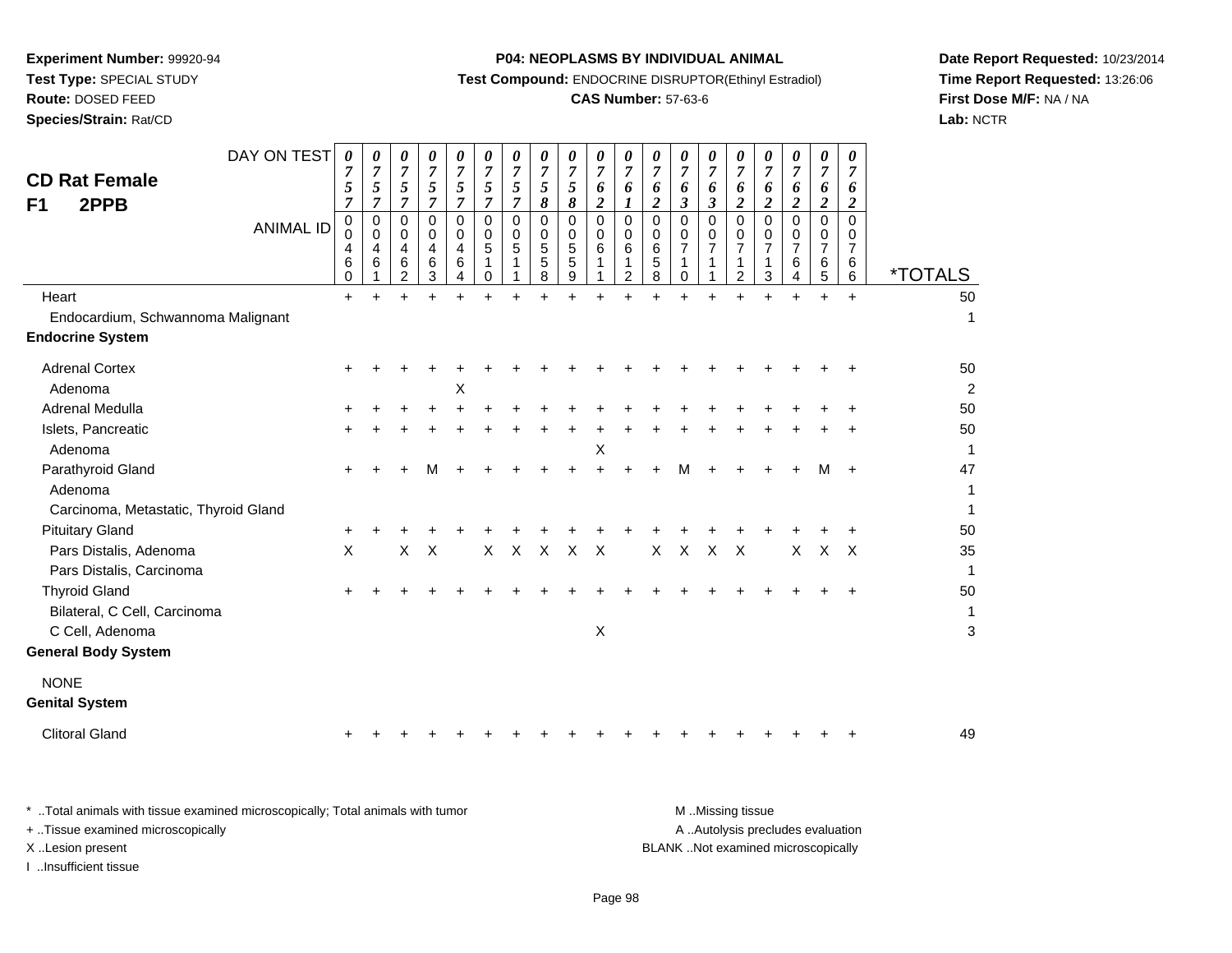**Test Type:** SPECIAL STUDY

**Route:** DOSED FEED

**Species/Strain:** Rat/CD

#### **P04: NEOPLASMS BY INDIVIDUAL ANIMAL**

**Test Compound:** ENDOCRINE DISRUPTOR(Ethinyl Estradiol)

## **CAS Number:** 57-63-6

**Date Report Requested:** 10/23/2014**Time Report Requested:** 13:26:06**First Dose M/F:** NA / NA**Lab:** NCTR

| <b>CD Rat Female</b><br>2PPB<br>F1 | DAY ON TEST<br><b>ANIMAL ID</b> | 0<br>7<br>5<br>7<br>$\pmb{0}$<br>0<br>4<br>6<br>0 | 0<br>7<br>5<br>$\overline{7}$<br>$\mathbf 0$<br>$\mathbf 0$<br>4<br>6 | $\pmb{\theta}$<br>$\overline{7}$<br>5<br>$\overline{7}$<br>0<br>$\mathbf 0$<br>4<br>6<br>$\overline{2}$ | 0<br>$\overline{7}$<br>5<br>$\overline{7}$<br>0<br>0<br>4<br>6<br>3 | 0<br>$\overline{7}$<br>$\mathfrak{H}$<br>7<br>$\pmb{0}$<br>0<br>4<br>6<br>4 | 0<br>$\overline{7}$<br>$\mathfrak{s}$<br>$\overline{7}$<br>$\mathbf 0$<br>0<br>$\sqrt{5}$<br>$\mathbf{1}$<br>$\mathbf 0$ | 0<br>$\overline{7}$<br>5<br>$\overline{7}$<br>$\mathbf 0$<br>0<br>5<br>1 | $\pmb{\theta}$<br>$\overline{7}$<br>5<br>8<br>$\pmb{0}$<br>$\mathbf 0$<br>5<br>5<br>8 | 0<br>$\overline{7}$<br>5<br>8<br>0<br>0<br>5<br>5<br>9 | 0<br>7<br>6<br>$\boldsymbol{2}$<br>0<br>0<br>6 | 0<br>7<br>6<br>0<br>0<br>6<br>$\overline{2}$ | $\boldsymbol{\theta}$<br>$\overline{7}$<br>6<br>$\overline{\mathbf{2}}$<br>$\mathbf 0$<br>0<br>$6\phantom{1}6$<br>5<br>8 | 0<br>$\overline{7}$<br>6<br>3<br>$\mathbf 0$<br>$\mathbf 0$<br>$\overline{7}$<br>1<br>$\Omega$ | 0<br>$\overline{7}$<br>6<br>$\boldsymbol{\beta}$<br>$\mathbf 0$<br>$\mathbf 0$<br>$\overline{7}$<br>1 | 0<br>7<br>6<br>2<br>$\mathbf 0$<br>0<br>$\overline{7}$<br>1<br>$\overline{2}$ | 0<br>$\overline{7}$<br>6<br>$\boldsymbol{2}$<br>$\mathbf 0$<br>0<br>$\overline{7}$<br>1<br>3 | 0<br>$\overline{7}$<br>6<br>$\boldsymbol{2}$<br>0<br>0<br>$\overline{7}$<br>6<br>4 | 0<br>$\overline{7}$<br>6<br>2<br>$\mathbf 0$<br>0<br>$\overline{7}$<br>6<br>5 | 0<br>$\overline{7}$<br>6<br>$\overline{2}$<br>0<br>0<br>$\overline{7}$<br>$6\phantom{.}6$<br>$\,6\,$ | <i><b>*TOTALS</b></i> |
|------------------------------------|---------------------------------|---------------------------------------------------|-----------------------------------------------------------------------|---------------------------------------------------------------------------------------------------------|---------------------------------------------------------------------|-----------------------------------------------------------------------------|--------------------------------------------------------------------------------------------------------------------------|--------------------------------------------------------------------------|---------------------------------------------------------------------------------------|--------------------------------------------------------|------------------------------------------------|----------------------------------------------|--------------------------------------------------------------------------------------------------------------------------|------------------------------------------------------------------------------------------------|-------------------------------------------------------------------------------------------------------|-------------------------------------------------------------------------------|----------------------------------------------------------------------------------------------|------------------------------------------------------------------------------------|-------------------------------------------------------------------------------|------------------------------------------------------------------------------------------------------|-----------------------|
| Carcinoma                          |                                 |                                                   |                                                                       |                                                                                                         |                                                                     |                                                                             |                                                                                                                          | $\times$                                                                 |                                                                                       |                                                        |                                                |                                              |                                                                                                                          |                                                                                                |                                                                                                       |                                                                               |                                                                                              |                                                                                    |                                                                               |                                                                                                      |                       |
| Squamous Cell Carcinoma            |                                 |                                                   |                                                                       |                                                                                                         |                                                                     | $\boldsymbol{\mathsf{X}}$                                                   |                                                                                                                          |                                                                          |                                                                                       |                                                        |                                                |                                              |                                                                                                                          |                                                                                                |                                                                                                       |                                                                               |                                                                                              |                                                                                    |                                                                               |                                                                                                      |                       |
| Ovary                              |                                 |                                                   |                                                                       |                                                                                                         |                                                                     | $\ddot{}$                                                                   |                                                                                                                          |                                                                          |                                                                                       |                                                        |                                                |                                              |                                                                                                                          |                                                                                                |                                                                                                       |                                                                               |                                                                                              |                                                                                    |                                                                               |                                                                                                      | 50                    |
| Sertoli Cell Tumor Benign          |                                 |                                                   |                                                                       |                                                                                                         |                                                                     |                                                                             |                                                                                                                          | X                                                                        |                                                                                       |                                                        |                                                |                                              |                                                                                                                          |                                                                                                |                                                                                                       |                                                                               |                                                                                              |                                                                                    |                                                                               |                                                                                                      | 1                     |
| Oviduct                            |                                 |                                                   |                                                                       |                                                                                                         |                                                                     |                                                                             |                                                                                                                          |                                                                          |                                                                                       |                                                        |                                                |                                              |                                                                                                                          |                                                                                                |                                                                                                       |                                                                               |                                                                                              |                                                                                    |                                                                               |                                                                                                      | 50                    |
| <b>Uterus</b>                      |                                 |                                                   |                                                                       |                                                                                                         |                                                                     |                                                                             |                                                                                                                          |                                                                          |                                                                                       |                                                        |                                                |                                              |                                                                                                                          |                                                                                                |                                                                                                       |                                                                               |                                                                                              |                                                                                    |                                                                               |                                                                                                      | 50                    |
| Endometrium, Adenocarcinoma        |                                 |                                                   |                                                                       |                                                                                                         |                                                                     |                                                                             |                                                                                                                          |                                                                          |                                                                                       |                                                        | Χ                                              |                                              |                                                                                                                          |                                                                                                |                                                                                                       |                                                                               |                                                                                              |                                                                                    |                                                                               |                                                                                                      |                       |
| Leiomyoma                          |                                 |                                                   |                                                                       |                                                                                                         |                                                                     |                                                                             |                                                                                                                          |                                                                          |                                                                                       |                                                        |                                                |                                              |                                                                                                                          |                                                                                                |                                                                                                       |                                                                               |                                                                                              |                                                                                    |                                                                               |                                                                                                      | 1                     |
| Leiomyosarcoma                     |                                 |                                                   |                                                                       |                                                                                                         |                                                                     |                                                                             |                                                                                                                          |                                                                          |                                                                                       |                                                        |                                                |                                              |                                                                                                                          |                                                                                                |                                                                                                       |                                                                               |                                                                                              |                                                                                    |                                                                               |                                                                                                      | 1                     |
| Polyp Stromal                      |                                 | X                                                 |                                                                       |                                                                                                         |                                                                     |                                                                             | $\mathsf X$                                                                                                              |                                                                          |                                                                                       |                                                        |                                                |                                              |                                                                                                                          |                                                                                                |                                                                                                       |                                                                               |                                                                                              |                                                                                    |                                                                               |                                                                                                      | 4                     |
| Vagina                             |                                 | ÷                                                 |                                                                       |                                                                                                         |                                                                     |                                                                             |                                                                                                                          |                                                                          |                                                                                       |                                                        |                                                |                                              |                                                                                                                          |                                                                                                |                                                                                                       |                                                                               |                                                                                              |                                                                                    |                                                                               |                                                                                                      | 50                    |
| Polyp                              |                                 |                                                   |                                                                       |                                                                                                         |                                                                     |                                                                             |                                                                                                                          |                                                                          |                                                                                       |                                                        |                                                |                                              |                                                                                                                          |                                                                                                |                                                                                                       |                                                                               |                                                                                              | $\boldsymbol{\mathsf{X}}$                                                          |                                                                               |                                                                                                      | $\mathbf{1}$          |
| <b>Hematopoietic System</b>        |                                 |                                                   |                                                                       |                                                                                                         |                                                                     |                                                                             |                                                                                                                          |                                                                          |                                                                                       |                                                        |                                                |                                              |                                                                                                                          |                                                                                                |                                                                                                       |                                                                               |                                                                                              |                                                                                    |                                                                               |                                                                                                      |                       |
| <b>Bone Marrow</b>                 |                                 |                                                   |                                                                       |                                                                                                         |                                                                     |                                                                             |                                                                                                                          |                                                                          |                                                                                       |                                                        |                                                |                                              |                                                                                                                          |                                                                                                |                                                                                                       |                                                                               |                                                                                              |                                                                                    |                                                                               | ٠                                                                                                    | 50                    |
| Lymph Node                         |                                 |                                                   |                                                                       |                                                                                                         |                                                                     |                                                                             |                                                                                                                          | +                                                                        |                                                                                       | +                                                      | $\ddot{}$                                      |                                              |                                                                                                                          |                                                                                                |                                                                                                       | 4                                                                             |                                                                                              | ÷                                                                                  |                                                                               |                                                                                                      | 14                    |
| Lymph Node, Mandibular             |                                 |                                                   |                                                                       |                                                                                                         |                                                                     |                                                                             |                                                                                                                          |                                                                          |                                                                                       |                                                        |                                                |                                              |                                                                                                                          |                                                                                                |                                                                                                       |                                                                               |                                                                                              |                                                                                    |                                                                               |                                                                                                      | 50                    |
| Lymph Node, Mesenteric             |                                 |                                                   |                                                                       |                                                                                                         |                                                                     |                                                                             |                                                                                                                          |                                                                          |                                                                                       |                                                        |                                                |                                              |                                                                                                                          |                                                                                                |                                                                                                       |                                                                               |                                                                                              |                                                                                    |                                                                               |                                                                                                      | 50                    |
| Spleen                             |                                 |                                                   |                                                                       |                                                                                                         |                                                                     |                                                                             |                                                                                                                          |                                                                          |                                                                                       |                                                        |                                                |                                              |                                                                                                                          |                                                                                                |                                                                                                       |                                                                               |                                                                                              |                                                                                    |                                                                               |                                                                                                      | 50                    |
| Thymus                             |                                 |                                                   |                                                                       |                                                                                                         |                                                                     |                                                                             |                                                                                                                          |                                                                          |                                                                                       |                                                        |                                                |                                              |                                                                                                                          |                                                                                                |                                                                                                       |                                                                               | M                                                                                            | $\ddot{}$                                                                          | +                                                                             | $\ddot{}$                                                                                            | 44                    |
| <b>Integumentary System</b>        |                                 |                                                   |                                                                       |                                                                                                         |                                                                     |                                                                             |                                                                                                                          |                                                                          |                                                                                       |                                                        |                                                |                                              |                                                                                                                          |                                                                                                |                                                                                                       |                                                                               |                                                                                              |                                                                                    |                                                                               |                                                                                                      |                       |
| <b>Mammary Gland</b>               |                                 |                                                   |                                                                       |                                                                                                         |                                                                     |                                                                             |                                                                                                                          |                                                                          |                                                                                       |                                                        |                                                |                                              |                                                                                                                          |                                                                                                |                                                                                                       |                                                                               |                                                                                              |                                                                                    |                                                                               |                                                                                                      | 49                    |
| Adenocarcinoma                     |                                 |                                                   |                                                                       | X                                                                                                       |                                                                     | $\boldsymbol{\mathsf{X}}$                                                   |                                                                                                                          |                                                                          |                                                                                       |                                                        | X                                              |                                              |                                                                                                                          | $\boldsymbol{\mathsf{X}}$                                                                      |                                                                                                       |                                                                               |                                                                                              | $\boldsymbol{\mathsf{X}}$                                                          |                                                                               |                                                                                                      | 9                     |
|                                    |                                 |                                                   |                                                                       |                                                                                                         |                                                                     |                                                                             |                                                                                                                          |                                                                          |                                                                                       |                                                        |                                                |                                              |                                                                                                                          |                                                                                                |                                                                                                       |                                                                               |                                                                                              |                                                                                    |                                                                               |                                                                                                      |                       |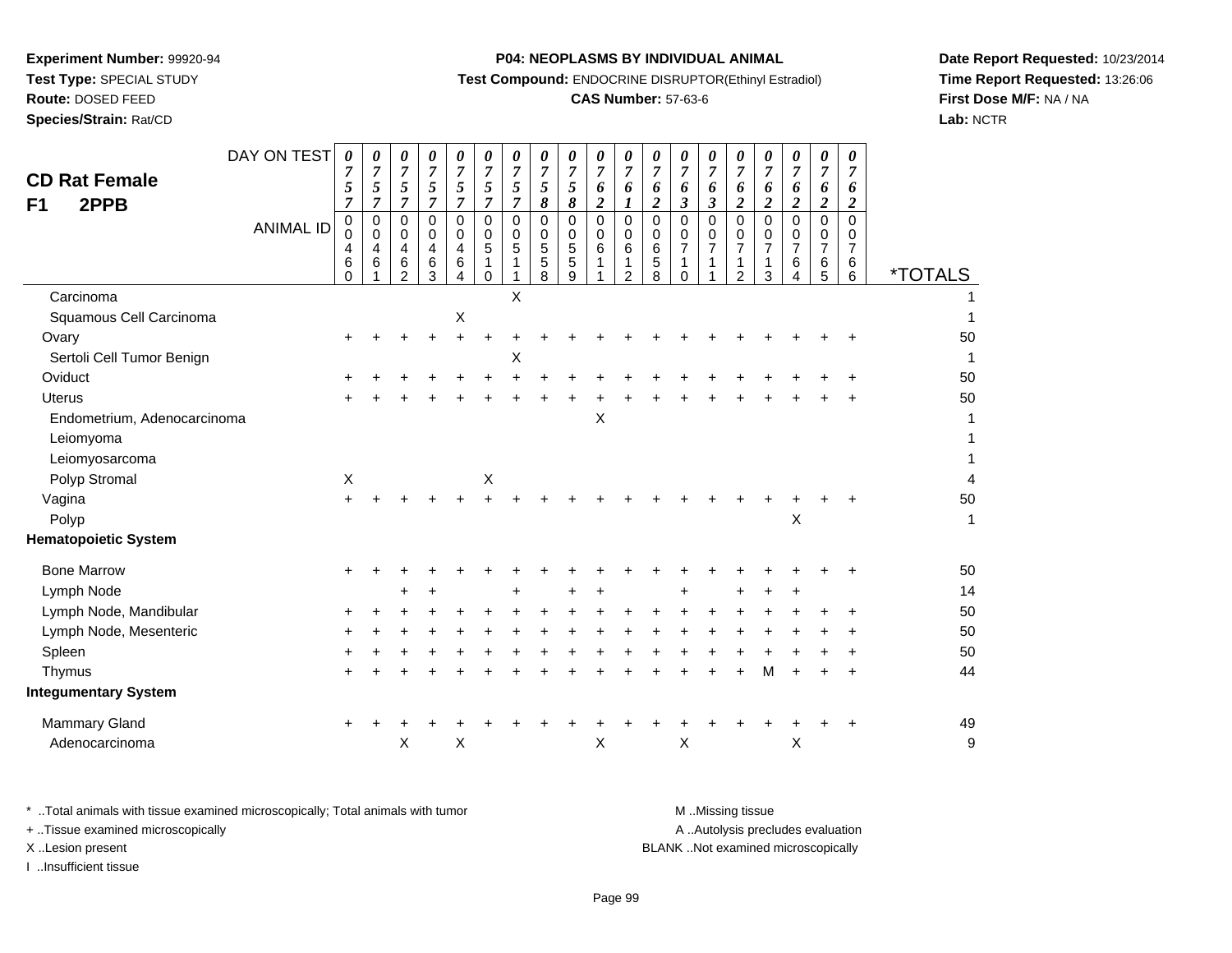**Test Type:** SPECIAL STUDY

## **Route:** DOSED FEED

**Species/Strain:** Rat/CD

#### **P04: NEOPLASMS BY INDIVIDUAL ANIMAL**

**Test Compound:** ENDOCRINE DISRUPTOR(Ethinyl Estradiol)

## **CAS Number:** 57-63-6

**Date Report Requested:** 10/23/2014**Time Report Requested:** 13:26:07**First Dose M/F:** NA / NA**Lab:** NCTR

| <b>CD Rat Female</b><br>2PPB<br>F1                        | DAY ON TEST      | 0<br>7<br>5<br>7             | 0<br>$\overline{7}$<br>5<br>7 | 0<br>$\boldsymbol{7}$<br>5<br>$\overline{7}$ | 0<br>$\boldsymbol{7}$<br>5<br>$\overline{7}$ | 0<br>$\overline{7}$<br>5<br>$\overline{7}$ | 0<br>$\overline{7}$<br>5<br>$\overline{7}$     | 0<br>$\overline{7}$<br>5<br>7     | 0<br>$\boldsymbol{7}$<br>5<br>$\boldsymbol{\delta}$ | 0<br>$\boldsymbol{7}$<br>5<br>8 | 0<br>$\overline{7}$<br>6<br>$\boldsymbol{2}$   | 0<br>$\overline{7}$<br>6<br>1             | 0<br>7<br>6<br>$\boldsymbol{2}$ | 0<br>$\boldsymbol{7}$<br>6<br>$\boldsymbol{\beta}$  | 0<br>$\overline{7}$<br>6<br>3            | 0<br>$\overline{7}$<br>6<br>2          | 0<br>$\overline{7}$<br>6<br>2           | 0<br>$\overline{7}$<br>6<br>$\boldsymbol{2}$ | 0<br>$\overline{7}$<br>6<br>$\overline{2}$             | 0<br>7<br>6<br>2                          |                       |
|-----------------------------------------------------------|------------------|------------------------------|-------------------------------|----------------------------------------------|----------------------------------------------|--------------------------------------------|------------------------------------------------|-----------------------------------|-----------------------------------------------------|---------------------------------|------------------------------------------------|-------------------------------------------|---------------------------------|-----------------------------------------------------|------------------------------------------|----------------------------------------|-----------------------------------------|----------------------------------------------|--------------------------------------------------------|-------------------------------------------|-----------------------|
|                                                           | <b>ANIMAL ID</b> | 0<br>0<br>4<br>6<br>$\Omega$ | 0<br>$\mathbf 0$<br>4<br>6    | 0<br>$\mathbf 0$<br>4<br>6<br>2              | 0<br>0<br>$\overline{4}$<br>6<br>3           | $\Omega$<br>0<br>4<br>6<br>4               | $\Omega$<br>0<br>5<br>$\mathbf{1}$<br>$\Omega$ | $\Omega$<br>$\mathbf 0$<br>5<br>1 | $\mathbf 0$<br>$\mathbf 0$<br>$\sqrt{5}$<br>5<br>8  | 0<br>0<br>$\mathbf 5$<br>5<br>9 | $\mathbf 0$<br>$\mathbf 0$<br>6<br>$\mathbf 1$ | $\Omega$<br>0<br>6<br>1<br>$\overline{2}$ | $\Omega$<br>0<br>6<br>5<br>8    | 0<br>$\mathbf 0$<br>$\overline{7}$<br>1<br>$\Omega$ | 0<br>0<br>$\overline{7}$<br>$\mathbf{1}$ | $\Omega$<br>0<br>7<br>$\mathbf 1$<br>2 | $\Omega$<br>0<br>7<br>$\mathbf{1}$<br>3 | $\Omega$<br>$\mathbf 0$<br>7<br>6<br>4       | $\mathbf 0$<br>$\mathbf 0$<br>$\overline{7}$<br>6<br>5 | $\Omega$<br>0<br>$\overline{7}$<br>6<br>6 | <i><b>*TOTALS</b></i> |
| Adenocarcinoma, Multiple                                  |                  |                              |                               |                                              |                                              |                                            |                                                |                                   |                                                     |                                 |                                                |                                           |                                 |                                                     |                                          |                                        |                                         |                                              |                                                        |                                           |                       |
| Fibroadenoma                                              |                  |                              | X                             |                                              | X                                            |                                            | X                                              | $\mathsf{X}$                      |                                                     |                                 |                                                |                                           |                                 | X                                                   |                                          |                                        |                                         |                                              |                                                        |                                           | 14                    |
| Fibroadenoma, Multiple                                    |                  | $\mathsf X$                  |                               |                                              |                                              |                                            |                                                |                                   | X                                                   |                                 |                                                | X X X                                     |                                 |                                                     |                                          | $\mathsf{X}$                           | X                                       |                                              | X X                                                    |                                           | 14                    |
| Skin                                                      |                  | +                            |                               |                                              |                                              |                                            |                                                |                                   |                                                     |                                 |                                                |                                           |                                 |                                                     | $\ddot{}$                                |                                        |                                         |                                              |                                                        | $\ddot{}$                                 | 50                    |
| Sarcoma                                                   |                  |                              |                               |                                              |                                              |                                            |                                                |                                   |                                                     |                                 |                                                |                                           |                                 |                                                     |                                          |                                        |                                         |                                              |                                                        |                                           | 1                     |
| Subcut Tiss, Leiomyosarcoma, Metastatic,<br><b>Uterus</b> |                  |                              |                               |                                              |                                              |                                            |                                                |                                   |                                                     |                                 |                                                |                                           |                                 |                                                     |                                          |                                        |                                         |                                              |                                                        |                                           | $\mathbf 1$           |
| <b>Musculoskeletal System</b>                             |                  |                              |                               |                                              |                                              |                                            |                                                |                                   |                                                     |                                 |                                                |                                           |                                 |                                                     |                                          |                                        |                                         |                                              |                                                        |                                           |                       |
| Bone, Femur                                               |                  |                              |                               |                                              |                                              |                                            |                                                |                                   |                                                     |                                 |                                                |                                           |                                 |                                                     |                                          |                                        |                                         |                                              |                                                        |                                           | 50                    |
| <b>Nervous System</b>                                     |                  |                              |                               |                                              |                                              |                                            |                                                |                                   |                                                     |                                 |                                                |                                           |                                 |                                                     |                                          |                                        |                                         |                                              |                                                        |                                           |                       |
| Brain, Brain Stem                                         |                  |                              |                               |                                              |                                              |                                            |                                                |                                   |                                                     |                                 |                                                |                                           |                                 |                                                     |                                          |                                        |                                         |                                              |                                                        | ÷                                         | 50                    |
| Carcinoma, Metastatic, Pituitary Gland                    |                  |                              |                               |                                              |                                              |                                            |                                                |                                   |                                                     |                                 |                                                |                                           |                                 |                                                     |                                          |                                        |                                         |                                              |                                                        |                                           | $\mathbf 1$           |
| Brain, Cerebellum                                         |                  |                              |                               |                                              |                                              |                                            |                                                |                                   |                                                     |                                 |                                                |                                           |                                 |                                                     |                                          |                                        |                                         |                                              |                                                        |                                           | 50                    |
| Brain, Cerebrum                                           |                  | +                            |                               |                                              |                                              |                                            |                                                |                                   |                                                     |                                 |                                                |                                           |                                 |                                                     |                                          |                                        |                                         |                                              |                                                        |                                           | 50                    |
| <b>Respiratory System</b>                                 |                  |                              |                               |                                              |                                              |                                            |                                                |                                   |                                                     |                                 |                                                |                                           |                                 |                                                     |                                          |                                        |                                         |                                              |                                                        |                                           |                       |
| Lung                                                      |                  |                              |                               |                                              |                                              |                                            |                                                |                                   |                                                     |                                 |                                                |                                           |                                 |                                                     |                                          |                                        |                                         |                                              |                                                        |                                           | 50                    |
| Alveolar/Bronchiolar Adenoma                              |                  |                              |                               |                                              |                                              | Χ                                          |                                                |                                   |                                                     |                                 |                                                |                                           |                                 |                                                     |                                          |                                        |                                         |                                              |                                                        |                                           | 1                     |
| <b>Nose</b>                                               |                  |                              |                               |                                              |                                              |                                            |                                                |                                   |                                                     |                                 |                                                |                                           |                                 |                                                     |                                          |                                        |                                         |                                              |                                                        |                                           | 50                    |
| Trachea                                                   |                  |                              |                               |                                              |                                              |                                            |                                                |                                   |                                                     |                                 |                                                |                                           |                                 |                                                     |                                          |                                        |                                         |                                              |                                                        |                                           | 50                    |
| <b>Special Senses System</b>                              |                  |                              |                               |                                              |                                              |                                            |                                                |                                   |                                                     |                                 |                                                |                                           |                                 |                                                     |                                          |                                        |                                         |                                              |                                                        |                                           |                       |
| Ear                                                       |                  |                              |                               |                                              |                                              |                                            |                                                |                                   |                                                     |                                 |                                                |                                           |                                 |                                                     |                                          |                                        |                                         |                                              |                                                        |                                           | $\mathbf 1$           |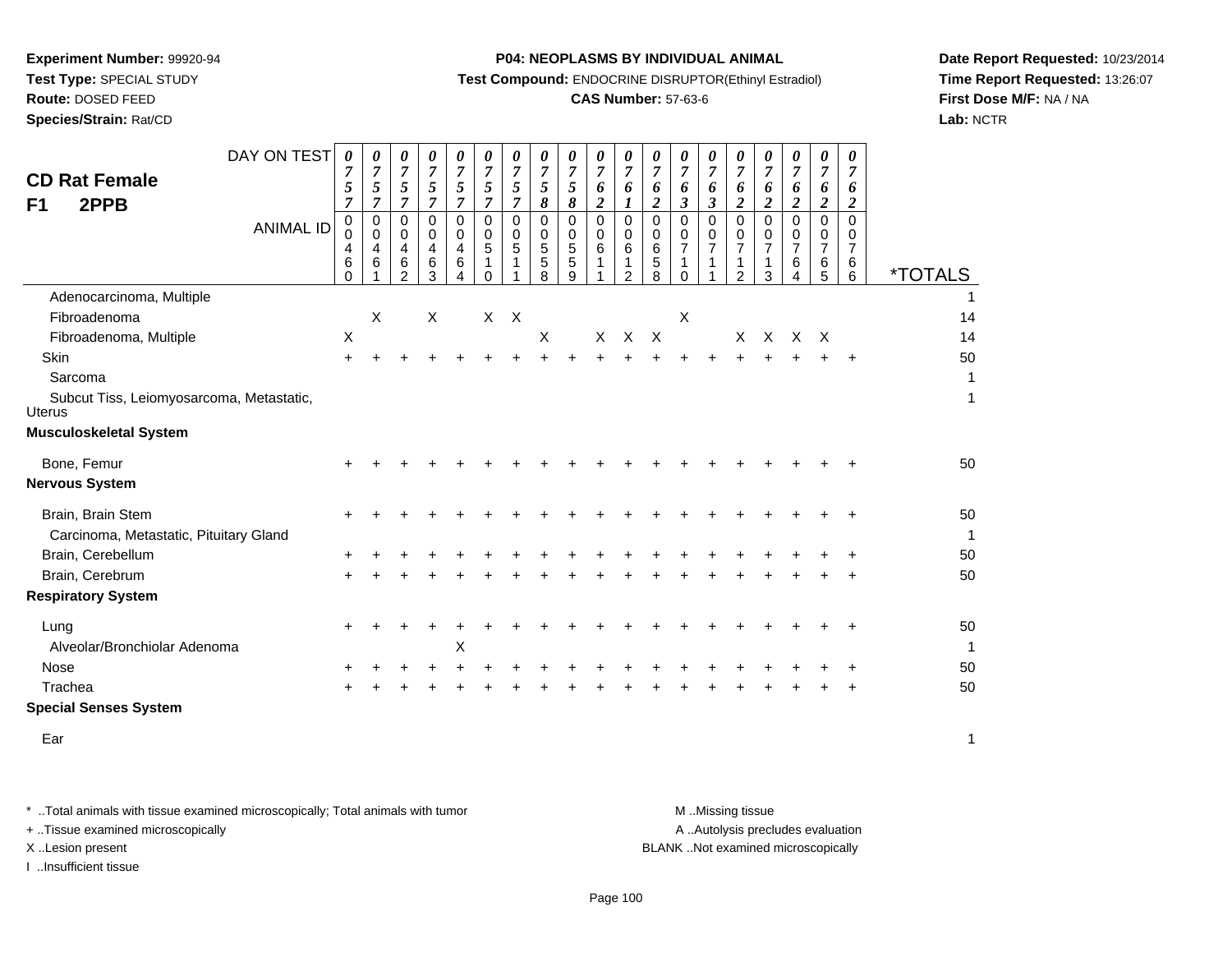**Test Type:** SPECIAL STUDY

## **Route:** DOSED FEED

**Species/Strain:** Rat/CD

#### **P04: NEOPLASMS BY INDIVIDUAL ANIMAL**

**Test Compound:** ENDOCRINE DISRUPTOR(Ethinyl Estradiol)

## **CAS Number:** 57-63-6

**Date Report Requested:** 10/23/2014**Time Report Requested:** 13:26:07**First Dose M/F:** NA / NA**Lab:** NCTR

| <b>CD Rat Female</b><br>2PPB<br>F <sub>1</sub> | DAY ON TEST<br><b>ANIMAL ID</b> | 0<br>$\overline{7}$<br>5<br>7<br>$\mathbf 0$<br>0<br>4<br>6 | 0<br>7<br>5<br>7<br>0<br>0<br>4<br>6 | 0<br>$\overline{7}$<br>5<br>7<br>0<br>$\mathbf 0$<br>4<br>6<br>$\mathcal{L}$ | 0<br>$\overline{7}$<br>5<br>$\overline{7}$<br>0<br>0<br>4<br>6<br>3 | $\pmb{\theta}$<br>$\overline{7}$<br>$5\overline{)}$<br>$\overline{7}$<br>0<br>$\mathbf 0$<br>4<br>6 | 0<br>$\overline{7}$<br>5<br>7<br>0<br>$\mathbf 0$<br>5 | 0<br>$\overline{7}$<br>5<br>7<br>0<br>$\mathbf 0$<br>5 | 0<br>7<br>5<br>8<br>0<br>0<br>5<br>5<br>8 | 0<br>$\overline{7}$<br>5<br>8<br>0<br>0<br>5<br>5<br>9 | 0<br>$\overline{7}$<br>6<br>$\overline{2}$<br>0<br>$\pmb{0}$<br>6 | 0<br>$\overline{7}$<br>6<br>$\Omega$<br>$\mathbf 0$<br>6<br>2 | 0<br>7<br>6<br>$\Omega$<br>0<br>6<br>5<br>8 | 0<br>$\overline{7}$<br>6<br>3<br>0<br>0<br>$\overline{7}$ | 0<br>$\overline{7}$<br>6<br>3<br>0<br>0<br>$\overline{ }$ | 0<br>$\overline{7}$<br>6<br>$\overline{2}$<br>0<br>0<br>$\overline{7}$<br>$\mathfrak{p}$ | $\boldsymbol{\theta}$<br>$\overline{7}$<br>6<br>2<br>$\Omega$<br>$\Omega$<br>$\overline{ }$<br>3 | 0<br>$\overline{7}$<br>6<br>2<br>$\Omega$<br>0<br>$\overline{ }$<br>6 | 0<br>$\overline{7}$<br>6<br>2<br>0<br>$\overline{7}$<br>6<br>5 | 0<br>7<br>6<br>2<br>0<br>0<br>6<br>6 | <i><b>*TOTALS</b></i> |
|------------------------------------------------|---------------------------------|-------------------------------------------------------------|--------------------------------------|------------------------------------------------------------------------------|---------------------------------------------------------------------|-----------------------------------------------------------------------------------------------------|--------------------------------------------------------|--------------------------------------------------------|-------------------------------------------|--------------------------------------------------------|-------------------------------------------------------------------|---------------------------------------------------------------|---------------------------------------------|-----------------------------------------------------------|-----------------------------------------------------------|------------------------------------------------------------------------------------------|--------------------------------------------------------------------------------------------------|-----------------------------------------------------------------------|----------------------------------------------------------------|--------------------------------------|-----------------------|
| <b>Neural Crest Tumor</b>                      |                                 |                                                             |                                      |                                                                              |                                                                     |                                                                                                     |                                                        |                                                        |                                           |                                                        |                                                                   |                                                               |                                             |                                                           |                                                           |                                                                                          |                                                                                                  |                                                                       |                                                                |                                      |                       |
| Eye                                            |                                 | $\div$                                                      |                                      |                                                                              |                                                                     |                                                                                                     |                                                        |                                                        |                                           |                                                        |                                                                   |                                                               |                                             |                                                           |                                                           |                                                                                          |                                                                                                  |                                                                       |                                                                | $\pm$                                | 49                    |
| <b>Harderian Gland</b>                         |                                 | $\ddot{}$                                                   |                                      |                                                                              |                                                                     |                                                                                                     |                                                        |                                                        |                                           |                                                        |                                                                   |                                                               |                                             |                                                           |                                                           |                                                                                          |                                                                                                  |                                                                       |                                                                | $\ddot{}$                            | 49                    |
| <b>Urinary System</b>                          |                                 |                                                             |                                      |                                                                              |                                                                     |                                                                                                     |                                                        |                                                        |                                           |                                                        |                                                                   |                                                               |                                             |                                                           |                                                           |                                                                                          |                                                                                                  |                                                                       |                                                                |                                      |                       |
| Kidney<br>Bilateral, Renal Tubule, Carcinoma   |                                 | 4                                                           |                                      |                                                                              |                                                                     |                                                                                                     |                                                        |                                                        |                                           |                                                        |                                                                   |                                                               |                                             |                                                           |                                                           |                                                                                          |                                                                                                  |                                                                       |                                                                | $\ddot{}$                            | 50<br>$\overline{a}$  |
| <b>Urinary Bladder</b>                         |                                 | $\div$                                                      |                                      |                                                                              |                                                                     |                                                                                                     |                                                        |                                                        |                                           |                                                        |                                                                   |                                                               |                                             |                                                           |                                                           |                                                                                          |                                                                                                  |                                                                       |                                                                | ÷                                    | 49                    |
| <b>SYSTEMIC LESIONS</b>                        |                                 |                                                             |                                      |                                                                              |                                                                     |                                                                                                     |                                                        |                                                        |                                           |                                                        |                                                                   |                                                               |                                             |                                                           |                                                           |                                                                                          |                                                                                                  |                                                                       |                                                                |                                      |                       |
| Multiple Organ                                 |                                 |                                                             |                                      |                                                                              |                                                                     |                                                                                                     |                                                        |                                                        |                                           |                                                        |                                                                   |                                                               |                                             |                                                           |                                                           |                                                                                          |                                                                                                  |                                                                       |                                                                | ÷                                    | 50                    |

\* ..Total animals with tissue examined microscopically; Total animals with tumor **M** . Missing tissue M ..Missing tissue

+ ..Tissue examined microscopically

I ..Insufficient tissue

A ..Autolysis precludes evaluation X ..Lesion present BLANK ..Not examined microscopically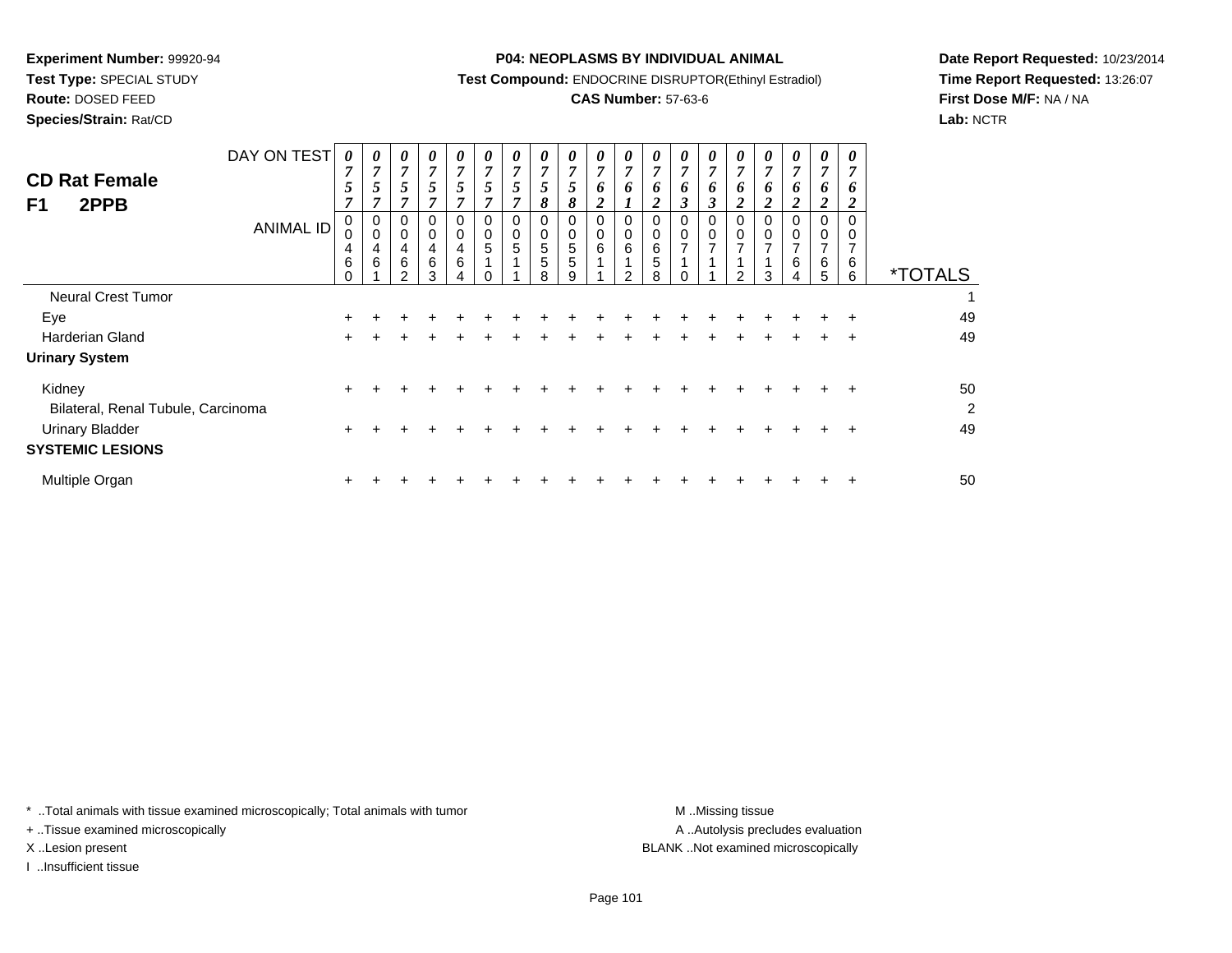**Route:** DOSED FEED

**Species/Strain:** Rat/CD

#### **P04: NEOPLASMS BY INDIVIDUAL ANIMAL**

**Test Compound:** ENDOCRINE DISRUPTOR(Ethinyl Estradiol)

#### **CAS Number:** 57-63-6

**Date Report Requested:** 10/23/2014**Time Report Requested:** 13:26:07**First Dose M/F:** NA / NA**Lab:** NCTR

| <b>CD Rat Female</b>            | DAY ON TEST      | 0<br>$\boldsymbol{2}$<br>$\boldsymbol{7}$                                               | 0<br>$\mathfrak{z}$<br>9                                          | $\boldsymbol{\theta}$<br>$\sqrt{5}$<br>$\mathfrak{z}$ | 0<br>$\mathfrak{H}$<br>$\mathfrak{s}$                                                  | $\boldsymbol{\theta}$<br>$\sqrt{5}$<br>$\mathfrak{I}$ | $\begin{array}{c} 0 \\ 5 \\ 7 \end{array}$                         | $\boldsymbol{\theta}$<br>5<br>$\overline{7}$ | 0<br>$\sqrt{5}$<br>$\pmb{8}$                             | 0<br>5<br>8                                                                            | 0<br>6<br>$\pmb{\theta}$                                   | 0<br>$\pmb{6}$<br>$\mathfrak{z}$                                                  | 0<br>6<br>$\boldsymbol{\beta}$                                                    | $\boldsymbol{\theta}$<br>6<br>$\boldsymbol{4}$    | 0<br>6<br>5                                                                         | 0<br>6<br>6                                           | 0<br>6<br>$\overline{7}$                                                                               | U<br>6<br>$\boldsymbol{7}$                                          | 0<br>$\boldsymbol{\delta}$<br>$\overline{7}$                                                       | $\boldsymbol{\theta}$<br>6<br>8                                           | 0<br>$\boldsymbol{6}$<br>$\pmb{8}$                       | 0<br>6<br>9                                                                | 0<br>$\overline{7}$<br>$\pmb{\theta}$                            | $\boldsymbol{\theta}$<br>$\overline{7}$<br>0                             | $\frac{\boldsymbol{0}}{7}$<br>$\boldsymbol{\theta}$ | $\frac{\theta}{7}$<br>$\boldsymbol{l}$                                         | $\boldsymbol{\theta}$<br>$\overline{7}$<br>$\boldsymbol{2}$ | $\overline{7}$<br>$\overline{\mathbf{c}}$                                        | $\frac{\boldsymbol{\theta}}{\boldsymbol{7}}$<br>$\boldsymbol{\mathfrak{z}}$ | $\frac{\boldsymbol{\theta}}{\boldsymbol{7}}$<br>$\mathfrak{z}$ | 0<br>$\overline{7}$<br>$\mathfrak{z}$                           | $\overline{7}$                              |
|---------------------------------|------------------|-----------------------------------------------------------------------------------------|-------------------------------------------------------------------|-------------------------------------------------------|----------------------------------------------------------------------------------------|-------------------------------------------------------|--------------------------------------------------------------------|----------------------------------------------|----------------------------------------------------------|----------------------------------------------------------------------------------------|------------------------------------------------------------|-----------------------------------------------------------------------------------|-----------------------------------------------------------------------------------|---------------------------------------------------|-------------------------------------------------------------------------------------|-------------------------------------------------------|--------------------------------------------------------------------------------------------------------|---------------------------------------------------------------------|----------------------------------------------------------------------------------------------------|---------------------------------------------------------------------------|----------------------------------------------------------|----------------------------------------------------------------------------|------------------------------------------------------------------|--------------------------------------------------------------------------|-----------------------------------------------------|--------------------------------------------------------------------------------|-------------------------------------------------------------|----------------------------------------------------------------------------------|-----------------------------------------------------------------------------|----------------------------------------------------------------|-----------------------------------------------------------------|---------------------------------------------|
| <b>10 PPB</b><br>F <sub>1</sub> | <b>ANIMAL ID</b> | $\mathfrak{s}$<br>$\pmb{0}$<br>$\pmb{0}$<br>$\pmb{0}$<br>$\mathbf{1}$<br>$\overline{7}$ | $\pmb{0}$<br>$\mathsf 0$<br>$\boldsymbol{0}$<br>$\mathbf{3}$<br>4 | 8<br>$\mathbf 0$<br>$\mathbf 0$<br>0<br>8<br>3        | $\mathfrak{s}$<br>$\mathbf 0$<br>$\mathbf 0$<br>$\mathbf 0$<br>$\,8\,$<br>$\mathsf{Q}$ | 5<br>0<br>0<br>$\pmb{0}$<br>9<br>3                    | 5<br>$\pmb{0}$<br>$\pmb{0}$<br>$\mathbf{1}$<br>$\overline{1}$<br>2 | 9<br>$\pmb{0}$<br>$\mathbf 0$<br>1<br>5      | $\overline{2}$<br>$\pmb{0}$<br>$\pmb{0}$<br>$\mathbf{1}$ | $\mathbf{3}$<br>$\mathsf 0$<br>$\pmb{0}$<br>$\mathbf{1}$<br>$\overline{2}$<br>$\Omega$ | $\boldsymbol{4}$<br>0<br>0<br>$\sqrt{5}$<br>$\overline{2}$ | $\overline{2}$<br>$\pmb{0}$<br>$\pmb{0}$<br>$\overline{1}$<br>$\overline{7}$<br>5 | $\boldsymbol{4}$<br>$\mathbf 0$<br>$\mathbf 0$<br>$\overline{1}$<br>8<br>$\Omega$ | 5<br>$\mathbf 0$<br>$\Omega$<br>$\mathbf{1}$<br>9 | $\overline{7}$<br>$\mathbf 0$<br>$\mathbf 0$<br>$\overline{c}$<br>$\mathbf{1}$<br>3 | 6<br>$\mathbf 0$<br>$_{2}^{\rm 0}$<br>$\sqrt{2}$<br>5 | $\boldsymbol{\beta}$<br>$\pmb{0}$<br>$\begin{smallmatrix} 0\\2 \end{smallmatrix}$<br>$\mathbf{3}$<br>8 | 5<br>$\mathbf 0$<br>0<br>$\sqrt{2}$<br>$\overline{\mathbf{4}}$<br>Δ | 6<br>$\pmb{0}$<br>$\begin{smallmatrix} 0\\2 \end{smallmatrix}$<br>$\overline{4}$<br>$\overline{ }$ | $\overline{7}$<br>0<br>$\boldsymbol{0}$<br>$\overline{2}$<br>$\,6\,$<br>9 | $\boldsymbol{\delta}$<br>$\pmb{0}$<br>$\frac{0}{2}$<br>6 | 5<br>$\mathbf 0$<br>$\mathbf 0$<br>$\boldsymbol{2}$<br>8<br>$\mathfrak{p}$ | $\boldsymbol{l}$<br>$\mathbf 0$<br>0<br>$\overline{2}$<br>8<br>9 | $\mathbf{3}$<br>$\mathbf 0$<br>$\mathbf 0$<br>$\boldsymbol{2}$<br>9<br>6 | 9<br>0<br>0<br>3<br>3                               | 5<br>$\pmb{0}$<br>$\mathsf{O}\xspace$<br>$\overline{3}$<br>$\overline{1}$<br>9 | 5<br>$\mathbf 0$<br>$\mathbf 0$<br>3<br>3<br>8              | $\overline{7}$<br>$\mathbf 0$<br>$\Omega$<br>$\mathbf{3}$<br>$\overline{4}$<br>5 | 0<br>$\mathbf 0$<br>$\mathbf 0$<br>$\sqrt{3}$<br>5<br>5                     | $\boldsymbol{4}$<br>0<br>$_{3}^{\rm 0}$<br>5<br>8              | $\overline{7}$<br>$\mathbf 0$<br>$_{3}^{\rm 0}$<br>$\,6\,$<br>9 | 6<br>$\Omega$<br>$\Omega$<br>$\overline{4}$ |
| <b>Alimentary System</b>        |                  |                                                                                         |                                                                   |                                                       |                                                                                        |                                                       |                                                                    |                                              |                                                          |                                                                                        |                                                            |                                                                                   |                                                                                   |                                                   |                                                                                     |                                                       |                                                                                                        |                                                                     |                                                                                                    |                                                                           |                                                          |                                                                            |                                                                  |                                                                          |                                                     |                                                                                |                                                             |                                                                                  |                                                                             |                                                                |                                                                 |                                             |
| Esophagus                       |                  |                                                                                         |                                                                   |                                                       |                                                                                        |                                                       |                                                                    |                                              |                                                          |                                                                                        |                                                            |                                                                                   |                                                                                   |                                                   |                                                                                     |                                                       |                                                                                                        |                                                                     |                                                                                                    |                                                                           |                                                          |                                                                            |                                                                  |                                                                          |                                                     |                                                                                |                                                             |                                                                                  |                                                                             |                                                                |                                                                 |                                             |
| Intestine Large, Cecum          |                  |                                                                                         |                                                                   |                                                       |                                                                                        |                                                       |                                                                    |                                              |                                                          |                                                                                        |                                                            |                                                                                   |                                                                                   |                                                   |                                                                                     |                                                       |                                                                                                        |                                                                     |                                                                                                    |                                                                           |                                                          |                                                                            |                                                                  |                                                                          |                                                     |                                                                                |                                                             |                                                                                  |                                                                             |                                                                |                                                                 |                                             |
| Intestine Large, Colon          |                  |                                                                                         |                                                                   |                                                       |                                                                                        |                                                       |                                                                    |                                              |                                                          |                                                                                        |                                                            |                                                                                   |                                                                                   |                                                   |                                                                                     |                                                       |                                                                                                        |                                                                     |                                                                                                    |                                                                           |                                                          |                                                                            |                                                                  |                                                                          |                                                     |                                                                                |                                                             |                                                                                  |                                                                             |                                                                |                                                                 |                                             |
| Intestine Large, Rectum         |                  |                                                                                         |                                                                   |                                                       |                                                                                        |                                                       |                                                                    |                                              |                                                          |                                                                                        |                                                            |                                                                                   |                                                                                   |                                                   |                                                                                     |                                                       |                                                                                                        |                                                                     |                                                                                                    |                                                                           |                                                          |                                                                            |                                                                  |                                                                          |                                                     |                                                                                |                                                             |                                                                                  |                                                                             |                                                                |                                                                 |                                             |
| Intestine Small, Duodenum       |                  |                                                                                         |                                                                   |                                                       |                                                                                        |                                                       |                                                                    |                                              |                                                          |                                                                                        |                                                            |                                                                                   |                                                                                   |                                                   |                                                                                     |                                                       |                                                                                                        |                                                                     |                                                                                                    |                                                                           |                                                          |                                                                            |                                                                  |                                                                          |                                                     |                                                                                |                                                             |                                                                                  |                                                                             |                                                                |                                                                 |                                             |
| Intestine Small, Ileum          |                  |                                                                                         |                                                                   |                                                       |                                                                                        |                                                       |                                                                    |                                              |                                                          |                                                                                        |                                                            |                                                                                   |                                                                                   |                                                   |                                                                                     |                                                       |                                                                                                        |                                                                     |                                                                                                    |                                                                           |                                                          |                                                                            |                                                                  |                                                                          |                                                     |                                                                                |                                                             |                                                                                  |                                                                             |                                                                |                                                                 |                                             |
| Intestine Small, Jejunum        |                  |                                                                                         |                                                                   |                                                       |                                                                                        |                                                       |                                                                    |                                              |                                                          |                                                                                        |                                                            |                                                                                   |                                                                                   |                                                   |                                                                                     |                                                       |                                                                                                        |                                                                     |                                                                                                    |                                                                           |                                                          |                                                                            |                                                                  |                                                                          |                                                     |                                                                                |                                                             |                                                                                  |                                                                             |                                                                |                                                                 |                                             |
| Liver                           |                  |                                                                                         |                                                                   |                                                       |                                                                                        |                                                       |                                                                    |                                              |                                                          |                                                                                        |                                                            |                                                                                   |                                                                                   |                                                   |                                                                                     |                                                       |                                                                                                        |                                                                     |                                                                                                    |                                                                           |                                                          |                                                                            |                                                                  |                                                                          |                                                     |                                                                                |                                                             |                                                                                  |                                                                             |                                                                |                                                                 |                                             |
| Hepatocellular Adenoma          |                  |                                                                                         |                                                                   |                                                       |                                                                                        |                                                       |                                                                    |                                              |                                                          |                                                                                        |                                                            |                                                                                   |                                                                                   |                                                   |                                                                                     |                                                       |                                                                                                        |                                                                     |                                                                                                    |                                                                           |                                                          |                                                                            |                                                                  |                                                                          |                                                     |                                                                                |                                                             | X                                                                                |                                                                             |                                                                |                                                                 |                                             |
| Oral Mucosa                     |                  |                                                                                         |                                                                   |                                                       |                                                                                        |                                                       |                                                                    |                                              |                                                          |                                                                                        |                                                            |                                                                                   |                                                                                   | $\ddot{}$                                         |                                                                                     |                                                       |                                                                                                        |                                                                     |                                                                                                    |                                                                           |                                                          |                                                                            | $\ddot{}$                                                        |                                                                          |                                                     |                                                                                |                                                             |                                                                                  |                                                                             |                                                                |                                                                 |                                             |
| Squamous Cell Carcinoma         |                  |                                                                                         |                                                                   |                                                       |                                                                                        |                                                       |                                                                    |                                              |                                                          |                                                                                        |                                                            |                                                                                   |                                                                                   | Χ                                                 |                                                                                     |                                                       |                                                                                                        |                                                                     |                                                                                                    |                                                                           |                                                          |                                                                            |                                                                  |                                                                          |                                                     |                                                                                |                                                             |                                                                                  |                                                                             |                                                                |                                                                 |                                             |
| Pancreas                        |                  |                                                                                         |                                                                   |                                                       |                                                                                        |                                                       |                                                                    |                                              |                                                          |                                                                                        |                                                            |                                                                                   |                                                                                   |                                                   |                                                                                     |                                                       |                                                                                                        |                                                                     |                                                                                                    |                                                                           |                                                          |                                                                            |                                                                  |                                                                          |                                                     |                                                                                |                                                             |                                                                                  |                                                                             |                                                                |                                                                 |                                             |
| <b>Salivary Glands</b>          |                  |                                                                                         |                                                                   |                                                       |                                                                                        |                                                       |                                                                    |                                              |                                                          |                                                                                        |                                                            |                                                                                   |                                                                                   |                                                   |                                                                                     |                                                       |                                                                                                        |                                                                     |                                                                                                    |                                                                           |                                                          |                                                                            |                                                                  |                                                                          |                                                     |                                                                                |                                                             |                                                                                  |                                                                             |                                                                |                                                                 |                                             |
| Stomach, Forestomach            |                  |                                                                                         |                                                                   |                                                       |                                                                                        |                                                       |                                                                    |                                              |                                                          |                                                                                        |                                                            |                                                                                   |                                                                                   |                                                   |                                                                                     |                                                       |                                                                                                        |                                                                     |                                                                                                    |                                                                           |                                                          |                                                                            |                                                                  |                                                                          |                                                     |                                                                                |                                                             |                                                                                  |                                                                             |                                                                |                                                                 |                                             |
| Squamous Cell Papilloma         |                  |                                                                                         |                                                                   |                                                       |                                                                                        |                                                       |                                                                    |                                              |                                                          |                                                                                        |                                                            |                                                                                   |                                                                                   |                                                   |                                                                                     |                                                       |                                                                                                        |                                                                     |                                                                                                    |                                                                           |                                                          | Χ                                                                          |                                                                  |                                                                          |                                                     |                                                                                |                                                             |                                                                                  |                                                                             |                                                                |                                                                 |                                             |
| Stomach, Glandular              |                  |                                                                                         |                                                                   |                                                       |                                                                                        |                                                       |                                                                    |                                              |                                                          |                                                                                        |                                                            |                                                                                   |                                                                                   |                                                   |                                                                                     |                                                       |                                                                                                        |                                                                     |                                                                                                    |                                                                           |                                                          |                                                                            |                                                                  |                                                                          |                                                     |                                                                                |                                                             |                                                                                  |                                                                             |                                                                |                                                                 |                                             |
| <b>Cardiovascular System</b>    |                  |                                                                                         |                                                                   |                                                       |                                                                                        |                                                       |                                                                    |                                              |                                                          |                                                                                        |                                                            |                                                                                   |                                                                                   |                                                   |                                                                                     |                                                       |                                                                                                        |                                                                     |                                                                                                    |                                                                           |                                                          |                                                                            |                                                                  |                                                                          |                                                     |                                                                                |                                                             |                                                                                  |                                                                             |                                                                |                                                                 |                                             |
| <b>Blood Vessel</b>             |                  |                                                                                         |                                                                   |                                                       |                                                                                        |                                                       |                                                                    |                                              |                                                          |                                                                                        |                                                            |                                                                                   |                                                                                   |                                                   |                                                                                     |                                                       |                                                                                                        |                                                                     |                                                                                                    |                                                                           |                                                          |                                                                            |                                                                  |                                                                          |                                                     |                                                                                |                                                             |                                                                                  |                                                                             |                                                                |                                                                 |                                             |
| Heart                           |                  |                                                                                         |                                                                   |                                                       |                                                                                        |                                                       |                                                                    |                                              |                                                          |                                                                                        |                                                            |                                                                                   |                                                                                   |                                                   |                                                                                     |                                                       |                                                                                                        |                                                                     |                                                                                                    |                                                                           |                                                          |                                                                            |                                                                  |                                                                          |                                                     |                                                                                |                                                             |                                                                                  |                                                                             |                                                                |                                                                 |                                             |
| <b>Endocrine System</b>         |                  |                                                                                         |                                                                   |                                                       |                                                                                        |                                                       |                                                                    |                                              |                                                          |                                                                                        |                                                            |                                                                                   |                                                                                   |                                                   |                                                                                     |                                                       |                                                                                                        |                                                                     |                                                                                                    |                                                                           |                                                          |                                                                            |                                                                  |                                                                          |                                                     |                                                                                |                                                             |                                                                                  |                                                                             |                                                                |                                                                 |                                             |

\* ..Total animals with tissue examined microscopically; Total animals with tumor **M** . Missing tissue M ..Missing tissue

+ ..Tissue examined microscopically

I ..Insufficient tissue

A ..Autolysis precludes evaluation

X ..Lesion present BLANK ..Not examined microscopically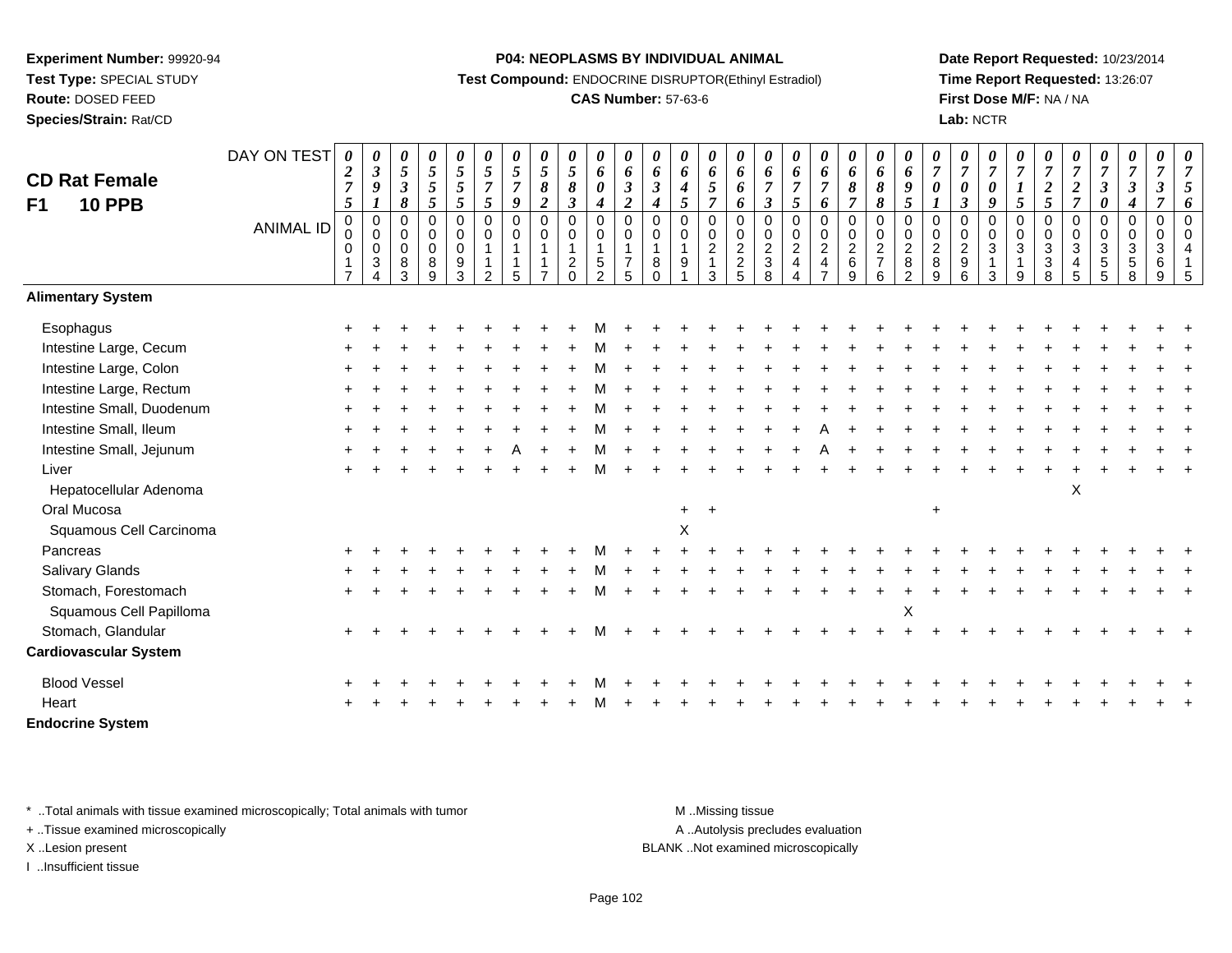**Route:** DOSED FEED

**Species/Strain:** Rat/CD

#### **P04: NEOPLASMS BY INDIVIDUAL ANIMAL**

**Test Compound:** ENDOCRINE DISRUPTOR(Ethinyl Estradiol)

## **CAS Number:** 57-63-6

**Date Report Requested:** 10/23/2014**Time Report Requested:** 13:26:07**First Dose M/F:** NA / NA**Lab:** NCTR

| <b>CD Rat Female</b><br><b>10 PPB</b><br>F <sub>1</sub>           | DAY ON TEST      | 0<br>$\boldsymbol{2}$<br>$\overline{7}$<br>$\overline{5}$ | 0<br>$\boldsymbol{\beta}$<br>$\boldsymbol{g}$<br>$\boldsymbol{l}$ | $\boldsymbol{\theta}$<br>$\overline{5}$<br>$\mathfrak{z}$<br>8      | 0<br>5<br>5<br>5                          | 0<br>$\mathfrak{s}$<br>5<br>5                                      | 0<br>$\sqrt{5}$<br>$\overline{7}$<br>5                        | 0<br>$\sqrt{5}$<br>$\overline{7}$<br>9 | $\boldsymbol{\theta}$<br>$\mathfrak{s}$<br>8<br>$\overline{2}$ | 0<br>$\mathfrak{s}$<br>$\pmb{8}$<br>$\boldsymbol{\beta}$ | 0<br>6<br>$\boldsymbol{\theta}$<br>$\boldsymbol{4}$                            | 0<br>6<br>$\mathbf{3}$<br>$\overline{2}$               | 0<br>6<br>$\mathfrak{z}$<br>$\boldsymbol{4}$ | $\boldsymbol{\theta}$<br>6<br>$\boldsymbol{4}$<br>5 | 0<br>6<br>5<br>$\overline{7}$           | 0<br>$\boldsymbol{6}$<br>6<br>6             | 0<br>6<br>$\overline{7}$<br>$\boldsymbol{\beta}$       | 6<br>$\boldsymbol{7}$<br>5                                | 0<br>6<br>$\overline{7}$<br>6                                                   | 0<br>6<br>8<br>$\overline{7}$                              | 0<br>$\boldsymbol{6}$<br>$\pmb{8}$<br>8                                   | 0<br>$\pmb{6}$<br>9<br>5                                                 | $\boldsymbol{\theta}$<br>$\overline{7}$<br>$\boldsymbol{\theta}$<br>$\boldsymbol{\mathit{1}}$ | $\boldsymbol{\theta}$<br>$\boldsymbol{7}$<br>$\boldsymbol{\theta}$<br>$\mathfrak{z}$ | 0<br>$\boldsymbol{7}$<br>$\boldsymbol{\theta}$<br>9                          | 0<br>$\boldsymbol{7}$<br>$\boldsymbol{l}$<br>$5\overline{)}$ | $\boldsymbol{7}$<br>$\frac{2}{5}$       | $\boldsymbol{\theta}$<br>$\overline{7}$<br>$\boldsymbol{2}$<br>$\overline{7}$ | 0<br>$\boldsymbol{7}$<br>$\mathfrak{z}$<br>$\boldsymbol{\theta}$     | 0<br>$\boldsymbol{7}$<br>$\mathbf{3}$<br>$\boldsymbol{4}$ | 0<br>$\overline{7}$<br>$\mathfrak{z}$<br>7 | 7            |
|-------------------------------------------------------------------|------------------|-----------------------------------------------------------|-------------------------------------------------------------------|---------------------------------------------------------------------|-------------------------------------------|--------------------------------------------------------------------|---------------------------------------------------------------|----------------------------------------|----------------------------------------------------------------|----------------------------------------------------------|--------------------------------------------------------------------------------|--------------------------------------------------------|----------------------------------------------|-----------------------------------------------------|-----------------------------------------|---------------------------------------------|--------------------------------------------------------|-----------------------------------------------------------|---------------------------------------------------------------------------------|------------------------------------------------------------|---------------------------------------------------------------------------|--------------------------------------------------------------------------|-----------------------------------------------------------------------------------------------|--------------------------------------------------------------------------------------|------------------------------------------------------------------------------|--------------------------------------------------------------|-----------------------------------------|-------------------------------------------------------------------------------|----------------------------------------------------------------------|-----------------------------------------------------------|--------------------------------------------|--------------|
|                                                                   | <b>ANIMAL ID</b> | 0<br>0<br>0<br>$\mathbf{1}$<br>$\overline{7}$             | $\mathbf 0$<br>$\mathbf 0$<br>0<br>$\sqrt{3}$<br>4                | $\mathbf 0$<br>$\mathbf 0$<br>$\mathbf 0$<br>$\, 8$<br>$\mathbf{3}$ | 0<br>$\mathbf 0$<br>$\mathbf 0$<br>8<br>9 | $\mathbf 0$<br>$\mathsf 0$<br>$\mathbf 0$<br>$\boldsymbol{9}$<br>3 | $\mathbf 0$<br>$\pmb{0}$<br>$\mathbf{1}$<br>$\mathbf{1}$<br>2 | $\Omega$<br>0<br>5                     | $\mathbf 0$<br>$\mathbf 0$<br>$\mathbf 1$                      | 0<br>$\mathsf 0$<br>1<br>$\boldsymbol{2}$<br>$\Omega$    | $\mathbf 0$<br>$\pmb{0}$<br>$\overline{1}$<br>$\overline{5}$<br>$\overline{2}$ | $\mathbf 0$<br>$\mathbf 0$<br>1<br>$\overline{7}$<br>5 | 0<br>0<br>8<br>$\Omega$                      | $\mathbf 0$<br>$\Omega$<br>9                        | $\mathbf 0$<br>0<br>$\overline{c}$<br>3 | $\mathbf 0$<br>$\pmb{0}$<br>$\frac{2}{2}$ 5 | $\mathbf 0$<br>0<br>$\sqrt{2}$<br>$\sqrt{3}$<br>$\bf8$ | $\mathbf 0$<br>0<br>$\overline{c}$<br>$\overline{4}$<br>4 | $\mathbf 0$<br>0<br>$\overline{c}$<br>$\overline{\mathbf{4}}$<br>$\overline{ }$ | $\mathbf 0$<br>$\pmb{0}$<br>$\overline{2}$<br>$\,6\,$<br>9 | $\mathbf 0$<br>$\pmb{0}$<br>$\boldsymbol{2}$<br>$\overline{7}$<br>$\,6\,$ | $\mathbf 0$<br>$\mathbf 0$<br>$\overline{2}$<br>$\, 8$<br>$\overline{2}$ | $\mathbf 0$<br>$\mathbf 0$<br>$\overline{2}$<br>$\, 8$<br>9                                   | 0<br>0<br>$\overline{2}$<br>$\boldsymbol{9}$<br>6                                    | $\mathbf 0$<br>$\mathbf 0$<br>$\ensuremath{\mathsf{3}}$<br>$\mathbf{1}$<br>3 | $\Omega$<br>0<br>$\mathbf{3}$<br>9                           | 0<br>0<br>$\sqrt{3}$<br>$\sqrt{3}$<br>8 | $\mathbf 0$<br>0<br>$\sqrt{3}$<br>4<br>5                                      | $\mathbf 0$<br>$\mathbf 0$<br>$\sqrt{3}$<br>$\sqrt{5}$<br>$\sqrt{5}$ | $\mathbf 0$<br>0<br>$\sqrt{3}$<br>$\sqrt{5}$<br>8         | $\mathbf 0$<br>0<br>3<br>6<br>9            | $\cap$       |
| <b>Adrenal Cortex</b>                                             |                  | $\ddot{}$                                                 | $+$                                                               |                                                                     |                                           |                                                                    | $\div$                                                        |                                        |                                                                | $+$                                                      | M                                                                              |                                                        |                                              |                                                     |                                         |                                             |                                                        |                                                           |                                                                                 |                                                            |                                                                           |                                                                          |                                                                                               |                                                                                      |                                                                              |                                                              |                                         |                                                                               |                                                                      |                                                           |                                            |              |
| Adenoma                                                           |                  |                                                           |                                                                   |                                                                     |                                           |                                                                    |                                                               |                                        |                                                                |                                                          |                                                                                |                                                        |                                              |                                                     |                                         |                                             |                                                        |                                                           |                                                                                 |                                                            |                                                                           |                                                                          |                                                                                               |                                                                                      |                                                                              |                                                              |                                         | X                                                                             |                                                                      |                                                           |                                            |              |
| Adrenal Medulla                                                   |                  |                                                           |                                                                   |                                                                     |                                           |                                                                    |                                                               |                                        |                                                                |                                                          |                                                                                |                                                        |                                              |                                                     |                                         |                                             |                                                        |                                                           |                                                                                 |                                                            |                                                                           |                                                                          |                                                                                               |                                                                                      |                                                                              |                                                              |                                         |                                                                               |                                                                      |                                                           |                                            |              |
| Islets, Pancreatic<br>Carcinoma                                   |                  |                                                           |                                                                   |                                                                     |                                           |                                                                    |                                                               |                                        |                                                                |                                                          | м                                                                              |                                                        |                                              |                                                     |                                         |                                             |                                                        |                                                           |                                                                                 |                                                            |                                                                           |                                                                          |                                                                                               |                                                                                      |                                                                              |                                                              |                                         |                                                                               |                                                                      |                                                           |                                            |              |
| Parathyroid Gland                                                 |                  |                                                           |                                                                   |                                                                     |                                           |                                                                    |                                                               |                                        |                                                                |                                                          | м                                                                              |                                                        |                                              |                                                     |                                         |                                             |                                                        |                                                           |                                                                                 |                                                            |                                                                           |                                                                          |                                                                                               |                                                                                      |                                                                              |                                                              |                                         | м                                                                             |                                                                      |                                                           |                                            |              |
| <b>Pituitary Gland</b>                                            |                  |                                                           |                                                                   |                                                                     |                                           |                                                                    |                                                               |                                        |                                                                |                                                          |                                                                                |                                                        |                                              |                                                     |                                         |                                             |                                                        |                                                           |                                                                                 |                                                            |                                                                           |                                                                          |                                                                                               |                                                                                      |                                                                              |                                                              |                                         |                                                                               |                                                                      |                                                           |                                            |              |
| Pars Distalis, Adenoma                                            |                  |                                                           |                                                                   | X                                                                   | $\boldsymbol{\mathsf{X}}$                 |                                                                    | X                                                             | X                                      |                                                                | X                                                        | $\mathsf{X}$                                                                   |                                                        | X                                            | $\mathsf{X}$                                        | $\mathsf{X}$                            | $\mathsf{X}$                                | $\mathsf{X}$                                           | $\mathsf{X}$                                              | $\mathsf{X}$                                                                    | $\mathsf{X}$                                               | $\mathsf{X}$                                                              | X                                                                        | $\times$                                                                                      | $\boldsymbol{\mathsf{X}}$                                                            | $\mathsf{X}$                                                                 | $\times$                                                     | $\times$                                |                                                                               | X                                                                    |                                                           | X.                                         | $\mathsf{X}$ |
| <b>Thyroid Gland</b><br>C Cell, Adenoma                           |                  |                                                           |                                                                   |                                                                     |                                           |                                                                    |                                                               |                                        |                                                                |                                                          | M                                                                              |                                                        |                                              |                                                     |                                         |                                             |                                                        |                                                           |                                                                                 |                                                            |                                                                           |                                                                          |                                                                                               |                                                                                      |                                                                              |                                                              |                                         |                                                                               |                                                                      |                                                           |                                            |              |
| <b>General Body System</b>                                        |                  |                                                           |                                                                   |                                                                     |                                           |                                                                    |                                                               |                                        |                                                                |                                                          |                                                                                |                                                        |                                              |                                                     |                                         |                                             |                                                        |                                                           |                                                                                 |                                                            |                                                                           |                                                                          |                                                                                               |                                                                                      |                                                                              |                                                              |                                         |                                                                               |                                                                      |                                                           |                                            |              |
| <b>Tissue NOS</b>                                                 |                  |                                                           |                                                                   |                                                                     |                                           |                                                                    |                                                               |                                        |                                                                |                                                          | $\ddot{}$                                                                      |                                                        |                                              |                                                     |                                         |                                             |                                                        |                                                           |                                                                                 |                                                            |                                                                           |                                                                          |                                                                                               |                                                                                      |                                                                              |                                                              |                                         |                                                                               |                                                                      |                                                           |                                            |              |
| Sarcoma                                                           |                  |                                                           |                                                                   |                                                                     |                                           |                                                                    |                                                               |                                        |                                                                |                                                          | $\boldsymbol{\mathsf{X}}$                                                      |                                                        |                                              |                                                     |                                         |                                             |                                                        |                                                           |                                                                                 |                                                            |                                                                           |                                                                          |                                                                                               |                                                                                      |                                                                              |                                                              |                                         |                                                                               |                                                                      |                                                           |                                            |              |
| <b>Genital System</b>                                             |                  |                                                           |                                                                   |                                                                     |                                           |                                                                    |                                                               |                                        |                                                                |                                                          |                                                                                |                                                        |                                              |                                                     |                                         |                                             |                                                        |                                                           |                                                                                 |                                                            |                                                                           |                                                                          |                                                                                               |                                                                                      |                                                                              |                                                              |                                         |                                                                               |                                                                      |                                                           |                                            |              |
| <b>Clitoral Gland</b>                                             |                  |                                                           |                                                                   |                                                                     |                                           |                                                                    |                                                               |                                        |                                                                |                                                          |                                                                                |                                                        |                                              |                                                     |                                         |                                             |                                                        |                                                           |                                                                                 |                                                            |                                                                           |                                                                          |                                                                                               |                                                                                      |                                                                              |                                                              |                                         |                                                                               |                                                                      |                                                           |                                            |              |
| Ovary<br>Granulosa Cell Tumor Benign<br>Sertoli Cell Tumor Benign |                  |                                                           |                                                                   |                                                                     |                                           |                                                                    |                                                               |                                        |                                                                | X                                                        |                                                                                |                                                        |                                              |                                                     |                                         |                                             |                                                        |                                                           |                                                                                 |                                                            |                                                                           |                                                                          |                                                                                               |                                                                                      |                                                                              |                                                              |                                         |                                                                               |                                                                      |                                                           |                                            |              |
| Oviduct                                                           |                  |                                                           |                                                                   |                                                                     |                                           |                                                                    |                                                               |                                        |                                                                |                                                          |                                                                                |                                                        |                                              |                                                     |                                         |                                             |                                                        |                                                           |                                                                                 |                                                            |                                                                           |                                                                          |                                                                                               |                                                                                      |                                                                              |                                                              |                                         |                                                                               |                                                                      |                                                           |                                            |              |
| <b>Uterus</b>                                                     |                  |                                                           |                                                                   |                                                                     |                                           |                                                                    |                                                               |                                        |                                                                |                                                          |                                                                                |                                                        |                                              |                                                     |                                         |                                             |                                                        |                                                           |                                                                                 |                                                            |                                                                           |                                                                          |                                                                                               |                                                                                      |                                                                              |                                                              |                                         |                                                                               |                                                                      |                                                           |                                            |              |
| Polyp Stromal                                                     |                  |                                                           |                                                                   |                                                                     |                                           |                                                                    |                                                               |                                        |                                                                |                                                          |                                                                                |                                                        |                                              |                                                     |                                         |                                             |                                                        |                                                           |                                                                                 | X                                                          | $\mathsf{X}$                                                              |                                                                          | X                                                                                             |                                                                                      |                                                                              |                                                              |                                         |                                                                               |                                                                      |                                                           |                                            |              |
| Vagina                                                            |                  |                                                           |                                                                   |                                                                     |                                           |                                                                    |                                                               |                                        |                                                                |                                                          |                                                                                |                                                        |                                              |                                                     |                                         |                                             |                                                        |                                                           |                                                                                 |                                                            |                                                                           |                                                                          |                                                                                               |                                                                                      |                                                                              |                                                              |                                         |                                                                               |                                                                      |                                                           |                                            |              |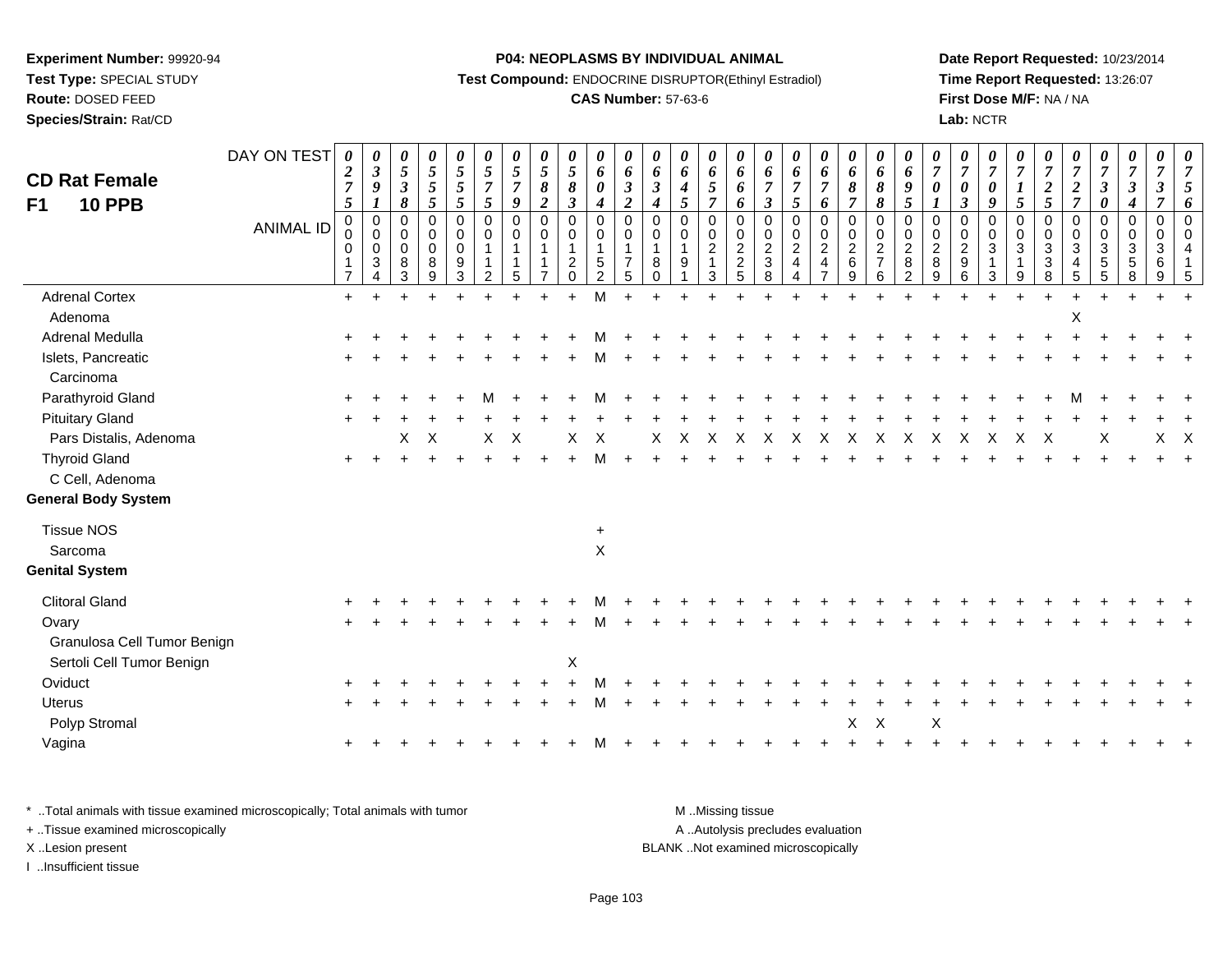**Test Type:** SPECIAL STUDY

## **Route:** DOSED FEED

**Species/Strain:** Rat/CD

## **P04: NEOPLASMS BY INDIVIDUAL ANIMAL**

**Test Compound:** ENDOCRINE DISRUPTOR(Ethinyl Estradiol)

## **CAS Number:** 57-63-6

**Date Report Requested:** 10/23/2014**Time Report Requested:** 13:26:07**First Dose M/F:** NA / NA**Lab:** NCTR

| <b>CD Rat Female</b><br><b>10 PPB</b><br>F <sub>1</sub>            | DAY ON TEST<br><b>ANIMAL ID</b> | 0<br>$\overline{2}$<br>$\overline{7}$<br>5<br>$\mathbf 0$<br>0<br>0<br>1<br>$\overline{7}$ | $\boldsymbol{\theta}$<br>$\boldsymbol{\beta}$<br>9<br>1<br>$\mathbf 0$<br>0<br>$\mathbf 0$<br>$\ensuremath{\mathsf{3}}$<br>$\overline{\mathbf{4}}$ | $\boldsymbol{\theta}$<br>$\sqrt{5}$<br>$\boldsymbol{\beta}$<br>$\pmb{8}$<br>$\overline{0}$<br>$\mathbf 0$<br>$\mathbf 0$<br>8<br>3 | 0<br>$\overline{5}$<br>5<br>5<br>0<br>0<br>0<br>8<br>$\mathsf{Q}$ | 0<br>$\mathfrak{s}$<br>$\sqrt{5}$<br>$\mathfrak{z}$<br>0<br>$\mathbf 0$<br>$\mathsf{O}\xspace$<br>$\frac{9}{3}$ | 0<br>$\mathfrak{s}$<br>$\boldsymbol{7}$<br>5<br>$\pmb{0}$<br>$\boldsymbol{0}$<br>$\mathbf{1}$<br>1<br>$\mathcal{P}$ | 0<br>$\mathfrak{s}$<br>$\overline{7}$<br>$\boldsymbol{g}$<br>$\mathbf 0$<br>0<br>5 | $\boldsymbol{\theta}$<br>$\mathfrak{s}$<br>$\pmb{8}$<br>$\boldsymbol{2}$<br>$\overline{0}$<br>$\pmb{0}$<br>$\mathbf{1}$ | $\frac{\theta}{5}$<br>$\pmb{8}$<br>$\mathfrak{z}$<br>$\pmb{0}$<br>$\mathbf 0$<br>$\overline{1}$<br>$\frac{2}{0}$ | 0<br>6<br>$\pmb{\theta}$<br>$\boldsymbol{4}$<br>$\mathbf 0$<br>$\mathbf 0$<br>$\mathbf{1}$<br>$\frac{5}{2}$ | 0<br>6<br>$\boldsymbol{\beta}$<br>$\boldsymbol{2}$<br>$\mathbf 0$<br>$\mathbf 0$<br>$\mathbf{1}$<br>$\overline{7}$<br>5 | $\boldsymbol{\theta}$<br>6<br>$\boldsymbol{\beta}$<br>$\boldsymbol{4}$<br>$\mathbf 0$<br>0<br>$\mathbf{1}$<br>8<br>$\Omega$ | 0<br>6<br>4<br>5<br>$\mathbf 0$<br>$\mathbf 0$<br>$\mathbf{1}$<br>9 | 0<br>6<br>$\mathfrak{H}$<br>$\overline{7}$<br>$\pmb{0}$<br>$\pmb{0}$<br>$\frac{2}{1}$<br>3 | 0<br>6<br>6<br>6<br>0<br>$\mathbf 0$<br>$\begin{array}{c} 2 \\ 2 \\ 5 \end{array}$ | 0<br>6<br>$\boldsymbol{7}$<br>$\mathfrak{z}$<br>$\mathsf 0$<br>0<br>$\frac{2}{3}$ | $\boldsymbol{\theta}$<br>6<br>$\overline{7}$<br>$\mathfrak{s}$<br>$\mathbf 0$<br>$\pmb{0}$<br>$\sqrt{2}$<br>$\overline{\mathbf{4}}$<br>$\Delta$ | 0<br>6<br>$\boldsymbol{7}$<br>6<br>$\mathbf 0$<br>$\mathbf 0$<br>$\sqrt{2}$<br>$\overline{\mathbf{4}}$<br>$\overline{7}$ | 0<br>$\boldsymbol{6}$<br>$\pmb{8}$<br>$\overline{7}$<br>$\boldsymbol{0}$<br>$\pmb{0}$<br>$\frac{2}{6}$ | 0<br>6<br>$\pmb{8}$<br>$\pmb{8}$<br>$\mathbf 0$<br>0<br>$\sqrt{2}$<br>$\overline{7}$<br>$\,6\,$ | $\boldsymbol{\theta}$<br>$\pmb{6}$<br>$\pmb{9}$<br>$\overline{5}$<br>$\overline{0}$<br>$\mathbf 0$<br>$\begin{array}{c} 2 \\ 8 \\ 2 \end{array}$ | 0<br>$\boldsymbol{7}$<br>$\pmb{\theta}$<br>$\mathbf 0$<br>$\pmb{0}$<br>$\frac{2}{8}$<br>9 | 0<br>$\boldsymbol{7}$<br>$\pmb{\theta}$<br>$\mathfrak{z}$<br>$\pmb{0}$<br>$\mathbf 0$<br>$\frac{2}{9}$<br>6 | 0<br>$\boldsymbol{7}$<br>$\pmb{\theta}$<br>$\boldsymbol{g}$<br>$\mathbf 0$<br>$\mathbf 0$<br>3<br>1<br>3 | $\boldsymbol{7}$<br>$\boldsymbol{l}$<br>$\mathfrak{z}$<br>$\mathbf 0$<br>0<br>$\ensuremath{\mathsf{3}}$<br>$\mathbf{1}$<br>9 | $\boldsymbol{\theta}$<br>$\overline{7}$<br>$\frac{2}{5}$<br>$\mathbf 0$<br>$\pmb{0}$<br>$\ensuremath{\mathsf{3}}$<br>$\ensuremath{\mathsf{3}}$<br>8 | 0<br>$\boldsymbol{7}$<br>$\boldsymbol{2}$<br>$\overline{7}$<br>0<br>$\mathbf 0$<br>$\mathfrak{S}$<br>$\overline{4}$<br>5 | 0<br>$\overline{7}$<br>$\boldsymbol{\beta}$<br>$\pmb{\theta}$<br>$\pmb{0}$<br>$\pmb{0}$<br>$\sqrt{3}$<br>$\frac{5}{5}$ | $\boldsymbol{\theta}$<br>$\overline{7}$<br>$\boldsymbol{\beta}$<br>$\boldsymbol{4}$<br>$\pmb{0}$<br>$\mathbf 0$<br>$\sqrt{3}$<br>$\,$ 5 $\,$<br>8 | 0<br>$\boldsymbol{7}$<br>$\boldsymbol{\beta}$<br>$\overline{7}$<br>$\mathsf 0$<br>0<br>$\ensuremath{\mathsf{3}}$<br>$\,6\,$<br>9 | $\boldsymbol{\theta}$<br>$\overline{7}$<br>$\mathfrak{s}$<br>$\boldsymbol{6}$<br>$\overline{0}$<br>$\pmb{0}$<br>$\overline{4}$<br>$\begin{array}{c} 1 \\ 5 \end{array}$ |
|--------------------------------------------------------------------|---------------------------------|--------------------------------------------------------------------------------------------|----------------------------------------------------------------------------------------------------------------------------------------------------|------------------------------------------------------------------------------------------------------------------------------------|-------------------------------------------------------------------|-----------------------------------------------------------------------------------------------------------------|---------------------------------------------------------------------------------------------------------------------|------------------------------------------------------------------------------------|-------------------------------------------------------------------------------------------------------------------------|------------------------------------------------------------------------------------------------------------------|-------------------------------------------------------------------------------------------------------------|-------------------------------------------------------------------------------------------------------------------------|-----------------------------------------------------------------------------------------------------------------------------|---------------------------------------------------------------------|--------------------------------------------------------------------------------------------|------------------------------------------------------------------------------------|-----------------------------------------------------------------------------------|-------------------------------------------------------------------------------------------------------------------------------------------------|--------------------------------------------------------------------------------------------------------------------------|--------------------------------------------------------------------------------------------------------|-------------------------------------------------------------------------------------------------|--------------------------------------------------------------------------------------------------------------------------------------------------|-------------------------------------------------------------------------------------------|-------------------------------------------------------------------------------------------------------------|----------------------------------------------------------------------------------------------------------|------------------------------------------------------------------------------------------------------------------------------|-----------------------------------------------------------------------------------------------------------------------------------------------------|--------------------------------------------------------------------------------------------------------------------------|------------------------------------------------------------------------------------------------------------------------|---------------------------------------------------------------------------------------------------------------------------------------------------|----------------------------------------------------------------------------------------------------------------------------------|-------------------------------------------------------------------------------------------------------------------------------------------------------------------------|
| Granular Cell Tumor Benign<br>Polyp<br><b>Hematopoietic System</b> |                                 |                                                                                            |                                                                                                                                                    |                                                                                                                                    |                                                                   | $\boldsymbol{\mathsf{X}}$                                                                                       |                                                                                                                     |                                                                                    |                                                                                                                         |                                                                                                                  |                                                                                                             |                                                                                                                         |                                                                                                                             |                                                                     |                                                                                            |                                                                                    |                                                                                   |                                                                                                                                                 |                                                                                                                          |                                                                                                        | $\sf X$                                                                                         |                                                                                                                                                  |                                                                                           |                                                                                                             |                                                                                                          |                                                                                                                              |                                                                                                                                                     |                                                                                                                          |                                                                                                                        |                                                                                                                                                   |                                                                                                                                  |                                                                                                                                                                         |
| <b>Bone Marrow</b><br>Lymph Node                                   |                                 |                                                                                            |                                                                                                                                                    | ÷                                                                                                                                  |                                                                   |                                                                                                                 |                                                                                                                     |                                                                                    |                                                                                                                         |                                                                                                                  |                                                                                                             |                                                                                                                         |                                                                                                                             |                                                                     |                                                                                            |                                                                                    |                                                                                   |                                                                                                                                                 |                                                                                                                          |                                                                                                        |                                                                                                 |                                                                                                                                                  |                                                                                           |                                                                                                             |                                                                                                          |                                                                                                                              |                                                                                                                                                     |                                                                                                                          |                                                                                                                        |                                                                                                                                                   |                                                                                                                                  |                                                                                                                                                                         |
| Lymph Node, Mandibular                                             |                                 |                                                                                            |                                                                                                                                                    |                                                                                                                                    |                                                                   |                                                                                                                 |                                                                                                                     |                                                                                    |                                                                                                                         |                                                                                                                  |                                                                                                             |                                                                                                                         |                                                                                                                             |                                                                     |                                                                                            |                                                                                    |                                                                                   |                                                                                                                                                 |                                                                                                                          |                                                                                                        |                                                                                                 |                                                                                                                                                  |                                                                                           |                                                                                                             |                                                                                                          |                                                                                                                              |                                                                                                                                                     |                                                                                                                          |                                                                                                                        |                                                                                                                                                   |                                                                                                                                  |                                                                                                                                                                         |
| Lymph Node, Mesenteric                                             |                                 | м                                                                                          |                                                                                                                                                    |                                                                                                                                    |                                                                   |                                                                                                                 |                                                                                                                     |                                                                                    |                                                                                                                         |                                                                                                                  |                                                                                                             |                                                                                                                         |                                                                                                                             |                                                                     |                                                                                            |                                                                                    |                                                                                   |                                                                                                                                                 |                                                                                                                          |                                                                                                        |                                                                                                 |                                                                                                                                                  |                                                                                           |                                                                                                             |                                                                                                          |                                                                                                                              |                                                                                                                                                     |                                                                                                                          |                                                                                                                        |                                                                                                                                                   |                                                                                                                                  |                                                                                                                                                                         |
| Spleen                                                             |                                 |                                                                                            |                                                                                                                                                    |                                                                                                                                    |                                                                   |                                                                                                                 |                                                                                                                     |                                                                                    |                                                                                                                         |                                                                                                                  |                                                                                                             |                                                                                                                         |                                                                                                                             |                                                                     |                                                                                            |                                                                                    |                                                                                   |                                                                                                                                                 |                                                                                                                          |                                                                                                        |                                                                                                 |                                                                                                                                                  |                                                                                           |                                                                                                             |                                                                                                          |                                                                                                                              |                                                                                                                                                     |                                                                                                                          |                                                                                                                        |                                                                                                                                                   |                                                                                                                                  |                                                                                                                                                                         |
| Thymus                                                             |                                 | м                                                                                          |                                                                                                                                                    |                                                                                                                                    |                                                                   |                                                                                                                 |                                                                                                                     |                                                                                    |                                                                                                                         |                                                                                                                  | м                                                                                                           |                                                                                                                         |                                                                                                                             |                                                                     |                                                                                            |                                                                                    |                                                                                   |                                                                                                                                                 |                                                                                                                          |                                                                                                        |                                                                                                 |                                                                                                                                                  |                                                                                           |                                                                                                             |                                                                                                          |                                                                                                                              |                                                                                                                                                     |                                                                                                                          |                                                                                                                        |                                                                                                                                                   |                                                                                                                                  |                                                                                                                                                                         |
| <b>Integumentary System</b>                                        |                                 |                                                                                            |                                                                                                                                                    |                                                                                                                                    |                                                                   |                                                                                                                 |                                                                                                                     |                                                                                    |                                                                                                                         |                                                                                                                  |                                                                                                             |                                                                                                                         |                                                                                                                             |                                                                     |                                                                                            |                                                                                    |                                                                                   |                                                                                                                                                 |                                                                                                                          |                                                                                                        |                                                                                                 |                                                                                                                                                  |                                                                                           |                                                                                                             |                                                                                                          |                                                                                                                              |                                                                                                                                                     |                                                                                                                          |                                                                                                                        |                                                                                                                                                   |                                                                                                                                  |                                                                                                                                                                         |
| Mammary Gland<br>Adenocarcinoma<br>Fibroadenoma                    |                                 |                                                                                            |                                                                                                                                                    | X                                                                                                                                  |                                                                   |                                                                                                                 | $X$ $X$                                                                                                             |                                                                                    |                                                                                                                         | X                                                                                                                |                                                                                                             |                                                                                                                         | X                                                                                                                           |                                                                     | X X X X                                                                                    |                                                                                    |                                                                                   |                                                                                                                                                 |                                                                                                                          |                                                                                                        | $X$ $X$                                                                                         |                                                                                                                                                  | X                                                                                         |                                                                                                             | X<br>$\boldsymbol{\mathsf{X}}$                                                                           |                                                                                                                              |                                                                                                                                                     |                                                                                                                          |                                                                                                                        |                                                                                                                                                   | X                                                                                                                                |                                                                                                                                                                         |
| Fibroadenoma, Multiple                                             |                                 |                                                                                            |                                                                                                                                                    |                                                                                                                                    |                                                                   |                                                                                                                 |                                                                                                                     |                                                                                    | X                                                                                                                       |                                                                                                                  |                                                                                                             | X                                                                                                                       |                                                                                                                             |                                                                     |                                                                                            |                                                                                    |                                                                                   |                                                                                                                                                 |                                                                                                                          |                                                                                                        |                                                                                                 | X                                                                                                                                                |                                                                                           | $\mathsf X$                                                                                                 |                                                                                                          | $\boldsymbol{X}$                                                                                                             |                                                                                                                                                     |                                                                                                                          | X X X                                                                                                                  |                                                                                                                                                   |                                                                                                                                  | $\times$                                                                                                                                                                |
| Skin<br>Keratoacanthoma<br><b>Musculoskeletal System</b>           |                                 |                                                                                            |                                                                                                                                                    |                                                                                                                                    |                                                                   |                                                                                                                 |                                                                                                                     |                                                                                    |                                                                                                                         |                                                                                                                  |                                                                                                             |                                                                                                                         |                                                                                                                             |                                                                     |                                                                                            |                                                                                    |                                                                                   |                                                                                                                                                 |                                                                                                                          |                                                                                                        |                                                                                                 |                                                                                                                                                  |                                                                                           |                                                                                                             |                                                                                                          |                                                                                                                              |                                                                                                                                                     |                                                                                                                          |                                                                                                                        |                                                                                                                                                   |                                                                                                                                  |                                                                                                                                                                         |
| Bone, Femur<br><b>Skeletal Muscle</b><br><b>Nervous System</b>     |                                 |                                                                                            |                                                                                                                                                    |                                                                                                                                    |                                                                   |                                                                                                                 |                                                                                                                     |                                                                                    |                                                                                                                         |                                                                                                                  |                                                                                                             |                                                                                                                         |                                                                                                                             |                                                                     |                                                                                            |                                                                                    |                                                                                   |                                                                                                                                                 |                                                                                                                          |                                                                                                        |                                                                                                 |                                                                                                                                                  |                                                                                           |                                                                                                             |                                                                                                          |                                                                                                                              |                                                                                                                                                     |                                                                                                                          |                                                                                                                        |                                                                                                                                                   |                                                                                                                                  |                                                                                                                                                                         |
| Brain, Brain Stem                                                  |                                 |                                                                                            |                                                                                                                                                    |                                                                                                                                    |                                                                   |                                                                                                                 |                                                                                                                     |                                                                                    |                                                                                                                         |                                                                                                                  |                                                                                                             |                                                                                                                         |                                                                                                                             |                                                                     |                                                                                            |                                                                                    |                                                                                   |                                                                                                                                                 |                                                                                                                          |                                                                                                        |                                                                                                 |                                                                                                                                                  |                                                                                           |                                                                                                             |                                                                                                          |                                                                                                                              |                                                                                                                                                     |                                                                                                                          |                                                                                                                        |                                                                                                                                                   |                                                                                                                                  |                                                                                                                                                                         |

| Total animals with tissue examined microscopically: Total animals with tumor. | M Missing tissue                   |
|-------------------------------------------------------------------------------|------------------------------------|
| + Tissue examined microscopically                                             | A Autolysis precludes evaluation   |
| X Lesion present                                                              | BLANK Not examined microscopically |
| Insufficient tissue                                                           |                                    |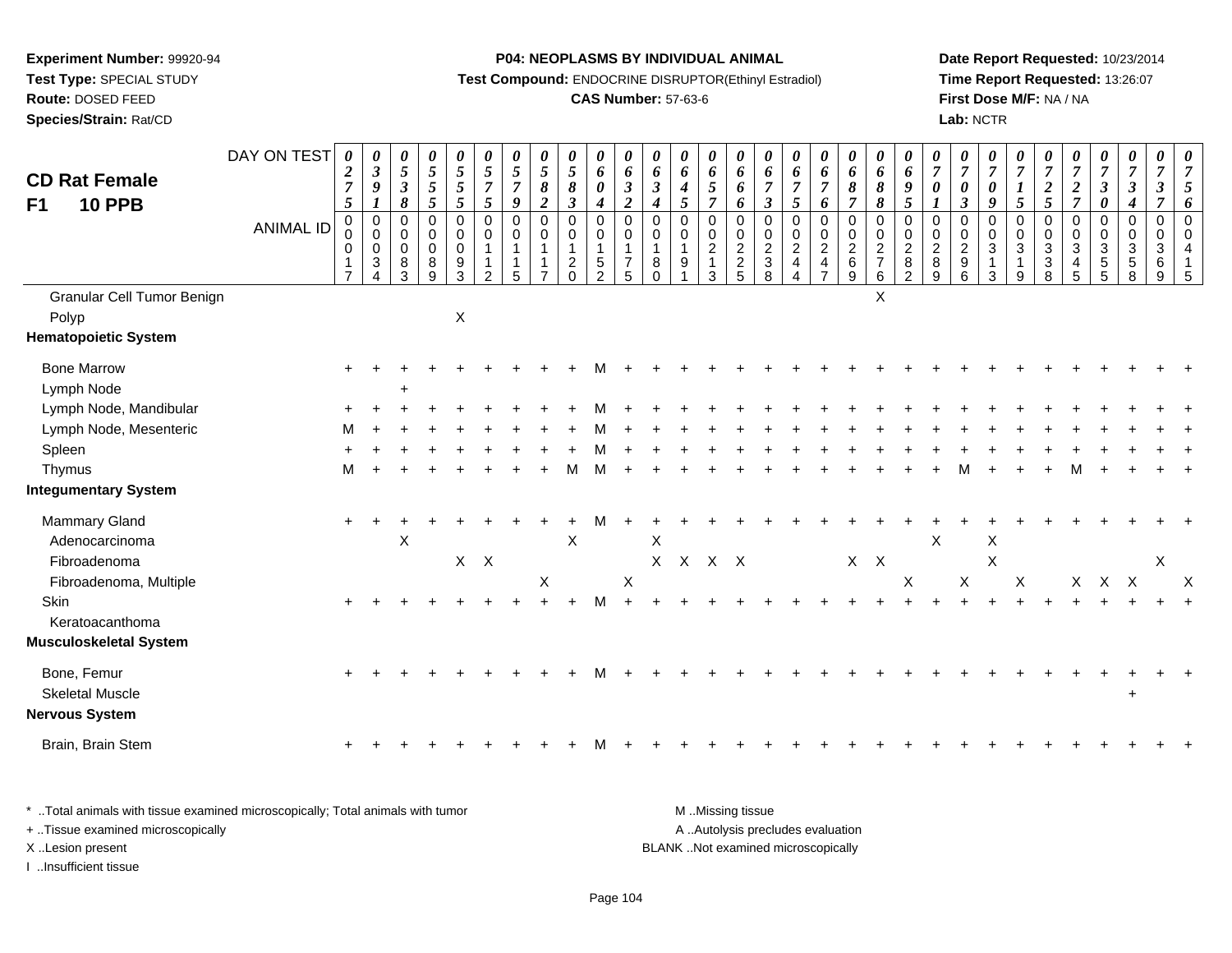**Test Type:** SPECIAL STUDY

**Route:** DOSED FEED

**Species/Strain:** Rat/CD

#### **P04: NEOPLASMS BY INDIVIDUAL ANIMAL**

**Test Compound:** ENDOCRINE DISRUPTOR(Ethinyl Estradiol)

## **CAS Number:** 57-63-6

**Date Report Requested:** 10/23/2014**Time Report Requested:** 13:26:08**First Dose M/F:** NA / NA**Lab:** NCTR

| <b>CD Rat Female</b><br><b>10 PPB</b><br>F1 | DAY ON TEST<br>ANIMAL ID | $\boldsymbol{\theta}$<br>$\boldsymbol{2}$<br>$\overline{7}$<br>$\mathfrak{s}$<br>0<br>$\pmb{0}$<br>$\pmb{0}$ | 0<br>$\boldsymbol{\beta}$<br>9<br>$\boldsymbol{l}$<br>0<br>$\pmb{0}$<br>0<br>$\ensuremath{\mathsf{3}}$<br>4 | U<br>5<br>$\boldsymbol{\beta}$<br>8<br>$\mathbf 0$<br>$\pmb{0}$<br>$\pmb{0}$<br>$\bf 8$<br>3 | 0<br>$\mathfrak{z}$<br>$5\overline{)}$<br>5<br>$\Omega$<br>$\mathbf 0$<br>$\mathbf 0$<br>8<br>9 | 0<br>$\sqrt{5}$<br>5<br>$\sqrt{5}$<br>0<br>$\pmb{0}$<br>$\mbox{O}$<br>$\boldsymbol{9}$<br>3 | 0<br>5<br>$\overline{7}$<br>5<br>0<br>0<br>1 | $\mathfrak{s}$<br>$\overline{7}$<br>9<br>$\Omega$<br>0 | $\boldsymbol{\theta}$<br>$\sqrt{5}$<br>$\pmb{8}$<br>$\boldsymbol{2}$<br>0<br>$\pmb{0}$ | $\boldsymbol{\theta}$<br>$\mathfrak{s}$<br>8<br>$\mathfrak{z}$<br>0<br>$\pmb{0}$<br>1<br>$\overline{2}$ | $\boldsymbol{\theta}$<br>6<br>$\boldsymbol{\theta}$<br>$\boldsymbol{4}$<br>0<br>$\pmb{0}$<br>$\mathbf{1}$<br>$\,$ 5 $\,$<br>$\mathcal{P}$ | $\boldsymbol{\theta}$<br>$\boldsymbol{\theta}$<br>$\boldsymbol{\beta}$<br>$\boldsymbol{2}$<br>0<br>$\mathbf 0$<br>$\overline{7}$<br>5 | 6<br>3<br>4<br>$\Omega$<br>0<br>1 | 6<br>$\boldsymbol{4}$<br>5<br>$\Omega$<br>0<br>9 | 6<br>5<br>$\overline{ }$<br>0<br>$\pmb{0}$<br>$\overline{c}$ | 6<br>6<br>6<br>$\Omega$<br>$\pmb{0}$<br>$\frac{2}{2}$<br>5 | 6<br>$\overline{7}$<br>$\boldsymbol{\beta}$<br>$\Omega$<br>0<br>$\sqrt{2}$<br>$\mathbf{3}$ | 6<br>$\overline{7}$<br>$\overline{5}$<br>$\Omega$<br>$\mathbf 0$<br>$\overline{2}$ | 0<br>6<br>$\overline{7}$<br>6<br>0<br>$\pmb{0}$<br>$\overline{c}$<br>4 | $\boldsymbol{\theta}$<br>6<br>8<br>$\overline{7}$<br>$\Omega$<br>$\pmb{0}$<br>$\overline{c}$<br>$\,6\,$<br>9 | 0<br>6<br>8<br>8<br>$\Omega$<br>$\mathbf 0$<br>$\boldsymbol{2}$<br>$\overline{ }$ | 6<br>9<br>5<br>$\Omega$<br>0<br>$\sqrt{2}$<br>8 | 0<br>0<br>$\mathbf 0$<br>$\overline{c}$<br>8 | $\boldsymbol{7}$<br>0<br>3<br>0<br>$\overline{c}$<br>$\boldsymbol{9}$<br>6 | $\overline{7}$<br>0<br>$\boldsymbol{Q}$<br>$\Omega$<br>$\mathbf 0$<br>$\sqrt{3}$<br>3 | 0<br>$\overline{7}$<br>1<br>5<br>$\Omega$<br>0<br>$\sqrt{3}$<br>9 | $\overline{7}$<br>$\boldsymbol{2}$<br>$\mathfrak{s}$<br>0<br>$\pmb{0}$<br>$\sqrt{3}$<br>$\sqrt{3}$<br>8 | $\boldsymbol{\theta}$<br>$\overline{7}$<br>$\overline{c}$<br>$\overline{7}$<br>0<br>$\mathbf 0$<br>3<br>4<br>5 | 0<br>$\boldsymbol{7}$<br>$\boldsymbol{\beta}$<br>0<br>0<br>$\pmb{0}$<br>$\mathbf{3}$<br>$\overline{5}$<br>5 | 0<br>$\overline{7}$<br>$\mathfrak{z}$<br>$\boldsymbol{4}$<br>0<br>0<br>3<br>5<br>8 | 0<br>$\boldsymbol{7}$<br>$\boldsymbol{\beta}$<br>$\overline{7}$<br>$\pmb{0}$<br>$\pmb{0}$<br>$\ensuremath{\mathsf{3}}$<br>6<br>9 | 0<br>7<br>5<br>6<br>$\Omega$<br>0<br>$\overline{4}$<br>5 |
|---------------------------------------------|--------------------------|--------------------------------------------------------------------------------------------------------------|-------------------------------------------------------------------------------------------------------------|----------------------------------------------------------------------------------------------|-------------------------------------------------------------------------------------------------|---------------------------------------------------------------------------------------------|----------------------------------------------|--------------------------------------------------------|----------------------------------------------------------------------------------------|---------------------------------------------------------------------------------------------------------|-------------------------------------------------------------------------------------------------------------------------------------------|---------------------------------------------------------------------------------------------------------------------------------------|-----------------------------------|--------------------------------------------------|--------------------------------------------------------------|------------------------------------------------------------|--------------------------------------------------------------------------------------------|------------------------------------------------------------------------------------|------------------------------------------------------------------------|--------------------------------------------------------------------------------------------------------------|-----------------------------------------------------------------------------------|-------------------------------------------------|----------------------------------------------|----------------------------------------------------------------------------|---------------------------------------------------------------------------------------|-------------------------------------------------------------------|---------------------------------------------------------------------------------------------------------|----------------------------------------------------------------------------------------------------------------|-------------------------------------------------------------------------------------------------------------|------------------------------------------------------------------------------------|----------------------------------------------------------------------------------------------------------------------------------|----------------------------------------------------------|
| Brain, Cerebellum                           |                          | $+$                                                                                                          | $\ddot{}$                                                                                                   |                                                                                              |                                                                                                 |                                                                                             |                                              |                                                        |                                                                                        |                                                                                                         | M                                                                                                                                         |                                                                                                                                       |                                   |                                                  |                                                              |                                                            |                                                                                            |                                                                                    |                                                                        |                                                                                                              |                                                                                   |                                                 |                                              |                                                                            |                                                                                       |                                                                   |                                                                                                         |                                                                                                                |                                                                                                             |                                                                                    |                                                                                                                                  |                                                          |
| Brain, Cerebrum<br>Oligodendroglioma Nos    |                          |                                                                                                              |                                                                                                             |                                                                                              |                                                                                                 |                                                                                             |                                              |                                                        |                                                                                        |                                                                                                         | М                                                                                                                                         |                                                                                                                                       |                                   |                                                  |                                                              |                                                            |                                                                                            |                                                                                    |                                                                        |                                                                                                              |                                                                                   |                                                 |                                              |                                                                            |                                                                                       |                                                                   |                                                                                                         |                                                                                                                |                                                                                                             |                                                                                    |                                                                                                                                  | X                                                        |
| <b>Respiratory System</b>                   |                          |                                                                                                              |                                                                                                             |                                                                                              |                                                                                                 |                                                                                             |                                              |                                                        |                                                                                        |                                                                                                         |                                                                                                                                           |                                                                                                                                       |                                   |                                                  |                                                              |                                                            |                                                                                            |                                                                                    |                                                                        |                                                                                                              |                                                                                   |                                                 |                                              |                                                                            |                                                                                       |                                                                   |                                                                                                         |                                                                                                                |                                                                                                             |                                                                                    |                                                                                                                                  |                                                          |
| Lung                                        |                          |                                                                                                              |                                                                                                             |                                                                                              |                                                                                                 |                                                                                             |                                              |                                                        |                                                                                        |                                                                                                         |                                                                                                                                           |                                                                                                                                       |                                   |                                                  |                                                              |                                                            |                                                                                            |                                                                                    |                                                                        |                                                                                                              |                                                                                   |                                                 |                                              |                                                                            |                                                                                       |                                                                   |                                                                                                         |                                                                                                                |                                                                                                             |                                                                                    |                                                                                                                                  |                                                          |
| Nose                                        |                          |                                                                                                              |                                                                                                             |                                                                                              |                                                                                                 |                                                                                             |                                              |                                                        |                                                                                        |                                                                                                         |                                                                                                                                           |                                                                                                                                       |                                   |                                                  |                                                              |                                                            |                                                                                            |                                                                                    |                                                                        |                                                                                                              |                                                                                   |                                                 |                                              |                                                                            |                                                                                       |                                                                   |                                                                                                         |                                                                                                                |                                                                                                             |                                                                                    |                                                                                                                                  |                                                          |
| Trachea                                     |                          |                                                                                                              |                                                                                                             |                                                                                              |                                                                                                 |                                                                                             |                                              |                                                        |                                                                                        |                                                                                                         | М                                                                                                                                         |                                                                                                                                       |                                   |                                                  |                                                              |                                                            |                                                                                            |                                                                                    |                                                                        |                                                                                                              |                                                                                   |                                                 |                                              |                                                                            |                                                                                       |                                                                   |                                                                                                         |                                                                                                                |                                                                                                             |                                                                                    |                                                                                                                                  |                                                          |
| <b>Special Senses System</b>                |                          |                                                                                                              |                                                                                                             |                                                                                              |                                                                                                 |                                                                                             |                                              |                                                        |                                                                                        |                                                                                                         |                                                                                                                                           |                                                                                                                                       |                                   |                                                  |                                                              |                                                            |                                                                                            |                                                                                    |                                                                        |                                                                                                              |                                                                                   |                                                 |                                              |                                                                            |                                                                                       |                                                                   |                                                                                                         |                                                                                                                |                                                                                                             |                                                                                    |                                                                                                                                  |                                                          |
| Eye                                         |                          |                                                                                                              |                                                                                                             |                                                                                              |                                                                                                 |                                                                                             |                                              |                                                        |                                                                                        |                                                                                                         |                                                                                                                                           |                                                                                                                                       |                                   |                                                  |                                                              |                                                            |                                                                                            |                                                                                    |                                                                        |                                                                                                              |                                                                                   |                                                 |                                              |                                                                            |                                                                                       |                                                                   |                                                                                                         |                                                                                                                |                                                                                                             |                                                                                    |                                                                                                                                  |                                                          |
| Harderian Gland                             |                          |                                                                                                              |                                                                                                             |                                                                                              |                                                                                                 |                                                                                             |                                              |                                                        |                                                                                        |                                                                                                         | M                                                                                                                                         |                                                                                                                                       |                                   |                                                  |                                                              |                                                            |                                                                                            |                                                                                    |                                                                        |                                                                                                              |                                                                                   |                                                 |                                              |                                                                            |                                                                                       |                                                                   |                                                                                                         |                                                                                                                |                                                                                                             |                                                                                    |                                                                                                                                  |                                                          |
| <b>Urinary System</b>                       |                          |                                                                                                              |                                                                                                             |                                                                                              |                                                                                                 |                                                                                             |                                              |                                                        |                                                                                        |                                                                                                         |                                                                                                                                           |                                                                                                                                       |                                   |                                                  |                                                              |                                                            |                                                                                            |                                                                                    |                                                                        |                                                                                                              |                                                                                   |                                                 |                                              |                                                                            |                                                                                       |                                                                   |                                                                                                         |                                                                                                                |                                                                                                             |                                                                                    |                                                                                                                                  |                                                          |
| Kidney                                      |                          |                                                                                                              |                                                                                                             |                                                                                              |                                                                                                 |                                                                                             |                                              |                                                        |                                                                                        |                                                                                                         |                                                                                                                                           |                                                                                                                                       |                                   |                                                  |                                                              |                                                            |                                                                                            |                                                                                    |                                                                        |                                                                                                              |                                                                                   |                                                 |                                              |                                                                            |                                                                                       |                                                                   |                                                                                                         |                                                                                                                |                                                                                                             |                                                                                    |                                                                                                                                  |                                                          |
| <b>Urinary Bladder</b>                      |                          |                                                                                                              |                                                                                                             |                                                                                              |                                                                                                 |                                                                                             |                                              |                                                        |                                                                                        |                                                                                                         |                                                                                                                                           |                                                                                                                                       |                                   |                                                  |                                                              |                                                            |                                                                                            |                                                                                    |                                                                        |                                                                                                              |                                                                                   |                                                 |                                              |                                                                            |                                                                                       |                                                                   |                                                                                                         |                                                                                                                |                                                                                                             |                                                                                    |                                                                                                                                  |                                                          |
| <b>SYSTEMIC LESIONS</b>                     |                          |                                                                                                              |                                                                                                             |                                                                                              |                                                                                                 |                                                                                             |                                              |                                                        |                                                                                        |                                                                                                         |                                                                                                                                           |                                                                                                                                       |                                   |                                                  |                                                              |                                                            |                                                                                            |                                                                                    |                                                                        |                                                                                                              |                                                                                   |                                                 |                                              |                                                                            |                                                                                       |                                                                   |                                                                                                         |                                                                                                                |                                                                                                             |                                                                                    |                                                                                                                                  |                                                          |
| Multiple Organ                              |                          |                                                                                                              |                                                                                                             |                                                                                              |                                                                                                 |                                                                                             |                                              |                                                        |                                                                                        |                                                                                                         |                                                                                                                                           |                                                                                                                                       |                                   |                                                  |                                                              |                                                            |                                                                                            |                                                                                    |                                                                        |                                                                                                              |                                                                                   |                                                 |                                              |                                                                            |                                                                                       |                                                                   |                                                                                                         |                                                                                                                |                                                                                                             |                                                                                    |                                                                                                                                  |                                                          |

\* ..Total animals with tissue examined microscopically; Total animals with tumor **M** . Missing tissue M ..Missing tissue

+ ..Tissue examined microscopically

I ..Insufficient tissue

A ..Autolysis precludes evaluation X ..Lesion present BLANK ..Not examined microscopically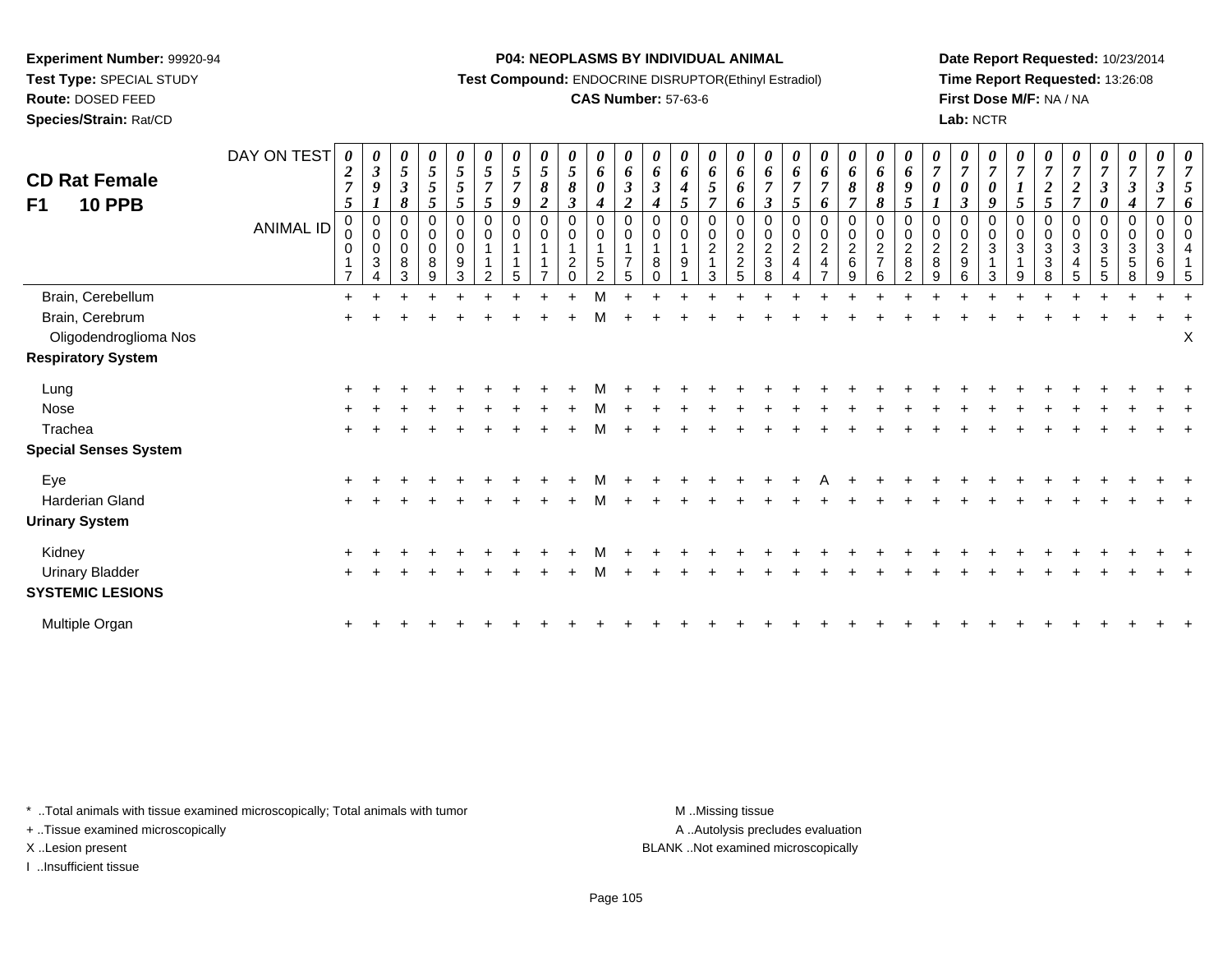**Route:** DOSED FEED

**Species/Strain:** Rat/CD

#### **P04: NEOPLASMS BY INDIVIDUAL ANIMAL**

**Test Compound:** ENDOCRINE DISRUPTOR(Ethinyl Estradiol)

## **CAS Number:** 57-63-6

**Date Report Requested:** 10/23/2014**Time Report Requested:** 13:26:08**First Dose M/F:** NA / NA**Lab:** NCTR

| <b>CD Rat Female</b><br><b>10 PPB</b><br>F <sub>1</sub> | DAY ON TEST<br><b>ANIMAL ID</b> | 0<br>7<br>5<br>6<br>$\mathbf 0$<br>0<br>4<br>6 | $\pmb{\theta}$<br>$\overline{7}$<br>$\sqrt{5}$<br>4<br>$\mathbf 0$<br>0<br>4<br>5<br>3 | 0<br>$\overline{7}$<br>5<br>$\overline{7}$<br>$\Omega$<br>0<br>$\overline{4}$<br>6<br>8 | 0<br>$\overline{7}$<br>5<br>$\overline{7}$<br>$\mathbf 0$<br>$\mathbf 0$<br>$\overline{4}$<br>6<br>9 | 0<br>$\boldsymbol{7}$<br>5<br>$\overline{7}$<br>$\mathbf 0$<br>$\mathbf 0$<br>$\overline{5}$<br>3 | 0<br>$\boldsymbol{7}$<br>5<br>$\overline{7}$<br>$\mathbf 0$<br>0<br>5<br>1<br>4 | $\pmb{\theta}$<br>$\overline{7}$<br>$\sqrt{5}$<br>$\overline{7}$<br>$\mathbf 0$<br>0<br>5<br>1<br>5 | $\boldsymbol{\theta}$<br>$\overline{7}$<br>5<br>8<br>0<br>0<br>5<br>6 | 0<br>$\overline{7}$<br>5<br>8<br>$\mathbf 0$<br>$\mathbf 0$<br>$\,$ 5 $\,$<br>$\frac{6}{2}$ | 0<br>$\overline{7}$<br>5<br>8<br>$\pmb{0}$<br>0<br>$\overline{5}$<br>$\frac{6}{3}$ | 0<br>$\overline{7}$<br>5<br>$\pmb{8}$<br>$\pmb{0}$<br>0<br>$\sqrt{5}$<br>6<br>$\Delta$ | 0<br>$\overline{7}$<br>6<br>$\boldsymbol{l}$<br>$\mathbf 0$<br>$\Omega$<br>6<br>4 | 0<br>$\overline{7}$<br>6<br>$\boldsymbol{l}$<br>0<br>$\mathbf 0$<br>6<br>$\mathbf 1$<br>5 | 0<br>$\overline{7}$<br>6<br>1<br>$\mathbf 0$<br>0<br>6<br>1<br>6 | 0<br>$\overline{7}$<br>6<br>$\overline{2}$<br>$\pmb{0}$<br>$\pmb{0}$<br>$\,6\,$<br>$\,6$ | $\boldsymbol{\theta}$<br>$\overline{7}$<br>6<br>$\overline{2}$<br>$\mathbf 0$<br>$\mathbf 0$<br>6<br>6<br>$\overline{2}$ | 0<br>$\overline{7}$<br>6<br>$\boldsymbol{2}$<br>0<br>$\Omega$<br>$\overline{7}$<br>8 | 0<br>$\overline{7}$<br>6<br>$\boldsymbol{2}$<br>0<br>0<br>$\overline{7}$<br>$\mathbf{1}$<br>9 | 0<br>$\overline{7}$<br>6<br>$\boldsymbol{\beta}$<br>0<br>0<br>$\overline{7}$<br>6<br>8 | <i><b>*TOTALS</b></i> |
|---------------------------------------------------------|---------------------------------|------------------------------------------------|----------------------------------------------------------------------------------------|-----------------------------------------------------------------------------------------|------------------------------------------------------------------------------------------------------|---------------------------------------------------------------------------------------------------|---------------------------------------------------------------------------------|-----------------------------------------------------------------------------------------------------|-----------------------------------------------------------------------|---------------------------------------------------------------------------------------------|------------------------------------------------------------------------------------|----------------------------------------------------------------------------------------|-----------------------------------------------------------------------------------|-------------------------------------------------------------------------------------------|------------------------------------------------------------------|------------------------------------------------------------------------------------------|--------------------------------------------------------------------------------------------------------------------------|--------------------------------------------------------------------------------------|-----------------------------------------------------------------------------------------------|----------------------------------------------------------------------------------------|-----------------------|
| <b>Alimentary System</b>                                |                                 |                                                |                                                                                        |                                                                                         |                                                                                                      |                                                                                                   |                                                                                 |                                                                                                     |                                                                       |                                                                                             |                                                                                    |                                                                                        |                                                                                   |                                                                                           |                                                                  |                                                                                          |                                                                                                                          |                                                                                      |                                                                                               |                                                                                        |                       |
| Esophagus                                               |                                 | +                                              |                                                                                        |                                                                                         |                                                                                                      |                                                                                                   |                                                                                 |                                                                                                     |                                                                       |                                                                                             |                                                                                    |                                                                                        |                                                                                   |                                                                                           |                                                                  |                                                                                          |                                                                                                                          |                                                                                      |                                                                                               |                                                                                        | 49                    |
| Intestine Large, Cecum                                  |                                 |                                                |                                                                                        |                                                                                         |                                                                                                      |                                                                                                   |                                                                                 |                                                                                                     |                                                                       |                                                                                             |                                                                                    |                                                                                        |                                                                                   |                                                                                           |                                                                  |                                                                                          |                                                                                                                          |                                                                                      |                                                                                               |                                                                                        | 49                    |
| Intestine Large, Colon                                  |                                 | ٠                                              |                                                                                        |                                                                                         |                                                                                                      |                                                                                                   |                                                                                 |                                                                                                     |                                                                       |                                                                                             |                                                                                    |                                                                                        |                                                                                   |                                                                                           |                                                                  |                                                                                          |                                                                                                                          |                                                                                      |                                                                                               |                                                                                        | 49                    |
| Intestine Large, Rectum                                 |                                 | ÷                                              |                                                                                        |                                                                                         |                                                                                                      |                                                                                                   |                                                                                 |                                                                                                     |                                                                       |                                                                                             |                                                                                    |                                                                                        |                                                                                   |                                                                                           |                                                                  |                                                                                          |                                                                                                                          |                                                                                      |                                                                                               |                                                                                        | 49                    |
| Intestine Small, Duodenum                               |                                 | +                                              |                                                                                        |                                                                                         |                                                                                                      |                                                                                                   |                                                                                 |                                                                                                     |                                                                       |                                                                                             |                                                                                    |                                                                                        |                                                                                   |                                                                                           |                                                                  |                                                                                          |                                                                                                                          |                                                                                      |                                                                                               |                                                                                        | 49                    |
| Intestine Small, Ileum                                  |                                 | +                                              |                                                                                        |                                                                                         |                                                                                                      |                                                                                                   |                                                                                 |                                                                                                     |                                                                       |                                                                                             |                                                                                    |                                                                                        |                                                                                   |                                                                                           |                                                                  |                                                                                          |                                                                                                                          |                                                                                      |                                                                                               |                                                                                        | 48                    |
| Intestine Small, Jejunum                                |                                 |                                                |                                                                                        |                                                                                         |                                                                                                      |                                                                                                   |                                                                                 |                                                                                                     |                                                                       |                                                                                             |                                                                                    |                                                                                        |                                                                                   |                                                                                           |                                                                  |                                                                                          |                                                                                                                          |                                                                                      |                                                                                               |                                                                                        | 47                    |
| Liver                                                   |                                 |                                                |                                                                                        |                                                                                         |                                                                                                      |                                                                                                   |                                                                                 |                                                                                                     |                                                                       |                                                                                             |                                                                                    |                                                                                        |                                                                                   |                                                                                           |                                                                  |                                                                                          |                                                                                                                          |                                                                                      |                                                                                               |                                                                                        | 49                    |
| Hepatocellular Adenoma                                  |                                 |                                                |                                                                                        |                                                                                         |                                                                                                      |                                                                                                   |                                                                                 |                                                                                                     |                                                                       |                                                                                             |                                                                                    |                                                                                        |                                                                                   |                                                                                           |                                                                  |                                                                                          |                                                                                                                          |                                                                                      |                                                                                               |                                                                                        | 1                     |
| Oral Mucosa                                             |                                 |                                                |                                                                                        |                                                                                         |                                                                                                      |                                                                                                   |                                                                                 |                                                                                                     |                                                                       |                                                                                             |                                                                                    |                                                                                        |                                                                                   |                                                                                           |                                                                  | +                                                                                        |                                                                                                                          |                                                                                      |                                                                                               |                                                                                        | 4                     |
| Squamous Cell Carcinoma                                 |                                 |                                                |                                                                                        |                                                                                         |                                                                                                      |                                                                                                   |                                                                                 |                                                                                                     |                                                                       |                                                                                             |                                                                                    |                                                                                        |                                                                                   |                                                                                           |                                                                  |                                                                                          |                                                                                                                          |                                                                                      |                                                                                               |                                                                                        | 1                     |
| Pancreas                                                |                                 |                                                |                                                                                        |                                                                                         |                                                                                                      |                                                                                                   |                                                                                 |                                                                                                     |                                                                       |                                                                                             |                                                                                    |                                                                                        |                                                                                   |                                                                                           |                                                                  |                                                                                          |                                                                                                                          |                                                                                      |                                                                                               |                                                                                        | 49                    |
| <b>Salivary Glands</b>                                  |                                 |                                                |                                                                                        |                                                                                         |                                                                                                      |                                                                                                   |                                                                                 |                                                                                                     |                                                                       |                                                                                             |                                                                                    |                                                                                        |                                                                                   |                                                                                           |                                                                  |                                                                                          |                                                                                                                          |                                                                                      |                                                                                               |                                                                                        | 49                    |
| Stomach, Forestomach                                    |                                 | +                                              |                                                                                        |                                                                                         |                                                                                                      |                                                                                                   |                                                                                 |                                                                                                     |                                                                       |                                                                                             |                                                                                    |                                                                                        |                                                                                   |                                                                                           |                                                                  |                                                                                          |                                                                                                                          |                                                                                      |                                                                                               |                                                                                        | 49                    |
| Squamous Cell Papilloma                                 |                                 |                                                |                                                                                        |                                                                                         |                                                                                                      |                                                                                                   |                                                                                 |                                                                                                     |                                                                       |                                                                                             |                                                                                    |                                                                                        |                                                                                   |                                                                                           |                                                                  |                                                                                          |                                                                                                                          |                                                                                      |                                                                                               |                                                                                        | $\mathbf{1}$          |
| Stomach, Glandular                                      |                                 |                                                |                                                                                        |                                                                                         |                                                                                                      |                                                                                                   |                                                                                 |                                                                                                     |                                                                       |                                                                                             |                                                                                    |                                                                                        |                                                                                   |                                                                                           |                                                                  |                                                                                          |                                                                                                                          |                                                                                      |                                                                                               |                                                                                        | 49                    |
| <b>Cardiovascular System</b>                            |                                 |                                                |                                                                                        |                                                                                         |                                                                                                      |                                                                                                   |                                                                                 |                                                                                                     |                                                                       |                                                                                             |                                                                                    |                                                                                        |                                                                                   |                                                                                           |                                                                  |                                                                                          |                                                                                                                          |                                                                                      |                                                                                               |                                                                                        |                       |
| <b>Blood Vessel</b>                                     |                                 |                                                |                                                                                        |                                                                                         |                                                                                                      |                                                                                                   |                                                                                 |                                                                                                     |                                                                       |                                                                                             |                                                                                    |                                                                                        |                                                                                   |                                                                                           |                                                                  |                                                                                          |                                                                                                                          |                                                                                      |                                                                                               |                                                                                        | 49                    |
| Heart                                                   |                                 |                                                |                                                                                        |                                                                                         |                                                                                                      |                                                                                                   |                                                                                 |                                                                                                     |                                                                       |                                                                                             |                                                                                    |                                                                                        |                                                                                   |                                                                                           |                                                                  |                                                                                          |                                                                                                                          |                                                                                      |                                                                                               |                                                                                        | 49                    |
| <b>Endocrine System</b>                                 |                                 |                                                |                                                                                        |                                                                                         |                                                                                                      |                                                                                                   |                                                                                 |                                                                                                     |                                                                       |                                                                                             |                                                                                    |                                                                                        |                                                                                   |                                                                                           |                                                                  |                                                                                          |                                                                                                                          |                                                                                      |                                                                                               |                                                                                        |                       |

\* ..Total animals with tissue examined microscopically; Total animals with tumor **M** . Missing tissue M ..Missing tissue

+ ..Tissue examined microscopically

I ..Insufficient tissue

A ..Autolysis precludes evaluation

X ..Lesion present BLANK ..Not examined microscopically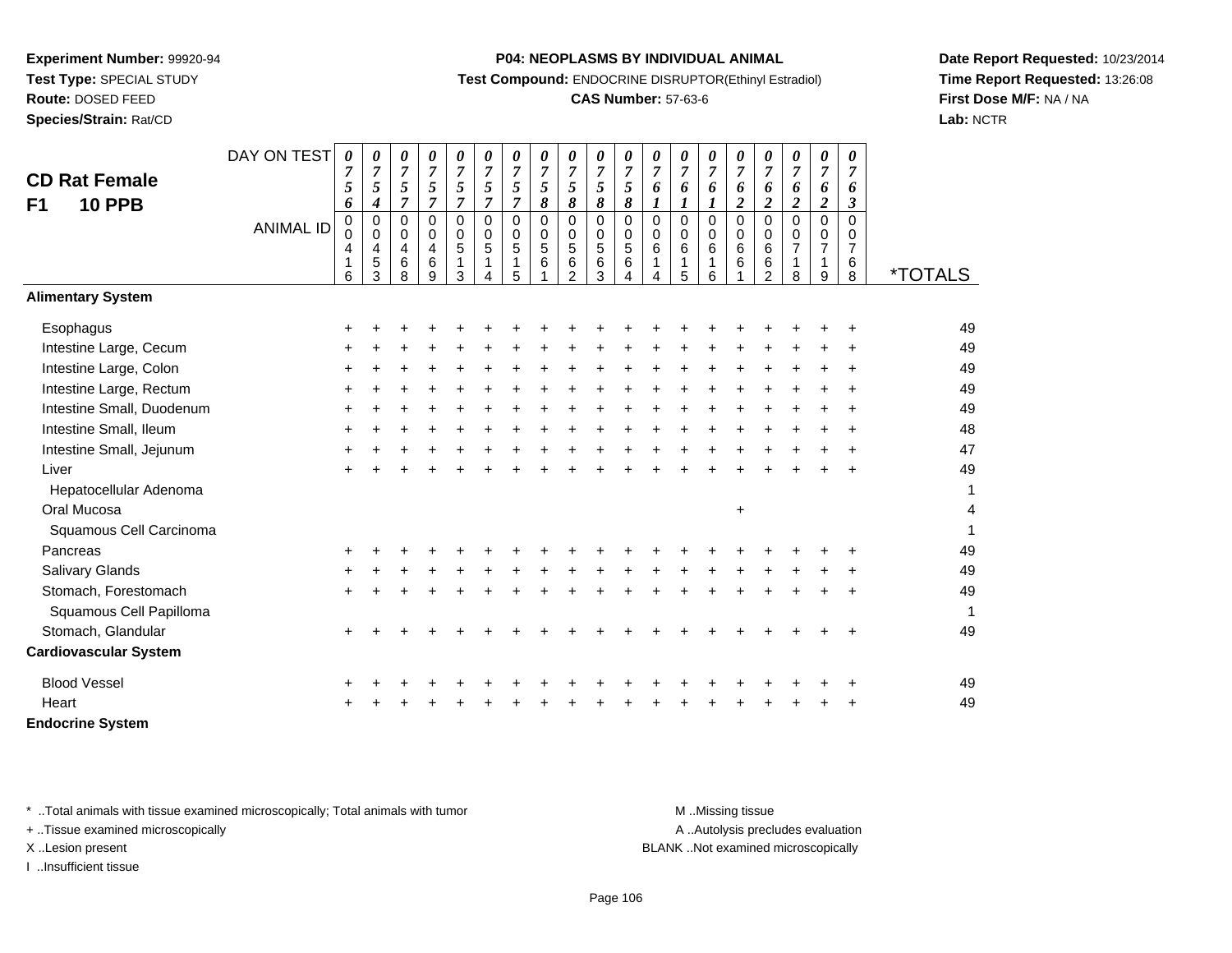**Route:** DOSED FEED

**Species/Strain:** Rat/CD

#### **P04: NEOPLASMS BY INDIVIDUAL ANIMAL**

**Test Compound:** ENDOCRINE DISRUPTOR(Ethinyl Estradiol)

## **CAS Number:** 57-63-6

**Date Report Requested:** 10/23/2014**Time Report Requested:** 13:26:08**First Dose M/F:** NA / NA**Lab:** NCTR

| <b>CD Rat Female</b><br><b>10 PPB</b><br>F <sub>1</sub> | DAY ON TEST<br><b>ANIMAL ID</b> | $\boldsymbol{\theta}$<br>$\overline{7}$<br>5<br>6<br>0<br>0<br>4<br>1<br>6 | 0<br>7<br>5<br>4<br>0<br>0<br>4<br>5<br>3 | 0<br>$\overline{7}$<br>5<br>$\overline{7}$<br>0<br>$\Omega$<br>4<br>6<br>8 | $\pmb{\theta}$<br>$\overline{7}$<br>5<br>$\overline{7}$<br>0<br>$\Omega$<br>4<br>6<br>9 | $\pmb{\theta}$<br>$\overline{7}$<br>$\sqrt{5}$<br>$\overline{7}$<br>$\mathbf 0$<br>0<br>5<br>1<br>3 | $\pmb{\theta}$<br>$\overline{7}$<br>5<br>$\overline{7}$<br>$\mathbf 0$<br>0<br>5<br>1<br>4 | 0<br>7<br>5<br>$\overline{7}$<br>0<br>0<br>5<br>1<br>5 | $\pmb{\theta}$<br>$\overline{7}$<br>$\overline{5}$<br>$\pmb{8}$<br>0<br>0<br>$\mathbf 5$<br>6 | $\pmb{\theta}$<br>$\overline{7}$<br>5<br>8<br>$\mathbf 0$<br>0<br>$\sqrt{5}$<br>6<br>$\overline{2}$ | $\pmb{\theta}$<br>$\overline{7}$<br>$\sqrt{5}$<br>8<br>0<br>0<br>$\sqrt{5}$<br>6<br>$\mathbf{3}$ | 0<br>$\overline{7}$<br>5<br>8<br>$\mathbf 0$<br>0<br>$\sqrt{5}$<br>6<br>4 | 0<br>7<br>6<br>$\mathbf 0$<br>0<br>6<br>4 | $\pmb{\theta}$<br>$\overline{7}$<br>6<br>0<br>$\Omega$<br>6<br>1<br>5 | $\pmb{\theta}$<br>$\overline{7}$<br>6<br>$\mathbf 0$<br>$\Omega$<br>6<br>1<br>6 | $\pmb{\theta}$<br>$\overline{7}$<br>6<br>$\overline{c}$<br>$\mathbf 0$<br>0<br>$\,6$<br>6 | $\pmb{\theta}$<br>$\overline{7}$<br>6<br>$\boldsymbol{2}$<br>$\mathbf 0$<br>0<br>$\,6$<br>$\,6\,$<br>$\overline{c}$ | 0<br>7<br>6<br>$\boldsymbol{2}$<br>$\mathbf 0$<br>0<br>7<br>1<br>8 | $\boldsymbol{\theta}$<br>$\overline{7}$<br>6<br>$\boldsymbol{2}$<br>$\mathbf 0$<br>0<br>$\overline{7}$<br>1<br>9 | 0<br>7<br>6<br>$\boldsymbol{\beta}$<br>$\Omega$<br>$\Omega$<br>$\overline{7}$<br>6<br>8 | <i><b>*TOTALS</b></i> |
|---------------------------------------------------------|---------------------------------|----------------------------------------------------------------------------|-------------------------------------------|----------------------------------------------------------------------------|-----------------------------------------------------------------------------------------|-----------------------------------------------------------------------------------------------------|--------------------------------------------------------------------------------------------|--------------------------------------------------------|-----------------------------------------------------------------------------------------------|-----------------------------------------------------------------------------------------------------|--------------------------------------------------------------------------------------------------|---------------------------------------------------------------------------|-------------------------------------------|-----------------------------------------------------------------------|---------------------------------------------------------------------------------|-------------------------------------------------------------------------------------------|---------------------------------------------------------------------------------------------------------------------|--------------------------------------------------------------------|------------------------------------------------------------------------------------------------------------------|-----------------------------------------------------------------------------------------|-----------------------|
| <b>Adrenal Cortex</b>                                   |                                 | $\ddot{}$                                                                  |                                           |                                                                            |                                                                                         |                                                                                                     | $\ddot{}$                                                                                  | $+$                                                    | ÷                                                                                             |                                                                                                     |                                                                                                  |                                                                           |                                           |                                                                       |                                                                                 | ÷                                                                                         | $\ddot{}$                                                                                                           | $+$                                                                | $\ddot{}$                                                                                                        | $\ddot{}$                                                                               | 49                    |
| Adenoma                                                 |                                 |                                                                            |                                           |                                                                            |                                                                                         |                                                                                                     |                                                                                            |                                                        |                                                                                               |                                                                                                     |                                                                                                  |                                                                           |                                           |                                                                       |                                                                                 |                                                                                           |                                                                                                                     |                                                                    |                                                                                                                  |                                                                                         | 1                     |
| Adrenal Medulla                                         |                                 |                                                                            |                                           |                                                                            |                                                                                         |                                                                                                     |                                                                                            |                                                        |                                                                                               |                                                                                                     |                                                                                                  |                                                                           |                                           |                                                                       |                                                                                 |                                                                                           |                                                                                                                     |                                                                    |                                                                                                                  |                                                                                         | 49                    |
| Islets, Pancreatic                                      |                                 |                                                                            |                                           |                                                                            |                                                                                         |                                                                                                     |                                                                                            |                                                        |                                                                                               |                                                                                                     |                                                                                                  |                                                                           |                                           |                                                                       |                                                                                 |                                                                                           |                                                                                                                     |                                                                    |                                                                                                                  |                                                                                         | 49                    |
| Carcinoma                                               |                                 |                                                                            |                                           |                                                                            |                                                                                         |                                                                                                     |                                                                                            |                                                        |                                                                                               |                                                                                                     |                                                                                                  | X                                                                         |                                           |                                                                       |                                                                                 |                                                                                           |                                                                                                                     |                                                                    |                                                                                                                  |                                                                                         | $\mathbf{1}$          |
| Parathyroid Gland                                       |                                 |                                                                            |                                           |                                                                            |                                                                                         |                                                                                                     |                                                                                            |                                                        |                                                                                               |                                                                                                     |                                                                                                  |                                                                           |                                           |                                                                       |                                                                                 |                                                                                           |                                                                                                                     |                                                                    |                                                                                                                  |                                                                                         | 46                    |
| <b>Pituitary Gland</b>                                  |                                 | ÷                                                                          |                                           |                                                                            |                                                                                         |                                                                                                     |                                                                                            |                                                        |                                                                                               |                                                                                                     |                                                                                                  |                                                                           |                                           |                                                                       |                                                                                 |                                                                                           |                                                                                                                     |                                                                    |                                                                                                                  |                                                                                         | 50                    |
| Pars Distalis, Adenoma                                  |                                 |                                                                            | X                                         | X                                                                          | $\times$                                                                                | X                                                                                                   | X                                                                                          | $\times$                                               |                                                                                               | X                                                                                                   |                                                                                                  | X                                                                         | X                                         | X                                                                     | X                                                                               | X                                                                                         | X                                                                                                                   | X                                                                  | X                                                                                                                | X                                                                                       | 40                    |
| <b>Thyroid Gland</b>                                    |                                 | $\ddot{}$                                                                  |                                           |                                                                            |                                                                                         |                                                                                                     |                                                                                            |                                                        |                                                                                               |                                                                                                     |                                                                                                  |                                                                           |                                           |                                                                       |                                                                                 |                                                                                           |                                                                                                                     |                                                                    | ٠                                                                                                                | $\ddot{}$                                                                               | 49                    |
| C Cell, Adenoma                                         |                                 |                                                                            |                                           |                                                                            |                                                                                         |                                                                                                     |                                                                                            |                                                        |                                                                                               | X                                                                                                   |                                                                                                  |                                                                           |                                           |                                                                       |                                                                                 |                                                                                           |                                                                                                                     |                                                                    |                                                                                                                  |                                                                                         | 1                     |
| <b>General Body System</b>                              |                                 |                                                                            |                                           |                                                                            |                                                                                         |                                                                                                     |                                                                                            |                                                        |                                                                                               |                                                                                                     |                                                                                                  |                                                                           |                                           |                                                                       |                                                                                 |                                                                                           |                                                                                                                     |                                                                    |                                                                                                                  |                                                                                         |                       |
| <b>Tissue NOS</b>                                       |                                 |                                                                            |                                           |                                                                            |                                                                                         |                                                                                                     |                                                                                            |                                                        |                                                                                               |                                                                                                     |                                                                                                  |                                                                           |                                           |                                                                       |                                                                                 |                                                                                           |                                                                                                                     |                                                                    |                                                                                                                  |                                                                                         | 1                     |
| Sarcoma                                                 |                                 |                                                                            |                                           |                                                                            |                                                                                         |                                                                                                     |                                                                                            |                                                        |                                                                                               |                                                                                                     |                                                                                                  |                                                                           |                                           |                                                                       |                                                                                 |                                                                                           |                                                                                                                     |                                                                    |                                                                                                                  |                                                                                         | $\mathbf{1}$          |
| <b>Genital System</b>                                   |                                 |                                                                            |                                           |                                                                            |                                                                                         |                                                                                                     |                                                                                            |                                                        |                                                                                               |                                                                                                     |                                                                                                  |                                                                           |                                           |                                                                       |                                                                                 |                                                                                           |                                                                                                                     |                                                                    |                                                                                                                  |                                                                                         |                       |
| <b>Clitoral Gland</b>                                   |                                 |                                                                            |                                           |                                                                            |                                                                                         |                                                                                                     |                                                                                            |                                                        |                                                                                               |                                                                                                     |                                                                                                  |                                                                           |                                           |                                                                       |                                                                                 |                                                                                           |                                                                                                                     |                                                                    |                                                                                                                  |                                                                                         | 48                    |
| Ovary                                                   |                                 |                                                                            |                                           |                                                                            |                                                                                         |                                                                                                     |                                                                                            |                                                        |                                                                                               |                                                                                                     |                                                                                                  |                                                                           |                                           |                                                                       |                                                                                 |                                                                                           |                                                                                                                     |                                                                    |                                                                                                                  |                                                                                         | 49                    |
| Granulosa Cell Tumor Benign                             |                                 |                                                                            |                                           |                                                                            |                                                                                         |                                                                                                     |                                                                                            |                                                        |                                                                                               |                                                                                                     |                                                                                                  |                                                                           |                                           |                                                                       |                                                                                 |                                                                                           |                                                                                                                     | $\times$                                                           |                                                                                                                  |                                                                                         | 1                     |
| Sertoli Cell Tumor Benign                               |                                 |                                                                            |                                           |                                                                            |                                                                                         |                                                                                                     |                                                                                            |                                                        |                                                                                               |                                                                                                     |                                                                                                  |                                                                           |                                           |                                                                       |                                                                                 |                                                                                           |                                                                                                                     |                                                                    |                                                                                                                  |                                                                                         | 1                     |
| Oviduct                                                 |                                 |                                                                            |                                           |                                                                            |                                                                                         |                                                                                                     |                                                                                            |                                                        |                                                                                               |                                                                                                     |                                                                                                  |                                                                           |                                           |                                                                       |                                                                                 |                                                                                           |                                                                                                                     |                                                                    |                                                                                                                  |                                                                                         | 49                    |
| Uterus                                                  |                                 | $\ddot{}$                                                                  |                                           |                                                                            |                                                                                         |                                                                                                     |                                                                                            |                                                        |                                                                                               |                                                                                                     |                                                                                                  |                                                                           |                                           |                                                                       |                                                                                 |                                                                                           |                                                                                                                     |                                                                    |                                                                                                                  |                                                                                         | 49                    |
| Polyp Stromal                                           |                                 |                                                                            |                                           |                                                                            |                                                                                         |                                                                                                     |                                                                                            |                                                        |                                                                                               |                                                                                                     |                                                                                                  |                                                                           | X                                         | X                                                                     |                                                                                 |                                                                                           |                                                                                                                     |                                                                    |                                                                                                                  |                                                                                         | 5                     |
| Vagina                                                  |                                 |                                                                            |                                           |                                                                            |                                                                                         |                                                                                                     |                                                                                            |                                                        |                                                                                               |                                                                                                     |                                                                                                  |                                                                           |                                           |                                                                       |                                                                                 |                                                                                           |                                                                                                                     |                                                                    |                                                                                                                  |                                                                                         | 49                    |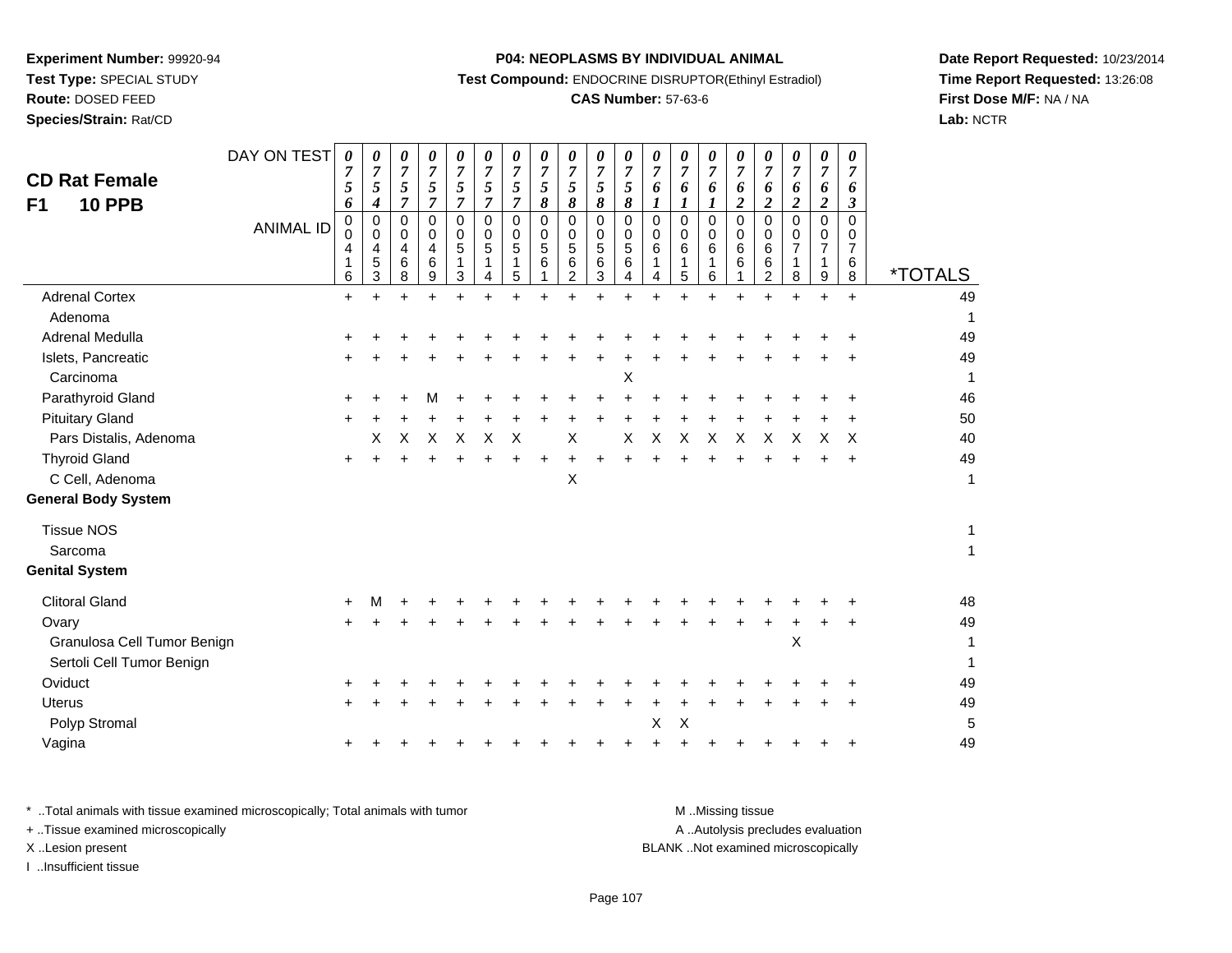**Test Type:** SPECIAL STUDY

# **Route:** DOSED FEED

**Species/Strain:** Rat/CD

## **P04: NEOPLASMS BY INDIVIDUAL ANIMAL**

**Test Compound:** ENDOCRINE DISRUPTOR(Ethinyl Estradiol)

## **CAS Number:** 57-63-6

**Date Report Requested:** 10/23/2014**Time Report Requested:** 13:26:08**First Dose M/F:** NA / NA**Lab:** NCTR

| <b>CD Rat Female</b><br><b>10 PPB</b><br>F1<br><b>Granular Cell Tumor Benign</b> | DAY ON TEST<br><b>ANIMAL ID</b> | 0<br>$\overline{7}$<br>5<br>6<br>0<br>$\Omega$<br>4<br>1<br>6 | 0<br>$\overline{7}$<br>5<br>4<br>0<br>0<br>4<br>5<br>3 | 0<br>$\overline{7}$<br>5<br>$\overline{7}$<br>$\mathbf 0$<br>0<br>4<br>6<br>8 | 0<br>$\overline{7}$<br>5<br>$\overline{7}$<br>$\Omega$<br>0<br>$\overline{\mathbf{4}}$<br>$\,6$<br>9 | 0<br>$\overline{7}$<br>5<br>7<br>$\mathbf 0$<br>0<br>5<br>1<br>3 | 0<br>$\overline{7}$<br>$\overline{5}$<br>$\overline{7}$<br>$\mathbf 0$<br>0<br>$\sqrt{5}$<br>1<br>4 | 0<br>$\overline{7}$<br>5<br>$\overline{7}$<br>$\mathbf 0$<br>0<br>$\overline{5}$<br>1<br>5 | 0<br>$\overline{7}$<br>5<br>8<br>$\mathbf 0$<br>0<br>5<br>6 | 0<br>$\overline{7}$<br>5<br>8<br>$\mathbf 0$<br>0<br>$\sqrt{5}$<br>$\,6$<br>$\overline{2}$ | 0<br>7<br>5<br>8<br>$\mathbf 0$<br>0<br>5<br>6<br>3 | 0<br>$\overline{7}$<br>$\sqrt{5}$<br>8<br>$\mathbf 0$<br>0<br>$\sqrt{5}$<br>$\,6$<br>4 | 0<br>$\overline{7}$<br>6<br>1<br>$\Omega$<br>0<br>6<br>1<br>4 | 0<br>$\overline{7}$<br>6<br>1<br>$\mathbf 0$<br>0<br>$6\phantom{1}6$<br>1<br>5 | 0<br>$\overline{7}$<br>6<br>1<br>$\mathbf 0$<br>0<br>$\,6\,$<br>1<br>6 | 0<br>7<br>6<br>2<br>$\Omega$<br>0<br>6<br>6 | 0<br>$\overline{7}$<br>6<br>$\boldsymbol{2}$<br>$\mathbf 0$<br>0<br>6<br>$\,6$<br>$\overline{2}$ | 0<br>$\overline{7}$<br>6<br>$\overline{2}$<br>$\Omega$<br>0<br>$\overline{7}$<br>1<br>8 | $\pmb{\theta}$<br>$\overline{7}$<br>6<br>$\overline{2}$<br>$\mathbf 0$<br>0<br>$\overline{7}$<br>1<br>9 | 0<br>$\overline{7}$<br>6<br>$\boldsymbol{\beta}$<br>0<br>0<br>$\overline{7}$<br>6<br>8 | <i><b>*TOTALS</b></i> |
|----------------------------------------------------------------------------------|---------------------------------|---------------------------------------------------------------|--------------------------------------------------------|-------------------------------------------------------------------------------|------------------------------------------------------------------------------------------------------|------------------------------------------------------------------|-----------------------------------------------------------------------------------------------------|--------------------------------------------------------------------------------------------|-------------------------------------------------------------|--------------------------------------------------------------------------------------------|-----------------------------------------------------|----------------------------------------------------------------------------------------|---------------------------------------------------------------|--------------------------------------------------------------------------------|------------------------------------------------------------------------|---------------------------------------------|--------------------------------------------------------------------------------------------------|-----------------------------------------------------------------------------------------|---------------------------------------------------------------------------------------------------------|----------------------------------------------------------------------------------------|-----------------------|
| Polyp                                                                            |                                 |                                                               |                                                        |                                                                               |                                                                                                      |                                                                  |                                                                                                     |                                                                                            |                                                             |                                                                                            |                                                     |                                                                                        |                                                               |                                                                                |                                                                        |                                             |                                                                                                  |                                                                                         |                                                                                                         |                                                                                        |                       |
| <b>Hematopoietic System</b>                                                      |                                 |                                                               |                                                        |                                                                               |                                                                                                      |                                                                  |                                                                                                     |                                                                                            |                                                             |                                                                                            |                                                     |                                                                                        |                                                               |                                                                                |                                                                        |                                             |                                                                                                  |                                                                                         |                                                                                                         |                                                                                        |                       |
| <b>Bone Marrow</b>                                                               |                                 | +                                                             |                                                        |                                                                               |                                                                                                      |                                                                  |                                                                                                     |                                                                                            |                                                             |                                                                                            |                                                     |                                                                                        |                                                               |                                                                                |                                                                        |                                             |                                                                                                  |                                                                                         |                                                                                                         |                                                                                        | 49                    |
| Lymph Node                                                                       |                                 |                                                               |                                                        | +                                                                             |                                                                                                      |                                                                  |                                                                                                     |                                                                                            |                                                             |                                                                                            |                                                     |                                                                                        |                                                               |                                                                                | +                                                                      |                                             |                                                                                                  |                                                                                         |                                                                                                         |                                                                                        | 6                     |
| Lymph Node, Mandibular                                                           |                                 |                                                               |                                                        |                                                                               |                                                                                                      |                                                                  |                                                                                                     |                                                                                            |                                                             |                                                                                            |                                                     |                                                                                        |                                                               |                                                                                |                                                                        |                                             |                                                                                                  |                                                                                         |                                                                                                         |                                                                                        | 49                    |
| Lymph Node, Mesenteric                                                           |                                 |                                                               |                                                        |                                                                               |                                                                                                      |                                                                  |                                                                                                     |                                                                                            |                                                             |                                                                                            |                                                     | м                                                                                      |                                                               |                                                                                |                                                                        |                                             |                                                                                                  |                                                                                         |                                                                                                         |                                                                                        | 47                    |
| Spleen                                                                           |                                 |                                                               |                                                        |                                                                               |                                                                                                      |                                                                  |                                                                                                     |                                                                                            |                                                             |                                                                                            |                                                     |                                                                                        |                                                               |                                                                                |                                                                        |                                             |                                                                                                  |                                                                                         |                                                                                                         |                                                                                        | 49                    |
| Thymus                                                                           |                                 |                                                               |                                                        |                                                                               |                                                                                                      |                                                                  |                                                                                                     |                                                                                            |                                                             |                                                                                            |                                                     |                                                                                        |                                                               |                                                                                |                                                                        |                                             |                                                                                                  |                                                                                         |                                                                                                         |                                                                                        | 45                    |
| <b>Integumentary System</b>                                                      |                                 |                                                               |                                                        |                                                                               |                                                                                                      |                                                                  |                                                                                                     |                                                                                            |                                                             |                                                                                            |                                                     |                                                                                        |                                                               |                                                                                |                                                                        |                                             |                                                                                                  |                                                                                         |                                                                                                         |                                                                                        |                       |
| <b>Mammary Gland</b>                                                             |                                 | +                                                             |                                                        |                                                                               |                                                                                                      |                                                                  |                                                                                                     |                                                                                            |                                                             |                                                                                            |                                                     |                                                                                        |                                                               |                                                                                |                                                                        |                                             |                                                                                                  |                                                                                         |                                                                                                         |                                                                                        | 49                    |
| Adenocarcinoma                                                                   |                                 |                                                               | $\pmb{\times}$                                         |                                                                               |                                                                                                      |                                                                  | X                                                                                                   |                                                                                            |                                                             |                                                                                            |                                                     | х                                                                                      |                                                               |                                                                                |                                                                        |                                             |                                                                                                  | $\pmb{\times}$                                                                          |                                                                                                         |                                                                                        | 9                     |
| Fibroadenoma                                                                     |                                 |                                                               |                                                        | $\mathsf{X}$                                                                  |                                                                                                      | $\mathsf{X}$                                                     | $\mathsf{X}$                                                                                        |                                                                                            |                                                             | $X$ $X$                                                                                    |                                                     | Χ                                                                                      |                                                               |                                                                                |                                                                        |                                             | $\boldsymbol{\mathsf{X}}$                                                                        |                                                                                         |                                                                                                         | X                                                                                      | 18                    |
| Fibroadenoma, Multiple                                                           |                                 | X                                                             |                                                        |                                                                               | X                                                                                                    |                                                                  |                                                                                                     |                                                                                            |                                                             |                                                                                            | X                                                   |                                                                                        |                                                               |                                                                                | X                                                                      | $\boldsymbol{\mathsf{X}}$                   |                                                                                                  |                                                                                         | X                                                                                                       |                                                                                        | 15                    |
| Skin                                                                             |                                 | $\ddot{}$                                                     |                                                        | +                                                                             |                                                                                                      |                                                                  |                                                                                                     |                                                                                            |                                                             |                                                                                            |                                                     |                                                                                        |                                                               |                                                                                |                                                                        |                                             |                                                                                                  |                                                                                         |                                                                                                         | $\ddot{}$                                                                              | 49                    |
| Keratoacanthoma                                                                  |                                 |                                                               |                                                        |                                                                               | X                                                                                                    |                                                                  |                                                                                                     |                                                                                            |                                                             |                                                                                            |                                                     |                                                                                        |                                                               |                                                                                |                                                                        |                                             |                                                                                                  |                                                                                         |                                                                                                         |                                                                                        | 1                     |
| <b>Musculoskeletal System</b>                                                    |                                 |                                                               |                                                        |                                                                               |                                                                                                      |                                                                  |                                                                                                     |                                                                                            |                                                             |                                                                                            |                                                     |                                                                                        |                                                               |                                                                                |                                                                        |                                             |                                                                                                  |                                                                                         |                                                                                                         |                                                                                        |                       |
| Bone, Femur<br><b>Skeletal Muscle</b><br><b>Nervous System</b>                   |                                 | ÷                                                             |                                                        |                                                                               |                                                                                                      |                                                                  |                                                                                                     |                                                                                            |                                                             |                                                                                            |                                                     |                                                                                        |                                                               |                                                                                |                                                                        |                                             |                                                                                                  |                                                                                         |                                                                                                         |                                                                                        | 49<br>1               |
| Brain, Brain Stem                                                                |                                 |                                                               |                                                        |                                                                               |                                                                                                      |                                                                  |                                                                                                     |                                                                                            |                                                             |                                                                                            |                                                     |                                                                                        |                                                               |                                                                                |                                                                        |                                             |                                                                                                  |                                                                                         |                                                                                                         |                                                                                        | 49                    |

| Total animals with tissue examined microscopically; Total animals with tumor | M Missing tissue                   |
|------------------------------------------------------------------------------|------------------------------------|
| + Tissue examined microscopically                                            | A Autolysis precludes evaluation   |
| X Lesion present                                                             | BLANK Not examined microscopically |
| Insufficient tissue                                                          |                                    |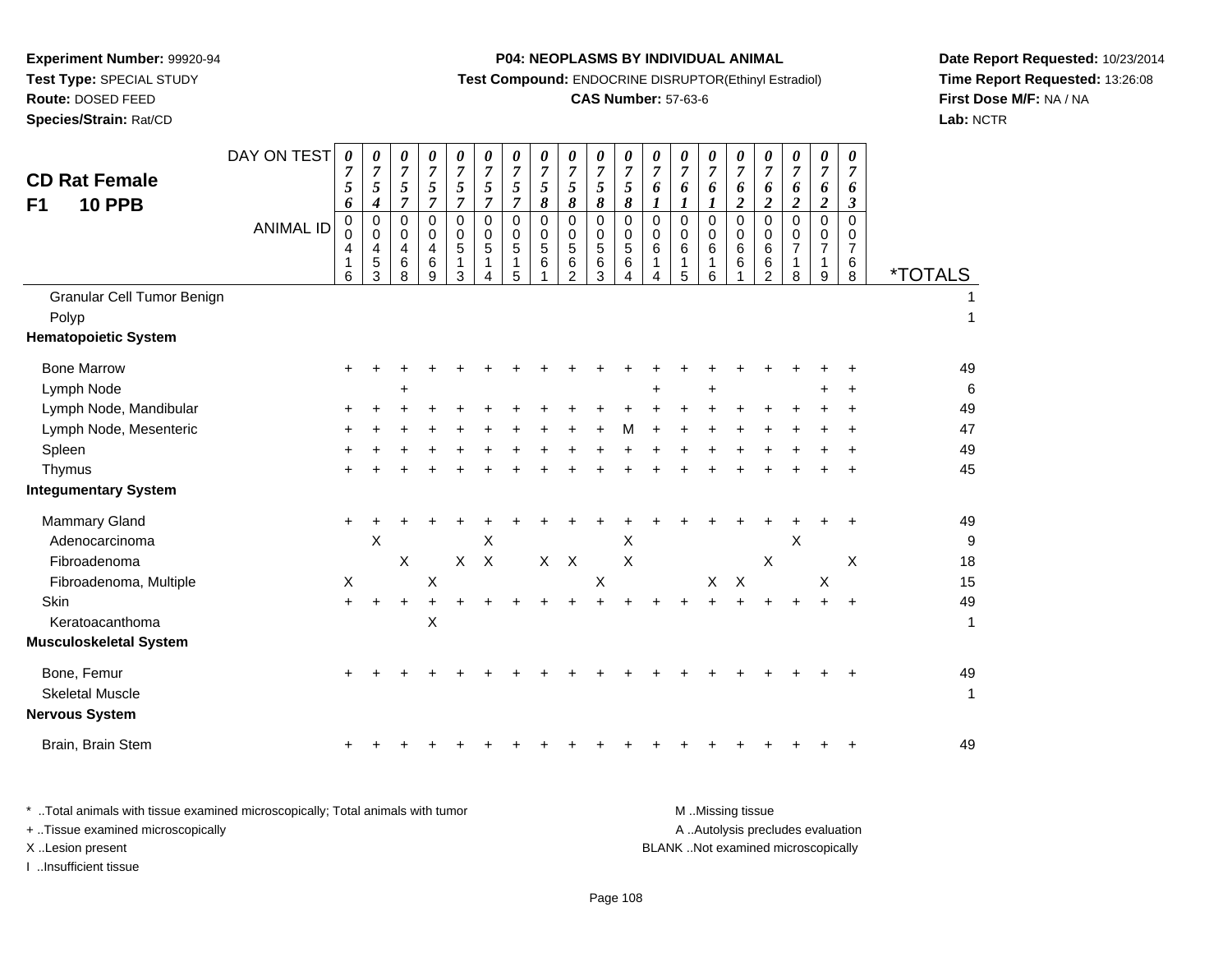**Test Type:** SPECIAL STUDY

**Route:** DOSED FEED

**Species/Strain:** Rat/CD

#### **P04: NEOPLASMS BY INDIVIDUAL ANIMAL**

**Test Compound:** ENDOCRINE DISRUPTOR(Ethinyl Estradiol)

## **CAS Number:** 57-63-6

**Date Report Requested:** 10/23/2014**Time Report Requested:** 13:26:08**First Dose M/F:** NA / NA**Lab:** NCTR

| <b>CD Rat Female</b><br><b>10 PPB</b><br>F <sub>1</sub> | DAY ON TEST<br><b>ANIMAL ID</b> | $\boldsymbol{\theta}$<br>$\overline{7}$<br>5<br>6<br>$\mathbf 0$<br>0<br>4<br>1<br>6 | 0<br>$\overline{7}$<br>5<br>4<br>0<br>0<br>4<br>5<br>3 | 0<br>$\overline{7}$<br>5<br>$\overline{7}$<br>0<br>0<br>4<br>6<br>8 | 0<br>$\overline{7}$<br>5<br>7<br>0<br>0<br>4<br>6<br>9 | 0<br>$\overline{7}$<br>5<br>7<br>$\mathbf 0$<br>0<br>5<br>3 | $\boldsymbol{\theta}$<br>$\overline{7}$<br>5<br>$\overline{7}$<br>$\Omega$<br>0<br>5 | 0<br>$\overline{7}$<br>5<br>$\overline{7}$<br>$\mathbf 0$<br>0<br>5<br>5 | 0<br>$\overline{7}$<br>5<br>8<br>0<br>0<br>5<br>6 | 0<br>$\boldsymbol{7}$<br>5<br>8<br>$\mathbf 0$<br>0<br>5<br>6<br>$\overline{2}$ | 0<br>$\overline{7}$<br>5<br>8<br>$\mathbf 0$<br>$\mathbf 0$<br>$\sqrt{5}$<br>6<br>3 | $\frac{\theta}{7}$<br>5<br>8<br>$\mathbf 0$<br>0<br>5<br>6 | 0<br>$\overline{7}$<br>6<br>$\mathbf 0$<br>0<br>6 | 0<br>$\overline{7}$<br>6<br>0<br>0<br>6<br>1<br>5 | 0<br>$\overline{7}$<br>6<br>$\mathbf 0$<br>0<br>6<br>6 | $\boldsymbol{\theta}$<br>$\overline{7}$<br>6<br>$\boldsymbol{2}$<br>$\mathbf 0$<br>0<br>6<br>6 | 0<br>$\overline{7}$<br>6<br>$\boldsymbol{2}$<br>$\mathbf 0$<br>0<br>6<br>6<br>$\overline{2}$ | 0<br>$\overline{7}$<br>6<br>$\overline{\mathbf{2}}$<br>$\Omega$<br>0<br>8 | $\pmb{\theta}$<br>$\overline{7}$<br>6<br>$\boldsymbol{2}$<br>0<br>0<br>7<br>1<br>9 | 0<br>$\overline{7}$<br>6<br>3<br>$\Omega$<br>0<br>$\overline{7}$<br>6<br>8 | <i><b>*TOTALS</b></i> |
|---------------------------------------------------------|---------------------------------|--------------------------------------------------------------------------------------|--------------------------------------------------------|---------------------------------------------------------------------|--------------------------------------------------------|-------------------------------------------------------------|--------------------------------------------------------------------------------------|--------------------------------------------------------------------------|---------------------------------------------------|---------------------------------------------------------------------------------|-------------------------------------------------------------------------------------|------------------------------------------------------------|---------------------------------------------------|---------------------------------------------------|--------------------------------------------------------|------------------------------------------------------------------------------------------------|----------------------------------------------------------------------------------------------|---------------------------------------------------------------------------|------------------------------------------------------------------------------------|----------------------------------------------------------------------------|-----------------------|
| Brain, Cerebellum                                       |                                 | $\ddot{}$                                                                            | $\ddot{}$                                              | $\ddot{}$                                                           |                                                        | 4                                                           |                                                                                      |                                                                          | $\ddot{}$                                         |                                                                                 | +                                                                                   |                                                            |                                                   | ÷                                                 |                                                        | +                                                                                              | $\ddot{}$                                                                                    |                                                                           | +                                                                                  | $\ddot{}$                                                                  | 49                    |
| Brain, Cerebrum                                         |                                 | $\ddot{}$                                                                            |                                                        |                                                                     |                                                        |                                                             |                                                                                      |                                                                          |                                                   |                                                                                 |                                                                                     |                                                            |                                                   |                                                   |                                                        |                                                                                                |                                                                                              |                                                                           |                                                                                    | $\ddot{}$                                                                  | 49                    |
| Oligodendroglioma Nos                                   |                                 |                                                                                      |                                                        |                                                                     |                                                        |                                                             |                                                                                      |                                                                          |                                                   |                                                                                 |                                                                                     |                                                            |                                                   |                                                   |                                                        |                                                                                                |                                                                                              |                                                                           |                                                                                    |                                                                            | $\mathbf{1}$          |
| <b>Respiratory System</b>                               |                                 |                                                                                      |                                                        |                                                                     |                                                        |                                                             |                                                                                      |                                                                          |                                                   |                                                                                 |                                                                                     |                                                            |                                                   |                                                   |                                                        |                                                                                                |                                                                                              |                                                                           |                                                                                    |                                                                            |                       |
| Lung                                                    |                                 | ÷                                                                                    |                                                        |                                                                     |                                                        |                                                             |                                                                                      |                                                                          |                                                   |                                                                                 |                                                                                     |                                                            |                                                   |                                                   |                                                        |                                                                                                |                                                                                              |                                                                           |                                                                                    |                                                                            | 49                    |
| Nose                                                    |                                 | ÷                                                                                    |                                                        |                                                                     |                                                        |                                                             |                                                                                      |                                                                          |                                                   |                                                                                 |                                                                                     |                                                            |                                                   |                                                   |                                                        |                                                                                                |                                                                                              |                                                                           |                                                                                    |                                                                            | 49                    |
| Trachea                                                 |                                 | +                                                                                    |                                                        |                                                                     |                                                        |                                                             |                                                                                      |                                                                          |                                                   |                                                                                 |                                                                                     |                                                            |                                                   |                                                   |                                                        |                                                                                                |                                                                                              |                                                                           |                                                                                    |                                                                            | 49                    |
| <b>Special Senses System</b>                            |                                 |                                                                                      |                                                        |                                                                     |                                                        |                                                             |                                                                                      |                                                                          |                                                   |                                                                                 |                                                                                     |                                                            |                                                   |                                                   |                                                        |                                                                                                |                                                                                              |                                                                           |                                                                                    |                                                                            |                       |
| Eye                                                     |                                 | ÷                                                                                    |                                                        |                                                                     |                                                        |                                                             |                                                                                      |                                                                          |                                                   |                                                                                 |                                                                                     |                                                            |                                                   |                                                   |                                                        |                                                                                                |                                                                                              |                                                                           |                                                                                    |                                                                            | 48                    |
| Harderian Gland                                         |                                 | $\pm$                                                                                |                                                        |                                                                     |                                                        |                                                             |                                                                                      |                                                                          |                                                   |                                                                                 |                                                                                     |                                                            |                                                   |                                                   |                                                        |                                                                                                |                                                                                              |                                                                           |                                                                                    |                                                                            | 49                    |
| <b>Urinary System</b>                                   |                                 |                                                                                      |                                                        |                                                                     |                                                        |                                                             |                                                                                      |                                                                          |                                                   |                                                                                 |                                                                                     |                                                            |                                                   |                                                   |                                                        |                                                                                                |                                                                                              |                                                                           |                                                                                    |                                                                            |                       |
| Kidney                                                  |                                 |                                                                                      |                                                        |                                                                     |                                                        |                                                             |                                                                                      |                                                                          |                                                   |                                                                                 |                                                                                     |                                                            |                                                   |                                                   |                                                        |                                                                                                |                                                                                              |                                                                           |                                                                                    |                                                                            | 49                    |
| <b>Urinary Bladder</b>                                  |                                 |                                                                                      |                                                        |                                                                     |                                                        |                                                             |                                                                                      |                                                                          |                                                   |                                                                                 |                                                                                     |                                                            |                                                   |                                                   |                                                        |                                                                                                |                                                                                              |                                                                           |                                                                                    |                                                                            | 49                    |
| <b>SYSTEMIC LESIONS</b>                                 |                                 |                                                                                      |                                                        |                                                                     |                                                        |                                                             |                                                                                      |                                                                          |                                                   |                                                                                 |                                                                                     |                                                            |                                                   |                                                   |                                                        |                                                                                                |                                                                                              |                                                                           |                                                                                    |                                                                            |                       |
| Multiple Organ                                          |                                 |                                                                                      |                                                        |                                                                     |                                                        |                                                             |                                                                                      |                                                                          |                                                   |                                                                                 |                                                                                     |                                                            |                                                   |                                                   |                                                        |                                                                                                |                                                                                              |                                                                           |                                                                                    |                                                                            | 50                    |

\* ..Total animals with tissue examined microscopically; Total animals with tumor **M** . Missing tissue M ..Missing tissue

+ ..Tissue examined microscopically

I ..Insufficient tissue

A ..Autolysis precludes evaluation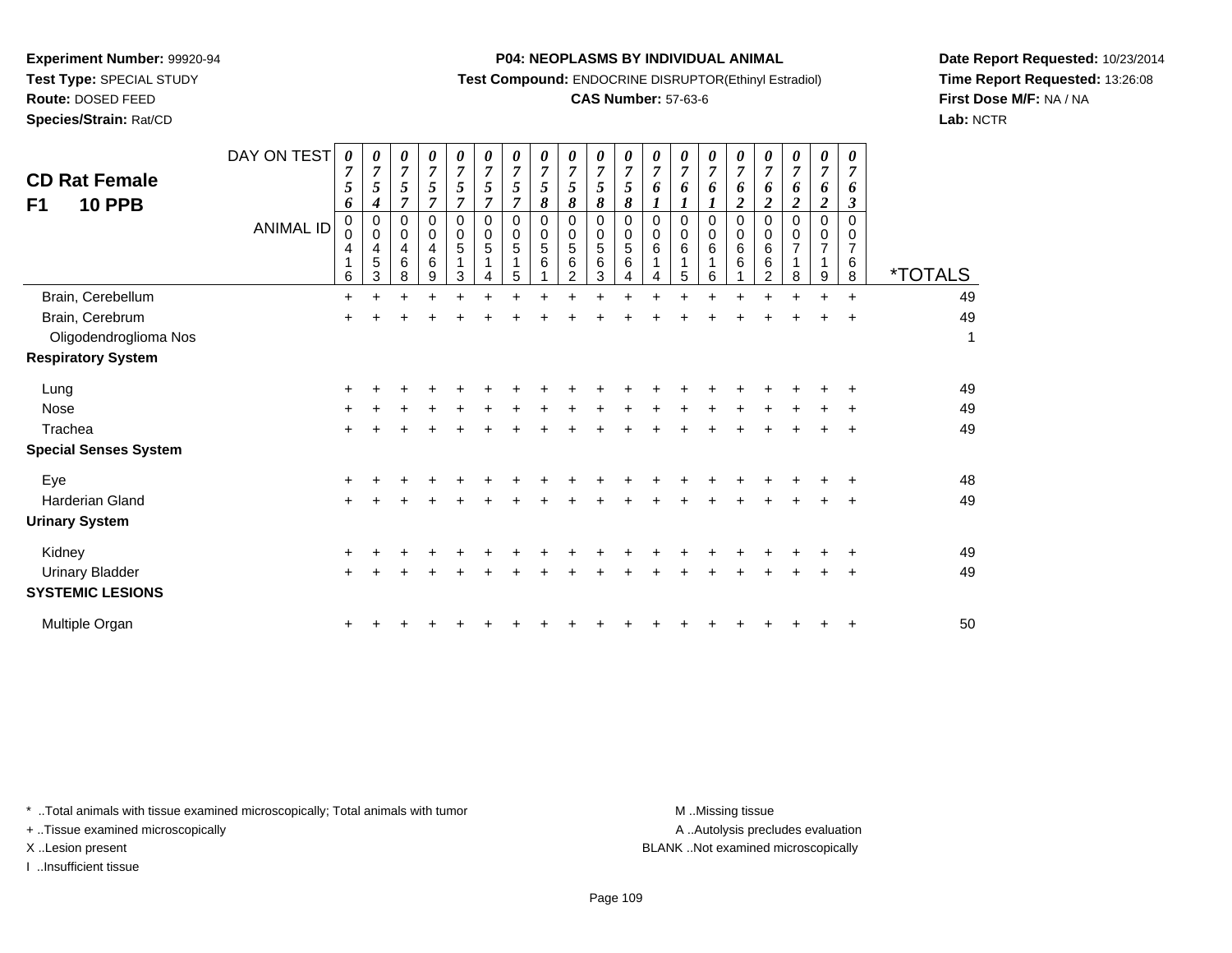**Test Type:** SPECIAL STUDY

**Route:** DOSED FEED

**Species/Strain:** Rat/CD

#### **P04: NEOPLASMS BY INDIVIDUAL ANIMAL**

**Test Compound:** ENDOCRINE DISRUPTOR(Ethinyl Estradiol)

## **CAS Number:** 57-63-6

**Date Report Requested:** 10/23/2014**Time Report Requested:** 13:26:08**First Dose M/F:** NA / NA**Lab:** NCTR

| <b>CD Rat Female</b>                                          | DAY ON TEST      | 0<br>$\boldsymbol{2}$                      | 0<br>$5\overline{)}$                                             | 0<br>$\mathfrak{s}$                                       | 0<br>$\mathfrak{S}$<br>$\boldsymbol{g}$                  | 0<br>$\sqrt{5}$               | 0<br>6                                                     | 0<br>6                                             | 0<br>6                                    | 0<br>6                                                 | 0<br>6                                                                      | 0<br>6                                                         | 0<br>6                                                          | 0<br>6                                                | 0<br>6                                                                      | 0<br>6                                                                 | 0<br>$\boldsymbol{6}$                                         | $\boldsymbol{\theta}$<br>6                 | $\boldsymbol{\theta}$<br>6                                                    | 0<br>$\boldsymbol{7}$                                  | $\boldsymbol{\theta}$<br>$\overline{7}$                             | 0<br>$\boldsymbol{7}$            | $\boldsymbol{\theta}$<br>$\overline{7}$                        | $\boldsymbol{\theta}$<br>$\overline{7}$                         | $\boldsymbol{\theta}$<br>$\overline{7}$          | 0<br>$\overline{7}$                                      | $\boldsymbol{\theta}$<br>$\overline{7}$ | $\boldsymbol{\theta}$<br>$\overline{7}$                                | 0<br>$\overline{7}$                               | 0<br>$\boldsymbol{7}$            | 0<br>$\overline{7}$                          |  |
|---------------------------------------------------------------|------------------|--------------------------------------------|------------------------------------------------------------------|-----------------------------------------------------------|----------------------------------------------------------|-------------------------------|------------------------------------------------------------|----------------------------------------------------|-------------------------------------------|--------------------------------------------------------|-----------------------------------------------------------------------------|----------------------------------------------------------------|-----------------------------------------------------------------|-------------------------------------------------------|-----------------------------------------------------------------------------|------------------------------------------------------------------------|---------------------------------------------------------------|--------------------------------------------|-------------------------------------------------------------------------------|--------------------------------------------------------|---------------------------------------------------------------------|----------------------------------|----------------------------------------------------------------|-----------------------------------------------------------------|--------------------------------------------------|----------------------------------------------------------|-----------------------------------------|------------------------------------------------------------------------|---------------------------------------------------|----------------------------------|----------------------------------------------|--|
| <b>50 PPB</b><br>F <sub>1</sub>                               |                  | $\pmb{8}$<br>9                             | 1<br>6                                                           | 8<br>$\boldsymbol{4}$                                     | $\overline{2}$                                           | 9<br>$\overline{7}$           | $\boldsymbol{4}$                                           | $\overline{\mathbf{c}}$<br>6                       | 4<br>6                                    | 5<br>0                                                 | $\sqrt{5}$<br>$\mathfrak{z}$                                                | $\mathfrak{H}$<br>4                                            | $\overline{5}$<br>8                                             | 6<br>6                                                | 6<br>6                                                                      | $\boldsymbol{7}$<br>$\boldsymbol{\theta}$                              | 8<br>0                                                        | 8<br>$\overline{7}$                        | 8<br>9                                                                        | $\boldsymbol{\theta}$                                  | $\pmb{\theta}$<br>6                                                 |                                  | $\boldsymbol{2}$<br>$\overline{2}$                             | $\boldsymbol{2}$<br>6                                           | $\boldsymbol{2}$<br>$\overline{7}$               | $\boldsymbol{\beta}$<br>0                                | $5\overline{)}$<br>6                    | $\overline{5}$<br>6                                                    | 5<br>6                                            | $\mathfrak{s}$<br>$\overline{7}$ | 5                                            |  |
|                                                               | <b>ANIMAL ID</b> | 0<br>0<br>$\mathbf 0$<br>$\mathbf{1}$<br>8 | $\mathbf 0$<br>$\mathbf 0$<br>$\mathbf 0$<br>$\overline{7}$<br>2 | $\mathbf 0$<br>0<br>$\mathbf{1}$<br>$\boldsymbol{2}$<br>3 | 0<br>0<br>$\mathbf{1}$<br>$\overline{2}$<br>$\mathbf{Q}$ | 0<br>0<br>$\overline{4}$<br>3 | $\mathbf 0$<br>$\pmb{0}$<br>$\mathbf 1$<br>$\sqrt{5}$<br>5 | $\mathbf 0$<br>0<br>$\mathbf{1}$<br>$\overline{7}$ | $\mathbf 0$<br>$\mathbf 0$<br>1<br>9<br>5 | 0<br>$\mathbf 0$<br>$\overline{2}$<br>$\mathbf 0$<br>3 | $\mathbf 0$<br>$\pmb{0}$<br>$\overline{2}$<br>$\mathsf 0$<br>$\overline{ }$ | $\mathbf 0$<br>$\pmb{0}$<br>$\boldsymbol{2}$<br>$\mathfrak{p}$ | $\mathbf 0$<br>$\mathbf 0$<br>$\sqrt{2}$<br>$\overline{1}$<br>6 | $\mathbf 0$<br>0<br>$\sqrt{2}$<br>$\overline{c}$<br>3 | $\mathbf 0$<br>$\pmb{0}$<br>$\overline{c}$<br>$\boldsymbol{2}$<br>$\Lambda$ | 0<br>$\begin{smallmatrix} 0\\2 \end{smallmatrix}$<br>$\mathbf{3}$<br>6 | $\mathsf 0$<br>$\pmb{0}$<br>$\overline{c}$<br>$\sqrt{5}$<br>3 | 0<br>0<br>$\boldsymbol{2}$<br>$\,6\,$<br>5 | $\mathbf 0$<br>$\begin{smallmatrix} 0\\2 \end{smallmatrix}$<br>$\overline{7}$ | 0<br>$\pmb{0}$<br>$\boldsymbol{2}$<br>$\boldsymbol{9}$ | $\mathbf 0$<br>$\boldsymbol{0}$<br>$\mathbf{3}$<br>$\mathbf 0$<br>8 | $\mathbf 0$<br>0<br>$\mathbf{3}$ | $\mathbf 0$<br>0<br>3<br>$\ensuremath{\mathsf{3}}$<br>$\Omega$ | $\mathbf 0$<br>$\mathbf 0$<br>$\sqrt{3}$<br>$\overline{4}$<br>3 | 0<br>$\mathbf 0$<br>$\sqrt{3}$<br>$\overline{4}$ | $\mathbf 0$<br>$\mathbf 0$<br>$\mathbf{3}$<br>$\sqrt{5}$ | 0<br>0<br>4<br>9                        | $\mathbf 0$<br>$\mathbf 0$<br>4<br>$\overline{\mathbf{c}}$<br>$\Omega$ | $\mathsf 0$<br>$\mathbf 0$<br>4<br>$\overline{2}$ | 0<br>0                           | $\mathbf 0$<br>$\mathbf 0$<br>$\overline{7}$ |  |
| <b>Alimentary System</b>                                      |                  |                                            |                                                                  |                                                           |                                                          |                               |                                                            |                                                    |                                           |                                                        |                                                                             |                                                                |                                                                 |                                                       |                                                                             |                                                                        |                                                               |                                            |                                                                               |                                                        |                                                                     |                                  |                                                                |                                                                 |                                                  |                                                          |                                         |                                                                        |                                                   |                                  |                                              |  |
| Esophagus                                                     |                  |                                            |                                                                  |                                                           |                                                          |                               |                                                            |                                                    |                                           |                                                        |                                                                             |                                                                |                                                                 |                                                       |                                                                             |                                                                        |                                                               |                                            |                                                                               |                                                        |                                                                     |                                  |                                                                |                                                                 |                                                  |                                                          |                                         |                                                                        |                                                   |                                  |                                              |  |
| Intestine Large, Cecum<br>Lymphoid Tiss, Leukemia Mononuclear |                  |                                            |                                                                  |                                                           |                                                          |                               | $\pmb{\times}$                                             |                                                    |                                           |                                                        |                                                                             |                                                                |                                                                 |                                                       |                                                                             |                                                                        |                                                               |                                            |                                                                               |                                                        |                                                                     |                                  |                                                                |                                                                 |                                                  |                                                          |                                         |                                                                        |                                                   |                                  |                                              |  |
| Intestine Large, Colon<br>Lymphoid Tiss, Leukemia Mononuclear |                  |                                            |                                                                  |                                                           |                                                          |                               | X                                                          |                                                    |                                           |                                                        |                                                                             |                                                                |                                                                 |                                                       |                                                                             |                                                                        |                                                               |                                            |                                                                               |                                                        |                                                                     |                                  |                                                                |                                                                 |                                                  |                                                          |                                         |                                                                        |                                                   |                                  |                                              |  |
| Intestine Large, Rectum                                       |                  |                                            |                                                                  |                                                           |                                                          |                               |                                                            |                                                    |                                           |                                                        |                                                                             |                                                                |                                                                 |                                                       |                                                                             |                                                                        |                                                               |                                            |                                                                               |                                                        |                                                                     |                                  |                                                                |                                                                 |                                                  |                                                          |                                         |                                                                        |                                                   |                                  |                                              |  |
| Granular Cell Tumor Malignant, Metastatic,<br>Vagina          |                  |                                            |                                                                  |                                                           |                                                          |                               |                                                            |                                                    |                                           | Χ                                                      |                                                                             |                                                                |                                                                 |                                                       |                                                                             |                                                                        |                                                               |                                            |                                                                               |                                                        |                                                                     |                                  |                                                                |                                                                 |                                                  |                                                          |                                         |                                                                        |                                                   |                                  |                                              |  |
| Intestine Small, Duodenum                                     |                  |                                            |                                                                  |                                                           |                                                          |                               |                                                            |                                                    |                                           |                                                        |                                                                             |                                                                |                                                                 |                                                       |                                                                             |                                                                        |                                                               |                                            |                                                                               |                                                        |                                                                     |                                  |                                                                |                                                                 |                                                  |                                                          |                                         |                                                                        |                                                   |                                  |                                              |  |
| Intestine Small, Ileum                                        |                  |                                            |                                                                  |                                                           |                                                          |                               |                                                            |                                                    |                                           |                                                        |                                                                             |                                                                |                                                                 |                                                       |                                                                             |                                                                        |                                                               |                                            |                                                                               |                                                        |                                                                     |                                  |                                                                |                                                                 |                                                  |                                                          |                                         |                                                                        |                                                   |                                  |                                              |  |
| Intestine Small, Jejunum                                      |                  |                                            |                                                                  |                                                           |                                                          |                               |                                                            |                                                    |                                           |                                                        |                                                                             |                                                                |                                                                 |                                                       |                                                                             |                                                                        |                                                               |                                            |                                                                               |                                                        |                                                                     |                                  |                                                                |                                                                 |                                                  |                                                          |                                         |                                                                        |                                                   |                                  |                                              |  |
| Liver                                                         |                  |                                            |                                                                  |                                                           |                                                          |                               |                                                            |                                                    |                                           |                                                        |                                                                             |                                                                |                                                                 |                                                       |                                                                             |                                                                        |                                                               |                                            |                                                                               |                                                        |                                                                     |                                  |                                                                |                                                                 |                                                  |                                                          |                                         |                                                                        |                                                   |                                  |                                              |  |
| Hepatocellular Adenoma                                        |                  |                                            |                                                                  |                                                           |                                                          |                               |                                                            |                                                    |                                           |                                                        |                                                                             |                                                                |                                                                 |                                                       |                                                                             |                                                                        |                                                               | X                                          |                                                                               |                                                        |                                                                     |                                  |                                                                |                                                                 |                                                  |                                                          |                                         |                                                                        |                                                   |                                  |                                              |  |
| Leukemia Mononuclear                                          |                  |                                            |                                                                  |                                                           |                                                          |                               | $\pmb{\times}$                                             |                                                    |                                           |                                                        |                                                                             |                                                                |                                                                 |                                                       |                                                                             |                                                                        |                                                               |                                            |                                                                               |                                                        |                                                                     |                                  |                                                                |                                                                 |                                                  |                                                          |                                         |                                                                        |                                                   |                                  |                                              |  |
| Lymphoma Malignant                                            |                  |                                            |                                                                  |                                                           |                                                          |                               |                                                            |                                                    |                                           |                                                        |                                                                             |                                                                |                                                                 |                                                       |                                                                             |                                                                        |                                                               |                                            |                                                                               |                                                        | $\times$                                                            |                                  |                                                                |                                                                 |                                                  |                                                          |                                         |                                                                        |                                                   |                                  |                                              |  |
| Mesentery                                                     |                  |                                            |                                                                  |                                                           |                                                          |                               |                                                            |                                                    |                                           |                                                        |                                                                             |                                                                |                                                                 |                                                       |                                                                             |                                                                        |                                                               |                                            |                                                                               |                                                        |                                                                     |                                  |                                                                |                                                                 |                                                  |                                                          |                                         |                                                                        |                                                   |                                  |                                              |  |
| Oral Mucosa                                                   |                  |                                            |                                                                  |                                                           |                                                          |                               |                                                            |                                                    |                                           |                                                        |                                                                             |                                                                |                                                                 |                                                       |                                                                             |                                                                        |                                                               |                                            |                                                                               |                                                        |                                                                     |                                  | $\ddot{}$                                                      |                                                                 |                                                  |                                                          |                                         |                                                                        |                                                   |                                  |                                              |  |
| Squamous Cell Carcinoma                                       |                  |                                            |                                                                  |                                                           |                                                          |                               |                                                            |                                                    |                                           |                                                        |                                                                             |                                                                |                                                                 |                                                       |                                                                             | X                                                                      |                                                               |                                            |                                                                               |                                                        |                                                                     |                                  | X                                                              |                                                                 |                                                  |                                                          |                                         |                                                                        |                                                   |                                  |                                              |  |
| Pancreas                                                      |                  |                                            |                                                                  |                                                           |                                                          |                               |                                                            |                                                    |                                           |                                                        |                                                                             |                                                                |                                                                 |                                                       |                                                                             |                                                                        |                                                               |                                            |                                                                               |                                                        |                                                                     |                                  |                                                                |                                                                 |                                                  |                                                          |                                         |                                                                        |                                                   |                                  |                                              |  |
| Acinar Cell, Adenocarcinoma                                   |                  |                                            |                                                                  |                                                           |                                                          |                               |                                                            |                                                    |                                           |                                                        |                                                                             |                                                                |                                                                 |                                                       |                                                                             |                                                                        |                                                               |                                            |                                                                               |                                                        |                                                                     |                                  |                                                                |                                                                 |                                                  |                                                          |                                         |                                                                        |                                                   |                                  |                                              |  |
| Salivary Glands                                               |                  |                                            |                                                                  |                                                           |                                                          |                               |                                                            |                                                    |                                           |                                                        |                                                                             |                                                                |                                                                 |                                                       |                                                                             |                                                                        |                                                               |                                            |                                                                               |                                                        |                                                                     |                                  |                                                                |                                                                 |                                                  |                                                          |                                         |                                                                        |                                                   |                                  |                                              |  |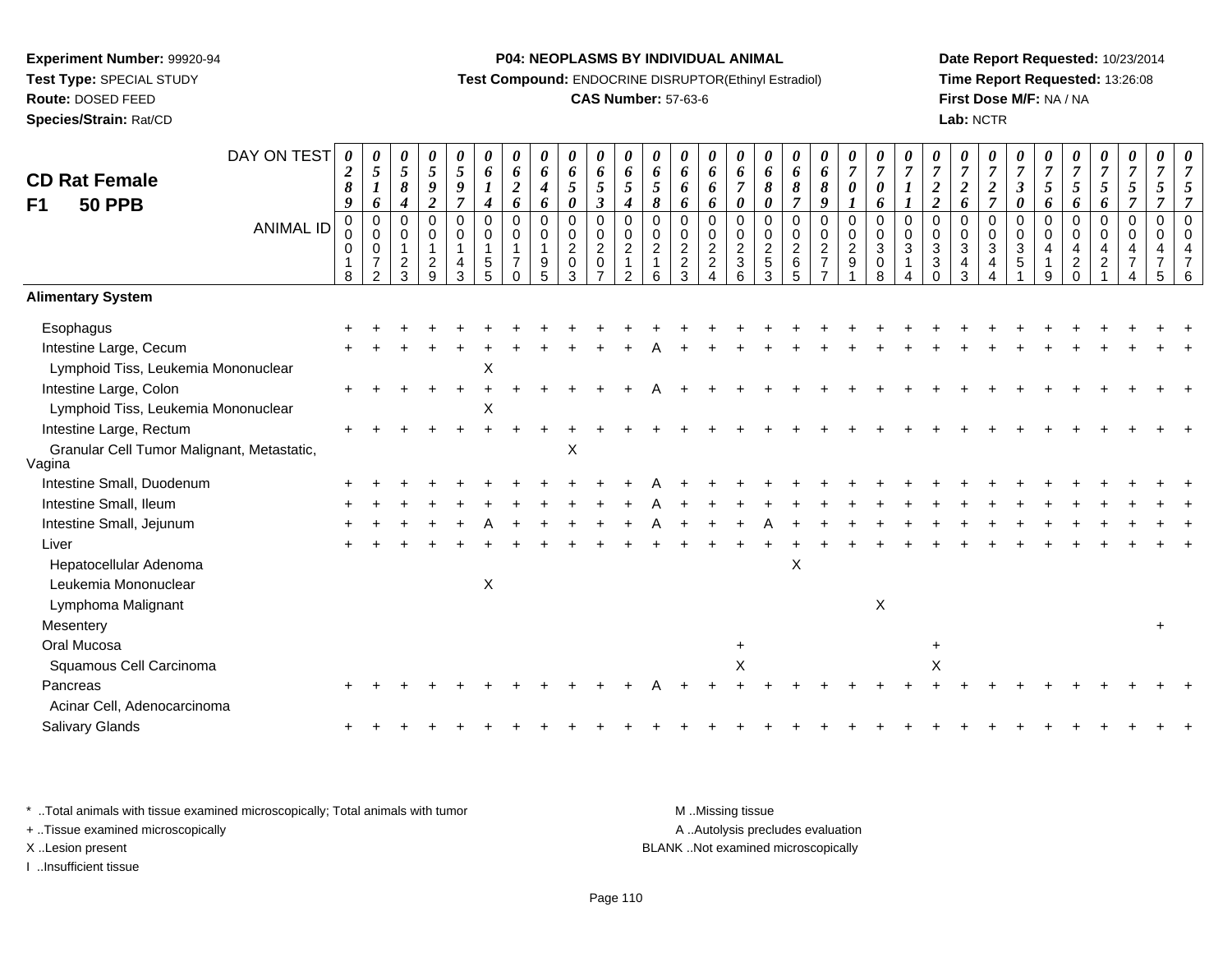**Test Type:** SPECIAL STUDY

**Route:** DOSED FEED

**Species/Strain:** Rat/CD

#### **P04: NEOPLASMS BY INDIVIDUAL ANIMAL**

**Test Compound:** ENDOCRINE DISRUPTOR(Ethinyl Estradiol)

## **CAS Number:** 57-63-6

**Date Report Requested:** 10/23/2014**Time Report Requested:** 13:26:09**First Dose M/F:** NA / NA**Lab:** NCTR

| <b>CD Rat Female</b><br><b>50 PPB</b><br>F <sub>1</sub> | DAY ON TEST      | 0<br>$\boldsymbol{2}$<br>8<br>9 | 0<br>$\overline{5}$<br>$\bm{l}$<br>6                      | 0<br>$\mathfrak{s}$<br>$\pmb{8}$<br>$\boldsymbol{4}$           | 0<br>$\mathfrak{s}$<br>9<br>$\overline{c}$    | $\boldsymbol{\theta}$<br>$\mathfrak{s}$<br>$\boldsymbol{9}$<br>$\overline{7}$ | $\boldsymbol{\theta}$<br>6<br>1<br>4 | 0<br>6<br>$\boldsymbol{2}$<br>6 | $\boldsymbol{\theta}$<br>6<br>$\boldsymbol{4}$<br>6 | 0<br>6<br>5<br>0                   | 0<br>$\pmb{6}$<br>$\mathfrak{s}$<br>$\mathfrak{z}$                  | 0<br>6<br>$5\overline{)}$<br>4               | $\theta$<br>6<br>5<br>8                                | 0<br>6<br>6<br>6                                       | 0<br>6<br>6<br>6                                            | 0<br>6<br>$\overline{7}$<br>$\boldsymbol{\theta}$               | $\boldsymbol{\theta}$<br>6<br>8<br>0          | 0<br>6<br>8<br>$\overline{7}$                    | $\boldsymbol{\theta}$<br>6<br>$\pmb{8}$<br>9                                     | $\boldsymbol{\theta}$<br>$\overline{7}$<br>$\boldsymbol{\theta}$<br>$\boldsymbol{l}$ | $\boldsymbol{\theta}$<br>$\overline{7}$<br>$\boldsymbol{\theta}$<br>6 | $\boldsymbol{\theta}$<br>$\overline{7}$<br>$\boldsymbol{l}$<br>$\boldsymbol{l}$ | 0<br>$\overline{7}$<br>$\overline{2}$<br>$\boldsymbol{2}$ | 0<br>$\boldsymbol{7}$<br>$\boldsymbol{2}$<br>6 | $\boldsymbol{\theta}$<br>$\overline{7}$<br>$\boldsymbol{2}$<br>$\overline{7}$ | $\theta$<br>$\overline{7}$<br>$\boldsymbol{\beta}$<br>$\boldsymbol{\theta}$ | $\boldsymbol{\theta}$<br>$\overline{7}$<br>5<br>6 | $\boldsymbol{\theta}$<br>$\boldsymbol{7}$<br>$\mathfrak{s}$<br>6 | 0<br>$\boldsymbol{7}$<br>$5\overline{)}$<br>6 | 0<br>$\overline{7}$<br>5<br>$\overline{7}$ | 0<br>$\overline{7}$<br>5<br>$\overline{7}$   | 0<br>$\overline{7}$       |
|---------------------------------------------------------|------------------|---------------------------------|-----------------------------------------------------------|----------------------------------------------------------------|-----------------------------------------------|-------------------------------------------------------------------------------|--------------------------------------|---------------------------------|-----------------------------------------------------|------------------------------------|---------------------------------------------------------------------|----------------------------------------------|--------------------------------------------------------|--------------------------------------------------------|-------------------------------------------------------------|-----------------------------------------------------------------|-----------------------------------------------|--------------------------------------------------|----------------------------------------------------------------------------------|--------------------------------------------------------------------------------------|-----------------------------------------------------------------------|---------------------------------------------------------------------------------|-----------------------------------------------------------|------------------------------------------------|-------------------------------------------------------------------------------|-----------------------------------------------------------------------------|---------------------------------------------------|------------------------------------------------------------------|-----------------------------------------------|--------------------------------------------|----------------------------------------------|---------------------------|
|                                                         | <b>ANIMAL ID</b> | 0<br>$\mathbf 0$<br>0<br>8      | 0<br>$\mathbf 0$<br>0<br>$\overline{7}$<br>$\overline{2}$ | $\mathbf 0$<br>$\mathbf 0$<br>$\overline{2}$<br>$\overline{3}$ | 0<br>0<br>$\mathbf{1}$<br>$\overline{2}$<br>9 | $\mathbf 0$<br>$\mathbf 0$<br>$\mathbf{1}$<br>4<br>$\mathbf{3}$               | $\Omega$<br>$\mathbf 0$<br>5<br>5    | 0<br>0<br>$\overline{7}$        | 0<br>$\mathbf 0$<br>9<br>5                          | 0<br>0<br>$\overline{a}$<br>0<br>3 | $\pmb{0}$<br>$\pmb{0}$<br>$\sqrt{2}$<br>$\pmb{0}$<br>$\overline{7}$ | 0<br>0<br>$\overline{c}$<br>$\mathbf 1$<br>2 | $\mathbf 0$<br>$\mathbf 0$<br>$\overline{c}$<br>1<br>6 | $\Omega$<br>0<br>$\overline{c}$<br>$\overline{c}$<br>3 | 0<br>$\pmb{0}$<br>$\boldsymbol{2}$<br>$\boldsymbol{2}$<br>4 | $\mathbf 0$<br>$\pmb{0}$<br>$\overline{c}$<br>$\mathbf{3}$<br>6 | 0<br>0<br>$\boldsymbol{2}$<br>$\sqrt{5}$<br>3 | 0<br>$\pmb{0}$<br>$\overline{2}$<br>$\,6\,$<br>5 | 0<br>$\mathsf{O}\xspace$<br>$\boldsymbol{2}$<br>$\overline{7}$<br>$\overline{ }$ | $\pmb{0}$<br>$\frac{0}{2}$<br>$9\,$                                                  | $\mathbf 0$<br>0<br>3<br>$\mathbf 0$<br>8                             | 0<br>$\mathbf 0$<br>$\mathbf{3}$                                                | $\Omega$<br>$\mathbf 0$<br>$\mathbf{3}$<br>3              | 0<br>$\pmb{0}$<br>$\sqrt{3}$<br>4<br>3         | $\mathbf 0$<br>$\pmb{0}$<br>$\sqrt{3}$<br>4                                   | $\mathbf 0$<br>$\mathbf 0$<br>$\ensuremath{\mathsf{3}}$<br>5                | 0<br>0<br>$\overline{4}$<br>9                     | 0<br>$\mathbf 0$<br>4<br>$\overline{c}$<br>$\Omega$              | 0<br>0<br>4<br>$\overline{2}$                 | 0<br>0<br>4<br>$\overline{7}$<br>4         | 0<br>$\mathbf 0$<br>4<br>$\overline{7}$<br>5 | $\Omega$<br>$\Omega$<br>6 |
| Leukemia Mononuclear                                    |                  |                                 |                                                           |                                                                |                                               |                                                                               | X                                    |                                 |                                                     |                                    |                                                                     |                                              |                                                        |                                                        |                                                             |                                                                 |                                               |                                                  |                                                                                  |                                                                                      |                                                                       |                                                                                 |                                                           |                                                |                                                                               |                                                                             |                                                   |                                                                  |                                               |                                            |                                              |                           |
| Stomach, Forestomach                                    |                  |                                 |                                                           |                                                                |                                               |                                                                               |                                      |                                 |                                                     |                                    |                                                                     |                                              |                                                        |                                                        |                                                             |                                                                 |                                               |                                                  |                                                                                  |                                                                                      |                                                                       |                                                                                 |                                                           |                                                |                                                                               |                                                                             |                                                   |                                                                  |                                               |                                            |                                              |                           |
| Stomach, Glandular                                      |                  |                                 |                                                           |                                                                |                                               |                                                                               |                                      |                                 |                                                     |                                    |                                                                     |                                              |                                                        |                                                        |                                                             |                                                                 |                                               |                                                  |                                                                                  |                                                                                      |                                                                       |                                                                                 |                                                           |                                                |                                                                               |                                                                             |                                                   |                                                                  |                                               |                                            |                                              |                           |
| <b>Cardiovascular System</b>                            |                  |                                 |                                                           |                                                                |                                               |                                                                               |                                      |                                 |                                                     |                                    |                                                                     |                                              |                                                        |                                                        |                                                             |                                                                 |                                               |                                                  |                                                                                  |                                                                                      |                                                                       |                                                                                 |                                                           |                                                |                                                                               |                                                                             |                                                   |                                                                  |                                               |                                            |                                              |                           |
| <b>Blood Vessel</b>                                     |                  |                                 |                                                           |                                                                |                                               |                                                                               |                                      |                                 |                                                     |                                    |                                                                     |                                              |                                                        |                                                        |                                                             |                                                                 |                                               |                                                  |                                                                                  |                                                                                      |                                                                       |                                                                                 |                                                           |                                                |                                                                               |                                                                             |                                                   |                                                                  |                                               |                                            |                                              |                           |
| Heart                                                   |                  |                                 |                                                           |                                                                |                                               |                                                                               |                                      |                                 |                                                     |                                    |                                                                     |                                              |                                                        |                                                        |                                                             |                                                                 |                                               |                                                  |                                                                                  |                                                                                      |                                                                       |                                                                                 |                                                           |                                                |                                                                               |                                                                             |                                                   |                                                                  |                                               |                                            |                                              |                           |
| Leukemia Mononuclear<br><b>Endocrine System</b>         |                  |                                 |                                                           |                                                                |                                               |                                                                               | X                                    |                                 |                                                     |                                    |                                                                     |                                              |                                                        |                                                        |                                                             |                                                                 |                                               |                                                  |                                                                                  |                                                                                      |                                                                       |                                                                                 |                                                           |                                                |                                                                               |                                                                             |                                                   |                                                                  |                                               |                                            |                                              |                           |
| <b>Adrenal Cortex</b>                                   |                  |                                 |                                                           |                                                                |                                               |                                                                               |                                      |                                 |                                                     |                                    |                                                                     |                                              |                                                        |                                                        |                                                             |                                                                 |                                               |                                                  |                                                                                  |                                                                                      |                                                                       |                                                                                 |                                                           |                                                |                                                                               |                                                                             |                                                   |                                                                  |                                               |                                            |                                              |                           |
| Adenoma                                                 |                  |                                 |                                                           | $\mathsf X$                                                    |                                               |                                                                               |                                      |                                 |                                                     |                                    |                                                                     |                                              |                                                        |                                                        |                                                             |                                                                 |                                               |                                                  |                                                                                  |                                                                                      |                                                                       |                                                                                 |                                                           |                                                |                                                                               |                                                                             |                                                   |                                                                  |                                               |                                            |                                              |                           |
| Leukemia Mononuclear                                    |                  |                                 |                                                           |                                                                |                                               |                                                                               | X                                    |                                 |                                                     |                                    |                                                                     |                                              |                                                        |                                                        |                                                             |                                                                 |                                               |                                                  |                                                                                  |                                                                                      |                                                                       |                                                                                 |                                                           |                                                |                                                                               |                                                                             |                                                   |                                                                  |                                               |                                            |                                              |                           |
| Adrenal Medulla                                         |                  |                                 |                                                           |                                                                |                                               |                                                                               |                                      |                                 |                                                     |                                    |                                                                     |                                              |                                                        |                                                        |                                                             |                                                                 |                                               |                                                  |                                                                                  |                                                                                      |                                                                       |                                                                                 |                                                           |                                                |                                                                               |                                                                             |                                                   |                                                                  |                                               |                                            |                                              |                           |
| Leukemia Mononuclear                                    |                  |                                 |                                                           |                                                                |                                               |                                                                               | X                                    |                                 |                                                     |                                    |                                                                     |                                              |                                                        |                                                        |                                                             |                                                                 |                                               |                                                  |                                                                                  |                                                                                      |                                                                       |                                                                                 |                                                           |                                                |                                                                               |                                                                             |                                                   |                                                                  |                                               |                                            |                                              |                           |
| Islets, Pancreatic                                      |                  |                                 |                                                           |                                                                |                                               |                                                                               |                                      |                                 |                                                     |                                    |                                                                     |                                              |                                                        |                                                        |                                                             |                                                                 |                                               |                                                  |                                                                                  |                                                                                      |                                                                       |                                                                                 |                                                           |                                                |                                                                               |                                                                             |                                                   |                                                                  |                                               |                                            |                                              |                           |
| Adenoma                                                 |                  |                                 |                                                           |                                                                |                                               |                                                                               |                                      |                                 |                                                     | X                                  |                                                                     |                                              |                                                        |                                                        |                                                             |                                                                 |                                               |                                                  |                                                                                  |                                                                                      |                                                                       |                                                                                 |                                                           |                                                |                                                                               |                                                                             |                                                   |                                                                  |                                               |                                            |                                              |                           |
| Carcinoma<br>Parathyroid Gland                          |                  |                                 |                                                           |                                                                | м                                             |                                                                               |                                      |                                 |                                                     |                                    |                                                                     |                                              |                                                        |                                                        |                                                             |                                                                 |                                               |                                                  |                                                                                  |                                                                                      |                                                                       |                                                                                 |                                                           |                                                |                                                                               |                                                                             |                                                   |                                                                  |                                               |                                            |                                              |                           |
| Adenoma                                                 |                  |                                 |                                                           |                                                                |                                               |                                                                               |                                      |                                 |                                                     |                                    |                                                                     |                                              |                                                        |                                                        |                                                             |                                                                 |                                               |                                                  |                                                                                  |                                                                                      |                                                                       |                                                                                 |                                                           |                                                |                                                                               |                                                                             |                                                   |                                                                  |                                               |                                            |                                              |                           |
| Leukemia Mononuclear                                    |                  |                                 |                                                           |                                                                |                                               |                                                                               | $\mathsf X$                          |                                 |                                                     |                                    |                                                                     |                                              |                                                        |                                                        |                                                             |                                                                 |                                               |                                                  |                                                                                  |                                                                                      |                                                                       |                                                                                 |                                                           |                                                |                                                                               |                                                                             |                                                   |                                                                  |                                               |                                            |                                              |                           |
| <b>Pituitary Gland</b>                                  |                  |                                 |                                                           |                                                                |                                               |                                                                               |                                      |                                 |                                                     |                                    |                                                                     |                                              |                                                        |                                                        |                                                             |                                                                 |                                               |                                                  |                                                                                  |                                                                                      |                                                                       |                                                                                 |                                                           |                                                |                                                                               |                                                                             |                                                   |                                                                  |                                               |                                            |                                              |                           |
| Leukemia Mononuclear                                    |                  |                                 |                                                           |                                                                |                                               |                                                                               | X                                    |                                 |                                                     |                                    |                                                                     |                                              |                                                        |                                                        |                                                             |                                                                 |                                               |                                                  |                                                                                  |                                                                                      |                                                                       |                                                                                 |                                                           |                                                |                                                                               |                                                                             |                                                   |                                                                  |                                               |                                            |                                              |                           |
| Pars Distalis, Adenoma                                  |                  |                                 |                                                           | $X$ $X$ $X$                                                    |                                               |                                                                               |                                      |                                 | $X$ $X$                                             |                                    |                                                                     |                                              | x x x x x                                              |                                                        |                                                             |                                                                 | Χ                                             |                                                  |                                                                                  | x x x x x                                                                            |                                                                       |                                                                                 |                                                           |                                                |                                                                               |                                                                             |                                                   |                                                                  |                                               | X X X X X X X                              |                                              |                           |
|                                                         |                  |                                 |                                                           |                                                                |                                               |                                                                               |                                      |                                 |                                                     |                                    |                                                                     |                                              |                                                        |                                                        |                                                             |                                                                 |                                               |                                                  |                                                                                  |                                                                                      |                                                                       |                                                                                 |                                                           |                                                |                                                                               |                                                                             |                                                   |                                                                  |                                               |                                            |                                              |                           |

\* ..Total animals with tissue examined microscopically; Total animals with tumor **M** . Missing tissue M ..Missing tissue

+ ..Tissue examined microscopically

I ..Insufficient tissue

A ..Autolysis precludes evaluation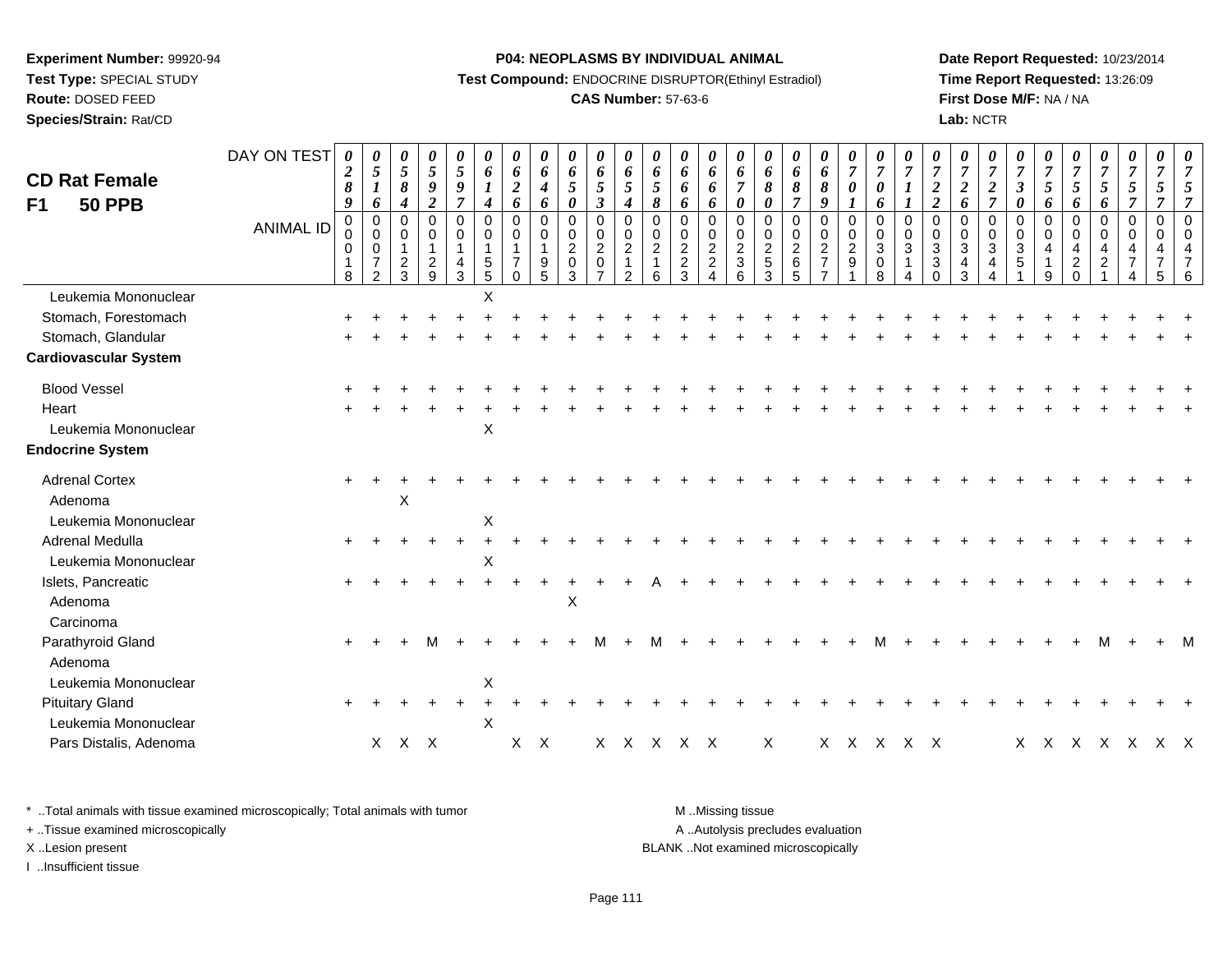**Test Type:** SPECIAL STUDY

**Route:** DOSED FEED

**Species/Strain:** Rat/CD

#### **P04: NEOPLASMS BY INDIVIDUAL ANIMAL**

**Test Compound:** ENDOCRINE DISRUPTOR(Ethinyl Estradiol)

## **CAS Number:** 57-63-6

**Date Report Requested:** 10/23/2014**Time Report Requested:** 13:26:09**First Dose M/F:** NA / NA**Lab:** NCTR

| <b>CD Rat Female</b><br><b>50 PPB</b><br>F <sub>1</sub> | DAY ON TEST<br><b>ANIMAL ID</b> | 0<br>$\boldsymbol{2}$<br>8<br>9<br>$\mathbf 0$<br>0<br>0 | $\boldsymbol{\theta}$<br>$\mathfrak{s}$<br>$\boldsymbol{l}$<br>6<br>$\pmb{0}$<br>$\mathbf 0$<br>$\mathbf 0$ | 0<br>$\sqrt{5}$<br>$\pmb{8}$<br>$\boldsymbol{4}$<br>$\pmb{0}$<br>0<br>-1 | 0<br>$\mathfrak{s}$<br>$\boldsymbol{g}$<br>$\overline{2}$<br>0<br>0<br>$\mathbf{1}$ | $\boldsymbol{\theta}$<br>$\mathfrak{s}$<br>$\boldsymbol{g}$<br>$\overline{7}$<br>$\mathbf 0$<br>$\pmb{0}$<br>$\mathbf{1}$ | $\boldsymbol{\theta}$<br>6<br>4<br>$\mathbf 0$<br>0<br>$\mathbf{1}$ | $\boldsymbol{\theta}$<br>6<br>$\boldsymbol{2}$<br>6<br>$\mathbf 0$<br>$\mathbf 0$<br>1 | 0<br>6<br>$\boldsymbol{4}$<br>6<br>$\mathbf 0$<br>0<br>$\mathbf{1}$ | 0<br>6<br>5<br>0<br>0<br>$\mathbf 0$<br>$\overline{2}$ | 0<br>6<br>5<br>$\boldsymbol{\beta}$<br>$\pmb{0}$<br>$\pmb{0}$<br>$\overline{2}$ | 0<br>6<br>5<br>$\boldsymbol{4}$<br>$\pmb{0}$<br>$\boldsymbol{0}$<br>$\boldsymbol{2}$ | $\boldsymbol{\theta}$<br>6<br>$\mathfrak{s}$<br>$\boldsymbol{\delta}$<br>$\mathbf 0$<br>$\pmb{0}$<br>$\overline{2}$ | 0<br>6<br>6<br>6<br>$\mathbf 0$<br>$\pmb{0}$<br>$\sqrt{2}$ | 0<br>6<br>6<br>6<br>$\mathbf 0$<br>$\pmb{0}$<br>$\overline{2}$ | 0<br>6<br>$\overline{7}$<br>$\boldsymbol{\theta}$<br>$\mathbf 0$<br>$\mathbf 0$<br>$\sqrt{2}$ | $\boldsymbol{\theta}$<br>6<br>$\pmb{8}$<br>0<br>$\mathbf 0$<br>0<br>$\overline{2}$ | $\boldsymbol{\theta}$<br>6<br>8<br>$\overline{7}$<br>$\mathbf 0$<br>$\pmb{0}$<br>$\sqrt{2}$ | 0<br>6<br>$\boldsymbol{\delta}$<br>9<br>$\mathbf 0$<br>$\mathbf 0$<br>$\overline{2}$ | 0<br>$\overline{7}$<br>$\boldsymbol{\theta}$<br>$\boldsymbol{l}$<br>$\mathbf 0$<br>$\pmb{0}$<br>$\overline{2}$ | $\boldsymbol{\theta}$<br>$\overline{7}$<br>$\boldsymbol{\theta}$<br>6<br>$\mathbf{0}$<br>0<br>3 | $\overline{7}$<br>$\boldsymbol{l}$<br>$\Omega$<br>0<br>$\mathbf{3}$ | 0<br>$\overline{\tau}$<br>$\overline{c}$<br>$\overline{2}$<br>$\mathbf 0$<br>0<br>$\mathbf{3}$ | 0<br>$\overline{7}$<br>$\overline{\mathbf{c}}$<br>6<br>$\mathbf 0$<br>$_{3}^{\rm 0}$ | 0<br>$\overline{7}$<br>$\boldsymbol{2}$<br>$\overline{7}$<br>$\mathsf 0$<br>$\pmb{0}$<br>$\mathbf{3}$ | $\overline{7}$<br>$\mathfrak{z}$<br>$\boldsymbol{\theta}$<br>$\mathbf 0$<br>0<br>$\mathfrak{3}$ | 0<br>$\overline{7}$<br>$\mathfrak{s}$<br>6<br>$\pmb{0}$<br>$\pmb{0}$<br>$\overline{4}$ | $\boldsymbol{\theta}$<br>$\overline{7}$<br>$\sqrt{5}$<br>6<br>$\pmb{0}$<br>$\mathbf 0$<br>4 | 0<br>$\overline{7}$<br>$\mathfrak{s}$<br>6<br>$\pmb{0}$<br>$\pmb{0}$<br>$\overline{a}$ | 0<br>$\overline{7}$<br>5<br>7<br>$\pmb{0}$<br>$\mathbf 0$<br>4 | 0<br>$\overline{7}$<br>5<br>$\overline{7}$<br>$\mathbf 0$<br>$\pmb{0}$<br>4 | 0<br>$\overline{7}$<br>5<br>$\boldsymbol{7}$<br>$\overline{0}$<br>0<br>4 |
|---------------------------------------------------------|---------------------------------|----------------------------------------------------------|-------------------------------------------------------------------------------------------------------------|--------------------------------------------------------------------------|-------------------------------------------------------------------------------------|---------------------------------------------------------------------------------------------------------------------------|---------------------------------------------------------------------|----------------------------------------------------------------------------------------|---------------------------------------------------------------------|--------------------------------------------------------|---------------------------------------------------------------------------------|--------------------------------------------------------------------------------------|---------------------------------------------------------------------------------------------------------------------|------------------------------------------------------------|----------------------------------------------------------------|-----------------------------------------------------------------------------------------------|------------------------------------------------------------------------------------|---------------------------------------------------------------------------------------------|--------------------------------------------------------------------------------------|----------------------------------------------------------------------------------------------------------------|-------------------------------------------------------------------------------------------------|---------------------------------------------------------------------|------------------------------------------------------------------------------------------------|--------------------------------------------------------------------------------------|-------------------------------------------------------------------------------------------------------|-------------------------------------------------------------------------------------------------|----------------------------------------------------------------------------------------|---------------------------------------------------------------------------------------------|----------------------------------------------------------------------------------------|----------------------------------------------------------------|-----------------------------------------------------------------------------|--------------------------------------------------------------------------|
|                                                         |                                 | 8                                                        | $\overline{7}$<br>$\overline{2}$                                                                            | $\overline{2}$<br>3                                                      | $\overline{2}$<br>9                                                                 | $\overline{4}$<br>3                                                                                                       | 5<br>5                                                              | $\overline{7}$<br>$\Omega$                                                             | 9<br>5                                                              | $\mathbf 0$<br>3                                       | $\mathbf 0$<br>$\overline{7}$                                                   | $\overline{1}$<br>2                                                                  | $\mathbf{1}$<br>6                                                                                                   | $\overline{c}$<br>3                                        | $\overline{a}$<br>$\overline{\mathbf{4}}$                      | 3<br>6                                                                                        | $\sqrt{5}$<br>3                                                                    | $\,6\,$<br>5                                                                                | $\overline{7}$<br>$\overline{\phantom{a}}$                                           | $\boldsymbol{9}$                                                                                               | $\mathbf 0$<br>8                                                                                | $\overline{1}$                                                      | 3<br>∩                                                                                         | $\overline{4}$<br>3                                                                  | 4<br>4                                                                                                | $\sqrt{5}$                                                                                      | $\mathbf{1}$<br>9                                                                      | $\overline{c}$<br>$\Omega$                                                                  | $\overline{c}$<br>$\overline{ }$                                                       | $\overline{7}$<br>4                                            | $\overline{7}$<br>5                                                         | $\overline{7}$<br>6                                                      |
| Pars Distalis, Carcinoma                                |                                 |                                                          |                                                                                                             |                                                                          |                                                                                     |                                                                                                                           |                                                                     |                                                                                        |                                                                     | $\sf X$                                                |                                                                                 |                                                                                      |                                                                                                                     |                                                            |                                                                |                                                                                               |                                                                                    |                                                                                             |                                                                                      |                                                                                                                |                                                                                                 |                                                                     |                                                                                                |                                                                                      |                                                                                                       |                                                                                                 |                                                                                        |                                                                                             |                                                                                        |                                                                |                                                                             |                                                                          |
| Pars Nervosa, Schwannoma Malignant,<br>Metastatic, Nose |                                 | X                                                        |                                                                                                             |                                                                          |                                                                                     |                                                                                                                           |                                                                     |                                                                                        |                                                                     |                                                        |                                                                                 |                                                                                      |                                                                                                                     |                                                            |                                                                |                                                                                               |                                                                                    |                                                                                             |                                                                                      |                                                                                                                |                                                                                                 |                                                                     |                                                                                                |                                                                                      |                                                                                                       |                                                                                                 |                                                                                        |                                                                                             |                                                                                        |                                                                |                                                                             |                                                                          |
| <b>Thyroid Gland</b>                                    |                                 |                                                          |                                                                                                             |                                                                          |                                                                                     |                                                                                                                           |                                                                     |                                                                                        |                                                                     |                                                        |                                                                                 |                                                                                      |                                                                                                                     |                                                            |                                                                |                                                                                               |                                                                                    |                                                                                             |                                                                                      |                                                                                                                |                                                                                                 |                                                                     |                                                                                                |                                                                                      |                                                                                                       |                                                                                                 |                                                                                        |                                                                                             |                                                                                        |                                                                |                                                                             |                                                                          |
| C Cell, Adenoma                                         |                                 |                                                          |                                                                                                             |                                                                          |                                                                                     |                                                                                                                           |                                                                     |                                                                                        |                                                                     |                                                        |                                                                                 |                                                                                      |                                                                                                                     |                                                            |                                                                |                                                                                               |                                                                                    |                                                                                             |                                                                                      |                                                                                                                |                                                                                                 | $\boldsymbol{\mathsf{X}}$                                           |                                                                                                |                                                                                      |                                                                                                       |                                                                                                 |                                                                                        |                                                                                             |                                                                                        |                                                                |                                                                             |                                                                          |
| Leukemia Mononuclear                                    |                                 |                                                          |                                                                                                             |                                                                          |                                                                                     |                                                                                                                           | $\mathsf X$                                                         |                                                                                        |                                                                     |                                                        |                                                                                 |                                                                                      |                                                                                                                     |                                                            |                                                                |                                                                                               |                                                                                    |                                                                                             |                                                                                      |                                                                                                                |                                                                                                 |                                                                     |                                                                                                |                                                                                      |                                                                                                       |                                                                                                 |                                                                                        |                                                                                             |                                                                                        |                                                                |                                                                             |                                                                          |
| <b>General Body System</b>                              |                                 |                                                          |                                                                                                             |                                                                          |                                                                                     |                                                                                                                           |                                                                     |                                                                                        |                                                                     |                                                        |                                                                                 |                                                                                      |                                                                                                                     |                                                            |                                                                |                                                                                               |                                                                                    |                                                                                             |                                                                                      |                                                                                                                |                                                                                                 |                                                                     |                                                                                                |                                                                                      |                                                                                                       |                                                                                                 |                                                                                        |                                                                                             |                                                                                        |                                                                |                                                                             |                                                                          |
| <b>NONE</b>                                             |                                 |                                                          |                                                                                                             |                                                                          |                                                                                     |                                                                                                                           |                                                                     |                                                                                        |                                                                     |                                                        |                                                                                 |                                                                                      |                                                                                                                     |                                                            |                                                                |                                                                                               |                                                                                    |                                                                                             |                                                                                      |                                                                                                                |                                                                                                 |                                                                     |                                                                                                |                                                                                      |                                                                                                       |                                                                                                 |                                                                                        |                                                                                             |                                                                                        |                                                                |                                                                             |                                                                          |
| <b>Genital System</b>                                   |                                 |                                                          |                                                                                                             |                                                                          |                                                                                     |                                                                                                                           |                                                                     |                                                                                        |                                                                     |                                                        |                                                                                 |                                                                                      |                                                                                                                     |                                                            |                                                                |                                                                                               |                                                                                    |                                                                                             |                                                                                      |                                                                                                                |                                                                                                 |                                                                     |                                                                                                |                                                                                      |                                                                                                       |                                                                                                 |                                                                                        |                                                                                             |                                                                                        |                                                                |                                                                             |                                                                          |
| <b>Clitoral Gland</b>                                   |                                 |                                                          |                                                                                                             |                                                                          |                                                                                     |                                                                                                                           |                                                                     |                                                                                        |                                                                     |                                                        |                                                                                 |                                                                                      |                                                                                                                     |                                                            |                                                                |                                                                                               |                                                                                    |                                                                                             |                                                                                      |                                                                                                                |                                                                                                 |                                                                     |                                                                                                |                                                                                      |                                                                                                       |                                                                                                 |                                                                                        |                                                                                             |                                                                                        |                                                                |                                                                             |                                                                          |
| Adenoma                                                 |                                 |                                                          |                                                                                                             |                                                                          |                                                                                     |                                                                                                                           |                                                                     |                                                                                        |                                                                     |                                                        | X                                                                               | $\times$                                                                             |                                                                                                                     |                                                            |                                                                |                                                                                               |                                                                                    |                                                                                             |                                                                                      |                                                                                                                |                                                                                                 |                                                                     |                                                                                                |                                                                                      |                                                                                                       |                                                                                                 |                                                                                        |                                                                                             |                                                                                        |                                                                |                                                                             |                                                                          |
| Carcinoma                                               |                                 |                                                          |                                                                                                             |                                                                          |                                                                                     |                                                                                                                           |                                                                     |                                                                                        |                                                                     |                                                        |                                                                                 |                                                                                      |                                                                                                                     |                                                            |                                                                |                                                                                               |                                                                                    |                                                                                             |                                                                                      |                                                                                                                | $\mathsf X$                                                                                     |                                                                     |                                                                                                |                                                                                      |                                                                                                       |                                                                                                 |                                                                                        |                                                                                             |                                                                                        |                                                                |                                                                             |                                                                          |
| Leukemia Mononuclear                                    |                                 |                                                          |                                                                                                             |                                                                          |                                                                                     |                                                                                                                           | $\boldsymbol{\mathsf{X}}$                                           |                                                                                        |                                                                     |                                                        |                                                                                 |                                                                                      |                                                                                                                     |                                                            |                                                                |                                                                                               |                                                                                    |                                                                                             |                                                                                      |                                                                                                                |                                                                                                 |                                                                     |                                                                                                |                                                                                      |                                                                                                       |                                                                                                 |                                                                                        |                                                                                             |                                                                                        |                                                                |                                                                             |                                                                          |
| Squamous Cell Carcinoma                                 |                                 |                                                          |                                                                                                             |                                                                          |                                                                                     |                                                                                                                           |                                                                     |                                                                                        |                                                                     |                                                        |                                                                                 |                                                                                      |                                                                                                                     |                                                            |                                                                |                                                                                               |                                                                                    |                                                                                             |                                                                                      |                                                                                                                |                                                                                                 |                                                                     |                                                                                                |                                                                                      |                                                                                                       |                                                                                                 |                                                                                        |                                                                                             | X                                                                                      |                                                                |                                                                             |                                                                          |
| Ovary                                                   |                                 |                                                          |                                                                                                             |                                                                          |                                                                                     |                                                                                                                           |                                                                     |                                                                                        |                                                                     |                                                        |                                                                                 |                                                                                      |                                                                                                                     |                                                            |                                                                |                                                                                               |                                                                                    |                                                                                             |                                                                                      |                                                                                                                |                                                                                                 |                                                                     |                                                                                                |                                                                                      |                                                                                                       |                                                                                                 |                                                                                        |                                                                                             |                                                                                        |                                                                |                                                                             |                                                                          |
| Leukemia Mononuclear                                    |                                 |                                                          |                                                                                                             |                                                                          |                                                                                     |                                                                                                                           | X                                                                   |                                                                                        |                                                                     |                                                        |                                                                                 |                                                                                      |                                                                                                                     |                                                            |                                                                |                                                                                               |                                                                                    |                                                                                             |                                                                                      |                                                                                                                |                                                                                                 |                                                                     |                                                                                                |                                                                                      |                                                                                                       |                                                                                                 |                                                                                        |                                                                                             |                                                                                        |                                                                |                                                                             |                                                                          |
| Oviduct                                                 |                                 |                                                          |                                                                                                             |                                                                          |                                                                                     | $\ddot{}$                                                                                                                 |                                                                     |                                                                                        |                                                                     |                                                        |                                                                                 |                                                                                      |                                                                                                                     |                                                            |                                                                |                                                                                               |                                                                                    |                                                                                             |                                                                                      |                                                                                                                |                                                                                                 |                                                                     |                                                                                                |                                                                                      |                                                                                                       |                                                                                                 |                                                                                        |                                                                                             |                                                                                        |                                                                |                                                                             |                                                                          |
| Leukemia Mononuclear                                    |                                 |                                                          |                                                                                                             |                                                                          |                                                                                     |                                                                                                                           | X                                                                   |                                                                                        |                                                                     |                                                        |                                                                                 |                                                                                      |                                                                                                                     |                                                            |                                                                |                                                                                               |                                                                                    |                                                                                             |                                                                                      |                                                                                                                |                                                                                                 |                                                                     |                                                                                                |                                                                                      |                                                                                                       |                                                                                                 |                                                                                        |                                                                                             |                                                                                        |                                                                |                                                                             |                                                                          |
| <b>Uterus</b>                                           |                                 |                                                          |                                                                                                             |                                                                          |                                                                                     |                                                                                                                           |                                                                     |                                                                                        |                                                                     |                                                        |                                                                                 |                                                                                      |                                                                                                                     |                                                            |                                                                |                                                                                               |                                                                                    |                                                                                             |                                                                                      |                                                                                                                |                                                                                                 |                                                                     |                                                                                                |                                                                                      |                                                                                                       |                                                                                                 |                                                                                        |                                                                                             |                                                                                        |                                                                |                                                                             |                                                                          |
| Cervix, Squamous Cell Carcinoma                         |                                 |                                                          |                                                                                                             |                                                                          |                                                                                     |                                                                                                                           | X                                                                   |                                                                                        |                                                                     |                                                        |                                                                                 |                                                                                      |                                                                                                                     |                                                            |                                                                |                                                                                               |                                                                                    |                                                                                             |                                                                                      |                                                                                                                |                                                                                                 |                                                                     |                                                                                                |                                                                                      |                                                                                                       |                                                                                                 |                                                                                        |                                                                                             |                                                                                        |                                                                |                                                                             |                                                                          |
| Endometrium, Adenoma                                    |                                 |                                                          |                                                                                                             |                                                                          |                                                                                     |                                                                                                                           |                                                                     |                                                                                        |                                                                     |                                                        |                                                                                 |                                                                                      |                                                                                                                     |                                                            |                                                                |                                                                                               |                                                                                    |                                                                                             |                                                                                      |                                                                                                                |                                                                                                 |                                                                     |                                                                                                |                                                                                      |                                                                                                       |                                                                                                 |                                                                                        |                                                                                             |                                                                                        | $\mathsf X$                                                    |                                                                             |                                                                          |
| Leukemia Mononuclear                                    |                                 |                                                          |                                                                                                             |                                                                          |                                                                                     |                                                                                                                           | X                                                                   |                                                                                        |                                                                     |                                                        |                                                                                 |                                                                                      |                                                                                                                     |                                                            |                                                                |                                                                                               |                                                                                    |                                                                                             |                                                                                      |                                                                                                                |                                                                                                 |                                                                     |                                                                                                |                                                                                      |                                                                                                       |                                                                                                 |                                                                                        |                                                                                             |                                                                                        |                                                                |                                                                             |                                                                          |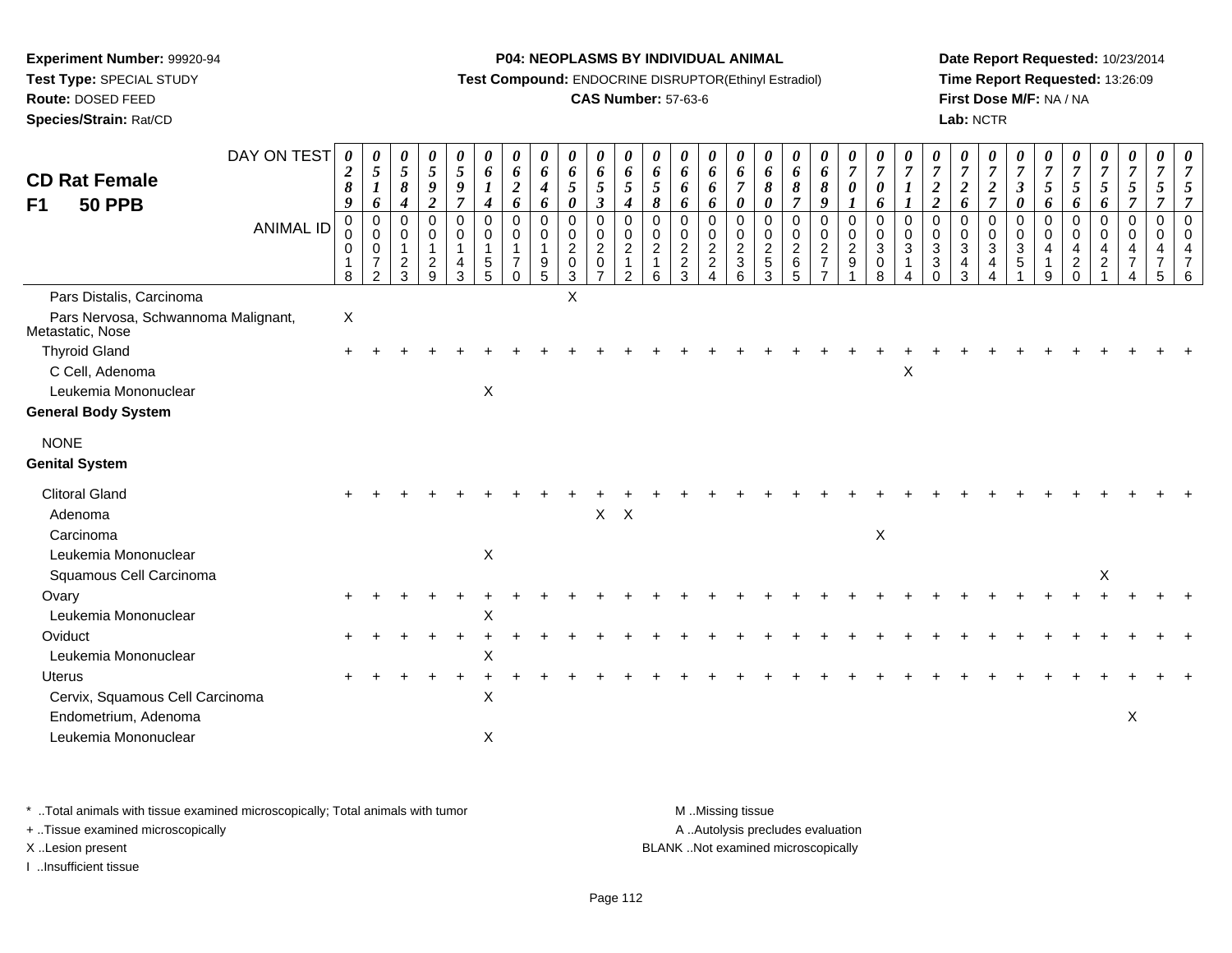**Test Type:** SPECIAL STUDY

**Route:** DOSED FEED

**Species/Strain:** Rat/CD

#### **P04: NEOPLASMS BY INDIVIDUAL ANIMAL**

**Test Compound:** ENDOCRINE DISRUPTOR(Ethinyl Estradiol)

## **CAS Number:** 57-63-6

**Date Report Requested:** 10/23/2014**Time Report Requested:** 13:26:09**First Dose M/F:** NA / NA**Lab:** NCTR

| <b>CD Rat Female</b><br><b>50 PPB</b><br>F <sub>1</sub> | DAY ON TEST<br><b>ANIMAL ID</b> | 0<br>$\overline{c}$<br>8<br>9<br>0<br>0<br>0<br>1<br>8 | $\boldsymbol{\theta}$<br>$\mathfrak{H}$<br>$\boldsymbol{l}$<br>6<br>$\pmb{0}$<br>0<br>$\pmb{0}$<br>$\overline{7}$<br>2 | 0<br>5<br>$\pmb{8}$<br>$\boldsymbol{4}$<br>$\mathbf 0$<br>$\mathbf 0$<br>$\frac{2}{3}$ | $\boldsymbol{\theta}$<br>$\mathfrak{s}$<br>$\pmb{9}$<br>$\overline{c}$<br>0<br>0<br>1<br>$\overline{c}$<br>9 | $\boldsymbol{\theta}$<br>$\mathfrak{s}$<br>9<br>$\overline{7}$<br>$\mathbf 0$<br>$\mathbf 0$<br>$\overline{1}$<br>$\overline{4}$<br>3 | 0<br>6<br>4<br>$\mathbf 0$<br>0<br>$\mathbf{1}$<br>5<br>5 | 0<br>6<br>$\boldsymbol{2}$<br>6<br>$\mathbf 0$<br>0<br>$\mathbf{1}$<br>$\overline{7}$<br>$\Omega$ | 0<br>6<br>4<br>6<br>$\mathbf 0$<br>$\mathbf 0$<br>9<br>5 | $\boldsymbol{\theta}$<br>6<br>$\mathfrak{H}$<br>$\boldsymbol{\theta}$<br>$\mathbf 0$<br>$\pmb{0}$<br>$\boldsymbol{2}$<br>$\mathsf{O}\xspace$<br>3 | 0<br>6<br>$\overline{5}$<br>$\mathfrak{z}$<br>$\pmb{0}$<br>$\pmb{0}$<br>$\boldsymbol{2}$<br>$\mathbf 0$<br>$\overline{7}$ | 0<br>6<br>5<br>4<br>$\mathbf 0$<br>$\mathbf 0$<br>$\overline{c}$<br>1<br>$\overline{2}$ | 0<br>6<br>$\mathfrak{s}$<br>8<br>$\mathbf 0$<br>$\mathbf 0$<br>$\overline{c}$<br>$\mathbf{1}$<br>6 | 0<br>6<br>6<br>6<br>$\mathbf 0$<br>0<br>$\boldsymbol{2}$<br>$\overline{c}$<br>3 | 0<br>6<br>6<br>6<br>0<br>0<br>$\overline{c}$<br>$\overline{2}$<br>4 | 0<br>6<br>$\overline{7}$<br>$\boldsymbol{\theta}$<br>$\mathbf 0$<br>$\mathbf 0$<br>$\overline{c}$<br>$\sqrt{3}$<br>6 | 0<br>6<br>8<br>$\boldsymbol{\theta}$<br>$\mathbf 0$<br>0<br>$\overline{c}$<br>$\overline{5}$<br>3 | 0<br>6<br>8<br>$\overline{7}$<br>$\mathbf 0$<br>$\pmb{0}$<br>$\boldsymbol{2}$<br>$\,6\,$<br>5 | 0<br>6<br>8<br>$\boldsymbol{g}$<br>$\pmb{0}$<br>$\pmb{0}$<br>$\overline{c}$<br>$\overline{7}$<br>$\overline{ }$ | 0<br>$\boldsymbol{7}$<br>0<br>0<br>0<br>$\overline{a}$<br>$\boldsymbol{9}$ | $\boldsymbol{\theta}$<br>$\overline{7}$<br>$\boldsymbol{\theta}$<br>6<br>$\pmb{0}$<br>$\pmb{0}$<br>$\mathbf{3}$<br>$\mathbf 0$<br>8 | 0<br>$\overline{7}$<br>$\boldsymbol{l}$<br>$\boldsymbol{l}$<br>$\mathbf 0$<br>0<br>3<br>1<br>4 | $\overline{7}$<br>$\boldsymbol{2}$<br>$\boldsymbol{2}$<br>$\Omega$<br>$\Omega$<br>3<br>3<br>$\Omega$ | 0<br>$\overline{7}$<br>$\boldsymbol{2}$<br>6<br>$\mathbf 0$<br>0<br>3<br>4<br>3 | 0<br>$\overline{7}$<br>$\boldsymbol{2}$<br>$\overline{7}$<br>0<br>0<br>$\sqrt{3}$<br>$\overline{4}$<br>4 | 0<br>$\overline{7}$<br>$\boldsymbol{\beta}$<br>$\boldsymbol{\theta}$<br>$\mathbf 0$<br>$\mathbf 0$<br>$\sqrt{3}$<br>5 | $\boldsymbol{\theta}$<br>$\overline{7}$<br>$5\overline{)}$<br>6<br>0<br>0<br>4<br>$\mathbf{1}$<br>9 | $\overline{7}$<br>$\mathfrak{s}$<br>6<br>$\mathbf 0$<br>$\mathbf 0$<br>4<br>$\overline{\mathbf{c}}$<br>$\Omega$ | 0<br>$\boldsymbol{7}$<br>5<br>6<br>$\mathbf 0$<br>0<br>4<br>$\overline{c}$ | 0<br>$\overline{7}$<br>$\mathfrak{s}$<br>$\overline{7}$<br>$\mathbf 0$<br>0<br>4<br>$\overline{7}$<br>4 | $\boldsymbol{\theta}$<br>$\overline{7}$<br>5<br>$\mathbf 0$<br>$\mathbf 0$<br>4<br>7<br>5 | $\Omega$ |
|---------------------------------------------------------|---------------------------------|--------------------------------------------------------|------------------------------------------------------------------------------------------------------------------------|----------------------------------------------------------------------------------------|--------------------------------------------------------------------------------------------------------------|---------------------------------------------------------------------------------------------------------------------------------------|-----------------------------------------------------------|---------------------------------------------------------------------------------------------------|----------------------------------------------------------|---------------------------------------------------------------------------------------------------------------------------------------------------|---------------------------------------------------------------------------------------------------------------------------|-----------------------------------------------------------------------------------------|----------------------------------------------------------------------------------------------------|---------------------------------------------------------------------------------|---------------------------------------------------------------------|----------------------------------------------------------------------------------------------------------------------|---------------------------------------------------------------------------------------------------|-----------------------------------------------------------------------------------------------|-----------------------------------------------------------------------------------------------------------------|----------------------------------------------------------------------------|-------------------------------------------------------------------------------------------------------------------------------------|------------------------------------------------------------------------------------------------|------------------------------------------------------------------------------------------------------|---------------------------------------------------------------------------------|----------------------------------------------------------------------------------------------------------|-----------------------------------------------------------------------------------------------------------------------|-----------------------------------------------------------------------------------------------------|-----------------------------------------------------------------------------------------------------------------|----------------------------------------------------------------------------|---------------------------------------------------------------------------------------------------------|-------------------------------------------------------------------------------------------|----------|
| Polyp Stromal                                           |                                 |                                                        |                                                                                                                        |                                                                                        |                                                                                                              |                                                                                                                                       |                                                           | X                                                                                                 |                                                          |                                                                                                                                                   | $\sf X$                                                                                                                   |                                                                                         |                                                                                                    |                                                                                 |                                                                     |                                                                                                                      |                                                                                                   |                                                                                               |                                                                                                                 |                                                                            |                                                                                                                                     | X                                                                                              | X                                                                                                    |                                                                                 | X                                                                                                        |                                                                                                                       |                                                                                                     |                                                                                                                 |                                                                            |                                                                                                         |                                                                                           |          |
| Vagina                                                  |                                 |                                                        |                                                                                                                        |                                                                                        |                                                                                                              |                                                                                                                                       |                                                           |                                                                                                   |                                                          |                                                                                                                                                   |                                                                                                                           |                                                                                         |                                                                                                    |                                                                                 |                                                                     |                                                                                                                      |                                                                                                   |                                                                                               |                                                                                                                 |                                                                            |                                                                                                                                     |                                                                                                |                                                                                                      |                                                                                 |                                                                                                          |                                                                                                                       |                                                                                                     |                                                                                                                 |                                                                            |                                                                                                         |                                                                                           |          |
| <b>Granular Cell Tumor Malignant</b>                    |                                 |                                                        |                                                                                                                        |                                                                                        |                                                                                                              |                                                                                                                                       |                                                           |                                                                                                   |                                                          | $\boldsymbol{\mathsf{X}}$                                                                                                                         |                                                                                                                           |                                                                                         |                                                                                                    |                                                                                 |                                                                     |                                                                                                                      |                                                                                                   |                                                                                               |                                                                                                                 |                                                                            |                                                                                                                                     |                                                                                                |                                                                                                      |                                                                                 |                                                                                                          |                                                                                                                       |                                                                                                     |                                                                                                                 |                                                                            |                                                                                                         |                                                                                           |          |
| Leukemia Mononuclear                                    |                                 |                                                        |                                                                                                                        |                                                                                        |                                                                                                              |                                                                                                                                       | Χ                                                         |                                                                                                   |                                                          |                                                                                                                                                   |                                                                                                                           |                                                                                         |                                                                                                    |                                                                                 |                                                                     |                                                                                                                      |                                                                                                   |                                                                                               |                                                                                                                 |                                                                            |                                                                                                                                     |                                                                                                |                                                                                                      |                                                                                 |                                                                                                          |                                                                                                                       |                                                                                                     |                                                                                                                 |                                                                            |                                                                                                         |                                                                                           |          |
| <b>Hematopoietic System</b>                             |                                 |                                                        |                                                                                                                        |                                                                                        |                                                                                                              |                                                                                                                                       |                                                           |                                                                                                   |                                                          |                                                                                                                                                   |                                                                                                                           |                                                                                         |                                                                                                    |                                                                                 |                                                                     |                                                                                                                      |                                                                                                   |                                                                                               |                                                                                                                 |                                                                            |                                                                                                                                     |                                                                                                |                                                                                                      |                                                                                 |                                                                                                          |                                                                                                                       |                                                                                                     |                                                                                                                 |                                                                            |                                                                                                         |                                                                                           |          |
| <b>Bone Marrow</b>                                      |                                 |                                                        |                                                                                                                        |                                                                                        |                                                                                                              |                                                                                                                                       |                                                           |                                                                                                   |                                                          |                                                                                                                                                   |                                                                                                                           |                                                                                         |                                                                                                    |                                                                                 |                                                                     |                                                                                                                      |                                                                                                   |                                                                                               |                                                                                                                 |                                                                            |                                                                                                                                     |                                                                                                |                                                                                                      |                                                                                 |                                                                                                          |                                                                                                                       |                                                                                                     |                                                                                                                 |                                                                            |                                                                                                         |                                                                                           |          |
| Leukemia Mononuclear                                    |                                 |                                                        |                                                                                                                        |                                                                                        |                                                                                                              |                                                                                                                                       | X                                                         |                                                                                                   |                                                          |                                                                                                                                                   |                                                                                                                           |                                                                                         |                                                                                                    |                                                                                 |                                                                     |                                                                                                                      |                                                                                                   |                                                                                               |                                                                                                                 |                                                                            |                                                                                                                                     |                                                                                                |                                                                                                      |                                                                                 |                                                                                                          |                                                                                                                       |                                                                                                     |                                                                                                                 |                                                                            |                                                                                                         |                                                                                           |          |
| Lymphoma Malignant                                      |                                 |                                                        |                                                                                                                        |                                                                                        |                                                                                                              |                                                                                                                                       |                                                           |                                                                                                   |                                                          |                                                                                                                                                   |                                                                                                                           |                                                                                         |                                                                                                    |                                                                                 |                                                                     |                                                                                                                      |                                                                                                   |                                                                                               |                                                                                                                 |                                                                            | X                                                                                                                                   |                                                                                                |                                                                                                      |                                                                                 |                                                                                                          |                                                                                                                       |                                                                                                     |                                                                                                                 |                                                                            |                                                                                                         |                                                                                           |          |
| Lymph Node                                              |                                 |                                                        |                                                                                                                        |                                                                                        |                                                                                                              |                                                                                                                                       |                                                           |                                                                                                   |                                                          |                                                                                                                                                   |                                                                                                                           |                                                                                         |                                                                                                    |                                                                                 |                                                                     |                                                                                                                      |                                                                                                   |                                                                                               |                                                                                                                 |                                                                            |                                                                                                                                     |                                                                                                |                                                                                                      |                                                                                 |                                                                                                          |                                                                                                                       |                                                                                                     |                                                                                                                 |                                                                            |                                                                                                         |                                                                                           |          |
| Axillary, Lymphoma Malignant                            |                                 |                                                        |                                                                                                                        |                                                                                        |                                                                                                              |                                                                                                                                       |                                                           |                                                                                                   |                                                          |                                                                                                                                                   |                                                                                                                           |                                                                                         |                                                                                                    |                                                                                 |                                                                     |                                                                                                                      |                                                                                                   |                                                                                               |                                                                                                                 |                                                                            | Χ                                                                                                                                   |                                                                                                |                                                                                                      |                                                                                 |                                                                                                          |                                                                                                                       |                                                                                                     |                                                                                                                 |                                                                            |                                                                                                         |                                                                                           |          |
| Deep Cervical, Lymphoma Malignant                       |                                 |                                                        |                                                                                                                        |                                                                                        |                                                                                                              |                                                                                                                                       |                                                           |                                                                                                   |                                                          |                                                                                                                                                   |                                                                                                                           |                                                                                         |                                                                                                    |                                                                                 |                                                                     |                                                                                                                      |                                                                                                   |                                                                                               |                                                                                                                 |                                                                            | X                                                                                                                                   |                                                                                                |                                                                                                      |                                                                                 |                                                                                                          |                                                                                                                       |                                                                                                     |                                                                                                                 |                                                                            |                                                                                                         |                                                                                           |          |
| Lumbar, Leukemia Mononuclear                            |                                 |                                                        |                                                                                                                        |                                                                                        |                                                                                                              |                                                                                                                                       | X                                                         |                                                                                                   |                                                          |                                                                                                                                                   |                                                                                                                           |                                                                                         |                                                                                                    |                                                                                 |                                                                     |                                                                                                                      |                                                                                                   |                                                                                               |                                                                                                                 |                                                                            |                                                                                                                                     |                                                                                                |                                                                                                      |                                                                                 |                                                                                                          |                                                                                                                       |                                                                                                     |                                                                                                                 |                                                                            |                                                                                                         |                                                                                           |          |
| Lumbar, Lymphoma Malignant                              |                                 |                                                        |                                                                                                                        |                                                                                        |                                                                                                              |                                                                                                                                       |                                                           |                                                                                                   |                                                          |                                                                                                                                                   |                                                                                                                           |                                                                                         |                                                                                                    |                                                                                 |                                                                     |                                                                                                                      |                                                                                                   |                                                                                               |                                                                                                                 |                                                                            | X                                                                                                                                   |                                                                                                |                                                                                                      |                                                                                 |                                                                                                          |                                                                                                                       |                                                                                                     |                                                                                                                 |                                                                            |                                                                                                         |                                                                                           |          |
| Mediastinal, Lymphoma Malignant                         |                                 |                                                        |                                                                                                                        |                                                                                        |                                                                                                              |                                                                                                                                       |                                                           |                                                                                                   |                                                          |                                                                                                                                                   |                                                                                                                           |                                                                                         |                                                                                                    |                                                                                 |                                                                     |                                                                                                                      |                                                                                                   |                                                                                               |                                                                                                                 |                                                                            | X                                                                                                                                   |                                                                                                |                                                                                                      |                                                                                 |                                                                                                          |                                                                                                                       |                                                                                                     |                                                                                                                 |                                                                            |                                                                                                         |                                                                                           |          |
| Pancreatic, Lymphoma Malignant                          |                                 |                                                        |                                                                                                                        |                                                                                        |                                                                                                              |                                                                                                                                       |                                                           |                                                                                                   |                                                          |                                                                                                                                                   |                                                                                                                           |                                                                                         |                                                                                                    |                                                                                 |                                                                     |                                                                                                                      |                                                                                                   |                                                                                               |                                                                                                                 |                                                                            | $\boldsymbol{\mathsf{X}}$                                                                                                           |                                                                                                |                                                                                                      |                                                                                 |                                                                                                          |                                                                                                                       |                                                                                                     |                                                                                                                 |                                                                            |                                                                                                         |                                                                                           |          |
| Popliteal, Lymphoma Malignant                           |                                 |                                                        |                                                                                                                        |                                                                                        |                                                                                                              |                                                                                                                                       |                                                           |                                                                                                   |                                                          |                                                                                                                                                   |                                                                                                                           |                                                                                         |                                                                                                    |                                                                                 |                                                                     |                                                                                                                      |                                                                                                   |                                                                                               |                                                                                                                 |                                                                            | X                                                                                                                                   |                                                                                                |                                                                                                      |                                                                                 |                                                                                                          |                                                                                                                       |                                                                                                     |                                                                                                                 |                                                                            |                                                                                                         |                                                                                           |          |
| Renal, Leukemia Mononuclear                             |                                 |                                                        |                                                                                                                        |                                                                                        |                                                                                                              |                                                                                                                                       | $\boldsymbol{\mathsf{X}}$                                 |                                                                                                   |                                                          |                                                                                                                                                   |                                                                                                                           |                                                                                         |                                                                                                    |                                                                                 |                                                                     |                                                                                                                      |                                                                                                   |                                                                                               |                                                                                                                 |                                                                            |                                                                                                                                     |                                                                                                |                                                                                                      |                                                                                 |                                                                                                          |                                                                                                                       |                                                                                                     |                                                                                                                 |                                                                            |                                                                                                         |                                                                                           |          |
| Renal, Lymphoma Malignant                               |                                 |                                                        |                                                                                                                        |                                                                                        |                                                                                                              |                                                                                                                                       |                                                           |                                                                                                   |                                                          |                                                                                                                                                   |                                                                                                                           |                                                                                         |                                                                                                    |                                                                                 |                                                                     |                                                                                                                      |                                                                                                   |                                                                                               |                                                                                                                 |                                                                            | X                                                                                                                                   |                                                                                                |                                                                                                      |                                                                                 |                                                                                                          |                                                                                                                       |                                                                                                     |                                                                                                                 |                                                                            |                                                                                                         |                                                                                           |          |
| Lymph Node, Mandibular                                  |                                 |                                                        |                                                                                                                        |                                                                                        |                                                                                                              |                                                                                                                                       |                                                           |                                                                                                   |                                                          |                                                                                                                                                   |                                                                                                                           |                                                                                         |                                                                                                    |                                                                                 |                                                                     |                                                                                                                      |                                                                                                   |                                                                                               |                                                                                                                 |                                                                            |                                                                                                                                     |                                                                                                |                                                                                                      |                                                                                 |                                                                                                          |                                                                                                                       |                                                                                                     |                                                                                                                 |                                                                            |                                                                                                         |                                                                                           |          |
| Leukemia Mononuclear                                    |                                 |                                                        |                                                                                                                        |                                                                                        |                                                                                                              |                                                                                                                                       | X                                                         |                                                                                                   |                                                          |                                                                                                                                                   |                                                                                                                           |                                                                                         |                                                                                                    |                                                                                 |                                                                     |                                                                                                                      |                                                                                                   |                                                                                               |                                                                                                                 |                                                                            |                                                                                                                                     |                                                                                                |                                                                                                      |                                                                                 |                                                                                                          |                                                                                                                       |                                                                                                     |                                                                                                                 |                                                                            |                                                                                                         |                                                                                           |          |
| Lymphoma Malignant                                      |                                 |                                                        |                                                                                                                        |                                                                                        |                                                                                                              |                                                                                                                                       |                                                           |                                                                                                   |                                                          |                                                                                                                                                   |                                                                                                                           |                                                                                         |                                                                                                    |                                                                                 |                                                                     |                                                                                                                      |                                                                                                   |                                                                                               |                                                                                                                 |                                                                            | X                                                                                                                                   |                                                                                                |                                                                                                      |                                                                                 |                                                                                                          |                                                                                                                       |                                                                                                     |                                                                                                                 |                                                                            |                                                                                                         |                                                                                           |          |
| Lymph Node, Mesenteric                                  |                                 |                                                        |                                                                                                                        |                                                                                        |                                                                                                              |                                                                                                                                       |                                                           |                                                                                                   |                                                          |                                                                                                                                                   |                                                                                                                           |                                                                                         |                                                                                                    |                                                                                 |                                                                     |                                                                                                                      |                                                                                                   |                                                                                               |                                                                                                                 |                                                                            |                                                                                                                                     |                                                                                                |                                                                                                      |                                                                                 |                                                                                                          |                                                                                                                       |                                                                                                     |                                                                                                                 |                                                                            |                                                                                                         |                                                                                           |          |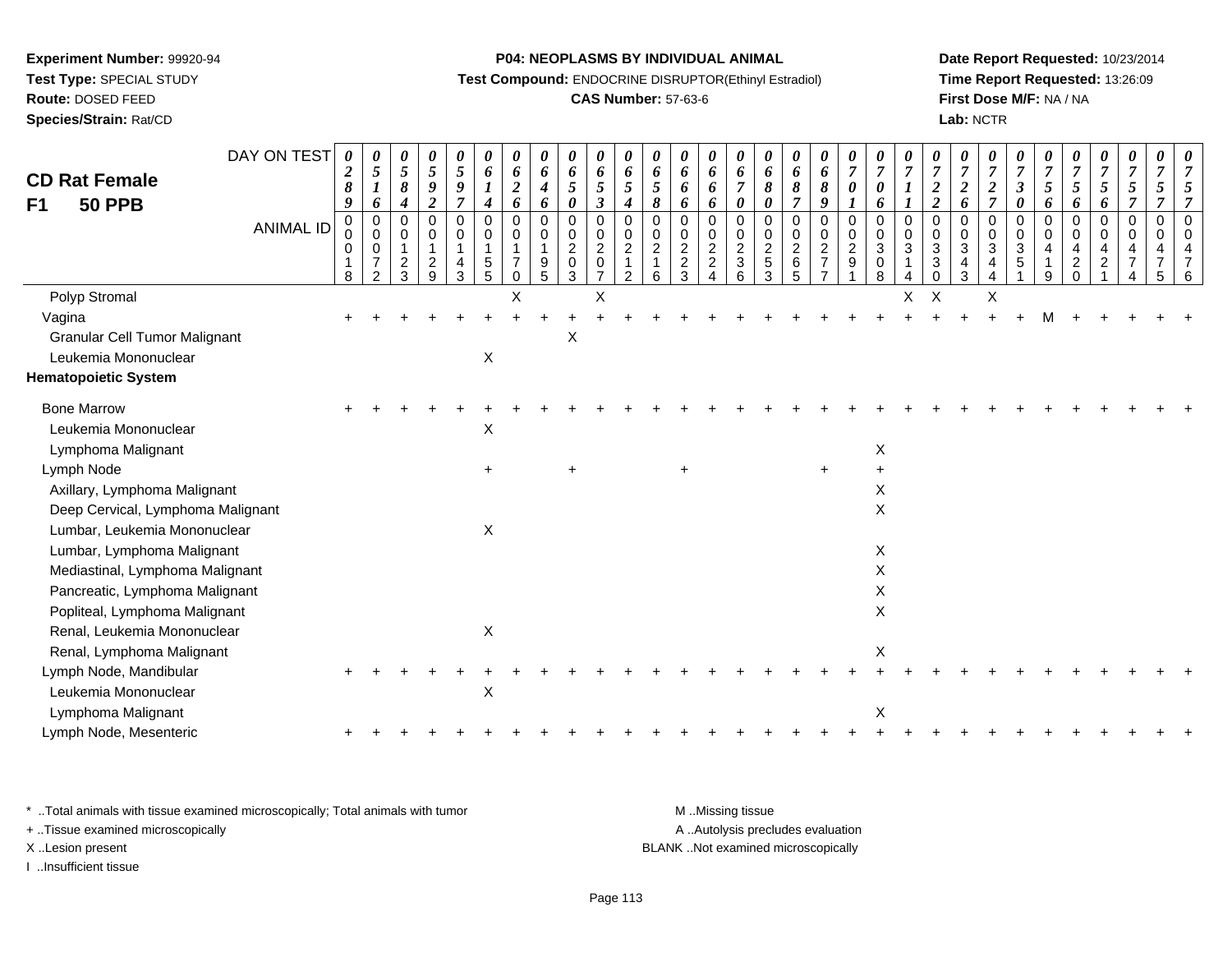**Test Type:** SPECIAL STUDY

**Route:** DOSED FEED

**Species/Strain:** Rat/CD

#### **P04: NEOPLASMS BY INDIVIDUAL ANIMAL**

**Test Compound:** ENDOCRINE DISRUPTOR(Ethinyl Estradiol)

## **CAS Number:** 57-63-6

**Date Report Requested:** 10/23/2014**Time Report Requested:** 13:26:10**First Dose M/F:** NA / NA**Lab:** NCTR

| <b>CD Rat Female</b>                                               | DAY ON TEST      | $\boldsymbol{\theta}$<br>$\boldsymbol{2}$<br>8 | 0<br>$\sqrt{5}$<br>1                                           | 0<br>$\mathfrak{s}$<br>$\pmb{8}$                                  | 0<br>5<br>9                                               | 0<br>$\mathfrak{s}$<br>9                                | $\boldsymbol{\theta}$<br>6<br>$\boldsymbol{l}$                                                   | 0<br>6<br>$\boldsymbol{2}$                | 0<br>6<br>4                                           | 0<br>6<br>5                                                   | 0<br>6<br>$\mathfrak{s}$                                                            | $\pmb{\theta}$<br>$\boldsymbol{\delta}$<br>5                           | 0<br>6<br>5                    | $\boldsymbol{\theta}$<br>6<br>6                                          | 0<br>6<br>6                                            | $\boldsymbol{\theta}$<br>6<br>$\overline{7}$                         | 0<br>6<br>8                                               | $\boldsymbol{\theta}$<br>6<br>$\pmb{8}$                | $\boldsymbol{\theta}$<br>6<br>8                                     | 0<br>$\boldsymbol{7}$<br>0                             | 0<br>$\overline{7}$<br>$\boldsymbol{\theta}$                      | 0<br>$\overline{7}$                   | $\boldsymbol{\theta}$<br>$\overline{7}$<br>$\boldsymbol{2}$                            | 0<br>$\overline{7}$<br>$\boldsymbol{2}$ | 0<br>$\overline{7}$<br>$\boldsymbol{2}$                              | 0<br>$\overline{7}$<br>$\boldsymbol{\beta}$                              | $\boldsymbol{\theta}$<br>$\overline{7}$<br>5 | 0<br>$\overline{7}$<br>$\mathfrak{s}$                                   | 0<br>$\boldsymbol{7}$<br>5                    | $\boldsymbol{\theta}$<br>$\overline{7}$<br>$\mathfrak{H}$                        | 0<br>$\overline{7}$<br>5 | $\overline{7}$ |
|--------------------------------------------------------------------|------------------|------------------------------------------------|----------------------------------------------------------------|-------------------------------------------------------------------|-----------------------------------------------------------|---------------------------------------------------------|--------------------------------------------------------------------------------------------------|-------------------------------------------|-------------------------------------------------------|---------------------------------------------------------------|-------------------------------------------------------------------------------------|------------------------------------------------------------------------|--------------------------------|--------------------------------------------------------------------------|--------------------------------------------------------|----------------------------------------------------------------------|-----------------------------------------------------------|--------------------------------------------------------|---------------------------------------------------------------------|--------------------------------------------------------|-------------------------------------------------------------------|---------------------------------------|----------------------------------------------------------------------------------------|-----------------------------------------|----------------------------------------------------------------------|--------------------------------------------------------------------------|----------------------------------------------|-------------------------------------------------------------------------|-----------------------------------------------|----------------------------------------------------------------------------------|--------------------------|----------------|
| <b>50 PPB</b><br>F <sub>1</sub>                                    | <b>ANIMAL ID</b> | 9<br>0<br>$\mathbf 0$<br>$\mathbf 0$<br>1<br>8 | 6<br>0<br>$\mathbf 0$<br>0<br>$\overline{7}$<br>$\overline{2}$ | $\boldsymbol{4}$<br>0<br>0<br>1<br>$\overline{c}$<br>$\mathbf{3}$ | $\overline{2}$<br>0<br>$\mathbf 0$<br>$\overline{c}$<br>9 | $\overline{7}$<br>0<br>$\mathbf 0$<br>4<br>$\mathbf{3}$ | $\boldsymbol{4}$<br>$\mathbf 0$<br>$\mathbf 0$<br>$\overline{1}$<br>$\sqrt{5}$<br>$\overline{5}$ | 6<br>0<br>0<br>$\overline{7}$<br>$\Omega$ | 6<br>$\mathbf 0$<br>$\Omega$<br>$\boldsymbol{9}$<br>5 | 0<br>0<br>$\mathbf 0$<br>$\boldsymbol{2}$<br>$\mathbf 0$<br>3 | $\mathfrak{z}$<br>0<br>$\mathsf 0$<br>$\overline{2}$<br>$\pmb{0}$<br>$\overline{ }$ | 4<br>$\pmb{0}$<br>$\pmb{0}$<br>$\boldsymbol{2}$<br>$\overline{1}$<br>2 | 8<br>0<br>0<br>$\sqrt{2}$<br>6 | 6<br>$\mathbf 0$<br>$\mathbf 0$<br>$\overline{c}$<br>$\overline{c}$<br>3 | 6<br>0<br>0<br>$\overline{2}$<br>$\boldsymbol{2}$<br>4 | 0<br>$\mathbf 0$<br>$\mathbf 0$<br>$\overline{2}$<br>$\sqrt{3}$<br>6 | 0<br>$\Omega$<br>0<br>$\boldsymbol{2}$<br>$\sqrt{5}$<br>3 | $\overline{7}$<br>0<br>0<br>$\boldsymbol{2}$<br>6<br>5 | 9<br>$\mathbf 0$<br>$\pmb{0}$<br>$\boldsymbol{2}$<br>$\overline{7}$ | 0<br>$\mathbf 0$<br>$\overline{2}$<br>$\boldsymbol{9}$ | 6<br>$\mathbf 0$<br>$\pmb{0}$<br>$\mathbf{3}$<br>$\mathbf 0$<br>8 | $\mathbf 0$<br>0<br>$\mathbf{3}$<br>1 | $\overline{2}$<br>$\mathbf 0$<br>$\mathbf 0$<br>$\mathbf{3}$<br>$\sqrt{3}$<br>$\Omega$ | 6<br>0<br>0<br>$\mathbf{3}$<br>4<br>3   | $\overline{7}$<br>$\mathbf 0$<br>0<br>$\ensuremath{\mathsf{3}}$<br>4 | 0<br>$\mathbf 0$<br>$\pmb{0}$<br>$\ensuremath{\mathsf{3}}$<br>$\sqrt{5}$ | 6<br>0<br>$\mathbf 0$<br>4<br>9              | 6<br>0<br>$\mathbf 0$<br>$\overline{4}$<br>$\boldsymbol{2}$<br>$\Omega$ | 6<br>0<br>$\mathbf{0}$<br>4<br>$\overline{c}$ | $\overline{7}$<br>$\mathbf 0$<br>$\mathbf 0$<br>$\overline{4}$<br>$\overline{7}$ | 7<br>0<br>$\mathbf 0$    | $\Omega$       |
| Leukemia Mononuclear<br>Lymphoma Malignant                         |                  |                                                |                                                                |                                                                   |                                                           |                                                         | X                                                                                                |                                           |                                                       |                                                               |                                                                                     |                                                                        |                                |                                                                          |                                                        |                                                                      |                                                           |                                                        |                                                                     |                                                        | X                                                                 |                                       |                                                                                        |                                         |                                                                      |                                                                          |                                              |                                                                         |                                               |                                                                                  |                          |                |
| Spleen<br>Leukemia Mononuclear<br>Lymphoma Malignant               |                  |                                                |                                                                |                                                                   |                                                           |                                                         | X                                                                                                |                                           |                                                       |                                                               |                                                                                     |                                                                        |                                |                                                                          |                                                        |                                                                      |                                                           |                                                        |                                                                     |                                                        | $\pmb{\times}$                                                    |                                       |                                                                                        |                                         |                                                                      |                                                                          |                                              |                                                                         |                                               |                                                                                  |                          |                |
| Sarcoma<br>Thymus<br>Leukemia Mononuclear                          |                  |                                                |                                                                |                                                                   |                                                           |                                                         | X                                                                                                |                                           |                                                       |                                                               |                                                                                     |                                                                        |                                |                                                                          |                                                        |                                                                      |                                                           |                                                        |                                                                     |                                                        |                                                                   |                                       |                                                                                        |                                         |                                                                      |                                                                          |                                              |                                                                         |                                               |                                                                                  |                          |                |
| Lymphoma Malignant<br><b>Integumentary System</b>                  |                  |                                                |                                                                |                                                                   |                                                           |                                                         |                                                                                                  |                                           |                                                       |                                                               |                                                                                     |                                                                        |                                |                                                                          |                                                        |                                                                      |                                                           |                                                        |                                                                     |                                                        | $\pmb{\times}$                                                    |                                       |                                                                                        |                                         |                                                                      |                                                                          |                                              |                                                                         |                                               |                                                                                  |                          |                |
| Mammary Gland<br>Adenocarcinoma                                    |                  |                                                |                                                                |                                                                   |                                                           |                                                         |                                                                                                  |                                           |                                                       |                                                               |                                                                                     |                                                                        |                                |                                                                          |                                                        |                                                                      |                                                           |                                                        | $\mathsf X$                                                         |                                                        |                                                                   |                                       |                                                                                        |                                         |                                                                      |                                                                          | X                                            |                                                                         |                                               |                                                                                  |                          |                |
| Adenocarcinoma, Multiple<br>Fibroadenoma<br>Fibroadenoma, Multiple |                  |                                                |                                                                | $\boldsymbol{\mathsf{X}}$                                         |                                                           | $\mathsf X$                                             |                                                                                                  | $\mathsf X$                               |                                                       |                                                               | $X$ $X$                                                                             |                                                                        | $\boldsymbol{\mathsf{X}}$      |                                                                          |                                                        |                                                                      |                                                           | X X X X                                                |                                                                     |                                                        |                                                                   |                                       | $\boldsymbol{\mathsf{X}}$<br>$\sf X$                                                   | $\mathsf{X}$                            | $\mathsf{X}$                                                         | $\boldsymbol{\mathsf{X}}$                                                |                                              | X                                                                       | $X$ $X$                                       |                                                                                  | $X$ $X$                  |                |
| Lymphoma Malignant<br>Skin<br><b>Musculoskeletal System</b>        |                  |                                                |                                                                |                                                                   |                                                           |                                                         |                                                                                                  |                                           |                                                       |                                                               |                                                                                     |                                                                        |                                |                                                                          |                                                        |                                                                      |                                                           |                                                        |                                                                     |                                                        | $\mathsf X$                                                       |                                       |                                                                                        |                                         |                                                                      |                                                                          |                                              |                                                                         |                                               |                                                                                  |                          |                |
| Bone, Femur<br><b>Skeletal Muscle</b><br><b>Nervous System</b>     |                  |                                                |                                                                |                                                                   |                                                           |                                                         |                                                                                                  |                                           |                                                       |                                                               |                                                                                     |                                                                        |                                |                                                                          |                                                        |                                                                      |                                                           |                                                        |                                                                     |                                                        |                                                                   |                                       |                                                                                        |                                         |                                                                      | $\ddot{}$                                                                |                                              |                                                                         |                                               |                                                                                  |                          |                |

\* ..Total animals with tissue examined microscopically; Total animals with tumor **M** . Missing tissue M ..Missing tissue

+ ..Tissue examined microscopically

I ..Insufficient tissue

A ..Autolysis precludes evaluation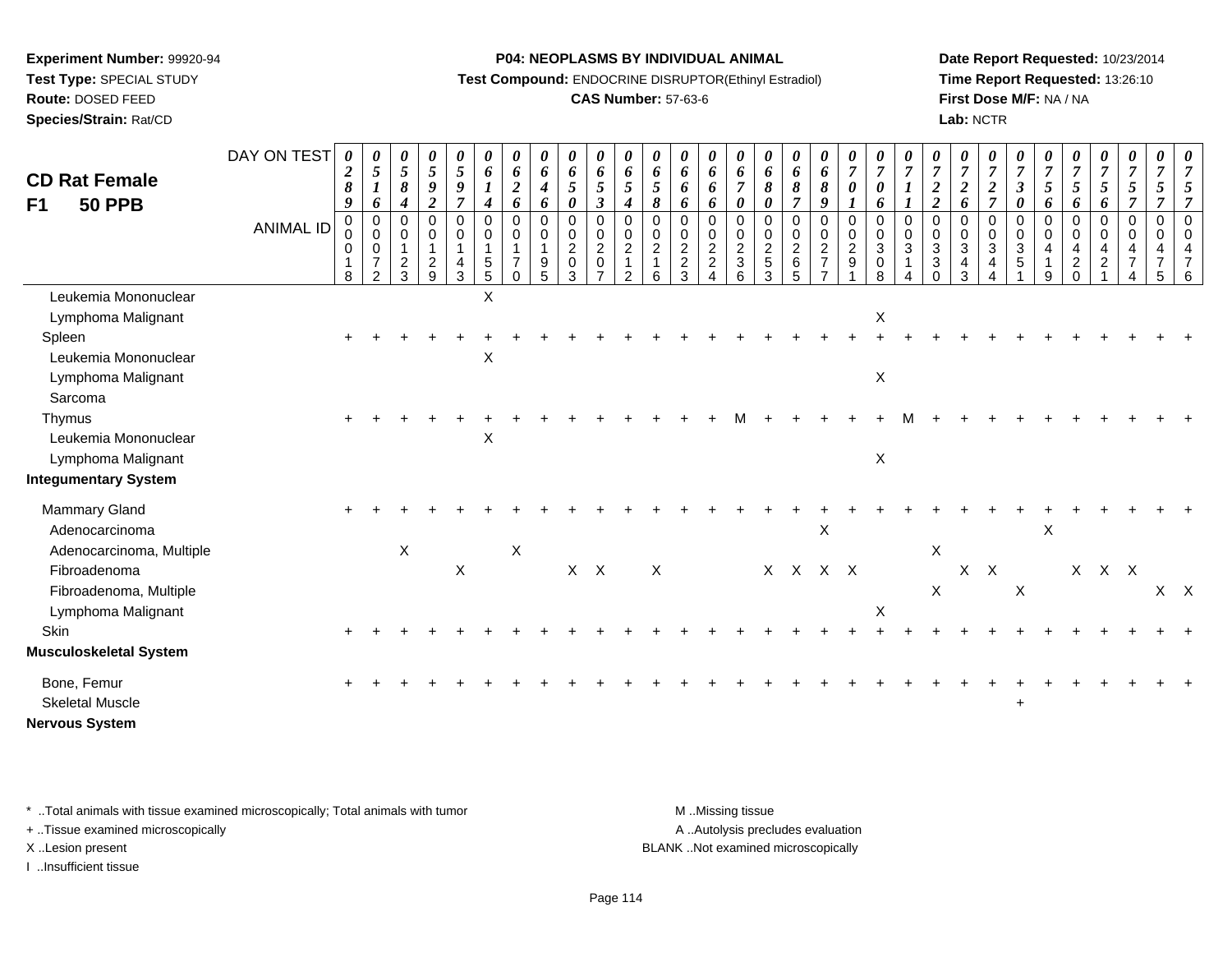**Test Type:** SPECIAL STUDY

**Route:** DOSED FEED

**Species/Strain:** Rat/CD

#### **P04: NEOPLASMS BY INDIVIDUAL ANIMAL**

**Test Compound:** ENDOCRINE DISRUPTOR(Ethinyl Estradiol)

## **CAS Number:** 57-63-6

**Date Report Requested:** 10/23/2014**Time Report Requested:** 13:26:10**First Dose M/F:** NA / NA**Lab:** NCTR

| <b>CD Rat Female</b>                              | DAY ON TEST      | $\boldsymbol{\theta}$<br>$\boldsymbol{2}$<br>8 | 0<br>$\overline{5}$                                 | 0<br>5<br>8                  | 0<br>$\mathfrak{S}$<br>9 | 0<br>$\mathfrak{s}$<br>9           | 0<br>6                          | 0<br>6<br>$\boldsymbol{2}$       | 0<br>6<br>$\boldsymbol{4}$ | 0<br>6<br>$5\overline{)}$          | 0<br>6<br>$\sqrt{5}$                            | $\boldsymbol{\theta}$<br>6<br>$5\overline{)}$    | 0<br>6<br>5                             | 0<br>6<br>6                           | 0<br>6<br>6                       | 0<br>6<br>$\overline{7}$                     | 0<br>6<br>8                       | 0<br>6<br>8                        | 0<br>6<br>8                  | 0<br>$\boldsymbol{7}$<br>$\boldsymbol{\theta}$ | $\boldsymbol{\theta}$<br>$\overline{7}$<br>$\boldsymbol{\theta}$ | 0<br>$\overline{7}$<br>1   | 0<br>$\overline{7}$<br>$\boldsymbol{2}$             | 0<br>$\overline{7}$<br>$\overline{2}$ | 0<br>$\boldsymbol{7}$<br>$\boldsymbol{2}$ | 0<br>$\overline{7}$<br>$\boldsymbol{\beta}$                 | 0<br>$\overline{7}$<br>$\mathfrak{s}$ | $\boldsymbol{\theta}$<br>$\overline{7}$<br>5 | 0<br>$\overline{7}$<br>5 | 0<br>$\boldsymbol{7}$<br>$\mathfrak{H}$ | $\boldsymbol{\theta}$<br>$\overline{7}$<br>5 |  |
|---------------------------------------------------|------------------|------------------------------------------------|-----------------------------------------------------|------------------------------|--------------------------|------------------------------------|---------------------------------|----------------------------------|----------------------------|------------------------------------|-------------------------------------------------|--------------------------------------------------|-----------------------------------------|---------------------------------------|-----------------------------------|----------------------------------------------|-----------------------------------|------------------------------------|------------------------------|------------------------------------------------|------------------------------------------------------------------|----------------------------|-----------------------------------------------------|---------------------------------------|-------------------------------------------|-------------------------------------------------------------|---------------------------------------|----------------------------------------------|--------------------------|-----------------------------------------|----------------------------------------------|--|
| <b>50 PPB</b><br>F <sub>1</sub>                   | <b>ANIMAL ID</b> | 9<br>$\pmb{0}$<br>$\pmb{0}$                    | $\boldsymbol{l}$<br>6<br>$\mathbf 0$<br>$\mathbf 0$ | 4<br>$\mathbf 0$<br>$\Omega$ | $\overline{2}$<br>0<br>0 | $\overline{7}$<br>$\mathbf 0$<br>0 | 4<br>$\mathbf 0$<br>$\mathbf 0$ | 6<br>$\mathbf 0$<br>0            | 6<br>$\mathbf 0$<br>0      | 0<br>0<br>$\mathbf 0$              | $\boldsymbol{\beta}$<br>$\,0\,$<br>$\pmb{0}$    | $\boldsymbol{4}$<br>$\mathsf 0$<br>$\mathbf 0$   | $\pmb{8}$<br>$\mathbf 0$<br>$\mathbf 0$ | 6<br>$\mathbf 0$<br>$\mathbf 0$       | 6<br>0<br>0                       | $\pmb{\theta}$<br>$\mathbf 0$<br>$\mathbf 0$ | 0<br>$\mathbf 0$<br>0             | $\overline{7}$<br>$\mathbf 0$<br>0 | 9<br>$\mathbf 0$<br>0        | $\mathbf 0$<br>$\mathbf 0$                     | 6<br>$\mathbf 0$<br>$\mathsf{O}\xspace$                          | $\mathbf 0$<br>$\mathbf 0$ | $\overline{2}$<br>$\Omega$<br>$\mathbf 0$           | 6<br>$\mathbf 0$<br>0                 | $\overline{7}$<br>0<br>0                  | $\boldsymbol{\theta}$<br>$\mathbf 0$<br>$\mathsf{O}\xspace$ | 6<br>$\mathbf 0$<br>$\mathbf 0$       | 6<br>$\Omega$<br>$\mathbf 0$                 | 6<br>0<br>0              | $\overline{7}$<br>0<br>0                | 0<br>$\mathbf 0$                             |  |
|                                                   |                  | 0<br>1<br>8                                    | 0<br>$\overline{7}$<br>$\overline{2}$               | $\overline{c}$<br>3          | $\overline{c}$<br>9      | $\mathbf{1}$<br>4<br>3             | $\sqrt{5}$<br>5                 | -1<br>$\overline{7}$<br>$\Omega$ | 1<br>9<br>5                | $\overline{c}$<br>$\mathbf 0$<br>3 | $\overline{2}$<br>$\mathbf 0$<br>$\overline{7}$ | $\overline{c}$<br>$\mathbf{1}$<br>$\overline{2}$ | $\overline{2}$<br>6                     | $\overline{2}$<br>$\overline{2}$<br>3 | $\overline{2}$<br>$\sqrt{2}$<br>Δ | $\overline{2}$<br>3<br>6                     | $\overline{c}$<br>$\sqrt{5}$<br>3 | $\overline{2}$<br>6<br>5           | $\sqrt{2}$<br>$\overline{7}$ | $\overline{2}$<br>$\boldsymbol{9}$             | $\overline{3}$<br>$\mathbf 0$<br>8                               | 3                          | $\ensuremath{\mathsf{3}}$<br>$\sqrt{3}$<br>$\Omega$ | $\mathbf{3}$<br>$\overline{4}$<br>3   | 3<br>4                                    | $\overline{3}$<br>$\sqrt{5}$                                | 4<br>1<br>9                           | 4<br>2<br>$\Omega$                           | 2                        | 4                                       | 4<br>5                                       |  |
| Brain, Brain Stem                                 |                  | $\ddot{}$                                      |                                                     |                              |                          |                                    |                                 |                                  |                            |                                    |                                                 |                                                  |                                         |                                       |                                   |                                              |                                   |                                    |                              |                                                |                                                                  |                            |                                                     |                                       |                                           |                                                             |                                       |                                              |                          |                                         |                                              |  |
| Carcinoma, Metastatic, Pituitary Gland            |                  |                                                |                                                     |                              |                          |                                    |                                 |                                  |                            | X                                  |                                                 |                                                  |                                         |                                       |                                   |                                              |                                   |                                    |                              |                                                |                                                                  |                            |                                                     |                                       |                                           |                                                             |                                       |                                              |                          |                                         |                                              |  |
| Brain, Cerebellum                                 |                  |                                                |                                                     |                              |                          |                                    |                                 |                                  |                            |                                    |                                                 |                                                  |                                         |                                       |                                   |                                              |                                   |                                    |                              |                                                |                                                                  |                            |                                                     |                                       |                                           |                                                             |                                       |                                              |                          |                                         |                                              |  |
| Brain, Cerebrum                                   |                  |                                                |                                                     |                              |                          |                                    |                                 |                                  |                            |                                    |                                                 |                                                  |                                         |                                       |                                   |                                              |                                   |                                    |                              |                                                |                                                                  |                            |                                                     |                                       |                                           |                                                             |                                       |                                              |                          |                                         |                                              |  |
| Leukemia Mononuclear<br><b>Respiratory System</b> |                  |                                                |                                                     |                              |                          |                                    | Χ                               |                                  |                            |                                    |                                                 |                                                  |                                         |                                       |                                   |                                              |                                   |                                    |                              |                                                |                                                                  |                            |                                                     |                                       |                                           |                                                             |                                       |                                              |                          |                                         |                                              |  |
| Lung                                              |                  |                                                |                                                     |                              |                          |                                    |                                 |                                  |                            |                                    |                                                 |                                                  |                                         |                                       |                                   |                                              |                                   |                                    |                              |                                                |                                                                  |                            |                                                     |                                       |                                           |                                                             |                                       |                                              |                          |                                         |                                              |  |
| Leukemia Mononuclear                              |                  |                                                |                                                     |                              |                          |                                    | X                               |                                  |                            |                                    |                                                 |                                                  |                                         |                                       |                                   |                                              |                                   |                                    |                              |                                                |                                                                  |                            |                                                     |                                       |                                           |                                                             |                                       |                                              |                          |                                         |                                              |  |
| <b>Nose</b><br>Leukemia Mononuclear               |                  |                                                |                                                     |                              |                          |                                    | X                               |                                  |                            |                                    |                                                 |                                                  |                                         |                                       |                                   |                                              |                                   |                                    |                              |                                                |                                                                  |                            |                                                     |                                       |                                           |                                                             |                                       |                                              |                          |                                         |                                              |  |
| Schwannoma Malignant                              |                  | X                                              |                                                     |                              |                          |                                    |                                 |                                  |                            |                                    |                                                 |                                                  |                                         |                                       |                                   |                                              |                                   |                                    |                              |                                                |                                                                  |                            |                                                     |                                       |                                           |                                                             |                                       |                                              |                          |                                         |                                              |  |
| Trachea<br>Leukemia Mononuclear                   |                  |                                                |                                                     |                              |                          |                                    | X                               |                                  |                            |                                    |                                                 |                                                  |                                         |                                       |                                   |                                              |                                   |                                    |                              |                                                |                                                                  |                            |                                                     |                                       |                                           |                                                             |                                       |                                              |                          |                                         |                                              |  |
| <b>Special Senses System</b>                      |                  |                                                |                                                     |                              |                          |                                    |                                 |                                  |                            |                                    |                                                 |                                                  |                                         |                                       |                                   |                                              |                                   |                                    |                              |                                                |                                                                  |                            |                                                     |                                       |                                           |                                                             |                                       |                                              |                          |                                         |                                              |  |
| Eye                                               |                  |                                                |                                                     |                              |                          |                                    |                                 |                                  |                            |                                    |                                                 |                                                  |                                         |                                       |                                   |                                              |                                   |                                    |                              |                                                |                                                                  |                            |                                                     |                                       |                                           |                                                             |                                       |                                              |                          |                                         |                                              |  |
| Bilateral, Leukemia Mononuclear                   |                  |                                                |                                                     |                              |                          |                                    | X                               |                                  |                            |                                    |                                                 |                                                  |                                         |                                       |                                   |                                              |                                   |                                    |                              |                                                |                                                                  |                            |                                                     |                                       |                                           |                                                             |                                       |                                              |                          |                                         |                                              |  |
| Harderian Gland                                   |                  |                                                |                                                     |                              |                          |                                    |                                 |                                  |                            |                                    |                                                 |                                                  |                                         |                                       |                                   |                                              |                                   |                                    |                              |                                                |                                                                  |                            |                                                     |                                       |                                           |                                                             |                                       |                                              |                          |                                         |                                              |  |
| Leukemia Mononuclear                              |                  |                                                |                                                     |                              |                          |                                    | X                               |                                  |                            |                                    |                                                 |                                                  |                                         |                                       |                                   |                                              |                                   |                                    |                              |                                                |                                                                  |                            |                                                     |                                       |                                           |                                                             |                                       |                                              |                          |                                         |                                              |  |
| <b>Urinary System</b>                             |                  |                                                |                                                     |                              |                          |                                    |                                 |                                  |                            |                                    |                                                 |                                                  |                                         |                                       |                                   |                                              |                                   |                                    |                              |                                                |                                                                  |                            |                                                     |                                       |                                           |                                                             |                                       |                                              |                          |                                         |                                              |  |
| Kidney                                            |                  |                                                |                                                     |                              |                          |                                    |                                 |                                  |                            |                                    |                                                 |                                                  |                                         |                                       |                                   |                                              |                                   |                                    |                              |                                                |                                                                  |                            |                                                     |                                       |                                           |                                                             |                                       |                                              |                          |                                         |                                              |  |
| Bilateral, Renal Tubule, Carcinoma                |                  |                                                |                                                     | X                            |                          |                                    |                                 |                                  |                            |                                    |                                                 |                                                  |                                         |                                       |                                   |                                              |                                   |                                    |                              |                                                |                                                                  |                            |                                                     |                                       |                                           |                                                             |                                       |                                              |                          |                                         |                                              |  |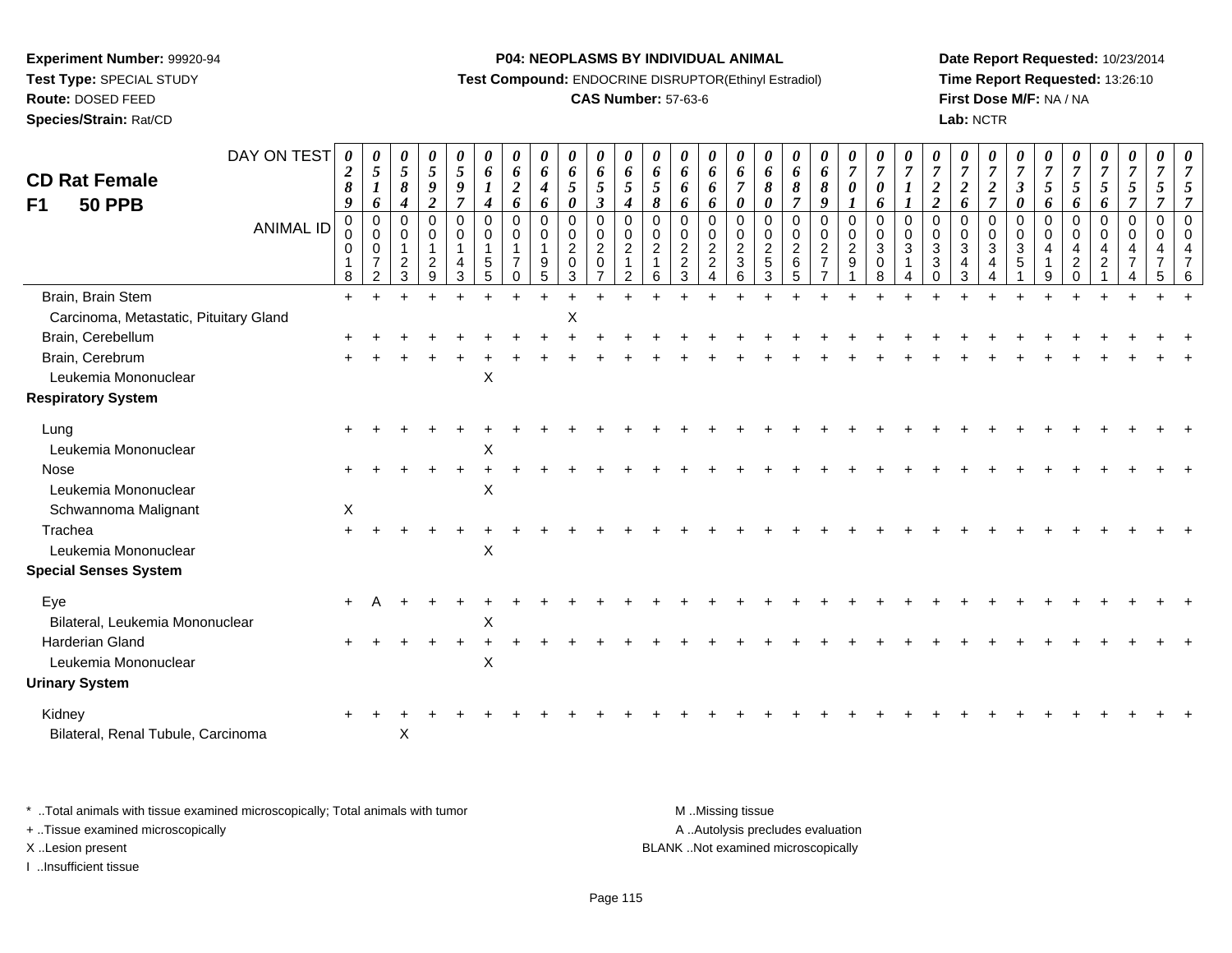**Test Type:** SPECIAL STUDY

**Route:** DOSED FEED

**Species/Strain:** Rat/CD

#### **P04: NEOPLASMS BY INDIVIDUAL ANIMAL**

**Test Compound:** ENDOCRINE DISRUPTOR(Ethinyl Estradiol)

## **CAS Number:** 57-63-6

**Date Report Requested:** 10/23/2014**Time Report Requested:** 13:26:10**First Dose M/F:** NA / NA**Lab:** NCTR

| <b>CD Rat Female</b><br><b>50 PPB</b><br>F1                               | DAY ON TEST<br><b>ANIMAL ID</b> | $\boldsymbol{2}$<br>8<br>9<br>8 | $\boldsymbol{\theta}$<br>$5\overline{)}$<br>6<br>0<br>$\pmb{0}$<br>$\pmb{0}$<br>$\overline{ }$<br>$\overline{2}$ | U<br>5<br>8<br>4<br>0<br>$\overline{\mathbf{c}}$<br>3 | $\boldsymbol{\theta}$<br>$\sqrt{5}$<br>9<br>$\boldsymbol{0}$<br>$\pmb{0}$<br>$\frac{2}{9}$ | $\boldsymbol{\theta}$<br>$5\overline{)}$<br>9<br>0<br>$\pmb{0}$<br>4<br>3 | 0<br>6<br>4<br>0<br>$\pmb{0}$<br>5<br>5 | $\boldsymbol{\theta}$<br>6<br>$\mathbf{\hat{z}}$<br>◢<br>6<br>0<br>$\pmb{0}$<br>$\overline{ }$<br>$\Omega$ | U<br>6<br>$\boldsymbol{4}$<br>6<br>$\mathbf 0$<br>9<br>г. | $\theta$<br>6<br>5<br>0<br>0<br>$\overline{c}$<br>$\pmb{0}$<br>$\Omega$ | $\boldsymbol{\theta}$<br>6<br>$\mathfrak{S}$<br>$\mathfrak{z}$<br>0<br>$\pmb{0}$<br>$\overline{c}$<br>$\pmb{0}$<br>$\overline{ }$ | $\boldsymbol{\theta}$<br>6<br>$5\overline{)}$<br>$\boldsymbol{4}$<br>0<br>$\pmb{0}$<br>$\boldsymbol{2}$<br>ົ | U<br>6<br>$\overline{5}$<br>8<br>$\mathbf 0$<br>$\boldsymbol{2}$<br>6 | $\boldsymbol{\theta}$<br>6<br>6<br>6<br>$\boldsymbol{0}$<br>$\mathbf 0$<br>$\frac{2}{3}$ | $\boldsymbol{\theta}$<br>6<br>6<br>0<br>0<br>$\mathbf 0$<br>$\frac{2}{2}$ | $\boldsymbol{\theta}$<br>6<br>$\overline{ }$<br>$\theta$<br>0<br>$\,0\,$<br>$\boldsymbol{2}$<br>$\sqrt{3}$<br>6 | $\boldsymbol{\theta}$<br>$\pmb{6}$<br>$\boldsymbol{\delta}$<br>$\boldsymbol{\theta}$<br>0<br>$\pmb{0}$<br>$\overline{c}$<br>$\sqrt{5}$<br>3 | $\boldsymbol{\mathit{U}}$<br>6<br>$\pmb{8}$<br>$\boldsymbol{0}$<br>$\overline{c}$<br>6 | $\boldsymbol{\theta}$<br>6<br>8<br>0<br>$\overline{c}$<br>$\overline{ }$ | 0<br>$\overline{7}$<br>$\boldsymbol{\theta}$<br>0<br>$\mathbf 0$<br>$\frac{2}{9}$ | $\boldsymbol{\theta}$<br>$\overline{ }$<br>0<br>6<br>0<br>$\pmb{0}$<br>$\ensuremath{\mathsf{3}}$<br>$\pmb{0}$<br>8 | $\overline{7}$<br>0<br>$\mathbf 0$<br>$\ensuremath{\mathsf{3}}$ | $\boldsymbol{\theta}$<br>$\overline{7}$<br>$\boldsymbol{2}$<br>$\overline{2}$<br>0<br>$\mathbf 0$<br>$\sqrt{3}$<br>$\sqrt{3}$<br>$\Omega$ | $\boldsymbol{\theta}$<br>$\overline{7}$<br>$\overline{2}$<br>6<br>0<br>$\mathbf 0$<br>$\sqrt{3}$<br>4<br>3 | $\boldsymbol{\theta}$<br>$\overline{7}$<br>$\overline{2}$<br>0<br>$\pmb{0}$<br>$\sqrt{3}$<br>$\overline{4}$ | $\boldsymbol{\theta}$<br>$\overline{ }$<br>$\boldsymbol{\beta}$<br>0<br>0<br>$\pmb{0}$<br>$\ensuremath{\mathsf{3}}$<br>5 | υ<br>$\mathcal{L}$<br>$\bm{b}$<br>0<br>$\mathbf 0$<br>4<br>9 | $\boldsymbol{\theta}$<br>$\overline{7}$<br>5<br>6<br>0<br>0<br>4<br>$\overline{a}$<br>$\Omega$ | $\boldsymbol{\theta}$<br>$\boldsymbol{7}$<br>$\mathfrak{s}$<br>o<br>0<br>$\mathbf 0$<br>$\overline{4}$<br>$\boldsymbol{2}$ | 0<br>$\overline{ }$<br>5<br>0<br>$\pmb{0}$<br>4<br>$\overline{ }$<br>4 | $\overline{ }$<br>0<br>$\mathbf 0$<br>$\overline{\phantom{a}}$<br>5 | 0<br>6 |
|---------------------------------------------------------------------------|---------------------------------|---------------------------------|------------------------------------------------------------------------------------------------------------------|-------------------------------------------------------|--------------------------------------------------------------------------------------------|---------------------------------------------------------------------------|-----------------------------------------|------------------------------------------------------------------------------------------------------------|-----------------------------------------------------------|-------------------------------------------------------------------------|-----------------------------------------------------------------------------------------------------------------------------------|--------------------------------------------------------------------------------------------------------------|-----------------------------------------------------------------------|------------------------------------------------------------------------------------------|---------------------------------------------------------------------------|-----------------------------------------------------------------------------------------------------------------|---------------------------------------------------------------------------------------------------------------------------------------------|----------------------------------------------------------------------------------------|--------------------------------------------------------------------------|-----------------------------------------------------------------------------------|--------------------------------------------------------------------------------------------------------------------|-----------------------------------------------------------------|-------------------------------------------------------------------------------------------------------------------------------------------|------------------------------------------------------------------------------------------------------------|-------------------------------------------------------------------------------------------------------------|--------------------------------------------------------------------------------------------------------------------------|--------------------------------------------------------------|------------------------------------------------------------------------------------------------|----------------------------------------------------------------------------------------------------------------------------|------------------------------------------------------------------------|---------------------------------------------------------------------|--------|
| Leukemia Mononuclear<br>Lymphoma Malignant<br>Renal Tubule, Adenoma       |                                 |                                 |                                                                                                                  |                                                       |                                                                                            |                                                                           | X                                       |                                                                                                            |                                                           |                                                                         |                                                                                                                                   |                                                                                                              |                                                                       |                                                                                          |                                                                           |                                                                                                                 |                                                                                                                                             |                                                                                        |                                                                          |                                                                                   | Χ                                                                                                                  |                                                                 |                                                                                                                                           |                                                                                                            |                                                                                                             |                                                                                                                          |                                                              |                                                                                                |                                                                                                                            |                                                                        |                                                                     |        |
| <b>Urinary Bladder</b><br>Leukemia Mononuclear<br><b>SYSTEMIC LESIONS</b> |                                 | $+$                             |                                                                                                                  |                                                       |                                                                                            |                                                                           | X                                       |                                                                                                            |                                                           |                                                                         |                                                                                                                                   |                                                                                                              |                                                                       |                                                                                          |                                                                           |                                                                                                                 |                                                                                                                                             |                                                                                        |                                                                          |                                                                                   |                                                                                                                    |                                                                 |                                                                                                                                           |                                                                                                            |                                                                                                             |                                                                                                                          | м                                                            |                                                                                                |                                                                                                                            |                                                                        |                                                                     |        |
| Multiple Organ<br>Leukemia Mononuclear<br>Lymphoma Malignant              |                                 |                                 |                                                                                                                  |                                                       |                                                                                            |                                                                           | X                                       |                                                                                                            |                                                           |                                                                         |                                                                                                                                   |                                                                                                              |                                                                       |                                                                                          |                                                                           |                                                                                                                 |                                                                                                                                             |                                                                                        |                                                                          |                                                                                   | X                                                                                                                  |                                                                 |                                                                                                                                           |                                                                                                            |                                                                                                             |                                                                                                                          |                                                              |                                                                                                |                                                                                                                            |                                                                        |                                                                     |        |

\* ..Total animals with tissue examined microscopically; Total animals with tumor **M** . Missing tissue M ..Missing tissue

+ ..Tissue examined microscopically

I ..Insufficient tissue

A ..Autolysis precludes evaluation X ..Lesion present BLANK ..Not examined microscopically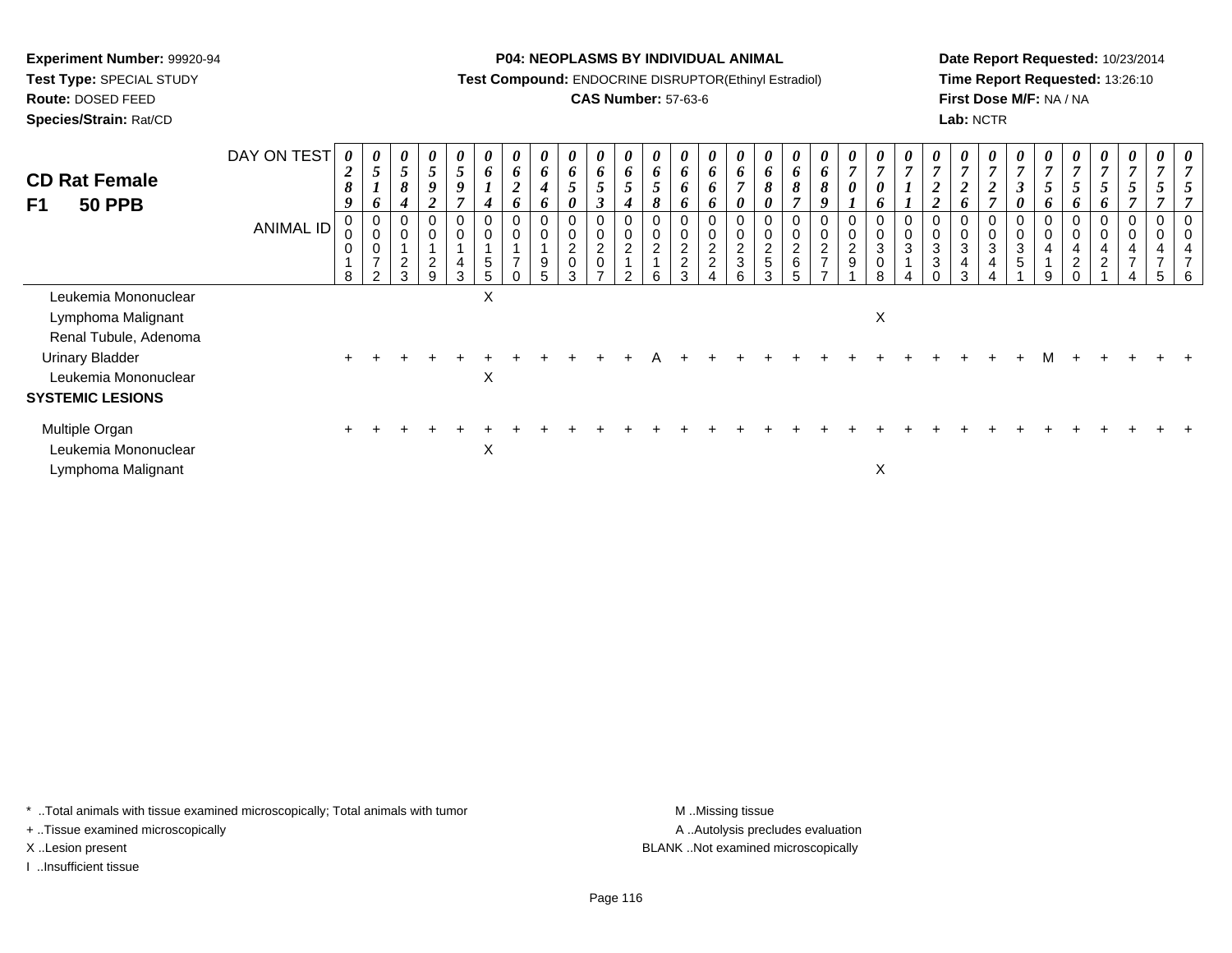**Test Type:** SPECIAL STUDY

**Route:** DOSED FEED

**Species/Strain:** Rat/CD

#### **P04: NEOPLASMS BY INDIVIDUAL ANIMAL**

**Test Compound:** ENDOCRINE DISRUPTOR(Ethinyl Estradiol)

## **CAS Number:** 57-63-6

**Date Report Requested:** 10/23/2014**Time Report Requested:** 13:26:10**First Dose M/F:** NA / NA**Lab:** NCTR

| <b>CD Rat Female</b><br><b>50 PPB</b><br>F1                           | DAY ON TEST<br><b>ANIMAL ID</b> | 0<br>$\overline{7}$<br>5<br>7<br>0   | $\boldsymbol{\theta}$<br>$\overline{7}$<br>$\mathfrak{s}$<br>$\boldsymbol{7}$<br>0 | 0<br>$\overline{7}$<br>5<br>$\overline{7}$<br>$\Omega$ | 0<br>$\overline{7}$<br>5<br>$\overline{7}$<br>$\Omega$ | 0<br>$\overline{7}$<br>5<br>$\overline{7}$<br>0 | $\boldsymbol{\theta}$<br>$\boldsymbol{7}$<br>$\mathfrak{z}$<br>8<br>$\Omega$ | 0<br>$\overline{7}$<br>$\sqrt{5}$<br>$\pmb{\delta}$<br>0 | 0<br>$\overline{7}$<br>5<br>8<br>$\mathbf 0$ | 0<br>$\overline{7}$<br>5<br>$\pmb{8}$<br>0<br>$\mathbf 0$ | 0<br>$\overline{7}$<br>6<br>$\boldsymbol{l}$<br>0 | 0<br>$\boldsymbol{7}$<br>6<br>$\boldsymbol{l}$<br>$\mathbf 0$ | 0<br>$\overline{7}$<br>6<br>1<br>0 | 0<br>$\overline{7}$<br>6<br>$\boldsymbol{2}$<br>$\Omega$ | 0<br>$\overline{7}$<br>6<br>$\overline{\mathbf{c}}$<br>$\Omega$ | 0<br>$\overline{7}$<br>6<br>$\overline{\mathbf{c}}$<br>$\mathbf 0$ | 0<br>$\overline{7}$<br>6<br>$\boldsymbol{2}$<br>$\mathbf 0$ | 0<br>$\overline{7}$<br>6<br>$\boldsymbol{2}$<br>$\Omega$ | 0<br>$\overline{7}$<br>6<br>$\boldsymbol{2}$<br>$\mathbf 0$ | 0<br>$\overline{\mathcal{I}}$<br>5<br>6<br>$\Omega$ |                       |
|-----------------------------------------------------------------------|---------------------------------|--------------------------------------|------------------------------------------------------------------------------------|--------------------------------------------------------|--------------------------------------------------------|-------------------------------------------------|------------------------------------------------------------------------------|----------------------------------------------------------|----------------------------------------------|-----------------------------------------------------------|---------------------------------------------------|---------------------------------------------------------------|------------------------------------|----------------------------------------------------------|-----------------------------------------------------------------|--------------------------------------------------------------------|-------------------------------------------------------------|----------------------------------------------------------|-------------------------------------------------------------|-----------------------------------------------------|-----------------------|
|                                                                       |                                 | 0<br>5<br>$\overline{c}$<br>$\Omega$ | 0<br>$\sqrt{5}$<br>$\boldsymbol{2}$                                                | 0<br>5<br>$\frac{2}{2}$                                | 0<br>5<br>$\overline{c}$<br>3                          | 0<br>$\sqrt{5}$<br>$\frac{2}{4}$                | 0<br>5<br>6<br>$\overline{7}$                                                | 0<br>$\sqrt{5}$<br>$\,6$<br>8                            | $\mathbf 0$<br>5<br>6<br>9                   | 5<br>$\boldsymbol{7}$<br>$\Omega$                         | 0<br>$\overline{6}$<br>$\overline{2}$             | 0<br>6<br>$\frac{2}{2}$                                       | 0<br>6<br>$\boldsymbol{2}$<br>3    | 0<br>6<br>6<br>6                                         | 0<br>6<br>6<br>$\overline{7}$                                   | 0<br>6<br>6<br>$\bar{8}$                                           | 0<br>6<br>$\,6$<br>9                                        | 0<br>6<br>$\overline{7}$<br>$\Omega$                     | 0<br>$\overline{7}$<br>$\frac{2}{2}$                        | 0<br>7<br>7<br>$\mathbf 0$                          | <i><b>*TOTALS</b></i> |
| <b>Alimentary System</b>                                              |                                 |                                      |                                                                                    |                                                        |                                                        |                                                 |                                                                              |                                                          |                                              |                                                           |                                                   |                                                               |                                    |                                                          |                                                                 |                                                                    |                                                             |                                                          |                                                             |                                                     |                       |
| Esophagus                                                             |                                 |                                      |                                                                                    |                                                        |                                                        |                                                 |                                                                              |                                                          |                                              |                                                           |                                                   |                                                               |                                    |                                                          |                                                                 |                                                                    |                                                             |                                                          |                                                             |                                                     | 50                    |
| Intestine Large, Cecum<br>Lymphoid Tiss, Leukemia Mononuclear         |                                 |                                      |                                                                                    |                                                        |                                                        |                                                 |                                                                              |                                                          |                                              |                                                           |                                                   |                                                               |                                    |                                                          |                                                                 |                                                                    |                                                             |                                                          |                                                             |                                                     | 49<br>-1              |
| Intestine Large, Colon<br>Lymphoid Tiss, Leukemia Mononuclear         |                                 |                                      |                                                                                    |                                                        |                                                        |                                                 |                                                                              |                                                          |                                              |                                                           |                                                   |                                                               |                                    |                                                          |                                                                 |                                                                    |                                                             |                                                          |                                                             |                                                     | 49<br>$\mathbf 1$     |
| Intestine Large, Rectum<br>Granular Cell Tumor Malignant, Metastatic, |                                 |                                      |                                                                                    |                                                        |                                                        |                                                 |                                                                              |                                                          |                                              |                                                           |                                                   |                                                               |                                    |                                                          |                                                                 |                                                                    |                                                             |                                                          |                                                             |                                                     | 50<br>1               |
| Vagina                                                                |                                 |                                      |                                                                                    |                                                        |                                                        |                                                 |                                                                              |                                                          |                                              |                                                           |                                                   |                                                               |                                    |                                                          |                                                                 |                                                                    |                                                             |                                                          |                                                             |                                                     |                       |
| Intestine Small, Duodenum                                             |                                 |                                      |                                                                                    |                                                        |                                                        |                                                 |                                                                              |                                                          |                                              |                                                           |                                                   |                                                               |                                    |                                                          |                                                                 |                                                                    |                                                             |                                                          |                                                             |                                                     | 49                    |
| Intestine Small, Ileum                                                |                                 |                                      |                                                                                    |                                                        |                                                        |                                                 |                                                                              |                                                          |                                              |                                                           |                                                   |                                                               |                                    |                                                          |                                                                 |                                                                    |                                                             |                                                          |                                                             |                                                     | 49                    |
| Intestine Small, Jejunum<br>Liver                                     |                                 |                                      |                                                                                    |                                                        |                                                        |                                                 |                                                                              |                                                          |                                              |                                                           |                                                   |                                                               |                                    |                                                          |                                                                 |                                                                    |                                                             |                                                          |                                                             |                                                     | 47<br>50              |
| Hepatocellular Adenoma<br>Leukemia Mononuclear<br>Lymphoma Malignant  |                                 |                                      |                                                                                    |                                                        |                                                        |                                                 |                                                                              |                                                          |                                              |                                                           |                                                   |                                                               |                                    |                                                          |                                                                 |                                                                    |                                                             |                                                          |                                                             | X                                                   | $\overline{2}$        |
| Mesentery                                                             |                                 |                                      |                                                                                    |                                                        |                                                        |                                                 |                                                                              |                                                          |                                              |                                                           |                                                   |                                                               |                                    |                                                          |                                                                 |                                                                    |                                                             |                                                          |                                                             |                                                     |                       |
| Oral Mucosa<br>Squamous Cell Carcinoma                                |                                 |                                      | +                                                                                  |                                                        |                                                        |                                                 |                                                                              |                                                          |                                              |                                                           |                                                   |                                                               |                                    |                                                          | $\ddot{}$                                                       |                                                                    |                                                             |                                                          |                                                             |                                                     | 4<br>$\overline{2}$   |
| Pancreas<br>Acinar Cell, Adenocarcinoma                               |                                 |                                      |                                                                                    |                                                        |                                                        | Χ                                               |                                                                              |                                                          |                                              |                                                           |                                                   |                                                               |                                    |                                                          |                                                                 |                                                                    |                                                             |                                                          |                                                             |                                                     | 49<br>$\mathbf 1$     |
| Salivary Glands                                                       |                                 |                                      |                                                                                    |                                                        |                                                        |                                                 |                                                                              |                                                          |                                              |                                                           |                                                   |                                                               |                                    |                                                          |                                                                 |                                                                    |                                                             |                                                          |                                                             |                                                     | 50                    |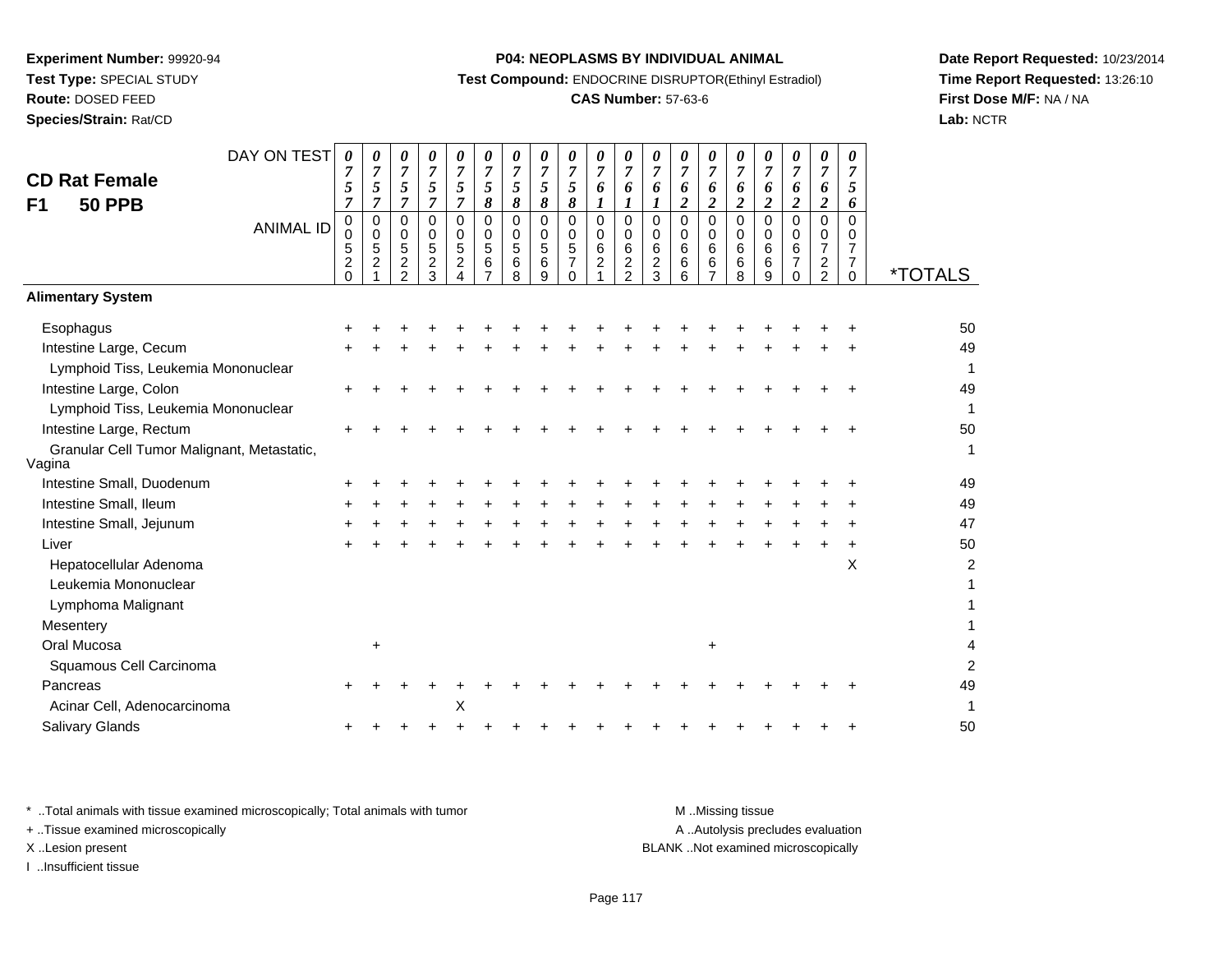**Test Type:** SPECIAL STUDY

**Route:** DOSED FEED

**Species/Strain:** Rat/CD

#### **P04: NEOPLASMS BY INDIVIDUAL ANIMAL**

**Test Compound:** ENDOCRINE DISRUPTOR(Ethinyl Estradiol)

## **CAS Number:** 57-63-6

**Date Report Requested:** 10/23/2014**Time Report Requested:** 13:26:11**First Dose M/F:** NA / NA**Lab:** NCTR

| <b>CD Rat Female</b><br><b>50 PPB</b><br>F <sub>1</sub> | DAY ON TEST<br><b>ANIMAL ID</b> | 0<br>7<br>5<br>7<br>0<br>0<br>5<br>2<br>0 | 0<br>7<br>5<br>7<br>0<br>0<br>5<br>2 | 0<br>$\overline{7}$<br>5<br>$\overline{7}$<br>0<br>$\Omega$<br>5<br>$\overline{\mathbf{c}}$<br>$\overline{2}$ | 0<br>$\overline{7}$<br>5<br>$\overline{7}$<br>$\mathbf 0$<br>0<br>5<br>$\overline{c}$<br>3 | 0<br>7<br>5<br>$\overline{7}$<br>$\Omega$<br>0<br>5<br>$\overline{c}$<br>$\Lambda$ | 0<br>7<br>5<br>8<br>$\mathbf 0$<br>0<br>5<br>6 | 0<br>$\overline{7}$<br>$\sqrt{5}$<br>8<br>0<br>0<br>5<br>6<br>8 | 0<br>$\overline{7}$<br>5<br>8<br>$\pmb{0}$<br>$\mathbf 0$<br>5<br>6<br>9 | 0<br>$\overline{7}$<br>5<br>8<br>$\pmb{0}$<br>0<br>$\,$ 5 $\,$<br>$\overline{7}$<br>$\Omega$ | 0<br>7<br>6<br>1<br>$\mathbf 0$<br>0<br>6<br>$\overline{c}$ | $\boldsymbol{\theta}$<br>7<br>6<br>$\mathbf 0$<br>$\Omega$<br>6<br>$\overline{c}$<br>2 | 0<br>7<br>6<br>$\mathbf 0$<br>$\mathbf 0$<br>6<br>$\overline{c}$<br>3 | 0<br>$\overline{7}$<br>6<br>$\overline{2}$<br>0<br>0<br>6<br>6<br>6 | 0<br>7<br>6<br>$\overline{2}$<br>$\mathbf 0$<br>0<br>6<br>6 | 0<br>7<br>6<br>$\overline{2}$<br>$\mathbf 0$<br>0<br>6<br>6<br>8 | $\boldsymbol{\theta}$<br>7<br>6<br>2<br>$\mathbf 0$<br>0<br>6<br>6<br>9 | 0<br>7<br>6<br>2<br>$\mathbf 0$<br>0<br>6<br>7<br>$\Omega$ | 0<br>$\overline{7}$<br>6<br>$\overline{2}$<br>0<br>$\mathbf 0$<br>$\overline{7}$<br>$\frac{2}{2}$ | 0<br>$\overline{7}$<br>5<br>6<br>$\Omega$<br>0<br>$\overline{7}$<br>7<br>$\mathbf 0$ | <i><b>*TOTALS</b></i> |
|---------------------------------------------------------|---------------------------------|-------------------------------------------|--------------------------------------|---------------------------------------------------------------------------------------------------------------|--------------------------------------------------------------------------------------------|------------------------------------------------------------------------------------|------------------------------------------------|-----------------------------------------------------------------|--------------------------------------------------------------------------|----------------------------------------------------------------------------------------------|-------------------------------------------------------------|----------------------------------------------------------------------------------------|-----------------------------------------------------------------------|---------------------------------------------------------------------|-------------------------------------------------------------|------------------------------------------------------------------|-------------------------------------------------------------------------|------------------------------------------------------------|---------------------------------------------------------------------------------------------------|--------------------------------------------------------------------------------------|-----------------------|
| Leukemia Mononuclear                                    |                                 |                                           |                                      |                                                                                                               |                                                                                            |                                                                                    |                                                |                                                                 |                                                                          |                                                                                              |                                                             |                                                                                        |                                                                       |                                                                     |                                                             |                                                                  |                                                                         |                                                            |                                                                                                   |                                                                                      |                       |
| Stomach, Forestomach                                    |                                 | ٠                                         |                                      |                                                                                                               |                                                                                            |                                                                                    |                                                |                                                                 |                                                                          |                                                                                              |                                                             |                                                                                        |                                                                       |                                                                     |                                                             |                                                                  |                                                                         |                                                            |                                                                                                   |                                                                                      | 50                    |
| Stomach, Glandular<br><b>Cardiovascular System</b>      |                                 |                                           |                                      |                                                                                                               |                                                                                            |                                                                                    |                                                |                                                                 |                                                                          |                                                                                              |                                                             |                                                                                        |                                                                       |                                                                     |                                                             |                                                                  |                                                                         |                                                            |                                                                                                   |                                                                                      | 50                    |
| <b>Blood Vessel</b>                                     |                                 |                                           |                                      |                                                                                                               |                                                                                            |                                                                                    |                                                |                                                                 |                                                                          |                                                                                              |                                                             |                                                                                        |                                                                       |                                                                     |                                                             |                                                                  |                                                                         |                                                            |                                                                                                   |                                                                                      | 50                    |
| Heart                                                   |                                 | +                                         |                                      |                                                                                                               |                                                                                            |                                                                                    |                                                |                                                                 |                                                                          |                                                                                              |                                                             |                                                                                        |                                                                       |                                                                     |                                                             |                                                                  |                                                                         |                                                            | $\ddot{}$                                                                                         | $\ddot{}$                                                                            | 50                    |
| Leukemia Mononuclear<br><b>Endocrine System</b>         |                                 |                                           |                                      |                                                                                                               |                                                                                            |                                                                                    |                                                |                                                                 |                                                                          |                                                                                              |                                                             |                                                                                        |                                                                       |                                                                     |                                                             |                                                                  |                                                                         |                                                            |                                                                                                   |                                                                                      | 1                     |
| <b>Adrenal Cortex</b>                                   |                                 |                                           |                                      |                                                                                                               |                                                                                            |                                                                                    |                                                |                                                                 |                                                                          |                                                                                              |                                                             |                                                                                        |                                                                       |                                                                     |                                                             |                                                                  |                                                                         |                                                            |                                                                                                   |                                                                                      | 50                    |
| Adenoma<br>Leukemia Mononuclear                         |                                 |                                           |                                      |                                                                                                               |                                                                                            |                                                                                    |                                                |                                                                 |                                                                          |                                                                                              |                                                             |                                                                                        |                                                                       |                                                                     |                                                             |                                                                  |                                                                         |                                                            |                                                                                                   |                                                                                      | 1<br>1                |
| Adrenal Medulla                                         |                                 | $\ddot{}$                                 |                                      |                                                                                                               |                                                                                            |                                                                                    |                                                |                                                                 |                                                                          |                                                                                              |                                                             |                                                                                        |                                                                       |                                                                     |                                                             |                                                                  |                                                                         |                                                            |                                                                                                   | $\ddot{}$                                                                            | 50                    |
| Leukemia Mononuclear                                    |                                 |                                           |                                      |                                                                                                               |                                                                                            |                                                                                    |                                                |                                                                 |                                                                          |                                                                                              |                                                             |                                                                                        |                                                                       |                                                                     |                                                             |                                                                  |                                                                         |                                                            |                                                                                                   |                                                                                      | 1                     |
| Islets, Pancreatic                                      |                                 | $\pm$                                     |                                      |                                                                                                               |                                                                                            |                                                                                    |                                                |                                                                 |                                                                          |                                                                                              |                                                             |                                                                                        |                                                                       |                                                                     |                                                             |                                                                  |                                                                         |                                                            |                                                                                                   |                                                                                      | 49                    |
| Adenoma                                                 |                                 |                                           |                                      |                                                                                                               |                                                                                            |                                                                                    |                                                |                                                                 |                                                                          |                                                                                              |                                                             |                                                                                        |                                                                       |                                                                     |                                                             |                                                                  |                                                                         |                                                            |                                                                                                   |                                                                                      | 1                     |
| Carcinoma                                               |                                 |                                           |                                      |                                                                                                               |                                                                                            | X                                                                                  |                                                |                                                                 |                                                                          |                                                                                              |                                                             |                                                                                        |                                                                       |                                                                     |                                                             |                                                                  |                                                                         |                                                            |                                                                                                   |                                                                                      |                       |
| Parathyroid Gland                                       |                                 |                                           |                                      |                                                                                                               |                                                                                            |                                                                                    |                                                |                                                                 |                                                                          | м                                                                                            |                                                             |                                                                                        |                                                                       |                                                                     |                                                             |                                                                  |                                                                         |                                                            |                                                                                                   |                                                                                      | 43                    |
| Adenoma                                                 |                                 |                                           |                                      |                                                                                                               |                                                                                            |                                                                                    |                                                |                                                                 |                                                                          |                                                                                              | Χ                                                           |                                                                                        |                                                                       |                                                                     |                                                             |                                                                  |                                                                         |                                                            |                                                                                                   |                                                                                      | 1                     |
| Leukemia Mononuclear                                    |                                 |                                           |                                      |                                                                                                               |                                                                                            |                                                                                    |                                                |                                                                 |                                                                          |                                                                                              |                                                             |                                                                                        |                                                                       |                                                                     |                                                             |                                                                  |                                                                         |                                                            |                                                                                                   |                                                                                      | 50                    |
| <b>Pituitary Gland</b><br>Leukemia Mononuclear          |                                 | $\pm$                                     |                                      |                                                                                                               |                                                                                            |                                                                                    |                                                |                                                                 |                                                                          |                                                                                              |                                                             |                                                                                        |                                                                       |                                                                     |                                                             |                                                                  |                                                                         |                                                            |                                                                                                   | $\ddot{}$                                                                            | 1                     |
| Pars Distalis, Adenoma                                  |                                 |                                           | X                                    | $\times$                                                                                                      | $\mathsf{X}$                                                                               |                                                                                    | X                                              |                                                                 |                                                                          |                                                                                              |                                                             | X X X X X                                                                              |                                                                       |                                                                     |                                                             | $X \times$                                                       |                                                                         |                                                            | $X \times X$                                                                                      |                                                                                      | 37                    |
|                                                         |                                 |                                           |                                      |                                                                                                               |                                                                                            |                                                                                    |                                                |                                                                 |                                                                          |                                                                                              |                                                             |                                                                                        |                                                                       |                                                                     |                                                             |                                                                  |                                                                         |                                                            |                                                                                                   |                                                                                      |                       |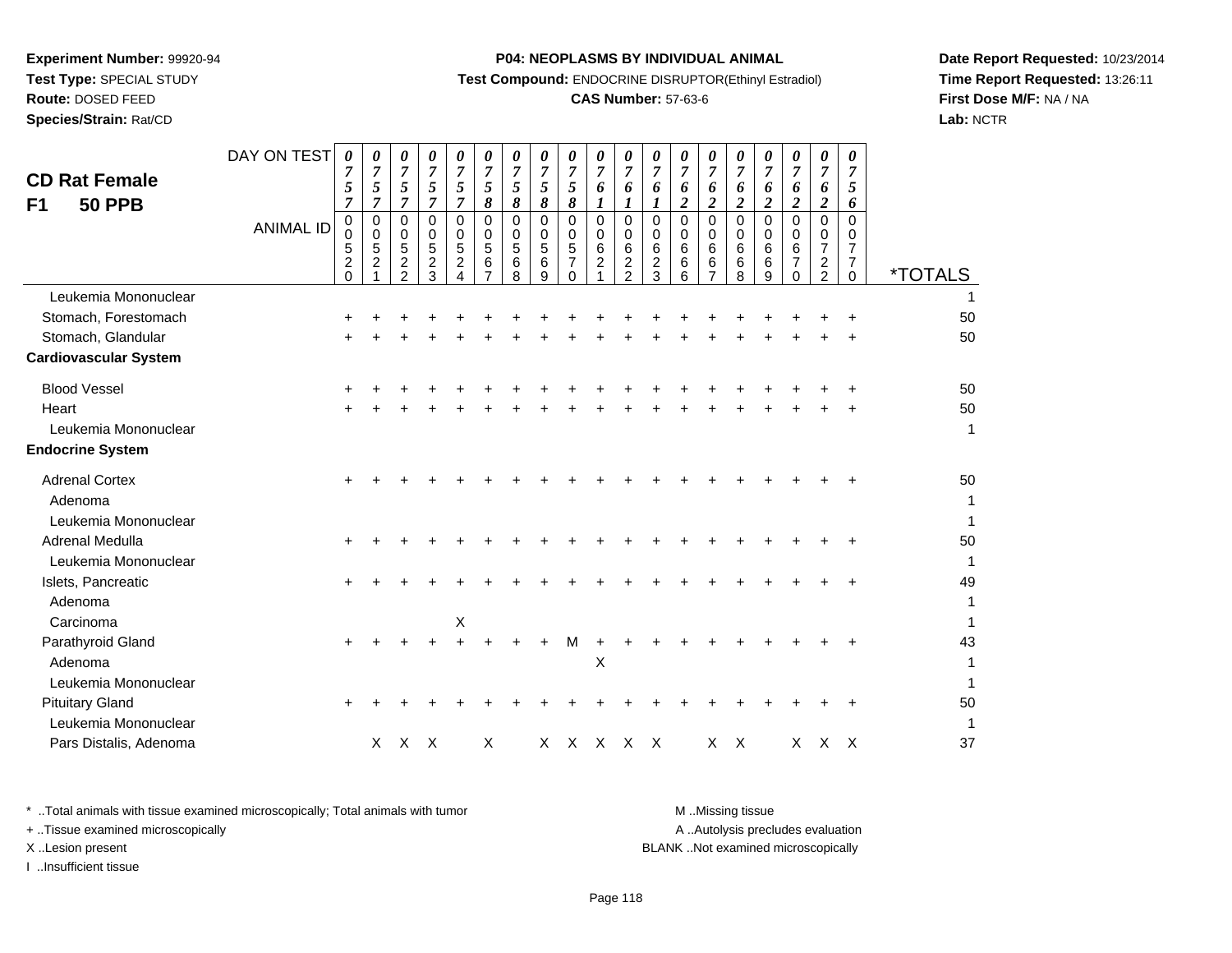**Test Type:** SPECIAL STUDY

**Route:** DOSED FEED

**Species/Strain:** Rat/CD

#### **P04: NEOPLASMS BY INDIVIDUAL ANIMAL**

**Test Compound:** ENDOCRINE DISRUPTOR(Ethinyl Estradiol)

## **CAS Number:** 57-63-6

**Date Report Requested:** 10/23/2014**Time Report Requested:** 13:26:11**First Dose M/F:** NA / NA**Lab:** NCTR

| <b>CD Rat Female</b><br><b>50 PPB</b><br>F1                                                      | DAY ON TEST<br><b>ANIMAL ID</b> | 0<br>7<br>$\mathfrak{s}$<br>7<br>0<br>0<br>5<br>$\boldsymbol{2}$<br>0 | 0<br>$\overline{7}$<br>5<br>7<br>0<br>0<br>5<br>$\overline{c}$ | 0<br>$\overline{7}$<br>5<br>$\overline{7}$<br>$\mathbf 0$<br>0<br>5<br>$\boldsymbol{2}$<br>$\overline{2}$ | 0<br>7<br>5<br>$\overline{7}$<br>$\Omega$<br>0<br>5<br>$\overline{c}$<br>3 | 0<br>7<br>5<br>7<br>0<br>0<br>5<br>$\overline{\mathbf{c}}$<br>4 | 0<br>7<br>5<br>8<br>0<br>0<br>5<br>6<br>7 | 0<br>$\overline{7}$<br>5<br>8<br>$\mathbf 0$<br>0<br>5<br>6<br>8 | 0<br>$\overline{7}$<br>5<br>8<br>$\mathbf 0$<br>0<br>5<br>6<br>9 | 0<br>7<br>5<br>8<br>$\Omega$<br>0<br>5<br>$\overline{7}$<br>$\Omega$ | 0<br>7<br>6<br>1<br>0<br>0<br>6<br>$\overline{\mathbf{c}}$ | 0<br>7<br>6<br>0<br>0<br>6<br>$\boldsymbol{2}$<br>$\overline{2}$ | 0<br>7<br>6<br>0<br>0<br>6<br>$\overline{\mathbf{c}}$<br>3 | 0<br>7<br>6<br>$\overline{2}$<br>$\mathbf 0$<br>0<br>6<br>6<br>6 | 0<br>7<br>6<br>$\boldsymbol{2}$<br>$\Omega$<br>0<br>6<br>6<br>$\overline{7}$ | 0<br>7<br>6<br>$\overline{\mathbf{2}}$<br>$\Omega$<br>0<br>6<br>6<br>8 | 0<br>7<br>6<br>$\boldsymbol{2}$<br>0<br>0<br>6<br>6<br>9 | 0<br>7<br>6<br>$\boldsymbol{2}$<br>$\Omega$<br>0<br>6<br>$\overline{7}$<br>$\Omega$ | 0<br>$\overline{7}$<br>6<br>$\boldsymbol{2}$<br>$\mathbf 0$<br>0<br>$\overline{7}$<br>$\overline{c}$<br>$\overline{2}$ | 0<br>7<br>5<br>6<br>$\Omega$<br>0<br>$\overline{7}$<br>$\overline{7}$<br>$\mathbf 0$ | <i><b>*TOTALS</b></i>     |
|--------------------------------------------------------------------------------------------------|---------------------------------|-----------------------------------------------------------------------|----------------------------------------------------------------|-----------------------------------------------------------------------------------------------------------|----------------------------------------------------------------------------|-----------------------------------------------------------------|-------------------------------------------|------------------------------------------------------------------|------------------------------------------------------------------|----------------------------------------------------------------------|------------------------------------------------------------|------------------------------------------------------------------|------------------------------------------------------------|------------------------------------------------------------------|------------------------------------------------------------------------------|------------------------------------------------------------------------|----------------------------------------------------------|-------------------------------------------------------------------------------------|------------------------------------------------------------------------------------------------------------------------|--------------------------------------------------------------------------------------|---------------------------|
| Pars Distalis, Carcinoma<br>Pars Nervosa, Schwannoma Malignant,<br>Metastatic, Nose              |                                 |                                                                       |                                                                |                                                                                                           |                                                                            |                                                                 |                                           |                                                                  |                                                                  |                                                                      |                                                            |                                                                  |                                                            |                                                                  |                                                                              |                                                                        |                                                          |                                                                                     |                                                                                                                        |                                                                                      | 1                         |
| <b>Thyroid Gland</b><br>C Cell, Adenoma<br>Leukemia Mononuclear<br><b>General Body System</b>    |                                 |                                                                       |                                                                |                                                                                                           |                                                                            |                                                                 |                                           |                                                                  |                                                                  |                                                                      |                                                            |                                                                  |                                                            |                                                                  |                                                                              |                                                                        |                                                          |                                                                                     |                                                                                                                        |                                                                                      | 50<br>1                   |
| <b>NONE</b><br><b>Genital System</b>                                                             |                                 |                                                                       |                                                                |                                                                                                           |                                                                            |                                                                 |                                           |                                                                  |                                                                  |                                                                      |                                                            |                                                                  |                                                            |                                                                  |                                                                              |                                                                        |                                                          |                                                                                     |                                                                                                                        |                                                                                      |                           |
| <b>Clitoral Gland</b><br>Adenoma<br>Carcinoma<br>Leukemia Mononuclear<br>Squamous Cell Carcinoma |                                 |                                                                       |                                                                |                                                                                                           |                                                                            |                                                                 |                                           |                                                                  |                                                                  |                                                                      |                                                            |                                                                  |                                                            |                                                                  |                                                                              |                                                                        |                                                          |                                                                                     |                                                                                                                        |                                                                                      | 50<br>2                   |
| Ovary<br>Leukemia Mononuclear                                                                    |                                 |                                                                       |                                                                |                                                                                                           |                                                                            |                                                                 |                                           |                                                                  |                                                                  |                                                                      |                                                            |                                                                  |                                                            |                                                                  |                                                                              |                                                                        |                                                          |                                                                                     |                                                                                                                        |                                                                                      | 50<br>1                   |
| Oviduct<br>Leukemia Mononuclear                                                                  |                                 | ٠                                                                     |                                                                |                                                                                                           |                                                                            |                                                                 |                                           |                                                                  |                                                                  |                                                                      |                                                            |                                                                  |                                                            |                                                                  |                                                                              |                                                                        |                                                          |                                                                                     |                                                                                                                        |                                                                                      | 50<br>1                   |
| Uterus<br>Cervix, Squamous Cell Carcinoma<br>Endometrium, Adenoma<br>Leukemia Mononuclear        |                                 |                                                                       |                                                                |                                                                                                           |                                                                            |                                                                 |                                           |                                                                  |                                                                  |                                                                      |                                                            |                                                                  |                                                            |                                                                  |                                                                              |                                                                        |                                                          | X                                                                                   |                                                                                                                        |                                                                                      | 50<br>$\overline{c}$<br>1 |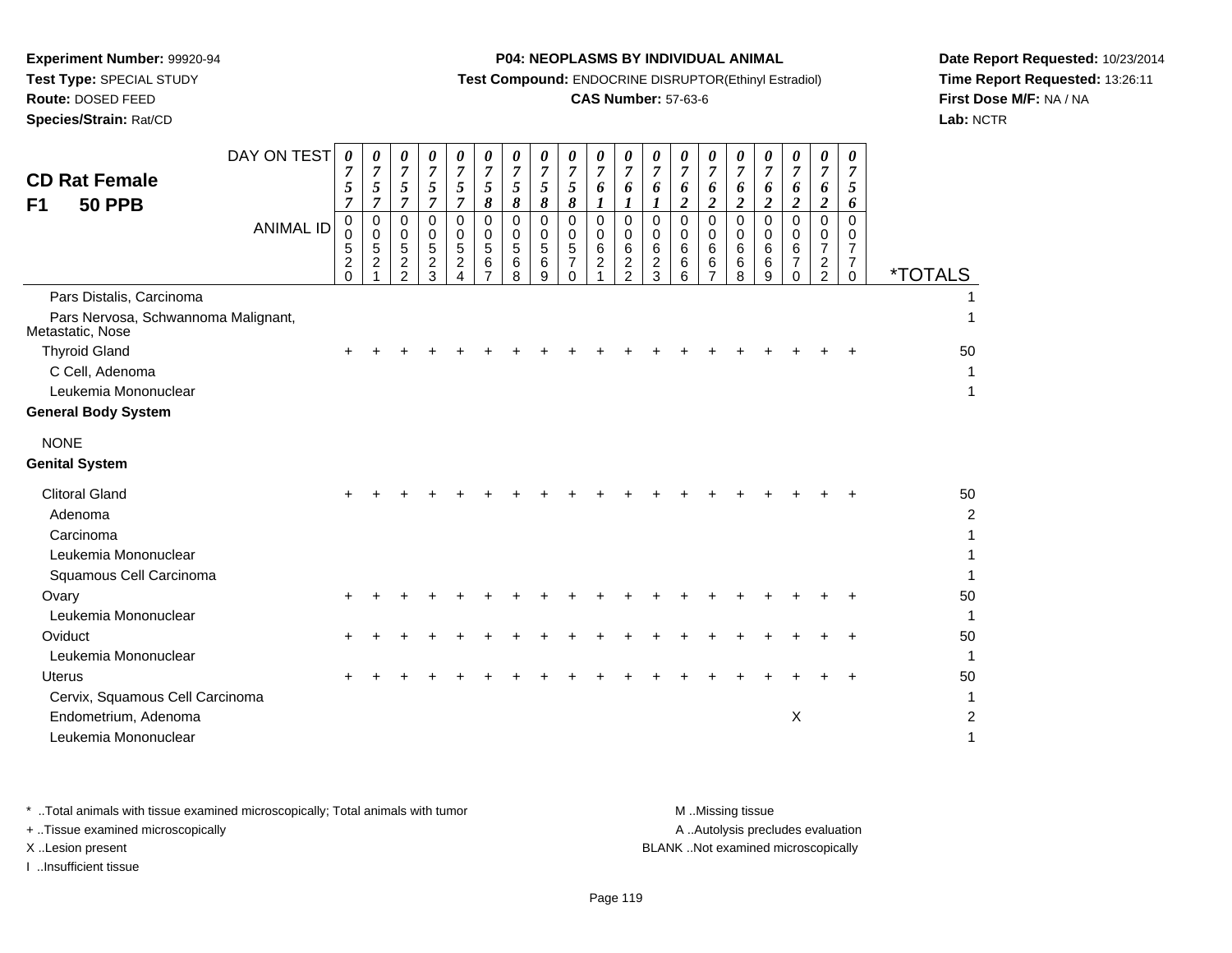**Test Type:** SPECIAL STUDY

**Route:** DOSED FEED

**Species/Strain:** Rat/CD

#### **P04: NEOPLASMS BY INDIVIDUAL ANIMAL**

**Test Compound:** ENDOCRINE DISRUPTOR(Ethinyl Estradiol)

## **CAS Number:** 57-63-6

**Date Report Requested:** 10/23/2014**Time Report Requested:** 13:26:11**First Dose M/F:** NA / NA**Lab:** NCTR

| DAY ON TEST<br><b>CD Rat Female</b><br><b>50 PPB</b><br>F <sub>1</sub> | 0<br>$\overline{7}$<br>5<br>7          | 0<br>$\boldsymbol{7}$<br>$\sqrt{5}$<br>$\overline{7}$ | 0<br>$\overline{7}$<br>5<br>$\overline{7}$                        | 0<br>$\overline{7}$<br>$\sqrt{5}$<br>$\overline{7}$ | 0<br>7<br>5<br>$\overline{7}$ | 0<br>7<br>5<br>8 | 0<br>$\boldsymbol{7}$<br>5<br>8 | 0<br>$\boldsymbol{7}$<br>5<br>8                   | 0<br>$\boldsymbol{7}$<br>5<br>8                                        | 0<br>$\overline{7}$<br>6<br>1                     | 0<br>$\overline{7}$<br>6<br>$\boldsymbol{l}$ | 0<br>$\overline{7}$<br>6                    | 0<br>$\overline{7}$<br>6<br>$\boldsymbol{2}$ | 0<br>$\overline{7}$<br>6<br>$\overline{c}$ | 0<br>7<br>6<br>$\boldsymbol{2}$ | 0<br>$\overline{7}$<br>6<br>$\overline{2}$ | 0<br>$\overline{7}$<br>6<br>$\boldsymbol{2}$ | 0<br>$\overline{7}$<br>6<br>$\overline{\mathbf{c}}$ | 0<br>$\overline{7}$<br>5<br>6             |                       |
|------------------------------------------------------------------------|----------------------------------------|-------------------------------------------------------|-------------------------------------------------------------------|-----------------------------------------------------|-------------------------------|------------------|---------------------------------|---------------------------------------------------|------------------------------------------------------------------------|---------------------------------------------------|----------------------------------------------|---------------------------------------------|----------------------------------------------|--------------------------------------------|---------------------------------|--------------------------------------------|----------------------------------------------|-----------------------------------------------------|-------------------------------------------|-----------------------|
| <b>ANIMAL ID</b>                                                       | 0<br>$\mathbf 0$<br>5<br>2<br>$\Omega$ | 0<br>0<br>5<br>$\overline{c}$                         | 0<br>$\mathbf 0$<br>5<br>$\overline{\mathbf{c}}$<br>$\mathcal{P}$ | 0<br>0<br>5<br>$\overline{\mathbf{c}}$<br>3         | 0<br>0<br>5<br>$\overline{c}$ | 0<br>0<br>5<br>6 | 0<br>0<br>5<br>6<br>8           | $\pmb{0}$<br>$\mathbf 0$<br>$\,$ 5 $\,$<br>6<br>9 | $\mathbf 0$<br>$\mathbf 0$<br>$\sqrt{5}$<br>$\overline{7}$<br>$\Omega$ | $\mathbf 0$<br>$\mathbf 0$<br>6<br>$\overline{c}$ | 0<br>0<br>6<br>$\overline{c}$<br>2           | 0<br>0<br>6<br>$\overline{\mathbf{c}}$<br>3 | 0<br>0<br>6<br>6<br>6                        | 0<br>0<br>6<br>6                           | 0<br>0<br>6<br>6<br>8           | 0<br>0<br>6<br>6<br>9                      | 0<br>0<br>6<br>7<br>$\Omega$                 | 0<br>0<br>$\overline{7}$<br>$\frac{2}{2}$           | 0<br>0<br>$\overline{7}$<br>7<br>$\Omega$ | <i><b>*TOTALS</b></i> |
| Polyp Stromal                                                          |                                        |                                                       |                                                                   |                                                     |                               |                  |                                 |                                                   |                                                                        |                                                   |                                              |                                             |                                              |                                            |                                 |                                            |                                              |                                                     |                                           |                       |
| Vagina                                                                 |                                        |                                                       |                                                                   |                                                     |                               |                  |                                 |                                                   |                                                                        |                                                   |                                              |                                             |                                              |                                            |                                 |                                            |                                              |                                                     |                                           | 49                    |
| <b>Granular Cell Tumor Malignant</b>                                   |                                        |                                                       |                                                                   |                                                     |                               |                  |                                 |                                                   |                                                                        |                                                   |                                              |                                             |                                              |                                            |                                 |                                            |                                              |                                                     |                                           |                       |
| Leukemia Mononuclear                                                   |                                        |                                                       |                                                                   |                                                     |                               |                  |                                 |                                                   |                                                                        |                                                   |                                              |                                             |                                              |                                            |                                 |                                            |                                              |                                                     |                                           |                       |
| <b>Hematopoietic System</b>                                            |                                        |                                                       |                                                                   |                                                     |                               |                  |                                 |                                                   |                                                                        |                                                   |                                              |                                             |                                              |                                            |                                 |                                            |                                              |                                                     |                                           |                       |
| <b>Bone Marrow</b>                                                     |                                        |                                                       |                                                                   |                                                     |                               |                  |                                 |                                                   |                                                                        |                                                   |                                              |                                             |                                              |                                            |                                 |                                            |                                              |                                                     |                                           | 50                    |
| Leukemia Mononuclear                                                   |                                        |                                                       |                                                                   |                                                     |                               |                  |                                 |                                                   |                                                                        |                                                   |                                              |                                             |                                              |                                            |                                 |                                            |                                              |                                                     |                                           |                       |
| Lymphoma Malignant                                                     |                                        |                                                       |                                                                   |                                                     |                               |                  |                                 |                                                   |                                                                        |                                                   |                                              |                                             |                                              |                                            |                                 |                                            |                                              |                                                     |                                           |                       |
| Lymph Node                                                             |                                        |                                                       |                                                                   | $\ddot{}$                                           |                               |                  | $\ddot{}$                       |                                                   |                                                                        |                                                   |                                              |                                             |                                              |                                            | +                               |                                            |                                              |                                                     |                                           | 10                    |
| Axillary, Lymphoma Malignant                                           |                                        |                                                       |                                                                   |                                                     |                               |                  |                                 |                                                   |                                                                        |                                                   |                                              |                                             |                                              |                                            |                                 |                                            |                                              |                                                     |                                           |                       |
| Deep Cervical, Lymphoma Malignant                                      |                                        |                                                       |                                                                   |                                                     |                               |                  |                                 |                                                   |                                                                        |                                                   |                                              |                                             |                                              |                                            |                                 |                                            |                                              |                                                     |                                           |                       |
| Lumbar, Leukemia Mononuclear                                           |                                        |                                                       |                                                                   |                                                     |                               |                  |                                 |                                                   |                                                                        |                                                   |                                              |                                             |                                              |                                            |                                 |                                            |                                              |                                                     |                                           |                       |
| Lumbar, Lymphoma Malignant                                             |                                        |                                                       |                                                                   |                                                     |                               |                  |                                 |                                                   |                                                                        |                                                   |                                              |                                             |                                              |                                            |                                 |                                            |                                              |                                                     |                                           |                       |
| Mediastinal, Lymphoma Malignant                                        |                                        |                                                       |                                                                   |                                                     |                               |                  |                                 |                                                   |                                                                        |                                                   |                                              |                                             |                                              |                                            |                                 |                                            |                                              |                                                     |                                           |                       |
| Pancreatic, Lymphoma Malignant                                         |                                        |                                                       |                                                                   |                                                     |                               |                  |                                 |                                                   |                                                                        |                                                   |                                              |                                             |                                              |                                            |                                 |                                            |                                              |                                                     |                                           |                       |
| Popliteal, Lymphoma Malignant                                          |                                        |                                                       |                                                                   |                                                     |                               |                  |                                 |                                                   |                                                                        |                                                   |                                              |                                             |                                              |                                            |                                 |                                            |                                              |                                                     |                                           |                       |
| Renal, Leukemia Mononuclear                                            |                                        |                                                       |                                                                   |                                                     |                               |                  |                                 |                                                   |                                                                        |                                                   |                                              |                                             |                                              |                                            |                                 |                                            |                                              |                                                     |                                           |                       |
| Renal, Lymphoma Malignant                                              |                                        |                                                       |                                                                   |                                                     |                               |                  |                                 |                                                   |                                                                        |                                                   |                                              |                                             |                                              |                                            |                                 |                                            |                                              |                                                     |                                           |                       |
| Lymph Node, Mandibular                                                 |                                        |                                                       |                                                                   |                                                     |                               |                  |                                 |                                                   |                                                                        |                                                   |                                              |                                             |                                              |                                            |                                 |                                            |                                              |                                                     |                                           | 50                    |
| Leukemia Mononuclear                                                   |                                        |                                                       |                                                                   |                                                     |                               |                  |                                 |                                                   |                                                                        |                                                   |                                              |                                             |                                              |                                            |                                 |                                            |                                              |                                                     |                                           | 1                     |
| Lymphoma Malignant                                                     |                                        |                                                       |                                                                   |                                                     |                               |                  |                                 |                                                   |                                                                        |                                                   |                                              |                                             |                                              |                                            |                                 |                                            |                                              |                                                     |                                           |                       |
| Lymph Node, Mesenteric                                                 |                                        |                                                       |                                                                   |                                                     |                               |                  |                                 |                                                   |                                                                        |                                                   |                                              |                                             |                                              |                                            |                                 |                                            |                                              |                                                     |                                           | 50                    |

| * Total animals with tissue examined microscopically; Total animals with tumor | M Missing tissue                   |
|--------------------------------------------------------------------------------|------------------------------------|
| + Tissue examined microscopically                                              | A Autolysis precludes evaluation   |
| X Lesion present                                                               | BLANK Not examined microscopically |
| Insufficient tissue                                                            |                                    |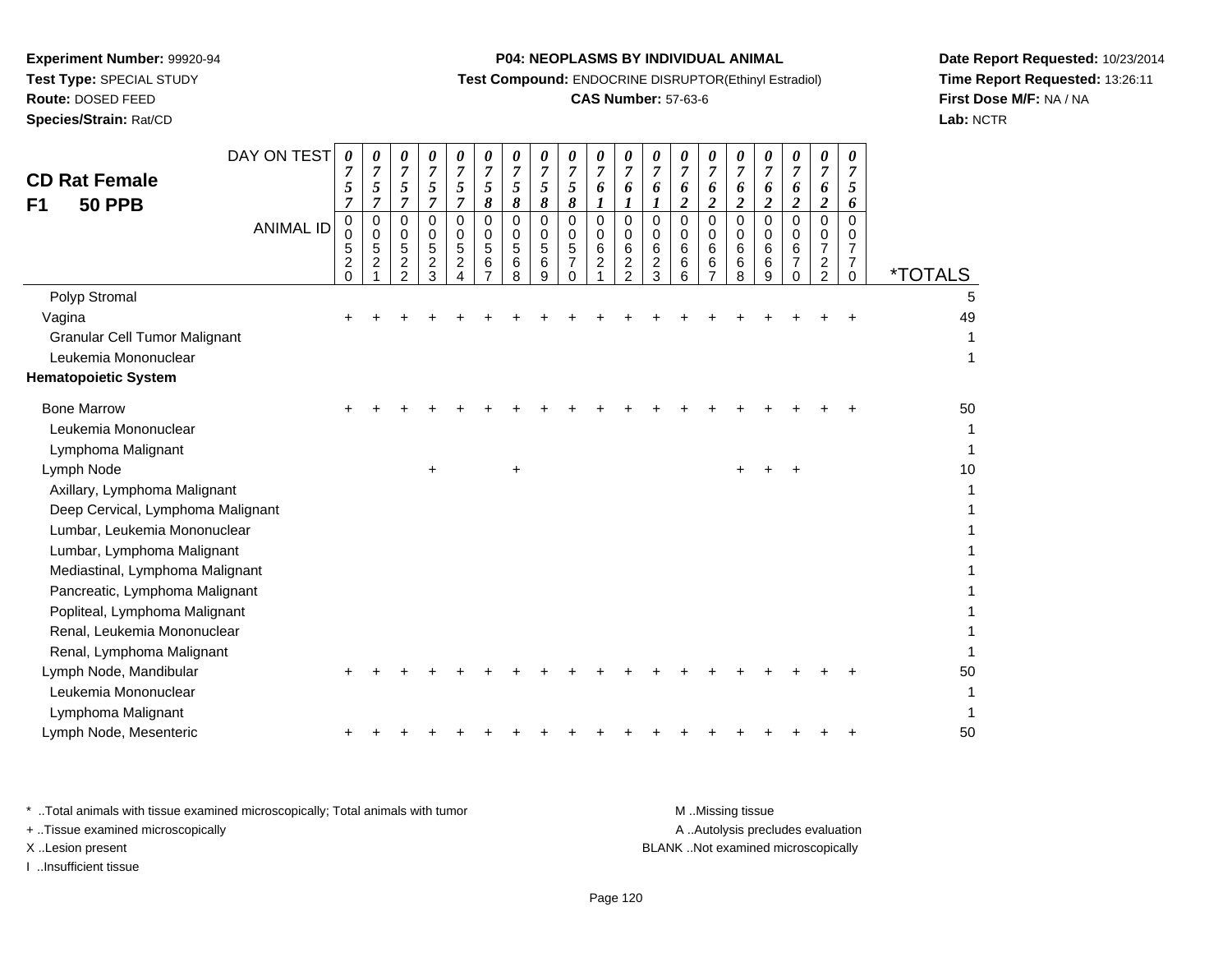**Route:** DOSED FEED

#### **Species/Strain:** Rat/CD

#### **P04: NEOPLASMS BY INDIVIDUAL ANIMAL**

**Test Compound:** ENDOCRINE DISRUPTOR(Ethinyl Estradiol)

## **CAS Number:** 57-63-6

**Date Report Requested:** 10/23/2014**Time Report Requested:** 13:26:11**First Dose M/F:** NA / NA**Lab:** NCTR

| <b>CD Rat Female</b><br><b>50 PPB</b><br>F <sub>1</sub> | DAY ON TEST<br><b>ANIMAL ID</b> | 0<br>7<br>5<br>7<br>0<br>0<br>5<br>$\overline{c}$<br>$\Omega$ | 0<br>$\overline{7}$<br>5<br>7<br>0<br>0<br>$\mathbf 5$<br>$\boldsymbol{2}$ | 0<br>$\overline{7}$<br>5<br>7<br>$\Omega$<br>0<br>$\sqrt{5}$<br>$\overline{\mathbf{c}}$<br>$\overline{2}$ | 0<br>$\overline{7}$<br>5<br>$\overline{7}$<br>$\Omega$<br>0<br>5<br>$\boldsymbol{2}$<br>3 | 0<br>$\overline{7}$<br>5<br>$\Omega$<br>0<br>5<br>$\overline{c}$<br>$\boldsymbol{\Lambda}$ | 0<br>7<br>5<br>8<br>$\Omega$<br>0<br>5<br>6 | 0<br>$\overline{7}$<br>$\mathfrak{s}$<br>8<br>$\mathbf 0$<br>0<br>$\sqrt{5}$<br>6<br>8 | 0<br>$\overline{7}$<br>5<br>8<br>$\Omega$<br>0<br>5<br>6<br>9 | 0<br>$\overline{7}$<br>5<br>8<br>$\Omega$<br>$\mathbf 0$<br>5<br>$\overline{7}$<br>$\Omega$ | 0<br>$\overline{7}$<br>6<br>$\Omega$<br>0<br>6<br>$\overline{c}$ | 0<br>$\overline{7}$<br>6<br>1<br>$\Omega$<br>0<br>6<br>$\boldsymbol{2}$<br>$\overline{2}$ | 0<br>$\overline{7}$<br>6<br>$\Omega$<br>0<br>6<br>$\overline{c}$<br>3 | 0<br>$\overline{7}$<br>6<br>$\overline{\mathbf{2}}$<br>$\Omega$<br>0<br>6<br>6<br>6 | 0<br>$\overline{7}$<br>6<br>$\boldsymbol{2}$<br>$\Omega$<br>$\mathbf 0$<br>6<br>6<br>7 | 0<br>$\overline{7}$<br>6<br>$\boldsymbol{2}$<br>$\Omega$<br>0<br>6<br>6<br>8 | 0<br>7<br>6<br>2<br>$\Omega$<br>0<br>6<br>6<br>9 | 0<br>$\overline{7}$<br>6<br>2<br>$\Omega$<br>0<br>6<br>$\overline{7}$<br>$\Omega$ | 0<br>$\overline{7}$<br>6<br>$\boldsymbol{2}$<br>$\Omega$<br>0<br>7<br>$\overline{c}$<br>$\overline{2}$ | $\boldsymbol{\theta}$<br>$\overline{7}$<br>5<br>6<br>$\Omega$<br>0<br>7<br>$\overline{7}$<br>$\mathbf 0$ | <i><b>*TOTALS</b></i> |
|---------------------------------------------------------|---------------------------------|---------------------------------------------------------------|----------------------------------------------------------------------------|-----------------------------------------------------------------------------------------------------------|-------------------------------------------------------------------------------------------|--------------------------------------------------------------------------------------------|---------------------------------------------|----------------------------------------------------------------------------------------|---------------------------------------------------------------|---------------------------------------------------------------------------------------------|------------------------------------------------------------------|-------------------------------------------------------------------------------------------|-----------------------------------------------------------------------|-------------------------------------------------------------------------------------|----------------------------------------------------------------------------------------|------------------------------------------------------------------------------|--------------------------------------------------|-----------------------------------------------------------------------------------|--------------------------------------------------------------------------------------------------------|----------------------------------------------------------------------------------------------------------|-----------------------|
| Leukemia Mononuclear                                    |                                 |                                                               |                                                                            |                                                                                                           |                                                                                           |                                                                                            |                                             |                                                                                        |                                                               |                                                                                             |                                                                  |                                                                                           |                                                                       |                                                                                     |                                                                                        |                                                                              |                                                  |                                                                                   |                                                                                                        |                                                                                                          |                       |
| Lymphoma Malignant                                      |                                 |                                                               |                                                                            |                                                                                                           |                                                                                           |                                                                                            |                                             |                                                                                        |                                                               |                                                                                             |                                                                  |                                                                                           |                                                                       |                                                                                     |                                                                                        |                                                                              |                                                  |                                                                                   |                                                                                                        |                                                                                                          |                       |
| Spleen                                                  |                                 | $\pm$                                                         |                                                                            |                                                                                                           |                                                                                           |                                                                                            |                                             |                                                                                        |                                                               |                                                                                             |                                                                  |                                                                                           |                                                                       |                                                                                     |                                                                                        |                                                                              |                                                  |                                                                                   |                                                                                                        | $\ddot{}$                                                                                                | 50                    |
| Leukemia Mononuclear                                    |                                 |                                                               |                                                                            |                                                                                                           |                                                                                           |                                                                                            |                                             |                                                                                        |                                                               |                                                                                             |                                                                  |                                                                                           |                                                                       |                                                                                     |                                                                                        |                                                                              |                                                  |                                                                                   |                                                                                                        |                                                                                                          |                       |
| Lymphoma Malignant                                      |                                 |                                                               |                                                                            |                                                                                                           |                                                                                           |                                                                                            |                                             |                                                                                        |                                                               |                                                                                             |                                                                  |                                                                                           |                                                                       |                                                                                     |                                                                                        |                                                                              |                                                  |                                                                                   |                                                                                                        |                                                                                                          |                       |
| Sarcoma                                                 |                                 |                                                               |                                                                            |                                                                                                           |                                                                                           | Χ                                                                                          |                                             |                                                                                        |                                                               |                                                                                             |                                                                  |                                                                                           |                                                                       |                                                                                     |                                                                                        |                                                                              |                                                  |                                                                                   |                                                                                                        |                                                                                                          |                       |
| Thymus                                                  |                                 |                                                               |                                                                            |                                                                                                           |                                                                                           |                                                                                            |                                             |                                                                                        |                                                               |                                                                                             |                                                                  |                                                                                           |                                                                       |                                                                                     |                                                                                        |                                                                              |                                                  |                                                                                   |                                                                                                        |                                                                                                          | 48                    |
| Leukemia Mononuclear                                    |                                 |                                                               |                                                                            |                                                                                                           |                                                                                           |                                                                                            |                                             |                                                                                        |                                                               |                                                                                             |                                                                  |                                                                                           |                                                                       |                                                                                     |                                                                                        |                                                                              |                                                  |                                                                                   |                                                                                                        |                                                                                                          | $\mathbf{1}$          |
| Lymphoma Malignant                                      |                                 |                                                               |                                                                            |                                                                                                           |                                                                                           |                                                                                            |                                             |                                                                                        |                                                               |                                                                                             |                                                                  |                                                                                           |                                                                       |                                                                                     |                                                                                        |                                                                              |                                                  |                                                                                   |                                                                                                        |                                                                                                          | 1                     |
| <b>Integumentary System</b>                             |                                 |                                                               |                                                                            |                                                                                                           |                                                                                           |                                                                                            |                                             |                                                                                        |                                                               |                                                                                             |                                                                  |                                                                                           |                                                                       |                                                                                     |                                                                                        |                                                                              |                                                  |                                                                                   |                                                                                                        |                                                                                                          |                       |
| <b>Mammary Gland</b>                                    |                                 | +                                                             |                                                                            |                                                                                                           |                                                                                           |                                                                                            |                                             |                                                                                        |                                                               |                                                                                             |                                                                  |                                                                                           |                                                                       |                                                                                     |                                                                                        |                                                                              |                                                  |                                                                                   |                                                                                                        |                                                                                                          | 50                    |
| Adenocarcinoma                                          |                                 | $\boldsymbol{\mathsf{X}}$                                     |                                                                            | $\pmb{\times}$                                                                                            |                                                                                           |                                                                                            |                                             |                                                                                        |                                                               | X                                                                                           |                                                                  |                                                                                           | $\boldsymbol{\mathsf{X}}$                                             |                                                                                     |                                                                                        |                                                                              |                                                  |                                                                                   |                                                                                                        |                                                                                                          | $\,6$                 |
| Adenocarcinoma, Multiple                                |                                 |                                                               |                                                                            |                                                                                                           |                                                                                           |                                                                                            |                                             |                                                                                        |                                                               |                                                                                             |                                                                  |                                                                                           |                                                                       |                                                                                     |                                                                                        |                                                                              |                                                  |                                                                                   |                                                                                                        |                                                                                                          | 3                     |
| Fibroadenoma                                            |                                 | $\times$                                                      |                                                                            |                                                                                                           |                                                                                           | X                                                                                          | $\mathsf{X}$                                |                                                                                        |                                                               | X X X                                                                                       |                                                                  |                                                                                           | $\mathsf{X}$                                                          | $\mathsf{X}$                                                                        |                                                                                        |                                                                              | X                                                |                                                                                   |                                                                                                        |                                                                                                          | 22                    |
| Fibroadenoma, Multiple                                  |                                 |                                                               |                                                                            |                                                                                                           |                                                                                           |                                                                                            |                                             |                                                                                        |                                                               |                                                                                             |                                                                  |                                                                                           |                                                                       |                                                                                     |                                                                                        |                                                                              |                                                  |                                                                                   |                                                                                                        | $\pmb{\times}$                                                                                           | 5                     |
| Lymphoma Malignant                                      |                                 |                                                               |                                                                            |                                                                                                           |                                                                                           |                                                                                            |                                             |                                                                                        |                                                               |                                                                                             |                                                                  |                                                                                           |                                                                       |                                                                                     |                                                                                        |                                                                              |                                                  |                                                                                   |                                                                                                        |                                                                                                          | 1                     |
| Skin                                                    |                                 | +                                                             |                                                                            |                                                                                                           |                                                                                           |                                                                                            |                                             |                                                                                        |                                                               |                                                                                             |                                                                  |                                                                                           |                                                                       |                                                                                     |                                                                                        |                                                                              |                                                  |                                                                                   |                                                                                                        | $\div$                                                                                                   | 50                    |
| <b>Musculoskeletal System</b>                           |                                 |                                                               |                                                                            |                                                                                                           |                                                                                           |                                                                                            |                                             |                                                                                        |                                                               |                                                                                             |                                                                  |                                                                                           |                                                                       |                                                                                     |                                                                                        |                                                                              |                                                  |                                                                                   |                                                                                                        |                                                                                                          |                       |
| Bone, Femur                                             |                                 |                                                               |                                                                            |                                                                                                           |                                                                                           |                                                                                            |                                             |                                                                                        |                                                               |                                                                                             |                                                                  |                                                                                           |                                                                       |                                                                                     |                                                                                        |                                                                              |                                                  |                                                                                   |                                                                                                        |                                                                                                          | 50                    |
| <b>Skeletal Muscle</b>                                  |                                 |                                                               |                                                                            |                                                                                                           |                                                                                           |                                                                                            |                                             |                                                                                        |                                                               |                                                                                             |                                                                  |                                                                                           |                                                                       |                                                                                     |                                                                                        |                                                                              |                                                  |                                                                                   |                                                                                                        |                                                                                                          | 1                     |
| <b>Nervous System</b>                                   |                                 |                                                               |                                                                            |                                                                                                           |                                                                                           |                                                                                            |                                             |                                                                                        |                                                               |                                                                                             |                                                                  |                                                                                           |                                                                       |                                                                                     |                                                                                        |                                                                              |                                                  |                                                                                   |                                                                                                        |                                                                                                          |                       |

\* ..Total animals with tissue examined microscopically; Total animals with tumor **M** . Missing tissue M ..Missing tissue

+ ..Tissue examined microscopically

I ..Insufficient tissue

A ..Autolysis precludes evaluation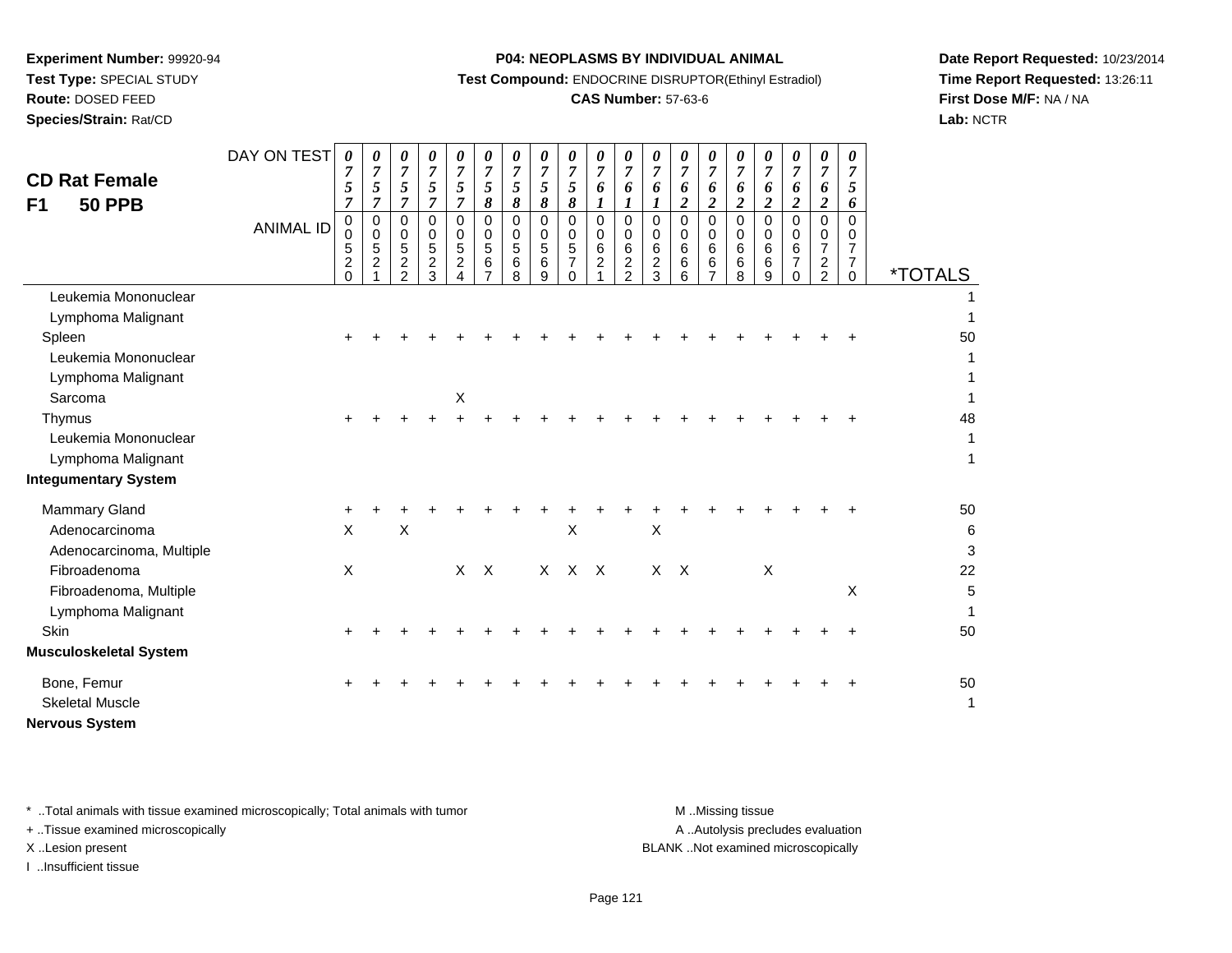**Test Type:** SPECIAL STUDY

**Route:** DOSED FEED

**Species/Strain:** Rat/CD

#### **P04: NEOPLASMS BY INDIVIDUAL ANIMAL**

**Test Compound:** ENDOCRINE DISRUPTOR(Ethinyl Estradiol)

## **CAS Number:** 57-63-6

**Date Report Requested:** 10/23/2014**Time Report Requested:** 13:26:11**First Dose M/F:** NA / NA**Lab:** NCTR

| <b>CD Rat Female</b><br><b>50 PPB</b><br>F <sub>1</sub> | DAY ON TEST<br><b>ANIMAL ID</b> | 0<br>7<br>5<br>0<br>0<br>5<br>$\overline{\mathbf{c}}$<br>0 | 0<br>$\overline{7}$<br>5<br>7<br>0<br>0<br>5<br>$\overline{c}$ | 0<br>$\overline{7}$<br>5<br>7<br>$\mathbf 0$<br>0<br>$\overline{5}$<br>$\overline{c}$<br>$\overline{2}$ | 0<br>$\overline{7}$<br>5<br>7<br>$\Omega$<br>0<br>$\overline{5}$<br>$\overline{c}$<br>$\sqrt{3}$ | 0<br>$\overline{7}$<br>5<br>7<br>$\Omega$<br>0<br>5<br>$\overline{c}$<br>4 | 0<br>$\overline{7}$<br>5<br>8<br>0<br>0<br>5<br>6<br>7 | 0<br>$\overline{7}$<br>5<br>8<br>$\mathbf 0$<br>0<br>5<br>6<br>8 | 0<br>$\overline{7}$<br>5<br>8<br>0<br>0<br>5<br>6<br>9 | 0<br>$\overline{7}$<br>$\mathfrak{s}$<br>8<br>$\mathbf 0$<br>0<br>5<br>$\overline{7}$<br>0 | 0<br>7<br>6<br>1<br>$\Omega$<br>0<br>6<br>$\overline{c}$ | 0<br>7<br>6<br>$\Omega$<br>0<br>6<br>$\overline{2}$<br>$\overline{2}$ | 0<br>$\overline{7}$<br>6<br>$\mathbf 0$<br>0<br>$\,6\,$<br>$\overline{c}$<br>3 | 0<br>$\overline{7}$<br>6<br>$\overline{\mathbf{2}}$<br>$\Omega$<br>0<br>6<br>6<br>6 | 0<br>7<br>6<br>$\overline{\mathbf{2}}$<br>$\Omega$<br>$\Omega$<br>6<br>6<br>7 | 0<br>7<br>6<br>$\overline{2}$<br>$\Omega$<br>0<br>6<br>6<br>8 | 0<br>7<br>6<br>$\overline{2}$<br>$\Omega$<br>0<br>6<br>6<br>9 | 0<br>$\overline{7}$<br>6<br>$\boldsymbol{2}$<br>0<br>0<br>6<br>7<br>0 | 0<br>$\overline{7}$<br>6<br>$\overline{2}$<br>$\Omega$<br>0<br>$\overline{7}$<br>$\overline{\mathbf{c}}$<br>$\overline{2}$ | 0<br>$\overline{7}$<br>5<br>6<br>$\Omega$<br>0<br>$\overline{7}$<br>$\overline{7}$<br>0 | <i><b>*TOTALS</b></i> |
|---------------------------------------------------------|---------------------------------|------------------------------------------------------------|----------------------------------------------------------------|---------------------------------------------------------------------------------------------------------|--------------------------------------------------------------------------------------------------|----------------------------------------------------------------------------|--------------------------------------------------------|------------------------------------------------------------------|--------------------------------------------------------|--------------------------------------------------------------------------------------------|----------------------------------------------------------|-----------------------------------------------------------------------|--------------------------------------------------------------------------------|-------------------------------------------------------------------------------------|-------------------------------------------------------------------------------|---------------------------------------------------------------|---------------------------------------------------------------|-----------------------------------------------------------------------|----------------------------------------------------------------------------------------------------------------------------|-----------------------------------------------------------------------------------------|-----------------------|
| Brain, Brain Stem                                       |                                 | $\ddot{}$                                                  |                                                                |                                                                                                         |                                                                                                  |                                                                            |                                                        | +                                                                |                                                        |                                                                                            |                                                          |                                                                       |                                                                                |                                                                                     |                                                                               |                                                               | $\ddot{}$                                                     | $\ddot{}$                                                             | $\pm$                                                                                                                      | $\ddot{}$                                                                               | 50                    |
| Carcinoma, Metastatic, Pituitary Gland                  |                                 |                                                            |                                                                |                                                                                                         |                                                                                                  |                                                                            |                                                        |                                                                  |                                                        |                                                                                            |                                                          |                                                                       |                                                                                |                                                                                     |                                                                               |                                                               |                                                               |                                                                       |                                                                                                                            |                                                                                         | 1                     |
| Brain, Cerebellum                                       |                                 |                                                            |                                                                |                                                                                                         |                                                                                                  |                                                                            |                                                        |                                                                  |                                                        |                                                                                            |                                                          |                                                                       |                                                                                |                                                                                     |                                                                               |                                                               |                                                               |                                                                       |                                                                                                                            |                                                                                         | 50                    |
| Brain, Cerebrum                                         |                                 |                                                            |                                                                |                                                                                                         |                                                                                                  |                                                                            |                                                        |                                                                  |                                                        |                                                                                            |                                                          |                                                                       |                                                                                |                                                                                     |                                                                               |                                                               |                                                               |                                                                       |                                                                                                                            | $\ddot{}$                                                                               | 50                    |
| Leukemia Mononuclear                                    |                                 |                                                            |                                                                |                                                                                                         |                                                                                                  |                                                                            |                                                        |                                                                  |                                                        |                                                                                            |                                                          |                                                                       |                                                                                |                                                                                     |                                                                               |                                                               |                                                               |                                                                       |                                                                                                                            |                                                                                         | $\mathbf 1$           |
| <b>Respiratory System</b>                               |                                 |                                                            |                                                                |                                                                                                         |                                                                                                  |                                                                            |                                                        |                                                                  |                                                        |                                                                                            |                                                          |                                                                       |                                                                                |                                                                                     |                                                                               |                                                               |                                                               |                                                                       |                                                                                                                            |                                                                                         |                       |
| Lung<br>Leukemia Mononuclear                            |                                 | $\ddot{}$                                                  |                                                                |                                                                                                         |                                                                                                  |                                                                            |                                                        |                                                                  |                                                        |                                                                                            |                                                          |                                                                       |                                                                                |                                                                                     |                                                                               |                                                               |                                                               |                                                                       |                                                                                                                            |                                                                                         | 50<br>1               |
| Nose<br>Leukemia Mononuclear<br>Schwannoma Malignant    |                                 |                                                            |                                                                |                                                                                                         |                                                                                                  |                                                                            |                                                        |                                                                  |                                                        |                                                                                            |                                                          |                                                                       |                                                                                |                                                                                     |                                                                               |                                                               |                                                               |                                                                       |                                                                                                                            |                                                                                         | 50<br>1<br>1          |
| Trachea<br>Leukemia Mononuclear                         |                                 |                                                            |                                                                |                                                                                                         |                                                                                                  |                                                                            |                                                        |                                                                  |                                                        |                                                                                            |                                                          |                                                                       |                                                                                |                                                                                     |                                                                               |                                                               |                                                               |                                                                       |                                                                                                                            |                                                                                         | 50<br>$\mathbf 1$     |
| <b>Special Senses System</b>                            |                                 |                                                            |                                                                |                                                                                                         |                                                                                                  |                                                                            |                                                        |                                                                  |                                                        |                                                                                            |                                                          |                                                                       |                                                                                |                                                                                     |                                                                               |                                                               |                                                               |                                                                       |                                                                                                                            |                                                                                         |                       |
| Eye<br>Bilateral, Leukemia Mononuclear                  |                                 |                                                            |                                                                |                                                                                                         |                                                                                                  |                                                                            |                                                        |                                                                  |                                                        |                                                                                            |                                                          |                                                                       |                                                                                |                                                                                     |                                                                               |                                                               |                                                               |                                                                       |                                                                                                                            |                                                                                         | 49<br>1               |
| <b>Harderian Gland</b><br>Leukemia Mononuclear          |                                 |                                                            |                                                                |                                                                                                         |                                                                                                  |                                                                            |                                                        |                                                                  |                                                        |                                                                                            |                                                          |                                                                       |                                                                                |                                                                                     |                                                                               |                                                               |                                                               |                                                                       |                                                                                                                            |                                                                                         | 50                    |
| <b>Urinary System</b>                                   |                                 |                                                            |                                                                |                                                                                                         |                                                                                                  |                                                                            |                                                        |                                                                  |                                                        |                                                                                            |                                                          |                                                                       |                                                                                |                                                                                     |                                                                               |                                                               |                                                               |                                                                       |                                                                                                                            |                                                                                         | $\mathbf 1$           |
|                                                         |                                 |                                                            |                                                                |                                                                                                         |                                                                                                  |                                                                            |                                                        |                                                                  |                                                        |                                                                                            |                                                          |                                                                       |                                                                                |                                                                                     |                                                                               |                                                               |                                                               |                                                                       |                                                                                                                            |                                                                                         |                       |
| Kidney<br>Bilateral, Renal Tubule, Carcinoma            |                                 |                                                            |                                                                |                                                                                                         |                                                                                                  |                                                                            |                                                        |                                                                  |                                                        |                                                                                            |                                                          |                                                                       |                                                                                |                                                                                     |                                                                               |                                                               |                                                               |                                                                       |                                                                                                                            |                                                                                         | 50<br>1               |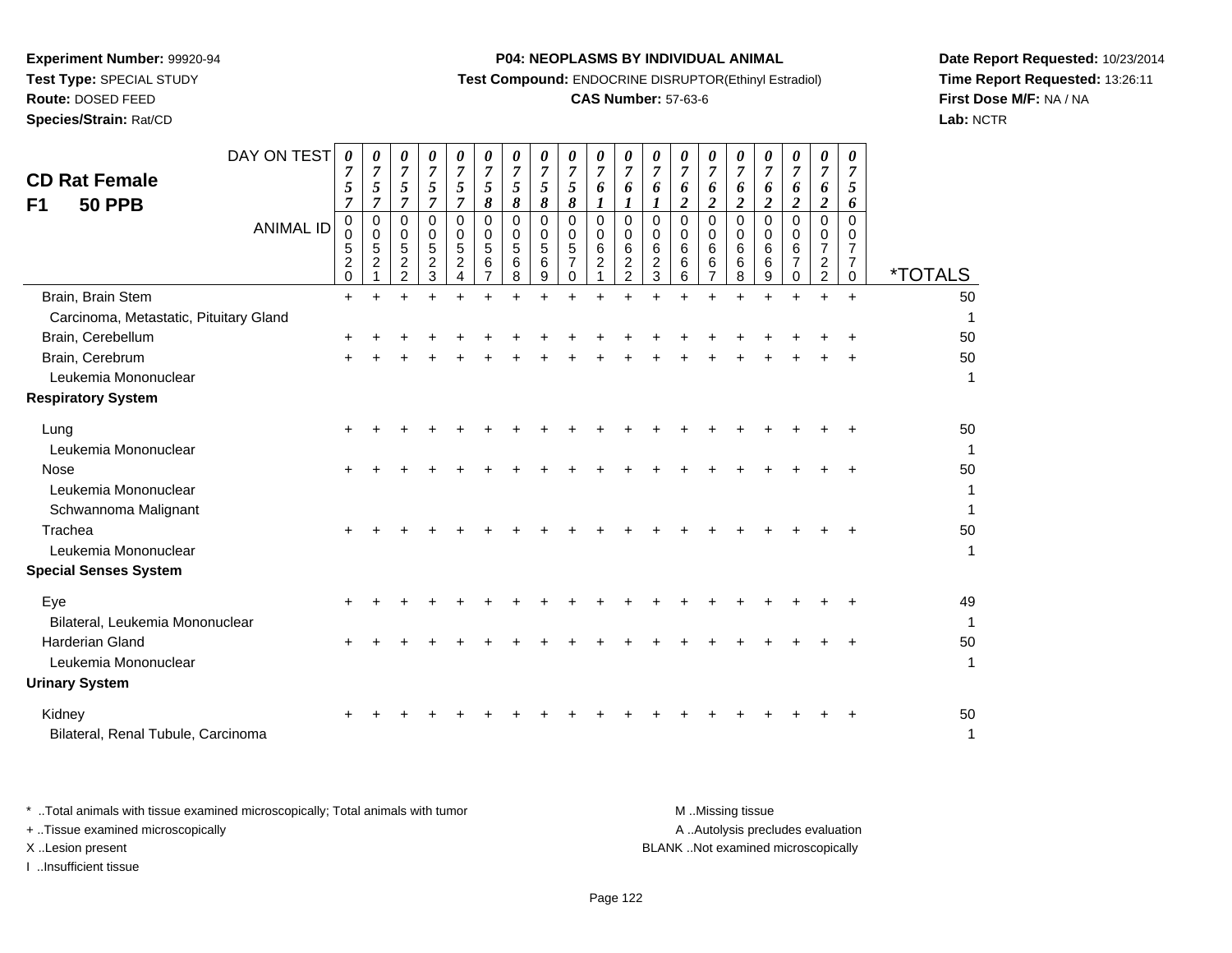**Route:** DOSED FEED

**Species/Strain:** Rat/CD

#### **P04: NEOPLASMS BY INDIVIDUAL ANIMAL**

**Test Compound:** ENDOCRINE DISRUPTOR(Ethinyl Estradiol)

## **CAS Number:** 57-63-6

**Date Report Requested:** 10/23/2014**Time Report Requested:** 13:26:12**First Dose M/F:** NA / NA**Lab:** NCTR

| <b>CD Rat Female</b><br><b>50 PPB</b><br>F <sub>1</sub>                                                                                          | DAY ON TEST<br><b>ANIMAL ID</b> | 0<br>7<br>5<br>7<br>$\mathbf 0$<br>0<br>5<br>$\overline{c}$ | $\boldsymbol{\theta}$<br>7<br>5<br>7<br>0<br>$\pmb{0}$<br>5<br>$\overline{c}$ | 0<br>$\overline{ }$<br>5<br>0<br>0<br>5<br>$\overline{c}$<br>$\mathcal{P}$ | $\boldsymbol{\theta}$<br>$\overline{7}$<br>$5\overline{)}$<br>$\mathbf{z}$<br>0<br>0<br>5<br>$\boldsymbol{2}$<br>3 | 0<br>$\overline{7}$<br>5<br>7<br>0<br>$\,0\,$<br>$\sqrt{5}$<br>$\overline{c}$<br>4 | 0<br>$\overline{7}$<br>5<br>8<br>0<br>$\pmb{0}$<br>5<br>6 | $\boldsymbol{\theta}$<br>$\overline{ }$<br>5<br>8<br>0<br>0<br>$\mathbf 5$<br>6<br>8 | $\boldsymbol{\theta}$<br>5<br>8<br>0<br>0<br>5<br>6<br>9 | $\boldsymbol{\theta}$<br>$\overline{7}$<br>5<br>8<br>$\mathbf 0$<br>$\mathbf 0$<br>$\mathbf 5$<br>$\overline{7}$ | $\boldsymbol{\theta}$<br>$\overline{7}$<br>6<br>$\mathbf 0$<br>$\pmb{0}$<br>$\,6\,$<br>$\overline{c}$ | $\boldsymbol{\theta}$<br>$\overline{ }$<br>6<br>0<br>0<br>6<br>$\boldsymbol{2}$<br>$\mathcal{P}$ | 0<br>$\overline{ }$<br>6<br>0<br>0<br>6<br>$\overline{\mathbf{c}}$<br>3 | $\boldsymbol{\theta}$<br>7<br>6<br>2<br>0<br>$\mathbf 0$<br>$\,6\,$<br>6<br>6 | $\boldsymbol{\theta}$<br>7<br>6<br>$\overline{c}$<br>0<br>0<br>6<br>6<br>$\overline{ }$ | 0<br>$\overline{7}$<br>6<br>$\boldsymbol{2}$<br>0<br>$\pmb{0}$<br>$\,6$<br>$\,6$<br>8 | $\boldsymbol{\theta}$<br>$\overline{7}$<br>6<br>2<br>0<br>0<br>6<br>6<br>9 | 0<br>7<br>6<br>$\overline{2}$<br>0<br>0<br>6<br>$\overline{ }$ | $\boldsymbol{\theta}$<br>7<br>6<br>$\overline{2}$<br>0<br>$\overline{7}$<br>$\overline{2}$<br>2 | 0<br>7<br>5<br>6<br>$\Omega$<br>0<br>7<br>$\overline{\phantom{a}}$ | <i><b>*TOTALS</b></i>   |
|--------------------------------------------------------------------------------------------------------------------------------------------------|---------------------------------|-------------------------------------------------------------|-------------------------------------------------------------------------------|----------------------------------------------------------------------------|--------------------------------------------------------------------------------------------------------------------|------------------------------------------------------------------------------------|-----------------------------------------------------------|--------------------------------------------------------------------------------------|----------------------------------------------------------|------------------------------------------------------------------------------------------------------------------|-------------------------------------------------------------------------------------------------------|--------------------------------------------------------------------------------------------------|-------------------------------------------------------------------------|-------------------------------------------------------------------------------|-----------------------------------------------------------------------------------------|---------------------------------------------------------------------------------------|----------------------------------------------------------------------------|----------------------------------------------------------------|-------------------------------------------------------------------------------------------------|--------------------------------------------------------------------|-------------------------|
| Leukemia Mononuclear<br>Lymphoma Malignant<br>Renal Tubule, Adenoma<br><b>Urinary Bladder</b><br>Leukemia Mononuclear<br><b>SYSTEMIC LESIONS</b> |                                 | $\div$                                                      |                                                                               |                                                                            |                                                                                                                    |                                                                                    |                                                           | X                                                                                    |                                                          |                                                                                                                  |                                                                                                       |                                                                                                  |                                                                         |                                                                               |                                                                                         |                                                                                       |                                                                            |                                                                |                                                                                                 |                                                                    | 48<br>1                 |
| Multiple Organ<br>Leukemia Mononuclear<br>Lymphoma Malignant                                                                                     |                                 | $\pm$                                                       |                                                                               |                                                                            |                                                                                                                    |                                                                                    |                                                           |                                                                                      |                                                          |                                                                                                                  |                                                                                                       |                                                                                                  |                                                                         |                                                                               |                                                                                         |                                                                                       |                                                                            |                                                                |                                                                                                 |                                                                    | 50<br>1<br>$\mathbf{1}$ |

\* ..Total animals with tissue examined microscopically; Total animals with tumor **M** . Missing tissue M ..Missing tissue

+ ..Tissue examined microscopically

I ..Insufficient tissue

A ..Autolysis precludes evaluation X ..Lesion present BLANK ..Not examined microscopically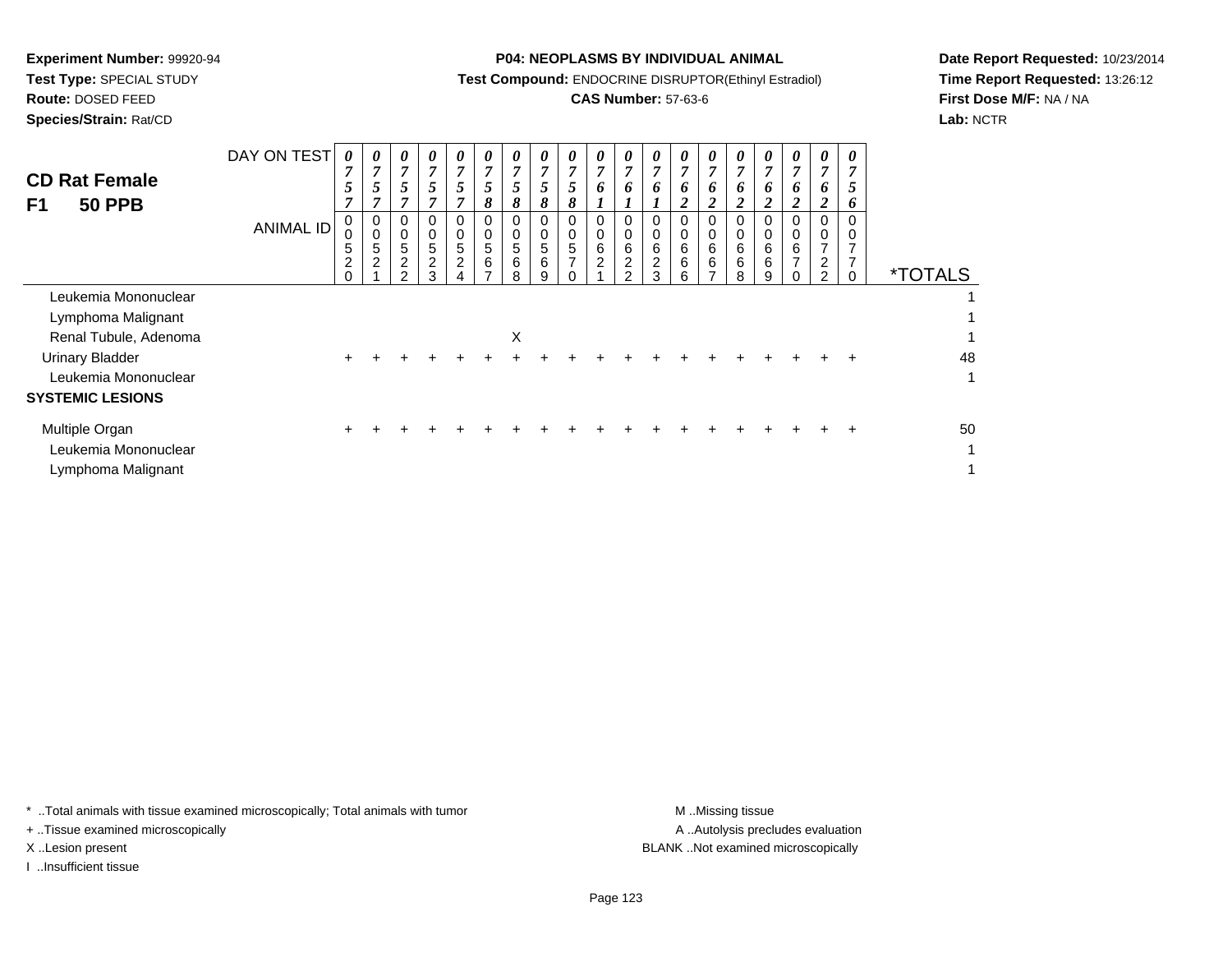**Route:** DOSED FEED

**Species/Strain:** Rat/CD

#### **P04: NEOPLASMS BY INDIVIDUAL ANIMAL**

**Test Compound:** ENDOCRINE DISRUPTOR(Ethinyl Estradiol)

## **CAS Number:** 57-63-6

**Date Report Requested:** 10/23/2014**Time Report Requested:** 13:26:12**First Dose M/F:** NA / NA**Lab:** NCTR

| <b>CD Rat Female</b><br><b>F1/2PPB TO CTL</b>   | DAY ON TEST      | 0<br>$\boldsymbol{\theta}$<br>8<br>7             | 0<br>$\boldsymbol{4}$<br>0<br>6 | 0<br>$\boldsymbol{4}$<br>5<br>$\boldsymbol{2}$ | 0<br>5<br>$\boldsymbol{\theta}$<br>$\boldsymbol{\beta}$ | 0<br>$\sqrt{5}$<br>0<br>9                 | $\pmb{\theta}$<br>$\sqrt{5}$<br>$\boldsymbol{l}$<br>5        | 0<br>5<br>1<br>4                                  | 0<br>$\mathfrak{s}$<br>$\mathfrak{z}$<br>$\boldsymbol{\theta}$   | 0<br>5<br>$\mathbf{3}$<br>8                  | 0<br>$\mathfrak{s}$<br>$\boldsymbol{4}$<br>$\overline{2}$  | 0<br>$\mathfrak{z}$<br>6<br>9                        | 0<br>5<br>9<br>$\boldsymbol{2}$                           | 0<br>$\mathfrak{s}$<br>9<br>$\overline{7}$        | 0<br>6<br>$\boldsymbol{l}$<br>8          | 0<br>6<br>1<br>8                                         | 0<br>6<br>$\boldsymbol{2}$<br>$\boldsymbol{\theta}$ | 0<br>6<br>$\boldsymbol{\beta}$<br>$\boldsymbol{2}$     | 0<br>6<br>3<br>4      | $\pmb{\theta}$<br>6<br>6                                               | 0<br>6<br>6<br>6                                                         | $\boldsymbol{\theta}$<br>6<br>$\overline{7}$<br>$\boldsymbol{\theta}$     | 0<br>6<br>$\boldsymbol{\beta}$                                      | $\pmb{\theta}$<br>$\pmb{6}$<br>$\overline{7}$<br>5            | 0<br>6<br>8<br>$\boldsymbol{\beta}$                               | 0<br>6<br>8<br>9                                                       | 0<br>6<br>8<br>5                                                   | 0<br>$\overline{7}$<br>$\overline{\mathbf{c}}$<br>5                     | 0<br>$\overline{7}$<br>$\boldsymbol{2}$<br>9 | $\boldsymbol{\theta}$<br>$\overline{7}$<br>$\boldsymbol{\beta}$<br>$\boldsymbol{\theta}$ | 0<br>$\overline{7}$<br>3               | 7<br>6               |
|-------------------------------------------------|------------------|--------------------------------------------------|---------------------------------|------------------------------------------------|---------------------------------------------------------|-------------------------------------------|--------------------------------------------------------------|---------------------------------------------------|------------------------------------------------------------------|----------------------------------------------|------------------------------------------------------------|------------------------------------------------------|-----------------------------------------------------------|---------------------------------------------------|------------------------------------------|----------------------------------------------------------|-----------------------------------------------------|--------------------------------------------------------|-----------------------|------------------------------------------------------------------------|--------------------------------------------------------------------------|---------------------------------------------------------------------------|---------------------------------------------------------------------|---------------------------------------------------------------|-------------------------------------------------------------------|------------------------------------------------------------------------|--------------------------------------------------------------------|-------------------------------------------------------------------------|----------------------------------------------|------------------------------------------------------------------------------------------|----------------------------------------|----------------------|
|                                                 | <b>ANIMAL ID</b> | 0<br>$\Omega$<br>$\mathbf 0$<br>$\mathbf 0$<br>3 | 0<br>0<br>$\mathbf 0$<br>3<br>6 | 0<br>0<br>$\Omega$<br>$\overline{4}$<br>5      | $\mathbf 0$<br>$\mathbf 0$<br>$\Omega$<br>6<br>5        | $\mathbf 0$<br>0<br>$\mathbf 0$<br>6<br>6 | $\mathbf 0$<br>$\pmb{0}$<br>$\pmb{0}$<br>$\overline{7}$<br>3 | $\mathbf 0$<br>$\mathbf 0$<br>0<br>$\overline{7}$ | $\mathbf 0$<br>$\mathbf 0$<br>$\mathbf 0$<br>$\overline{7}$<br>8 | 0<br>0<br>$\mathbf 0$<br>$\bf 8$<br>$\Omega$ | $\pmb{0}$<br>$\pmb{0}$<br>$\pmb{0}$<br>8<br>$\overline{4}$ | $\mathbf 0$<br>$\mathsf 0$<br>$\mathbf{1}$<br>0<br>6 | $\Omega$<br>$\mathbf 0$<br>$\ensuremath{\mathsf{3}}$<br>3 | $\mathbf 0$<br>$\mathbf 0$<br>4<br>$\mathfrak{D}$ | 0<br>$\mathsf{O}\xspace$<br>$\,6\,$<br>3 | $\mathbf 0$<br>$\pmb{0}$<br>$\mathbf{1}$<br>$\,6\,$<br>4 | $\Omega$<br>$\mathbf 0$<br>6<br>5                   | $\mathbf 0$<br>$\mathbf 0$<br>1<br>$\overline{7}$<br>8 | $\mathbf 0$<br>0<br>8 | $\pmb{0}$<br>$\pmb{0}$<br>$\overline{c}$<br>$\overline{c}$<br>$\Omega$ | $\mathbf 0$<br>$\pmb{0}$<br>$\sqrt{2}$<br>$\ensuremath{\mathsf{3}}$<br>5 | $\mathbf 0$<br>$\pmb{0}$<br>$\boldsymbol{2}$<br>$\ensuremath{\mathsf{3}}$ | $\Omega$<br>$\mathbf 0$<br>$\sqrt{2}$<br>$\sqrt{3}$<br>$\mathsf{Q}$ | $\mathbf 0$<br>$\pmb{0}$<br>$\sqrt{2}$<br>$\overline{4}$<br>8 | $\mathbf 0$<br>$\mathbf 0$<br>$\boldsymbol{2}$<br>$\sqrt{5}$<br>6 | $\Omega$<br>0<br>$\overline{\mathbf{c}}$<br>$\overline{7}$<br>$\Omega$ | $\Omega$<br>$\mathbf 0$<br>$\boldsymbol{2}$<br>$\overline{7}$<br>3 | $\Omega$<br>$\mathbf 0$<br>$\sqrt{3}$<br>$\ensuremath{\mathsf{3}}$<br>9 | $\Omega$<br>$\overline{0}$<br>3<br>4         | $\Omega$<br>$\mathbf 0$<br>$\mathbf{3}$<br>$\sqrt{5}$<br>$\overline{2}$                  | $\mathbf 0$<br>$\Omega$<br>3<br>6<br>6 | $\Omega$<br>$\Omega$ |
| <b>Alimentary System</b>                        |                  |                                                  |                                 |                                                |                                                         |                                           |                                                              |                                                   |                                                                  |                                              |                                                            |                                                      |                                                           |                                                   |                                          |                                                          |                                                     |                                                        |                       |                                                                        |                                                                          |                                                                           |                                                                     |                                                               |                                                                   |                                                                        |                                                                    |                                                                         |                                              |                                                                                          |                                        |                      |
| Esophagus                                       |                  |                                                  |                                 |                                                |                                                         |                                           |                                                              |                                                   |                                                                  |                                              |                                                            |                                                      |                                                           |                                                   |                                          |                                                          |                                                     |                                                        |                       |                                                                        |                                                                          |                                                                           |                                                                     |                                                               |                                                                   |                                                                        |                                                                    |                                                                         |                                              |                                                                                          |                                        |                      |
| Intestine Large, Cecum                          |                  |                                                  |                                 |                                                |                                                         |                                           |                                                              |                                                   |                                                                  |                                              |                                                            |                                                      |                                                           |                                                   |                                          |                                                          |                                                     |                                                        |                       |                                                                        |                                                                          |                                                                           |                                                                     |                                                               |                                                                   |                                                                        |                                                                    |                                                                         |                                              |                                                                                          |                                        |                      |
| Intestine Large, Colon                          |                  |                                                  |                                 |                                                |                                                         |                                           |                                                              |                                                   |                                                                  |                                              |                                                            |                                                      |                                                           |                                                   |                                          |                                                          |                                                     |                                                        |                       |                                                                        |                                                                          |                                                                           |                                                                     |                                                               |                                                                   |                                                                        |                                                                    |                                                                         |                                              |                                                                                          |                                        |                      |
| Carcinoma<br>Lymphoma Malignant                 |                  |                                                  |                                 |                                                |                                                         |                                           |                                                              |                                                   |                                                                  |                                              |                                                            |                                                      |                                                           |                                                   |                                          |                                                          |                                                     |                                                        |                       |                                                                        |                                                                          |                                                                           |                                                                     |                                                               |                                                                   |                                                                        | X                                                                  |                                                                         |                                              |                                                                                          |                                        |                      |
| Intestine Large, Rectum                         |                  |                                                  |                                 |                                                |                                                         |                                           |                                                              |                                                   |                                                                  |                                              |                                                            |                                                      |                                                           |                                                   |                                          |                                                          |                                                     |                                                        |                       |                                                                        |                                                                          |                                                                           |                                                                     |                                                               |                                                                   |                                                                        |                                                                    |                                                                         |                                              |                                                                                          |                                        |                      |
| Intestine Small, Duodenum                       |                  |                                                  |                                 |                                                |                                                         |                                           |                                                              |                                                   |                                                                  |                                              |                                                            |                                                      |                                                           |                                                   |                                          |                                                          |                                                     |                                                        |                       |                                                                        |                                                                          |                                                                           |                                                                     |                                                               |                                                                   |                                                                        |                                                                    |                                                                         |                                              |                                                                                          |                                        |                      |
| Intestine Small, Ileum                          |                  |                                                  |                                 |                                                |                                                         |                                           |                                                              |                                                   |                                                                  |                                              |                                                            |                                                      |                                                           |                                                   |                                          |                                                          |                                                     |                                                        |                       |                                                                        |                                                                          |                                                                           |                                                                     |                                                               |                                                                   |                                                                        |                                                                    |                                                                         |                                              |                                                                                          |                                        |                      |
| Intestine Small, Jejunum                        |                  |                                                  |                                 |                                                |                                                         |                                           |                                                              |                                                   |                                                                  |                                              |                                                            |                                                      |                                                           |                                                   |                                          |                                                          |                                                     |                                                        |                       |                                                                        |                                                                          |                                                                           |                                                                     |                                                               |                                                                   |                                                                        |                                                                    |                                                                         |                                              |                                                                                          |                                        |                      |
| Liver                                           |                  |                                                  |                                 |                                                |                                                         |                                           |                                                              |                                                   |                                                                  |                                              |                                                            |                                                      |                                                           |                                                   |                                          |                                                          |                                                     |                                                        |                       |                                                                        |                                                                          |                                                                           |                                                                     |                                                               |                                                                   |                                                                        |                                                                    |                                                                         |                                              |                                                                                          |                                        |                      |
| Hepatocellular Adenoma<br>Lymphoma Malignant    |                  |                                                  |                                 |                                                |                                                         |                                           |                                                              |                                                   |                                                                  |                                              |                                                            |                                                      |                                                           | $\pmb{\times}$                                    |                                          |                                                          |                                                     |                                                        |                       |                                                                        |                                                                          |                                                                           |                                                                     |                                                               |                                                                   |                                                                        | $\boldsymbol{\mathsf{X}}$                                          |                                                                         |                                              |                                                                                          |                                        |                      |
| Mesentery                                       |                  |                                                  | $\ddot{}$                       |                                                |                                                         |                                           |                                                              |                                                   |                                                                  |                                              |                                                            |                                                      |                                                           |                                                   |                                          |                                                          |                                                     |                                                        |                       |                                                                        |                                                                          |                                                                           |                                                                     |                                                               |                                                                   |                                                                        |                                                                    | $\ddot{}$                                                               |                                              |                                                                                          |                                        |                      |
| Oral Mucosa                                     |                  |                                                  |                                 |                                                |                                                         |                                           |                                                              |                                                   |                                                                  |                                              |                                                            |                                                      |                                                           |                                                   |                                          |                                                          |                                                     |                                                        |                       |                                                                        |                                                                          |                                                                           |                                                                     |                                                               |                                                                   |                                                                        |                                                                    |                                                                         |                                              |                                                                                          |                                        |                      |
| Squamous Cell Carcinoma                         |                  |                                                  |                                 |                                                |                                                         |                                           |                                                              |                                                   |                                                                  |                                              |                                                            |                                                      |                                                           |                                                   |                                          |                                                          |                                                     |                                                        |                       |                                                                        |                                                                          | $\mathsf{X}$                                                              | $\times$                                                            |                                                               |                                                                   |                                                                        |                                                                    |                                                                         |                                              |                                                                                          |                                        |                      |
| Pancreas<br>Lymphoma Malignant                  |                  |                                                  |                                 |                                                |                                                         |                                           |                                                              |                                                   |                                                                  |                                              |                                                            |                                                      |                                                           | X                                                 |                                          |                                                          |                                                     |                                                        |                       |                                                                        |                                                                          |                                                                           |                                                                     |                                                               |                                                                   |                                                                        | X                                                                  |                                                                         |                                              |                                                                                          |                                        |                      |
| <b>Salivary Glands</b>                          |                  |                                                  |                                 |                                                |                                                         |                                           |                                                              |                                                   |                                                                  |                                              |                                                            |                                                      |                                                           |                                                   |                                          |                                                          |                                                     |                                                        |                       |                                                                        |                                                                          |                                                                           |                                                                     |                                                               |                                                                   |                                                                        |                                                                    |                                                                         |                                              |                                                                                          |                                        |                      |
| Lymphoma Malignant                              |                  |                                                  |                                 |                                                |                                                         |                                           |                                                              |                                                   |                                                                  |                                              |                                                            |                                                      |                                                           | $\sf X$                                           |                                          |                                                          |                                                     |                                                        |                       |                                                                        |                                                                          |                                                                           |                                                                     |                                                               |                                                                   |                                                                        | X                                                                  |                                                                         |                                              |                                                                                          |                                        |                      |
| Stomach, Forestomach<br>Squamous Cell Papilloma |                  |                                                  |                                 |                                                |                                                         |                                           |                                                              |                                                   |                                                                  |                                              |                                                            |                                                      |                                                           |                                                   |                                          |                                                          |                                                     |                                                        |                       |                                                                        |                                                                          |                                                                           |                                                                     |                                                               |                                                                   |                                                                        |                                                                    |                                                                         |                                              |                                                                                          |                                        |                      |

\* ..Total animals with tissue examined microscopically; Total animals with tumor **M** . Missing tissue M ..Missing tissue

+ ..Tissue examined microscopically

I ..Insufficient tissue

A ..Autolysis precludes evaluation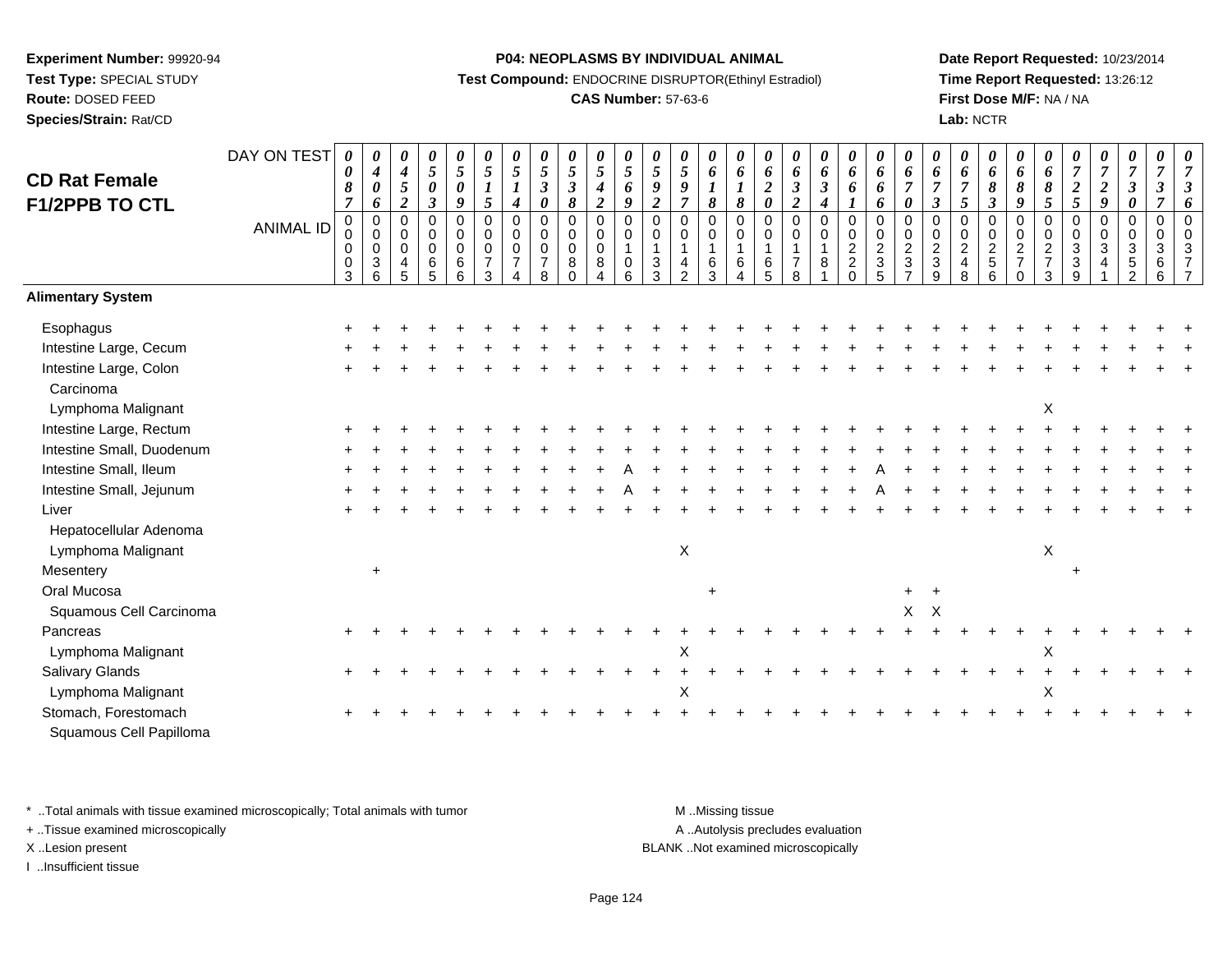**Route:** DOSED FEED

**Species/Strain:** Rat/CD

#### **P04: NEOPLASMS BY INDIVIDUAL ANIMAL**

**Test Compound:** ENDOCRINE DISRUPTOR(Ethinyl Estradiol)

## **CAS Number:** 57-63-6

**Date Report Requested:** 10/23/2014**Time Report Requested:** 13:26:12**First Dose M/F:** NA / NA**Lab:** NCTR

| <b>CD Rat Female</b><br><b>F1/2PPB TO CTL</b>                                 | DAY ON TEST<br>ANIMAL ID | 0<br>0<br>8<br>$\overline{7}$<br>$\Omega$<br>$\mathbf 0$<br>0<br>$\mathbf 0$<br>3 | $\boldsymbol{\theta}$<br>$\boldsymbol{4}$<br>$\boldsymbol{\theta}$<br>6<br>$\mathbf{0}$<br>$\mathbf 0$<br>0<br>$\mathbf{3}$<br>6 | 0<br>$\boldsymbol{4}$<br>5<br>$\boldsymbol{2}$<br>$\Omega$<br>$\mathbf 0$<br>$\mathbf 0$<br>$\overline{4}$<br>5 | 0<br>5<br>$\boldsymbol{\theta}$<br>$\boldsymbol{\beta}$<br>$\Omega$<br>0<br>$\mathbf 0$<br>6<br>5 | 0<br>$\mathfrak{s}$<br>$\boldsymbol{\theta}$<br>9<br>$\Omega$<br>0<br>$\mathbf 0$<br>6<br>6 | 0<br>5<br>5<br>$\Omega$<br>$\,0\,$<br>0<br>$\overline{7}$<br>3 | 0<br>$\mathfrak{s}$<br>$\boldsymbol{4}$<br>$\Omega$<br>0<br>$\mathbf 0$<br>4 | 0<br>$\overline{5}$<br>$\boldsymbol{\beta}$<br>$\boldsymbol{\theta}$<br>$\Omega$<br>$\mathbf 0$<br>$\Omega$<br>$\overline{7}$<br>8 | $\boldsymbol{\theta}$<br>$\mathfrak{s}$<br>$\mathbf{3}$<br>8<br>$\mathbf 0$<br>$\mathbf 0$<br>$\mathbf 0$<br>8<br>$\mathbf 0$ | 0<br>5<br>$\boldsymbol{4}$<br>$\overline{2}$<br>$\Omega$<br>$\mathbf 0$<br>$\mathbf 0$<br>8<br>$\overline{4}$ | $\frac{\theta}{5}$<br>6<br>9<br>$\Omega$<br>0<br>$\mathbf{1}$<br>0<br>6 | 0<br>$\sqrt{5}$<br>9<br>$\overline{2}$<br>$\Omega$<br>$\mathbf 0$<br>$\ensuremath{\mathsf{3}}$<br>3 | 0<br>$\sqrt{5}$<br>9<br>$\overline{7}$<br>$\mathbf{0}$<br>$\mathbf 0$<br>$\overline{4}$<br>$\overline{2}$ | 0<br>6<br>$\boldsymbol{l}$<br>$\pmb{8}$<br>$\Omega$<br>0<br>$\mathbf{1}$<br>6<br>3 | 0<br>6<br>$\boldsymbol{l}$<br>8<br>$\Omega$<br>$\mathbf 0$<br>$\overline{1}$<br>6<br>4 | 0<br>6<br>$\boldsymbol{2}$<br>$\boldsymbol{\theta}$<br>$\Omega$<br>$\mathbf 0$<br>1<br>6<br>5 | 0<br>6<br>$\mathfrak{z}$<br>$\boldsymbol{2}$<br>$\Omega$<br>$\mathbf 0$<br>$\overline{7}$<br>8 | $\boldsymbol{\theta}$<br>6<br>$\boldsymbol{\beta}$<br>$\boldsymbol{4}$<br>$\Omega$<br>$\mathbf 0$<br>8 | 0<br>6<br>6<br>$\boldsymbol{l}$<br>$\mathbf{0}$<br>$\mathbf 0$<br>$\sqrt{2}$<br>$^2_{\rm 0}$ | 0<br>6<br>6<br>6<br>$\Omega$<br>$\mathbf 0$<br>$\sqrt{2}$<br>$\frac{3}{5}$ | 0<br>6<br>$\overline{7}$<br>$\boldsymbol{\theta}$<br>$\Omega$<br>0<br>$\overline{2}$<br>3<br>$\overline{7}$ | 0<br>6<br>$\overline{7}$<br>$\boldsymbol{\beta}$<br>$\Omega$<br>$\mathbf 0$<br>$\overline{c}$<br>$\ensuremath{\mathsf{3}}$<br>9 | 0<br>6<br>$\overline{7}$<br>5<br>$\Omega$<br>$\mathbf 0$<br>$\overline{c}$<br>$\overline{4}$<br>8 | 0<br>6<br>8<br>$\mathfrak{z}$<br>$\Omega$<br>0<br>$\sqrt{2}$<br>$\,$ 5 $\,$<br>6 | 0<br>6<br>8<br>9<br>$\Omega$<br>$\mathbf 0$<br>$\overline{c}$<br>$\overline{7}$<br>$\mathbf 0$ | 0<br>6<br>$\pmb{8}$<br>$5\overline{)}$<br>$\Omega$<br>$\mathbf 0$<br>$\overline{c}$<br>$\overline{7}$<br>3 | $\boldsymbol{\theta}$<br>$\overline{7}$<br>$\boldsymbol{2}$<br>5<br>$\Omega$<br>$\mathbf 0$<br>3<br>3<br>9 | 0<br>$\overline{7}$<br>$\boldsymbol{2}$<br>9<br>$\Omega$<br>0<br>3<br>4 | 0<br>$\boldsymbol{7}$<br>$\boldsymbol{\beta}$<br>$\boldsymbol{\theta}$<br>$\Omega$<br>$\mathbf 0$<br>$\mathbf{3}$<br>5<br>2 | 0<br>$\overline{7}$<br>$\boldsymbol{\beta}$<br>$\overline{7}$<br>$\Omega$<br>$\mathbf 0$<br>3<br>6<br>6 |  |
|-------------------------------------------------------------------------------|--------------------------|-----------------------------------------------------------------------------------|----------------------------------------------------------------------------------------------------------------------------------|-----------------------------------------------------------------------------------------------------------------|---------------------------------------------------------------------------------------------------|---------------------------------------------------------------------------------------------|----------------------------------------------------------------|------------------------------------------------------------------------------|------------------------------------------------------------------------------------------------------------------------------------|-------------------------------------------------------------------------------------------------------------------------------|---------------------------------------------------------------------------------------------------------------|-------------------------------------------------------------------------|-----------------------------------------------------------------------------------------------------|-----------------------------------------------------------------------------------------------------------|------------------------------------------------------------------------------------|----------------------------------------------------------------------------------------|-----------------------------------------------------------------------------------------------|------------------------------------------------------------------------------------------------|--------------------------------------------------------------------------------------------------------|----------------------------------------------------------------------------------------------|----------------------------------------------------------------------------|-------------------------------------------------------------------------------------------------------------|---------------------------------------------------------------------------------------------------------------------------------|---------------------------------------------------------------------------------------------------|----------------------------------------------------------------------------------|------------------------------------------------------------------------------------------------|------------------------------------------------------------------------------------------------------------|------------------------------------------------------------------------------------------------------------|-------------------------------------------------------------------------|-----------------------------------------------------------------------------------------------------------------------------|---------------------------------------------------------------------------------------------------------|--|
| Stomach, Glandular<br>Tooth                                                   |                          | $+$                                                                               | $+$                                                                                                                              |                                                                                                                 | ÷                                                                                                 | $\ddot{}$                                                                                   | $\div$<br>$\ddot{}$                                            |                                                                              |                                                                                                                                    | $\ddot{}$                                                                                                                     |                                                                                                               | $\div$                                                                  |                                                                                                     |                                                                                                           | $\ddot{}$                                                                          |                                                                                        |                                                                                               |                                                                                                |                                                                                                        | ÷                                                                                            | $\ddot{}$                                                                  |                                                                                                             |                                                                                                                                 | $\overline{ }$                                                                                    |                                                                                  |                                                                                                | ÷.                                                                                                         |                                                                                                            |                                                                         |                                                                                                                             |                                                                                                         |  |
| <b>Cardiovascular System</b>                                                  |                          |                                                                                   |                                                                                                                                  |                                                                                                                 |                                                                                                   |                                                                                             |                                                                |                                                                              |                                                                                                                                    |                                                                                                                               |                                                                                                               |                                                                         |                                                                                                     |                                                                                                           |                                                                                    |                                                                                        |                                                                                               |                                                                                                |                                                                                                        |                                                                                              |                                                                            |                                                                                                             |                                                                                                                                 |                                                                                                   |                                                                                  |                                                                                                |                                                                                                            |                                                                                                            |                                                                         |                                                                                                                             |                                                                                                         |  |
| <b>Blood Vessel</b><br>Heart<br>Lymphoma Malignant<br><b>Endocrine System</b> |                          |                                                                                   |                                                                                                                                  |                                                                                                                 |                                                                                                   |                                                                                             |                                                                |                                                                              |                                                                                                                                    |                                                                                                                               |                                                                                                               |                                                                         |                                                                                                     | $\mathsf X$                                                                                               |                                                                                    |                                                                                        |                                                                                               |                                                                                                |                                                                                                        |                                                                                              |                                                                            |                                                                                                             |                                                                                                                                 |                                                                                                   |                                                                                  |                                                                                                |                                                                                                            |                                                                                                            |                                                                         |                                                                                                                             |                                                                                                         |  |
| <b>Adrenal Cortex</b><br>Adenoma                                              |                          |                                                                                   |                                                                                                                                  |                                                                                                                 |                                                                                                   |                                                                                             |                                                                |                                                                              |                                                                                                                                    |                                                                                                                               |                                                                                                               |                                                                         |                                                                                                     |                                                                                                           |                                                                                    |                                                                                        |                                                                                               |                                                                                                |                                                                                                        |                                                                                              |                                                                            |                                                                                                             |                                                                                                                                 |                                                                                                   |                                                                                  |                                                                                                |                                                                                                            |                                                                                                            |                                                                         |                                                                                                                             |                                                                                                         |  |
| <b>Adrenal Medulla</b>                                                        |                          |                                                                                   |                                                                                                                                  |                                                                                                                 |                                                                                                   |                                                                                             |                                                                |                                                                              |                                                                                                                                    |                                                                                                                               |                                                                                                               |                                                                         |                                                                                                     |                                                                                                           |                                                                                    |                                                                                        |                                                                                               |                                                                                                |                                                                                                        |                                                                                              |                                                                            |                                                                                                             |                                                                                                                                 |                                                                                                   |                                                                                  |                                                                                                |                                                                                                            |                                                                                                            |                                                                         |                                                                                                                             |                                                                                                         |  |
| Islets, Pancreatic                                                            |                          |                                                                                   |                                                                                                                                  |                                                                                                                 |                                                                                                   |                                                                                             |                                                                |                                                                              |                                                                                                                                    |                                                                                                                               |                                                                                                               |                                                                         |                                                                                                     |                                                                                                           |                                                                                    |                                                                                        |                                                                                               |                                                                                                |                                                                                                        |                                                                                              |                                                                            |                                                                                                             |                                                                                                                                 |                                                                                                   |                                                                                  |                                                                                                |                                                                                                            |                                                                                                            |                                                                         |                                                                                                                             |                                                                                                         |  |
| Lymphoma Malignant                                                            |                          |                                                                                   |                                                                                                                                  |                                                                                                                 |                                                                                                   |                                                                                             |                                                                |                                                                              |                                                                                                                                    |                                                                                                                               |                                                                                                               |                                                                         |                                                                                                     | $\boldsymbol{\mathsf{X}}$                                                                                 |                                                                                    |                                                                                        |                                                                                               |                                                                                                |                                                                                                        |                                                                                              |                                                                            |                                                                                                             |                                                                                                                                 |                                                                                                   |                                                                                  |                                                                                                | X                                                                                                          |                                                                                                            |                                                                         |                                                                                                                             |                                                                                                         |  |
| Parathyroid Gland                                                             |                          |                                                                                   |                                                                                                                                  |                                                                                                                 |                                                                                                   |                                                                                             |                                                                |                                                                              |                                                                                                                                    |                                                                                                                               |                                                                                                               |                                                                         |                                                                                                     |                                                                                                           |                                                                                    |                                                                                        |                                                                                               |                                                                                                |                                                                                                        |                                                                                              |                                                                            |                                                                                                             |                                                                                                                                 |                                                                                                   |                                                                                  |                                                                                                |                                                                                                            |                                                                                                            |                                                                         |                                                                                                                             |                                                                                                         |  |
| <b>Pituitary Gland</b>                                                        |                          |                                                                                   |                                                                                                                                  |                                                                                                                 |                                                                                                   |                                                                                             |                                                                |                                                                              |                                                                                                                                    |                                                                                                                               |                                                                                                               |                                                                         |                                                                                                     |                                                                                                           |                                                                                    |                                                                                        |                                                                                               |                                                                                                |                                                                                                        |                                                                                              |                                                                            |                                                                                                             |                                                                                                                                 |                                                                                                   |                                                                                  |                                                                                                |                                                                                                            |                                                                                                            |                                                                         |                                                                                                                             |                                                                                                         |  |
| Pars Distalis, Adenoma<br>Pars Distalis, Carcinoma                            |                          |                                                                                   |                                                                                                                                  | X                                                                                                               | $\mathsf{X}$                                                                                      |                                                                                             |                                                                | X                                                                            |                                                                                                                                    | X                                                                                                                             | $\boldsymbol{\mathsf{X}}$                                                                                     | $\sf X$                                                                 |                                                                                                     | $X$ $X$                                                                                                   |                                                                                    | $\times$                                                                               | $\mathsf{X}$                                                                                  | $\mathsf{X}$                                                                                   |                                                                                                        | $X$ $X$                                                                                      |                                                                            |                                                                                                             |                                                                                                                                 | X                                                                                                 | $\times$                                                                         | $\mathsf{X}$                                                                                   | X                                                                                                          | $\mathsf{X}$                                                                                               | $\mathsf{X}$                                                            | $\mathsf{X}$                                                                                                                | X X                                                                                                     |  |
| <b>Thyroid Gland</b><br>C Cell, Adenoma<br>C Cell, Carcinoma                  |                          |                                                                                   |                                                                                                                                  |                                                                                                                 |                                                                                                   |                                                                                             |                                                                |                                                                              |                                                                                                                                    |                                                                                                                               |                                                                                                               |                                                                         |                                                                                                     |                                                                                                           |                                                                                    |                                                                                        |                                                                                               |                                                                                                |                                                                                                        |                                                                                              |                                                                            |                                                                                                             |                                                                                                                                 |                                                                                                   |                                                                                  |                                                                                                |                                                                                                            |                                                                                                            |                                                                         |                                                                                                                             | X                                                                                                       |  |
| Follicular Cel, Adenoma<br>Follicular Cel, Carcinoma                          |                          |                                                                                   |                                                                                                                                  |                                                                                                                 |                                                                                                   |                                                                                             |                                                                |                                                                              |                                                                                                                                    |                                                                                                                               |                                                                                                               |                                                                         |                                                                                                     | $\mathsf X$                                                                                               |                                                                                    |                                                                                        |                                                                                               | $\mathsf X$                                                                                    |                                                                                                        |                                                                                              |                                                                            |                                                                                                             |                                                                                                                                 |                                                                                                   |                                                                                  |                                                                                                |                                                                                                            |                                                                                                            |                                                                         | X                                                                                                                           |                                                                                                         |  |
| Lymphoma Malignant                                                            |                          |                                                                                   |                                                                                                                                  |                                                                                                                 |                                                                                                   |                                                                                             |                                                                |                                                                              |                                                                                                                                    |                                                                                                                               |                                                                                                               |                                                                         |                                                                                                     | X                                                                                                         |                                                                                    |                                                                                        |                                                                                               |                                                                                                |                                                                                                        |                                                                                              |                                                                            |                                                                                                             |                                                                                                                                 |                                                                                                   |                                                                                  |                                                                                                | X                                                                                                          |                                                                                                            |                                                                         |                                                                                                                             |                                                                                                         |  |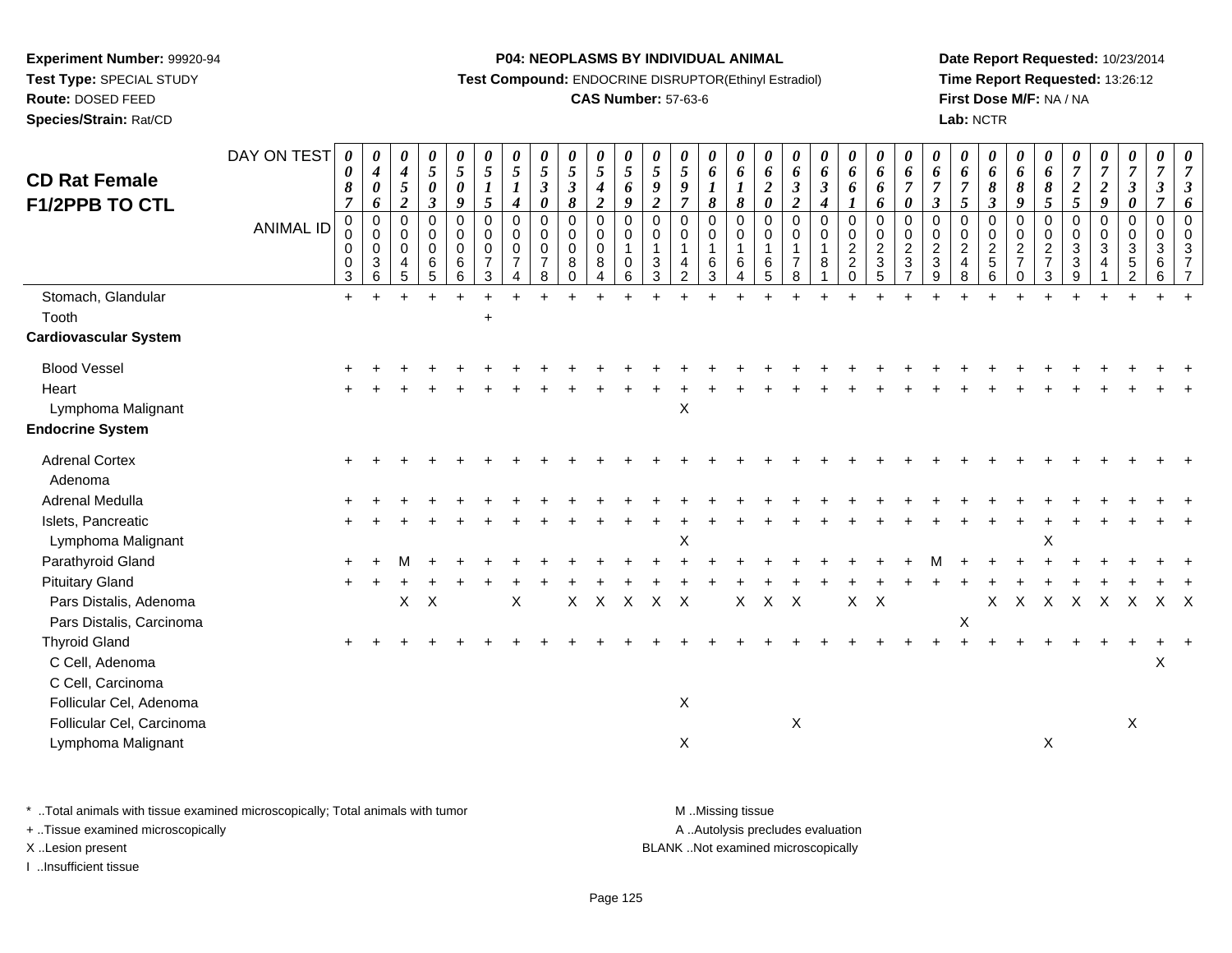**Route:** DOSED FEED

**Species/Strain:** Rat/CD

#### **P04: NEOPLASMS BY INDIVIDUAL ANIMAL**

**Test Compound:** ENDOCRINE DISRUPTOR(Ethinyl Estradiol)

## **CAS Number:** 57-63-6

**Date Report Requested:** 10/23/2014 **Time Report Requested:** 13:26:12**First Dose M/F:** NA / NA**Lab:** NCTR

| <b>CD Rat Female</b>                                                             | DAY ON TEST      | 0<br>$\boldsymbol{\theta}$<br>8<br>$\overline{7}$ | 0<br>$\boldsymbol{4}$<br>$\pmb{\theta}$<br>6               | 0<br>$\boldsymbol{4}$<br>$5\overline{)}$<br>$\boldsymbol{2}$ | $\boldsymbol{\theta}$<br>$\mathfrak{s}$<br>$\pmb{\theta}$<br>$\mathfrak{z}$ | $\boldsymbol{\theta}$<br>$\mathfrak{z}$<br>$\boldsymbol{\theta}$<br>9 | $\boldsymbol{\theta}$<br>$\mathfrak{s}$<br>$\boldsymbol{l}$<br>5 | $\boldsymbol{\theta}$<br>$\overline{5}$<br>$\boldsymbol{l}$<br>$\boldsymbol{4}$ | $\boldsymbol{\theta}$<br>$\overline{5}$<br>$\boldsymbol{\beta}$<br>$\pmb{\theta}$ | $\boldsymbol{\theta}$<br>$\overline{5}$<br>$\mathfrak{z}$<br>8 | 0<br>$\overline{5}$<br>$\boldsymbol{4}$<br>$\boldsymbol{2}$        | $\frac{\theta}{5}$<br>6<br>9               | $\boldsymbol{\theta}$<br>$\sqrt{5}$<br>$\boldsymbol{9}$<br>$\overline{2}$ | 0<br>$\overline{5}$<br>9<br>$\overline{7}$                                   | 0<br>$\pmb{6}$<br>$\boldsymbol{l}$<br>8                               | 0<br>6<br>$\boldsymbol{l}$<br>$\pmb{8}$          | $\boldsymbol{\theta}$<br>6<br>$\overline{\mathbf{c}}$<br>$\boldsymbol{\theta}$ | $\boldsymbol{\theta}$<br>6<br>$\mathfrak{z}$<br>$\boldsymbol{2}$ | $\boldsymbol{\theta}$<br>6<br>$\mathfrak{z}$<br>$\boldsymbol{4}$ | 0<br>6<br>6                                                    | $\boldsymbol{\theta}$<br>6<br>6<br>6                                                        | $\boldsymbol{\theta}$<br>6<br>$\overline{7}$<br>$\boldsymbol{\theta}$ | $\boldsymbol{\theta}$<br>6<br>$\overline{7}$<br>$\mathfrak{z}$  | 0<br>6<br>$\overline{7}$<br>5                            | 0<br>6<br>$\boldsymbol{\delta}$<br>$\boldsymbol{\beta}$                           | $\boldsymbol{\theta}$<br>6<br>8<br>9                                | $\boldsymbol{\theta}$<br>6<br>$\pmb{8}$<br>$\mathfrak{H}$ | 0<br>$\overline{7}$<br>$\boldsymbol{2}$<br>5 | $\boldsymbol{\theta}$<br>$\overline{7}$<br>$\boldsymbol{2}$<br>9 | $\boldsymbol{\theta}$<br>$\overline{7}$<br>$\mathfrak{z}$<br>$\boldsymbol{\theta}$ | 0<br>$\overline{7}$<br>$\boldsymbol{\beta}$<br>$\overline{7}$                        | 0<br>$\overline{7}$<br>$\mathfrak{z}$<br>6     |
|----------------------------------------------------------------------------------|------------------|---------------------------------------------------|------------------------------------------------------------|--------------------------------------------------------------|-----------------------------------------------------------------------------|-----------------------------------------------------------------------|------------------------------------------------------------------|---------------------------------------------------------------------------------|-----------------------------------------------------------------------------------|----------------------------------------------------------------|--------------------------------------------------------------------|--------------------------------------------|---------------------------------------------------------------------------|------------------------------------------------------------------------------|-----------------------------------------------------------------------|--------------------------------------------------|--------------------------------------------------------------------------------|------------------------------------------------------------------|------------------------------------------------------------------|----------------------------------------------------------------|---------------------------------------------------------------------------------------------|-----------------------------------------------------------------------|-----------------------------------------------------------------|----------------------------------------------------------|-----------------------------------------------------------------------------------|---------------------------------------------------------------------|-----------------------------------------------------------|----------------------------------------------|------------------------------------------------------------------|------------------------------------------------------------------------------------|--------------------------------------------------------------------------------------|------------------------------------------------|
| <b>F1/2PPB TO CTL</b>                                                            | <b>ANIMAL ID</b> | 0<br>$\mathbf 0$<br>0<br>$\mathbf 0$<br>3         | $\mathsf{O}\xspace$<br>$\mathbf 0$<br>0<br>$\sqrt{3}$<br>6 | $\pmb{0}$<br>0<br>0<br>4<br>5                                | $\mathbf 0$<br>0<br>$\pmb{0}$<br>$\,6\,$<br>5                               | $\mathbf 0$<br>0<br>$\mathbf 0$<br>6<br>6                             | $\pmb{0}$<br>$\mathbf 0$<br>$\pmb{0}$<br>$\overline{7}$<br>3     | $\mathbf 0$<br>0<br>0<br>$\overline{7}$<br>4                                    | $\mathbf 0$<br>0<br>$\pmb{0}$<br>$\overline{7}$<br>8                              | $\mathbf 0$<br>$\mathbf 0$<br>0<br>8<br>$\Omega$               | $\pmb{0}$<br>0<br>$\mathsf{O}\xspace$<br>$\bf 8$<br>$\overline{4}$ | $\mathsf 0$<br>0<br>$\mathbf{1}$<br>0<br>6 | $\mathbf 0$<br>$\mathbf 0$<br>$\mathbf{1}$<br>$\sqrt{3}$<br>$\mathbf{3}$  | $\pmb{0}$<br>$\mathbf 0$<br>$\mathbf{1}$<br>$\overline{4}$<br>$\mathfrak{p}$ | $\mathbf 0$<br>$\mathbf 0$<br>$\overline{1}$<br>$\,6$<br>$\mathbf{3}$ | $\mathbf 0$<br>0<br>$\mathbf{1}$<br>$\,6\,$<br>4 | $\mathbf 0$<br>0<br>$\mathbf{1}$<br>$6\phantom{1}6$<br>5                       | $\boldsymbol{0}$<br>$\mathbf 0$<br>1<br>$\overline{7}$<br>8      | 0<br>$\mathbf 0$<br>8                                            | $\pmb{0}$<br>0<br>$\overline{2}$<br>$\overline{2}$<br>$\Omega$ | $\pmb{0}$<br>$\begin{smallmatrix} 0\\2 \end{smallmatrix}$<br>$\ensuremath{\mathsf{3}}$<br>5 | $\mathbf 0$<br>0<br>$\overline{c}$<br>$\mathfrak{S}$                  | $\mathbf 0$<br>$\mathbf 0$<br>$\overline{2}$<br>$\sqrt{3}$<br>9 | 0<br>0<br>$\overline{2}$<br>$\overline{\mathbf{4}}$<br>8 | $\mathbf 0$<br>$\mathbf 0$<br>$\overline{2}$<br>$\overline{5}$<br>$6\phantom{1}6$ | $\mathbf 0$<br>0<br>$\overline{c}$<br>$\overline{7}$<br>$\mathbf 0$ | 0<br>$\mathbf 0$<br>$\frac{2}{7}$<br>3                    | 0<br>0<br>$\overline{3}$<br>3<br>9           | $\mathbf 0$<br>0<br>$\mathbf{3}$<br>4                            | $\mathsf 0$<br>$\mathbf 0$<br>$\overline{3}$<br>$\,$ 5 $\,$<br>$\overline{2}$      | $\mathbf 0$<br>$\mathbf 0$<br>$\ensuremath{\mathsf{3}}$<br>$\,6\,$<br>$6\phantom{1}$ | $\mathbf 0$<br>$\Omega$<br>3<br>$\overline{7}$ |
| <b>General Body System</b>                                                       |                  |                                                   |                                                            |                                                              |                                                                             |                                                                       |                                                                  |                                                                                 |                                                                                   |                                                                |                                                                    |                                            |                                                                           |                                                                              |                                                                       |                                                  |                                                                                |                                                                  |                                                                  |                                                                |                                                                                             |                                                                       |                                                                 |                                                          |                                                                                   |                                                                     |                                                           |                                              |                                                                  |                                                                                    |                                                                                      |                                                |
| <b>NONE</b><br><b>Genital System</b>                                             |                  |                                                   |                                                            |                                                              |                                                                             |                                                                       |                                                                  |                                                                                 |                                                                                   |                                                                |                                                                    |                                            |                                                                           |                                                                              |                                                                       |                                                  |                                                                                |                                                                  |                                                                  |                                                                |                                                                                             |                                                                       |                                                                 |                                                          |                                                                                   |                                                                     |                                                           |                                              |                                                                  |                                                                                    |                                                                                      |                                                |
| <b>Clitoral Gland</b><br>Carcinoma<br>Lymphoma Malignant                         |                  |                                                   |                                                            |                                                              |                                                                             |                                                                       |                                                                  |                                                                                 |                                                                                   |                                                                |                                                                    |                                            |                                                                           | $\boldsymbol{\mathsf{X}}$                                                    |                                                                       |                                                  |                                                                                | X                                                                |                                                                  |                                                                |                                                                                             |                                                                       |                                                                 |                                                          |                                                                                   |                                                                     | $\mathsf X$                                               |                                              |                                                                  |                                                                                    |                                                                                      |                                                |
| Sarcoma<br>Ovary<br>Carcinoma, Metastatic, Kidney<br>Granulosa Cell Tumor Benign |                  |                                                   |                                                            |                                                              |                                                                             |                                                                       |                                                                  |                                                                                 |                                                                                   |                                                                |                                                                    |                                            |                                                                           |                                                                              |                                                                       |                                                  |                                                                                | $\boldsymbol{\mathsf{X}}$                                        |                                                                  |                                                                |                                                                                             |                                                                       |                                                                 |                                                          |                                                                                   |                                                                     |                                                           |                                              |                                                                  |                                                                                    |                                                                                      |                                                |
| Lymphoma Malignant<br>Oviduct                                                    |                  |                                                   |                                                            |                                                              |                                                                             |                                                                       |                                                                  |                                                                                 |                                                                                   |                                                                |                                                                    |                                            |                                                                           | X                                                                            |                                                                       |                                                  |                                                                                |                                                                  |                                                                  |                                                                |                                                                                             |                                                                       |                                                                 |                                                          |                                                                                   |                                                                     |                                                           |                                              |                                                                  |                                                                                    |                                                                                      |                                                |
| <b>Uterus</b><br>Endometrium, Adenoma                                            |                  |                                                   |                                                            |                                                              |                                                                             |                                                                       |                                                                  |                                                                                 |                                                                                   |                                                                |                                                                    |                                            |                                                                           |                                                                              |                                                                       |                                                  |                                                                                |                                                                  |                                                                  |                                                                |                                                                                             |                                                                       |                                                                 |                                                          |                                                                                   |                                                                     |                                                           |                                              |                                                                  |                                                                                    |                                                                                      |                                                |
| Lymphoma Malignant<br>Polyp Stromal                                              |                  |                                                   |                                                            |                                                              |                                                                             |                                                                       |                                                                  |                                                                                 |                                                                                   |                                                                |                                                                    |                                            |                                                                           |                                                                              |                                                                       | $\mathsf{X}$                                     |                                                                                |                                                                  | X                                                                |                                                                |                                                                                             |                                                                       |                                                                 |                                                          |                                                                                   |                                                                     | $\mathsf X$                                               | X                                            |                                                                  |                                                                                    |                                                                                      |                                                |
| Vagina<br>Lymphoma Malignant<br>Polyp<br><b>Hematopoietic System</b>             |                  |                                                   |                                                            |                                                              |                                                                             |                                                                       |                                                                  |                                                                                 |                                                                                   |                                                                |                                                                    |                                            |                                                                           | $\mathsf X$                                                                  |                                                                       |                                                  |                                                                                |                                                                  |                                                                  |                                                                |                                                                                             |                                                                       |                                                                 |                                                          |                                                                                   |                                                                     |                                                           |                                              |                                                                  |                                                                                    |                                                                                      |                                                |
| <b>Bone Marrow</b>                                                               |                  |                                                   |                                                            |                                                              |                                                                             |                                                                       |                                                                  |                                                                                 |                                                                                   |                                                                |                                                                    |                                            |                                                                           |                                                                              |                                                                       |                                                  |                                                                                |                                                                  |                                                                  |                                                                |                                                                                             |                                                                       |                                                                 |                                                          |                                                                                   |                                                                     |                                                           |                                              |                                                                  |                                                                                    |                                                                                      |                                                |
|                                                                                  |                  |                                                   |                                                            |                                                              |                                                                             |                                                                       |                                                                  |                                                                                 |                                                                                   |                                                                |                                                                    |                                            |                                                                           |                                                                              |                                                                       |                                                  |                                                                                |                                                                  |                                                                  |                                                                |                                                                                             |                                                                       |                                                                 |                                                          |                                                                                   |                                                                     |                                                           |                                              |                                                                  |                                                                                    |                                                                                      |                                                |

| * Total animals with tissue examined microscopically; Total animals with tumor | M Missing tissue                   |
|--------------------------------------------------------------------------------|------------------------------------|
| + Tissue examined microscopically                                              | A Autolysis precludes evaluation   |
| X Lesion present                                                               | BLANK Not examined microscopically |
| …Insufficient tissue                                                           |                                    |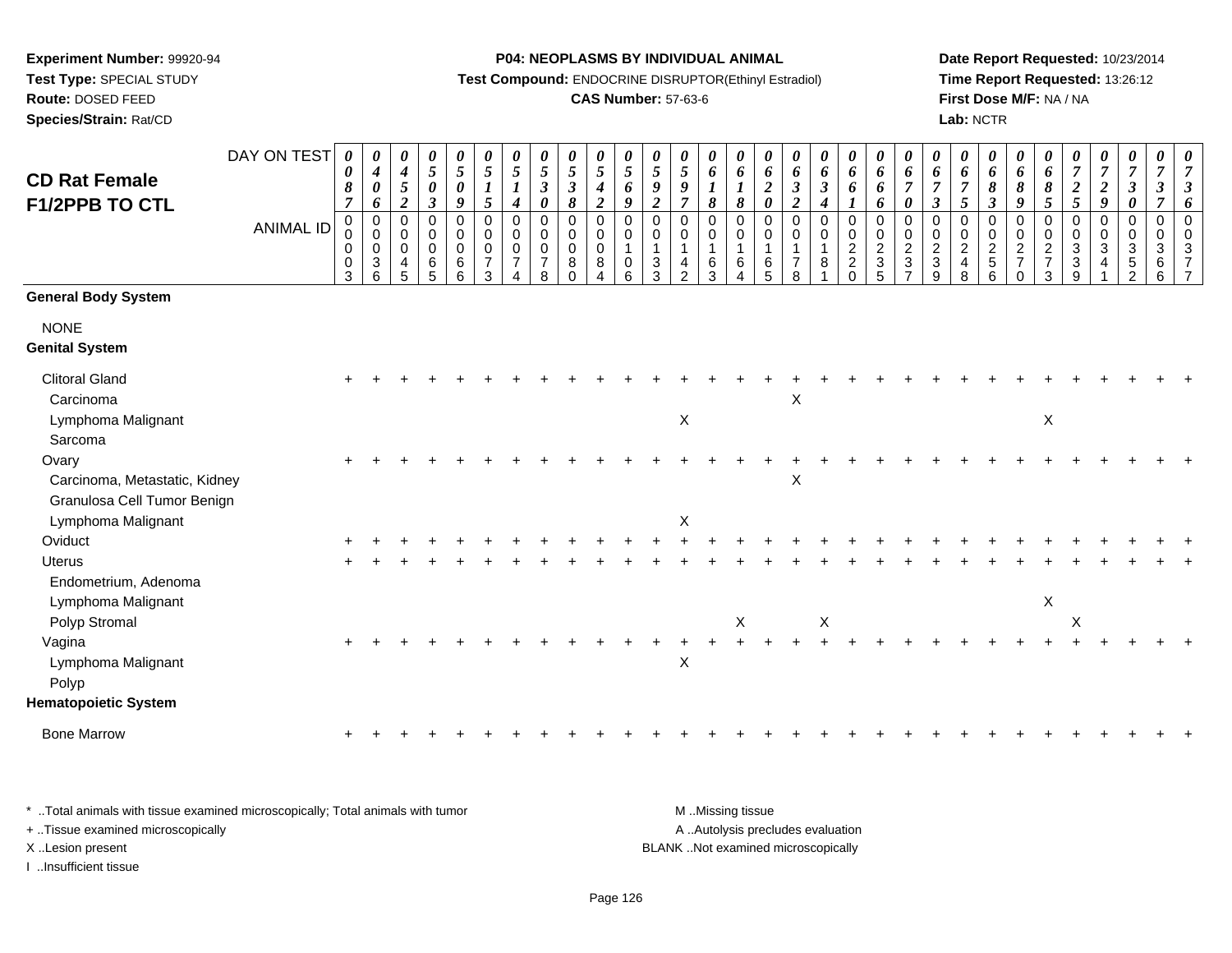**Route:** DOSED FEED

**Species/Strain:** Rat/CD

#### **P04: NEOPLASMS BY INDIVIDUAL ANIMAL**

**Test Compound:** ENDOCRINE DISRUPTOR(Ethinyl Estradiol)

## **CAS Number:** 57-63-6

**Date Report Requested:** 10/23/2014**Time Report Requested:** 13:26:13**First Dose M/F:** NA / NA**Lab:** NCTR

| <b>CD Rat Female</b><br><b>F1/2PPB TO CTL</b>          | DAY ON TEST      | 0<br>0<br>8<br>$\overline{7}$                  | 0<br>$\boldsymbol{4}$<br>0<br>6           | 0<br>$\boldsymbol{4}$<br>$\mathfrak{s}$<br>$\overline{2}$        | 0<br>5<br>$\boldsymbol{\theta}$<br>$\overline{\mathbf{3}}$ | 0<br>$\sqrt{5}$<br>$\boldsymbol{\theta}$<br>9       | 0<br>5<br>$\boldsymbol{l}$<br>5              | $\mathfrak{s}$<br>$\boldsymbol{l}$<br>$\boldsymbol{4}$ | 0<br>$\sqrt{5}$<br>$\boldsymbol{\beta}$<br>$\boldsymbol{\theta}$ | 0<br>$\sqrt{5}$<br>$\boldsymbol{\beta}$<br>8     | 0<br>5<br>$\boldsymbol{4}$<br>$\overline{2}$               | 0<br>$\overline{5}$<br>6<br>9             | $\boldsymbol{\theta}$<br>$\sqrt{5}$<br>9<br>$\boldsymbol{2}$ | 0<br>5<br>9<br>$\overline{7}$       | 0<br>6<br>$\boldsymbol{l}$<br>8            | 0<br>6<br>8                          | 0<br>6<br>$\boldsymbol{2}$<br>$\boldsymbol{\theta}$ | 0<br>6<br>$\boldsymbol{\beta}$<br>$\overline{2}$       | 0<br>6<br>$\boldsymbol{\beta}$<br>$\boldsymbol{4}$ | $\pmb{\theta}$<br>6<br>6                                         | 0<br>6<br>6<br>6                             | 0<br>6<br>$\overline{7}$<br>0                      | 0<br>6<br>$\boldsymbol{\beta}$                                  | $\boldsymbol{\theta}$<br>6<br>$\overline{7}$<br>5         | 0<br>6<br>8<br>$\boldsymbol{\beta}$                    | $\boldsymbol{\theta}$<br>6<br>8<br>9                                     | 0<br>6<br>8<br>5                                          | 0<br>$\overline{7}$<br>$\frac{2}{5}$ | 0<br>$\boldsymbol{7}$<br>$\frac{2}{9}$                   | 0<br>$\overline{7}$<br>$\mathfrak{z}$<br>0                     | 0<br>$\overline{7}$<br>$\boldsymbol{\beta}$<br>$\overline{7}$ | 7                    |
|--------------------------------------------------------|------------------|------------------------------------------------|-------------------------------------------|------------------------------------------------------------------|------------------------------------------------------------|-----------------------------------------------------|----------------------------------------------|--------------------------------------------------------|------------------------------------------------------------------|--------------------------------------------------|------------------------------------------------------------|-------------------------------------------|--------------------------------------------------------------|-------------------------------------|--------------------------------------------|--------------------------------------|-----------------------------------------------------|--------------------------------------------------------|----------------------------------------------------|------------------------------------------------------------------|----------------------------------------------|----------------------------------------------------|-----------------------------------------------------------------|-----------------------------------------------------------|--------------------------------------------------------|--------------------------------------------------------------------------|-----------------------------------------------------------|--------------------------------------|----------------------------------------------------------|----------------------------------------------------------------|---------------------------------------------------------------|----------------------|
|                                                        | <b>ANIMAL ID</b> | 0<br>$\boldsymbol{0}$<br>$\mathbf 0$<br>0<br>3 | 0<br>$\mathbf 0$<br>$\mathbf 0$<br>3<br>6 | $\mathbf 0$<br>$\mathbf 0$<br>$\mathbf 0$<br>4<br>$\overline{5}$ | 0<br>0<br>$\mathbf 0$<br>6<br>5                            | $\mathbf 0$<br>$\mathbf 0$<br>$\mathbf 0$<br>6<br>6 | 0<br>0<br>$\mathbf 0$<br>$\overline{7}$<br>3 | $\pmb{0}$<br>$\mathbf 0$<br>0<br>7                     | 0<br>$\mathbf 0$<br>$\mathbf 0$<br>7<br>8                        | 0<br>$\mathbf 0$<br>$\mathbf 0$<br>8<br>$\Omega$ | $\mathbf 0$<br>$\mathbf 0$<br>$\mathbf 0$<br>8<br>$\Delta$ | $\mathbf 0$<br>$\mathbf 0$<br>1<br>0<br>6 | $\mathbf 0$<br>$\mathbf 0$<br>$\overline{1}$<br>3<br>3       | $\Omega$<br>0<br>4<br>$\mathcal{P}$ | 0<br>$\mathbf 0$<br>$\mathbf{1}$<br>6<br>3 | $\mathbf 0$<br>$\mathbf 0$<br>6<br>Δ | $\mathbf 0$<br>$\mathbf 0$<br>6<br>5                | $\mathbf 0$<br>$\mathbf 0$<br>$\overline{1}$<br>7<br>8 | $\pmb{0}$<br>$\mathbf 0$<br>1<br>8                 | 0<br>$\pmb{0}$<br>$\boldsymbol{2}$<br>$\overline{c}$<br>$\Omega$ | 0<br>$\pmb{0}$<br>$\boldsymbol{2}$<br>3<br>5 | 0<br>$\mathbf 0$<br>$\overline{2}$<br>$\mathbf{3}$ | $\Omega$<br>0<br>$\boldsymbol{2}$<br>$\sqrt{3}$<br>$\mathsf{Q}$ | 0<br>$\mathbf 0$<br>$\overline{2}$<br>$\overline{a}$<br>8 | 0<br>$\mathbf 0$<br>$\overline{c}$<br>$\,$ 5 $\,$<br>6 | $\mathbf 0$<br>$\pmb{0}$<br>$\overline{2}$<br>$\overline{7}$<br>$\Omega$ | 0<br>$\mathbf 0$<br>$\overline{c}$<br>$\overline{7}$<br>3 | 0<br>0<br>3<br>3<br>9                | $\pmb{0}$<br>$\pmb{0}$<br>$\mathbf{3}$<br>$\overline{4}$ | $\mathbf 0$<br>0<br>$\sqrt{3}$<br>$\sqrt{5}$<br>$\mathfrak{D}$ | $\mathbf 0$<br>$\mathbf 0$<br>3<br>6<br>6                     | $\Omega$<br>$\Omega$ |
| Lymphoma Malignant<br>Lymph Node                       |                  | $\ddot{}$                                      |                                           |                                                                  |                                                            |                                                     |                                              |                                                        |                                                                  |                                                  |                                                            |                                           |                                                              |                                     |                                            |                                      |                                                     |                                                        |                                                    |                                                                  |                                              |                                                    | $\ddot{}$                                                       |                                                           |                                                        |                                                                          | Χ                                                         |                                      |                                                          |                                                                |                                                               |                      |
| Carcinoma, Metastatic, Thyroid Gland                   |                  |                                                |                                           |                                                                  |                                                            |                                                     |                                              |                                                        |                                                                  |                                                  |                                                            |                                           |                                                              |                                     |                                            |                                      |                                                     |                                                        |                                                    |                                                                  |                                              |                                                    |                                                                 |                                                           |                                                        |                                                                          |                                                           |                                      |                                                          | X                                                              |                                                               |                      |
| Deep Cervical, Carcinoma, Metastatic,<br>Thyroid Gland |                  |                                                |                                           |                                                                  |                                                            |                                                     |                                              |                                                        |                                                                  |                                                  |                                                            |                                           |                                                              |                                     |                                            |                                      |                                                     |                                                        |                                                    |                                                                  |                                              |                                                    |                                                                 |                                                           |                                                        |                                                                          |                                                           |                                      |                                                          |                                                                |                                                               |                      |
| Lumbar, Lymphoma Malignant                             |                  |                                                |                                           |                                                                  |                                                            |                                                     |                                              |                                                        |                                                                  |                                                  |                                                            |                                           |                                                              |                                     |                                            |                                      |                                                     |                                                        |                                                    |                                                                  |                                              |                                                    |                                                                 |                                                           |                                                        |                                                                          | X                                                         |                                      |                                                          |                                                                |                                                               |                      |
| Mediastinal, Lymphoma Malignant                        |                  |                                                |                                           |                                                                  |                                                            |                                                     |                                              |                                                        |                                                                  |                                                  |                                                            |                                           |                                                              |                                     |                                            |                                      |                                                     |                                                        |                                                    |                                                                  |                                              |                                                    |                                                                 |                                                           |                                                        |                                                                          | X                                                         |                                      |                                                          |                                                                |                                                               |                      |
| Lymph Node, Mandibular                                 |                  |                                                |                                           |                                                                  |                                                            |                                                     |                                              |                                                        |                                                                  |                                                  |                                                            |                                           |                                                              |                                     |                                            |                                      |                                                     |                                                        |                                                    |                                                                  |                                              |                                                    |                                                                 |                                                           |                                                        |                                                                          |                                                           |                                      |                                                          |                                                                |                                                               |                      |
| Lymphoma Malignant                                     |                  |                                                |                                           |                                                                  |                                                            |                                                     |                                              |                                                        |                                                                  |                                                  |                                                            |                                           |                                                              | Χ                                   |                                            |                                      |                                                     |                                                        |                                                    |                                                                  |                                              |                                                    |                                                                 |                                                           |                                                        |                                                                          | х                                                         |                                      |                                                          |                                                                |                                                               |                      |
| Lymph Node, Mesenteric                                 |                  |                                                |                                           |                                                                  |                                                            |                                                     |                                              |                                                        |                                                                  |                                                  |                                                            |                                           |                                                              |                                     |                                            |                                      |                                                     |                                                        |                                                    |                                                                  |                                              |                                                    |                                                                 |                                                           |                                                        |                                                                          |                                                           |                                      |                                                          |                                                                |                                                               |                      |
| Lymphoma Malignant                                     |                  |                                                |                                           |                                                                  |                                                            |                                                     |                                              |                                                        |                                                                  |                                                  |                                                            |                                           |                                                              | X                                   |                                            |                                      |                                                     |                                                        |                                                    |                                                                  |                                              |                                                    |                                                                 |                                                           |                                                        |                                                                          | х                                                         |                                      |                                                          |                                                                |                                                               |                      |
| Spleen                                                 |                  |                                                |                                           |                                                                  |                                                            |                                                     |                                              |                                                        |                                                                  |                                                  |                                                            |                                           |                                                              |                                     |                                            |                                      |                                                     |                                                        |                                                    |                                                                  |                                              |                                                    |                                                                 |                                                           |                                                        |                                                                          |                                                           |                                      |                                                          |                                                                |                                                               |                      |
| Lymphoma Malignant                                     |                  |                                                |                                           |                                                                  |                                                            |                                                     |                                              |                                                        |                                                                  |                                                  |                                                            |                                           |                                                              | Χ                                   |                                            |                                      |                                                     |                                                        |                                                    |                                                                  |                                              |                                                    |                                                                 |                                                           |                                                        |                                                                          |                                                           |                                      |                                                          |                                                                |                                                               |                      |
| Thymus                                                 |                  |                                                |                                           |                                                                  |                                                            |                                                     |                                              |                                                        |                                                                  |                                                  |                                                            |                                           |                                                              |                                     |                                            |                                      |                                                     |                                                        |                                                    |                                                                  |                                              |                                                    |                                                                 |                                                           |                                                        |                                                                          |                                                           |                                      |                                                          |                                                                |                                                               |                      |
| Lymphoma Malignant                                     |                  |                                                |                                           |                                                                  |                                                            |                                                     |                                              |                                                        |                                                                  |                                                  |                                                            |                                           |                                                              |                                     |                                            |                                      |                                                     |                                                        |                                                    |                                                                  |                                              |                                                    |                                                                 |                                                           |                                                        |                                                                          | X                                                         |                                      |                                                          |                                                                |                                                               |                      |
| <b>Integumentary System</b>                            |                  |                                                |                                           |                                                                  |                                                            |                                                     |                                              |                                                        |                                                                  |                                                  |                                                            |                                           |                                                              |                                     |                                            |                                      |                                                     |                                                        |                                                    |                                                                  |                                              |                                                    |                                                                 |                                                           |                                                        |                                                                          |                                                           |                                      |                                                          |                                                                |                                                               |                      |
| Mammary Gland<br>Adenocarcinoma                        |                  |                                                |                                           |                                                                  |                                                            |                                                     |                                              |                                                        |                                                                  |                                                  |                                                            |                                           |                                                              |                                     |                                            |                                      |                                                     |                                                        |                                                    |                                                                  |                                              |                                                    |                                                                 |                                                           |                                                        |                                                                          |                                                           |                                      |                                                          |                                                                |                                                               |                      |
| Fibroadenoma                                           |                  |                                                |                                           | $\boldsymbol{\mathsf{X}}$                                        |                                                            | $\boldsymbol{\mathsf{X}}$                           |                                              |                                                        |                                                                  |                                                  |                                                            |                                           | X                                                            |                                     |                                            |                                      | $\mathsf{X}$                                        | $\times$                                               |                                                    | Χ                                                                |                                              |                                                    |                                                                 | $X$ $X$                                                   |                                                        |                                                                          | $\boldsymbol{\mathsf{X}}$                                 |                                      | $\mathsf{X}$                                             | X<br>$\mathsf{X}$                                              |                                                               | X                    |
|                                                        |                  |                                                |                                           |                                                                  |                                                            |                                                     |                                              |                                                        | $X$ $X$                                                          |                                                  |                                                            |                                           |                                                              |                                     |                                            |                                      |                                                     |                                                        |                                                    |                                                                  |                                              | X                                                  |                                                                 |                                                           |                                                        |                                                                          |                                                           |                                      |                                                          |                                                                |                                                               |                      |
| Fibroadenoma, Multiple<br>Lymphoma Malignant           |                  |                                                |                                           |                                                                  |                                                            |                                                     |                                              |                                                        |                                                                  |                                                  |                                                            |                                           |                                                              | х<br>X                              |                                            |                                      |                                                     |                                                        |                                                    |                                                                  |                                              |                                                    |                                                                 |                                                           |                                                        |                                                                          | X                                                         | X                                    |                                                          |                                                                |                                                               |                      |
| Skin                                                   |                  |                                                |                                           |                                                                  |                                                            |                                                     |                                              |                                                        |                                                                  |                                                  |                                                            |                                           |                                                              |                                     |                                            |                                      |                                                     |                                                        |                                                    |                                                                  |                                              |                                                    |                                                                 |                                                           |                                                        |                                                                          |                                                           |                                      |                                                          |                                                                |                                                               |                      |
|                                                        |                  |                                                |                                           |                                                                  |                                                            |                                                     |                                              |                                                        |                                                                  |                                                  |                                                            |                                           |                                                              |                                     |                                            |                                      |                                                     |                                                        |                                                    |                                                                  |                                              |                                                    |                                                                 |                                                           |                                                        |                                                                          |                                                           |                                      |                                                          |                                                                |                                                               |                      |

\* ..Total animals with tissue examined microscopically; Total animals with tumor **M** . Missing tissue M ..Missing tissue

+ ..Tissue examined microscopically

I ..Insufficient tissue

A ..Autolysis precludes evaluation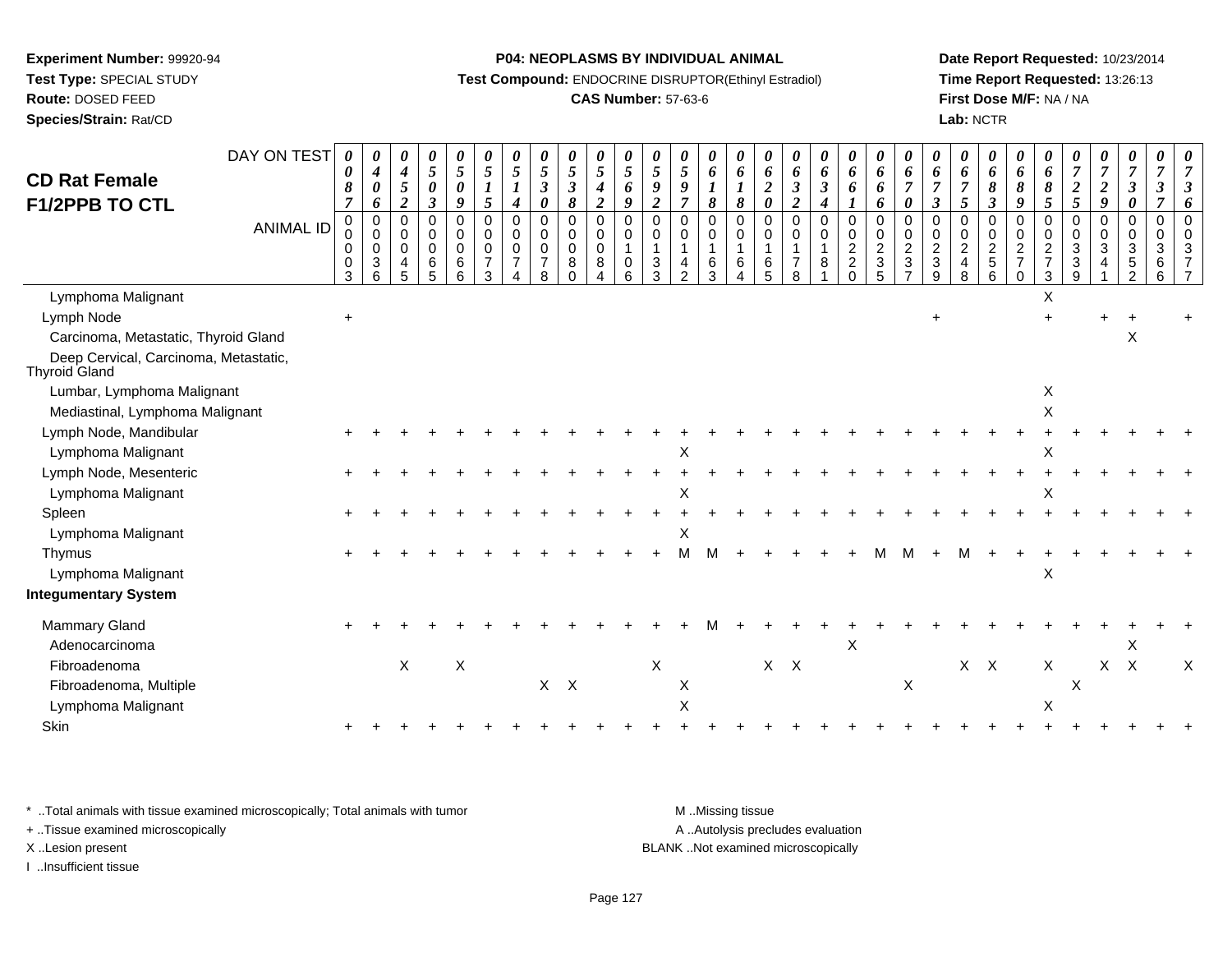**Route:** DOSED FEED

**Species/Strain:** Rat/CD

#### **P04: NEOPLASMS BY INDIVIDUAL ANIMAL**

**Test Compound:** ENDOCRINE DISRUPTOR(Ethinyl Estradiol)

## **CAS Number:** 57-63-6

**Date Report Requested:** 10/23/2014**Time Report Requested:** 13:26:13**First Dose M/F:** NA / NA**Lab:** NCTR

| <b>CD Rat Female</b>                                                           | DAY ON TEST      | $\boldsymbol{\theta}$<br>0                       | 0<br>$\boldsymbol{4}$           | 0<br>$\boldsymbol{4}$<br>5                     | 0<br>5                                              | 0<br>$\mathfrak{s}$                                        | 0<br>5                                                 | 0<br>$\sqrt{5}$                                                | 0<br>$\overline{5}$                                                         | 0<br>$\overline{5}$<br>$\boldsymbol{\beta}$                       | 0<br>5                                              | 0<br>$\overline{5}$                                  | 0<br>$\sqrt{5}$<br>9                                              | 0<br>5<br>9                                           | 0<br>6                               | 0<br>6                                                 | 0<br>6                                                  | 0<br>6                                                            | 0<br>6<br>$\mathfrak{z}$        | 0<br>6                                                                        | 0<br>$\boldsymbol{6}$                                               | 0<br>6<br>$\overline{7}$                                               | 0<br>6<br>$\overline{7}$               | 0<br>6<br>$\overline{7}$                                            | 0<br>6                                                          | 0<br>6                                                           | $\boldsymbol{\theta}$<br>6                                       | 0<br>$\overline{7}$                                 | 0<br>$\boldsymbol{7}$                                                          | 0<br>$\overline{7}$                                    | 0<br>$\overline{7}$                        | 0<br>$\overline{7}$<br>$\boldsymbol{3}$                          |
|--------------------------------------------------------------------------------|------------------|--------------------------------------------------|---------------------------------|------------------------------------------------|-----------------------------------------------------|------------------------------------------------------------|--------------------------------------------------------|----------------------------------------------------------------|-----------------------------------------------------------------------------|-------------------------------------------------------------------|-----------------------------------------------------|------------------------------------------------------|-------------------------------------------------------------------|-------------------------------------------------------|--------------------------------------|--------------------------------------------------------|---------------------------------------------------------|-------------------------------------------------------------------|---------------------------------|-------------------------------------------------------------------------------|---------------------------------------------------------------------|------------------------------------------------------------------------|----------------------------------------|---------------------------------------------------------------------|-----------------------------------------------------------------|------------------------------------------------------------------|------------------------------------------------------------------|-----------------------------------------------------|--------------------------------------------------------------------------------|--------------------------------------------------------|--------------------------------------------|------------------------------------------------------------------|
| <b>F1/2PPB TO CTL</b>                                                          |                  | 8<br>$\overline{7}$                              | 0<br>6                          | $\boldsymbol{2}$                               | 0<br>$\mathfrak{z}$                                 | 0<br>$\boldsymbol{g}$                                      | $\boldsymbol{I}$<br>$\sqrt{5}$                         | $\boldsymbol{l}$<br>$\boldsymbol{4}$                           | $\mathfrak{z}$<br>$\pmb{\theta}$                                            | $\pmb{8}$                                                         | $\boldsymbol{4}$<br>$\boldsymbol{2}$                | 6<br>9                                               | $\boldsymbol{2}$                                                  | $\overline{7}$                                        | 1<br>8                               | $\pmb{8}$                                              | $\overline{2}$<br>$\pmb{\theta}$                        | $\boldsymbol{\beta}$<br>$\sqrt{2}$                                | $\boldsymbol{4}$                | 6<br>1                                                                        | 6<br>6                                                              | $\boldsymbol{\theta}$                                                  | $\boldsymbol{\beta}$                   | 5                                                                   | 8<br>$\boldsymbol{\beta}$                                       | 8<br>9                                                           | 8<br>$\mathfrak{s}$                                              | $\overline{a}$<br>5                                 | $\frac{2}{9}$                                                                  | $\mathbf{3}$<br>$\pmb{\theta}$                         | $\mathfrak{z}$<br>$\overline{7}$           | 6                                                                |
|                                                                                | <b>ANIMAL ID</b> | $\mathbf 0$<br>0<br>$\Omega$<br>$\mathbf 0$<br>3 | $\mathbf 0$<br>0<br>0<br>3<br>6 | $\pmb{0}$<br>$\Omega$<br>$\mathbf 0$<br>4<br>5 | $\mathsf 0$<br>$\mathbf 0$<br>$\mathbf 0$<br>6<br>5 | $\mathbf 0$<br>0<br>$\pmb{0}$<br>$\,6\,$<br>$6\phantom{1}$ | $\mathbf 0$<br>0<br>$\mathbf 0$<br>$\overline{7}$<br>3 | $\mathsf{O}\xspace$<br>0<br>$\mathbf 0$<br>$\overline{7}$<br>4 | $\mathsf 0$<br>$\mathbf 0$<br>$\mathbf 0$<br>$\overline{7}$<br>$\mathbf{8}$ | $\mathbf 0$<br>$\mathbf 0$<br>$\pmb{0}$<br>$\bf 8$<br>$\mathbf 0$ | $\mathsf 0$<br>$\mathbf 0$<br>$\mathbf 0$<br>8<br>4 | $\mathbf 0$<br>$\mathbf 0$<br>$\mathbf{1}$<br>0<br>6 | $\mathbf 0$<br>$\mathbf 0$<br>$\mathbf{1}$<br>3<br>$\overline{3}$ | $\pmb{0}$<br>0<br>$\mathbf{1}$<br>4<br>$\overline{2}$ | $\mathbf 0$<br>$\mathbf 0$<br>6<br>3 | $\mathbf 0$<br>$\mathbf 0$<br>$\overline{1}$<br>6<br>4 | $\mathbf 0$<br>0<br>$\mathbf{1}$<br>6<br>$\overline{5}$ | $\pmb{0}$<br>$\mathbf 0$<br>$\overline{1}$<br>$\overline{7}$<br>8 | $\mathbf 0$<br>$\mathbf 0$<br>8 | $\mathbf 0$<br>$\mathbf 0$<br>$\overline{2}$<br>$\overline{2}$<br>$\mathbf 0$ | $\mathbf 0$<br>$\mathbf 0$<br>$\overline{c}$<br>$\overline{3}$<br>5 | $\mathbf 0$<br>0<br>$\overline{2}$<br>$\mathfrak{Z}$<br>$\overline{7}$ | $\mathbf 0$<br>0<br>$\frac{2}{3}$<br>9 | $\mathbf 0$<br>$\mathbf 0$<br>$\overline{2}$<br>$\overline{4}$<br>8 | $\mathbf 0$<br>$\mathbf 0$<br>$\overline{2}$<br>$\sqrt{5}$<br>6 | $\mathbf 0$<br>0<br>$\overline{c}$<br>$\overline{7}$<br>$\Omega$ | $\boldsymbol{0}$<br>$\mathbf 0$<br>$\frac{2}{7}$<br>$\mathbf{3}$ | $\pmb{0}$<br>0<br>$\mathbf{3}$<br>$\mathbf{3}$<br>9 | $\pmb{0}$<br>$\mathbf 0$<br>$\overline{3}$<br>$\overline{4}$<br>$\overline{1}$ | $\mathbf 0$<br>$\mathbf 0$<br>3<br>5<br>$\overline{2}$ | $\pmb{0}$<br>0<br>3<br>6<br>$\overline{6}$ | $\mathbf 0$<br>$\Omega$<br>3<br>$\overline{7}$<br>$\overline{7}$ |
| Lymphoma Malignant<br><b>Musculoskeletal System</b>                            |                  |                                                  |                                 |                                                |                                                     |                                                            |                                                        |                                                                |                                                                             |                                                                   |                                                     |                                                      |                                                                   | X                                                     |                                      |                                                        |                                                         |                                                                   |                                 |                                                                               |                                                                     |                                                                        |                                        |                                                                     |                                                                 |                                                                  | X                                                                |                                                     |                                                                                |                                                        |                                            |                                                                  |
| Bone, Femur<br><b>Nervous System</b>                                           |                  |                                                  |                                 |                                                |                                                     |                                                            |                                                        |                                                                |                                                                             |                                                                   |                                                     |                                                      |                                                                   |                                                       |                                      |                                                        |                                                         |                                                                   |                                 |                                                                               |                                                                     |                                                                        |                                        |                                                                     |                                                                 |                                                                  |                                                                  |                                                     |                                                                                |                                                        |                                            |                                                                  |
| Brain, Brain Stem<br>Carcinoma, Metastatic, Pituitary Gland                    |                  |                                                  |                                 |                                                |                                                     |                                                            |                                                        |                                                                |                                                                             |                                                                   |                                                     |                                                      |                                                                   |                                                       |                                      |                                                        |                                                         |                                                                   |                                 |                                                                               |                                                                     |                                                                        |                                        | X                                                                   |                                                                 |                                                                  |                                                                  |                                                     |                                                                                |                                                        |                                            |                                                                  |
| Brain, Cerebellum<br>Brain, Cerebrum<br>Astrocytoma Nos                        |                  |                                                  |                                 |                                                |                                                     |                                                            |                                                        |                                                                |                                                                             |                                                                   |                                                     |                                                      |                                                                   |                                                       |                                      |                                                        |                                                         |                                                                   |                                 |                                                                               |                                                                     |                                                                        |                                        |                                                                     |                                                                 |                                                                  |                                                                  |                                                     |                                                                                |                                                        |                                            |                                                                  |
| <b>Respiratory System</b>                                                      |                  |                                                  |                                 |                                                |                                                     |                                                            |                                                        |                                                                |                                                                             |                                                                   |                                                     |                                                      |                                                                   |                                                       |                                      |                                                        |                                                         |                                                                   |                                 |                                                                               |                                                                     |                                                                        |                                        |                                                                     |                                                                 |                                                                  |                                                                  |                                                     |                                                                                |                                                        |                                            |                                                                  |
| Lung<br>Lymphoma Malignant                                                     |                  |                                                  |                                 |                                                |                                                     |                                                            |                                                        |                                                                |                                                                             |                                                                   |                                                     |                                                      |                                                                   | X                                                     |                                      |                                                        |                                                         |                                                                   |                                 |                                                                               |                                                                     |                                                                        |                                        |                                                                     |                                                                 |                                                                  | Х                                                                |                                                     |                                                                                |                                                        |                                            |                                                                  |
| Nose<br>Lymphoma Malignant                                                     |                  |                                                  |                                 |                                                |                                                     |                                                            |                                                        |                                                                |                                                                             |                                                                   |                                                     |                                                      |                                                                   |                                                       |                                      |                                                        |                                                         |                                                                   |                                 |                                                                               |                                                                     |                                                                        |                                        |                                                                     |                                                                 |                                                                  | Х                                                                |                                                     |                                                                                |                                                        |                                            |                                                                  |
| Trachea<br><b>Special Senses System</b>                                        |                  |                                                  |                                 |                                                |                                                     |                                                            |                                                        |                                                                |                                                                             |                                                                   |                                                     |                                                      |                                                                   |                                                       |                                      |                                                        |                                                         |                                                                   |                                 |                                                                               |                                                                     |                                                                        |                                        |                                                                     |                                                                 |                                                                  |                                                                  |                                                     |                                                                                |                                                        |                                            |                                                                  |
| Eye<br>Lymphoma Malignant<br>Squamous Cell Carcinoma, Deep Invasion            |                  |                                                  |                                 |                                                |                                                     |                                                            |                                                        |                                                                |                                                                             |                                                                   |                                                     |                                                      |                                                                   | $\times$                                              |                                      |                                                        |                                                         |                                                                   |                                 |                                                                               |                                                                     | X                                                                      |                                        |                                                                     |                                                                 |                                                                  | $\boldsymbol{\mathsf{X}}$                                        |                                                     |                                                                                |                                                        |                                            |                                                                  |
| Harderian Gland<br>Lymphoma Malignant                                          |                  |                                                  |                                 |                                                |                                                     |                                                            |                                                        |                                                                |                                                                             |                                                                   |                                                     |                                                      |                                                                   | Χ                                                     |                                      |                                                        |                                                         |                                                                   |                                 |                                                                               |                                                                     |                                                                        |                                        |                                                                     |                                                                 |                                                                  | X                                                                |                                                     |                                                                                |                                                        |                                            |                                                                  |
| * Total animals with tissue examined microscopically; Total animals with tumor |                  |                                                  |                                 |                                                |                                                     |                                                            |                                                        |                                                                |                                                                             |                                                                   |                                                     |                                                      |                                                                   |                                                       |                                      | M Missing tissue                                       |                                                         |                                                                   |                                 |                                                                               |                                                                     |                                                                        |                                        |                                                                     |                                                                 |                                                                  |                                                                  |                                                     |                                                                                |                                                        |                                            |                                                                  |
| + Tissue examined microscopically                                              |                  |                                                  |                                 |                                                |                                                     |                                                            |                                                        |                                                                |                                                                             |                                                                   |                                                     |                                                      |                                                                   |                                                       |                                      |                                                        |                                                         | A Autolysis precludes evaluation                                  |                                 |                                                                               |                                                                     |                                                                        |                                        |                                                                     |                                                                 |                                                                  |                                                                  |                                                     |                                                                                |                                                        |                                            |                                                                  |

+ ..Tissue examined microscopically

X ..Lesion present BLANK ..Not examined microscopically

I ..Insufficient tissue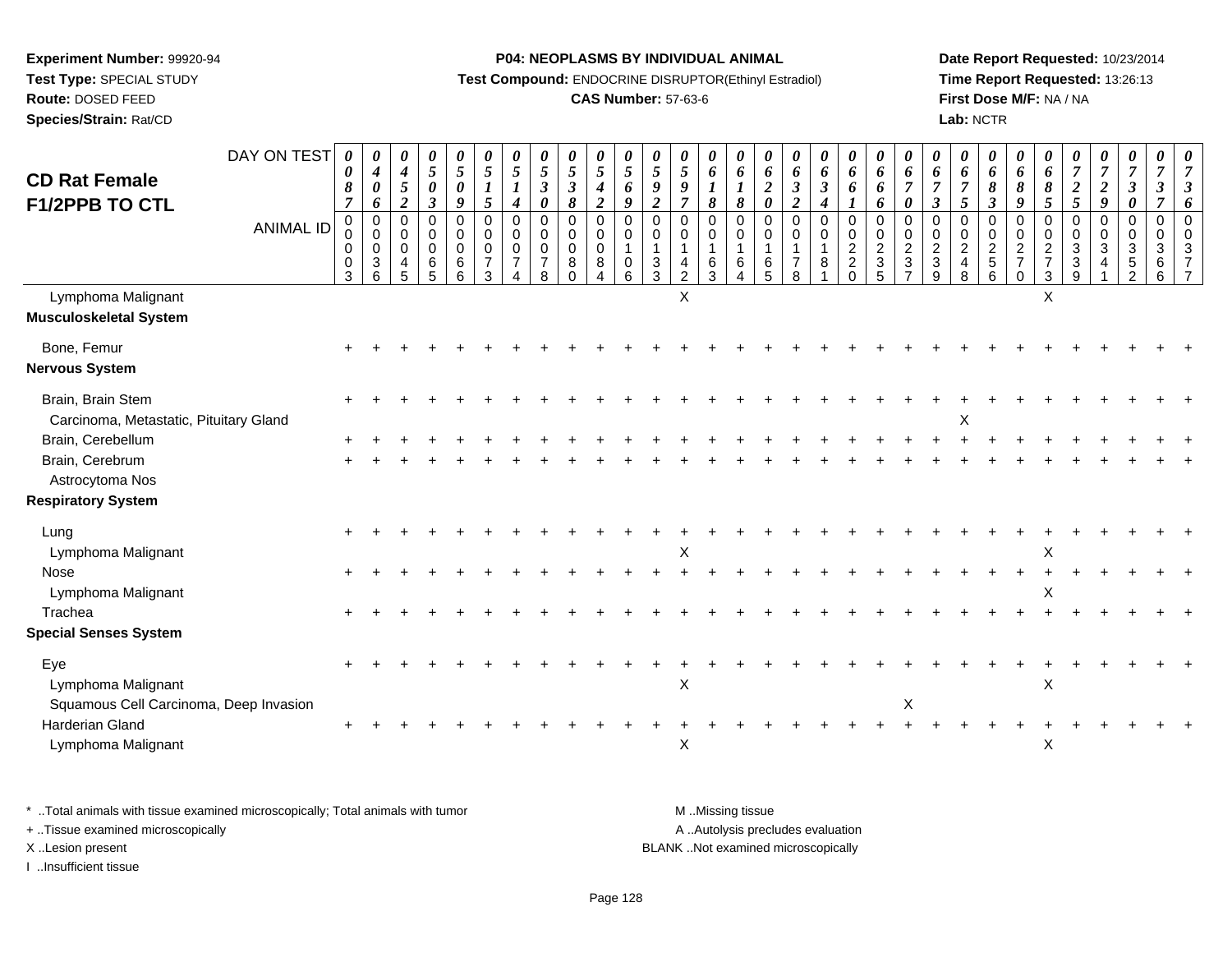**Test Type:** SPECIAL STUDY**Route:** DOSED FEED

**Species/Strain:** Rat/CD

#### **P04: NEOPLASMS BY INDIVIDUAL ANIMAL**

**Test Compound:** ENDOCRINE DISRUPTOR(Ethinyl Estradiol)

## **CAS Number:** 57-63-6

**Date Report Requested:** 10/23/2014**Time Report Requested:** 13:26:13**First Dose M/F:** NA / NA**Lab:** NCTR

| <b>CD Rat Female</b><br><b>F1/2PPB TO CTL</b>     | DAY ON TEST<br><b>ANIMAL ID</b> | $\theta$<br>0<br>8<br>$\overline{ }$<br>0 | $\boldsymbol{\theta}$<br>$\boldsymbol{4}$<br>$\boldsymbol{\theta}$<br>6<br>$\boldsymbol{0}$<br>$\pmb{0}$<br>$\pmb{0}$ | $\boldsymbol{\theta}$<br>$\boldsymbol{4}$<br>$\mathfrak{s}$<br>$\overline{2}$<br>0<br>$\pmb{0}$<br>$\pmb{0}$ | U<br>$\mathfrak{s}$<br>$\boldsymbol{\theta}$<br>$\boldsymbol{\beta}$<br>$\pmb{0}$<br>$\pmb{0}$ | $\boldsymbol{\theta}$<br>$\mathfrak{s}$<br>$\boldsymbol{\theta}$<br>9<br>0<br>$\pmb{0}$<br>0 | $\boldsymbol{\theta}$<br>$\mathfrak{s}$<br>5<br>$\overline{0}$ | $\boldsymbol{\theta}$<br>5<br>4<br>0<br>0 | $\boldsymbol{\theta}$<br>$\mathfrak{s}$<br>$\boldsymbol{\beta}$<br>$\boldsymbol{\theta}$<br>0<br>$\mathbf 0$ | $\boldsymbol{\theta}$<br>$\mathfrak{s}$<br>$\mathbf{r}$<br>8<br>$\pmb{0}$<br>0 | $\boldsymbol{\theta}$<br>$5\overline{)}$<br>4<br>$\boldsymbol{2}$<br>0<br>$\pmb{0}$<br>0 | $\boldsymbol{\theta}$<br>$\mathfrak{s}$<br>6<br>9<br>$\mathbf 0$<br>$\pmb{0}$ | $\boldsymbol{\mathit{U}}$<br>$\mathfrak{s}$<br>9<br>$\boldsymbol{2}$<br>$\,0\,$ | U<br>$5\overline{)}$<br>9<br>$\overline{ }$<br>$\pmb{0}$ | $\boldsymbol{\theta}$<br>6<br>8<br>$\pmb{0}$ | $\boldsymbol{\theta}$<br>6<br>$\mathbf{I}$<br>8<br>$\pmb{0}$ | $\boldsymbol{\theta}$<br>6<br>$\mathbf{\hat{z}}$<br>$\epsilon$<br>$\boldsymbol{\theta}$<br>0<br>$\pmb{0}$ | 6<br>$\boldsymbol{\mathfrak{z}}$<br>$\overline{2}$<br>$\mathbf 0$ | $\boldsymbol{\mathit{U}}$<br>6<br>$\boldsymbol{\beta}$<br>4<br>0 | $\boldsymbol{\theta}$<br>6<br>6<br>$\mathbf 0$<br>$\pmb{0}$<br>$\frac{2}{2}$ | $\boldsymbol{\theta}$<br>6<br>6<br>6<br>0<br>0<br>$\boldsymbol{2}$ | $\boldsymbol{\theta}$<br>6<br>$\overline{ }$<br>$\boldsymbol{\theta}$<br>0<br>$\pmb{0}$<br>$\frac{2}{3}$ | U<br>6<br>$\overline{ }$<br>$\mathbf 0$<br>$\sim$<br>∠ | $\boldsymbol{\theta}$<br>6<br>ົ<br>$\epsilon$ | $\theta$<br>6<br>8<br>$\mathfrak{z}$<br>0<br>0<br>$\frac{2}{5}$ | $\boldsymbol{\theta}$<br>6<br>8<br>9<br>0<br>$\pmb{0}$<br>$\frac{2}{7}$ | 6<br>8<br>$\mathfrak{s}$<br>$\frac{2}{7}$ | $\boldsymbol{\theta}$<br>$\overline{7}$<br>$\boldsymbol{2}$<br>5<br>0<br>$\boldsymbol{0}$<br>$\sqrt{3}$ | $\frac{\theta}{7}$<br>$\overline{2}$<br>9<br>$\mathbf 0$<br>$\mathbf 0$<br>$\mathbf{3}$ | $\boldsymbol{\theta}$<br>$\overline{7}$<br>$\boldsymbol{\beta}$<br>$\boldsymbol{\theta}$<br>$\mathbf 0$<br>$\pmb{0}$<br>$\mathbf{3}$ | $\boldsymbol{\theta}$<br>$\overline{ }$<br>0<br>$\overline{0}$<br>3 | $\boldsymbol{\theta}$ |
|---------------------------------------------------|---------------------------------|-------------------------------------------|-----------------------------------------------------------------------------------------------------------------------|--------------------------------------------------------------------------------------------------------------|------------------------------------------------------------------------------------------------|----------------------------------------------------------------------------------------------|----------------------------------------------------------------|-------------------------------------------|--------------------------------------------------------------------------------------------------------------|--------------------------------------------------------------------------------|------------------------------------------------------------------------------------------|-------------------------------------------------------------------------------|---------------------------------------------------------------------------------|----------------------------------------------------------|----------------------------------------------|--------------------------------------------------------------|-----------------------------------------------------------------------------------------------------------|-------------------------------------------------------------------|------------------------------------------------------------------|------------------------------------------------------------------------------|--------------------------------------------------------------------|----------------------------------------------------------------------------------------------------------|--------------------------------------------------------|-----------------------------------------------|-----------------------------------------------------------------|-------------------------------------------------------------------------|-------------------------------------------|---------------------------------------------------------------------------------------------------------|-----------------------------------------------------------------------------------------|--------------------------------------------------------------------------------------------------------------------------------------|---------------------------------------------------------------------|-----------------------|
|                                                   |                                 | $\mathbf 0$<br>3                          | $\sqrt{3}$<br>6                                                                                                       | $\overline{\mathbf{4}}$<br>5                                                                                 | $\,6$<br>5                                                                                     | $\,6$<br>6                                                                                   | 7<br>◠                                                         | $\overline{ }$                            | $\overline{7}$<br>$\Omega$                                                                                   | $\bf 8$                                                                        | 8                                                                                        | $\pmb{0}$<br>6                                                                | $\sqrt{3}$<br>3                                                                 | $\overline{4}$<br>$\sim$                                 | 6<br>$\sim$                                  | $\,6\,$                                                      | 6<br>5                                                                                                    | $\overline{7}$<br>8                                               | $\bf 8$                                                          | $\Omega$                                                                     | $\mathbf{3}$<br>5                                                  | ⇁                                                                                                        | 3<br>g                                                 | 4<br>$\circ$                                  | 6                                                               | $\Omega$                                                                | 3                                         | $\ensuremath{\mathsf{3}}$<br>9                                                                          | 4                                                                                       | $\overline{5}$<br>$\mathcal{P}$                                                                                                      | 6<br>6                                                              |                       |
| <b>Urinary System</b>                             |                                 |                                           |                                                                                                                       |                                                                                                              |                                                                                                |                                                                                              |                                                                |                                           |                                                                                                              |                                                                                |                                                                                          |                                                                               |                                                                                 |                                                          |                                              |                                                              |                                                                                                           |                                                                   |                                                                  |                                                                              |                                                                    |                                                                                                          |                                                        |                                               |                                                                 |                                                                         |                                           |                                                                                                         |                                                                                         |                                                                                                                                      |                                                                     |                       |
| Kidney<br>Bilateral, Renal Tubule, Carcinoma      |                                 |                                           |                                                                                                                       |                                                                                                              |                                                                                                |                                                                                              |                                                                |                                           |                                                                                                              |                                                                                |                                                                                          |                                                                               |                                                                                 |                                                          |                                              |                                                              |                                                                                                           | X                                                                 |                                                                  |                                                                              |                                                                    |                                                                                                          |                                                        |                                               |                                                                 |                                                                         |                                           |                                                                                                         |                                                                                         |                                                                                                                                      |                                                                     |                       |
| Lymphoma Malignant                                |                                 |                                           |                                                                                                                       |                                                                                                              |                                                                                                |                                                                                              |                                                                |                                           |                                                                                                              |                                                                                |                                                                                          |                                                                               |                                                                                 | X                                                        |                                              |                                                              |                                                                                                           |                                                                   |                                                                  |                                                                              |                                                                    |                                                                                                          |                                                        |                                               |                                                                 |                                                                         | X                                         |                                                                                                         |                                                                                         |                                                                                                                                      |                                                                     |                       |
| <b>Urinary Bladder</b><br><b>SYSTEMIC LESIONS</b> |                                 |                                           |                                                                                                                       |                                                                                                              |                                                                                                |                                                                                              |                                                                |                                           |                                                                                                              |                                                                                |                                                                                          |                                                                               |                                                                                 |                                                          |                                              |                                                              |                                                                                                           |                                                                   |                                                                  |                                                                              |                                                                    |                                                                                                          |                                                        |                                               |                                                                 |                                                                         |                                           |                                                                                                         |                                                                                         |                                                                                                                                      |                                                                     |                       |
| Multiple Organ<br>Lymphoma Malignant              |                                 |                                           |                                                                                                                       |                                                                                                              |                                                                                                |                                                                                              |                                                                |                                           |                                                                                                              |                                                                                |                                                                                          |                                                                               |                                                                                 | X                                                        |                                              |                                                              |                                                                                                           |                                                                   |                                                                  |                                                                              |                                                                    |                                                                                                          |                                                        |                                               |                                                                 |                                                                         | X                                         |                                                                                                         |                                                                                         |                                                                                                                                      |                                                                     |                       |

\* ..Total animals with tissue examined microscopically; Total animals with tumor **M** . Missing tissue M ..Missing tissue

+ ..Tissue examined microscopically

I ..Insufficient tissue

A ..Autolysis precludes evaluation X ..Lesion present BLANK ..Not examined microscopically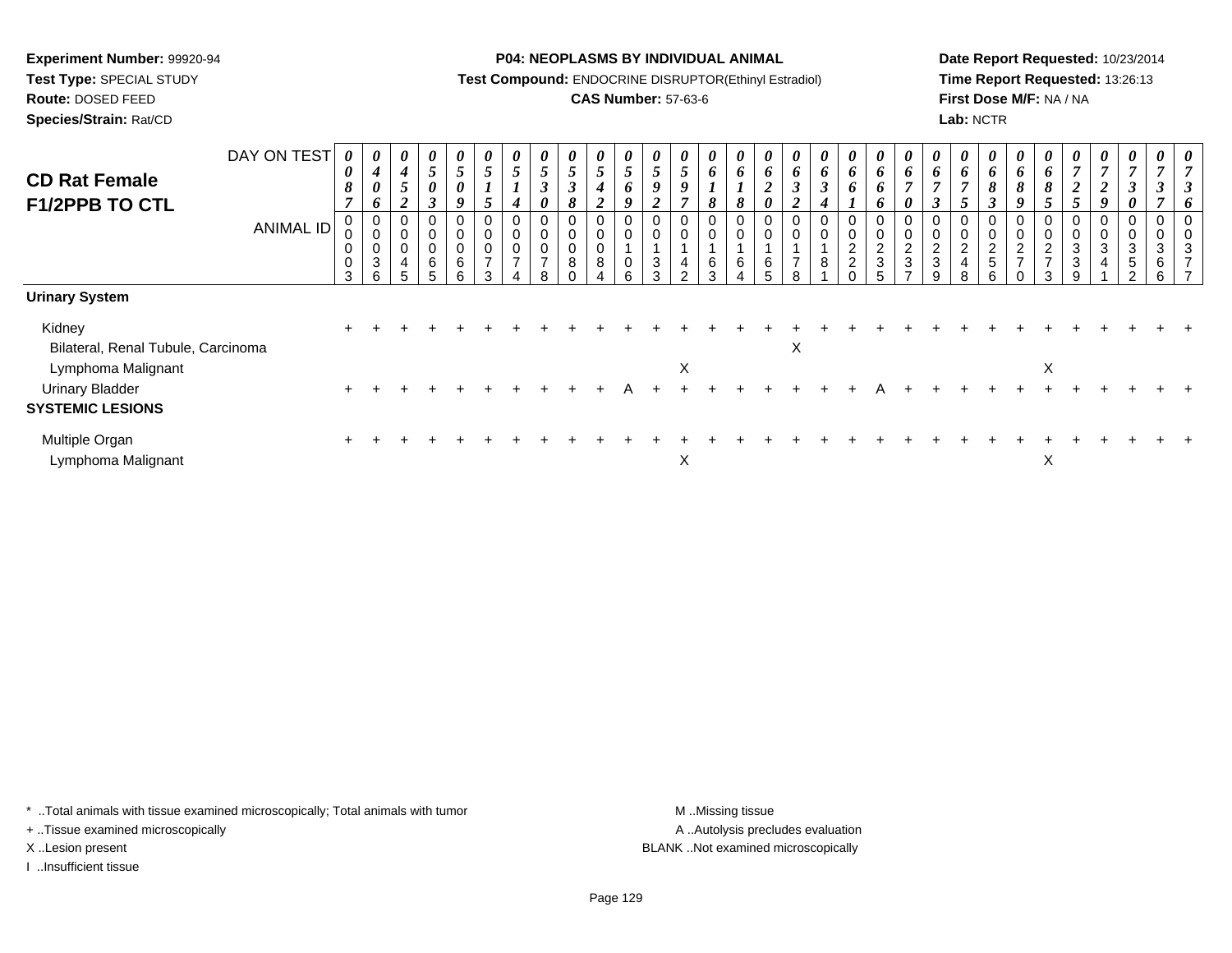## **Route:** DOSED FEED

**Species/Strain:** Rat/CD

#### **P04: NEOPLASMS BY INDIVIDUAL ANIMAL**

**Test Compound:** ENDOCRINE DISRUPTOR(Ethinyl Estradiol)

## **CAS Number:** 57-63-6

**Date Report Requested:** 10/23/2014**Time Report Requested:** 13:26:13**First Dose M/F:** NA / NA**Lab:** NCTR

| <b>CD Rat Female</b><br><b>F1/2PPB TO CTL</b> | DAY ON TEST      | 0<br>7<br>4<br>8      | 0<br>$\overline{7}$<br>5<br>6 | 0<br>$\overline{7}$<br>5<br>6                          | 0<br>$\overline{7}$<br>5<br>6             | 0<br>$\overline{7}$<br>5<br>$\boldsymbol{2}$               | 0<br>$\overline{7}$<br>5<br>$\overline{7}$       | 0<br>$\boldsymbol{7}$<br>5<br>7              | 0<br>$\overline{7}$<br>5<br>7 | 0<br>$\boldsymbol{7}$<br>5<br>$\overline{7}$               | 0<br>$\overline{7}$<br>5<br>8                    | 0<br>$\overline{7}$<br>5<br>$\overline{7}$       | 0<br>$\overline{7}$<br>6<br>1                 | 0<br>7<br>6<br>$\overline{c}$ | 0<br>$\overline{7}$<br>6<br>$\overline{c}$ | 0<br>$\overline{7}$<br>6<br>$\mathfrak{z}$                | 0<br>7<br>6<br>$\boldsymbol{\beta}$                         | 0<br>7<br>6<br>$\boldsymbol{2}$           | 0<br>$\overline{7}$<br>6<br>$\boldsymbol{2}$ | 0<br>$\overline{7}$<br>6<br>$\boldsymbol{2}$                        |                       |
|-----------------------------------------------|------------------|-----------------------|-------------------------------|--------------------------------------------------------|-------------------------------------------|------------------------------------------------------------|--------------------------------------------------|----------------------------------------------|-------------------------------|------------------------------------------------------------|--------------------------------------------------|--------------------------------------------------|-----------------------------------------------|-------------------------------|--------------------------------------------|-----------------------------------------------------------|-------------------------------------------------------------|-------------------------------------------|----------------------------------------------|---------------------------------------------------------------------|-----------------------|
|                                               | <b>ANIMAL ID</b> | 0<br>0<br>3<br>9<br>6 | 0<br>0<br>4<br>1<br>2         | 0<br>0<br>$\overline{\mathbf{4}}$<br>$\mathbf{1}$<br>3 | $\mathbf 0$<br>$\mathbf 0$<br>4<br>1<br>4 | $\mathbf 0$<br>$\Omega$<br>$\overline{4}$<br>5<br>$\Omega$ | $\mathbf 0$<br>0<br>$\overline{4}$<br>$\,6$<br>5 | $\mathbf 0$<br>0<br>$\overline{4}$<br>6<br>6 | 0<br>$\mathbf 0$<br>4<br>6    | $\pmb{0}$<br>$\pmb{0}$<br>$\mathbf 5$<br>$\mathbf{1}$<br>2 | $\mathbf 0$<br>$\mathbf 0$<br>5<br>6<br>$\Omega$ | $\mathbf 0$<br>$\Omega$<br>6<br>$\mathbf 0$<br>3 | $\mathbf 0$<br>$\mathbf 0$<br>$\,6$<br>1<br>3 | 0<br>0<br>6<br>5<br>9         | 0<br>0<br>6<br>6<br>$\Omega$               | $\mathbf 0$<br>0<br>$\overline{7}$<br>1<br>$\overline{4}$ | $\Omega$<br>$\Omega$<br>$\overline{7}$<br>$\mathbf{1}$<br>5 | $\Omega$<br>0<br>$\overline{7}$<br>1<br>6 | 0<br>$\mathbf 0$<br>$\overline{7}$<br>1      | $\overline{0}$<br>$\Omega$<br>$\overline{7}$<br>6<br>$\overline{7}$ | <i><b>*TOTALS</b></i> |
| <b>Alimentary System</b>                      |                  |                       |                               |                                                        |                                           |                                                            |                                                  |                                              |                               |                                                            |                                                  |                                                  |                                               |                               |                                            |                                                           |                                                             |                                           |                                              |                                                                     |                       |
| Esophagus                                     |                  | +                     |                               |                                                        |                                           |                                                            |                                                  |                                              |                               |                                                            |                                                  |                                                  |                                               |                               |                                            |                                                           |                                                             |                                           |                                              |                                                                     | 50                    |
| Intestine Large, Cecum                        |                  |                       |                               |                                                        |                                           |                                                            |                                                  |                                              |                               |                                                            |                                                  |                                                  |                                               |                               |                                            |                                                           |                                                             |                                           |                                              |                                                                     | 50                    |
| Intestine Large, Colon                        |                  |                       |                               |                                                        |                                           |                                                            |                                                  |                                              |                               |                                                            |                                                  |                                                  |                                               |                               |                                            |                                                           |                                                             |                                           |                                              |                                                                     | 50                    |
| Carcinoma                                     |                  |                       |                               |                                                        |                                           |                                                            |                                                  |                                              |                               |                                                            |                                                  |                                                  |                                               | X                             |                                            |                                                           |                                                             |                                           |                                              |                                                                     | 1                     |
| Lymphoma Malignant                            |                  |                       |                               |                                                        |                                           |                                                            |                                                  |                                              |                               |                                                            |                                                  |                                                  |                                               |                               |                                            |                                                           |                                                             |                                           |                                              |                                                                     |                       |
| Intestine Large, Rectum                       |                  |                       |                               |                                                        |                                           |                                                            |                                                  |                                              |                               |                                                            |                                                  |                                                  |                                               |                               |                                            |                                                           |                                                             |                                           |                                              |                                                                     | 50                    |
| Intestine Small, Duodenum                     |                  |                       |                               |                                                        |                                           |                                                            |                                                  |                                              |                               |                                                            |                                                  |                                                  |                                               |                               |                                            |                                                           |                                                             |                                           |                                              |                                                                     | 50                    |
| Intestine Small, Ileum                        |                  |                       |                               |                                                        |                                           |                                                            |                                                  |                                              |                               |                                                            |                                                  |                                                  |                                               |                               |                                            |                                                           |                                                             |                                           |                                              |                                                                     | 48                    |
| Intestine Small, Jejunum                      |                  |                       |                               |                                                        |                                           |                                                            |                                                  |                                              |                               |                                                            |                                                  |                                                  |                                               |                               |                                            |                                                           |                                                             |                                           |                                              |                                                                     | 48                    |
| Liver                                         |                  |                       |                               |                                                        |                                           |                                                            |                                                  |                                              |                               |                                                            |                                                  |                                                  |                                               |                               |                                            |                                                           |                                                             |                                           |                                              | ÷                                                                   | 50                    |
| Hepatocellular Adenoma                        |                  |                       |                               |                                                        |                                           |                                                            |                                                  |                                              |                               |                                                            |                                                  |                                                  |                                               |                               |                                            |                                                           |                                                             |                                           |                                              | X                                                                   | 1                     |
| Lymphoma Malignant                            |                  |                       |                               |                                                        |                                           |                                                            |                                                  |                                              |                               |                                                            |                                                  |                                                  |                                               |                               |                                            |                                                           |                                                             |                                           |                                              |                                                                     | 2                     |
| Mesentery                                     |                  |                       |                               |                                                        |                                           |                                                            |                                                  |                                              |                               |                                                            |                                                  |                                                  |                                               |                               |                                            |                                                           |                                                             |                                           |                                              |                                                                     | 2                     |
| Oral Mucosa                                   |                  |                       | $\ddot{}$                     |                                                        |                                           |                                                            |                                                  |                                              |                               |                                                            |                                                  | $\ddot{}$                                        |                                               |                               |                                            |                                                           |                                                             |                                           |                                              |                                                                     | 5                     |
| Squamous Cell Carcinoma                       |                  |                       | X                             |                                                        |                                           |                                                            |                                                  |                                              |                               |                                                            |                                                  |                                                  |                                               |                               |                                            |                                                           |                                                             |                                           |                                              |                                                                     | 3                     |
| Pancreas                                      |                  | $\ddot{}$             |                               |                                                        |                                           |                                                            |                                                  |                                              |                               |                                                            |                                                  |                                                  |                                               |                               |                                            |                                                           |                                                             |                                           |                                              |                                                                     | 50                    |
| Lymphoma Malignant                            |                  |                       |                               |                                                        |                                           |                                                            |                                                  |                                              |                               |                                                            |                                                  |                                                  |                                               |                               |                                            |                                                           |                                                             |                                           |                                              |                                                                     | 2                     |
| <b>Salivary Glands</b>                        |                  | $\pm$                 |                               |                                                        |                                           |                                                            |                                                  |                                              |                               |                                                            |                                                  |                                                  |                                               |                               |                                            |                                                           |                                                             |                                           |                                              |                                                                     | 50                    |
| Lymphoma Malignant                            |                  |                       |                               |                                                        |                                           |                                                            |                                                  |                                              |                               |                                                            |                                                  |                                                  |                                               |                               |                                            |                                                           |                                                             |                                           |                                              |                                                                     | $\overline{a}$        |
| Stomach, Forestomach                          |                  |                       |                               |                                                        |                                           |                                                            |                                                  |                                              |                               |                                                            |                                                  |                                                  |                                               |                               |                                            |                                                           |                                                             |                                           |                                              |                                                                     | 50                    |
| Squamous Cell Papilloma                       |                  |                       |                               |                                                        |                                           |                                                            |                                                  |                                              |                               |                                                            |                                                  |                                                  |                                               | Х                             |                                            |                                                           |                                                             |                                           |                                              |                                                                     | 1                     |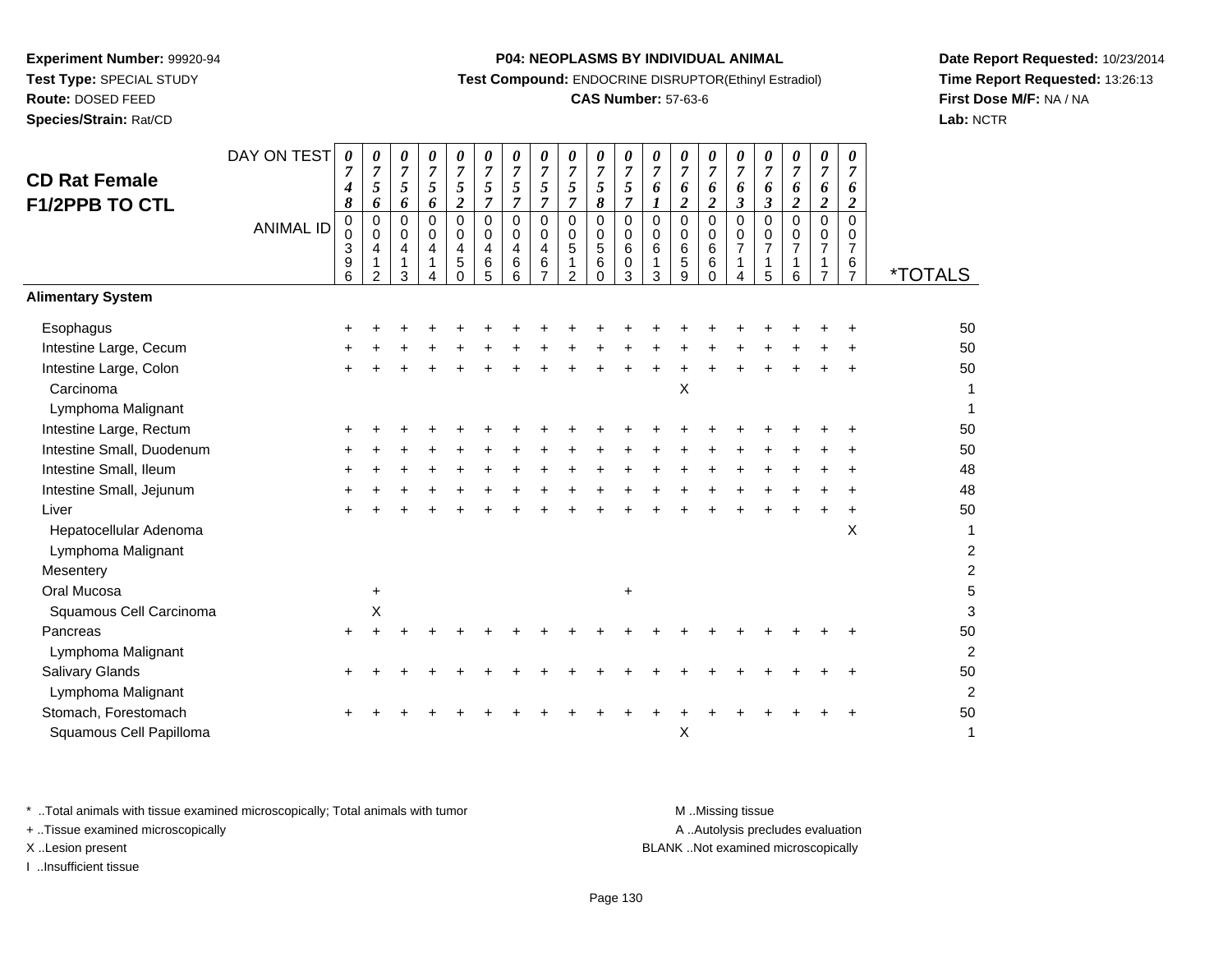## **Route:** DOSED FEED

**Species/Strain:** Rat/CD

#### **P04: NEOPLASMS BY INDIVIDUAL ANIMAL**

**Test Compound:** ENDOCRINE DISRUPTOR(Ethinyl Estradiol)

## **CAS Number:** 57-63-6

**Date Report Requested:** 10/23/2014**Time Report Requested:** 13:26:14**First Dose M/F:** NA / NA**Lab:** NCTR

| <b>CD Rat Female</b><br><b>F1/2PPB TO CTL</b> | DAY ON TEST<br><b>ANIMAL ID</b> | $\boldsymbol{\theta}$<br>7<br>4<br>8<br>0<br>$\mathbf 0$<br>3<br>9<br>6 | 0<br>7<br>5<br>6<br>0<br>$\Omega$<br>4<br>$\overline{c}$ | 0<br>$\boldsymbol{7}$<br>5<br>6<br>0<br>$\Omega$<br>4<br>3 | 0<br>$\overline{7}$<br>5<br>6<br>0<br>$\Omega$<br>4 | 0<br>$\overline{7}$<br>$\sqrt{5}$<br>$\boldsymbol{2}$<br>$\pmb{0}$<br>$\mathbf 0$<br>$\overline{4}$<br>$\sqrt{5}$<br>$\Omega$ | 0<br>$\overline{7}$<br>5<br>$\overline{7}$<br>$\mathbf 0$<br>0<br>4<br>6<br>5 | 0<br>7<br>$\sqrt{5}$<br>$\overline{7}$<br>0<br>0<br>$\overline{4}$<br>6<br>6 | 0<br>$\boldsymbol{7}$<br>$\sqrt{5}$<br>$\overline{7}$<br>0<br>$\mathbf 0$<br>4<br>6<br>7 | 0<br>$\overline{7}$<br>5<br>$\overline{7}$<br>0<br>$\mathbf 0$<br>5<br>1<br>$\overline{2}$ | 0<br>$\overline{7}$<br>$\mathfrak{s}$<br>8<br>$\pmb{0}$<br>$\pmb{0}$<br>$\sqrt{5}$<br>$\,6$<br>$\mathbf 0$ | 0<br>7<br>$\mathfrak{s}$<br>$\overline{7}$<br>$\mathbf 0$<br>$\mathbf 0$<br>6<br>0<br>$\mathbf{3}$ | 0<br>$\overline{7}$<br>6<br>1<br>0<br>$\Omega$<br>6<br>3 | 0<br>6<br>2<br>0<br>$\mathbf 0$<br>6<br>$\sqrt{5}$<br>9 | 0<br>7<br>6<br>$\overline{\mathbf{c}}$<br>0<br>0<br>6<br>6<br>0 | 0<br>7<br>6<br>$\mathfrak{z}$<br>$\pmb{0}$<br>$\pmb{0}$<br>$\overline{7}$<br>1<br>$\overline{4}$ | 0<br>7<br>6<br>3<br>0<br>0<br>$\overline{7}$<br>1<br>5 | 0<br>7<br>6<br>$\boldsymbol{2}$<br>$\mathbf 0$<br>0<br>$\overline{7}$<br>-1<br>6 | 0<br>$\overline{7}$<br>6<br>$\boldsymbol{2}$<br>0<br>0<br>$\overline{7}$ | 0<br>7<br>6<br>2<br>0<br>0<br>$\overline{7}$<br>6<br>$\overline{7}$ | <i><b>*TOTALS</b></i> |
|-----------------------------------------------|---------------------------------|-------------------------------------------------------------------------|----------------------------------------------------------|------------------------------------------------------------|-----------------------------------------------------|-------------------------------------------------------------------------------------------------------------------------------|-------------------------------------------------------------------------------|------------------------------------------------------------------------------|------------------------------------------------------------------------------------------|--------------------------------------------------------------------------------------------|------------------------------------------------------------------------------------------------------------|----------------------------------------------------------------------------------------------------|----------------------------------------------------------|---------------------------------------------------------|-----------------------------------------------------------------|--------------------------------------------------------------------------------------------------|--------------------------------------------------------|----------------------------------------------------------------------------------|--------------------------------------------------------------------------|---------------------------------------------------------------------|-----------------------|
| Stomach, Glandular                            |                                 | $+$                                                                     | ÷                                                        | $\ddot{}$                                                  | $\ddot{}$                                           | $\ddot{}$                                                                                                                     |                                                                               | $+$                                                                          | $\ddot{}$                                                                                | $\ddot{}$                                                                                  | ÷.                                                                                                         |                                                                                                    |                                                          | $\ddot{}$                                               | $\ddot{}$                                                       | $\ddot{}$                                                                                        |                                                        | $\ddot{}$                                                                        | $\ddot{}$                                                                | $+$                                                                 | 50                    |
| Tooth                                         |                                 |                                                                         |                                                          |                                                            |                                                     |                                                                                                                               |                                                                               |                                                                              |                                                                                          |                                                                                            |                                                                                                            |                                                                                                    |                                                          |                                                         |                                                                 |                                                                                                  |                                                        |                                                                                  |                                                                          |                                                                     | $\mathbf{1}$          |
| <b>Cardiovascular System</b>                  |                                 |                                                                         |                                                          |                                                            |                                                     |                                                                                                                               |                                                                               |                                                                              |                                                                                          |                                                                                            |                                                                                                            |                                                                                                    |                                                          |                                                         |                                                                 |                                                                                                  |                                                        |                                                                                  |                                                                          |                                                                     |                       |
| <b>Blood Vessel</b>                           |                                 |                                                                         |                                                          |                                                            |                                                     |                                                                                                                               |                                                                               |                                                                              |                                                                                          |                                                                                            |                                                                                                            |                                                                                                    |                                                          |                                                         |                                                                 |                                                                                                  |                                                        |                                                                                  |                                                                          |                                                                     | 50                    |
| Heart                                         |                                 |                                                                         |                                                          |                                                            |                                                     |                                                                                                                               |                                                                               |                                                                              |                                                                                          |                                                                                            |                                                                                                            |                                                                                                    |                                                          |                                                         |                                                                 |                                                                                                  |                                                        |                                                                                  |                                                                          |                                                                     | 50                    |
| Lymphoma Malignant                            |                                 |                                                                         |                                                          |                                                            |                                                     |                                                                                                                               |                                                                               |                                                                              |                                                                                          |                                                                                            |                                                                                                            |                                                                                                    |                                                          |                                                         |                                                                 |                                                                                                  |                                                        |                                                                                  |                                                                          |                                                                     | 1                     |
| <b>Endocrine System</b>                       |                                 |                                                                         |                                                          |                                                            |                                                     |                                                                                                                               |                                                                               |                                                                              |                                                                                          |                                                                                            |                                                                                                            |                                                                                                    |                                                          |                                                         |                                                                 |                                                                                                  |                                                        |                                                                                  |                                                                          |                                                                     |                       |
| <b>Adrenal Cortex</b>                         |                                 |                                                                         |                                                          |                                                            |                                                     |                                                                                                                               |                                                                               |                                                                              |                                                                                          |                                                                                            |                                                                                                            |                                                                                                    |                                                          |                                                         |                                                                 |                                                                                                  |                                                        |                                                                                  |                                                                          |                                                                     | 50                    |
| Adenoma                                       |                                 |                                                                         |                                                          | X                                                          |                                                     |                                                                                                                               |                                                                               |                                                                              |                                                                                          |                                                                                            |                                                                                                            |                                                                                                    |                                                          |                                                         |                                                                 |                                                                                                  |                                                        |                                                                                  |                                                                          |                                                                     | $\mathbf{1}$          |
| Adrenal Medulla                               |                                 | $\ddot{}$                                                               | м                                                        |                                                            |                                                     |                                                                                                                               |                                                                               |                                                                              |                                                                                          |                                                                                            |                                                                                                            |                                                                                                    |                                                          |                                                         |                                                                 |                                                                                                  |                                                        |                                                                                  |                                                                          |                                                                     | 49                    |
| Islets, Pancreatic                            |                                 | +                                                                       |                                                          |                                                            |                                                     |                                                                                                                               |                                                                               |                                                                              |                                                                                          |                                                                                            |                                                                                                            |                                                                                                    |                                                          |                                                         |                                                                 |                                                                                                  |                                                        |                                                                                  |                                                                          |                                                                     | 50                    |
| Lymphoma Malignant                            |                                 |                                                                         |                                                          |                                                            |                                                     |                                                                                                                               |                                                                               |                                                                              |                                                                                          |                                                                                            |                                                                                                            |                                                                                                    |                                                          |                                                         |                                                                 |                                                                                                  |                                                        |                                                                                  |                                                                          |                                                                     | $\overline{2}$        |
| Parathyroid Gland                             |                                 |                                                                         |                                                          |                                                            |                                                     |                                                                                                                               |                                                                               |                                                                              |                                                                                          |                                                                                            |                                                                                                            |                                                                                                    |                                                          |                                                         |                                                                 |                                                                                                  |                                                        | M                                                                                |                                                                          | M                                                                   | 46                    |
| <b>Pituitary Gland</b>                        |                                 |                                                                         |                                                          |                                                            |                                                     |                                                                                                                               |                                                                               |                                                                              |                                                                                          |                                                                                            |                                                                                                            |                                                                                                    |                                                          |                                                         |                                                                 |                                                                                                  |                                                        |                                                                                  |                                                                          | $\pm$                                                               | 50                    |
| Pars Distalis, Adenoma                        |                                 | X                                                                       | X                                                        | X                                                          | $\times$                                            | $\times$                                                                                                                      | $\mathsf{X}$                                                                  | $\mathsf{X}$                                                                 | X                                                                                        | $\boldsymbol{\mathsf{X}}$                                                                  | $\times$                                                                                                   | X                                                                                                  | $\times$                                                 |                                                         | X                                                               | $\mathsf{X}$                                                                                     | $\mathsf{X}$                                           |                                                                                  | $\times$                                                                 |                                                                     | 37                    |
| Pars Distalis, Carcinoma                      |                                 |                                                                         |                                                          |                                                            |                                                     |                                                                                                                               |                                                                               |                                                                              |                                                                                          |                                                                                            |                                                                                                            |                                                                                                    |                                                          |                                                         |                                                                 |                                                                                                  |                                                        |                                                                                  |                                                                          |                                                                     | $\mathbf 1$           |
| <b>Thyroid Gland</b>                          |                                 |                                                                         |                                                          |                                                            |                                                     |                                                                                                                               |                                                                               |                                                                              |                                                                                          |                                                                                            |                                                                                                            |                                                                                                    |                                                          |                                                         |                                                                 |                                                                                                  |                                                        |                                                                                  |                                                                          |                                                                     | 50                    |
| C Cell, Adenoma                               |                                 |                                                                         |                                                          |                                                            |                                                     |                                                                                                                               |                                                                               |                                                                              |                                                                                          |                                                                                            |                                                                                                            |                                                                                                    |                                                          |                                                         |                                                                 |                                                                                                  |                                                        |                                                                                  |                                                                          |                                                                     | 1                     |
| C Cell, Carcinoma                             |                                 |                                                                         |                                                          |                                                            |                                                     |                                                                                                                               |                                                                               |                                                                              |                                                                                          |                                                                                            |                                                                                                            |                                                                                                    |                                                          |                                                         |                                                                 |                                                                                                  |                                                        |                                                                                  |                                                                          | $\times$                                                            | 1                     |
| Follicular Cel, Adenoma                       |                                 |                                                                         |                                                          |                                                            |                                                     |                                                                                                                               |                                                                               |                                                                              |                                                                                          |                                                                                            |                                                                                                            |                                                                                                    |                                                          |                                                         |                                                                 |                                                                                                  |                                                        |                                                                                  |                                                                          |                                                                     | 1                     |
| Follicular Cel, Carcinoma                     |                                 |                                                                         |                                                          |                                                            |                                                     |                                                                                                                               |                                                                               |                                                                              |                                                                                          |                                                                                            |                                                                                                            |                                                                                                    |                                                          |                                                         |                                                                 |                                                                                                  |                                                        |                                                                                  |                                                                          |                                                                     | $\boldsymbol{2}$      |
| Lymphoma Malignant                            |                                 |                                                                         |                                                          |                                                            |                                                     |                                                                                                                               |                                                                               |                                                                              |                                                                                          |                                                                                            |                                                                                                            |                                                                                                    |                                                          |                                                         |                                                                 |                                                                                                  |                                                        |                                                                                  |                                                                          |                                                                     | $\overline{c}$        |

\* ..Total animals with tissue examined microscopically; Total animals with tumor **M** . Missing tissue M ..Missing tissue

+ ..Tissue examined microscopically

I ..Insufficient tissue

A ..Autolysis precludes evaluation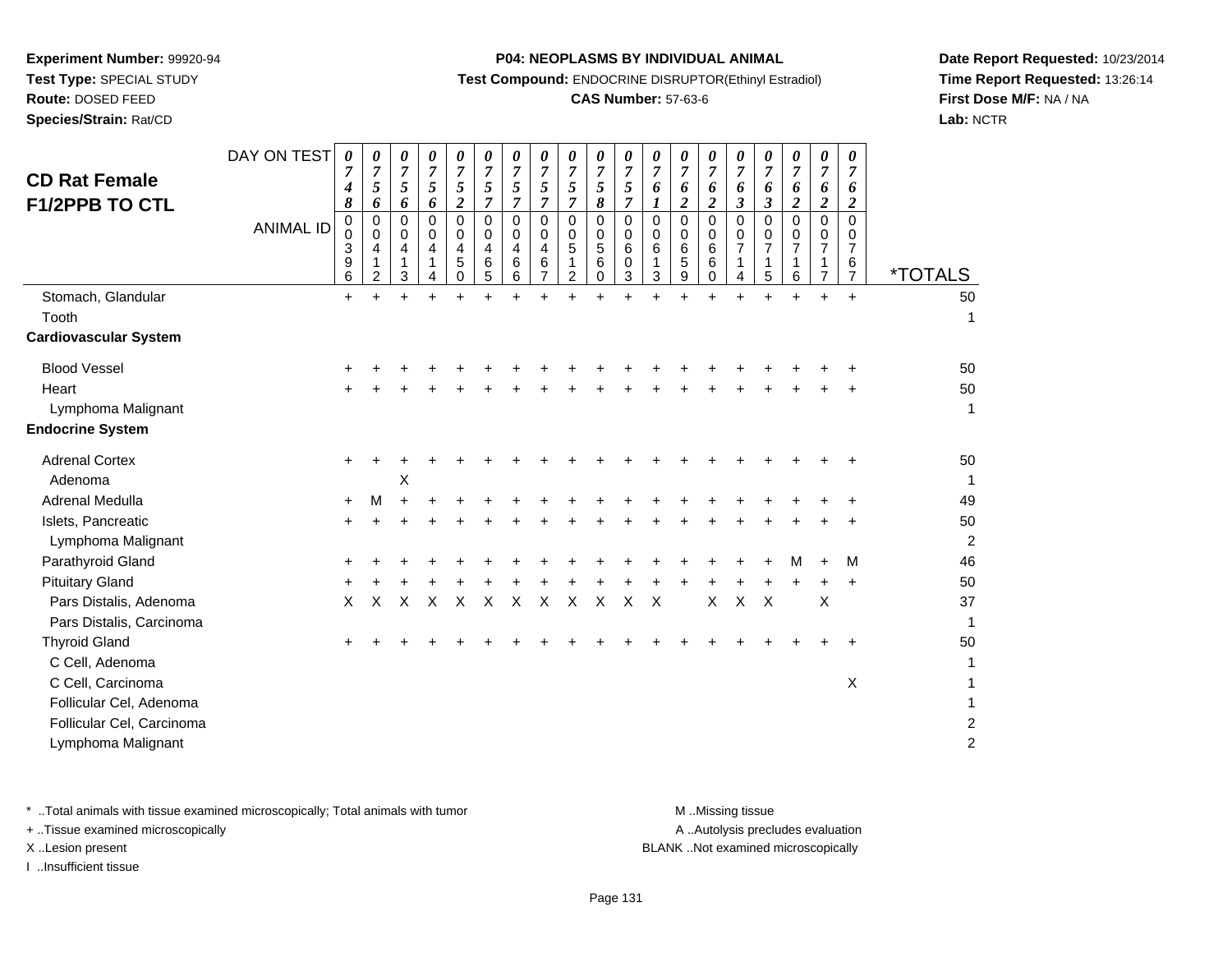# **Route:** DOSED FEED

**Species/Strain:** Rat/CD

#### **P04: NEOPLASMS BY INDIVIDUAL ANIMAL**

**Test Compound:** ENDOCRINE DISRUPTOR(Ethinyl Estradiol)

## **CAS Number:** 57-63-6

**Date Report Requested:** 10/23/2014**Time Report Requested:** 13:26:14**First Dose M/F:** NA / NA**Lab:** NCTR

| <b>CD Rat Female</b><br><b>F1/2PPB TO CTL</b><br><b>General Body System</b>                 | DAY ON TEST<br><b>ANIMAL ID</b> | $\boldsymbol{\theta}$<br>$\overline{7}$<br>4<br>8<br>0<br>0<br>3<br>$\boldsymbol{9}$<br>6 | $\boldsymbol{\theta}$<br>$\overline{7}$<br>5<br>6<br>0<br>0<br>4<br>$\mathbf 1$<br>$\overline{2}$ | 0<br>$\overline{7}$<br>5<br>6<br>0<br>0<br>4<br>$\mathbf{1}$<br>3 | 0<br>$\boldsymbol{7}$<br>$\overline{5}$<br>6<br>$\mathbf 0$<br>$\mathbf 0$<br>$\overline{\mathbf{4}}$<br>$\mathbf{1}$<br>$\boldsymbol{\Lambda}$ | 0<br>$\overline{7}$<br>5<br>$\boldsymbol{2}$<br>$\mathbf 0$<br>0<br>$\overline{\mathbf{4}}$<br>$\overline{5}$<br>$\Omega$ | 0<br>$\boldsymbol{7}$<br>5<br>$\overline{7}$<br>$\mathbf 0$<br>0<br>4<br>6<br>5 | 0<br>$\boldsymbol{7}$<br>5<br>7<br>$\mathbf 0$<br>0<br>4<br>6<br>6 | 0<br>$\boldsymbol{7}$<br>$\sqrt{5}$<br>$\boldsymbol{7}$<br>$\mathbf 0$<br>0<br>4<br>$\,6\,$<br>$\overline{7}$ | $\pmb{\theta}$<br>$\overline{7}$<br>5<br>$\overline{7}$<br>$\mathbf 0$<br>0<br>$\,$ 5 $\,$<br>$\mathbf{1}$<br>2 | 0<br>$\overline{7}$<br>$\sqrt{5}$<br>8<br>$\mathbf 0$<br>0<br>5<br>$\,6$<br>$\Omega$ | 0<br>$\boldsymbol{7}$<br>5<br>$\overline{7}$<br>$\mathbf 0$<br>0<br>6<br>$\mathbf 0$<br>3 | 0<br>$\overline{7}$<br>6<br>$\mathbf 0$<br>$\mathbf 0$<br>6<br>1<br>3 | 0<br>$\overline{7}$<br>6<br>$\overline{c}$<br>$\mathbf 0$<br>0<br>$\,6\,$<br>$\sqrt{5}$<br>9 | $\pmb{\theta}$<br>$\boldsymbol{7}$<br>6<br>$\overline{c}$<br>$\mathbf 0$<br>0<br>6<br>6<br>$\Omega$ | 0<br>$\overline{7}$<br>6<br>$\boldsymbol{\beta}$<br>$\mathbf 0$<br>$\mathbf 0$<br>$\overline{7}$<br>$\mathbf{1}$<br>$\overline{\mathbf{4}}$ | 0<br>7<br>6<br>3<br>0<br>0<br>$\overline{7}$<br>$\mathbf{1}$<br>5 | 0<br>$\overline{7}$<br>6<br>$\boldsymbol{2}$<br>$\mathbf 0$<br>0<br>$\overline{7}$<br>$\mathbf{1}$<br>6 | $\boldsymbol{\theta}$<br>$\overline{7}$<br>6<br>$\boldsymbol{2}$<br>$\mathbf 0$<br>$\mathbf 0$<br>$\overline{7}$<br>1<br>$\overline{7}$ | 0<br>$\overline{\tau}$<br>6<br>$\overline{2}$<br>$\mathbf 0$<br>0<br>$\overline{7}$<br>6<br>$\overline{7}$ | <i><b>*TOTALS</b></i>                                |
|---------------------------------------------------------------------------------------------|---------------------------------|-------------------------------------------------------------------------------------------|---------------------------------------------------------------------------------------------------|-------------------------------------------------------------------|-------------------------------------------------------------------------------------------------------------------------------------------------|---------------------------------------------------------------------------------------------------------------------------|---------------------------------------------------------------------------------|--------------------------------------------------------------------|---------------------------------------------------------------------------------------------------------------|-----------------------------------------------------------------------------------------------------------------|--------------------------------------------------------------------------------------|-------------------------------------------------------------------------------------------|-----------------------------------------------------------------------|----------------------------------------------------------------------------------------------|-----------------------------------------------------------------------------------------------------|---------------------------------------------------------------------------------------------------------------------------------------------|-------------------------------------------------------------------|---------------------------------------------------------------------------------------------------------|-----------------------------------------------------------------------------------------------------------------------------------------|------------------------------------------------------------------------------------------------------------|------------------------------------------------------|
| <b>NONE</b>                                                                                 |                                 |                                                                                           |                                                                                                   |                                                                   |                                                                                                                                                 |                                                                                                                           |                                                                                 |                                                                    |                                                                                                               |                                                                                                                 |                                                                                      |                                                                                           |                                                                       |                                                                                              |                                                                                                     |                                                                                                                                             |                                                                   |                                                                                                         |                                                                                                                                         |                                                                                                            |                                                      |
| <b>Genital System</b>                                                                       |                                 |                                                                                           |                                                                                                   |                                                                   |                                                                                                                                                 |                                                                                                                           |                                                                                 |                                                                    |                                                                                                               |                                                                                                                 |                                                                                      |                                                                                           |                                                                       |                                                                                              |                                                                                                     |                                                                                                                                             |                                                                   |                                                                                                         |                                                                                                                                         |                                                                                                            |                                                      |
| <b>Clitoral Gland</b><br>Carcinoma<br>Lymphoma Malignant<br>Sarcoma                         |                                 |                                                                                           |                                                                                                   | $\boldsymbol{\mathsf{X}}$                                         |                                                                                                                                                 |                                                                                                                           |                                                                                 |                                                                    |                                                                                                               |                                                                                                                 |                                                                                      |                                                                                           |                                                                       |                                                                                              |                                                                                                     |                                                                                                                                             |                                                                   |                                                                                                         |                                                                                                                                         |                                                                                                            | 50<br>$\mathbf{1}$<br>$\overline{c}$<br>$\mathbf{1}$ |
| Ovary<br>Carcinoma, Metastatic, Kidney<br>Granulosa Cell Tumor Benign<br>Lymphoma Malignant |                                 | $\ddot{}$                                                                                 |                                                                                                   |                                                                   |                                                                                                                                                 |                                                                                                                           |                                                                                 |                                                                    |                                                                                                               | $\pmb{\times}$                                                                                                  |                                                                                      |                                                                                           |                                                                       |                                                                                              |                                                                                                     |                                                                                                                                             |                                                                   |                                                                                                         |                                                                                                                                         |                                                                                                            | 50<br>$\mathbf{1}$<br>1<br>$\mathbf{1}$              |
| Oviduct<br><b>Uterus</b><br>Endometrium, Adenoma<br>Lymphoma Malignant                      |                                 |                                                                                           |                                                                                                   |                                                                   |                                                                                                                                                 |                                                                                                                           |                                                                                 |                                                                    | $\boldsymbol{\mathsf{X}}$                                                                                     |                                                                                                                 |                                                                                      |                                                                                           |                                                                       |                                                                                              |                                                                                                     |                                                                                                                                             |                                                                   |                                                                                                         |                                                                                                                                         |                                                                                                            | 50<br>50<br>$\mathbf{1}$<br>$\mathbf{1}$             |
| Polyp Stromal<br>Vagina<br>Lymphoma Malignant<br>Polyp<br><b>Hematopoietic System</b>       |                                 | $\ddot{}$                                                                                 | $\times$                                                                                          |                                                                   |                                                                                                                                                 |                                                                                                                           |                                                                                 | $\boldsymbol{\mathsf{X}}$                                          |                                                                                                               |                                                                                                                 |                                                                                      |                                                                                           |                                                                       |                                                                                              |                                                                                                     |                                                                                                                                             |                                                                   | X                                                                                                       |                                                                                                                                         |                                                                                                            | 5<br>50<br>$\mathbf{1}$<br>$\mathbf{1}$              |
| <b>Bone Marrow</b>                                                                          |                                 |                                                                                           |                                                                                                   |                                                                   |                                                                                                                                                 |                                                                                                                           |                                                                                 |                                                                    |                                                                                                               |                                                                                                                 |                                                                                      |                                                                                           |                                                                       |                                                                                              |                                                                                                     |                                                                                                                                             |                                                                   |                                                                                                         |                                                                                                                                         |                                                                                                            | 50                                                   |

| Total animals with tissue examined microscopically; Total animals with tumor | M Missing tissue                   |
|------------------------------------------------------------------------------|------------------------------------|
| + Tissue examined microscopically                                            | A Autolysis precludes evaluation   |
| X Lesion present                                                             | BLANK Not examined microscopically |
| Insufficient tissue                                                          |                                    |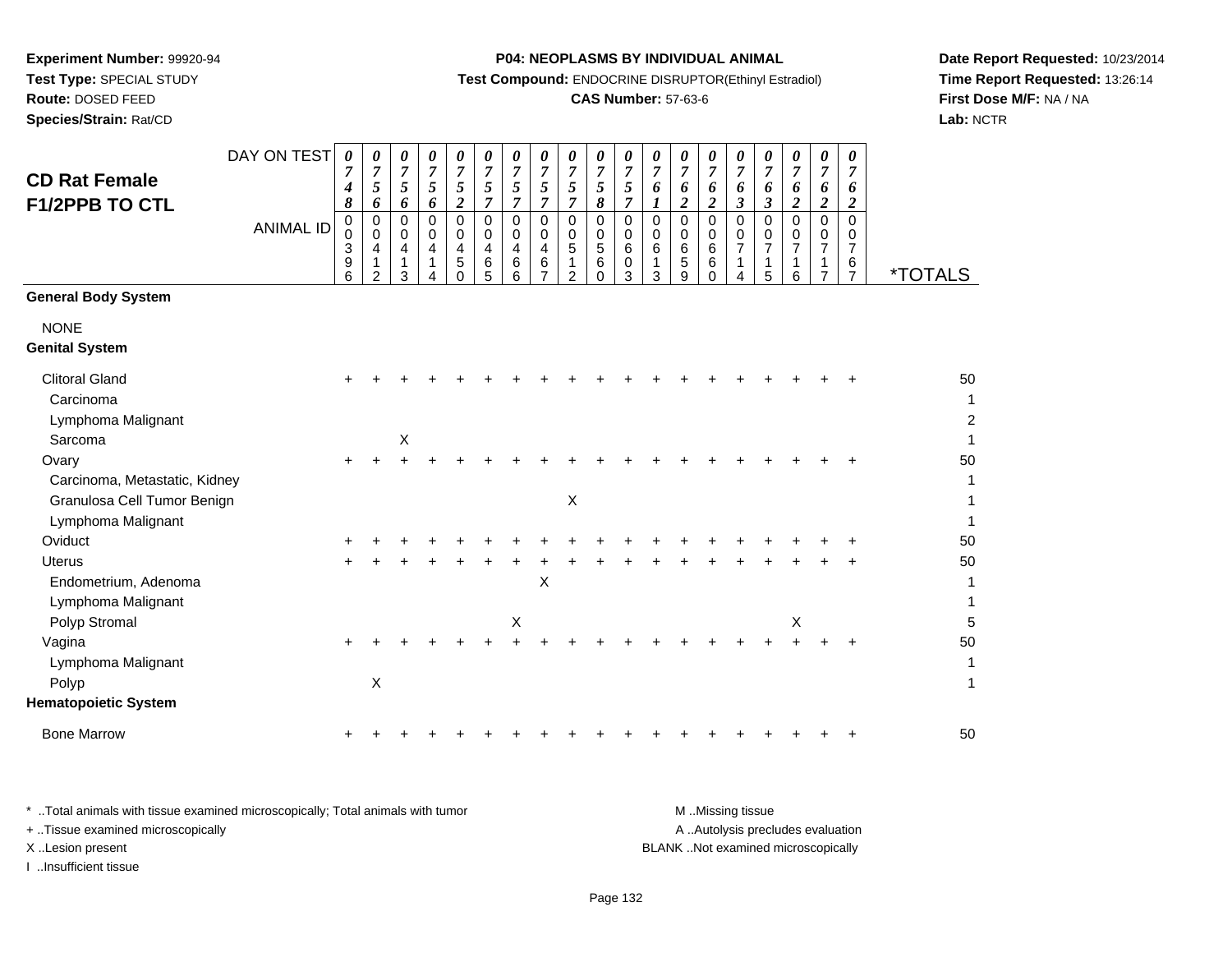**Route:** DOSED FEED

**Species/Strain:** Rat/CD

#### **P04: NEOPLASMS BY INDIVIDUAL ANIMAL**

**Test Compound:** ENDOCRINE DISRUPTOR(Ethinyl Estradiol)

## **CAS Number:** 57-63-6

**Date Report Requested:** 10/23/2014**Time Report Requested:** 13:26:14**First Dose M/F:** NA / NA**Lab:** NCTR

| DAY ON TEST                           | 0<br>7<br>4           | 0<br>$\overline{7}$<br>$\mathfrak{s}$<br>6 | 0<br>$\overline{7}$<br>5<br>6 | 0<br>$\boldsymbol{7}$<br>5<br>6 | 0<br>$\boldsymbol{7}$<br>5   | 0<br>$\overline{7}$<br>$\mathfrak{s}$<br>$\overline{7}$ | 0<br>$\overline{7}$<br>$\mathfrak{s}$<br>$\overline{7}$ | 0<br>$\overline{7}$<br>$\mathfrak{s}$<br>$\overline{7}$ | 0<br>$\overline{7}$<br>5<br>$\overline{7}$        | 0<br>$\boldsymbol{7}$<br>5   | 0<br>$\overline{7}$<br>5        | 0<br>$\overline{7}$<br>6<br>1     | 0<br>$\overline{7}$<br>6<br>$\overline{\mathbf{2}}$ | 0<br>$\overline{7}$<br>6<br>$\overline{2}$ | 0<br>$\boldsymbol{7}$<br>6         | 0<br>$\overline{7}$<br>6                     | 0<br>7<br>6                         | 0<br>$\overline{7}$<br>6      | 0<br>$\overline{7}$<br>6<br>$\overline{2}$   |                       |
|---------------------------------------|-----------------------|--------------------------------------------|-------------------------------|---------------------------------|------------------------------|---------------------------------------------------------|---------------------------------------------------------|---------------------------------------------------------|---------------------------------------------------|------------------------------|---------------------------------|-----------------------------------|-----------------------------------------------------|--------------------------------------------|------------------------------------|----------------------------------------------|-------------------------------------|-------------------------------|----------------------------------------------|-----------------------|
| <b>ANIMAL ID</b>                      | 0<br>0<br>3<br>9<br>6 | $\mathbf 0$<br>$\Omega$<br>4<br>2          | 0<br>0<br>4<br>1<br>3         | 0<br>0<br>4                     | 0<br>0<br>4<br>5<br>$\Omega$ | $\mathbf 0$<br>0<br>4<br>6<br>5                         | $\mathbf 0$<br>$\Omega$<br>4<br>6<br>6                  | 0<br>0<br>4<br>6<br>$\overline{7}$                      | $\mathbf 0$<br>$\mathbf 0$<br>5<br>$\overline{2}$ | 0<br>0<br>5<br>6<br>$\Omega$ | $\mathbf 0$<br>0<br>6<br>0<br>3 | $\mathbf 0$<br>$\Omega$<br>6<br>3 | 0<br>0<br>6<br>$\sqrt{5}$<br>9                      | 0<br>0<br>6<br>6<br>0                      | 0<br>0<br>$\overline{7}$<br>1<br>4 | $\mathbf 0$<br>0<br>$\overline{7}$<br>1<br>5 | $\Omega$<br>$\Omega$<br>7<br>1<br>6 | 0<br>0<br>$\overline{7}$<br>7 | $\mathbf 0$<br>0<br>7<br>6<br>$\overline{7}$ | <i><b>*TOTALS</b></i> |
|                                       |                       |                                            |                               |                                 |                              |                                                         |                                                         |                                                         |                                                   |                              |                                 |                                   |                                                     |                                            |                                    |                                              |                                     |                               |                                              |                       |
|                                       |                       |                                            |                               |                                 |                              |                                                         |                                                         |                                                         |                                                   |                              |                                 |                                   |                                                     |                                            | 4                                  |                                              |                                     |                               |                                              | 15                    |
| Carcinoma, Metastatic, Thyroid Gland  |                       |                                            |                               |                                 |                              |                                                         |                                                         |                                                         |                                                   |                              |                                 |                                   |                                                     |                                            |                                    |                                              |                                     |                               |                                              | 1                     |
| Deep Cervical, Carcinoma, Metastatic, |                       |                                            |                               |                                 |                              |                                                         |                                                         |                                                         |                                                   |                              |                                 |                                   |                                                     |                                            |                                    |                                              |                                     |                               | X                                            |                       |
| Lumbar, Lymphoma Malignant            |                       |                                            |                               |                                 |                              |                                                         |                                                         |                                                         |                                                   |                              |                                 |                                   |                                                     |                                            |                                    |                                              |                                     |                               |                                              |                       |
| Mediastinal, Lymphoma Malignant       |                       |                                            |                               |                                 |                              |                                                         |                                                         |                                                         |                                                   |                              |                                 |                                   |                                                     |                                            |                                    |                                              |                                     |                               |                                              |                       |
|                                       |                       |                                            |                               |                                 |                              |                                                         |                                                         |                                                         |                                                   |                              |                                 |                                   |                                                     |                                            |                                    |                                              |                                     |                               |                                              | 50                    |
|                                       |                       |                                            |                               |                                 |                              |                                                         |                                                         |                                                         |                                                   |                              |                                 |                                   |                                                     |                                            |                                    |                                              |                                     |                               |                                              | $\overline{2}$        |
|                                       |                       |                                            |                               |                                 |                              |                                                         |                                                         |                                                         |                                                   |                              |                                 |                                   |                                                     |                                            |                                    |                                              |                                     |                               |                                              | 50                    |
|                                       |                       |                                            |                               |                                 |                              |                                                         |                                                         |                                                         |                                                   |                              |                                 |                                   |                                                     |                                            |                                    |                                              |                                     |                               |                                              | $\overline{2}$        |
|                                       |                       |                                            |                               |                                 |                              |                                                         |                                                         |                                                         |                                                   |                              |                                 |                                   |                                                     |                                            |                                    |                                              |                                     |                               |                                              | 50                    |
|                                       |                       |                                            |                               |                                 |                              |                                                         |                                                         |                                                         |                                                   |                              |                                 |                                   |                                                     |                                            |                                    |                                              |                                     |                               |                                              | 1                     |
|                                       |                       |                                            |                               |                                 |                              |                                                         |                                                         |                                                         |                                                   |                              |                                 |                                   |                                                     |                                            |                                    |                                              |                                     |                               |                                              | 44                    |
|                                       |                       |                                            |                               |                                 |                              |                                                         |                                                         |                                                         |                                                   |                              |                                 |                                   |                                                     |                                            |                                    |                                              |                                     |                               |                                              | 1                     |
|                                       |                       |                                            |                               |                                 |                              |                                                         |                                                         |                                                         |                                                   |                              |                                 |                                   |                                                     |                                            |                                    |                                              |                                     |                               |                                              |                       |
|                                       |                       |                                            |                               |                                 |                              |                                                         |                                                         |                                                         |                                                   |                              |                                 |                                   |                                                     |                                            |                                    |                                              |                                     |                               |                                              | 49                    |
|                                       |                       |                                            |                               |                                 |                              |                                                         |                                                         |                                                         |                                                   |                              |                                 |                                   |                                                     |                                            |                                    | $\pmb{\times}$                               |                                     |                               |                                              | 3                     |
|                                       |                       | X                                          |                               | $\times$                        | $\mathsf{X}$                 |                                                         |                                                         |                                                         |                                                   | X                            | $\times$                        |                                   |                                                     |                                            |                                    |                                              |                                     |                               |                                              | 16                    |
|                                       |                       |                                            |                               |                                 |                              | X                                                       |                                                         | $\times$                                                | $\mathsf{X}$                                      |                              |                                 | X                                 |                                                     |                                            |                                    |                                              | X                                   |                               |                                              | 10                    |
|                                       |                       |                                            |                               |                                 |                              |                                                         |                                                         |                                                         |                                                   |                              |                                 |                                   |                                                     |                                            |                                    |                                              |                                     |                               |                                              | $\overline{2}$        |
|                                       |                       |                                            |                               |                                 |                              |                                                         |                                                         |                                                         |                                                   |                              |                                 |                                   |                                                     |                                            |                                    |                                              |                                     |                               |                                              | 50                    |
|                                       |                       | 8                                          |                               |                                 |                              | $\overline{\mathbf{c}}$                                 |                                                         |                                                         |                                                   |                              | 8                               | $\overline{7}$                    |                                                     |                                            |                                    | $\boldsymbol{\beta}$                         | $\boldsymbol{\beta}$                | $\boldsymbol{2}$              | 2                                            |                       |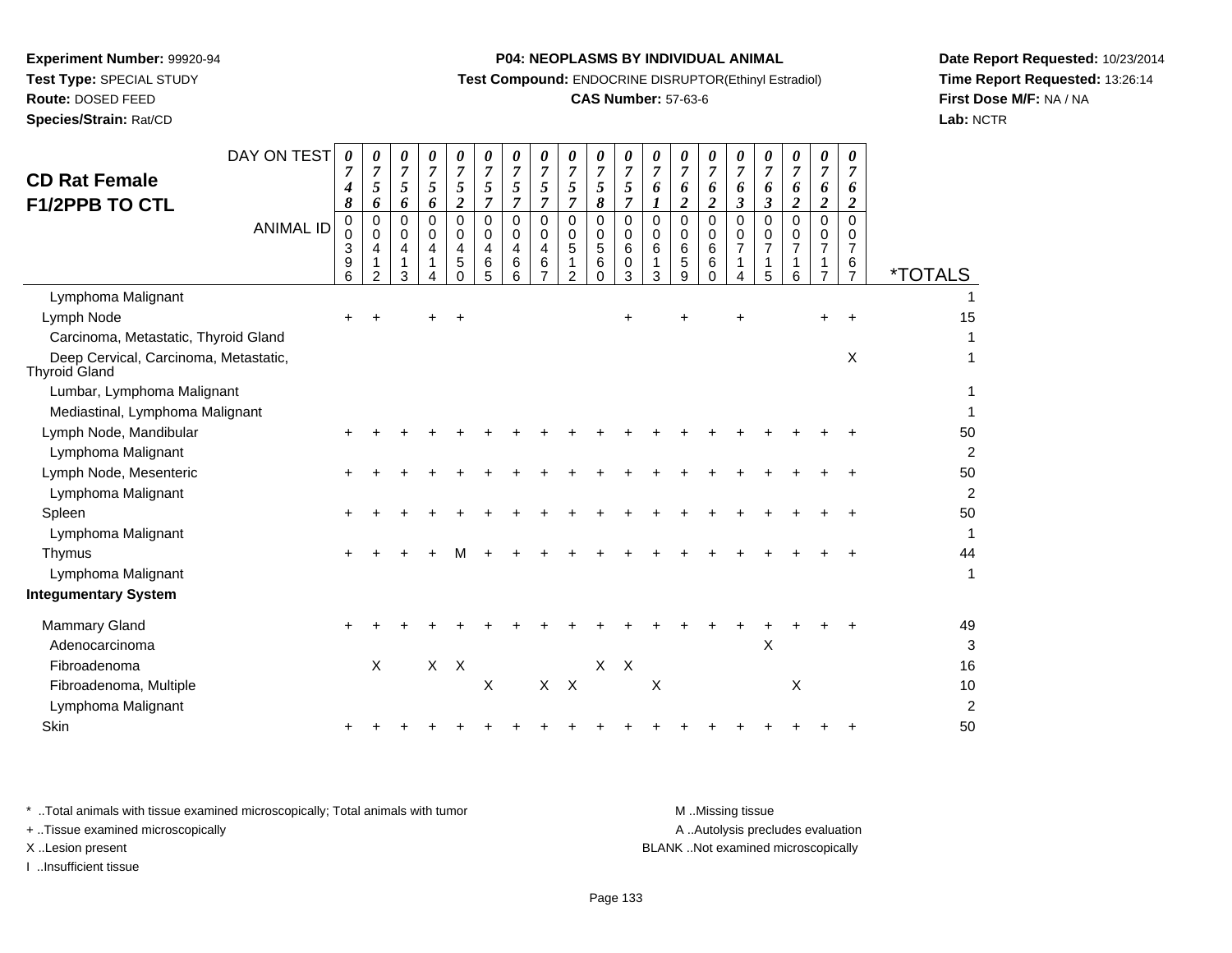# **Route:** DOSED FEED

**Species/Strain:** Rat/CD

## **P04: NEOPLASMS BY INDIVIDUAL ANIMAL**

**Test Compound:** ENDOCRINE DISRUPTOR(Ethinyl Estradiol)

## **CAS Number:** 57-63-6

**Date Report Requested:** 10/23/2014**Time Report Requested:** 13:26:14**First Dose M/F:** NA / NA**Lab:** NCTR

| <b>CD Rat Female</b><br><b>F1/2PPB TO CTL</b><br>Lymphoma Malignant | DAY ON TEST<br><b>ANIMAL ID</b> | 0<br>7<br>4<br>8<br>0<br>0<br>3<br>9<br>6 | 0<br>$\overline{7}$<br>$\mathfrak{s}$<br>6<br>0<br>0<br>4<br>1<br>$\overline{2}$ | 0<br>$\overline{7}$<br>5<br>6<br>$\Omega$<br>0<br>4<br>1<br>3 | 0<br>$\boldsymbol{7}$<br>5<br>6<br>$\Omega$<br>0<br>4<br>4 | 0<br>$\boldsymbol{7}$<br>5<br>$\boldsymbol{2}$<br>0<br>0<br>4<br>5<br>0 | 0<br>$\boldsymbol{7}$<br>$\mathfrak{s}$<br>$\overline{7}$<br>$\mathbf 0$<br>0<br>4<br>6<br>5 | 0<br>$\overline{7}$<br>5<br>$\overline{7}$<br>$\mathbf 0$<br>0<br>4<br>6<br>6 | 0<br>$\overline{7}$<br>$\sqrt{5}$<br>$\overline{7}$<br>$\mathbf 0$<br>$\mathbf 0$<br>$\overline{4}$<br>6 | 0<br>$\boldsymbol{7}$<br>5<br>$\overline{7}$<br>$\mathbf 0$<br>$\mathbf 0$<br>5<br>$\mathbf{1}$<br>$\overline{2}$ | 0<br>$\boldsymbol{7}$<br>$\mathfrak{s}$<br>8<br>$\pmb{0}$<br>$\pmb{0}$<br>$\overline{5}$<br>$\,6\,$<br>$\Omega$ | 0<br>$\overline{7}$<br>5<br>$\overline{7}$<br>$\mathbf 0$<br>$\mathbf 0$<br>$\,6$<br>0<br>3 | 0<br>$\overline{7}$<br>6<br>$\boldsymbol{l}$<br>$\mathbf 0$<br>$\mathbf 0$<br>6<br>$\mathbf 1$<br>3 | 0<br>$\overline{7}$<br>6<br>$\boldsymbol{2}$<br>$\mathbf 0$<br>$\mathbf 0$<br>$6\phantom{1}6$<br>5<br>9 | 0<br>$\overline{7}$<br>6<br>$\overline{c}$<br>0<br>0<br>6<br>6<br>0 | 0<br>$\boldsymbol{7}$<br>6<br>$\boldsymbol{\beta}$<br>$\pmb{0}$<br>$\mathbf 0$<br>$\overline{7}$<br>1<br>4 | 0<br>$\overline{7}$<br>6<br>$\boldsymbol{\beta}$<br>$\Omega$<br>0<br>$\overline{7}$<br>1<br>5 | 0<br>$\overline{7}$<br>6<br>$\boldsymbol{2}$<br>$\mathbf 0$<br>0<br>$\overline{7}$<br>$\mathbf{1}$<br>6 | 0<br>$\overline{7}$<br>6<br>$\boldsymbol{2}$<br>$\mathbf 0$<br>0<br>$\overline{7}$<br>1<br>7 | 0<br>$\overline{7}$<br>6<br>$\overline{2}$<br>$\Omega$<br>0<br>$\overline{7}$<br>6<br>$\overline{7}$ | <i><b>*TOTALS</b></i><br>$\overline{2}$ |
|---------------------------------------------------------------------|---------------------------------|-------------------------------------------|----------------------------------------------------------------------------------|---------------------------------------------------------------|------------------------------------------------------------|-------------------------------------------------------------------------|----------------------------------------------------------------------------------------------|-------------------------------------------------------------------------------|----------------------------------------------------------------------------------------------------------|-------------------------------------------------------------------------------------------------------------------|-----------------------------------------------------------------------------------------------------------------|---------------------------------------------------------------------------------------------|-----------------------------------------------------------------------------------------------------|---------------------------------------------------------------------------------------------------------|---------------------------------------------------------------------|------------------------------------------------------------------------------------------------------------|-----------------------------------------------------------------------------------------------|---------------------------------------------------------------------------------------------------------|----------------------------------------------------------------------------------------------|------------------------------------------------------------------------------------------------------|-----------------------------------------|
| <b>Musculoskeletal System</b>                                       |                                 |                                           |                                                                                  |                                                               |                                                            |                                                                         |                                                                                              |                                                                               |                                                                                                          |                                                                                                                   |                                                                                                                 |                                                                                             |                                                                                                     |                                                                                                         |                                                                     |                                                                                                            |                                                                                               |                                                                                                         |                                                                                              |                                                                                                      |                                         |
| Bone, Femur<br><b>Nervous System</b>                                |                                 |                                           |                                                                                  |                                                               |                                                            |                                                                         |                                                                                              |                                                                               |                                                                                                          |                                                                                                                   |                                                                                                                 |                                                                                             |                                                                                                     |                                                                                                         |                                                                     |                                                                                                            |                                                                                               |                                                                                                         |                                                                                              |                                                                                                      | 50                                      |
| Brain, Brain Stem<br>Carcinoma, Metastatic, Pituitary Gland         |                                 |                                           |                                                                                  |                                                               |                                                            |                                                                         |                                                                                              |                                                                               |                                                                                                          |                                                                                                                   |                                                                                                                 |                                                                                             |                                                                                                     |                                                                                                         |                                                                     |                                                                                                            |                                                                                               |                                                                                                         |                                                                                              |                                                                                                      | 50<br>1                                 |
| Brain, Cerebellum                                                   |                                 |                                           |                                                                                  |                                                               |                                                            |                                                                         |                                                                                              |                                                                               |                                                                                                          |                                                                                                                   |                                                                                                                 |                                                                                             |                                                                                                     |                                                                                                         |                                                                     |                                                                                                            |                                                                                               |                                                                                                         |                                                                                              |                                                                                                      | 50                                      |
| Brain, Cerebrum<br>Astrocytoma Nos                                  |                                 |                                           |                                                                                  |                                                               |                                                            |                                                                         |                                                                                              |                                                                               |                                                                                                          |                                                                                                                   |                                                                                                                 |                                                                                             | X                                                                                                   |                                                                                                         |                                                                     |                                                                                                            |                                                                                               |                                                                                                         |                                                                                              |                                                                                                      | 50<br>$\mathbf{1}$                      |
| <b>Respiratory System</b>                                           |                                 |                                           |                                                                                  |                                                               |                                                            |                                                                         |                                                                                              |                                                                               |                                                                                                          |                                                                                                                   |                                                                                                                 |                                                                                             |                                                                                                     |                                                                                                         |                                                                     |                                                                                                            |                                                                                               |                                                                                                         |                                                                                              |                                                                                                      |                                         |
| Lung<br>Lymphoma Malignant                                          |                                 | $\ddot{}$                                 |                                                                                  |                                                               |                                                            |                                                                         |                                                                                              |                                                                               |                                                                                                          |                                                                                                                   |                                                                                                                 |                                                                                             |                                                                                                     |                                                                                                         |                                                                     |                                                                                                            |                                                                                               |                                                                                                         |                                                                                              |                                                                                                      | 50<br>$\overline{2}$                    |
| <b>Nose</b><br>Lymphoma Malignant                                   |                                 | $\ddot{}$                                 |                                                                                  |                                                               |                                                            |                                                                         |                                                                                              |                                                                               |                                                                                                          |                                                                                                                   |                                                                                                                 |                                                                                             |                                                                                                     |                                                                                                         |                                                                     |                                                                                                            |                                                                                               |                                                                                                         |                                                                                              |                                                                                                      | 50<br>1                                 |
| Trachea                                                             |                                 | ÷                                         |                                                                                  |                                                               |                                                            |                                                                         |                                                                                              |                                                                               |                                                                                                          |                                                                                                                   |                                                                                                                 |                                                                                             |                                                                                                     |                                                                                                         |                                                                     |                                                                                                            |                                                                                               |                                                                                                         |                                                                                              |                                                                                                      | 50                                      |
| <b>Special Senses System</b>                                        |                                 |                                           |                                                                                  |                                                               |                                                            |                                                                         |                                                                                              |                                                                               |                                                                                                          |                                                                                                                   |                                                                                                                 |                                                                                             |                                                                                                     |                                                                                                         |                                                                     |                                                                                                            |                                                                                               |                                                                                                         |                                                                                              |                                                                                                      |                                         |
| Eye<br>Lymphoma Malignant<br>Squamous Cell Carcinoma, Deep Invasion |                                 |                                           |                                                                                  |                                                               |                                                            |                                                                         |                                                                                              |                                                                               |                                                                                                          |                                                                                                                   |                                                                                                                 |                                                                                             |                                                                                                     |                                                                                                         |                                                                     |                                                                                                            |                                                                                               |                                                                                                         |                                                                                              |                                                                                                      | 50<br>$\overline{c}$<br>1               |
| Harderian Gland<br>Lymphoma Malignant                               |                                 |                                           |                                                                                  |                                                               |                                                            |                                                                         |                                                                                              |                                                                               |                                                                                                          |                                                                                                                   |                                                                                                                 |                                                                                             |                                                                                                     |                                                                                                         |                                                                     |                                                                                                            |                                                                                               |                                                                                                         |                                                                                              |                                                                                                      | 50<br>$\overline{c}$                    |

| Total animals with tissue examined microscopically; Total animals with tumor | M Missing tissue                   |
|------------------------------------------------------------------------------|------------------------------------|
| + Tissue examined microscopically                                            | A Autolysis precludes evaluation   |
| X Lesion present                                                             | BLANK Not examined microscopically |
| …Insufficient tissue                                                         |                                    |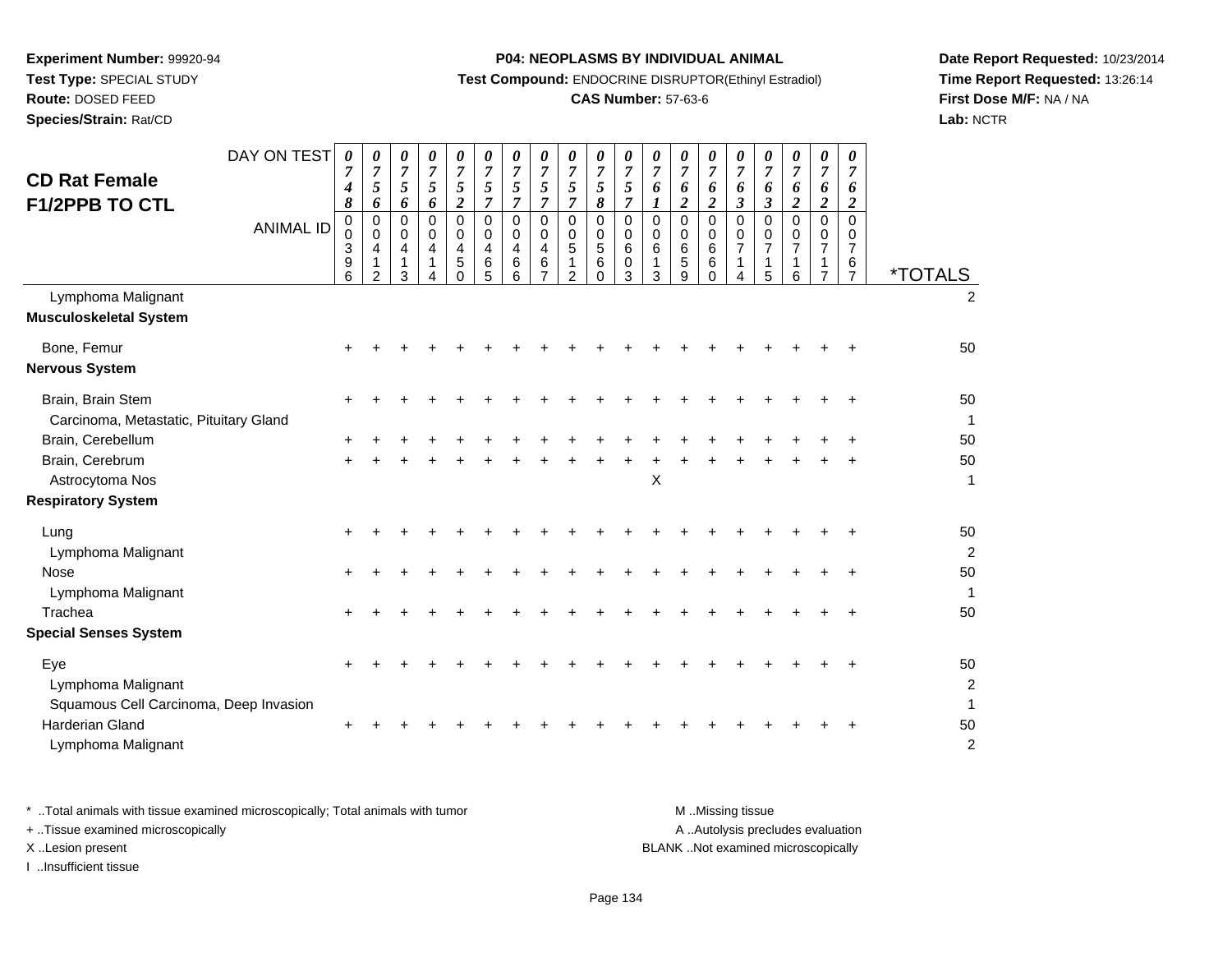**Route:** DOSED FEED

**Species/Strain:** Rat/CD

#### **P04: NEOPLASMS BY INDIVIDUAL ANIMAL**

**Test Compound:** ENDOCRINE DISRUPTOR(Ethinyl Estradiol)

## **CAS Number:** 57-63-6

**Date Report Requested:** 10/23/2014**Time Report Requested:** 13:26:14**First Dose M/F:** NA / NA**Lab:** NCTR

| <b>CD Rat Female</b><br><b>F1/2PPB TO CTL</b>                                                                           | DAY ON TEST<br><b>ANIMAL ID</b> | 0<br>$\overline{7}$<br>$\boldsymbol{4}$<br>8<br>0<br>$\pmb{0}$<br>3<br>$\boldsymbol{9}$<br>6 | 0<br>5 <sup>1</sup><br>6<br>0<br>4<br>$\mathcal{P}$ | $\boldsymbol{\theta}$<br>$\overline{7}$<br>$5\overline{)}$<br>6<br>0<br>$\pmb{0}$<br>4<br>3 | $\boldsymbol{\theta}$<br>$\overline{7}$<br>5<br>6<br>0<br>$\,0\,$<br>$\overline{\mathbf{4}}$ | $\boldsymbol{\theta}$<br>$\overline{7}$<br>5<br>2<br>$\mathbf 0$<br>$\,0\,$<br>4<br>$\overline{5}$ | 0<br>$\overline{7}$<br>$5\overline{)}$<br>7<br>0<br>$\mathbf 0$<br>4<br>6<br>5 | 0<br>7<br>5<br>0<br>$\mathbf 0$<br>4<br>6<br>6 | 0<br>$\overline{7}$<br>5<br>7<br>$\mathbf 0$<br>0<br>4<br>6<br>$\overline{ }$ | 0<br>7<br>5<br>$\overline{ }$<br>0<br>0<br>5<br>$\overline{2}$ | 0<br>$\overline{7}$<br>5<br>8<br>$\mathbf 0$<br>$\pmb{0}$<br>$\sqrt{5}$<br>$\,6\,$<br>$\Omega$ | 0<br>7<br>5<br>7<br>0<br>0<br>6<br>0<br>3 | 0<br>$\overline{7}$<br>6<br>0<br>$\pmb{0}$<br>$\,6\,$<br>3 | 0<br>6<br>0<br>6<br>5<br>9 | 0<br>$\overline{\tau}$<br>6<br>$\overline{2}$<br>$\mathbf 0$<br>$\pmb{0}$<br>6<br>6<br>$\Omega$ | 0<br>$\overline{7}$<br>6<br>$\boldsymbol{\beta}$<br>0<br>0<br>$\overline{ }$<br>4 | 0<br>$\overline{7}$<br>6<br>$\boldsymbol{\beta}$<br>0<br>0<br>$\overline{ }$<br>5 | 0<br>$\overline{7}$<br>6<br>$\overline{2}$<br>0<br>$\overline{ }$<br>6 | 0<br>7<br>6<br>$\overline{2}$<br>$\overline{ }$ | 0<br>7<br>6<br>$\overline{c}$<br>6<br>$\overline{ }$ | <i><b>*TOTALS</b></i>                      |
|-------------------------------------------------------------------------------------------------------------------------|---------------------------------|----------------------------------------------------------------------------------------------|-----------------------------------------------------|---------------------------------------------------------------------------------------------|----------------------------------------------------------------------------------------------|----------------------------------------------------------------------------------------------------|--------------------------------------------------------------------------------|------------------------------------------------|-------------------------------------------------------------------------------|----------------------------------------------------------------|------------------------------------------------------------------------------------------------|-------------------------------------------|------------------------------------------------------------|----------------------------|-------------------------------------------------------------------------------------------------|-----------------------------------------------------------------------------------|-----------------------------------------------------------------------------------|------------------------------------------------------------------------|-------------------------------------------------|------------------------------------------------------|--------------------------------------------|
| <b>Urinary System</b>                                                                                                   |                                 |                                                                                              |                                                     |                                                                                             |                                                                                              |                                                                                                    |                                                                                |                                                |                                                                               |                                                                |                                                                                                |                                           |                                                            |                            |                                                                                                 |                                                                                   |                                                                                   |                                                                        |                                                 |                                                      |                                            |
| Kidney<br>Bilateral, Renal Tubule, Carcinoma<br>Lymphoma Malignant<br><b>Urinary Bladder</b><br><b>SYSTEMIC LESIONS</b> |                                 | $\div$<br>$\div$                                                                             |                                                     |                                                                                             |                                                                                              |                                                                                                    |                                                                                |                                                |                                                                               |                                                                |                                                                                                |                                           |                                                            |                            |                                                                                                 |                                                                                   |                                                                                   |                                                                        |                                                 | ÷<br>$\div$                                          | 50<br>$\mathbf{1}$<br>$\overline{2}$<br>48 |
| Multiple Organ<br>Lymphoma Malignant                                                                                    |                                 | ÷                                                                                            |                                                     |                                                                                             |                                                                                              |                                                                                                    |                                                                                |                                                |                                                                               |                                                                |                                                                                                |                                           |                                                            |                            |                                                                                                 |                                                                                   |                                                                                   |                                                                        |                                                 | $\pm$                                                | 50<br>$\overline{2}$                       |

\* ..Total animals with tissue examined microscopically; Total animals with tumor **M** . Missing tissue M ..Missing tissue

+ ..Tissue examined microscopically

I ..Insufficient tissue

A ..Autolysis precludes evaluation X ..Lesion present BLANK ..Not examined microscopically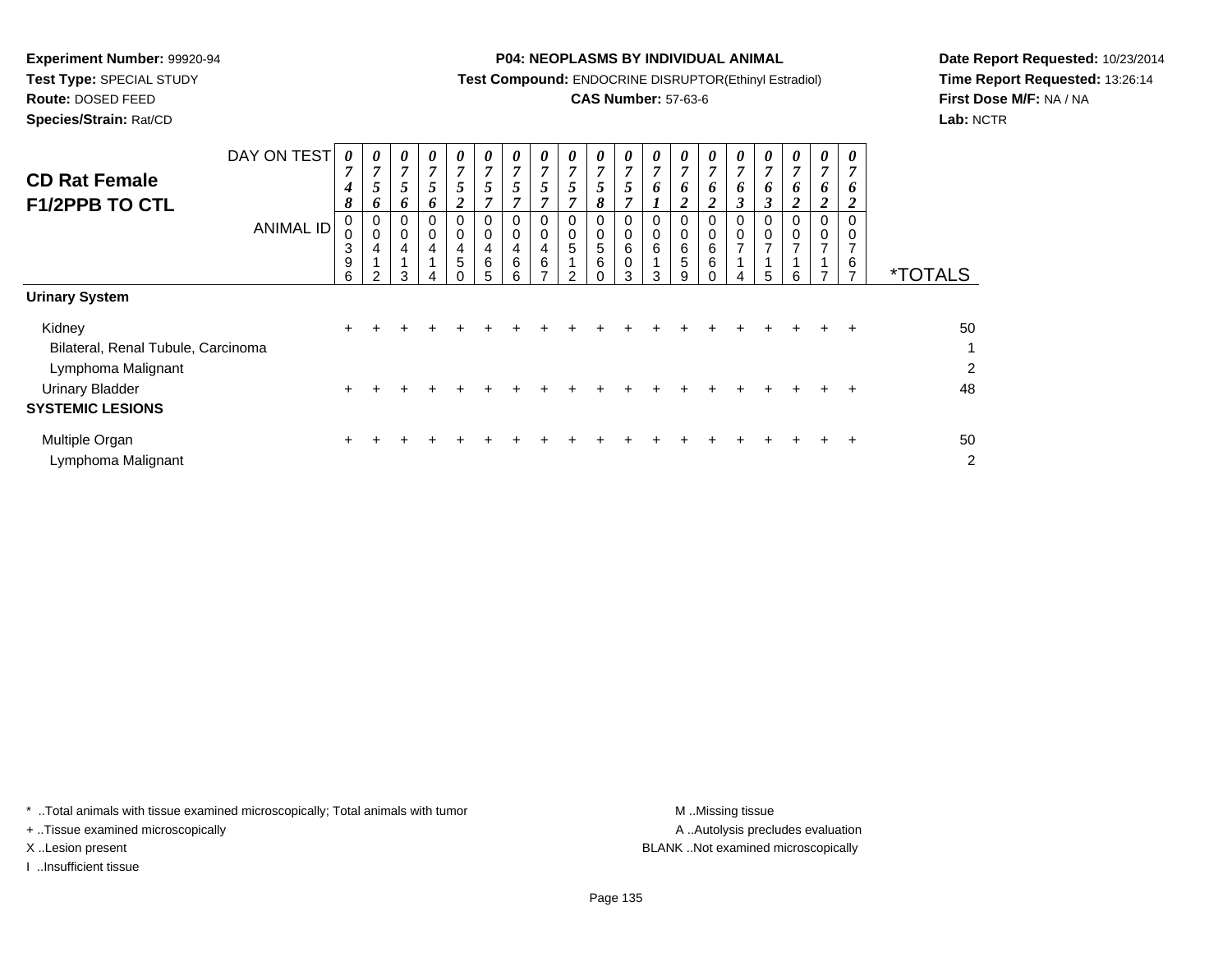**Route:** DOSED FEED

**Species/Strain:** Rat/CD

#### **P04: NEOPLASMS BY INDIVIDUAL ANIMAL**

**Test Compound:** ENDOCRINE DISRUPTOR(Ethinyl Estradiol)

## **CAS Number:** 57-63-6

**Date Report Requested:** 10/23/2014**Time Report Requested:** 13:26:14**First Dose M/F:** NA / NA**Lab:** NCTR

| <b>CD Rat Female</b><br>F1/10PPB TO CTL                                                                   | DAY ON TEST<br><b>ANIMAL ID</b> | 0<br>$\overline{a}$<br>5<br>4<br>$\mathbf 0$<br>0<br>$\mathbf 0$<br>1<br>5 | 0<br>$\boldsymbol{4}$<br>$\boldsymbol{7}$<br>$\overline{7}$<br>$\pmb{0}$<br>0<br>$\mathbf 0$<br>5<br>3 | 0<br>$\boldsymbol{4}$<br>9<br>$\mathbf 0$<br>$\mathbf 0$<br>$\pmb{0}$<br>5<br>8 | $\pmb{\theta}$<br>$\mathfrak{s}$<br>$\boldsymbol{l}$<br>$\boldsymbol{\theta}$<br>0<br>0<br>$\mathsf{O}\xspace$<br>$\,6\,$<br>$\overline{ }$ | $\boldsymbol{\theta}$<br>5<br>$\boldsymbol{l}$<br>$\boldsymbol{g}$<br>$\overline{0}$<br>$\mathbf 0$<br>$\mathbf 0$<br>$\overline{7}$<br>5 | 0<br>5<br>$\mathfrak{z}$<br>$\overline{7}$<br>$\mathbf 0$<br>$\pmb{0}$<br>$\mathbf 0$<br>8<br>2 | 0<br>5<br>$\boldsymbol{4}$<br>6<br>$\mathbf 0$<br>$\mathbf 0$<br>$\pmb{0}$<br>8<br>6 | 0<br>5<br>6<br>$\boldsymbol{l}$<br>$\overline{0}$<br>0<br>$\mathbf{1}$<br>0<br>$\mathfrak{p}$ | $\pmb{\theta}$<br>$\mathfrak{s}$<br>6<br>6<br>$\mathbf 0$<br>$\pmb{0}$<br>$\mathbf{1}$<br>$\pmb{0}$<br>5 | $\pmb{\theta}$<br>6<br>$\boldsymbol{l}$<br>$\boldsymbol{2}$<br>$\overline{0}$<br>$\pmb{0}$<br>$\mathbf{1}$<br>$\sqrt{5}$<br>4 | $\boldsymbol{\theta}$<br>6<br>$\boldsymbol{\beta}$<br>$\overline{2}$<br>$\mathbf 0$<br>0<br>$\overline{1}$<br>$\overline{7}$<br>$\overline{ }$ | 0<br>6<br>$\mathfrak{z}$<br>9<br>$\mathbf 0$<br>0<br>$\overline{1}$<br>8<br>$\overline{5}$ | 0<br>6<br>4<br>0<br>0<br>$\mathbf{1}$<br>8<br>6 | 0<br>6<br>$\boldsymbol{4}$<br>6<br>0<br>0<br>$\mathbf{1}$<br>9<br>6 | 0<br>6<br>6<br>8<br>$\mathbf 0$<br>$\mathbf 0$<br>$\overline{c}$<br>$\sqrt{3}$<br>2 | 0<br>6<br>$\overline{7}$<br>$\boldsymbol{4}$<br>$\mathbf 0$<br>$\mathbf 0$<br>$\overline{c}$<br>$\overline{4}$<br>5 | 0<br>6<br>$\pmb{8}$<br>$\overline{7}$<br>$\mathbf 0$<br>$\pmb{0}$<br>$\overline{c}$<br>$\,6\,$<br>6 | $\pmb{\theta}$<br>$\overline{7}$<br>$\boldsymbol{\theta}$<br>$\boldsymbol{l}$<br>$\pmb{0}$<br>$\pmb{0}$<br>$\overline{c}$<br>$\boldsymbol{9}$<br>2 | 0<br>$\boldsymbol{7}$<br>$\pmb{\theta}$<br>$\boldsymbol{2}$<br>$\pmb{0}$<br>$\mathsf 0$<br>$\overline{a}$<br>9<br>3 | 0<br>$\overline{7}$<br>$\boldsymbol{l}$<br>5<br>$\overline{0}$<br>0<br>3<br>$\mathbf{1}$<br>8 | 0<br>$\overline{7}$<br>$\boldsymbol{l}$<br>$\boldsymbol{4}$<br>$\Omega$<br>$\pmb{0}$<br>$\sqrt{3}$<br>$\boldsymbol{2}$<br>$\Omega$ | 0<br>$\overline{7}$<br>$\overline{7}$<br>$\mathbf 0$<br>$\pmb{0}$<br>$\mathbf{3}$<br>$\sqrt{2}$<br>$\overline{ }$ | $\boldsymbol{\theta}$<br>$\overline{7}$<br>$\boldsymbol{2}$<br>$\boldsymbol{4}$<br>0<br>$\pmb{0}$<br>$\mathbf{3}$<br>$\mathbf{3}$<br>3 | $\boldsymbol{\theta}$<br>$\overline{7}$<br>$\mathfrak{z}$<br>$\boldsymbol{\theta}$<br>$\mathbf 0$<br>$\pmb{0}$<br>$\mathbf{3}$<br>$\overline{5}$<br>4 | 0<br>$\overline{7}$<br>$\overline{\mathbf{3}}$<br>$\overline{7}$<br>$\mathbf 0$<br>$\mathbf 0$<br>$\mathbf{3}$<br>$\overline{7}$<br>$\Omega$ | 0<br>$\boldsymbol{7}$<br>$\boldsymbol{\beta}$<br>8<br>$\mathbf 0$<br>$\mathbf 0$<br>$\mathbf 3$<br>$\overline{7}$<br>8 | 0<br>$\overline{7}$<br>$\boldsymbol{4}$<br>8<br>$\mathbf 0$<br>$\pmb{0}$<br>$\sqrt{3}$<br>9<br>2 | 0<br>$\overline{7}$<br>$\boldsymbol{4}$<br>$\boldsymbol{\delta}$<br>$\mathsf 0$<br>$\mathbf 0$<br>$\mathbf{3}$<br>9<br>3 | $\pmb{\theta}$<br>$\boldsymbol{7}$<br>$\mathfrak{s}$<br>6<br>$\overline{0}$<br>$\mathbf 0$<br>$\overline{4}$<br>$\overline{\mathbf{1}}$<br>$\overline{7}$ | 0<br>$\overline{7}$<br>$\mathfrak{s}$<br>6<br>$\pmb{0}$<br>$\mathbf 0$<br>4<br>1<br>8 | $\overline{7}$<br>7<br>$\Omega$<br>$\Omega$<br>$\overline{A}$<br>$\overline{7}$<br>$\Omega$ |
|-----------------------------------------------------------------------------------------------------------|---------------------------------|----------------------------------------------------------------------------|--------------------------------------------------------------------------------------------------------|---------------------------------------------------------------------------------|---------------------------------------------------------------------------------------------------------------------------------------------|-------------------------------------------------------------------------------------------------------------------------------------------|-------------------------------------------------------------------------------------------------|--------------------------------------------------------------------------------------|-----------------------------------------------------------------------------------------------|----------------------------------------------------------------------------------------------------------|-------------------------------------------------------------------------------------------------------------------------------|------------------------------------------------------------------------------------------------------------------------------------------------|--------------------------------------------------------------------------------------------|-------------------------------------------------|---------------------------------------------------------------------|-------------------------------------------------------------------------------------|---------------------------------------------------------------------------------------------------------------------|-----------------------------------------------------------------------------------------------------|----------------------------------------------------------------------------------------------------------------------------------------------------|---------------------------------------------------------------------------------------------------------------------|-----------------------------------------------------------------------------------------------|------------------------------------------------------------------------------------------------------------------------------------|-------------------------------------------------------------------------------------------------------------------|----------------------------------------------------------------------------------------------------------------------------------------|-------------------------------------------------------------------------------------------------------------------------------------------------------|----------------------------------------------------------------------------------------------------------------------------------------------|------------------------------------------------------------------------------------------------------------------------|--------------------------------------------------------------------------------------------------|--------------------------------------------------------------------------------------------------------------------------|-----------------------------------------------------------------------------------------------------------------------------------------------------------|---------------------------------------------------------------------------------------|---------------------------------------------------------------------------------------------|
| <b>Alimentary System</b>                                                                                  |                                 |                                                                            |                                                                                                        |                                                                                 |                                                                                                                                             |                                                                                                                                           |                                                                                                 |                                                                                      |                                                                                               |                                                                                                          |                                                                                                                               |                                                                                                                                                |                                                                                            |                                                 |                                                                     |                                                                                     |                                                                                                                     |                                                                                                     |                                                                                                                                                    |                                                                                                                     |                                                                                               |                                                                                                                                    |                                                                                                                   |                                                                                                                                        |                                                                                                                                                       |                                                                                                                                              |                                                                                                                        |                                                                                                  |                                                                                                                          |                                                                                                                                                           |                                                                                       |                                                                                             |
| Esophagus<br>Intestine Large, Cecum<br>Lymphoma Malignant<br>Intestine Large, Colon<br>Lymphoma Malignant |                                 |                                                                            |                                                                                                        |                                                                                 |                                                                                                                                             |                                                                                                                                           |                                                                                                 |                                                                                      |                                                                                               |                                                                                                          |                                                                                                                               |                                                                                                                                                |                                                                                            |                                                 |                                                                     |                                                                                     |                                                                                                                     |                                                                                                     |                                                                                                                                                    |                                                                                                                     |                                                                                               |                                                                                                                                    |                                                                                                                   |                                                                                                                                        |                                                                                                                                                       |                                                                                                                                              |                                                                                                                        |                                                                                                  | X                                                                                                                        |                                                                                                                                                           |                                                                                       |                                                                                             |
| Intestine Large, Rectum<br>Intestine Small, Duodenum<br>Lymphoma Malignant                                |                                 |                                                                            |                                                                                                        |                                                                                 |                                                                                                                                             |                                                                                                                                           |                                                                                                 |                                                                                      |                                                                                               |                                                                                                          |                                                                                                                               |                                                                                                                                                |                                                                                            |                                                 |                                                                     |                                                                                     |                                                                                                                     |                                                                                                     |                                                                                                                                                    |                                                                                                                     |                                                                                               |                                                                                                                                    |                                                                                                                   |                                                                                                                                        |                                                                                                                                                       |                                                                                                                                              |                                                                                                                        |                                                                                                  | Χ<br>X                                                                                                                   |                                                                                                                                                           |                                                                                       |                                                                                             |
| Intestine Small, Ileum<br>Lymphoma Malignant<br>Intestine Small, Jejunum<br>Leiomyoma                     |                                 |                                                                            |                                                                                                        |                                                                                 |                                                                                                                                             |                                                                                                                                           |                                                                                                 |                                                                                      |                                                                                               |                                                                                                          |                                                                                                                               |                                                                                                                                                |                                                                                            |                                                 |                                                                     |                                                                                     |                                                                                                                     |                                                                                                     |                                                                                                                                                    |                                                                                                                     |                                                                                               |                                                                                                                                    |                                                                                                                   |                                                                                                                                        |                                                                                                                                                       |                                                                                                                                              |                                                                                                                        |                                                                                                  | X                                                                                                                        |                                                                                                                                                           |                                                                                       |                                                                                             |
| Lymphoma Malignant<br>Liver<br>Hepatocellular Adenoma<br>Lymphoma Malignant<br>Mesentery                  |                                 |                                                                            |                                                                                                        |                                                                                 |                                                                                                                                             |                                                                                                                                           |                                                                                                 |                                                                                      |                                                                                               |                                                                                                          |                                                                                                                               |                                                                                                                                                |                                                                                            |                                                 |                                                                     |                                                                                     |                                                                                                                     |                                                                                                     |                                                                                                                                                    |                                                                                                                     |                                                                                               | X                                                                                                                                  |                                                                                                                   |                                                                                                                                        |                                                                                                                                                       |                                                                                                                                              |                                                                                                                        |                                                                                                  | X<br>X                                                                                                                   |                                                                                                                                                           |                                                                                       |                                                                                             |
| Mesothelioma Malignant<br>Oral Mucosa<br>Lymphoma Malignant<br>Squamous Cell Carcinoma                    |                                 |                                                                            |                                                                                                        |                                                                                 |                                                                                                                                             |                                                                                                                                           |                                                                                                 |                                                                                      |                                                                                               |                                                                                                          |                                                                                                                               |                                                                                                                                                |                                                                                            |                                                 | $+$                                                                 | $+$                                                                                 |                                                                                                                     |                                                                                                     |                                                                                                                                                    |                                                                                                                     |                                                                                               |                                                                                                                                    |                                                                                                                   |                                                                                                                                        |                                                                                                                                                       | X                                                                                                                                            |                                                                                                                        |                                                                                                  | $\ddot{}$<br>$\boldsymbol{\mathsf{X}}$                                                                                   |                                                                                                                                                           |                                                                                       |                                                                                             |

\* ..Total animals with tissue examined microscopically; Total animals with tumor **M** . Missing tissue M ..Missing tissue

+ ..Tissue examined microscopically

I ..Insufficient tissue

A ..Autolysis precludes evaluation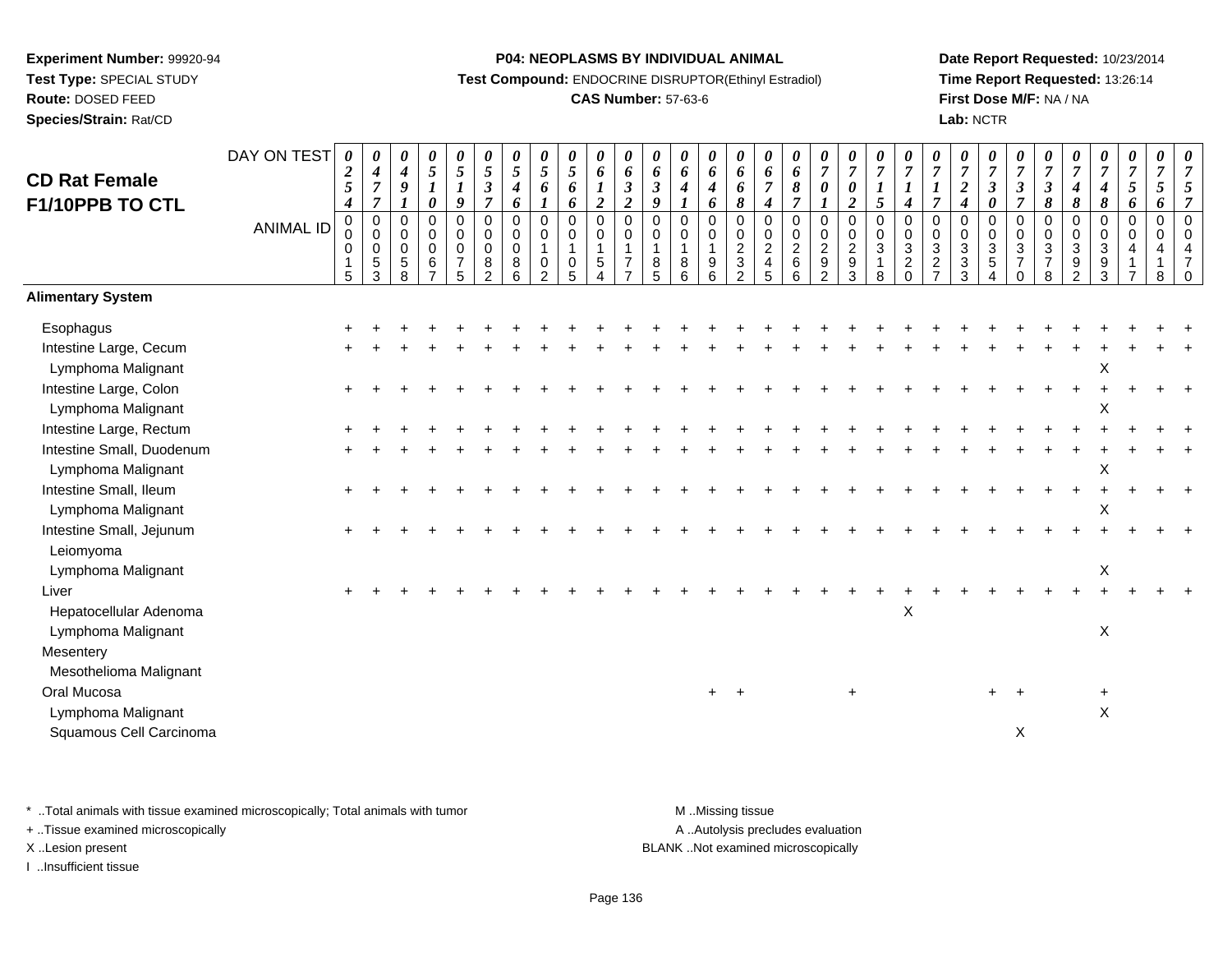**Route:** DOSED FEED

**Species/Strain:** Rat/CD

#### **P04: NEOPLASMS BY INDIVIDUAL ANIMAL**

**Test Compound:** ENDOCRINE DISRUPTOR(Ethinyl Estradiol)

## **CAS Number:** 57-63-6

**Date Report Requested:** 10/23/2014**Time Report Requested:** 13:26:15**First Dose M/F:** NA / NA**Lab:** NCTR

| <b>CD Rat Female</b>                         | DAY ON TEST | 0<br>$\boldsymbol{2}$<br>5                                              | 0<br>$\boldsymbol{4}$<br>$\overline{7}$                            | $\boldsymbol{\theta}$<br>4<br>9             | 0<br>5                                     | 0<br>$\mathfrak{s}$<br>$\boldsymbol{l}$                  | $\boldsymbol{\theta}$<br>$\overline{5}$<br>$\mathfrak{z}$      | $\boldsymbol{\theta}$<br>5<br>$\boldsymbol{4}$ | $\boldsymbol{\theta}$<br>$\overline{5}$<br>6                         | $\boldsymbol{\theta}$<br>$\mathfrak{s}$<br>6           | $\boldsymbol{\theta}$<br>6<br>$\boldsymbol{l}$                         | 0<br>6<br>$\mathfrak{z}$                                         | $\boldsymbol{\theta}$<br>6<br>$\boldsymbol{\beta}$ | $\boldsymbol{\theta}$<br>6<br>$\boldsymbol{4}$ | 0<br>6<br>$\boldsymbol{4}$             | $\boldsymbol{\theta}$<br>$\boldsymbol{6}$<br>6                             | $\boldsymbol{\theta}$<br>$\boldsymbol{6}$<br>$\overline{7}$                          | 6<br>8                                                                | $\boldsymbol{\theta}$<br>$\overline{7}$<br>0                          | $\boldsymbol{\theta}$<br>$\overline{7}$<br>$\boldsymbol{\theta}$                     | U<br>$\overline{7}$                               | $\boldsymbol{\theta}$<br>$\overline{7}$<br>$\boldsymbol{l}$       | $\overline{7}$                                                        | $\boldsymbol{\theta}$<br>$\overline{7}$<br>$\boldsymbol{2}$          | 0<br>$\overline{7}$<br>$\overline{\mathbf{3}}$         | $\boldsymbol{\theta}$<br>$\overline{7}$<br>$\overline{\mathbf{3}}$ | $\overline{7}$<br>$\mathfrak{z}$               | $\boldsymbol{\theta}$<br>$\overline{7}$<br>$\boldsymbol{4}$ | $\boldsymbol{\theta}$<br>$\overline{7}$<br>$\boldsymbol{4}$         | $\boldsymbol{\theta}$<br>$\boldsymbol{7}$<br>5         | $\boldsymbol{\theta}$<br>$\overline{7}$<br>5 |  |
|----------------------------------------------|-------------|-------------------------------------------------------------------------|--------------------------------------------------------------------|---------------------------------------------|--------------------------------------------|----------------------------------------------------------|----------------------------------------------------------------|------------------------------------------------|----------------------------------------------------------------------|--------------------------------------------------------|------------------------------------------------------------------------|------------------------------------------------------------------|----------------------------------------------------|------------------------------------------------|----------------------------------------|----------------------------------------------------------------------------|--------------------------------------------------------------------------------------|-----------------------------------------------------------------------|-----------------------------------------------------------------------|--------------------------------------------------------------------------------------|---------------------------------------------------|-------------------------------------------------------------------|-----------------------------------------------------------------------|----------------------------------------------------------------------|--------------------------------------------------------|--------------------------------------------------------------------|------------------------------------------------|-------------------------------------------------------------|---------------------------------------------------------------------|--------------------------------------------------------|----------------------------------------------|--|
| F1/10PPB TO CTL                              | ANIMAL ID   | $\boldsymbol{4}$<br>$\mathbf 0$<br>$\mathbf 0$<br>$\mathbf 0$<br>1<br>5 | $\overline{7}$<br>$\Omega$<br>$\mathbf 0$<br>$\mathbf 0$<br>5<br>3 | 1<br>$\Omega$<br>0<br>$\mathbf 0$<br>5<br>8 | 0<br>$\Omega$<br>$\Omega$<br>$\Omega$<br>6 | 9<br>$\Omega$<br>0<br>$\mathbf 0$<br>$\overline{7}$<br>5 | $\overline{7}$<br>$\Omega$<br>$\pmb{0}$<br>$\pmb{0}$<br>8<br>2 | 6<br>$\Omega$<br>0<br>$\mathbf 0$<br>8<br>6    | $\boldsymbol{l}$<br>$\Omega$<br>$\mathbf 0$<br>1<br>$\mathbf 0$<br>2 | 6<br>$\Omega$<br>$\mathbf 0$<br>$\mathbf{1}$<br>0<br>5 | $\boldsymbol{2}$<br>$\mathbf 0$<br>$\pmb{0}$<br>$\mathbf{1}$<br>5<br>4 | $\overline{2}$<br>$\Omega$<br>$\mathbf 0$<br>$\overline{7}$<br>7 | 9<br>$\Omega$<br>0<br>$\mathbf{1}$<br>8<br>5       | $\Omega$<br>$\Omega$<br>8<br>6                 | 6<br>$\Omega$<br>$\mathbf 0$<br>9<br>6 | 8<br>$\Omega$<br>$\mathbf 0$<br>$\sqrt{2}$<br>$\sqrt{3}$<br>$\overline{2}$ | $\boldsymbol{4}$<br>$\Omega$<br>$\mathbf 0$<br>$\overline{c}$<br>$\overline{a}$<br>5 | $\overline{7}$<br>$\Omega$<br>$\mathbf 0$<br>$\overline{c}$<br>6<br>6 | $\Omega$<br>0<br>$\overline{c}$<br>$\boldsymbol{9}$<br>$\overline{2}$ | $\boldsymbol{2}$<br>$\Omega$<br>$\mathbf 0$<br>$\overline{c}$<br>9<br>$\overline{3}$ | 5<br>$\Omega$<br>$\pmb{0}$<br>$\mathfrak{Z}$<br>8 | $\boldsymbol{4}$<br>$\Omega$<br>0<br>$\mathbf{3}$<br>$^2_{\rm 0}$ | 7<br>$\Omega$<br>$\mathbf 0$<br>3<br>$\overline{2}$<br>$\overline{7}$ | $\boldsymbol{4}$<br>$\Omega$<br>0<br>$\mathbf{3}$<br>$\sqrt{3}$<br>3 | 0<br>$\Omega$<br>$\mathbf 0$<br>$\mathbf{3}$<br>5<br>4 | $\overline{7}$<br>$\Omega$<br>0<br>3<br>$\overline{7}$<br>0        | 8<br>$\Omega$<br>0<br>3<br>$\overline{7}$<br>8 | 8<br>$\Omega$<br>0<br>3<br>9<br>2                           | 8<br>$\Omega$<br>$\mathbf 0$<br>$\mathbf{3}$<br>9<br>$\overline{3}$ | 6<br>$\Omega$<br>0<br>$\overline{4}$<br>$\overline{7}$ | 6<br>$\Omega$<br>0<br>4<br>8                 |  |
| Pancreas                                     |             | $+$                                                                     | $\ddot{}$                                                          |                                             |                                            |                                                          |                                                                |                                                |                                                                      |                                                        |                                                                        |                                                                  |                                                    |                                                |                                        |                                                                            |                                                                                      |                                                                       |                                                                       |                                                                                      |                                                   |                                                                   |                                                                       |                                                                      |                                                        |                                                                    |                                                |                                                             |                                                                     |                                                        |                                              |  |
| Lymphoma Malignant                           |             |                                                                         |                                                                    |                                             |                                            |                                                          |                                                                |                                                |                                                                      |                                                        |                                                                        |                                                                  |                                                    |                                                |                                        |                                                                            |                                                                                      |                                                                       |                                                                       |                                                                                      |                                                   |                                                                   |                                                                       |                                                                      |                                                        |                                                                    |                                                |                                                             | X                                                                   |                                                        |                                              |  |
| Salivary Glands                              |             |                                                                         |                                                                    |                                             |                                            |                                                          |                                                                |                                                |                                                                      |                                                        |                                                                        |                                                                  |                                                    |                                                |                                        |                                                                            |                                                                                      |                                                                       |                                                                       |                                                                                      |                                                   |                                                                   |                                                                       |                                                                      |                                                        |                                                                    |                                                |                                                             |                                                                     |                                                        |                                              |  |
| Lymphoma Malignant                           |             |                                                                         |                                                                    |                                             |                                            |                                                          |                                                                |                                                |                                                                      |                                                        |                                                                        |                                                                  |                                                    |                                                |                                        |                                                                            |                                                                                      |                                                                       |                                                                       |                                                                                      |                                                   |                                                                   |                                                                       |                                                                      |                                                        |                                                                    |                                                |                                                             | X                                                                   |                                                        |                                              |  |
| Stomach, Forestomach                         |             |                                                                         |                                                                    |                                             |                                            |                                                          |                                                                |                                                |                                                                      |                                                        |                                                                        |                                                                  |                                                    |                                                |                                        |                                                                            |                                                                                      |                                                                       |                                                                       |                                                                                      |                                                   |                                                                   |                                                                       |                                                                      |                                                        |                                                                    |                                                |                                                             |                                                                     |                                                        |                                              |  |
| Lymphoma Malignant                           |             |                                                                         |                                                                    |                                             |                                            |                                                          |                                                                |                                                |                                                                      |                                                        |                                                                        |                                                                  |                                                    |                                                |                                        |                                                                            |                                                                                      |                                                                       |                                                                       |                                                                                      |                                                   |                                                                   |                                                                       |                                                                      |                                                        |                                                                    |                                                |                                                             | Χ                                                                   |                                                        |                                              |  |
| Stomach, Glandular                           |             |                                                                         |                                                                    |                                             |                                            |                                                          |                                                                |                                                |                                                                      |                                                        |                                                                        |                                                                  |                                                    |                                                |                                        |                                                                            |                                                                                      |                                                                       |                                                                       |                                                                                      |                                                   |                                                                   |                                                                       |                                                                      |                                                        |                                                                    |                                                |                                                             |                                                                     |                                                        |                                              |  |
| <b>Cardiovascular System</b>                 |             |                                                                         |                                                                    |                                             |                                            |                                                          |                                                                |                                                |                                                                      |                                                        |                                                                        |                                                                  |                                                    |                                                |                                        |                                                                            |                                                                                      |                                                                       |                                                                       |                                                                                      |                                                   |                                                                   |                                                                       |                                                                      |                                                        |                                                                    |                                                |                                                             |                                                                     |                                                        |                                              |  |
| <b>Blood Vessel</b>                          |             |                                                                         |                                                                    |                                             |                                            |                                                          |                                                                |                                                |                                                                      |                                                        |                                                                        |                                                                  |                                                    |                                                |                                        |                                                                            |                                                                                      |                                                                       |                                                                       |                                                                                      |                                                   |                                                                   |                                                                       |                                                                      |                                                        |                                                                    |                                                |                                                             |                                                                     |                                                        |                                              |  |
| Heart                                        |             |                                                                         |                                                                    |                                             |                                            |                                                          |                                                                |                                                |                                                                      |                                                        |                                                                        |                                                                  |                                                    |                                                |                                        |                                                                            |                                                                                      |                                                                       |                                                                       |                                                                                      |                                                   |                                                                   |                                                                       |                                                                      |                                                        |                                                                    |                                                |                                                             |                                                                     |                                                        |                                              |  |
| <b>Endocrine System</b>                      |             |                                                                         |                                                                    |                                             |                                            |                                                          |                                                                |                                                |                                                                      |                                                        |                                                                        |                                                                  |                                                    |                                                |                                        |                                                                            |                                                                                      |                                                                       |                                                                       |                                                                                      |                                                   |                                                                   |                                                                       |                                                                      |                                                        |                                                                    |                                                |                                                             |                                                                     |                                                        |                                              |  |
| <b>Adrenal Cortex</b><br>Adenoma             |             |                                                                         |                                                                    |                                             |                                            |                                                          |                                                                |                                                |                                                                      |                                                        |                                                                        |                                                                  |                                                    |                                                |                                        |                                                                            |                                                                                      |                                                                       |                                                                       |                                                                                      |                                                   |                                                                   |                                                                       |                                                                      |                                                        |                                                                    | X                                              |                                                             | $\mathsf X$                                                         |                                                        |                                              |  |
| Lymphoma Malignant                           |             |                                                                         |                                                                    |                                             |                                            |                                                          |                                                                |                                                |                                                                      |                                                        |                                                                        |                                                                  |                                                    |                                                |                                        |                                                                            |                                                                                      |                                                                       |                                                                       |                                                                                      |                                                   |                                                                   |                                                                       |                                                                      |                                                        |                                                                    |                                                |                                                             |                                                                     |                                                        |                                              |  |
| Adrenal Medulla<br>Pheochromocytoma Benign   |             |                                                                         |                                                                    |                                             |                                            |                                                          |                                                                |                                                |                                                                      |                                                        |                                                                        |                                                                  |                                                    |                                                |                                        |                                                                            |                                                                                      |                                                                       |                                                                       |                                                                                      |                                                   |                                                                   |                                                                       |                                                                      |                                                        |                                                                    |                                                |                                                             |                                                                     |                                                        |                                              |  |
| Islets, Pancreatic<br>Lymphoma Malignant     |             |                                                                         |                                                                    |                                             |                                            |                                                          |                                                                |                                                |                                                                      |                                                        |                                                                        |                                                                  |                                                    |                                                |                                        |                                                                            |                                                                                      |                                                                       |                                                                       |                                                                                      |                                                   |                                                                   |                                                                       |                                                                      |                                                        |                                                                    |                                                |                                                             | Χ                                                                   |                                                        |                                              |  |
| Parathyroid Gland<br>Lymphoma Malignant      |             |                                                                         |                                                                    |                                             |                                            |                                                          |                                                                |                                                |                                                                      |                                                        |                                                                        |                                                                  |                                                    |                                                |                                        |                                                                            |                                                                                      |                                                                       |                                                                       |                                                                                      |                                                   |                                                                   |                                                                       |                                                                      |                                                        |                                                                    |                                                |                                                             | X                                                                   |                                                        |                                              |  |
| <b>Pituitary Gland</b><br>Lymphoma Malignant |             |                                                                         |                                                                    |                                             |                                            |                                                          |                                                                |                                                |                                                                      |                                                        |                                                                        |                                                                  |                                                    |                                                |                                        |                                                                            |                                                                                      |                                                                       |                                                                       |                                                                                      |                                                   |                                                                   |                                                                       |                                                                      |                                                        |                                                                    |                                                |                                                             | X                                                                   |                                                        |                                              |  |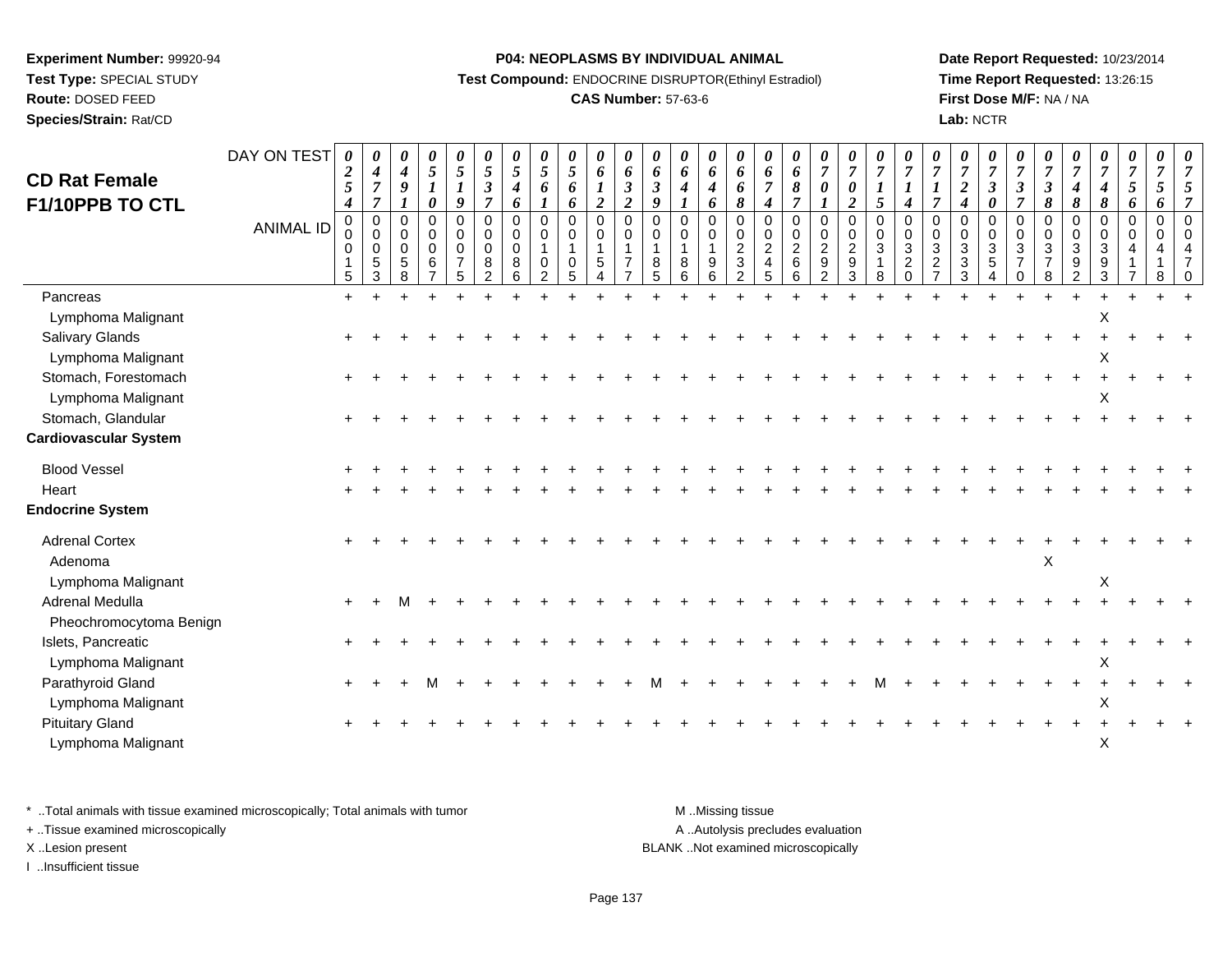**Route:** DOSED FEED

**Species/Strain:** Rat/CD

#### **P04: NEOPLASMS BY INDIVIDUAL ANIMAL**

**Test Compound:** ENDOCRINE DISRUPTOR(Ethinyl Estradiol)

## **CAS Number:** 57-63-6

**Date Report Requested:** 10/23/2014**Time Report Requested:** 13:26:15**First Dose M/F:** NA / NA**Lab:** NCTR

| <b>CD Rat Female</b><br>F1/10PPB TO CTL                                                                                                           | DAY ON TEST<br><b>ANIMAL ID</b> | 0<br>$\boldsymbol{2}$<br>5<br>$\boldsymbol{4}$<br>0<br>$\mathbf 0$<br>0<br>1<br>5 | 0<br>$\boldsymbol{4}$<br>$\overline{7}$<br>$\overline{7}$<br>$\pmb{0}$<br>$\ddot{\mathbf{0}}$<br>$\mathsf 0$<br>$\sqrt{5}$<br>3 | $\boldsymbol{\theta}$<br>$\boldsymbol{4}$<br>9<br>$\mathbf 0$<br>$\mathbf 0$<br>0<br>$\sqrt{5}$<br>8 | 0<br>$\sqrt{5}$<br>$\boldsymbol{\theta}$<br>$\mathbf 0$<br>$\mathbf 0$<br>$\mathbf 0$<br>$\,6$<br>$\overline{ }$ | 0<br>$\overline{5}$<br>$\boldsymbol{l}$<br>9<br>0<br>0<br>$\mathbf 0$<br>$\overline{7}$<br>5 | $\boldsymbol{\theta}$<br>$\overline{5}$<br>$\boldsymbol{\beta}$<br>$\overline{7}$<br>$\pmb{0}$<br>$\mathbf 0$<br>$\mathbf 0$<br>8<br>$\overline{2}$ | 0<br>5<br>4<br>6<br>$\mathbf 0$<br>$\mathbf 0$<br>0<br>8<br>6 | 0<br>5<br>6<br>$\boldsymbol{l}$<br>0<br>$\mathbf 0$<br>1<br>0<br>2 | 0<br>5<br>6<br>6<br>$\pmb{0}$<br>0<br>1<br>0<br>5 | 0<br>6<br>$\boldsymbol{l}$<br>$\overline{2}$<br>$\mathsf 0$<br>0<br>5<br>4 | 0<br>$\pmb{6}$<br>$\boldsymbol{\beta}$<br>$\overline{2}$<br>$\boldsymbol{0}$<br>$\mathbf 0$<br>$\overline{1}$<br>$\overline{7}$<br>$\overline{7}$ | 0<br>6<br>$\boldsymbol{\beta}$<br>9<br>$\mathbf 0$<br>$\mathbf 0$<br>$\mathbf{1}$<br>8<br>5 | $\boldsymbol{\theta}$<br>6<br>$\boldsymbol{4}$<br>$\mathbf 0$<br>$\mathbf 0$<br>$\mathbf 1$<br>8<br>6 | 0<br>6<br>4<br>6<br>$\Omega$<br>$\mathbf 0$<br>9<br>6 | 0<br>6<br>6<br>8<br>$\mathbf 0$<br>0<br>$\overline{c}$<br>$\ensuremath{\mathsf{3}}$<br>$\overline{2}$ | 0<br>6<br>$\overline{7}$<br>$\boldsymbol{4}$<br>$\pmb{0}$<br>$\pmb{0}$<br>$\sqrt{2}$<br>$\overline{4}$<br>5 | $\boldsymbol{\theta}$<br>6<br>8<br>$\overline{7}$<br>$\mathbf 0$<br>$\mathbf 0$<br>$\overline{c}$<br>6<br>6 | $\boldsymbol{\theta}$<br>$\overline{7}$<br>$\boldsymbol{\theta}$<br>$\boldsymbol{l}$<br>$\mathbf 0$<br>$\mathbf 0$<br>$\overline{c}$<br>$\boldsymbol{9}$<br>$\overline{2}$ | 0<br>$\overline{7}$<br>$\boldsymbol{\theta}$<br>$\overline{\mathbf{c}}$<br>0<br>$\mathbf 0$<br>$\boldsymbol{2}$<br>$9\,$<br>$\mathbf{3}$ | 0<br>$\overline{7}$<br>$\boldsymbol{l}$<br>5<br>$\pmb{0}$<br>0<br>$\mathbf{3}$<br>$\mathbf{1}$<br>8 | 0<br>$\overline{7}$<br>$\boldsymbol{l}$<br>4<br>$\mathbf 0$<br>0<br>3<br>$\overline{a}$<br>$\mathbf 0$ | $\boldsymbol{\theta}$<br>$\overline{7}$<br>$\boldsymbol{l}$<br>$\overline{7}$<br>$\mathbf 0$<br>$\mathbf 0$<br>3<br>$\overline{c}$<br>$\overline{7}$ | $\boldsymbol{\theta}$<br>$\overline{7}$<br>$\overline{2}$<br>$\boldsymbol{4}$<br>$\mathbf 0$<br>$\mathbf 0$<br>$\mathbf{3}$<br>$\sqrt{3}$<br>3 | 0<br>$\overline{7}$<br>$\boldsymbol{\beta}$<br>$\boldsymbol{\theta}$<br>$\mathbf 0$<br>$\mathbf 0$<br>3<br>$\sqrt{5}$<br>$\overline{4}$ | 0<br>$\boldsymbol{7}$<br>$\boldsymbol{\beta}$<br>$\overline{7}$<br>$\mathbf 0$<br>$\mathbf 0$<br>$\mathbf{3}$<br>$\overline{7}$<br>$\Omega$ | $\boldsymbol{\theta}$<br>$\overline{7}$<br>$\boldsymbol{\beta}$<br>$\pmb{8}$<br>$\mathbf 0$<br>$\overline{0}$<br>$\mathbf{3}$<br>$\overline{7}$<br>8 | 0<br>$\overline{7}$<br>4<br>8<br>$\mathbf 0$<br>$\mathbf 0$<br>$\ensuremath{\mathsf{3}}$<br>$\frac{9}{2}$ | 0<br>$\overline{7}$<br>$\boldsymbol{4}$<br>8<br>0<br>0<br>3<br>$\frac{9}{3}$ | 0<br>$\overline{7}$<br>$\sqrt{5}$<br>6<br>0<br>$\pmb{0}$<br>$\overline{4}$<br>-1<br>$\overline{7}$ | $\boldsymbol{\theta}$<br>7<br>5<br>6<br>$\pmb{0}$<br>$\mathbf 0$<br>$\overline{4}$<br>8 | $\Omega$      |
|---------------------------------------------------------------------------------------------------------------------------------------------------|---------------------------------|-----------------------------------------------------------------------------------|---------------------------------------------------------------------------------------------------------------------------------|------------------------------------------------------------------------------------------------------|------------------------------------------------------------------------------------------------------------------|----------------------------------------------------------------------------------------------|-----------------------------------------------------------------------------------------------------------------------------------------------------|---------------------------------------------------------------|--------------------------------------------------------------------|---------------------------------------------------|----------------------------------------------------------------------------|---------------------------------------------------------------------------------------------------------------------------------------------------|---------------------------------------------------------------------------------------------|-------------------------------------------------------------------------------------------------------|-------------------------------------------------------|-------------------------------------------------------------------------------------------------------|-------------------------------------------------------------------------------------------------------------|-------------------------------------------------------------------------------------------------------------|----------------------------------------------------------------------------------------------------------------------------------------------------------------------------|------------------------------------------------------------------------------------------------------------------------------------------|-----------------------------------------------------------------------------------------------------|--------------------------------------------------------------------------------------------------------|------------------------------------------------------------------------------------------------------------------------------------------------------|------------------------------------------------------------------------------------------------------------------------------------------------|-----------------------------------------------------------------------------------------------------------------------------------------|---------------------------------------------------------------------------------------------------------------------------------------------|------------------------------------------------------------------------------------------------------------------------------------------------------|-----------------------------------------------------------------------------------------------------------|------------------------------------------------------------------------------|----------------------------------------------------------------------------------------------------|-----------------------------------------------------------------------------------------|---------------|
| Pars Distalis, Adenoma<br>Pars Distalis, Carcinoma<br><b>Thyroid Gland</b><br>C Cell, Adenoma<br>Lymphoma Malignant<br><b>General Body System</b> |                                 |                                                                                   |                                                                                                                                 |                                                                                                      |                                                                                                                  |                                                                                              | $\mathsf{X}$                                                                                                                                        | $\boldsymbol{\mathsf{X}}$                                     | X<br>X                                                             | X                                                 | $\times$                                                                   |                                                                                                                                                   | $\boldsymbol{\mathsf{X}}$                                                                   | X                                                                                                     | $\boldsymbol{\mathsf{X}}$                             |                                                                                                       | $\times$                                                                                                    | X                                                                                                           | X                                                                                                                                                                          | $\pmb{\times}$                                                                                                                           | X                                                                                                   | $\pmb{\times}$                                                                                         | X                                                                                                                                                    | X                                                                                                                                              | $\times$                                                                                                                                | X                                                                                                                                           | X                                                                                                                                                    | $\times$                                                                                                  | X                                                                            | X                                                                                                  | X                                                                                       | $\times$<br>Χ |
| <b>NONE</b><br><b>Genital System</b>                                                                                                              |                                 |                                                                                   |                                                                                                                                 |                                                                                                      |                                                                                                                  |                                                                                              |                                                                                                                                                     |                                                               |                                                                    |                                                   |                                                                            |                                                                                                                                                   |                                                                                             |                                                                                                       |                                                       |                                                                                                       |                                                                                                             |                                                                                                             |                                                                                                                                                                            |                                                                                                                                          |                                                                                                     |                                                                                                        |                                                                                                                                                      |                                                                                                                                                |                                                                                                                                         |                                                                                                                                             |                                                                                                                                                      |                                                                                                           |                                                                              |                                                                                                    |                                                                                         |               |
| <b>Clitoral Gland</b><br>Lymphoma Malignant                                                                                                       |                                 |                                                                                   |                                                                                                                                 |                                                                                                      |                                                                                                                  |                                                                                              |                                                                                                                                                     |                                                               |                                                                    |                                                   |                                                                            |                                                                                                                                                   |                                                                                             |                                                                                                       |                                                       |                                                                                                       |                                                                                                             |                                                                                                             |                                                                                                                                                                            |                                                                                                                                          |                                                                                                     |                                                                                                        |                                                                                                                                                      |                                                                                                                                                |                                                                                                                                         |                                                                                                                                             |                                                                                                                                                      |                                                                                                           | Χ                                                                            |                                                                                                    |                                                                                         |               |
| Ovary<br>Lymphoma Malignant                                                                                                                       |                                 |                                                                                   |                                                                                                                                 |                                                                                                      |                                                                                                                  |                                                                                              |                                                                                                                                                     |                                                               |                                                                    |                                                   |                                                                            |                                                                                                                                                   |                                                                                             |                                                                                                       |                                                       |                                                                                                       |                                                                                                             |                                                                                                             |                                                                                                                                                                            |                                                                                                                                          |                                                                                                     |                                                                                                        |                                                                                                                                                      |                                                                                                                                                |                                                                                                                                         |                                                                                                                                             |                                                                                                                                                      |                                                                                                           | X                                                                            |                                                                                                    |                                                                                         |               |
| Oviduct<br>Lymphoma Malignant                                                                                                                     |                                 |                                                                                   |                                                                                                                                 |                                                                                                      |                                                                                                                  |                                                                                              |                                                                                                                                                     |                                                               |                                                                    |                                                   |                                                                            |                                                                                                                                                   |                                                                                             |                                                                                                       |                                                       |                                                                                                       |                                                                                                             |                                                                                                             |                                                                                                                                                                            |                                                                                                                                          |                                                                                                     |                                                                                                        |                                                                                                                                                      |                                                                                                                                                |                                                                                                                                         |                                                                                                                                             |                                                                                                                                                      |                                                                                                           | Χ                                                                            |                                                                                                    |                                                                                         |               |
| <b>Uterus</b><br>Endometrium, Adenoma<br>Fibrous Histiocytoma                                                                                     |                                 |                                                                                   |                                                                                                                                 |                                                                                                      |                                                                                                                  | $\boldsymbol{\mathsf{X}}$                                                                    |                                                                                                                                                     |                                                               |                                                                    |                                                   |                                                                            |                                                                                                                                                   |                                                                                             |                                                                                                       |                                                       |                                                                                                       |                                                                                                             |                                                                                                             |                                                                                                                                                                            |                                                                                                                                          |                                                                                                     |                                                                                                        |                                                                                                                                                      |                                                                                                                                                |                                                                                                                                         |                                                                                                                                             |                                                                                                                                                      | X                                                                                                         |                                                                              |                                                                                                    |                                                                                         |               |
| Lymphoma Malignant<br>Polyp Stromal<br>Sarcoma Stromal                                                                                            |                                 |                                                                                   |                                                                                                                                 |                                                                                                      |                                                                                                                  |                                                                                              |                                                                                                                                                     |                                                               |                                                                    |                                                   |                                                                            |                                                                                                                                                   |                                                                                             | $\sf X$                                                                                               |                                                       | $\boldsymbol{\mathsf{X}}$                                                                             |                                                                                                             |                                                                                                             |                                                                                                                                                                            |                                                                                                                                          | $\sf X$                                                                                             |                                                                                                        |                                                                                                                                                      |                                                                                                                                                |                                                                                                                                         |                                                                                                                                             |                                                                                                                                                      |                                                                                                           | X                                                                            |                                                                                                    |                                                                                         | Χ             |
| Vagina<br>Lymphoma Malignant                                                                                                                      |                                 |                                                                                   |                                                                                                                                 |                                                                                                      |                                                                                                                  |                                                                                              |                                                                                                                                                     |                                                               |                                                                    |                                                   |                                                                            |                                                                                                                                                   |                                                                                             |                                                                                                       |                                                       |                                                                                                       |                                                                                                             |                                                                                                             |                                                                                                                                                                            |                                                                                                                                          |                                                                                                     |                                                                                                        |                                                                                                                                                      |                                                                                                                                                |                                                                                                                                         |                                                                                                                                             |                                                                                                                                                      |                                                                                                           | X                                                                            |                                                                                                    |                                                                                         |               |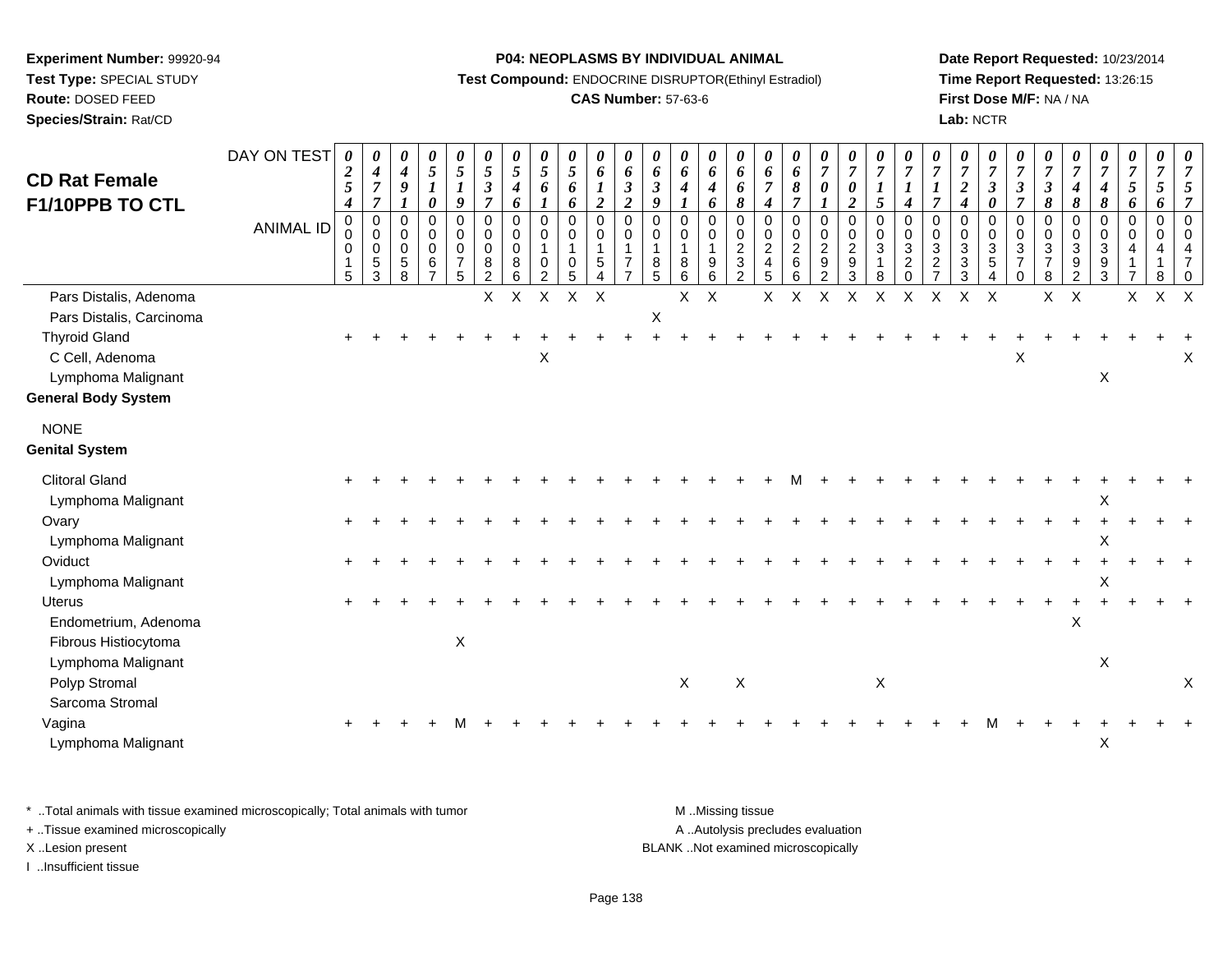**Route:** DOSED FEED

**Species/Strain:** Rat/CD

#### **P04: NEOPLASMS BY INDIVIDUAL ANIMAL**

**Test Compound:** ENDOCRINE DISRUPTOR(Ethinyl Estradiol)

### **CAS Number:** 57-63-6

**Date Report Requested:** 10/23/2014**Time Report Requested:** 13:26:16**First Dose M/F:** NA / NA**Lab:** NCTR

| <b>CD Rat Female</b><br>F1/10PPB TO CTL                                                                                                                                                                       | DAY ON TEST<br><b>ANIMAL ID</b> | 0<br>$\boldsymbol{2}$<br>5<br>4<br>$\Omega$<br>$\Omega$<br>0<br>5 | $\boldsymbol{\theta}$<br>$\boldsymbol{4}$<br>$\overline{7}$<br>$\overline{7}$<br>$\pmb{0}$<br>$\mathbf 0$<br>$\mathbf 0$<br>$\frac{5}{3}$ | 0<br>$\boldsymbol{4}$<br>$\boldsymbol{g}$<br>$\boldsymbol{l}$<br>$\mathbf 0$<br>$\mathbf{0}$<br>$\mathbf 0$<br>$\sqrt{5}$<br>8 | 0<br>5<br>0<br>$\Omega$<br>$\mathbf 0$<br>$\mathbf 0$<br>$\,6$<br>$\overline{ }$ | 0<br>$\overline{5}$<br>$\boldsymbol{l}$<br>9<br>$\pmb{0}$<br>$\pmb{0}$<br>$\mathbf 0$<br>$\begin{array}{c} 7 \\ 5 \end{array}$ | 0<br>$\mathfrak{S}$<br>$\boldsymbol{\beta}$<br>$\overline{7}$<br>$\mathsf 0$<br>$\mathbf 0$<br>$\mathsf 0$<br>8<br>$\overline{2}$ | $\boldsymbol{\theta}$<br>5<br>$\boldsymbol{4}$<br>6<br>$\Omega$<br>$\mathbf 0$<br>$\mathbf 0$<br>8<br>6 | 0<br>$\mathfrak{s}$<br>6<br>$\overline{0}$<br>$\mathbf 0$<br>$\mathbf{1}$<br>$\pmb{0}$<br>$\overline{2}$ | 0<br>$\mathfrak{s}$<br>6<br>6<br>0<br>$\mathbf 0$<br>1<br>0<br>5 | $\boldsymbol{\theta}$<br>6<br>$\boldsymbol{l}$<br>$\boldsymbol{2}$<br>$\boldsymbol{0}$<br>$\overline{0}$<br>$\overline{1}$<br>$\sqrt{5}$<br>$\boldsymbol{\Lambda}$ | 0<br>6<br>$\mathfrak{z}$<br>$\overline{\mathbf{c}}$<br>$\Omega$<br>$\Omega$<br>1<br>$\overline{7}$<br>$\overline{ }$ | 0<br>6<br>$\mathfrak{z}$<br>9<br>$\Omega$<br>$\mathbf 0$<br>$\mathbf{1}$<br>8<br>$\overline{5}$ | $\boldsymbol{\theta}$<br>6<br>4<br>$\Omega$<br>$\mathbf 0$<br>8<br>6 | 0<br>6<br>4<br>6<br>$\Omega$<br>$\Omega$<br>9<br>6 | 0<br>6<br>6<br>$\pmb{8}$<br>$\mathbf 0$<br>$\mathbf 0$<br>$\overline{c}$<br>$\frac{3}{2}$ | 0<br>6<br>$\overline{7}$<br>$\boldsymbol{4}$<br>$\Omega$<br>$\mathbf 0$<br>$\sqrt{2}$<br>$\frac{4}{5}$ | $\boldsymbol{\theta}$<br>6<br>8<br>$\boldsymbol{7}$<br>$\Omega$<br>$\mathbf 0$<br>$\boldsymbol{2}$<br>$\,6$<br>6 | 0<br>$\overline{7}$<br>$\pmb{\theta}$<br>0<br>0<br>$\overline{c}$<br>$\frac{9}{2}$ | 0<br>$\boldsymbol{7}$<br>$\boldsymbol{\theta}$<br>$\boldsymbol{2}$<br>$\pmb{0}$<br>0<br>$\overline{c}$<br>$\frac{9}{3}$ | 0<br>$\overline{7}$<br>5<br>$\mathsf 0$<br>$\mathbf 0$<br>$\sqrt{3}$<br>8 | $\boldsymbol{\theta}$<br>$\overline{7}$<br>$\boldsymbol{l}$<br>$\boldsymbol{4}$<br>$\mathbf 0$<br>$\mathbf 0$<br>$\ensuremath{\mathsf{3}}$<br>$\frac{2}{0}$ | $\overline{7}$<br>1<br>$\overline{7}$<br>$\mathbf 0$<br>$\mathbf 0$<br>$\sqrt{3}$<br>$\sqrt{2}$<br>$\overline{z}$ | 0<br>$\overline{7}$<br>$\boldsymbol{2}$<br>4<br>$\Omega$<br>0<br>3<br>3<br>3 | 0<br>$\boldsymbol{7}$<br>$\boldsymbol{\mathfrak{z}}$<br>$\pmb{\theta}$<br>$\pmb{0}$<br>$\pmb{0}$<br>$\mathbf{3}$<br>$\,$ 5 $\,$<br>4 | 0<br>$\overline{7}$<br>$\mathfrak{z}$<br>$\overline{7}$<br>$\mathbf 0$<br>$\Omega$<br>$\mathbf{3}$<br>$\overline{7}$<br>$\Omega$ | $\overline{7}$<br>$\boldsymbol{\beta}$<br>8<br>$\mathbf 0$<br>$\mathbf 0$<br>$\sqrt{3}$<br>$\boldsymbol{7}$<br>8 | 0<br>$\overline{7}$<br>$\boldsymbol{4}$<br>$\pmb{8}$<br>$\pmb{0}$<br>$\mathsf{O}\xspace$<br>$\sqrt{3}$<br>$\boldsymbol{9}$<br>$\overline{2}$ | 0<br>$\overline{7}$<br>$\boldsymbol{4}$<br>$\pmb{8}$<br>0<br>0<br>$\sqrt{3}$<br>9<br>$\overline{3}$ | 0<br>$\overline{7}$<br>$\overline{5}$<br>6<br>$\pmb{0}$<br>$\overline{0}$<br>$\overline{4}$<br>-1<br>$\overline{7}$ | $\boldsymbol{\theta}$<br>$\overline{7}$<br>5<br>6<br>$\mathbf 0$<br>$\Omega$<br>4<br>8 | $\overline{7}$<br>$\Omega$<br>$\Omega$ |
|---------------------------------------------------------------------------------------------------------------------------------------------------------------------------------------------------------------|---------------------------------|-------------------------------------------------------------------|-------------------------------------------------------------------------------------------------------------------------------------------|--------------------------------------------------------------------------------------------------------------------------------|----------------------------------------------------------------------------------|--------------------------------------------------------------------------------------------------------------------------------|-----------------------------------------------------------------------------------------------------------------------------------|---------------------------------------------------------------------------------------------------------|----------------------------------------------------------------------------------------------------------|------------------------------------------------------------------|--------------------------------------------------------------------------------------------------------------------------------------------------------------------|----------------------------------------------------------------------------------------------------------------------|-------------------------------------------------------------------------------------------------|----------------------------------------------------------------------|----------------------------------------------------|-------------------------------------------------------------------------------------------|--------------------------------------------------------------------------------------------------------|------------------------------------------------------------------------------------------------------------------|------------------------------------------------------------------------------------|-------------------------------------------------------------------------------------------------------------------------|---------------------------------------------------------------------------|-------------------------------------------------------------------------------------------------------------------------------------------------------------|-------------------------------------------------------------------------------------------------------------------|------------------------------------------------------------------------------|--------------------------------------------------------------------------------------------------------------------------------------|----------------------------------------------------------------------------------------------------------------------------------|------------------------------------------------------------------------------------------------------------------|----------------------------------------------------------------------------------------------------------------------------------------------|-----------------------------------------------------------------------------------------------------|---------------------------------------------------------------------------------------------------------------------|----------------------------------------------------------------------------------------|----------------------------------------|
| <b>Hematopoietic System</b><br><b>Bone Marrow</b><br>Lymphoma Malignant                                                                                                                                       |                                 |                                                                   |                                                                                                                                           |                                                                                                                                |                                                                                  |                                                                                                                                |                                                                                                                                   |                                                                                                         |                                                                                                          |                                                                  |                                                                                                                                                                    |                                                                                                                      |                                                                                                 |                                                                      |                                                    |                                                                                           |                                                                                                        |                                                                                                                  |                                                                                    |                                                                                                                         |                                                                           |                                                                                                                                                             |                                                                                                                   |                                                                              |                                                                                                                                      |                                                                                                                                  |                                                                                                                  |                                                                                                                                              | х                                                                                                   |                                                                                                                     |                                                                                        |                                        |
| Lymph Node<br>Axillary, Lymphoma Malignant<br>Deep Cervical, Lymphoma Malignant<br>Inguinal, Lymphoma Malignant<br>Lumbar, Lymphoma Malignant<br>Mediastinal, Lymphoma Malignant<br>Renal, Lymphoma Malignant |                                 |                                                                   |                                                                                                                                           |                                                                                                                                |                                                                                  |                                                                                                                                |                                                                                                                                   |                                                                                                         |                                                                                                          |                                                                  |                                                                                                                                                                    |                                                                                                                      |                                                                                                 |                                                                      |                                                    |                                                                                           |                                                                                                        |                                                                                                                  |                                                                                    |                                                                                                                         |                                                                           | $\ddot{}$                                                                                                                                                   |                                                                                                                   |                                                                              |                                                                                                                                      |                                                                                                                                  |                                                                                                                  |                                                                                                                                              | X<br>X<br>X<br>х<br>X<br>X                                                                          |                                                                                                                     |                                                                                        |                                        |
| Lymph Node, Mandibular<br>Lymphoma Malignant                                                                                                                                                                  |                                 |                                                                   |                                                                                                                                           |                                                                                                                                |                                                                                  |                                                                                                                                |                                                                                                                                   |                                                                                                         |                                                                                                          |                                                                  |                                                                                                                                                                    |                                                                                                                      |                                                                                                 |                                                                      |                                                    |                                                                                           |                                                                                                        |                                                                                                                  |                                                                                    |                                                                                                                         |                                                                           |                                                                                                                                                             |                                                                                                                   |                                                                              |                                                                                                                                      |                                                                                                                                  |                                                                                                                  |                                                                                                                                              | х                                                                                                   |                                                                                                                     |                                                                                        |                                        |
| Lymph Node, Mesenteric<br>Lymphoma Malignant                                                                                                                                                                  |                                 |                                                                   |                                                                                                                                           |                                                                                                                                |                                                                                  |                                                                                                                                |                                                                                                                                   |                                                                                                         |                                                                                                          |                                                                  |                                                                                                                                                                    |                                                                                                                      |                                                                                                 |                                                                      |                                                    |                                                                                           |                                                                                                        |                                                                                                                  |                                                                                    |                                                                                                                         |                                                                           |                                                                                                                                                             |                                                                                                                   |                                                                              |                                                                                                                                      |                                                                                                                                  |                                                                                                                  |                                                                                                                                              | х                                                                                                   |                                                                                                                     |                                                                                        |                                        |
| Spleen<br>Lymphoma Malignant                                                                                                                                                                                  |                                 |                                                                   |                                                                                                                                           |                                                                                                                                |                                                                                  |                                                                                                                                |                                                                                                                                   |                                                                                                         |                                                                                                          |                                                                  |                                                                                                                                                                    |                                                                                                                      |                                                                                                 |                                                                      |                                                    |                                                                                           |                                                                                                        |                                                                                                                  |                                                                                    |                                                                                                                         |                                                                           |                                                                                                                                                             |                                                                                                                   |                                                                              |                                                                                                                                      |                                                                                                                                  |                                                                                                                  |                                                                                                                                              | X                                                                                                   |                                                                                                                     |                                                                                        |                                        |
| Thymus<br>Lymphoma Malignant<br><b>Integumentary System</b>                                                                                                                                                   |                                 |                                                                   |                                                                                                                                           |                                                                                                                                |                                                                                  |                                                                                                                                |                                                                                                                                   |                                                                                                         |                                                                                                          |                                                                  |                                                                                                                                                                    |                                                                                                                      |                                                                                                 |                                                                      |                                                    |                                                                                           |                                                                                                        |                                                                                                                  |                                                                                    |                                                                                                                         |                                                                           |                                                                                                                                                             |                                                                                                                   |                                                                              |                                                                                                                                      |                                                                                                                                  |                                                                                                                  |                                                                                                                                              | Χ                                                                                                   |                                                                                                                     |                                                                                        |                                        |
| Mammary Gland<br>Adenocarcinoma<br>Fibroadenoma                                                                                                                                                               |                                 |                                                                   | $\boldsymbol{\mathsf{X}}$                                                                                                                 |                                                                                                                                | X                                                                                |                                                                                                                                | X                                                                                                                                 |                                                                                                         | X                                                                                                        | X                                                                |                                                                                                                                                                    |                                                                                                                      |                                                                                                 | X                                                                    |                                                    | $\boldsymbol{\mathsf{X}}$                                                                 |                                                                                                        | X                                                                                                                |                                                                                    | X<br>X                                                                                                                  |                                                                           | $\boldsymbol{\mathsf{X}}$<br>$\times$                                                                                                                       |                                                                                                                   | X                                                                            |                                                                                                                                      | X                                                                                                                                |                                                                                                                  |                                                                                                                                              | X                                                                                                   |                                                                                                                     | X                                                                                      |                                        |

\* ..Total animals with tissue examined microscopically; Total animals with tumor **M** . Missing tissue M ..Missing tissue

+ ..Tissue examined microscopically

I ..Insufficient tissue

A ..Autolysis precludes evaluation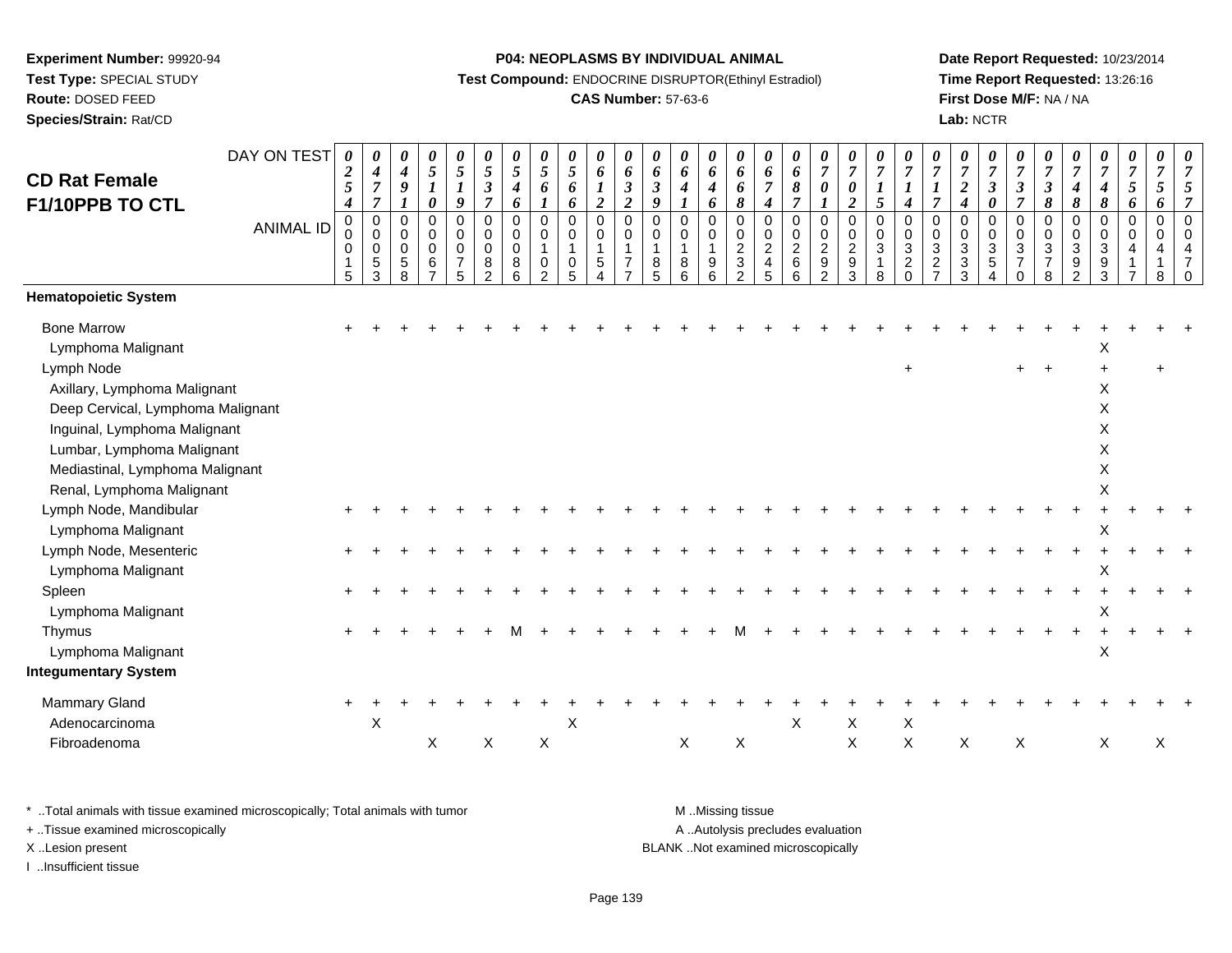**Route:** DOSED FEED

**Species/Strain:** Rat/CD

#### **P04: NEOPLASMS BY INDIVIDUAL ANIMAL**

**Test Compound:** ENDOCRINE DISRUPTOR(Ethinyl Estradiol)

## **CAS Number:** 57-63-6

**Date Report Requested:** 10/23/2014**Time Report Requested:** 13:26:16**First Dose M/F:** NA / NA**Lab:** NCTR

| <b>CD Rat Female</b>                                                              | DAY ON TEST | $\boldsymbol{\theta}$<br>$\boldsymbol{2}$<br>5                           | 0<br>$\boldsymbol{4}$<br>$\overline{7}$                              | $\theta$<br>$\boldsymbol{4}$<br>$\boldsymbol{9}$                           | 0<br>5<br>1                            | 0<br>$\mathfrak{s}$<br>$\boldsymbol{l}$                                              | $\boldsymbol{\theta}$<br>$\sqrt{5}$<br>$\boldsymbol{\beta}$         | 5<br>$\boldsymbol{4}$                       | $\boldsymbol{\theta}$<br>$\mathfrak{s}$<br>6                                               | 0<br>$\sqrt{5}$<br>6                  | 0<br>6<br>$\boldsymbol{l}$                                                                           | 0<br>6<br>$\mathfrak{z}$                                               | $\boldsymbol{\theta}$<br>6<br>$\boldsymbol{\beta}$ | 6<br>4                  | 0<br>6<br>4                                  | $\boldsymbol{\theta}$<br>6<br>6                                                                  | $\boldsymbol{\theta}$<br>6<br>$\overline{7}$                                  | 6<br>$\pmb{8}$                                                                         | $\boldsymbol{\theta}$<br>$\overline{7}$<br>0                            | $\boldsymbol{\theta}$<br>$\overline{7}$<br>$\boldsymbol{\theta}$                                       | $\boldsymbol{\theta}$<br>$\overline{7}$              | $\boldsymbol{\theta}$<br>$\overline{7}$                                       | $\overline{7}$                                                                      | $\boldsymbol{\theta}$<br>$\overline{7}$<br>$\overline{2}$             | 0<br>$\overline{7}$<br>$\mathfrak{z}$                     | $\boldsymbol{\theta}$<br>$\overline{7}$<br>$\boldsymbol{\beta}$ | $\overline{7}$<br>$\boldsymbol{\beta}$                               | $\overline{7}$<br>4                                                               | 0<br>$\overline{7}$<br>$\boldsymbol{4}$                                            | $\boldsymbol{\theta}$<br>$\overline{7}$<br>$\sqrt{5}$                    | $\overline{7}$<br>5                       | 7                    |
|-----------------------------------------------------------------------------------|-------------|--------------------------------------------------------------------------|----------------------------------------------------------------------|----------------------------------------------------------------------------|----------------------------------------|--------------------------------------------------------------------------------------|---------------------------------------------------------------------|---------------------------------------------|--------------------------------------------------------------------------------------------|---------------------------------------|------------------------------------------------------------------------------------------------------|------------------------------------------------------------------------|----------------------------------------------------|-------------------------|----------------------------------------------|--------------------------------------------------------------------------------------------------|-------------------------------------------------------------------------------|----------------------------------------------------------------------------------------|-------------------------------------------------------------------------|--------------------------------------------------------------------------------------------------------|------------------------------------------------------|-------------------------------------------------------------------------------|-------------------------------------------------------------------------------------|-----------------------------------------------------------------------|-----------------------------------------------------------|-----------------------------------------------------------------|----------------------------------------------------------------------|-----------------------------------------------------------------------------------|------------------------------------------------------------------------------------|--------------------------------------------------------------------------|-------------------------------------------|----------------------|
| F1/10PPB TO CTL                                                                   | ANIMAL ID   | $\boldsymbol{4}$<br>0<br>$\mathbf 0$<br>$\mathbf 0$<br>$\mathbf{1}$<br>5 | $\overline{7}$<br>$\mathbf 0$<br>0<br>$\mathbf 0$<br>$\sqrt{5}$<br>3 | $\boldsymbol{l}$<br>$\mathbf 0$<br>0<br>$\mathbf 0$<br>$\overline{5}$<br>8 | 0<br>$\Omega$<br>0<br>$\mathbf 0$<br>6 | $\boldsymbol{g}$<br>$\mathbf 0$<br>$\mathbf 0$<br>$\mathbf 0$<br>$\overline{7}$<br>5 | $\overline{7}$<br>$\pmb{0}$<br>$\mathbf 0$<br>$\mathbf 0$<br>8<br>2 | 6<br>$\Omega$<br>0<br>$\mathbf 0$<br>8<br>6 | $\boldsymbol{l}$<br>$\pmb{0}$<br>$\mathbf 0$<br>$\mathbf{1}$<br>$\pmb{0}$<br>$\mathcal{P}$ | 6<br>0<br>0<br>$\mathbf{1}$<br>0<br>5 | $\boldsymbol{2}$<br>$\mathbf 0$<br>$\mathbf 0$<br>$\overline{1}$<br>$\overline{5}$<br>$\overline{4}$ | $\overline{2}$<br>$\Omega$<br>0<br>$\mathbf{1}$<br>$\overline{7}$<br>7 | $\boldsymbol{g}$<br>$\Omega$<br>0<br>1<br>8<br>5   | $\Omega$<br>0<br>8<br>6 | 6<br>$\Omega$<br>0<br>$\mathbf{1}$<br>9<br>6 | 8<br>$\mathbf 0$<br>$\begin{smallmatrix} 0\\2 \end{smallmatrix}$<br>$\sqrt{3}$<br>$\overline{2}$ | $\boldsymbol{4}$<br>$\mathbf 0$<br>0<br>$\overline{2}$<br>$\overline{a}$<br>5 | $\overline{7}$<br>$\Omega$<br>$\overline{0}$<br>$\overline{2}$<br>$6\phantom{1}6$<br>6 | $\Omega$<br>0<br>$\boldsymbol{2}$<br>$\boldsymbol{9}$<br>$\overline{c}$ | $\overline{2}$<br>$\mathbf 0$<br>$\begin{smallmatrix} 0\\2 \end{smallmatrix}$<br>$\boldsymbol{9}$<br>3 | 5<br>$\mathbf 0$<br>$\pmb{0}$<br>$\overline{3}$<br>8 | $\boldsymbol{4}$<br>$\Omega$<br>0<br>$\sqrt{3}$<br>$\overline{c}$<br>$\Omega$ | $\overline{7}$<br>$\Omega$<br>0<br>$\mathbf{3}$<br>$\overline{c}$<br>$\overline{7}$ | $\boldsymbol{4}$<br>$\mathbf 0$<br>0<br>$\sqrt{3}$<br>$\sqrt{3}$<br>3 | 0<br>$\mathbf 0$<br>$\mathbf 0$<br>$\mathbf{3}$<br>5<br>4 | $\overline{7}$<br>$\mathbf 0$<br>0<br>3<br>$\overline{7}$<br>0  | $\pmb{8}$<br>$\mathbf 0$<br>0<br>$\sqrt{3}$<br>$\boldsymbol{7}$<br>8 | $\pmb{8}$<br>$\mathbf 0$<br>0<br>$\sqrt{3}$<br>$\boldsymbol{9}$<br>$\mathfrak{p}$ | $\pmb{8}$<br>$\mathsf{O}\xspace$<br>$\mathbf 0$<br>$\sqrt{3}$<br>9<br>$\mathbf{3}$ | 6<br>$\mathbf 0$<br>0<br>$\overline{4}$<br>$\mathbf 1$<br>$\overline{7}$ | 6<br>$\mathbf 0$<br>$\mathbf 0$<br>4<br>8 | $\Omega$<br>$\Omega$ |
| Fibroadenoma, Multiple<br>Lymphoma Malignant                                      |             |                                                                          |                                                                      |                                                                            |                                        |                                                                                      |                                                                     |                                             |                                                                                            |                                       |                                                                                                      | $\pmb{\times}$                                                         |                                                    |                         |                                              |                                                                                                  |                                                                               |                                                                                        | X                                                                       |                                                                                                        |                                                      |                                                                               | X                                                                                   |                                                                       |                                                           |                                                                 |                                                                      |                                                                                   | X                                                                                  | $\times$                                                                 |                                           | X                    |
| Skin<br><b>Basal Cell Carcinoma</b><br>Fibrous Histiocytoma                       |             |                                                                          |                                                                      |                                                                            |                                        |                                                                                      |                                                                     |                                             |                                                                                            |                                       |                                                                                                      |                                                                        |                                                    |                         | X                                            |                                                                                                  |                                                                               |                                                                                        |                                                                         |                                                                                                        |                                                      |                                                                               |                                                                                     |                                                                       |                                                           | $\pmb{\times}$                                                  |                                                                      |                                                                                   |                                                                                    |                                                                          |                                           |                      |
| Keratoacanthoma<br><b>Musculoskeletal System</b>                                  |             |                                                                          |                                                                      |                                                                            |                                        |                                                                                      |                                                                     |                                             |                                                                                            |                                       |                                                                                                      |                                                                        |                                                    |                         |                                              |                                                                                                  |                                                                               |                                                                                        |                                                                         |                                                                                                        |                                                      | $\mathsf X$                                                                   |                                                                                     |                                                                       |                                                           |                                                                 |                                                                      |                                                                                   |                                                                                    |                                                                          |                                           |                      |
| Bone, Femur<br>Lymphoma Malignant<br><b>Skeletal Muscle</b><br>Lymphoma Malignant |             |                                                                          |                                                                      |                                                                            |                                        |                                                                                      |                                                                     |                                             |                                                                                            | $+$                                   |                                                                                                      |                                                                        |                                                    |                         |                                              |                                                                                                  | $+$                                                                           |                                                                                        |                                                                         |                                                                                                        |                                                      |                                                                               |                                                                                     |                                                                       |                                                           |                                                                 |                                                                      | $\ddot{}$                                                                         | х<br>$\boldsymbol{\mathsf{X}}$                                                     |                                                                          |                                           |                      |
| <b>Nervous System</b>                                                             |             |                                                                          |                                                                      |                                                                            |                                        |                                                                                      |                                                                     |                                             |                                                                                            |                                       |                                                                                                      |                                                                        |                                                    |                         |                                              |                                                                                                  |                                                                               |                                                                                        |                                                                         |                                                                                                        |                                                      |                                                                               |                                                                                     |                                                                       |                                                           |                                                                 |                                                                      |                                                                                   |                                                                                    |                                                                          |                                           |                      |
| Brain, Brain Stem<br>Carcinoma, Metastatic, Pituitary Gland<br>Lymphoma Malignant |             |                                                                          |                                                                      |                                                                            |                                        |                                                                                      |                                                                     |                                             |                                                                                            |                                       |                                                                                                      |                                                                        | $\mathsf X$                                        |                         |                                              |                                                                                                  |                                                                               |                                                                                        |                                                                         |                                                                                                        |                                                      |                                                                               |                                                                                     |                                                                       |                                                           |                                                                 |                                                                      |                                                                                   | X                                                                                  |                                                                          |                                           |                      |
| Brain, Cerebellum                                                                 |             |                                                                          |                                                                      |                                                                            |                                        |                                                                                      |                                                                     |                                             |                                                                                            |                                       |                                                                                                      |                                                                        |                                                    |                         |                                              |                                                                                                  |                                                                               |                                                                                        |                                                                         |                                                                                                        |                                                      |                                                                               |                                                                                     |                                                                       |                                                           |                                                                 |                                                                      |                                                                                   |                                                                                    |                                                                          |                                           |                      |
| Brain, Cerebrum<br>Peripheral Nerve<br>Spinal Cord<br><b>Respiratory System</b>   |             |                                                                          |                                                                      |                                                                            |                                        |                                                                                      |                                                                     |                                             |                                                                                            | Α                                     |                                                                                                      |                                                                        |                                                    |                         |                                              |                                                                                                  | $\ddot{}$<br>Α                                                                |                                                                                        |                                                                         |                                                                                                        |                                                      |                                                                               |                                                                                     |                                                                       |                                                           |                                                                 |                                                                      |                                                                                   |                                                                                    |                                                                          |                                           |                      |
| Lung                                                                              |             |                                                                          |                                                                      |                                                                            |                                        |                                                                                      |                                                                     |                                             |                                                                                            |                                       |                                                                                                      |                                                                        |                                                    |                         |                                              |                                                                                                  |                                                                               |                                                                                        |                                                                         |                                                                                                        |                                                      |                                                                               |                                                                                     |                                                                       |                                                           |                                                                 |                                                                      |                                                                                   |                                                                                    |                                                                          |                                           |                      |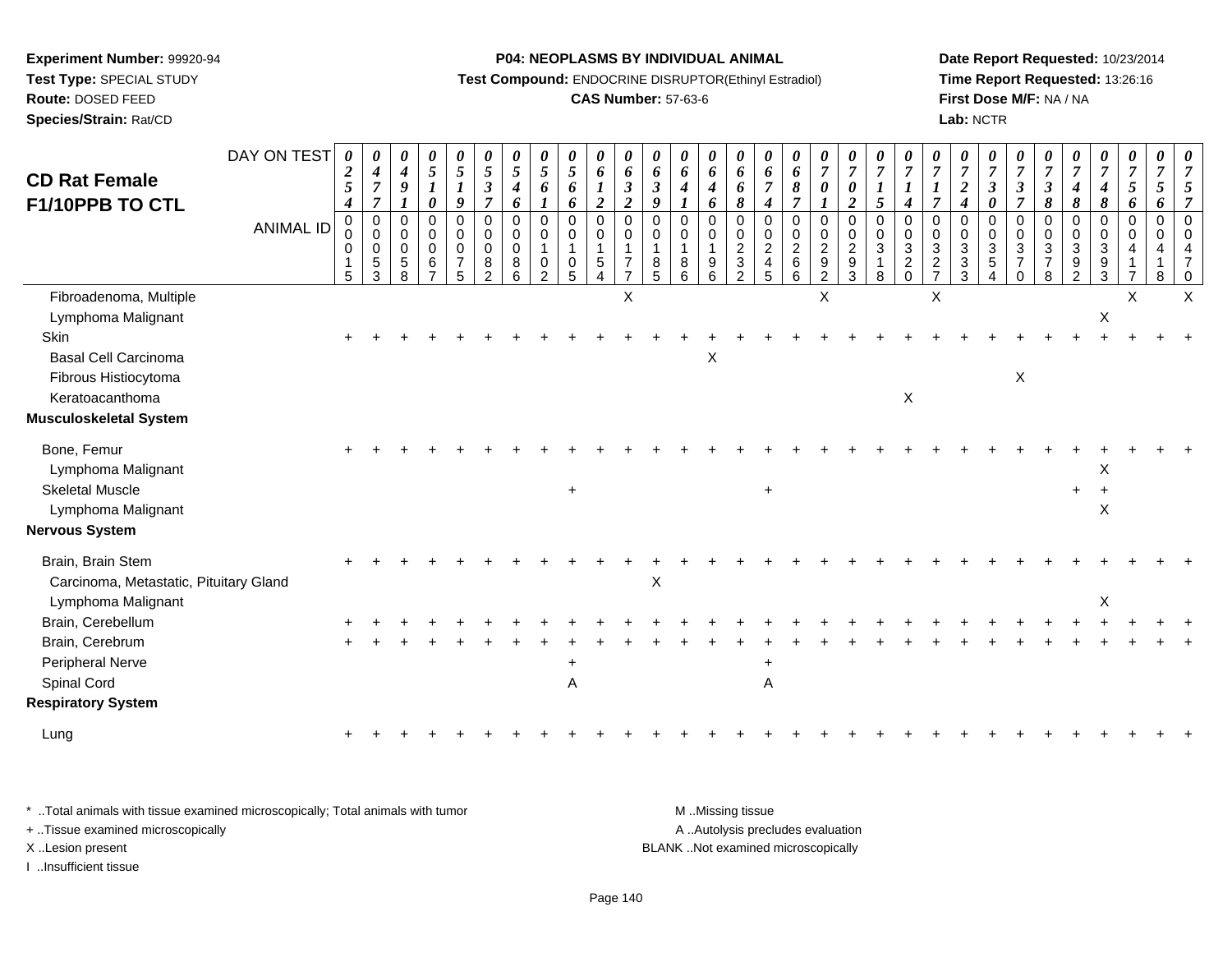**Test Type:** SPECIAL STUDY

## **Route:** DOSED FEED

**Species/Strain:** Rat/CD

#### **P04: NEOPLASMS BY INDIVIDUAL ANIMAL**

**Test Compound:** ENDOCRINE DISRUPTOR(Ethinyl Estradiol)

## **CAS Number:** 57-63-6

**Date Report Requested:** 10/23/2014**Time Report Requested:** 13:26:16**First Dose M/F:** NA / NA**Lab:** NCTR

| <b>CD Rat Female</b><br>F1/10PPB TO CTL                                                  | DAY ON TEST<br><b>ANIMAL ID</b> | 0<br>$\boldsymbol{2}$<br>5<br>$\boldsymbol{4}$<br>0<br>0<br>$\Omega$<br>$\mathbf 1$<br>5 | 0<br>$\boldsymbol{4}$<br>$\overline{7}$<br>$\overline{7}$<br>$\mathbf 0$<br>0<br>$\mathbf 0$<br>5<br>3 | $\boldsymbol{\theta}$<br>4<br>9<br>1<br>$\mathbf 0$<br>$\mathbf 0$<br>$\mathbf 0$<br>5<br>8 | 0<br>5<br>0<br>$\Omega$<br>$\Omega$<br>$\Omega$<br>6 | 0<br>5<br>$\boldsymbol{l}$<br>9<br>0<br>0<br>$\mathbf 0$<br>$\overline{7}$<br>5 | 0<br>5<br>$\boldsymbol{\beta}$<br>7<br>$\mathbf 0$<br>0<br>$\mathbf 0$<br>8<br>$\mathcal{P}$ | 0<br>5<br>4<br>6<br>$\Omega$<br>0<br>$\Omega$<br>8<br>6 | 0<br>$\mathfrak{s}$<br>6<br>$\pmb{0}$<br>$\mathbf 0$<br>1<br>0<br>$\mathcal{P}$ | $\pmb{\theta}$<br>5<br>6<br>6<br>0<br>0<br>1<br>0<br>5 | $\pmb{\theta}$<br>6<br>$\boldsymbol{l}$<br>$\overline{2}$<br>$\pmb{0}$<br>$\mathbf 0$<br>$\mathbf{1}$<br>$\sqrt{5}$<br>$\overline{4}$ | 0<br>6<br>3<br>$\boldsymbol{2}$<br>$\mathbf 0$<br>0<br>$\overline{7}$ | 0<br>6<br>$\boldsymbol{\beta}$<br>9<br>$\mathbf 0$<br>0<br>$\mathbf{1}$<br>8<br>5 | 0<br>6<br>4<br>$\Omega$<br>0<br>8<br>6 | 0<br>6<br>$\boldsymbol{4}$<br>6<br>$\mathbf 0$<br>0<br>$\mathbf{1}$<br>9<br>6 | 0<br>6<br>6<br>8<br>$\mathbf 0$<br>0<br>$\sqrt{2}$<br>$\sqrt{3}$<br>2 | $\boldsymbol{\theta}$<br>6<br>$\overline{7}$<br>$\boldsymbol{4}$<br>$\mathbf 0$<br>0<br>$\overline{2}$<br>$\overline{a}$<br>$\sqrt{5}$ | 0<br>6<br>8<br>$\overline{7}$<br>$\mathbf 0$<br>0<br>$\overline{2}$<br>$\,6\,$<br>6 | 0<br>$\overline{7}$<br>$\boldsymbol{\theta}$<br>$\mathbf 0$<br>$\mathbf 0$<br>$\overline{2}$<br>9<br>$\overline{2}$ | 0<br>$\overline{7}$<br>$\boldsymbol{\theta}$<br>$\boldsymbol{2}$<br>$\mathbf 0$<br>$\overline{0}$<br>$\overline{2}$<br>$\boldsymbol{9}$<br>3 | 0<br>$\overline{7}$<br>$5\overline{)}$<br>$\mathbf 0$<br>0<br>3<br>$\mathbf{1}$<br>8 | 0<br>$\overline{7}$<br>1<br>$\boldsymbol{4}$<br>$\Omega$<br>0<br>$\sqrt{3}$<br>$\overline{2}$ | 0<br>$\overline{7}$<br>7<br>$\mathbf 0$<br>0<br>$\mathbf{3}$<br>$\overline{2}$ | 0<br>$\overline{7}$<br>$\overline{\mathbf{c}}$<br>4<br>$\Omega$<br>0<br>$\mathbf{3}$<br>$\mathbf{3}$<br>3 | 0<br>$\overline{7}$<br>3<br>$\boldsymbol{\theta}$<br>$\mathbf 0$<br>0<br>$\overline{3}$<br>$\,$ 5 $\,$<br>4 | 0<br>$\overline{7}$<br>$\boldsymbol{\beta}$<br>$\overline{7}$<br>$\Omega$<br>0<br>3<br>$\overline{7}$<br>0 | 0<br>$\overline{7}$<br>$\boldsymbol{\beta}$<br>8<br>$\mathbf 0$<br>$\mathbf 0$<br>$\sqrt{3}$<br>$\overline{7}$<br>8 | 0<br>$\overline{7}$<br>4<br>8<br>0<br>0<br>3<br>9<br>$\mathfrak{p}$ | 0<br>$\overline{7}$<br>$\boldsymbol{4}$<br>8<br>0<br>0<br>$\mathbf{3}$<br>9<br>3 | 0<br>$\overline{7}$<br>5<br>6<br>$\mathbf 0$<br>0<br>4 | 0<br>$\overline{7}$<br>5<br>6<br>$\mathbf 0$<br>0<br>$\mathbf{1}$<br>8 | O<br>5<br>$\Omega$<br>$\Omega$<br>$\overline{\mathcal{L}}$<br>7<br>$\mathbf 0$ |
|------------------------------------------------------------------------------------------|---------------------------------|------------------------------------------------------------------------------------------|--------------------------------------------------------------------------------------------------------|---------------------------------------------------------------------------------------------|------------------------------------------------------|---------------------------------------------------------------------------------|----------------------------------------------------------------------------------------------|---------------------------------------------------------|---------------------------------------------------------------------------------|--------------------------------------------------------|---------------------------------------------------------------------------------------------------------------------------------------|-----------------------------------------------------------------------|-----------------------------------------------------------------------------------|----------------------------------------|-------------------------------------------------------------------------------|-----------------------------------------------------------------------|----------------------------------------------------------------------------------------------------------------------------------------|-------------------------------------------------------------------------------------|---------------------------------------------------------------------------------------------------------------------|----------------------------------------------------------------------------------------------------------------------------------------------|--------------------------------------------------------------------------------------|-----------------------------------------------------------------------------------------------|--------------------------------------------------------------------------------|-----------------------------------------------------------------------------------------------------------|-------------------------------------------------------------------------------------------------------------|------------------------------------------------------------------------------------------------------------|---------------------------------------------------------------------------------------------------------------------|---------------------------------------------------------------------|----------------------------------------------------------------------------------|--------------------------------------------------------|------------------------------------------------------------------------|--------------------------------------------------------------------------------|
| Alveolar/Bronchiolar Adenoma<br>Lymphoma Malignant<br>Nephroblastoma, Metastatic, Kidney |                                 | X                                                                                        |                                                                                                        |                                                                                             |                                                      |                                                                                 |                                                                                              |                                                         |                                                                                 |                                                        |                                                                                                                                       |                                                                       |                                                                                   |                                        |                                                                               |                                                                       |                                                                                                                                        |                                                                                     |                                                                                                                     |                                                                                                                                              |                                                                                      |                                                                                               |                                                                                |                                                                                                           |                                                                                                             |                                                                                                            |                                                                                                                     |                                                                     | X                                                                                |                                                        | X                                                                      |                                                                                |
| <b>Nose</b><br>Lymphoma Malignant                                                        |                                 |                                                                                          |                                                                                                        |                                                                                             |                                                      |                                                                                 |                                                                                              |                                                         |                                                                                 |                                                        |                                                                                                                                       |                                                                       |                                                                                   |                                        |                                                                               |                                                                       |                                                                                                                                        |                                                                                     |                                                                                                                     |                                                                                                                                              |                                                                                      |                                                                                               |                                                                                |                                                                                                           |                                                                                                             |                                                                                                            |                                                                                                                     |                                                                     | Х                                                                                |                                                        |                                                                        |                                                                                |
| Trachea<br>Lymphoma Malignant<br><b>Special Senses System</b>                            |                                 |                                                                                          |                                                                                                        |                                                                                             |                                                      |                                                                                 |                                                                                              |                                                         |                                                                                 |                                                        |                                                                                                                                       |                                                                       |                                                                                   |                                        |                                                                               |                                                                       |                                                                                                                                        |                                                                                     |                                                                                                                     |                                                                                                                                              |                                                                                      |                                                                                               |                                                                                |                                                                                                           |                                                                                                             |                                                                                                            |                                                                                                                     |                                                                     | X                                                                                |                                                        |                                                                        |                                                                                |
| Eye<br>Lymphoma Malignant                                                                |                                 |                                                                                          |                                                                                                        |                                                                                             |                                                      |                                                                                 |                                                                                              |                                                         |                                                                                 |                                                        |                                                                                                                                       |                                                                       |                                                                                   |                                        |                                                                               |                                                                       |                                                                                                                                        |                                                                                     |                                                                                                                     |                                                                                                                                              |                                                                                      |                                                                                               |                                                                                |                                                                                                           |                                                                                                             |                                                                                                            |                                                                                                                     |                                                                     | Х                                                                                |                                                        |                                                                        |                                                                                |
| Harderian Gland<br>Lymphoma Malignant                                                    |                                 |                                                                                          |                                                                                                        |                                                                                             |                                                      |                                                                                 |                                                                                              |                                                         |                                                                                 |                                                        |                                                                                                                                       |                                                                       |                                                                                   |                                        |                                                                               |                                                                       |                                                                                                                                        |                                                                                     |                                                                                                                     |                                                                                                                                              |                                                                                      |                                                                                               |                                                                                |                                                                                                           |                                                                                                             |                                                                                                            |                                                                                                                     |                                                                     | X                                                                                |                                                        |                                                                        |                                                                                |
| <b>Urinary System</b>                                                                    |                                 |                                                                                          |                                                                                                        |                                                                                             |                                                      |                                                                                 |                                                                                              |                                                         |                                                                                 |                                                        |                                                                                                                                       |                                                                       |                                                                                   |                                        |                                                                               |                                                                       |                                                                                                                                        |                                                                                     |                                                                                                                     |                                                                                                                                              |                                                                                      |                                                                                               |                                                                                |                                                                                                           |                                                                                                             |                                                                                                            |                                                                                                                     |                                                                     |                                                                                  |                                                        |                                                                        |                                                                                |
| Kidney<br>Lymphoma Malignant                                                             |                                 |                                                                                          |                                                                                                        |                                                                                             |                                                      |                                                                                 |                                                                                              |                                                         |                                                                                 |                                                        |                                                                                                                                       |                                                                       |                                                                                   |                                        |                                                                               |                                                                       |                                                                                                                                        |                                                                                     |                                                                                                                     |                                                                                                                                              |                                                                                      |                                                                                               |                                                                                |                                                                                                           |                                                                                                             |                                                                                                            |                                                                                                                     |                                                                     | X                                                                                |                                                        |                                                                        |                                                                                |
| Nephroblastoma                                                                           |                                 | $\boldsymbol{\mathsf{X}}$                                                                |                                                                                                        |                                                                                             |                                                      |                                                                                 |                                                                                              |                                                         |                                                                                 |                                                        |                                                                                                                                       |                                                                       |                                                                                   |                                        |                                                                               |                                                                       |                                                                                                                                        |                                                                                     |                                                                                                                     |                                                                                                                                              |                                                                                      |                                                                                               |                                                                                |                                                                                                           |                                                                                                             |                                                                                                            |                                                                                                                     |                                                                     |                                                                                  |                                                        |                                                                        |                                                                                |
| <b>Urinary Bladder</b><br><b>SYSTEMIC LESIONS</b>                                        |                                 |                                                                                          |                                                                                                        |                                                                                             |                                                      |                                                                                 |                                                                                              |                                                         |                                                                                 |                                                        |                                                                                                                                       |                                                                       |                                                                                   |                                        |                                                                               |                                                                       |                                                                                                                                        |                                                                                     |                                                                                                                     |                                                                                                                                              |                                                                                      |                                                                                               |                                                                                |                                                                                                           |                                                                                                             |                                                                                                            |                                                                                                                     |                                                                     |                                                                                  |                                                        |                                                                        |                                                                                |
| Multiple Organ<br>Lymphoma Malignant<br>Mesothelioma Malignant                           |                                 |                                                                                          |                                                                                                        |                                                                                             |                                                      |                                                                                 |                                                                                              |                                                         |                                                                                 |                                                        |                                                                                                                                       |                                                                       |                                                                                   |                                        |                                                                               |                                                                       |                                                                                                                                        |                                                                                     |                                                                                                                     |                                                                                                                                              |                                                                                      |                                                                                               |                                                                                |                                                                                                           |                                                                                                             |                                                                                                            |                                                                                                                     |                                                                     | X                                                                                |                                                        |                                                                        |                                                                                |

\* ..Total animals with tissue examined microscopically; Total animals with tumor **M** . Missing tissue M ..Missing tissue

+ ..Tissue examined microscopically

I ..Insufficient tissue

A ..Autolysis precludes evaluation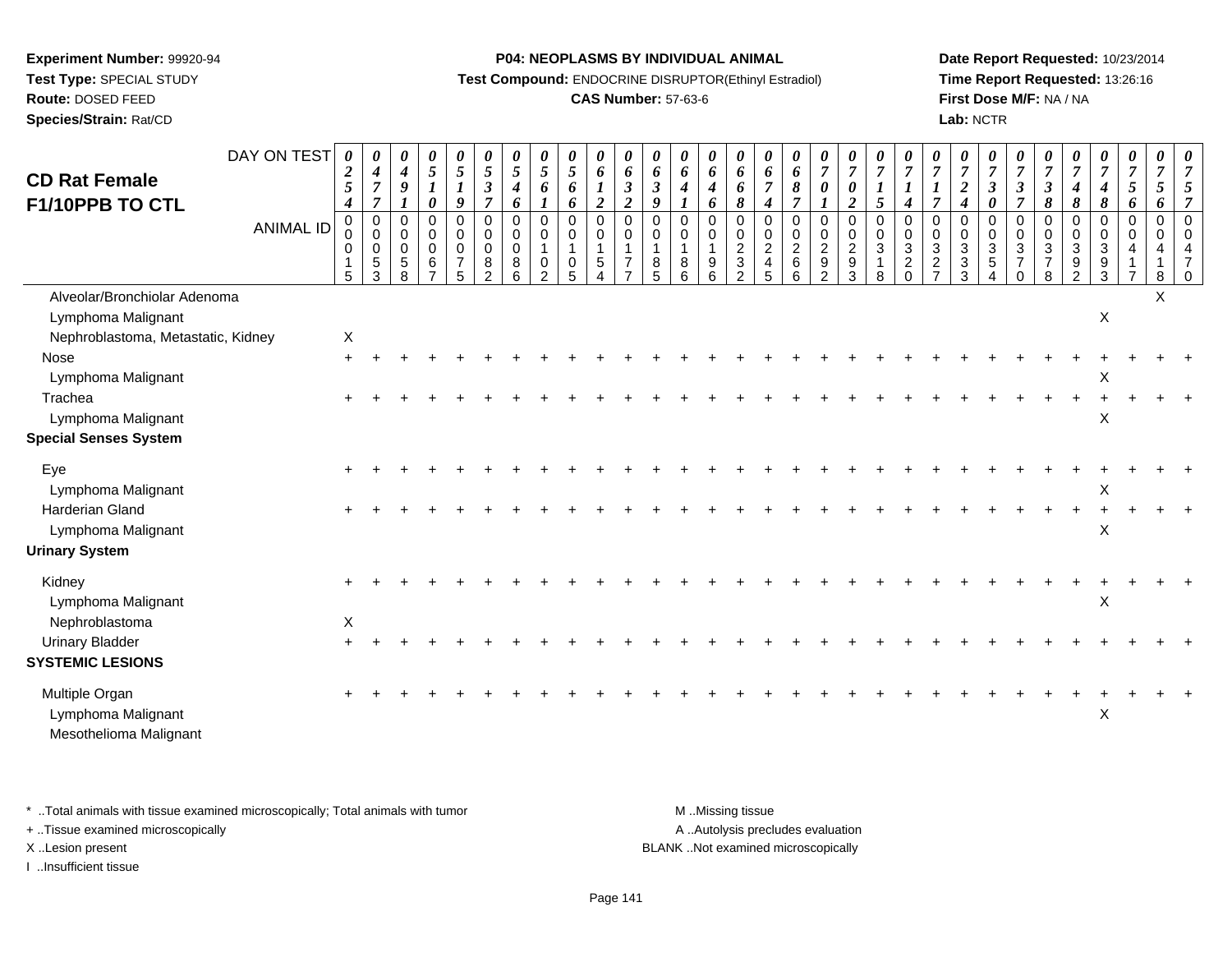**Route:** DOSED FEED

**Species/Strain:** Rat/CD

#### **P04: NEOPLASMS BY INDIVIDUAL ANIMAL**

**Test Compound:** ENDOCRINE DISRUPTOR(Ethinyl Estradiol)

## **CAS Number:** 57-63-6

**Date Report Requested:** 10/23/2014**Time Report Requested:** 13:26:16**First Dose M/F:** NA / NA**Lab:** NCTR

| <b>CD Rat Female</b><br>F1/10PPB TO CTL | DAY ON TEST<br><b>ANIMAL ID</b> | $\pmb{\theta}$<br>7<br>5<br>7<br>0<br>$\mathbf 0$<br>4<br>$\overline{7}$ | 0<br>7<br>5<br>$\overline{7}$<br>$\mathbf 0$<br>$\mathbf 0$<br>4<br>$\overline{7}$<br>$\overline{2}$ | 0<br>$\overline{7}$<br>5<br>$\overline{7}$<br>0<br>0<br>$\overline{4}$<br>$\overline{7}$<br>3 | 0<br>7<br>5<br>$\overline{7}$<br>0<br>0<br>5<br>6 | 0<br>$\overline{7}$<br>5<br>7<br>$\Omega$<br>0<br>5<br>1<br>$\overline{7}$ | 0<br>$\overline{7}$<br>5<br>$\overline{7}$<br>$\Omega$<br>0<br>5<br>1<br>8 | $\pmb{\theta}$<br>$\overline{7}$<br>5<br>$\overline{7}$<br>$\mathbf 0$<br>0<br>5<br>$\mathbf 1$<br>9 | 0<br>$\overline{7}$<br>5<br>8<br>0<br>$\mathbf 0$<br>5<br>6<br>5 | 0<br>$\overline{7}$<br>5<br>8<br>0<br>0<br>5<br>6<br>6 | $\pmb{\theta}$<br>$\boldsymbol{7}$<br>6<br>$\boldsymbol{l}$<br>$\mathbf 0$<br>$\pmb{0}$<br>6<br>1<br>$\overline{7}$ | 0<br>$\overline{7}$<br>6<br>$\boldsymbol{l}$<br>$\Omega$<br>$\mathbf 0$<br>$6\phantom{1}6$<br>1<br>8 | 0<br>7<br>6<br>1<br>$\mathbf 0$<br>0<br>6<br>1<br>9 | 0<br>7<br>6<br>0<br>0<br>6<br>$\overline{\mathbf{c}}$<br>$\Omega$ | 0<br>$\overline{7}$<br>6<br>$\overline{c}$<br>$\mathbf 0$<br>0<br>6<br>6<br>3 | 0<br>$\overline{7}$<br>6<br>$\overline{2}$<br>$\mathbf 0$<br>0<br>$\,6$<br>6<br>4 | 0<br>7<br>6<br>$\boldsymbol{2}$<br>$\Omega$<br>0<br>6<br>6<br>5 | 0<br>7<br>6<br>$\mathfrak{z}$<br>$\Omega$<br>0<br>$\overline{7}$<br>$\overline{2}$<br>$\Omega$ | $\pmb{\theta}$<br>$\overline{7}$<br>6<br>$\boldsymbol{2}$<br>0<br>0<br>$\overline{7}$<br>$\overline{c}$<br>1 | 0<br>7<br>6<br>$\boldsymbol{\beta}$<br>$\Omega$<br>0<br>$\overline{7}$<br>6<br>9 | <i><b>*TOTALS</b></i> |
|-----------------------------------------|---------------------------------|--------------------------------------------------------------------------|------------------------------------------------------------------------------------------------------|-----------------------------------------------------------------------------------------------|---------------------------------------------------|----------------------------------------------------------------------------|----------------------------------------------------------------------------|------------------------------------------------------------------------------------------------------|------------------------------------------------------------------|--------------------------------------------------------|---------------------------------------------------------------------------------------------------------------------|------------------------------------------------------------------------------------------------------|-----------------------------------------------------|-------------------------------------------------------------------|-------------------------------------------------------------------------------|-----------------------------------------------------------------------------------|-----------------------------------------------------------------|------------------------------------------------------------------------------------------------|--------------------------------------------------------------------------------------------------------------|----------------------------------------------------------------------------------|-----------------------|
| <b>Alimentary System</b>                |                                 |                                                                          |                                                                                                      |                                                                                               |                                                   |                                                                            |                                                                            |                                                                                                      |                                                                  |                                                        |                                                                                                                     |                                                                                                      |                                                     |                                                                   |                                                                               |                                                                                   |                                                                 |                                                                                                |                                                                                                              |                                                                                  |                       |
| Esophagus                               |                                 |                                                                          |                                                                                                      |                                                                                               |                                                   |                                                                            |                                                                            |                                                                                                      |                                                                  |                                                        |                                                                                                                     |                                                                                                      |                                                     |                                                                   |                                                                               |                                                                                   |                                                                 |                                                                                                |                                                                                                              |                                                                                  | 50                    |
| Intestine Large, Cecum                  |                                 |                                                                          |                                                                                                      |                                                                                               |                                                   |                                                                            |                                                                            |                                                                                                      |                                                                  |                                                        |                                                                                                                     |                                                                                                      |                                                     |                                                                   |                                                                               |                                                                                   |                                                                 |                                                                                                |                                                                                                              |                                                                                  | 50                    |
| Lymphoma Malignant                      |                                 |                                                                          |                                                                                                      |                                                                                               |                                                   |                                                                            |                                                                            |                                                                                                      |                                                                  |                                                        |                                                                                                                     |                                                                                                      |                                                     |                                                                   |                                                                               |                                                                                   |                                                                 |                                                                                                |                                                                                                              |                                                                                  | 1                     |
| Intestine Large, Colon                  |                                 |                                                                          |                                                                                                      |                                                                                               |                                                   |                                                                            |                                                                            |                                                                                                      |                                                                  |                                                        |                                                                                                                     |                                                                                                      |                                                     |                                                                   |                                                                               |                                                                                   |                                                                 |                                                                                                |                                                                                                              |                                                                                  | 50                    |
| Lymphoma Malignant                      |                                 |                                                                          |                                                                                                      |                                                                                               |                                                   |                                                                            |                                                                            |                                                                                                      |                                                                  |                                                        |                                                                                                                     |                                                                                                      |                                                     |                                                                   |                                                                               |                                                                                   |                                                                 |                                                                                                |                                                                                                              |                                                                                  | 1                     |
| Intestine Large, Rectum                 |                                 |                                                                          |                                                                                                      |                                                                                               |                                                   |                                                                            |                                                                            |                                                                                                      |                                                                  |                                                        |                                                                                                                     |                                                                                                      |                                                     |                                                                   |                                                                               |                                                                                   |                                                                 |                                                                                                |                                                                                                              |                                                                                  | 50                    |
| Intestine Small, Duodenum               |                                 |                                                                          |                                                                                                      |                                                                                               |                                                   |                                                                            |                                                                            |                                                                                                      |                                                                  |                                                        |                                                                                                                     |                                                                                                      |                                                     |                                                                   |                                                                               |                                                                                   |                                                                 |                                                                                                |                                                                                                              |                                                                                  | 50                    |
| Lymphoma Malignant                      |                                 |                                                                          |                                                                                                      |                                                                                               |                                                   |                                                                            |                                                                            |                                                                                                      |                                                                  |                                                        |                                                                                                                     |                                                                                                      |                                                     |                                                                   |                                                                               |                                                                                   |                                                                 |                                                                                                |                                                                                                              |                                                                                  | 1                     |
| Intestine Small, Ileum                  |                                 |                                                                          |                                                                                                      |                                                                                               |                                                   |                                                                            |                                                                            |                                                                                                      |                                                                  |                                                        |                                                                                                                     |                                                                                                      |                                                     |                                                                   |                                                                               |                                                                                   |                                                                 |                                                                                                |                                                                                                              |                                                                                  | 50                    |
| Lymphoma Malignant                      |                                 |                                                                          |                                                                                                      |                                                                                               |                                                   |                                                                            |                                                                            |                                                                                                      |                                                                  |                                                        |                                                                                                                     |                                                                                                      |                                                     |                                                                   |                                                                               |                                                                                   |                                                                 |                                                                                                |                                                                                                              |                                                                                  | $\mathbf{1}$          |
| Intestine Small, Jejunum                |                                 |                                                                          |                                                                                                      |                                                                                               |                                                   |                                                                            |                                                                            |                                                                                                      |                                                                  |                                                        |                                                                                                                     |                                                                                                      |                                                     |                                                                   |                                                                               |                                                                                   |                                                                 |                                                                                                |                                                                                                              |                                                                                  | 50                    |
| Leiomyoma                               |                                 | $\times$                                                                 |                                                                                                      |                                                                                               |                                                   |                                                                            |                                                                            |                                                                                                      |                                                                  |                                                        |                                                                                                                     |                                                                                                      |                                                     |                                                                   |                                                                               |                                                                                   |                                                                 |                                                                                                |                                                                                                              |                                                                                  | 1                     |
| Lymphoma Malignant                      |                                 |                                                                          |                                                                                                      |                                                                                               |                                                   |                                                                            |                                                                            |                                                                                                      |                                                                  |                                                        |                                                                                                                     |                                                                                                      |                                                     |                                                                   |                                                                               |                                                                                   |                                                                 |                                                                                                |                                                                                                              |                                                                                  | 1                     |
| Liver                                   |                                 |                                                                          |                                                                                                      |                                                                                               |                                                   |                                                                            |                                                                            |                                                                                                      |                                                                  |                                                        |                                                                                                                     |                                                                                                      |                                                     |                                                                   |                                                                               |                                                                                   |                                                                 |                                                                                                |                                                                                                              |                                                                                  | 50                    |
| Hepatocellular Adenoma                  |                                 |                                                                          |                                                                                                      |                                                                                               |                                                   |                                                                            |                                                                            |                                                                                                      |                                                                  |                                                        |                                                                                                                     |                                                                                                      |                                                     |                                                                   |                                                                               |                                                                                   |                                                                 |                                                                                                |                                                                                                              |                                                                                  | 1                     |
| Lymphoma Malignant                      |                                 |                                                                          |                                                                                                      |                                                                                               |                                                   |                                                                            |                                                                            |                                                                                                      |                                                                  |                                                        |                                                                                                                     |                                                                                                      |                                                     |                                                                   |                                                                               |                                                                                   |                                                                 |                                                                                                |                                                                                                              |                                                                                  | 1                     |
| Mesentery                               |                                 |                                                                          |                                                                                                      |                                                                                               |                                                   |                                                                            |                                                                            |                                                                                                      |                                                                  | $\pm$                                                  |                                                                                                                     |                                                                                                      |                                                     |                                                                   |                                                                               |                                                                                   |                                                                 |                                                                                                |                                                                                                              |                                                                                  |                       |
| Mesothelioma Malignant                  |                                 |                                                                          |                                                                                                      |                                                                                               |                                                   |                                                                            |                                                                            |                                                                                                      |                                                                  | $\boldsymbol{\mathsf{X}}$                              |                                                                                                                     |                                                                                                      |                                                     |                                                                   |                                                                               |                                                                                   |                                                                 |                                                                                                |                                                                                                              |                                                                                  | 1                     |
| Oral Mucosa                             |                                 |                                                                          |                                                                                                      | $\ddot{}$                                                                                     |                                                   |                                                                            |                                                                            |                                                                                                      |                                                                  |                                                        |                                                                                                                     |                                                                                                      |                                                     |                                                                   |                                                                               |                                                                                   |                                                                 |                                                                                                |                                                                                                              |                                                                                  | 7                     |
| Lymphoma Malignant                      |                                 |                                                                          |                                                                                                      |                                                                                               |                                                   |                                                                            |                                                                            |                                                                                                      |                                                                  |                                                        |                                                                                                                     |                                                                                                      |                                                     |                                                                   |                                                                               |                                                                                   |                                                                 |                                                                                                |                                                                                                              |                                                                                  | $\mathbf{1}$          |
| Squamous Cell Carcinoma                 |                                 |                                                                          |                                                                                                      | X                                                                                             |                                                   |                                                                            |                                                                            |                                                                                                      |                                                                  |                                                        |                                                                                                                     |                                                                                                      |                                                     |                                                                   |                                                                               |                                                                                   |                                                                 |                                                                                                |                                                                                                              |                                                                                  | $\overline{2}$        |

\* ..Total animals with tissue examined microscopically; Total animals with tumor **M** . Missing tissue M ..Missing tissue

+ ..Tissue examined microscopically

I ..Insufficient tissue

A ..Autolysis precludes evaluation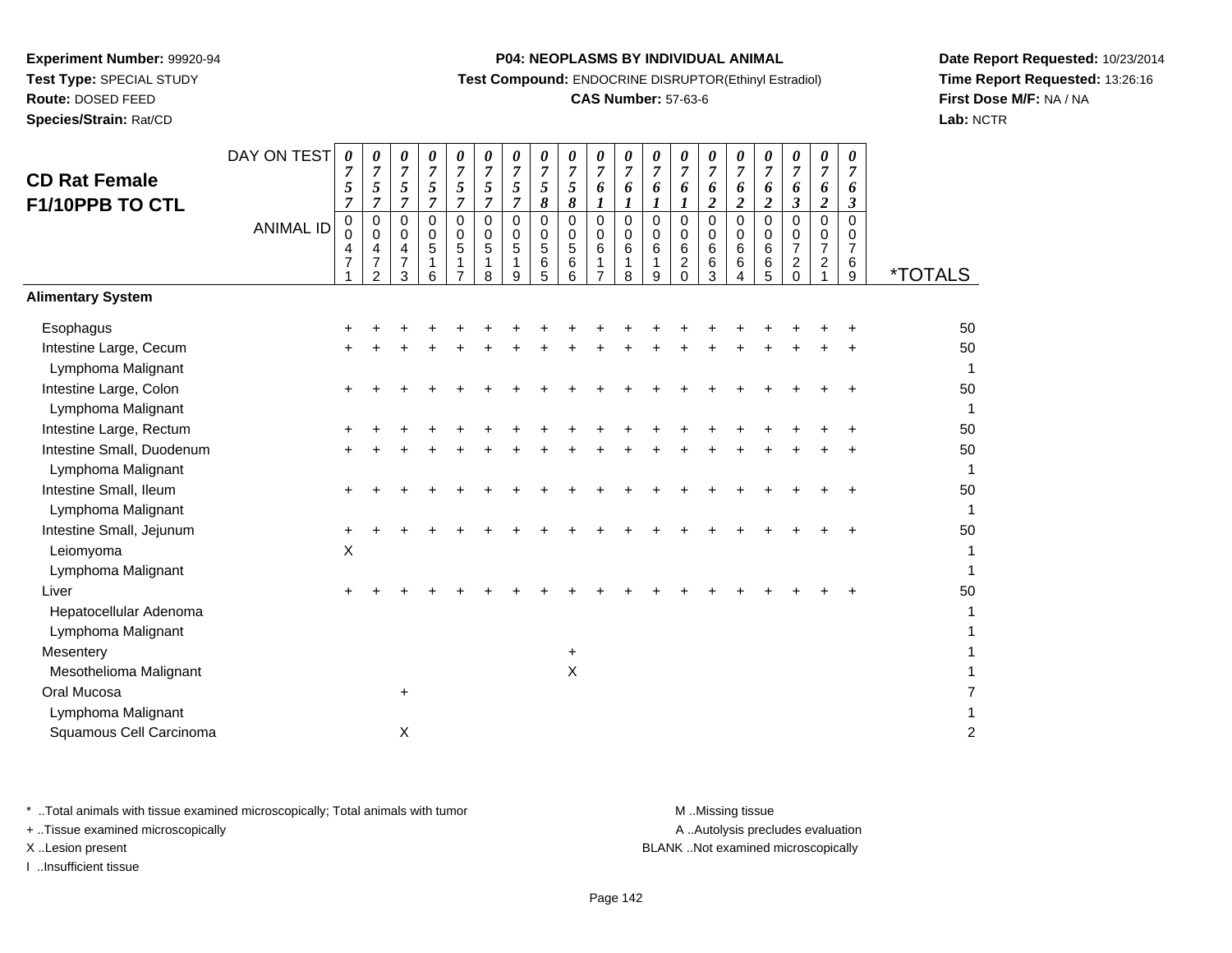**Route:** DOSED FEED

**Species/Strain:** Rat/CD

#### **P04: NEOPLASMS BY INDIVIDUAL ANIMAL**

**Test Compound:** ENDOCRINE DISRUPTOR(Ethinyl Estradiol)

## **CAS Number:** 57-63-6

**Date Report Requested:** 10/23/2014**Time Report Requested:** 13:26:16**First Dose M/F:** NA / NA**Lab:** NCTR

| <b>CD Rat Female</b><br>F1/10PPB TO CTL | DAY ON TEST<br><b>ANIMAL ID</b> | 0<br>7<br>5<br>$\overline{7}$<br>0<br>$\Omega$<br>4<br>$\overline{7}$ | 0<br>$\overline{7}$<br>5<br>$\overline{7}$<br>0<br>0<br>4<br>$\overline{7}$<br>$\overline{2}$ | 0<br>$\boldsymbol{7}$<br>5<br>$\overline{7}$<br>0<br>0<br>4<br>7<br>3 | 0<br>$\boldsymbol{7}$<br>$\sqrt{5}$<br>7<br>$\mathbf 0$<br>$\Omega$<br>5<br>1<br>6 | 0<br>$\overline{7}$<br>5<br>$\overline{7}$<br>$\mathbf 0$<br>$\mathbf 0$<br>5<br>1<br>$\overline{7}$ | 0<br>7<br>$\mathfrak{s}$<br>$\overline{7}$<br>$\mathbf 0$<br>$\Omega$<br>5<br>1<br>8 | 0<br>$\overline{7}$<br>$\sqrt{5}$<br>$\overline{7}$<br>0<br>$\mathbf 0$<br>$\overline{5}$<br>1<br>9 | 0<br>$\overline{7}$<br>5<br>8<br>0<br>0<br>$\sqrt{5}$<br>6<br>5 | 0<br>$\boldsymbol{7}$<br>$\sqrt{5}$<br>8<br>0<br>0<br>5<br>6<br>6 | 0<br>$\overline{7}$<br>6<br>1<br>$\mathbf 0$<br>$\mathbf 0$<br>6<br>1<br>$\overline{7}$ | 0<br>7<br>6<br>1<br>$\Omega$<br>$\Omega$<br>6<br>1<br>8 | 0<br>7<br>6<br>$\Omega$<br>$\Omega$<br>6<br>9 | 0<br>$\overline{7}$<br>6<br>$\Omega$<br>$\Omega$<br>6<br>$\overline{2}$<br>$\Omega$ | 0<br>7<br>6<br>2<br>$\mathbf 0$<br>0<br>6<br>6<br>3 | 0<br>$\overline{7}$<br>6<br>$\overline{c}$<br>$\mathbf 0$<br>$\mathbf 0$<br>6<br>6<br>4 | 0<br>$\overline{7}$<br>6<br>2<br>$\mathbf 0$<br>$\Omega$<br>6<br>6<br>5 | 0<br>$\overline{7}$<br>6<br>3<br>$\Omega$<br>$\mathbf 0$<br>$\overline{7}$<br>$\overline{c}$<br>$\Omega$ | 0<br>$\overline{7}$<br>6<br>$\overline{c}$<br>0<br>$\mathbf 0$<br>$\overline{7}$<br>$\overline{2}$ | 0<br>7<br>6<br>3<br>$\Omega$<br>0<br>$\overline{7}$<br>6<br>9 | <i><b>*TOTALS</b></i>   |
|-----------------------------------------|---------------------------------|-----------------------------------------------------------------------|-----------------------------------------------------------------------------------------------|-----------------------------------------------------------------------|------------------------------------------------------------------------------------|------------------------------------------------------------------------------------------------------|--------------------------------------------------------------------------------------|-----------------------------------------------------------------------------------------------------|-----------------------------------------------------------------|-------------------------------------------------------------------|-----------------------------------------------------------------------------------------|---------------------------------------------------------|-----------------------------------------------|-------------------------------------------------------------------------------------|-----------------------------------------------------|-----------------------------------------------------------------------------------------|-------------------------------------------------------------------------|----------------------------------------------------------------------------------------------------------|----------------------------------------------------------------------------------------------------|---------------------------------------------------------------|-------------------------|
| Pancreas                                |                                 | $+$                                                                   |                                                                                               |                                                                       |                                                                                    |                                                                                                      |                                                                                      |                                                                                                     |                                                                 |                                                                   |                                                                                         |                                                         |                                               |                                                                                     |                                                     |                                                                                         |                                                                         |                                                                                                          | $\ddot{}$                                                                                          | $+$                                                           | 50                      |
| Lymphoma Malignant                      |                                 |                                                                       |                                                                                               |                                                                       |                                                                                    |                                                                                                      |                                                                                      |                                                                                                     |                                                                 |                                                                   |                                                                                         |                                                         |                                               |                                                                                     |                                                     |                                                                                         |                                                                         |                                                                                                          |                                                                                                    |                                                               | 1                       |
| <b>Salivary Glands</b>                  |                                 |                                                                       |                                                                                               |                                                                       |                                                                                    |                                                                                                      |                                                                                      |                                                                                                     |                                                                 |                                                                   |                                                                                         |                                                         |                                               |                                                                                     |                                                     |                                                                                         |                                                                         |                                                                                                          |                                                                                                    |                                                               | 50                      |
| Lymphoma Malignant                      |                                 |                                                                       |                                                                                               |                                                                       |                                                                                    |                                                                                                      |                                                                                      |                                                                                                     |                                                                 |                                                                   |                                                                                         |                                                         |                                               |                                                                                     |                                                     |                                                                                         |                                                                         |                                                                                                          |                                                                                                    |                                                               | 1                       |
| Stomach, Forestomach                    |                                 |                                                                       |                                                                                               |                                                                       |                                                                                    |                                                                                                      |                                                                                      |                                                                                                     |                                                                 |                                                                   |                                                                                         |                                                         |                                               |                                                                                     |                                                     |                                                                                         |                                                                         |                                                                                                          |                                                                                                    |                                                               | 50                      |
| Lymphoma Malignant                      |                                 |                                                                       |                                                                                               |                                                                       |                                                                                    |                                                                                                      |                                                                                      |                                                                                                     |                                                                 |                                                                   |                                                                                         |                                                         |                                               |                                                                                     |                                                     |                                                                                         |                                                                         |                                                                                                          |                                                                                                    |                                                               |                         |
| Stomach, Glandular                      |                                 |                                                                       |                                                                                               |                                                                       |                                                                                    |                                                                                                      |                                                                                      |                                                                                                     |                                                                 |                                                                   |                                                                                         |                                                         |                                               |                                                                                     |                                                     |                                                                                         |                                                                         |                                                                                                          |                                                                                                    |                                                               | 50                      |
| <b>Cardiovascular System</b>            |                                 |                                                                       |                                                                                               |                                                                       |                                                                                    |                                                                                                      |                                                                                      |                                                                                                     |                                                                 |                                                                   |                                                                                         |                                                         |                                               |                                                                                     |                                                     |                                                                                         |                                                                         |                                                                                                          |                                                                                                    |                                                               |                         |
| <b>Blood Vessel</b>                     |                                 |                                                                       |                                                                                               |                                                                       |                                                                                    |                                                                                                      |                                                                                      |                                                                                                     |                                                                 |                                                                   |                                                                                         |                                                         |                                               |                                                                                     |                                                     |                                                                                         |                                                                         |                                                                                                          |                                                                                                    |                                                               | 50                      |
| Heart                                   |                                 |                                                                       |                                                                                               |                                                                       |                                                                                    |                                                                                                      |                                                                                      |                                                                                                     |                                                                 |                                                                   |                                                                                         |                                                         |                                               |                                                                                     |                                                     |                                                                                         |                                                                         |                                                                                                          |                                                                                                    |                                                               | 50                      |
| <b>Endocrine System</b>                 |                                 |                                                                       |                                                                                               |                                                                       |                                                                                    |                                                                                                      |                                                                                      |                                                                                                     |                                                                 |                                                                   |                                                                                         |                                                         |                                               |                                                                                     |                                                     |                                                                                         |                                                                         |                                                                                                          |                                                                                                    |                                                               |                         |
| <b>Adrenal Cortex</b>                   |                                 |                                                                       |                                                                                               |                                                                       |                                                                                    |                                                                                                      |                                                                                      |                                                                                                     |                                                                 |                                                                   |                                                                                         |                                                         |                                               |                                                                                     |                                                     |                                                                                         |                                                                         |                                                                                                          |                                                                                                    |                                                               | 50                      |
| Adenoma                                 |                                 |                                                                       |                                                                                               |                                                                       |                                                                                    |                                                                                                      |                                                                                      |                                                                                                     |                                                                 |                                                                   |                                                                                         |                                                         |                                               |                                                                                     |                                                     |                                                                                         | X                                                                       |                                                                                                          |                                                                                                    |                                                               | $\overline{\mathbf{c}}$ |
| Lymphoma Malignant                      |                                 |                                                                       |                                                                                               |                                                                       |                                                                                    |                                                                                                      |                                                                                      |                                                                                                     |                                                                 |                                                                   |                                                                                         |                                                         |                                               |                                                                                     |                                                     |                                                                                         |                                                                         |                                                                                                          |                                                                                                    |                                                               | $\mathbf 1$             |
| Adrenal Medulla                         |                                 | ÷                                                                     |                                                                                               |                                                                       |                                                                                    |                                                                                                      |                                                                                      |                                                                                                     |                                                                 |                                                                   |                                                                                         |                                                         |                                               |                                                                                     |                                                     |                                                                                         | М                                                                       | $\ddot{}$                                                                                                | +                                                                                                  | $\ddot{}$                                                     | 48                      |
| Pheochromocytoma Benign                 |                                 |                                                                       |                                                                                               |                                                                       |                                                                                    |                                                                                                      |                                                                                      |                                                                                                     |                                                                 |                                                                   |                                                                                         |                                                         |                                               |                                                                                     |                                                     |                                                                                         |                                                                         |                                                                                                          | X                                                                                                  |                                                               | 1                       |
| Islets, Pancreatic                      |                                 |                                                                       |                                                                                               |                                                                       |                                                                                    |                                                                                                      |                                                                                      |                                                                                                     |                                                                 |                                                                   |                                                                                         |                                                         |                                               |                                                                                     |                                                     |                                                                                         |                                                                         |                                                                                                          |                                                                                                    | ÷                                                             | 50                      |
| Lymphoma Malignant                      |                                 |                                                                       |                                                                                               |                                                                       |                                                                                    |                                                                                                      |                                                                                      |                                                                                                     |                                                                 |                                                                   |                                                                                         |                                                         |                                               |                                                                                     |                                                     |                                                                                         |                                                                         |                                                                                                          |                                                                                                    |                                                               | 1                       |
| Parathyroid Gland                       |                                 | M                                                                     |                                                                                               |                                                                       |                                                                                    |                                                                                                      |                                                                                      |                                                                                                     |                                                                 | м                                                                 |                                                                                         |                                                         |                                               |                                                                                     |                                                     |                                                                                         |                                                                         | м                                                                                                        | $\ddot{}$                                                                                          | $\ddot{}$                                                     | 44                      |
| Lymphoma Malignant                      |                                 |                                                                       |                                                                                               |                                                                       |                                                                                    |                                                                                                      |                                                                                      |                                                                                                     |                                                                 |                                                                   |                                                                                         |                                                         |                                               |                                                                                     |                                                     |                                                                                         |                                                                         |                                                                                                          |                                                                                                    |                                                               | 1                       |
| <b>Pituitary Gland</b>                  |                                 |                                                                       |                                                                                               |                                                                       |                                                                                    |                                                                                                      |                                                                                      |                                                                                                     |                                                                 |                                                                   |                                                                                         |                                                         |                                               |                                                                                     |                                                     |                                                                                         |                                                                         |                                                                                                          |                                                                                                    |                                                               | 50                      |
| Lymphoma Malignant                      |                                 |                                                                       |                                                                                               |                                                                       |                                                                                    |                                                                                                      |                                                                                      |                                                                                                     |                                                                 |                                                                   |                                                                                         |                                                         |                                               |                                                                                     |                                                     |                                                                                         |                                                                         |                                                                                                          |                                                                                                    |                                                               | $\mathbf{1}$            |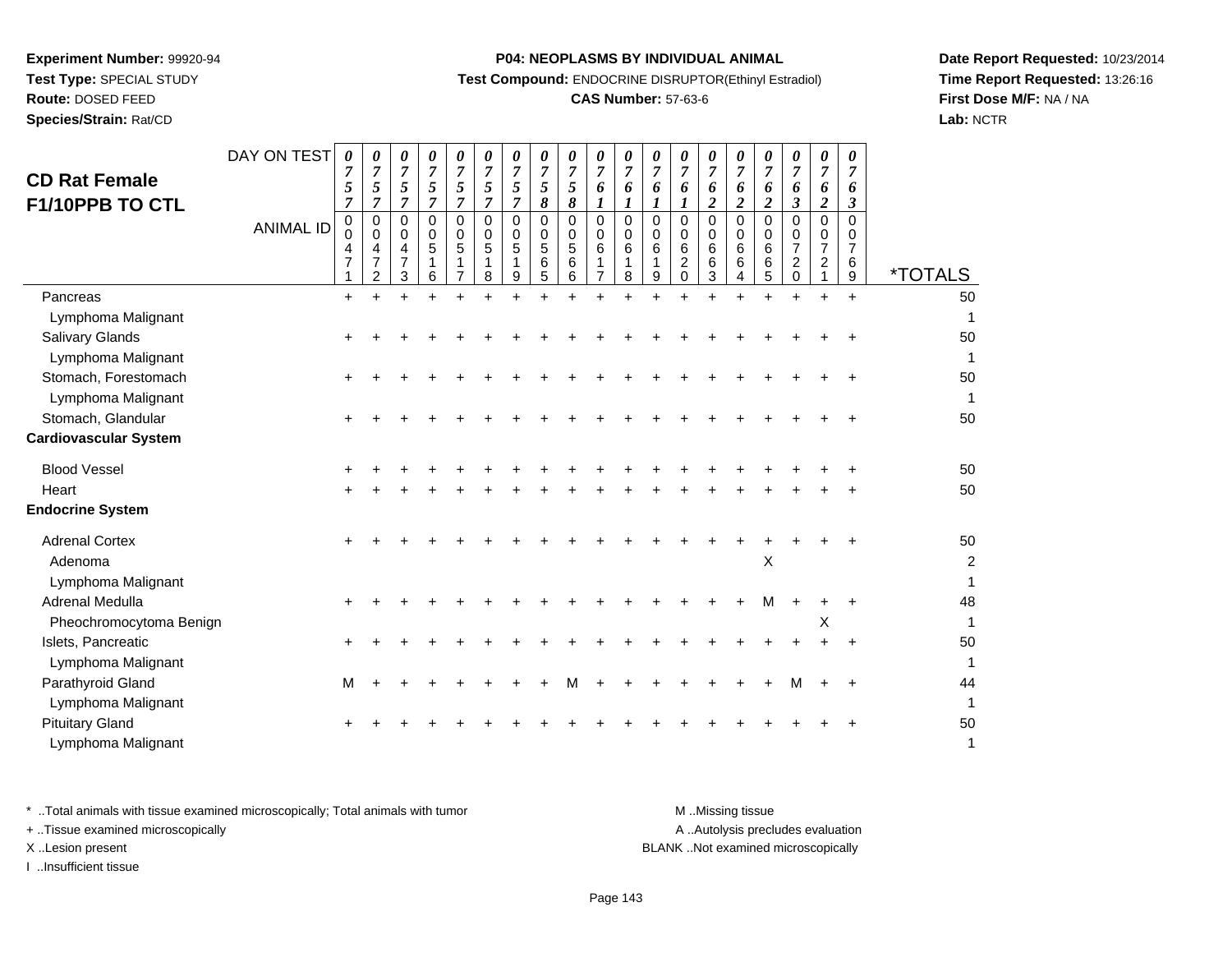**Route:** DOSED FEED

**Species/Strain:** Rat/CD

#### **P04: NEOPLASMS BY INDIVIDUAL ANIMAL**

**Test Compound:** ENDOCRINE DISRUPTOR(Ethinyl Estradiol)

## **CAS Number:** 57-63-6

**Date Report Requested:** 10/23/2014**Time Report Requested:** 13:26:17**First Dose M/F:** NA / NA**Lab:** NCTR

| <b>CD Rat Female</b><br>F1/10PPB TO CTL | DAY ON TEST<br><b>ANIMAL ID</b> | $\boldsymbol{\theta}$<br>7<br>$\mathfrak{s}$<br>7<br>0<br>$\Omega$<br>4<br>7 | 0<br>$\overline{7}$<br>5<br>$\overline{7}$<br>0<br>$\Omega$<br>4<br>$\overline{7}$<br>$\overline{c}$ | 0<br>$\overline{7}$<br>5<br>$\overline{7}$<br>0<br>$\Omega$<br>$\overline{4}$<br>$\overline{7}$<br>3 | 0<br>$\overline{7}$<br>5<br>$\overline{7}$<br>$\mathbf 0$<br>0<br>5<br>6 | 0<br>$\boldsymbol{7}$<br>5<br>$\overline{7}$<br>$\mathbf 0$<br>0<br>5<br>1<br>$\overline{7}$ | 0<br>$\overline{7}$<br>5<br>$\overline{7}$<br>$\mathbf 0$<br>$\Omega$<br>$\sqrt{5}$<br>1<br>8 | 0<br>7<br>5<br>$\overline{7}$<br>$\mathbf 0$<br>$\Omega$<br>5<br>1<br>9 | 0<br>$\overline{7}$<br>$\sqrt{5}$<br>8<br>$\pmb{0}$<br>0<br>$\overline{5}$<br>6<br>5 | 0<br>$\boldsymbol{7}$<br>5<br>8<br>0<br>0<br>5<br>6<br>6 | 0<br>$\overline{7}$<br>6<br>$\boldsymbol{l}$<br>$\mathbf 0$<br>0<br>6<br>$\mathbf{1}$<br>$\overline{7}$ | 0<br>7<br>6<br>1<br>$\mathbf 0$<br>0<br>6<br>1<br>8 | 0<br>7<br>6<br>$\mathbf 0$<br>0<br>6<br>9 | 0<br>$\overline{7}$<br>6<br>$\mathbf 0$<br>$\Omega$<br>6<br>$\overline{\mathbf{c}}$<br>$\mathbf 0$ | 0<br>$\overline{7}$<br>6<br>$\overline{2}$<br>$\mathbf 0$<br>$\Omega$<br>6<br>6<br>$\mathbf{3}$ | 0<br>$\overline{7}$<br>6<br>$\overline{2}$<br>$\mathbf 0$<br>0<br>6<br>6<br>4 | 0<br>7<br>6<br>$\overline{\mathbf{c}}$<br>$\mathbf 0$<br>0<br>6<br>6<br>5 | 0<br>7<br>6<br>$\boldsymbol{\beta}$<br>$\mathbf 0$<br>0<br>$\overline{7}$<br>$\boldsymbol{2}$<br>$\mathbf 0$ | 0<br>7<br>6<br>$\overline{2}$<br>$\mathbf 0$<br>$\Omega$<br>$\overline{7}$<br>2 | 0<br>7<br>6<br>3<br>0<br>0<br>$\overline{7}$<br>6<br>9 | <i><b>*TOTALS</b></i> |
|-----------------------------------------|---------------------------------|------------------------------------------------------------------------------|------------------------------------------------------------------------------------------------------|------------------------------------------------------------------------------------------------------|--------------------------------------------------------------------------|----------------------------------------------------------------------------------------------|-----------------------------------------------------------------------------------------------|-------------------------------------------------------------------------|--------------------------------------------------------------------------------------|----------------------------------------------------------|---------------------------------------------------------------------------------------------------------|-----------------------------------------------------|-------------------------------------------|----------------------------------------------------------------------------------------------------|-------------------------------------------------------------------------------------------------|-------------------------------------------------------------------------------|---------------------------------------------------------------------------|--------------------------------------------------------------------------------------------------------------|---------------------------------------------------------------------------------|--------------------------------------------------------|-----------------------|
| Pars Distalis, Adenoma                  |                                 | Χ                                                                            | X                                                                                                    | X                                                                                                    | X                                                                        | Χ                                                                                            | X                                                                                             |                                                                         | X                                                                                    | X                                                        | X                                                                                                       | X                                                   |                                           | X                                                                                                  |                                                                                                 | X                                                                             | Χ                                                                         | X                                                                                                            | X                                                                               |                                                        | 36                    |
| Pars Distalis, Carcinoma                |                                 |                                                                              |                                                                                                      |                                                                                                      |                                                                          |                                                                                              |                                                                                               |                                                                         |                                                                                      |                                                          |                                                                                                         |                                                     |                                           |                                                                                                    |                                                                                                 |                                                                               |                                                                           |                                                                                                              |                                                                                 |                                                        |                       |
| <b>Thyroid Gland</b>                    |                                 |                                                                              |                                                                                                      |                                                                                                      |                                                                          |                                                                                              |                                                                                               |                                                                         |                                                                                      |                                                          |                                                                                                         |                                                     |                                           |                                                                                                    |                                                                                                 |                                                                               |                                                                           |                                                                                                              |                                                                                 |                                                        | 50                    |
| C Cell, Adenoma                         |                                 |                                                                              |                                                                                                      |                                                                                                      |                                                                          |                                                                                              |                                                                                               |                                                                         |                                                                                      |                                                          |                                                                                                         |                                                     |                                           |                                                                                                    |                                                                                                 |                                                                               |                                                                           |                                                                                                              |                                                                                 |                                                        | 3                     |
| Lymphoma Malignant                      |                                 |                                                                              |                                                                                                      |                                                                                                      |                                                                          |                                                                                              |                                                                                               |                                                                         |                                                                                      |                                                          |                                                                                                         |                                                     |                                           |                                                                                                    |                                                                                                 |                                                                               |                                                                           |                                                                                                              |                                                                                 |                                                        | 1                     |
| <b>General Body System</b>              |                                 |                                                                              |                                                                                                      |                                                                                                      |                                                                          |                                                                                              |                                                                                               |                                                                         |                                                                                      |                                                          |                                                                                                         |                                                     |                                           |                                                                                                    |                                                                                                 |                                                                               |                                                                           |                                                                                                              |                                                                                 |                                                        |                       |
| <b>NONE</b><br><b>Genital System</b>    |                                 |                                                                              |                                                                                                      |                                                                                                      |                                                                          |                                                                                              |                                                                                               |                                                                         |                                                                                      |                                                          |                                                                                                         |                                                     |                                           |                                                                                                    |                                                                                                 |                                                                               |                                                                           |                                                                                                              |                                                                                 |                                                        |                       |
| <b>Clitoral Gland</b>                   |                                 | $\ddot{}$                                                                    |                                                                                                      |                                                                                                      |                                                                          |                                                                                              |                                                                                               |                                                                         |                                                                                      |                                                          |                                                                                                         |                                                     |                                           |                                                                                                    |                                                                                                 |                                                                               |                                                                           |                                                                                                              |                                                                                 |                                                        | 49                    |
| Lymphoma Malignant                      |                                 |                                                                              |                                                                                                      |                                                                                                      |                                                                          |                                                                                              |                                                                                               |                                                                         |                                                                                      |                                                          |                                                                                                         |                                                     |                                           |                                                                                                    |                                                                                                 |                                                                               |                                                                           |                                                                                                              |                                                                                 |                                                        | 1                     |
| Ovary                                   |                                 | $\ddot{}$                                                                    |                                                                                                      |                                                                                                      |                                                                          |                                                                                              |                                                                                               |                                                                         |                                                                                      |                                                          |                                                                                                         |                                                     |                                           |                                                                                                    |                                                                                                 |                                                                               |                                                                           |                                                                                                              |                                                                                 |                                                        | 50                    |
| Lymphoma Malignant                      |                                 |                                                                              |                                                                                                      |                                                                                                      |                                                                          |                                                                                              |                                                                                               |                                                                         |                                                                                      |                                                          |                                                                                                         |                                                     |                                           |                                                                                                    |                                                                                                 |                                                                               |                                                                           |                                                                                                              |                                                                                 |                                                        |                       |
| Oviduct                                 |                                 | ÷                                                                            |                                                                                                      |                                                                                                      |                                                                          |                                                                                              |                                                                                               |                                                                         |                                                                                      |                                                          |                                                                                                         |                                                     |                                           |                                                                                                    |                                                                                                 |                                                                               |                                                                           |                                                                                                              |                                                                                 |                                                        | 50                    |
| Lymphoma Malignant                      |                                 |                                                                              |                                                                                                      |                                                                                                      |                                                                          |                                                                                              |                                                                                               |                                                                         |                                                                                      |                                                          |                                                                                                         |                                                     |                                           |                                                                                                    |                                                                                                 |                                                                               |                                                                           |                                                                                                              |                                                                                 |                                                        | 1                     |
| <b>Uterus</b>                           |                                 |                                                                              |                                                                                                      |                                                                                                      |                                                                          |                                                                                              |                                                                                               |                                                                         |                                                                                      |                                                          |                                                                                                         |                                                     |                                           |                                                                                                    |                                                                                                 |                                                                               |                                                                           |                                                                                                              |                                                                                 |                                                        | 50                    |
| Endometrium, Adenoma                    |                                 |                                                                              |                                                                                                      |                                                                                                      |                                                                          |                                                                                              |                                                                                               |                                                                         |                                                                                      |                                                          |                                                                                                         |                                                     |                                           |                                                                                                    |                                                                                                 |                                                                               |                                                                           | $\pmb{\times}$                                                                                               |                                                                                 |                                                        | $\overline{c}$        |
| Fibrous Histiocytoma                    |                                 |                                                                              |                                                                                                      |                                                                                                      |                                                                          |                                                                                              |                                                                                               |                                                                         |                                                                                      |                                                          |                                                                                                         |                                                     |                                           |                                                                                                    |                                                                                                 |                                                                               |                                                                           |                                                                                                              |                                                                                 |                                                        |                       |
| Lymphoma Malignant                      |                                 |                                                                              |                                                                                                      |                                                                                                      |                                                                          |                                                                                              |                                                                                               |                                                                         |                                                                                      |                                                          |                                                                                                         |                                                     |                                           |                                                                                                    |                                                                                                 |                                                                               |                                                                           |                                                                                                              |                                                                                 |                                                        |                       |
| Polyp Stromal                           |                                 |                                                                              |                                                                                                      |                                                                                                      |                                                                          |                                                                                              |                                                                                               |                                                                         |                                                                                      |                                                          | X                                                                                                       |                                                     |                                           |                                                                                                    |                                                                                                 |                                                                               |                                                                           |                                                                                                              |                                                                                 | X                                                      | 6                     |
| Sarcoma Stromal                         |                                 |                                                                              |                                                                                                      |                                                                                                      |                                                                          |                                                                                              |                                                                                               |                                                                         |                                                                                      |                                                          | X                                                                                                       |                                                     |                                           |                                                                                                    |                                                                                                 |                                                                               |                                                                           |                                                                                                              |                                                                                 |                                                        | 1                     |
| Vagina                                  |                                 |                                                                              |                                                                                                      |                                                                                                      |                                                                          |                                                                                              |                                                                                               |                                                                         |                                                                                      |                                                          |                                                                                                         |                                                     |                                           |                                                                                                    |                                                                                                 |                                                                               |                                                                           |                                                                                                              |                                                                                 |                                                        | 48                    |
| Lymphoma Malignant                      |                                 |                                                                              |                                                                                                      |                                                                                                      |                                                                          |                                                                                              |                                                                                               |                                                                         |                                                                                      |                                                          |                                                                                                         |                                                     |                                           |                                                                                                    |                                                                                                 |                                                                               |                                                                           |                                                                                                              |                                                                                 |                                                        | 1                     |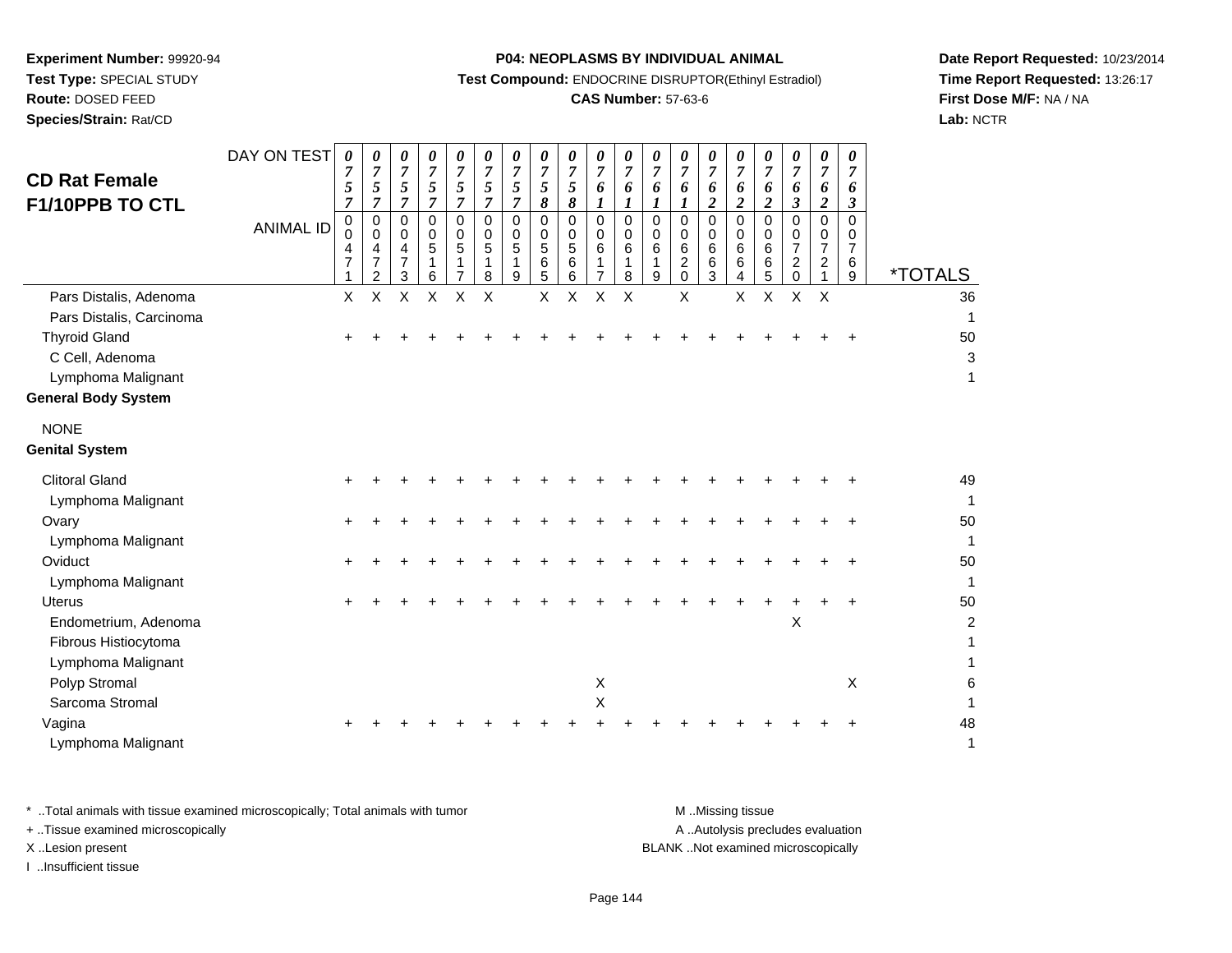**Route:** DOSED FEED

**Species/Strain:** Rat/CD

## **P04: NEOPLASMS BY INDIVIDUAL ANIMAL**

**Test Compound:** ENDOCRINE DISRUPTOR(Ethinyl Estradiol)

# **CAS Number:** 57-63-6

**Date Report Requested:** 10/23/2014 **Time Report Requested:** 13:26:17**First Dose M/F:** NA / NA**Lab:** NCTR

| DAY ON TEST                       | 0                         | 0                                | 0                                | 0                | 0                          | 0                            | 0                   | 0                                | 0                            | 0                          | 0                          | 0      | 0                   | 0                   | 0              | 0              | 0                                | 0                                | 0                    |                       |
|-----------------------------------|---------------------------|----------------------------------|----------------------------------|------------------|----------------------------|------------------------------|---------------------|----------------------------------|------------------------------|----------------------------|----------------------------|--------|---------------------|---------------------|----------------|----------------|----------------------------------|----------------------------------|----------------------|-----------------------|
| <b>CD Rat Female</b>              | 7<br>5                    | $\overline{7}$<br>$\sqrt{5}$     | $\overline{7}$<br>$\sqrt{5}$     | 7<br>5           | $\overline{7}$<br>5        | $\overline{7}$<br>$\sqrt{5}$ | $\overline{7}$<br>5 | $\overline{7}$<br>$\mathfrak{s}$ | $\overline{7}$<br>$\sqrt{5}$ | $\overline{7}$<br>6        | $\overline{7}$<br>6        | 7<br>6 | $\overline{7}$<br>6 | $\overline{7}$<br>6 | 7<br>6         | 7<br>6         | 7<br>6                           | 7<br>6                           | 6                    |                       |
| F1/10PPB TO CTL                   | $\overline{7}$            | $\overline{7}$                   | $\overline{7}$                   | $\overline{7}$   | $\overline{7}$             | $\overline{7}$               | $\overline{7}$      | 8                                | 8                            | $\bm{l}$                   | 1                          | 1      | $\boldsymbol{l}$    | $\boldsymbol{2}$    | $\overline{2}$ | $\overline{c}$ | $\boldsymbol{\beta}$             | $\boldsymbol{2}$                 | $\boldsymbol{\beta}$ |                       |
| <b>ANIMAL ID</b>                  | 0<br>$\mathbf 0$          | 0<br>$\Omega$                    | 0<br>$\mathbf 0$                 | 0<br>$\mathbf 0$ | $\mathbf 0$<br>$\mathbf 0$ | $\Omega$<br>0                | 0<br>$\mathbf 0$    | 0<br>$\mathbf 0$                 | 0<br>$\mathbf 0$             | $\mathbf 0$<br>$\mathbf 0$ | $\mathbf 0$<br>$\mathbf 0$ | 0<br>0 | 0<br>$\Omega$       | $\mathbf 0$<br>0    | 0<br>0         | 0<br>0         | 0<br>0                           | $\mathbf 0$<br>$\Omega$          | $\Omega$<br>$\Omega$ |                       |
|                                   | 4<br>$\overline{7}$       | $\overline{4}$<br>$\overline{7}$ | $\overline{4}$<br>$\overline{7}$ | 5                | 5                          | 5<br>1                       | 5                   | 5<br>6                           | 5<br>6                       | 6<br>$\overline{7}$        | 6                          | 6<br>1 | 6<br>$\overline{c}$ | 6<br>6              | 6<br>6         | 6<br>6         | $\overline{7}$<br>$\overline{c}$ | $\overline{7}$<br>$\overline{c}$ | $\overline{7}$<br>6  |                       |
| <b>Hematopoietic System</b>       |                           | $\overline{2}$                   | 3                                | 6                | $\overline{7}$             | 8                            | 9                   | 5                                | 6                            |                            | 8                          | 9      | $\Omega$            | 3                   | $\Lambda$      | 5              | $\Omega$                         |                                  | 9                    | <i><b>*TOTALS</b></i> |
| <b>Bone Marrow</b>                |                           |                                  |                                  |                  |                            |                              |                     |                                  |                              |                            |                            |        |                     |                     |                |                |                                  |                                  |                      | 50                    |
| Lymphoma Malignant                |                           |                                  |                                  |                  |                            |                              |                     |                                  |                              |                            |                            |        |                     |                     |                |                |                                  |                                  |                      |                       |
| Lymph Node                        |                           | +                                |                                  |                  |                            |                              |                     |                                  |                              |                            | +                          |        |                     |                     |                |                |                                  |                                  | ÷                    | 12                    |
| Axillary, Lymphoma Malignant      |                           |                                  |                                  |                  |                            |                              |                     |                                  |                              |                            |                            |        |                     |                     |                |                |                                  |                                  |                      |                       |
| Deep Cervical, Lymphoma Malignant |                           |                                  |                                  |                  |                            |                              |                     |                                  |                              |                            |                            |        |                     |                     |                |                |                                  |                                  |                      |                       |
| Inguinal, Lymphoma Malignant      |                           |                                  |                                  |                  |                            |                              |                     |                                  |                              |                            |                            |        |                     |                     |                |                |                                  |                                  |                      |                       |
| Lumbar, Lymphoma Malignant        |                           |                                  |                                  |                  |                            |                              |                     |                                  |                              |                            |                            |        |                     |                     |                |                |                                  |                                  |                      |                       |
| Mediastinal, Lymphoma Malignant   |                           |                                  |                                  |                  |                            |                              |                     |                                  |                              |                            |                            |        |                     |                     |                |                |                                  |                                  |                      |                       |
| Renal, Lymphoma Malignant         |                           |                                  |                                  |                  |                            |                              |                     |                                  |                              |                            |                            |        |                     |                     |                |                |                                  |                                  |                      |                       |
| Lymph Node, Mandibular            |                           |                                  |                                  |                  |                            |                              |                     |                                  |                              |                            |                            |        |                     |                     |                |                |                                  |                                  |                      | 49                    |
| Lymphoma Malignant                |                           |                                  |                                  |                  |                            |                              |                     |                                  |                              |                            |                            |        |                     |                     |                |                |                                  |                                  |                      |                       |
| Lymph Node, Mesenteric            |                           |                                  |                                  |                  |                            |                              |                     |                                  |                              |                            |                            |        |                     |                     |                |                |                                  |                                  |                      | 50                    |
| Lymphoma Malignant                |                           |                                  |                                  |                  |                            |                              |                     |                                  |                              |                            |                            |        |                     |                     |                |                |                                  |                                  |                      | 1                     |
| Spleen                            |                           |                                  |                                  |                  |                            |                              |                     |                                  |                              |                            |                            |        |                     |                     |                |                |                                  |                                  |                      | 50                    |
| Lymphoma Malignant                |                           |                                  |                                  |                  |                            |                              |                     |                                  |                              |                            |                            |        |                     |                     |                |                |                                  |                                  |                      | -1                    |
| Thymus                            |                           |                                  |                                  |                  |                            |                              |                     |                                  |                              |                            |                            |        |                     | м                   | м              |                |                                  |                                  |                      | 46                    |
| Lymphoma Malignant                |                           |                                  |                                  |                  |                            |                              |                     |                                  |                              |                            |                            |        |                     |                     |                |                |                                  |                                  |                      | 1                     |
| <b>Integumentary System</b>       |                           |                                  |                                  |                  |                            |                              |                     |                                  |                              |                            |                            |        |                     |                     |                |                |                                  |                                  |                      |                       |
| Mammary Gland                     |                           |                                  |                                  |                  |                            |                              |                     |                                  |                              |                            |                            |        |                     |                     |                |                |                                  |                                  |                      | 50                    |
| Adenocarcinoma                    | $\boldsymbol{\mathsf{X}}$ |                                  |                                  |                  | X                          | $\boldsymbol{\mathsf{X}}$    |                     |                                  |                              |                            |                            |        |                     |                     |                |                |                                  |                                  |                      | 8                     |
| Fibroadenoma                      |                           |                                  |                                  |                  |                            | X                            |                     |                                  |                              |                            |                            | X      | $\times$            |                     | X              |                |                                  |                                  |                      | 15                    |

| * Total animals with tissue examined microscopically; Total animals with tumor | M Missing tissue                   |
|--------------------------------------------------------------------------------|------------------------------------|
| + Tissue examined microscopically                                              | A Autolysis precludes evaluation   |
| X Lesion present                                                               | BLANK Not examined microscopically |
| …Insufficient tissue                                                           |                                    |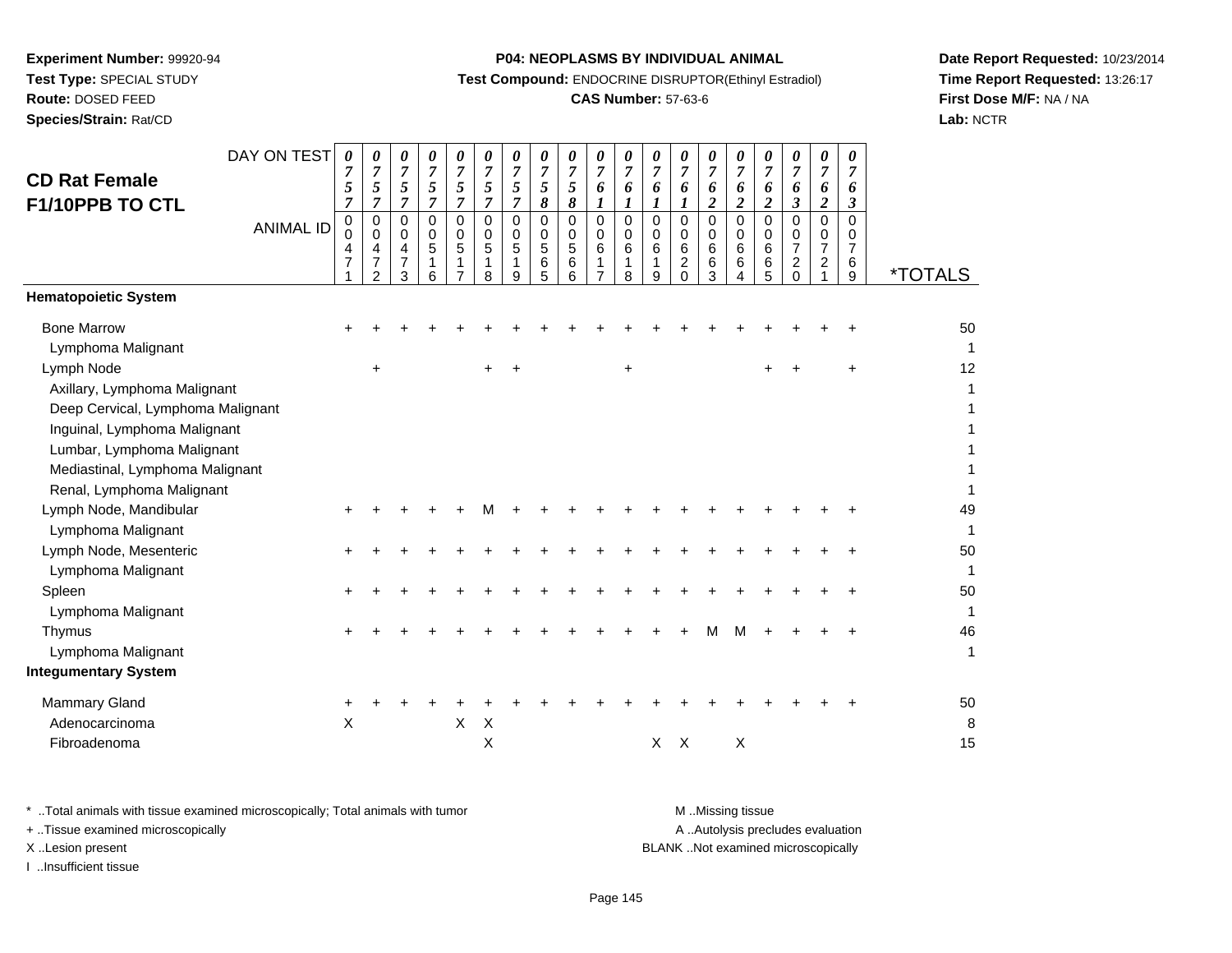**Route:** DOSED FEED

**Species/Strain:** Rat/CD

## **P04: NEOPLASMS BY INDIVIDUAL ANIMAL**

**Test Compound:** ENDOCRINE DISRUPTOR(Ethinyl Estradiol)

# **CAS Number:** 57-63-6

**Date Report Requested:** 10/23/2014 **Time Report Requested:** 13:26:17**First Dose M/F:** NA / NA**Lab:** NCTR

| <b>CD Rat Female</b><br>F1/10PPB TO CTL                                           | DAY ON TEST<br><b>ANIMAL ID</b> | $\boldsymbol{\theta}$<br>7<br>5<br>7<br>0<br>$\mathbf 0$<br>4<br>7 | 0<br>$\overline{7}$<br>5<br>7<br>$\mathbf 0$<br>$\Omega$<br>4<br>$\overline{7}$<br>$\overline{2}$ | 0<br>$\overline{7}$<br>5<br>$\overline{7}$<br>0<br>0<br>4<br>$\overline{7}$<br>3 | 0<br>$\overline{7}$<br>5<br>$\overline{7}$<br>$\Omega$<br>0<br>5<br>6 | 0<br>$\boldsymbol{7}$<br>5<br>$\overline{7}$<br>$\mathbf 0$<br>0<br>5<br>1<br>$\overline{7}$ | 0<br>$\overline{7}$<br>5<br>$\overline{7}$<br>$\Omega$<br>0<br>5<br>1<br>8 | 0<br>$\boldsymbol{7}$<br>5<br>$\overline{7}$<br>$\mathbf 0$<br>0<br>5<br>$\mathbf{1}$<br>9 | 0<br>$\overline{7}$<br>5<br>8<br>0<br>0<br>5<br>6<br>5 | 0<br>$\overline{7}$<br>5<br>$\pmb{8}$<br>$\mathbf 0$<br>0<br>$\sqrt{5}$<br>6<br>6 | $\pmb{\theta}$<br>$\boldsymbol{7}$<br>6<br>$\boldsymbol{l}$<br>$\mathbf 0$<br>$\mathbf 0$<br>6<br>1<br>$\overline{7}$ | 0<br>$\overline{7}$<br>6<br>1<br>$\mathbf 0$<br>0<br>$6\phantom{1}6$<br>1<br>8 | 0<br>7<br>6<br>1<br>$\Omega$<br>0<br>6<br>1<br>9 | 0<br>$\overline{7}$<br>6<br>1<br>$\mathbf 0$<br>0<br>6<br>$\overline{c}$<br>$\Omega$ | 0<br>$\overline{7}$<br>6<br>$\boldsymbol{2}$<br>0<br>0<br>6<br>6<br>3 | 0<br>$\overline{7}$<br>6<br>$\overline{c}$<br>0<br>0<br>6<br>6<br>4 | 0<br>$\overline{7}$<br>6<br>$\overline{c}$<br>0<br>0<br>6<br>$\,6\,$<br>$\overline{5}$ | 0<br>$\overline{7}$<br>6<br>$\mathfrak{z}$<br>$\Omega$<br>0<br>$\overline{7}$<br>$\overline{2}$<br>$\mathbf 0$ | $\pmb{\theta}$<br>$\overline{7}$<br>6<br>$\boldsymbol{2}$<br>$\Omega$<br>0<br>$\overline{7}$<br>$\overline{c}$<br>$\mathbf 1$ | 0<br>$\overline{7}$<br>6<br>$\boldsymbol{\beta}$<br>$\Omega$<br>0<br>$\overline{7}$<br>6<br>9 | <i><b>*TOTALS</b></i> |
|-----------------------------------------------------------------------------------|---------------------------------|--------------------------------------------------------------------|---------------------------------------------------------------------------------------------------|----------------------------------------------------------------------------------|-----------------------------------------------------------------------|----------------------------------------------------------------------------------------------|----------------------------------------------------------------------------|--------------------------------------------------------------------------------------------|--------------------------------------------------------|-----------------------------------------------------------------------------------|-----------------------------------------------------------------------------------------------------------------------|--------------------------------------------------------------------------------|--------------------------------------------------|--------------------------------------------------------------------------------------|-----------------------------------------------------------------------|---------------------------------------------------------------------|----------------------------------------------------------------------------------------|----------------------------------------------------------------------------------------------------------------|-------------------------------------------------------------------------------------------------------------------------------|-----------------------------------------------------------------------------------------------|-----------------------|
| Fibroadenoma, Multiple                                                            |                                 |                                                                    | X                                                                                                 |                                                                                  |                                                                       |                                                                                              |                                                                            | X                                                                                          | X                                                      | $\times$                                                                          | $\boldsymbol{\mathsf{X}}$                                                                                             |                                                                                |                                                  |                                                                                      | X                                                                     |                                                                     | $\times$                                                                               |                                                                                                                | X                                                                                                                             |                                                                                               | 13                    |
| Lymphoma Malignant                                                                |                                 |                                                                    |                                                                                                   |                                                                                  |                                                                       |                                                                                              |                                                                            |                                                                                            |                                                        |                                                                                   |                                                                                                                       |                                                                                |                                                  |                                                                                      |                                                                       |                                                                     |                                                                                        |                                                                                                                |                                                                                                                               |                                                                                               | 1                     |
| <b>Skin</b><br><b>Basal Cell Carcinoma</b>                                        |                                 |                                                                    |                                                                                                   |                                                                                  |                                                                       |                                                                                              |                                                                            |                                                                                            |                                                        |                                                                                   |                                                                                                                       |                                                                                |                                                  |                                                                                      |                                                                       |                                                                     |                                                                                        |                                                                                                                |                                                                                                                               |                                                                                               | 50                    |
| Fibrous Histiocytoma                                                              |                                 |                                                                    |                                                                                                   |                                                                                  |                                                                       |                                                                                              |                                                                            |                                                                                            |                                                        |                                                                                   |                                                                                                                       |                                                                                |                                                  |                                                                                      |                                                                       |                                                                     |                                                                                        |                                                                                                                |                                                                                                                               |                                                                                               |                       |
| Keratoacanthoma                                                                   |                                 |                                                                    |                                                                                                   |                                                                                  |                                                                       |                                                                                              |                                                                            |                                                                                            |                                                        |                                                                                   |                                                                                                                       |                                                                                |                                                  |                                                                                      |                                                                       |                                                                     |                                                                                        |                                                                                                                |                                                                                                                               |                                                                                               | 1                     |
| <b>Musculoskeletal System</b>                                                     |                                 |                                                                    |                                                                                                   |                                                                                  |                                                                       |                                                                                              |                                                                            |                                                                                            |                                                        |                                                                                   |                                                                                                                       |                                                                                |                                                  |                                                                                      |                                                                       |                                                                     |                                                                                        |                                                                                                                |                                                                                                                               |                                                                                               |                       |
| Bone, Femur                                                                       |                                 |                                                                    |                                                                                                   |                                                                                  |                                                                       |                                                                                              |                                                                            |                                                                                            |                                                        |                                                                                   |                                                                                                                       |                                                                                |                                                  |                                                                                      |                                                                       |                                                                     |                                                                                        |                                                                                                                |                                                                                                                               |                                                                                               | 50                    |
| Lymphoma Malignant                                                                |                                 |                                                                    |                                                                                                   |                                                                                  |                                                                       |                                                                                              |                                                                            |                                                                                            |                                                        |                                                                                   |                                                                                                                       |                                                                                |                                                  |                                                                                      |                                                                       |                                                                     |                                                                                        |                                                                                                                |                                                                                                                               |                                                                                               | 1                     |
| <b>Skeletal Muscle</b>                                                            |                                 |                                                                    |                                                                                                   |                                                                                  |                                                                       |                                                                                              |                                                                            |                                                                                            |                                                        |                                                                                   |                                                                                                                       |                                                                                |                                                  |                                                                                      |                                                                       |                                                                     |                                                                                        |                                                                                                                |                                                                                                                               |                                                                                               | 4                     |
| Lymphoma Malignant                                                                |                                 |                                                                    |                                                                                                   |                                                                                  |                                                                       |                                                                                              |                                                                            |                                                                                            |                                                        |                                                                                   |                                                                                                                       |                                                                                |                                                  |                                                                                      |                                                                       |                                                                     |                                                                                        |                                                                                                                |                                                                                                                               |                                                                                               | $\mathbf{1}$          |
| <b>Nervous System</b>                                                             |                                 |                                                                    |                                                                                                   |                                                                                  |                                                                       |                                                                                              |                                                                            |                                                                                            |                                                        |                                                                                   |                                                                                                                       |                                                                                |                                                  |                                                                                      |                                                                       |                                                                     |                                                                                        |                                                                                                                |                                                                                                                               |                                                                                               |                       |
| Brain, Brain Stem<br>Carcinoma, Metastatic, Pituitary Gland<br>Lymphoma Malignant |                                 |                                                                    |                                                                                                   |                                                                                  |                                                                       |                                                                                              |                                                                            |                                                                                            |                                                        |                                                                                   |                                                                                                                       |                                                                                |                                                  |                                                                                      |                                                                       |                                                                     |                                                                                        |                                                                                                                |                                                                                                                               |                                                                                               | 50                    |
| Brain, Cerebellum                                                                 |                                 |                                                                    |                                                                                                   |                                                                                  |                                                                       |                                                                                              |                                                                            |                                                                                            |                                                        |                                                                                   |                                                                                                                       |                                                                                |                                                  |                                                                                      |                                                                       |                                                                     |                                                                                        |                                                                                                                |                                                                                                                               |                                                                                               | 50                    |
| Brain, Cerebrum<br><b>Peripheral Nerve</b>                                        |                                 |                                                                    |                                                                                                   |                                                                                  |                                                                       |                                                                                              |                                                                            |                                                                                            |                                                        |                                                                                   |                                                                                                                       |                                                                                |                                                  |                                                                                      |                                                                       |                                                                     |                                                                                        |                                                                                                                |                                                                                                                               |                                                                                               | 50<br>$\overline{c}$  |
| Spinal Cord                                                                       |                                 |                                                                    |                                                                                                   |                                                                                  |                                                                       |                                                                                              |                                                                            |                                                                                            |                                                        |                                                                                   |                                                                                                                       |                                                                                |                                                  |                                                                                      |                                                                       |                                                                     |                                                                                        |                                                                                                                |                                                                                                                               |                                                                                               | $\mathbf 0$           |
| <b>Respiratory System</b>                                                         |                                 |                                                                    |                                                                                                   |                                                                                  |                                                                       |                                                                                              |                                                                            |                                                                                            |                                                        |                                                                                   |                                                                                                                       |                                                                                |                                                  |                                                                                      |                                                                       |                                                                     |                                                                                        |                                                                                                                |                                                                                                                               |                                                                                               |                       |
| Lung                                                                              |                                 |                                                                    |                                                                                                   |                                                                                  |                                                                       |                                                                                              |                                                                            |                                                                                            |                                                        |                                                                                   |                                                                                                                       |                                                                                |                                                  |                                                                                      |                                                                       |                                                                     |                                                                                        |                                                                                                                |                                                                                                                               |                                                                                               | 50                    |

| Total animals with tissue examined microscopically: Total animals with tumor | M Missing tissue                   |
|------------------------------------------------------------------------------|------------------------------------|
| + . Tissue examined microscopically                                          | A Autolysis precludes evaluation   |
| X Lesion present                                                             | BLANK Not examined microscopically |
| …Insufficient tissue                                                         |                                    |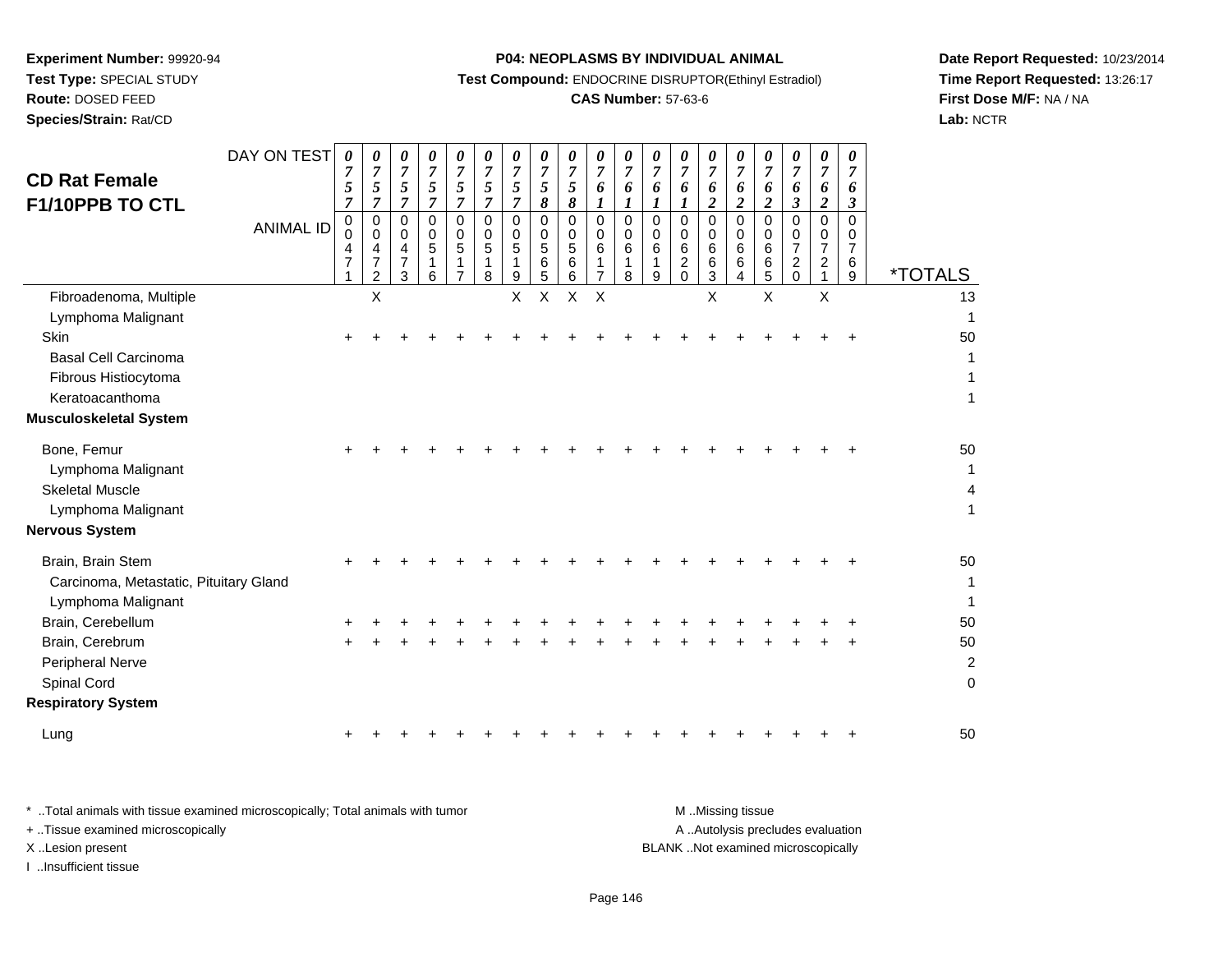**Test Type:** SPECIAL STUDY

**Route:** DOSED FEED

### **Species/Strain:** Rat/CD

### **P04: NEOPLASMS BY INDIVIDUAL ANIMAL**

**Test Compound:** ENDOCRINE DISRUPTOR(Ethinyl Estradiol)

## **CAS Number:** 57-63-6

**Date Report Requested:** 10/23/2014**Time Report Requested:** 13:26:17**First Dose M/F:** NA / NA**Lab:** NCTR

| <b>CD Rat Female</b><br>F1/10PPB TO CTL                                                                                | DAY ON TEST<br><b>ANIMAL ID</b> | 0<br>7<br>5<br>$\overline{7}$<br>0<br>0<br>4<br>$\overline{7}$ | 0<br>$\overline{7}$<br>$\sqrt{5}$<br>0<br>0<br>4<br>7<br>$\overline{2}$ | 0<br>$\overline{7}$<br>5<br>$\overline{7}$<br>0<br>0<br>4<br>7<br>3 | 0<br>$\overline{7}$<br>$\sqrt{5}$<br>$\overline{7}$<br>0<br>$\mathbf 0$<br>$\,$ 5 $\,$<br>1<br>6 | 0<br>$\overline{7}$<br>5<br>$\overline{7}$<br>$\Omega$<br>0<br>5<br>1<br>$\overline{7}$ | 0<br>$\overline{7}$<br>$\sqrt{5}$<br>$\overline{7}$<br>$\Omega$<br>$\Omega$<br>5<br>$\mathbf 1$<br>8 | 0<br>$\overline{7}$<br>$\mathfrak{s}$<br>$\overline{7}$<br>0<br>$\mathbf 0$<br>$\sqrt{5}$<br>1<br>9 | 0<br>$\overline{7}$<br>5<br>8<br>0<br>0<br>5<br>6<br>5 | 0<br>$\overline{7}$<br>$\mathfrak{s}$<br>8<br>0<br>$\mathbf 0$<br>$\sqrt{5}$<br>6<br>6 | 0<br>7<br>6<br>1<br>$\Omega$<br>$\Omega$<br>6<br>1<br>7 | 0<br>7<br>6<br>1<br>$\mathbf 0$<br>$\Omega$<br>6<br>1<br>8 | 0<br>$\overline{7}$<br>6<br>$\mathbf 0$<br>$\mathbf 0$<br>6<br>1<br>9 | 0<br>$\overline{7}$<br>6<br>0<br>0<br>6<br>$\overline{c}$<br>$\Omega$ | 0<br>7<br>6<br>$\overline{2}$<br>$\mathbf 0$<br>0<br>$\,6$<br>6<br>3 | 0<br>7<br>6<br>$\boldsymbol{2}$<br>$\Omega$<br>$\Omega$<br>6<br>6 | 0<br>7<br>6<br>$\boldsymbol{2}$<br>$\mathbf 0$<br>$\Omega$<br>6<br>6<br>5 | 0<br>$\overline{7}$<br>6<br>3<br>$\mathbf 0$<br>0<br>$\overline{7}$<br>$\overline{c}$<br>$\Omega$ | 0<br>$\overline{7}$<br>6<br>$\overline{2}$<br>$\mathbf 0$<br>0<br>$\overline{7}$<br>$\overline{a}$ | 0<br>7<br>6<br>3<br>$\Omega$<br>0<br>$\overline{7}$<br>6<br>9 | <i><b>*TOTALS</b></i>         |
|------------------------------------------------------------------------------------------------------------------------|---------------------------------|----------------------------------------------------------------|-------------------------------------------------------------------------|---------------------------------------------------------------------|--------------------------------------------------------------------------------------------------|-----------------------------------------------------------------------------------------|------------------------------------------------------------------------------------------------------|-----------------------------------------------------------------------------------------------------|--------------------------------------------------------|----------------------------------------------------------------------------------------|---------------------------------------------------------|------------------------------------------------------------|-----------------------------------------------------------------------|-----------------------------------------------------------------------|----------------------------------------------------------------------|-------------------------------------------------------------------|---------------------------------------------------------------------------|---------------------------------------------------------------------------------------------------|----------------------------------------------------------------------------------------------------|---------------------------------------------------------------|-------------------------------|
| Alveolar/Bronchiolar Adenoma<br>Lymphoma Malignant<br>Nephroblastoma, Metastatic, Kidney<br>Nose<br>Lymphoma Malignant |                                 | +                                                              |                                                                         |                                                                     |                                                                                                  |                                                                                         |                                                                                                      |                                                                                                     |                                                        |                                                                                        |                                                         |                                                            |                                                                       |                                                                       |                                                                      |                                                                   |                                                                           |                                                                                                   |                                                                                                    |                                                               | 50                            |
| Trachea<br>Lymphoma Malignant<br><b>Special Senses System</b>                                                          |                                 | $\ddot{}$                                                      |                                                                         |                                                                     |                                                                                                  |                                                                                         |                                                                                                      |                                                                                                     |                                                        |                                                                                        |                                                         |                                                            |                                                                       |                                                                       |                                                                      |                                                                   |                                                                           |                                                                                                   |                                                                                                    |                                                               | 50<br>1                       |
| Eye<br>Lymphoma Malignant<br><b>Harderian Gland</b><br>Lymphoma Malignant<br><b>Urinary System</b>                     |                                 | ÷                                                              |                                                                         |                                                                     |                                                                                                  |                                                                                         |                                                                                                      |                                                                                                     |                                                        |                                                                                        |                                                         |                                                            |                                                                       |                                                                       |                                                                      |                                                                   |                                                                           |                                                                                                   |                                                                                                    | ÷                                                             | 50<br>1<br>50<br>$\mathbf{1}$ |
| Kidney<br>Lymphoma Malignant<br>Nephroblastoma<br><b>Urinary Bladder</b><br><b>SYSTEMIC LESIONS</b>                    |                                 | ÷<br>$\ddot{}$                                                 |                                                                         |                                                                     |                                                                                                  |                                                                                         |                                                                                                      |                                                                                                     |                                                        |                                                                                        |                                                         |                                                            |                                                                       |                                                                       |                                                                      |                                                                   |                                                                           |                                                                                                   |                                                                                                    | ÷                                                             | 50<br>50                      |
| Multiple Organ<br>Lymphoma Malignant<br>Mesothelioma Malignant                                                         |                                 | +                                                              |                                                                         |                                                                     |                                                                                                  |                                                                                         |                                                                                                      |                                                                                                     |                                                        | X                                                                                      |                                                         |                                                            |                                                                       |                                                                       |                                                                      |                                                                   |                                                                           |                                                                                                   |                                                                                                    |                                                               | 50                            |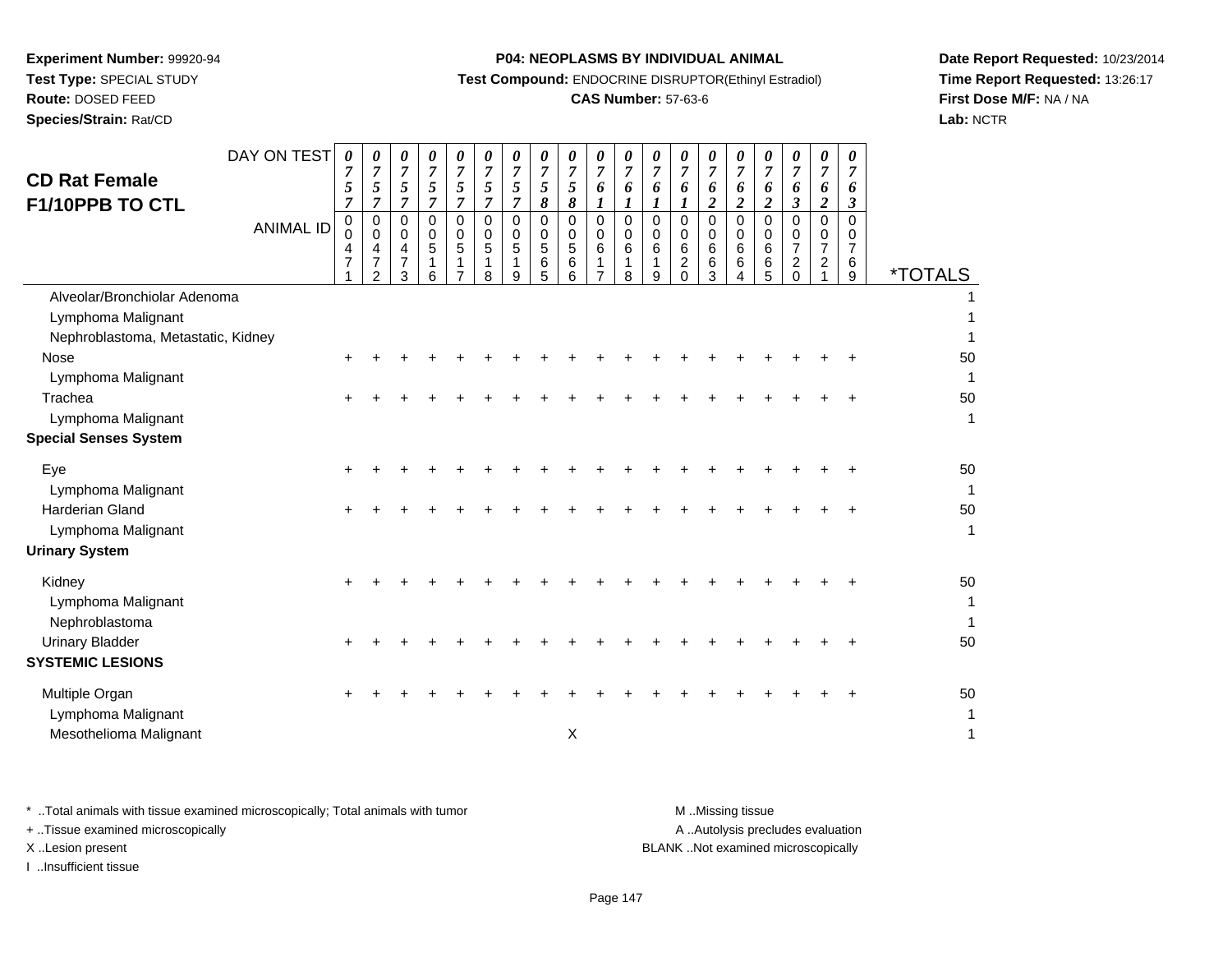**Route:** DOSED FEED

**Species/Strain:** Rat/CD

### **P04: NEOPLASMS BY INDIVIDUAL ANIMAL**

**Test Compound:** ENDOCRINE DISRUPTOR(Ethinyl Estradiol)

## **CAS Number:** 57-63-6

**Date Report Requested:** 10/23/2014**Time Report Requested:** 13:26:17**First Dose M/F:** NA / NA**Lab:** NCTR

| <b>CD Rat Female</b>                                                      | DAY ON TEST      | 0<br>$\boldsymbol{4}$<br>$\pmb{\theta}$                                           | 0<br>$\boldsymbol{4}$<br>9                                           | 0<br>$\sqrt{5}$<br>$\boldsymbol{l}$                                          | 0<br>5<br>6           | $\boldsymbol{\theta}$<br>$\sqrt{5}$<br>$\overline{7}$ | $\boldsymbol{\theta}$<br>$\mathfrak{s}$<br>9                                         | $\pmb{\theta}$<br>$\mathfrak{s}$<br>$\boldsymbol{g}$                            | 0<br>6<br>$\boldsymbol{l}$                                                            | 0<br>6<br>$\boldsymbol{2}$                                    | 0<br>6<br>$\boldsymbol{\beta}$                                                       | 0<br>6<br>$\boldsymbol{4}$                                    | 0<br>6<br>$\sqrt{5}$                                                  | 0<br>6<br>$\mathfrak{s}$                                   | 0<br>6<br>6                                              | 0<br>$\boldsymbol{6}$<br>6                                                       | 0<br>6<br>8                                                                      | 0<br>6<br>$\boldsymbol{9}$                                             | 0<br>6<br>9                                             | 0<br>6<br>9                                                                       | $\frac{\boldsymbol{\theta}}{\boldsymbol{7}}$<br>$\pmb{\theta}$ | $\boldsymbol{\theta}$<br>$\overline{7}$<br>$\pmb{\theta}$       | 0<br>$\overline{7}$<br>$\boldsymbol{l}$                                          | 0<br>$\overline{7}$<br>$\overline{c}$               | $\frac{\theta}{7}$                                                                              | $\frac{\theta}{7}$<br>$\boldsymbol{\beta}$                  | 0<br>$\boldsymbol{7}$<br>$\boldsymbol{\beta}$                                  | $\boldsymbol{\theta}$<br>$\overline{7}$<br>$\boldsymbol{4}$                     | 0<br>$\boldsymbol{7}$<br>4                                       | 0<br>$\overline{7}$<br>5                                      | 0<br>$\boldsymbol{7}$<br>5                         | $\boldsymbol{\theta}$<br>$\overline{7}$<br>5 |
|---------------------------------------------------------------------------|------------------|-----------------------------------------------------------------------------------|----------------------------------------------------------------------|------------------------------------------------------------------------------|-----------------------|-------------------------------------------------------|--------------------------------------------------------------------------------------|---------------------------------------------------------------------------------|---------------------------------------------------------------------------------------|---------------------------------------------------------------|--------------------------------------------------------------------------------------|---------------------------------------------------------------|-----------------------------------------------------------------------|------------------------------------------------------------|----------------------------------------------------------|----------------------------------------------------------------------------------|----------------------------------------------------------------------------------|------------------------------------------------------------------------|---------------------------------------------------------|-----------------------------------------------------------------------------------|----------------------------------------------------------------|-----------------------------------------------------------------|----------------------------------------------------------------------------------|-----------------------------------------------------|-------------------------------------------------------------------------------------------------|-------------------------------------------------------------|--------------------------------------------------------------------------------|---------------------------------------------------------------------------------|------------------------------------------------------------------|---------------------------------------------------------------|----------------------------------------------------|----------------------------------------------|
| <b>F1/50PPB TO CTL</b>                                                    | <b>ANIMAL ID</b> | $\boldsymbol{4}$<br>$\mathbf 0$<br>$\boldsymbol{0}$<br>$\pmb{0}$<br>$\frac{3}{5}$ | 5<br>$\overline{0}$<br>$\mathbf 0$<br>$\pmb{0}$<br>$\,6$<br>$\Omega$ | $\boldsymbol{l}$<br>$\Omega$<br>$\mathbf 0$<br>$\mathbf 0$<br>$\overline{7}$ | $\mathbf 0$<br>0<br>0 | $\boldsymbol{4}$<br>$\Omega$<br>$\mathbf 0$           | $\mathfrak{z}$<br>$\mathbf 0$<br>$\pmb{0}$<br>$\mathbf{1}$<br>$\sqrt{3}$<br>$\Omega$ | $\boldsymbol{\delta}$<br>$\Omega$<br>0<br>$\overline{1}$<br>4<br>$\overline{4}$ | $\overline{7}$<br>$\mathbf 0$<br>$\mathbf 0$<br>$\overline{1}$<br>6<br>$\overline{ }$ | $\boldsymbol{\theta}$<br>$\mathbf 0$<br>$\mathbf 0$<br>6<br>6 | $\overline{2}$<br>$\pmb{0}$<br>$\mathsf{O}\xspace$<br>$\mathbf{1}$<br>$\overline{7}$ | 5<br>$\mathbf 0$<br>$\pmb{0}$<br>$\mathbf{1}$<br>$\bf 8$<br>9 | $\overline{2}$<br>$\Omega$<br>0<br>$\boldsymbol{2}$<br>$\pmb{0}$<br>8 | $\mathfrak{z}$<br>$\Omega$<br>$\mathbf 0$<br>$\frac{2}{2}$ | 5<br>$\mathbf 0$<br>0<br>$\overline{2}$<br>$\frac{2}{2}$ | $\overline{7}$<br>$\mathbf 0$<br>$\begin{array}{c} 0 \\ 2 \\ 2 \\ 8 \end{array}$ | 9<br>$\Omega$<br>$\pmb{0}$<br>$\overline{c}$<br>$\overline{7}$<br>$\overline{2}$ | 5<br>$\mathbf 0$<br>$\pmb{0}$<br>$\overline{2}$<br>$\bf 8$<br>$\Omega$ | 6<br>$\pmb{0}$<br>$\pmb{0}$<br>$\overline{c}$<br>8<br>3 | $\boldsymbol{\delta}$<br>$\Omega$<br>$\overline{0}$<br>$\overline{2}$<br>$_{8}^8$ | $\mathbf{I}$<br>$\mathbf 0$<br>$\pmb{0}$<br>$rac{2}{9}$        | $\overline{2}$<br>$\Omega$<br>0<br>3<br>$\mathbf 0$<br>$\Omega$ | 5<br>$\Omega$<br>$\mathbf 0$<br>$\mathbf{3}$<br>$\overline{2}$<br>$\overline{ }$ | 4<br>$\Omega$<br>0<br>$\mathbf{3}$<br>$\frac{3}{5}$ | $\frac{2}{8}$<br>$\mathbf 0$<br>$\mathsf{O}\xspace$<br>$\overline{3}$<br>$\sqrt{5}$<br>$\Omega$ | 6<br>$\pmb{0}$<br>$\pmb{0}$<br>$\overline{3}$<br>$\,6$<br>3 | $\pmb{8}$<br>$\Omega$<br>0<br>$\sqrt{3}$<br>$\boldsymbol{7}$<br>$6\phantom{1}$ | $\overline{2}$<br>$\mathbf 0$<br>$\mathbf 0$<br>$\overline{3}$<br>$\frac{8}{2}$ | 6<br>$\Omega$<br>$\mathbf 0$<br>$\mathbf{3}$<br>$\boldsymbol{9}$ | 6<br>$\Omega$<br>$\pmb{0}$<br>$\overline{4}$<br>$\frac{2}{2}$ | 6<br>$\Omega$<br>$\mathbf 0$<br>4<br>$\frac{2}{3}$ | $\Omega$<br>$\Omega$<br>$\overline{ }$       |
| <b>Alimentary System</b>                                                  |                  |                                                                                   |                                                                      |                                                                              |                       |                                                       |                                                                                      |                                                                                 |                                                                                       |                                                               |                                                                                      |                                                               |                                                                       |                                                            |                                                          |                                                                                  |                                                                                  |                                                                        |                                                         |                                                                                   |                                                                |                                                                 |                                                                                  |                                                     |                                                                                                 |                                                             |                                                                                |                                                                                 |                                                                  |                                                               |                                                    |                                              |
| Esophagus                                                                 |                  |                                                                                   |                                                                      |                                                                              |                       |                                                       |                                                                                      |                                                                                 |                                                                                       |                                                               |                                                                                      |                                                               |                                                                       |                                                            |                                                          |                                                                                  |                                                                                  |                                                                        |                                                         |                                                                                   |                                                                |                                                                 |                                                                                  |                                                     |                                                                                                 |                                                             |                                                                                |                                                                                 |                                                                  |                                                               |                                                    |                                              |
| Intestine Large, Cecum                                                    |                  |                                                                                   |                                                                      |                                                                              |                       |                                                       |                                                                                      |                                                                                 |                                                                                       |                                                               |                                                                                      |                                                               |                                                                       |                                                            |                                                          |                                                                                  |                                                                                  |                                                                        |                                                         |                                                                                   |                                                                |                                                                 |                                                                                  |                                                     |                                                                                                 |                                                             |                                                                                |                                                                                 |                                                                  |                                                               |                                                    |                                              |
| Intestine Large, Colon                                                    |                  |                                                                                   |                                                                      |                                                                              |                       |                                                       |                                                                                      |                                                                                 |                                                                                       |                                                               |                                                                                      |                                                               |                                                                       |                                                            |                                                          |                                                                                  |                                                                                  |                                                                        |                                                         |                                                                                   |                                                                |                                                                 |                                                                                  |                                                     |                                                                                                 |                                                             |                                                                                |                                                                                 |                                                                  |                                                               |                                                    |                                              |
| Intestine Large, Rectum                                                   |                  |                                                                                   |                                                                      |                                                                              |                       |                                                       |                                                                                      |                                                                                 |                                                                                       |                                                               |                                                                                      |                                                               |                                                                       |                                                            |                                                          |                                                                                  |                                                                                  |                                                                        |                                                         |                                                                                   |                                                                |                                                                 |                                                                                  |                                                     |                                                                                                 |                                                             |                                                                                |                                                                                 |                                                                  |                                                               |                                                    |                                              |
| Intestine Small, Duodenum<br>Leiomyoma                                    |                  |                                                                                   |                                                                      |                                                                              |                       |                                                       |                                                                                      |                                                                                 |                                                                                       |                                                               |                                                                                      |                                                               |                                                                       |                                                            |                                                          |                                                                                  |                                                                                  |                                                                        | X                                                       |                                                                                   |                                                                |                                                                 |                                                                                  |                                                     |                                                                                                 |                                                             |                                                                                |                                                                                 |                                                                  |                                                               |                                                    |                                              |
| Intestine Small, Ileum                                                    |                  |                                                                                   |                                                                      |                                                                              |                       |                                                       |                                                                                      |                                                                                 |                                                                                       |                                                               |                                                                                      |                                                               |                                                                       |                                                            |                                                          |                                                                                  |                                                                                  |                                                                        |                                                         |                                                                                   |                                                                |                                                                 |                                                                                  |                                                     |                                                                                                 |                                                             |                                                                                |                                                                                 |                                                                  |                                                               |                                                    |                                              |
| Intestine Small, Jejunum                                                  |                  |                                                                                   |                                                                      |                                                                              |                       |                                                       |                                                                                      |                                                                                 |                                                                                       |                                                               |                                                                                      |                                                               |                                                                       |                                                            |                                                          |                                                                                  |                                                                                  |                                                                        |                                                         |                                                                                   |                                                                |                                                                 |                                                                                  |                                                     |                                                                                                 |                                                             |                                                                                |                                                                                 |                                                                  |                                                               |                                                    |                                              |
| Liver                                                                     |                  |                                                                                   |                                                                      |                                                                              |                       |                                                       |                                                                                      |                                                                                 |                                                                                       |                                                               |                                                                                      |                                                               |                                                                       |                                                            |                                                          |                                                                                  |                                                                                  |                                                                        |                                                         |                                                                                   |                                                                |                                                                 |                                                                                  |                                                     |                                                                                                 |                                                             |                                                                                |                                                                                 |                                                                  |                                                               |                                                    |                                              |
| Cholangioma<br>Hepatocellular Adenoma<br>Hepatocellular Adenoma, Multiple |                  |                                                                                   |                                                                      |                                                                              |                       |                                                       |                                                                                      |                                                                                 |                                                                                       |                                                               |                                                                                      |                                                               |                                                                       |                                                            |                                                          |                                                                                  |                                                                                  |                                                                        | X                                                       | $\boldsymbol{\mathsf{X}}$                                                         |                                                                |                                                                 |                                                                                  |                                                     |                                                                                                 |                                                             |                                                                                |                                                                                 |                                                                  |                                                               |                                                    |                                              |
| Oral Mucosa                                                               |                  |                                                                                   |                                                                      |                                                                              |                       | $\pm$                                                 |                                                                                      |                                                                                 |                                                                                       |                                                               | $+$                                                                                  |                                                               |                                                                       | $\ddot{}$                                                  |                                                          |                                                                                  |                                                                                  |                                                                        |                                                         |                                                                                   |                                                                |                                                                 |                                                                                  |                                                     |                                                                                                 |                                                             |                                                                                |                                                                                 |                                                                  |                                                               | $\ddot{}$                                          |                                              |
| Squamous Cell Carcinoma                                                   |                  |                                                                                   |                                                                      |                                                                              |                       |                                                       |                                                                                      |                                                                                 |                                                                                       |                                                               | X                                                                                    |                                                               |                                                                       |                                                            |                                                          |                                                                                  |                                                                                  |                                                                        |                                                         |                                                                                   |                                                                |                                                                 |                                                                                  |                                                     |                                                                                                 |                                                             |                                                                                |                                                                                 |                                                                  |                                                               |                                                    |                                              |
| Pancreas                                                                  |                  |                                                                                   |                                                                      |                                                                              |                       |                                                       |                                                                                      |                                                                                 |                                                                                       |                                                               |                                                                                      |                                                               |                                                                       |                                                            |                                                          |                                                                                  |                                                                                  |                                                                        |                                                         |                                                                                   |                                                                |                                                                 |                                                                                  |                                                     |                                                                                                 |                                                             |                                                                                |                                                                                 |                                                                  |                                                               |                                                    |                                              |
| <b>Salivary Glands</b>                                                    |                  |                                                                                   |                                                                      |                                                                              |                       |                                                       |                                                                                      |                                                                                 |                                                                                       |                                                               |                                                                                      |                                                               |                                                                       |                                                            |                                                          |                                                                                  |                                                                                  |                                                                        |                                                         |                                                                                   |                                                                |                                                                 |                                                                                  |                                                     |                                                                                                 |                                                             |                                                                                |                                                                                 |                                                                  |                                                               |                                                    |                                              |
| Stomach, Forestomach                                                      |                  |                                                                                   |                                                                      |                                                                              |                       |                                                       |                                                                                      |                                                                                 |                                                                                       |                                                               |                                                                                      |                                                               |                                                                       |                                                            |                                                          |                                                                                  |                                                                                  |                                                                        |                                                         |                                                                                   |                                                                |                                                                 |                                                                                  |                                                     |                                                                                                 |                                                             |                                                                                |                                                                                 |                                                                  |                                                               |                                                    |                                              |
| Stomach, Glandular                                                        |                  |                                                                                   |                                                                      |                                                                              |                       |                                                       |                                                                                      |                                                                                 |                                                                                       |                                                               |                                                                                      |                                                               |                                                                       |                                                            |                                                          |                                                                                  |                                                                                  |                                                                        |                                                         |                                                                                   |                                                                |                                                                 |                                                                                  |                                                     |                                                                                                 |                                                             |                                                                                |                                                                                 |                                                                  |                                                               |                                                    |                                              |
| <b>Cardiovascular System</b>                                              |                  |                                                                                   |                                                                      |                                                                              |                       |                                                       |                                                                                      |                                                                                 |                                                                                       |                                                               |                                                                                      |                                                               |                                                                       |                                                            |                                                          |                                                                                  |                                                                                  |                                                                        |                                                         |                                                                                   |                                                                |                                                                 |                                                                                  |                                                     |                                                                                                 |                                                             |                                                                                |                                                                                 |                                                                  |                                                               |                                                    |                                              |
| <b>Blood Vessel</b>                                                       |                  |                                                                                   |                                                                      |                                                                              |                       |                                                       |                                                                                      |                                                                                 |                                                                                       |                                                               |                                                                                      |                                                               |                                                                       |                                                            |                                                          |                                                                                  |                                                                                  |                                                                        |                                                         |                                                                                   |                                                                |                                                                 |                                                                                  |                                                     |                                                                                                 |                                                             |                                                                                |                                                                                 |                                                                  |                                                               |                                                    |                                              |
| Heart                                                                     |                  |                                                                                   |                                                                      |                                                                              |                       |                                                       |                                                                                      |                                                                                 |                                                                                       |                                                               |                                                                                      |                                                               |                                                                       |                                                            |                                                          |                                                                                  |                                                                                  |                                                                        |                                                         |                                                                                   |                                                                |                                                                 |                                                                                  |                                                     |                                                                                                 |                                                             |                                                                                |                                                                                 |                                                                  |                                                               |                                                    |                                              |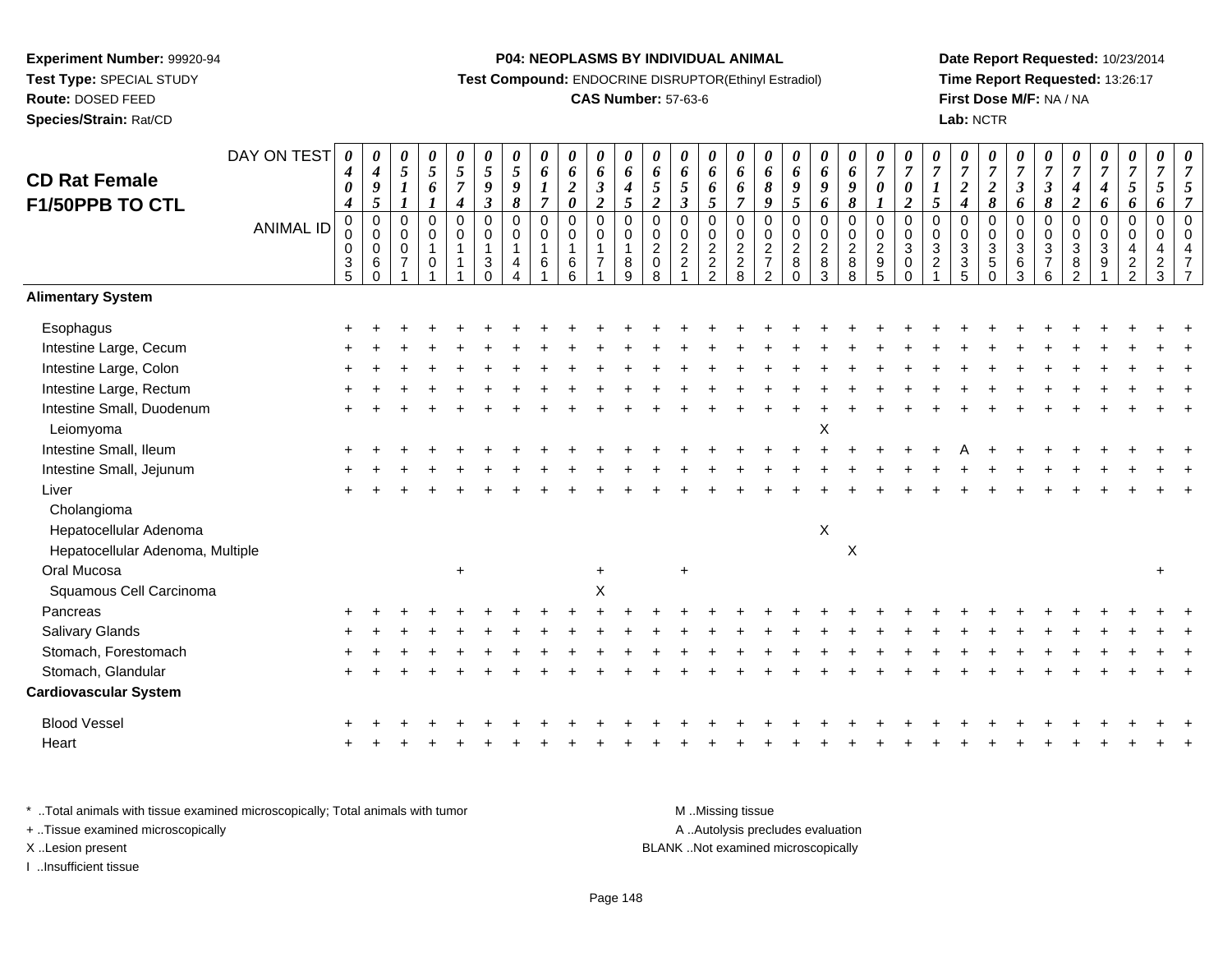**Test Type:** SPECIAL STUDY

**Route:** DOSED FEED

**Species/Strain:** Rat/CD

### **P04: NEOPLASMS BY INDIVIDUAL ANIMAL**

**Test Compound:** ENDOCRINE DISRUPTOR(Ethinyl Estradiol)

## **CAS Number:** 57-63-6

**Date Report Requested:** 10/23/2014**Time Report Requested:** 13:26:18**First Dose M/F:** NA / NA**Lab:** NCTR

| <b>CD Rat Female</b><br>F1/50PPB TO CTL                                      | DAY ON TEST<br><b>ANIMAL ID</b> | $\pmb{\theta}$<br>$\boldsymbol{4}$<br>$\boldsymbol{\theta}$<br>$\boldsymbol{4}$<br>$_{\rm 0}^{\rm 0}$<br>$\pmb{0}$<br>$\frac{3}{5}$ | 0<br>$\boldsymbol{4}$<br>9<br>$5\overline{)}$<br>$\pmb{0}$<br>$\boldsymbol{0}$<br>0<br>6<br>$\Omega$ | 0<br>$\sqrt{5}$<br>$\bm{l}$<br>$\boldsymbol{l}$<br>$\mathbf 0$<br>0<br>0<br>$\overline{7}$ | 0<br>$\sqrt{5}$<br>6<br>$\mathbf 0$<br>$\mathbf 0$<br>$\Omega$ | $\pmb{\theta}$<br>$\mathfrak{s}$<br>$\overline{7}$<br>$\boldsymbol{4}$<br>$\mathbf 0$<br>$\mathbf 0$ | 0<br>$\mathfrak{s}$<br>9<br>$\mathfrak{z}$<br>$\mathbf 0$<br>$\mathbf 0$<br>$\mathbf{1}$<br>3<br>$\Omega$ | 0<br>$\sqrt{5}$<br>$\boldsymbol{g}$<br>8<br>$\mathbf 0$<br>$\mathbf 0$<br>1<br>4 | 0<br>6<br>$\overline{7}$<br>$\mathbf 0$<br>$\mathbf 0$<br>$\mathbf{1}$<br>6 | 0<br>6<br>$\overline{2}$<br>0<br>0<br>0<br>6 | 0<br>6<br>$\mathfrak{z}$<br>$\boldsymbol{2}$<br>0<br>0<br>$\mathbf{1}$<br>$\overline{7}$ | 0<br>6<br>$\boldsymbol{4}$<br>5<br>$\pmb{0}$<br>$\pmb{0}$<br>$\mathbf{1}$<br>8<br>9 | 0<br>6<br>5<br>$\overline{2}$<br>0<br>0<br>$\overline{2}$<br>$\pmb{0}$<br>8 | $\boldsymbol{\theta}$<br>6<br>$\mathfrak{s}$<br>$\mathfrak{z}$<br>$\mathbf 0$<br>$\pmb{0}$<br>$\frac{2}{2}$ | $\boldsymbol{\theta}$<br>6<br>6<br>5<br>0<br>$\mathbf 0$<br>$\frac{2}{2}$ | 0<br>$\pmb{6}$<br>6<br>$\overline{7}$<br>$\mathbf 0$<br>$\frac{0}{2}$<br>8 | 0<br>6<br>8<br>9<br>$\mathbf 0$<br>0<br>$\boldsymbol{2}$<br>$\overline{7}$<br>$\mathfrak{p}$ | 0<br>6<br>9<br>5<br>$\mathbf 0$<br>$\mathbf 0$<br>$\overline{2}$<br>8 | 0<br>6<br>9<br>6<br>0<br>$\frac{0}{2}$<br>8<br>3 | 0<br>6<br>9<br>8<br>$\mathbf 0$<br>$\frac{0}{2}$<br>8 | 0<br>$\overline{7}$<br>0<br>$\mathbf 0$<br>$0$<br>9<br>9<br>5 | 0<br>$\overline{7}$<br>$\boldsymbol{\theta}$<br>$\overline{2}$<br>$\mathbf 0$<br>$\mathbf 0$<br>3<br>0<br>$\Omega$ | 0<br>$\overline{7}$<br>5<br>$\mathbf 0$<br>$\mathbf 0$<br>3<br>$\overline{2}$ | 0<br>$\boldsymbol{7}$<br>$\boldsymbol{2}$<br>4<br>0<br>0<br>$\mathbf{3}$<br>3<br>5 | 0<br>$\overline{7}$<br>$\boldsymbol{2}$<br>8<br>$\mathbf 0$<br>$\mathbf 0$<br>$\mathbf{3}$<br>$\overline{5}$<br>$\Omega$ | 0<br>$\overline{7}$<br>3<br>6<br>$\Omega$<br>0<br>3<br>6<br>3 | 0<br>$\overline{7}$<br>$\boldsymbol{\beta}$<br>8<br>$\mathbf 0$<br>$\mathbf 0$<br>$\mathbf{3}$<br>$\boldsymbol{7}$<br>6 | 0<br>$\overline{7}$<br>4<br>$\boldsymbol{2}$<br>$\mathbf 0$<br>0<br>$\mathbf{3}$<br>8 | 0<br>$\overline{7}$<br>$\boldsymbol{4}$<br>6<br>0<br>$\mathbf 0$<br>$\mathbf{3}$<br>9 | 0<br>$\overline{7}$<br>5<br>6<br>$\mathbf 0$<br>$\mathbf 0$<br>$\overline{a}$<br>$\overline{c}$<br>$\mathcal{P}$ | $\boldsymbol{\theta}$<br>$\overline{7}$<br>5<br>6<br>$\pmb{0}$<br>$\mathbf 0$<br>4<br>$\frac{2}{3}$ | 0<br>$\overline{7}$<br>5<br>7<br>$\Omega$<br>$\Omega$<br>$\overline{4}$<br>$\overline{7}$ |
|------------------------------------------------------------------------------|---------------------------------|-------------------------------------------------------------------------------------------------------------------------------------|------------------------------------------------------------------------------------------------------|--------------------------------------------------------------------------------------------|----------------------------------------------------------------|------------------------------------------------------------------------------------------------------|-----------------------------------------------------------------------------------------------------------|----------------------------------------------------------------------------------|-----------------------------------------------------------------------------|----------------------------------------------|------------------------------------------------------------------------------------------|-------------------------------------------------------------------------------------|-----------------------------------------------------------------------------|-------------------------------------------------------------------------------------------------------------|---------------------------------------------------------------------------|----------------------------------------------------------------------------|----------------------------------------------------------------------------------------------|-----------------------------------------------------------------------|--------------------------------------------------|-------------------------------------------------------|---------------------------------------------------------------|--------------------------------------------------------------------------------------------------------------------|-------------------------------------------------------------------------------|------------------------------------------------------------------------------------|--------------------------------------------------------------------------------------------------------------------------|---------------------------------------------------------------|-------------------------------------------------------------------------------------------------------------------------|---------------------------------------------------------------------------------------|---------------------------------------------------------------------------------------|------------------------------------------------------------------------------------------------------------------|-----------------------------------------------------------------------------------------------------|-------------------------------------------------------------------------------------------|
| <b>Endocrine System</b>                                                      |                                 |                                                                                                                                     |                                                                                                      |                                                                                            |                                                                |                                                                                                      |                                                                                                           |                                                                                  |                                                                             |                                              |                                                                                          |                                                                                     |                                                                             |                                                                                                             |                                                                           |                                                                            |                                                                                              |                                                                       |                                                  |                                                       |                                                               |                                                                                                                    |                                                                               |                                                                                    |                                                                                                                          |                                                               |                                                                                                                         |                                                                                       |                                                                                       |                                                                                                                  |                                                                                                     |                                                                                           |
| <b>Adrenal Cortex</b><br>Adenoma                                             |                                 |                                                                                                                                     |                                                                                                      |                                                                                            |                                                                |                                                                                                      |                                                                                                           |                                                                                  |                                                                             |                                              |                                                                                          |                                                                                     |                                                                             |                                                                                                             |                                                                           |                                                                            |                                                                                              |                                                                       |                                                  |                                                       |                                                               |                                                                                                                    | X                                                                             | Χ                                                                                  |                                                                                                                          |                                                               |                                                                                                                         |                                                                                       |                                                                                       |                                                                                                                  |                                                                                                     |                                                                                           |
| Adrenal Medulla<br>Pheochromocytoma Benign                                   |                                 |                                                                                                                                     |                                                                                                      |                                                                                            |                                                                |                                                                                                      |                                                                                                           |                                                                                  |                                                                             |                                              |                                                                                          |                                                                                     |                                                                             |                                                                                                             |                                                                           |                                                                            |                                                                                              |                                                                       |                                                  |                                                       |                                                               |                                                                                                                    |                                                                               |                                                                                    |                                                                                                                          |                                                               |                                                                                                                         |                                                                                       | Χ                                                                                     |                                                                                                                  |                                                                                                     |                                                                                           |
| Islets, Pancreatic<br>Adenoma                                                |                                 |                                                                                                                                     |                                                                                                      |                                                                                            |                                                                |                                                                                                      |                                                                                                           |                                                                                  |                                                                             |                                              |                                                                                          |                                                                                     |                                                                             |                                                                                                             |                                                                           |                                                                            |                                                                                              |                                                                       |                                                  |                                                       |                                                               |                                                                                                                    |                                                                               |                                                                                    |                                                                                                                          |                                                               |                                                                                                                         |                                                                                       |                                                                                       |                                                                                                                  |                                                                                                     |                                                                                           |
| Parathyroid Gland<br>Adenoma                                                 |                                 |                                                                                                                                     |                                                                                                      |                                                                                            |                                                                |                                                                                                      |                                                                                                           |                                                                                  | м                                                                           |                                              | м                                                                                        |                                                                                     |                                                                             |                                                                                                             |                                                                           |                                                                            |                                                                                              |                                                                       |                                                  |                                                       | м                                                             |                                                                                                                    |                                                                               |                                                                                    |                                                                                                                          |                                                               |                                                                                                                         |                                                                                       |                                                                                       |                                                                                                                  |                                                                                                     |                                                                                           |
| <b>Pituitary Gland</b><br>Pars Distalis, Adenoma<br>Pars Distalis, Carcinoma |                                 |                                                                                                                                     |                                                                                                      |                                                                                            | X                                                              |                                                                                                      | X                                                                                                         |                                                                                  | X                                                                           | X                                            |                                                                                          |                                                                                     | X                                                                           |                                                                                                             | X                                                                         |                                                                            | X                                                                                            | $\mathsf{X}$                                                          | X X                                              |                                                       |                                                               |                                                                                                                    |                                                                               | X X X                                                                              | $\mathsf{X}$                                                                                                             | $\mathsf{X}$                                                  | $\mathsf{X}$                                                                                                            |                                                                                       | X.                                                                                    | X.                                                                                                               | X                                                                                                   |                                                                                           |
| <b>Thyroid Gland</b><br>C Cell, Carcinoma<br><b>General Body System</b>      |                                 |                                                                                                                                     |                                                                                                      |                                                                                            |                                                                |                                                                                                      |                                                                                                           |                                                                                  |                                                                             |                                              |                                                                                          |                                                                                     |                                                                             |                                                                                                             |                                                                           |                                                                            |                                                                                              |                                                                       |                                                  |                                                       |                                                               |                                                                                                                    |                                                                               |                                                                                    |                                                                                                                          |                                                               |                                                                                                                         |                                                                                       |                                                                                       |                                                                                                                  |                                                                                                     |                                                                                           |
| <b>NONE</b><br><b>Genital System</b>                                         |                                 |                                                                                                                                     |                                                                                                      |                                                                                            |                                                                |                                                                                                      |                                                                                                           |                                                                                  |                                                                             |                                              |                                                                                          |                                                                                     |                                                                             |                                                                                                             |                                                                           |                                                                            |                                                                                              |                                                                       |                                                  |                                                       |                                                               |                                                                                                                    |                                                                               |                                                                                    |                                                                                                                          |                                                               |                                                                                                                         |                                                                                       |                                                                                       |                                                                                                                  |                                                                                                     |                                                                                           |
| <b>Clitoral Gland</b>                                                        |                                 |                                                                                                                                     |                                                                                                      |                                                                                            |                                                                |                                                                                                      |                                                                                                           |                                                                                  |                                                                             |                                              |                                                                                          |                                                                                     |                                                                             |                                                                                                             |                                                                           |                                                                            |                                                                                              |                                                                       |                                                  |                                                       |                                                               |                                                                                                                    |                                                                               |                                                                                    |                                                                                                                          |                                                               |                                                                                                                         |                                                                                       |                                                                                       |                                                                                                                  |                                                                                                     |                                                                                           |
| Ovary<br>Granulosa Cell Tumor Benign                                         |                                 |                                                                                                                                     |                                                                                                      |                                                                                            |                                                                |                                                                                                      |                                                                                                           |                                                                                  |                                                                             |                                              |                                                                                          |                                                                                     |                                                                             |                                                                                                             |                                                                           |                                                                            |                                                                                              |                                                                       |                                                  |                                                       |                                                               |                                                                                                                    |                                                                               | $\sf X$                                                                            |                                                                                                                          |                                                               |                                                                                                                         |                                                                                       |                                                                                       |                                                                                                                  |                                                                                                     |                                                                                           |
| Oviduct                                                                      |                                 | $^+$                                                                                                                                |                                                                                                      |                                                                                            |                                                                |                                                                                                      |                                                                                                           |                                                                                  |                                                                             |                                              |                                                                                          |                                                                                     |                                                                             |                                                                                                             |                                                                           |                                                                            |                                                                                              |                                                                       |                                                  |                                                       |                                                               |                                                                                                                    |                                                                               |                                                                                    |                                                                                                                          |                                                               |                                                                                                                         |                                                                                       |                                                                                       |                                                                                                                  |                                                                                                     |                                                                                           |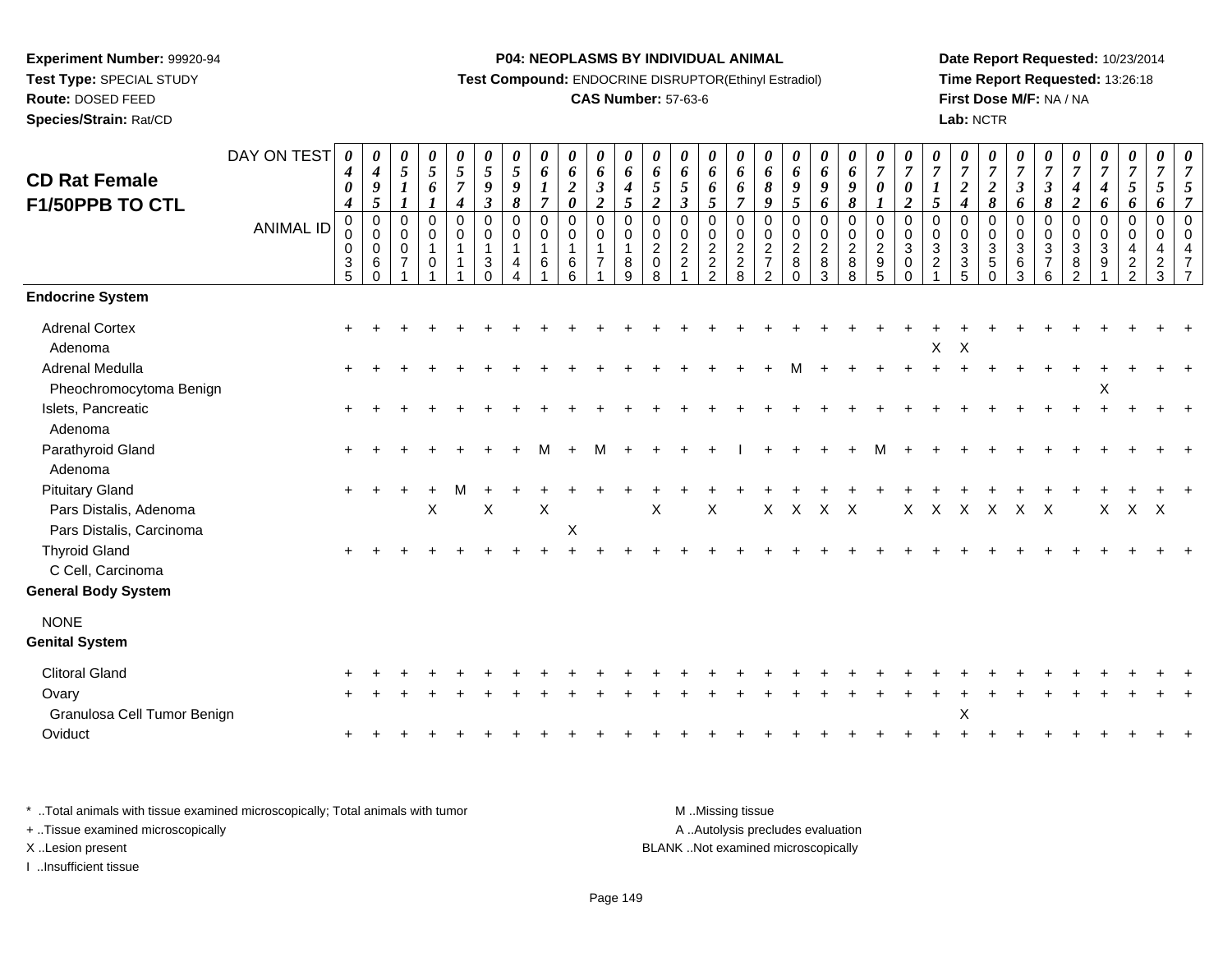**Test Type:** SPECIAL STUDY

**Route:** DOSED FEED

**Species/Strain:** Rat/CD

### **P04: NEOPLASMS BY INDIVIDUAL ANIMAL**

**Test Compound:** ENDOCRINE DISRUPTOR(Ethinyl Estradiol)

## **CAS Number:** 57-63-6

**Date Report Requested:** 10/23/2014**Time Report Requested:** 13:26:18**First Dose M/F:** NA / NA**Lab:** NCTR

| <b>CD Rat Female</b>                                           | DAY ON TEST      | 0<br>$\boldsymbol{4}$<br>0<br>$\boldsymbol{4}$          | 0<br>$\boldsymbol{4}$<br>$\pmb{9}$<br>5   | 0<br>$\sqrt{5}$<br>$\boldsymbol{l}$<br>$\boldsymbol{l}$  | $\boldsymbol{\theta}$<br>$\sqrt{5}$<br>$\boldsymbol{6}$<br>$\boldsymbol{l}$ | 0<br>5<br>$\overline{7}$<br>$\boldsymbol{4}$  | 0<br>5<br>9<br>$\mathfrak{z}$                     | $\boldsymbol{\theta}$<br>$\mathfrak{H}$<br>$\boldsymbol{g}$<br>$\pmb{8}$ | 0<br>6<br>$\boldsymbol{l}$<br>$\overline{7}$ | 0<br>$\pmb{6}$<br>$\sqrt{2}$<br>$\boldsymbol{\theta}$       | $\boldsymbol{\theta}$<br>$\boldsymbol{6}$<br>$\mathfrak{z}$<br>$\overline{2}$ | 0<br>6<br>$\boldsymbol{4}$<br>5   | 0<br>6<br>$5\overline{)}$<br>$\boldsymbol{2}$                  | 0<br>6<br>5<br>$\boldsymbol{\beta}$                  | 0<br>6<br>6<br>5                                                | 0<br>6<br>$\boldsymbol{6}$<br>$\overline{7}$                   | 0<br>6<br>$\pmb{8}$<br>$\boldsymbol{9}$                          | $\boldsymbol{\theta}$<br>6<br>$\boldsymbol{9}$<br>5      | 0<br>6<br>9<br>6                                  | 0<br>$\boldsymbol{6}$<br>9<br>$\boldsymbol{\delta}$ | 0<br>$\boldsymbol{7}$<br>$\boldsymbol{\theta}$<br>$\mathbf{I}$ | $\boldsymbol{\theta}$<br>$\overline{7}$<br>$\boldsymbol{\theta}$<br>$\overline{2}$ | 0<br>$\overline{7}$<br>$\boldsymbol{l}$<br>5    | 0<br>$\boldsymbol{7}$<br>$\boldsymbol{2}$<br>$\boldsymbol{4}$                   | 0<br>$\boldsymbol{7}$<br>$\boldsymbol{2}$<br>$\pmb{8}$          | 0<br>$\overline{7}$<br>$\overline{\mathbf{3}}$<br>6 | 0<br>$\boldsymbol{7}$<br>$\mathfrak{z}$<br>8 | $\boldsymbol{\theta}$<br>$\overline{7}$<br>$\boldsymbol{4}$<br>$\boldsymbol{2}$ | 0<br>$\overline{7}$<br>$\boldsymbol{4}$<br>6                | 0<br>$\boldsymbol{7}$<br>$\overline{5}$<br>6                              | 0<br>$\overline{7}$<br>$\mathfrak{s}$<br>6            | $\overline{7}$<br>5<br>$\overline{7}$ |
|----------------------------------------------------------------|------------------|---------------------------------------------------------|-------------------------------------------|----------------------------------------------------------|-----------------------------------------------------------------------------|-----------------------------------------------|---------------------------------------------------|--------------------------------------------------------------------------|----------------------------------------------|-------------------------------------------------------------|-------------------------------------------------------------------------------|-----------------------------------|----------------------------------------------------------------|------------------------------------------------------|-----------------------------------------------------------------|----------------------------------------------------------------|------------------------------------------------------------------|----------------------------------------------------------|---------------------------------------------------|-----------------------------------------------------|----------------------------------------------------------------|------------------------------------------------------------------------------------|-------------------------------------------------|---------------------------------------------------------------------------------|-----------------------------------------------------------------|-----------------------------------------------------|----------------------------------------------|---------------------------------------------------------------------------------|-------------------------------------------------------------|---------------------------------------------------------------------------|-------------------------------------------------------|---------------------------------------|
| F1/50PPB TO CTL                                                | <b>ANIMAL ID</b> | $\mathbf 0$<br>0<br>0<br>$\ensuremath{\mathsf{3}}$<br>5 | $\mathbf 0$<br>0<br>0<br>6<br>$\mathbf 0$ | $\Omega$<br>$\mathbf 0$<br>$\mathbf 0$<br>$\overline{7}$ | $\Omega$<br>$\mathbf 0$<br>$\mathbf 0$                                      | $\Omega$<br>0<br>$\mathbf{1}$<br>$\mathbf{1}$ | $\mathbf 0$<br>0<br>$\mathbf{1}$<br>3<br>$\Omega$ | 0<br>0<br>4                                                              | $\mathbf 0$<br>0<br>6                        | $\mathbf 0$<br>0<br>$\overline{\mathbf{1}}$<br>$\,6\,$<br>6 | $\mathbf 0$<br>$\mathbf 0$<br>$\mathbf{1}$<br>$\overline{7}$<br>$\mathbf{1}$  | $\Omega$<br>$\mathbf 0$<br>8<br>9 | $\mathbf 0$<br>$\mathbf 0$<br>$\overline{2}$<br>$\pmb{0}$<br>8 | $\mathbf 0$<br>0<br>$\overline{c}$<br>$\overline{2}$ | $\Omega$<br>0<br>$\overline{c}$<br>$\sqrt{2}$<br>$\overline{2}$ | $\Omega$<br>$\mathbf 0$<br>$\boldsymbol{2}$<br>$\sqrt{2}$<br>8 | $\Omega$<br>$\mathbf 0$<br>$\overline{c}$<br>$\overline{7}$<br>2 | $\mathbf 0$<br>0<br>$\overline{2}$<br>$\, 8$<br>$\Omega$ | $\Omega$<br>0<br>$\boldsymbol{2}$<br>$\,8\,$<br>3 | 0<br>0<br>$\overline{2}$<br>$\bf 8$<br>8            | $\mathbf 0$<br>0<br>$\overline{c}$<br>$\boldsymbol{9}$<br>5    | $\Omega$<br>$\mathbf 0$<br>3<br>0<br>$\mathbf 0$                                   | $\Omega$<br>0<br>$\mathbf{3}$<br>$\overline{2}$ | $\mathbf 0$<br>0<br>$\ensuremath{\mathsf{3}}$<br>$\ensuremath{\mathsf{3}}$<br>5 | $\Omega$<br>$\mathbf 0$<br>$\sqrt{3}$<br>$\sqrt{5}$<br>$\Omega$ | $\Omega$<br>0<br>3<br>$\,6\,$<br>3                  | $\mathbf 0$<br>0<br>3<br>$\overline{7}$<br>6 | $\Omega$<br>0<br>$\sqrt{3}$<br>$\bf 8$<br>$\overline{2}$                        | $\Omega$<br>$\mathbf 0$<br>$\mathbf{3}$<br>$\boldsymbol{9}$ | $\Omega$<br>$\mathbf 0$<br>$\overline{4}$<br>$\sqrt{2}$<br>$\overline{2}$ | $\mathbf 0$<br>0<br>4<br>$\overline{\mathbf{c}}$<br>3 | $\Omega$<br>$\Omega$                  |
| <b>Uterus</b>                                                  |                  | $+$                                                     |                                           |                                                          |                                                                             |                                               |                                                   |                                                                          |                                              |                                                             |                                                                               |                                   |                                                                |                                                      |                                                                 |                                                                |                                                                  |                                                          |                                                   |                                                     |                                                                |                                                                                    |                                                 |                                                                                 |                                                                 |                                                     |                                              |                                                                                 |                                                             |                                                                           |                                                       |                                       |
| Endometrium, Adenoma<br>Polyp Stromal                          |                  |                                                         |                                           |                                                          | X                                                                           |                                               |                                                   |                                                                          |                                              |                                                             |                                                                               |                                   |                                                                |                                                      |                                                                 |                                                                | $\mathsf{X}$                                                     | $\boldsymbol{X}$                                         |                                                   |                                                     |                                                                |                                                                                    |                                                 |                                                                                 |                                                                 |                                                     |                                              |                                                                                 |                                                             |                                                                           |                                                       | X                                     |
| Vagina                                                         |                  |                                                         |                                           |                                                          |                                                                             |                                               |                                                   |                                                                          |                                              |                                                             |                                                                               |                                   |                                                                |                                                      |                                                                 |                                                                |                                                                  |                                                          |                                                   |                                                     |                                                                |                                                                                    |                                                 |                                                                                 |                                                                 |                                                     |                                              |                                                                                 |                                                             |                                                                           |                                                       |                                       |
| <b>Hematopoietic System</b>                                    |                  |                                                         |                                           |                                                          |                                                                             |                                               |                                                   |                                                                          |                                              |                                                             |                                                                               |                                   |                                                                |                                                      |                                                                 |                                                                |                                                                  |                                                          |                                                   |                                                     |                                                                |                                                                                    |                                                 |                                                                                 |                                                                 |                                                     |                                              |                                                                                 |                                                             |                                                                           |                                                       |                                       |
| <b>Bone Marrow</b><br>Lymph Node                               |                  |                                                         |                                           |                                                          |                                                                             |                                               |                                                   |                                                                          |                                              |                                                             |                                                                               |                                   |                                                                |                                                      |                                                                 |                                                                |                                                                  |                                                          |                                                   |                                                     |                                                                |                                                                                    |                                                 |                                                                                 |                                                                 |                                                     |                                              |                                                                                 |                                                             |                                                                           |                                                       |                                       |
| Lymph Node, Mandibular                                         |                  |                                                         |                                           |                                                          |                                                                             |                                               |                                                   |                                                                          |                                              |                                                             |                                                                               |                                   |                                                                |                                                      |                                                                 |                                                                |                                                                  |                                                          |                                                   |                                                     |                                                                |                                                                                    |                                                 |                                                                                 |                                                                 |                                                     |                                              |                                                                                 |                                                             |                                                                           |                                                       |                                       |
| Lymph Node, Mesenteric                                         |                  |                                                         |                                           |                                                          |                                                                             |                                               |                                                   |                                                                          |                                              |                                                             |                                                                               |                                   |                                                                |                                                      |                                                                 |                                                                |                                                                  |                                                          |                                                   |                                                     |                                                                |                                                                                    |                                                 |                                                                                 |                                                                 |                                                     |                                              |                                                                                 |                                                             |                                                                           |                                                       |                                       |
| Spleen                                                         |                  |                                                         |                                           |                                                          |                                                                             |                                               |                                                   |                                                                          |                                              |                                                             |                                                                               |                                   |                                                                |                                                      |                                                                 |                                                                |                                                                  |                                                          |                                                   |                                                     |                                                                |                                                                                    |                                                 |                                                                                 |                                                                 |                                                     |                                              |                                                                                 |                                                             |                                                                           |                                                       |                                       |
| Thymus                                                         |                  |                                                         |                                           |                                                          |                                                                             |                                               |                                                   |                                                                          |                                              |                                                             |                                                                               |                                   |                                                                |                                                      |                                                                 |                                                                |                                                                  |                                                          |                                                   |                                                     |                                                                |                                                                                    |                                                 |                                                                                 |                                                                 |                                                     |                                              |                                                                                 |                                                             |                                                                           |                                                       |                                       |
| Thymoma Benign                                                 |                  |                                                         |                                           |                                                          |                                                                             |                                               |                                                   |                                                                          |                                              |                                                             |                                                                               |                                   |                                                                |                                                      |                                                                 |                                                                |                                                                  |                                                          | $\mathsf X$                                       |                                                     |                                                                |                                                                                    |                                                 |                                                                                 |                                                                 |                                                     |                                              |                                                                                 |                                                             |                                                                           |                                                       |                                       |
| <b>Integumentary System</b>                                    |                  |                                                         |                                           |                                                          |                                                                             |                                               |                                                   |                                                                          |                                              |                                                             |                                                                               |                                   |                                                                |                                                      |                                                                 |                                                                |                                                                  |                                                          |                                                   |                                                     |                                                                |                                                                                    |                                                 |                                                                                 |                                                                 |                                                     |                                              |                                                                                 |                                                             |                                                                           |                                                       |                                       |
| Mammary Gland                                                  |                  |                                                         |                                           |                                                          |                                                                             |                                               |                                                   |                                                                          |                                              |                                                             |                                                                               |                                   |                                                                |                                                      |                                                                 |                                                                |                                                                  |                                                          |                                                   |                                                     |                                                                |                                                                                    |                                                 |                                                                                 |                                                                 |                                                     |                                              |                                                                                 |                                                             |                                                                           |                                                       |                                       |
| Adenocarcinoma                                                 |                  |                                                         | $\mathsf X$                               |                                                          |                                                                             |                                               |                                                   |                                                                          | $\times$                                     | $\times$                                                    |                                                                               |                                   |                                                                |                                                      |                                                                 |                                                                |                                                                  |                                                          | X                                                 |                                                     |                                                                | X                                                                                  |                                                 |                                                                                 |                                                                 | X                                                   | X                                            | $\times$                                                                        |                                                             |                                                                           |                                                       |                                       |
| Fibroadenoma                                                   |                  |                                                         |                                           | X                                                        |                                                                             |                                               | $X$ $X$                                           |                                                                          | $\mathsf{X}^-$                               | $\mathsf{X}$                                                | x x x x x                                                                     |                                   |                                                                |                                                      |                                                                 |                                                                |                                                                  |                                                          | $\mathsf{X}$                                      |                                                     |                                                                |                                                                                    | $X$ $X$                                         |                                                                                 |                                                                 | X                                                   |                                              | X                                                                               |                                                             |                                                                           | $\sf X$                                               |                                       |
| Fibroadenoma, Multiple                                         |                  |                                                         |                                           |                                                          |                                                                             |                                               |                                                   |                                                                          |                                              |                                                             |                                                                               |                                   |                                                                |                                                      |                                                                 | X                                                              |                                                                  | X                                                        |                                                   |                                                     | X                                                              |                                                                                    |                                                 |                                                                                 |                                                                 |                                                     |                                              |                                                                                 |                                                             |                                                                           |                                                       |                                       |
| Skin                                                           |                  |                                                         |                                           |                                                          |                                                                             |                                               |                                                   |                                                                          |                                              |                                                             |                                                                               |                                   |                                                                |                                                      |                                                                 |                                                                |                                                                  |                                                          |                                                   |                                                     |                                                                |                                                                                    |                                                 |                                                                                 |                                                                 |                                                     |                                              |                                                                                 |                                                             |                                                                           |                                                       |                                       |
| Fibrous Histiocytoma                                           |                  | $\mathsf X$                                             |                                           |                                                          |                                                                             |                                               |                                                   |                                                                          |                                              |                                                             |                                                                               |                                   |                                                                |                                                      |                                                                 |                                                                |                                                                  |                                                          |                                                   |                                                     |                                                                |                                                                                    |                                                 |                                                                                 |                                                                 |                                                     |                                              |                                                                                 |                                                             |                                                                           |                                                       |                                       |
| Sarcoma                                                        |                  |                                                         |                                           |                                                          |                                                                             |                                               |                                                   |                                                                          |                                              |                                                             |                                                                               | $\boldsymbol{\mathsf{X}}$         |                                                                |                                                      |                                                                 |                                                                |                                                                  |                                                          |                                                   |                                                     |                                                                |                                                                                    |                                                 |                                                                                 |                                                                 |                                                     |                                              |                                                                                 |                                                             |                                                                           |                                                       |                                       |
| Subcut Tiss, Granular Cell Tumor Benign<br>Subcut Tiss, Lipoma |                  |                                                         |                                           |                                                          |                                                                             |                                               |                                                   |                                                                          |                                              |                                                             |                                                                               |                                   |                                                                |                                                      |                                                                 |                                                                |                                                                  |                                                          |                                                   |                                                     |                                                                |                                                                                    |                                                 |                                                                                 |                                                                 |                                                     |                                              |                                                                                 |                                                             | X                                                                         |                                                       |                                       |

\* ..Total animals with tissue examined microscopically; Total animals with tumor **M** . Missing tissue M ..Missing tissue

+ ..Tissue examined microscopically

I ..Insufficient tissue

A ..Autolysis precludes evaluation

X ..Lesion present BLANK ..Not examined microscopically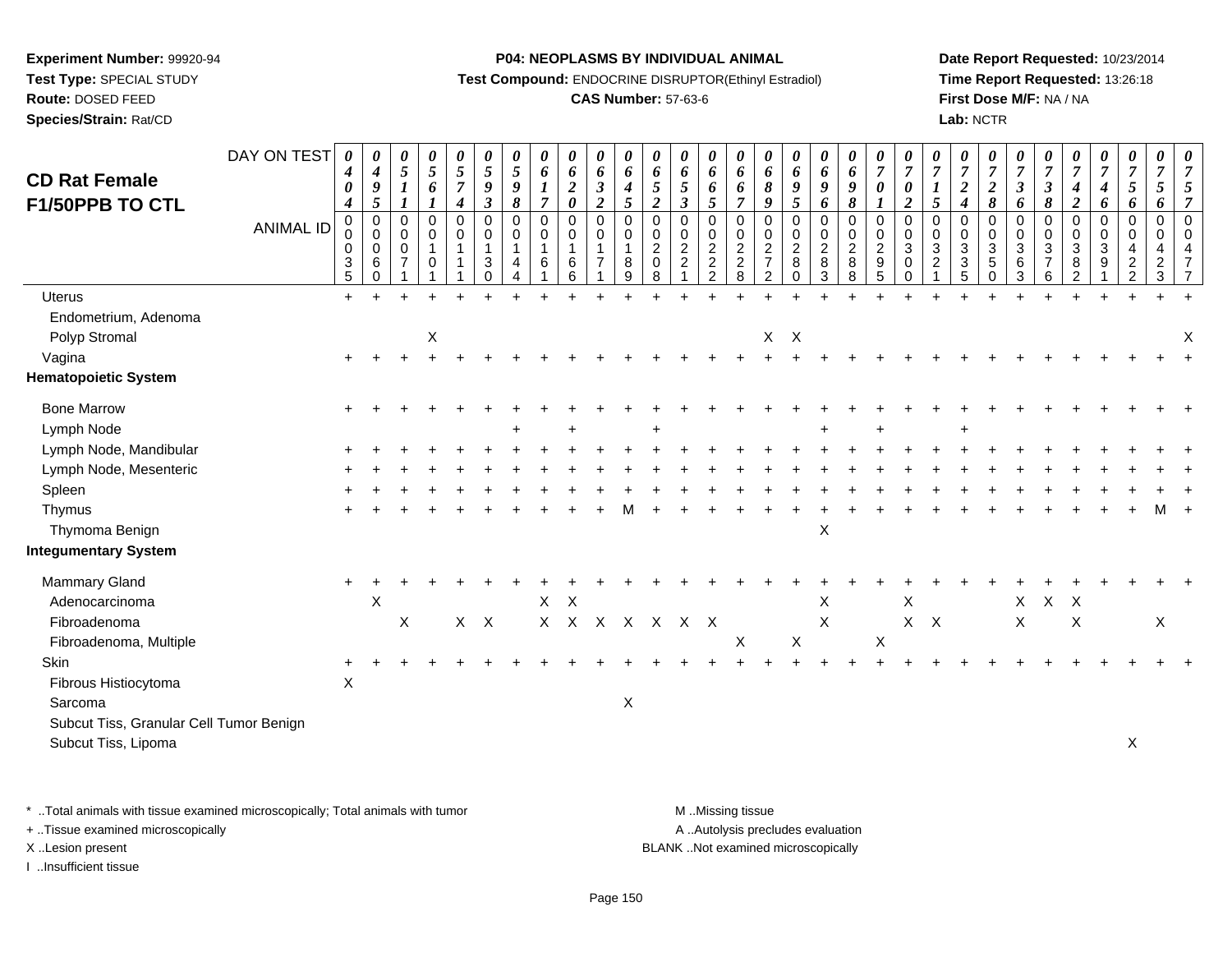**Test Type:** SPECIAL STUDY

**Route:** DOSED FEED**Species/Strain:** Rat/CD

## **P04: NEOPLASMS BY INDIVIDUAL ANIMAL**

**Test Compound:** ENDOCRINE DISRUPTOR(Ethinyl Estradiol)

# **CAS Number:** 57-63-6

**Date Report Requested:** 10/23/2014**Time Report Requested:** 13:26:18**First Dose M/F:** NA / NA**Lab:** NCTR

| <b>CD Rat Female</b>                                           | DAY ON TEST      | $\boldsymbol{\theta}$<br>$\boldsymbol{4}$<br>$\boldsymbol{\theta}$ | 0<br>$\boldsymbol{4}$<br>9                                     | 0<br>$\mathfrak{S}$<br>$\boldsymbol{l}$           | 0<br>5<br>6                            | 0<br>$\sqrt{5}$<br>$\overline{7}$ | 0<br>$\sqrt{5}$<br>9                                      | 0<br>$\mathfrak{s}$<br>$\boldsymbol{9}$           | 0<br>6<br>$\boldsymbol{l}$                      | 0<br>$\pmb{6}$<br>$\boldsymbol{2}$                   | 0<br>6<br>$\boldsymbol{\beta}$                             | 0<br>6<br>$\boldsymbol{4}$                 | 0<br>6<br>$\sqrt{5}$                                             | 0<br>6<br>5                                                  | 0<br>6<br>6             | 0<br>6<br>6                       | 0<br>6<br>8                                       | 0<br>6<br>$\boldsymbol{9}$                                  | 0<br>6<br>9                                                    | 0<br>6<br>9                                                         | 0<br>$\boldsymbol{7}$<br>$\pmb{\theta}$                                | 0<br>$\overline{7}$<br>$\boldsymbol{\theta}$                          | 0<br>$\overline{7}$                                          | 0<br>$\overline{7}$<br>$\boldsymbol{2}$   | 0<br>$\overline{7}$<br>$\boldsymbol{2}$                                | 0<br>$\overline{7}$<br>$\boldsymbol{\beta}$ | 0<br>$\overline{7}$<br>$\boldsymbol{\beta}$                       | 0<br>$\boldsymbol{7}$<br>$\overline{4}$                | 0<br>$\boldsymbol{7}$<br>$\boldsymbol{4}$ | 0<br>$\overline{7}$<br>5                                    | 0<br>$\overline{7}$<br>5               | 0<br>7<br>5                                                 |
|----------------------------------------------------------------|------------------|--------------------------------------------------------------------|----------------------------------------------------------------|---------------------------------------------------|----------------------------------------|-----------------------------------|-----------------------------------------------------------|---------------------------------------------------|-------------------------------------------------|------------------------------------------------------|------------------------------------------------------------|--------------------------------------------|------------------------------------------------------------------|--------------------------------------------------------------|-------------------------|-----------------------------------|---------------------------------------------------|-------------------------------------------------------------|----------------------------------------------------------------|---------------------------------------------------------------------|------------------------------------------------------------------------|-----------------------------------------------------------------------|--------------------------------------------------------------|-------------------------------------------|------------------------------------------------------------------------|---------------------------------------------|-------------------------------------------------------------------|--------------------------------------------------------|-------------------------------------------|-------------------------------------------------------------|----------------------------------------|-------------------------------------------------------------|
| F1/50PPB TO CTL                                                |                  | $\boldsymbol{4}$                                                   | 5                                                              | $\boldsymbol{l}$                                  |                                        | $\boldsymbol{4}$                  | $\mathfrak{z}$                                            | 8                                                 | $\overline{7}$                                  | $\boldsymbol{\theta}$                                | $\boldsymbol{2}$                                           | 5                                          | $\overline{2}$                                                   | $\mathfrak{z}$                                               | 5                       | $\overline{7}$                    | $\boldsymbol{g}$                                  | $\sqrt{5}$                                                  | 6                                                              | 8                                                                   | $\boldsymbol{l}$                                                       | $\boldsymbol{2}$                                                      | 5                                                            | $\boldsymbol{4}$                          | 8                                                                      | 6                                           | 8                                                                 | $\overline{2}$                                         | 6                                         | 6                                                           | 6                                      | 7                                                           |
|                                                                | <b>ANIMAL ID</b> | 0<br>$\mathbf 0$<br>$\mathbf 0$<br>$\mathbf{3}$<br>5               | $\mathbf 0$<br>$\mathbf 0$<br>$\mathbf 0$<br>$\,6$<br>$\Omega$ | $\mathbf 0$<br>0<br>$\mathbf 0$<br>$\overline{7}$ | $\mathbf 0$<br>$\mathbf 0$<br>$\Omega$ | 0<br>0                            | $\mathbf 0$<br>$\pmb{0}$<br>$\mathbf{1}$<br>3<br>$\Omega$ | $\mathbf 0$<br>$\mathbf 0$<br>$\overline{1}$<br>4 | $\mathbf 0$<br>$\mathbf 0$<br>$\mathbf{1}$<br>6 | $\pmb{0}$<br>$\pmb{0}$<br>$\mathbf{1}$<br>$\,6$<br>6 | $\mathbf 0$<br>$\pmb{0}$<br>$\mathbf{1}$<br>$\overline{7}$ | $\mathbf 0$<br>0<br>$\mathbf{1}$<br>8<br>9 | $\mathbf 0$<br>$\mathbf 0$<br>$\overline{2}$<br>$\mathbf 0$<br>8 | $\mathbf 0$<br>$\pmb{0}$<br>$\overline{a}$<br>$\overline{c}$ | 0<br>0<br>$\frac{2}{2}$ | $\mathbf 0$<br>$\frac{0}{2}$<br>8 | 0<br>$\pmb{0}$<br>$\frac{2}{7}$<br>$\overline{2}$ | $\mathbf 0$<br>$\pmb{0}$<br>$\overline{2}$<br>8<br>$\Omega$ | $\mathbf 0$<br>$\begin{array}{c} 0 \\ 2 \\ 8 \end{array}$<br>3 | $\mathbf 0$<br>$\begin{smallmatrix} 0\\2\\8 \end{smallmatrix}$<br>8 | 0<br>$\begin{smallmatrix} 0\\2\\9 \end{smallmatrix}$<br>$\overline{5}$ | $\mathbf 0$<br>$\mathbf 0$<br>$\mathbf{3}$<br>$\mathbf 0$<br>$\Omega$ | $\mathbf 0$<br>$\mathbf 0$<br>$\mathbf{3}$<br>$\overline{2}$ | $\mathbf 0$<br>$\mathbf 0$<br>3<br>3<br>5 | $\mathbf 0$<br>$\mathbf 0$<br>$\overline{3}$<br>$\sqrt{5}$<br>$\Omega$ | $\mathbf 0$<br>0<br>3<br>6<br>3             | $\mathbf 0$<br>$\mathbf 0$<br>$\mathbf{3}$<br>$\overline{7}$<br>6 | $\mathbf 0$<br>0<br>$\mathbf{3}$<br>8<br>$\mathcal{P}$ | $\,0\,$<br>$\pmb{0}$<br>$\frac{3}{9}$     | 0<br>0<br>$\overline{4}$<br>$\overline{c}$<br>$\mathcal{P}$ | $\mathbf 0$<br>0<br>4<br>$\frac{2}{3}$ | $\Omega$<br>$\mathbf 0$<br>$\overline{4}$<br>$\overline{7}$ |
| <b>Musculoskeletal System</b>                                  |                  |                                                                    |                                                                |                                                   |                                        |                                   |                                                           |                                                   |                                                 |                                                      |                                                            |                                            |                                                                  |                                                              |                         |                                   |                                                   |                                                             |                                                                |                                                                     |                                                                        |                                                                       |                                                              |                                           |                                                                        |                                             |                                                                   |                                                        |                                           |                                                             |                                        |                                                             |
| Bone, Femur<br><b>Skeletal Muscle</b><br><b>Nervous System</b> |                  |                                                                    |                                                                |                                                   |                                        |                                   |                                                           |                                                   |                                                 |                                                      |                                                            |                                            |                                                                  |                                                              |                         |                                   |                                                   |                                                             |                                                                |                                                                     |                                                                        |                                                                       |                                                              |                                           |                                                                        | +                                           |                                                                   |                                                        |                                           |                                                             |                                        |                                                             |
| Brain, Brain Stem<br>Carcinoma, Metastatic, Pituitary Gland    |                  |                                                                    |                                                                |                                                   |                                        |                                   |                                                           |                                                   |                                                 | X                                                    |                                                            |                                            |                                                                  |                                                              |                         |                                   |                                                   |                                                             |                                                                |                                                                     |                                                                        |                                                                       |                                                              |                                           |                                                                        |                                             |                                                                   |                                                        |                                           |                                                             |                                        |                                                             |
| Brain, Cerebellum                                              |                  |                                                                    |                                                                |                                                   |                                        |                                   |                                                           |                                                   |                                                 |                                                      |                                                            |                                            |                                                                  |                                                              |                         |                                   |                                                   |                                                             |                                                                |                                                                     |                                                                        |                                                                       |                                                              |                                           |                                                                        |                                             |                                                                   |                                                        |                                           |                                                             |                                        |                                                             |
| Brain, Cerebrum                                                |                  |                                                                    |                                                                |                                                   |                                        |                                   |                                                           |                                                   |                                                 |                                                      |                                                            |                                            |                                                                  |                                                              |                         |                                   |                                                   |                                                             |                                                                |                                                                     |                                                                        |                                                                       |                                                              |                                           |                                                                        |                                             |                                                                   |                                                        |                                           |                                                             |                                        |                                                             |
| <b>Respiratory System</b>                                      |                  |                                                                    |                                                                |                                                   |                                        |                                   |                                                           |                                                   |                                                 |                                                      |                                                            |                                            |                                                                  |                                                              |                         |                                   |                                                   |                                                             |                                                                |                                                                     |                                                                        |                                                                       |                                                              |                                           |                                                                        |                                             |                                                                   |                                                        |                                           |                                                             |                                        |                                                             |
| Lung                                                           |                  |                                                                    |                                                                |                                                   |                                        |                                   |                                                           |                                                   |                                                 |                                                      |                                                            |                                            |                                                                  |                                                              |                         |                                   |                                                   |                                                             |                                                                |                                                                     |                                                                        |                                                                       |                                                              |                                           |                                                                        |                                             |                                                                   |                                                        |                                           |                                                             |                                        |                                                             |
| Nose                                                           |                  |                                                                    |                                                                |                                                   |                                        |                                   |                                                           |                                                   |                                                 |                                                      |                                                            |                                            |                                                                  |                                                              |                         |                                   |                                                   |                                                             |                                                                |                                                                     |                                                                        |                                                                       |                                                              |                                           |                                                                        |                                             |                                                                   |                                                        |                                           |                                                             |                                        |                                                             |
| Trachea                                                        |                  |                                                                    |                                                                |                                                   |                                        |                                   |                                                           |                                                   |                                                 |                                                      |                                                            |                                            |                                                                  |                                                              |                         |                                   |                                                   |                                                             |                                                                |                                                                     |                                                                        |                                                                       |                                                              |                                           |                                                                        |                                             |                                                                   |                                                        |                                           |                                                             |                                        |                                                             |
| <b>Special Senses System</b>                                   |                  |                                                                    |                                                                |                                                   |                                        |                                   |                                                           |                                                   |                                                 |                                                      |                                                            |                                            |                                                                  |                                                              |                         |                                   |                                                   |                                                             |                                                                |                                                                     |                                                                        |                                                                       |                                                              |                                           |                                                                        |                                             |                                                                   |                                                        |                                           |                                                             |                                        |                                                             |
| Eye                                                            |                  |                                                                    |                                                                |                                                   |                                        |                                   |                                                           |                                                   |                                                 |                                                      |                                                            |                                            |                                                                  |                                                              |                         |                                   |                                                   |                                                             |                                                                |                                                                     |                                                                        |                                                                       |                                                              |                                           |                                                                        |                                             |                                                                   |                                                        |                                           |                                                             |                                        |                                                             |
| Harderian Gland                                                |                  |                                                                    |                                                                |                                                   |                                        |                                   |                                                           |                                                   |                                                 |                                                      |                                                            |                                            |                                                                  |                                                              |                         |                                   |                                                   |                                                             |                                                                |                                                                     |                                                                        |                                                                       |                                                              |                                           |                                                                        |                                             |                                                                   |                                                        |                                           |                                                             |                                        |                                                             |
| Zymbal's Gland                                                 |                  |                                                                    |                                                                |                                                   |                                        |                                   |                                                           |                                                   |                                                 |                                                      |                                                            |                                            |                                                                  |                                                              |                         |                                   |                                                   |                                                             |                                                                |                                                                     |                                                                        |                                                                       | $+$                                                          |                                           |                                                                        |                                             |                                                                   |                                                        |                                           |                                                             |                                        |                                                             |
| Carcinoma                                                      |                  |                                                                    |                                                                |                                                   |                                        |                                   |                                                           |                                                   |                                                 |                                                      |                                                            |                                            |                                                                  |                                                              |                         |                                   |                                                   |                                                             |                                                                |                                                                     |                                                                        |                                                                       | X                                                            |                                           |                                                                        |                                             |                                                                   |                                                        |                                           |                                                             |                                        |                                                             |
| <b>Urinary System</b>                                          |                  |                                                                    |                                                                |                                                   |                                        |                                   |                                                           |                                                   |                                                 |                                                      |                                                            |                                            |                                                                  |                                                              |                         |                                   |                                                   |                                                             |                                                                |                                                                     |                                                                        |                                                                       |                                                              |                                           |                                                                        |                                             |                                                                   |                                                        |                                           |                                                             |                                        |                                                             |
| Kidney                                                         |                  |                                                                    |                                                                |                                                   |                                        |                                   |                                                           |                                                   |                                                 |                                                      |                                                            |                                            |                                                                  |                                                              |                         |                                   |                                                   |                                                             |                                                                |                                                                     |                                                                        |                                                                       |                                                              |                                           |                                                                        |                                             |                                                                   |                                                        |                                           |                                                             |                                        |                                                             |
| <b>Urinary Bladder</b>                                         |                  |                                                                    |                                                                |                                                   |                                        |                                   |                                                           |                                                   |                                                 |                                                      |                                                            |                                            |                                                                  |                                                              |                         |                                   |                                                   |                                                             |                                                                |                                                                     |                                                                        |                                                                       |                                                              |                                           |                                                                        |                                             |                                                                   |                                                        |                                           |                                                             |                                        |                                                             |
|                                                                |                  |                                                                    |                                                                |                                                   |                                        |                                   |                                                           |                                                   |                                                 |                                                      |                                                            |                                            |                                                                  |                                                              |                         |                                   |                                                   |                                                             |                                                                |                                                                     |                                                                        |                                                                       |                                                              |                                           |                                                                        |                                             |                                                                   |                                                        |                                           |                                                             |                                        |                                                             |

| * Total animals with tissue examined microscopically; Total animals with tumor | M Missing tissue                   |
|--------------------------------------------------------------------------------|------------------------------------|
| + Tissue examined microscopically                                              | A Autolysis precludes evaluation   |
| X Lesion present                                                               | BLANK Not examined microscopically |
| Insufficient tissue                                                            |                                    |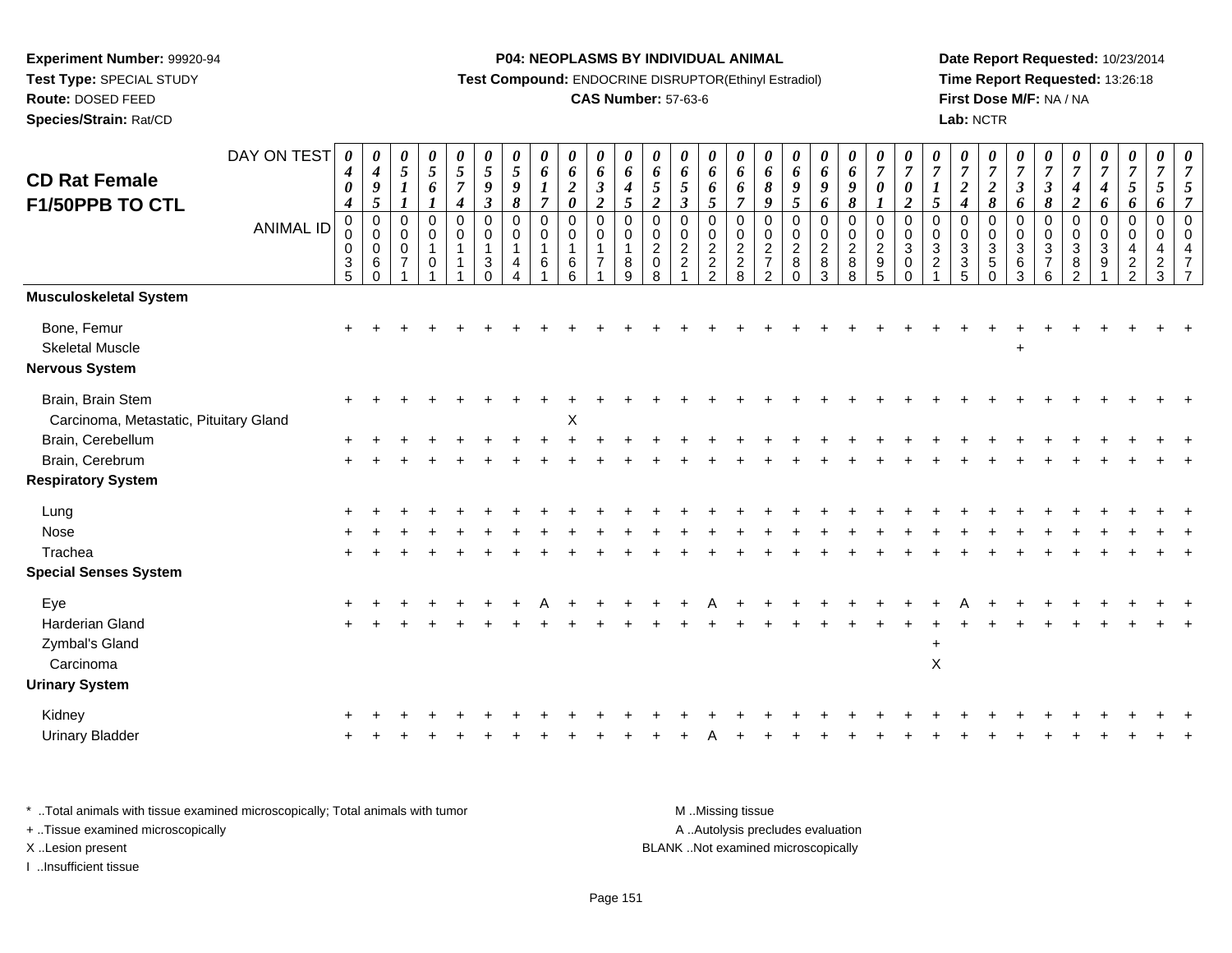**Test Type:** SPECIAL STUDY

# **Route:** DOSED FEED

**Species/Strain:** Rat/CD

### **P04: NEOPLASMS BY INDIVIDUAL ANIMAL**

**Test Compound:** ENDOCRINE DISRUPTOR(Ethinyl Estradiol)

# **CAS Number:** 57-63-6

**Date Report Requested:** 10/23/2014**Time Report Requested:** 13:26:18**First Dose M/F:** NA / NA**Lab:** NCTR

| <b>CD Rat Female</b><br><b>F1/50PPB TO CTL</b> | DAY ON TEST | $\boldsymbol{4}$<br>$\boldsymbol{\theta}$<br>4 | $\theta$ | 0<br>ັ | $\boldsymbol{\theta}$<br>6 | $\boldsymbol{\theta}$<br>$\overline{ }$ | 0<br>o | $\theta$<br>J<br>8 | $\boldsymbol{\theta}$<br>6 | $\boldsymbol{\theta}$<br>6<br>◠<br>$\epsilon$<br>0 | 0<br>6<br>3<br>ာ<br>◢    | 0<br>6<br>4<br>◡ | $\boldsymbol{\theta}$<br>6 | $\boldsymbol{\theta}$<br>o | 0<br>6<br>o | 0<br>6<br>6                               | 0<br>6<br>$\mathbf{o}$<br>o | $\theta$<br>6<br>$\boldsymbol{o}$ | $\theta$<br>O<br>$\boldsymbol{o}$<br>6 | $\boldsymbol{\theta}$<br>$\bm{o}$<br>$\boldsymbol{o}$<br>8 | 0<br>$\boldsymbol{\theta}$ | 0<br>0      | $\boldsymbol{\theta}$<br>J                | $\boldsymbol{\theta}$<br>ി | 0<br>$\mathbf{o}$ | $\boldsymbol{\theta}$<br>0 | 0<br>8      | 0                             | $\boldsymbol{\theta}$<br>$\overline{ }$<br>o | $\theta$<br>o    | $\boldsymbol{\theta}$<br>6                             | $\boldsymbol{\theta}$                                  |
|------------------------------------------------|-------------|------------------------------------------------|----------|--------|----------------------------|-----------------------------------------|--------|--------------------|----------------------------|----------------------------------------------------|--------------------------|------------------|----------------------------|----------------------------|-------------|-------------------------------------------|-----------------------------|-----------------------------------|----------------------------------------|------------------------------------------------------------|----------------------------|-------------|-------------------------------------------|----------------------------|-------------------|----------------------------|-------------|-------------------------------|----------------------------------------------|------------------|--------------------------------------------------------|--------------------------------------------------------|
|                                                | ANIMAL ID   | 3                                              | 6        |        | $\mathbf{0}$<br>0<br>0     | 0<br>0                                  | U<br>3 | 4                  | 0<br>0<br>6                | $\overline{0}$<br>0<br>6<br>6                      | 0<br>0<br>$\overline{ }$ | 0<br>0<br>8<br>9 | <b>U</b><br>0<br>я         | $\sim$                     | ∼<br>ົ<br>ے | 0<br>U.<br>$\sim$<br>$\epsilon$<br>ົ<br>8 | ◠<br>ے<br>-<br>ົ            | U<br>ີ<br>8<br>$\Omega$           | ົ<br>8<br>2                            | 0<br>0<br>റ<br>8<br>8                                      | 0<br>0<br>ົ<br>∼<br>9<br>5 | 0<br>3<br>0 | 0<br>0<br>C.<br>J<br>$\mathbf{2}^{\circ}$ | 0<br>U<br>3<br>3<br>5      | ◠<br>5            | 6<br>ີ                     | ົ<br>-<br>ĥ | $\overline{0}$<br>3<br>8<br>ີ | 0<br>0<br>3<br>9                             | 0<br>ົ<br>∠<br>◠ | $\mathbf{0}$<br>$\mathbf{0}$<br>4<br>2<br>$\mathbf{3}$ | $\mathbf 0$<br>$\mathbf 0$<br>$\overline{\phantom{0}}$ |
| <b>SYSTEMIC LESIONS</b>                        |             |                                                |          |        |                            |                                         |        |                    |                            |                                                    |                          |                  |                            |                            |             |                                           |                             |                                   |                                        |                                                            |                            |             |                                           |                            |                   |                            |             |                               |                                              |                  |                                                        |                                                        |
| Multiple Organ                                 |             |                                                |          |        |                            |                                         |        |                    |                            |                                                    |                          |                  |                            |                            |             |                                           |                             |                                   |                                        |                                                            |                            |             |                                           |                            |                   |                            |             |                               |                                              |                  |                                                        |                                                        |

\* ..Total animals with tissue examined microscopically; Total animals with tumor **M** . Missing tissue M ..Missing tissue

+ ..Tissue examined microscopically

I ..Insufficient tissue

A ..Autolysis precludes evaluation X ..Lesion present BLANK ..Not examined microscopically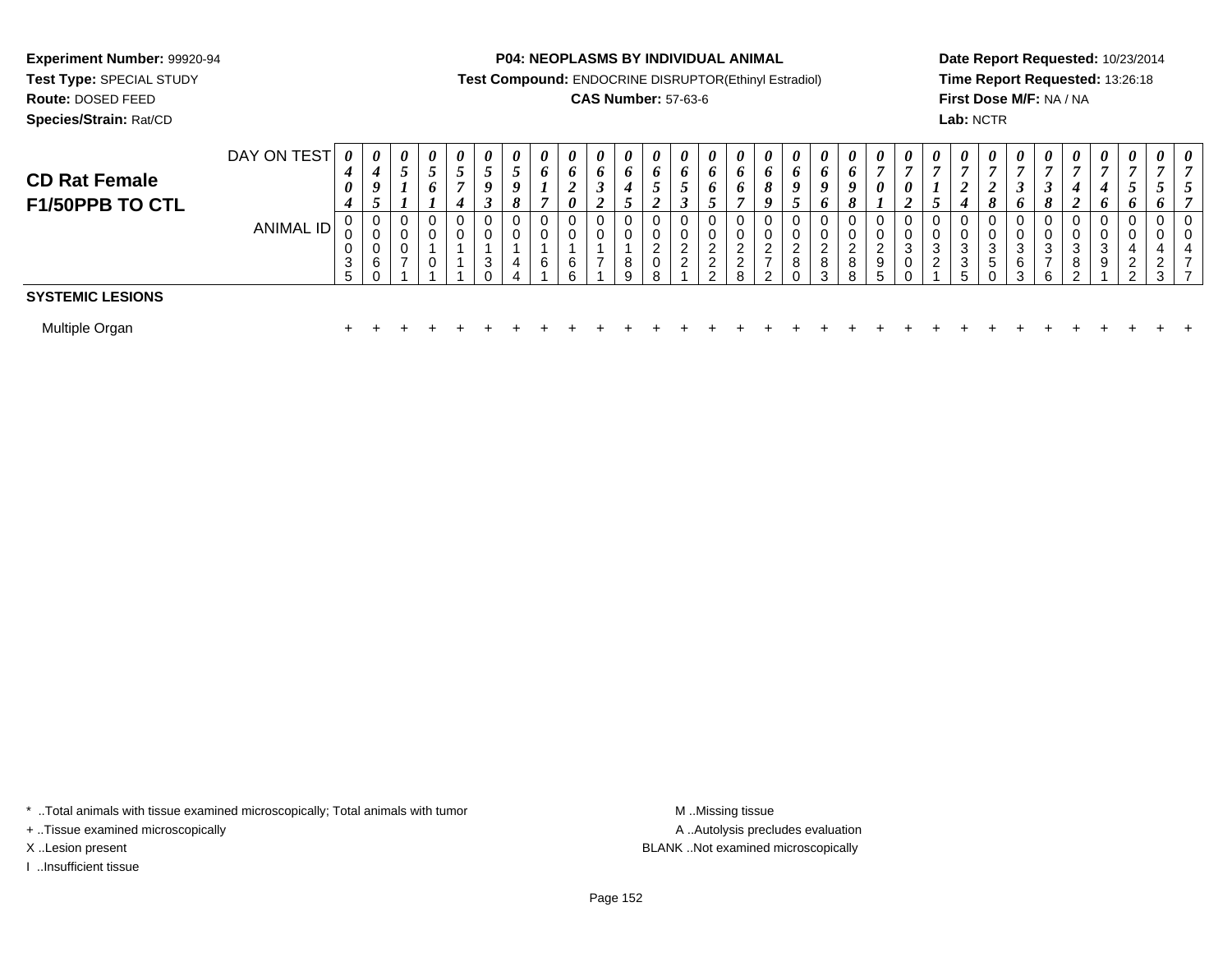**Route:** DOSED FEED

**Species/Strain:** Rat/CD

### **P04: NEOPLASMS BY INDIVIDUAL ANIMAL**

**Test Compound:** ENDOCRINE DISRUPTOR(Ethinyl Estradiol)

## **CAS Number:** 57-63-6

**Date Report Requested:** 10/23/2014**Time Report Requested:** 13:26:18**First Dose M/F:** NA / NA**Lab:** NCTR

| <b>CD Rat Female</b><br>F1/50PPB TO CTL | DAY ON TEST<br><b>ANIMAL ID</b> | $\boldsymbol{\theta}$<br>$\overline{7}$<br>5<br>$\overline{7}$<br>$\pmb{0}$<br>$\Omega$ | 0<br>$\overline{7}$<br>5<br>$\overline{7}$<br>$\mathbf 0$<br>0 | 0<br>$\overline{7}$<br>5<br>$\overline{7}$<br>$\mathbf 0$<br>0 | $\pmb{\theta}$<br>$\boldsymbol{7}$<br>$\mathfrak{s}$<br>$\overline{7}$<br>$\mathbf 0$<br>0 | 0<br>$\overline{7}$<br>5<br>$\overline{7}$<br>$\mathbf 0$<br>0 | 0<br>$\boldsymbol{7}$<br>5<br>8<br>$\mathbf 0$<br>0 | 0<br>$\boldsymbol{7}$<br>5<br>8<br>$\mathbf 0$       | 0<br>$\boldsymbol{7}$<br>6<br>$\boldsymbol{2}$<br>$\overline{0}$<br>0 | $\pmb{\theta}$<br>$\boldsymbol{7}$<br>6<br>$\overline{c}$<br>$\overline{0}$<br>0 | 0<br>$\overline{7}$<br>6<br>$\boldsymbol{l}$<br>$\overline{0}$<br>0 | 0<br>$\overline{7}$<br>6<br>1<br>$\mathbf 0$<br>0 | 0<br>$\overline{7}$<br>6<br>1<br>$\mathbf 0$<br>0 | 0<br>7<br>6<br>$\overline{c}$<br>$\Omega$<br>0 | 0<br>$\boldsymbol{7}$<br>6<br>$\overline{2}$<br>0<br>0 | 0<br>7<br>6<br>$\boldsymbol{2}$<br>$\overline{0}$<br>0 | 0<br>$\overline{7}$<br>6<br>$\boldsymbol{2}$<br>$\overline{0}$<br>0 | 0<br>$\overline{7}$<br>6<br>$\mathfrak{z}$<br>$\mathbf 0$ | 0<br>$\overline{7}$<br>6<br>$\boldsymbol{2}$<br>$\mathbf 0$ | 0<br>7<br>6<br>$\mathfrak{z}$<br>0<br>0 |                       |
|-----------------------------------------|---------------------------------|-----------------------------------------------------------------------------------------|----------------------------------------------------------------|----------------------------------------------------------------|--------------------------------------------------------------------------------------------|----------------------------------------------------------------|-----------------------------------------------------|------------------------------------------------------|-----------------------------------------------------------------------|----------------------------------------------------------------------------------|---------------------------------------------------------------------|---------------------------------------------------|---------------------------------------------------|------------------------------------------------|--------------------------------------------------------|--------------------------------------------------------|---------------------------------------------------------------------|-----------------------------------------------------------|-------------------------------------------------------------|-----------------------------------------|-----------------------|
|                                         |                                 | 4<br>$\overline{7}$<br>8                                                                | 4<br>$\overline{7}$<br>9                                       | 5<br>$\overline{c}$<br>5                                       | $\sqrt{5}$<br>$\begin{array}{c} 2 \\ 6 \end{array}$                                        | 5<br>$\overline{2}$<br>$\overline{7}$                          | $\sqrt{5}$<br>$\overline{7}$                        | 0<br>$\mathbf 5$<br>$\overline{7}$<br>$\overline{2}$ | $\,6$<br>$\overline{c}$<br>$\overline{4}$                             | $\,6\,$<br>$\frac{2}{5}$                                                         | $\,6\,$<br>$\frac{2}{6}$                                            | 6<br>$\overline{c}$                               | $\,6\,$<br>$\boldsymbol{2}$<br>8                  | 6<br>$\overline{7}$                            | 6<br>$\boldsymbol{7}$<br>$\overline{2}$                | 6<br>$\overline{7}$<br>3                               | $\,6\,$<br>$\boldsymbol{7}$                                         | 0<br>$\overline{7}$<br>$\overline{c}$<br>3                | 0<br>$\overline{7}$<br>$\overline{c}$<br>4                  | $\overline{7}$<br>$\overline{7}$        | <i><b>*TOTALS</b></i> |
| <b>Alimentary System</b>                |                                 |                                                                                         |                                                                |                                                                |                                                                                            |                                                                |                                                     |                                                      |                                                                       |                                                                                  |                                                                     |                                                   |                                                   |                                                |                                                        |                                                        |                                                                     |                                                           |                                                             |                                         |                       |
| Esophagus                               |                                 |                                                                                         |                                                                |                                                                |                                                                                            |                                                                |                                                     |                                                      |                                                                       |                                                                                  |                                                                     |                                                   |                                                   |                                                |                                                        |                                                        |                                                                     |                                                           |                                                             |                                         | 50                    |
| Intestine Large, Cecum                  |                                 |                                                                                         |                                                                |                                                                |                                                                                            |                                                                |                                                     |                                                      |                                                                       |                                                                                  |                                                                     |                                                   |                                                   |                                                |                                                        |                                                        |                                                                     |                                                           |                                                             |                                         | 50                    |
| Intestine Large, Colon                  |                                 | $\ddot{}$                                                                               |                                                                |                                                                |                                                                                            |                                                                |                                                     |                                                      |                                                                       |                                                                                  |                                                                     |                                                   |                                                   |                                                |                                                        |                                                        |                                                                     |                                                           |                                                             |                                         | 50                    |
| Intestine Large, Rectum                 |                                 | ٠                                                                                       |                                                                |                                                                |                                                                                            |                                                                |                                                     |                                                      |                                                                       |                                                                                  |                                                                     |                                                   |                                                   |                                                |                                                        |                                                        |                                                                     |                                                           |                                                             |                                         | 50                    |
| Intestine Small, Duodenum<br>Leiomyoma  |                                 | $\ddot{}$                                                                               |                                                                |                                                                |                                                                                            |                                                                |                                                     |                                                      |                                                                       |                                                                                  |                                                                     |                                                   |                                                   |                                                |                                                        |                                                        |                                                                     |                                                           |                                                             |                                         | 50<br>-1              |
| Intestine Small, Ileum                  |                                 | +                                                                                       |                                                                |                                                                |                                                                                            |                                                                |                                                     |                                                      |                                                                       |                                                                                  |                                                                     |                                                   |                                                   |                                                |                                                        |                                                        |                                                                     |                                                           |                                                             |                                         | 49                    |
| Intestine Small, Jejunum                |                                 |                                                                                         |                                                                |                                                                |                                                                                            |                                                                |                                                     |                                                      |                                                                       |                                                                                  |                                                                     |                                                   |                                                   |                                                |                                                        |                                                        |                                                                     |                                                           |                                                             |                                         | 50                    |
| Liver                                   |                                 | $\ddot{}$                                                                               |                                                                |                                                                |                                                                                            |                                                                |                                                     |                                                      |                                                                       |                                                                                  |                                                                     |                                                   |                                                   |                                                |                                                        |                                                        |                                                                     |                                                           |                                                             |                                         | 50                    |
| Cholangioma                             |                                 | X                                                                                       |                                                                |                                                                |                                                                                            |                                                                |                                                     |                                                      |                                                                       |                                                                                  |                                                                     |                                                   |                                                   |                                                |                                                        |                                                        |                                                                     |                                                           |                                                             |                                         | $\mathbf 1$           |
| Hepatocellular Adenoma                  |                                 |                                                                                         |                                                                |                                                                |                                                                                            |                                                                |                                                     |                                                      |                                                                       |                                                                                  |                                                                     |                                                   |                                                   | X                                              |                                                        |                                                        |                                                                     |                                                           |                                                             |                                         | $\boldsymbol{2}$      |
| Hepatocellular Adenoma, Multiple        |                                 |                                                                                         |                                                                |                                                                |                                                                                            |                                                                |                                                     |                                                      |                                                                       |                                                                                  |                                                                     |                                                   |                                                   |                                                |                                                        |                                                        |                                                                     |                                                           |                                                             |                                         | $\mathbf{1}$          |
| Oral Mucosa                             |                                 |                                                                                         |                                                                |                                                                |                                                                                            |                                                                |                                                     |                                                      |                                                                       |                                                                                  |                                                                     |                                                   |                                                   |                                                |                                                        |                                                        |                                                                     |                                                           |                                                             |                                         | 4                     |
| Squamous Cell Carcinoma                 |                                 |                                                                                         |                                                                |                                                                |                                                                                            |                                                                |                                                     |                                                      |                                                                       |                                                                                  |                                                                     |                                                   |                                                   |                                                |                                                        |                                                        |                                                                     |                                                           |                                                             |                                         | $\overline{1}$        |
| Pancreas                                |                                 | ÷                                                                                       |                                                                |                                                                |                                                                                            |                                                                |                                                     |                                                      |                                                                       |                                                                                  |                                                                     |                                                   |                                                   |                                                |                                                        |                                                        |                                                                     |                                                           |                                                             |                                         | 50                    |
| <b>Salivary Glands</b>                  |                                 | $\ddot{}$                                                                               |                                                                |                                                                |                                                                                            |                                                                |                                                     |                                                      |                                                                       |                                                                                  |                                                                     |                                                   |                                                   |                                                |                                                        |                                                        |                                                                     |                                                           |                                                             |                                         | 50                    |
| Stomach, Forestomach                    |                                 |                                                                                         |                                                                |                                                                |                                                                                            |                                                                |                                                     |                                                      |                                                                       |                                                                                  |                                                                     |                                                   |                                                   |                                                |                                                        |                                                        |                                                                     |                                                           |                                                             |                                         | 50                    |
| Stomach, Glandular                      |                                 | $\div$                                                                                  |                                                                |                                                                |                                                                                            |                                                                |                                                     |                                                      |                                                                       |                                                                                  |                                                                     |                                                   |                                                   |                                                |                                                        |                                                        |                                                                     |                                                           |                                                             |                                         | 50                    |
| <b>Cardiovascular System</b>            |                                 |                                                                                         |                                                                |                                                                |                                                                                            |                                                                |                                                     |                                                      |                                                                       |                                                                                  |                                                                     |                                                   |                                                   |                                                |                                                        |                                                        |                                                                     |                                                           |                                                             |                                         |                       |
| <b>Blood Vessel</b>                     |                                 |                                                                                         |                                                                |                                                                |                                                                                            |                                                                |                                                     |                                                      |                                                                       |                                                                                  |                                                                     |                                                   |                                                   |                                                |                                                        |                                                        |                                                                     |                                                           |                                                             |                                         | 50                    |
| Heart                                   |                                 |                                                                                         |                                                                |                                                                |                                                                                            |                                                                |                                                     |                                                      |                                                                       |                                                                                  |                                                                     |                                                   |                                                   |                                                |                                                        |                                                        |                                                                     |                                                           |                                                             |                                         | 50                    |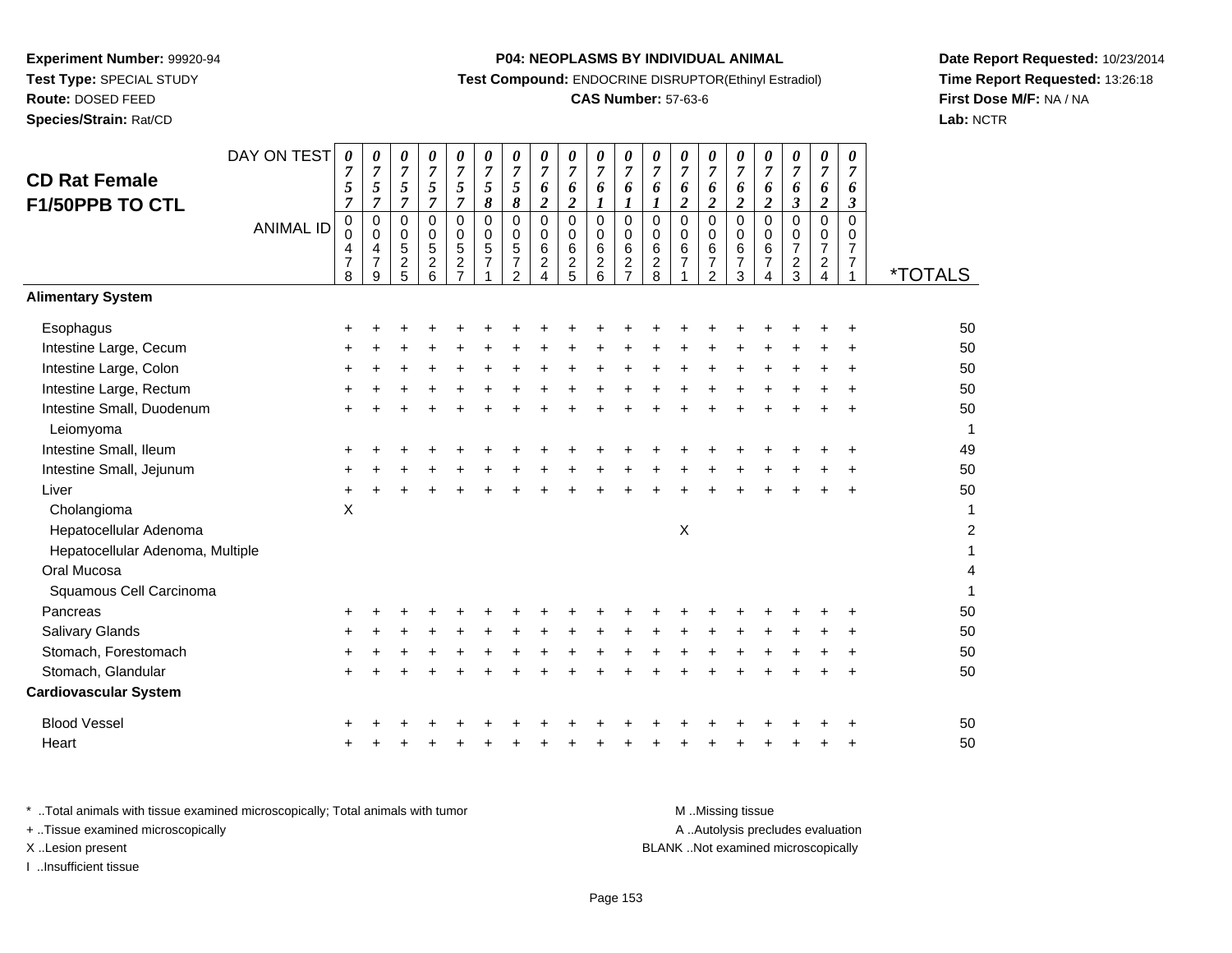**Test Type:** SPECIAL STUDY

**Route:** DOSED FEED

**Species/Strain:** Rat/CD

### **P04: NEOPLASMS BY INDIVIDUAL ANIMAL**

**Test Compound:** ENDOCRINE DISRUPTOR(Ethinyl Estradiol)

## **CAS Number:** 57-63-6

**Date Report Requested:** 10/23/2014**Time Report Requested:** 13:26:19**First Dose M/F:** NA / NA**Lab:** NCTR

| <b>CD Rat Female</b><br>F1/50PPB TO CTL                                      | DAY ON TEST<br><b>ANIMAL ID</b> | $\boldsymbol{\theta}$<br>7<br>5<br>$\overline{7}$<br>$\pmb{0}$<br>0<br>4<br>$\overline{7}$<br>8 | 0<br>$\overline{7}$<br>5<br>$\overline{7}$<br>0<br>$\mathbf 0$<br>4<br>$\overline{7}$<br>9 | 0<br>$\overline{7}$<br>5<br>$\overline{7}$<br>$\Omega$<br>$\mathbf 0$<br>$\sqrt{5}$<br>$\overline{\mathbf{c}}$<br>5 | 0<br>$\boldsymbol{7}$<br>5<br>7<br>0<br>$\mathbf 0$<br>$\sqrt{5}$<br>$\sqrt{2}$<br>6 | 0<br>$\boldsymbol{7}$<br>5<br>$\overline{7}$<br>0<br>$\mathbf 0$<br>$\sqrt{5}$<br>$\boldsymbol{2}$<br>$\overline{7}$ | 0<br>$\overline{7}$<br>$\mathfrak{s}$<br>8<br>0<br>0<br>5<br>$\overline{7}$ | 0<br>$\boldsymbol{7}$<br>5<br>8<br>0<br>0<br>$\sqrt{5}$<br>$\boldsymbol{7}$<br>$\overline{2}$ | 0<br>$\overline{7}$<br>6<br>$\overline{c}$<br>$\pmb{0}$<br>$\mathbf 0$<br>6<br>$\overline{\mathbf{c}}$<br>4 | 0<br>$\overline{7}$<br>6<br>$\overline{\mathbf{c}}$<br>$\mathsf{O}\xspace$<br>$\mathbf 0$<br>$\,6$<br>$\frac{2}{5}$ | 0<br>$\overline{7}$<br>6<br>$\boldsymbol{l}$<br>$\mathbf 0$<br>$\mathbf 0$<br>$\,6$<br>$\frac{2}{6}$ | 0<br>7<br>6<br>1<br>$\mathbf 0$<br>0<br>6<br>$\overline{c}$<br>$\overline{7}$ | 0<br>$\overline{7}$<br>6<br>1<br>0<br>$\mathbf 0$<br>$\,6$<br>$\frac{2}{8}$ | 0<br>$\overline{7}$<br>6<br>$\overline{2}$<br>0<br>0<br>6<br>$\overline{7}$ | 0<br>$\overline{7}$<br>6<br>$\overline{2}$<br>$\mathsf{O}$<br>$\overline{0}$<br>6<br>$\overline{7}$<br>$\overline{2}$ | 0<br>$\overline{7}$<br>6<br>$\overline{2}$<br>$\mathbf 0$<br>$\mathbf 0$<br>$\,6\,$<br>$\overline{7}$<br>3 | 0<br>$\overline{7}$<br>6<br>$\boldsymbol{2}$<br>$\mathbf 0$<br>$\mathbf 0$<br>6<br>$\boldsymbol{7}$<br>4 | 0<br>7<br>6<br>$\boldsymbol{\beta}$<br>$\mathbf 0$<br>$\Omega$<br>$\overline{7}$<br>$\boldsymbol{2}$<br>3 | 0<br>$\overline{7}$<br>6<br>$\boldsymbol{2}$<br>$\mathbf 0$<br>$\mathbf 0$<br>$\overline{7}$<br>$\boldsymbol{2}$<br>$\overline{4}$ | 0<br>$\overline{7}$<br>6<br>3<br>$\Omega$<br>0<br>7<br>7 | <i><b>*TOTALS</b></i>    |
|------------------------------------------------------------------------------|---------------------------------|-------------------------------------------------------------------------------------------------|--------------------------------------------------------------------------------------------|---------------------------------------------------------------------------------------------------------------------|--------------------------------------------------------------------------------------|----------------------------------------------------------------------------------------------------------------------|-----------------------------------------------------------------------------|-----------------------------------------------------------------------------------------------|-------------------------------------------------------------------------------------------------------------|---------------------------------------------------------------------------------------------------------------------|------------------------------------------------------------------------------------------------------|-------------------------------------------------------------------------------|-----------------------------------------------------------------------------|-----------------------------------------------------------------------------|-----------------------------------------------------------------------------------------------------------------------|------------------------------------------------------------------------------------------------------------|----------------------------------------------------------------------------------------------------------|-----------------------------------------------------------------------------------------------------------|------------------------------------------------------------------------------------------------------------------------------------|----------------------------------------------------------|--------------------------|
| <b>Endocrine System</b>                                                      |                                 |                                                                                                 |                                                                                            |                                                                                                                     |                                                                                      |                                                                                                                      |                                                                             |                                                                                               |                                                                                                             |                                                                                                                     |                                                                                                      |                                                                               |                                                                             |                                                                             |                                                                                                                       |                                                                                                            |                                                                                                          |                                                                                                           |                                                                                                                                    |                                                          |                          |
| <b>Adrenal Cortex</b><br>Adenoma                                             |                                 |                                                                                                 |                                                                                            |                                                                                                                     |                                                                                      |                                                                                                                      |                                                                             |                                                                                               |                                                                                                             |                                                                                                                     |                                                                                                      |                                                                               |                                                                             |                                                                             |                                                                                                                       | X                                                                                                          |                                                                                                          |                                                                                                           |                                                                                                                                    |                                                          | 50<br>3                  |
| <b>Adrenal Medulla</b><br>Pheochromocytoma Benign                            |                                 |                                                                                                 |                                                                                            |                                                                                                                     |                                                                                      |                                                                                                                      |                                                                             |                                                                                               |                                                                                                             |                                                                                                                     | Х                                                                                                    |                                                                               |                                                                             |                                                                             |                                                                                                                       |                                                                                                            |                                                                                                          |                                                                                                           |                                                                                                                                    |                                                          | 49<br>$\overline{2}$     |
| Islets, Pancreatic<br>Adenoma                                                |                                 | $\ddot{}$                                                                                       | Х                                                                                          |                                                                                                                     |                                                                                      |                                                                                                                      |                                                                             |                                                                                               |                                                                                                             |                                                                                                                     |                                                                                                      |                                                                               |                                                                             |                                                                             |                                                                                                                       |                                                                                                            |                                                                                                          |                                                                                                           |                                                                                                                                    |                                                          | 50<br>$\mathbf{1}$       |
| Parathyroid Gland<br>Adenoma                                                 |                                 | $\ddot{}$                                                                                       |                                                                                            |                                                                                                                     |                                                                                      |                                                                                                                      |                                                                             |                                                                                               |                                                                                                             | X                                                                                                                   |                                                                                                      |                                                                               |                                                                             |                                                                             |                                                                                                                       |                                                                                                            |                                                                                                          |                                                                                                           |                                                                                                                                    |                                                          | 46<br>$\mathbf{1}$       |
| <b>Pituitary Gland</b><br>Pars Distalis, Adenoma<br>Pars Distalis, Carcinoma |                                 | +                                                                                               | X                                                                                          |                                                                                                                     | X                                                                                    | X                                                                                                                    | X                                                                           | X                                                                                             | $\times$                                                                                                    | $\mathsf{X}$                                                                                                        | X                                                                                                    | $\times$                                                                      |                                                                             | X                                                                           | $\times$                                                                                                              | X                                                                                                          | $\times$                                                                                                 | $\times$                                                                                                  | $\times$                                                                                                                           | $\mathsf{X}$                                             | 49<br>34<br>$\mathbf{1}$ |
| <b>Thyroid Gland</b><br>C Cell, Carcinoma<br><b>General Body System</b>      |                                 | $\ddot{}$                                                                                       |                                                                                            |                                                                                                                     |                                                                                      |                                                                                                                      |                                                                             |                                                                                               |                                                                                                             | X                                                                                                                   |                                                                                                      |                                                                               |                                                                             |                                                                             |                                                                                                                       |                                                                                                            |                                                                                                          |                                                                                                           |                                                                                                                                    |                                                          | 50<br>1                  |
| <b>NONE</b><br><b>Genital System</b>                                         |                                 |                                                                                                 |                                                                                            |                                                                                                                     |                                                                                      |                                                                                                                      |                                                                             |                                                                                               |                                                                                                             |                                                                                                                     |                                                                                                      |                                                                               |                                                                             |                                                                             |                                                                                                                       |                                                                                                            |                                                                                                          |                                                                                                           |                                                                                                                                    |                                                          |                          |
| <b>Clitoral Gland</b>                                                        |                                 |                                                                                                 |                                                                                            |                                                                                                                     |                                                                                      |                                                                                                                      |                                                                             |                                                                                               |                                                                                                             |                                                                                                                     |                                                                                                      |                                                                               |                                                                             |                                                                             |                                                                                                                       |                                                                                                            |                                                                                                          |                                                                                                           |                                                                                                                                    |                                                          | 49                       |
| Ovary<br>Granulosa Cell Tumor Benign                                         |                                 | +                                                                                               |                                                                                            |                                                                                                                     |                                                                                      |                                                                                                                      |                                                                             |                                                                                               |                                                                                                             |                                                                                                                     | X                                                                                                    |                                                                               |                                                                             |                                                                             |                                                                                                                       |                                                                                                            |                                                                                                          |                                                                                                           |                                                                                                                                    |                                                          | 50<br>$\overline{2}$     |
| Oviduct                                                                      |                                 |                                                                                                 |                                                                                            |                                                                                                                     |                                                                                      |                                                                                                                      |                                                                             |                                                                                               |                                                                                                             |                                                                                                                     |                                                                                                      |                                                                               |                                                                             |                                                                             |                                                                                                                       |                                                                                                            |                                                                                                          |                                                                                                           |                                                                                                                                    |                                                          | 50                       |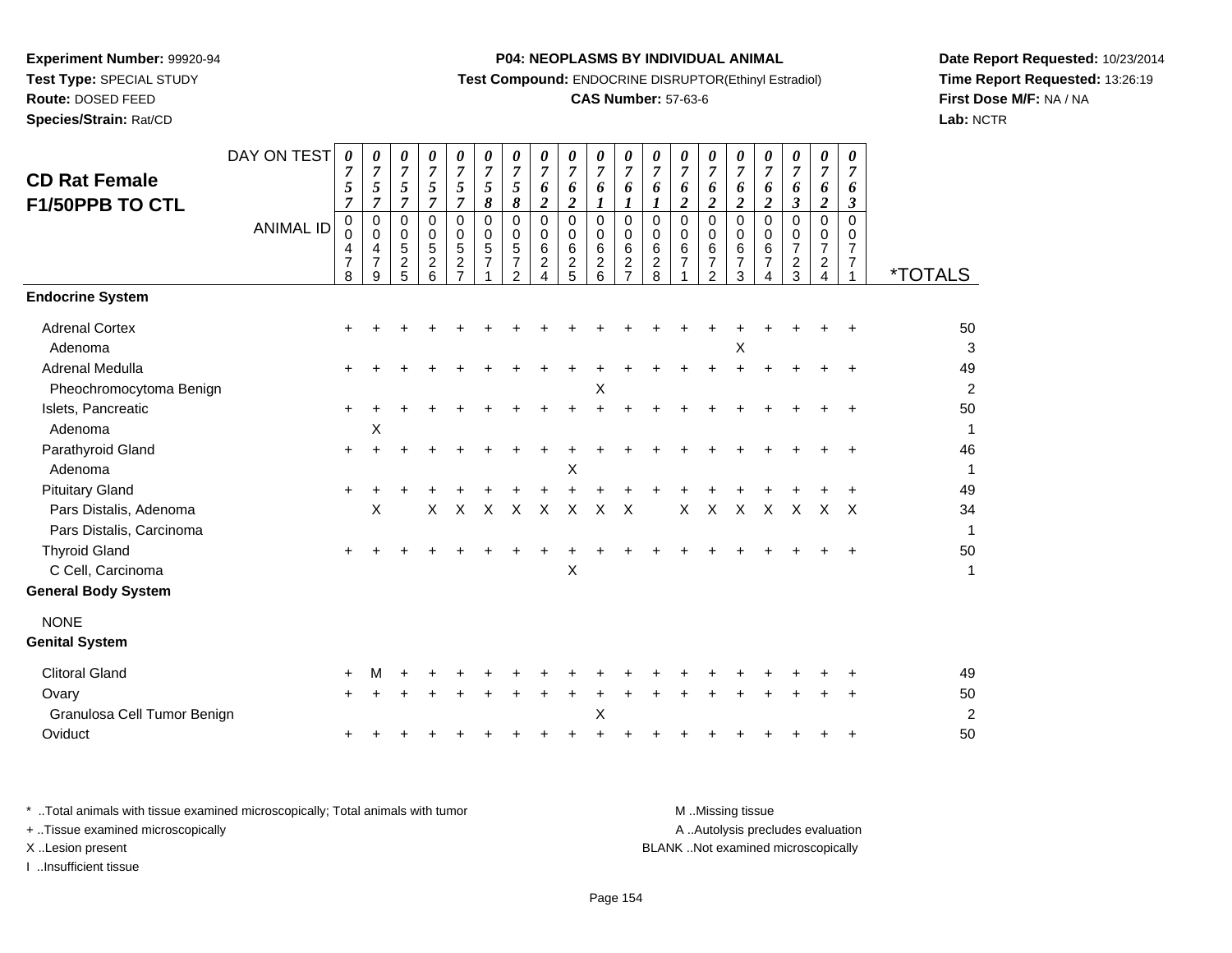**Test Type:** SPECIAL STUDY

**Route:** DOSED FEED

**Species/Strain:** Rat/CD

### **P04: NEOPLASMS BY INDIVIDUAL ANIMAL**

**Test Compound:** ENDOCRINE DISRUPTOR(Ethinyl Estradiol)

## **CAS Number:** 57-63-6

**Date Report Requested:** 10/23/2014**Time Report Requested:** 13:26:19**First Dose M/F:** NA / NA**Lab:** NCTR

| <b>CD Rat Female</b><br>F1/50PPB TO CTL                        | DAY ON TEST<br><b>ANIMAL ID</b> | 0<br>7<br>5<br>0<br>0<br>4<br>$\overline{7}$<br>8 | $\boldsymbol{\theta}$<br>$\overline{7}$<br>$\mathfrak{s}$<br>$\overline{7}$<br>$\pmb{0}$<br>$\mathbf 0$<br>4<br>$\overline{7}$<br>9 | 0<br>$\overline{7}$<br>5<br>$\overline{7}$<br>0<br>0<br>5<br>$\overline{c}$<br>5 | 0<br>$\overline{7}$<br>5<br>$\overline{7}$<br>0<br>0<br>5<br>$\overline{c}$<br>6 | 0<br>7<br>5<br>$\overline{7}$<br>0<br>0<br>5<br>2<br>$\overline{7}$ | 0<br>$\overline{7}$<br>$\mathfrak{s}$<br>8<br>$\mathbf 0$<br>0<br>5<br>$\overline{7}$ | $\pmb{\theta}$<br>$\overline{7}$<br>5<br>8<br>$\pmb{0}$<br>0<br>5<br>$\overline{7}$<br>$\overline{2}$ | $\pmb{\theta}$<br>$\overline{7}$<br>6<br>2<br>$\pmb{0}$<br>0<br>6<br>$\overline{c}$<br>4 | 0<br>$\overline{7}$<br>6<br>2<br>0<br>0<br>6<br>$\frac{2}{5}$ | 0<br>$\overline{7}$<br>6<br>1<br>0<br>0<br>$\,6\,$<br>$\overline{c}$<br>6 | 0<br>7<br>6<br>1<br>$\pmb{0}$<br>0<br>$\,6$<br>$\overline{c}$<br>$\overline{7}$ | 0<br>$\overline{7}$<br>6<br>$\boldsymbol{l}$<br>$\pmb{0}$<br>0<br>6<br>$\overline{\mathbf{c}}$<br>8 | $\boldsymbol{\theta}$<br>$\overline{7}$<br>6<br>$\boldsymbol{2}$<br>$\mathbf 0$<br>$\mathbf 0$<br>6<br>$\overline{7}$ | 0<br>$\overline{7}$<br>6<br>2<br>0<br>0<br>6<br>7<br>2 | 0<br>$\overline{7}$<br>6<br>$\overline{c}$<br>0<br>0<br>$\,6\,$<br>$\overline{7}$<br>$\mathbf{3}$ | 0<br>7<br>6<br>$\boldsymbol{2}$<br>$\mathbf 0$<br>0<br>6<br>$\overline{7}$<br>4 | 0<br>7<br>6<br>3<br>$\pmb{0}$<br>0<br>$\overline{7}$<br>$\overline{c}$<br>3 | 0<br>$\overline{7}$<br>6<br>$\boldsymbol{2}$<br>0<br>0<br>$\overline{7}$<br>$\overline{\mathbf{c}}$<br>4 | 0<br>$\overline{7}$<br>6<br>3<br>0<br>0<br>$\overline{7}$<br>$\overline{7}$<br>$\mathbf{1}$ | <i><b>*TOTALS</b></i> |
|----------------------------------------------------------------|---------------------------------|---------------------------------------------------|-------------------------------------------------------------------------------------------------------------------------------------|----------------------------------------------------------------------------------|----------------------------------------------------------------------------------|---------------------------------------------------------------------|---------------------------------------------------------------------------------------|-------------------------------------------------------------------------------------------------------|------------------------------------------------------------------------------------------|---------------------------------------------------------------|---------------------------------------------------------------------------|---------------------------------------------------------------------------------|-----------------------------------------------------------------------------------------------------|-----------------------------------------------------------------------------------------------------------------------|--------------------------------------------------------|---------------------------------------------------------------------------------------------------|---------------------------------------------------------------------------------|-----------------------------------------------------------------------------|----------------------------------------------------------------------------------------------------------|---------------------------------------------------------------------------------------------|-----------------------|
| <b>Uterus</b>                                                  |                                 | $+$                                               |                                                                                                                                     |                                                                                  | $\ddot{}$                                                                        | $\ddot{}$                                                           |                                                                                       |                                                                                                       |                                                                                          | $\ddot{}$                                                     |                                                                           |                                                                                 |                                                                                                     | $\ddot{}$                                                                                                             |                                                        | 4                                                                                                 |                                                                                 | +                                                                           | $+$                                                                                                      | $\ddot{}$                                                                                   | 50                    |
| Endometrium, Adenoma                                           |                                 |                                                   |                                                                                                                                     |                                                                                  |                                                                                  |                                                                     |                                                                                       | X                                                                                                     |                                                                                          |                                                               |                                                                           |                                                                                 |                                                                                                     |                                                                                                                       |                                                        |                                                                                                   |                                                                                 |                                                                             |                                                                                                          |                                                                                             | 1                     |
| Polyp Stromal                                                  |                                 |                                                   |                                                                                                                                     |                                                                                  |                                                                                  |                                                                     |                                                                                       | Χ                                                                                                     |                                                                                          |                                                               |                                                                           |                                                                                 |                                                                                                     |                                                                                                                       |                                                        | Χ                                                                                                 |                                                                                 |                                                                             | $\boldsymbol{\mathsf{X}}$                                                                                |                                                                                             | $\overline{7}$        |
| Vagina                                                         |                                 |                                                   |                                                                                                                                     |                                                                                  |                                                                                  |                                                                     |                                                                                       |                                                                                                       |                                                                                          |                                                               |                                                                           |                                                                                 |                                                                                                     |                                                                                                                       |                                                        |                                                                                                   |                                                                                 |                                                                             | $+$                                                                                                      |                                                                                             | 50                    |
| <b>Hematopoietic System</b>                                    |                                 |                                                   |                                                                                                                                     |                                                                                  |                                                                                  |                                                                     |                                                                                       |                                                                                                       |                                                                                          |                                                               |                                                                           |                                                                                 |                                                                                                     |                                                                                                                       |                                                        |                                                                                                   |                                                                                 |                                                                             |                                                                                                          |                                                                                             |                       |
| <b>Bone Marrow</b>                                             |                                 | $\ddot{}$                                         |                                                                                                                                     |                                                                                  |                                                                                  |                                                                     |                                                                                       |                                                                                                       |                                                                                          |                                                               |                                                                           |                                                                                 |                                                                                                     |                                                                                                                       |                                                        |                                                                                                   |                                                                                 |                                                                             |                                                                                                          |                                                                                             | 50                    |
| Lymph Node                                                     |                                 |                                                   |                                                                                                                                     |                                                                                  | ÷                                                                                |                                                                     |                                                                                       |                                                                                                       |                                                                                          |                                                               | +                                                                         |                                                                                 |                                                                                                     |                                                                                                                       |                                                        |                                                                                                   |                                                                                 |                                                                             |                                                                                                          |                                                                                             | 13                    |
| Lymph Node, Mandibular                                         |                                 | +                                                 |                                                                                                                                     |                                                                                  |                                                                                  |                                                                     |                                                                                       |                                                                                                       |                                                                                          |                                                               |                                                                           |                                                                                 |                                                                                                     |                                                                                                                       |                                                        |                                                                                                   |                                                                                 |                                                                             |                                                                                                          |                                                                                             | 50                    |
| Lymph Node, Mesenteric                                         |                                 |                                                   |                                                                                                                                     |                                                                                  |                                                                                  |                                                                     |                                                                                       |                                                                                                       |                                                                                          |                                                               |                                                                           |                                                                                 |                                                                                                     |                                                                                                                       |                                                        |                                                                                                   |                                                                                 |                                                                             |                                                                                                          |                                                                                             | 50                    |
| Spleen                                                         |                                 |                                                   |                                                                                                                                     |                                                                                  |                                                                                  |                                                                     |                                                                                       |                                                                                                       |                                                                                          |                                                               |                                                                           |                                                                                 |                                                                                                     |                                                                                                                       |                                                        |                                                                                                   |                                                                                 |                                                                             |                                                                                                          |                                                                                             | 50                    |
| Thymus                                                         |                                 |                                                   |                                                                                                                                     |                                                                                  |                                                                                  |                                                                     |                                                                                       |                                                                                                       |                                                                                          |                                                               |                                                                           |                                                                                 |                                                                                                     |                                                                                                                       |                                                        |                                                                                                   |                                                                                 |                                                                             |                                                                                                          |                                                                                             | 48                    |
| Thymoma Benign                                                 |                                 |                                                   |                                                                                                                                     |                                                                                  |                                                                                  |                                                                     |                                                                                       |                                                                                                       |                                                                                          |                                                               |                                                                           |                                                                                 |                                                                                                     |                                                                                                                       |                                                        |                                                                                                   |                                                                                 |                                                                             |                                                                                                          |                                                                                             | 1                     |
| <b>Integumentary System</b>                                    |                                 |                                                   |                                                                                                                                     |                                                                                  |                                                                                  |                                                                     |                                                                                       |                                                                                                       |                                                                                          |                                                               |                                                                           |                                                                                 |                                                                                                     |                                                                                                                       |                                                        |                                                                                                   |                                                                                 |                                                                             |                                                                                                          |                                                                                             |                       |
| Mammary Gland                                                  |                                 | $\ddot{}$                                         |                                                                                                                                     |                                                                                  |                                                                                  |                                                                     |                                                                                       |                                                                                                       |                                                                                          |                                                               |                                                                           |                                                                                 |                                                                                                     |                                                                                                                       |                                                        |                                                                                                   |                                                                                 |                                                                             |                                                                                                          |                                                                                             | 50                    |
| Adenocarcinoma                                                 |                                 |                                                   |                                                                                                                                     |                                                                                  | X                                                                                |                                                                     |                                                                                       |                                                                                                       |                                                                                          |                                                               |                                                                           |                                                                                 |                                                                                                     |                                                                                                                       |                                                        | X                                                                                                 | $\boldsymbol{\mathsf{X}}$                                                       |                                                                             |                                                                                                          |                                                                                             | 11                    |
| Fibroadenoma                                                   |                                 |                                                   | $\boldsymbol{\mathsf{X}}$                                                                                                           |                                                                                  |                                                                                  |                                                                     |                                                                                       | X                                                                                                     |                                                                                          |                                                               |                                                                           |                                                                                 | $\boldsymbol{\mathsf{X}}$                                                                           |                                                                                                                       |                                                        | $\mathsf{X}$                                                                                      | $\boldsymbol{\mathsf{X}}$                                                       |                                                                             |                                                                                                          |                                                                                             | 21                    |
| Fibroadenoma, Multiple                                         |                                 | $\boldsymbol{\mathsf{X}}$                         |                                                                                                                                     | X                                                                                |                                                                                  | Χ                                                                   | $\times$                                                                              |                                                                                                       |                                                                                          |                                                               | $\mathsf{X}$                                                              | $\boldsymbol{\mathsf{X}}$                                                       |                                                                                                     | $\boldsymbol{\mathsf{X}}$                                                                                             | $\times$                                               |                                                                                                   |                                                                                 | X                                                                           | $\times$                                                                                                 |                                                                                             | 13                    |
| Skin                                                           |                                 | ÷                                                 |                                                                                                                                     |                                                                                  |                                                                                  |                                                                     |                                                                                       |                                                                                                       |                                                                                          |                                                               |                                                                           |                                                                                 |                                                                                                     |                                                                                                                       |                                                        |                                                                                                   |                                                                                 |                                                                             |                                                                                                          |                                                                                             | 50                    |
| Fibrous Histiocytoma                                           |                                 |                                                   |                                                                                                                                     |                                                                                  |                                                                                  |                                                                     |                                                                                       |                                                                                                       |                                                                                          |                                                               |                                                                           |                                                                                 |                                                                                                     |                                                                                                                       |                                                        |                                                                                                   |                                                                                 |                                                                             |                                                                                                          |                                                                                             | 1                     |
| Sarcoma                                                        |                                 |                                                   |                                                                                                                                     |                                                                                  |                                                                                  |                                                                     |                                                                                       |                                                                                                       |                                                                                          |                                                               |                                                                           |                                                                                 |                                                                                                     |                                                                                                                       |                                                        |                                                                                                   |                                                                                 |                                                                             |                                                                                                          |                                                                                             | 1                     |
| Subcut Tiss, Granular Cell Tumor Benign<br>Subcut Tiss, Lipoma |                                 |                                                   |                                                                                                                                     |                                                                                  |                                                                                  |                                                                     |                                                                                       | X                                                                                                     |                                                                                          |                                                               |                                                                           |                                                                                 |                                                                                                     |                                                                                                                       |                                                        |                                                                                                   |                                                                                 |                                                                             |                                                                                                          |                                                                                             | 1<br>1                |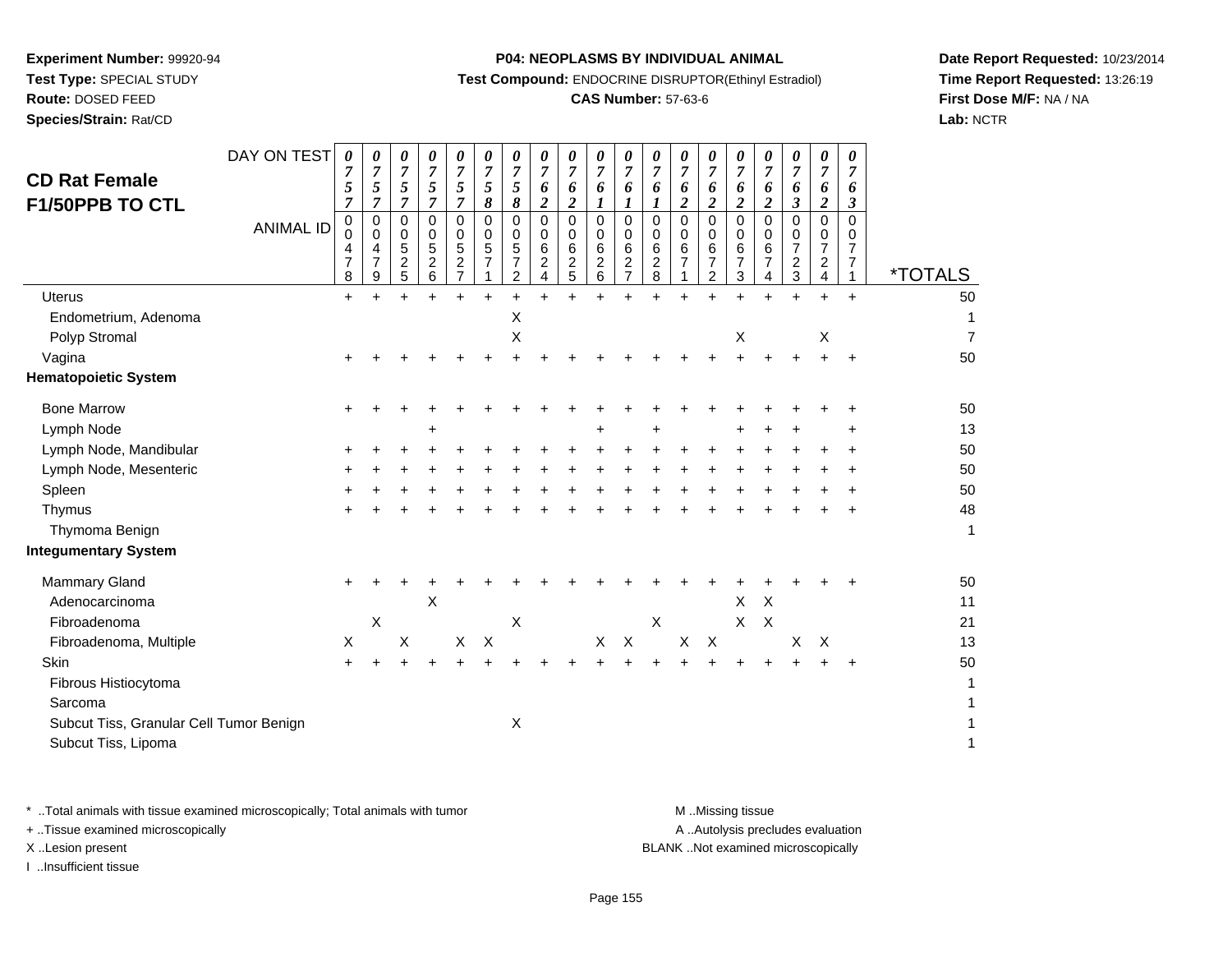**Route:** DOSED FEED

**Species/Strain:** Rat/CD

## **P04: NEOPLASMS BY INDIVIDUAL ANIMAL**

**Test Compound:** ENDOCRINE DISRUPTOR(Ethinyl Estradiol)

## **CAS Number:** 57-63-6

**Date Report Requested:** 10/23/2014**Time Report Requested:** 13:26:19**First Dose M/F:** NA / NA**Lab:** NCTR

| <b>CD Rat Female</b><br>F1/50PPB TO CTL                        | DAY ON TEST<br><b>ANIMAL ID</b> | $\boldsymbol{\theta}$<br>7<br>5<br>$\overline{7}$<br>$\mathbf 0$<br>0<br>4<br>$\overline{\mathbf{7}}$<br>8 | 0<br>$\overline{7}$<br>5<br>$\overline{7}$<br>$\mathbf 0$<br>0<br>4<br>$\overline{7}$<br>9 | 0<br>$\overline{7}$<br>5<br>$\overline{7}$<br>$\Omega$<br>$\mathbf 0$<br>$\sqrt{5}$<br>$\sqrt{2}$<br>5 | 0<br>$\overline{7}$<br>5<br>$\overline{7}$<br>$\Omega$<br>0<br>$\sqrt{5}$<br>$\frac{2}{6}$ | 0<br>$\overline{7}$<br>5<br>$\overline{7}$<br>0<br>0<br>$\mathbf 5$<br>$\overline{2}$<br>$\overline{7}$ | 0<br>$\boldsymbol{7}$<br>5<br>$\pmb{8}$<br>$\mathbf 0$<br>0<br>5<br>$\overline{7}$ | 0<br>$\overline{7}$<br>5<br>8<br>$\mathbf 0$<br>$\mathbf 0$<br>$\,$ 5 $\,$<br>$\overline{7}$<br>2 | 0<br>$\overline{7}$<br>6<br>$\boldsymbol{2}$<br>$\mathbf 0$<br>$\mathbf 0$<br>6<br>$\overline{c}$<br>$\overline{4}$ | 0<br>$\overline{7}$<br>6<br>$\overline{c}$<br>$\mathbf 0$<br>0<br>6<br>$\frac{2}{5}$ | 0<br>$\overline{7}$<br>6<br>$\boldsymbol{l}$<br>0<br>$\mathbf 0$<br>$\,6\,$<br>$\frac{2}{6}$ | 0<br>$\overline{7}$<br>6<br>$\boldsymbol{l}$<br>$\mathbf 0$<br>0<br>$\,6$<br>$\overline{2}$<br>$\overline{7}$ | 0<br>$\overline{7}$<br>6<br>1<br>$\mathbf 0$<br>0<br>6<br>$\frac{2}{8}$ | 0<br>$\overline{7}$<br>6<br>2<br>0<br>0<br>6<br>7 | 0<br>$\overline{7}$<br>6<br>$\overline{\mathbf{c}}$<br>$\mathbf 0$<br>$\mathbf 0$<br>6<br>$\overline{7}$<br>$\overline{2}$ | 0<br>$\boldsymbol{7}$<br>6<br>$\overline{c}$<br>$\mathbf 0$<br>$\mathbf 0$<br>$\,6$<br>$\overline{\mathcal{I}}$<br>3 | 0<br>$\overline{7}$<br>6<br>$\overline{c}$<br>$\mathbf 0$<br>$\mathbf 0$<br>$\,6$<br>$\overline{7}$<br>4 | 0<br>$\overline{7}$<br>6<br>3<br>$\mathbf 0$<br>0<br>$\overline{7}$<br>$\frac{2}{3}$ | 0<br>$\overline{7}$<br>6<br>$\boldsymbol{2}$<br>$\mathbf 0$<br>0<br>$\overline{7}$<br>$\frac{2}{4}$ | 0<br>$\overline{7}$<br>6<br>$\boldsymbol{\beta}$<br>$\Omega$<br>$\mathbf 0$<br>7<br>$\overline{7}$<br>$\mathbf{1}$ | <i><b>*TOTALS</b></i> |
|----------------------------------------------------------------|---------------------------------|------------------------------------------------------------------------------------------------------------|--------------------------------------------------------------------------------------------|--------------------------------------------------------------------------------------------------------|--------------------------------------------------------------------------------------------|---------------------------------------------------------------------------------------------------------|------------------------------------------------------------------------------------|---------------------------------------------------------------------------------------------------|---------------------------------------------------------------------------------------------------------------------|--------------------------------------------------------------------------------------|----------------------------------------------------------------------------------------------|---------------------------------------------------------------------------------------------------------------|-------------------------------------------------------------------------|---------------------------------------------------|----------------------------------------------------------------------------------------------------------------------------|----------------------------------------------------------------------------------------------------------------------|----------------------------------------------------------------------------------------------------------|--------------------------------------------------------------------------------------|-----------------------------------------------------------------------------------------------------|--------------------------------------------------------------------------------------------------------------------|-----------------------|
| <b>Musculoskeletal System</b>                                  |                                 |                                                                                                            |                                                                                            |                                                                                                        |                                                                                            |                                                                                                         |                                                                                    |                                                                                                   |                                                                                                                     |                                                                                      |                                                                                              |                                                                                                               |                                                                         |                                                   |                                                                                                                            |                                                                                                                      |                                                                                                          |                                                                                      |                                                                                                     |                                                                                                                    |                       |
| Bone, Femur<br><b>Skeletal Muscle</b><br><b>Nervous System</b> |                                 | $\ddot{}$                                                                                                  |                                                                                            |                                                                                                        |                                                                                            |                                                                                                         |                                                                                    |                                                                                                   |                                                                                                                     |                                                                                      |                                                                                              |                                                                                                               |                                                                         |                                                   |                                                                                                                            |                                                                                                                      |                                                                                                          |                                                                                      |                                                                                                     |                                                                                                                    | 50<br>$\mathbf{1}$    |
| Brain, Brain Stem                                              |                                 | $\ddot{}$                                                                                                  |                                                                                            |                                                                                                        |                                                                                            |                                                                                                         |                                                                                    |                                                                                                   |                                                                                                                     |                                                                                      |                                                                                              |                                                                                                               |                                                                         |                                                   |                                                                                                                            |                                                                                                                      |                                                                                                          |                                                                                      |                                                                                                     |                                                                                                                    | 50                    |
| Carcinoma, Metastatic, Pituitary Gland                         |                                 |                                                                                                            |                                                                                            |                                                                                                        |                                                                                            |                                                                                                         |                                                                                    |                                                                                                   |                                                                                                                     |                                                                                      |                                                                                              |                                                                                                               |                                                                         |                                                   |                                                                                                                            |                                                                                                                      |                                                                                                          |                                                                                      |                                                                                                     |                                                                                                                    | $\mathbf 1$           |
| Brain, Cerebellum                                              |                                 | +                                                                                                          |                                                                                            |                                                                                                        |                                                                                            |                                                                                                         |                                                                                    |                                                                                                   |                                                                                                                     |                                                                                      |                                                                                              |                                                                                                               |                                                                         |                                                   |                                                                                                                            |                                                                                                                      |                                                                                                          |                                                                                      |                                                                                                     |                                                                                                                    | 50                    |
| Brain, Cerebrum                                                |                                 | $+$                                                                                                        |                                                                                            |                                                                                                        |                                                                                            |                                                                                                         |                                                                                    |                                                                                                   |                                                                                                                     |                                                                                      |                                                                                              |                                                                                                               |                                                                         |                                                   |                                                                                                                            |                                                                                                                      |                                                                                                          |                                                                                      |                                                                                                     |                                                                                                                    | 50                    |
| <b>Respiratory System</b>                                      |                                 |                                                                                                            |                                                                                            |                                                                                                        |                                                                                            |                                                                                                         |                                                                                    |                                                                                                   |                                                                                                                     |                                                                                      |                                                                                              |                                                                                                               |                                                                         |                                                   |                                                                                                                            |                                                                                                                      |                                                                                                          |                                                                                      |                                                                                                     |                                                                                                                    |                       |
| Lung                                                           |                                 | $\ddot{}$                                                                                                  |                                                                                            |                                                                                                        |                                                                                            |                                                                                                         |                                                                                    |                                                                                                   |                                                                                                                     |                                                                                      |                                                                                              |                                                                                                               |                                                                         |                                                   |                                                                                                                            |                                                                                                                      |                                                                                                          |                                                                                      |                                                                                                     |                                                                                                                    | 50                    |
| <b>Nose</b>                                                    |                                 | ٠                                                                                                          |                                                                                            |                                                                                                        |                                                                                            |                                                                                                         |                                                                                    |                                                                                                   |                                                                                                                     |                                                                                      |                                                                                              |                                                                                                               |                                                                         |                                                   |                                                                                                                            |                                                                                                                      |                                                                                                          |                                                                                      |                                                                                                     |                                                                                                                    | 50                    |
| Trachea                                                        |                                 | $\ddot{}$                                                                                                  |                                                                                            |                                                                                                        |                                                                                            |                                                                                                         |                                                                                    |                                                                                                   |                                                                                                                     |                                                                                      |                                                                                              |                                                                                                               |                                                                         |                                                   |                                                                                                                            |                                                                                                                      |                                                                                                          |                                                                                      |                                                                                                     |                                                                                                                    | 50                    |
| <b>Special Senses System</b>                                   |                                 |                                                                                                            |                                                                                            |                                                                                                        |                                                                                            |                                                                                                         |                                                                                    |                                                                                                   |                                                                                                                     |                                                                                      |                                                                                              |                                                                                                               |                                                                         |                                                   |                                                                                                                            |                                                                                                                      |                                                                                                          |                                                                                      |                                                                                                     |                                                                                                                    |                       |
| Eye                                                            |                                 | +                                                                                                          |                                                                                            |                                                                                                        |                                                                                            |                                                                                                         |                                                                                    |                                                                                                   |                                                                                                                     |                                                                                      |                                                                                              |                                                                                                               |                                                                         |                                                   |                                                                                                                            |                                                                                                                      |                                                                                                          |                                                                                      |                                                                                                     |                                                                                                                    | 47                    |
| <b>Harderian Gland</b>                                         |                                 | $\ddot{}$                                                                                                  |                                                                                            |                                                                                                        |                                                                                            |                                                                                                         |                                                                                    |                                                                                                   |                                                                                                                     |                                                                                      |                                                                                              |                                                                                                               |                                                                         |                                                   |                                                                                                                            |                                                                                                                      |                                                                                                          |                                                                                      |                                                                                                     |                                                                                                                    | 50                    |
| Zymbal's Gland                                                 |                                 |                                                                                                            |                                                                                            |                                                                                                        |                                                                                            |                                                                                                         |                                                                                    |                                                                                                   |                                                                                                                     |                                                                                      |                                                                                              |                                                                                                               |                                                                         |                                                   |                                                                                                                            |                                                                                                                      |                                                                                                          |                                                                                      |                                                                                                     |                                                                                                                    | 1                     |
| Carcinoma                                                      |                                 |                                                                                                            |                                                                                            |                                                                                                        |                                                                                            |                                                                                                         |                                                                                    |                                                                                                   |                                                                                                                     |                                                                                      |                                                                                              |                                                                                                               |                                                                         |                                                   |                                                                                                                            |                                                                                                                      |                                                                                                          |                                                                                      |                                                                                                     |                                                                                                                    | 1                     |
| <b>Urinary System</b>                                          |                                 |                                                                                                            |                                                                                            |                                                                                                        |                                                                                            |                                                                                                         |                                                                                    |                                                                                                   |                                                                                                                     |                                                                                      |                                                                                              |                                                                                                               |                                                                         |                                                   |                                                                                                                            |                                                                                                                      |                                                                                                          |                                                                                      |                                                                                                     |                                                                                                                    |                       |
| Kidney                                                         |                                 |                                                                                                            |                                                                                            |                                                                                                        |                                                                                            |                                                                                                         |                                                                                    |                                                                                                   |                                                                                                                     |                                                                                      |                                                                                              |                                                                                                               |                                                                         |                                                   |                                                                                                                            |                                                                                                                      |                                                                                                          |                                                                                      |                                                                                                     |                                                                                                                    | 50                    |
| <b>Urinary Bladder</b>                                         |                                 |                                                                                                            |                                                                                            |                                                                                                        |                                                                                            |                                                                                                         |                                                                                    |                                                                                                   |                                                                                                                     |                                                                                      |                                                                                              |                                                                                                               |                                                                         |                                                   |                                                                                                                            |                                                                                                                      |                                                                                                          |                                                                                      |                                                                                                     |                                                                                                                    | 49                    |

| * Total animals with tissue examined microscopically; Total animals with tumor | M Missing tissue                   |
|--------------------------------------------------------------------------------|------------------------------------|
| + Tissue examined microscopically                                              | A Autolysis precludes evaluation   |
| X Lesion present                                                               | BLANK Not examined microscopically |
| Insufficient tissue                                                            |                                    |